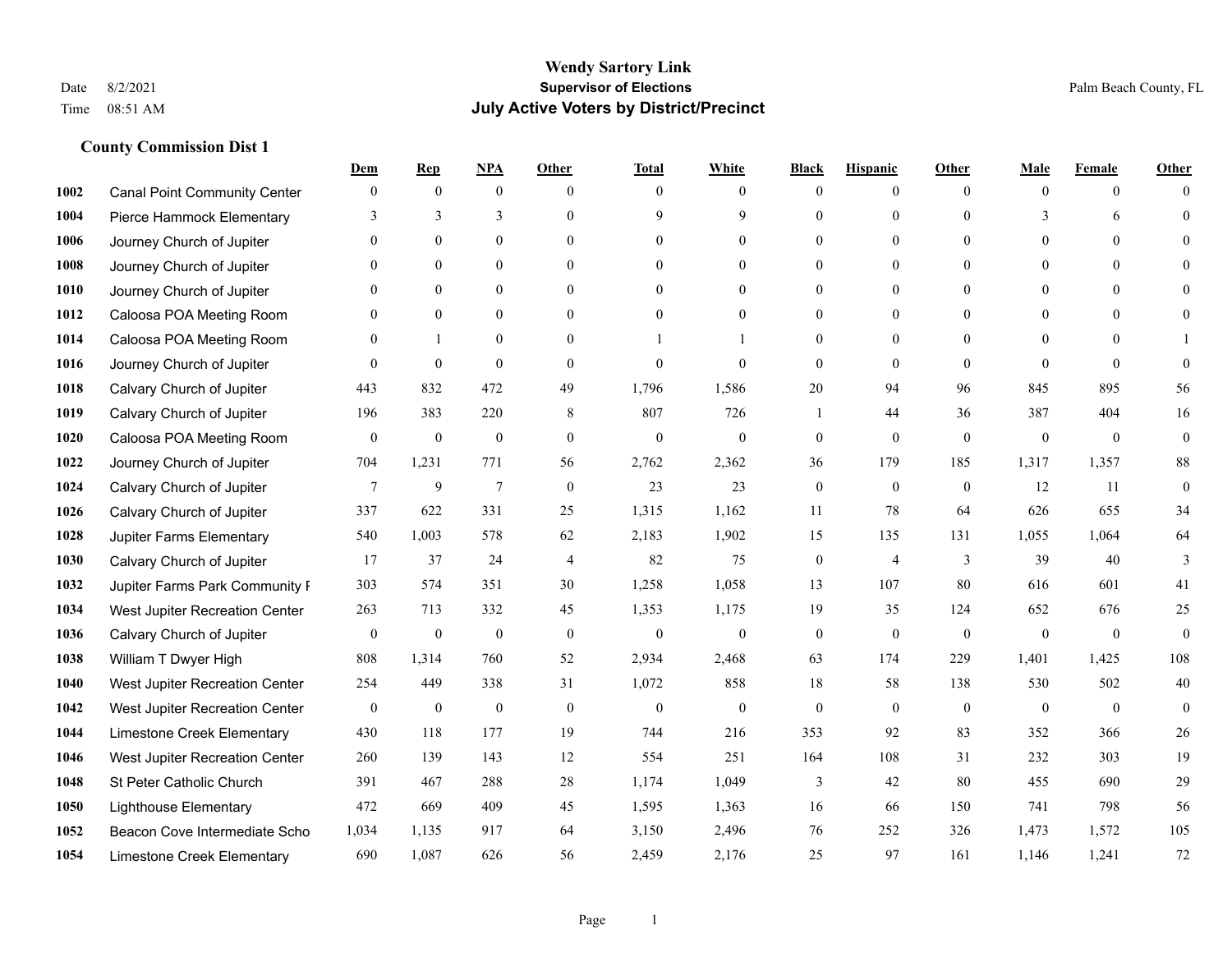#### **Wendy Sartory Link** Date 8/2/2021 **Supervisor of Elections** Palm Beach County, FL Time 08:51 AM **July Active Voters by District/Precinct**

**Dem Rep NPA Other Total White Black Hispanic Other Male Female Other**

# West Jupiter Recreation Center 547 572 529 38 1,686 1,357 77 121 131 741 887 58 St Peter Catholic Church 767 883 736 65 2,451 2,045 37 190 179 1,076 1,302 73 West Jupiter Recreation Center  $\begin{array}{cccc} 71 & 97 & 72 & 5 & 245 & 203 & 0 & 24 & 18 & 98 & 131 & 16 \end{array}$  Harvest Community Church 618 1,155 551 42 2,366 2,171 11 51 133 1,145 1,142 79 Jupiter Community Center 77 123 64 2 266 243 0 6 17 130 128 8 Jupiter Community Center 0 0 0 0 0 0 0 0 0 0 0 0 Jupiter Community Center 587 746 589 48 1,970 1,631 26 189 124 918 990 62 Jupiter Community Center 58 67 87 4 216 172 1 38 5 112 95 9 Jerry Thomas Elementary 737 1,065 687 68 2,557 2,222 28 164 143 1,220 1,266 71 Independence Middle 793 1,155 840 89 2,877 2,416 20 192 249 1,294 1,489 94 Martinique Clubhouse 251 362 231 20 864 739 11 57 57 385 449 30 The Island Clubhouse 612 775 566 68 2,021 1,670 48 138 165 987 965 69 First Baptist Church Teq 344 885 378 22 1,629 1,525 3 42 59 783 809 37 First Baptist Church Teq 92 148 78 3 321 296 0 9 16 162 149 10 First Baptist Church Teq **70** 143 86 8 307 283 1 1 12 11 145 153 9 First Baptist Church Teq 12 52 10 0 74 71 1 0 2 37 35 2 First Baptist Church Teq 11 40 21 0 72 64 0 2 6 36 35 1 First Baptist Church Teq 578 879 533 38 2,028 1,823 9 82 114 915 1,064 49 First Baptist Church Teq 49 73 36 0 158 128 8 13 9 77 77 4 Riverside Improvement 256 456 257 21 990 883 6 45 56 452 505 33 Jupiter Elementary 401 457 368 28 1,254 958 17 199 80 604 605 45 Jupiter High 679 904 645 63 2,291 1,824 57 204 206 1,004 1,209 78 Jupiter Branch Library 441 575 441 33 1,490 1,211 35 136 108 645 800 45 Jupiter Middle 326 492 370 38 1,226 1,036 15 74 101 576 609 41 Newhaven Clubhouse 551 675 516 59 1,801 1,550 24 99 128 802 938 61

 Tequesta Council Chambers 106 134 104 4 348 302 8 21 17 158 180 10 Tequesta Council Chambers 18 64 44 4 130 108 4 12 6 61 67 2 Tequesta Council Chambers 115 313 127 13 568 544 0 4 20 251 306 11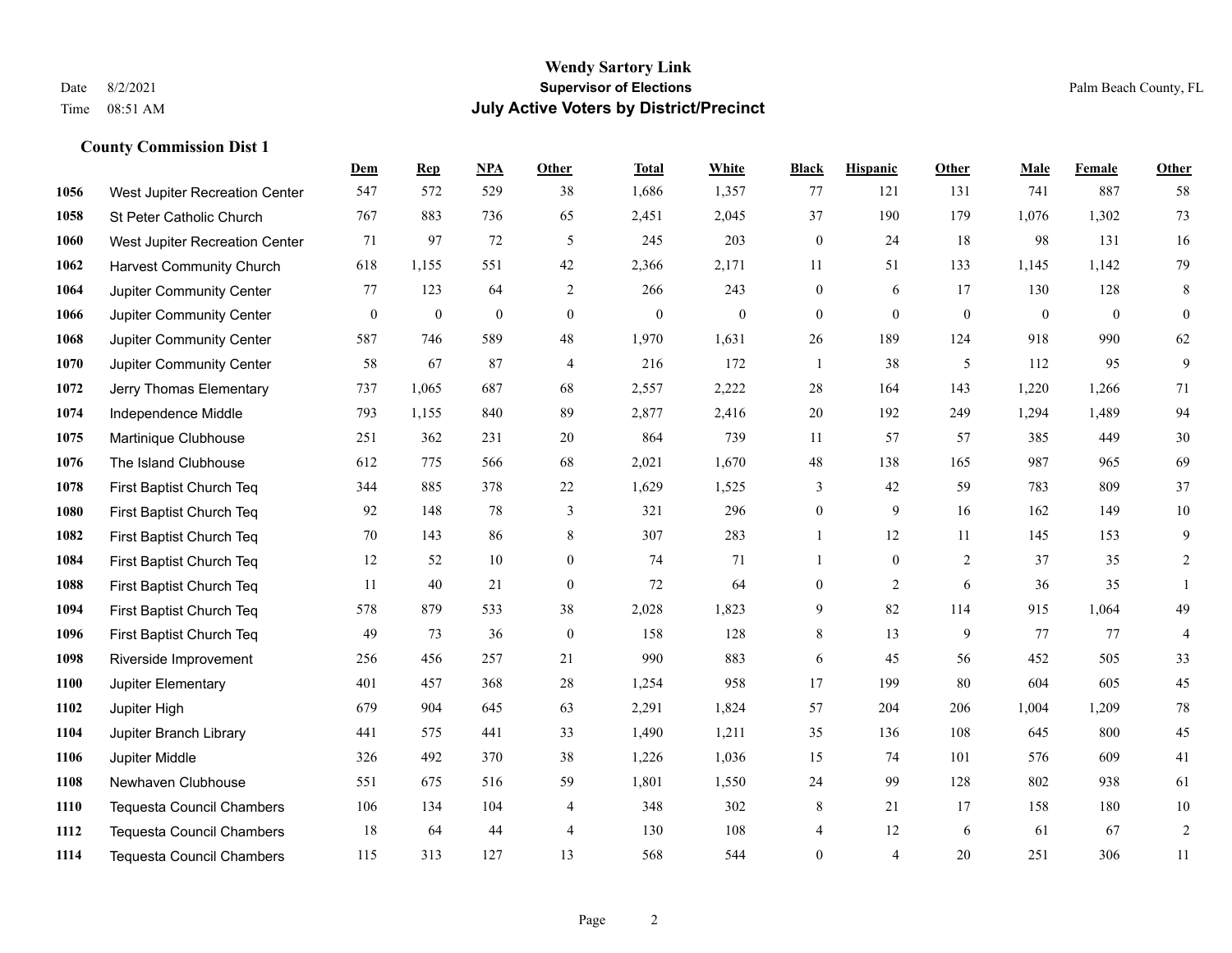#### **Wendy Sartory Link** Date 8/2/2021 **Supervisor of Elections** Palm Beach County, FL Time 08:51 AM **July Active Voters by District/Precinct**

|      |                                  | Dem          | <b>Rep</b>       | NPA              | <b>Other</b>     | <b>Total</b>   | <b>White</b>   | <b>Black</b>   | <b>Hispanic</b> | Other          | <b>Male</b>  | <b>Female</b>  | <b>Other</b>   |
|------|----------------------------------|--------------|------------------|------------------|------------------|----------------|----------------|----------------|-----------------|----------------|--------------|----------------|----------------|
| 1116 | <b>Tequesta Council Chambers</b> | $\mathbf{0}$ | $\boldsymbol{0}$ | $\boldsymbol{0}$ | $\Omega$         | $\mathbf{0}$   | $\overline{0}$ | $\mathbf{0}$   | $\theta$        | $\overline{0}$ | $\theta$     | $\overline{0}$ | $\Omega$       |
| 1118 | <b>Tequesta Council Chambers</b> | 177          | 243              | 185              | 24               | 629            | 534            | 13             | 40              | 42             | 251          | 362            | 16             |
| 1120 | Tequesta Council Chambers        | 76           | 246              | 102              | 13               | 437            | 411            | $\Omega$       | 8               | 18             | 206          | 223            | 8              |
| 1122 | <b>Tequesta Council Chambers</b> | 37           | 86               | 35               | 3                | 161            | 151            | $\overline{0}$ |                 | 9              | 81           | 77             |                |
| 1124 | Riverside Improvement            | $\Omega$     | $\overline{2}$   | $\mathbf{0}$     | $\theta$         | 2              | 2              | $\theta$       | $\Omega$        | $\Omega$       | $\mathbf{1}$ | $\overline{1}$ | $\Omega$       |
| 1126 | PBC Fire Rescue #18              | 410          | 882              | 473              | 46               | 1,811          | 1,695          | 7              | 35              | 74             | 825          | 958            | 28             |
| 1128 | Jupiter Inlet Colony Admin Bldg  | 71           | 225              | 84               | 15               | 395            | 363            | $\theta$       | 5               | 27             | 179          | 208            | 8              |
| 1130 | PBC Fire Rescue #18              |              | 3                | $\mathbf{1}$     | $\theta$         | 5              | 5              | $\theta$       | $\theta$        | $\Omega$       | 3            |                |                |
| 1132 | PBC Fire Rescue #18              | $\theta$     | 3                | 1                | $\theta$         | 4              | $\overline{4}$ | $\theta$       | $\theta$        | $\theta$       | 2            | 2              |                |
| 1134 | PBC Fire Rescue #18              | $\Omega$     | $\theta$         | $\theta$         | $\theta$         | $\Omega$       | $\theta$       | $\theta$       | $\theta$        | $\Omega$       | $\theta$     | $\theta$       | $\theta$       |
| 1136 | 1st UM Church of Jup-Teq         | 573          | 975              | 621              | 66               | 2,235          | 2,076          | 10             | 52              | 97             | 972          | 1,203          | 60             |
| 1138 | Grace Immanuel Bible Church      | 223          | 814              | 355              | 37               | 1,429          | 1,358          | $\mathbf{0}$   | 12              | 59             | 612          | 784            | 33             |
| 1140 | Club at Admirals Cove            | 292          | 545              | 299              | 24               | 1,160          | 1,069          | 6              | 21              | 64             | 555          | 586            | 19             |
| 1142 | 1st UM Church of Jup-Teq         | 282          | 586              | 350              | 40               | 1,258          | 1,165          | 5              | 21              | 67             | 590          | 635            | 33             |
| 1144 | 1st UM Church of Jup-Teq         | 530          | 804              | 505              | 35               | 1,874          | 1,732          | 5              | 31              | 106            | 857          | 962            | 55             |
| 1146 | Newhaven Clubhouse               | 15           | 35               | $\,8\,$          | $\overline{1}$   | 59             | 53             | $\overline{0}$ | $\overline{1}$  | 5              | 30           | 28             | $\overline{1}$ |
| 1148 | <b>Oceanview Methodist</b>       | 387          | 547              | 391              | 44               | 1,369          | 1,248          | 6              | 32              | 83             | 589          | 737            | 43             |
| 1150 | Oceanview Methodist              | $\theta$     | $\boldsymbol{0}$ | $\boldsymbol{0}$ | $\mathbf{0}$     | $\mathbf{0}$   | $\overline{0}$ | $\overline{0}$ | $\overline{0}$  | $\Omega$       | $\theta$     | $\overline{0}$ | $\overline{0}$ |
| 1152 | <b>Oceanview Methodist</b>       | 45           | 66               | 50               | $\tau$           | 168            | 160            | $\theta$       | 2               | 6              | 80           | 84             |                |
| 1154 | Holy Spirit Lutheran             | 141          | 295              | 126              | 18               | 580            | 519            | 3              | 27              | 31             | 276          | 284            | 20             |
| 1156 | Holy Spirit Lutheran             | $\theta$     | $\overline{c}$   | $\overline{0}$   | $\Omega$         | 2              | 2              | $\theta$       | $\theta$        | $\Omega$       | $\mathbf{1}$ | $\mathbf{1}$   | $\Omega$       |
| 1158 | Holy Spirit Lutheran             |              | $\mathbf{1}$     | $\mathbf{1}$     | $\theta$         | 2              | $\mathbf{1}$   | $\theta$       |                 | $\theta$       |              | $\mathbf{1}$   | $\theta$       |
| 1160 | Holy Spirit Lutheran             |              | $\mathbf{0}$     | $\mathbf{1}$     | $\boldsymbol{0}$ | $\mathfrak{2}$ | $\overline{2}$ | $\overline{0}$ | $\overline{0}$  | $\overline{0}$ |              | $\mathbf{1}$   | $\theta$       |
| 1162 | Holy Spirit Lutheran             | 2            | $\overline{4}$   | 5                | 2                | 13             | 13             | $\theta$       | $\theta$        | $\overline{0}$ | 6            | $\overline{7}$ |                |
| 1164 | Club at Admirals Cove            | 26           | 149              | 66               | 5                | 246            | 222            | 3              | $\overline{4}$  | 17             | 123          | 115            |                |
| 1166 | Holy Spirit Lutheran             | 7            | 21               | 12               | $\mathbf{0}$     | 40             | 33             | $\theta$       | 2               | 5              | 17           | 23             | $\Omega$       |
| 1168 | Holy Spirit Lutheran             |              | $\theta$         | $\Omega$         | $\Omega$         | $\theta$       | $\theta$       | $\Omega$       | $\Omega$        | $\theta$       | $\Omega$     | $\Omega$       | $\Omega$       |
| 1170 | Caloosa POA Meeting Room         |              | $\Omega$         | $\Omega$         | $\Omega$         | $\Omega$       | $\Omega$       | $\Omega$       | $\Omega$        | $\Omega$       | $\Omega$     | $\Omega$       | $\theta$       |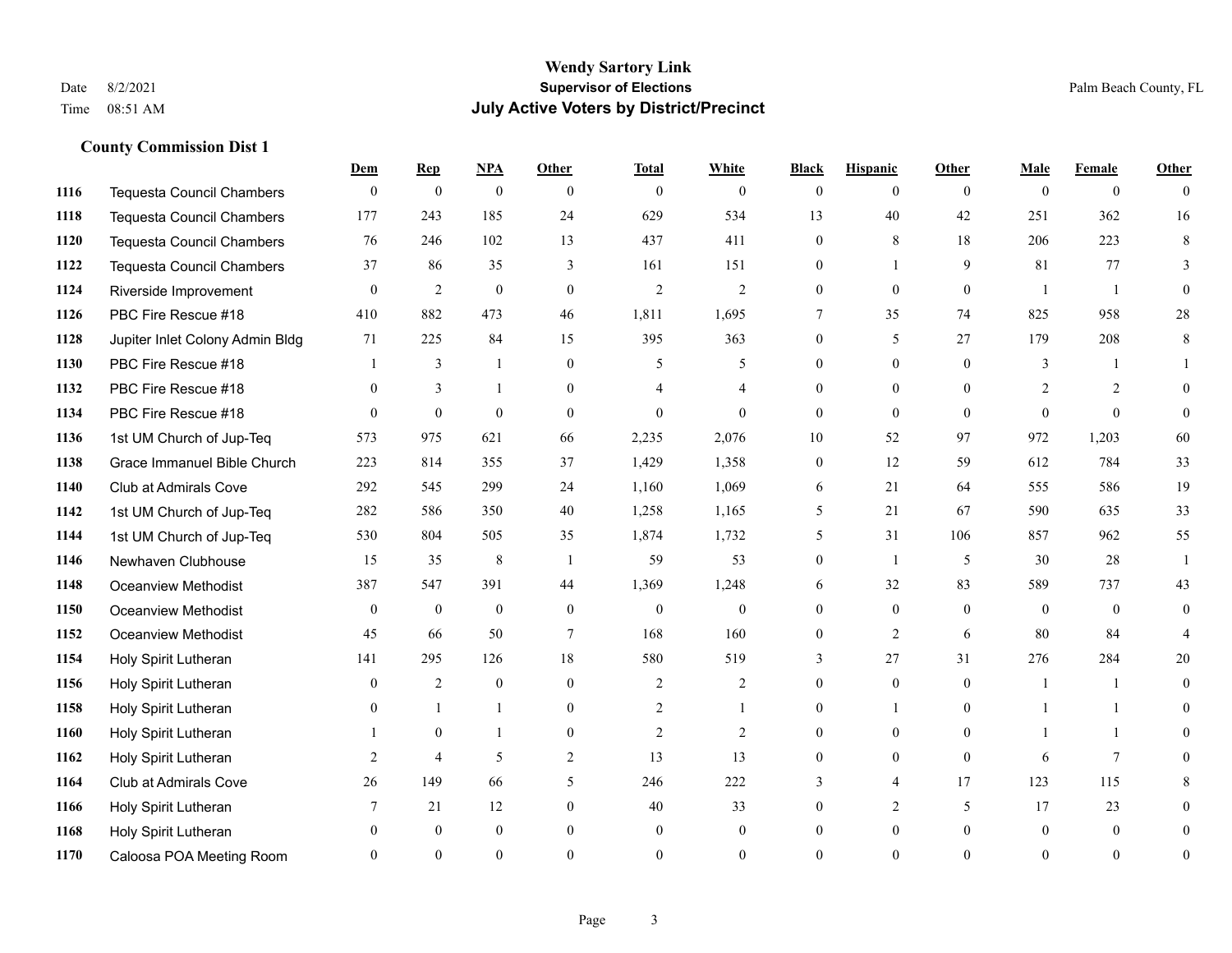#### **Wendy Sartory Link** Date 8/2/2021 **Supervisor of Elections** Palm Beach County, FL Time 08:51 AM **July Active Voters by District/Precinct**

# **Dem Rep NPA Other Total White Black Hispanic Other Male Female Other** Caloosa POA Meeting Room 125 281 124 9 539 465 11 22 41 244 275 20 Caloosa POA Meeting Room 68 118 61 2 249 211 5 14 19 116 121 12 Mirasol Sales and Info Center 0 0 0 0 0 0 0 0 0 0 0 0 Mirasol Sales and Info Center 0 0 0 0 0 0 0 0 0 0 0 0 Mirasol Sales and Info Center 0 0 0 0 0 0 0 0 0 0 0 0 Mirasol Sales and Info Center 0 0 0 0 0 0 0 0 0 0 0 0 William T Dwyer High 157 267 139 6 569 486 15 30 38 270 285 14 Eastpointe Country Club 531 669 389 35 1,624 1,514 12 27 71 721 870 33 Mirasol Sales and Info Center 539 494 444 44 1,521 1,179 47 146 149 716 755 50 Westwood Gardens HOA 329 352 305 31 1,017 779 31 116 91 408 589 20 Westwood Gardens HOA 26 60 23 2 111 98 7 2 4 52 56 3 Gardens Presbyterian 1,357 2,091 1,395 150 4,993 4,083 137 339 434 2,216 2,636 141 Evergrene Clubhouse 383 672 448 38 1,541 1,301 25 81 134 736 749 56 Frenchmans Creek Real Estate 646 949 610 46 2,251 2,056 14 45 136 1,025 1,168 58 Gardens Presbyterian 0 0 0 0 0 0 0 0 0 0 0 0 1st Baptist Church PBG 561 478 414 34 1,487 1,041 132 160 154 706 730 51 Dwight D Eisenhower Elementary 0 0 0 0 0 0 0 0 0 0 0 0 Cross Community Church 506 1,049 548 39 2,142 1,920 13 89 120 1,024 1,049 69 Holy Spirit Lutheran 9 24 14 3 50 44 0 2 4 24 22 4 Holy Spirit Lutheran **13** 76 23 3 115 111 0 3 1 55 59 1 Juno Beach Town Center 446 860 467 50 1,823 1,660 6 55 102 835 939 49 Holy Spirit Lutheran 209 272 147 8 636 567 2 23 44 305 309 22 Juno Beach Town Center 48 64 56 6 174 144 6 9 15 89 81 4 Juno Beach Town Center 260 438 196 25 919 854 6 14 45 370 527 22 Oceanview Methodist 128 284 143 14 569 489 9 31 40 277 278 14 Osceola Creek Middle  $\begin{array}{cccccccc} 1 & 0 & 0 & 0 & 1 & 1 & 0 & 0 & 0 \end{array}$ Pierce Hammock Elementary 0 0 0 0 0 0 0 0 0 0 0 0

Sandhill Crane Golf Club 14 29 17 0 60 43 6 5 6 31 29 0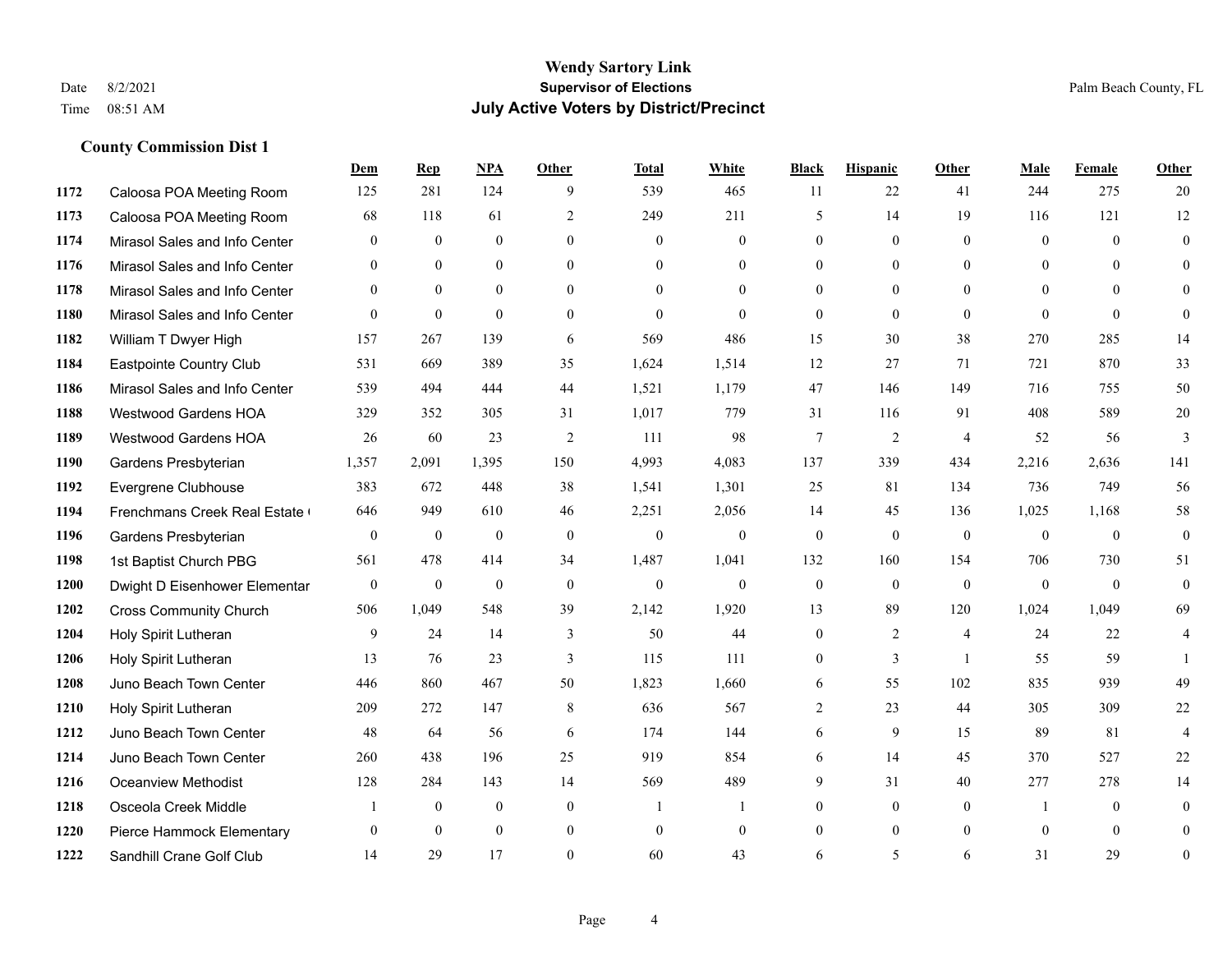|      |                                  | Dem            | <b>Rep</b>       | NPA          | <b>Other</b>   | <b>Total</b>   | <b>White</b>   | <b>Black</b>     | <b>Hispanic</b> | <b>Other</b>   | <b>Male</b>  | <b>Female</b>  | <b>Other</b>   |
|------|----------------------------------|----------------|------------------|--------------|----------------|----------------|----------------|------------------|-----------------|----------------|--------------|----------------|----------------|
| 1224 | Pierce Hammock Elementary        | $\mathbf{0}$   | $\mathbf{0}$     | $\mathbf{0}$ | $\theta$       | $\theta$       | $\overline{0}$ | $\mathbf{0}$     | $\mathbf{0}$    | $\theta$       | $\theta$     | $\overline{0}$ | $\Omega$       |
| 1228 | <b>Carleton Oaks Clubhouse</b>   | 147            | 193              | 127          | $\overline{7}$ | 474            | 344            | 24               | 49              | 57             | 229          | 233            | 12             |
| 1230 | Christ Fellowship Church PBG     | $\overline{0}$ | $\overline{0}$   | $\mathbf{0}$ | $\theta$       | $\mathbf{0}$   | $\overline{0}$ | $\Omega$         | $\mathbf{0}$    | $\theta$       | $\theta$     | $\Omega$       | $\mathbf{0}$   |
| 1232 | Mirasol Sales and Info Center    | $\overline{0}$ | $\mathbf{0}$     | $\mathbf{0}$ | $\overline{0}$ | $\theta$       | $\overline{0}$ | $\mathbf{0}$     | $\mathbf{0}$    | $\overline{0}$ | $\mathbf{0}$ | $\theta$       | $\theta$       |
| 1234 | Christ Fellowship Church PBG     | $\Omega$       | $\theta$         | $\theta$     | $\Omega$       | $\Omega$       | $\Omega$       | $\overline{0}$   | $\theta$        | $\Omega$       | $\theta$     | $\Omega$       | $\theta$       |
| 1236 | Mirasol Sales and Info Center    | $\theta$       | $\boldsymbol{0}$ | $\mathbf{0}$ | $\theta$       | $\mathbf{0}$   | $\Omega$       | $\mathbf{0}$     | $\mathbf{0}$    | $\theta$       | $\theta$     | $\theta$       | $\mathbf{0}$   |
| 1238 | Mirasol Sales and Info Center    | 600            | 761              | 502          | 60             | 1,923          | 1,744          | 18               | 21              | 140            | 913          | 954            | 56             |
| 1240 | <b>Timber Trace Elementary</b>   | 786            | 1,083            | 622          | 52             | 2,543          | 2,194          | 53               | 150             | 146            | 1,142        | 1,322          | 79             |
| 1242 | Christ Fellowship Church PBG     | 842            | 1,062            | 610          | 61             | 2,575          | 2,334          | 36               | 61              | 144            | 1,066        | 1,449          | 60             |
| 1244 | Christ Fellowship Church PBG     | 460            | 646              | 435          | 53             | 1,594          | 1,383          | 30               | 75              | 106            | 676          | 865            | 53             |
| 1246 | Watson B Duncan Middle           | 836            | 885              | 685          | 64             | 2,470          | 1,963          | 71               | 192             | 244            | 1,079        | 1.310          | 81             |
| 1247 | Watson B Duncan Middle           | 35             | 183              | 58           | 9              | 285            | 261            | $\overline{c}$   | $\theta$        | 22             | 136          | 134            | 15             |
| 1248 | <b>PBG Community Center</b>      | 499            | 586              | 384          | 33             | 1,502          | 1,265          | 25               | 117             | 95             | 639          | 831            | 32             |
| 1250 | Palm Beach Gardens High          | 12             | 35               | 16           | -1             | 64             | 57             | $\boldsymbol{0}$ | $\overline{4}$  | 3              | 32           | 28             | $\overline{4}$ |
| 1252 | <b>Ballen Isles Country Club</b> | 864            | 783              | 637          | 49             | 2,333          | 2,148          | 17               | 21              | 147            | 1,047        | 1,226          | 60             |
| 1254 | Northlake Nazarene Church        | 152            | 175              | 127          | $\tau$         | 461            | 388            | 6                | 27              | 40             | 231          | 213            | 17             |
| 1256 | North County Senior Center       |                | $\overline{2}$   | 3            | 3              | 9              | $\,$ 8 $\,$    |                  | $\mathbf{0}$    | $\mathbf{0}$   | 5            | $\overline{4}$ | $\mathbf{0}$   |
| 1258 | North County Senior Center       | 317            | 224              | 257          | 29             | 827            | 456            | 99               | 126             | 146            | 370          | 428            | 29             |
| 1260 | PBG City Hall Council Room       | 437            | 545              | 300          | 24             | 1,306          | 1,087          | 27               | 107             | 85             | 583          | 681            | 42             |
| 1262 | PBG Moose Lodge 2010             |                | $\boldsymbol{0}$ | 1            | $\mathbf{0}$   | $\overline{2}$ | $\overline{2}$ | $\boldsymbol{0}$ | $\mathbf{0}$    | $\mathbf{0}$   |              | $\mathbf{1}$   | $\mathbf{0}$   |
| 1264 | PBG City Hall Council Room       | $\theta$       | $\mathbf{0}$     | $\mathbf{0}$ | $\theta$       | $\theta$       | $\overline{0}$ | $\mathbf{0}$     | $\theta$        | $\theta$       | $\theta$     | $\theta$       | $\theta$       |
| 1266 | PBG City Hall Council Room       | 160            | 106              | 129          | 12             | 407            | 245            | 71               | 60              | 31             | 162          | 235            | $10\,$         |
| 1268 | <b>PBG Community Center</b>      | 100            | 73               | 101          | 8              | 282            | 171            | 45               | 36              | 30             | 108          | 161            | 13             |
| 1270 | <b>PBG Community Center</b>      | 4              | $\boldsymbol{0}$ | 2            | $\mathbf{0}$   | 6              | 2              | 3                | $\overline{1}$  | $\theta$       | 2            | 3              | $\mathbf{1}$   |
| 1272 | Palm Beach Gardens Elementar     | 719            | 676              | 526          | 53             | 1,974          | 1,583          | 100              | 116             | 175            | 919          | 990            | 65             |
| 1274 | Palm Beach Gardens High          | 594            | 553              | 424          | 39             | 1,610          | 1,221          | 94               | 141             | 154            | 754          | 794            | 62             |
| 1276 | Palm Beach Gardens High          | 117            | 94               | 78           | 5              | 294            | 192            | 45               | 38              | 19             | 137          | 147            | 10             |
| 1278 | Garden Lodge 366 F&AM            | 363            | 187              | 266          | 20             | 836            | 414            | 190              | 133             | 99             | 368          | 436            | 32             |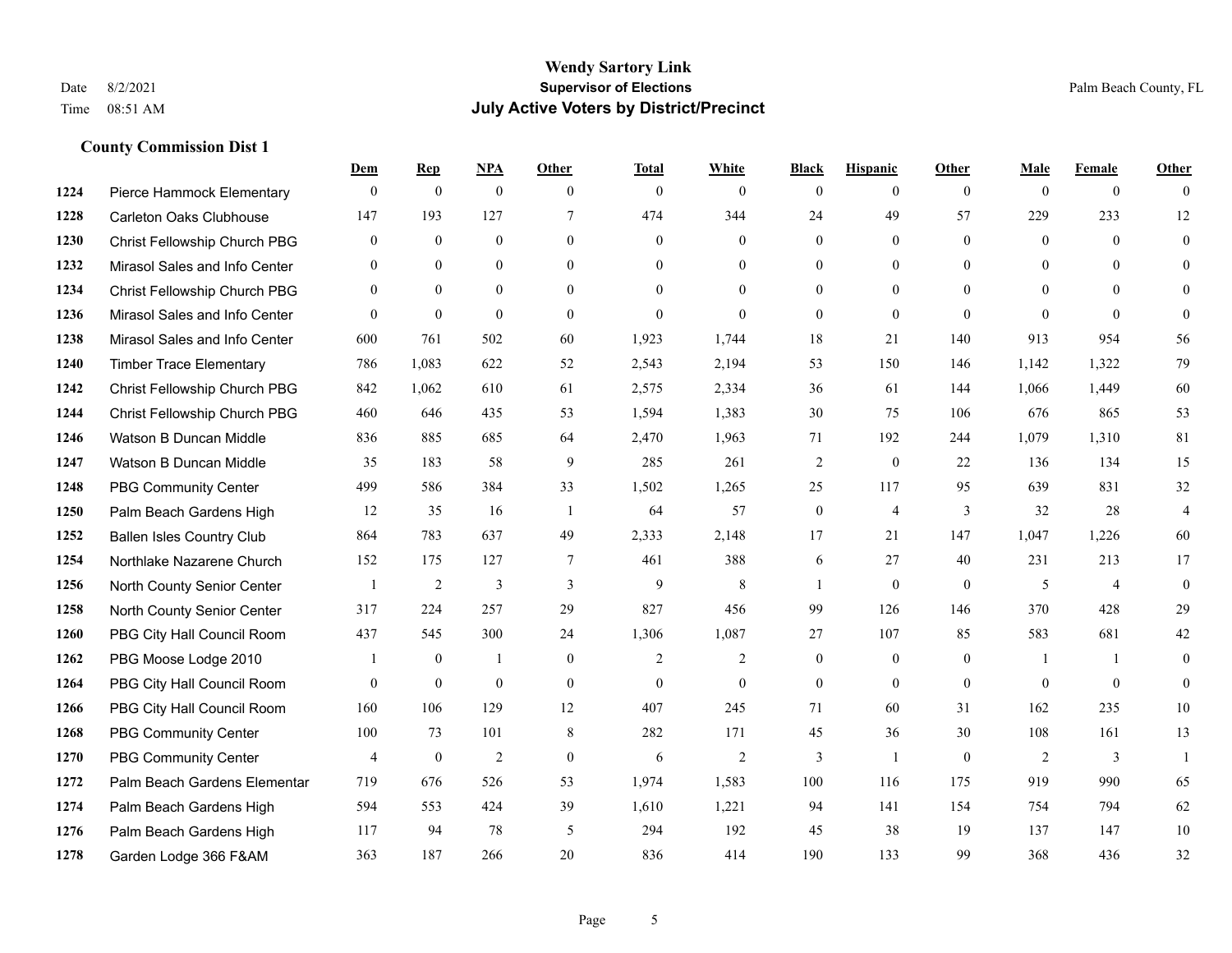#### **Wendy Sartory Link** Date 8/2/2021 **Supervisor of Elections** Palm Beach County, FL Time 08:51 AM **July Active Voters by District/Precinct**

# **Dem Rep NPA Other Total White Black Hispanic Other Male Female Other** Pew Leadership Center 139 151 113 12 415 350 11 24 30 170 242 3 Pew Leadership Center 77 51 54 6 188 135 13 18 22 93 81 14 Eissey Campus Theater 765 767 722 64 2,318 1,817 84 205 212 999 1,242 77 PBG Moose Lodge 2010 43 49 39 3 134 107 4 13 10 66 60 8 PBG Moose Lodge 2010 13 24 6 0 43 39 1 0 3 22 19 2 PBG Moose Lodge 2010 687 822 537 70 2,116 1,755 53 146 162 853 1,202 61 PBG Moose Lodge 2010 1 0 1 0 2 2 0 0 0 2 0 0 PBG Moose Lodge 2010 16 47 18 1 82 75 1 1 5 38 41 3 Dwight D Eisenhower Elementar 27 79 22 7 135 115 4 4 12 66 68 1 Dwight D Eisenhower Elementary 235 265 195 19 714 562 15 89 48 277 410 27 PBG Moose Lodge 2010 35 34 21 2 92 84 0 4 4 38 53 1 Cross Community Church 1 3 1 0 5 4 0 0 1 2 3 0 Dwight D Eisenhower Elementar 37 51 37 3 128 109 1 7 11 59 64 5 NPB Community Center 209 263 178 23 673 578 14 40 41 340 304 29 NPB Community Center 0 0 0 1 1 1 0 0 0 1 0 0 Eissey Campus Theater 6 13 11 1 31 25 0 0 6 17 14 0 Gardens Mall Community Room 39 68 36 4 147 131 3 3 3 10 74 69 4 Eissey Campus Theater 1 2 1 0 4 4 0 0 0 3 1 0 **1312 Gardens Mall Community Room** 6 20 11 0 37 34 0 2 1 18 19 0 NPB Community Center 51 127 62 5 245 217 3 8 17 100 131 14 NPB Community Center 180 188 144 29 541 387 43 74 37 236 286 19 PBG Moose Lodge 2010 0 0 0 0 0 0 0 0 0 0 0 0 **1320 NPB Community Center** 33 120 35 2 190 168 3 8 11 98 88 4 **1322 NPB Community Center** 2 6 10 0 18 18 0 0 0 8 9 1 Allamanda Elementary 439 450 378 38 1,305 1,033 39 133 100 550 710 45 Allamanda Elementary 189 225 162 16 592 502 7 30 53 260 318 14 Osborne Park Activities Bldg 613 834 547 45 2,039 1,748 27 122 142 986 994 59

1st Unitarian Church NPB 36 41 39 3 119 98 8 7 6 65 51 3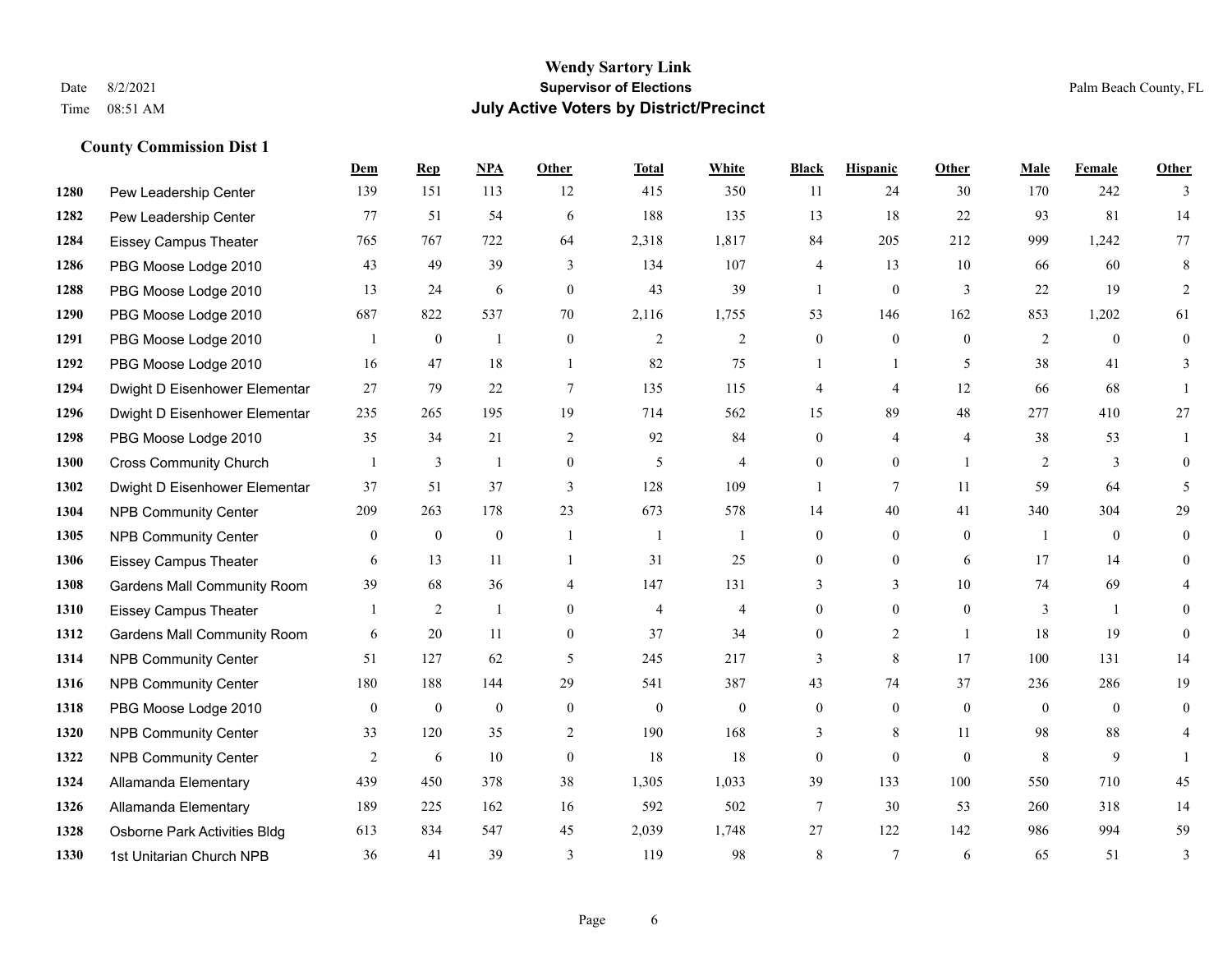|      |                                    | Dem          | <b>Rep</b>       | NPA              | <b>Other</b>   | <b>Total</b> | <b>White</b>     | <b>Black</b>     | <b>Hispanic</b>  | <b>Other</b>   | <b>Male</b>    | <b>Female</b>  | <b>Other</b>     |
|------|------------------------------------|--------------|------------------|------------------|----------------|--------------|------------------|------------------|------------------|----------------|----------------|----------------|------------------|
| 1332 | 1st Unitarian Church NPB           | 349          | 393              | 257              | 33             | 1,032        | 845              | 59               | 64               | 64             | 504            | 505            | 23               |
| 1334 | 1st Unitarian Church NPB           | 3            | 3                | 5                | $\overline{1}$ | 12           | 12               | $\mathbf{0}$     | $\mathbf{0}$     | $\theta$       | $\overline{4}$ | 8              | $\boldsymbol{0}$ |
| 1336 | <b>Gardens Mall Community Room</b> | 35           | 91               | 42               | $\overline{4}$ | 172          | 153              | $\overline{0}$   | 4                | 15             | 86             | 78             | $8\,$            |
| 1338 | <b>Eissey Campus Theater</b>       | 92           | 393              | 101              | 19             | 605          | 583              | 1                | $\mathbf{1}$     | 20             | 268            | 326            | 11               |
| 1340 | <b>Eissey Campus Theater</b>       | 6            | 6                | 3                | $\mathbf{0}$   | 15           | 13               | $\boldsymbol{0}$ | 1                | $\overline{1}$ | $\tau$         | 8              | $\boldsymbol{0}$ |
| 1342 | <b>NPB Country Club</b>            | 308          | 454              | 263              | 28             | 1,053        | 949              | 17               | 33               | 54             | 449            | 578            | 26               |
| 1344 | Old Port Cove                      | 294          | 519              | 319              | 32             | 1,164        | 1,065            | 5                | 31               | 63             | 527            | 617            | $20\,$           |
| 1346 | Anchorage Activities Bldg          | 556          | 934              | 425              | 37             | 1,952        | 1,792            | 13               | 57               | 90             | 902            | 1,002          | $48\,$           |
| 1348 | <b>NPB Council Chambers</b>        | 32           | 123              | 34               | $\,8\,$        | 197          | 187              | $\boldsymbol{0}$ | 5                | 5              | 99             | 92             | 6                |
| 1350 | Faith Lutheran Church              | 381          | 615              | 373              | 24             | 1,393        | 1,229            | 10               | 79               | 75             | 666            | 684            | 43               |
| 1352 | Northlake Nazarene Church          | 681          | 873              | 586              | 52             | 2,192        | 1,567            | 154              | 186              | 285            | 983            | 1,130          | 79               |
| 1354 | <b>Grove Park Elementary</b>       | 91           | 164              | 79               | $\overline{4}$ | 338          | 285              | 11               | 19               | 23             | 151            | 177            | $10\,$           |
| 1356 | Casa Rio Clubhouse                 | 796          | 421              | 498              | 34             | 1,749        | 875              | 386              | 241              | 247            | 755            | 929            | 65               |
| 1358 | RB Prep Achievement Academy        | 15           | $\overline{4}$   | 3                | $\mathbf{0}$   | 22           | 9                | $\,8\,$          | 1                | $\overline{4}$ | 13             | 6              | $\mathfrak{Z}$   |
| 1360 | Garden Lodge 366 F&AM              | 352          | 325              | 239              | 24             | 940          | 737              | 59               | 72               | 72             | 411            | 500            | 29               |
| 1362 | <b>Grove Park Elementary</b>       | 213          | 123              | 183              | $\,8\,$        | 527          | 270              | 47               | 156              | 54             | 234            | 275            | $18\,$           |
| 1364 | RB Prep Achievement Academy        | 377          | 106              | 218              | 17             | 718          | 202              | 287              | 132              | 97             | 305            | 388            | 25               |
| 1366 | Palm Lake Estates - The Palms      | 66           | 78               | 49               | $\overline{4}$ | 197          | 159              | 13               | 10               | 15             | 91             | 98             | $\,8\,$          |
| 1368 | RB Prep Achievement Academy        | $\mathbf{0}$ | $\boldsymbol{0}$ | $\boldsymbol{0}$ | $\overline{0}$ | $\mathbf{0}$ | $\boldsymbol{0}$ | $\boldsymbol{0}$ | $\boldsymbol{0}$ | $\mathbf{0}$   | $\mathbf{0}$   | $\overline{0}$ | $\boldsymbol{0}$ |
| 1370 | Palm Lake Estates - The Palms      | 117          | 124              | 74               | $\overline{4}$ | 319          | 269              | 13               | 23               | 14             | 132            | 176            | 11               |
| 1372 | Garden Lodge 366 F&AM              | 96           | 35               | 45               | $\tau$         | 183          | 82               | 58               | 21               | 22             | 80             | 97             | 6                |
| 1374 | Pew Leadership Center              | 193          | 78               | 140              | 10             | 421          | 219              | 116              | 44               | 42             | 174            | 233            | 14               |
| 1376 | Lake Park Town Hall                | $\mathbf{0}$ | $\bf{0}$         | $\mathbf{0}$     | $\mathbf{0}$   | $\theta$     | $\boldsymbol{0}$ | $\boldsymbol{0}$ | $\mathbf{0}$     | $\theta$       | $\mathbf{0}$   | $\mathbf{0}$   | $\boldsymbol{0}$ |
| 1378 | PBC Fire Rescue #68                | 1,027        | 408              | 511              | 38             | 1,984        | 816              | 829              | 113              | 226            | 924            | 974            | 86               |
| 1380 | <b>NPB Council Chambers</b>        | 176          | 261              | 155              | 14             | 606          | 536              | 10               | $22\,$           | 38             | 267            | 320            | 19               |
| 1382 | Lake Park Town Hall                | 280          | 352              | 257              | 27             | 916          | 752              | 37               | 58               | 69             | 415            | 477            | $24\,$           |
| 1384 | Phil Foster Park Marine Center     | 302          | 560              | 274              | 30             | 1,166        | 1,035            | 19               | 39               | 73             | 576            | 563            | 27               |
| 1386 | Phil Foster Park Marine Center     | 585          | 1,103            | 699              | 85             | 2,472        | 2,139            | 53               | 86               | 194            | 1,147          | 1,258          | 67               |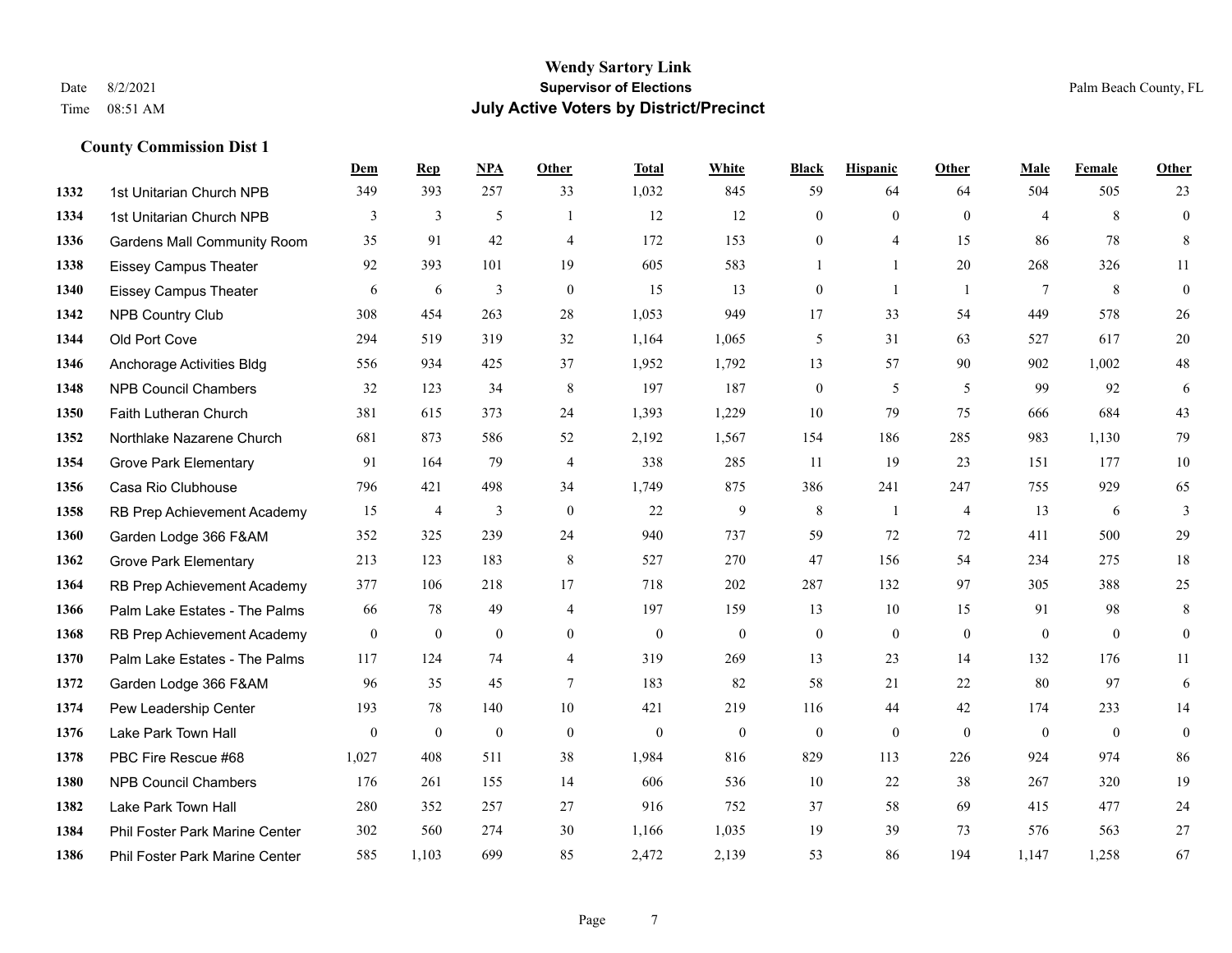|      |                                 | <u>Dem</u> | <u>Rep</u> | NPA    | Other | <b>Total</b> | <b>White</b> | Black | <b>Hispanic</b> | Other    | <b>Male</b> | Female | <b>Other</b>   |
|------|---------------------------------|------------|------------|--------|-------|--------------|--------------|-------|-----------------|----------|-------------|--------|----------------|
| 1388 | Palm Beach Shores Town Hall     | 282        | 442        | 295    | 27    | .046         | 953          | 12    | 18              | 63       | 489         | 530    | 27             |
| 1389 | Palm Beach Shores Town Hall     |            |            |        |       |              | $\theta$     |       |                 | $\theta$ |             |        | $\overline{0}$ |
| 1390 | St Edwards Church               | 453        | .189       | 520    | 55    | 2,217        | 2,038        |       | 52              | 124      | .023        | 1,125  | 69             |
| 1392 | St Edwards Church               | 362        | 603        | 409    | 47    | 421.ا        | .284         |       | 28              | 103      | 621         | 765    | 35             |
| 1394 | Morton & Barbara Mandel Cente   | 243        | 609        | 282    | 38    | 1.172        | .068         |       | 24              | 74       | 530         | 610    | 32             |
|      | <b>County Commission Dist 1</b> | 46,660     | 65,078     | 42,355 | 3,948 | 158.041      | 131.978      | 5,345 | 9,230           | 11.488   | 72,048      | 81,254 | 4,739          |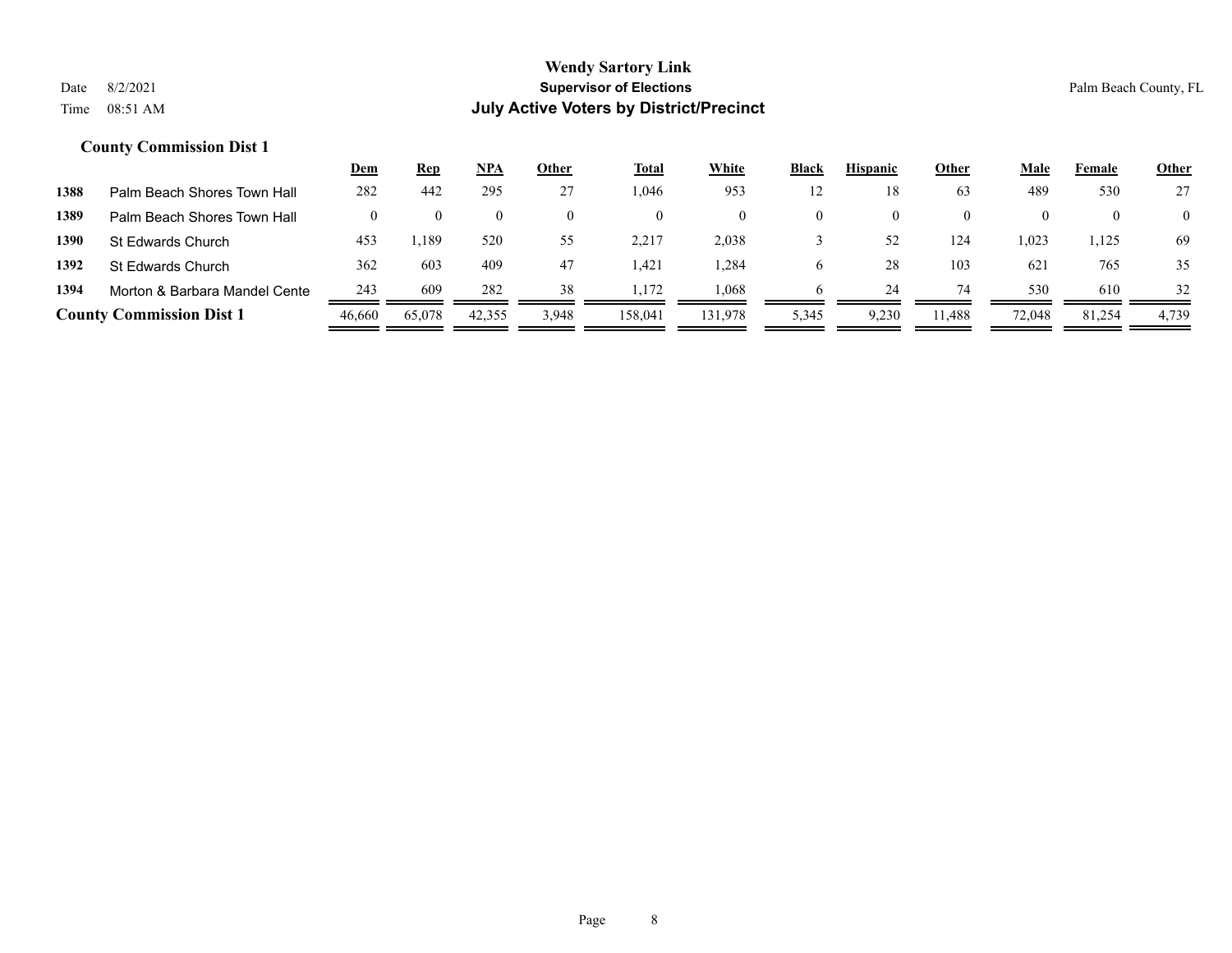|      |                                 | Dem              | <b>Rep</b>       | NPA              | <b>Other</b>     | <b>Total</b>     | <b>White</b>     | <b>Black</b>     | <b>Hispanic</b>  | <b>Other</b>    | <b>Male</b>  | <b>Female</b>  | <b>Other</b>     |
|------|---------------------------------|------------------|------------------|------------------|------------------|------------------|------------------|------------------|------------------|-----------------|--------------|----------------|------------------|
| 2002 | Jeaga Middle                    | 176              | 93               | 112              | 6                | 387              | 151              | 124              | 41               | 71              | 171          | 204            | 12               |
| 2004 | <b>Grassy Waters Elementary</b> | 1,043            | 329              | 581              | 40               | 1,993            | 586              | 725              | 398              | 284             | 848          | 1,074          | 71               |
| 2006 | Jeaga Middle                    | 173              | 79               | 102              | 11               | 365              | 154              | 107              | 80               | 24              | 150          | 204            | 11               |
| 2008 | Jeaga Middle                    | $\mathbf{0}$     | $\boldsymbol{0}$ | $\boldsymbol{0}$ | $\boldsymbol{0}$ | $\boldsymbol{0}$ | $\boldsymbol{0}$ | $\boldsymbol{0}$ | $\mathbf{0}$     | $\mathbf{0}$    | $\mathbf{0}$ | $\mathbf{0}$   | $\boldsymbol{0}$ |
| 2010 | Cypress Lakes HOA               | 585              | 328              | 281              | 32               | 1,226            | 838              | 197              | 97               | 94              | 472          | 719            | 35               |
| 2012 | Century Village Clubhouse       | 60               | 29               | 23               | $\overline{c}$   | 114              | 70               | 13               | 18               | 13              | 50           | 60             | $\overline{4}$   |
| 2014 | Club Baywinds                   | 828              | 552              | 369              | 34               | 1,783            | 1,362            | 152              | 163              | 106             | 727          | 1,014          | $42\,$           |
| 2016 | Andros Isle POA Clubhouse       | 854              | 556              | 543              | 35               | 1,988            | 1,073            | 390              | 300              | 225             | 842          | 1,075          | 71               |
| 2018 | <b>Riverwalk Clubhouse</b>      | 747              | 704              | 564              | 45               | 2,060            | 1,613            | 92               | 176              | 179             | 883          | 1,114          | 63               |
| 2020 | Jeaga Middle                    | 210              | 86               | 134              | 10               | 440              | 201              | 130              | 80               | 29              | 194          | 237            | 9                |
| 2021 | Jeaga Middle                    | 160              | 55               | 118              | 15               | 348              | 106              | 119              | 73               | 50              | 134          | 202            | $12\,$           |
| 2022 | Century Village Clubhouse       | 785              | 406              | 330              | 32               | 1,553            | 1,002            | 214              | 201              | 136             | 614          | 882            | 57               |
| 2024 | Century Village Clubhouse       | 788              | 416              | 321              | 37               | 1,562            | 1,098            | 164              | 161              | 139             | 613          | 898            | 51               |
| 2026 | Century Village Clubhouse       | 633              | 327              | 288              | $27\,$           | 1,275            | 796              | 186              | 194              | 99              | 498          | 720            | 57               |
| 2028 | Century Village Clubhouse       | 343              | 191              | 148              | 6                | 688              | 477              | 68               | 85               | 58              | 247          | 417            | $24\,$           |
| 2030 | <b>Benoist Farms Elementary</b> | 576              | 156              | 299              | 21               | 1,052            | 259              | 452              | 233              | 108             | 406          | 595            | 51               |
| 2032 | <b>Riverwalk Clubhouse</b>      | 50               | 26               | 28               | 5                | 109              | 55               | 29               | 18               | $\overline{7}$  | 41           | 65             | 3                |
| 2034 | <b>Riverwalk Clubhouse</b>      | 99               | 53               | 71               | 9                | 232              | 94               | 58               | 54               | 26              | 105          | 125            | $\overline{c}$   |
| 2036 | <b>Turning Points Academy</b>   | 757              | 420              | 377              | 38               | 1,592            | 934              | 286              | 263              | 109             | 592          | 953            | $47\,$           |
| 2038 | <b>Turning Points Academy</b>   | 815              | 181              | 345              | 19               | 1,360            | 481              | 619              | 147              | 113             | 458          | 861            | 41               |
| 2040 | Wynnebrook Elementary           | 809              | 267              | 424              | 22               | 1,522            | 418              | 599              | 347              | 158             | 659          | 791            | $72\,$           |
| 2041 | Wynnebrook Elementary           | 540              | 249              | 377              | 15               | 1,181            | 480              | 133              | 477              | 91              | 503          | 628            | 50               |
| 2042 | <b>Riverwalk Clubhouse</b>      | $\boldsymbol{0}$ | $\boldsymbol{0}$ | $\boldsymbol{0}$ | $\boldsymbol{0}$ | $\theta$         | $\boldsymbol{0}$ | $\boldsymbol{0}$ | $\boldsymbol{0}$ | $\overline{0}$  | $\mathbf{0}$ | $\overline{0}$ | $\boldsymbol{0}$ |
| 2044 | St Christophers Episcopal Chr   | 1,112            | 283              | 558              | 35               | 1,988            | 580              | 809              | 395              | 204             | 881          | 1,014          | 93               |
| 2046 | Haverhill Town Hall             | 400              | 217              | 235              | 10               | 862              | 335              | 237              | 201              | 89              | 389          | 435            | 38               |
| 2048 | Elks Lodge #1352                | 2                | 3                | $\boldsymbol{0}$ | $\boldsymbol{0}$ | 5                | 3                | $\mathbf{1}$     | $\boldsymbol{0}$ | $\overline{1}$  | 3            | -1             | 1                |
| 2050 | Elks Lodge #1352                | 17               | 19               | 21               | 3                | 60               | 40               | $\sqrt{2}$       | 11               | $7\phantom{.0}$ | 33           | 24             | 3                |
| 2052 | Elks Lodge #1352                | 553              | 152              | 268              | 19               | 992              | 182              | 468              | 151              | 191             | 459          | 493            | 40               |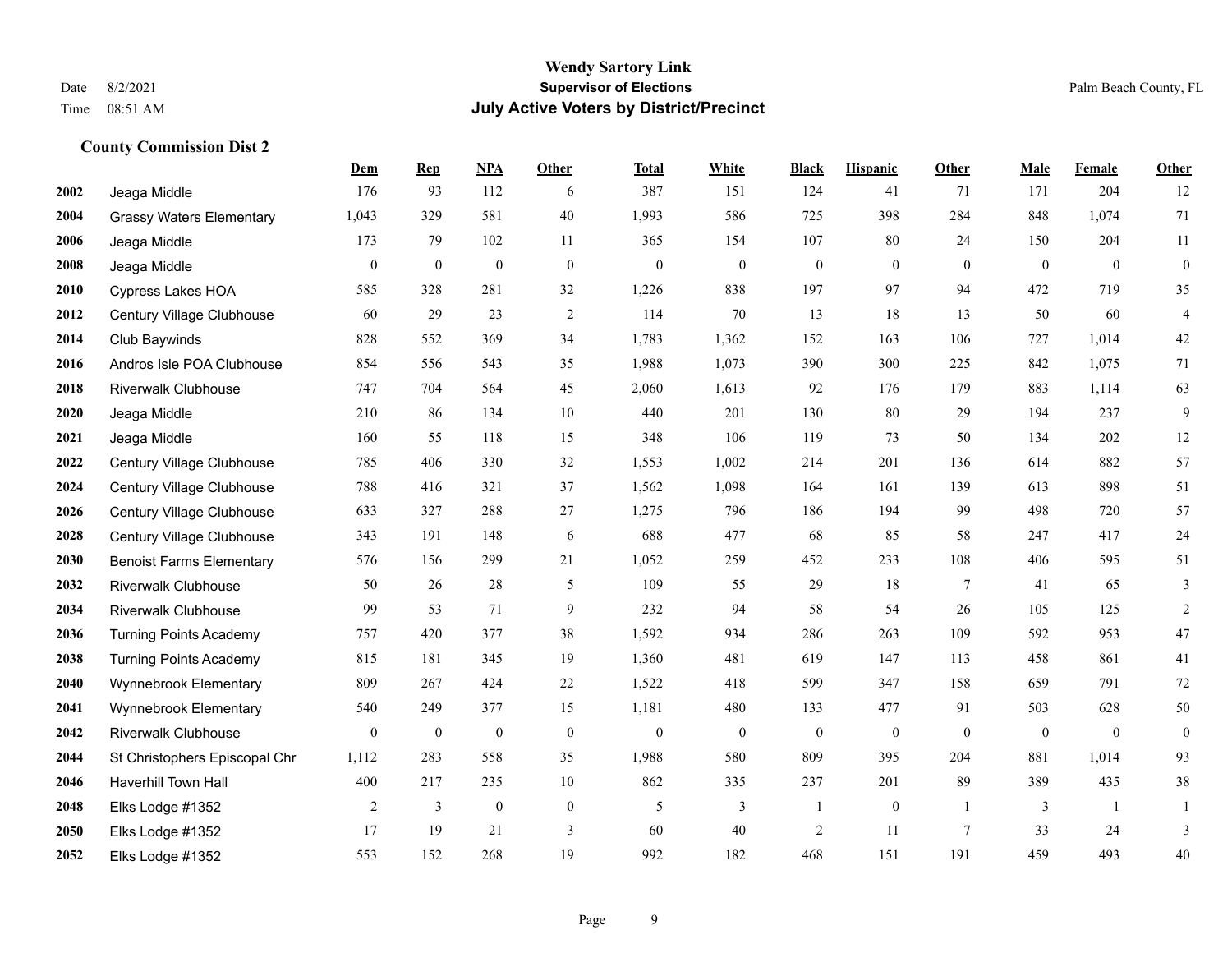|      |                                   | Dem              | <b>Rep</b>     | NPA          | <b>Other</b>   | <b>Total</b>   | <b>White</b>   | <b>Black</b>     | <b>Hispanic</b> | Other          | <b>Male</b>    | Female         | <b>Other</b>     |
|------|-----------------------------------|------------------|----------------|--------------|----------------|----------------|----------------|------------------|-----------------|----------------|----------------|----------------|------------------|
| 2054 | Elks Lodge #1352                  | 1,265            | 323            | 697          | 25             | 2,310          | 457            | 986              | 579             | 288            | 1,018          | 1,183          | 109              |
| 2056 | Clayton Hutcheson Hall B          | 732              | 317            | 567          | 17             | 1,633          | 517            | 294              | 654             | 168            | 723            | 818            | 92               |
| 2058 | Clayton Hutcheson Hall B          | 3                | -1             | $\mathbf{0}$ | $\mathbf{0}$   | $\overline{4}$ | 3              | $\boldsymbol{0}$ | -1              | $\theta$       | 2              | 2              | $\mathbf{0}$     |
| 2060 | <b>West Gate Elementary</b>       | 391              | 221            | 335          | 13             | 960            | 316            | 72               | 492             | 80             | 459            | 452            | 49               |
| 2062 | <b>Belvedere Elementary</b>       | 6                | 6              | $\mathbf{1}$ | $\overline{0}$ | 13             | 12             | $\boldsymbol{0}$ | $\mathbf{0}$    |                | 9              | $\overline{4}$ | $\boldsymbol{0}$ |
| 2064 | <b>Belvedere Elementary</b>       |                  | $\overline{0}$ | $\mathbf{0}$ | $\overline{0}$ | $\overline{1}$ | -1             | $\mathbf{0}$     | $\mathbf{0}$    | $\theta$       |                | $\mathbf{0}$   | $\theta$         |
| 2066 | Howard Park Community Center      | 140              | 79             | 99           | $\tau$         | 325            | 168            | 54               | 66              | 37             | 151            | 166            | 8                |
| 2068 | <b>Conniston Middle</b>           | 429              | 253            | 322          | 14             | 1,018          | 404            | 100              | 441             | 73             | 457            | 521            | 40               |
| 2070 | <b>Belvedere Elementary</b>       | 560              | 371            | 374          | 24             | 1,329          | 1,044          | 26               | 152             | 107            | 626            | 653            | 50               |
| 2072 | <b>Belvedere Elementary</b>       | 599              | 330            | 462          | 27             | 1,418          | 501            | 145              | 625             | 147            | 614            | 715            | 89               |
| 2074 | <b>Belvedere Elementary</b>       | $\boldsymbol{0}$ | $\mathbf{0}$   | $\mathbf{0}$ | $\mathbf{0}$   | $\mathbf{0}$   | $\theta$       | $\mathbf{0}$     | $\mathbf{0}$    | $\mathbf{0}$   | $\overline{0}$ | $\mathbf{0}$   | $\mathbf{0}$     |
| 2076 | St Catherine Church               | 145              | 125            | 125          | 7              | 402            | 331            | 16               | 27              | 28             | 197            | 193            | 12               |
| 2078 | St Catherine Church               | 452              | 554            | 357          | 30             | 1,393          | 1,164          | 38               | 87              | 104            | 621            | 723            | 49               |
| 2080 | <b>Everglades Elementary</b>      | 161              | 168            | 127          | 8              | 464            | 263            | 66               | 81              | 54             | 215            | 228            | 21               |
| 2081 | <b>Everglades Elementary</b>      | 69               | 92             | 45           | $\Omega$       | 206            | 148            | $\tau$           | 28              | 23             | 102            | 98             | 6                |
| 2082 | Pine Jog Environmental Center     | 164              | 286            | 153          | 8              | 611            | 422            | 25               | 113             | 51             | 292            | 304            | 15               |
| 2083 | Pine Jog Environmental Center     | 7                | 21             | 17           | $\overline{0}$ | 45             | 30             | $\mathbf{0}$     | 13              | 2              | 21             | 23             | $\mathbf{1}$     |
| 2084 | <b>Community Christian Church</b> | 277              | 116            | 156          | 17             | 566            | 167            | 204              | 128             | 67             | 251            | 300            | 15               |
| 2085 | <b>Community Christian Church</b> | 2                | -1             | $\mathbf{0}$ | $\mathbf{0}$   | 3              | 3              | $\boldsymbol{0}$ | $\overline{0}$  | $\mathbf{0}$   |                | 2              | $\overline{0}$   |
| 2086 | <b>Community Christian Church</b> | 1,214            | 549            | 930          | 52             | 2,745          | 854            | 593              | 919             | 379            | 1,196          | 1,439          | 110              |
| 2087 | <b>Community Christian Church</b> | 1                | -1             | $\mathbf{0}$ | $\mathbf{0}$   | 2              | $\overline{2}$ | $\boldsymbol{0}$ | $\mathbf{0}$    | $\mathbf{0}$   | 2              | $\mathbf{0}$   | $\boldsymbol{0}$ |
| 2088 | Melaleuca Elementary              | 867              | 524            | 643          | 35             | 2,069          | 1,059          | 339              | 477             | 194            | 946            | 1,042          | 81               |
| 2090 | Pine Jog Environmental Center     | $\overline{0}$   | 2              | $\mathbf{0}$ | $\mathbf{0}$   | $\overline{2}$ | $\mathbf{1}$   | $\mathbf{0}$     | $\mathbf{0}$    | $\overline{1}$ | $\theta$       | 1              | $\mathbf{1}$     |
| 2092 | Pine Jog Environmental Center     | 1                | $\overline{4}$ | $\mathbf{1}$ | $\mathbf{1}$   | 7              | 7              | $\boldsymbol{0}$ | $\mathbf{0}$    | $\theta$       | 3              | $\overline{4}$ | $\mathbf{0}$     |
| 2094 | Pine Jog Environmental Center     | 369              | 78             | 204          | 11             | 662            | 112            | 261              | 172             | 117            | 274            | 359            | 29               |
| 2096 | 1st Church of the Nazarene        | 250              | 67             | 190          | $\mathfrak{H}$ | 512            | 117            | 24               | 326             | 45             | 238            | 243            | 31               |
| 2097 | 1st Church of the Nazarene        | 229              | 135            | 171          | 11             | 546            | 214            | 41               | 217             | 74             | 240            | 274            | 32               |
| 2098 | Iglesia Cristo Mi Redentor        | 438              | 215            | 339          | 27             | 1,019          | 331            | 158              | 435             | 95             | 425            | 530            | 64               |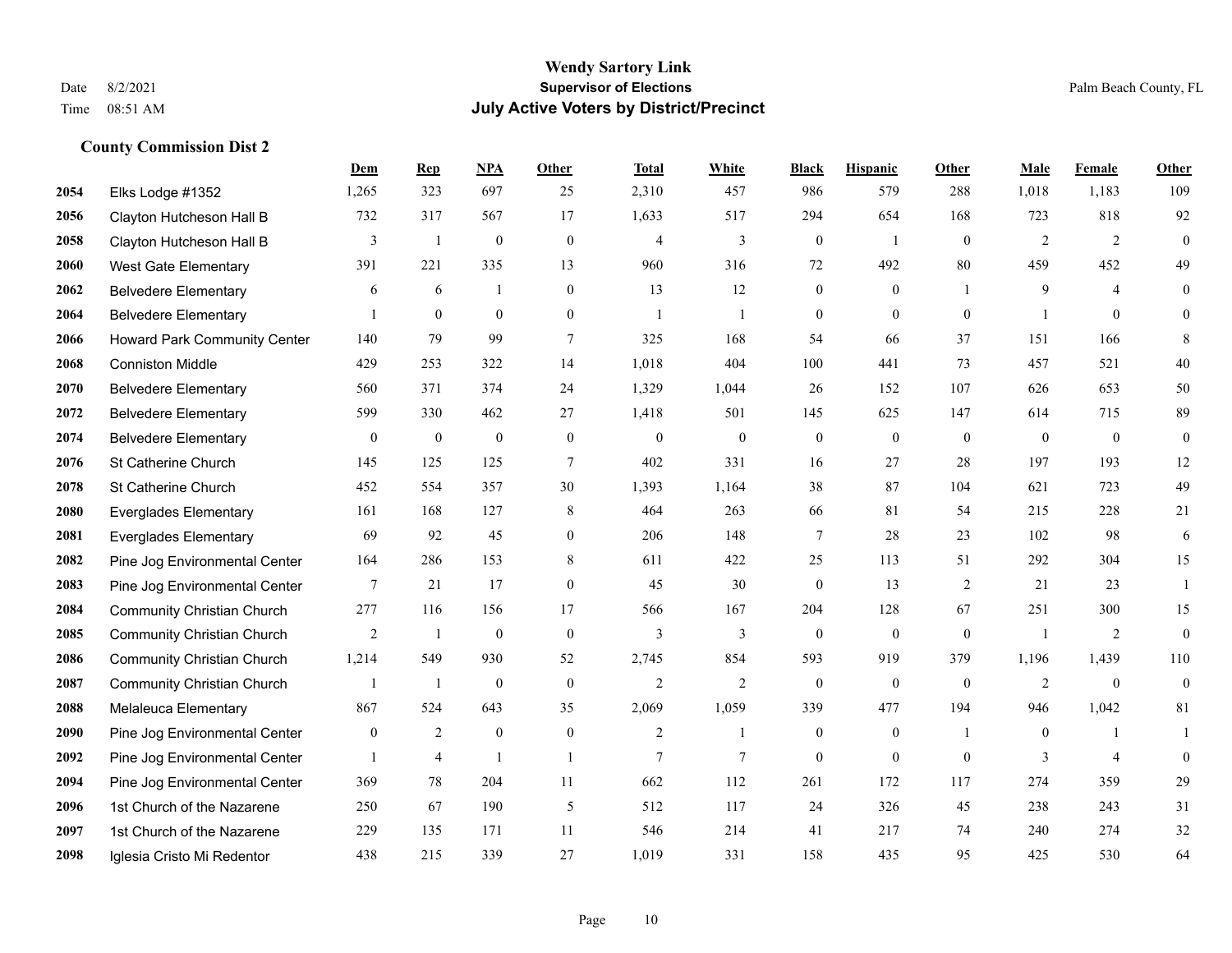#### **Wendy Sartory Link** Date 8/2/2021 **Supervisor of Elections** Palm Beach County, FL Time 08:51 AM **July Active Voters by District/Precinct**

# **Dem Rep NPA Other Total White Black Hispanic Other Male Female Other** Iglesia Cristo Mi Redentor 776 348 565 35 1,724 441 362 744 177 711 926 87 Union Congregational Church 1,182 345 633 33 2,193 498 634 834 227 882 1,199 112 Lake Lytal Park 509 228 341 23 1,101 302 232 458 109 454 589 58 Main Library 609 270 397 37 1,313 508 236 440 129 565 692 56 Berkshire Elementary 743 333 648 30 1,754 472 202 895 185 761 899 94 Berkshire Elementary 167 84 128 4 383 130 41 168 44 156 204 23 **2112** Palm Springs Middle  $\begin{array}{cccccccc} 7 & 6 & 7 & 0 & 20 & 15 & 3 & 0 & 2 & 9 & 11 & 0 \end{array}$  Main Library 369 284 313 11 977 364 54 471 88 438 491 48 The Ark Church 75 46 61 5 187 86 12 67 22 85 91 11 The Ark Church 811 548 694 33 2,086 909 148 860 169 884 1,122 80 The Ark Church 1 0 1 0 2 1 1 0 0 1 1 0 Palm Springs Middle 0 0 0 0 0 0 0 0 0 0 0 0 Palm Springs Middle 57 19 51 0 127 31 13 54 29 50 66 11 Palm Springs Middle 1 0 0 0 1 0 1 0 0 1 0 0 **2124** Palm Springs Middle  $\begin{array}{ccccccccccccc} & 5 & 3 & 8 & 0 & 16 & 7 & 3 & 5 & 1 & 7 & 9 & 0 \end{array}$  St Marys Orthodox Church 341 354 245 8 948 506 42 337 63 417 493 38 St Marys Orthodox Church 277 250 226 9 762 433 31 233 65 353 388 21 Lake Clarke Shores Town Hall  $\begin{array}{ccccccccc} 1 & 0 & 1 & 0 & 2 & 0 & 0 & 2 & 0 & 2 & 0 & 0 \end{array}$  Palm Springs Middle 0 0 0 0 0 0 0 0 0 0 0 0 Cloud Lake Town Hall 43 63 59 8 173 127 1 33 12 86 81 6 Cloud Lake Town Hall 27 26 33 2 88 58 2 23 5 38 46 4 STEM Bldg at S FL Science Ctr 533 319 432 31 1,315 493 61 643 118 604 653 58 Palmwood Lodge #303 667 453 561 44 1,725 753 83 723 166 780 861 84 Palmwood Lodge #303 339 160 265 19 783 317 79 297 90 360 387 36 South Olive Community Center 567 431 375 33 1,406 1,071 29 195 111 663 695 48 Lakeside Presbyterian Church 294 372 179 23 868 754 3 54 57 399 439 30 Lakeside Presbyterian Church 355 412 261 33 1,061 878 20 79 84 486 541 34

Village Walk HOA Clubhouse 549 537 424 42 1,552 1,207 57 137 151 644 853 55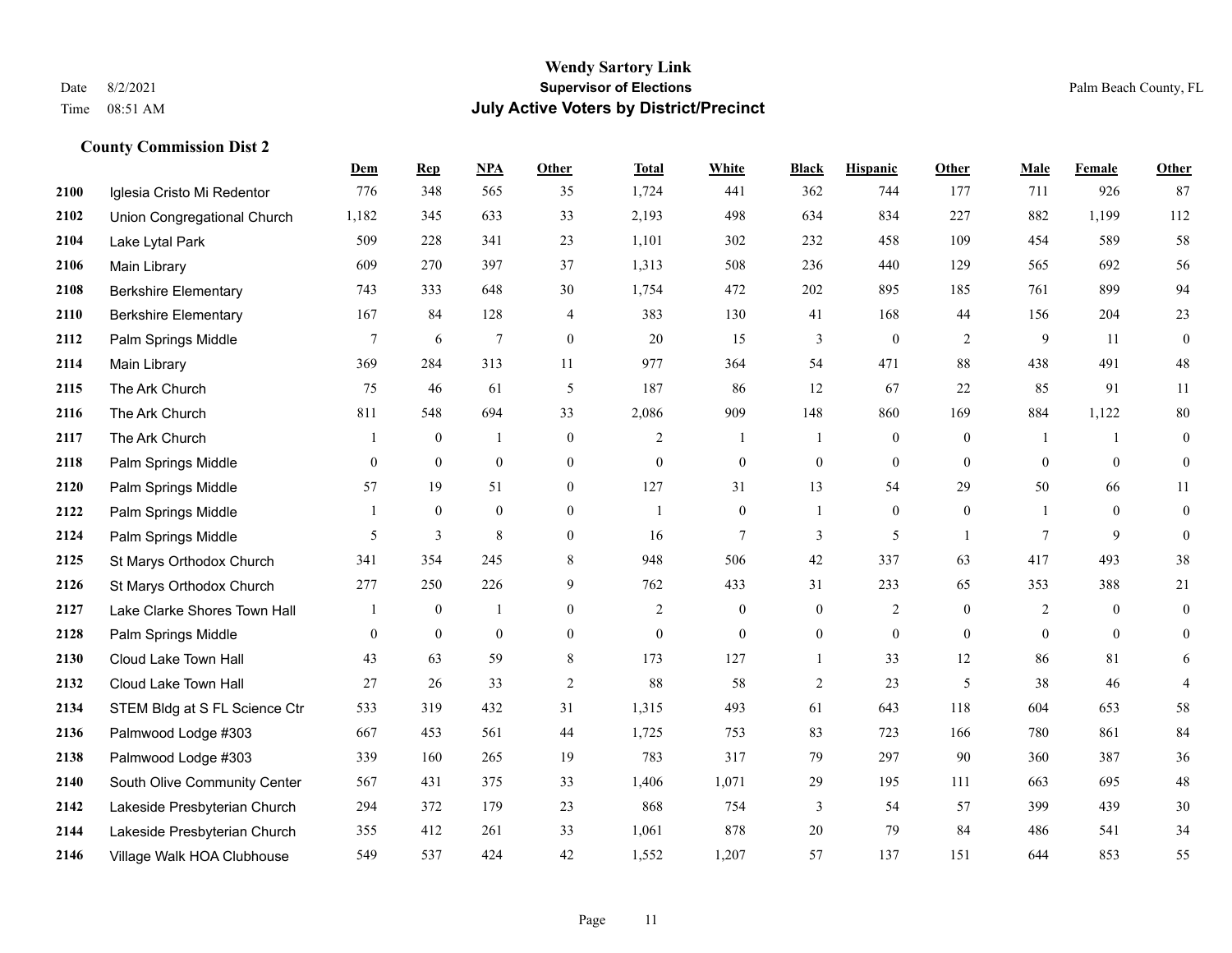#### **Wendy Sartory Link** Date 8/2/2021 **Supervisor of Elections** Palm Beach County, FL Time 08:51 AM **July Active Voters by District/Precinct**

|      |                                       | Dem            | <b>Rep</b>     | NPA            | Other            | <b>Total</b> | White          | <b>Black</b>     | <b>Hispanic</b> | <b>Other</b>   | Male         | Female       | Other            |
|------|---------------------------------------|----------------|----------------|----------------|------------------|--------------|----------------|------------------|-----------------|----------------|--------------|--------------|------------------|
| 2148 | <b>Liberty Park Elementary</b>        | $\theta$       | $\mathbf{0}$   | $\mathbf{0}$   | $\theta$         | $\mathbf{0}$ | $\overline{0}$ | $\mathbf{0}$     | $\overline{0}$  | $\theta$       | $\theta$     | $\mathbf{0}$ | $\theta$         |
| 2150 | <b>River Bridge Activities Center</b> | 1,087          | 527            | 675            | 53               | 2,342        | 1,136          | 476              | 482             | 248            | 976          | 1,282        | 84               |
| 2152 | Pine Ridge North II                   | 1,119          | 502            | 804            | 52               | 2,477        | 1,023          | 382              | 813             | 259            | 988          | 1,386        | 103              |
| 2154 | Forest Hill Elementary                | 1,139          | 431            | 797            | 30               | 2,397        | 734            | 388              | 1,025           | 250            | 1,032        | 1,236        | 129              |
| 2156 | Cresthaven Emory Aud                  | 629            | 408            | 305            | 14               | 1,356        | 756            | 96               | 410             | 94             | 500          | 806          | 50               |
| 2158 | Community Of Hope                     | 1,092          | 421            | 830            | 30               | 2,373        | 601            | 433              | 1,025           | 314            | 1,038        | 1,216        | 119              |
| 2160 | Cresthaven Barkley Aud                | 520            | 358            | 284            | 20               | 1,182        | 598            | 85               | 395             | 104            | 495          | 635          | 52               |
| 2162 | Cresthaven Ashley Aud                 | 333            | 220            | 222            | 14               | 789          | 397            | 37               | 290             | 65             | 312          | 443          | 34               |
| 2164 | <b>Covered Bridge Clubhouse</b>       | 1,127          | 740            | 662            | 39               | 2,568        | 1,785          | 137              | 473             | 173            | 992          | 1,496        | 80               |
| 2166 | Poinciana Clubhouse                   | 901            | 521            | 495            | 37               | 1,954        | 1,287          | 93               | 414             | 160            | 764          | 1,122        | 68               |
| 2168 | First Baptist Church GA               | $\overline{0}$ | $\mathbf{0}$   | $\mathbf{0}$   | $\mathbf{0}$     | $\mathbf{0}$ | $\mathbf{0}$   | $\boldsymbol{0}$ | $\overline{0}$  | $\mathbf{0}$   | $\mathbf{0}$ | $\mathbf{0}$ | $\boldsymbol{0}$ |
| 2170 | <b>Liberty Park Elementary</b>        | 1,125          | 537            | 664            | 54               | 2,380        | 1,043          | 452              | 628             | 257            | 945          | 1,318        | 117              |
| 2172 | First Baptist Church GA               | 17             | $\overline{4}$ | 10             | $\boldsymbol{0}$ | 31           | 15             | 3                | 9               | $\overline{4}$ | 13           | 17           | -1               |
| 2174 | First Baptist Church GA               | 456            | 188            | 270            | 12               | 926          | 407            | 191              | 205             | 123            | 405          | 479          | 42               |
| 2182 | <b>Greenacres Community Center</b>    | 633            | 279            | 526            | 29               | 1,467        | 521            | 140              | 660             | 146            | 586          | 792          | 89               |
| 2184 | American Polish Club                  | 1,091          | 394            | 800            | 38               | 2,323        | 712            | 342              | 1,012           | 257            | 962          | 1,221        | 140              |
| 2186 | American Polish Club                  | 324            | 134            | 237            | 6                | 701          | 212            | 111              | 309             | 69             | 311          | 359          | 31               |
| 2188 | St Lukes United Methodist Chr         | 469            | 517            | 430            | 33               | 1,449        | 1,149          | 35               | 188             | 77             | 684          | 726          | 39               |
| 2190 | Lucerne Pointe Clubhouse              | 1,020          | 526            | 641            | $46\,$           | 2,233        | 1,417          | 219              | 422             | 175            | 914          | 1,241        | 78               |
| 2192 | Fountains Of Palm Beach               | 926            | 443            | 568            | 55               | 1,992        | 1,351          | 143              | 332             | 166            | 844          | 1,080        | 68               |
| 2194 | <b>LC Swain Middle</b>                | 1,090          | 360            | 708            | 40               | 2,198        | 755            | 451              | 762             | 230            | 918          | 1,170        | 110              |
| 2196 | Pine Ridge South IV Clubhouse         | 891            | 494            | 499            | 41               | 1,925        | 1,154          | 261              | 397             | 113            | 752          | 1,100        | 73               |
| 2198 | American Finnish Club                 | 14             | 9              | 8              | $\mathbf{0}$     | 31           | 17             | 3                | -1              | 10             | 12           | 16           | 3                |
| 2202 | <b>LC Swain Middle</b>                | $\theta$       | 8              | $\mathbf{1}$   | $\mathbf{0}$     | 9            | 6              | $\mathbf{0}$     | 3               | $\theta$       | 4            | 5            | $\mathbf{0}$     |
| 2204 | Heritage Elementary                   | 548            | 217            | 475            | 30               | 1,270        | 418            | 137              | 600             | 115            | 551          | 646          | 73               |
| 2206 | <b>Heritage Elementary</b>            | 460            | 194            | 329            | 16               | 999          | 322            | 213              | 334             | 130            | 433          | 513          | 53               |
| 2208 | American Finnish Club                 | 6              | 7              | $\overline{1}$ | $\mathbf{1}$     | 15           | 14             | $\mathbf{0}$     | $\Omega$        | $\overline{1}$ | 6            | 8            |                  |
| 2210 | American Polish Club                  | 231            | 94             | 136            | 6                | 467          | 168            | 114              | 139             | 46             | 186          | 261          | 20               |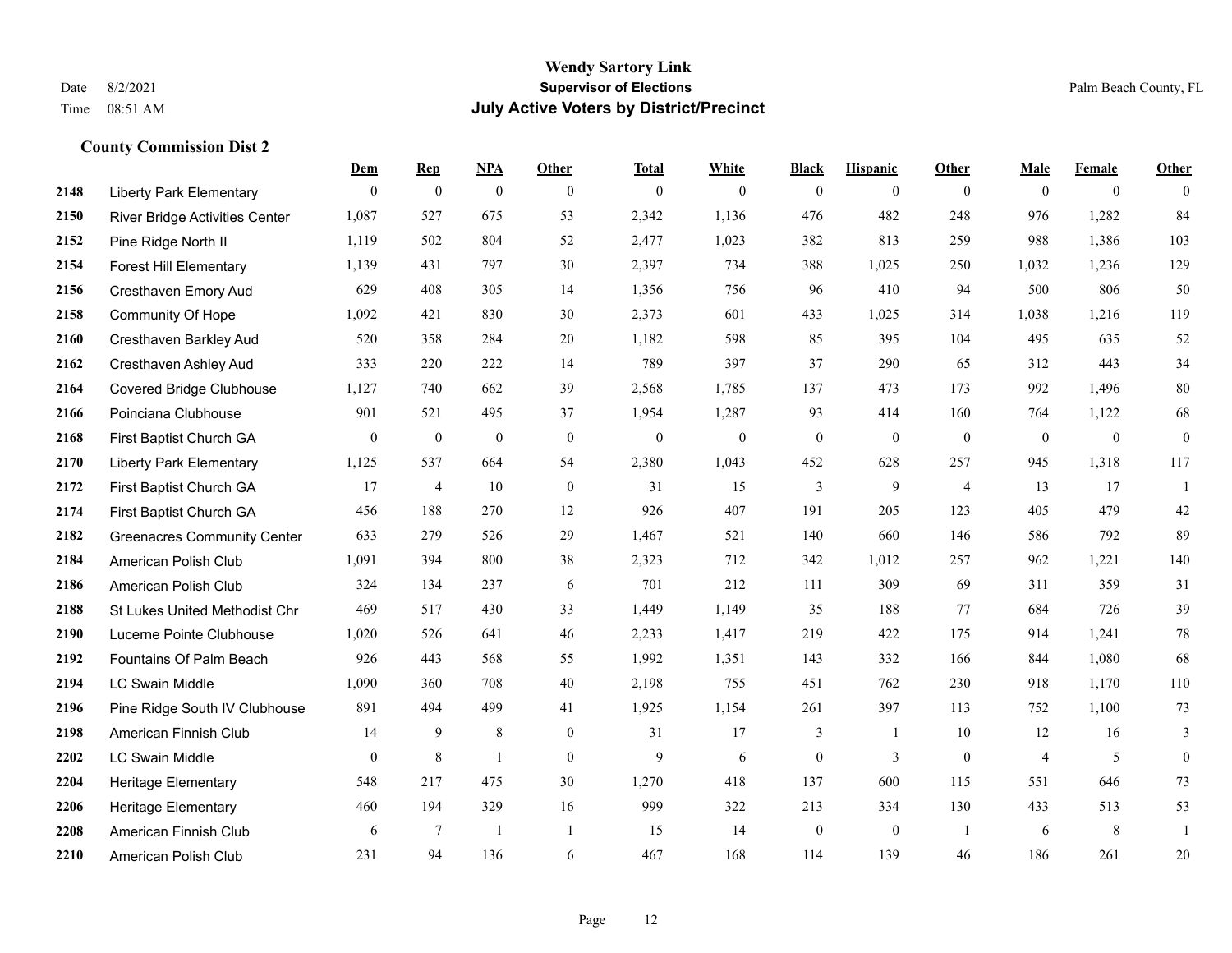|                                 |                         | <u>Dem</u> | <b>Rep</b> | NPA      | Other | <b>Total</b> | White  | Black          | <b>Hispanic</b> | Other    | Male   | Female   | Other          |
|---------------------------------|-------------------------|------------|------------|----------|-------|--------------|--------|----------------|-----------------|----------|--------|----------|----------------|
| 2212                            | American Polish Club    |            |            | 0        |       | $\mathbf{0}$ |        | $\mathbf{0}$   | $\mathbf{0}$    | $\Omega$ |        |          | $\overline{0}$ |
| 2214                            | Indian Pines Elementary | 1,182      | 255        | 574      | 37    | 2,048        | 468    | 901            | 445             | 234      | 922    | 1,025    | 101            |
| 2216                            | Indian Pines Elementary | 1,791      | 294        | 837      | -41   | 2,963        | 523    | 1,489          | 582             | 369      | 1,327  | 1,489    | 147            |
| 2218                            | Tradewinds Middle       | .264       | 316        | 645      | 35    | 2,260        | 569    | 877            | 373             | 441      | 994    | 1,140    | 126            |
| 8001<br>Federal Only            |                         |            | $\theta$   | $\bf{0}$ |       | $\theta$     |        | $\overline{0}$ | $\bf{0}$        | $\theta$ |        | $\theta$ | $\overline{0}$ |
| 8002<br>State Only              |                         | 136        | 104        | 117      |       | 359          | 276    | 13             | 14              | 56       | 161    | 185      | 13             |
| <b>County Commission Dist 2</b> |                         | 52,813     | 26,409     | 33,690   | 2,141 | 115,053      | 52,231 | 20,395         | 30,891          | 11,536   | 48,919 | 61,232   | 4,902          |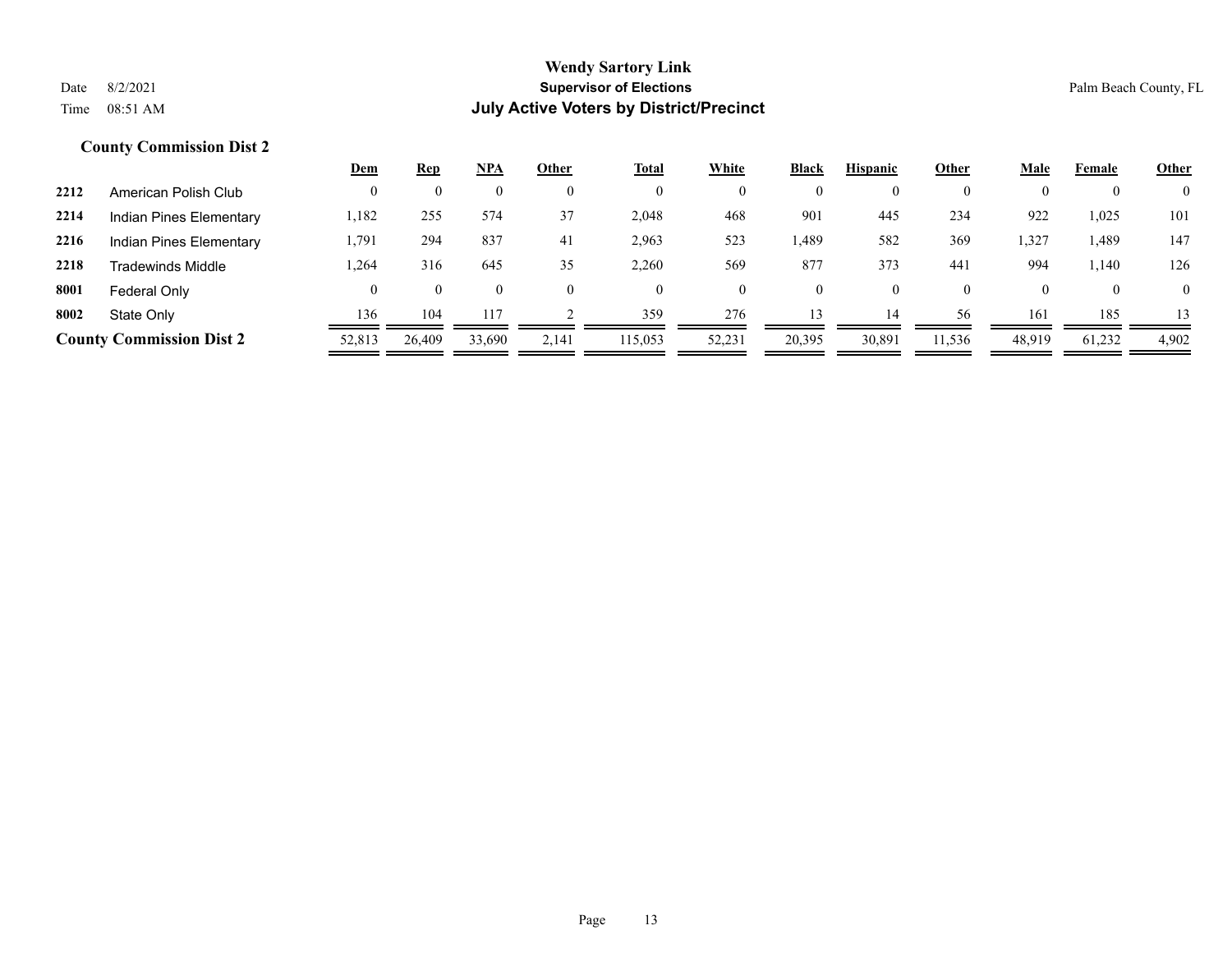|      |                                  | Dem              | <b>Rep</b>       | NPA              | <b>Other</b>     | <b>Total</b>   | <b>White</b>     | <b>Black</b>     | <b>Hispanic</b>  | <b>Other</b>   | <b>Male</b>    | Female         | <b>Other</b>     |
|------|----------------------------------|------------------|------------------|------------------|------------------|----------------|------------------|------------------|------------------|----------------|----------------|----------------|------------------|
| 3002 | Palm Springs Middle              | 818              | 339              | 551              | 48               | 1,756          | 524              | 320              | 745              | 167            | 712            | 967            | 77               |
| 3004 | <b>Community Of Hope</b>         | 69               | 40               | 61               | $\overline{2}$   | 172            | 66               | 10               | 70               | 26             | 85             | 76             | 11               |
| 3006 | Faith Presbyterian               | 984              | 619              | 680              | 32               | 2,315          | 954              | 267              | 887              | 207            | 950            | 1,261          | 104              |
| 3008 | Palm Springs Middle              | $\boldsymbol{0}$ | $\boldsymbol{0}$ | $\boldsymbol{0}$ | $\boldsymbol{0}$ | $\mathbf{0}$   | $\boldsymbol{0}$ | $\boldsymbol{0}$ | $\boldsymbol{0}$ | $\mathbf{0}$   | $\mathbf{0}$   | $\mathbf{0}$   | $\boldsymbol{0}$ |
| 3010 | Faith Presbyterian               | 371              | 203              | 293              | 24               | 891            | 359              | 114              | 338              | 80             | 407            | 449            | 35               |
| 3012 | <b>Emmanuel Baptist Church</b>   | 636              | 574              | 413              | 20               | 1,643          | 988              | 44               | 519              | 92             | 698            | 881            | 64               |
| 3014 | Lake Clarke Shores Town Hall     | 1,017            | 1,088            | 642              | 44               | 2,791          | 2,050            | 82               | 490              | 169            | 1,270          | 1,433          | 88               |
| 3016 | <b>Community Of Hope</b>         | 44               | 37               | 53               | 2                | 136            | 36               | 9                | 75               | 16             | 51             | 75             | 10               |
| 3018 | Palm Springs Middle              | 11               | 12               | 9                | 3                | 35             | 14               | $\boldsymbol{0}$ | 17               | $\overline{4}$ | 15             | 19             | -1               |
| 3020 | Palm Springs Village Hall        | 974              | 622              | 779              | 34               | 2,409          | 974              | 172              | 1,062            | 201            | 1,060          | 1,235          | 114              |
| 3022 | Oasis De Amor Baptist Church     | 516              | 216              | 398              | 18               | 1,148          | 374              | 139              | 490              | 145            | 538            | 544            | 66               |
| 3024 | Palm Springs Library             | 715              | 405              | 583              | 24               | 1,727          | 653              | 197              | 689              | 188            | 753            | 870            | 104              |
| 3026 | Palm Springs Village Hall        | $\mathbf{0}$     | $\bf{0}$         | $\boldsymbol{0}$ | $\overline{0}$   | $\theta$       | $\boldsymbol{0}$ | $\boldsymbol{0}$ | $\boldsymbol{0}$ | $\theta$       | $\mathbf{0}$   | $\theta$       | $\boldsymbol{0}$ |
| 3028 | Palm Springs Village Hall        | $\overline{2}$   | 1                | $\boldsymbol{0}$ | $\boldsymbol{0}$ | 3              | $\boldsymbol{0}$ | $\boldsymbol{0}$ | 3                | $\bf{0}$       |                | $\overline{2}$ | $\boldsymbol{0}$ |
| 3030 | Palm Springs Village Hall        | $\overline{0}$   | $\bf{0}$         | $\mathbf{0}$     | $\overline{0}$   | $\mathbf{0}$   | $\overline{0}$   | $\boldsymbol{0}$ | $\mathbf{0}$     | $\overline{0}$ | $\theta$       | $\mathbf{0}$   | $\mathbf{0}$     |
| 3032 | Special Olympics of PBC          | 692              | 308              | 519              | 35               | 1,554          | 564              | 262              | 592              | 136            | 724            | 748            | 82               |
| 3034 | <b>Sunlight Community Church</b> | 157              | 102              | 77               | 5                | 341            | 180              | 42               | 98               | 21             | 155            | 176            | $10\,$           |
| 3036 | <b>Sunlight Community Church</b> | 390              | 215              | 282              | 15               | 902            | 375              | 175              | 263              | 89             | 400            | 472            | $30\,$           |
| 3038 | <b>Sunlight Community Church</b> | 720              | 297              | 531              | 31               | 1,579          | 655              | 246              | 510              | 168            | 733            | 763            | 83               |
| 3040 | 1st Congregational Church        | 689              | 315              | 398              | 39               | 1,441          | 1,065            | 72               | 186              | 118            | 709            | 679            | 53               |
| 3042 | 1st Congregational Church        | 721              | 446              | 396              | 43               | 1,606          | 1,353            | 24               | 129              | 100            | 731            | 819            | 56               |
| 3044 | Holy Redeemer Church             | 222              | 66               | 184              | $\tau$           | 479            | 138              | 98               | 200              | 43             | 207            | 256            | 16               |
| 3048 | Holy Redeemer Church             | 591              | 222              | 456              | 24               | 1,293          | 395              | 255              | 515              | 128            | 570            | 661            | 62               |
| 3050 | Holy Redeemer Church             | $\tau$           | 8                | $\overline{2}$   | $\mathbf{0}$     | 17             | 10               | 6                | 1                | $\overline{0}$ | 10             | 7              | $\boldsymbol{0}$ |
| 3052 | Our Savior Lutheran Church       | 399              | 112              | 239              | 12               | 762            | 217              | 210              | 261              | 74             | 357            | 364            | 41               |
| 3058 | Our Savior Lutheran Church       | $\mathbf{0}$     | $\bf{0}$         | $\overline{2}$   | $\mathbf{0}$     | $\overline{2}$ | -1               | 1                | $\mathbf{0}$     | $\overline{0}$ | $\overline{1}$ | -1             | $\boldsymbol{0}$ |
| 3060 | Our Savior Lutheran Church       | 251              | 52               | 154              | $\tau$           | 464            | 107              | 165              | 156              | 36             | 177            | 266            | 21               |
| 3062 | Our Savior Lutheran Church       | 1,031            | 316              | 571              | 49               | 1,967          | 780              | 431              | 568              | 188            | 909            | 961            | 97               |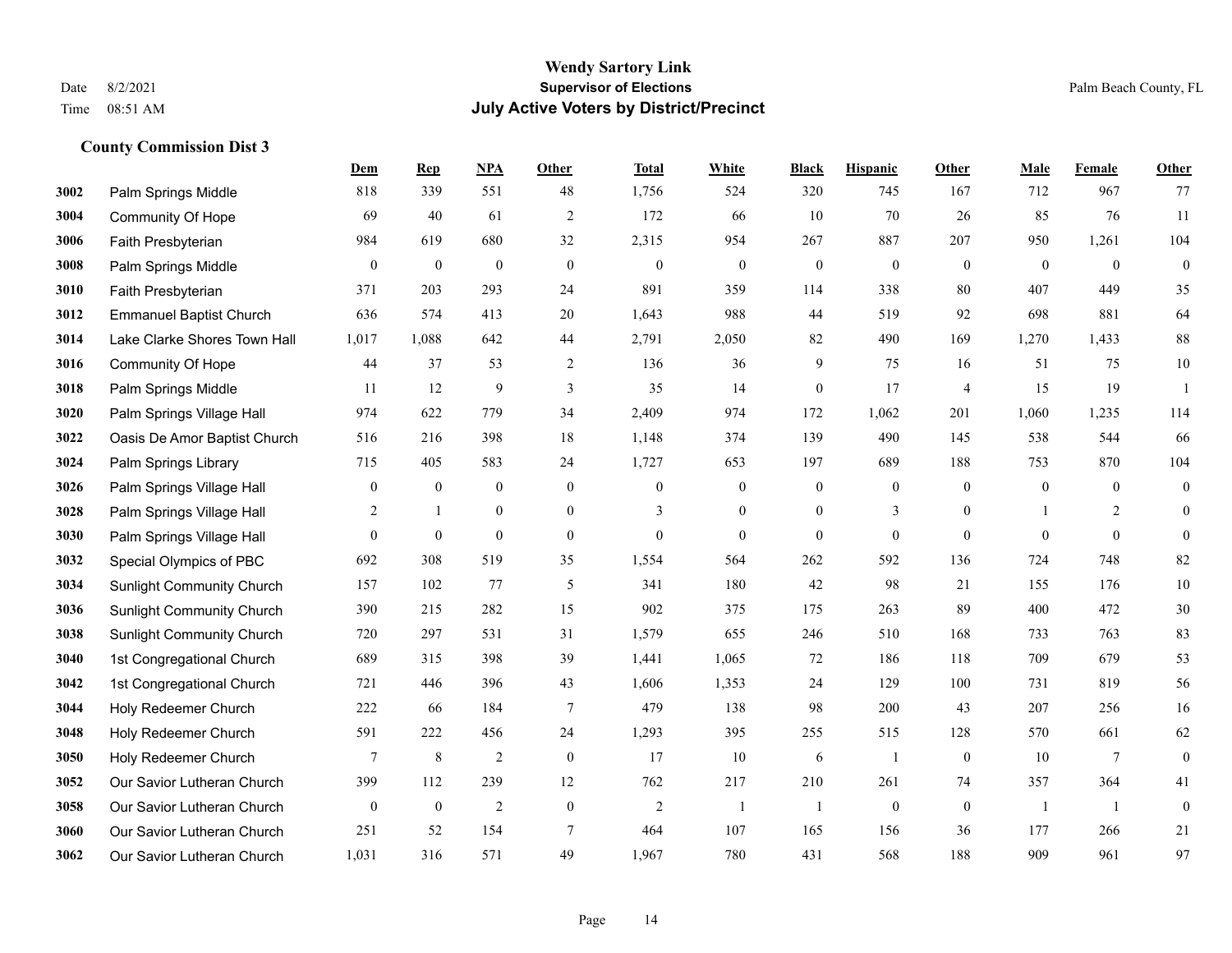#### **Wendy Sartory Link** Date 8/2/2021 **Supervisor of Elections** Palm Beach County, FL Time 08:51 AM **July Active Voters by District/Precinct**

# **Dem Rep NPA Other Total White Black Hispanic Other Male Female Other** 1st Congregational Church 462 219 351 32 1,064 748 91 149 76 500 521 43 Our Savior Lutheran Church 365 132 273 20 790 550 70 92 78 383 374 33 St Andrews Episcopal 537 289 389 43 1,258 1,016 48 109 85 611 603 44 Mid County Senior Center 707 269 556 35 1,567 518 356 488 205 708 781 78 Holy Redeemer Church 0 0 0 0 0 0 0 0 0 0 0 0 Holy Redeemer Church 139 24 83 8 254 66 105 48 35 97 146 11 Coastal Chapel 471 355 333 26 1,185 742 97 254 92 555 588 42 Lantana Recreation Center 14 10 8 2 34 34 0 0 0 13 21 0 Our Savior Lutheran Church 47 39 49 1 136 95 15 20 6 74 58 4 Lakeside UM Church 643 395 439 37 1,514 948 167 269 130 672 799 43 American Finnish Club 837 220 556 41 1,654 394 511 559 190 719 835 100 Atlantis City Hall 485 901 440 41 1,867 1,615 38 90 124 855 969 43 Lakes of Sherbrooke 704 648 579 54 1,985 1,342 189 287 167 868 1,041 76 Woodlands Middle 792 613 693 48 2,146 1,470 135 352 189 998 1,071 77 Tradewinds Middle 176 52 121 8 357 95 125 76 61 160 186 11 Woodlands Middle 1,450 829 629 51 2,959 2,388 175 116 280 1,345 1,525 89 Lacuna HOA Clubhouse 1,207 737 737 64 2,745 1,906 272 306 261 1,259 1,395 91 Coral Reef Elementary 324 240 264 27 855 511 71 190 83 400 428 27 Coral Reef Elementary 824 585 633 55 2,097 1,350 254 267 226 973 1,041 83 Manatee Elementary 685 581 517 43 1,826 1,254 170 215 187 827 937 62 Journeys End 427 332 355 21 1,135 757 92 136 150 534 572 29 Diamond View Elementary 1,201 445 787 47 2,480 1,029 627 522 302 1,089 1,283 108 American German Club 410 346 371 33 1,160 807 89 136 128 538 578 44 American German Club 301 114 205 16 636 231 175 99 131 280 327 29 Santaluces High 1,232 535 868 61 2,696 1,084 689 530 393 1,189 1,419 88 Lantana Road Branch Library 822 336 492 40 1,690 795 448 292 155 738 873 79 Starlight Cove Elementary 842 298 608 38 1,786 704 310 629 143 774 921 91 Santaluces High 378 245 292 12 927 543 122 177 85 451 444 32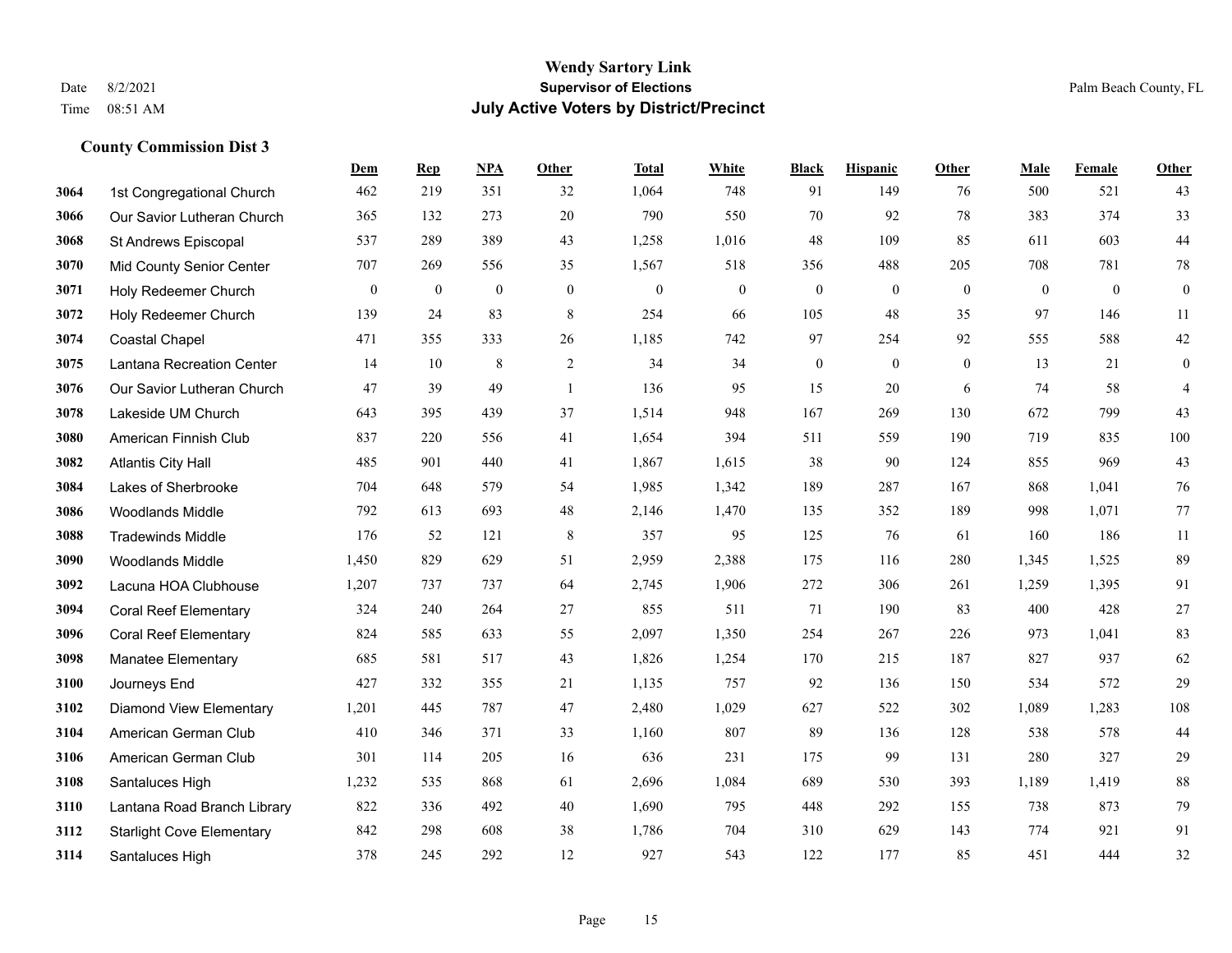|      |                                  | Dem   | <b>Rep</b> | NPA | <b>Other</b>     | <b>Total</b> | White | <b>Black</b>     | <b>Hispanic</b> | Other | <b>Male</b> | Female | <b>Other</b> |
|------|----------------------------------|-------|------------|-----|------------------|--------------|-------|------------------|-----------------|-------|-------------|--------|--------------|
| 3116 | <b>Advent Lantana</b>            | 1,069 | 524        | 736 | 50               | 2,379        | 1,455 | 367              | 368             | 189   | 980         | 1,316  | 83           |
| 3118 | Advent Lantana                   | 205   | 230        | 176 | 17               | 628          | 513   | 21               | 49              | 45    | 308         | 306    | 14           |
| 3120 | Valencia Shores Social Club      | 1,224 | 584        | 574 | 42               | 2,424        | 2,136 | 68               | 81              | 139   | 1,108       | 1,261  | 55           |
| 3122 | Boynton Beach Community Chui     | 897   | 402        | 342 | 32               | 1,673        | 1,499 | 31               | 53              | 90    | 684         | 947    | $42\,$       |
| 3124 | West Boynton Park and Rec        | 785   | 575        | 642 | 43               | 2,045        | 1,291 | 219              | 287             | 248   | 923         | 1.047  | 75           |
| 3126 | Temple Shaarei Shalom            | 650   | 506        | 462 | 27               | 1,645        | 1,123 | 154              | 203             | 165   | 761         | 835    | 49           |
| 3128 | West Boynton Park and Rec        | 950   | 606        | 718 | 44               | 2,318        | 1,445 | 279              | 337             | 257   | 1,061       | 1,172  | 85           |
| 3130 | Winston Trails Swim Center       | 1,116 | 918        | 853 | 62               | 2,949        | 2,088 | 204              | 372             | 285   | 1,378       | 1,456  | 115          |
| 3132 | Park Vista High                  | 854   | 655        | 686 | 48               | 2,243        | 1,422 | 223              | 358             | 240   | 1,007       | 1,156  | $80\,$       |
| 3133 | Christa McAuliffe Middle         | 176   | 120        | 131 | 9                | 436          | 263   | 45               | 63              | 65    | 210         | 214    | 12           |
| 3134 | <b>Hidden Oaks Elementary</b>    | 1,078 | 317        | 569 | 34               | 1,998        | 584   | 787              | 353             | 274   | 853         | 1.058  | 87           |
| 3136 | Freedom Shores Elementary        | 868   | 405        | 581 | 32               | 1,886        | 832   | 525              | 275             | 254   | 833         | 977    | 76           |
| 3138 | <b>Citrus Cove Elementary</b>    | 860   | 500        | 570 | 32               | 1,962        | 1,156 | 311              | 285             | 210   | 861         | 1,019  | 82           |
| 3140 | Boynton Lakes North Clubhouse    | 419   | 194        | 276 | 15               | 904          | 427   | 217              | 128             | 132   | 403         | 470    | 31           |
| 3142 | Boynton Lakes North Clubhouse    | 386   | 161        | 219 | 15               | 781          | 437   | 138              | 136             | 70    | 314         | 436    | 31           |
| 3144 | Freedom Shores Elementary        | 10    | 8          | 10  | $\boldsymbol{0}$ | 28           | 22    | $\boldsymbol{0}$ | $\mathfrak{Z}$  | 3     | 11          | 14     | 3            |
| 3146 | <b>Freedom Shores Elementary</b> | 332   | 126        | 171 | 15               | 644          | 427   | 79               | 75              | 63    | 261         | 363    | $20\,$       |
| 3148 | Imagine Schools - Chancellor     | 61    | 54         | 54  | 5                | 174          | 118   | 12               | 27              | 17    | 86          | 83     | 5            |
| 3150 | Christa McAuliffe Middle         | 562   | 252        | 231 | 21               | 1,066        | 968   | 21               | 31              | 46    | 437         | 596    | 33           |
| 3152 | Park Vista High                  | 651   | 405        | 385 | 32               | 1,473        | 1,261 | 55               | 64              | 93    | 649         | 776    | 48           |
| 3154 | Ponte Vecchio Clubhouse          | 809   | 314        | 280 | 21               | 1,424        | 1,268 | 22               | 40              | 94    | 638         | 744    | 42           |
| 3156 | Aberdeen East Clubhouse          | 1,009 | 483        | 544 | 42               | 2,078        | 1,580 | 139              | 183             | 176   | 857         | 1,161  | 60           |
| 3158 | <b>Crystal Lakes Elementary</b>  | 999   | 766        | 801 | 59               | 2,625        | 1,851 | 192              | 289             | 293   | 1,188       | 1,326  | 111          |
| 3160 | Christa McAuliffe Middle         | 435   | 332        | 323 | 18               | 1,108        | 754   | 135              | 118             | 101   | 499         | 566    | 43           |
| 3162 | <b>Hidden Oaks Elementary</b>    | 544   | 254        | 297 | 16               | 1,111        | 667   | 203              | 126             | 115   | 498         | 579    | 34           |
| 3164 | <b>Citrus Cove Elementary</b>    | 881   | 538        | 637 | 50               | 2,106        | 1,315 | 315              | 244             | 232   | 934         | 1,101  | 71           |
| 3166 | Jamaica Bay Clubhouse            | 348   | 363        | 261 | 25               | 997          | 884   | 19               | 38              | 56    | 431         | 532    | 34           |
| 3168 | Boynton Beach Fire Station #3    | 909   | 449        | 649 | 31               | 2,038        | 1,151 | 360              | 296             | 231   | 870         | 1,096  | 72           |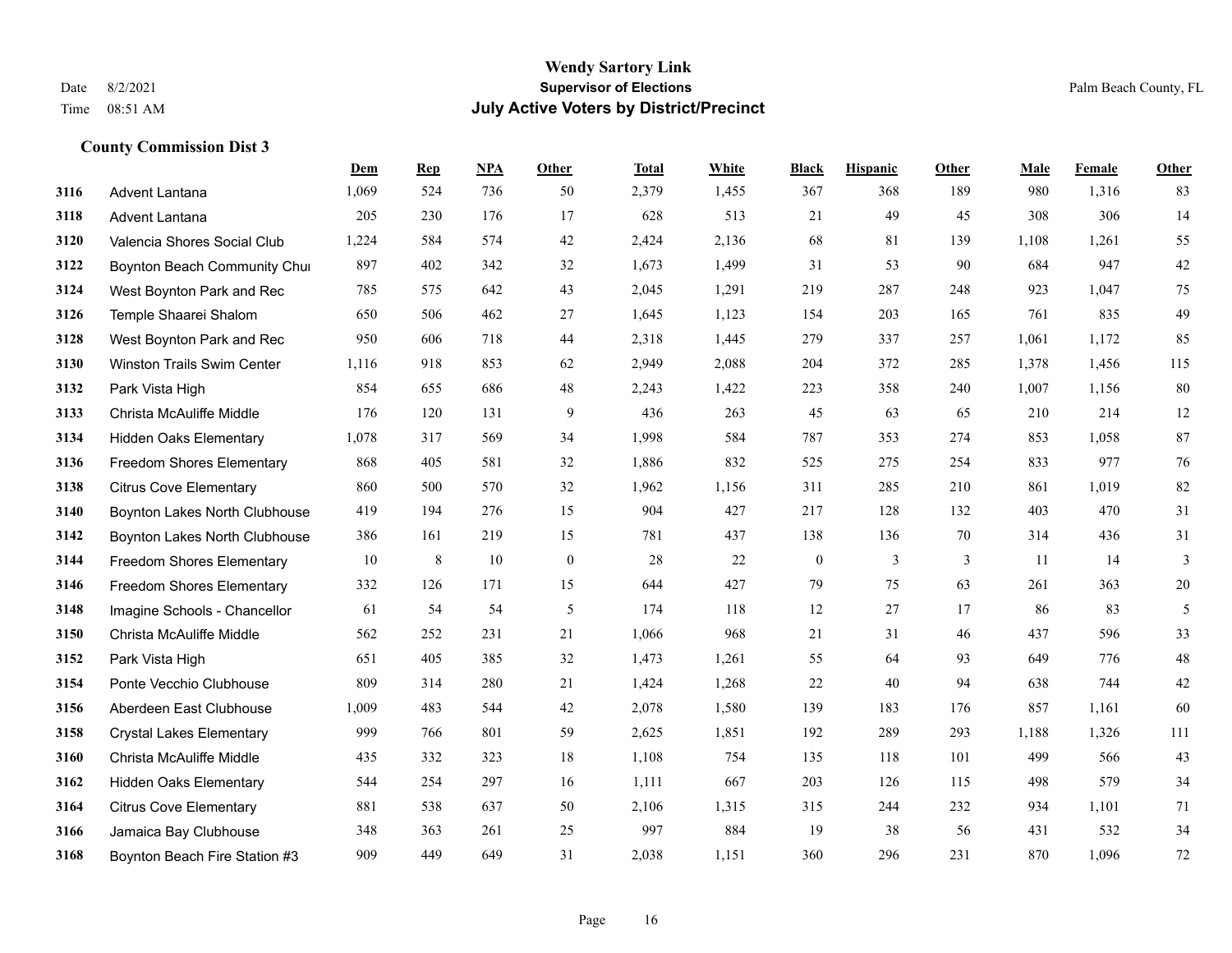|      |                                   | Dem      | <b>Rep</b>   | NPA          | <b>Other</b>   | <b>Total</b> | White        | <b>Black</b>   | <b>Hispanic</b> | Other    | Male     | <b>Female</b> | Other          |
|------|-----------------------------------|----------|--------------|--------------|----------------|--------------|--------------|----------------|-----------------|----------|----------|---------------|----------------|
| 3170 | Boynton Beach High                | 1,111    | 600          | 861          | 71             | 2,643        | 1,555        | 304            | 530             | 254      | 1,160    | 1,378         | 105            |
| 3172 | Boynton Beach High                | 471      | 144          | 300          | 32             | 947          | 441          | 264            | 135             | 107      | 389      | 511           | 47             |
| 3174 | Boynton Beach Fire Station #3     | 248      | 172          | 172          | 15             | 607          | 414          | 52             | 85              | 56       | 277      | 313           | 17             |
| 3176 | Boynton Beach High                | 219      | 119          | 152          | 7              | 497          | 264          | 90             | 83              | 60       | 214      | 261           | 22             |
| 3180 | Imagine Schools - Chancellor      | $\theta$ | $\mathbf{0}$ | $\mathbf{0}$ | $\theta$       | $\theta$     | $\mathbf{0}$ | $\overline{0}$ | $\Omega$        | $\theta$ | $\Omega$ | $\theta$      | $\overline{0}$ |
| 3182 | Imagine Schools - Chancellor      | 98       | 50           | 81           | $\overline{4}$ | 233          | 118          | 46             | 36              | 33       | 111      | 111           | 11             |
| 3185 | Christ Fellowship Church BB       | 268      | 182          | 175          | 27             | 652          | 415          | 72             | 98              | 67       | 306      | 325           | 21             |
| 3186 | Christ Fellowship Church BB       | 183      | 121          | 138          | 10             | 452          | 320          | 39             | 60              | 33       | 201      | 230           | 21             |
| 3187 | Christ Fellowship Church BB       | 691      | 391          | 570          | 54             | 1,706        | 969          | 262            | 286             | 189      | 798      | 852           | 56             |
| 3188 | Christ Fellowship Church BB       | 411      | 307          | 353          | 20             | 1,091        | 677          | 219            | 122             | 73       | 536      | 520           | 35             |
| 3190 | Imagine Schools - Chancellor      | 292      | 150          | 206          | 20             | 668          | 379          | 136            | 91              | 62       | 338      | 315           | 15             |
| 3192 | Leisureville #1 Clubhouse         | 552      | 402          | 369          | 42             | 1,365        | 1,034        | 110            | 127             | 94       | 545      | 772           | 48             |
| 3194 | Boynton Beach Fire Station #2     | 745      | 167          | 375          | 20             | 1,307        | 461          | 539            | 166             | 141      | 571      | 684           | 52             |
| 3196 | Leisureville #3 Clubhouse         | 612      | 554          | 420          | 48             | 1,634        | 1,362        | 81             | 101             | 90       | 699      | 881           | 54             |
| 3198 | <b>BB Leisureville Clubhouse</b>  | 494      | 524          | 307          | 36             | 1,361        | 1,124        | 62             | 114             | 61       | 550      | 773           | 38             |
| 3200 | <b>Golfview Harbour Clubhouse</b> | 611      | 399          | 395          | 27             | 1,432        | 973          | 204            | 109             | 146      | 642      | 742           | 48             |
| 3202 | <b>Golfview Harbour Clubhouse</b> | 64       | -66          | 48           |                | 185          | 137          | 29             | $\mathbf{8}$    | 11       | 89       | 90            | 6              |
|      | <b>County Commission Dist 3</b>   | 54,666   | 31,793       | 37,001       | 2,699          | 126,159      | 75,404       | 16,432         | 22,305          | 12,018   | 56,302   | 65,086        | 4,771          |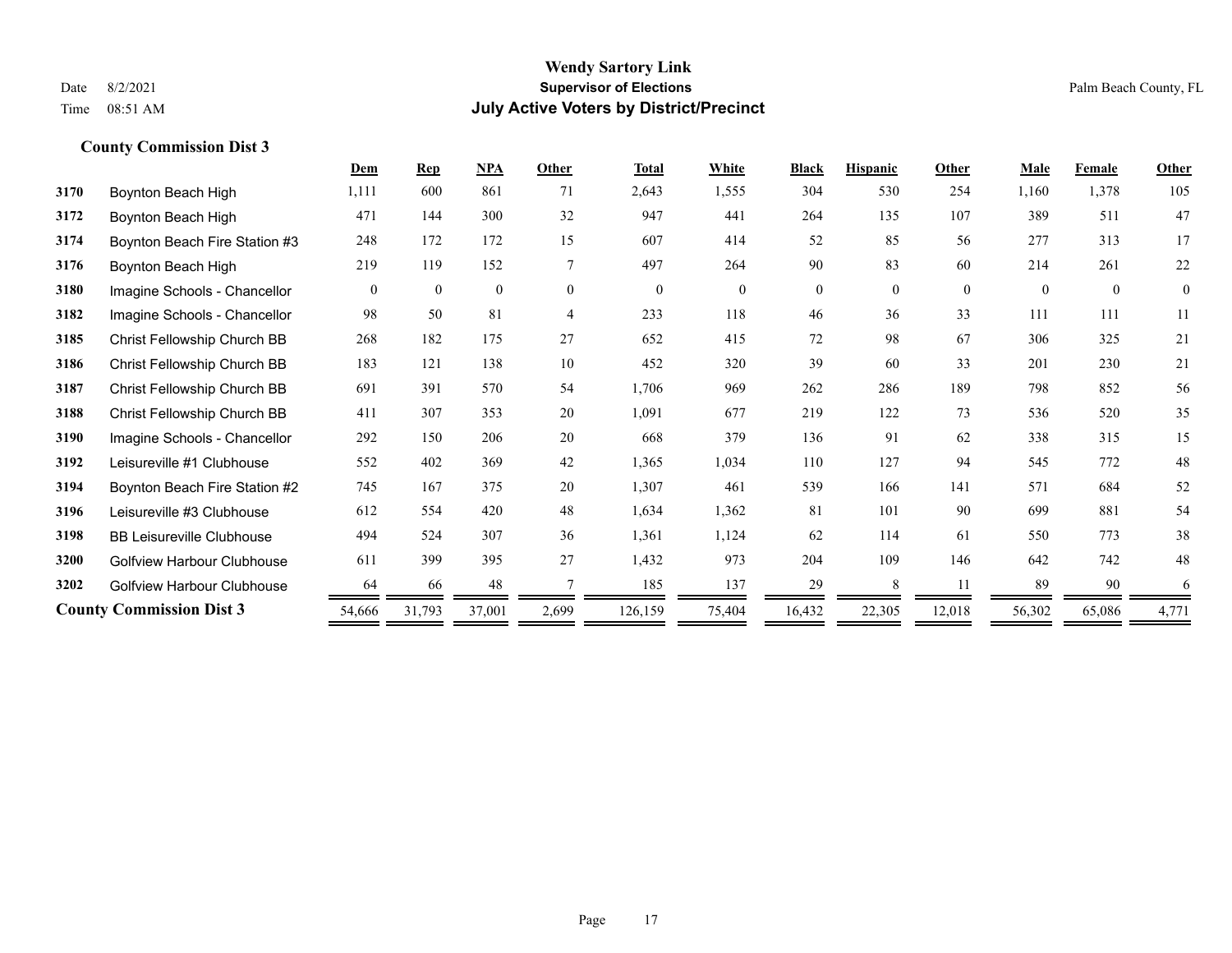|      |                                      | Dem          | <b>Rep</b>       | NPA              | <b>Other</b>   | <b>Total</b> | <b>White</b>     | <b>Black</b>     | <b>Hispanic</b>  | <b>Other</b>    | <b>Male</b>  | Female         | <b>Other</b>     |
|------|--------------------------------------|--------------|------------------|------------------|----------------|--------------|------------------|------------------|------------------|-----------------|--------------|----------------|------------------|
| 4002 | Lantana Recreation Center            | 466          | 503              | 365              | 46             | 1,380        | 1,154            | 25               | 103              | 98              | 662          | 678            | 40               |
| 4004 | South Palm Beach Town Hall           | 415          | 493              | 369              | 35             | 1,312        | 1,120            | 22               | 75               | 95              | 570          | 694            | $48\,$           |
| 4006 | Manalapan Town Hall                  | 76           | 199              | 92               | 10             | 377          | 345              | 6                | 6                | 20              | 190          | 176            | 11               |
| 4008 | Hypoluxo Town Hall                   | 520          | 589              | 501              | 63             | 1,673        | 1,397            | 39               | 106              | 131             | 767          | 855            | 51               |
| 4010 | <b>Bent Tree Villas East</b>         | 797          | 730              | 597              | 50             | 2,174        | 1,585            | 212              | 211              | 166             | 951          | 1.170          | 53               |
| 4012 | <b>Greentree Villas</b>              | 648          | 567              | 459              | 27             | 1,701        | 1,393            | 70               | 120              | 118             | 681          | 970            | $50\,$           |
| 4014 | New Church                           | 412          | 483              | 325              | 24             | 1,244        | 1,010            | 62               | 87               | 85              | 530          | 685            | 29               |
| 4016 | Christ Fellowship Church BB          | 537          | 286              | 298              | 24             | 1,145        | 692              | 186              | 160              | 107             | 525          | 590            | 30               |
| 4018 | Quail Ridge Business Center          | 124          | 365              | 116              | 11             | 616          | 593              | 1                | 2                | 20              | 282          | 324            | $10\,$           |
| 4020 | Christ Fellowship Church BB          | 31           | 26               | 36               | $\overline{4}$ | 97           | 75               | $\overline{4}$   | 11               | $7\phantom{.0}$ | 37           | 58             | $\overline{2}$   |
| 4022 | Congress Middle                      | 822          | 238              | 395              | 41             | 1,496        | 547              | 646              | 154              | 149             | 621          | 815            | 60               |
| 4024 | Harvey E Oyer Jr Park                | 489          | 617              | 480              | 55             | 1,641        | 1,300            | 88               | 125              | 128             | 777          | 817            | 47               |
| 4026 | <b>Sterling Village Aud</b>          | 499          | 551              | 458              | 48             | 1,556        | 1,360            | 34               | 63               | 99              | 721          | 784            | 51               |
| 4028 | Ocean Ridge Town Hall                | 408          | 747              | 405              | 45             | 1,605        | 1,469            | 5                | 47               | 84              | 765          | 797            | 43               |
| 4030 | Village of Golf Admin Bldg           | 35           | 187              | 43               | $\overline{4}$ | 269          | 264              | $\boldsymbol{0}$ | 1                | $\overline{4}$  | 126          | 142            | 1                |
| 4034 | <b>Crosspointe Elementary</b>        | 360          | 256              | 285              | 23             | 924          | 664              | 111              | 61               | 88              | 394          | 510            | 20               |
| 4036 | <b>Forest Park Elementary</b>        | 284          | 445              | 263              | 26             | 1,018        | 915              | 8                | 51               | 44              | 428          | 558            | 32               |
| 4038 | <b>Briny Breezes Community Cente</b> | 95           | 147              | 92               | 3              | 337          | 312              | $\boldsymbol{0}$ | 9                | 16              | 140          | 188            | 9                |
| 4040 | <b>Briny Breezes Community Cente</b> | $\mathbf{0}$ | $\bf{0}$         | $\boldsymbol{0}$ | $\overline{0}$ | $\theta$     | $\boldsymbol{0}$ | $\overline{0}$   | $\mathbf{0}$     | $\theta$        | $\mathbf{0}$ | $\overline{0}$ | $\mathbf{0}$     |
| 4042 | <b>Briny Breezes Community Cente</b> | $\bf{0}$     | $\boldsymbol{0}$ | $\boldsymbol{0}$ | $\mathbf{0}$   | $\mathbf{0}$ | $\boldsymbol{0}$ | $\boldsymbol{0}$ | $\boldsymbol{0}$ | $\mathbf{0}$    | $\mathbf{0}$ | $\mathbf{0}$   | $\boldsymbol{0}$ |
| 4044 | <b>Briny Breezes Community Cente</b> | 49           | 33               | 39               | $\mathbf{1}$   | 122          | 108              | $\mathbf{1}$     | 8                | 5               | 64           | 55             | 3                |
| 4046 | <b>Delray Dunes</b>                  | 86           | 339              | 99               | 5              | 529          | 491              | 1                | 5                | 32              | 241          | 276            | 12               |
| 4048 | <b>Banyan Creek Elementary</b>       | 119          | 156              | 85               | $\tau$         | 367          | 294              | 16               | 30               | 27              | 188          | 170            | 9                |
| 4050 | Hunter's Run Courtside Cafe          | 1,072        | 365              | 533              | 37             | 2,007        | 1,846            | 40               | 47               | 74              | 838          | 1,126          | 43               |
| 4052 | <b>Crosspointe Elementary</b>        | 118          | 79               | 83               | 3              | 283          | 169              | 58               | 23               | 33              | 138          | 139            | 6                |
| 4053 | <b>Crosspointe Elementary</b>        | 207          | 80               | 148              | 17             | 452          | 171              | 108              | 100              | 73              | 200          | 233            | 19               |
| 4054 | Lakeview Baptist Church              | 532          | 649              | 434              | 38             | 1,653        | 1,366            | 77               | 101              | 109             | 770          | 829            | 54               |
| 4056 | Lakeview Baptist Church              | $\mathbf{0}$ | $\mathbf{0}$     | $\mathbf{0}$     | $\theta$       | $\theta$     | $\mathbf{0}$     | $\mathbf{0}$     | $\theta$         | $\mathbf{0}$    | $\theta$     | $\mathbf{0}$   | $\boldsymbol{0}$ |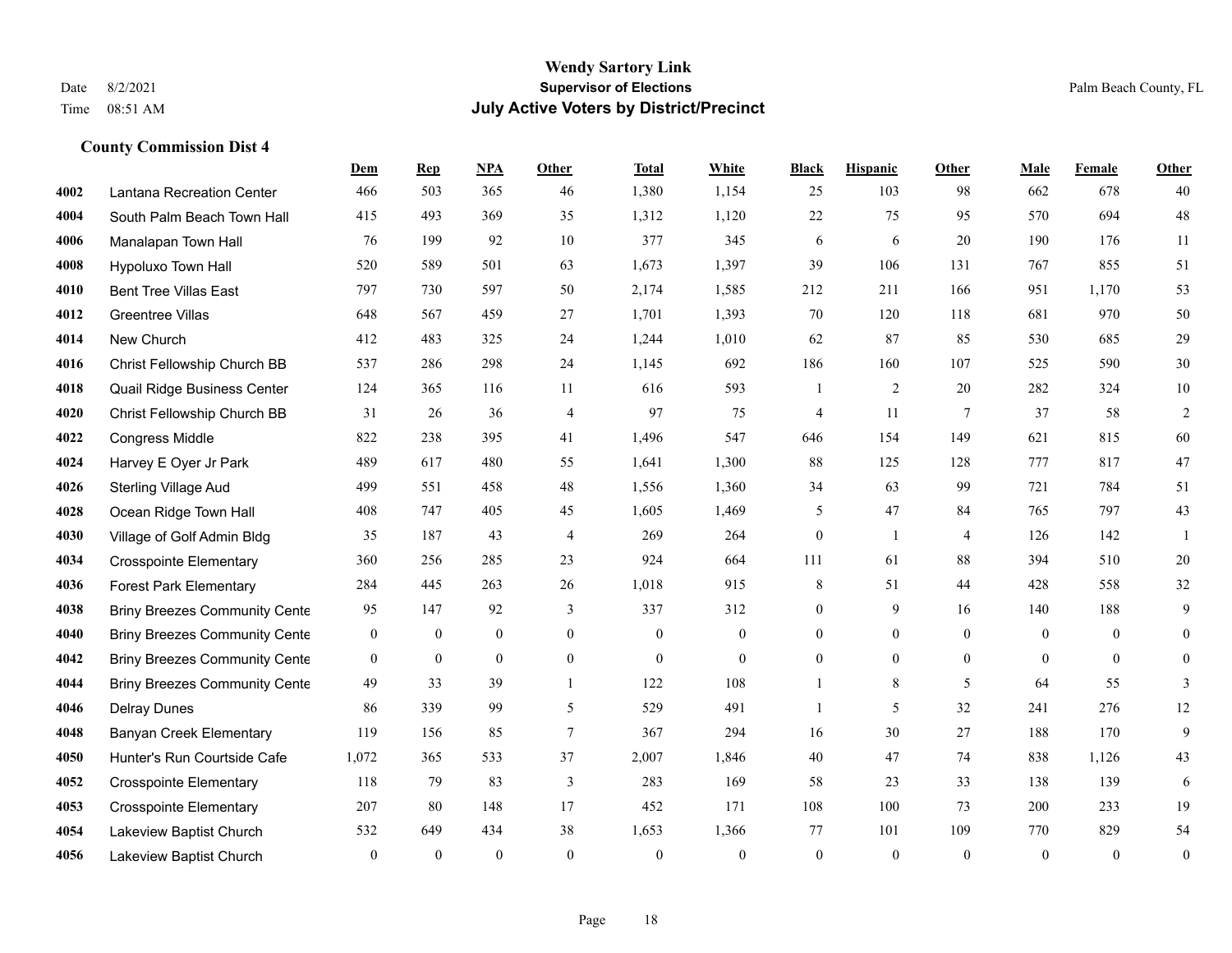#### **Wendy Sartory Link** Date 8/2/2021 **Supervisor of Elections** Palm Beach County, FL Time 08:51 AM **July Active Voters by District/Precinct**

# **Dem Rep NPA Other Total White Black Hispanic Other Male Female Other** Plumosa SOA Elementary 50 60 46 8 164 140 4 12 8 77 84 3 Lakeview Baptist Church 2 7 3 0 12 5 0 1 6 6 6 0 Lakeview Baptist Church 41 69 36 5 151 124 8 8 11 73 76 2 Seacrest Presbyterian **48** 44 43 3 138 122 1 9 6 74 63 1 Seacrest Presbyterian 0 0 0 0 0 0 0 0 0 0 0 0 Seacrest Presbyterian 0 0 0 0 0 0 0 0 0 0 0 0 Seacrest Presbyterian 0 0 0 0 0 0 0 0 0 0 0 0 Gulf Stream Town Hall 184 454 210 22 870 808 4 22 36 424 429 17 Plumosa SOA Elementary 429 419 349 25 1,222 1,052 16 73 81 581 605 36 Country Manors Clubhouse 446 387 396 23 1,252 888 99 131 134 550 667 35 Banyan Creek Elementary 2 6 1 0 9 8 0 0 1 5 3 1 Banyan Creek Elementary 0 0 0 0 0 0 0 0 0 0 0 0 **4082 Banyan Creek Elementary 0 3 0 0 3 3 3 0 0 0 2 1 0**  Banyan Creek Elementary 42 24 23 2 91 67 6 9 9 42 45 4 Banyan Creek Elementary 556 375 373 27 1,331 909 185 103 134 621 659 51 West Park Baptist Church 843 447 476 49 1,815 1,544 59 94 118 734 1,029 52 Pines of Delray North 270 166 159 11 606 488 38 43 37 238 341 27 West Park Baptist Church 0 0 0 0 0 0 0 0 0 0 0 0 S D Spady Elementary 668 704 534 57 1,963 1,701 31 97 134 928 962 73 Carver Middle 565 45 160 12 782 102 580 32 68 363 368 51 Bethel Evangelical Baptist 986 738 662 67 2,453 1,886 176 216 175 1,039 1,340 74 Carver Middle 114 145 96 8 363 290 29 19 25 178 171 14 Veterans Park Recreation Ctr 425 499 399 34 1,357 1,235 13 23 86 627 691 39 Emmanuel Catholic Church 748 666 614 66 2,094 1,692 82 153 167 915 1,111 68 Delray Beach Golf Club 407 406 341 34 1,188 916 52 107 113 549 601 38 Pines of Delray East 589 347 369 26 1,331 985 88 135 123 528 746 57 505 Club 376 433 296 31 1,136 1,031 8 33 64 492 616 28 Veterans Park Recreation Ctr 575 782 542 47 1,946 1,792 9 41 104 913 966 67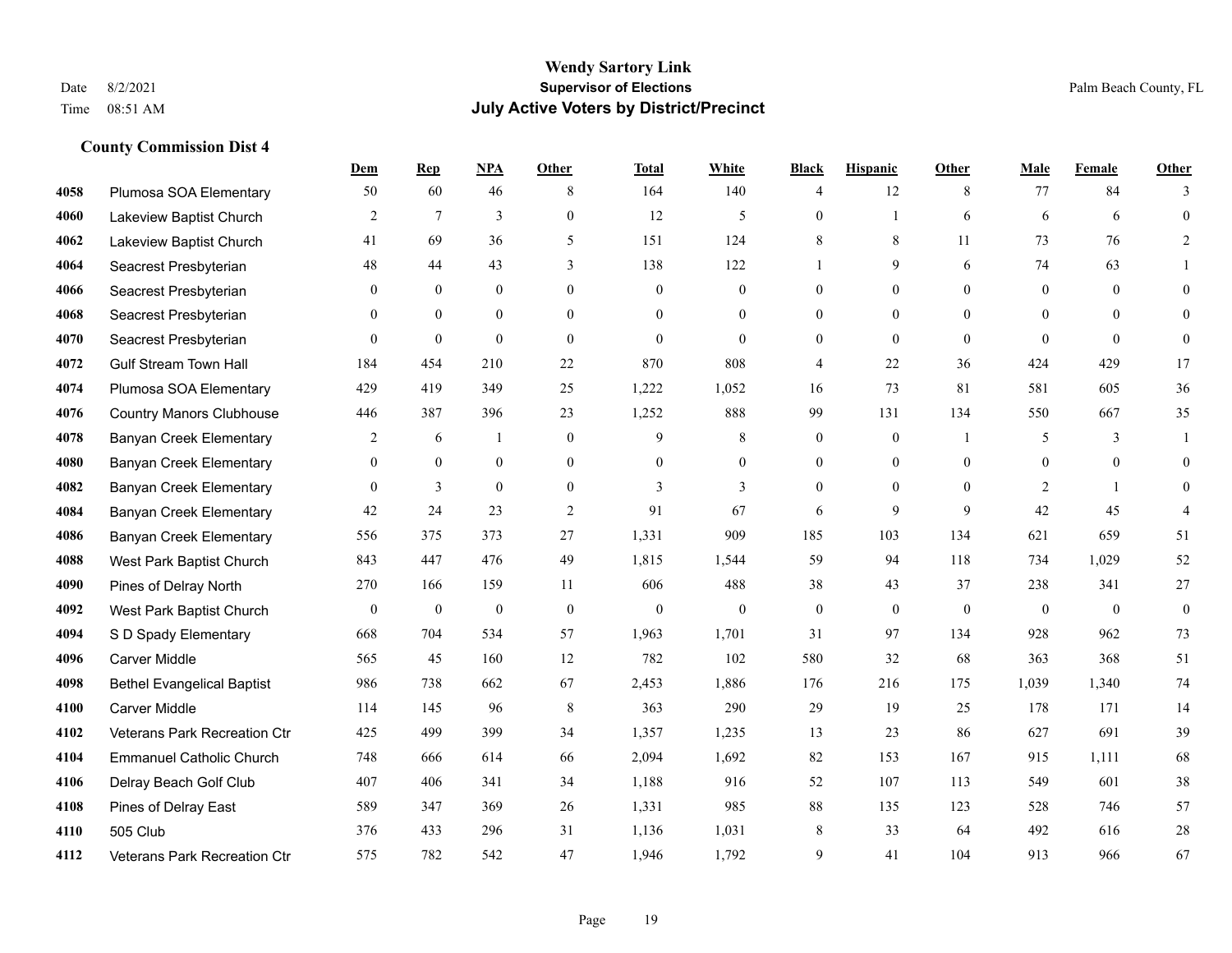|      |                                  | Dem | <b>Rep</b> | NPA | <b>Other</b>   | <b>Total</b> | White | <b>Black</b>     | <b>Hispanic</b> | <b>Other</b> | <b>Male</b> | Female | <b>Other</b>   |
|------|----------------------------------|-----|------------|-----|----------------|--------------|-------|------------------|-----------------|--------------|-------------|--------|----------------|
| 4114 | Delray Beach First Baptist       | 835 | 763        | 606 | 61             | 2,265        | 1,917 | 76               | 125             | 147          | 1,044       | 1,168  | 53             |
| 4116 | <b>Orchard View Elementary</b>   | 26  | 35         | 28  | $\mathbf{0}$   | 89           | 72    | $\overline{c}$   | 6               | 9            | 47          | 39     | 3              |
| 4118 | <b>Orchard View Elementary</b>   | 687 | 400        | 465 | 33             | 1,585        | 1,096 | 145              | 199             | 145          | 646         | 881    | 58             |
| 4120 | <b>Orchard View Elementary</b>   | 441 | 292        | 322 | 40             | 1,095        | 779   | 64               | 152             | 100          | 462         | 592    | 41             |
| 4122 | Delray Beach Swim and Tennis     | 711 | 430        | 473 | 35             | 1,649        | 1,149 | 193              | 145             | 162          | 714         | 871    | 64             |
| 4124 | Delray Beach Swim and Tennis     | 770 | 553        | 625 | 55             | 2,003        | 1,508 | 130              | 183             | 182          | 908         | 1,014  | 81             |
| 4126 | <b>Pine Grove Elementary</b>     | 509 | 835        | 521 | 60             | 1,925        | 1,660 | 26               | 93              | 146          | 884         | 972    | 69             |
| 4128 | St Lucy Catholic Church          | 619 | 911        | 621 | 43             | 2,194        | 1,963 | 14               | 74              | 143          | 989         | 1,133  | 72             |
| 4129 | St Lucy Catholic Church          | 31  | 59         | 29  | $\overline{2}$ | 121          | 106   | $\boldsymbol{0}$ | $\overline{4}$  | 11           | 53          | 66     | $\overline{2}$ |
| 4130 | Omni Middle                      | 642 | 625        | 529 | 35             | 1,831        | 1,502 | 33               | 135             | 161          | 855         | 923    | 53             |
| 4132 | Calusa Elementary                | 384 | 390        | 312 | 27             | 1,113        | 921   | 15               | 92              | 85           | 452         | 621    | 40             |
| 4134 | Above and Beyond Community (     | 410 | 561        | 426 | 37             | 1,434        | 1,165 | 40               | 126             | 103          | 675         | 712    | 47             |
| 4136 | Above and Beyond Community (     | 639 | 614        | 568 | 43             | 1,864        | 1,389 | 49               | 217             | 209          | 793         | 997    | 74             |
| 4138 | <b>Ascension Catholic Church</b> | 807 | 1,194      | 892 | 69             | 2,962        | 2,325 | 158              | 231             | 248          | 1,391       | 1,473  | 98             |
| 4140 | <b>Broken Sound Club</b>         | 256 | 204        | 179 | 16             | 655          | 484   | 24               | 84              | 63           | 272         | 365    | 18             |
| 4142 | Woodfield Country Club HOA       | 843 | 743        | 722 | 54             | 2,362        | 2,113 | 13               | 66              | 170          | 1,077       | 1,191  | 94             |
| 4144 | Seasons HOA Clubhouse            | 221 | 214        | 170 | 10             | 615          | 508   | $\,$ 8 $\,$      | 37              | 62           | 292         | 294    | 29             |
| 4146 | <b>Broken Sound Club</b>         | 528 | 374        | 333 | 17             | 1,252        | 1,147 | 12               | 32              | 61           | 564         | 655    | 33             |
| 4148 | <b>Broken Sound Club</b>         | 568 | 415        | 426 | 39             | 1,448        | 1,139 | 68               | 134             | 107          | 662         | 748    | 38             |
| 4150 | Patch Reef Park Community Cer    | 574 | 513        | 557 | 65             | 1,709        | 1,314 | 67               | 156             | 172          | 808         | 855    | 46             |
| 4152 | Boca Delray Lodge #171           | 635 | 647        | 639 | 51             | 1,972        | 1,454 | 72               | 220             | 226          | 898         | 991    | 83             |
| 4154 | <b>Ascension Catholic Church</b> | 416 | 414        | 324 | 33             | 1,187        | 866   | $88\,$           | 102             | 131          | 580         | 560    | 47             |
| 4156 | St Lucy Catholic Church          | 533 | 554        | 404 | 35             | 1,526        | 1,342 | 6                | 65              | 113          | 712         | 771    | 43             |
| 4158 | Spanish River High               | 951 | 737        | 754 | 40             | 2,482        | 1,963 | 49               | 220             | 250          | 1,180       | 1,197  | 105            |
| 4160 | Greater BR Swim & Racquet Ctr    | 432 | 403        | 345 | 20             | 1,200        | 967   | 18               | 88              | 127          | 558         | 598    | 44             |
| 4162 | Patch Reef Park Community Cer    | 545 | 485        | 434 | 20             | 1,484        | 1,134 | 30               | 113             | 207          | 677         | 732    | 75             |
| 4164 | Safe Schools Institute           | 598 | 647        | 562 | 32             | 1,839        | 1,474 | 29               | 173             | 163          | 856         | 891    | 92             |
| 4166 | FAU Arena Lobby                  | 779 | 447        | 598 | 28             | 1,852        | 1,050 | 300              | 262             | 240          | 826         | 926    | 100            |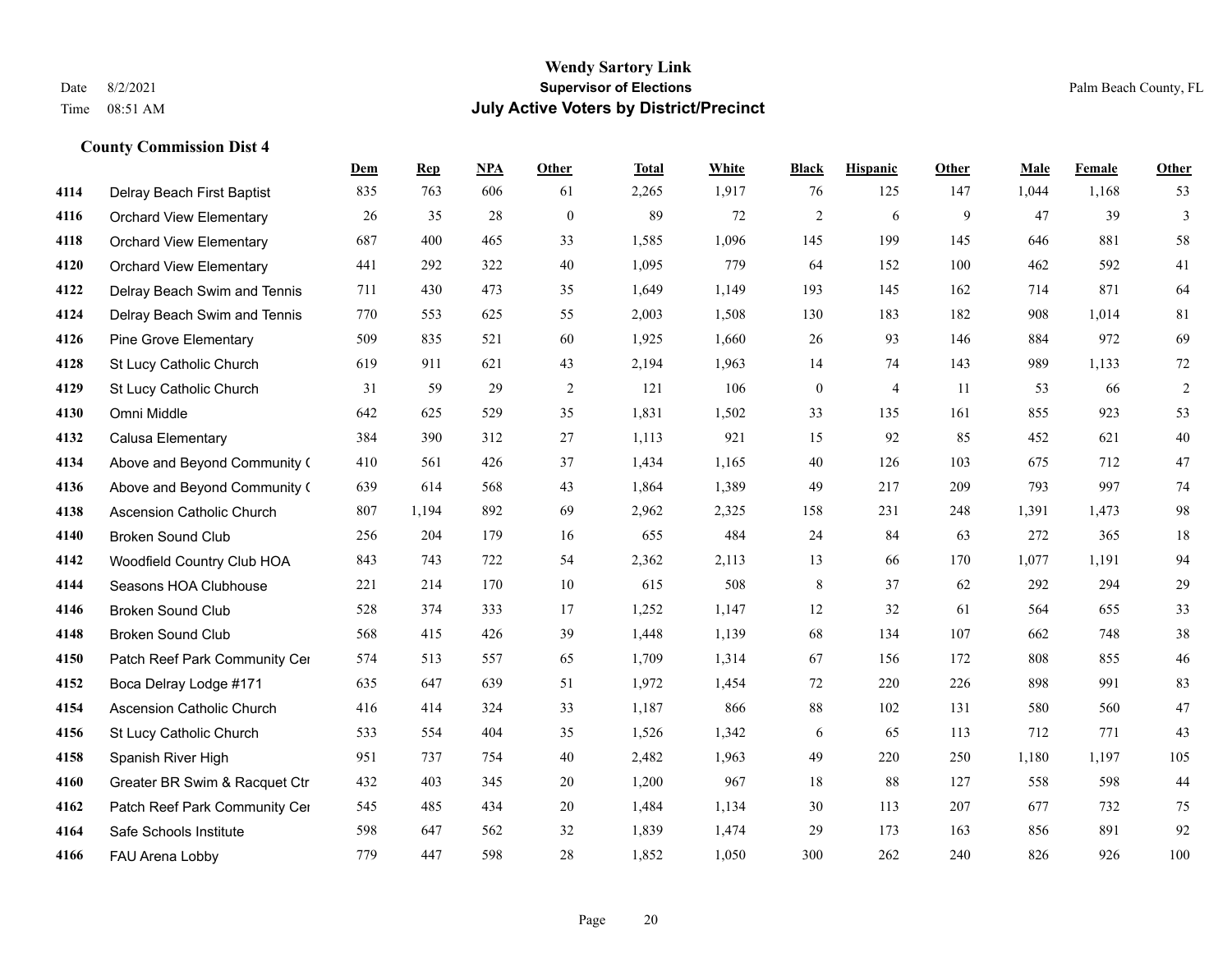#### **Wendy Sartory Link** Date 8/2/2021 **Supervisor of Elections** Palm Beach County, FL Time 08:51 AM **July Active Voters by District/Precinct**

JC Mitchell Elementary 700 557 599 52 1,908 1,324 82 237 265 824 970 114

**Dem Rep NPA Other Total White Black Hispanic Other Male Female Other**

# Spanish River Library 904 1,030 858 49 2,841 2,209 100 259 273 1,348 1,394 99 Marine Safety Headquarters 668 680 587 59 1,994 1,748 16 96 134 888 1,051 55 Sugar Sand Park Comm Center 304 277 268 15 864 744 5 53 62 406 421 37 Sugar Sand Park Comm Center 936 685 730 68 2,419 1,779 72 321 247 1,051 1,263 105 Sugar Sand Park Comm Center 756 643 516 45 1,960 1,561 42 196 161 791 1,104 65 Del Prado Elementary 571 574 558 35 1,738 1,237 49 244 208 790 849 99 Greater BR Swim & Racquet Ctr 876 592 732 53 2,253 1,527 83 401 242 949 1,210 94 Boca Raton Middle 559 608 555 37 1,759 1,330 54 204 171 823 885 51 The Volen Center 550 507 451 29 1,537 1,065 129 161 182 706 765 66 Elks Lodge of Boca Raton 898 517 588 57 2,060 1,199 319 310 232 926 1,040 94 St Gregory Episcopal Church 739 1,080 790 73 2,682 2,259 27 178 218 1,307 1,283 92 Verde K-8 School 569 955 699 44 2,267 1,810 48 133 276 1,050 1,092 125 Del Prado Elementary 539 327 309 29 1,204 1,027 23 57 97 505 666 33 Good Shepherd Lutheran 701 437 443 23 1,604 1,378 30 82 114 675 887 42 Verde K-8 School 632 472 510 35 1,649 1,031 119 315 184 676 900 73 Verde K-8 School 404 347 296 19 1,066 798 9 170 89 431 607 28 Greater BR Swim & Racquet Ctr 778 590 618 34 2,020 1,574 31 236 179 824 1,122 74 Sugar Sand Park Comm Center 753 444 582 39 1,818 1,141 144 318 215 815 935 68 Good Shepherd Lutheran 671 474 507 32 1,684 1,336 32 178 138 682 945 57 Hammock Pointe Elementary 872 592 482 35 1,981 1,706 10 121 144 786 1,139 56 Sugar Sand Park Comm Center 640 831 666 44 2,181 1,719 30 258 174 1,009 1,100 72 Center for Spiritual Living 625 801 576 36 2,038 1,704 33 157 144 963 1,013 62 4214 Calvary Chapel Boca Raton - 4th $636$   $856$   $640$   $65$   $2,197$   $1,750$   $46$   $235$   $166$   $1,018$   $1,099$   $80$

 Calvary Chapel Boca Raton - Kir 683 1,066 693 62 2,504 2,110 20 176 198 1,179 1,235 90 Grace Community Church 453 849 537 57 1,896 1,574 31 135 156 874 939 83 Boca Raton Community Center 458 398 457 45 1,358 876 99 235 148 603 711 44 Boca Raton Downtown Library 928 1,086 885 82 2,981 2,514 58 177 232 1,337 1,527 117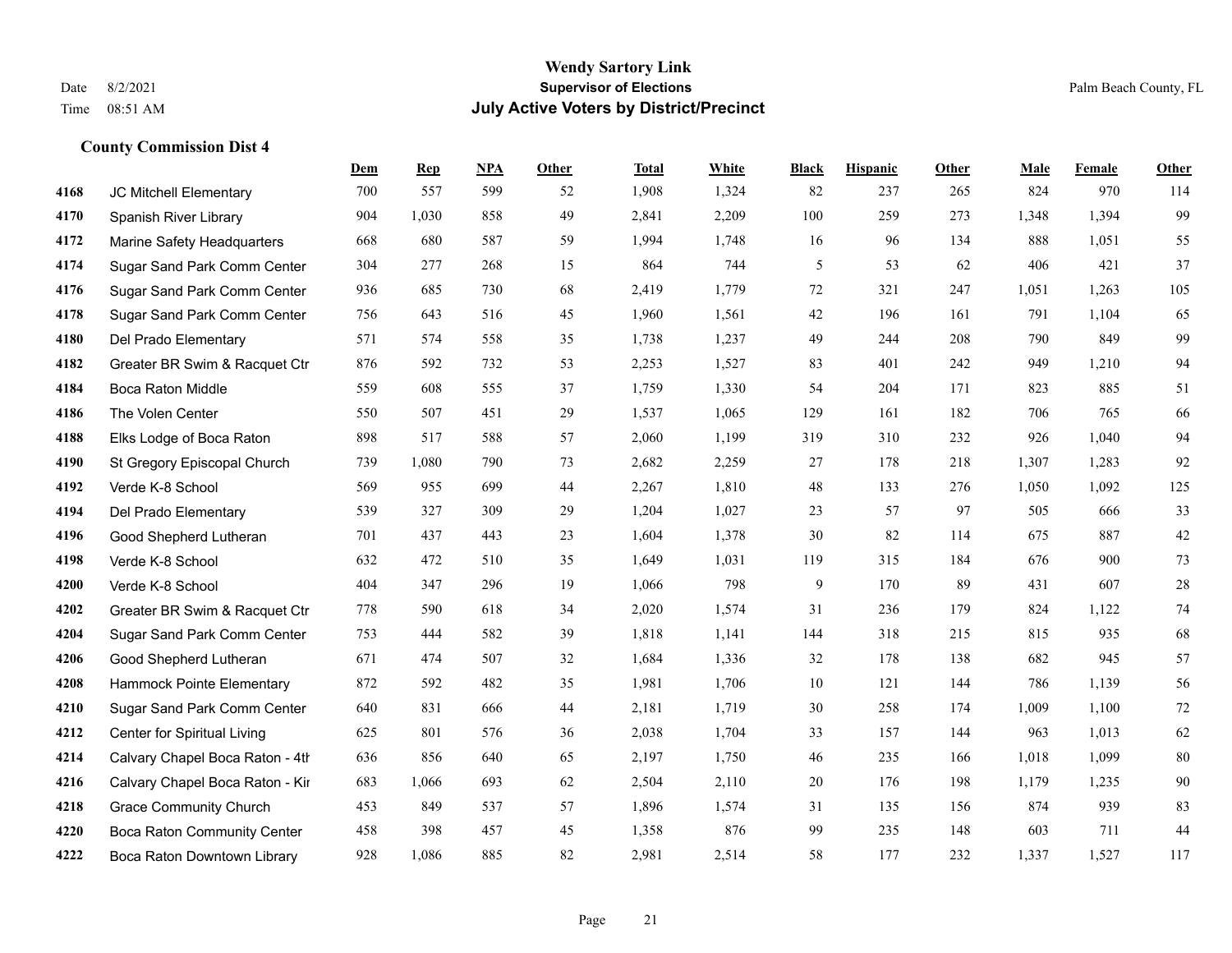|      |                                 | Dem    | <u>Rep</u> | NPA    | Other | <b>Total</b> | White   | <b>Black</b> | <b>Hispanic</b> | Other  | Male   | Female | <b>Other</b> |
|------|---------------------------------|--------|------------|--------|-------|--------------|---------|--------------|-----------------|--------|--------|--------|--------------|
| 4224 | <b>Grace Community Church</b>   | 512    | . 108      | 729    | 59    | 2,408        | 1,982   | 55           | 176             | 195    | 1,131  | 1,195  | 82           |
| 4226 | St Gregory Episcopal Church     | 223    | 385        | 272    | 23    | 903          | 812     |              |                 | 53     | 428    | 451    | 24           |
| 4228 | Boca Raton Community Center     | 522    | 652        | 501    | 48    | 1.723        | . 478   | 16           | 96              | 133    | 773    | 901    | 49           |
| 4230 | Boca Raton Downtown Library     | 318    | 446        | 322    | 23    | . 109        | 971     | a            | 54              |        | 523    | 562    | 24           |
|      | <b>County Commission Dist 4</b> | 53,335 | 51,681     | 43.948 | 3,610 | 152,574      | 120.208 | 6,865        | 12.601          | 12.900 | 68,531 | 78.716 | 5,327        |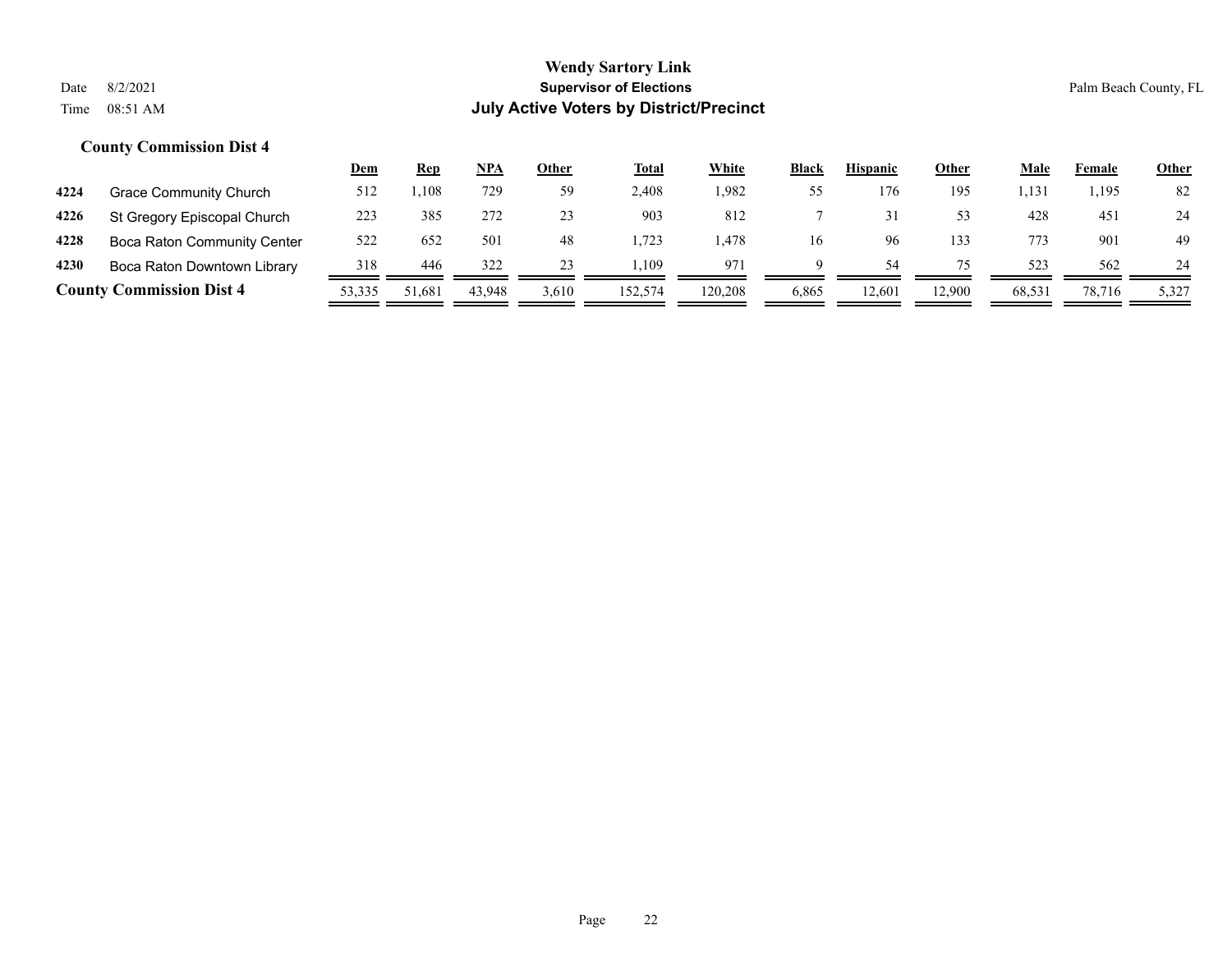|      |                                | Dem   | <b>Rep</b>   | NPA | <b>Other</b> | <b>Total</b> | <b>White</b>   | <b>Black</b>     | <b>Hispanic</b>  | <b>Other</b>   | <b>Male</b> | Female | Other            |
|------|--------------------------------|-------|--------------|-----|--------------|--------------|----------------|------------------|------------------|----------------|-------------|--------|------------------|
| 5002 | Faith Farm Tabernacle          | 564   | 648          | 495 | 42           | 1,749        | 1,152          | 173              | 191              | 233            | 811         | 885    | 53               |
| 5003 | Faith Farm Tabernacle          | 498   | 344          | 434 | 25           | 1,301        | 786            | 137              | 200              | 178            | 576         | 679    | $46\,$           |
| 5004 | Faith Farm Tabernacle          | 3     | 2            | 2   | $\mathbf{0}$ | $\tau$       | $\overline{4}$ | $\boldsymbol{0}$ | 3                | $\mathbf{0}$   | 6           | -1     | $\boldsymbol{0}$ |
| 5005 | <b>Sunset Palms Elementary</b> | 1,235 | 559          | 477 | 76           | 2,347        | 2,196          | 15               | 35               | 101            | 1,084       | 1,204  | 59               |
| 5006 | Faith Farm Tabernacle          | 1,078 | 466          | 531 | 35           | 2,110        | 1,995          | 13               | 22               | 80             | 981         | 1,092  | 37               |
| 5007 | Faith Farm Tabernacle          | 5     | $\mathbf{0}$ | 2   | $\mathbf{0}$ | 7            | 6              | $\boldsymbol{0}$ | $\boldsymbol{0}$ | $\overline{1}$ | 5           | 2      | $\mathbf{0}$     |
| 5008 | <b>Sunset Palms Elementary</b> | 428   | 323          | 360 | 26           | 1,137        | 741            | 96               | 138              | 162            | 527         | 573    | 37               |
| 5009 | Boynton Beach Community Chur   | 1,202 | 971          | 992 | 72           | 3,237        | 2,149          | 287              | 360              | 441            | 1,542       | 1.575  | 120              |
| 5010 | Temple Shaarei Shalom          | 955   | 236          | 309 | 34           | 1,534        | 1,434          | 17               | 24               | 59             | 591         | 912    | 31               |
| 5012 | The Grove Clubhouse            | 416   | 145          | 156 | 12           | 729          | 657            | 19               | 18               | 35             | 306         | 412    | 11               |
| 5014 | West Boynton Branch Library    | 681   | 452          | 481 | 41           | 1,655        | 948            | 244              | 240              | 223            | 730         | 863    | 62               |
| 5016 | Faith United Methodist Church  | 946   | 625          | 625 | 31           | 2,227        | 1,622          | 153              | 236              | 216            | 980         | 1,155  | 92               |
| 5018 | Platina Clubhouse              | 683   | 252          | 292 | 21           | 1,248        | 1,059          | 36               | 73               | 80             | 474         | 741    | 33               |
| 5020 | Hagen Road Elementary          | 613   | 326          | 403 | 37           | 1,379        | 719            | 292              | 187              | 181            | 595         | 733    | 51               |
| 5022 | <b>Hagen Road Elementary</b>   | 852   | 442          | 443 | 27           | 1,764        | 1,379          | 148              | 116              | 121            | 777         | 943    | 44               |
| 5024 | Valencia Lakes HOA             | 600   | 210          | 244 | 16           | 1,070        | 989            | 10               | 16               | 55             | 470         | 571    | 29               |
| 5026 | Faith United Methodist Church  | 940   | 409          | 502 | 47           | 1,898        | 1,116          | 433              | 193              | 156            | 809         | 1,023  | 66               |
| 5028 | South Tech Academy             | 689   | 517          | 431 | 28           | 1,665        | 1,307          | 98               | 108              | 152            | 727         | 869    | 69               |
| 5030 | West Boynton Branch Library    | 676   | 195          | 310 | 34           | 1,215        | 775            | 246              | 115              | 79             | 466         | 697    | 52               |
| 5032 | New Church                     | 292   | 119          | 135 | 12           | 558          | 483            | 16               | 27               | 32             | 239         | 303    | 16               |
| 5034 | Valencia Lakes HOA             | 793   | 294          | 305 | 16           | 1,408        | 1,302          | 16               | 21               | 69             | 596         | 781    | 31               |
| 5036 | Valencia Isles Social Hall     | 799   | 228          | 274 | 14           | 1,315        | 1,241          | $\mathbf{1}$     | 5                | 68             | 540         | 746    | 29               |
| 5038 | The Cascades Clubhouse         | 751   | 261          | 266 | 18           | 1,296        | 1,212          | 15               | 17               | 52             | 545         | 725    | $26\,$           |
| 5040 | New Church                     | 386   | 202          | 249 | 14           | 851          | 766            | $20\,$           | 33               | 32             | 388         | 444    | 19               |
| 5042 | South Tech Academy             | 915   | 365          | 459 | 42           | 1,781        | 1,369          | 158              | 143              | 111            | 719         | 1,007  | 55               |
| 5044 | Cascade Lakes Clubhouse        | 559   | 199          | 187 | 13           | 958          | 871            | 5                | 11               | 71             | 421         | 509    | 28               |
| 5046 | Green Cay Nature Center        | 1,343 | 567          | 639 | 41           | 2,590        | 1,968          | 266              | 175              | 181            | 1,104       | 1,418  | 68               |
| 5048 | <b>Coral Lakes Clubhouse</b>   | 589   | 363          | 304 | 19           | 1,275        | 890            | 138              | 135              | 112            | 554         | 677    | 44               |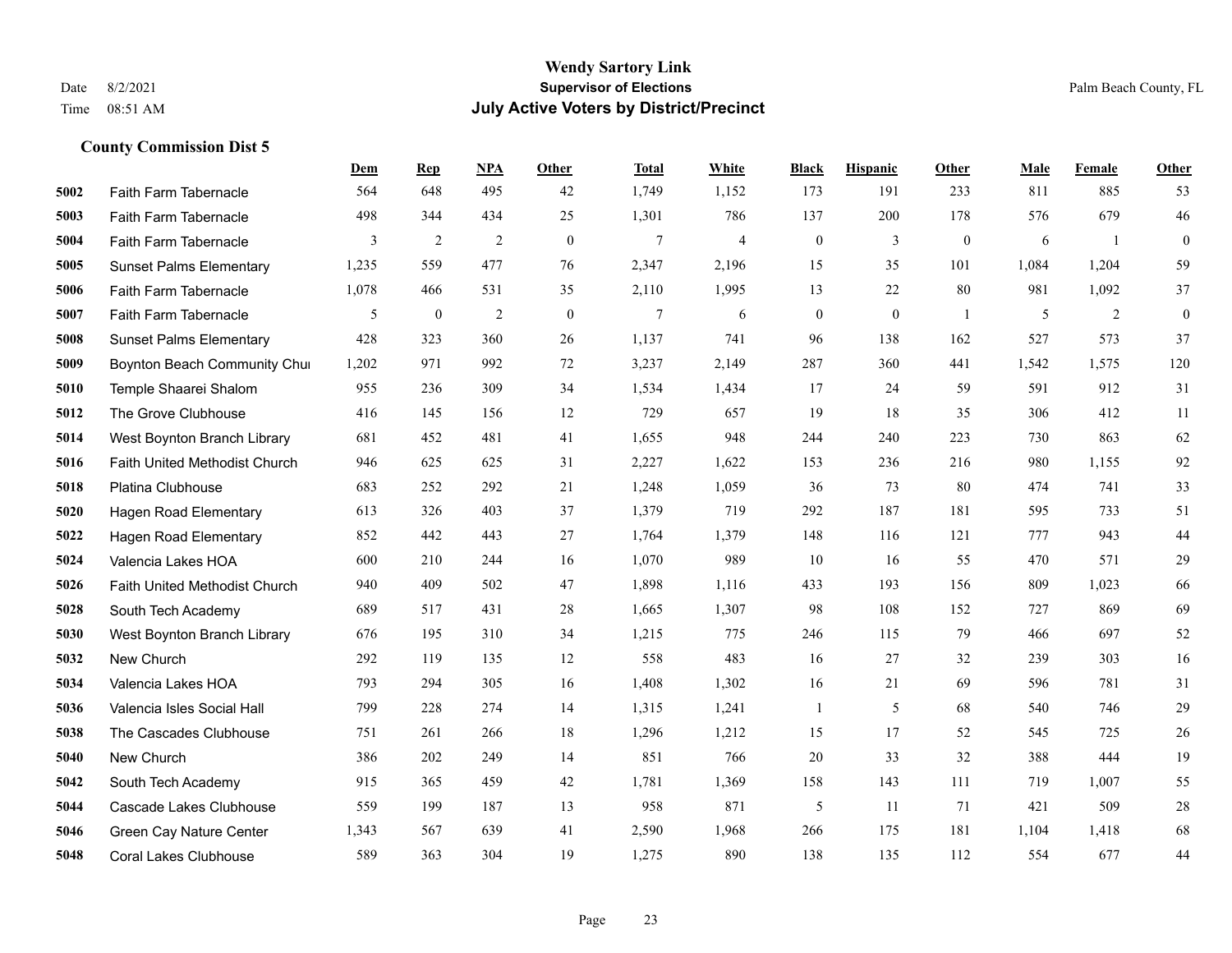|      |                                   | Dem   | <b>Rep</b> | NPA   | <b>Other</b> | <b>Total</b> | White | <b>Black</b> | <b>Hispanic</b> | <b>Other</b> | <b>Male</b> | Female | <b>Other</b>   |
|------|-----------------------------------|-------|------------|-------|--------------|--------------|-------|--------------|-----------------|--------------|-------------|--------|----------------|
| 5050 | <b>Coral Lakes Clubhouse</b>      | 1,111 | 306        | 358   | 22           | 1,797        | 1,682 | 12           | 9               | 94           | 690         | 1,059  | 48             |
| 5052 | Lake Worth Drainage District      | 642   | 439        | 458   | 31           | 1,570        | 1,205 | 88           | 127             | 150          | 681         | 828    | 61             |
| 5054 | Our Lady Queen of Peace           | 1,155 | 1,205      | 1,003 | 87           | 3,450        | 2,772 | 99           | 210             | 369          | 1,604       | 1,703  | 143            |
| 5055 | Our Lady Queen of Peace           | 298   | 141        | 151   | 12           | 602          | 530   | 6            | 37              | 29           | 266         | 318    | 18             |
| 5056 | Hagen Ranch Road Library          | 1,864 | 1,110      | 1,153 | 95           | 4,222        | 3,422 | 160          | 318             | 322          | 1,791       | 2,301  | 130            |
| 5058 | Valencia Falls Clubhouse          | 682   | 192        | 227   | 10           | 1,111        | 1,045 | 4            | 5               | 57           | 492         | 583    | 36             |
| 5060 | Hagen Ranch Road Library          | 521   | 212        | 230   | 14           | 977          | 906   | 4            | 14              | 53           | 442         | 523    | $12\,$         |
| 5062 | Villa Borghese Clubhouse          | 449   | 238        | 164   | 14           | 865          | 787   | 11           | 27              | 40           | 377         | 465    | 23             |
| 5064 | Huntington Lakes Clubhouse        | 957   | 329        | 348   | 36           | 1,670        | 1,540 | 15           | 40              | 75           | 627         | 1,011  | $32\,$         |
| 5066 | Abbey Village Clubhouse           | 726   | 380        | 355   | 30           | 1,491        | 1,214 | 60           | 120             | 97           | 592         | 840    | 59             |
| 5068 | Camelot Village Clubhouse         | 224   | 114        | 98    | 14           | 450          | 277   | 49           | 83              | 41           | 176         | 258    | 16             |
| 5070 | Delray Villas                     | 464   | 236        | 211   | 18           | 929          | 759   | 38           | 63              | 69           | 396         | 500    | 33             |
| 5072 | Huntington Pointe Clubhouse       | 758   | 169        | 232   | 18           | 1,177        | 1,115 | 6            | 10              | 46           | 440         | 704    | 33             |
| 5074 | Coco Wood Clubhouse               | 385   | 164        | 178   | 11           | 738          | 518   | 93           | 78              | 49           | 329         | 379    | $30\,$         |
| 5076 | Palm Greens Clubhouse             | 661   | 300        | 308   | 29           | 1.298        | 1,076 | 37           | 96              | 89           | 507         | 742    | 49             |
| 5078 | <b>Bethel Evangelical Baptist</b> | 700   | 374        | 403   | 42           | 1,519        | 1,131 | 113          | 166             | 109          | 623         | 855    | 41             |
| 5080 | <b>Bethel Evangelical Baptist</b> | 86    | 50         | 36    | 2            | 174          | 125   | 10           | 21              | 18           | 59          | 113    | $\overline{2}$ |
| 5082 | <b>Bethel Evangelical Baptist</b> | 641   | 375        | 407   | 22           | 1,445        | 990   | 170          | 155             | 130          | 651         | 753    | 41             |
| 5084 | <b>High Point Section II</b>      | 442   | 298        | 252   | 23           | 1,015        | 804   | 38           | 103             | 70           | 403         | 582    | $30\,$         |
| 5086 | Carver Middle                     | 44    | 18         | 14    | 5            | 81           | 64    | 6            | 4               | 7            | 31          | 48     | $\overline{c}$ |
| 5088 | <b>Carver Middle</b>              | 171   | 126        | 129   | 15           | 441          | 286   | 48           | 57              | 50           | 194         | 232    | 15             |
| 5090 | Gleneagles CC-Strathearn Sat      | 964   | 469        | 473   | 37           | 1,943        | 1,667 | 35           | 113             | 128          | 817         | 1,075  | 51             |
| 5092 | Gleneagles CC-Clunie Satellite    | 790   | 314        | 350   | $22\,$       | 1,476        | 1,265 | 73           | 67              | 71           | 623         | 819    | 34             |
| 5094 | Kings Point Clubhouse             | 376   | 185        | 172   | 15           | 748          | 603   | $27\,$       | 70              | 48           | 292         | 425    | 31             |
| 5096 | Monaco Clubhouse                  | 902   | 494        | 490   | 38           | 1,924        | 1,490 | 91           | 195             | 148          | 784         | 1,055  | 85             |
| 5098 | Lakes of Delray Clubhouse         | 387   | 230        | 160   | 15           | 792          | 703   | 9            | 40              | 40           | 303         | 473    | 16             |
| 5100 | <b>Kings Point Flanders</b>       | 918   | 408        | 385   | 30           | 1,741        | 1,399 | 74           | 154             | 114          | 705         | 978    | 58             |
| 5102 | Lakes of Delray Clubhouse         | 902   | 313        | 368   | 40           | 1,623        | 1,341 | 67           | 110             | 105          | 629         | 940    | 54             |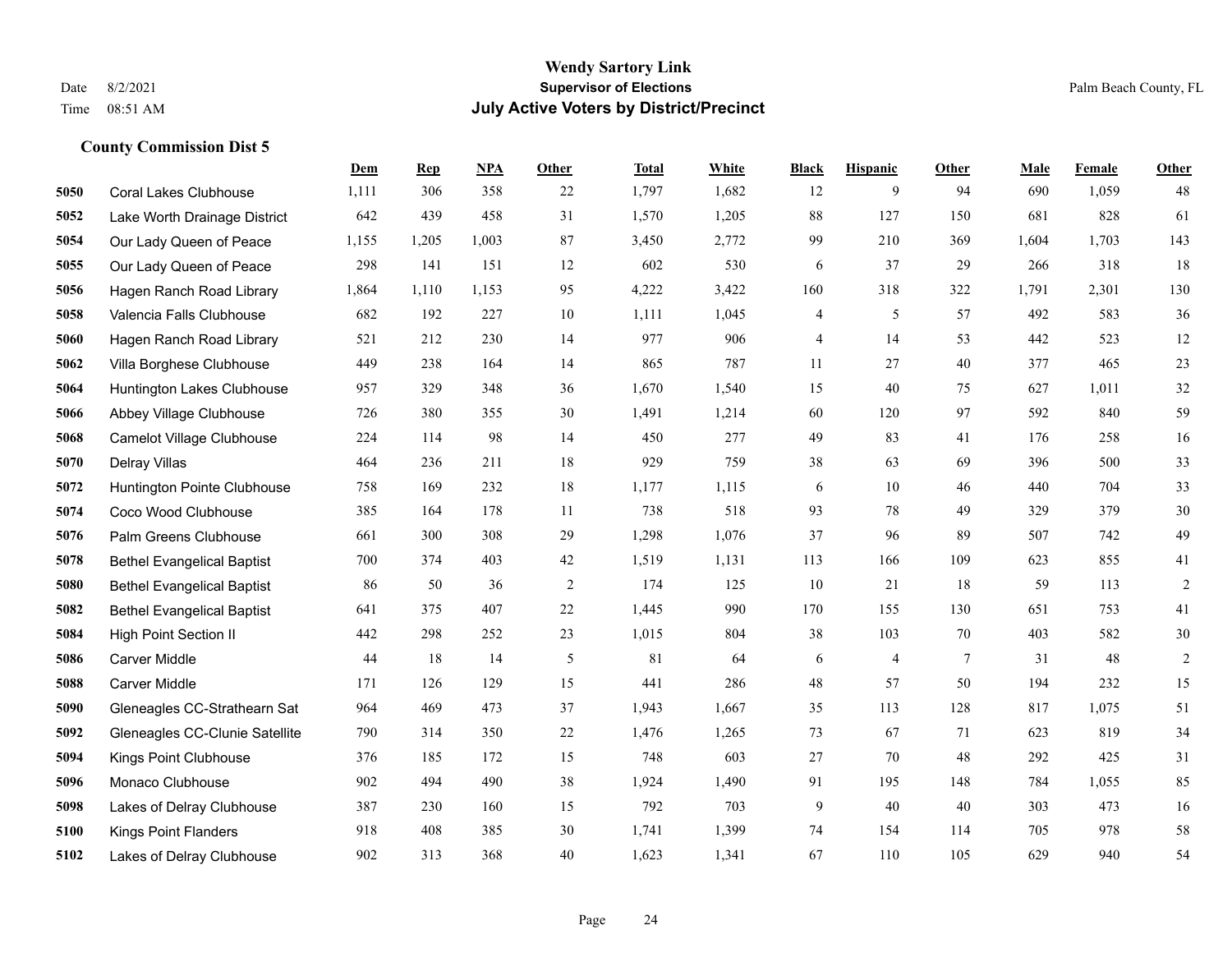#### **Wendy Sartory Link** Date 8/2/2021 **Supervisor of Elections** Palm Beach County, FL Time 08:51 AM **July Active Voters by District/Precinct**

# **Dem Rep NPA Other Total White Black Hispanic Other Male Female Other** Kings Point Flanders 892 379 344 37 1,652 1,313 70 149 120 644 939 69 Las Verdes Clubhouse 977 614 699 55 2,345 1,644 211 289 201 1,052 1,211 82 West Boca Branch Library 1,402 1,494 1,351 103 4,350 3,598 105 255 392 2,042 2,173 135 South County Civic Center 522 515 401 27 1,465 1,332 6 28 99 691 733 41 Morikami Park Elementary 43 61 48 3 155 147 0 3 5 72 82 1 Morikami Park Elementary 557 614 492 39 1,702 1,478 20 53 151 783 879 40 Morikami Park Elementary 19 38 24 2 83 67 0 6 10 34 42 7 South County Civic Center 257 201 188 10 656 542 8 28 78 302 326 28 Spanish River High 81 105 77 12 275 223 4 22 26 137 135 3 The Polo Club of Boca Raton 649 501 429 23 1,602 1,458 18 26 100 702 851 49 The Polo Club of Boca Raton 303 192 192 18 705 644 1 8 52 287 393 25 South County Civic Center 173 115 104 7 399 334 7 32 26 166 222 11 The Polo Club of Boca Raton 38 30 32 2 102 94 2 3 3 46 55 1 Delray Beach First Baptist  $\begin{array}{cccccccc} 7 & 1 & 0 & 1 & 9 & 8 & 1 & 0 & 3 & 6 & 0 \end{array}$  Delray Beach First Baptist 284 173 200 11 668 434 34 121 79 283 353 32 Delray Beach First Baptist 160 113 109 1 383 324 9 25 25 151 218 14 Boca Delray Clubhouse 254 115 115 11 495 444 8 17 26 204 280 11 Sunrise Park Elementary 763 495 571 36 1,865 1,233 103 275 254 843 957 65 Coconut Cove Waterpark - Meet 647 544 531 27 1,749 1,281 31 169 268 790 872 87 Eagles Landing Middle 954 575 638 44 2,211 1,516 148 322 225 975 1,165 71 Coconut Cove Waterpark - Meet 542 470 449 31 1,492 1,064 67 231 130 704 733 55 West Boca Branch Library 868 505 689 40 2,102 1,369 124 396 213 880 1,153 69 Whispering Pines Elementary 893 563 619 44 2,119 1,406 131 307 275 924 1,116 79 Olympic Heights High 1,045 764 911 50 2,770 1,789 149 531 301 1,250 1,407 113 Whispering Pines Elementary 302 243 253 21 819 593 29 104 93 327 454 38 Whisper Walk Section B 924 446 421 33 1,824 1,444 52 210 118 698 1,074 52 Century Village West 918 493 380 39 1,830 1,417 76 179 158 663 1,095 72 Century Village West 751 358 364 23 1,496 1,189 47 139 121 573 847 76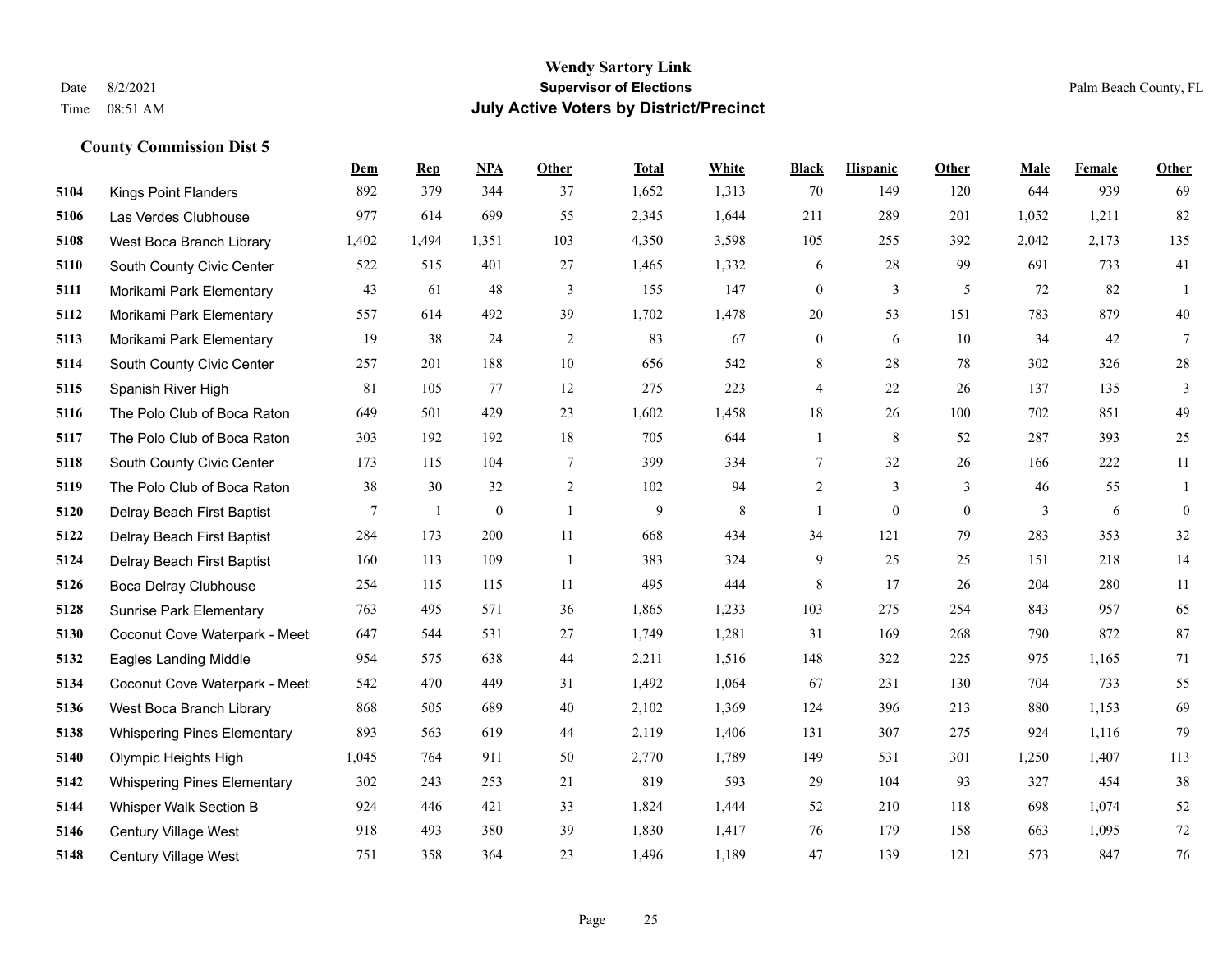#### **Wendy Sartory Link** Date 8/2/2021 **Supervisor of Elections** Palm Beach County, FL Time 08:51 AM **July Active Voters by District/Precinct**

**Dem Rep NPA Other Total White Black Hispanic Other Male Female Other**

# Century Village West 683 278 280 20 1,261 990 49 139 83 448 770 43 West Boca Raton High 953 792 855 44 2,644 1,974 83 249 338 1,242 1,292 110 Daggerwing Nature Center 905 776 756 52 2,489 1,713 79 347 350 1,115 1,258 116 Southwinds Golf Course 725 494 581 32 1,832 1,237 86 261 248 791 954 87 Boca West Country Club 765 454 510 47 1,776 1,596 7 72 101 736 994 46 Boca West Country Club 808 459 413 34 1,714 1,613 4 27 70 669 1,003 42 Glades Presbyterian Church 766 743 640 37 2,186 1,605 64 308 209 1,040 1,061 85 Sandpiper Shores Elementary 1,011 648 668 44 2,371 1,814 71 251 235 1,073 1,218 80 Glades Road Branch Library 820 714 747 50 2,331 1,612 120 354 245 1,002 1,229 100 Glades Road Branch Library 955 604 609 41 2,209 1,665 63 270 211 856 1,293 60 Olympic Heights High 1,144 625 758 44 2,571 1,888 82 353 248 997 1,478 96 Del Prado Elementary 240 297 203 17 757 679 10 11 57 361 375 21 Waters Edge Elementary 867 756 808 46 2,477 1,670 127 362 318 1,145 1,212 120 Loggers Run Middle 468 351 362 16 1,197 828 46 199 124 503 631 63 Loggers Run Middle 719 539 632 46 1,936 1,068 188 408 272 856 979 101 Boca Glades Baptist Church 687 369 627 40 1,723 972 128 391 232 783 858 82 Boca Glades Baptist Church 577 291 539 34 1,441 740 131 364 206 645 725 71 Coral Sunset Elementary 901 560 719 37 2,217 1,222 241 433 321 1,021 1,087 109

 Coral Sunset Elementary 1,009 419 851 39 2,318 995 348 650 325 983 1,212 123 Pines Of Boca Barwood 972 620 777 48 2,417 1,426 140 531 320 1,022 1,293 102 Lakes at Boca Rio Clubhouse 407 284 331 19 1,041 687 62 174 118 475 520 46 Hammock Pointe Elementary 1,067 675 912 41 2,695 1,546 202 567 380 1,158 1,413 124 Lakes Of Boca Barwood 399 253 374 21 1,047 618 49 240 140 442 548 57 **County Commission Dist 5** 70,784 41,627 44,003 3,139 159,553 120,395 8,336 16,223 14,599 68,676 85,276 5,601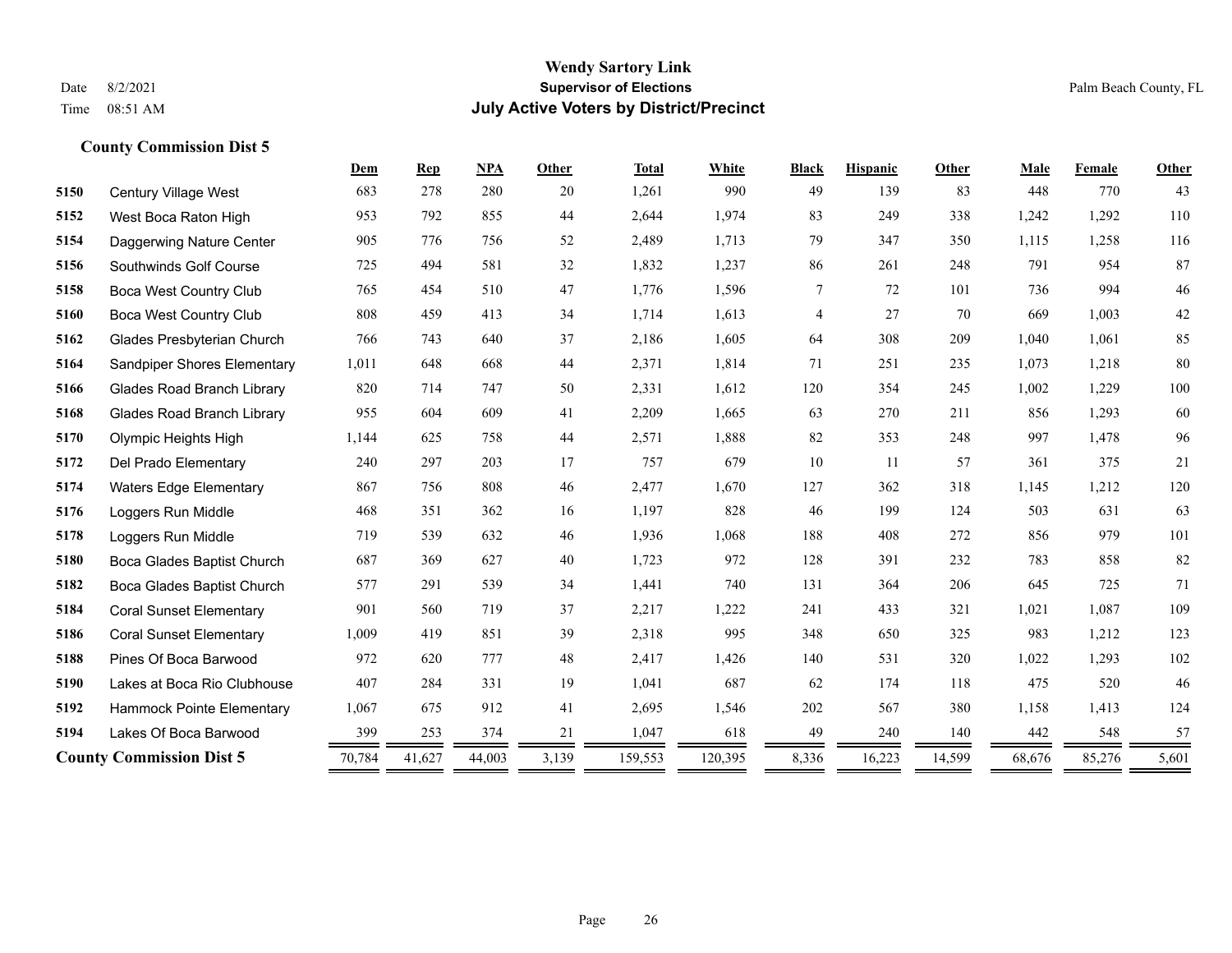|      |                                     | Dem              | <b>Rep</b>       | NPA              | Other            | Total          | White            | <b>Black</b>     | <b>Hispanic</b>  | <b>Other</b> | <b>Male</b>    | Female         | <b>Other</b>     |
|------|-------------------------------------|------------------|------------------|------------------|------------------|----------------|------------------|------------------|------------------|--------------|----------------|----------------|------------------|
| 6002 | <b>Canal Point Community Center</b> | 81               | 101              | 60               | $\overline{0}$   | 242            | 105              | 38               | 84               | 15           | 108            | 124            | 10               |
| 6004 | Pahokee Recreation Center           | 960              | 175              | 228              | 5                | 1,368          | 179              | 882              | 224              | 83           | 562            | 758            | $48\,$           |
| 6006 | Pahokee Recreation Center           | 995              | 165              | 274              | 13               | 1,447          | 122              | 844              | 380              | 101          | 645            | 720            | 82               |
| 6008 | Pahokee High                        | 516              | 21               | 101              | 2                | 640            | $\tau$           | 587              | 3                | 43           | 186            | 423            | 31               |
| 6010 | <b>Canal Point Community Center</b> | 25               | 6                | 6                | $\overline{0}$   | 37             | 12               | 20               | $\overline{2}$   | 3            | 21             | 16             | $\boldsymbol{0}$ |
| 6012 | Belle Glade Library/Civic Ctr       | 177              | 29               | 58               | $\overline{0}$   | 264            | 30               | 146              | 75               | 13           | 103            | 150            | 11               |
| 6014 | Belle Glade Library/Civic Ctr       | 1                | 2                | $\mathbf{1}$     | $\mathbf{0}$     | $\overline{4}$ | $\boldsymbol{0}$ | $\boldsymbol{0}$ | $\overline{4}$   | $\mathbf{0}$ | $\overline{1}$ | 3              | $\boldsymbol{0}$ |
| 6016 | South Bay Commission Chambe         | 35               | 50               | 26               | $\overline{2}$   | 113            | 73               | 7                | 22               | 11           | 59             | 49             | 5                |
| 6018 | South Bay Commission Chambe         | 1,199            | 83               | 224              | 11               | 1,517          | 60               | 1,169            | 209              | 79           | 637            | 841            | 39               |
| 6020 | Glades Central High                 | 442              | 78               | 133              | 8                | 661            | 81               | 383              | 160              | 37           | 307            | 321            | 33               |
| 6022 | Belle Glade Library/Civic Ctr       | 1,362            | 105              | 254              | 16               | 1,737          | 93               | 1,387            | 144              | 113          | 715            | 953            | 69               |
| 6024 | Lewis Evans Resource Center         | 1,699            | 66               | 261              | 15               | 2,041          | 31               | 1,774            | 123              | 113          | 817            | 1,155          | 69               |
| 6026 | Lewis Evans Resource Center         | 2                | $\mathbf{0}$     | $\overline{2}$   | $\mathbf{0}$     | $\overline{4}$ | $\overline{0}$   | $\mathbf{0}$     | $\overline{4}$   | $\theta$     | $\overline{1}$ | 3              | $\mathbf{0}$     |
| 6028 | Belle Glade Library/Civic Ctr       | 748              | 460              | 323              | 15               | 1,546          | 419              | 392              | 650              | 85           | 723            | 780            | 43               |
| 6029 | Belle Glade Library/Civic Ctr       |                  | $\mathbf{0}$     | $\mathbf{0}$     | $\overline{0}$   |                | $\overline{0}$   |                  | $\mathbf{0}$     | $\theta$     |                | $\theta$       | $\mathbf{0}$     |
| 6030 | Belle Glade Library/Civic Ctr       | 8                | $\overline{3}$   | 12               | $\overline{2}$   | 25             | 8                | $\mathbf{0}$     | 17               | $\theta$     | $\tau$         | 16             | 2                |
| 6032 | Gove Elementary                     | 674              | 295              | 273              | 5                | 1,247          | 313              | 430              | 406              | 98           | 534            | 670            | 43               |
| 6034 | Gove Elementary                     | $\overline{0}$   | $\overline{4}$   | $\mathbf{0}$     | $\Omega$         | $\overline{4}$ | 4                | $\mathbf{0}$     | $\mathbf{0}$     | $\theta$     | 3              | $\overline{1}$ | $\mathbf{0}$     |
| 6036 | Gove Elementary                     | 393              | 162              | 205              | $10\,$           | 770            | 137              | 151              | 437              | 45           | 334            | 406            | $30\,$           |
| 6038 | South Bay Commission Chambe         | $\boldsymbol{0}$ | $\mathbf{0}$     | $\mathbf{0}$     | $\overline{0}$   | $\theta$       | $\overline{0}$   | $\boldsymbol{0}$ | $\mathbf{0}$     | $\theta$     | $\theta$       | $\overline{0}$ | $\boldsymbol{0}$ |
| 6040 | Osceola Creek Middle                | 102              | 125              | 104              | $\mathbf{1}$     | 332            | 252              | 12               | 34               | 34           | 154            | 162            | 16               |
| 6042 | Osceola Creek Middle                | 992              | 1,212            | 1,026            | 62               | 3,292          | 2,113            | 430              | 486              | 263          | 1,573          | 1,610          | 109              |
| 6044 | <b>Frontier Elementary</b>          | 912              | 975              | 781              | 59               | 2,727          | 1,741            | 414              | 341              | 231          | 1,279          | 1,363          | 85               |
| 6045 | Acreage Branch Library              | 205              | 267              | 178              | $10\,$           | 660            | 420              | 81               | 90               | 69           | 316            | 313            | 31               |
| 6046 | Pierce Hammock Elementary           | 807              | 958              | 747              | 45               | 2,557          | 1,642            | 361              | 316              | 238          | 1,235          | 1,224          | 98               |
| 6048 | Pierce Hammock Elementary           | $\boldsymbol{0}$ | $\boldsymbol{0}$ | $\boldsymbol{0}$ | $\boldsymbol{0}$ | $\overline{0}$ | $\boldsymbol{0}$ | $\boldsymbol{0}$ | $\boldsymbol{0}$ | $\mathbf{0}$ | $\mathbf{0}$   | $\mathbf{0}$   | $\boldsymbol{0}$ |
| 6050 | Acreage Branch Library              | 879              | 883              | 730              | 57               | 2,549          | 1,558            | 376              | 349              | 266          | 1,195          | 1,262          | 92               |
| 6051 | <b>Cornerstone Fellowship</b>       | 611              | 750              | 549              | 49               | 1,959          | 1,248            | 210              | 290              | 211          | 915            | 972            | 72               |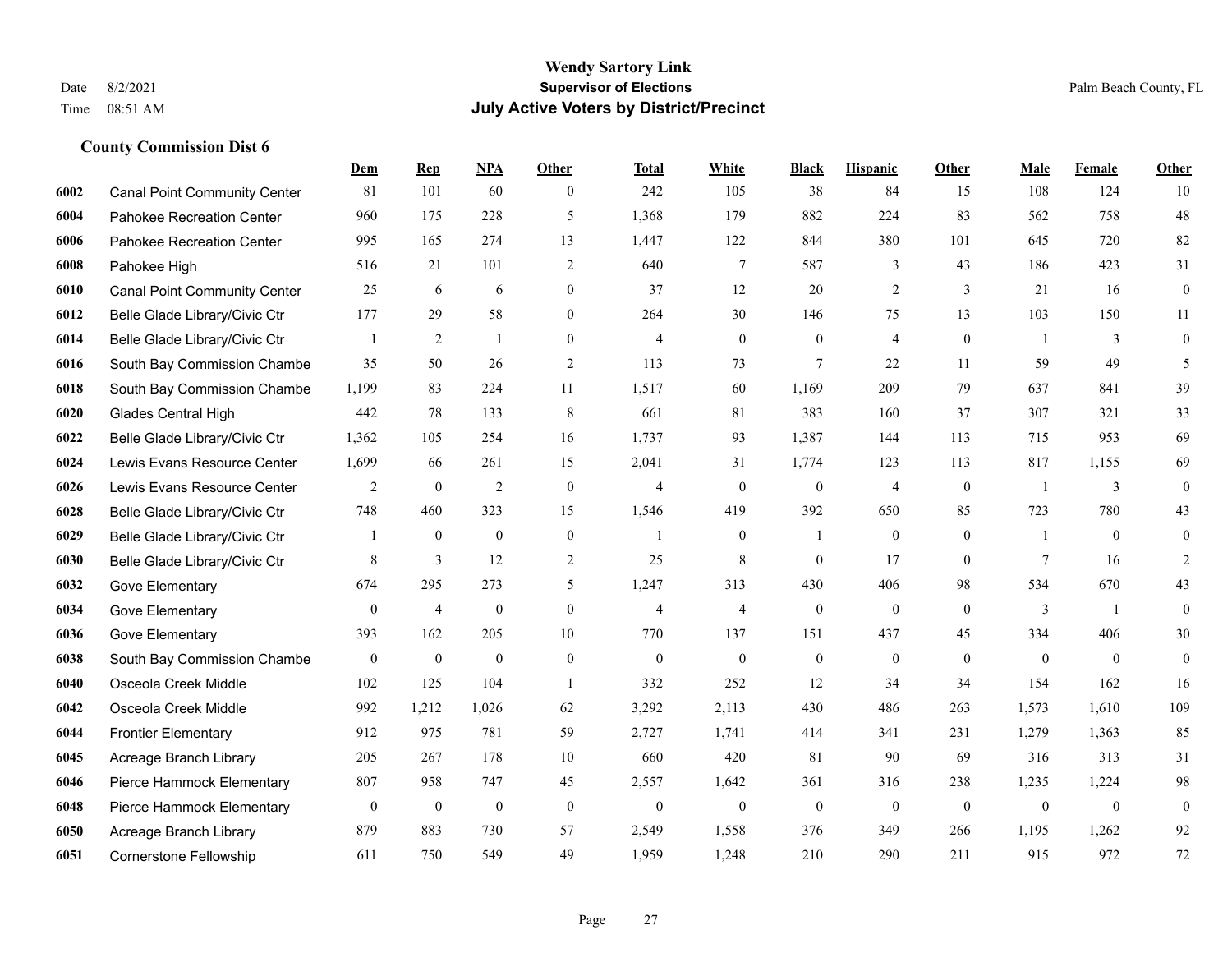|      |                                 | Dem              | <b>Rep</b>       | NPA              | <b>Other</b> | <b>Total</b> | White            | <b>Black</b>     | <b>Hispanic</b>  | <b>Other</b>   | <b>Male</b>    | Female         | <b>Other</b>     |
|------|---------------------------------|------------------|------------------|------------------|--------------|--------------|------------------|------------------|------------------|----------------|----------------|----------------|------------------|
| 6052 | Seminole Ridge High             | 615              | 643              | 558              | 36           | 1,852        | 1,142            | 224              | 310              | 176            | 878            | 900            | 74               |
| 6054 | <b>Acreage Pines Elementary</b> | $\mathbf{0}$     | $\mathbf{0}$     | $\overline{0}$   | $\Omega$     | $\theta$     | $\overline{0}$   | $\mathbf{0}$     | $\mathbf{0}$     | $\theta$       | $\theta$       | $\theta$       | $\mathbf{0}$     |
| 6056 | Pierce Hammock Elementary       | $\overline{0}$   | $\boldsymbol{0}$ | $\boldsymbol{0}$ | $\mathbf{0}$ | $\mathbf{0}$ | $\mathbf{0}$     | $\mathbf{0}$     | $\boldsymbol{0}$ | $\theta$       | $\mathbf{0}$   | $\theta$       | $\mathbf{0}$     |
| 6058 | <b>Acreage Pines Elementary</b> | 740              | 603              | 558              | 38           | 1,939        | 1,048            | 352              | 244              | 295            | 937            | 939            | 63               |
| 6060 | Indian Trail Improvement Dist   | 893              | 954              | 800              | 59           | 2,706        | 1,682            | 342              | 399              | 283            | 1,244          | 1,363          | 99               |
| 6062 | Sandhill Crane Golf Club        | 231              | 423              | 256              | 24           | 934          | 668              | 71               | 72               | 123            | 456            | 445            | 33               |
| 6064 | Sandhill Crane Golf Club        | 32               | 55               | 33               | 4            | 124          | 102              | 4                | 12               | 6              | 60             | 60             | $\overline{4}$   |
| 6066 | Ibis POA Admin Building         | 1,018            | 1,097            | 720              | 85           | 2,920        | 2,560            | 90               | 67               | 203            | 1,374          | 1,481          | 65               |
| 6068 | Ibis POA Admin Building         | $\boldsymbol{0}$ | $\boldsymbol{0}$ | $\boldsymbol{0}$ | $\mathbf{0}$ | $\mathbf{0}$ | $\boldsymbol{0}$ | $\boldsymbol{0}$ | $\mathbf{0}$     | $\mathbf{0}$   | $\mathbf{0}$   | $\mathbf{0}$   | $\mathbf{0}$     |
| 6070 | Ironhorse Country Club          | 158              | 263              | 120              | 9            | 550          | 445              | 34               | 20               | 51             | 246            | 292            | 12               |
| 6072 | Seminole Ridge High             | 459              | 442              | 425              | 40           | 1,366        | 627              | 253              | 366              | 120            | 636            | 706            | $24\,$           |
| 6073 | Seminole Ridge High             | $\overline{0}$   | $\boldsymbol{0}$ | $\boldsymbol{0}$ | $\mathbf{0}$ | $\mathbf{0}$ | $\mathbf{0}$     | $\mathbf{0}$     | $\mathbf{0}$     | $\theta$       | $\theta$       | $\theta$       | $\mathbf{0}$     |
| 6076 | <b>Western Pines Middle</b>     | 639              | 707              | 570              | 36           | 1,952        | 1,420            | 154              | 203              | 175            | 931            | 937            | 84               |
| 6078 | <b>Western Pines Middle</b>     | 658              | 724              | 657              | 39           | 2,078        | 1,390            | 158              | 357              | 173            | 983            | 1,035          | 60               |
| 6080 | <b>Golden Grove Elementary</b>  | 608              | 777              | 621              | 49           | 2,055        | 1,382            | 130              | 344              | 199            | 956            | 1,015          | 84               |
| 6082 | Seminole Ridge High             | 11               | 6                | 15               | 2            | 34           | 29               | $\boldsymbol{0}$ | 3                | 2              | 13             | 21             | $\boldsymbol{0}$ |
| 6084 | Oasis Church                    | 262              | 380              | 312              | 40           | 994          | 619              | 61               | 213              | 101            | 491            | 487            | 16               |
| 6086 | Oasis Church                    | 266              | 414              | 244              | 21           | 945          | 691              | 93               | 86               | 75             | 433            | 482            | 30               |
| 6088 | Seminole Ridge High             | 542              | 680              | 544              | 40           | 1,806        | 1,162            | 215              | 286              | 143            | 848            | 904            | 54               |
| 6090 | Loxahatchee Groves Elementary   | 780              | 887              | 746              | 57           | 2,470        | 1,535            | 280              | 445              | 210            | 1,194          | 1,184          | 92               |
| 6092 | Oasis Church                    | 173              | 227              | 142              | 17           | 559          | 363              | 46               | 105              | 45             | 269            | 269            | 21               |
| 6094 | Palms West Presbyterian         | 673              | 929              | 657              | 42           | 2,301        | 1,834            | 78               | 207              | 182            | 1,101          | 1,126          | $74\,$           |
| 6096 | Palms West Presbyterian         | $\boldsymbol{0}$ | $\boldsymbol{0}$ | $\boldsymbol{0}$ | $\mathbf{0}$ | $\mathbf{0}$ | $\boldsymbol{0}$ | $\boldsymbol{0}$ | $\boldsymbol{0}$ | $\overline{0}$ | $\overline{0}$ | $\overline{0}$ | $\boldsymbol{0}$ |
| 6098 | <b>HL Johnson Elementary</b>    | 657              | 505              | 463              | 37           | 1,662        | 916              | 304              | 257              | 185            | 755            | 866            | 41               |
| 6100 | Madison Green Clubhouse         | 1,238            | 721              | 749              | 50           | 2,758        | 1,199            | 778              | 403              | 378            | 1,278          | 1,377          | 103              |
| 6102 | <b>RPB Recreation Center</b>    | 656              | 475              | 452              | 25           | 1,608        | 941              | 264              | 258              | 145            | 661            | 891            | 56               |
| 6104 | Crestwood Middle                | 181              | 151              | 118              | 8            | 458          | 216              | 76               | 81               | 85             | 215            | 223            | $20\,$           |
| 6106 | <b>RPB Recreation Center</b>    | 216              | 121              | 196              | 9            | 542          | 225              | 97               | 155              | 65             | 214            | 308            | 20               |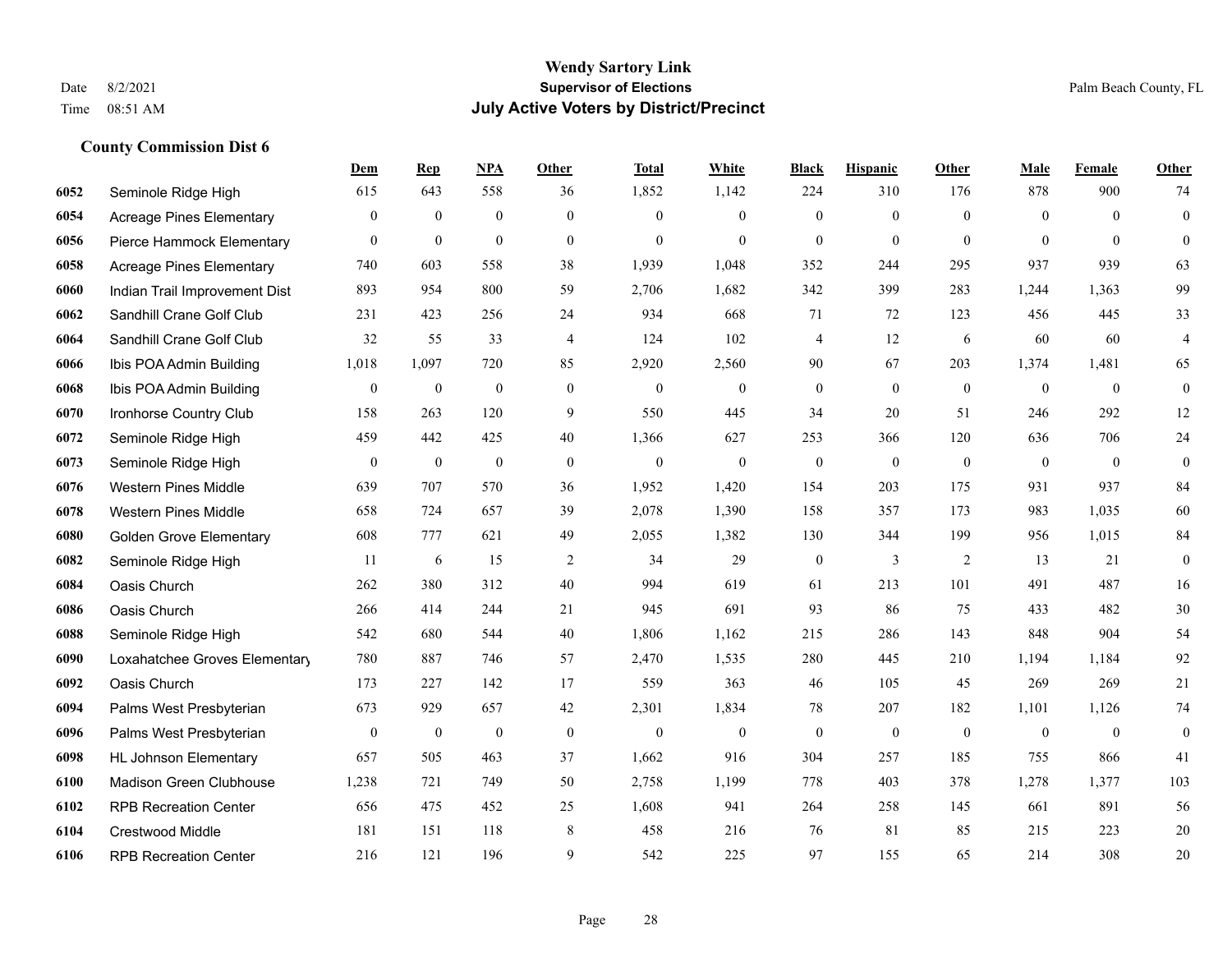|      |                                | Dem            | <b>Rep</b>       | <b>NPA</b>       | <b>Other</b>     | <b>Total</b>     | White          | <b>Black</b>     | <b>Hispanic</b> | Other        | Male           | Female         | Other          |
|------|--------------------------------|----------------|------------------|------------------|------------------|------------------|----------------|------------------|-----------------|--------------|----------------|----------------|----------------|
| 6108 | Calypso Bay Waterpark          | $\overline{0}$ | $\theta$         | $\mathbf{0}$     | $\theta$         | $\mathbf{0}$     | $\overline{0}$ | $\mathbf{0}$     | $\mathbf{0}$    | $\theta$     | $\theta$       | $\overline{0}$ | $\theta$       |
| 6112 | Crestwood Middle               | 471            | 412              | 357              | 33               | 1,273            | 679            | 230              | 214             | 150          | 591            | 639            | 43             |
| 6114 | RPB Village Hall               | 1,069          | 695              | 685              | 41               | 2,490            | 1,367          | 467              | 430             | 226          | 1,165          | 1,234          | 91             |
| 6116 | <b>HL Johnson Elementary</b>   | 729            | 413              | 481              | 51               | 1,674            | 868            | 323              | 275             | 208          | 735            | 894            | 45             |
| 6118 | <b>RPB Branch Library</b>      | 1,087          | 564              | 695              | 54               | 2,400            | 1,141          | 578              | 430             | 251          | 1,044          | 1,267          | 89             |
| 6120 | Royal Palm Beach High          | 402            | 318              | 260              | 17               | 997              | 475            | 202              | 153             | 167          | 471            | 501            | 25             |
| 6122 | <b>RPB Cultural Center</b>     | 1,169          | 662              | 752              | 50               | 2,633            | 1,392          | 499              | 492             | 250          | 1,135          | 1,409          | 89             |
| 6124 | <b>RPB Cultural Center</b>     | 584            | 320              | 384              | 18               | 1,306            | 636            | 278              | 276             | 116          | 550            | 715            | 41             |
| 6126 | Calypso Bay Waterpark          | 684            | 297              | 499              | 32               | 1,512            | 547            | 410              | 362             | 193          | 651            | 800            | 61             |
| 6128 | Royal Palm Beach High          | 35             | 27               | 28               | 3                | 93               | 51             | 25               | 10              | 7            | 42             | 51             | $\overline{0}$ |
| 6130 | Royal Palm Beach High          | 81             | 43               | 88               | 5                | 217              | 100            | 36               | 60              | 21           | 100            | 110            | 7              |
| 6132 | Royal Palm Beach High          | 390            | 188              | 259              | 18               | 855              | 413            | 166              | 184             | 92           | 388            | 435            | 32             |
| 6134 | Christ Fellowship Church RPB   | 960            | 469              | 686              | 29               | 2,144            | 848            | 503              | 499             | 294          | 954            | 1,096          | 94             |
| 6136 | Calypso Bay Waterpark          | 1              | -1               | $\mathbf{0}$     | $\mathbf{0}$     | $\overline{c}$   | $\overline{0}$ | 1                | $\overline{0}$  | -1           | $\overline{0}$ | -1             |                |
| 6138 | Royal Palm Beach High          | 0              | $\boldsymbol{0}$ | $\boldsymbol{0}$ | $\boldsymbol{0}$ | $\boldsymbol{0}$ | $\mathbf{0}$   | $\boldsymbol{0}$ | $\mathbf{0}$    | $\mathbf{0}$ | $\mathbf{0}$   | $\mathbf{0}$   | $\Omega$       |
| 6140 | Royal Palm Beach High          | 336            | 506              | 304              | 32               | 1,178            | 858            | 107              | 112             | 101          | 566            | 588            | 24             |
| 6142 | Christ Fellowship Church RPB   | 0              | $\mathbf{0}$     | $\mathbf{0}$     | $\mathbf{0}$     | $\mathbf{0}$     | $\overline{0}$ | $\overline{0}$   | $\mathbf{0}$    | $\mathbf{0}$ | $\mathbf{0}$   | $\overline{0}$ | $\theta$       |
| 6144 | Christ Fellowship Church RPB   | 0              | $\mathbf{0}$     | $\mathbf{0}$     | $\mathbf{0}$     | $\Omega$         | $\mathbf{0}$   | 0                | $\overline{0}$  | $\theta$     | $\overline{0}$ | $\overline{0}$ | $\overline{0}$ |
| 6146 | Christ Fellowship Church RPB   | $\mathbf{1}$   | 2                | $\mathbf{1}$     | $\theta$         | 4                | 3              | $\Omega$         | $\overline{0}$  |              | 3              | $\mathbf{1}$   | $\theta$       |
| 6148 | Christ Fellowship Church RPB   | 0              | $\boldsymbol{0}$ | $\mathbf{1}$     | $\overline{0}$   | $\mathbf{1}$     |                | 0                | $\overline{0}$  | $\mathbf{0}$ | $\overline{0}$ | $\mathbf{1}$   | $\overline{0}$ |
| 6150 | <b>Binks Forest Elementary</b> | 25             | 41               | 41               | 5                | 112              | 82             | 5                | 10              | 15           | 50             | 59             | 3              |
| 6152 | <b>Binks Forest Elementary</b> | 410            | 558              | 377              | 34               | 1,379            | 1,053          | 46               | 131             | 149          | 650            | 684            | 45             |
| 6154 | Wellington Landings Middle     | 466            | 528              | 390              | 28               | 1,412            | 1,021          | 86               | 187             | 118          | 634            | 738            | 40             |
| 6156 | <b>Binks Forest Elementary</b> | 632            | 717              | 569              | 39               | 1,957            | 1,377          | 127              | 284             | 169          | 888            | 1,008          | 61             |
| 6158 | <b>Wellington Elementary</b>   | 783            | 940              | 544              | 40               | 2,307            | 1,700          | 129              | 305             | 173          | 1,051          | 1,181          | 75             |
| 6160 | Wellington Landings Middle     | 663            | 582              | 562              | 43               | 1,850            | 1,204          | 164              | 333             | 149          | 861            | 935            | 54             |
| 6162 | First Baptist Church Wel       | 764            | 661              | 552              | 44               | 2,021            | 1,288          | 207              | 345             | 181          | 898            | 1,059          | 64             |
| 6164 | First Baptist Church Wel       | 830            | 804              | 598              | 54               | 2,286            | 1,539          | 183              | 371             | 193          | 1,022          | 1,190          | 74             |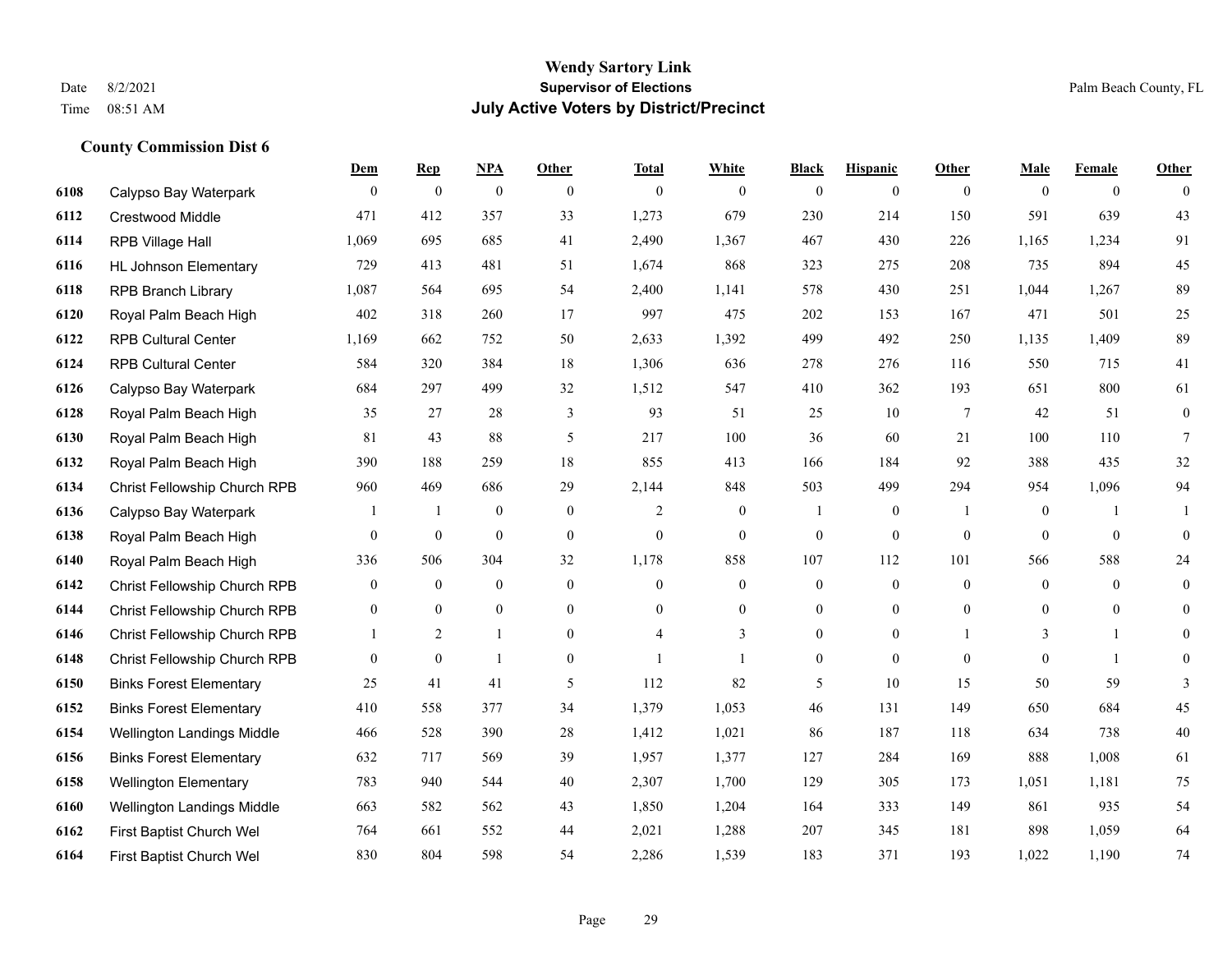|      |                                     | Dem              | <b>Rep</b>       | NPA              | <b>Other</b>     | <b>Total</b> | White          | <b>Black</b>     | <b>Hispanic</b>  | <b>Other</b>   | <b>Male</b>    | Female         | <b>Other</b>             |
|------|-------------------------------------|------------------|------------------|------------------|------------------|--------------|----------------|------------------|------------------|----------------|----------------|----------------|--------------------------|
| 6166 | <b>Wellington Community Center</b>  | 858              | 861              | 735              | 47               | 2,501        | 1,743          | 151              | 395              | 212            | 1,153          | 1,268          | 80                       |
| 6168 | First Baptist Church Wel            | 128              | 181              | 141              | 9                | 459          | 353            | 27               | 44               | 35             | 213            | 234            | 12                       |
| 6170 | Christ Fellowship Church RPB        | $\mathbf{0}$     | 6                | $\overline{2}$   | $\overline{0}$   | 8            | 8              | $\boldsymbol{0}$ | $\boldsymbol{0}$ | $\overline{0}$ | 3              | 5              | $\mathbf{0}$             |
| 6172 | Christ Fellowship Church RPB        | 1,297            | 575              | 823              | 67               | 2,762        | 961            | 843              | 633              | 325            | 1,181          | 1,464          | 117                      |
| 6174 | Christ Fellowship Church RPB        | 26               | 50               | 36               | 2                | 114          | 89             | $\overline{7}$   | $\tau$           | 11             | 54             | 56             | $\overline{\mathbf{4}}$  |
| 6176 | Christ Fellowship Church RPB        | 21               | 13               | 18               | 2                | 54           | 22             | 9                | 18               | 5              | 23             | 29             | 2                        |
| 6178 | <b>Everglades Elementary</b>        | 556              | 376              | 442              | 26               | 1,400        | 640            | 291              | 247              | 222            | 644            | 688            | 68                       |
| 6180 | <b>Everglades Elementary</b>        | 18               | 49               | 19               | $\overline{2}$   | 88           | 67             | 4                | 14               | 3              | 41             | 45             | $\overline{2}$           |
| 6182 | New Horizons Elementary             | 292              | 451              | 318              | 14               | 1,075        | 788            | 53               | 113              | 121            | 464            | 582            | 29                       |
| 6184 | Wellington High                     | 660              | 577              | 522              | 37               | 1,796        | 1,112          | 242              | 286              | 156            | 793            | 945            | 58                       |
| 6186 | <b>Elbridge Gale Elementary</b>     | 818              | 554              | 628              | 42               | 2,042        | 1,111          | 292              | 424              | 215            | 889            | 1.070          | 83                       |
| 6188 | <b>Wellington Village Park</b>      | 219              | 418              | 290              | 27               | 954          | 809            | 16               | 46               | 83             | 383            | 522            | 49                       |
| 6190 | Wellington Village Hall             | 816              | 450              | 630              | 41               | 1,937        | 866            | 354              | 507              | 210            | 807            | 1,055          | 75                       |
| 6192 | St Peters Methodist Church          | 971              | 787              | 805              | 63               | 2,626        | 1,559          | 281              | 547              | 239            | 1,199          | 1,339          | 88                       |
| 6194 | <b>Equestrian Trails Elementary</b> | 504              | 289              | 340              | 20               | 1,153        | 518            | 293              | 155              | 187            | 512            | 586            | 55                       |
| 6196 | Palm Beach Central High             | $\boldsymbol{0}$ | $\boldsymbol{0}$ | $\boldsymbol{0}$ | $\mathbf{0}$     | $\mathbf{0}$ | $\overline{0}$ | $\boldsymbol{0}$ | $\mathbf{0}$     | $\mathbf{0}$   | $\overline{0}$ | $\overline{0}$ | $\mathbf{0}$             |
| 6198 | Wellington Branch Library           | 522              | 351              | 340              | 35               | 1,248        | 690            | 190              | 258              | 110            | 527            | 689            | 32                       |
| 6200 | <b>Emerald Cove Middle</b>          | 538              | 559              | 499              | 44               | 1,640        | 1,021          | 178              | 268              | 173            | 727            | 862            | 51                       |
| 6202 | <b>Emerald Cove Middle</b>          | 102              | 83               | 95               | 7                | 287          | 160            | 60               | 51               | 16             | 129            | 152            | 6                        |
| 6204 | <b>Emerald Cove Middle</b>          | 30               | 20               | 33               | $\boldsymbol{0}$ | 83           | 43             | 24               | $\,8\,$          | 8              | 21             | 58             | $\overline{\mathcal{A}}$ |
| 6206 | Palm Beach Central High             | 269              | 245              | 181              | 9                | 704          | 378            | 145              | 60               | 121            | 316            | 361            | $27\,$                   |
| 6207 | Palm Beach Central High             | 278              | 374              | 250              | 19               | 921          | 609            | 92               | 101              | 119            | 422            | 476            | 23                       |
| 6208 | Buena Vida Clubhouse                | 319              | 202              | 176              | 13               | 710          | 624            | 19               | 22               | 45             | 320            | 371            | 19                       |
| 6210 | Villa Olympia Clubhouse             | 1,555            | 1,051            | 1,262            | 92               | 3,960        | 1,777          | 690              | 677              | 816            | 1,852          | 1,919          | 189                      |
| 6212 | <b>Wellington Village Park</b>      | 146              | 226              | 171              | 15               | 558          | 381            | 15               | 91               | 71             | 255            | 276            | $27\,$                   |
| 6214 | <b>Wellington Village Park</b>      | 825              | 751              | 681              | 47               | 2,304        | 1,457          | 249              | 278              | 320            | 1,054          | 1,165          | 85                       |
| 6216 | Panther Run Elementary              | 231              | 191              | 177              | 10               | 609          | 340            | 96               | 100              | 73             | 281            | 305            | $23\,$                   |
| 6218 | Wellington Village Park             | $\mathbf{0}$     | $\mathbf{0}$     | $\theta$         | $\Omega$         | $\theta$     | $\overline{0}$ | $\mathbf{0}$     | $\theta$         | $\theta$       | $\theta$       | $\mathbf{0}$   | $\boldsymbol{0}$         |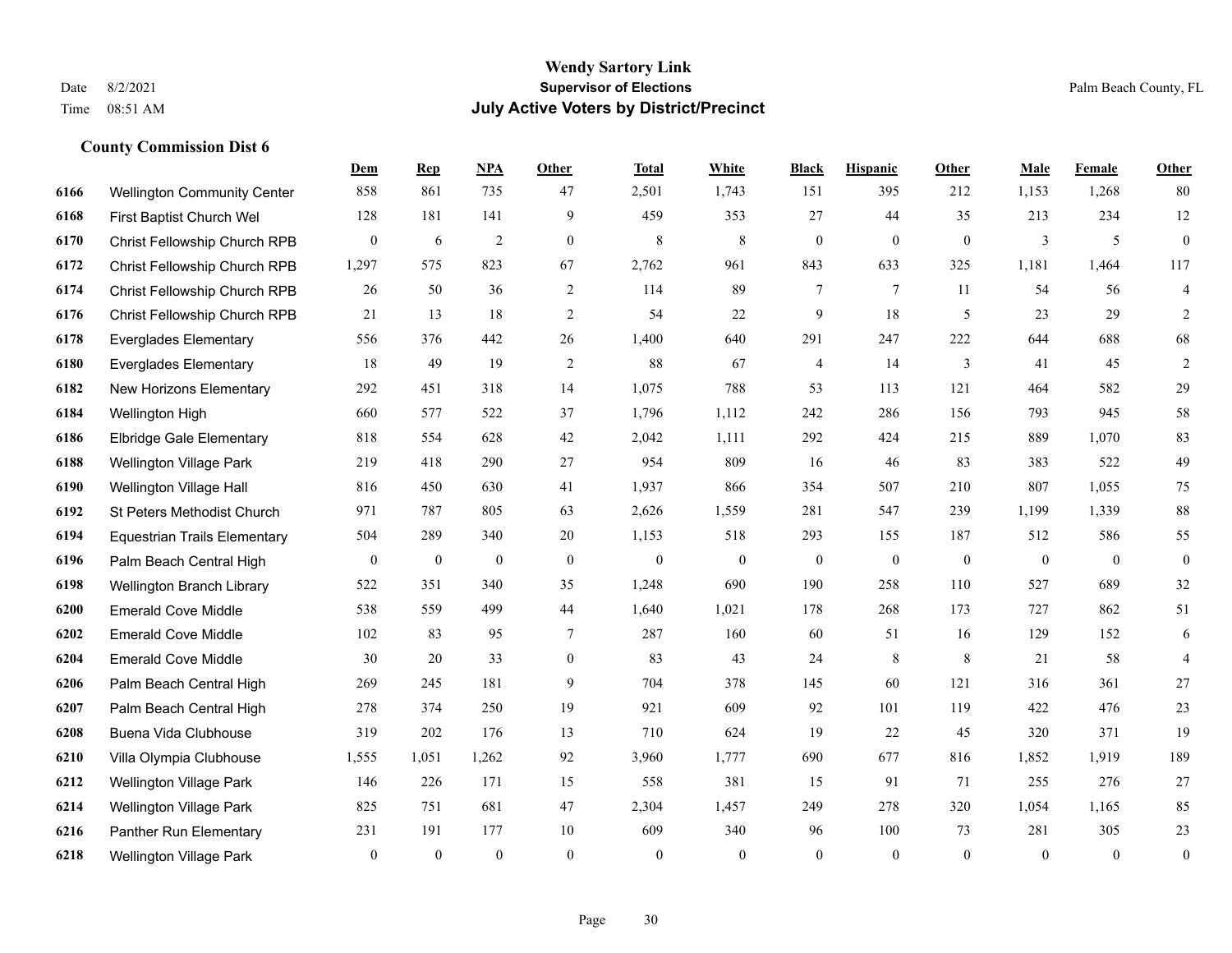|      |                                 | Dem      | <u>Rep</u> | <b>NPA</b> | Other    | <b>Total</b> | White  | Black        | <b>Hispanic</b> | Other    | Male   | Female | <b>Other</b>   |
|------|---------------------------------|----------|------------|------------|----------|--------------|--------|--------------|-----------------|----------|--------|--------|----------------|
| 6220 | Wellington Village Park         | 57       | 28         | 39         |          | 131          | 63     | 16           | 31              | 21       | 55     | 72     |                |
| 6222 | Panther Run Elementary          | $\Omega$ |            | $\theta$   | $\theta$ |              |        | $\mathbf{0}$ | $\overline{0}$  | $\Omega$ |        |        | $\overline{0}$ |
| 6224 | Discovery Key Elementary        | 969      | 1,113      | 682        | 57       | 2,821        | 2,099  | 181          | 327             | 214      | 1,316  | 1,422  | 83             |
| 6226 | The Isles at Wellington         | 753      | 754        | 620        | 37       | 2,164        | 1,396  | 225          | 241             | 302      | 1,021  | 1,049  | 94             |
| 6228 | Wycliffe Comm Association Bldg  | 763      | 322        | 398        | 20       | 1,503        | 1,406  | 17           | 20              | 60       | 647    | 827    | 29             |
| 6230 | Epiphany Lutheran Church        | 1,136    | .196       | 1,089      | 79       | 3,500        | 2,171  | 395          | 563             | 371      | 1,600  | 1,796  | 104            |
| 6232 | Panther Run Elementary          | 683      | 741        | 638        | 47       | 2.109        | 1,346  | 243          | 244             | 276      | 999    | 1,042  | 68             |
|      | <b>County Commission Dist 6</b> | 54,464   | 42,752     | 38,705     | 2,761    | 138,682      | 78,095 | 24,669       | 21.982          | 13,936   | 62,955 | 70,932 | 4,795          |
|      |                                 |          |            |            |          |              |        |              |                 |          |        |        |                |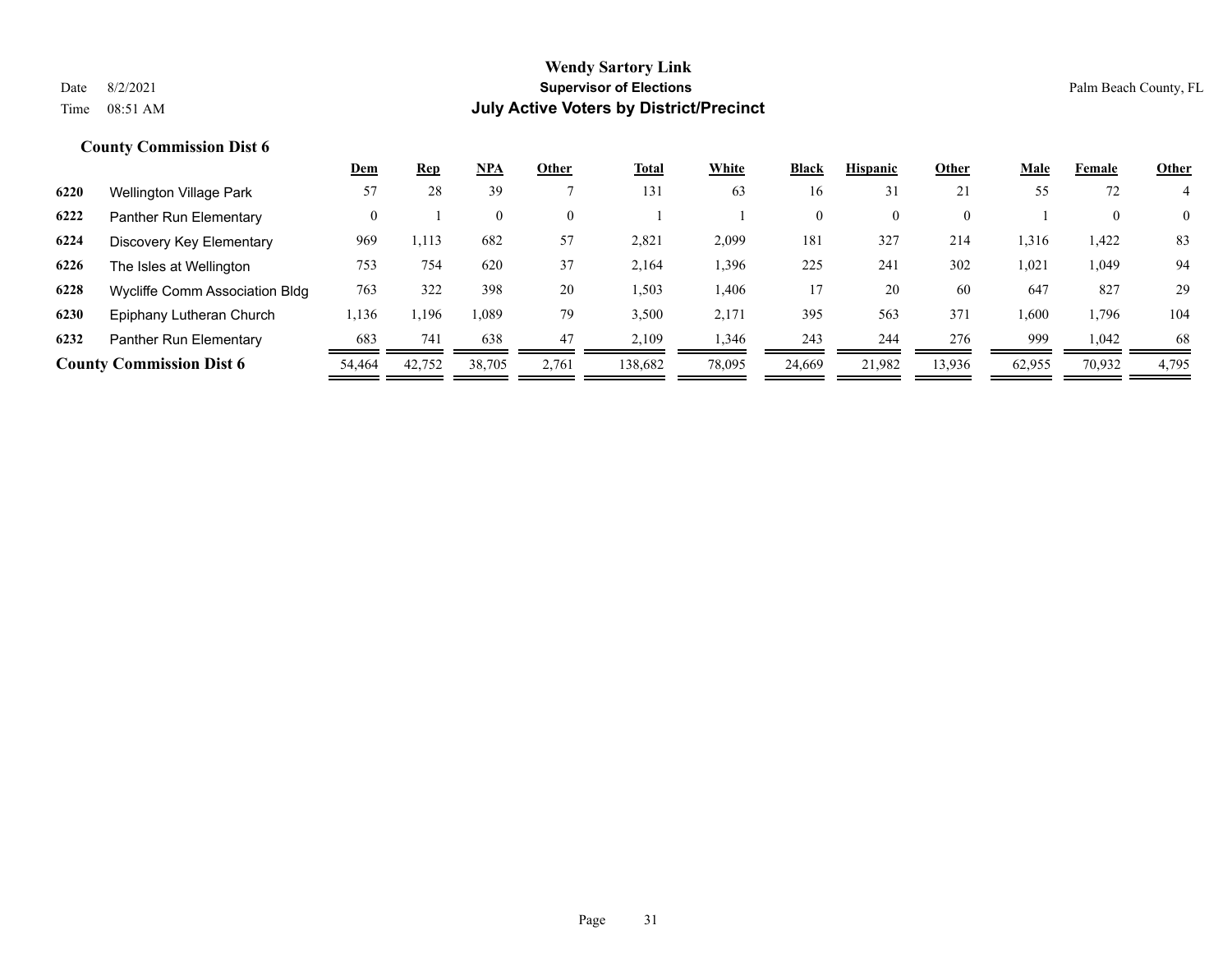|      |                                  | <u>Dem</u>       | <b>Rep</b>       | NPA            | <b>Other</b>     | <b>Total</b> | <b>White</b>     | <b>Black</b>     | <b>Hispanic</b> | <b>Other</b> | <b>Male</b>  | <b>Female</b> | <b>Other</b> |
|------|----------------------------------|------------------|------------------|----------------|------------------|--------------|------------------|------------------|-----------------|--------------|--------------|---------------|--------------|
| 7002 | J F Kennedy Middle               | 0                | $\overline{0}$   | $\overline{0}$ | $\Omega$         | $\theta$     | $\mathbf{0}$     | $\theta$         | $\overline{0}$  | $\theta$     | $\theta$     | $\theta$      | $\Omega$     |
| 7004 | J F Kennedy Middle               | 0                | $\theta$         | $\theta$       | $\theta$         | $\Omega$     | $\theta$         | $\theta$         | $\theta$        | $\Omega$     | $\theta$     | $\Omega$      | $\Omega$     |
| 7006 | J F Kennedy Middle               | $\theta$         | $\theta$         | $\overline{0}$ | $\theta$         | $\Omega$     | $\mathbf{0}$     | $\Omega$         | $\theta$        | $\theta$     | $\Omega$     | $\Omega$      | $\Omega$     |
| 7008 | J F Kennedy Middle               | $\theta$         | $\theta$         | $\mathbf{0}$   | $\overline{0}$   | $\mathbf{0}$ | $\mathbf{0}$     | $\mathbf{0}$     | $\mathbf{0}$    | $\mathbf{0}$ | $\theta$     | $\theta$      | $\Omega$     |
| 7010 | St John Lutheran Church          | 279              | 12               | 89             | 6                | 386          | 27               | 314              | 23              | 22           | 126          | 243           | 17           |
| 7012 | St John Lutheran Church          | 1,069            | 195              | 421            | 18               | 1,703        | 487              | 985              | 69              | 162          | 780          | 863           | 60           |
| 7014 | RB Prep Achievement Academy      | 0                | $\overline{0}$   | $\mathbf{0}$   | $\mathbf{0}$     | $\mathbf{0}$ | $\boldsymbol{0}$ | $\boldsymbol{0}$ | $\mathbf{0}$    | $\theta$     | $\mathbf{0}$ | $\theta$      | $\mathbf{0}$ |
| 7016 | RB Prep Achievement Academy      | 2                | $\mathbf{1}$     | $\theta$       | $\theta$         | 3            | $\mathbf{1}$     | 2                | $\theta$        | $\Omega$     | 2            | 1             | $\Omega$     |
| 7018 | RB Prep Achievement Academy      | $\overline{0}$   | $\theta$         | $\theta$       | $\theta$         | $\Omega$     | $\theta$         | $\mathbf{0}$     | $\theta$        | $\theta$     | $\Omega$     | $\Omega$      | $\Omega$     |
| 7020 | RB Prep Achievement Academy      | $\overline{0}$   | $\overline{0}$   | $\mathbf{0}$   | $\overline{0}$   | $\theta$     | $\mathbf{0}$     | $\theta$         | $\theta$        | $\Omega$     | $\theta$     | $\Omega$      | $\theta$     |
| 7022 | J F Kennedy Middle               | 889              | 176              | 360            | 26               | 1,451        | 291              | 798              | 152             | 210          | 646          | 756           | 49           |
| 7024 | Hurst Chapel AME Church          | 1,544            | 88               | 332            | 21               | 1,985        | 146              | 1,618            | 95              | 126          | 806          | 1,123         | 56           |
| 7025 | Hurst Chapel AME Church          | 262              | 33               | 104            | 3                | 402          | 60               | 248              | 39              | 55           | 146          | 239           | 17           |
| 7026 | Lindsey Davis Senior Comm Ctr    | 2,258            | 75               | 413            | 19               | 2,765        | 60               | 2,489            | 37              | 179          | 1,108        | 1,561         | 96           |
| 7028 | <b>Wells Recreation Center</b>   | 1,825            | 139              | 460            | 19               | 2,443        | 234              | 1,912            | 99              | 198          | 1,047        | 1,305         | 91           |
| 7030 | Riviera Beach Marina Event Ctr   | 195              | 301              | 175            | 22               | 693          | 555              | 48               | 44              | 46           | 349          | 323           | 21           |
| 7032 | Crossroads Baptist Church        | $\overline{0}$   | $\mathbf{0}$     | $\mathbf{0}$   | $\mathbf{0}$     | $\mathbf{0}$ | $\mathbf{0}$     | $\mathbf{0}$     | $\mathbf{0}$    | $\mathbf{0}$ | $\mathbf{0}$ | $\mathbf{0}$  | $\mathbf{0}$ |
| 7034 | Suncoast High                    | 1,293            | 200              | 500            | 24               | 2,017        | 361              | 1,214            | 149             | 293          | 834          | 1,107         | 76           |
| 7036 | RB Prep Achievement Academy      | $\boldsymbol{0}$ | $\boldsymbol{0}$ | 6              | $\boldsymbol{0}$ | 6            | $\boldsymbol{0}$ | $\boldsymbol{0}$ | $\mathbf{0}$    | 6            | 4            |               |              |
| 7038 | RB Prep Achievement Academy      | $\overline{0}$   | $\mathbf{0}$     | $\mathbf{0}$   | $\overline{0}$   | $\theta$     | $\overline{0}$   | $\theta$         | $\theta$        | $\theta$     | $\theta$     | $\theta$      | $\theta$     |
| 7040 | Mary McLeod Bethune Elementa     | 1,227            | 53               | 248            | 16               | 1,544        | 34               | 1,368            | 45              | 97           | 607          | 891           | 46           |
| 7041 | Mary McLeod Bethune Elementa     | 385              | 32               | 118            | 8                | 543          | 42               | 418              | 26              | 57           | 202          | 317           | 24           |
| 7042 | Dan Calloway Complex             | 1,719            | 73               | 365            | 21               | 2,178        | 43               | 1,930            | 43              | 162          | 879          | 1,237         | 62           |
| 7044 | <b>Wells Recreation Center</b>   | 1,384            | 87               | 351            | 16               | 1,838        | 183              | 1,457            | 64              | 134          | 754          | 1,013         | 71           |
| 7046 | Riviera Beach Marina Event Ctr   | 38               | 30               | 15             | 5                | 88           | 74               | $\tau$           | 2               | 5            | 49           | 38            | $\mathbf{1}$ |
| 7048 | Crossroads Baptist Church        | 284              | 8                | 83             | 10               | 385          | 6                | 322              | 28              | 29           | 129          | 239           | 17           |
| 7050 | Crossroads Baptist Church        |                  | 2                | -1             | $\overline{0}$   |              | 3                | $\mathbf{0}$     | $\mathbf{0}$    |              |              | 3             | $\Omega$     |
| 7052 | <b>Crossroads Baptist Church</b> | 0                | $\theta$         | $\theta$       | $\Omega$         | $\Omega$     | $\Omega$         | $\theta$         | $\Omega$        | $\Omega$     | $\Omega$     | $\theta$      | $\mathbf{0}$ |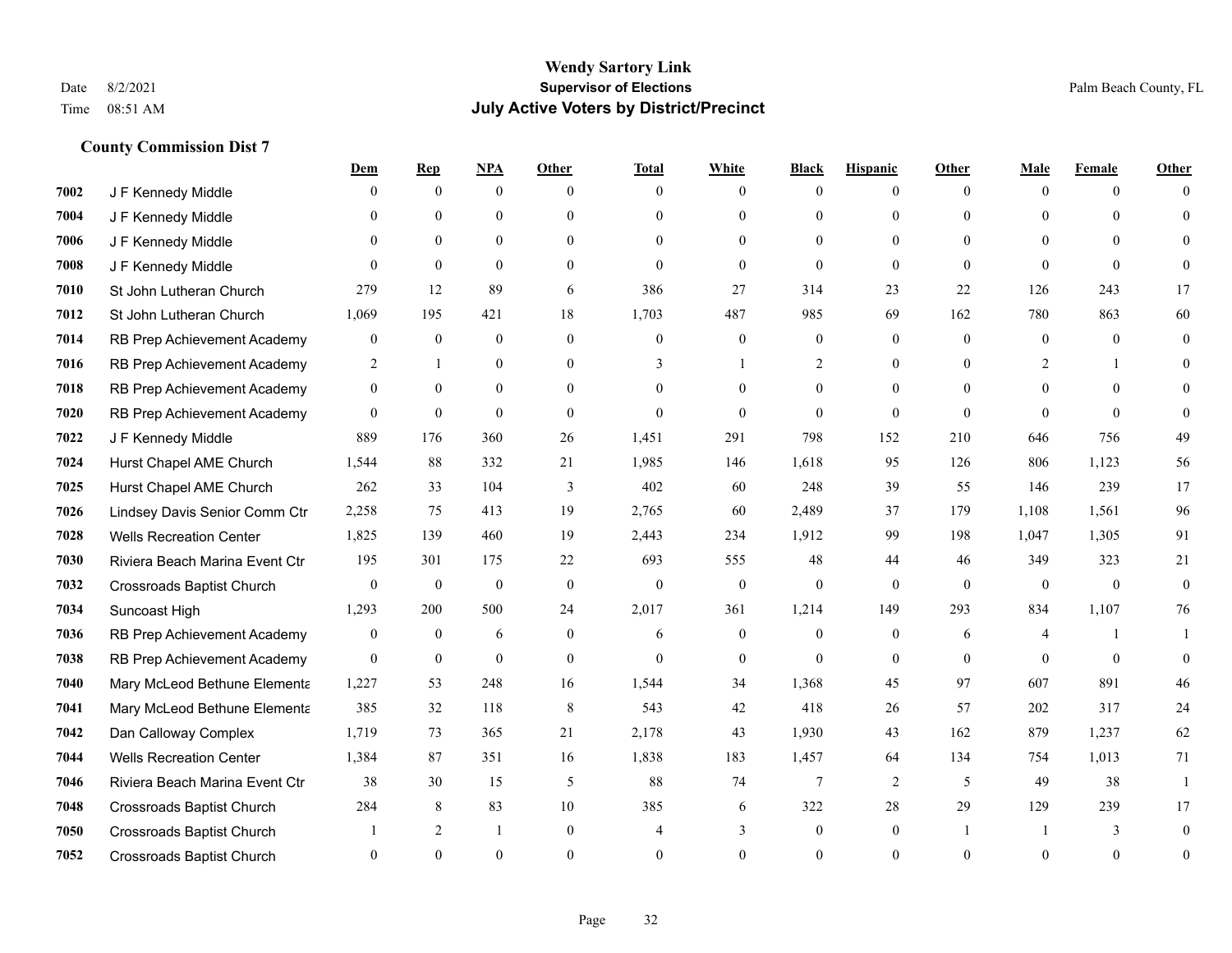|      |                                     | Dem          | <b>Rep</b>       | NPA              | <b>Other</b>     | <b>Total</b>     | White            | <b>Black</b>     | <b>Hispanic</b>  | Other          | <b>Male</b>  | Female           | <b>Other</b>     |
|------|-------------------------------------|--------------|------------------|------------------|------------------|------------------|------------------|------------------|------------------|----------------|--------------|------------------|------------------|
| 7054 | <b>Crossroads Baptist Church</b>    | 985          | 70               | 288              | 13               | 1,356            | 111              | 1,031            | 73               | 141            | 579          | 717              | 60               |
| 7056 | <b>Crossroads Baptist Church</b>    | $\mathbf{0}$ | $\boldsymbol{0}$ | $\boldsymbol{0}$ | $\mathbf{0}$     | $\boldsymbol{0}$ | $\boldsymbol{0}$ | $\boldsymbol{0}$ | $\boldsymbol{0}$ | $\mathbf{0}$   | $\mathbf{0}$ | $\boldsymbol{0}$ | $\boldsymbol{0}$ |
| 7058 | Palm Beach Lakes High               | 1,432        | 359              | 603              | 42               | 2,436            | 808              | 1,098            | 307              | 223            | 985          | 1,352            | 99               |
| 7060 | Ephesus Junior Academy              | 1,167        | 64               | 228              | 16               | 1,475            | 104              | 1,213            | 50               | 108            | 597          | 831              | 47               |
| 7062 | Mangonia Park Town Hall             | 713          | 40               | 177              | 10               | 940              | 81               | 752              | 39               | 68             | 376          | 536              | $28\,$           |
| 7064 | Grace Episcopal Church              | 1,301        | 161              | 435              | 34               | 1,931            | 335              | 1,270            | 127              | 199            | 826          | 1,019            | 86               |
| 7066 | Northboro Elementary                | 1,068        | 187              | 415              | 29               | 1,699            | 458              | 908              | 162              | 171            | 760          | 868              | 71               |
| 7068 | Pleasant City Community Center      | 927          | 242              | 473              | 34               | 1,676            | 769              | 587              | 173              | 147            | 801          | 794              | 81               |
| 7070 | Northboro Elementary                | 457          | 397              | 365              | 39               | 1,258            | 1,007            | 65               | 84               | 102            | 580          | 645              | 33               |
| 7072 | <b>Egret Lake Elementary</b>        | 478          | 109              | 230              | 6                | 823              | 214              | 368              | 132              | 109            | 352          | 439              | 32               |
| 7074 | <b>Egret Lake Elementary</b>        | 195          | 35               | 84               | 10               | 324              | 54               | 192              | 32               | 46             | 138          | 178              | $\,8\,$          |
| 7076 | <b>Egret Lake Elementary</b>        | 3            | 2                | 1                | $\mathbf{0}$     | 6                | 4                | -1               | $\boldsymbol{0}$ | -1             | 5            | $\mathbf{1}$     | $\boldsymbol{0}$ |
| 7078 | <b>Egret Lake Elementary</b>        | 348          | 97               | 148              | 16               | 609              | 413              | 103              | 48               | 45             | 239          | 349              | 21               |
| 7080 | <b>Egret Lake Elementary</b>        | $22\,$       | $\mathfrak{Z}$   | $\overline{1}$   | $\boldsymbol{0}$ | 26               | 25               | $\boldsymbol{0}$ | $\boldsymbol{0}$ | $\overline{1}$ | 6            | 19               | $\overline{1}$   |
| 7082 | Seminole Trails Elementary          | 1,031        | 317              | 485              | 29               | 1,862            | 678              | 706              | 259              | 219            | 812          | 965              | 85               |
| 7084 | Sharon Christian Church             | 743          | 271              | 428              | 43               | 1,485            | 601              | 445              | 276              | 163            | 607          | 821              | 57               |
| 7086 | <b>Bear Lakes Middle</b>            | 35           | 17               | 12               | -1               | 65               | 25               | 14               | 10               | 16             | 25           | 36               | $\overline{4}$   |
| 7088 | Whitehall Clubhouse #3              | 679          | 484              | 446              | 50               | 1,659            | 1,050            | 248              | 193              | 168            | 771          | 839              | 49               |
| 7090 | Bear Lakes Middle                   | 1,293        | 471              | 800              | 58               | 2,622            | 1,042            | 897              | 371              | 312            | 1,139        | 1,360            | 123              |
| 7092 | Palm Beach Lakes High               | 117          | 35               | 76               | 3                | 231              | 84               | 68               | 22               | 57             | 106          | 111              | 14               |
| 7094 | <b>Salvation Army Activity Hall</b> | 597          | 77               | 279              | 12               | 965              | 158              | 505              | 126              | 176            | 410          | 508              | 47               |
| 7096 | Salvation Army Activity Hall        | 828          | 306              | 475              | 32               | 1,641            | 671              | 529              | 252              | 189            | 658          | 904              | 79               |
| 7098 | U M Church of Palm Beaches          | 21           | 17               | 18               | $\overline{1}$   | 57               | 45               | $\overline{c}$   | 9                | $\overline{1}$ | 29           | 24               | $\overline{4}$   |
| 7100 | U M Church of Palm Beaches          | 943          | 427              | 653              | 66               | 2,089            | 1,013            | 651              | 227              | 198            | 931          | 1,094            | 64               |
| 7102 | First Christian Church              | 737          | 180              | 323              | 25               | 1,265            | 414              | 623              | 103              | 125            | 482          | 737              | 46               |
| 7104 | WPB City Fire Station #5            | 738          | 380              | 415              | 25               | 1,558            | 957              | 269              | 185              | 147            | 670          | 837              | 51               |
| 7106 | Roosevelt Elementary                | 2,051        | 166              | 535              | 28               | 2,780            | 262              | 2,067            | 238              | 213            | 1,109        | 1,551            | 120              |
| 7108 | <b>Chamber of Commerce</b>          | 401          | 391              | 341              | 56               | 1,189            | 893              | 60               | 102              | 134            | 561          | 589              | 39               |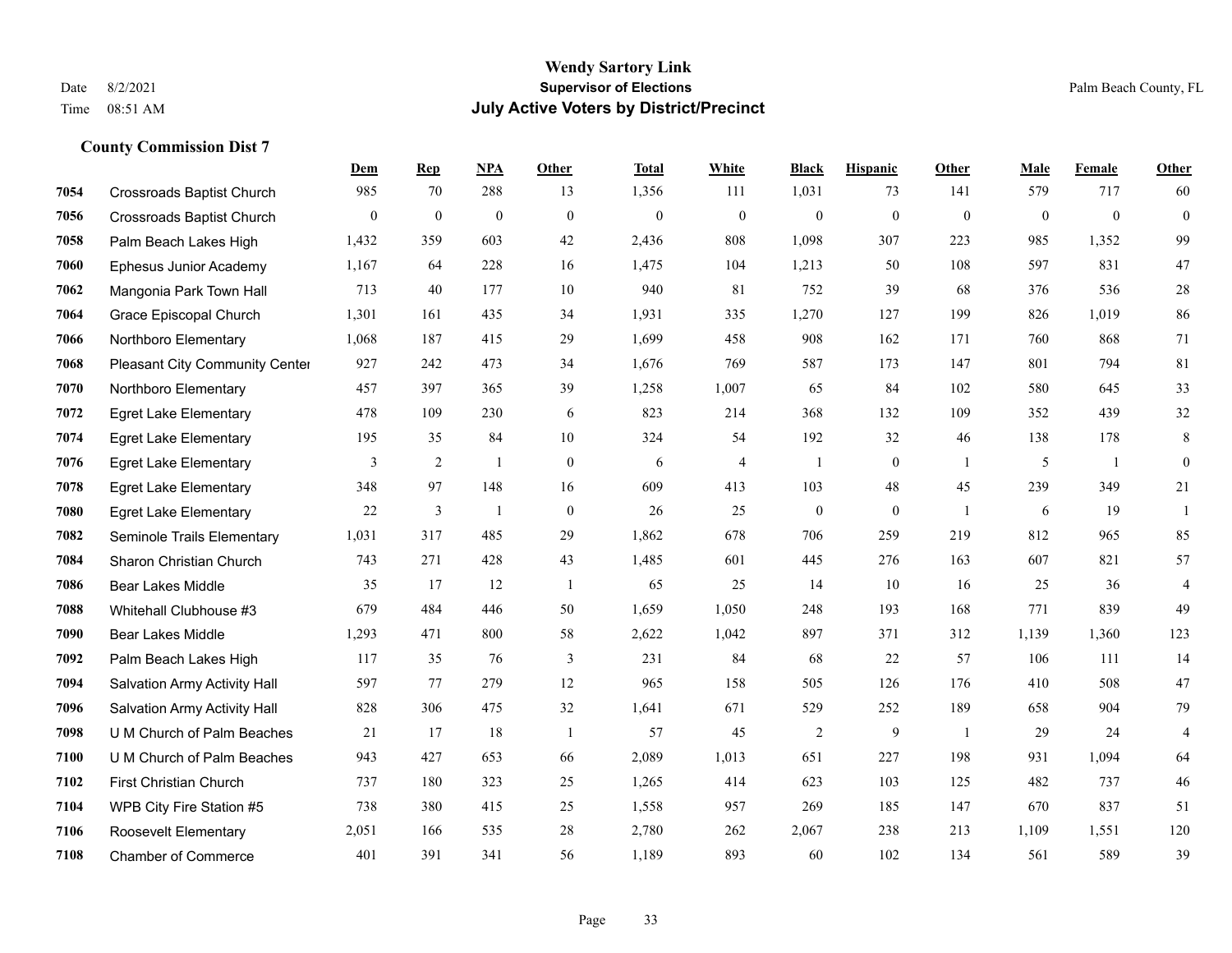#### **Wendy Sartory Link** Date 8/2/2021 **Supervisor of Elections** Palm Beach County, FL Time 08:51 AM **July Active Voters by District/Precinct**

|      |                                     | Dem            | <b>Rep</b>   | <b>NPA</b>   | Other            | <b>Total</b> | White          | <b>Black</b>     | <b>Hispanic</b> | <b>Other</b> | Male           | Female       | Other            |
|------|-------------------------------------|----------------|--------------|--------------|------------------|--------------|----------------|------------------|-----------------|--------------|----------------|--------------|------------------|
| 7110 | <b>Adult Education Center</b>       | 669            | 212          | 391          | 29               | 1,301        | 416            | 400              | 361             | 124          | 524            | 717          | 60               |
| 7112 | <b>Adult Education Center</b>       | 127            | 27           | 59           | 7                | 220          | 52             | 122              | 23              | 23           | 68             | 142          | $10\,$           |
| 7114 | <b>Adult Education Center</b>       | $\overline{0}$ | $\mathbf{0}$ | $\mathbf{0}$ | $\mathbf{0}$     | $\mathbf{0}$ | $\overline{0}$ | $\mathbf{0}$     | $\mathbf{0}$    | $\theta$     | $\mathbf{0}$   | $\theta$     | $\mathbf{0}$     |
| 7116 | <b>Adult Education Center</b>       | $\theta$       | $\mathbf{0}$ | $\mathbf{0}$ | $\mathbf{0}$     | $\mathbf{0}$ | $\mathbf{0}$   | $\overline{0}$   | $\mathbf{0}$    | $\theta$     | $\overline{0}$ | $\theta$     | $\mathbf{0}$     |
| 7118 | <b>Adult Education Center</b>       | 30             | 31           | 36           | 5                | 102          | 76             | 3                | 18              | 5            | 51             | 45           | 6                |
| 7120 | U M Church of Palm Beaches          | 278            | 110          | 172          | 8                | 568          | 203            | 206              | 107             | 52           | 243            | 296          | 29               |
| 7122 | U M Church of Palm Beaches          | $\mathbf{0}$   | $\mathbf{0}$ | $\mathbf{0}$ | $\mathbf{0}$     | $\mathbf{0}$ | $\mathbf{0}$   | $\mathbf{0}$     | $\mathbf{0}$    | $\theta$     | $\mathbf{0}$   | $\mathbf{0}$ | $\boldsymbol{0}$ |
| 7124 | First Christian Church              | 1,216          | 142          | 339          | 15               | 1,712        | 201            | 1,236            | 112             | 163          | 749            | 902          | 61               |
| 7126 | First Christian Church              | 1,504          | 495          | 749          | 81               | 2,829        | 1,083          | 1,043            | 403             | 300          | 1,162          | 1,554        | 113              |
| 7128 | <b>Westward Elementary</b>          | 1,944          | 125          | 465          | 24               | 2,558        | 158            | 2,097            | 118             | 185          | 1,027          | 1,447        | 84               |
| 7130 | Alexander W Dreyfoos SOA High       | 810            | 814          | 747          | 71               | 2,442        | 1,866          | 113              | 207             | 256          | 1,233          | 1,139        | 70               |
| 7132 | WPB City Hall Flagler Gallery       | 673            | 652          | 585          | 77               | 1,987        | 1,561          | 83               | 140             | 203          | 998            | 917          | 72               |
| 7134 | Clayton Hutcheson Hall A            | 795            | 170          | 394          | 23               | 1,382        | 302            | 654              | 283             | 143          | 606            | 709          | 67               |
| 7136 | <b>Haverhill Town Hall</b>          | 44             | 36           | 35           | 2                | 117          | 48             | 32               | 27              | 10           | 48             | 64           | 5                |
| 7138 | <b>Westgate Community Center</b>    | 1,550          | 443          | 893          | 29               | 2,915        | 678            | 949              | 989             | 299          | 1,298          | 1,475        | 142              |
| 7140 | <b>Haverhill Town Hall</b>          | 168            | 76           | 96           | $\overline{4}$   | 344          | 106            | 123              | 76              | 39           | 161            | 162          | 21               |
| 7142 | Clayton Hutcheson Hall B            | 34             | 7            | 12           | $\boldsymbol{0}$ | 53           | 16             | 25               | $\tau$          | 5            | 23             | 30           | $\boldsymbol{0}$ |
| 7144 | Clayton Hutcheson Hall B            | 47             | 3            | 20           | -1               | 71           | $\overline{4}$ | 46               | 12              | 9            | 28             | 37           | 6                |
| 7146 | Clayton Hutcheson Hall B            | 238            | 15           | 92           | 2                | 347          | 25             | 221              | 78              | 23           | 124            | 208          | 15               |
| 7148 | <b>Howard Park Community Center</b> | 74             | 26           | 44           | 5                | 149          | 66             | 35               | 28              | 20           | 75             | 67           | 7                |
| 7149 | <b>Howard Park Community Center</b> | 59             | 11           | 46           | $\overline{2}$   | 118          | 17             | 47               | 33              | 21           | 54             | 54           | 10               |
| 7150 | Howard Park Community Center        | 355            | 276          | 297          | 36               | 964          | 773            | 38               | 86              | 67           | 481            | 457          | 26               |
| 7152 | WPB City Hall Flagler Gallery       | 476            | 450          | 270          | 41               | 1,237        | 982            | 43               | 116             | 96           | 477            | 714          | 46               |
| 7154 | Morton & Barbara Mandel Cente       | 148            | 372          | 155          | 19               | 694          | 619            | 8                | 13              | 54           | 316            | 357          | 21               |
| 7156 | PB Fire Station #3                  | 42             | 101          | 59           | $\overline{2}$   | 204          | 176            | $\boldsymbol{0}$ | $\overline{7}$  | 21           | 92             | 100          | 12               |
| 7158 | PB Fire Station #3                  | 527            | 470          | 406          | 51               | 1,454        | 1,302          | 18               | 33              | 101          | 636            | 781          | 37               |
| 7160 | South Grade Elementary              | 942            | 216          | 458          | 25               | 1,641        | 525            | 621              | 318             | 177          | 792            | 774          | 75               |
| 7162 | <b>Osborne Community Center</b>     | 858            | 119          | 368          | 21               | 1,366        | 249            | 704              | 276             | 137          | 617            | 690          | 59               |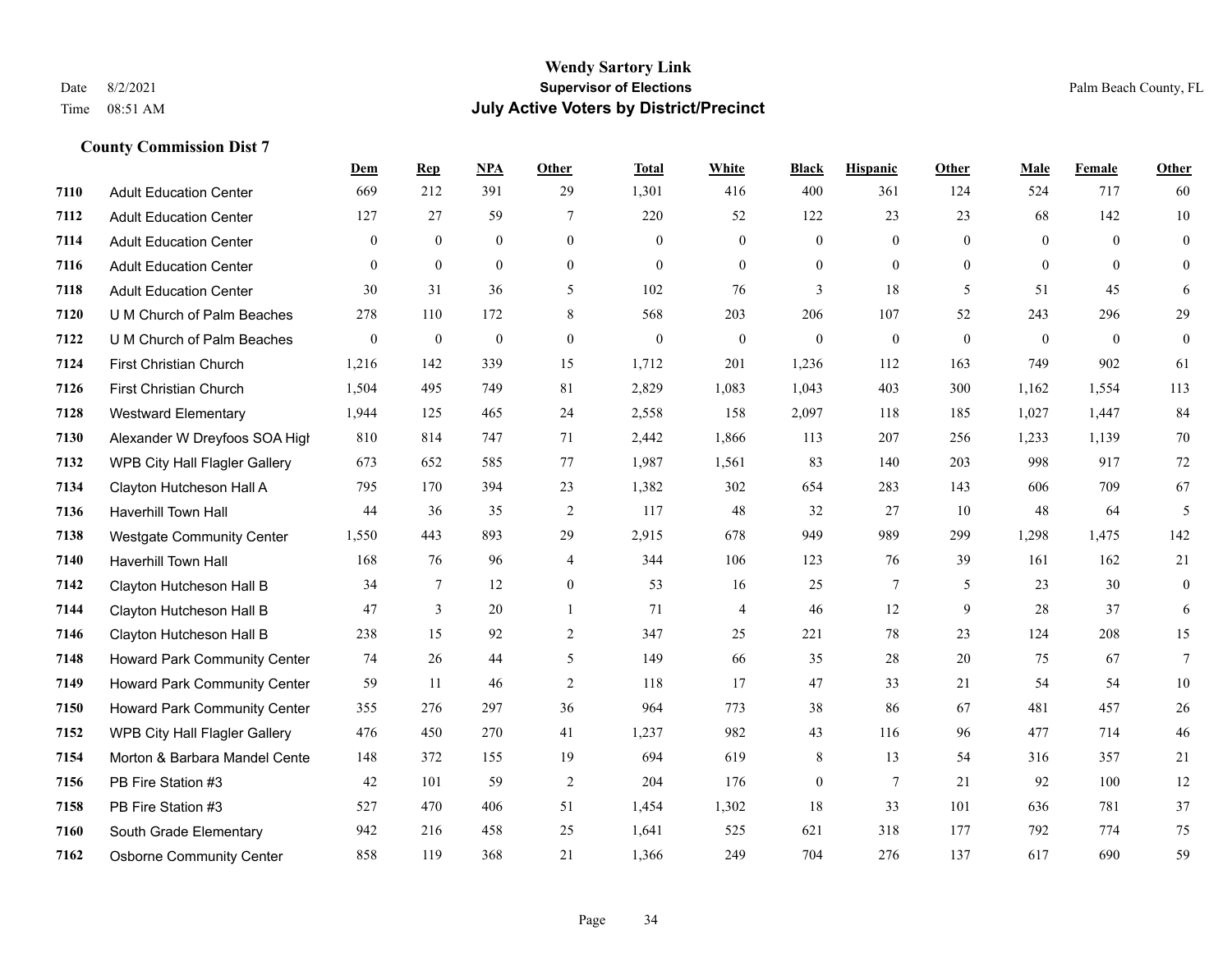|      |                                 | <b>Dem</b> | <b>Rep</b>     | NPA              | Other            | <b>Total</b>   | <b>White</b>     | <b>Black</b>     | <b>Hispanic</b> | <b>Other</b>    | <b>Male</b>    | Female       | <b>Other</b>     |
|------|---------------------------------|------------|----------------|------------------|------------------|----------------|------------------|------------------|-----------------|-----------------|----------------|--------------|------------------|
| 7164 | <b>Osborne Community Center</b> | 316        | 185            | 194              | 23               | 718            | 561              | 53               | 53              | 51              | 333            | 365          | 20               |
| 7166 | PB Fire Station #3              | 313        | 380            | 296              | 31               | 1,020          | 905              | $\overline{2}$   | 30              | 83              | 454            | 541          | 25               |
| 7168 | <b>Maddock Park</b>             | 1,507      | 632            | 897              | 56               | 3,092          | 1,515            | 794              | 518             | 265             | 1,419          | 1,555        | 118              |
| 7170 | Lantana Town Hall               | 711        | 343            | 514              | 35               | 1,603          | 866              | 344              | 236             | 157             | 750            | 776          | 77               |
| 7172 | Lantana Recreation Center       | 297        | 260            | 237              | 17               | 811            | 631              | 50               | 67              | 63              | 383            | 402          | $26\,$           |
| 7174 | Rolling Green Elementary        | 1,039      | 236            | 499              | 27               | 1,801          | 567              | 674              | 405             | 155             | 788            | 933          | $80\,$           |
| 7175 | <b>Rolling Green Elementary</b> | $\bf{0}$   | $\mathbf{0}$   | $\mathbf{1}$     | $\boldsymbol{0}$ | $\overline{1}$ | $\boldsymbol{0}$ | $\boldsymbol{0}$ | 1               | $\mathbf{0}$    | $\overline{1}$ | $\mathbf{0}$ | $\boldsymbol{0}$ |
| 7176 | Hypoluxo Town Hall              | 187        | 85             | 107              | 9                | 388            | 214              | 81               | 64              | 29              | 167            | 211          | 10               |
| 7178 | Temple Beth Kodesh              | 1,523      | 186            | 543              | 29               | 2,281          | 434              | 1,300            | 347             | 200             | 1,009          | 1,162        | 110              |
| 7179 | Village Royale on the Green     | 806        | 224            | 350              | 24               | 1,404          | 581              | 568              | 140             | 115             | 588            | 751          | 65               |
| 7180 | St John Missionary Baptist Chr  | 1,763      | 136            | 457              | 18               | 2,374          | 236              | 1,766            | 170             | 202             | 998            | 1,274        | 102              |
| 7182 | Carolyn Sims Center             | 1,475      | 63             | 346              | 11               | 1,895          | 78               | 1,597            | 82              | 138             | 774            | 1,049        | $72\,$           |
| 7184 | St John Missionary Baptist Chr  | 2          | $\overline{4}$ | $\boldsymbol{0}$ | $\mathbf{0}$     | 6              | $\overline{4}$   | $\mathbf{1}$     | $\mathbf{0}$    | -1              | 4              | 2            | $\mathbf{0}$     |
| 7186 | Boynton Beach Senior Center     | 1,479      | 411            | 716              | 52               | 2,658          | 1,060            | 1,071            | 275             | 252             | 1,231          | 1,307        | 120              |
| 7188 | <b>Forest Park Elementary</b>   | 852        | 530            | 577              | 60               | 2,019          | 1,396            | 266              | 180             | 177             | 850            | 1,096        | 73               |
| 7190 | Seacrest Presbyterian           | 1,061      | 601            | 782              | 60               | 2,504          | 1,574            | 446              | 247             | 237             | 1,196          | 1,209        | 99               |
| 7192 | Lakeview Baptist Church         | 17         | 10             | 10               | $\overline{2}$   | 39             | 27               | $\overline{c}$   | $\overline{4}$  | 6               | 19             | 17           | 3                |
| 7194 | Delray Beach Community Cente    | 578        | 340            | 416              | 40               | 1,374          | 990              | 188              | 100             | 96              | 692            | 634          | $48\,$           |
| 7196 | Atlantic High Auditorium        | 1,516      | 235            | 505              | 20               | 2,276          | 594              | 1,351            | 120             | 211             | 1,038          | 1,145        | 93               |
| 7198 | Atlantic High Auditorium        | 44         | 28             | 27               | 3                | 102            | 82               | 6                | $\tau$          | $7\phantom{.0}$ | 41             | 58           | 3                |
| 7200 | Pompey Park Recreation Center   | 1,319      | 233            | 412              | 26               | 1,990          | 474              | 1,286            | 101             | 129             | 898            | 1,036        | 56               |
| 7202 | 505 Club                        | 656        | 389            | 431              | 39               | 1,515          | 1,078            | 234              | 74              | 129             | 797            | 669          | 49               |
| 7204 | 505 Club                        | 38         | 34             | 37               | 4                | 113            | 89               | $\overline{c}$   | 9               | 13              | 56             | 52           | 5                |
| 7206 | 505 Club                        | 57         | 58             | 56               | 5                | 176            | 148              | $\overline{c}$   | 9               | 17              | 92             | 79           | 5                |
| 7208 | Atlantic High Media Center      | 745        | 187            | 307              | 22               | 1,261          | 544              | 525              | 83              | 109             | 543            | 677          | 41               |
| 7210 | Village Academy                 | 1,747      | 98             | 401              | 17               | 2,263          | 123              | 1,836            | 140             | 164             | 916            | 1,252        | 95               |
| 7212 | Delray Beach Library            | 1,302      | 218            | 469              | 30               | 2,019          | 541              | 1,195            | 116             | 167             | 967            | 984          | 68               |
| 7214 | Delray Beach Community Cente    | 864        | 309            | 469              | 36               | 1,678          | 774              | 544              | 205             | 155             | 805            | 804          | 69               |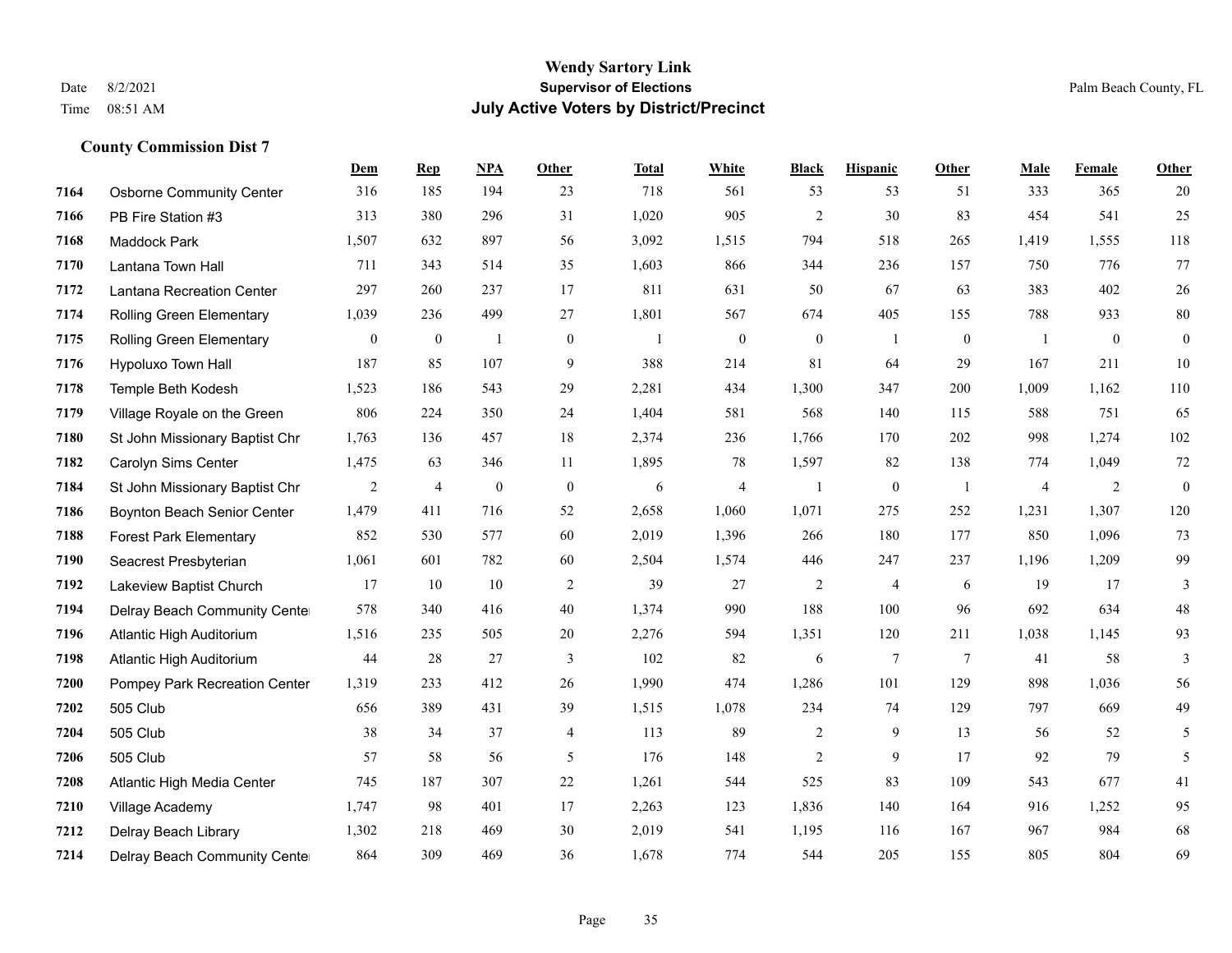| <b>Wendy Sartory Link</b><br><b>Supervisor of Elections</b><br>8/2/2021<br>Date<br><b>July Active Voters by District/Precinct</b><br>08:51 AM<br>Time |                      |                      |                      |                       |                         |                 |                 |                           |                        |                | Palm Beach County, FL |                       |  |
|-------------------------------------------------------------------------------------------------------------------------------------------------------|----------------------|----------------------|----------------------|-----------------------|-------------------------|-----------------|-----------------|---------------------------|------------------------|----------------|-----------------------|-----------------------|--|
| <b>County Commission Dist 7</b>                                                                                                                       |                      |                      |                      |                       |                         |                 |                 |                           |                        |                |                       |                       |  |
| <b>County Commission Dist 7</b>                                                                                                                       | <u>Dem</u><br>69,786 | <b>Rep</b><br>18.624 | <u>NPA</u><br>30.019 | <u>Other</u><br>2,188 | <u>Total</u><br>120.617 | White<br>42,473 | Black<br>54,853 | <b>Hispanic</b><br>12.169 | <b>Other</b><br>11,122 | Male<br>52,715 | Female<br>63.262      | <b>Other</b><br>4,640 |  |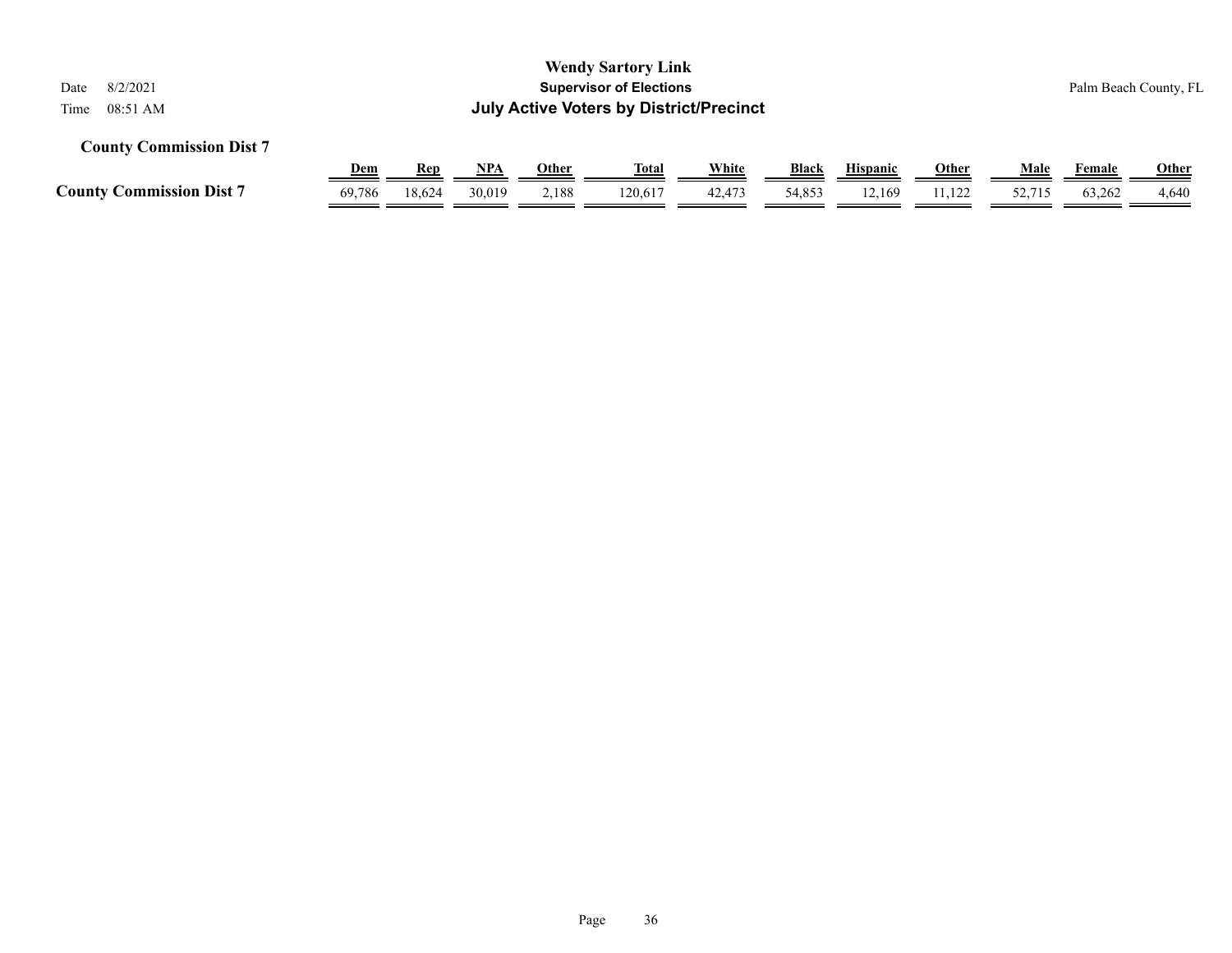|      |                                     | Dem              | <b>Rep</b>       | NPA              | <b>Other</b>   | <b>Total</b>     | <b>White</b>     | <b>Black</b>     | <b>Hispanic</b>  | <b>Other</b> | <b>Male</b>      | <b>Female</b>  | <b>Other</b>     |
|------|-------------------------------------|------------------|------------------|------------------|----------------|------------------|------------------|------------------|------------------|--------------|------------------|----------------|------------------|
| 1002 | <b>Canal Point Community Center</b> | $\mathbf{0}$     | $\mathbf{0}$     | $\mathbf{0}$     | $\theta$       | $\theta$         | $\overline{0}$   | $\Omega$         | $\overline{0}$   | $\theta$     | $\mathbf{0}$     | $\overline{0}$ | $\Omega$         |
| 1004 | Pierce Hammock Elementary           | 3                | 3                | 3                | $\theta$       | 9                | 9                | $\theta$         | $\overline{0}$   | $\Omega$     | 3                | 6              | $\theta$         |
| 1006 | Journey Church of Jupiter           | $\Omega$         | $\theta$         | $\theta$         | $\Omega$       | $\Omega$         | $\theta$         | 0                | $\Omega$         | $\Omega$     | $\Omega$         | $\Omega$       | $\Omega$         |
| 1008 | Journey Church of Jupiter           |                  | $\mathbf{0}$     | $\overline{0}$   | $\mathbf{0}$   | $\mathbf{0}$     | $\overline{0}$   | $\theta$         | $\overline{0}$   | $\theta$     | $\mathbf{0}$     | $\Omega$       |                  |
| 1010 | Journey Church of Jupiter           | $\Omega$         | $\theta$         | $\theta$         | $\theta$       | $\theta$         | $\overline{0}$   | 0                | $\overline{0}$   | $\Omega$     | $\theta$         | $\theta$       | $\Omega$         |
| 1012 | Caloosa POA Meeting Room            | $\Omega$         | $\mathbf{0}$     | $\mathbf{0}$     | $\theta$       | $\theta$         | $\overline{0}$   | $\theta$         | $\overline{0}$   | $\Omega$     | $\overline{0}$   | $\Omega$       | $\Omega$         |
| 1014 | Caloosa POA Meeting Room            | $\Omega$         | $\mathbf{1}$     | $\mathbf{0}$     | $\mathbf{0}$   |                  |                  | $\theta$         | $\mathbf{0}$     | $\theta$     | $\overline{0}$   | $\Omega$       |                  |
| 1016 | Journey Church of Jupiter           | $\Omega$         | $\mathbf{0}$     | $\theta$         | $\theta$       | $\theta$         | $\theta$         | $\mathbf{0}$     | $\overline{0}$   | $\Omega$     | $\Omega$         | $\Omega$       | $\theta$         |
| 1018 | Calvary Church of Jupiter           | 443              | 832              | 472              | 49             | 1,796            | 1,586            | 20               | 94               | 96           | 845              | 895            | 56               |
| 1019 | Calvary Church of Jupiter           | 196              | 383              | 220              | 8              | 807              | 726              | -1               | 44               | 36           | 387              | 404            | 16               |
| 1020 | Caloosa POA Meeting Room            | $\mathbf{0}$     | $\boldsymbol{0}$ | $\boldsymbol{0}$ | $\mathbf{0}$   | $\mathbf{0}$     | $\overline{0}$   | $\mathbf{0}$     | $\overline{0}$   | $\theta$     | $\mathbf{0}$     | $\overline{0}$ | $\boldsymbol{0}$ |
| 1022 | Journey Church of Jupiter           | 704              | 1,231            | 771              | 56             | 2,762            | 2,362            | 36               | 179              | 185          | 1,317            | 1,357          | $88\,$           |
| 1024 | Calvary Church of Jupiter           | 7                | 9                | $\overline{7}$   | $\mathbf{0}$   | 23               | 23               | $\mathbf{0}$     | $\mathbf{0}$     | $\theta$     | 12               | 11             | $\boldsymbol{0}$ |
| 1026 | Calvary Church of Jupiter           | 337              | 622              | 331              | 25             | 1,315            | 1,162            | 11               | 78               | 64           | 626              | 655            | 34               |
| 1028 | Jupiter Farms Elementary            | 540              | 1,003            | 578              | 62             | 2,183            | 1,902            | 15               | 135              | 131          | 1,055            | 1,064          | 64               |
| 1030 | Calvary Church of Jupiter           | 17               | 37               | 24               | $\overline{4}$ | 82               | 75               | $\overline{0}$   | 4                | 3            | 39               | 40             | 3                |
| 1032 | Jupiter Farms Park Community I      | 303              | 574              | 351              | 30             | 1,258            | 1,058            | 13               | 107              | 80           | 616              | 601            | 41               |
| 1034 | West Jupiter Recreation Center      | 263              | 713              | 332              | 45             | 1,353            | 1,175            | 19               | 35               | 124          | 652              | 676            | 25               |
| 1036 | Calvary Church of Jupiter           | $\boldsymbol{0}$ | $\boldsymbol{0}$ | $\boldsymbol{0}$ | $\mathbf{0}$   | $\boldsymbol{0}$ | $\mathbf{0}$     | $\boldsymbol{0}$ | $\overline{0}$   | $\mathbf{0}$ | $\mathbf{0}$     | $\mathbf{0}$   | $\boldsymbol{0}$ |
| 1038 | William T Dwyer High                | 808              | 1,314            | 760              | 52             | 2,934            | 2,468            | 63               | 174              | 229          | 1,401            | 1,425          | 108              |
| 1040 | West Jupiter Recreation Center      | 254              | 449              | 338              | 31             | 1,072            | 858              | 18               | 58               | 138          | 530              | 502            | 40               |
| 1042 | West Jupiter Recreation Center      | $\boldsymbol{0}$ | $\boldsymbol{0}$ | $\boldsymbol{0}$ | $\mathbf{0}$   | $\boldsymbol{0}$ | $\boldsymbol{0}$ | $\boldsymbol{0}$ | $\boldsymbol{0}$ | $\mathbf{0}$ | $\boldsymbol{0}$ | $\overline{0}$ | $\mathbf{0}$     |
| 1044 | Limestone Creek Elementary          | 430              | 118              | 177              | 19             | 744              | 216              | 353              | 92               | 83           | 352              | 366            | $26\,$           |
| 1046 | West Jupiter Recreation Center      | 260              | 139              | 143              | 12             | 554              | 251              | 164              | 108              | 31           | 232              | 303            | 19               |
| 1048 | St Peter Catholic Church            | 391              | 467              | 288              | $28\,$         | 1,174            | 1,049            | $\mathfrak{Z}$   | 42               | 80           | 455              | 690            | $29\,$           |
| 1050 | <b>Lighthouse Elementary</b>        | 472              | 669              | 409              | 45             | 1,595            | 1,363            | 16               | 66               | 150          | 741              | 798            | 56               |
| 1052 | Beacon Cove Intermediate Scho       | 1,034            | 1,135            | 917              | 64             | 3,150            | 2,496            | 76               | 252              | 326          | 1,473            | 1,572          | 105              |
| 1054 | Limestone Creek Elementary          | 690              | 1,087            | 626              | 56             | 2,459            | 2,176            | 25               | 97               | 161          | 1,146            | 1,241          | 72               |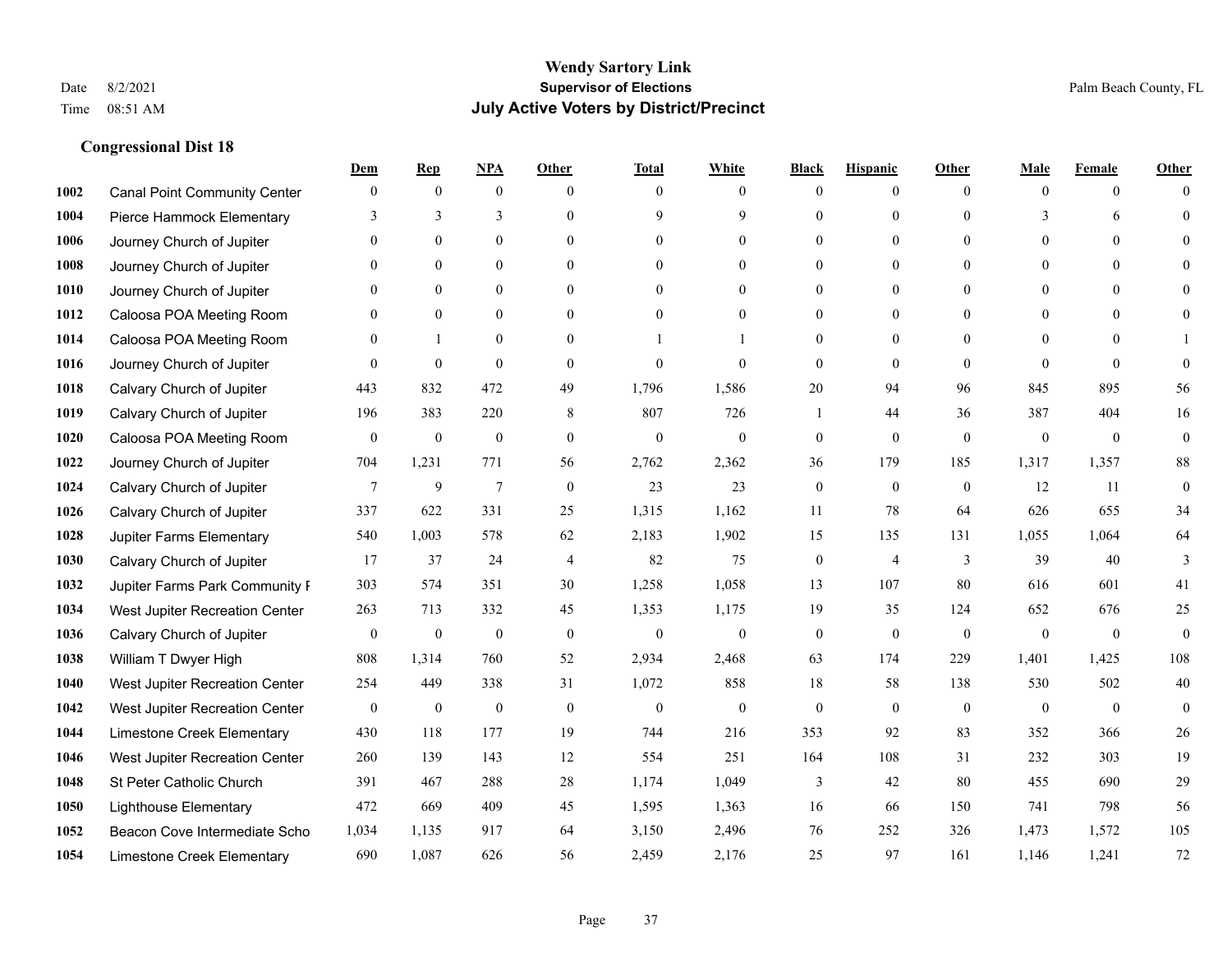|      |                                  | Dem          | <b>Rep</b>       | NPA              | <b>Other</b>     | <b>Total</b> | White            | <b>Black</b>     | <b>Hispanic</b>  | <b>Other</b>   | <b>Male</b>    | Female         | Other          |
|------|----------------------------------|--------------|------------------|------------------|------------------|--------------|------------------|------------------|------------------|----------------|----------------|----------------|----------------|
| 1056 | West Jupiter Recreation Center   | 547          | 572              | 529              | 38               | 1,686        | 1,357            | 77               | 121              | 131            | 741            | 887            | 58             |
| 1058 | St Peter Catholic Church         | 767          | 883              | 736              | 65               | 2,451        | 2,045            | 37               | 190              | 179            | 1,076          | 1,302          | 73             |
| 1060 | West Jupiter Recreation Center   | 71           | 97               | 72               | 5                | 245          | 203              | $\boldsymbol{0}$ | 24               | 18             | 98             | 131            | 16             |
| 1062 | <b>Harvest Community Church</b>  | 618          | 1,155            | 551              | 42               | 2,366        | 2,171            | 11               | 51               | 133            | 1,145          | 1,142          | 79             |
| 1064 | Jupiter Community Center         | 77           | 123              | 64               | 2                | 266          | 243              | $\boldsymbol{0}$ | 6                | 17             | 130            | 128            | $\,$ 8 $\,$    |
| 1066 | Jupiter Community Center         | $\mathbf{0}$ | $\boldsymbol{0}$ | $\boldsymbol{0}$ | $\mathbf{0}$     | $\mathbf{0}$ | $\boldsymbol{0}$ | $\boldsymbol{0}$ | $\boldsymbol{0}$ | $\overline{0}$ | $\overline{0}$ | $\overline{0}$ | $\mathbf{0}$   |
| 1068 | Jupiter Community Center         | 587          | 746              | 589              | 48               | 1,970        | 1,631            | 26               | 189              | 124            | 918            | 990            | 62             |
| 1070 | Jupiter Community Center         | 58           | 67               | 87               | $\overline{4}$   | 216          | 172              | $\mathbf{1}$     | 38               | 5              | 112            | 95             | 9              |
| 1072 | Jerry Thomas Elementary          | 737          | 1,065            | 687              | 68               | 2,557        | 2,222            | 28               | 164              | 143            | 1,220          | 1,266          | 71             |
| 1074 | Independence Middle              | 793          | 1,155            | 840              | 89               | 2,877        | 2,416            | 20               | 192              | 249            | 1,294          | 1,489          | 94             |
| 1075 | Martinique Clubhouse             | 251          | 362              | 231              | 20               | 864          | 739              | 11               | 57               | 57             | 385            | 449            | $30\,$         |
| 1076 | The Island Clubhouse             | 612          | 775              | 566              | 68               | 2,021        | 1,670            | 48               | 138              | 165            | 987            | 965            | 69             |
| 1078 | First Baptist Church Teq         | 344          | 885              | 378              | 22               | 1,629        | 1,525            | 3                | 42               | 59             | 783            | 809            | 37             |
| 1080 | First Baptist Church Teq         | 92           | 148              | 78               | 3                | 321          | 296              | $\boldsymbol{0}$ | 9                | 16             | 162            | 149            | $10\,$         |
| 1082 | First Baptist Church Teq         | 70           | 143              | 86               | 8                | 307          | 283              |                  | 12               | 11             | 145            | 153            | 9              |
| 1084 | First Baptist Church Teq         | 12           | 52               | 10               | $\overline{0}$   | 74           | 71               | -1               | $\mathbf{0}$     | 2              | 37             | 35             | 2              |
| 1088 | First Baptist Church Teq         | 11           | 40               | 21               | $\boldsymbol{0}$ | 72           | 64               | $\boldsymbol{0}$ | $\overline{2}$   | 6              | 36             | 35             | $\mathbf{1}$   |
| 1094 | First Baptist Church Teq         | 578          | 879              | 533              | 38               | 2,028        | 1,823            | 9                | 82               | 114            | 915            | 1,064          | 49             |
| 1096 | First Baptist Church Teq         | 49           | 73               | 36               | $\mathbf{0}$     | 158          | 128              | 8                | 13               | 9              | 77             | 77             | $\overline{4}$ |
| 1098 | Riverside Improvement            | 256          | 456              | 257              | 21               | 990          | 883              | $\sqrt{6}$       | 45               | 56             | 452            | 505            | 33             |
| 1100 | Jupiter Elementary               | 401          | 457              | 368              | 28               | 1,254        | 958              | 17               | 199              | 80             | 604            | 605            | 45             |
| 1102 | Jupiter High                     | 679          | 904              | 645              | 63               | 2,291        | 1,824            | 57               | 204              | 206            | 1,004          | 1,209          | $78\,$         |
| 1104 | Jupiter Branch Library           | 441          | 575              | 441              | 33               | 1,490        | 1,211            | 35               | 136              | 108            | 645            | 800            | 45             |
| 1106 | Jupiter Middle                   | 326          | 492              | 370              | 38               | 1,226        | 1,036            | 15               | 74               | 101            | 576            | 609            | 41             |
| 1108 | Newhaven Clubhouse               | 551          | 675              | 516              | 59               | 1,801        | 1,550            | 24               | 99               | 128            | 802            | 938            | 61             |
| 1110 | <b>Tequesta Council Chambers</b> | 106          | 134              | 104              | 4                | 348          | 302              | 8                | 21               | 17             | 158            | 180            | $10\,$         |
| 1112 | <b>Tequesta Council Chambers</b> | 18           | 64               | 44               | $\overline{4}$   | 130          | 108              | 4                | 12               | 6              | 61             | 67             | $\sqrt{2}$     |
| 1114 | <b>Tequesta Council Chambers</b> | 115          | 313              | 127              | 13               | 568          | 544              | $\mathbf{0}$     | $\overline{4}$   | 20             | 251            | 306            | 11             |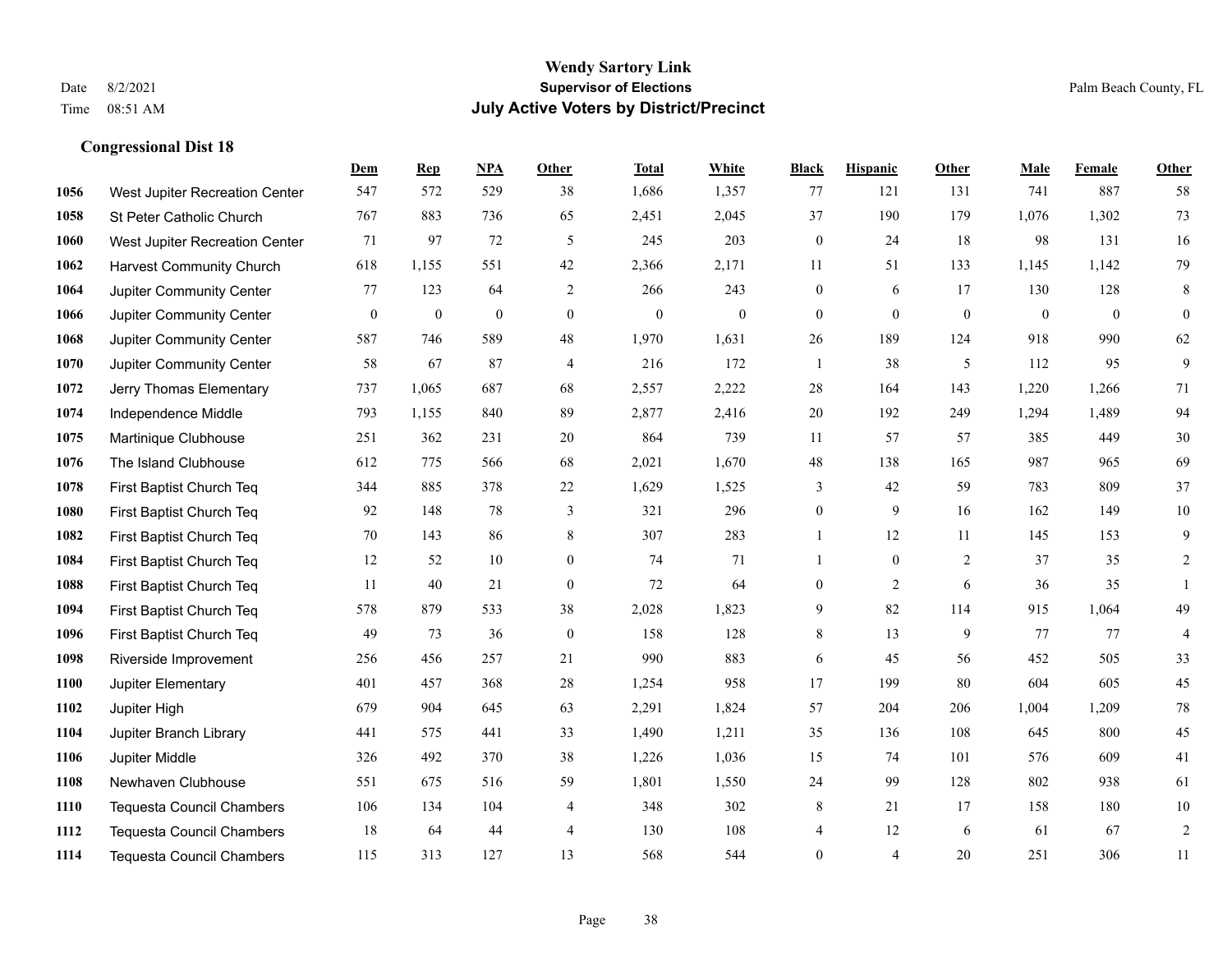#### **Wendy Sartory Link** Date 8/2/2021 **Supervisor of Elections** Palm Beach County, FL Time 08:51 AM **July Active Voters by District/Precinct**

# **Dem Rep NPA Other Total White Black Hispanic Other Male Female Other** Tequesta Council Chambers 0 0 0 0 0 0 0 0 0 0 0 0 Tequesta Council Chambers 177 243 185 24 629 534 13 40 42 251 362 16 Tequesta Council Chambers 76 246 102 13 437 411 0 8 18 206 223 8 Tequesta Council Chambers 37 86 35 3 161 151 0 1 9 81 77 3 Riverside Improvement 0 0 2 0 0 2 2 2 0 0 0 0 1 1 0 PBC Fire Rescue #18 410 882 473 46 1,811 1,695 7 35 74 825 958 28 Jupiter Inlet Colony Admin Bldg 71 225 84 15 395 363 0 5 27 179 208 8 PBC Fire Rescue #18 **1** 3 1 0 5 5 0 0 0 3 1 1 **1132 PBC Fire Rescue #18** 0 3 1 0 4 4 0 0 0 2 2 0 PBC Fire Rescue #18 0 0 0 0 0 0 0 0 0 0 0 0 1st UM Church of Jup-Teq 573 975 621 66 2,235 2,076 10 52 97 972 1,203 60 Grace Immanuel Bible Church 223 814 355 37 1,429 1,358 0 12 59 612 784 33 Club at Admirals Cove 292 545 299 24 1,160 1,069 6 21 64 555 586 19 1st UM Church of Jup-Teq 282 586 350 40 1,258 1,165 5 21 67 590 635 33 1st UM Church of Jup-Teq 530 804 505 35 1,874 1,732 5 31 106 857 962 55 Newhaven Clubhouse 15 15 35 8 1 59 53 0 1 5 30 28 1 Oceanview Methodist 387 547 391 44 1,369 1,248 6 32 83 589 737 43 Oceanview Methodist 0 0 0 0 0 0 0 0 0 0 0 0 Oceanview Methodist 45 66 50 7 168 160 0 2 6 80 84 4 Holy Spirit Lutheran 141 295 126 18 580 519 3 27 31 276 284 20 Holy Spirit Lutheran **0** 2 0 0 2 2 2 0 0 0 1 1 0 Holy Spirit Lutheran **0** 1 1 0 2 1 0 1 0 1 1 0 Holy Spirit Lutheran 1 0 1 0 2 2 0 0 0 1 1 0 Holy Spirit Lutheran **2** 4 5 2 13 13 0 0 0 6 7 0 Club at Admirals Cove 26 149 66 5 246 222 3 4 17 123 115 8 Holy Spirit Lutheran **7** 21 12 0 40 33 0 2 5 17 23 0 Holy Spirit Lutheran 0 0 0 0 0 0 0 0 0 0 0 0 Caloosa POA Meeting Room 0 0 0 0 0 0 0 0 0 0 0 0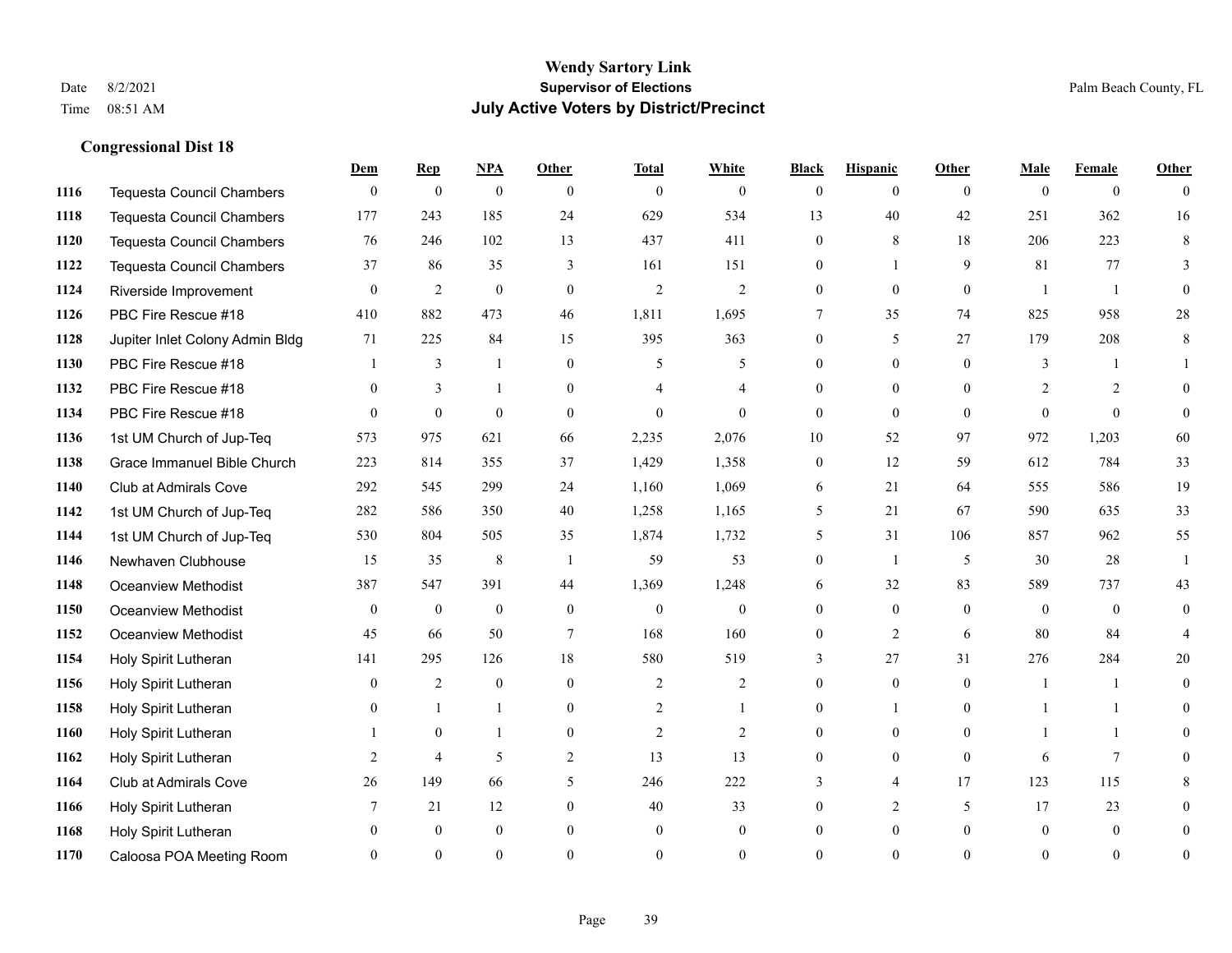#### **Wendy Sartory Link** Date 8/2/2021 **Supervisor of Elections** Palm Beach County, FL Time 08:51 AM **July Active Voters by District/Precinct**

# **Dem Rep NPA Other Total White Black Hispanic Other Male Female Other** Caloosa POA Meeting Room 125 281 124 9 539 465 11 22 41 244 275 20 Caloosa POA Meeting Room 68 118 61 2 249 211 5 14 19 116 121 12 Mirasol Sales and Info Center 0 0 0 0 0 0 0 0 0 0 0 0 Mirasol Sales and Info Center 0 0 0 0 0 0 0 0 0 0 0 0 Mirasol Sales and Info Center 0 0 0 0 0 0 0 0 0 0 0 0 Mirasol Sales and Info Center 0 0 0 0 0 0 0 0 0 0 0 0 William T Dwyer High 157 267 139 6 569 486 15 30 38 270 285 14 Eastpointe Country Club 531 669 389 35 1,624 1,514 12 27 71 721 870 33 Mirasol Sales and Info Center 539 494 444 44 1,521 1,179 47 146 149 716 755 50 Westwood Gardens HOA 329 352 305 31 1,017 779 31 116 91 408 589 20 Westwood Gardens HOA 26 60 23 2 111 98 7 2 4 52 56 3 Gardens Presbyterian 1,357 2,091 1,395 150 4,993 4,083 137 339 434 2,216 2,636 141 Evergrene Clubhouse 383 672 448 38 1,541 1,301 25 81 134 736 749 56 Frenchmans Creek Real Estate 646 949 610 46 2,251 2,056 14 45 136 1,025 1,168 58 Gardens Presbyterian 0 0 0 0 0 0 0 0 0 0 0 0 1st Baptist Church PBG 561 478 414 34 1,487 1,041 132 160 154 706 730 51 Dwight D Eisenhower Elementary 0 0 0 0 0 0 0 0 0 0 0 0 Cross Community Church 506 1,049 548 39 2,142 1,920 13 89 120 1,024 1,049 69 Holy Spirit Lutheran 9 24 14 3 50 44 0 2 4 24 22 4 Holy Spirit Lutheran **13** 76 23 3 115 111 0 3 1 55 59 1 Juno Beach Town Center 446 860 467 50 1,823 1,660 6 55 102 835 939 49 Holy Spirit Lutheran 209 272 147 8 636 567 2 23 44 305 309 22 Juno Beach Town Center 48 64 56 6 174 144 6 9 15 89 81 4 Juno Beach Town Center 260 438 196 25 919 854 6 14 45 370 527 22 Oceanview Methodist 128 284 143 14 569 489 9 31 40 277 278 14 Osceola Creek Middle  $\begin{array}{cccccccc} 1 & 0 & 0 & 0 & 1 & 1 & 0 & 0 & 0 \end{array}$  Pierce Hammock Elementary 0 0 0 0 0 0 0 0 0 0 0 0 Sandhill Crane Golf Club 14 29 17 0 60 43 6 5 6 31 29 0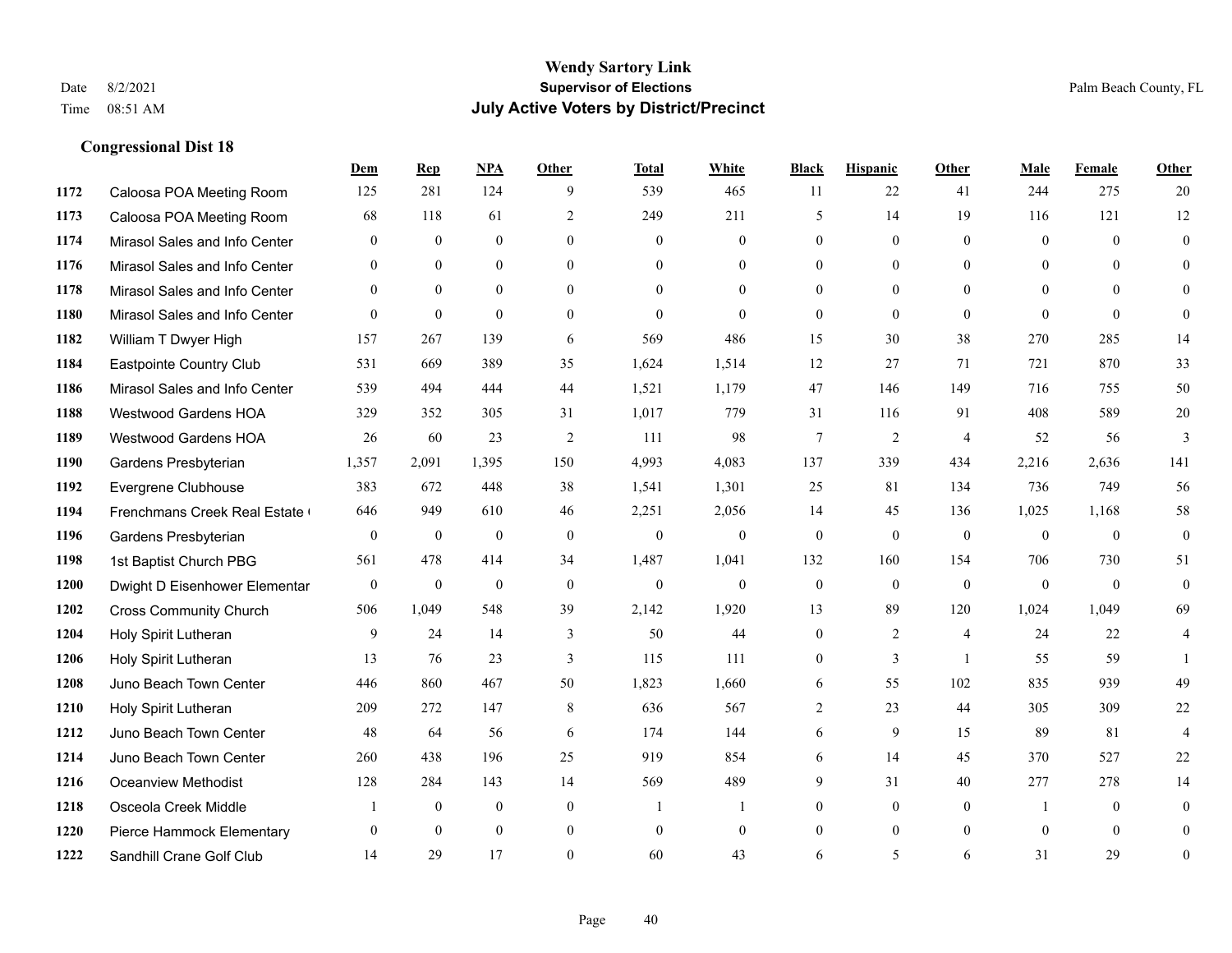|      |                                  | Dem            | <b>Rep</b>       | NPA              | <b>Other</b>   | <b>Total</b> | <b>White</b>   | <b>Black</b>     | <b>Hispanic</b>  | <b>Other</b>   | <b>Male</b>  | <b>Female</b>  | <b>Other</b>   |
|------|----------------------------------|----------------|------------------|------------------|----------------|--------------|----------------|------------------|------------------|----------------|--------------|----------------|----------------|
| 1224 | Pierce Hammock Elementary        | $\mathbf{0}$   | $\mathbf{0}$     | $\boldsymbol{0}$ | $\theta$       | $\mathbf{0}$ | $\overline{0}$ | $\mathbf{0}$     | $\overline{0}$   | $\theta$       | $\mathbf{0}$ | $\overline{0}$ | $\Omega$       |
| 1228 | <b>Carleton Oaks Clubhouse</b>   | 147            | 193              | 127              | $\tau$         | 474          | 344            | 24               | 49               | 57             | 229          | 233            | 12             |
| 1230 | Christ Fellowship Church PBG     | $\overline{0}$ | $\mathbf{0}$     | $\mathbf{0}$     | $\theta$       | $\mathbf{0}$ | $\overline{0}$ | $\mathbf{0}$     | $\mathbf{0}$     | $\theta$       | $\mathbf{0}$ | $\theta$       | $\mathbf{0}$   |
| 1232 | Mirasol Sales and Info Center    | $\mathbf{0}$   | $\mathbf{0}$     | $\mathbf{0}$     | $\overline{0}$ | $\mathbf{0}$ | $\overline{0}$ | $\boldsymbol{0}$ | $\mathbf{0}$     | $\overline{0}$ | $\mathbf{0}$ | $\theta$       | $\theta$       |
| 1234 | Christ Fellowship Church PBG     | $\theta$       | $\theta$         | $\theta$         | $\theta$       | $\Omega$     | $\Omega$       | $\mathbf{0}$     | $\theta$         | $\Omega$       | $\theta$     | $\theta$       | $\theta$       |
| 1236 | Mirasol Sales and Info Center    | $\mathbf{0}$   | $\boldsymbol{0}$ | $\boldsymbol{0}$ | $\theta$       | $\mathbf{0}$ | $\mathbf{0}$   | $\mathbf{0}$     | $\mathbf{0}$     | $\theta$       | $\theta$     | $\theta$       | $\theta$       |
| 1238 | Mirasol Sales and Info Center    | 600            | 761              | 502              | 60             | 1,923        | 1,744          | 18               | 21               | 140            | 913          | 954            | 56             |
| 1240 | <b>Timber Trace Elementary</b>   | 786            | 1,083            | 622              | 52             | 2,543        | 2,194          | 53               | 150              | 146            | 1,142        | 1,322          | 79             |
| 1242 | Christ Fellowship Church PBG     | 842            | 1,062            | 610              | 61             | 2,575        | 2,334          | 36               | 61               | 144            | 1,066        | 1,449          | 60             |
| 1244 | Christ Fellowship Church PBG     | 460            | 646              | 435              | 53             | 1,594        | 1,383          | 30               | 75               | 106            | 676          | 865            | 53             |
| 1246 | Watson B Duncan Middle           | 836            | 885              | 685              | 64             | 2,470        | 1,963          | 71               | 192              | 244            | 1,079        | 1,310          | 81             |
| 1247 | Watson B Duncan Middle           | 35             | 183              | 58               | 9              | 285          | 261            | $\overline{2}$   | $\mathbf{0}$     | 22             | 136          | 134            | 15             |
| 1248 | <b>PBG Community Center</b>      | 499            | 586              | 384              | 33             | 1,502        | 1,265          | 25               | 117              | 95             | 639          | 831            | 32             |
| 1250 | Palm Beach Gardens High          | 12             | 35               | 16               | -1             | 64           | 57             | $\boldsymbol{0}$ | $\overline{4}$   | 3              | 32           | 28             | $\overline{4}$ |
| 1252 | <b>Ballen Isles Country Club</b> | 864            | 783              | 637              | 49             | 2,333        | 2,148          | 17               | 21               | 147            | 1,047        | 1,226          | 60             |
| 1254 | Northlake Nazarene Church        | 152            | 175              | 127              | 7              | 461          | 388            | 6                | 27               | 40             | 231          | 213            | 17             |
| 1256 | North County Senior Center       | $\mathbf{1}$   | $\overline{2}$   | 3                | 3              | 9            | 8              | $\mathbf{1}$     | $\mathbf{0}$     | $\overline{0}$ | 5            | $\overline{4}$ | $\mathbf{0}$   |
| 1258 | North County Senior Center       | 317            | 224              | 257              | 29             | 827          | 456            | 99               | 126              | 146            | 370          | 428            | 29             |
| 1260 | PBG City Hall Council Room       | 437            | 545              | 300              | 24             | 1,306        | 1,087          | 27               | 107              | 85             | 583          | 681            | $42\,$         |
| 1262 | PBG Moose Lodge 2010             |                | $\mathbf{0}$     | 1                | $\mathbf{0}$   | 2            | $\overline{2}$ | $\boldsymbol{0}$ | $\boldsymbol{0}$ | $\mathbf{0}$   | 1            | $\overline{1}$ | $\mathbf{0}$   |
| 1264 | PBG City Hall Council Room       | $\theta$       | $\mathbf{0}$     | $\mathbf{0}$     | $\theta$       | $\theta$     | $\overline{0}$ | $\mathbf{0}$     | $\theta$         | $\theta$       | $\theta$     | $\theta$       | $\theta$       |
| 1266 | PBG City Hall Council Room       | 160            | 106              | 129              | 12             | 407          | 245            | 71               | 60               | 31             | 162          | 235            | $10\,$         |
| 1268 | <b>PBG Community Center</b>      | 100            | 73               | 101              | 8              | 282          | 171            | 45               | 36               | 30             | 108          | 161            | 13             |
| 1270 | <b>PBG Community Center</b>      | $\overline{4}$ | $\boldsymbol{0}$ | $\overline{2}$   | $\mathbf{0}$   | 6            | $\mathbf{2}$   | 3                | $\mathbf{1}$     | $\theta$       | 2            | 3              | $\mathbf{1}$   |
| 1272 | Palm Beach Gardens Elementar     | 719            | 676              | 526              | 53             | 1,974        | 1,583          | 100              | 116              | 175            | 919          | 990            | 65             |
| 1274 | Palm Beach Gardens High          | 594            | 553              | 424              | 39             | 1,610        | 1,221          | 94               | 141              | 154            | 754          | 794            | 62             |
| 1276 | Palm Beach Gardens High          | 117            | 94               | 78               | 5              | 294          | 192            | 45               | 38               | 19             | 137          | 147            | 10             |
| 1278 | Garden Lodge 366 F&AM            | 363            | 187              | 266              | 20             | 836          | 414            | 190              | 133              | 99             | 368          | 436            | 32             |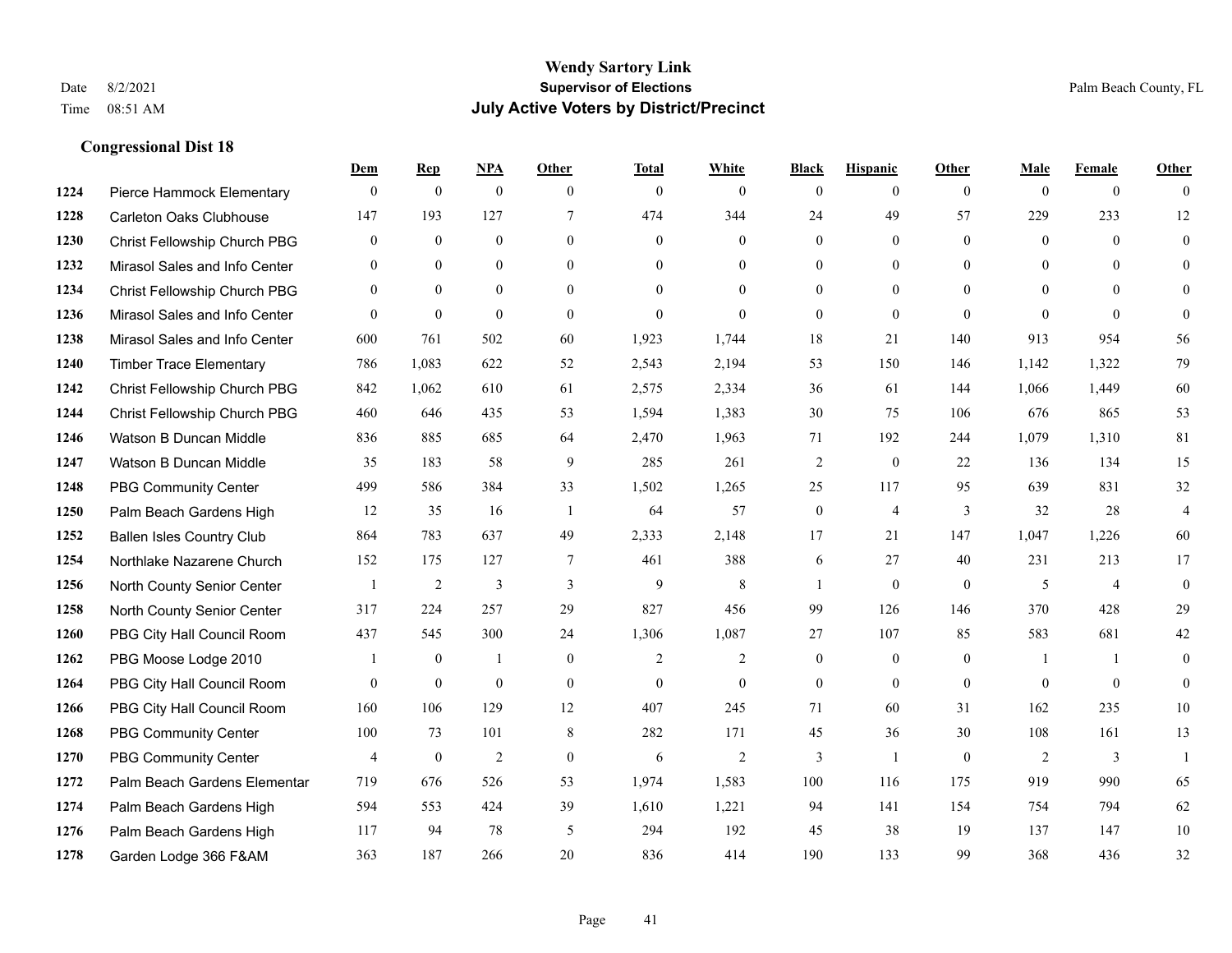#### **Wendy Sartory Link** Date 8/2/2021 **Supervisor of Elections** Palm Beach County, FL Time 08:51 AM **July Active Voters by District/Precinct**

# **Dem Rep NPA Other Total White Black Hispanic Other Male Female Other** Pew Leadership Center 139 151 113 12 415 350 11 24 30 170 242 3 Pew Leadership Center 77 51 54 6 188 135 13 18 22 93 81 14 Eissey Campus Theater 765 767 722 64 2,318 1,817 84 205 212 999 1,242 77 PBG Moose Lodge 2010 43 49 39 3 134 107 4 13 10 66 60 8 PBG Moose Lodge 2010 13 24 6 0 43 39 1 0 3 22 19 2 PBG Moose Lodge 2010 687 822 537 70 2,116 1,755 53 146 162 853 1,202 61 PBG Moose Lodge 2010 1 0 1 0 2 2 0 0 0 2 0 0 PBG Moose Lodge 2010 16 47 18 1 82 75 1 1 5 38 41 3 Dwight D Eisenhower Elementar 27 79 22 7 135 115 4 4 12 66 68 1 Dwight D Eisenhower Elementary 235 265 195 19 714 562 15 89 48 277 410 27 PBG Moose Lodge 2010 35 34 21 2 92 84 0 4 4 38 53 1 Cross Community Church 1 3 1 0 5 4 0 0 1 2 3 0 Dwight D Eisenhower Elementar 37 51 37 3 128 109 1 7 11 59 64 5 NPB Community Center 209 263 178 23 673 578 14 40 41 340 304 29 NPB Community Center 0 0 0 1 1 1 0 0 0 1 0 0 Eissey Campus Theater 6 13 11 1 31 25 0 0 6 17 14 0 Gardens Mall Community Room 39 68 36 4 147 131 3 3 3 10 74 69 4 Eissey Campus Theater 1 2 1 0 4 4 0 0 0 3 1 0 **1312 Gardens Mall Community Room** 6 20 11 0 37 34 0 2 1 18 19 0 NPB Community Center 51 127 62 5 245 217 3 8 17 100 131 14 NPB Community Center 180 188 144 29 541 387 43 74 37 236 286 19 PBG Moose Lodge 2010 0 0 0 0 0 0 0 0 0 0 0 0 **1320 NPB Community Center** 33 120 35 2 190 168 3 8 11 98 88 4 **1322 NPB Community Center**  $\begin{array}{cccccccc} 2 & 6 & 10 & 0 & 18 & 18 & 0 & 0 & 0 & 8 & 9 & 1 \end{array}$  Allamanda Elementary 439 450 378 38 1,305 1,033 39 133 100 550 710 45 Allamanda Elementary 189 225 162 16 592 502 7 30 53 260 318 14 Osborne Park Activities Bldg 613 834 547 45 2,039 1,748 27 122 142 986 994 59 1st Unitarian Church NPB 36 41 39 3 119 98 8 7 6 65 51 3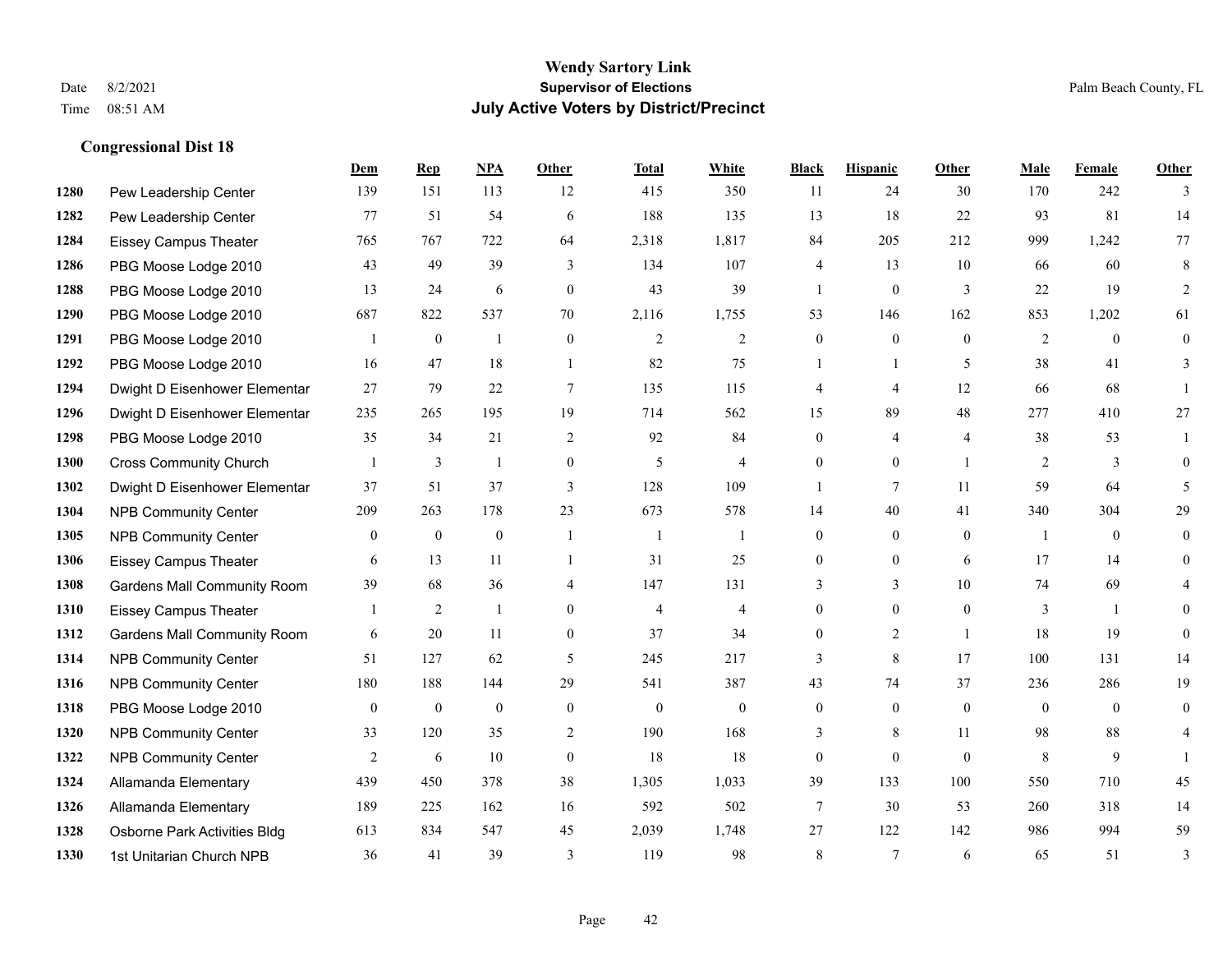#### **Wendy Sartory Link** Date 8/2/2021 **Supervisor of Elections** Palm Beach County, FL Time 08:51 AM **July Active Voters by District/Precinct**

# **Dem Rep NPA Other Total White Black Hispanic Other Male Female Other** 1st Unitarian Church NPB 349 393 257 33 1,032 845 59 64 64 504 505 23 1st Unitarian Church NPB 3 3 3 5 1 1 12 12 0 0 0 4 8 0 Gardens Mall Community Room 35 91 42 4 172 153 0 4 15 86 78 8 Eissey Campus Theater 92 393 101 19 605 583 1 1 20 268 326 11 Eissey Campus Theater 6 6 6 3 0 15 13 0 1 1 7 8 0 NPB Country Club 308 454 263 28 1,053 949 17 33 54 449 578 26 Old Port Cove 294 519 319 32 1,164 1,065 5 31 63 527 617 20 Anchorage Activities Bldg 556 934 425 37 1,952 1,792 13 57 90 902 1,002 48 NPB Council Chambers 32 123 34 8 197 187 0 5 5 99 92 6 Faith Lutheran Church 381 615 373 24 1,393 1,229 10 79 75 666 684 43 Northlake Nazarene Church 681 873 586 52 2,192 1,567 154 186 285 983 1,130 79 **1354 Grove Park Elementary 01 164 79 4 338 285 11 19 23 151 177 10**  Garden Lodge 366 F&AM 352 325 239 24 940 737 59 72 72 411 500 29 Grove Park Elementary 213 123 183 8 527 270 47 156 54 234 275 18 Garden Lodge 366 F&AM 96 35 45 7 183 82 58 21 22 80 97 6 Pew Leadership Center 193 78 140 10 421 219 116 44 42 174 233 14 NPB Council Chambers 176 261 155 14 606 536 10 22 38 267 320 19 Jeaga Middle 176 93 112 6 387 151 124 41 71 171 204 12 Grassy Waters Elementary 1,043 329 581 40 1,993 586 725 398 284 848 1,074 71 Jeaga Middle 173 79 102 11 365 154 107 80 24 150 204 11 Jeaga Middle 0 0 0 0 0 0 0 0 0 0 0 0 Cypress Lakes HOA 585 328 281 32 1,226 838 197 97 94 472 719 35 Century Village Clubhouse 60 29 23 2 114 70 13 18 13 50 60 4 Club Baywinds 828 552 369 34 1,783 1,362 152 163 106 727 1,014 42 Andros Isle POA Clubhouse 854 556 543 35 1,988 1,073 390 300 225 842 1,075 71 Riverwalk Clubhouse 747 704 564 45 2,060 1,613 92 176 179 883 1,114 63 Jeaga Middle 210 86 134 10 440 201 130 80 29 194 237 9

Jeaga Middle 160 55 118 15 348 106 119 73 50 134 202 12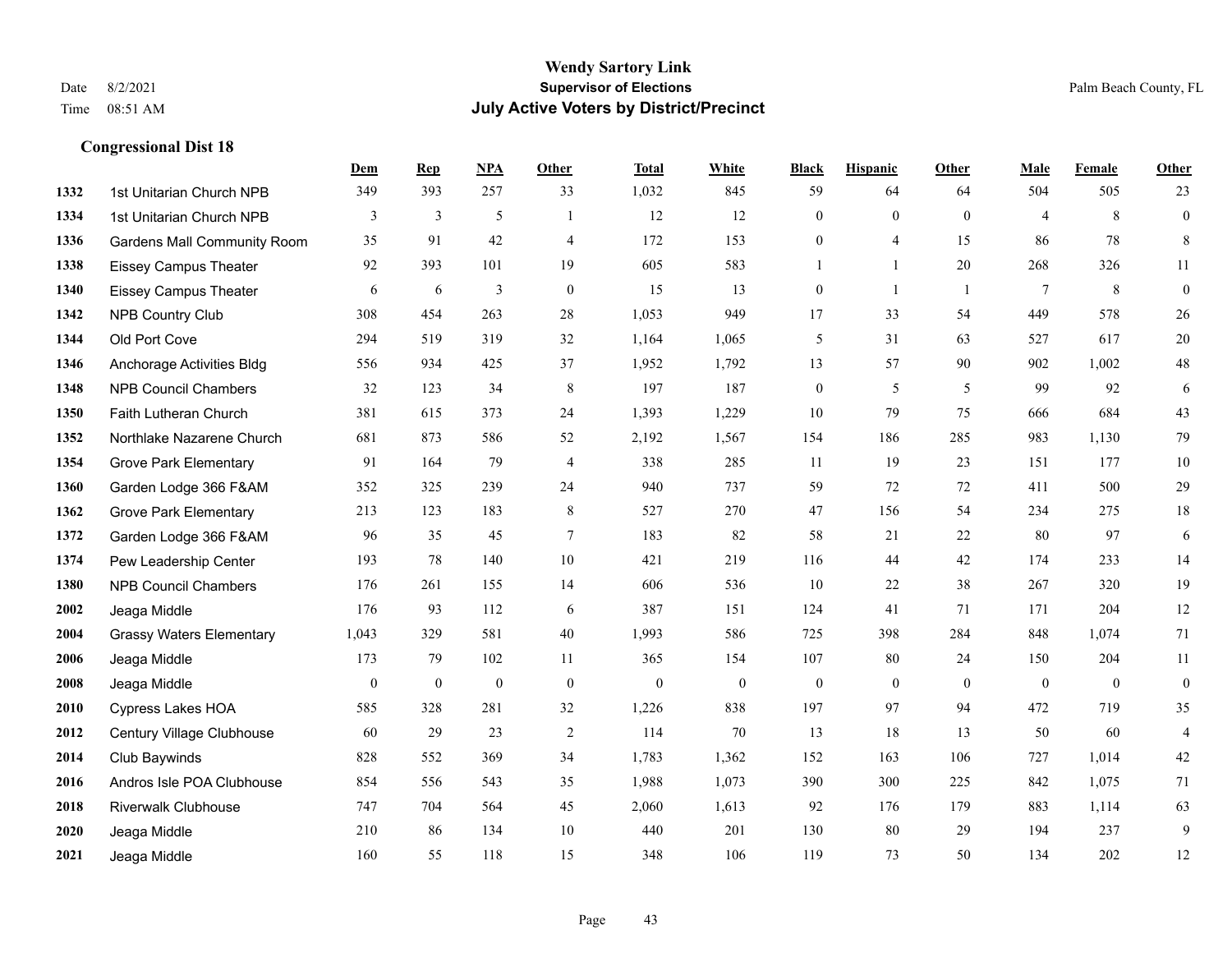|      |                                 | Dem            | <b>Rep</b>       | NPA              | <b>Other</b>   | <b>Total</b> | White            | <b>Black</b>     | <b>Hispanic</b> | Other        | <b>Male</b>    | Female         | Other            |
|------|---------------------------------|----------------|------------------|------------------|----------------|--------------|------------------|------------------|-----------------|--------------|----------------|----------------|------------------|
| 2022 | Century Village Clubhouse       | 785            | 406              | 330              | 32             | 1,553        | 1,002            | 214              | 201             | 136          | 614            | 882            | 57               |
| 2024 | Century Village Clubhouse       | 788            | 416              | 321              | 37             | 1,562        | 1,098            | 164              | 161             | 139          | 613            | 898            | 51               |
| 2026 | Century Village Clubhouse       | 633            | 327              | 288              | 27             | 1,275        | 796              | 186              | 194             | 99           | 498            | 720            | 57               |
| 2028 | Century Village Clubhouse       | 343            | 191              | 148              | 6              | 688          | 477              | 68               | 85              | 58           | 247            | 417            | 24               |
| 2030 | <b>Benoist Farms Elementary</b> | 576            | 156              | 299              | 21             | 1,052        | 259              | 452              | 233             | 108          | 406            | 595            | 51               |
| 2032 | <b>Riverwalk Clubhouse</b>      | 50             | 26               | 28               | 5              | 109          | 55               | 29               | 18              | 7            | 41             | 65             | 3                |
| 2034 | <b>Riverwalk Clubhouse</b>      | 99             | 53               | 71               | 9              | 232          | 94               | 58               | 54              | 26           | 105            | 125            | $\overline{c}$   |
| 2036 | <b>Turning Points Academy</b>   | 757            | 420              | 377              | 38             | 1,592        | 934              | 286              | 263             | 109          | 592            | 953            | 47               |
| 2041 | Wynnebrook Elementary           | 540            | 249              | 377              | 15             | 1,181        | 480              | 133              | 477             | 91           | 503            | 628            | $50\,$           |
| 6040 | Osceola Creek Middle            | 102            | 125              | 104              | -1             | 332          | 252              | 12               | 34              | 34           | 154            | 162            | 16               |
| 6042 | Osceola Creek Middle            | 992            | 1,212            | 1,026            | 62             | 3,292        | 2,113            | 430              | 486             | 263          | 1,573          | 1,610          | 109              |
| 6044 | <b>Frontier Elementary</b>      | 912            | 975              | 781              | 59             | 2,727        | 1,741            | 414              | 341             | 231          | 1,279          | 1,363          | 85               |
| 6045 | Acreage Branch Library          | 205            | 267              | 178              | 10             | 660          | 420              | 81               | 90              | 69           | 316            | 313            | 31               |
| 6046 | Pierce Hammock Elementary       | 807            | 958              | 747              | 45             | 2,557        | 1,642            | 361              | 316             | 238          | 1,235          | 1,224          | 98               |
| 6048 | Pierce Hammock Elementary       | $\mathbf{0}$   | $\boldsymbol{0}$ | $\mathbf{0}$     | $\mathbf{0}$   | $\mathbf{0}$ | $\overline{0}$   | $\mathbf{0}$     | $\mathbf{0}$    | $\mathbf{0}$ | $\mathbf{0}$   | $\mathbf{0}$   | $\mathbf{0}$     |
| 6050 | Acreage Branch Library          | 879            | 883              | 730              | 57             | 2,549        | 1,558            | 376              | 349             | 266          | 1,195          | 1,262          | 92               |
| 6051 | <b>Cornerstone Fellowship</b>   | 611            | 750              | 549              | 49             | 1,959        | 1,248            | 210              | 290             | 211          | 915            | 972            | 72               |
| 6052 | Seminole Ridge High             | 615            | 643              | 558              | 36             | 1,852        | 1,142            | 224              | 310             | 176          | 878            | 900            | $74\,$           |
| 6054 | <b>Acreage Pines Elementary</b> | $\bf{0}$       | $\boldsymbol{0}$ | $\boldsymbol{0}$ | $\overline{0}$ | $\mathbf{0}$ | $\boldsymbol{0}$ | $\boldsymbol{0}$ | $\mathbf{0}$    | $\mathbf{0}$ | $\mathbf{0}$   | $\theta$       | $\mathbf{0}$     |
| 6056 | Pierce Hammock Elementary       | $\overline{0}$ | $\boldsymbol{0}$ | $\boldsymbol{0}$ | $\overline{0}$ | $\theta$     | $\overline{0}$   | $\boldsymbol{0}$ | $\mathbf{0}$    | $\theta$     | $\overline{0}$ | $\overline{0}$ | $\boldsymbol{0}$ |
| 6058 | <b>Acreage Pines Elementary</b> | 740            | 603              | 558              | 38             | 1,939        | 1,048            | 352              | 244             | 295          | 937            | 939            | 63               |
| 6060 | Indian Trail Improvement Dist   | 893            | 954              | 800              | 59             | 2,706        | 1,682            | 342              | 399             | 283          | 1,244          | 1,363          | 99               |
| 6062 | Sandhill Crane Golf Club        | 231            | 423              | 256              | 24             | 934          | 668              | 71               | 72              | 123          | 456            | 445            | 33               |
| 6064 | Sandhill Crane Golf Club        | 32             | 55               | 33               | $\overline{4}$ | 124          | 102              | 4                | 12              | 6            | 60             | 60             | $\overline{4}$   |
| 6066 | Ibis POA Admin Building         | 1,018          | 1,097            | 720              | 85             | 2,920        | 2,560            | 90               | 67              | 203          | 1,374          | 1,481          | 65               |
| 6068 | Ibis POA Admin Building         | $\mathbf{0}$   | $\boldsymbol{0}$ | $\mathbf{0}$     | $\overline{0}$ | $\theta$     | $\overline{0}$   | $\boldsymbol{0}$ | $\mathbf{0}$    | $\mathbf{0}$ | $\mathbf{0}$   | $\mathbf{0}$   | $\boldsymbol{0}$ |
| 6070 | Ironhorse Country Club          | 158            | 263              | 120              | 9              | 550          | 445              | 34               | 20              | 51           | 246            | 292            | $12\,$           |
| 6072 | Seminole Ridge High             | 459            | 442              | 425              | 40             | 1,366        | 627              | 253              | 366             | 120          | 636            | 706            | 24               |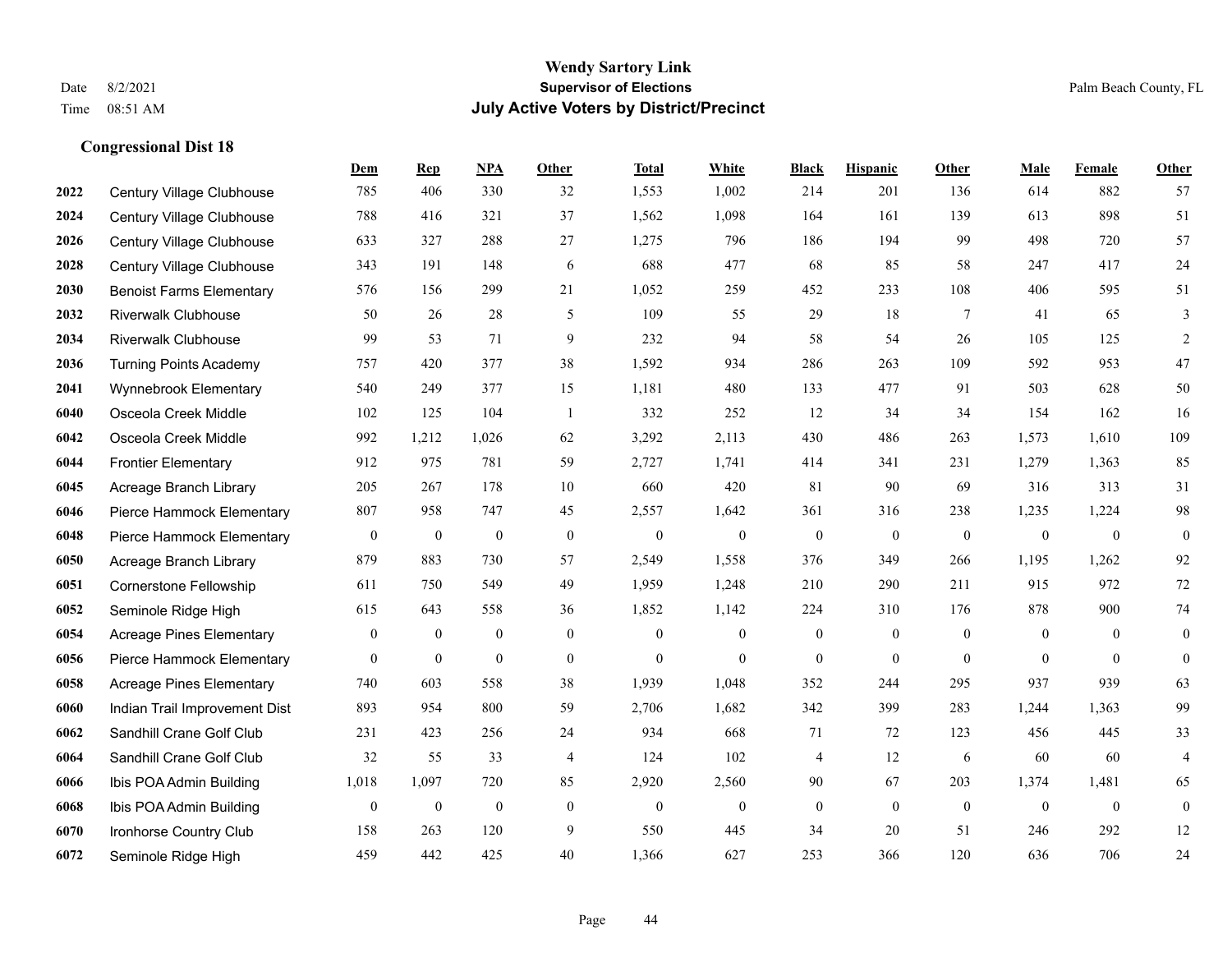|      |                                  | Dem              | <b>Rep</b>       | NPA              | <b>Other</b>     | <b>Total</b>     | <b>White</b>     | <b>Black</b>     | <b>Hispanic</b>  | <b>Other</b>     | <b>Male</b>      | <b>Female</b>  | <b>Other</b>     |
|------|----------------------------------|------------------|------------------|------------------|------------------|------------------|------------------|------------------|------------------|------------------|------------------|----------------|------------------|
| 6073 | Seminole Ridge High              | $\mathbf{0}$     | $\mathbf{0}$     | $\boldsymbol{0}$ | $\theta$         | $\mathbf{0}$     | $\overline{0}$   | $\mathbf{0}$     | $\mathbf{0}$     | $\theta$         | $\mathbf{0}$     | $\overline{0}$ | $\theta$         |
| 6076 | Western Pines Middle             | 639              | 707              | 570              | 36               | 1,952            | 1,420            | 154              | 203              | 175              | 931              | 937            | 84               |
| 6078 | <b>Western Pines Middle</b>      | 658              | 724              | 657              | 39               | 2,078            | 1,390            | 158              | 357              | 173              | 983              | 1,035          | 60               |
| 6080 | <b>Golden Grove Elementary</b>   | 608              | 777              | 621              | 49               | 2,055            | 1,382            | 130              | 344              | 199              | 956              | 1,015          | 84               |
| 6088 | Seminole Ridge High              | 542              | 680              | 544              | 40               | 1,806            | 1,162            | 215              | 286              | 143              | 848              | 904            | 54               |
| 6090 | Loxahatchee Groves Elementary    | 780              | 887              | 746              | 57               | 2,470            | 1,535            | 280              | 445              | 210              | 1,194            | 1,184          | 92               |
| 6096 | Palms West Presbyterian          | $\boldsymbol{0}$ | $\boldsymbol{0}$ | $\boldsymbol{0}$ | $\mathbf{0}$     | $\boldsymbol{0}$ | $\boldsymbol{0}$ | $\boldsymbol{0}$ | $\boldsymbol{0}$ | $\boldsymbol{0}$ | $\mathbf{0}$     | $\mathbf{0}$   | $\boldsymbol{0}$ |
| 6098 | <b>HL Johnson Elementary</b>     | 657              | 505              | 463              | 37               | 1,662            | 916              | 304              | 257              | 185              | 755              | 866            | 41               |
| 6100 | <b>Madison Green Clubhouse</b>   | 1,238            | 721              | 749              | 50               | 2,758            | 1,199            | 778              | 403              | 378              | 1,278            | 1,377          | 103              |
| 6114 | RPB Village Hall                 | 1,069            | 695              | 685              | 41               | 2,490            | 1,367            | 467              | 430              | 226              | 1,165            | 1,234          | 91               |
| 6116 | <b>HL Johnson Elementary</b>     | 729              | 413              | 481              | 51               | 1,674            | 868              | 323              | 275              | 208              | 735              | 894            | 45               |
| 6118 | <b>RPB Branch Library</b>        | 1,087            | 564              | 695              | 54               | 2,400            | 1,141            | 578              | 430              | 251              | 1,044            | 1,267          | 89               |
| 6120 | Royal Palm Beach High            | 402              | 318              | 260              | 17               | 997              | 475              | 202              | 153              | 167              | 471              | 501            | 25               |
| 6128 | Royal Palm Beach High            | 35               | 27               | 28               | $\mathfrak{Z}$   | 93               | 51               | 25               | 10               | $\overline{7}$   | 42               | 51             | $\boldsymbol{0}$ |
| 6130 | Royal Palm Beach High            | 81               | 43               | 88               | 5                | 217              | 100              | 36               | 60               | 21               | 100              | 110            | $\tau$           |
| 6138 | Royal Palm Beach High            | $\mathbf{0}$     | $\mathbf{0}$     | $\mathbf{0}$     | $\mathbf{0}$     | $\mathbf{0}$     | $\mathbf{0}$     | $\mathbf{0}$     | $\mathbf{0}$     | $\mathbf{0}$     | $\mathbf{0}$     | $\mathbf{0}$   | $\theta$         |
| 6140 | Royal Palm Beach High            | 336              | 506              | 304              | 32               | 1,178            | 858              | 107              | 112              | 101              | 566              | 588            | 24               |
| 7002 | J F Kennedy Middle               | $\theta$         | $\mathbf{0}$     | $\mathbf{0}$     | $\theta$         | $\theta$         | $\mathbf{0}$     | $\mathbf{0}$     | $\mathbf{0}$     | $\theta$         | $\theta$         | $\theta$       | $\mathbf{0}$     |
| 7006 | J F Kennedy Middle               | $\mathbf{0}$     | $\boldsymbol{0}$ | $\boldsymbol{0}$ | $\boldsymbol{0}$ | $\theta$         | $\boldsymbol{0}$ | $\boldsymbol{0}$ | $\boldsymbol{0}$ | $\mathbf{0}$     | $\boldsymbol{0}$ | $\mathbf{0}$   | $\mathbf{0}$     |
| 7008 | J F Kennedy Middle               | $\Omega$         | $\mathbf{0}$     | $\mathbf{0}$     | $\theta$         | $\Omega$         | $\overline{0}$   | $\mathbf{0}$     | $\mathbf{0}$     | $\theta$         | $\theta$         | $\theta$       | $\mathbf{0}$     |
| 7032 | <b>Crossroads Baptist Church</b> | $\Omega$         | $\mathbf{0}$     | $\theta$         | $\theta$         | $\theta$         | $\theta$         | $\theta$         | $\theta$         | $\theta$         | $\theta$         | $\theta$       | $\theta$         |
| 7078 | <b>Egret Lake Elementary</b>     | 348              | 97               | 148              | 16               | 609              | 413              | 103              | 48               | 45               | 239              | 349            | 21               |
| 7080 | <b>Egret Lake Elementary</b>     | 22               | 3                | $\mathbf{1}$     | $\theta$         | 26               | 25               | $\mathbf{0}$     | $\mathbf{0}$     | $\overline{1}$   | 6                | 19             | $\mathbf{1}$     |
| 7082 | Seminole Trails Elementary       | 1,031            | 317              | 485              | 29               | 1,862            | 678              | 706              | 259              | 219              | 812              | 965            | 85               |
| 7084 | Sharon Christian Church          | 743              | 271              | 428              | 43               | 1,485            | 601              | 445              | 276              | 163              | 607              | 821            | 57               |
| 7086 | Bear Lakes Middle                | 35               | 17               | 12               | -1               | 65               | 25               | 14               | 10               | 16               | 25               | 36             | $\overline{4}$   |
| 7088 | Whitehall Clubhouse #3           | 679              | 484              | 446              | 50               | 1,659            | 1,050            | 248              | 193              | 168              | 771              | 839            | 49               |
| 7096 | Salvation Army Activity Hall     | 828              | 306              | 475              | 32               | 1,641            | 671              | 529              | 252              | 189              | 658              | 904            | 79               |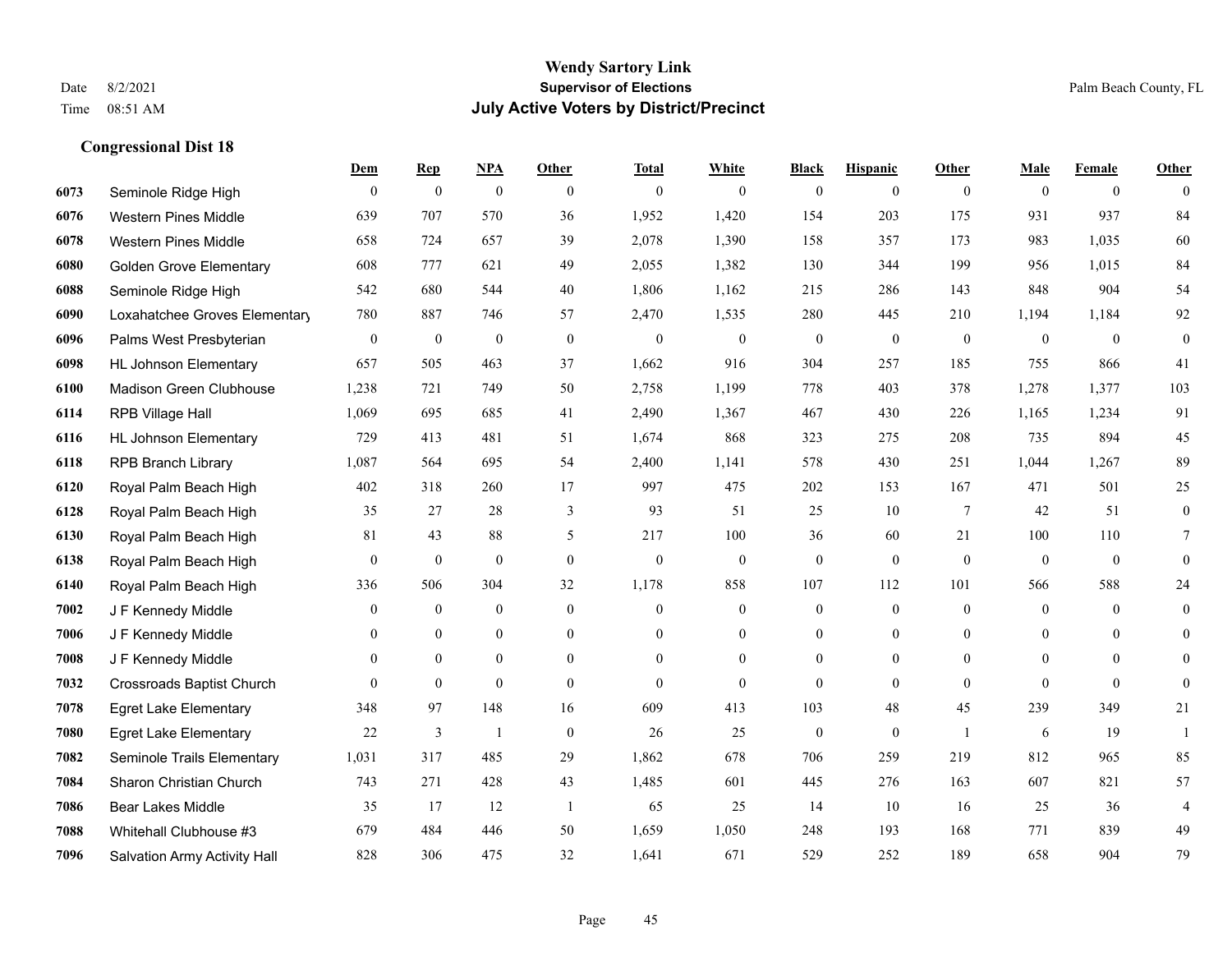|      |                               | <u>Dem</u> | <u>Rep</u> | <b>NPA</b> | Other | <b>Total</b> | White   | <b>Black</b> | <b>Hispanic</b> | Other  | Male    | Female  | <b>Other</b> |
|------|-------------------------------|------------|------------|------------|-------|--------------|---------|--------------|-----------------|--------|---------|---------|--------------|
| 7098 | U M Church of Palm Beaches    |            |            |            |       | 57           | 45      |              |                 |        |         | 24      |              |
| 7100 | U M Church of Palm Beaches    | 943        | 427        | 653        | 66    | 2,089        | 1,013   | 651          | 227             | 198    | 931     | .094    | 64           |
| 7110 | <b>Adult Education Center</b> | 669        | 212        | 391        | 29    | 1.301        | 416     | 400          | 361             | 124    | 524     |         | 60           |
|      | <b>Congressional Dist 18</b>  | 73,996     | 83,502     | 60.865     | 5,318 | 223.681      | 167,777 | 17,421       | 20.313          | 18.170 | 101,285 | 115,364 | 7,032        |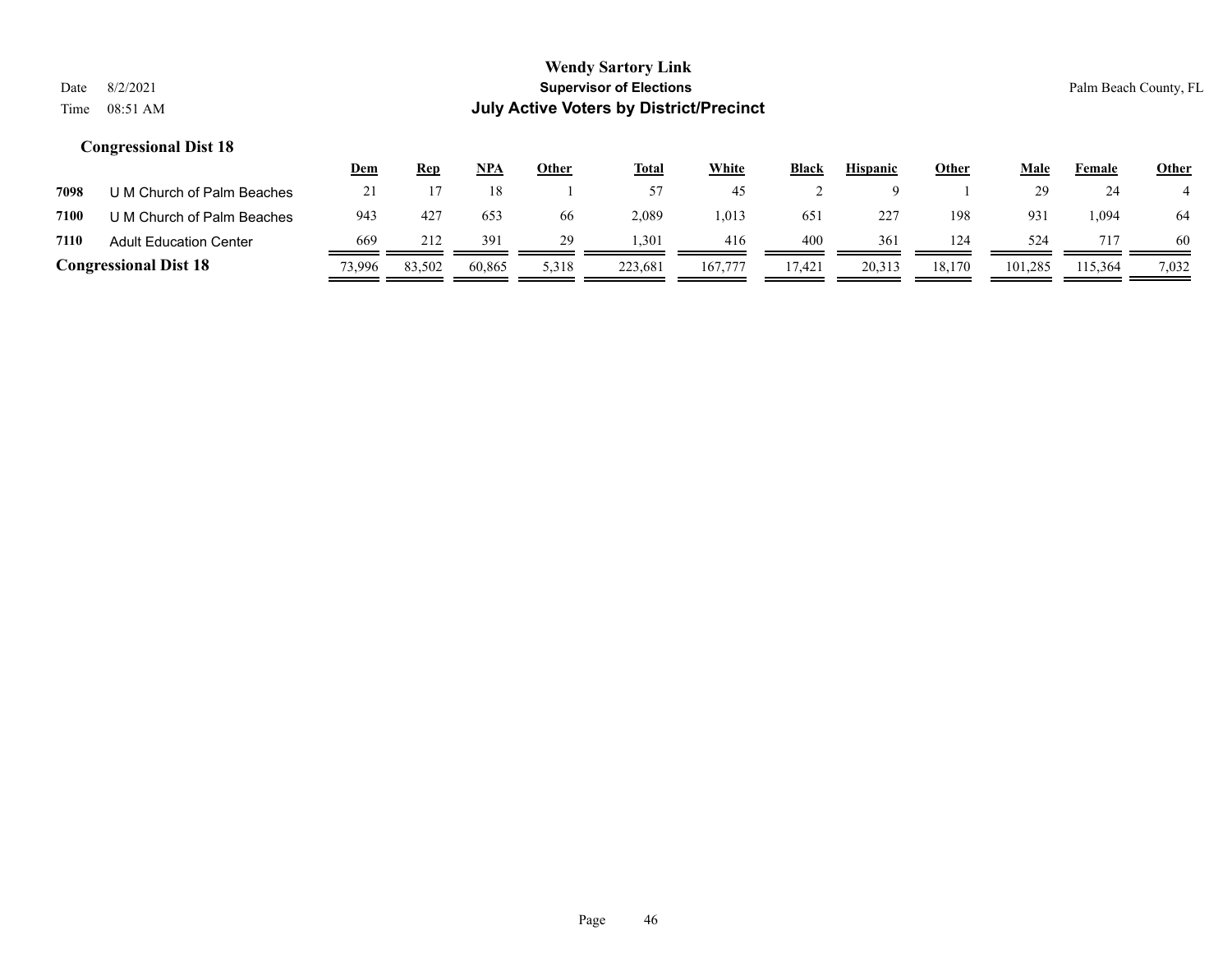|      |                                | Dem              | <b>Rep</b>       | NPA              | <b>Other</b>     | <b>Total</b>     | <b>White</b>     | <b>Black</b>     | <b>Hispanic</b>  | Other          | <b>Male</b>      | <b>Female</b>    | <b>Other</b>     |
|------|--------------------------------|------------------|------------------|------------------|------------------|------------------|------------------|------------------|------------------|----------------|------------------|------------------|------------------|
| 1356 | Casa Rio Clubhouse             | 796              | 421              | 498              | 34               | 1,749            | 875              | 386              | 241              | 247            | 755              | 929              | 65               |
| 1358 | RB Prep Achievement Academy    | 15               | 4                | 3                | $\theta$         | 22               | 9                | 8                | $\mathbf{1}$     | $\overline{4}$ | 13               | 6                | 3                |
| 1364 | RB Prep Achievement Academy    | 377              | 106              | 218              | 17               | 718              | 202              | 287              | 132              | 97             | 305              | 388              | 25               |
| 1366 | Palm Lake Estates - The Palms  | 66               | 78               | 49               | $\overline{4}$   | 197              | 159              | 13               | 10               | 15             | 91               | 98               | 8                |
| 1368 | RB Prep Achievement Academy    | $\mathbf{0}$     | $\mathbf{0}$     | $\mathbf{0}$     | $\theta$         | $\mathbf{0}$     | $\overline{0}$   | $\overline{0}$   | $\mathbf{0}$     | $\theta$       | $\theta$         | $\theta$         | $\overline{0}$   |
| 1370 | Palm Lake Estates - The Palms  | 117              | 124              | 74               | $\overline{4}$   | 319              | 269              | 13               | 23               | 14             | 132              | 176              | 11               |
| 1376 | Lake Park Town Hall            | $\boldsymbol{0}$ | $\mathbf{0}$     | $\mathbf{0}$     | $\mathbf{0}$     | $\mathbf{0}$     | $\boldsymbol{0}$ | $\boldsymbol{0}$ | $\overline{0}$   | $\mathbf{0}$   | $\mathbf{0}$     | $\mathbf{0}$     | $\boldsymbol{0}$ |
| 1378 | PBC Fire Rescue #68            | 1,027            | 408              | 511              | 38               | 1,984            | 816              | 829              | 113              | 226            | 924              | 974              | 86               |
| 1382 | Lake Park Town Hall            | 280              | 352              | 257              | 27               | 916              | 752              | 37               | 58               | 69             | 415              | 477              | 24               |
| 1384 | Phil Foster Park Marine Center | 302              | 560              | 274              | 30               | 1,166            | 1,035            | 19               | 39               | 73             | 576              | 563              | 27               |
| 1386 | Phil Foster Park Marine Center | 585              | 1,103            | 699              | 85               | 2,472            | 2,139            | 53               | 86               | 194            | 1,147            | 1,258            | 67               |
| 2038 | <b>Turning Points Academy</b>  | 815              | 181              | 345              | 19               | 1,360            | 481              | 619              | 147              | 113            | 458              | 861              | 41               |
| 2040 | Wynnebrook Elementary          | 809              | 267              | 424              | 22               | 1,522            | 418              | 599              | 347              | 158            | 659              | 791              | $72\,$           |
| 2042 | <b>Riverwalk Clubhouse</b>     | $\boldsymbol{0}$ | $\boldsymbol{0}$ | $\boldsymbol{0}$ | $\boldsymbol{0}$ | $\boldsymbol{0}$ | $\boldsymbol{0}$ | $\boldsymbol{0}$ | $\boldsymbol{0}$ | $\mathbf{0}$   | $\boldsymbol{0}$ | $\boldsymbol{0}$ | $\mathbf{0}$     |
| 2044 | St Christophers Episcopal Chr  | 1,112            | 283              | 558              | 35               | 1,988            | 580              | 809              | 395              | 204            | 881              | 1,014            | 93               |
| 2046 | Haverhill Town Hall            | 400              | 217              | 235              | 10               | 862              | 335              | 237              | 201              | 89             | 389              | 435              | 38               |
| 2048 | Elks Lodge #1352               | 2                | 3                | $\mathbf{0}$     | $\mathbf{0}$     | 5                | 3                | 1                | $\mathbf{0}$     | $\overline{1}$ | 3                | $\mathbf{1}$     |                  |
| 2050 | Elks Lodge #1352               | 17               | 19               | 21               | 3                | 60               | 40               | 2                | 11               | 7              | 33               | 24               | 3                |
| 2052 | Elks Lodge #1352               | 553              | 152              | 268              | 19               | 992              | 182              | 468              | 151              | 191            | 459              | 493              | 40               |
| 2054 | Elks Lodge #1352               | 1,265            | 323              | 697              | 25               | 2,310            | 457              | 986              | 579              | 288            | 1,018            | 1,183            | 109              |
| 2056 | Clayton Hutcheson Hall B       | 732              | 317              | 567              | 17               | 1,633            | 517              | 294              | 654              | 168            | 723              | 818              | 92               |
| 2058 | Clayton Hutcheson Hall B       | 3                | -1               | $\boldsymbol{0}$ | $\boldsymbol{0}$ | $\overline{4}$   | 3                | $\boldsymbol{0}$ | -1               | $\overline{0}$ | 2                | 2                | $\overline{0}$   |
| 2060 | <b>West Gate Elementary</b>    | 391              | 221              | 335              | 13               | 960              | 316              | 72               | 492              | 80             | 459              | 452              | 49               |
| 2062 | <b>Belvedere Elementary</b>    | 6                | 6                | $\mathbf{1}$     | $\theta$         | 13               | 12               | $\overline{0}$   | $\mathbf{0}$     | $\mathbf{1}$   | 9                | $\overline{4}$   | $\Omega$         |
| 2064 | <b>Belvedere Elementary</b>    |                  | $\boldsymbol{0}$ | $\boldsymbol{0}$ | $\mathbf{0}$     | $\mathbf{1}$     | $\overline{1}$   | $\boldsymbol{0}$ | $\mathbf{0}$     | $\mathbf{0}$   | $\overline{1}$   | $\mathbf{0}$     | $\theta$         |
| 2080 | <b>Everglades Elementary</b>   | 161              | 168              | 127              | 8                | 464              | 263              | 66               | 81               | 54             | 215              | 228              | 21               |
| 2082 | Pine Jog Environmental Center  | 164              | 286              | 153              | 8                | 611              | 422              | 25               | 113              | 51             | 292              | 304              | 15               |
| 2088 | Melaleuca Elementary           | 867              | 524              | 643              | 35               | 2,069            | 1,059            | 339              | 477              | 194            | 946              | 1,042            | 81               |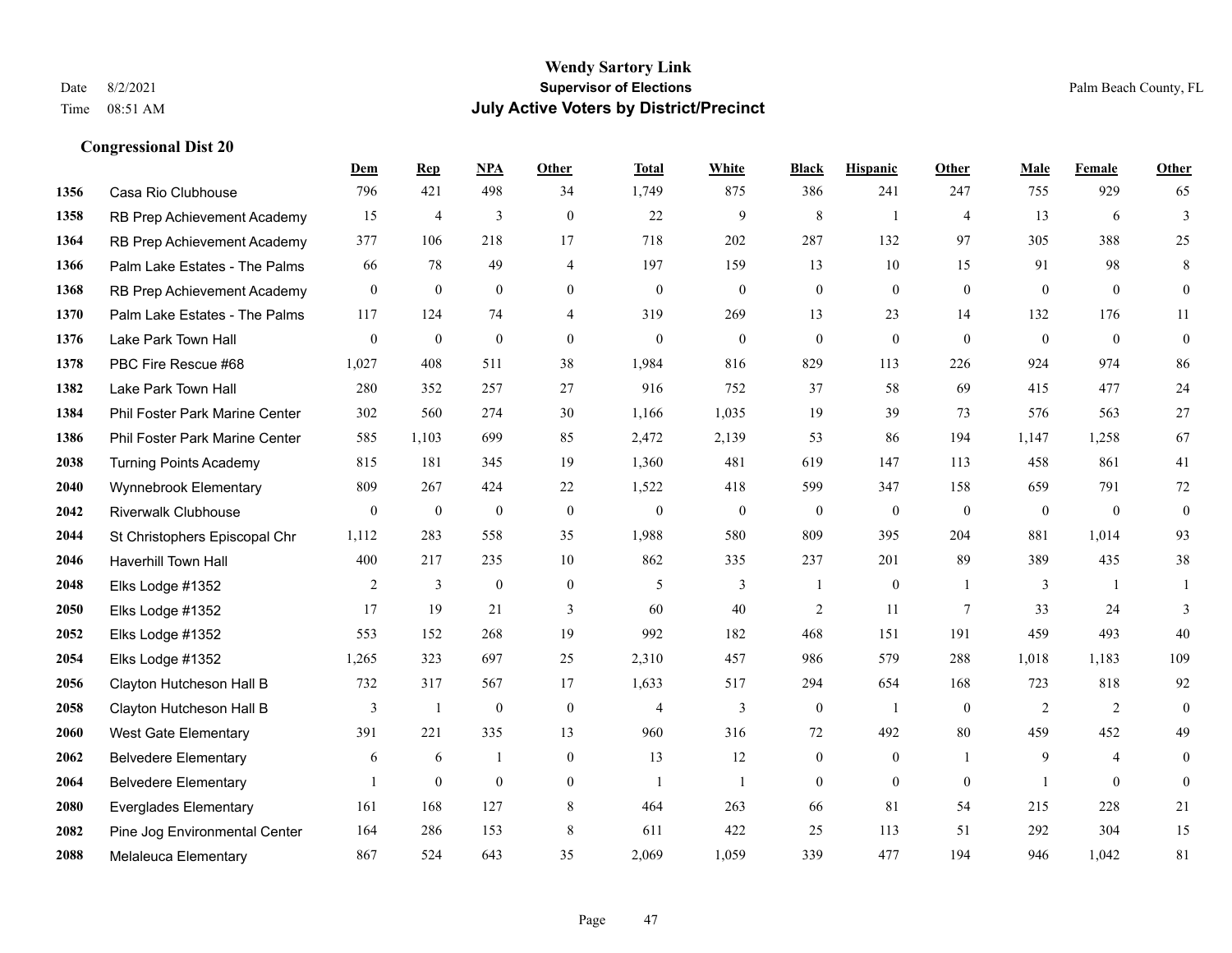#### **Wendy Sartory Link** Date 8/2/2021 **Supervisor of Elections** Palm Beach County, FL Time 08:51 AM **July Active Voters by District/Precinct**

Pine Jog Environmental Center 369 78 204 11 662 112 261 172 117 274 359 29

**Dem Rep NPA Other Total White Black Hispanic Other Male Female Other**

# 1st Church of the Nazarene 229 135 171 11 546 214 41 217 74 240 274 32 Iglesia Cristo Mi Redentor 438 215 339 27 1,019 331 158 435 95 425 530 64 Iglesia Cristo Mi Redentor 776 348 565 35 1,724 441 362 744 177 711 926 87 Union Congregational Church 1,182 345 633 33 2,193 498 634 834 227 882 1,199 112 Lake Lytal Park 509 228 341 23 1,101 302 232 458 109 454 589 58 Main Library 609 270 397 37 1,313 508 236 440 129 565 692 56 Berkshire Elementary 743 333 648 30 1,754 472 202 895 185 761 899 94 Main Library 369 284 313 11 977 364 54 471 88 438 491 48 Cloud Lake Town Hall 43 63 59 8 173 127 1 33 12 86 81 6 Cloud Lake Town Hall 27 26 33 2 88 58 2 23 5 38 46 4 STEM Bldg at S FL Science Ctr 533 319 432 31 1,315 493 61 643 118 604 653 58 Forest Hill Elementary 1,139 431 797 30 2,397 734 388 1,025 250 1,032 1,236 129 Community Of Hope 1,092 421 830 30 2,373 601 433 1,025 314 1,038 1,216 119 Canal Point Community Center 81 101 60 0 242 105 38 84 15 108 124 10 Pahokee Recreation Center 960 175 228 5 1,368 179 882 224 83 562 758 48 Pahokee Recreation Center 995 165 274 13 1,447 122 844 380 101 645 720 82 Pahokee High 516 21 101 2 640 7 587 3 43 186 423 31 Canal Point Community Center 25 6 6 0 37 12 20 2 3 21 16 0 Belle Glade Library/Civic Ctr 177 29 58 0 264 30 146 75 13 103 150 11 Belle Glade Library/Civic Ctr 1 2 1 0 4 0 0 4 0 1 3 0 South Bay Commission Chambe 35 50 26 2 113 73 7 22 11 59 49 5

| 6018 | South Bay Commission Chambe   | 1,199 | 83  | 224 |    | 1,517 | 60  | .169     | 209 | 79  | 637 | 841             | 39  |
|------|-------------------------------|-------|-----|-----|----|-------|-----|----------|-----|-----|-----|-----------------|-----|
| 6020 | Glades Central High           | 442   | 78  | 133 |    | 661   | 81  | 383      | 160 | 37  | 307 | 32 <sup>2</sup> | 33  |
| 6022 | Belle Glade Library/Civic Ctr | .362  | 105 | 254 | 16 | 1,737 | 93  | 387.ا    | 144 | 115 | 715 | 953             | -69 |
| 6024 | Lewis Evans Resource Center   | .699  | 66  | 261 | 15 | 2,041 | 31  | . .774   | 123 | 113 | 817 | 1,155           | 69  |
| 6026 | Lewis Evans Resource Center   |       |     |     |    |       |     | $\Omega$ |     |     |     |                 |     |
| 6028 | Belle Glade Library/Civic Ctr | 748   | 460 | 323 | 15 | 1,546 | 419 | 392      | 650 | 85  | 723 | 780             | 43  |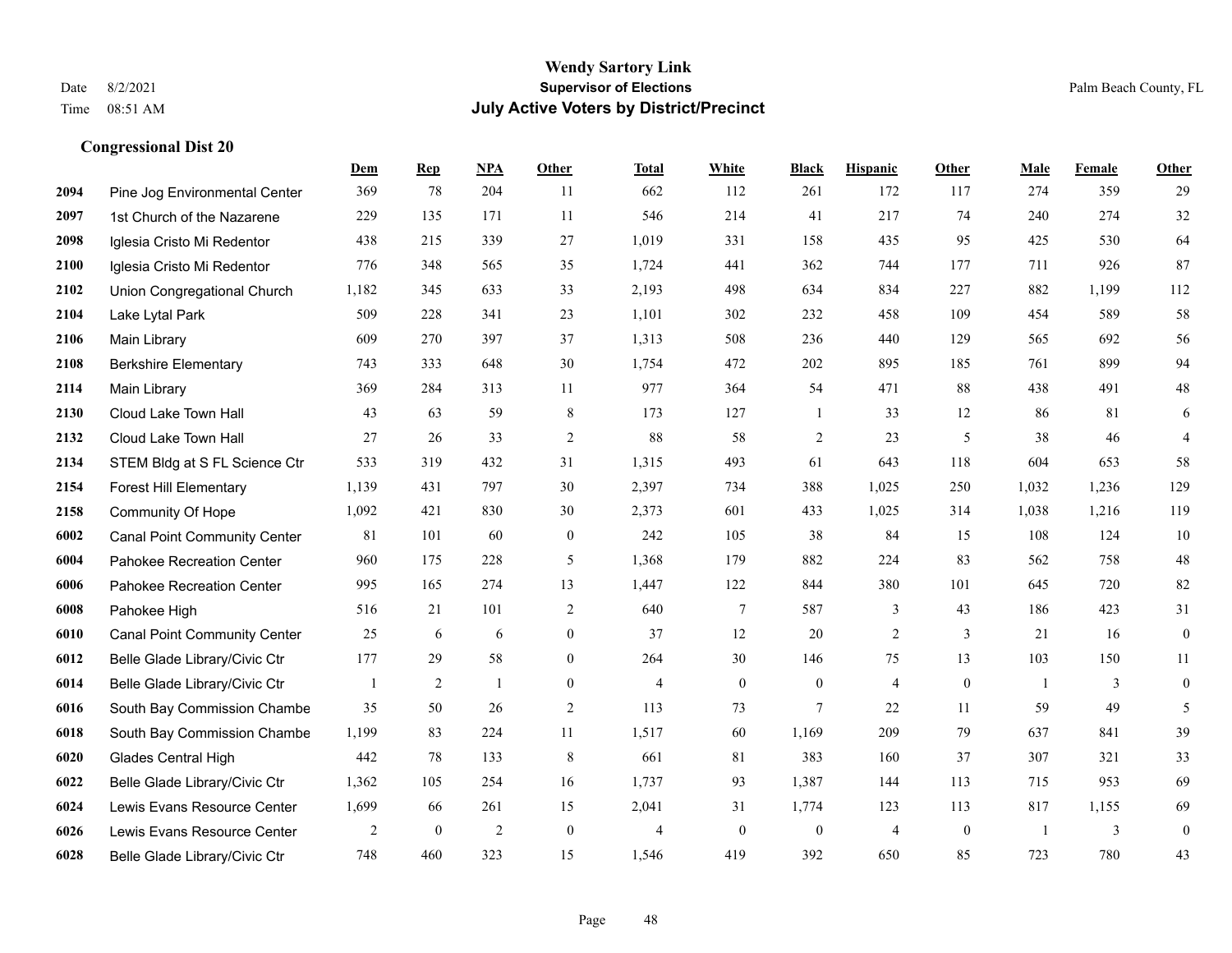|      |                               | Dem              | <b>Rep</b>       | NPA              | <b>Other</b>     | <b>Total</b>   | <b>White</b>     | <b>Black</b>     | <b>Hispanic</b>  | <b>Other</b>   | <b>Male</b>    | <b>Female</b>    | <b>Other</b>     |
|------|-------------------------------|------------------|------------------|------------------|------------------|----------------|------------------|------------------|------------------|----------------|----------------|------------------|------------------|
| 6029 | Belle Glade Library/Civic Ctr |                  | $\boldsymbol{0}$ | $\boldsymbol{0}$ | $\overline{0}$   |                | $\overline{0}$   |                  | $\mathbf{0}$     | $\overline{0}$ |                | $\boldsymbol{0}$ | $\Omega$         |
| 6030 | Belle Glade Library/Civic Ctr | 8                | $\overline{3}$   | 12               | $\overline{2}$   | 25             | $\,$ 8 $\,$      | $\mathbf{0}$     | 17               | $\theta$       | $\overline{7}$ | 16               | $\overline{2}$   |
| 6032 | Gove Elementary               | 674              | 295              | 273              | 5                | 1,247          | 313              | 430              | 406              | 98             | 534            | 670              | 43               |
| 6034 | Gove Elementary               | $\boldsymbol{0}$ | $\overline{4}$   | $\boldsymbol{0}$ | $\boldsymbol{0}$ | $\overline{4}$ | 4                | $\boldsymbol{0}$ | $\boldsymbol{0}$ | $\mathbf{0}$   | 3              | -1               | $\boldsymbol{0}$ |
| 6036 | Gove Elementary               | 393              | 162              | 205              | 10               | 770            | 137              | 151              | 437              | 45             | 334            | 406              | $30\,$           |
| 6038 | South Bay Commission Chambe   | $\mathbf{0}$     | $\boldsymbol{0}$ | $\boldsymbol{0}$ | $\mathbf{0}$     | $\mathbf{0}$   | $\overline{0}$   | $\boldsymbol{0}$ | $\mathbf{0}$     | $\theta$       | $\mathbf{0}$   | $\overline{0}$   | $\mathbf{0}$     |
| 6082 | Seminole Ridge High           | 11               | 6                | 15               | $\sqrt{2}$       | 34             | 29               | $\boldsymbol{0}$ | 3                | $\overline{2}$ | 13             | 21               | $\boldsymbol{0}$ |
| 6084 | Oasis Church                  | 262              | 380              | 312              | 40               | 994            | 619              | 61               | 213              | 101            | 491            | 487              | 16               |
| 6086 | Oasis Church                  | 266              | 414              | 244              | 21               | 945            | 691              | 93               | 86               | 75             | 433            | 482              | $30\,$           |
| 6092 | Oasis Church                  | 173              | 227              | 142              | 17               | 559            | 363              | 46               | 105              | 45             | 269            | 269              | 21               |
| 6094 | Palms West Presbyterian       | 673              | 929              | 657              | 42               | 2,301          | 1,834            | 78               | 207              | 182            | 1,101          | 1,126            | 74               |
| 6102 | <b>RPB Recreation Center</b>  | 656              | 475              | 452              | 25               | 1,608          | 941              | 264              | 258              | 145            | 661            | 891              | 56               |
| 6104 | Crestwood Middle              | 181              | 151              | 118              | 8                | 458            | 216              | 76               | 81               | 85             | 215            | 223              | $20\,$           |
| 6106 | <b>RPB Recreation Center</b>  | 216              | 121              | 196              | 9                | 542            | 225              | 97               | 155              | 65             | 214            | 308              | $20\,$           |
| 6108 | Calypso Bay Waterpark         | $\boldsymbol{0}$ | $\boldsymbol{0}$ | $\boldsymbol{0}$ | $\mathbf{0}$     | $\mathbf{0}$   | $\boldsymbol{0}$ | $\boldsymbol{0}$ | $\boldsymbol{0}$ | $\mathbf{0}$   | $\mathbf{0}$   | $\overline{0}$   | $\boldsymbol{0}$ |
| 6112 | Crestwood Middle              | 471              | 412              | 357              | 33               | 1,273          | 679              | 230              | 214              | 150            | 591            | 639              | 43               |
| 6122 | <b>RPB Cultural Center</b>    | 1,169            | 662              | 752              | 50               | 2,633          | 1,392            | 499              | 492              | 250            | 1,135          | 1,409            | 89               |
| 6124 | <b>RPB Cultural Center</b>    | 584              | 320              | 384              | 18               | 1,306          | 636              | 278              | 276              | 116            | 550            | 715              | 41               |
| 6126 | Calypso Bay Waterpark         | 684              | 297              | 499              | 32               | 1,512          | 547              | 410              | 362              | 193            | 651            | 800              | 61               |
| 6132 | Royal Palm Beach High         | 390              | 188              | 259              | 18               | 855            | 413              | 166              | 184              | 92             | 388            | 435              | 32               |
| 6134 | Christ Fellowship Church RPB  | 960              | 469              | 686              | 29               | 2,144          | 848              | 503              | 499              | 294            | 954            | 1,096            | 94               |
| 6136 | Calypso Bay Waterpark         |                  | $\mathbf{1}$     | $\boldsymbol{0}$ | $\boldsymbol{0}$ | 2              | $\boldsymbol{0}$ |                  | $\boldsymbol{0}$ | -1             | $\mathbf{0}$   | 1                |                  |
| 6142 | Christ Fellowship Church RPB  | $\overline{0}$   | $\boldsymbol{0}$ | $\boldsymbol{0}$ | $\overline{0}$   | $\theta$       | $\boldsymbol{0}$ | $\boldsymbol{0}$ | $\mathbf{0}$     | $\theta$       | $\theta$       | $\mathbf{0}$     | $\overline{0}$   |
| 6144 | Christ Fellowship Church RPB  | $\overline{0}$   | $\mathbf{0}$     | $\overline{0}$   | $\Omega$         | $\theta$       | $\overline{0}$   | $\mathbf{0}$     | $\mathbf{0}$     | $\theta$       | $\theta$       | $\mathbf{0}$     | $\theta$         |
| 6146 | Christ Fellowship Church RPB  |                  | $\overline{2}$   | $\mathbf{1}$     | $\overline{0}$   |                | 3                | $\boldsymbol{0}$ | $\boldsymbol{0}$ |                | 3              |                  | $\theta$         |
| 6148 | Christ Fellowship Church RPB  | $\mathbf{0}$     | $\mathbf{0}$     | 1                | $\theta$         |                |                  | $\mathbf{0}$     | $\mathbf{0}$     | $\theta$       | $\theta$       | -1               | $\overline{0}$   |
| 6170 | Christ Fellowship Church RPB  | $\theta$         | 6                | $\overline{2}$   | $\theta$         | 8              | 8                | $\mathbf{0}$     | $\theta$         | $\theta$       | $\mathbf{3}$   | 5                | $\mathbf{0}$     |
| 6172 | Christ Fellowship Church RPB  | 1,297            | 575              | 823              | 67               | 2,762          | 961              | 843              | 633              | 325            | 1,181          | 1,464            | 117              |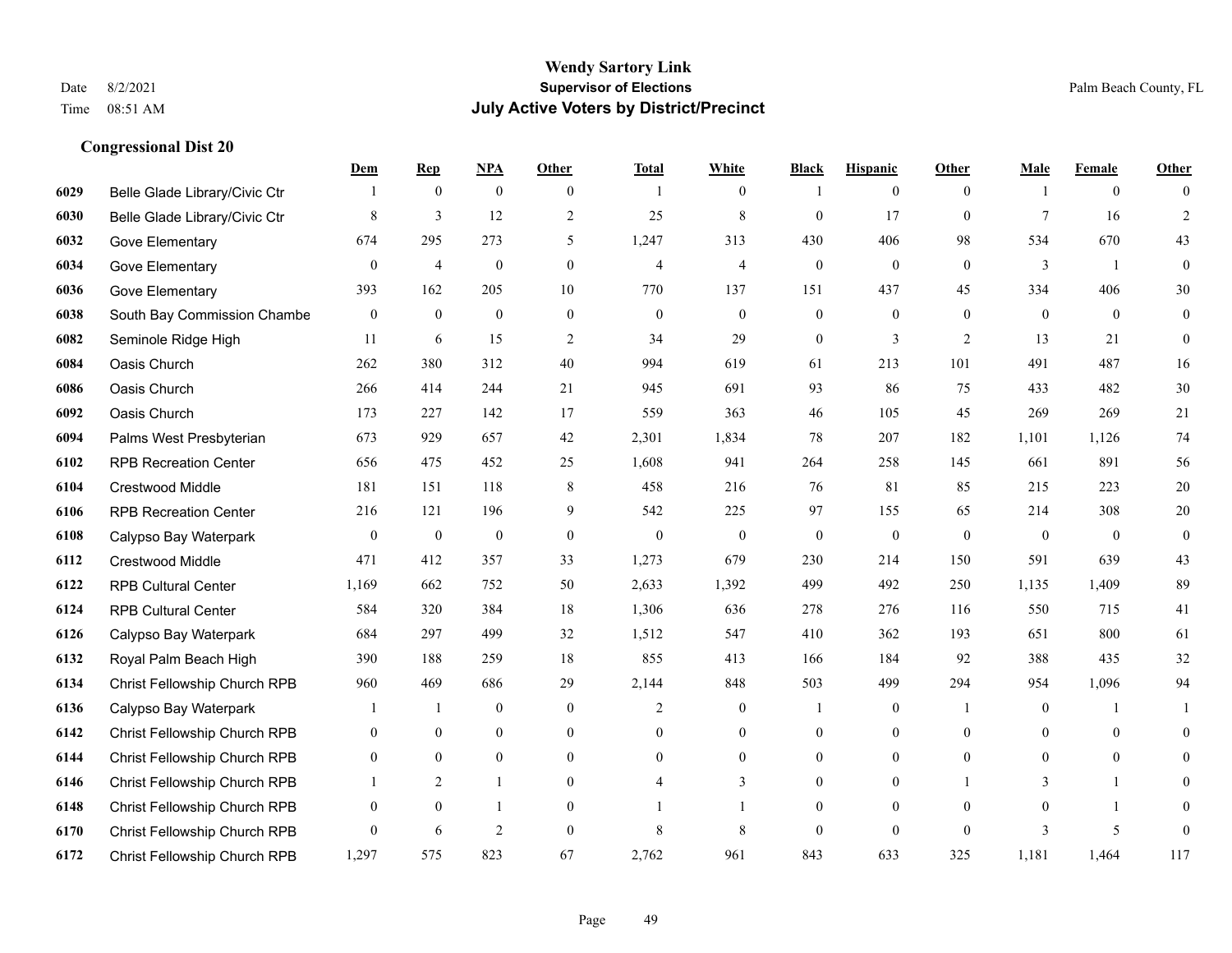|      |                                  | Dem              | <b>Rep</b>     | NPA          | <b>Other</b>   | <b>Total</b> | <b>White</b>     | <b>Black</b>     | <b>Hispanic</b>  | <b>Other</b>   | <b>Male</b> | Female   | <b>Other</b>     |
|------|----------------------------------|------------------|----------------|--------------|----------------|--------------|------------------|------------------|------------------|----------------|-------------|----------|------------------|
| 6174 | Christ Fellowship Church RPB     | 26               | 50             | 36           | 2              | 114          | 89               | 7                | $\tau$           | -11            | 54          | 56       | 4                |
| 6178 | <b>Everglades Elementary</b>     | 556              | 376            | 442          | 26             | 1,400        | 640              | 291              | 247              | 222            | 644         | 688      | 68               |
| 6180 | <b>Everglades Elementary</b>     | 18               | 49             | 19           | 2              | 88           | 67               | 4                | 14               | 3              | 41          | 45       | $\overline{2}$   |
| 6206 | Palm Beach Central High          | 269              | 245            | 181          | 9              | 704          | 378              | 145              | 60               | 121            | 316         | 361      | 27               |
| 7004 | J F Kennedy Middle               | $\theta$         | $\mathbf{0}$   | $\mathbf{0}$ | $\Omega$       | $\Omega$     | $\overline{0}$   | $\mathbf{0}$     | $\theta$         | $\Omega$       | $\theta$    | $\theta$ | $\mathbf{0}$     |
| 7010 | St John Lutheran Church          | 279              | 12             | 89           | 6              | 386          | 27               | 314              | 23               | 22             | 126         | 243      | 17               |
| 7012 | St John Lutheran Church          | 1,069            | 195            | 421          | 18             | 1,703        | 487              | 985              | 69               | 162            | 780         | 863      | 60               |
| 7014 | RB Prep Achievement Academy      | $\mathbf{0}$     | $\mathbf{0}$   | $\mathbf{0}$ | $\theta$       | $\theta$     | $\overline{0}$   | $\mathbf{0}$     | $\theta$         | $\theta$       | $\theta$    | $\theta$ | $\mathbf{0}$     |
| 7016 | RB Prep Achievement Academy      | $\overline{2}$   | $\mathbf{1}$   | $\mathbf{0}$ | $\Omega$       | 3            | $\mathbf{1}$     | $\overline{2}$   | $\mathbf{0}$     | $\Omega$       | 2           |          | $\theta$         |
| 7018 | RB Prep Achievement Academy      | $\overline{0}$   | $\overline{0}$ | $\mathbf{0}$ | $\theta$       | $\theta$     | $\overline{0}$   | $\overline{0}$   | $\overline{0}$   | $\theta$       | $\theta$    | $\theta$ | $\Omega$         |
| 7020 | RB Prep Achievement Academy      | $\theta$         | $\theta$       | $\theta$     | $\theta$       | $\theta$     | $\theta$         | $\theta$         | $\theta$         | $\Omega$       | $\theta$    | $\theta$ | $\theta$         |
| 7022 | J F Kennedy Middle               | 889              | 176            | 360          | 26             | 1,451        | 291              | 798              | 152              | 210            | 646         | 756      | 49               |
| 7024 | Hurst Chapel AME Church          | 1,544            | 88             | 332          | 21             | 1,985        | 146              | 1,618            | 95               | 126            | 806         | 1,123    | 56               |
| 7025 | Hurst Chapel AME Church          | 262              | 33             | 104          | 3              | 402          | 60               | 248              | 39               | 55             | 146         | 239      | 17               |
| 7026 | Lindsey Davis Senior Comm Ctr    | 2,258            | 75             | 413          | 19             | 2,765        | 60               | 2,489            | 37               | 179            | 1,108       | 1,561    | 96               |
| 7028 | <b>Wells Recreation Center</b>   | 1,825            | 139            | 460          | 19             | 2,443        | 234              | 1,912            | 99               | 198            | 1,047       | 1,305    | 91               |
| 7030 | Riviera Beach Marina Event Ctr   | 195              | 301            | 175          | 22             | 693          | 555              | 48               | 44               | 46             | 349         | 323      | 21               |
| 7034 | Suncoast High                    | 1,293            | 200            | 500          | 24             | 2,017        | 361              | 1,214            | 149              | 293            | 834         | 1,107    | 76               |
| 7036 | RB Prep Achievement Academy      | $\boldsymbol{0}$ | $\bf{0}$       | 6            | $\overline{0}$ | 6            | $\boldsymbol{0}$ | $\boldsymbol{0}$ | $\boldsymbol{0}$ | 6              | 4           |          | -1               |
| 7038 | RB Prep Achievement Academy      | $\overline{0}$   | $\mathbf{0}$   | $\mathbf{0}$ | $\overline{0}$ | $\mathbf{0}$ | $\mathbf{0}$     | $\mathbf{0}$     | $\mathbf{0}$     | $\theta$       | $\theta$    | $\theta$ | $\mathbf{0}$     |
| 7040 | Mary McLeod Bethune Elementa     | 1,227            | 53             | 248          | 16             | 1,544        | 34               | 1,368            | 45               | 97             | 607         | 891      | 46               |
| 7041 | Mary McLeod Bethune Elementa     | 385              | 32             | 118          | $\,8\,$        | 543          | 42               | 418              | 26               | 57             | 202         | 317      | $24\,$           |
| 7042 | Dan Calloway Complex             | 1,719            | 73             | 365          | 21             | 2,178        | 43               | 1,930            | 43               | 162            | 879         | 1,237    | 62               |
| 7044 | <b>Wells Recreation Center</b>   | 1,384            | 87             | 351          | 16             | 1,838        | 183              | 1,457            | 64               | 134            | 754         | 1,013    | 71               |
| 7046 | Riviera Beach Marina Event Ctr   | 38               | 30             | 15           | 5              | 88           | 74               | 7                | $\overline{2}$   | 5              | 49          | 38       | $\mathbf{1}$     |
| 7048 | Crossroads Baptist Church        | 284              | 8              | 83           | 10             | 385          | 6                | 322              | 28               | 29             | 129         | 239      | 17               |
| 7050 | <b>Crossroads Baptist Church</b> |                  | 2              | 1            | $\overline{0}$ | 4            | 3                | $\boldsymbol{0}$ | $\mathbf{0}$     | $\overline{1}$ |             | 3        | $\mathbf{0}$     |
| 7052 | <b>Crossroads Baptist Church</b> | $\theta$         | $\theta$       | $\theta$     | $\Omega$       | $\Omega$     | $\theta$         | $\theta$         | $\theta$         | $\theta$       | $\Omega$    | $\theta$ | $\boldsymbol{0}$ |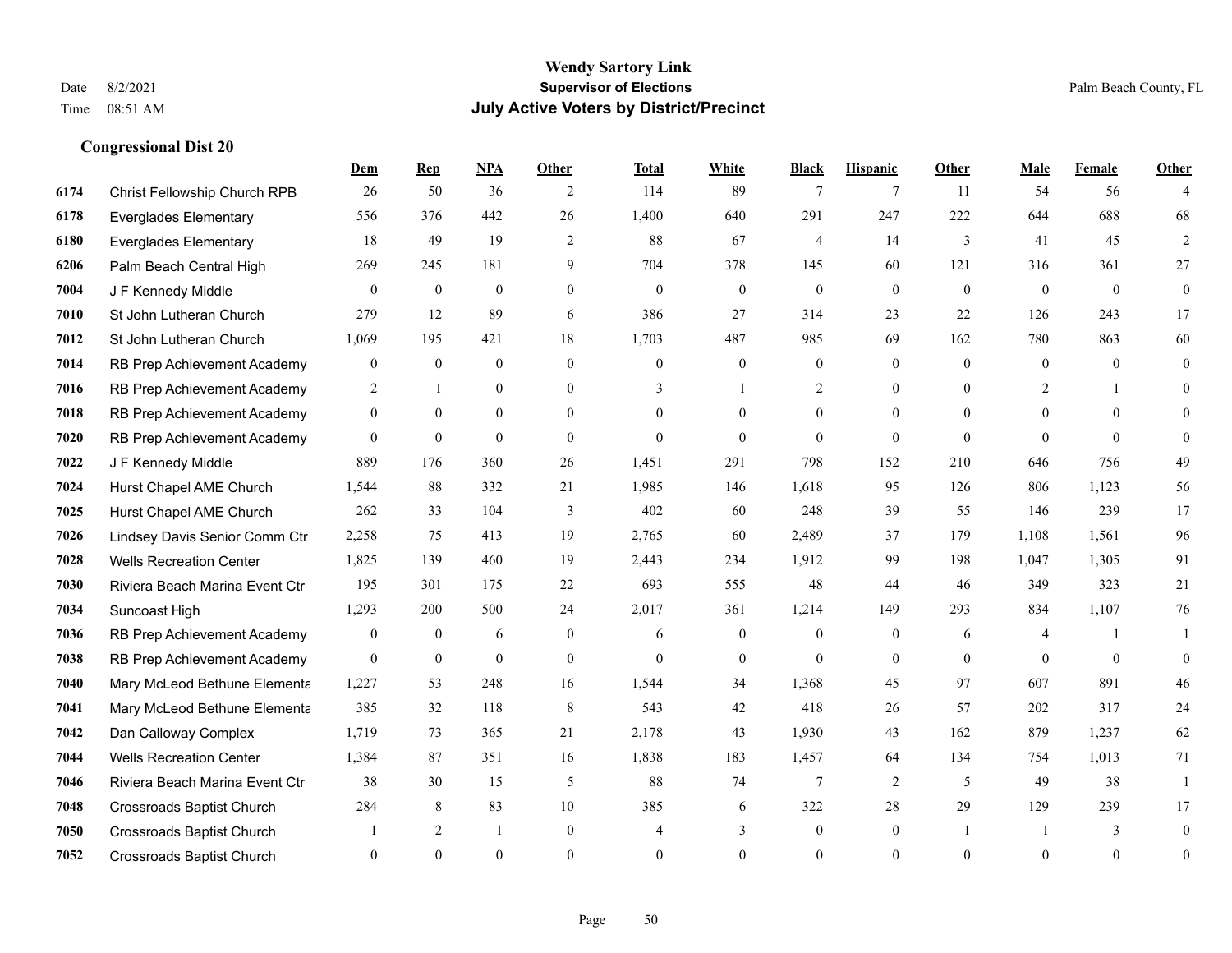#### **Wendy Sartory Link** Date 8/2/2021 **Supervisor of Elections** Palm Beach County, FL Time 08:51 AM **July Active Voters by District/Precinct**

Crossroads Baptist Church 985 70 288 13 1,356 111 1,031 73 141 579 717 60

**Dem Rep NPA Other Total White Black Hispanic Other Male Female Other**

# Crossroads Baptist Church 0 0 0 0 0 0 0 0 0 0 0 0 Palm Beach Lakes High 1,432 359 603 42 2,436 808 1,098 307 223 985 1,352 99 Ephesus Junior Academy 1,167 64 228 16 1,475 104 1,213 50 108 597 831 47 Mangonia Park Town Hall 713 40 177 10 940 81 752 39 68 376 536 28 Grace Episcopal Church 1,301 161 435 34 1,931 335 1,270 127 199 826 1,019 86 Northboro Elementary 1,068 187 415 29 1,699 458 908 162 171 760 868 71 Pleasant City Community Center 927 242 473 34 1,676 769 587 173 147 801 794 81 Egret Lake Elementary 478 109 230 6 823 214 368 132 109 352 439 32 Egret Lake Elementary 195 35 84 10 324 54 192 32 46 138 178 8 Egret Lake Elementary 3 2 1 0 6 4 1 0 1 5 1 0 Bear Lakes Middle 1,293 471 800 58 2,622 1,042 897 371 312 1,139 1,360 123 Palm Beach Lakes High 117 35 76 3 231 84 68 22 57 106 111 14 Salvation Army Activity Hall 597 77 279 12 965 158 505 126 176 410 508 47 First Christian Church 737 180 323 25 1,265 414 623 103 125 482 737 46 WPB City Fire Station #5 738 380 415 25 1,558 957 269 185 147 670 837 51 Roosevelt Elementary 2,051 166 535 28 2,780 262 2,067 238 213 1,109 1,551 120 Adult Education Center 127 27 59 7 220 52 122 23 23 68 142 10 Adult Education Center 0 0 0 0 0 0 0 0 0 0 0 0 Adult Education Center 0 0 0 0 0 0 0 0 0 0 0 0 Adult Education Center 30 31 36 5 102 76 3 18 5 51 45 6 U M Church of Palm Beaches 278 110 172 8 568 203 206 107 52 243 296 29 U M Church of Palm Beaches 0 0 0 0 0 0 0 0 0 0 0 0 First Christian Church 1,216 142 339 15 1,712 201 1,236 112 163 749 902 61

 First Christian Church 1,504 495 749 81 2,829 1,083 1,043 403 300 1,162 1,554 113 Westward Elementary 1,944 125 465 24 2,558 158 2,097 118 185 1,027 1,447 84 Clayton Hutcheson Hall A 795 170 394 23 1,382 302 654 283 143 606 709 67 Haverhill Town Hall 44 36 35 2 117 48 32 27 10 48 64 5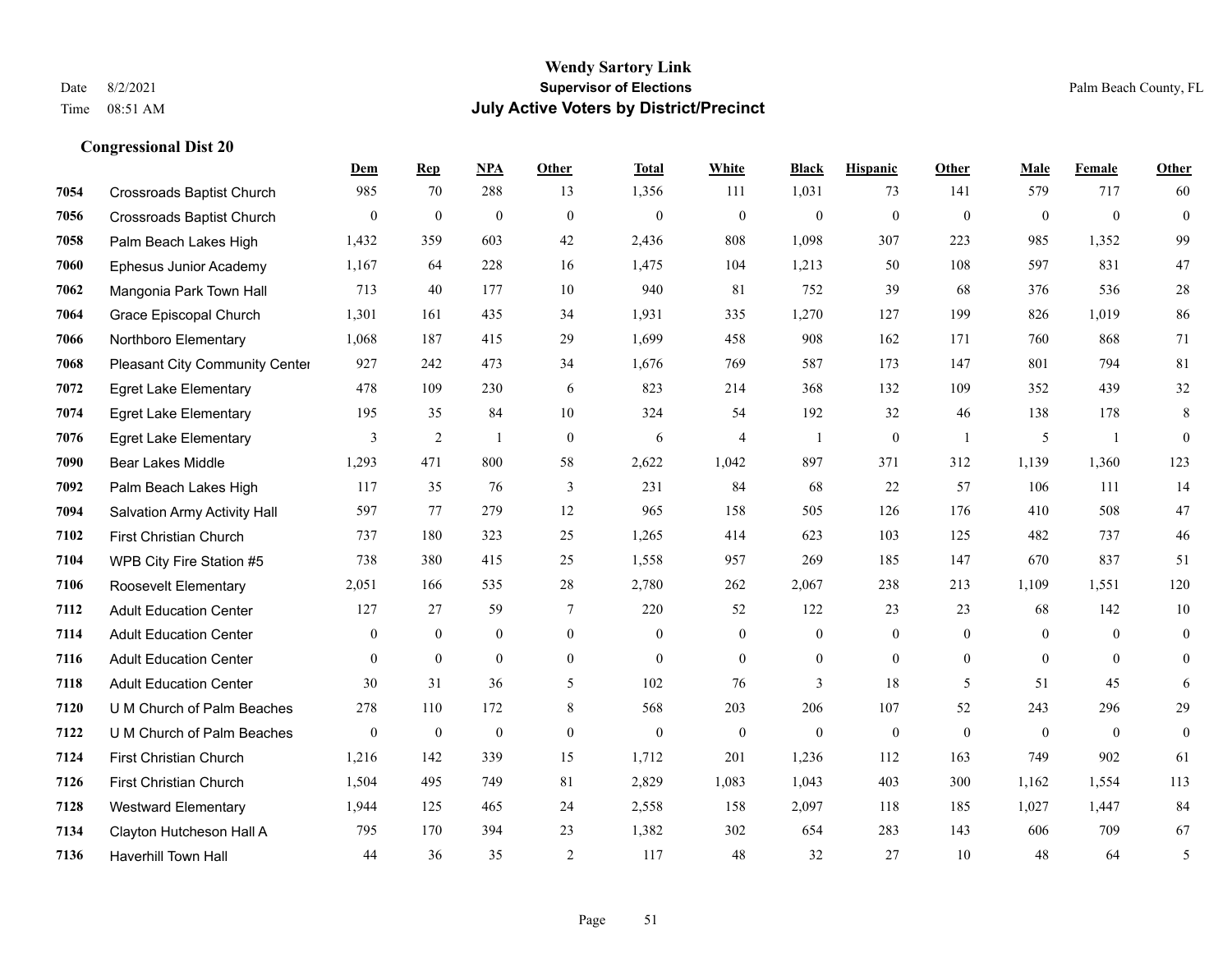|      |                                  | <b>Dem</b> | <u>Rep</u> | <b>NPA</b> | Other | <u>Total</u> | White    | <b>Black</b> | <b>Hispanic</b> | Other    | <u>Male</u> | Female   | <b>Other</b>   |
|------|----------------------------------|------------|------------|------------|-------|--------------|----------|--------------|-----------------|----------|-------------|----------|----------------|
| 7138 | <b>Westgate Community Center</b> | 1,550      | 443        | 893        | 29    | 2,915        | 678      | 949          | 989             | 299      | 1,298       | 1,475    | 142            |
| 7140 | <b>Haverhill Town Hall</b>       | 168        | 76         | 96         | 4     | 344          | 106      | 123          | 76              | 39       | 161         | 162      | 21             |
| 7142 | Clayton Hutcheson Hall B         | 34         |            | 12         |       | 53           | 16       | 25           |                 |          | 23          | 30       | $\overline{0}$ |
| 7144 | Clayton Hutcheson Hall B         | 47         |            | 20         |       | 71           | 4        | 46           | 12              | 9        | 28          | 37       | 6              |
| 7146 | Clayton Hutcheson Hall B         | 238        | 15         | 92         |       | 347          | 25       | 221          | 78              | 23       | 124         | 208      | 15             |
| 7149 | Howard Park Community Center     | 59         |            | 46         |       | 118          |          | 47           | 33              | 21       | 54          | 54       | 10             |
| 8001 | Federal Only                     | 0          |            |            |       | $\Omega$     | $\Omega$ | 0            | 0               | $\theta$ | $\Omega$    | $\Omega$ | 0              |
| 8002 | State Only                       | 136        | 104        | 117        |       | 359          | 276      | 13           | 14              | 56       | 161         | 185      | 13             |
|      | <b>Congressional Dist 20</b>     | 73,729     | 23,658     | 34,666     | 2,110 | 134,163      | 41,561   | 55,326       | 24,162          | 13,114   | 57,732      | 71,033   | 5,398          |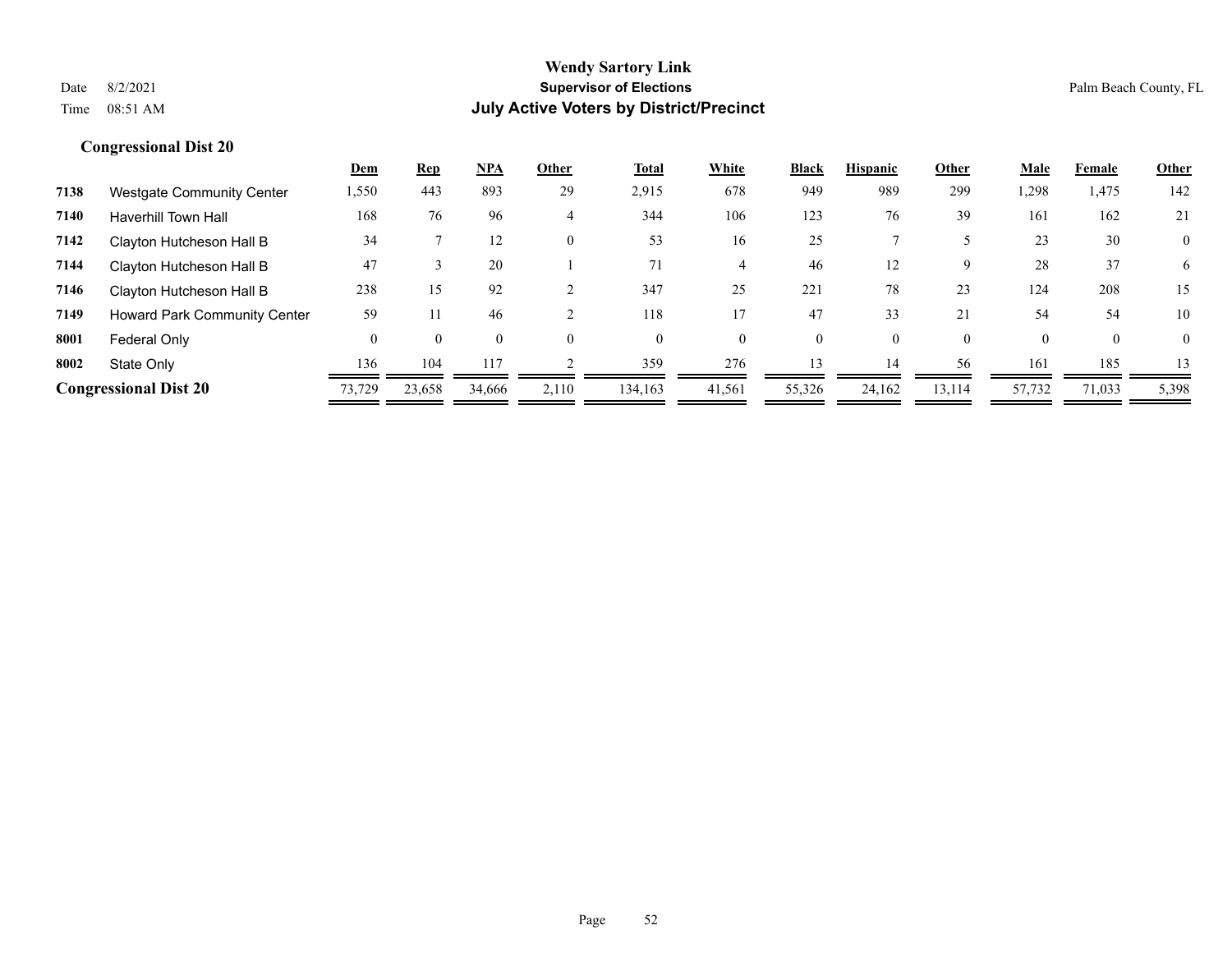|      |                                   | Dem            | <b>Rep</b>       | NPA              | <b>Other</b>   | <b>Total</b>   | <b>White</b>     | <b>Black</b>     | <b>Hispanic</b>  | <b>Other</b>   | <b>Male</b>    | Female         | <b>Other</b>     |
|------|-----------------------------------|----------------|------------------|------------------|----------------|----------------|------------------|------------------|------------------|----------------|----------------|----------------|------------------|
| 1388 | Palm Beach Shores Town Hall       | 282            | 442              | 295              | 27             | 1,046          | 953              | 12               | 18               | 63             | 489            | 530            | 27               |
| 1389 | Palm Beach Shores Town Hall       | $\mathbf{0}$   | $\mathbf{0}$     | $\overline{0}$   | $\theta$       | $\mathbf{0}$   | $\overline{0}$   | $\mathbf{0}$     | $\mathbf{0}$     | $\theta$       | $\theta$       | $\theta$       | $\mathbf{0}$     |
| 1390 | St Edwards Church                 | 453            | 1,189            | 520              | 55             | 2,217          | 2,038            | 3                | 52               | 124            | 1,023          | 1,125          | 69               |
| 1392 | St Edwards Church                 | 362            | 603              | 409              | 47             | 1,421          | 1,284            | 6                | 28               | 103            | 621            | 765            | 35               |
| 1394 | Morton & Barbara Mandel Cente     | 243            | 609              | 282              | 38             | 1,172          | 1,068            | 6                | 24               | 74             | 530            | 610            | 32               |
| 2066 | Howard Park Community Center      | 140            | 79               | 99               | 7              | 325            | 168              | 54               | 66               | 37             | 151            | 166            | 8                |
| 2068 | <b>Conniston Middle</b>           | 429            | 253              | 322              | 14             | 1,018          | 404              | 100              | 441              | 73             | 457            | 521            | 40               |
| 2070 | <b>Belvedere Elementary</b>       | 560            | 371              | 374              | 24             | 1,329          | 1,044            | 26               | 152              | 107            | 626            | 653            | 50               |
| 2072 | <b>Belvedere Elementary</b>       | 599            | 330              | 462              | 27             | 1,418          | 501              | 145              | 625              | 147            | 614            | 715            | 89               |
| 2074 | <b>Belvedere Elementary</b>       | $\mathbf{0}$   | $\boldsymbol{0}$ | $\boldsymbol{0}$ | $\mathbf{0}$   | $\theta$       | $\boldsymbol{0}$ | $\boldsymbol{0}$ | $\mathbf{0}$     | $\mathbf{0}$   | $\mathbf{0}$   | $\mathbf{0}$   | $\boldsymbol{0}$ |
| 2076 | St Catherine Church               | 145            | 125              | 125              | $\tau$         | 402            | 331              | 16               | 27               | 28             | 197            | 193            | $12\,$           |
| 2078 | St Catherine Church               | 452            | 554              | 357              | 30             | 1,393          | 1,164            | 38               | 87               | 104            | 621            | 723            | 49               |
| 2081 | <b>Everglades Elementary</b>      | 69             | 92               | 45               | $\overline{0}$ | 206            | 148              | $\tau$           | 28               | 23             | 102            | 98             | 6                |
| 2083 | Pine Jog Environmental Center     | 7              | 21               | 17               | $\mathbf{0}$   | 45             | 30               | $\boldsymbol{0}$ | 13               | $\overline{2}$ | 21             | 23             | $\mathbf{1}$     |
| 2084 | <b>Community Christian Church</b> | 277            | 116              | 156              | 17             | 566            | 167              | 204              | 128              | 67             | 251            | 300            | 15               |
| 2085 | <b>Community Christian Church</b> | 2              | 1                | $\mathbf{0}$     | $\theta$       | $\overline{3}$ | 3                | $\mathbf{0}$     | $\mathbf{0}$     | $\theta$       | $\overline{1}$ | 2              | $\mathbf{0}$     |
| 2086 | <b>Community Christian Church</b> | 1,214          | 549              | 930              | 52             | 2,745          | 854              | 593              | 919              | 379            | 1,196          | 1,439          | 110              |
| 2087 | <b>Community Christian Church</b> |                | $\mathbf{1}$     | $\mathbf{0}$     | $\theta$       | $\overline{2}$ | 2                | $\mathbf{0}$     | $\mathbf{0}$     | $\theta$       | 2              | $\theta$       | $\boldsymbol{0}$ |
| 2090 | Pine Jog Environmental Center     | $\overline{0}$ | $\overline{2}$   | $\mathbf{0}$     | $\overline{0}$ | $\overline{2}$ |                  | $\mathbf{0}$     | $\mathbf{0}$     |                | $\mathbf{0}$   |                |                  |
| 2092 | Pine Jog Environmental Center     |                | $\overline{4}$   | $\overline{1}$   | 1              | $\overline{7}$ | $\tau$           | $\boldsymbol{0}$ | $\mathbf{0}$     | $\theta$       | 3              | $\overline{4}$ | $\boldsymbol{0}$ |
| 2096 | 1st Church of the Nazarene        | 250            | 67               | 190              | 5              | 512            | 117              | 24               | 326              | 45             | 238            | 243            | 31               |
| 2110 | <b>Berkshire Elementary</b>       | 167            | 84               | 128              | $\overline{4}$ | 383            | 130              | 41               | 168              | 44             | 156            | 204            | 23               |
| 2112 | Palm Springs Middle               | 7              | 6                | 7                | $\overline{0}$ | 20             | 15               | 3                | $\boldsymbol{0}$ | 2              | 9              | 11             | $\boldsymbol{0}$ |
| 2115 | The Ark Church                    | 75             | 46               | 61               | 5              | 187            | 86               | 12               | 67               | 22             | 85             | 91             | 11               |
| 2116 | The Ark Church                    | 811            | 548              | 694              | 33             | 2,086          | 909              | 148              | 860              | 169            | 884            | 1,122          | 80               |
| 2117 | The Ark Church                    |                | $\boldsymbol{0}$ | $\mathbf{1}$     | $\mathbf{0}$   | 2              | 1                | 1                | $\mathbf{0}$     | $\theta$       | -1             | $\overline{1}$ | $\boldsymbol{0}$ |
| 2118 | Palm Springs Middle               | $\mathbf{0}$   | $\mathbf{0}$     | $\mathbf{0}$     | $\overline{0}$ | $\theta$       | $\overline{0}$   | $\boldsymbol{0}$ | $\mathbf{0}$     | $\mathbf{0}$   | $\theta$       | $\mathbf{0}$   | $\boldsymbol{0}$ |
| 2120 | Palm Springs Middle               | 57             | 19               | 51               | $\theta$       | 127            | 31               | 13               | 54               | 29             | 50             | 66             | 11               |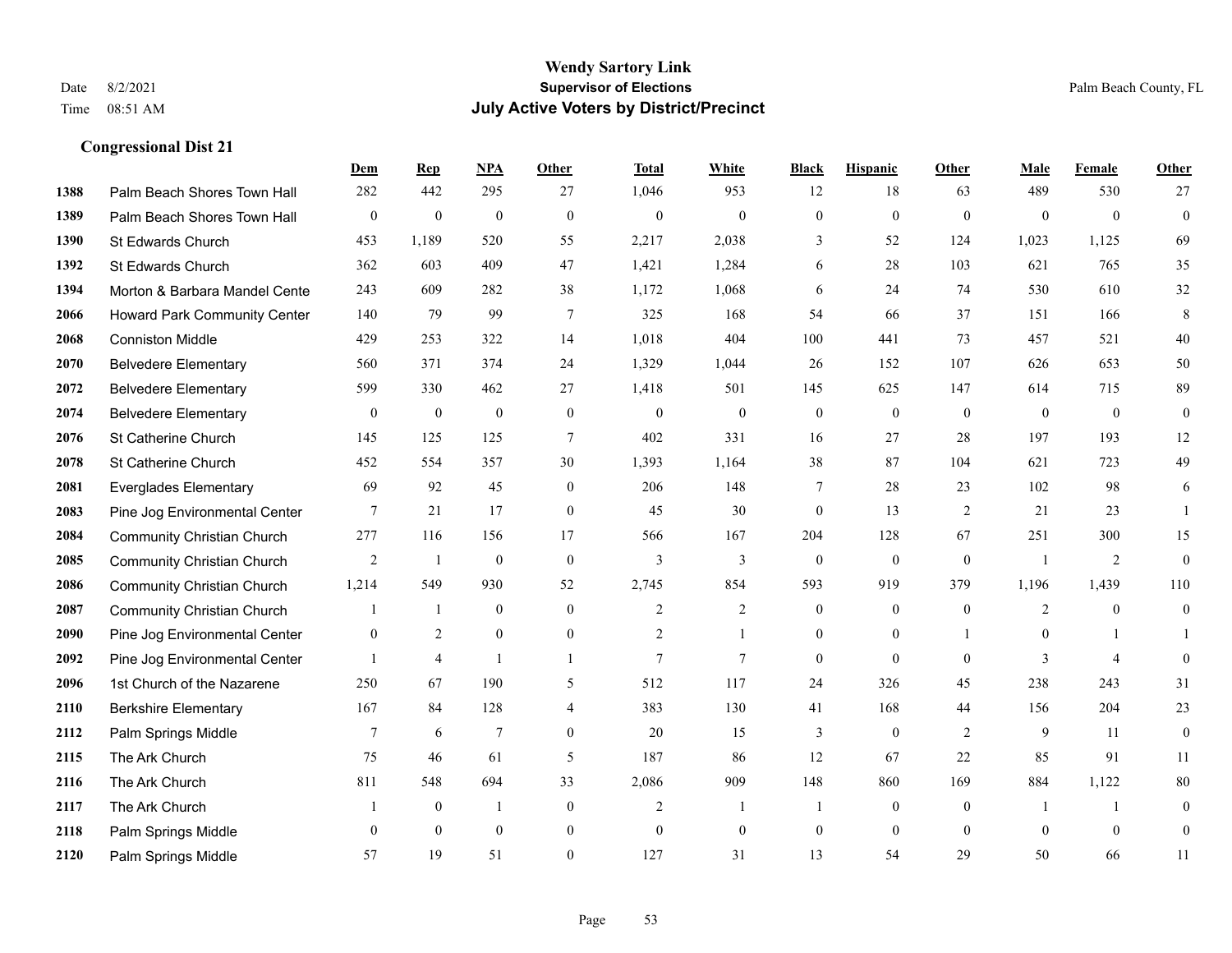|      |                                    | Dem              | <b>Rep</b>       | NPA              | <b>Other</b>   | <b>Total</b>     | <b>White</b>     | <b>Black</b>     | <b>Hispanic</b>  | Other          | <b>Male</b>    | <b>Female</b>  | <b>Other</b>     |
|------|------------------------------------|------------------|------------------|------------------|----------------|------------------|------------------|------------------|------------------|----------------|----------------|----------------|------------------|
| 2122 | Palm Springs Middle                | 1                | $\mathbf{0}$     | $\mathbf{0}$     | $\overline{0}$ |                  | $\overline{0}$   | -1               | $\overline{0}$   | $\overline{0}$ | -1             | $\overline{0}$ | $\Omega$         |
| 2124 | Palm Springs Middle                | 5                | 3                | 8                | $\overline{0}$ | 16               | $\tau$           | 3                | 5                | $\overline{1}$ | $\tau$         | 9              | $\mathbf{0}$     |
| 2125 | St Marys Orthodox Church           | 341              | 354              | 245              | 8              | 948              | 506              | 42               | 337              | 63             | 417            | 493            | 38               |
| 2126 | St Marys Orthodox Church           | 277              | 250              | 226              | 9              | 762              | 433              | 31               | 233              | 65             | 353            | 388            | 21               |
| 2127 | Lake Clarke Shores Town Hall       | 1                | $\mathbf{0}$     | $\mathbf{1}$     | $\Omega$       | 2                | $\overline{0}$   | $\mathbf{0}$     | 2                | $\theta$       | $\overline{2}$ | $\theta$       | $\boldsymbol{0}$ |
| 2128 | Palm Springs Middle                | $\boldsymbol{0}$ | $\boldsymbol{0}$ | $\boldsymbol{0}$ | $\overline{0}$ | $\boldsymbol{0}$ | $\boldsymbol{0}$ | $\boldsymbol{0}$ | $\boldsymbol{0}$ | $\mathbf{0}$   | $\overline{0}$ | $\mathbf{0}$   | $\mathbf{0}$     |
| 2136 | Palmwood Lodge #303                | 667              | 453              | 561              | 44             | 1,725            | 753              | 83               | 723              | 166            | 780            | 861            | 84               |
| 2138 | Palmwood Lodge #303                | 339              | 160              | 265              | 19             | 783              | 317              | 79               | 297              | 90             | 360            | 387            | 36               |
| 2140 | South Olive Community Center       | 567              | 431              | 375              | 33             | 1,406            | 1,071            | 29               | 195              | 111            | 663            | 695            | 48               |
| 2142 | Lakeside Presbyterian Church       | 294              | 372              | 179              | 23             | 868              | 754              | 3                | 54               | 57             | 399            | 439            | 30               |
| 2144 | Lakeside Presbyterian Church       | 355              | 412              | 261              | 33             | 1,061            | 878              | 20               | 79               | 84             | 486            | 541            | 34               |
| 2146 | Village Walk HOA Clubhouse         | 549              | 537              | 424              | 42             | 1,552            | 1,207            | 57               | 137              | 151            | 644            | 853            | 55               |
| 2148 | <b>Liberty Park Elementary</b>     | $\mathbf{0}$     | $\boldsymbol{0}$ | $\boldsymbol{0}$ | $\mathbf{0}$   | $\mathbf{0}$     | $\boldsymbol{0}$ | $\boldsymbol{0}$ | $\boldsymbol{0}$ | $\overline{0}$ | $\overline{0}$ | $\mathbf{0}$   | $\boldsymbol{0}$ |
| 2150 | River Bridge Activities Center     | 1,087            | 527              | 675              | 53             | 2,342            | 1,136            | 476              | 482              | 248            | 976            | 1,282          | 84               |
| 2152 | Pine Ridge North II                | 1,119            | 502              | 804              | 52             | 2,477            | 1,023            | 382              | 813              | 259            | 988            | 1,386          | 103              |
| 2156 | Cresthaven Emory Aud               | 629              | 408              | 305              | 14             | 1,356            | 756              | 96               | 410              | 94             | 500            | 806            | 50               |
| 2160 | Cresthaven Barkley Aud             | 520              | 358              | 284              | 20             | 1,182            | 598              | 85               | 395              | 104            | 495            | 635            | 52               |
| 2162 | Cresthaven Ashley Aud              | 333              | 220              | 222              | 14             | 789              | 397              | 37               | 290              | 65             | 312            | 443            | 34               |
| 2164 | <b>Covered Bridge Clubhouse</b>    | 1,127            | 740              | 662              | 39             | 2,568            | 1,785            | 137              | 473              | 173            | 992            | 1,496          | 80               |
| 2166 | Poinciana Clubhouse                | 901              | 521              | 495              | 37             | 1,954            | 1,287            | 93               | 414              | 160            | 764            | 1,122          | 68               |
| 2168 | First Baptist Church GA            | $\theta$         | $\boldsymbol{0}$ | $\mathbf{0}$     | $\theta$       | $\mathbf{0}$     | $\mathbf{0}$     | $\mathbf{0}$     | $\mathbf{0}$     | $\theta$       | $\overline{0}$ | $\overline{0}$ | $\boldsymbol{0}$ |
| 2170 | <b>Liberty Park Elementary</b>     | 1,125            | 537              | 664              | 54             | 2,380            | 1,043            | 452              | 628              | 257            | 945            | 1,318          | 117              |
| 2172 | First Baptist Church GA            | 17               | 4                | 10               | $\mathbf{0}$   | 31               | 15               | 3                | 9                | $\overline{4}$ | 13             | 17             | -1               |
| 2174 | First Baptist Church GA            | 456              | 188              | 270              | 12             | 926              | 407              | 191              | 205              | 123            | 405            | 479            | $42\,$           |
| 2182 | <b>Greenacres Community Center</b> | 633              | 279              | 526              | 29             | 1,467            | 521              | 140              | 660              | 146            | 586            | 792            | 89               |
| 2184 | American Polish Club               | 1,091            | 394              | 800              | 38             | 2,323            | 712              | 342              | 1,012            | 257            | 962            | 1,221          | 140              |
| 2186 | American Polish Club               | 324              | 134              | 237              | 6              | 701              | 212              | 111              | 309              | 69             | 311            | 359            | 31               |
| 2188 | St Lukes United Methodist Chr      | 469              | 517              | 430              | 33             | 1,449            | 1,149            | 35               | 188              | 77             | 684            | 726            | 39               |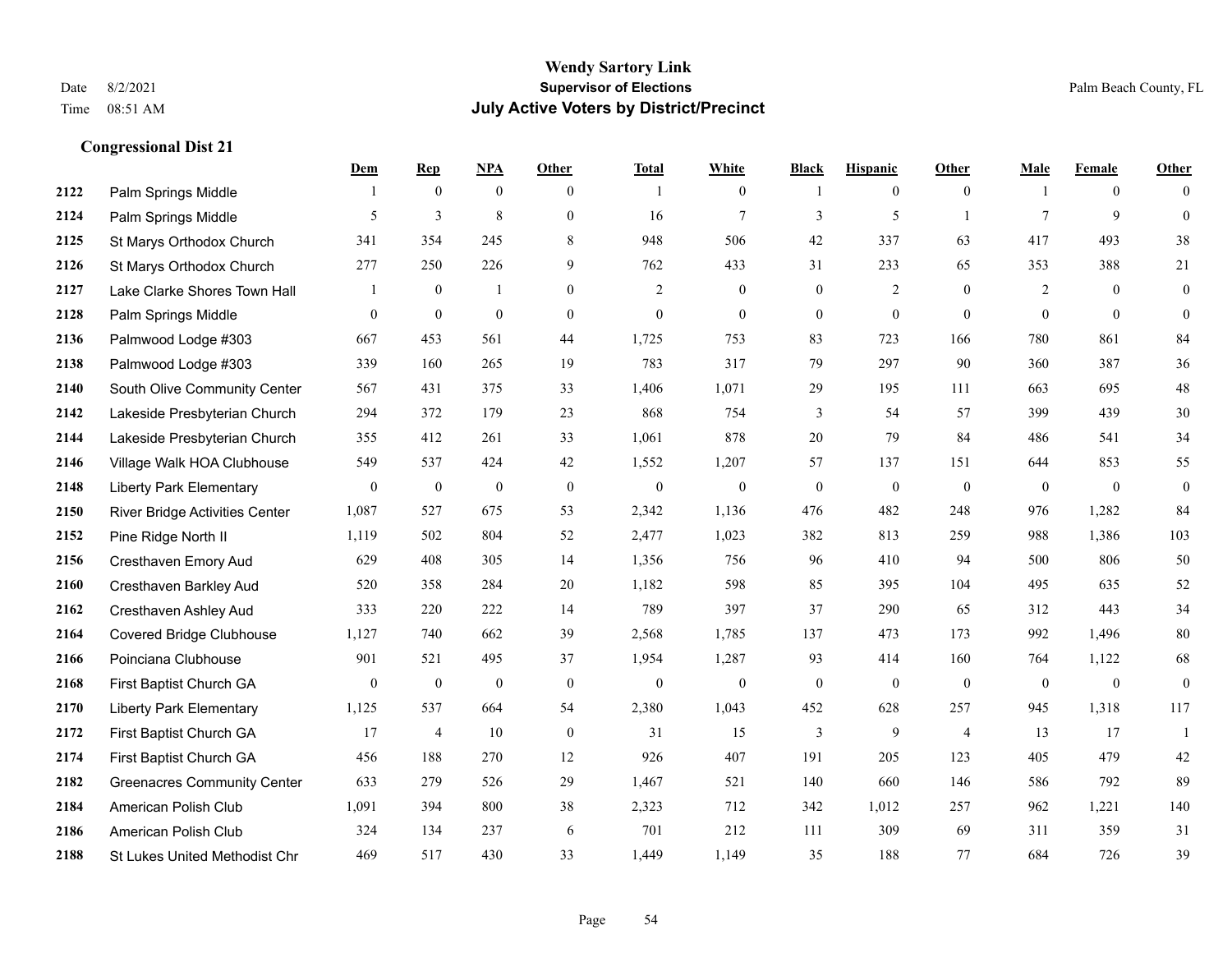|      |                                | Dem              | <b>Rep</b>       | NPA              | <b>Other</b>     | <b>Total</b>     | <b>White</b>     | <b>Black</b>     | <b>Hispanic</b>  | Other          | <b>Male</b>    | <b>Female</b>  | <b>Other</b>     |
|------|--------------------------------|------------------|------------------|------------------|------------------|------------------|------------------|------------------|------------------|----------------|----------------|----------------|------------------|
| 2190 | Lucerne Pointe Clubhouse       | 1,020            | 526              | 641              | 46               | 2,233            | 1,417            | 219              | 422              | 175            | 914            | 1,241          | 78               |
| 2192 | Fountains Of Palm Beach        | 926              | 443              | 568              | 55               | 1,992            | 1,351            | 143              | 332              | 166            | 844            | 1,080          | 68               |
| 2194 | <b>LC Swain Middle</b>         | 1,090            | 360              | 708              | 40               | 2,198            | 755              | 451              | 762              | 230            | 918            | 1,170          | 110              |
| 2196 | Pine Ridge South IV Clubhouse  | 891              | 494              | 499              | 41               | 1,925            | 1,154            | 261              | 397              | 113            | 752            | 1,100          | $73\,$           |
| 2198 | American Finnish Club          | 14               | 9                | 8                | $\mathbf{0}$     | 31               | 17               | 3                | $\mathbf{1}$     | 10             | 12             | 16             | 3                |
| 2202 | <b>LC Swain Middle</b>         | $\mathbf{0}$     | $\,8\,$          | $\mathbf{1}$     | $\mathbf{0}$     | 9                | 6                | $\boldsymbol{0}$ | 3                | $\mathbf{0}$   | $\overline{4}$ | 5              | $\mathbf{0}$     |
| 2204 | Heritage Elementary            | 548              | 217              | 475              | 30               | 1,270            | 418              | 137              | 600              | 115            | 551            | 646            | 73               |
| 2206 | Heritage Elementary            | 460              | 194              | 329              | 16               | 999              | 322              | 213              | 334              | 130            | 433            | 513            | 53               |
| 2208 | American Finnish Club          | 6                | $\tau$           | $\mathbf{1}$     | $\overline{1}$   | 15               | 14               | $\boldsymbol{0}$ | $\boldsymbol{0}$ | -1             | 6              | 8              |                  |
| 2210 | American Polish Club           | 231              | 94               | 136              | 6                | 467              | 168              | 114              | 139              | 46             | 186            | 261            | $20\,$           |
| 2212 | American Polish Club           | $\boldsymbol{0}$ | $\boldsymbol{0}$ | $\boldsymbol{0}$ | $\mathbf{0}$     | $\boldsymbol{0}$ | $\boldsymbol{0}$ | $\boldsymbol{0}$ | $\boldsymbol{0}$ | $\mathbf{0}$   | $\mathbf{0}$   | $\mathbf{0}$   | $\mathbf{0}$     |
| 2214 | Indian Pines Elementary        | 1,182            | 255              | 574              | 37               | 2,048            | 468              | 901              | 445              | 234            | 922            | 1,025          | 101              |
| 2216 | Indian Pines Elementary        | 1,791            | 294              | 837              | 41               | 2,963            | 523              | 1,489            | 582              | 369            | 1,327          | 1,489          | 147              |
| 2218 | <b>Tradewinds Middle</b>       | 1,264            | 316              | 645              | 35               | 2,260            | 569              | 877              | 373              | 441            | 994            | 1,140          | 126              |
| 3002 | Palm Springs Middle            | 818              | 339              | 551              | 48               | 1,756            | 524              | 320              | 745              | 167            | 712            | 967            | 77               |
| 3004 | Community Of Hope              | 69               | 40               | 61               | 2                | 172              | 66               | 10               | 70               | 26             | 85             | 76             | 11               |
| 3006 | Faith Presbyterian             | 984              | 619              | 680              | 32               | 2,315            | 954              | 267              | 887              | 207            | 950            | 1,261          | 104              |
| 3008 | Palm Springs Middle            | $\mathbf{0}$     | $\mathbf{0}$     | $\boldsymbol{0}$ | $\mathbf{0}$     | $\mathbf{0}$     | $\boldsymbol{0}$ | $\mathbf{0}$     | $\overline{0}$   | $\mathbf{0}$   | $\overline{0}$ | $\theta$       | $\mathbf{0}$     |
| 3010 | Faith Presbyterian             | 371              | 203              | 293              | 24               | 891              | 359              | 114              | 338              | 80             | 407            | 449            | 35               |
| 3012 | <b>Emmanuel Baptist Church</b> | 636              | 574              | 413              | 20               | 1,643            | 988              | 44               | 519              | 92             | 698            | 881            | 64               |
| 3014 | Lake Clarke Shores Town Hall   | 1,017            | 1,088            | 642              | 44               | 2,791            | 2,050            | 82               | 490              | 169            | 1,270          | 1,433          | $88\,$           |
| 3016 | Community Of Hope              | 44               | 37               | 53               | 2                | 136              | 36               | $\mathbf{9}$     | 75               | 16             | 51             | 75             | $10\,$           |
| 3018 | Palm Springs Middle            | 11               | 12               | 9                | 3                | 35               | 14               | $\mathbf{0}$     | 17               | $\overline{4}$ | 15             | 19             | $\overline{1}$   |
| 3020 | Palm Springs Village Hall      | 974              | 622              | 779              | 34               | 2,409            | 974              | 172              | 1,062            | 201            | 1,060          | 1,235          | 114              |
| 3022 | Oasis De Amor Baptist Church   | 516              | 216              | 398              | 18               | 1,148            | 374              | 139              | 490              | 145            | 538            | 544            | 66               |
| 3024 | Palm Springs Library           | 715              | 405              | 583              | 24               | 1,727            | 653              | 197              | 689              | 188            | 753            | 870            | 104              |
| 3026 | Palm Springs Village Hall      | $\mathbf{0}$     | $\mathbf{0}$     | $\boldsymbol{0}$ | $\boldsymbol{0}$ | $\mathbf{0}$     | $\boldsymbol{0}$ | $\mathbf{0}$     | $\overline{0}$   | $\mathbf{0}$   | $\overline{0}$ | $\overline{0}$ | $\mathbf{0}$     |
| 3028 | Palm Springs Village Hall      | $\overline{2}$   | $\overline{1}$   | $\mathbf{0}$     | $\Omega$         | 3                | $\overline{0}$   | $\mathbf{0}$     | $\overline{3}$   | $\mathbf{0}$   | $\mathbf{1}$   | 2              | $\boldsymbol{0}$ |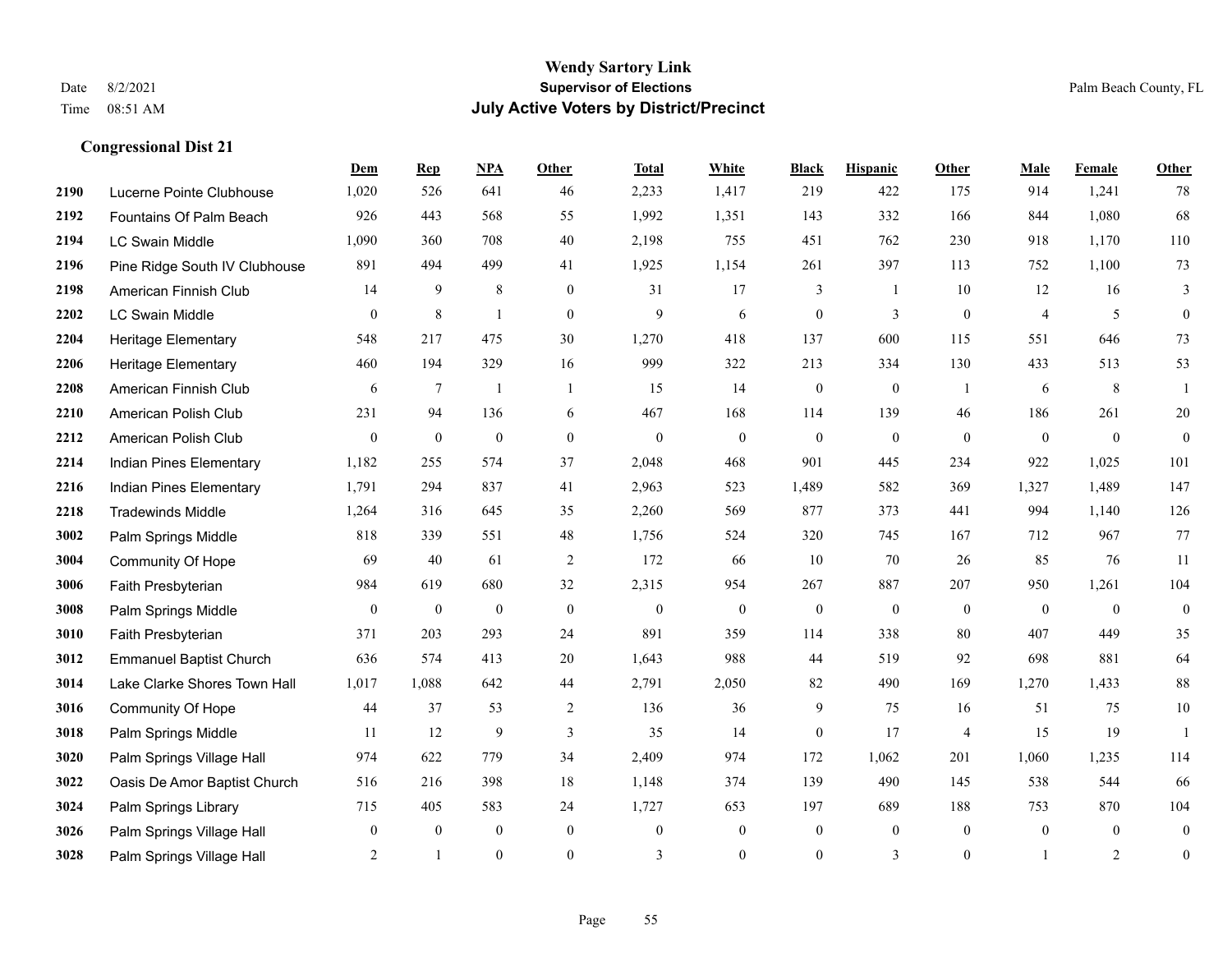|      |                                  | Dem              | <b>Rep</b>       | NPA              | <b>Other</b>     | <b>Total</b>     | <b>White</b>     | <b>Black</b>     | <b>Hispanic</b>  | <b>Other</b>     | <b>Male</b>      | <b>Female</b>  | <b>Other</b>     |
|------|----------------------------------|------------------|------------------|------------------|------------------|------------------|------------------|------------------|------------------|------------------|------------------|----------------|------------------|
| 3030 | Palm Springs Village Hall        | $\mathbf{0}$     | $\boldsymbol{0}$ | $\boldsymbol{0}$ | $\mathbf{0}$     | $\mathbf{0}$     | $\overline{0}$   | $\mathbf{0}$     | $\mathbf{0}$     | $\mathbf{0}$     | $\mathbf{0}$     | $\overline{0}$ | $\theta$         |
| 3032 | Special Olympics of PBC          | 692              | 308              | 519              | 35               | 1,554            | 564              | 262              | 592              | 136              | 724              | 748            | 82               |
| 3034 | <b>Sunlight Community Church</b> | 157              | 102              | 77               | 5                | 341              | 180              | 42               | 98               | 21               | 155              | 176            | 10               |
| 3036 | <b>Sunlight Community Church</b> | 390              | 215              | 282              | 15               | 902              | 375              | 175              | 263              | 89               | 400              | 472            | $30\,$           |
| 3038 | <b>Sunlight Community Church</b> | 720              | 297              | 531              | 31               | 1,579            | 655              | 246              | 510              | 168              | 733              | 763            | 83               |
| 3040 | 1st Congregational Church        | 689              | 315              | 398              | 39               | 1,441            | 1,065            | 72               | 186              | 118              | 709              | 679            | 53               |
| 3042 | 1st Congregational Church        | 721              | 446              | 396              | 43               | 1,606            | 1,353            | 24               | 129              | 100              | 731              | 819            | 56               |
| 3044 | Holy Redeemer Church             | 222              | 66               | 184              | $\tau$           | 479              | 138              | 98               | 200              | 43               | 207              | 256            | 16               |
| 3048 | Holy Redeemer Church             | 591              | 222              | 456              | 24               | 1,293            | 395              | 255              | 515              | 128              | 570              | 661            | 62               |
| 3050 | Holy Redeemer Church             | 7                | $\,8\,$          | $\overline{2}$   | $\boldsymbol{0}$ | 17               | 10               | 6                | 1                | $\overline{0}$   | 10               | 7              | $\boldsymbol{0}$ |
| 3052 | Our Savior Lutheran Church       | 399              | 112              | 239              | 12               | 762              | 217              | 210              | 261              | 74               | 357              | 364            | 41               |
| 3058 | Our Savior Lutheran Church       | $\mathbf{0}$     | $\bf{0}$         | $\overline{2}$   | $\boldsymbol{0}$ | $\overline{2}$   | $\mathbf{1}$     | 1                | $\boldsymbol{0}$ | $\mathbf{0}$     | -1               | -1             | $\boldsymbol{0}$ |
| 3060 | Our Savior Lutheran Church       | 251              | 52               | 154              | $\tau$           | 464              | 107              | 165              | 156              | 36               | 177              | 266            | 21               |
| 3062 | Our Savior Lutheran Church       | 1,031            | 316              | 571              | 49               | 1,967            | 780              | 431              | 568              | 188              | 909              | 961            | 97               |
| 3064 | 1st Congregational Church        | 462              | 219              | 351              | 32               | 1,064            | 748              | 91               | 149              | 76               | 500              | 521            | 43               |
| 3066 | Our Savior Lutheran Church       | 365              | 132              | 273              | 20               | 790              | 550              | 70               | 92               | 78               | 383              | 374            | 33               |
| 3068 | St Andrews Episcopal             | 537              | 289              | 389              | 43               | 1,258            | 1,016            | 48               | 109              | 85               | 611              | 603            | $44\,$           |
| 3070 | Mid County Senior Center         | 707              | 269              | 556              | 35               | 1,567            | 518              | 356              | 488              | 205              | 708              | 781            | $78\,$           |
| 3071 | Holy Redeemer Church             | $\boldsymbol{0}$ | $\boldsymbol{0}$ | $\boldsymbol{0}$ | $\boldsymbol{0}$ | $\boldsymbol{0}$ | $\boldsymbol{0}$ | $\boldsymbol{0}$ | $\boldsymbol{0}$ | $\boldsymbol{0}$ | $\boldsymbol{0}$ | $\mathbf{0}$   | $\boldsymbol{0}$ |
| 3072 | Holy Redeemer Church             | 139              | 24               | 83               | 8                | 254              | 66               | 105              | 48               | 35               | 97               | 146            | 11               |
| 3074 | <b>Coastal Chapel</b>            | 471              | 355              | 333              | 26               | 1,185            | 742              | 97               | 254              | 92               | 555              | 588            | $42\,$           |
| 3075 | Lantana Recreation Center        | 14               | 10               | 8                | $\overline{c}$   | 34               | 34               | $\boldsymbol{0}$ | $\boldsymbol{0}$ | $\overline{0}$   | 13               | 21             | $\boldsymbol{0}$ |
| 3076 | Our Savior Lutheran Church       | 47               | 39               | 49               | $\overline{1}$   | 136              | 95               | 15               | 20               | 6                | 74               | 58             | $\overline{4}$   |
| 3078 | Lakeside UM Church               | 643              | 395              | 439              | 37               | 1,514            | 948              | 167              | 269              | 130              | 672              | 799            | 43               |
| 3080 | American Finnish Club            | 837              | 220              | 556              | 41               | 1,654            | 394              | 511              | 559              | 190              | 719              | 835            | 100              |
| 3082 | <b>Atlantis City Hall</b>        | 485              | 901              | 440              | 41               | 1,867            | 1,615            | 38               | 90               | 124              | 855              | 969            | 43               |
| 3084 | Lakes of Sherbrooke              | 704              | 648              | 579              | 54               | 1,985            | 1,342            | 189              | 287              | 167              | 868              | 1,041          | 76               |
| 3086 | <b>Woodlands Middle</b>          | 792              | 613              | 693              | 48               | 2,146            | 1,470            | 135              | 352              | 189              | 998              | 1,071          | 77               |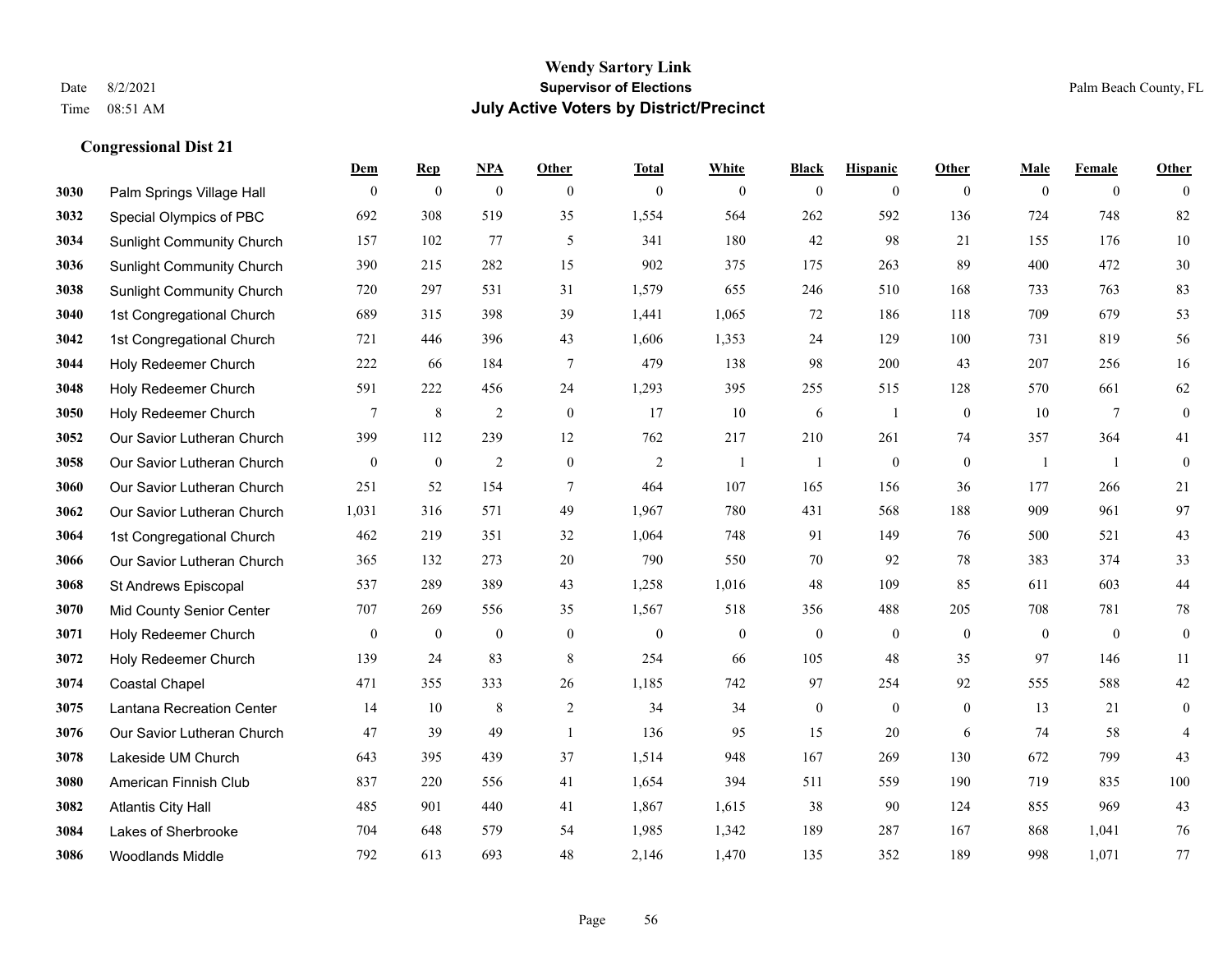#### **Wendy Sartory Link** Date 8/2/2021 **Supervisor of Elections** Palm Beach County, FL Time 08:51 AM **July Active Voters by District/Precinct**

**Dem Rep NPA Other Total White Black Hispanic Other Male Female Other**

# Tradewinds Middle 176 52 121 8 357 95 125 76 61 160 186 11 Woodlands Middle 1,450 829 629 51 2,959 2,388 175 116 280 1,345 1,525 89 Lacuna HOA Clubhouse 1,207 737 737 64 2,745 1,906 272 306 261 1,259 1,395 91 Coral Reef Elementary 324 240 264 27 855 511 71 190 83 400 428 27 Coral Reef Elementary 824 585 633 55 2,097 1,350 254 267 226 973 1,041 83 Manatee Elementary 685 581 517 43 1,826 1,254 170 215 187 827 937 62 Journeys End 427 332 355 21 1,135 757 92 136 150 534 572 29 Diamond View Elementary 1,201 445 787 47 2,480 1,029 627 522 302 1,089 1,283 108 American German Club 410 346 371 33 1,160 807 89 136 128 538 578 44 American German Club 301 114 205 16 636 231 175 99 131 280 327 29 Santaluces High 1,232 535 868 61 2,696 1,084 689 530 393 1,189 1,419 88 Lantana Road Branch Library 822 336 492 40 1,690 795 448 292 155 738 873 79 Starlight Cove Elementary 842 298 608 38 1,786 704 310 629 143 774 921 91 Santaluces High 378 245 292 12 927 543 122 177 85 451 444 32 Advent Lantana 1,069 524 736 50 2,379 1,455 367 368 189 980 1,316 83 Advent Lantana 205 230 176 17 628 513 21 49 45 308 306 14 Valencia Shores Social Club 1,224 584 574 42 2,424 2,136 68 81 139 1,108 1,261 55 **3122 Boynton Beach Community Chu**rch 897 402 342 32 1,673 1,499 31 53 90 684 947 42 West Boynton Park and Rec 785 575 642 43 2,045 1,291 219 287 248 923 1,047 75 Temple Shaarei Shalom 650 506 462 27 1,645 1,123 154 203 165 761 835 49 West Boynton Park and Rec 950 606 718 44 2,318 1,445 279 337 257 1,061 1,172 85 Winston Trails Swim Center 1,116 918 853 62 2,949 2,088 204 372 285 1,378 1,456 115 Park Vista High 854 655 686 48 2,243 1,422 223 358 240 1,007 1,156 80 Christa McAuliffe Middle 176 120 131 9 436 263 45 63 65 210 214 12

 Hidden Oaks Elementary 1,078 317 569 34 1,998 584 787 353 274 853 1,058 87 Freedom Shores Elementary 868 405 581 32 1,886 832 525 275 254 833 977 76 Citrus Cove Elementary 860 500 570 32 1,962 1,156 311 285 210 861 1,019 82 Boynton Lakes North Clubhouse 419 194 276 15 904 427 217 128 132 403 470 31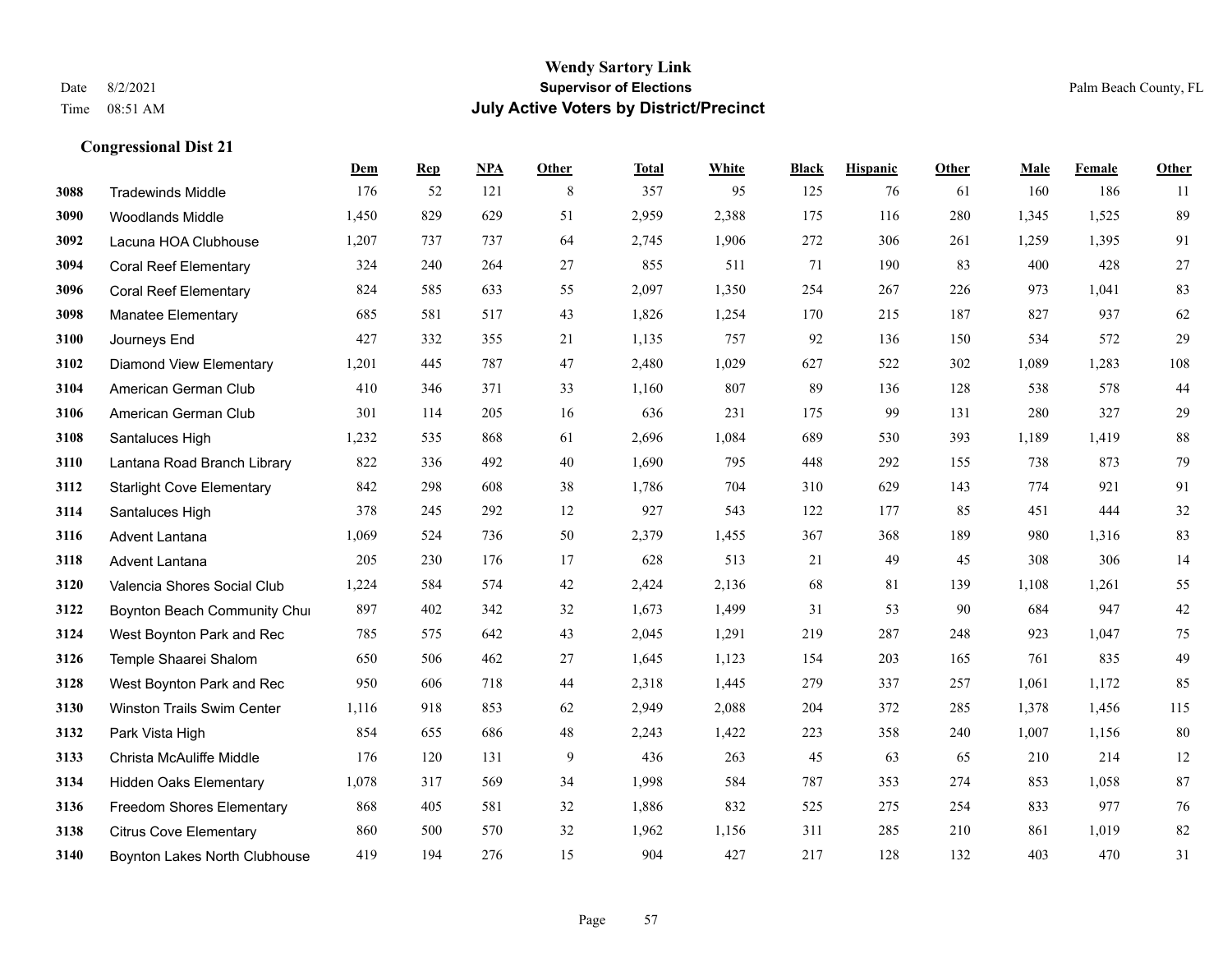|      |                                  | Dem          | <b>Rep</b>       | NPA              | <b>Other</b>     | <b>Total</b>     | <b>White</b>     | <b>Black</b>     | <b>Hispanic</b>  | <b>Other</b> | <b>Male</b>      | Female           | <b>Other</b>     |
|------|----------------------------------|--------------|------------------|------------------|------------------|------------------|------------------|------------------|------------------|--------------|------------------|------------------|------------------|
| 3142 | Boynton Lakes North Clubhouse    | 386          | 161              | 219              | 15               | 781              | 437              | 138              | 136              | 70           | 314              | 436              | 31               |
| 3144 | Freedom Shores Elementary        | 10           | $\,8\,$          | 10               | $\boldsymbol{0}$ | 28               | 22               | $\boldsymbol{0}$ | 3                | 3            | 11               | 14               | 3                |
| 3146 | <b>Freedom Shores Elementary</b> | 332          | 126              | 171              | 15               | 644              | 427              | 79               | 75               | 63           | 261              | 363              | $20\,$           |
| 3148 | Imagine Schools - Chancellor     | 61           | 54               | 54               | 5                | 174              | 118              | 12               | 27               | 17           | 86               | 83               | 5                |
| 3150 | Christa McAuliffe Middle         | 562          | 252              | 231              | 21               | 1,066            | 968              | 21               | 31               | 46           | 437              | 596              | 33               |
| 3152 | Park Vista High                  | 651          | 405              | 385              | 32               | 1,473            | 1,261            | 55               | 64               | 93           | 649              | 776              | $48\,$           |
| 3154 | Ponte Vecchio Clubhouse          | 809          | 314              | 280              | 21               | 1,424            | 1,268            | 22               | 40               | 94           | 638              | 744              | $42\,$           |
| 3156 | Aberdeen East Clubhouse          | 1,009        | 483              | 544              | 42               | 2,078            | 1,580            | 139              | 183              | 176          | 857              | 1,161            | 60               |
| 3158 | <b>Crystal Lakes Elementary</b>  | 999          | 766              | 801              | 59               | 2,625            | 1,851            | 192              | 289              | 293          | 1,188            | 1,326            | 111              |
| 3160 | Christa McAuliffe Middle         | 435          | 332              | 323              | 18               | 1,108            | 754              | 135              | 118              | 101          | 499              | 566              | 43               |
| 3162 | <b>Hidden Oaks Elementary</b>    | 544          | 254              | 297              | 16               | 1,111            | 667              | 203              | 126              | 115          | 498              | 579              | 34               |
| 3164 | <b>Citrus Cove Elementary</b>    | 881          | 538              | 637              | 50               | 2,106            | 1,315            | 315              | 244              | 232          | 934              | 1,101            | 71               |
| 3166 | Jamaica Bay Clubhouse            | 348          | 363              | 261              | 25               | 997              | 884              | 19               | 38               | 56           | 431              | 532              | 34               |
| 3168 | Boynton Beach Fire Station #3    | 909          | 449              | 649              | 31               | 2,038            | 1,151            | 360              | 296              | 231          | 870              | 1,096            | 72               |
| 3170 | Boynton Beach High               | 1,111        | 600              | 861              | 71               | 2,643            | 1,555            | 304              | 530              | 254          | 1,160            | 1,378            | 105              |
| 3172 | Boynton Beach High               | 471          | 144              | 300              | 32               | 947              | 441              | 264              | 135              | 107          | 389              | 511              | $47\,$           |
| 3174 | Boynton Beach Fire Station #3    | 248          | 172              | 172              | 15               | 607              | 414              | 52               | 85               | 56           | 277              | 313              | 17               |
| 3176 | Boynton Beach High               | 219          | 119              | 152              | $\tau$           | 497              | 264              | 90               | 83               | 60           | 214              | 261              | $22\,$           |
| 3180 | Imagine Schools - Chancellor     | $\mathbf{0}$ | $\boldsymbol{0}$ | $\boldsymbol{0}$ | $\boldsymbol{0}$ | $\boldsymbol{0}$ | $\boldsymbol{0}$ | $\boldsymbol{0}$ | $\boldsymbol{0}$ | $\mathbf{0}$ | $\boldsymbol{0}$ | $\boldsymbol{0}$ | $\boldsymbol{0}$ |
| 3182 | Imagine Schools - Chancellor     | 98           | 50               | 81               | 4                | 233              | 118              | 46               | 36               | 33           | 111              | 111              | 11               |
| 3185 | Christ Fellowship Church BB      | 268          | 182              | 175              | 27               | 652              | 415              | 72               | 98               | 67           | 306              | 325              | 21               |
| 3186 | Christ Fellowship Church BB      | 183          | 121              | 138              | 10               | 452              | 320              | 39               | 60               | 33           | 201              | 230              | 21               |
| 3187 | Christ Fellowship Church BB      | 691          | 391              | 570              | 54               | 1,706            | 969              | 262              | 286              | 189          | 798              | 852              | 56               |
| 3188 | Christ Fellowship Church BB      | 411          | 307              | 353              | 20               | 1,091            | 677              | 219              | 122              | 73           | 536              | 520              | 35               |
| 3190 | Imagine Schools - Chancellor     | 292          | 150              | 206              | 20               | 668              | 379              | 136              | 91               | 62           | 338              | 315              | 15               |
| 3192 | Leisureville #1 Clubhouse        | 552          | 402              | 369              | 42               | 1,365            | 1,034            | 110              | 127              | 94           | 545              | 772              | $48\,$           |
| 3194 | Boynton Beach Fire Station #2    | 745          | 167              | 375              | 20               | 1,307            | 461              | 539              | 166              | 141          | 571              | 684              | $52\,$           |
| 3196 | Leisureville #3 Clubhouse        | 612          | 554              | 420              | 48               | 1,634            | 1,362            | 81               | 101              | 90           | 699              | 881              | 54               |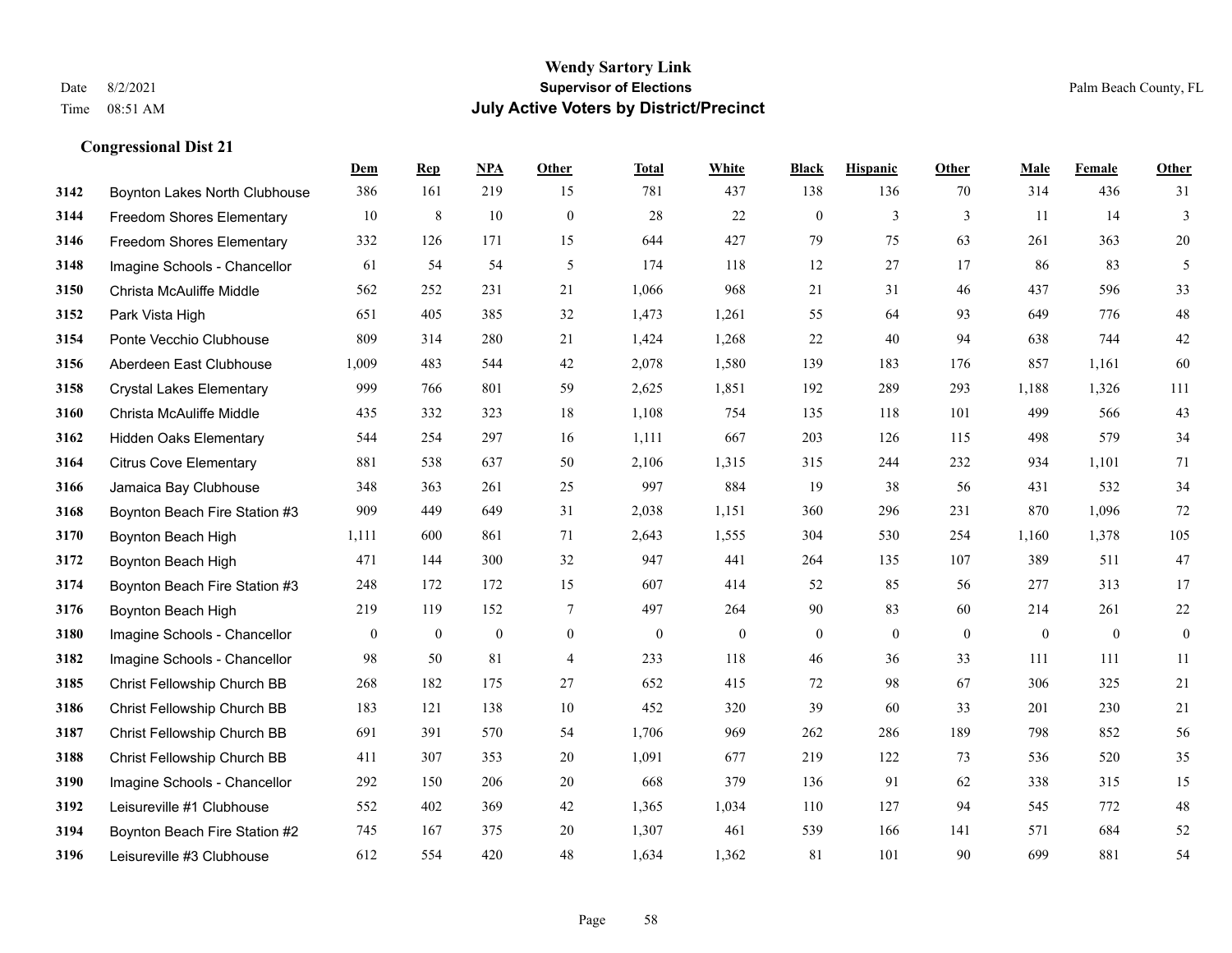#### **Wendy Sartory Link** Date 8/2/2021 **Supervisor of Elections** Palm Beach County, FL Time 08:51 AM **July Active Voters by District/Precinct**

# **Dem Rep NPA Other Total White Black Hispanic Other Male Female Other** BB Leisureville Clubhouse 494 524 307 36 1,361 1,124 62 114 61 550 773 38 Golfview Harbour Clubhouse 611 399 395 27 1,432 973 204 109 146 642 742 48 Golfview Harbour Clubhouse 64 66 48 7 185 137 29 8 11 89 90 6 Lantana Recreation Center 466 503 365 46 1,380 1,154 25 103 98 662 678 40 South Palm Beach Town Hall 415 493 369 35 1,312 1,120 22 75 95 570 694 48 Manalapan Town Hall 76 199 92 10 377 345 6 6 20 190 176 11 Hypoluxo Town Hall 520 589 501 63 1,673 1,397 39 106 131 767 855 51 Bent Tree Villas East 797 730 597 50 2,174 1,585 212 211 166 951 1,170 53 Greentree Villas 648 567 459 27 1,701 1,393 70 120 118 681 970 50 New Church 412 483 325 24 1,244 1,010 62 87 85 530 685 29 Christ Fellowship Church BB 537 286 298 24 1,145 692 186 160 107 525 590 30 Quail Ridge Business Center 124 365 116 11 616 593 1 2 20 282 324 10 Christ Fellowship Church BB 31 26 36 4 97 75 4 11 7 37 58 2 Congress Middle 822 238 395 41 1,496 547 646 154 149 621 815 60 Harvey E Oyer Jr Park 489 617 480 55 1,641 1,300 88 125 128 777 817 47 Sterling Village Aud 499 551 458 48 1,556 1,360 34 63 99 721 784 51 Ocean Ridge Town Hall 408 747 405 45 1,605 1,469 5 47 84 765 797 43 Village of Golf Admin Bldg 35 187 43 4 269 264 0 1 4 126 142 1 Crosspointe Elementary 360 256 285 23 924 664 111 61 88 394 510 20 Forest Park Elementary 284 445 263 26 1,018 915 8 51 44 428 558 32 Briny Breezes Community Cente 95 147 92 3 337 312 0 9 16 140 188 9 Briny Breezes Community Center 0 0 0 0 0 0 0 0 0 0 0 0 Briny Breezes Community Center 0 0 0 0 0 0 0 0 0 0 0 0 Briny Breezes Community Cente  $\begin{array}{ccccccccc} 49 & 33 & 39 & 1 & 122 & 108 & 1 & 8 & 5 & 64 & 55 & 3 \end{array}$  Delray Dunes 86 339 99 5 529 491 1 5 32 241 276 12 Banyan Creek Elementary 119 156 85 7 367 294 16 30 27 188 170 9 Hunter's Run Courtside Cafe 1,072 365 533 37 2,007 1,846 40 47 74 838 1,126 43

Crosspointe Elementary 118 79 83 3 283 169 58 23 33 138 139 6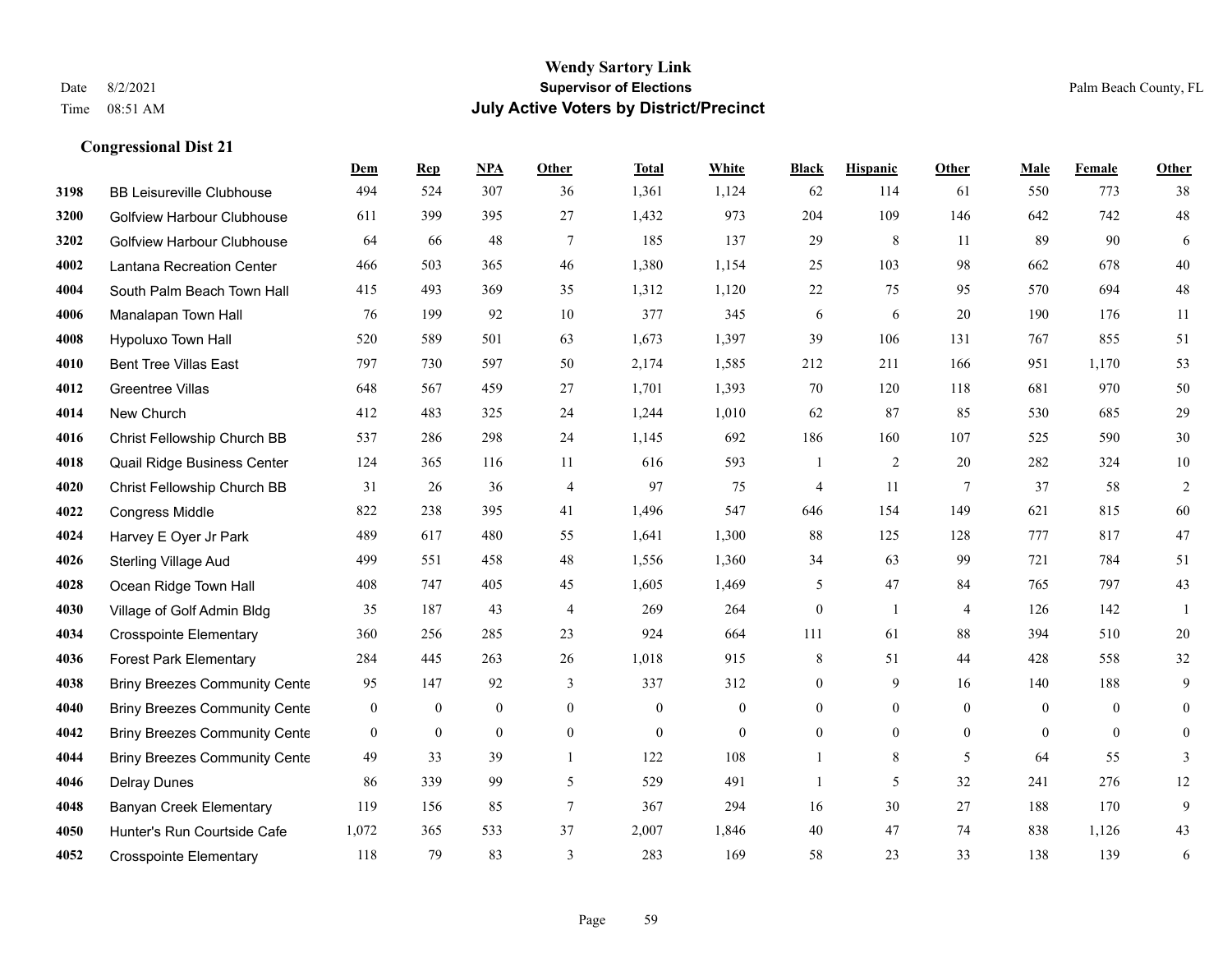|      |                                   | Dem            | <b>Rep</b>       | NPA          | <b>Other</b>     | <b>Total</b>   | <b>White</b>   | <b>Black</b>     | <b>Hispanic</b> | <b>Other</b> | <b>Male</b>  | Female       | <b>Other</b>   |
|------|-----------------------------------|----------------|------------------|--------------|------------------|----------------|----------------|------------------|-----------------|--------------|--------------|--------------|----------------|
| 4053 | <b>Crosspointe Elementary</b>     | 207            | 80               | 148          | 17               | 452            | 171            | 108              | 100             | 73           | 200          | 233          | 19             |
| 4054 | Lakeview Baptist Church           | 532            | 649              | 434          | 38               | 1,653          | 1,366          | 77               | 101             | 109          | 770          | 829          | 54             |
| 4056 | Lakeview Baptist Church           | $\mathbf{0}$   | $\boldsymbol{0}$ | $\mathbf{0}$ | $\mathbf{0}$     | $\mathbf{0}$   | $\overline{0}$ | $\boldsymbol{0}$ | $\mathbf{0}$    | $\theta$     | $\mathbf{0}$ | $\theta$     | $\overline{0}$ |
| 4058 | Plumosa SOA Elementary            | 50             | 60               | 46           | 8                | 164            | 140            | 4                | 12              | 8            | 77           | 84           | 3              |
| 4060 | Lakeview Baptist Church           | 2              | $7\phantom{.0}$  | 3            | $\mathbf{0}$     | 12             | 5              | $\overline{0}$   | 1               | 6            | 6            | 6            | $\theta$       |
| 4062 | Lakeview Baptist Church           | 41             | 69               | 36           | 5                | 151            | 124            | 8                | 8               | 11           | 73           | 76           | 2              |
| 4064 | Seacrest Presbyterian             | 48             | 44               | 43           | 3                | 138            | 122            |                  | 9               | 6            | 74           | 63           |                |
| 4066 | Seacrest Presbyterian             | $\Omega$       | $\mathbf{0}$     | $\theta$     | $\theta$         | $\theta$       | $\overline{0}$ | $\theta$         | $\overline{0}$  | $\theta$     | $\Omega$     | $\theta$     | $\Omega$       |
| 4068 | Seacrest Presbyterian             | $\Omega$       | $\theta$         | $\theta$     | $\theta$         | $\Omega$       | $\overline{0}$ | $\theta$         | $\overline{0}$  | $\Omega$     | $\Omega$     | $\Omega$     | $\theta$       |
| 4070 | Seacrest Presbyterian             | $\Omega$       | $\mathbf{0}$     | $\mathbf{0}$ | $\theta$         | $\overline{0}$ | $\overline{0}$ | $\overline{0}$   | $\overline{0}$  | $\theta$     | $\theta$     | $\theta$     | $\overline{0}$ |
| 4072 | <b>Gulf Stream Town Hall</b>      | 184            | 454              | 210          | 22               | 870            | 808            | 4                | 22              | 36           | 424          | 429          | 17             |
| 4074 | Plumosa SOA Elementary            | 429            | 419              | 349          | 25               | 1,222          | 1,052          | 16               | 73              | 81           | 581          | 605          | 36             |
| 4076 | <b>Country Manors Clubhouse</b>   | 446            | 387              | 396          | 23               | 1,252          | 888            | 99               | 131             | 134          | 550          | 667          | 35             |
| 4078 | <b>Banyan Creek Elementary</b>    | $\overline{c}$ | 6                | 1            | $\boldsymbol{0}$ | 9              | $\,8\,$        | $\boldsymbol{0}$ | $\overline{0}$  |              | 5            | 3            | 1              |
| 4080 | Banyan Creek Elementary           | $\Omega$       | $\mathbf{0}$     | $\mathbf{0}$ | $\overline{0}$   | $\theta$       | $\overline{0}$ | $\overline{0}$   | $\overline{0}$  | $\theta$     | $\Omega$     | $\theta$     | $\overline{0}$ |
| 4082 | Banyan Creek Elementary           | $\Omega$       | 3                | $\theta$     | $\theta$         | 3              | 3              | $\overline{0}$   | $\overline{0}$  | $\theta$     | 2            | $\mathbf{1}$ | $\Omega$       |
| 4084 | Banyan Creek Elementary           | 42             | 24               | 23           | 2                | 91             | 67             | 6                | 9               | 9            | 42           | 45           | 4              |
| 4086 | Banyan Creek Elementary           | 556            | 375              | 373          | 27               | 1,331          | 909            | 185              | 103             | 134          | 621          | 659          | 51             |
| 4088 | West Park Baptist Church          | 843            | 447              | 476          | 49               | 1,815          | 1,544          | 59               | 94              | 118          | 734          | 1,029        | 52             |
| 4090 | Pines of Delray North             | 270            | 166              | 159          | 11               | 606            | 488            | 38               | 43              | 37           | 238          | 341          | 27             |
| 4092 | West Park Baptist Church          | $\theta$       | $\mathbf{0}$     | $\mathbf{0}$ | $\theta$         | $\mathbf{0}$   | $\overline{0}$ | $\mathbf{0}$     | $\mathbf{0}$    | $\theta$     | $\theta$     | $\theta$     | $\mathbf{0}$   |
| 4094 | S D Spady Elementary              | 668            | 704              | 534          | 57               | 1,963          | 1,701          | 31               | 97              | 134          | 928          | 962          | 73             |
| 4096 | <b>Carver Middle</b>              | 565            | 45               | 160          | 12               | 782            | 102            | 580              | 32              | 68           | 363          | 368          | 51             |
| 4098 | <b>Bethel Evangelical Baptist</b> | 986            | 738              | 662          | 67               | 2,453          | 1,886          | 176              | 216             | 175          | 1,039        | 1,340        | 74             |
| 4100 | <b>Carver Middle</b>              | 114            | 145              | 96           | 8                | 363            | 290            | 29               | 19              | 25           | 178          | 171          | 14             |
| 4102 | Veterans Park Recreation Ctr      | 425            | 499              | 399          | 34               | 1,357          | 1,235          | 13               | 23              | 86           | 627          | 691          | 39             |
| 4104 | <b>Emmanuel Catholic Church</b>   | 748            | 666              | 614          | 66               | 2,094          | 1,692          | 82               | 153             | 167          | 915          | 1,111        | 68             |
| 4106 | Delray Beach Golf Club            | 407            | 406              | 341          | 34               | 1,188          | 916            | 52               | 107             | 113          | 549          | 601          | 38             |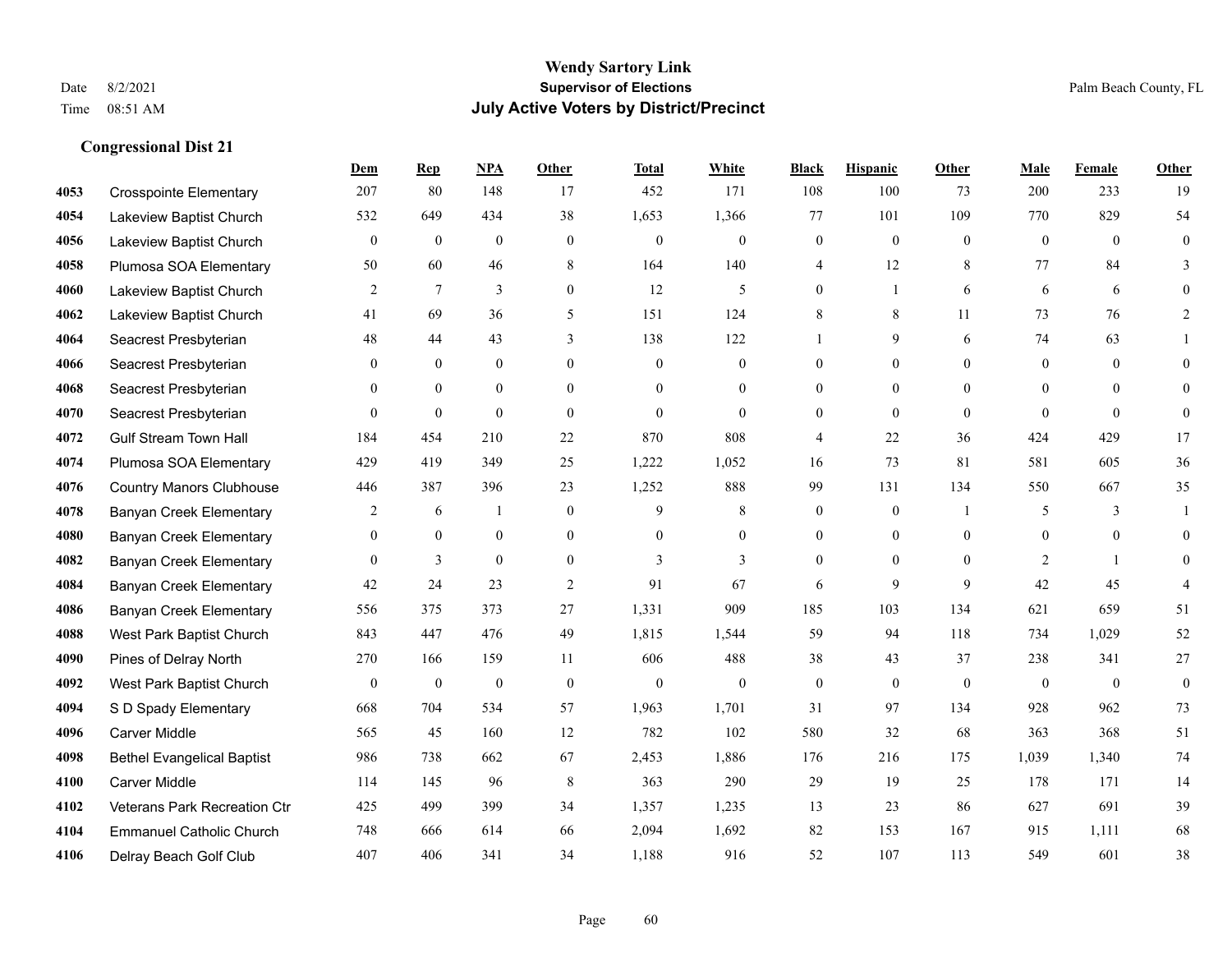|      |                                | Dem   | <b>Rep</b>       | NPA            | <b>Other</b>   | <b>Total</b>   | <b>White</b>   | <b>Black</b>     | <b>Hispanic</b> | Other        | <b>Male</b> | Female | <b>Other</b>     |
|------|--------------------------------|-------|------------------|----------------|----------------|----------------|----------------|------------------|-----------------|--------------|-------------|--------|------------------|
| 4108 | Pines of Delray East           | 589   | 347              | 369            | 26             | 1,331          | 985            | 88               | 135             | 123          | 528         | 746    | 57               |
| 4110 | 505 Club                       | 376   | 433              | 296            | 31             | 1,136          | 1,031          | $\,$ 8 $\,$      | 33              | 64           | 492         | 616    | $28\,$           |
| 4112 | Veterans Park Recreation Ctr   | 575   | 782              | 542            | 47             | 1,946          | 1,792          | 9                | 41              | 104          | 913         | 966    | 67               |
| 4114 | Delray Beach First Baptist     | 835   | 763              | 606            | 61             | 2,265          | 1,917          | 76               | 125             | 147          | 1,044       | 1,168  | 53               |
| 4116 | <b>Orchard View Elementary</b> | 26    | 35               | 28             | $\overline{0}$ | 89             | 72             | $\overline{2}$   | 6               | 9            | 47          | 39     | 3                |
| 4118 | <b>Orchard View Elementary</b> | 687   | 400              | 465            | 33             | 1,585          | 1,096          | 145              | 199             | 145          | 646         | 881    | 58               |
| 4120 | <b>Orchard View Elementary</b> | 441   | 292              | 322            | 40             | 1,095          | 779            | 64               | 152             | 100          | 462         | 592    | 41               |
| 4122 | Delray Beach Swim and Tennis   | 711   | 430              | 473            | 35             | 1,649          | 1,149          | 193              | 145             | 162          | 714         | 871    | 64               |
| 4124 | Delray Beach Swim and Tennis   | 770   | 553              | 625            | 55             | 2,003          | 1,508          | 130              | 183             | 182          | 908         | 1.014  | 81               |
| 4126 | <b>Pine Grove Elementary</b>   | 509   | 835              | 521            | 60             | 1,925          | 1,660          | 26               | 93              | 146          | 884         | 972    | 69               |
| 4129 | St Lucy Catholic Church        | 31    | 59               | 29             | 2              | 121            | 106            | $\boldsymbol{0}$ | $\overline{4}$  | -11          | 53          | 66     | $\overline{2}$   |
| 5002 | Faith Farm Tabernacle          | 564   | 648              | 495            | 42             | 1,749          | 1,152          | 173              | 191             | 233          | 811         | 885    | 53               |
| 5003 | Faith Farm Tabernacle          | 498   | 344              | 434            | 25             | 1,301          | 786            | 137              | 200             | 178          | 576         | 679    | $46\,$           |
| 5004 | Faith Farm Tabernacle          | 3     | $\overline{2}$   | $\overline{2}$ | $\mathbf{0}$   | $\overline{7}$ | $\overline{4}$ | $\boldsymbol{0}$ | 3               | $\mathbf{0}$ | 6           | -1     | $\boldsymbol{0}$ |
| 5005 | <b>Sunset Palms Elementary</b> | 1,235 | 559              | 477            | 76             | 2,347          | 2,196          | 15               | 35              | 101          | 1,084       | 1,204  | 59               |
| 5006 | Faith Farm Tabernacle          | 1,078 | 466              | 531            | 35             | 2,110          | 1,995          | 13               | 22              | 80           | 981         | 1,092  | 37               |
| 5007 | Faith Farm Tabernacle          | 5     | $\boldsymbol{0}$ | $\overline{2}$ | $\mathbf{0}$   | 7              | 6              | $\boldsymbol{0}$ | $\mathbf{0}$    | -1           | 5           | 2      | $\boldsymbol{0}$ |
| 5008 | <b>Sunset Palms Elementary</b> | 428   | 323              | 360            | 26             | 1,137          | 741            | 96               | 138             | 162          | 527         | 573    | 37               |
| 5009 | Boynton Beach Community Chur   | 1,202 | 971              | 992            | 72             | 3,237          | 2,149          | 287              | 360             | 441          | 1,542       | 1,575  | 120              |
| 5010 | Temple Shaarei Shalom          | 955   | 236              | 309            | 34             | 1,534          | 1,434          | 17               | 24              | 59           | 591         | 912    | 31               |
| 5012 | The Grove Clubhouse            | 416   | 145              | 156            | 12             | 729            | 657            | 19               | 18              | 35           | 306         | 412    | 11               |
| 5014 | West Boynton Branch Library    | 681   | 452              | 481            | 41             | 1,655          | 948            | 244              | 240             | 223          | 730         | 863    | 62               |
| 5016 | Faith United Methodist Church  | 946   | 625              | 625            | 31             | 2,227          | 1,622          | 153              | 236             | 216          | 980         | 1,155  | 92               |
| 5018 | Platina Clubhouse              | 683   | 252              | 292            | 21             | 1,248          | 1,059          | 36               | 73              | 80           | 474         | 741    | 33               |
| 5020 | <b>Hagen Road Elementary</b>   | 613   | 326              | 403            | 37             | 1,379          | 719            | 292              | 187             | 181          | 595         | 733    | 51               |
| 5022 | Hagen Road Elementary          | 852   | 442              | 443            | 27             | 1,764          | 1,379          | 148              | 116             | 121          | 777         | 943    | 44               |
| 5024 | Valencia Lakes HOA             | 600   | 210              | 244            | 16             | 1,070          | 989            | 10               | 16              | 55           | 470         | 571    | 29               |
| 5026 | Faith United Methodist Church  | 940   | 409              | 502            | 47             | 1,898          | 1,116          | 433              | 193             | 156          | 809         | 1,023  | 66               |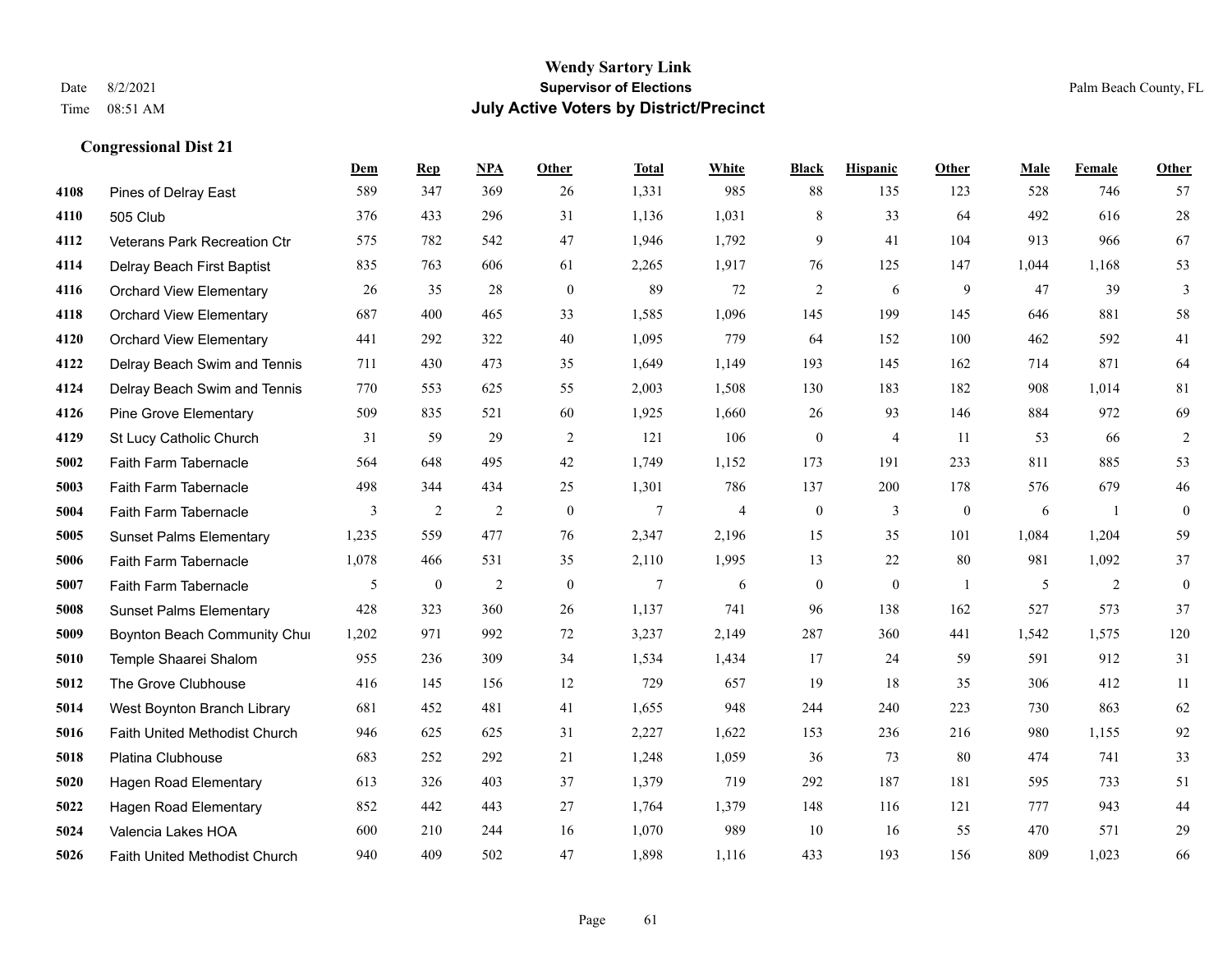#### **Wendy Sartory Link** Date 8/2/2021 **Supervisor of Elections** Palm Beach County, FL Time 08:51 AM **July Active Voters by District/Precinct**

**Dem Rep NPA Other Total White Black Hispanic Other Male Female Other**

# South Tech Academy 689 517 431 28 1,665 1,307 98 108 152 727 869 69 West Boynton Branch Library 676 195 310 34 1,215 775 246 115 79 466 697 52 New Church 292 119 135 12 558 483 16 27 32 239 303 16 Valencia Lakes HOA 793 294 305 16 1,408 1,302 16 21 69 596 781 31 Valencia Isles Social Hall 799 228 274 14 1,315 1,241 1 5 68 540 746 29 The Cascades Clubhouse 751 261 266 18 1,296 1,212 15 17 52 545 725 26 New Church 386 202 249 14 851 766 20 33 32 388 444 19 South Tech Academy 915 365 459 42 1,781 1,369 158 143 111 719 1,007 55 Cascade Lakes Clubhouse 559 199 187 13 958 871 5 11 71 421 509 28 Green Cay Nature Center 1,343 567 639 41 2,590 1,968 266 175 181 1,104 1,418 68 Coral Lakes Clubhouse 589 363 304 19 1,275 890 138 135 112 554 677 44 Coral Lakes Clubhouse 1,111 306 358 22 1,797 1,682 12 9 94 690 1,059 48 Lake Worth Drainage District 642 439 458 31 1,570 1,205 88 127 150 681 828 61 Our Lady Queen of Peace 1,155 1,205 1,003 87 3,450 2,772 99 210 369 1,604 1,703 143 Our Lady Queen of Peace 298 141 151 12 602 530 6 37 29 266 318 18 Hagen Ranch Road Library 1,864 1,110 1,153 95 4,222 3,422 160 318 322 1,791 2,301 130 Valencia Falls Clubhouse 682 192 227 10 1,111 1,045 4 5 57 492 583 36 Hagen Ranch Road Library 521 212 230 14 977 906 4 14 53 442 523 12 Villa Borghese Clubhouse 449 238 164 14 865 787 11 27 40 377 465 23 Huntington Lakes Clubhouse 957 329 348 36 1,670 1,540 15 40 75 627 1,011 32 Abbey Village Clubhouse 726 380 355 30 1,491 1,214 60 120 97 592 840 59 Camelot Village Clubhouse 224 114 98 14 450 277 49 83 41 176 258 16 Delray Villas 464 236 211 18 929 759 38 63 69 396 500 33 Huntington Pointe Clubhouse 758 169 232 18 1,177 1,115 6 10 46 440 704 33 Coco Wood Clubhouse 385 164 178 11 738 518 93 78 49 329 379 30 Palm Greens Clubhouse 661 300 308 29 1,298 1,076 37 96 89 507 742 49 Bethel Evangelical Baptist 700 374 403 42 1,519 1,131 113 166 109 623 855 41

Bethel Evangelical Baptist 86 50 36 2 174 125 10 21 18 59 113 2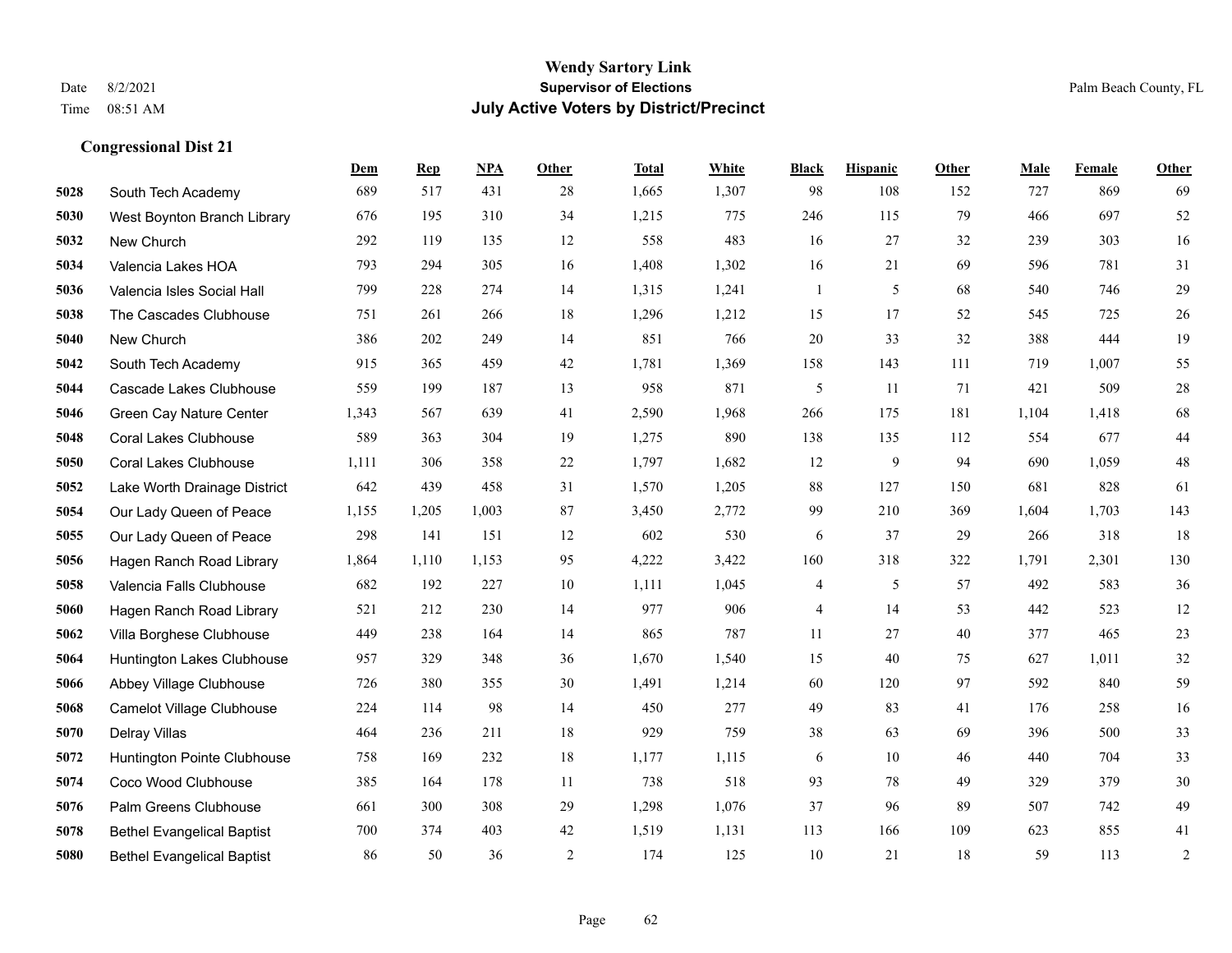|      |                                   | Dem   | <b>Rep</b> | NPA          | <b>Other</b>   | <b>Total</b> | <b>White</b> | <b>Black</b>   | <b>Hispanic</b> | <b>Other</b> | <b>Male</b> | <b>Female</b> | <b>Other</b>     |
|------|-----------------------------------|-------|------------|--------------|----------------|--------------|--------------|----------------|-----------------|--------------|-------------|---------------|------------------|
| 5082 | <b>Bethel Evangelical Baptist</b> | 641   | 375        | 407          | 22             | 1,445        | 990          | 170            | 155             | 130          | 651         | 753           | 41               |
| 5084 | <b>High Point Section II</b>      | 442   | 298        | 252          | 23             | 1,015        | 804          | 38             | 103             | 70           | 403         | 582           | 30               |
| 5086 | Carver Middle                     | 44    | 18         | 14           | 5              | 81           | 64           | 6              | $\overline{4}$  | $\tau$       | 31          | 48            | $\overline{c}$   |
| 5088 | <b>Carver Middle</b>              | 171   | 126        | 129          | 15             | 441          | 286          | 48             | 57              | 50           | 194         | 232           | 15               |
| 5090 | Gleneagles CC-Strathearn Sat      | 964   | 469        | 473          | 37             | 1,943        | 1,667        | 35             | 113             | 128          | 817         | 1.075         | 51               |
| 5092 | Gleneagles CC-Clunie Satellite    | 790   | 314        | 350          | $22\,$         | 1,476        | 1,265        | 73             | 67              | 71           | 623         | 819           | 34               |
| 5094 | Kings Point Clubhouse             | 376   | 185        | 172          | 15             | 748          | 603          | 27             | 70              | 48           | 292         | 425           | 31               |
| 5096 | Monaco Clubhouse                  | 902   | 494        | 490          | 38             | 1,924        | 1,490        | 91             | 195             | 148          | 784         | 1,055         | 85               |
| 5098 | Lakes of Delray Clubhouse         | 387   | 230        | 160          | 15             | 792          | 703          | 9              | 40              | 40           | 303         | 473           | 16               |
| 5100 | <b>Kings Point Flanders</b>       | 918   | 408        | 385          | 30             | 1,741        | 1,399        | 74             | 154             | 114          | 705         | 978           | $58\,$           |
| 5102 | Lakes of Delray Clubhouse         | 902   | 313        | 368          | 40             | 1,623        | 1,341        | 67             | 110             | 105          | 629         | 940           | 54               |
| 5104 | <b>Kings Point Flanders</b>       | 892   | 379        | 344          | 37             | 1,652        | 1,313        | 70             | 149             | 120          | 644         | 939           | 69               |
| 5106 | Las Verdes Clubhouse              | 977   | 614        | 699          | 55             | 2,345        | 1,644        | 211            | 289             | 201          | 1,052       | 1,211         | 82               |
| 5108 | West Boca Branch Library          | 1,402 | 1,494      | 1,351        | 103            | 4,350        | 3,598        | 105            | 255             | 392          | 2,042       | 2,173         | 135              |
| 5110 | South County Civic Center         | 522   | 515        | 401          | 27             | 1,465        | 1,332        | 6              | 28              | 99           | 691         | 733           | 41               |
| 5112 | Morikami Park Elementary          | 557   | 614        | 492          | 39             | 1,702        | 1,478        | $20\,$         | 53              | 151          | 783         | 879           | $40\,$           |
| 5114 | South County Civic Center         | 257   | 201        | 188          | 10             | 656          | 542          | 8              | 28              | 78           | 302         | 326           | $28\,$           |
| 5116 | The Polo Club of Boca Raton       | 649   | 501        | 429          | 23             | 1,602        | 1,458        | 18             | 26              | 100          | 702         | 851           | 49               |
| 5118 | South County Civic Center         | 173   | 115        | 104          | $\tau$         | 399          | 334          | $\overline{7}$ | 32              | 26           | 166         | 222           | $11\,$           |
| 5119 | The Polo Club of Boca Raton       | 38    | 30         | 32           | 2              | 102          | 94           | $\overline{2}$ | 3               | 3            | 46          | 55            | 1                |
| 5120 | Delray Beach First Baptist        | 7     | 1          | $\mathbf{0}$ | $\overline{1}$ | 9            | 8            | $\mathbf{1}$   | $\mathbf{0}$    | $\theta$     | 3           | 6             | $\boldsymbol{0}$ |
| 5122 | Delray Beach First Baptist        | 284   | 173        | 200          | 11             | 668          | 434          | 34             | 121             | 79           | 283         | 353           | 32               |
| 5124 | Delray Beach First Baptist        | 160   | 113        | 109          | -1             | 383          | 324          | 9              | 25              | 25           | 151         | 218           | 14               |
| 5126 | <b>Boca Delray Clubhouse</b>      | 254   | 115        | 115          | 11             | 495          | 444          | 8              | 17              | 26           | 204         | 280           | 11               |
| 5128 | <b>Sunrise Park Elementary</b>    | 763   | 495        | 571          | 36             | 1,865        | 1,233        | 103            | 275             | 254          | 843         | 957           | 65               |
| 5130 | Coconut Cove Waterpark - Meet     | 647   | 544        | 531          | 27             | 1,749        | 1,281        | 31             | 169             | 268          | 790         | 872           | 87               |
| 5132 | <b>Eagles Landing Middle</b>      | 954   | 575        | 638          | 44             | 2,211        | 1,516        | 148            | 322             | 225          | 975         | 1.165         | 71               |
| 5134 | Coconut Cove Waterpark - Meet     | 542   | 470        | 449          | 31             | 1,492        | 1,064        | 67             | 231             | 130          | 704         | 733           | 55               |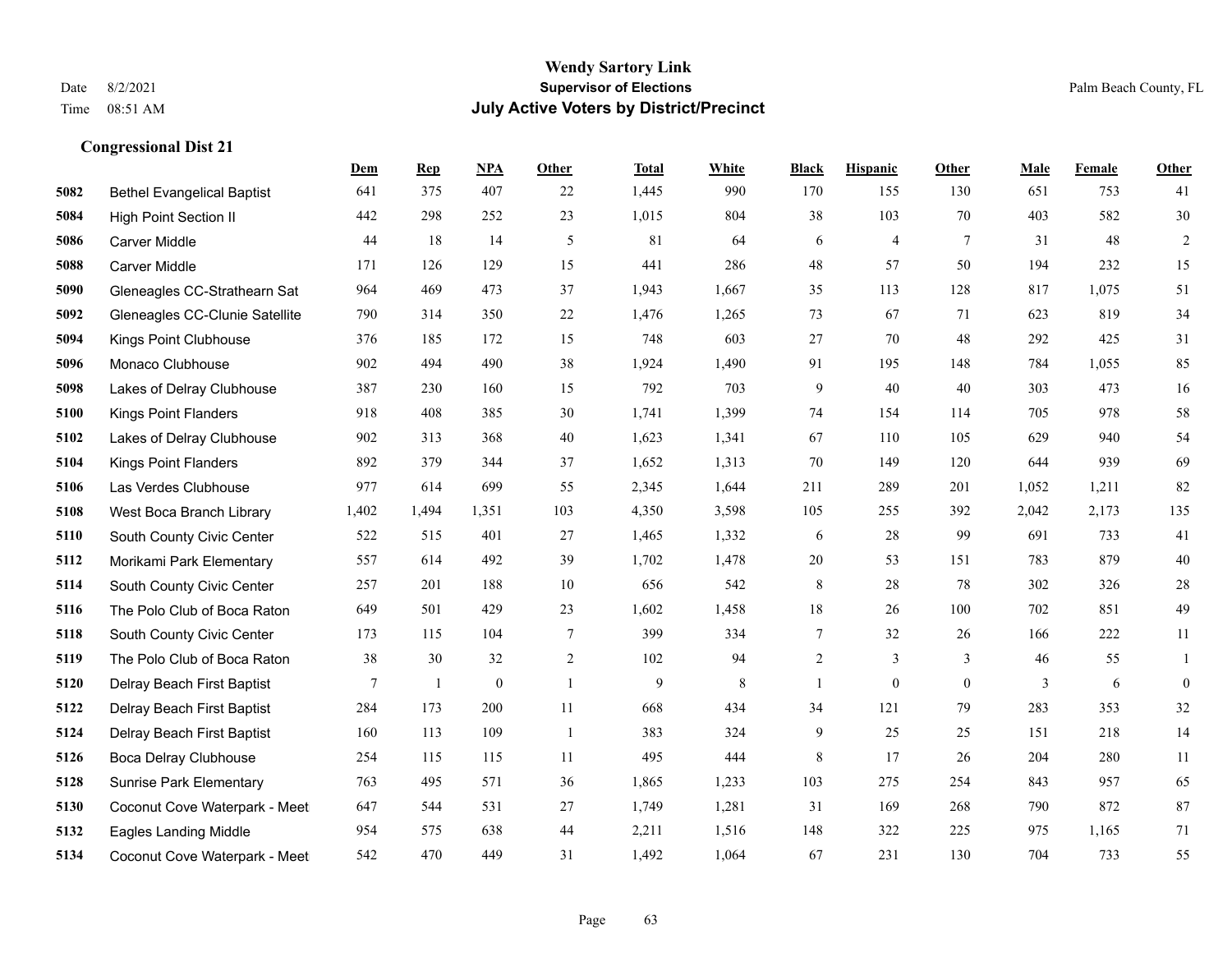|      |                                    | Dem   | <b>Rep</b> | NPA | <b>Other</b> | <b>Total</b> | <b>White</b> | <b>Black</b> | <b>Hispanic</b> | <b>Other</b> | <b>Male</b> | Female | <b>Other</b> |
|------|------------------------------------|-------|------------|-----|--------------|--------------|--------------|--------------|-----------------|--------------|-------------|--------|--------------|
| 5136 | West Boca Branch Library           | 868   | 505        | 689 | 40           | 2,102        | 1,369        | 124          | 396             | 213          | 880         | 1,153  | 69           |
| 5138 | <b>Whispering Pines Elementary</b> | 893   | 563        | 619 | 44           | 2,119        | 1,406        | 131          | 307             | 275          | 924         | 1,116  | 79           |
| 5140 | Olympic Heights High               | 1,045 | 764        | 911 | 50           | 2,770        | 1,789        | 149          | 531             | 301          | 1,250       | 1,407  | 113          |
| 5142 | <b>Whispering Pines Elementary</b> | 302   | 243        | 253 | 21           | 819          | 593          | 29           | 104             | 93           | 327         | 454    | 38           |
| 5144 | Whisper Walk Section B             | 924   | 446        | 421 | 33           | 1,824        | 1,444        | 52           | 210             | 118          | 698         | 1,074  | 52           |
| 5146 | Century Village West               | 918   | 493        | 380 | 39           | 1,830        | 1,417        | 76           | 179             | 158          | 663         | 1,095  | $72\,$       |
| 5148 | Century Village West               | 751   | 358        | 364 | 23           | 1,496        | 1,189        | $47\,$       | 139             | 121          | 573         | 847    | 76           |
| 5150 | Century Village West               | 683   | 278        | 280 | 20           | 1,261        | 990          | 49           | 139             | 83           | 448         | 770    | 43           |
| 5152 | West Boca Raton High               | 953   | 792        | 855 | 44           | 2,644        | 1,974        | 83           | 249             | 338          | 1,242       | 1,292  | 110          |
| 5154 | Daggerwing Nature Center           | 905   | 776        | 756 | 52           | 2,489        | 1,713        | 79           | 347             | 350          | 1,115       | 1,258  | 116          |
| 5156 | Southwinds Golf Course             | 725   | 494        | 581 | 32           | 1,832        | 1,237        | 86           | 261             | 248          | 791         | 954    | 87           |
| 5162 | Glades Presbyterian Church         | 766   | 743        | 640 | 37           | 2,186        | 1,605        | 64           | 308             | 209          | 1,040       | 1,061  | 85           |
| 5164 | Sandpiper Shores Elementary        | 1,011 | 648        | 668 | 44           | 2,371        | 1,814        | 71           | 251             | 235          | 1,073       | 1,218  | 80           |
| 5166 | <b>Glades Road Branch Library</b>  | 820   | 714        | 747 | 50           | 2,331        | 1,612        | 120          | 354             | 245          | 1,002       | 1,229  | 100          |
| 5168 | <b>Glades Road Branch Library</b>  | 955   | 604        | 609 | 41           | 2,209        | 1,665        | 63           | 270             | 211          | 856         | 1,293  | 60           |
| 5170 | Olympic Heights High               | 1,144 | 625        | 758 | 44           | 2,571        | 1,888        | 82           | 353             | 248          | 997         | 1,478  | 96           |
| 5174 | <b>Waters Edge Elementary</b>      | 867   | 756        | 808 | 46           | 2,477        | 1,670        | 127          | 362             | 318          | 1,145       | 1,212  | 120          |
| 5176 | Loggers Run Middle                 | 468   | 351        | 362 | 16           | 1,197        | 828          | 46           | 199             | 124          | 503         | 631    | 63           |
| 5178 | Loggers Run Middle                 | 719   | 539        | 632 | 46           | 1,936        | 1,068        | 188          | 408             | 272          | 856         | 979    | 101          |
| 5180 | Boca Glades Baptist Church         | 687   | 369        | 627 | 40           | 1,723        | 972          | 128          | 391             | 232          | 783         | 858    | 82           |
| 5182 | Boca Glades Baptist Church         | 577   | 291        | 539 | 34           | 1,441        | 740          | 131          | 364             | 206          | 645         | 725    | 71           |
| 5184 | <b>Coral Sunset Elementary</b>     | 901   | 560        | 719 | 37           | 2,217        | 1,222        | 241          | 433             | 321          | 1,021       | 1,087  | 109          |
| 5186 | <b>Coral Sunset Elementary</b>     | 1,009 | 419        | 851 | 39           | 2,318        | 995          | 348          | 650             | 325          | 983         | 1,212  | 123          |
| 5188 | Pines Of Boca Barwood              | 972   | 620        | 777 | 48           | 2,417        | 1,426        | 140          | 531             | 320          | 1,022       | 1,293  | 102          |
| 5190 | Lakes at Boca Rio Clubhouse        | 407   | 284        | 331 | 19           | 1,041        | 687          | 62           | 174             | 118          | 475         | 520    | 46           |
| 5192 | Hammock Pointe Elementary          | 1,067 | 675        | 912 | 41           | 2,695        | 1,546        | 202          | 567             | 380          | 1,158       | 1,413  | 124          |
| 5194 | Lakes Of Boca Barwood              | 399   | 253        | 374 | 21           | 1,047        | 618          | 49           | 240             | 140          | 442         | 548    | 57           |
| 6150 | <b>Binks Forest Elementary</b>     | 25    | 41         | 41  | 5            | 112          | 82           | 5            | 10              | 15           | 50          | 59     | 3            |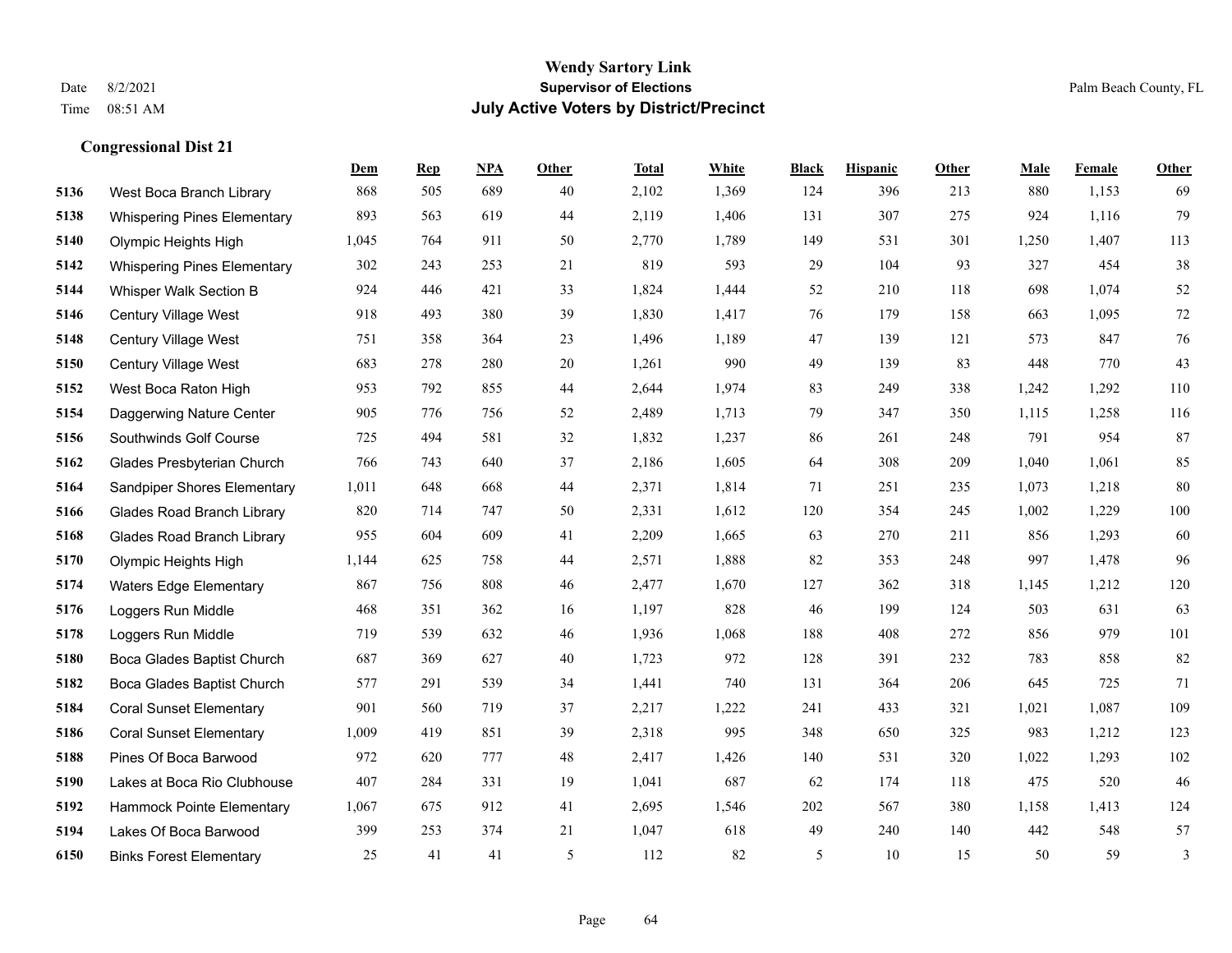#### **Wendy Sartory Link** Date 8/2/2021 **Supervisor of Elections** Palm Beach County, FL Time 08:51 AM **July Active Voters by District/Precinct**

Binks Forest Elementary 410 558 377 34 1,379 1,053 46 131 149 650 684 45

**Dem Rep NPA Other Total White Black Hispanic Other Male Female Other**

# Wellington Landings Middle 466 528 390 28 1,412 1,021 86 187 118 634 738 40 Binks Forest Elementary 632 717 569 39 1,957 1,377 127 284 169 888 1,008 61 Wellington Elementary 783 940 544 40 2,307 1,700 129 305 173 1,051 1,181 75 Wellington Landings Middle 663 582 562 43 1,850 1,204 164 333 149 861 935 54 First Baptist Church Wel 764 661 552 44 2,021 1,288 207 345 181 898 1,059 64 First Baptist Church Wel 830 804 598 54 2,286 1,539 183 371 193 1,022 1,190 74 Wellington Community Center 858 861 735 47 2,501 1,743 151 395 212 1,153 1,268 80 First Baptist Church Wel 128 181 141 9 459 353 27 44 35 213 234 12 Christ Fellowship Church RPB 21 13 18 2 54 22 9 18 5 23 29 2 New Horizons Elementary 292 451 318 14 1,075 788 53 113 121 464 582 29 Wellington High 660 577 522 37 1,796 1,112 242 286 156 793 945 58 Elbridge Gale Elementary 818 554 628 42 2,042 1,111 292 424 215 889 1,070 83 Wellington Village Park 219 418 290 27 954 809 16 46 83 383 522 49 Wellington Village Hall 816 450 630 41 1,937 866 354 507 210 807 1,055 75 St Peters Methodist Church 971 787 805 63 2,626 1,559 281 547 239 1,199 1,339 88 Equestrian Trails Elementary 504 289 340 20 1,153 518 293 155 187 512 586 55 Palm Beach Central High 0 0 0 0 0 0 0 0 0 0 0 0 Wellington Branch Library 522 351 340 35 1,248 690 190 258 110 527 689 32 Emerald Cove Middle 538 559 499 44 1,640 1,021 178 268 173 727 862 51 Emerald Cove Middle 102 83 95 7 287 160 60 51 16 129 152 6 Emerald Cove Middle 30 20 33 0 83 43 24 8 8 21 58 4 Palm Beach Central High 278 374 250 19 921 609 92 101 119 422 476 23

 Buena Vida Clubhouse 319 202 176 13 710 624 19 22 45 320 371 19 Villa Olympia Clubhouse 1,555 1,051 1,262 92 3,960 1,777 690 677 816 1,852 1,919 189 Wellington Village Park 146 226 171 15 558 381 15 91 71 255 276 27 Wellington Village Park 825 751 681 47 2,304 1,457 249 278 320 1,054 1,165 85 Panther Run Elementary 231 191 177 10 609 340 96 100 73 281 305 23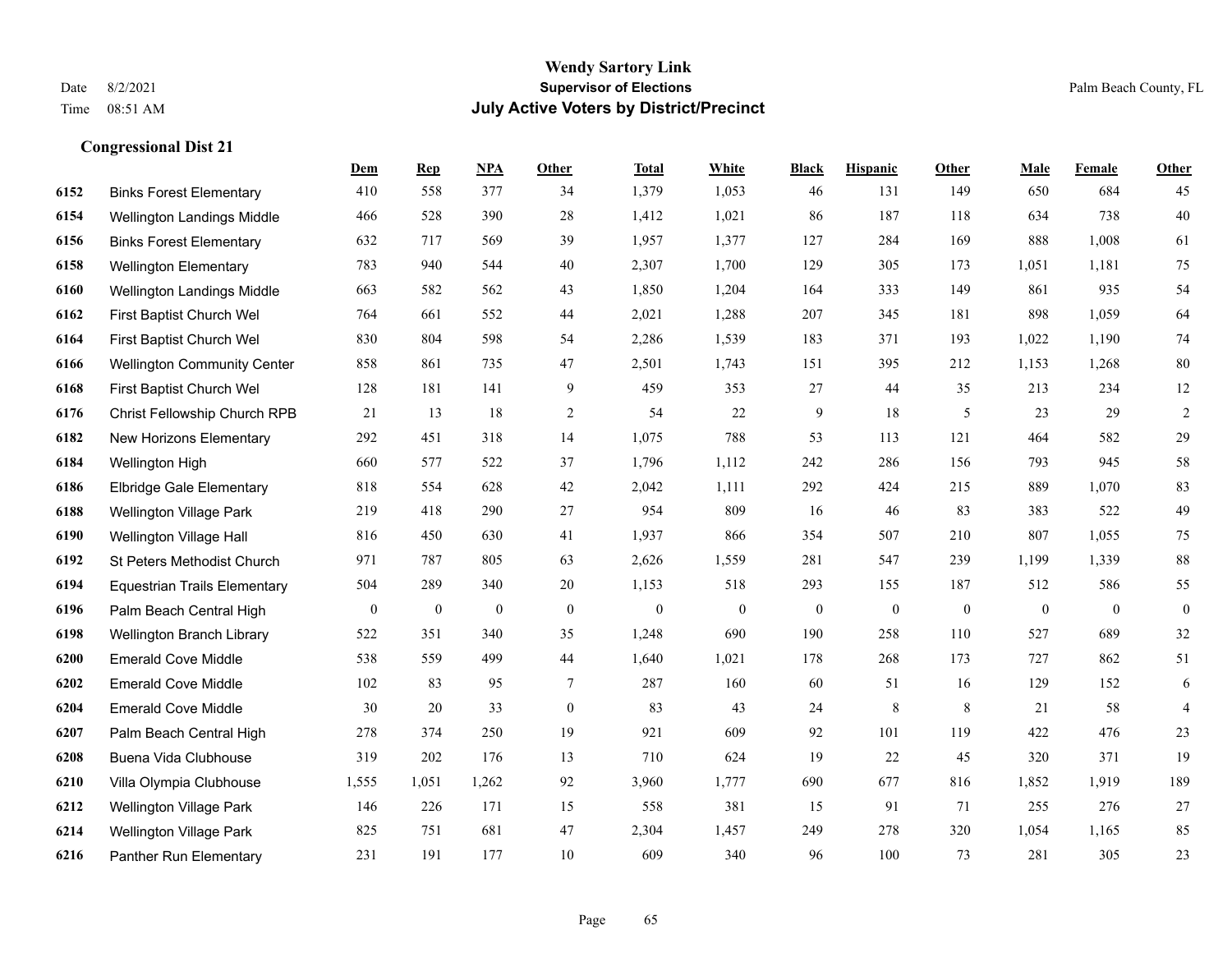|      |                                 | Dem              | <b>Rep</b>   | NPA              | <b>Other</b>   | <b>Total</b>   | <b>White</b>     | <b>Black</b>     | <b>Hispanic</b> | <b>Other</b>   | <b>Male</b>  | <b>Female</b>  | <b>Other</b>     |
|------|---------------------------------|------------------|--------------|------------------|----------------|----------------|------------------|------------------|-----------------|----------------|--------------|----------------|------------------|
| 6218 | <b>Wellington Village Park</b>  | $\mathbf{0}$     | $\mathbf{0}$ | $\boldsymbol{0}$ | $\theta$       | $\mathbf{0}$   | $\overline{0}$   | $\overline{0}$   | $\overline{0}$  | $\overline{0}$ | $\mathbf{0}$ | $\overline{0}$ | $\Omega$         |
| 6220 | Wellington Village Park         | 57               | 28           | 39               | $\tau$         | 131            | 63               | 16               | 31              | 21             | 55           | 72             | $\overline{4}$   |
| 6222 | Panther Run Elementary          | $\overline{0}$   | 1            | $\theta$         | $\mathbf{0}$   | 1              | 1                | $\overline{0}$   | $\overline{0}$  | $\mathbf{0}$   | -1           | $\overline{0}$ | $\overline{0}$   |
| 6224 | Discovery Key Elementary        | 969              | 1,113        | 682              | 57             | 2,821          | 2,099            | 181              | 327             | 214            | 1,316        | 1,422          | 83               |
| 6226 | The Isles at Wellington         | 753              | 754          | 620              | 37             | 2,164          | 1,396            | 225              | 241             | 302            | 1,021        | 1,049          | 94               |
| 6228 | Wycliffe Comm Association Bldg  | 763              | 322          | 398              | $20\,$         | 1,503          | 1,406            | 17               | 20              | 60             | 647          | 827            | 29               |
| 6230 | Epiphany Lutheran Church        | 1,136            | 1,196        | 1,089            | 79             | 3,500          | 2,171            | 395              | 563             | 371            | 1,600        | 1,796          | 104              |
| 6232 | Panther Run Elementary          | 683              | 741          | 638              | 47             | 2,109          | 1,346            | 243              | 244             | 276            | 999          | 1,042          | 68               |
| 7070 | Northboro Elementary            | 457              | 397          | 365              | 39             | 1,258          | 1,007            | 65               | 84              | 102            | 580          | 645            | 33               |
| 7108 | <b>Chamber of Commerce</b>      | 401              | 391          | 341              | 56             | 1,189          | 893              | 60               | 102             | 134            | 561          | 589            | 39               |
| 7130 | Alexander W Dreyfoos SOA High   | 810              | 814          | 747              | 71             | 2,442          | 1,866            | 113              | 207             | 256            | 1,233        | 1,139          | 70               |
| 7132 | WPB City Hall Flagler Gallery   | 673              | 652          | 585              | 77             | 1,987          | 1,561            | 83               | 140             | 203            | 998          | 917            | 72               |
| 7148 | Howard Park Community Center    | 74               | 26           | 44               | 5              | 149            | 66               | 35               | 28              | 20             | 75           | 67             | $\tau$           |
| 7150 | Howard Park Community Center    | 355              | 276          | 297              | 36             | 964            | 773              | 38               | 86              | 67             | 481          | 457            | $26\,$           |
| 7152 | WPB City Hall Flagler Gallery   | 476              | 450          | 270              | 41             | 1,237          | 982              | 43               | 116             | 96             | 477          | 714            | 46               |
| 7154 | Morton & Barbara Mandel Cente   | 148              | 372          | 155              | 19             | 694            | 619              | 8                | 13              | 54             | 316          | 357            | 21               |
| 7156 | PB Fire Station #3              | 42               | 101          | 59               | $\overline{2}$ | 204            | 176              | $\boldsymbol{0}$ | $\tau$          | 21             | 92           | 100            | 12               |
| 7158 | PB Fire Station #3              | 527              | 470          | 406              | 51             | 1,454          | 1,302            | 18               | 33              | 101            | 636          | 781            | 37               |
| 7160 | South Grade Elementary          | 942              | 216          | 458              | 25             | 1,641          | 525              | 621              | 318             | 177            | 792          | 774            | 75               |
| 7162 | <b>Osborne Community Center</b> | 858              | 119          | 368              | 21             | 1,366          | 249              | 704              | 276             | 137            | 617          | 690            | 59               |
| 7164 | <b>Osborne Community Center</b> | 316              | 185          | 194              | 23             | 718            | 561              | 53               | 53              | 51             | 333          | 365            | $20\,$           |
| 7166 | PB Fire Station #3              | 313              | 380          | 296              | 31             | 1,020          | 905              | $\overline{c}$   | 30              | 83             | 454          | 541            | 25               |
| 7168 | <b>Maddock Park</b>             | 1,507            | 632          | 897              | 56             | 3,092          | 1,515            | 794              | 518             | 265            | 1,419        | 1,555          | 118              |
| 7170 | Lantana Town Hall               | 711              | 343          | 514              | 35             | 1,603          | 866              | 344              | 236             | 157            | 750          | 776            | 77               |
| 7172 | Lantana Recreation Center       | 297              | 260          | 237              | 17             | 811            | 631              | 50               | 67              | 63             | 383          | 402            | 26               |
| 7174 | Rolling Green Elementary        | 1,039            | 236          | 499              | 27             | 1,801          | 567              | 674              | 405             | 155            | 788          | 933            | $80\,$           |
| 7175 | Rolling Green Elementary        | $\boldsymbol{0}$ | $\mathbf{0}$ |                  | $\mathbf{0}$   | $\overline{1}$ | $\boldsymbol{0}$ | $\boldsymbol{0}$ | $\overline{1}$  | $\mathbf{0}$   | -1           | $\mathbf{0}$   | $\boldsymbol{0}$ |
| 7176 | Hypoluxo Town Hall              | 187              | 85           | 107              | 9              | 388            | 214              | 81               | 64              | 29             | 167          | 211            | 10               |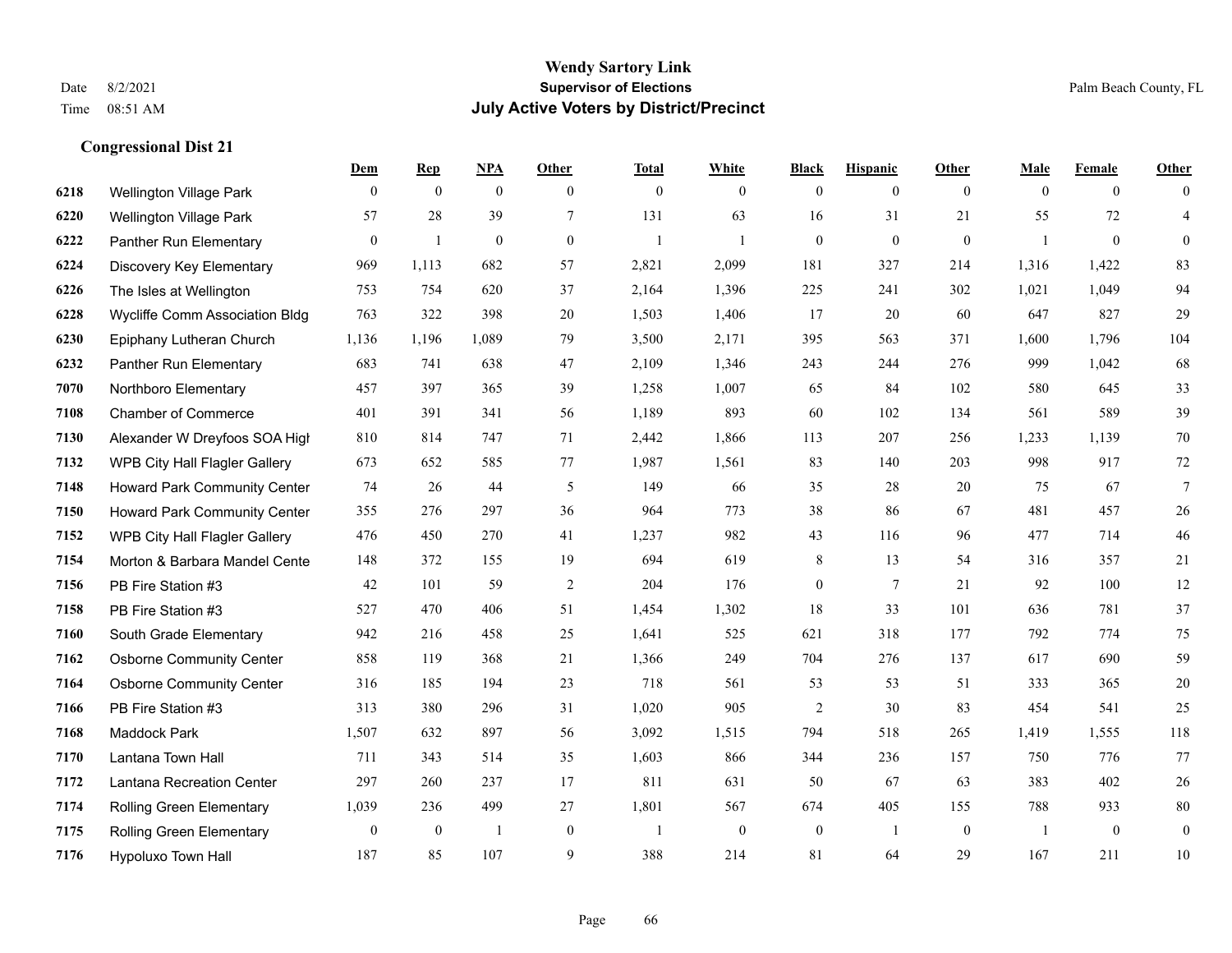|      |                                | Dem     | <b>Rep</b>     | <b>NPA</b> | Other          | <b>Total</b> | White   | <b>Black</b>   | <b>Hispanic</b> | Other           | Male           | <b>Female</b> | Other    |
|------|--------------------------------|---------|----------------|------------|----------------|--------------|---------|----------------|-----------------|-----------------|----------------|---------------|----------|
| 7178 | Temple Beth Kodesh             | 1,523   | 186            | 543        | 29             | 2,281        | 434     | 1,300          | 347             | 200             | 1,009          | 1,162         | 110      |
| 7179 | Village Royale on the Green    | 806     | 224            | 350        | 24             | 1,404        | 581     | 568            | 140             | 115             | 588            | 751           | 65       |
| 7180 | St John Missionary Baptist Chr | 1,763   | 136            | 457        | 18             | 2,374        | 236     | 1,766          | 170             | 202             | 998            | 1,274         | 102      |
| 7182 | Carolyn Sims Center            | 1,475   | 63             | 346        | 11             | 1,895        | 78      | 1,597          | 82              | 138             | 774            | 1,049         | $72\,$   |
| 7184 | St John Missionary Baptist Chr | 2       | $\overline{4}$ | $\theta$   | $\overline{0}$ | 6            | 4       |                | $\overline{0}$  |                 | $\overline{4}$ | 2             | $\theta$ |
| 7186 | Boynton Beach Senior Center    | 1,479   | 411            | 716        | 52             | 2,658        | 1,060   | 1,071          | 275             | 252             | 1,231          | 1,307         | 120      |
| 7188 | <b>Forest Park Elementary</b>  | 852     | 530            | 577        | 60             | 2,019        | 1,396   | 266            | 180             | 177             | 850            | 1,096         | 73       |
| 7190 | Seacrest Presbyterian          | 1,061   | 601            | 782        | 60             | 2,504        | 1,574   | 446            | 247             | 237             | 1,196          | 1,209         | 99       |
| 7192 | Lakeview Baptist Church        | 17      | 10             | 10         | 2              | 39           | 27      | $\overline{2}$ | 4               | 6               | 19             | 17            | 3        |
| 7194 | Delray Beach Community Cente   | 578     | 340            | 416        | 40             | 1,374        | 990     | 188            | 100             | 96              | 692            | 634           | 48       |
| 7196 | Atlantic High Auditorium       | 1,516   | 235            | 505        | 20             | 2,276        | 594     | 1,351          | 120             | 211             | 1,038          | 1,145         | 93       |
| 7198 | Atlantic High Auditorium       | 44      | 28             | 27         | 3              | 102          | 82      | 6              | 7               | $7\phantom{.0}$ | 41             | 58            | 3        |
| 7200 | Pompey Park Recreation Center  | 1,319   | 233            | 412        | 26             | 1,990        | 474     | 1,286          | 101             | 129             | 898            | 1,036         | 56       |
| 7202 | 505 Club                       | 656     | 389            | 431        | 39             | 1,515        | 1,078   | 234            | 74              | 129             | 797            | 669           | 49       |
| 7204 | 505 Club                       | 38      | 34             | 37         | 4              | 113          | 89      | $\overline{c}$ | 9               | 13              | 56             | 52            | 5        |
| 7206 | 505 Club                       | 57      | 58             | 56         | 5              | 176          | 148     | $\overline{c}$ | 9               | 17              | 92             | 79            | 5        |
| 7208 | Atlantic High Media Center     | 745     | 187            | 307        | 22             | 1,261        | 544     | 525            | 83              | 109             | 543            | 677           | 41       |
| 7210 | Village Academy                | 1,747   | 98             | 401        | 17             | 2,263        | 123     | 1,836          | 140             | 164             | 916            | 1,252         | 95       |
| 7212 | Delray Beach Library           | 1,302   | 218            | 469        | 30             | 2,019        | 541     | 1,195          | 116             | 167             | 967            | 984           | 68       |
| 7214 | Delray Beach Community Cente   | 864     | 309            | 469        | 36             | 1,678        | 774     | 544            | 205             | 155             | 805            | 804           | 69       |
|      | <b>Congressional Dist 21</b>   | 220,766 | 137,240        | 144,972    | 10,805         | 513,783      | 332,984 | 61,201         | 72,150          | 47,448          | 226,625        | 268,443       | 18,715   |
|      |                                |         |                |            |                |              |         |                |                 |                 |                |               |          |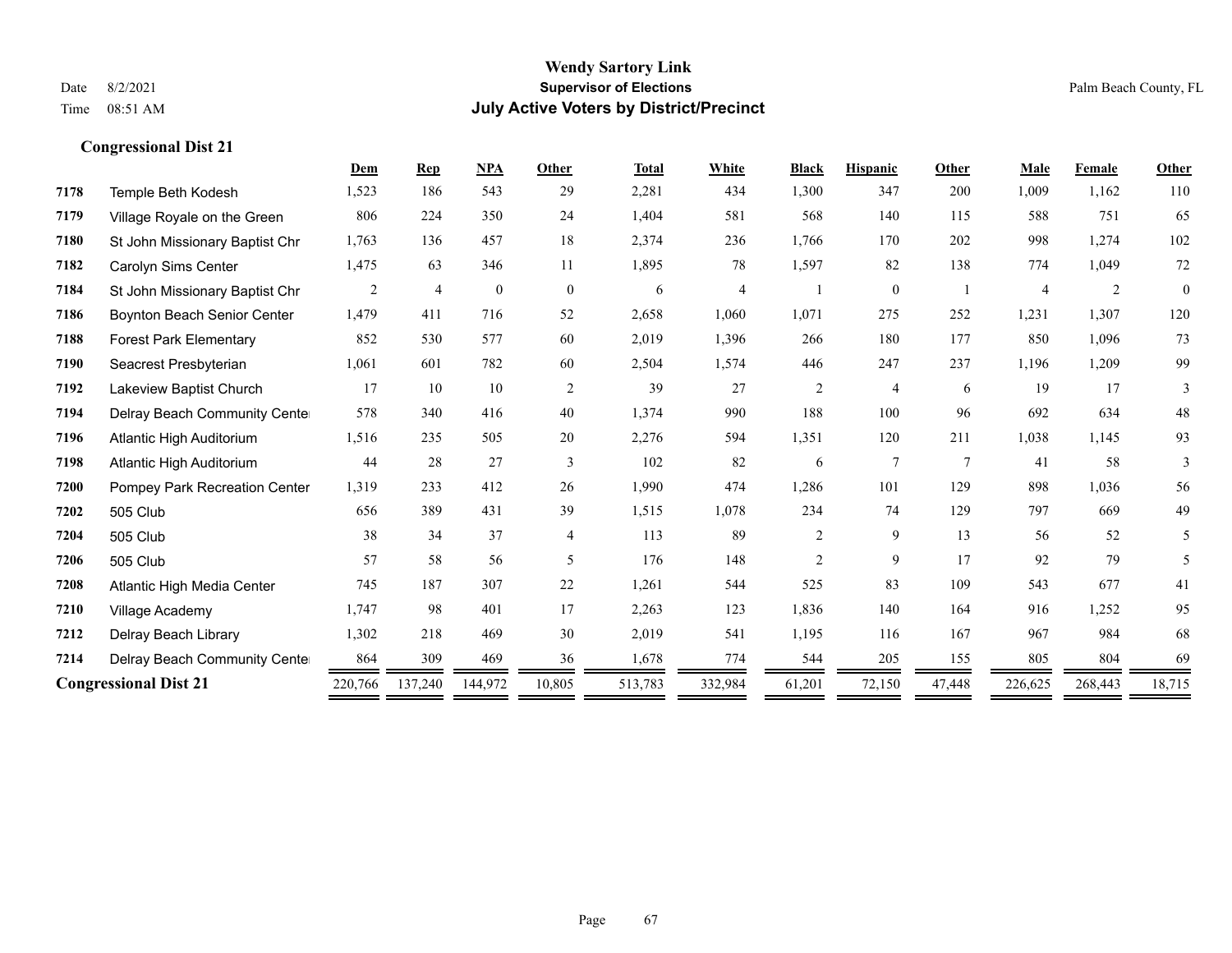|      |                                  | Dem | <b>Rep</b> | NPA | <b>Other</b> | <b>Total</b> | <b>White</b> | <b>Black</b> | <b>Hispanic</b> | <b>Other</b> | <b>Male</b> | <b>Female</b> | <b>Other</b> |
|------|----------------------------------|-----|------------|-----|--------------|--------------|--------------|--------------|-----------------|--------------|-------------|---------------|--------------|
| 4128 | St Lucy Catholic Church          | 619 | 911        | 621 | 43           | 2,194        | 1,963        | 14           | 74              | 143          | 989         | 1,133         | 72           |
| 4130 | Omni Middle                      | 642 | 625        | 529 | 35           | 1,831        | 1,502        | 33           | 135             | 161          | 855         | 923           | 53           |
| 4132 | Calusa Elementary                | 384 | 390        | 312 | 27           | 1,113        | 921          | 15           | 92              | 85           | 452         | 621           | $40\,$       |
| 4134 | Above and Beyond Community (     | 410 | 561        | 426 | 37           | 1,434        | 1,165        | 40           | 126             | 103          | 675         | 712           | 47           |
| 4136 | Above and Beyond Community (     | 639 | 614        | 568 | 43           | 1,864        | 1,389        | 49           | 217             | 209          | 793         | 997           | 74           |
| 4138 | <b>Ascension Catholic Church</b> | 807 | 1,194      | 892 | 69           | 2,962        | 2,325        | 158          | 231             | 248          | 1,391       | 1,473         | $\rm 98$     |
| 4140 | Broken Sound Club                | 256 | 204        | 179 | 16           | 655          | 484          | 24           | 84              | 63           | 272         | 365           | $18\,$       |
| 4142 | Woodfield Country Club HOA       | 843 | 743        | 722 | 54           | 2,362        | 2,113        | 13           | 66              | 170          | 1,077       | 1,191         | 94           |
| 4144 | Seasons HOA Clubhouse            | 221 | 214        | 170 | 10           | 615          | 508          | 8            | 37              | 62           | 292         | 294           | 29           |
| 4146 | <b>Broken Sound Club</b>         | 528 | 374        | 333 | 17           | 1,252        | 1,147        | 12           | 32              | 61           | 564         | 655           | 33           |
| 4148 | <b>Broken Sound Club</b>         | 568 | 415        | 426 | 39           | 1,448        | 1,139        | 68           | 134             | 107          | 662         | 748           | $38\,$       |
| 4150 | Patch Reef Park Community Cer    | 574 | 513        | 557 | 65           | 1,709        | 1,314        | 67           | 156             | 172          | 808         | 855           | 46           |
| 4152 | Boca Delray Lodge #171           | 635 | 647        | 639 | 51           | 1,972        | 1,454        | 72           | 220             | 226          | 898         | 991           | 83           |
| 4154 | <b>Ascension Catholic Church</b> | 416 | 414        | 324 | 33           | 1,187        | 866          | $88\,$       | 102             | 131          | 580         | 560           | 47           |
| 4156 | St Lucy Catholic Church          | 533 | 554        | 404 | 35           | 1,526        | 1,342        | 6            | 65              | 113          | 712         | 771           | 43           |
| 4158 | Spanish River High               | 951 | 737        | 754 | 40           | 2,482        | 1,963        | 49           | 220             | 250          | 1,180       | 1,197         | 105          |
| 4160 | Greater BR Swim & Racquet Ctr    | 432 | 403        | 345 | $20\,$       | 1,200        | 967          | 18           | 88              | 127          | 558         | 598           | 44           |
| 4162 | Patch Reef Park Community Cer    | 545 | 485        | 434 | 20           | 1,484        | 1,134        | 30           | 113             | 207          | 677         | 732           | 75           |
| 4164 | Safe Schools Institute           | 598 | 647        | 562 | 32           | 1,839        | 1,474        | 29           | 173             | 163          | 856         | 891           | 92           |
| 4166 | FAU Arena Lobby                  | 779 | 447        | 598 | 28           | 1,852        | 1,050        | 300          | 262             | 240          | 826         | 926           | 100          |
| 4168 | JC Mitchell Elementary           | 700 | 557        | 599 | 52           | 1,908        | 1,324        | 82           | 237             | 265          | 824         | 970           | 114          |
| 4170 | Spanish River Library            | 904 | 1,030      | 858 | 49           | 2,841        | 2,209        | 100          | 259             | 273          | 1,348       | 1,394         | 99           |
| 4172 | Marine Safety Headquarters       | 668 | 680        | 587 | 59           | 1,994        | 1,748        | 16           | 96              | 134          | 888         | 1,051         | 55           |
| 4174 | Sugar Sand Park Comm Center      | 304 | 277        | 268 | 15           | 864          | 744          | 5            | 53              | 62           | 406         | 421           | 37           |
| 4176 | Sugar Sand Park Comm Center      | 936 | 685        | 730 | 68           | 2,419        | 1,779        | 72           | 321             | 247          | 1,051       | 1,263         | 105          |
| 4178 | Sugar Sand Park Comm Center      | 756 | 643        | 516 | 45           | 1,960        | 1,561        | 42           | 196             | 161          | 791         | 1,104         | 65           |
| 4180 | Del Prado Elementary             | 571 | 574        | 558 | 35           | 1,738        | 1,237        | 49           | 244             | 208          | 790         | 849           | 99           |
| 4182 | Greater BR Swim & Racquet Ctr    | 876 | 592        | 732 | 53           | 2,253        | 1,527        | 83           | 401             | 242          | 949         | 1,210         | 94           |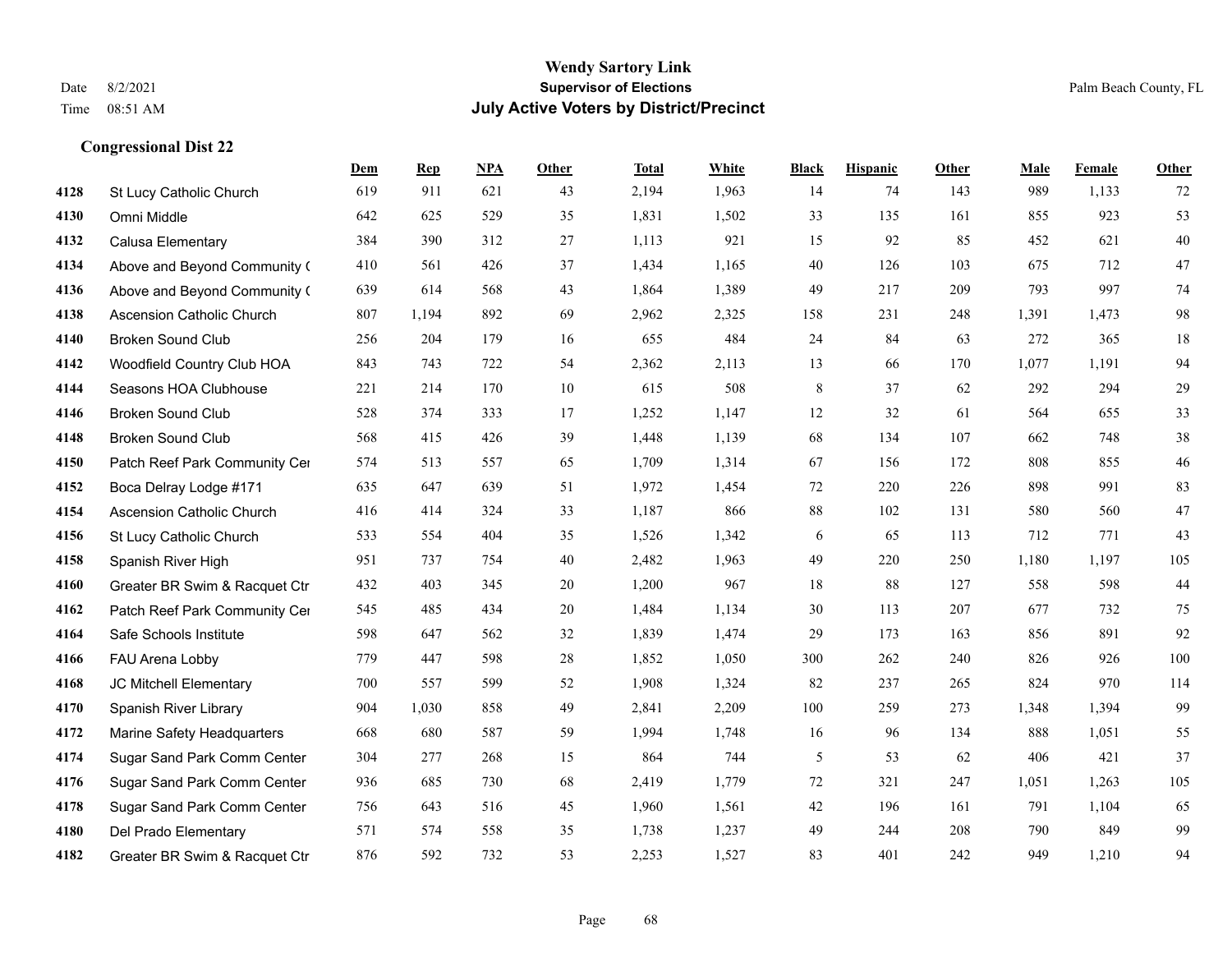|      |                                    | Dem | <b>Rep</b> | NPA | <b>Other</b>   | <b>Total</b> | <b>White</b> | <b>Black</b>   | <b>Hispanic</b> | <b>Other</b> | <b>Male</b> | <b>Female</b> | <b>Other</b> |
|------|------------------------------------|-----|------------|-----|----------------|--------------|--------------|----------------|-----------------|--------------|-------------|---------------|--------------|
| 4184 | Boca Raton Middle                  | 559 | 608        | 555 | 37             | 1,759        | 1,330        | 54             | 204             | 171          | 823         | 885           | 51           |
| 4186 | The Volen Center                   | 550 | 507        | 451 | 29             | 1,537        | 1,065        | 129            | 161             | 182          | 706         | 765           | 66           |
| 4188 | Elks Lodge of Boca Raton           | 898 | 517        | 588 | 57             | 2,060        | 1,199        | 319            | 310             | 232          | 926         | 1,040         | 94           |
| 4190 | St Gregory Episcopal Church        | 739 | 1,080      | 790 | 73             | 2,682        | 2,259        | 27             | 178             | 218          | 1,307       | 1,283         | 92           |
| 4192 | Verde K-8 School                   | 569 | 955        | 699 | 44             | 2,267        | 1,810        | 48             | 133             | 276          | 1,050       | 1,092         | 125          |
| 4194 | Del Prado Elementary               | 539 | 327        | 309 | 29             | 1,204        | 1,027        | 23             | 57              | 97           | 505         | 666           | 33           |
| 4196 | Good Shepherd Lutheran             | 701 | 437        | 443 | 23             | 1,604        | 1,378        | 30             | 82              | 114          | 675         | 887           | $42\,$       |
| 4198 | Verde K-8 School                   | 632 | 472        | 510 | 35             | 1,649        | 1,031        | 119            | 315             | 184          | 676         | 900           | 73           |
| 4200 | Verde K-8 School                   | 404 | 347        | 296 | 19             | 1,066        | 798          | 9              | 170             | 89           | 431         | 607           | 28           |
| 4202 | Greater BR Swim & Racquet Ctr      | 778 | 590        | 618 | 34             | 2,020        | 1,574        | 31             | 236             | 179          | 824         | 1,122         | 74           |
| 4204 | Sugar Sand Park Comm Center        | 753 | 444        | 582 | 39             | 1,818        | 1,141        | 144            | 318             | 215          | 815         | 935           | 68           |
| 4206 | Good Shepherd Lutheran             | 671 | 474        | 507 | 32             | 1,684        | 1,336        | 32             | 178             | 138          | 682         | 945           | 57           |
| 4208 | Hammock Pointe Elementary          | 872 | 592        | 482 | 35             | 1,981        | 1,706        | 10             | 121             | 144          | 786         | 1,139         | 56           |
| 4210 | Sugar Sand Park Comm Center        | 640 | 831        | 666 | 44             | 2,181        | 1,719        | 30             | 258             | 174          | 1,009       | 1,100         | $72\,$       |
| 4212 | Center for Spiritual Living        | 625 | 801        | 576 | 36             | 2,038        | 1,704        | 33             | 157             | 144          | 963         | 1,013         | 62           |
| 4214 | Calvary Chapel Boca Raton - 4th    | 636 | 856        | 640 | 65             | 2,197        | 1,750        | 46             | 235             | 166          | 1,018       | 1,099         | 80           |
| 4216 | Calvary Chapel Boca Raton - Kir    | 683 | 1,066      | 693 | 62             | 2,504        | 2,110        | 20             | 176             | 198          | 1,179       | 1,235         | 90           |
| 4218 | <b>Grace Community Church</b>      | 453 | 849        | 537 | 57             | 1,896        | 1,574        | 31             | 135             | 156          | 874         | 939           | 83           |
| 4220 | <b>Boca Raton Community Center</b> | 458 | 398        | 457 | 45             | 1,358        | 876          | 99             | 235             | 148          | 603         | 711           | 44           |
| 4222 | Boca Raton Downtown Library        | 928 | 1,086      | 885 | 82             | 2,981        | 2,514        | 58             | 177             | 232          | 1,337       | 1,527         | 117          |
| 4224 | <b>Grace Community Church</b>      | 512 | 1,108      | 729 | 59             | 2,408        | 1,982        | 55             | 176             | 195          | 1,131       | 1,195         | 82           |
| 4226 | St Gregory Episcopal Church        | 223 | 385        | 272 | 23             | 903          | 812          | $\tau$         | 31              | 53           | 428         | 451           | $24\,$       |
| 4228 | Boca Raton Community Center        | 522 | 652        | 501 | 48             | 1,723        | 1,478        | 16             | 96              | 133          | 773         | 901           | 49           |
| 4230 | Boca Raton Downtown Library        | 318 | 446        | 322 | 23             | 1,109        | 971          | 9              | 54              | 75           | 523         | 562           | $24\,$       |
| 5111 | Morikami Park Elementary           | 43  | 61         | 48  | 3              | 155          | 147          | $\overline{0}$ | $\overline{3}$  | 5            | 72          | 82            | 1            |
| 5113 | Morikami Park Elementary           | 19  | 38         | 24  | $\overline{c}$ | 83           | 67           | $\overline{0}$ | 6               | 10           | 34          | 42            | 7            |
| 5115 | Spanish River High                 | 81  | 105        | 77  | 12             | 275          | 223          | 4              | 22              | 26           | 137         | 135           | 3            |
| 5117 | The Polo Club of Boca Raton        | 303 | 192        | 192 | 18             | 705          | 644          | $\mathbf{1}$   | 8               | 52           | 287         | 393           | 25           |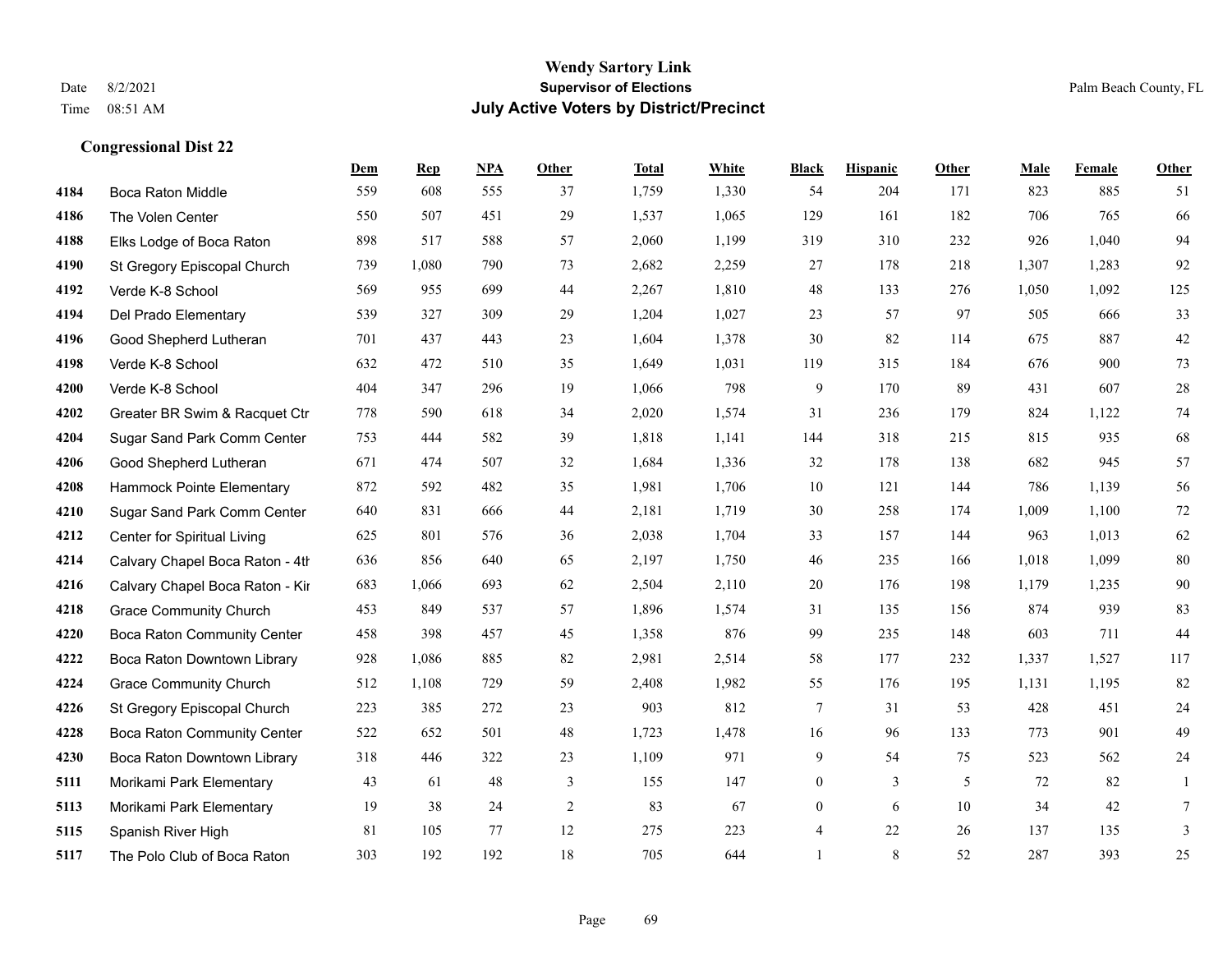|                              |                        | <u>Dem</u> | <b>Rep</b> | NPA    | Other | <b>Total</b> | White  | <b>Black</b> | <b>Hispanic</b> | Other | Male   | Female | <b>Other</b> |
|------------------------------|------------------------|------------|------------|--------|-------|--------------|--------|--------------|-----------------|-------|--------|--------|--------------|
| 5158                         | Boca West Country Club | 765        | 454        | 510    | 47    | .776         | .596   |              |                 | 101   | 736    | 994    | 46           |
| 5160                         | Boca West Country Club | 808        | 459        | 413    | 34    | .714         | .613   |              |                 | 70    | 669    | .003   | 42           |
| 5172                         | Del Prado Elementary   | 240        | 297        | 203    |       | 757          | 679    | 10           |                 | 57    | 361    | 375    |              |
| <b>Congressional Dist 22</b> |                        | 34.017     | 33,564     | 29.218 | 2,253 | 99,052       | 78.462 | 2,947        | 8,776           | 8.867 | 44,504 | 50,918 | 3,630        |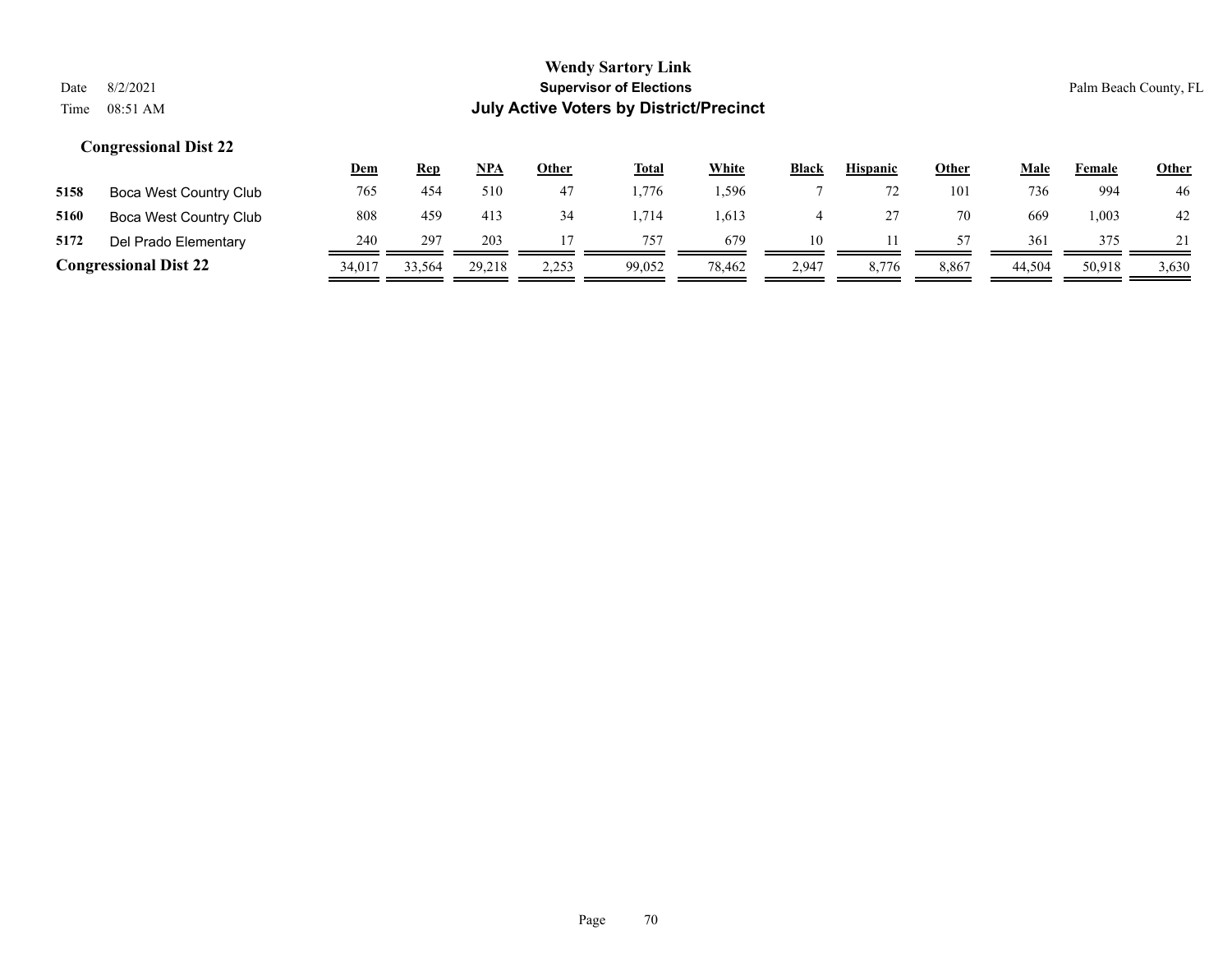### **Unincorporated**

|      |                                     | Dem          | <b>Rep</b>       | NPA              | <b>Other</b>   | <b>Total</b>     | <b>White</b>     | <b>Black</b>     | <b>Hispanic</b>  | <b>Other</b> | <b>Male</b>    | <b>Female</b>  | <b>Other</b>     |
|------|-------------------------------------|--------------|------------------|------------------|----------------|------------------|------------------|------------------|------------------|--------------|----------------|----------------|------------------|
| 1002 | <b>Canal Point Community Center</b> | $\mathbf{0}$ | $\mathbf{0}$     | $\mathbf{0}$     | $\theta$       | $\theta$         | $\overline{0}$   | $\Omega$         | $\overline{0}$   | $\theta$     | $\theta$       | $\overline{0}$ | $\Omega$         |
| 1004 | Pierce Hammock Elementary           | 3            | 3                | 3                | $\Omega$       | $\mathbf Q$      | 9                | $\theta$         | $\overline{0}$   | $\Omega$     | 3              | 6              | $\theta$         |
| 1006 | Journey Church of Jupiter           | $\Omega$     | $\theta$         | $\theta$         | $\Omega$       | $\Omega$         | $\theta$         | 0                | $\Omega$         | $\Omega$     | $\Omega$       | $\Omega$       |                  |
| 1008 | Journey Church of Jupiter           |              | $\mathbf{0}$     | $\mathbf{0}$     | $\mathbf{0}$   | $\mathbf{0}$     | $\overline{0}$   | $\theta$         | $\overline{0}$   | $\theta$     | $\overline{0}$ | $\theta$       |                  |
| 1010 | Journey Church of Jupiter           | $\Omega$     | $\theta$         | $\mathbf{0}$     | $\theta$       | $\theta$         | $\overline{0}$   | 0                | $\overline{0}$   | $\Omega$     | $\theta$       | $\theta$       | $\Omega$         |
| 1012 | Caloosa POA Meeting Room            | 0            | $\mathbf{0}$     | $\mathbf{0}$     | $\theta$       | $\theta$         | $\overline{0}$   | $\theta$         | $\overline{0}$   | $\Omega$     | $\overline{0}$ | $\Omega$       |                  |
| 1014 | Caloosa POA Meeting Room            | $\Omega$     | $\mathbf{1}$     | $\mathbf{0}$     | $\mathbf{0}$   |                  |                  | $\theta$         | $\overline{0}$   | $\theta$     | $\overline{0}$ | $\theta$       |                  |
| 1016 | Journey Church of Jupiter           | $\Omega$     | $\mathbf{0}$     | $\theta$         | $\theta$       | $\theta$         | $\theta$         | $\mathbf{0}$     | $\overline{0}$   | $\Omega$     | $\Omega$       | $\Omega$       | $\theta$         |
| 1018 | Calvary Church of Jupiter           | 443          | 832              | 472              | 49             | 1,796            | 1,586            | 20               | 94               | 96           | 845            | 895            | 56               |
| 1019 | Calvary Church of Jupiter           | 196          | 383              | 220              | 8              | 807              | 726              | 1                | 44               | 36           | 387            | 404            | 16               |
| 1020 | Caloosa POA Meeting Room            | $\mathbf{0}$ | $\boldsymbol{0}$ | $\boldsymbol{0}$ | $\mathbf{0}$   | $\mathbf{0}$     | $\overline{0}$   | $\boldsymbol{0}$ | $\overline{0}$   | $\mathbf{0}$ | $\mathbf{0}$   | $\overline{0}$ | $\boldsymbol{0}$ |
| 1022 | Journey Church of Jupiter           | 704          | 1,231            | 771              | 56             | 2,762            | 2,362            | 36               | 179              | 185          | 1,317          | 1,357          | $88\,$           |
| 1024 | Calvary Church of Jupiter           | 7            | 9                | $\tau$           | $\mathbf{0}$   | 23               | 23               | $\mathbf{0}$     | $\mathbf{0}$     | $\theta$     | 12             | 11             | $\mathbf{0}$     |
| 1026 | Calvary Church of Jupiter           | 337          | 622              | 331              | 25             | 1,315            | 1,162            | 11               | 78               | 64           | 626            | 655            | 34               |
| 1028 | Jupiter Farms Elementary            | 540          | 1,003            | 578              | 62             | 2,183            | 1,902            | 15               | 135              | 131          | 1,055          | 1,064          | 64               |
| 1030 | Calvary Church of Jupiter           | 17           | 37               | 24               | $\overline{4}$ | 82               | 75               | $\overline{0}$   | 4                | 3            | 39             | 40             | 3                |
| 1032 | Jupiter Farms Park Community I      | 303          | 574              | 351              | 30             | 1,258            | 1,058            | 13               | 107              | 80           | 616            | 601            | 41               |
| 1036 | Calvary Church of Jupiter           | $\mathbf{0}$ | $\boldsymbol{0}$ | $\boldsymbol{0}$ | $\mathbf{0}$   | $\boldsymbol{0}$ | $\boldsymbol{0}$ | $\boldsymbol{0}$ | $\boldsymbol{0}$ | $\mathbf{0}$ | $\mathbf{0}$   | $\overline{0}$ | $\mathbf{0}$     |
| 1038 | William T Dwyer High                | 808          | 1,314            | 760              | 52             | 2,934            | 2,468            | 63               | 174              | 229          | 1,401          | 1,425          | 108              |
| 1044 | Limestone Creek Elementary          | 430          | 118              | 177              | 19             | 744              | 216              | 353              | 92               | 83           | 352            | 366            | 26               |
| 1046 | West Jupiter Recreation Center      | 260          | 139              | 143              | 12             | 554              | 251              | 164              | 108              | 31           | 232            | 303            | 19               |
| 1060 | West Jupiter Recreation Center      | 71           | 97               | 72               | 5              | 245              | 203              | $\boldsymbol{0}$ | 24               | 18           | 98             | 131            | 16               |
| 1062 | <b>Harvest Community Church</b>     | 618          | 1,155            | 551              | 42             | 2,366            | 2,171            | 11               | 51               | 133          | 1,145          | 1,142          | 79               |
| 1064 | Jupiter Community Center            | 77           | 123              | 64               | 2              | 266              | 243              | $\overline{0}$   | 6                | 17           | 130            | 128            | 8                |
| 1070 | Jupiter Community Center            | 58           | 67               | 87               | $\overline{4}$ | 216              | 172              |                  | 38               | 5            | 112            | 95             | 9                |
| 1080 | First Baptist Church Teq            | 92           | 148              | 78               | 3              | 321              | 296              | $\theta$         | 9                | 16           | 162            | 149            | 10               |
| 1082 | First Baptist Church Teq            | 70           | 143              | 86               | 8              | 307              | 283              |                  | 12               | 11           | 145            | 153            | 9                |
| 1084 | First Baptist Church Teq            | 12           | 52               | 10               | $\Omega$       | 74               | 71               |                  | $\theta$         | 2            | 37             | 35             | $\overline{2}$   |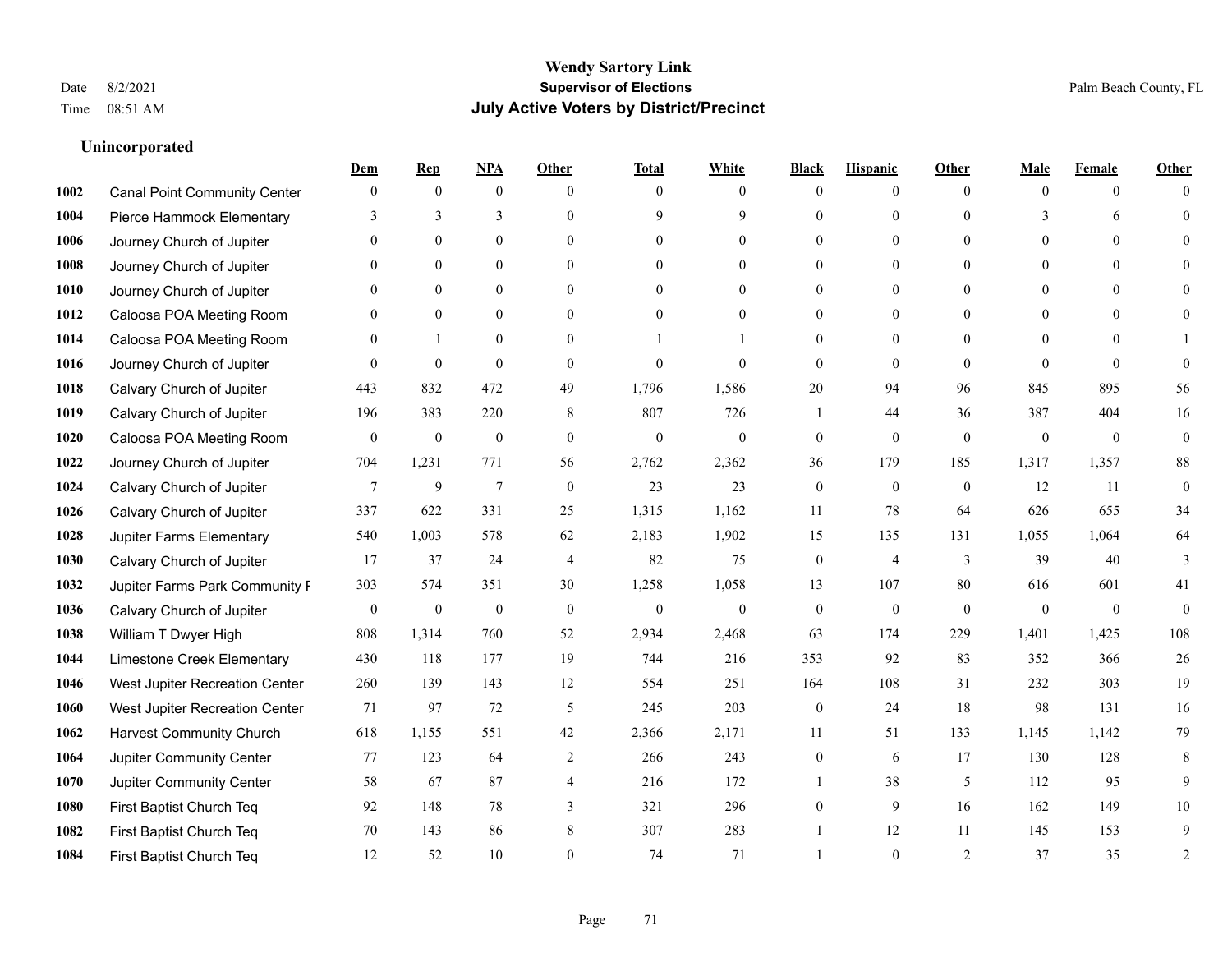**Unincorporated**

#### **Wendy Sartory Link** Date 8/2/2021 **Supervisor of Elections** Palm Beach County, FL Time 08:51 AM **July Active Voters by District/Precinct**

# **Dem Rep NPA Other Total White Black Hispanic Other Male Female Other** First Baptist Church Teq **49** 73 36 0 158 128 8 13 9 77 77 4 Tequesta Council Chambers 106 134 104 4 348 302 8 21 17 158 180 10 Tequesta Council Chambers 115 313 127 13 568 544 0 4 20 251 306 11 Tequesta Council Chambers 37 86 35 3 161 151 0 1 9 81 77 3 PBC Fire Rescue #18 **1** 3 1 0 5 5 0 0 0 3 1 1 **1132 PBC Fire Rescue #18** 0 3 1 0 4 4 0 0 0 2 2 0 PBC Fire Rescue #18 0 0 0 0 0 0 0 0 0 0 0 0 Grace Immanuel Bible Church 223 814 355 37 1,429 1,358 0 12 59 612 784 33 Newhaven Clubhouse 15 35 8 1 59 53 0 1 5 30 28 1 Holy Spirit Lutheran 141 295 126 18 580 519 3 27 31 276 284 20 Holy Spirit Lutheran **0** 2 0 0 2 2 2 0 0 0 1 1 0 Holy Spirit Lutheran **0** 1 1 0 2 1 0 1 0 1 1 0 Holy Spirit Lutheran **1** 0 1 0 2 2 0 0 0 1 1 0 Holy Spirit Lutheran 2 4 5 2 13 13 0 0 0 6 7 0 1166 Holy Spirit Lutheran **7** 21 12 0 40 33 0 2 5 17 23 0 Holy Spirit Lutheran 0 0 0 0 0 0 0 0 0 0 0 0 Caloosa POA Meeting Room 0 0 0 0 0 0 0 0 0 0 0 0 Caloosa POA Meeting Room 125 281 124 9 539 465 11 22 41 244 275 20 Caloosa POA Meeting Room 68 118 61 2 249 211 5 14 19 116 121 12 William T Dwyer High 157 267 139 6 569 486 15 30 38 270 285 14 Eastpointe Country Club 531 669 389 35 1,624 1,514 12 27 71 721 870 33 1st Baptist Church PBG 561 478 414 34 1,487 1,041 132 160 154 706 730 51 Dwight D Eisenhower Elementary 0 0 0 0 0 0 0 0 0 0 0 0 Cross Community Church 506 1,049 548 39 2,142 1,920 13 89 120 1,024 1,049 69 Holy Spirit Lutheran **9** 24 14 3 50 44 0 2 4 24 22 4 Holy Spirit Lutheran **13** 76 23 3 115 111 0 3 1 55 59 1 Holy Spirit Lutheran 209 272 147 8 636 567 2 23 44 305 309 22 Oceanview Methodist 128 284 143 14 569 489 9 31 40 277 278 14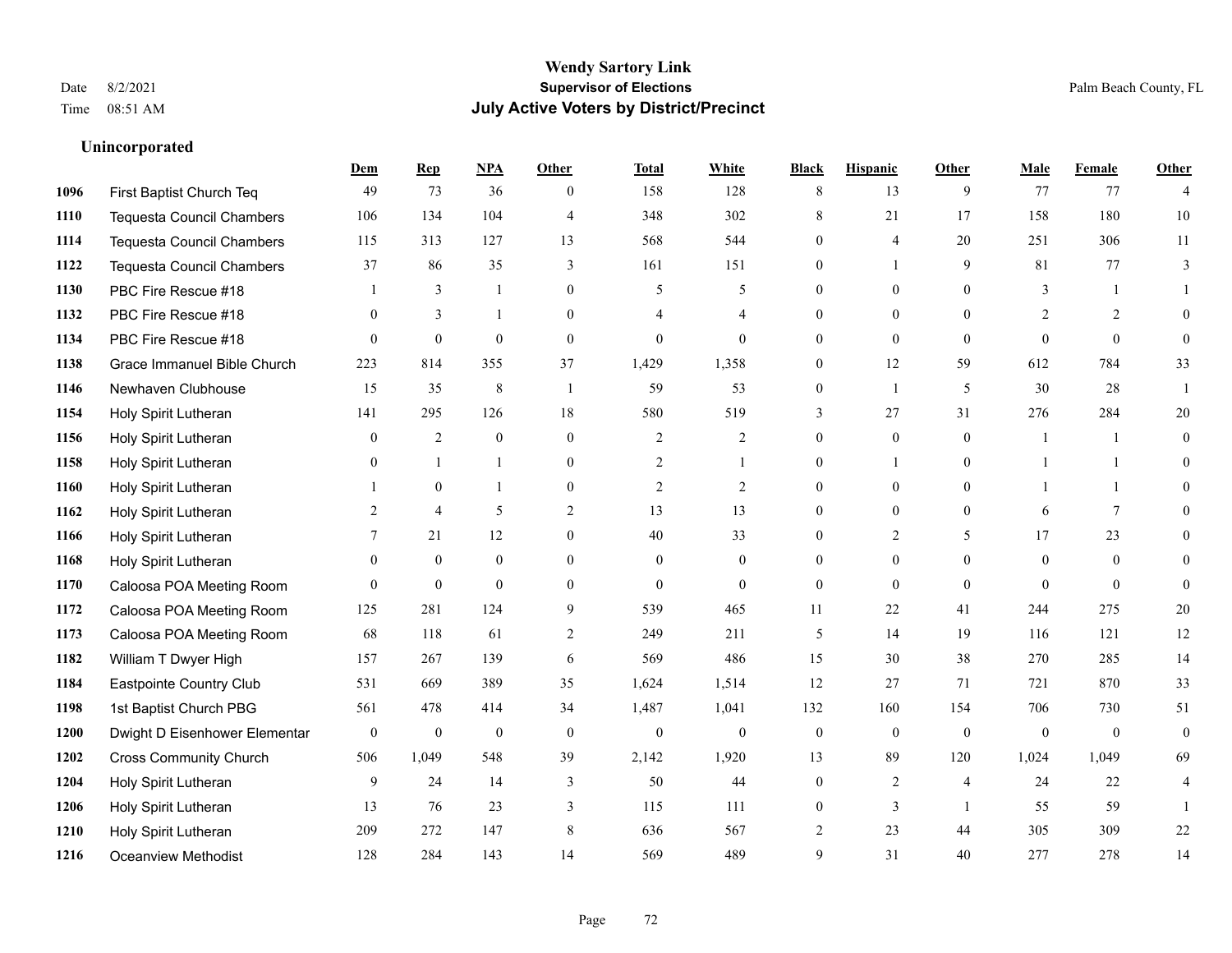# **Wendy Sartory Link** Date 8/2/2021 **Supervisor of Elections** Palm Beach County, FL Time 08:51 AM **July Active Voters by District/Precinct**

**Dem Rep NPA Other Total White Black Hispanic Other Male Female Other**

# 1218 Osceola Creek Middle 1 0 0 1 1 0 0 0 1 0 0 Pierce Hammock Elementary 0 0 0 0 0 0 0 0 0 0 0 0 Pierce Hammock Elementary 0 0 0 0 0 0 0 0 0 0 0 0 North County Senior Center 1 2 3 3 3 9 8 1 0 0 5 4 0 North County Senior Center 317 224 257 29 827 456 99 126 146 370 428 29 Palm Beach Gardens High 117 94 78 5 294 192 45 38 19 137 147 10 Garden Lodge 366 F&AM 363 187 266 20 836 414 190 133 99 368 436 32 Pew Leadership Center 77 51 54 6 188 135 13 18 22 93 81 14 PBG Moose Lodge 2010 43 49 39 3 134 107 4 13 10 66 60 8 Dwight D Eisenhower Elementar 27 79 22 7 135 115 4 4 12 66 68 1 PBG Moose Lodge 2010 35 34 21 2 92 84 0 4 4 38 53 1 Cross Community Church 1 3 1 0 5 4 0 0 1 2 3 0 Dwight D Eisenhower Elementar 37 51 37 3 128 109 1 7 11 59 64 5 NPB Community Center 209 263 178 23 673 578 14 40 41 340 304 29 NPB Community Center 0 0 0 1 1 1 0 0 0 1 0 0 Gardens Mall Community Room 39 68 36 4 147 131 3 3 10 74 69 4 **1312 Gardens Mall Community Room** 6 20 11 0 37 34 0 2 1 18 19 0 1st Unitarian Church NPB 36 41 39 3 119 98 8 7 6 65 51 3 **1336** Gardens Mall Community Room  $\begin{array}{cccc} 35 & 91 & 42 & 4 & 172 & 153 & 0 & 4 & 15 & 86 & 78 & 8 \end{array}$  Eissey Campus Theater 92 393 101 19 605 583 1 1 20 268 326 11 **1354 Grove Park Elementary 01 164 79 4 338 285 11 19 23 151 177 10**  Grove Park Elementary 213 123 183 8 527 270 47 156 54 234 275 18 Palm Lake Estates - The Palms 66 78 49 4 197 159 13 10 15 91 98 8 Palm Lake Estates - The Palms 117 124 74 4 319 269 13 23 14 132 176 11 Pew Leadership Center 193 78 140 10 421 219 116 44 42 174 233 14 Palm Beach Shores Town Hall 0 0 0 0 0 0 0 0 0 0 0 0 Cypress Lakes HOA 585 328 281 32 1,226 838 197 97 94 472 719 35

Century Village Clubhouse 60 29 23 2 114 70 13 18 13 50 60 4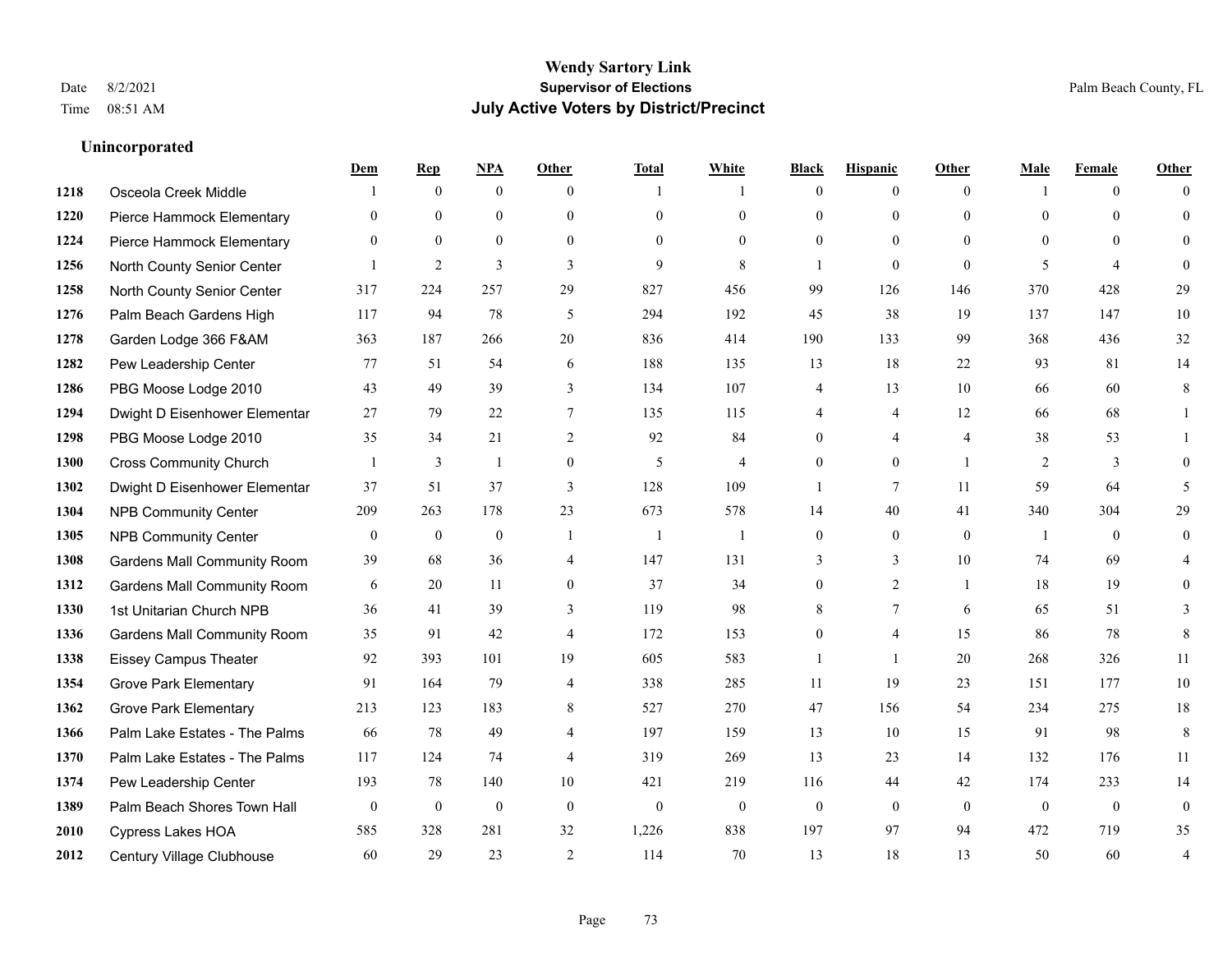|      |                                   | Dem              | <b>Rep</b>     | NPA              | <b>Other</b>   | <b>Total</b>   | <b>White</b>   | <b>Black</b>     | <b>Hispanic</b>  | <b>Other</b>   | <b>Male</b>  | <b>Female</b>  | <b>Other</b>     |
|------|-----------------------------------|------------------|----------------|------------------|----------------|----------------|----------------|------------------|------------------|----------------|--------------|----------------|------------------|
| 2020 | Jeaga Middle                      | 210              | 86             | 134              | 10             | 440            | 201            | 130              | 80               | 29             | 194          | 237            | 9                |
| 2021 | Jeaga Middle                      | 160              | 55             | 118              | 15             | 348            | 106            | 119              | 73               | 50             | 134          | 202            | $12\,$           |
| 2022 | Century Village Clubhouse         | 785              | 406            | 330              | 32             | 1,553          | 1,002          | 214              | 201              | 136            | 614          | 882            | 57               |
| 2024 | Century Village Clubhouse         | 788              | 416            | 321              | 37             | 1,562          | 1,098          | 164              | 161              | 139            | 613          | 898            | 51               |
| 2026 | Century Village Clubhouse         | 633              | 327            | 288              | 27             | 1,275          | 796            | 186              | 194              | 99             | 498          | 720            | 57               |
| 2028 | Century Village Clubhouse         | 343              | 191            | 148              | 6              | 688            | 477            | 68               | 85               | 58             | 247          | 417            | 24               |
| 2030 | <b>Benoist Farms Elementary</b>   | 576              | 156            | 299              | 21             | 1,052          | 259            | 452              | 233              | 108            | 406          | 595            | 51               |
| 2036 | <b>Turning Points Academy</b>     | 757              | 420            | 377              | 38             | 1,592          | 934            | 286              | 263              | 109            | 592          | 953            | 47               |
| 2038 | <b>Turning Points Academy</b>     | 815              | 181            | 345              | 19             | 1,360          | 481            | 619              | 147              | 113            | 458          | 861            | 41               |
| 2040 | Wynnebrook Elementary             | 809              | 267            | 424              | 22             | 1,522          | 418            | 599              | 347              | 158            | 659          | 791            | 72               |
| 2041 | Wynnebrook Elementary             | 540              | 249            | 377              | 15             | 1,181          | 480            | 133              | 477              | 91             | 503          | 628            | 50               |
| 2044 | St Christophers Episcopal Chr     | 1,112            | 283            | 558              | 35             | 1,988          | 580            | 809              | 395              | 204            | 881          | 1,014          | 93               |
| 2048 | Elks Lodge #1352                  | 2                | 3              | $\boldsymbol{0}$ | $\mathbf{0}$   | 5              | 3              | -1               | $\boldsymbol{0}$ | $\overline{1}$ | 3            | -1             |                  |
| 2050 | Elks Lodge #1352                  | 17               | 19             | 21               | 3              | 60             | 40             | $\overline{c}$   | 11               | $\overline{7}$ | 33           | 24             | 3                |
| 2052 | Elks Lodge #1352                  | 553              | 152            | 268              | 19             | 992            | 182            | 468              | 151              | 191            | 459          | 493            | 40               |
| 2054 | Elks Lodge #1352                  | 1,265            | 323            | 697              | 25             | 2,310          | 457            | 986              | 579              | 288            | 1,018        | 1,183          | 109              |
| 2056 | Clayton Hutcheson Hall B          | 732              | 317            | 567              | 17             | 1,633          | 517            | 294              | 654              | 168            | 723          | 818            | 92               |
| 2058 | Clayton Hutcheson Hall B          | 3                | 1              | $\boldsymbol{0}$ | $\mathbf{0}$   | 4              | 3              | $\overline{0}$   | $\overline{1}$   | $\theta$       | 2            | 2              | $\overline{0}$   |
| 2060 | <b>West Gate Elementary</b>       | 391              | 221            | 335              | 13             | 960            | 316            | $72\,$           | 492              | 80             | 459          | 452            | 49               |
| 2080 | <b>Everglades Elementary</b>      | 161              | 168            | 127              | 8              | 464            | 263            | 66               | 81               | 54             | 215          | 228            | 21               |
| 2081 | <b>Everglades Elementary</b>      | 69               | 92             | 45               | $\theta$       | 206            | 148            | 7                | 28               | 23             | 102          | 98             | 6                |
| 2082 | Pine Jog Environmental Center     | 164              | 286            | 153              | 8              | 611            | 422            | 25               | 113              | 51             | 292          | 304            | 15               |
| 2083 | Pine Jog Environmental Center     | 7                | 21             | 17               | $\overline{0}$ | 45             | 30             | $\boldsymbol{0}$ | 13               | 2              | 21           | 23             | 1                |
| 2085 | <b>Community Christian Church</b> | 2                | 1              | $\mathbf{0}$     | $\overline{0}$ | 3              | 3              | $\overline{0}$   | $\overline{0}$   | $\mathbf{0}$   | -1           | 2              | $\overline{0}$   |
| 2087 | <b>Community Christian Church</b> |                  | $\mathbf{1}$   | $\theta$         | $\theta$       | $\overline{c}$ | $\overline{2}$ | $\Omega$         | $\theta$         | $\theta$       | 2            | $\theta$       | $\Omega$         |
| 2088 | Melaleuca Elementary              | 867              | 524            | 643              | 35             | 2,069          | 1,059          | 339              | 477              | 194            | 946          | 1,042          | 81               |
| 2090 | Pine Jog Environmental Center     | $\boldsymbol{0}$ | $\overline{2}$ | $\mathbf{0}$     | $\mathbf{0}$   | $\overline{c}$ | 1              | $\overline{0}$   | $\overline{0}$   | $\overline{1}$ | $\mathbf{0}$ | 1              | 1                |
| 2092 | Pine Jog Environmental Center     |                  | $\overline{4}$ |                  |                | $\overline{7}$ | 7              | $\overline{0}$   | $\Omega$         | $\theta$       | 3            | $\overline{4}$ | $\boldsymbol{0}$ |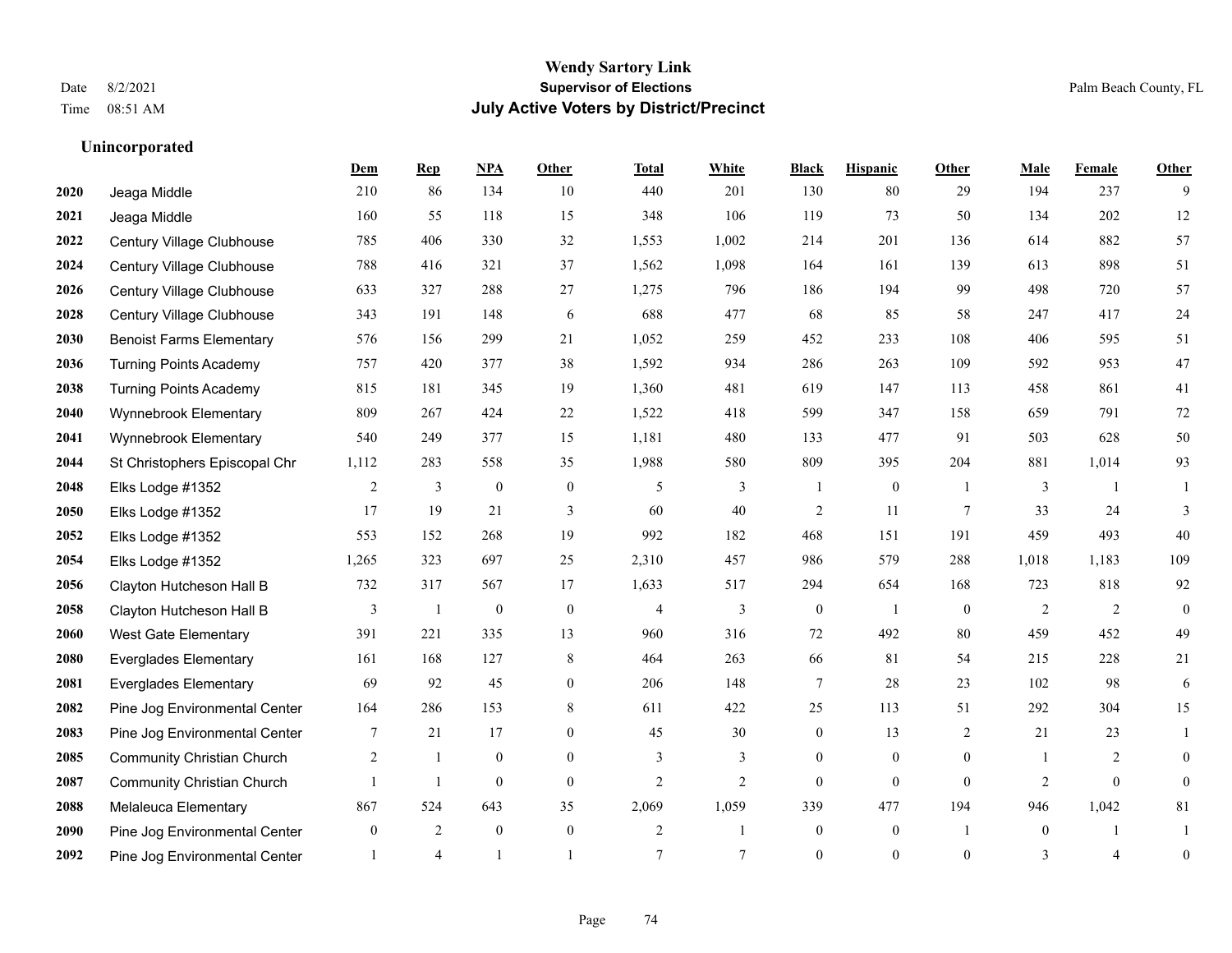|      |                                 | Dem              | <b>Rep</b>       | NPA              | <b>Other</b>     | <b>Total</b>     | <b>White</b>     | <b>Black</b>     | <b>Hispanic</b>  | <b>Other</b>     | <b>Male</b>  | <b>Female</b>    | Other            |
|------|---------------------------------|------------------|------------------|------------------|------------------|------------------|------------------|------------------|------------------|------------------|--------------|------------------|------------------|
| 2094 | Pine Jog Environmental Center   | 369              | 78               | 204              | 11               | 662              | 112              | 261              | 172              | 117              | 274          | 359              | 29               |
| 2096 | 1st Church of the Nazarene      | 250              | 67               | 190              | 5                | 512              | 117              | 24               | 326              | 45               | 238          | 243              | 31               |
| 2097 | 1st Church of the Nazarene      | 229              | 135              | 171              | 11               | 546              | 214              | 41               | 217              | 74               | 240          | 274              | $32\,$           |
| 2098 | Iglesia Cristo Mi Redentor      | 438              | 215              | 339              | 27               | 1,019            | 331              | 158              | 435              | 95               | 425          | 530              | 64               |
| 2100 | Iglesia Cristo Mi Redentor      | 776              | 348              | 565              | 35               | 1.724            | 441              | 362              | 744              | 177              | 711          | 926              | 87               |
| 2102 | Union Congregational Church     | 1,182            | 345              | 633              | 33               | 2,193            | 498              | 634              | 834              | 227              | 882          | 1,199            | 112              |
| 2104 | Lake Lytal Park                 | 509              | 228              | 341              | 23               | 1,101            | 302              | 232              | 458              | 109              | 454          | 589              | 58               |
| 2106 | Main Library                    | 609              | 270              | 397              | 37               | 1,313            | 508              | 236              | 440              | 129              | 565          | 692              | 56               |
| 2108 | <b>Berkshire Elementary</b>     | 743              | 333              | 648              | 30               | 1,754            | 472              | 202              | 895              | 185              | 761          | 899              | 94               |
| 2110 | <b>Berkshire Elementary</b>     | 167              | 84               | 128              | $\overline{4}$   | 383              | 130              | 41               | 168              | 44               | 156          | 204              | 23               |
| 2114 | Main Library                    | 369              | 284              | 313              | 11               | 977              | 364              | 54               | 471              | 88               | 438          | 491              | $48\,$           |
| 2115 | The Ark Church                  | 75               | 46               | 61               | 5                | 187              | 86               | 12               | 67               | 22               | 85           | 91               | 11               |
| 2116 | The Ark Church                  | 811              | 548              | 694              | 33               | 2,086            | 909              | 148              | 860              | 169              | 884          | 1,122            | $80\,$           |
| 2117 | The Ark Church                  |                  | $\boldsymbol{0}$ | $\overline{1}$   | $\boldsymbol{0}$ | $\sqrt{2}$       | -1               | $\mathbf{1}$     | $\boldsymbol{0}$ | $\boldsymbol{0}$ | -1           | -1               | $\boldsymbol{0}$ |
| 2125 | St Marys Orthodox Church        | 341              | 354              | 245              | 8                | 948              | 506              | 42               | 337              | 63               | 417          | 493              | 38               |
| 2126 | St Marys Orthodox Church        | 277              | 250              | 226              | 9                | 762              | 433              | 31               | 233              | 65               | 353          | 388              | 21               |
| 2148 | <b>Liberty Park Elementary</b>  | $\boldsymbol{0}$ | $\boldsymbol{0}$ | $\boldsymbol{0}$ | $\boldsymbol{0}$ | $\boldsymbol{0}$ | $\boldsymbol{0}$ | $\boldsymbol{0}$ | $\boldsymbol{0}$ | $\boldsymbol{0}$ | $\mathbf{0}$ | $\boldsymbol{0}$ | $\boldsymbol{0}$ |
| 2154 | <b>Forest Hill Elementary</b>   | 1,139            | 431              | 797              | 30               | 2,397            | 734              | 388              | 1,025            | 250              | 1,032        | 1,236            | 129              |
| 2156 | Cresthaven Emory Aud            | 629              | 408              | 305              | 14               | 1,356            | 756              | 96               | 410              | 94               | 500          | 806              | 50               |
| 2158 | <b>Community Of Hope</b>        | 1,092            | 421              | 830              | 30               | 2,373            | 601              | 433              | 1,025            | 314              | 1,038        | 1,216            | 119              |
| 2160 | Cresthaven Barkley Aud          | 520              | 358              | 284              | 20               | 1,182            | 598              | 85               | 395              | 104              | 495          | 635              | 52               |
| 2162 | Cresthaven Ashley Aud           | 333              | 220              | 222              | 14               | 789              | 397              | 37               | 290              | 65               | 312          | 443              | 34               |
| 2164 | <b>Covered Bridge Clubhouse</b> | 1,127            | 740              | 662              | 39               | 2,568            | 1,785            | 137              | 473              | 173              | 992          | 1,496            | 80               |
| 2166 | Poinciana Clubhouse             | 901              | 521              | 495              | 37               | 1,954            | 1,287            | 93               | 414              | 160              | 764          | 1,122            | 68               |
| 2172 | First Baptist Church GA         | 17               | $\overline{4}$   | 10               | $\mathbf{0}$     | 31               | 15               | 3                | 9                | $\overline{4}$   | 13           | 17               | $\overline{1}$   |
| 2186 | American Polish Club            | 324              | 134              | 237              | 6                | 701              | 212              | 111              | 309              | 69               | 311          | 359              | 31               |
| 2188 | St Lukes United Methodist Chr   | 469              | 517              | 430              | 33               | 1,449            | 1,149            | 35               | 188              | 77               | 684          | 726              | 39               |
| 2190 | Lucerne Pointe Clubhouse        | 1,020            | 526              | 641              | 46               | 2,233            | 1,417            | 219              | 422              | 175              | 914          | 1,241            | $78\,$           |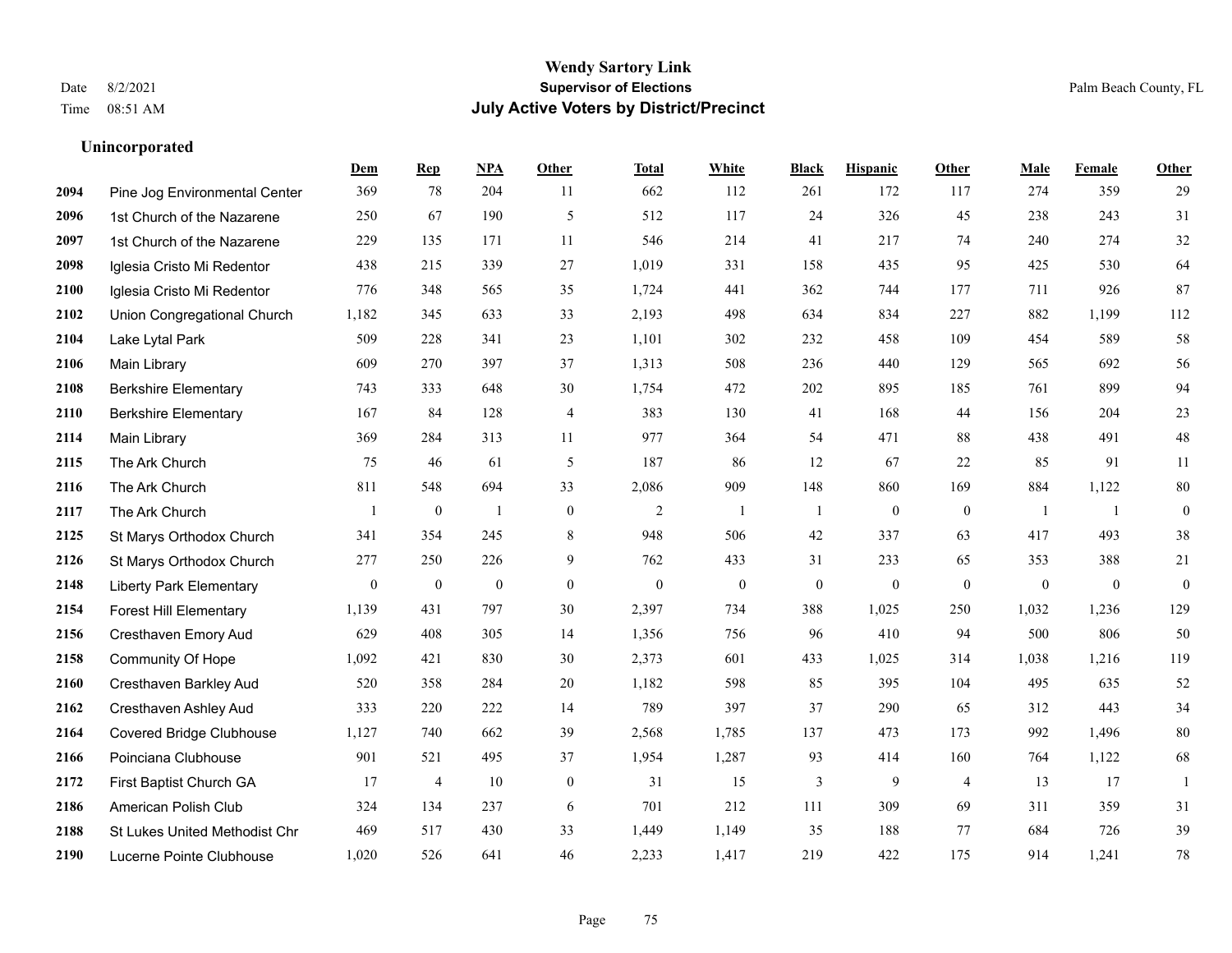|      |                                | Dem              | <b>Rep</b>       | NPA              | <b>Other</b>   | <b>Total</b>     | <b>White</b> | <b>Black</b>     | <b>Hispanic</b>  | Other        | <b>Male</b>      | Female           | Other            |
|------|--------------------------------|------------------|------------------|------------------|----------------|------------------|--------------|------------------|------------------|--------------|------------------|------------------|------------------|
| 2192 | Fountains Of Palm Beach        | 926              | 443              | 568              | 55             | 1,992            | 1,351        | 143              | 332              | 166          | 844              | 1,080            | 68               |
| 2198 | American Finnish Club          | 14               | 9                | 8                | $\mathbf{0}$   | 31               | 17           | 3                | $\overline{1}$   | 10           | 12               | 16               | $\mathfrak{Z}$   |
| 2204 | <b>Heritage Elementary</b>     | 548              | 217              | 475              | 30             | 1,270            | 418          | 137              | 600              | 115          | 551              | 646              | 73               |
| 2208 | American Finnish Club          | 6                | 7                | $\mathbf{1}$     | -1             | 15               | 14           | $\boldsymbol{0}$ | $\boldsymbol{0}$ | -1           | 6                | 8                | -1               |
| 2210 | American Polish Club           | 231              | 94               | 136              | 6              | 467              | 168          | 114              | 139              | 46           | 186              | 261              | 20               |
| 2214 | Indian Pines Elementary        | 1,182            | 255              | 574              | 37             | 2,048            | 468          | 901              | 445              | 234          | 922              | 1,025            | 101              |
| 2216 | Indian Pines Elementary        | 1,791            | 294              | 837              | 41             | 2,963            | 523          | 1,489            | 582              | 369          | 1,327            | 1,489            | 147              |
| 3004 | <b>Community Of Hope</b>       | 69               | 40               | 61               | 2              | 172              | 66           | 10               | 70               | 26           | 85               | 76               | 11               |
| 3008 | Palm Springs Middle            | $\boldsymbol{0}$ | $\boldsymbol{0}$ | $\boldsymbol{0}$ | $\mathbf{0}$   | $\boldsymbol{0}$ | $\mathbf{0}$ | $\boldsymbol{0}$ | $\boldsymbol{0}$ | $\mathbf{0}$ | $\boldsymbol{0}$ | $\boldsymbol{0}$ | $\boldsymbol{0}$ |
| 3012 | <b>Emmanuel Baptist Church</b> | 636              | 574              | 413              | 20             | 1,643            | 988          | 44               | 519              | 92           | 698              | 881              | 64               |
| 3016 | Community Of Hope              | 44               | 37               | 53               | $\overline{2}$ | 136              | 36           | 9                | 75               | 16           | 51               | 75               | $10\,$           |
| 3022 | Oasis De Amor Baptist Church   | 516              | 216              | 398              | 18             | 1,148            | 374          | 139              | 490              | 145          | 538              | 544              | 66               |
| 3032 | Special Olympics of PBC        | 692              | 308              | 519              | 35             | 1,554            | 564          | 262              | 592              | 136          | 724              | 748              | 82               |
| 3070 | Mid County Senior Center       | 707              | 269              | 556              | 35             | 1,567            | 518          | 356              | 488              | 205          | 708              | 781              | $78\,$           |
| 3074 | <b>Coastal Chapel</b>          | 471              | 355              | 333              | 26             | 1,185            | 742          | 97               | 254              | 92           | 555              | 588              | 42               |
| 3080 | American Finnish Club          | 837              | 220              | 556              | 41             | 1,654            | 394          | 511              | 559              | 190          | 719              | 835              | 100              |
| 3084 | Lakes of Sherbrooke            | 704              | 648              | 579              | 54             | 1,985            | 1,342        | 189              | 287              | 167          | 868              | 1,041            | $76\,$           |
| 3086 | <b>Woodlands Middle</b>        | 792              | 613              | 693              | 48             | 2,146            | 1,470        | 135              | 352              | 189          | 998              | 1,071            | 77               |
| 3090 | <b>Woodlands Middle</b>        | 1,450            | 829              | 629              | 51             | 2,959            | 2,388        | 175              | 116              | 280          | 1,345            | 1,525            | 89               |
| 3092 | Lacuna HOA Clubhouse           | 1,207            | 737              | 737              | 64             | 2,745            | 1,906        | 272              | 306              | 261          | 1,259            | 1,395            | 91               |
| 3094 | <b>Coral Reef Elementary</b>   | 324              | 240              | 264              | 27             | 855              | 511          | 71               | 190              | 83           | 400              | 428              | $27\,$           |
| 3096 | <b>Coral Reef Elementary</b>   | 824              | 585              | 633              | 55             | 2,097            | 1,350        | 254              | 267              | 226          | 973              | 1,041            | 83               |
| 3098 | Manatee Elementary             | 685              | 581              | 517              | 43             | 1,826            | 1,254        | 170              | 215              | 187          | 827              | 937              | 62               |
| 3100 | Journeys End                   | 427              | 332              | 355              | 21             | 1,135            | 757          | 92               | 136              | 150          | 534              | 572              | 29               |
| 3102 | <b>Diamond View Elementary</b> | 1,201            | 445              | 787              | 47             | 2,480            | 1,029        | 627              | 522              | 302          | 1,089            | 1,283            | 108              |
| 3104 | American German Club           | 410              | 346              | 371              | 33             | 1,160            | 807          | 89               | 136              | 128          | 538              | 578              | 44               |
| 3106 | American German Club           | 301              | 114              | 205              | 16             | 636              | 231          | 175              | 99               | 131          | 280              | 327              | 29               |
| 3108 | Santaluces High                | 1,232            | 535              | 868              | 61             | 2,696            | 1,084        | 689              | 530              | 393          | 1,189            | 1,419            | $88\,$           |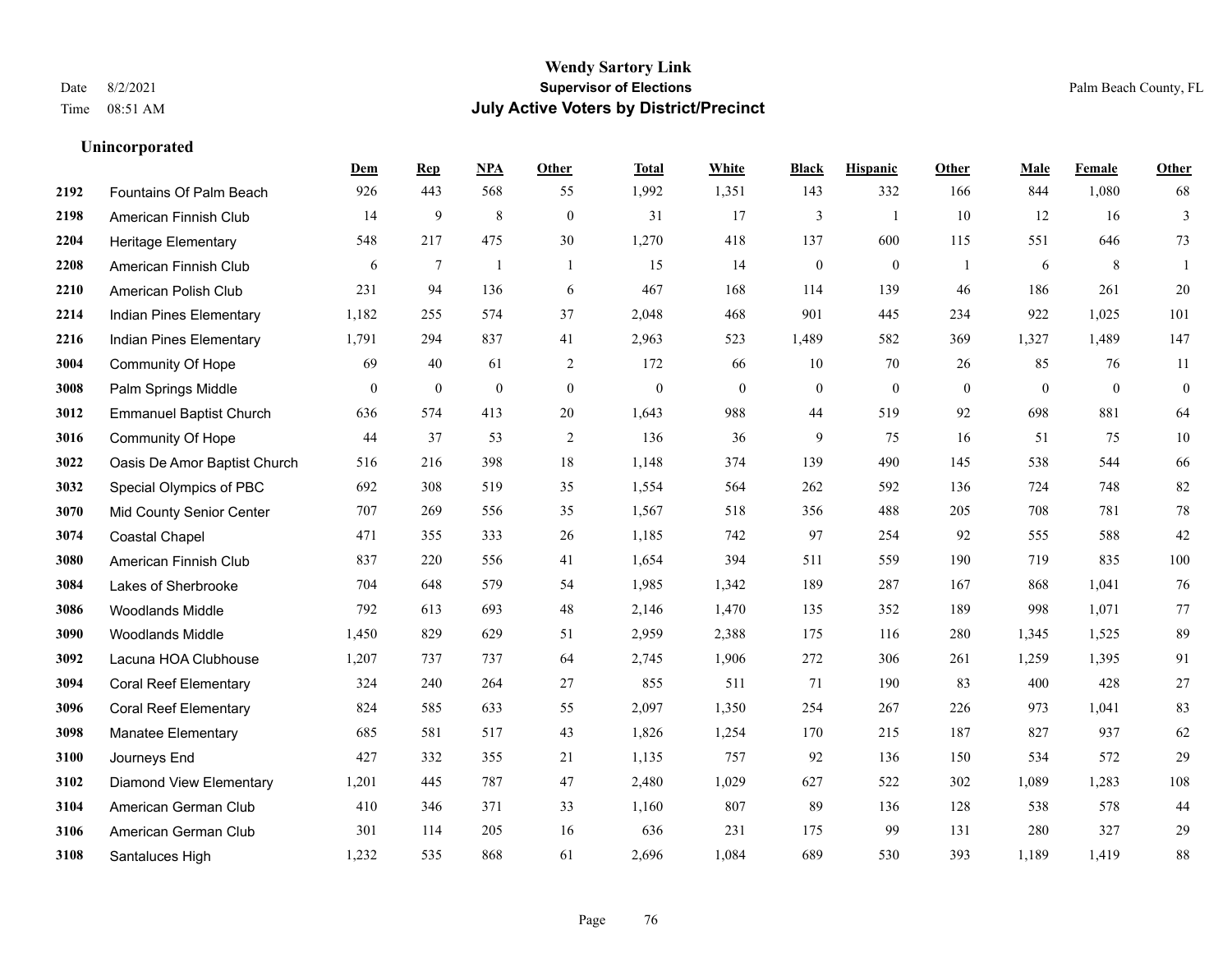|      |                                   | Dem              | <b>Rep</b>       | NPA              | <b>Other</b>   | <b>Total</b> | <b>White</b>     | <b>Black</b>     | <b>Hispanic</b>  | <b>Other</b> | <b>Male</b>  | Female       | <b>Other</b>     |
|------|-----------------------------------|------------------|------------------|------------------|----------------|--------------|------------------|------------------|------------------|--------------|--------------|--------------|------------------|
| 3110 | Lantana Road Branch Library       | 822              | 336              | 492              | 40             | 1,690        | 795              | 448              | 292              | 155          | 738          | 873          | 79               |
| 3112 | <b>Starlight Cove Elementary</b>  | 842              | 298              | 608              | 38             | 1,786        | 704              | 310              | 629              | 143          | 774          | 921          | 91               |
| 3114 | Santaluces High                   | 378              | 245              | 292              | 12             | 927          | 543              | 122              | 177              | 85           | 451          | 444          | $32\,$           |
| 3116 | <b>Advent Lantana</b>             | 1,069            | 524              | 736              | 50             | 2,379        | 1,455            | 367              | 368              | 189          | 980          | 1,316        | 83               |
| 3118 | Advent Lantana                    | 205              | 230              | 176              | 17             | 628          | 513              | 21               | 49               | 45           | 308          | 306          | 14               |
| 3120 | Valencia Shores Social Club       | 1,224            | 584              | 574              | 42             | 2,424        | 2,136            | 68               | 81               | 139          | 1,108        | 1,261        | 55               |
| 3122 | Boynton Beach Community Chu       | 897              | 402              | 342              | 32             | 1,673        | 1,499            | 31               | 53               | 90           | 684          | 947          | $42\,$           |
| 3124 | West Boynton Park and Rec         | 785              | 575              | 642              | 43             | 2,045        | 1,291            | 219              | 287              | 248          | 923          | 1,047        | 75               |
| 3126 | Temple Shaarei Shalom             | 650              | 506              | 462              | 27             | 1,645        | 1,123            | 154              | 203              | 165          | 761          | 835          | 49               |
| 3128 | West Boynton Park and Rec         | 950              | 606              | 718              | 44             | 2,318        | 1,445            | 279              | 337              | 257          | 1,061        | 1,172        | 85               |
| 3130 | <b>Winston Trails Swim Center</b> | 1,116            | 918              | 853              | 62             | 2,949        | 2,088            | 204              | 372              | 285          | 1,378        | 1,456        | 115              |
| 3132 | Park Vista High                   | 854              | 655              | 686              | 48             | 2,243        | 1,422            | 223              | 358              | 240          | 1,007        | 1,156        | 80               |
| 3133 | Christa McAuliffe Middle          | 176              | 120              | 131              | 9              | 436          | 263              | 45               | 63               | 65           | 210          | 214          | $12\,$           |
| 3134 | <b>Hidden Oaks Elementary</b>     | 1,078            | 317              | 569              | 34             | 1,998        | 584              | 787              | 353              | 274          | 853          | 1,058        | $87\,$           |
| 3144 | Freedom Shores Elementary         | 10               | 8                | 10               | $\overline{0}$ | 28           | 22               | $\boldsymbol{0}$ | 3                | 3            | 11           | 14           | 3                |
| 3148 | Imagine Schools - Chancellor      | 61               | 54               | 54               | 5              | 174          | 118              | 12               | 27               | 17           | 86           | 83           | 5                |
| 3150 | Christa McAuliffe Middle          | 562              | 252              | 231              | 21             | 1,066        | 968              | 21               | 31               | 46           | 437          | 596          | 33               |
| 3152 | Park Vista High                   | 651              | 405              | 385              | 32             | 1,473        | 1,261            | 55               | 64               | 93           | 649          | 776          | $48\,$           |
| 3154 | Ponte Vecchio Clubhouse           | 809              | 314              | 280              | 21             | 1,424        | 1,268            | 22               | 40               | 94           | 638          | 744          | $42\,$           |
| 3156 | Aberdeen East Clubhouse           | 1,009            | 483              | 544              | 42             | 2,078        | 1,580            | 139              | 183              | 176          | 857          | 1,161        | 60               |
| 3158 | <b>Crystal Lakes Elementary</b>   | 999              | 766              | 801              | 59             | 2,625        | 1,851            | 192              | 289              | 293          | 1,188        | 1,326        | 111              |
| 3160 | Christa McAuliffe Middle          | 435              | 332              | 323              | 18             | 1,108        | 754              | 135              | 118              | 101          | 499          | 566          | 43               |
| 3162 | <b>Hidden Oaks Elementary</b>     | 544              | 254              | 297              | 16             | 1,111        | 667              | 203              | 126              | 115          | 498          | 579          | 34               |
| 3166 | Jamaica Bay Clubhouse             | 348              | 363              | 261              | 25             | 997          | 884              | 19               | 38               | 56           | 431          | 532          | 34               |
| 3170 | Boynton Beach High                | 1,111            | 600              | 861              | 71             | 2,643        | 1,555            | 304              | 530              | 254          | 1,160        | 1,378        | 105              |
| 3180 | Imagine Schools - Chancellor      | $\boldsymbol{0}$ | $\boldsymbol{0}$ | $\boldsymbol{0}$ | $\mathbf{0}$   | $\mathbf{0}$ | $\boldsymbol{0}$ | $\boldsymbol{0}$ | $\boldsymbol{0}$ | $\mathbf{0}$ | $\mathbf{0}$ | $\mathbf{0}$ | $\boldsymbol{0}$ |
| 4010 | <b>Bent Tree Villas East</b>      | 797              | 730              | 597              | 50             | 2,174        | 1,585            | 212              | 211              | 166          | 951          | 1,170        | 53               |
| 4012 | <b>Greentree Villas</b>           | 648              | 567              | 459              | 27             | 1,701        | 1,393            | 70               | 120              | 118          | 681          | 970          | 50               |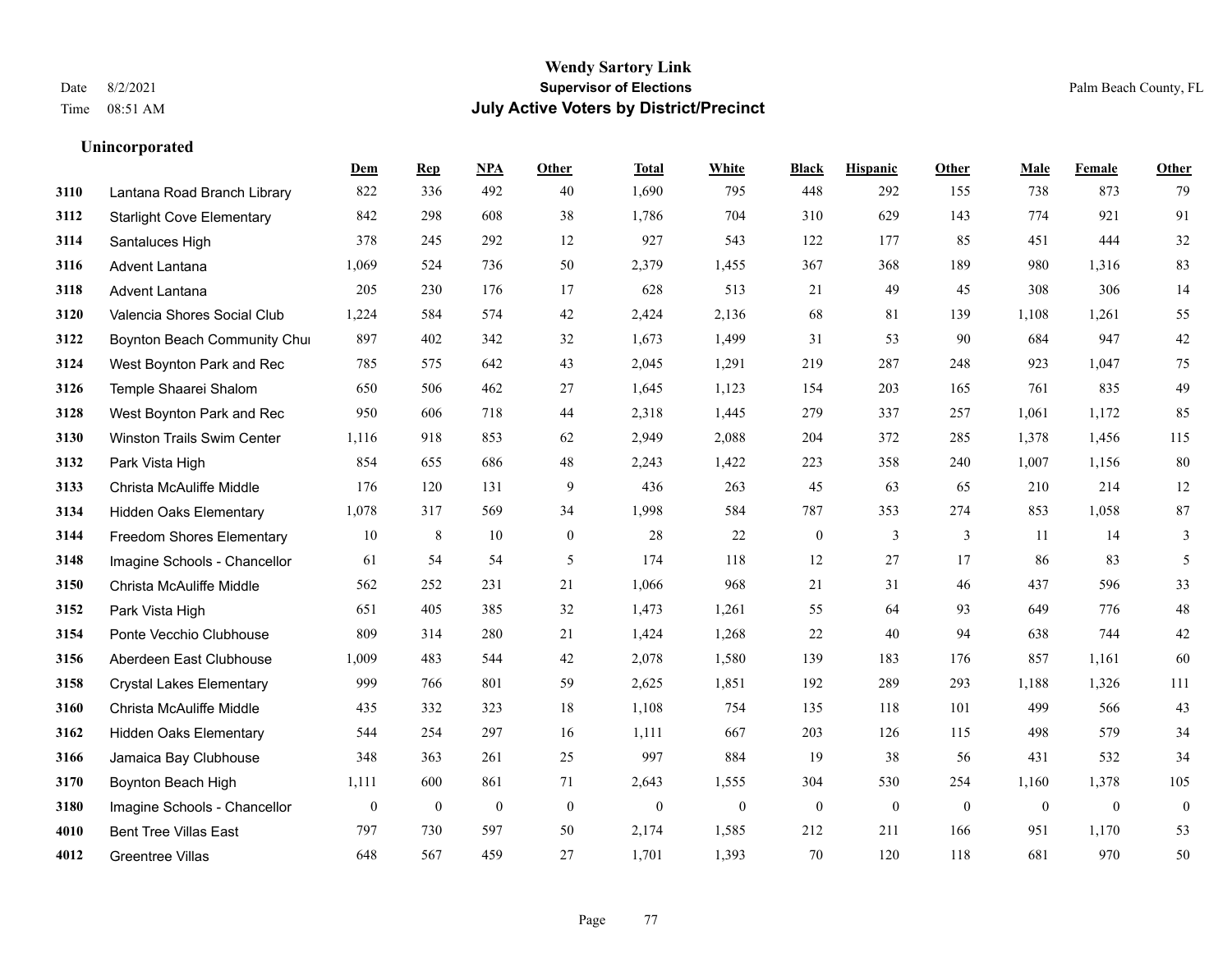# **Wendy Sartory Link** Date 8/2/2021 **Supervisor of Elections** Palm Beach County, FL Time 08:51 AM **July Active Voters by District/Precinct**

New Church 412 483 325 24 1,244 1,010 62 87 85 530 685 29

**Dem Rep NPA Other Total White Black Hispanic Other Male Female Other**

# Christ Fellowship Church BB 537 286 298 24 1,145 692 186 160 107 525 590 30 Quail Ridge Business Center 124 365 116 11 616 593 1 2 20 282 324 10 Briny Breezes Community Center 0 0 0 0 0 0 0 0 0 0 0 0 Briny Breezes Community Center 0 0 0 0 0 0 0 0 0 0 0 0 **4044 Briny Breezes Community Cente** 49 33 39 1 122 108 1 8 5 64 55 3

| 4044 | Driny Dieezes Community Center | ャッ           | JJ.            | JУ             |                  | 144          | 1 V O        |              |              |              | v+             | JJ.   |              |
|------|--------------------------------|--------------|----------------|----------------|------------------|--------------|--------------|--------------|--------------|--------------|----------------|-------|--------------|
| 4046 | <b>Delray Dunes</b>            | 86           | 339            | 99             | 5                | 529          | 491          |              | 5            | 32           | 241            | 276   | 12           |
| 4048 | Banyan Creek Elementary        | 119          | 156            | 85             |                  | 367          | 294          | 16           | 30           | 27           | 188            | 170   | 9            |
| 4056 | Lakeview Baptist Church        | $\mathbf{0}$ | $\mathbf{0}$   | $\overline{0}$ | $\overline{0}$   | $\mathbf{0}$ | $\mathbf{0}$ | $\theta$     | $\mathbf{0}$ | $\mathbf{0}$ | $\overline{0}$ | 0     | $\theta$     |
| 4060 | Lakeview Baptist Church        | 2            | $\overline{7}$ | 3              | $\boldsymbol{0}$ | 12           | 5            | $\mathbf{0}$ |              | 6            | 6              | 6     | $\mathbf{0}$ |
| 4064 | Seacrest Presbyterian          | 48           | 44             | 43             | 3                | 138          | 122          |              | 9            | 6            | 74             | 63    |              |
| 4078 | Banyan Creek Elementary        | 2            | 6              |                | $\overline{0}$   | 9            | 8            | $\theta$     | $\mathbf{0}$ |              | 5              | 3     |              |
| 4080 | Banyan Creek Elementary        | $\theta$     | $\mathbf{0}$   | $\overline{0}$ | $\boldsymbol{0}$ | $\mathbf{0}$ | $\mathbf{0}$ | $\theta$     | $\mathbf{0}$ | $\theta$     | $\mathbf{0}$   | 0     | $\theta$     |
| 4082 | Banyan Creek Elementary        | $\mathbf{0}$ | 3              | $\mathbf{0}$   | $\overline{0}$   | 3            | 3            | $\theta$     | $\mathbf{0}$ | $\mathbf{0}$ | 2              |       | $\theta$     |
| 4084 | <b>Banyan Creek Elementary</b> | 42           | 24             | 23             | $\overline{2}$   | 91           | 67           | 6            | 9            | 9            | 42             | 45    | 4            |
| 4100 | <b>Carver Middle</b>           | 114          | 145            | 96             | 8                | 363          | 290          | 29           | 19           | 25           | 178            | 171   | 14           |
| 4116 | <b>Orchard View Elementary</b> | 26           | 35             | 28             | $\mathbf{0}$     | 89           | 72           | 2            | 6            | 9            | 47             | 39    | 3            |
| 4130 | Omni Middle                    | 642          | 625            | 529            | 35               | 1,831        | 1,502        | 33           | 135          | 161          | 855            | 923   | 53           |
| 4132 | Calusa Elementary              | 384          | 390            | 312            | 27               | 1,113        | 921          | 15           | 92           | 85           | 452            | 621   | 40           |
| 4180 | Del Prado Elementary           | 571          | 574            | 558            | 35               | 1,738        | 1,237        | 49           | 244          | 208          | 790            | 849   | 99           |
| 4182 | Greater BR Swim & Racquet Ctr  | 876          | 592            | 732            | 53               | 2,253        | 1,527        | 83           | 401          | 242          | 949            | 1,210 | 94           |
| 4192 | Verde K-8 School               | 569          | 955            | 699            | 44               | 2,267        | 1,810        | 48           | 133          | 276          | 1,050          | 1,092 | 125          |
| 4194 | Del Prado Elementary           | 539          | 327            | 309            | 29               | 1,204        | 1,027        | 23           | 57           | 97           | 505            | 666   | 33           |
| 4196 | Good Shepherd Lutheran         | 701          | 437            | 443            | 23               | 1,604        | 1,378        | 30           | 82           | 114          | 675            | 887   | 42           |
| 4198 | Verde K-8 School               | 632          | 472            | 510            | 35               | 1,649        | 1,031        | 119          | 315          | 184          | 676            | 900   | 73           |
| 4200 | Verde K-8 School               | 404          | 347            | 296            | 19               | 1,066        | 798          | 9            | 170          | 89           | 431            | 607   | 28           |
| 4202 | Greater BR Swim & Racquet Ctr  | 778          | 590            | 618            | 34               | 2,020        | 1,574        | 31           | 236          | 179          | 824            | 1,122 | 74           |
| 4204 | Sugar Sand Park Comm Center    | 753          | 444            | 582            | 39               | 1,818        | 1,141        | 144          | 318          | 215          | 815            | 935   | 68           |
|      |                                |              |                |                |                  |              |              |              |              |              |                |       |              |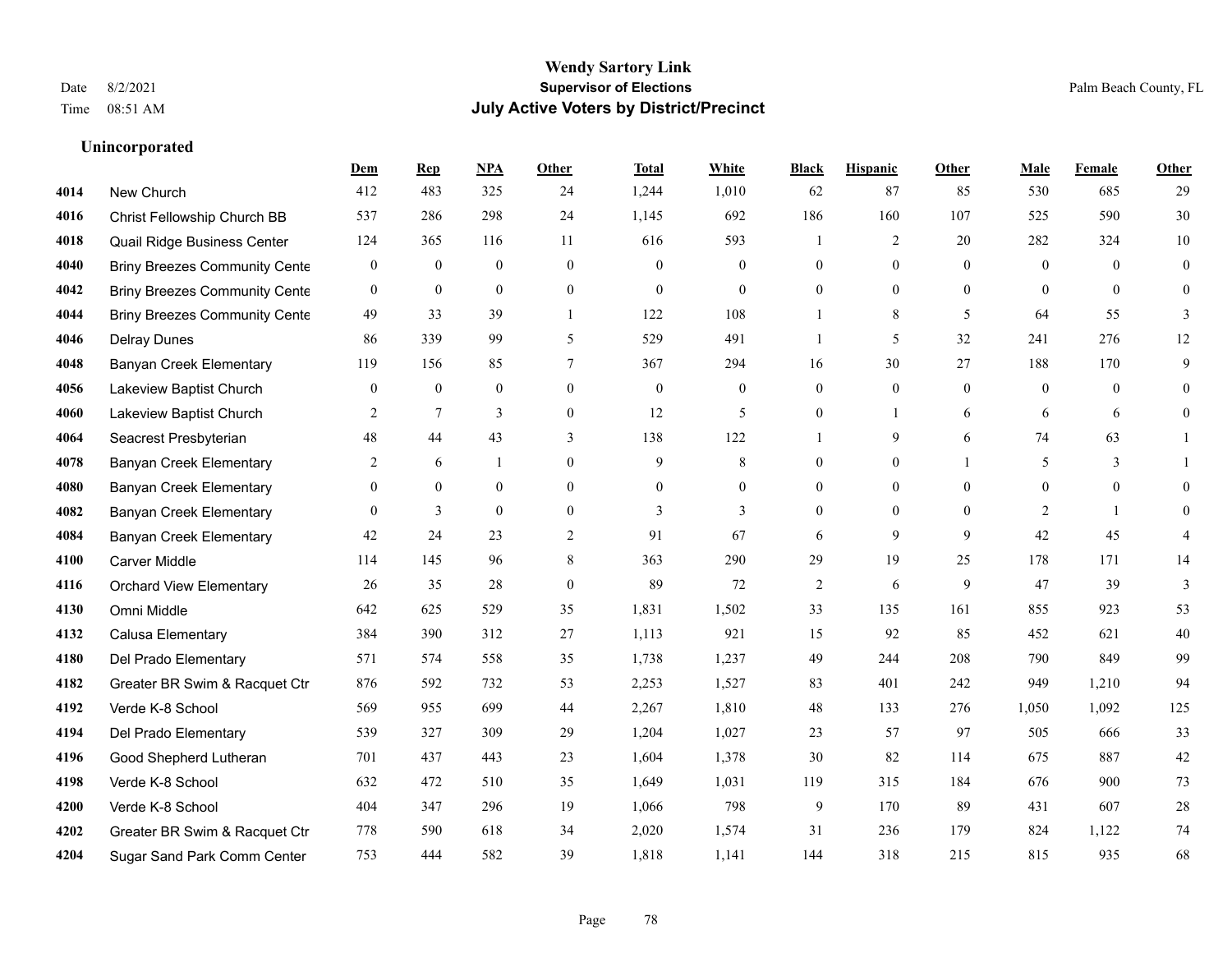|      |                                | Dem   | <b>Rep</b>       | NPA            | <b>Other</b>   | <b>Total</b>   | White          | <b>Black</b>     | <b>Hispanic</b> | Other          | <b>Male</b> | Female | <b>Other</b>     |
|------|--------------------------------|-------|------------------|----------------|----------------|----------------|----------------|------------------|-----------------|----------------|-------------|--------|------------------|
| 4206 | Good Shepherd Lutheran         | 671   | 474              | 507            | 32             | 1,684          | 1,336          | 32               | 178             | 138            | 682         | 945    | 57               |
| 4208 | Hammock Pointe Elementary      | 872   | 592              | 482            | 35             | 1,981          | 1,706          | 10               | 121             | 144            | 786         | 1,139  | 56               |
| 5002 | Faith Farm Tabernacle          | 564   | 648              | 495            | 42             | 1,749          | 1,152          | 173              | 191             | 233            | 811         | 885    | 53               |
| 5003 | Faith Farm Tabernacle          | 498   | 344              | 434            | 25             | 1,301          | 786            | 137              | 200             | 178            | 576         | 679    | 46               |
| 5004 | Faith Farm Tabernacle          | 3     | 2                | 2              | $\overline{0}$ | $\overline{7}$ | $\overline{4}$ | $\boldsymbol{0}$ | 3               | $\overline{0}$ | 6           | -1     | $\boldsymbol{0}$ |
| 5005 | <b>Sunset Palms Elementary</b> | 1,235 | 559              | 477            | 76             | 2,347          | 2,196          | 15               | 35              | 101            | 1,084       | 1,204  | 59               |
| 5006 | Faith Farm Tabernacle          | 1,078 | 466              | 531            | 35             | 2,110          | 1,995          | 13               | 22              | 80             | 981         | 1,092  | 37               |
| 5007 | Faith Farm Tabernacle          | 5     | $\boldsymbol{0}$ | $\overline{2}$ | $\theta$       | $\tau$         | 6              | $\mathbf{0}$     | $\mathbf{0}$    | $\overline{1}$ | 5           | 2      | $\mathbf{0}$     |
| 5008 | <b>Sunset Palms Elementary</b> | 428   | 323              | 360            | 26             | 1,137          | 741            | 96               | 138             | 162            | 527         | 573    | 37               |
| 5009 | Boynton Beach Community Chur   | 1,202 | 971              | 992            | 72             | 3,237          | 2,149          | 287              | 360             | 441            | 1,542       | 1,575  | 120              |
| 5010 | Temple Shaarei Shalom          | 955   | 236              | 309            | 34             | 1,534          | 1,434          | 17               | 24              | 59             | 591         | 912    | 31               |
| 5012 | The Grove Clubhouse            | 416   | 145              | 156            | 12             | 729            | 657            | 19               | 18              | 35             | 306         | 412    | 11               |
| 5014 | West Boynton Branch Library    | 681   | 452              | 481            | 41             | 1,655          | 948            | 244              | 240             | 223            | 730         | 863    | 62               |
| 5016 | Faith United Methodist Church  | 946   | 625              | 625            | 31             | 2,227          | 1,622          | 153              | 236             | 216            | 980         | 1,155  | 92               |
| 5018 | Platina Clubhouse              | 683   | 252              | 292            | 21             | 1,248          | 1,059          | 36               | 73              | 80             | 474         | 741    | 33               |
| 5020 | <b>Hagen Road Elementary</b>   | 613   | 326              | 403            | 37             | 1,379          | 719            | 292              | 187             | 181            | 595         | 733    | 51               |
| 5022 | <b>Hagen Road Elementary</b>   | 852   | 442              | 443            | 27             | 1,764          | 1,379          | 148              | 116             | 121            | 777         | 943    | 44               |
| 5024 | Valencia Lakes HOA             | 600   | 210              | 244            | 16             | 1,070          | 989            | 10               | 16              | 55             | 470         | 571    | 29               |
| 5026 | Faith United Methodist Church  | 940   | 409              | 502            | 47             | 1,898          | 1,116          | 433              | 193             | 156            | 809         | 1,023  | 66               |
| 5028 | South Tech Academy             | 689   | 517              | 431            | 28             | 1,665          | 1,307          | 98               | 108             | 152            | 727         | 869    | 69               |
| 5030 | West Boynton Branch Library    | 676   | 195              | 310            | 34             | 1,215          | 775            | 246              | 115             | 79             | 466         | 697    | 52               |
| 5032 | New Church                     | 292   | 119              | 135            | 12             | 558            | 483            | 16               | 27              | 32             | 239         | 303    | 16               |
| 5034 | Valencia Lakes HOA             | 793   | 294              | 305            | 16             | 1,408          | 1,302          | 16               | 21              | 69             | 596         | 781    | 31               |
| 5036 | Valencia Isles Social Hall     | 799   | 228              | 274            | 14             | 1,315          | 1,241          | 1                | 5               | 68             | 540         | 746    | 29               |
| 5038 | The Cascades Clubhouse         | 751   | 261              | 266            | 18             | 1,296          | 1,212          | 15               | 17              | 52             | 545         | 725    | $26\,$           |
| 5040 | New Church                     | 386   | 202              | 249            | 14             | 851            | 766            | 20               | 33              | 32             | 388         | 444    | 19               |
| 5042 | South Tech Academy             | 915   | 365              | 459            | 42             | 1,781          | 1,369          | 158              | 143             | 111            | 719         | 1,007  | 55               |
| 5044 | Cascade Lakes Clubhouse        | 559   | 199              | 187            | 13             | 958            | 871            | 5                | 11              | 71             | 421         | 509    | $28\,$           |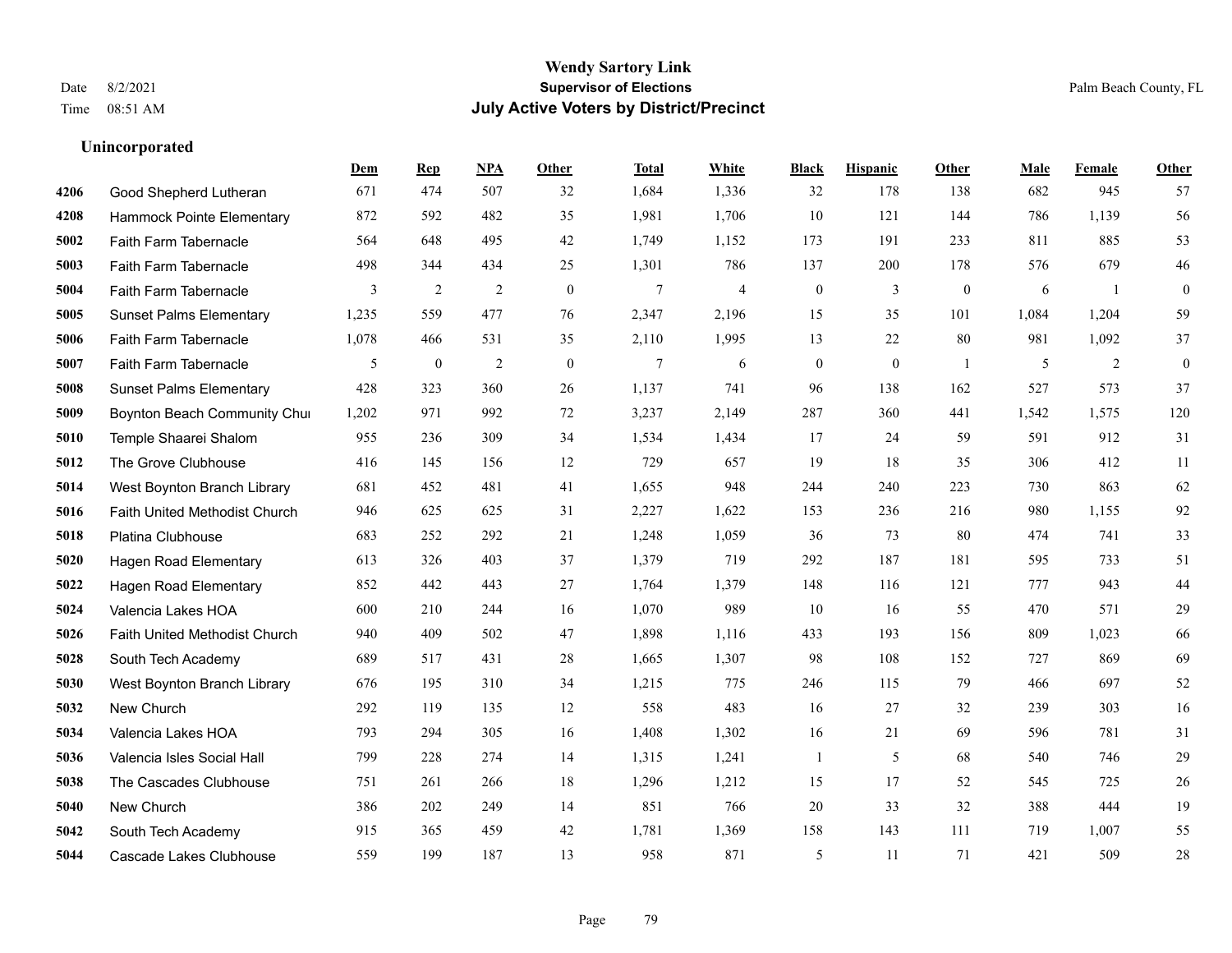# **Wendy Sartory Link** Date 8/2/2021 **Supervisor of Elections** Palm Beach County, FL Time 08:51 AM **July Active Voters by District/Precinct**

**Dem Rep NPA Other Total White Black Hispanic Other Male Female Other**

# Green Cay Nature Center 1,343 567 639 41 2,590 1,968 266 175 181 1,104 1,418 68 Coral Lakes Clubhouse 589 363 304 19 1,275 890 138 135 112 554 677 44 Coral Lakes Clubhouse 1,111 306 358 22 1,797 1,682 12 9 94 690 1,059 48 Lake Worth Drainage District 642 439 458 31 1,570 1,205 88 127 150 681 828 61 Our Lady Queen of Peace 1,155 1,205 1,003 87 3,450 2,772 99 210 369 1,604 1,703 143 Our Lady Queen of Peace 298 141 151 12 602 530 6 37 29 266 318 18 Hagen Ranch Road Library 1,864 1,110 1,153 95 4,222 3,422 160 318 322 1,791 2,301 130 Valencia Falls Clubhouse 682 192 227 10 1,111 1,045 4 5 57 492 583 36 Hagen Ranch Road Library 521 212 230 14 977 906 4 14 53 442 523 12 Villa Borghese Clubhouse 449 238 164 14 865 787 11 27 40 377 465 23 Huntington Lakes Clubhouse 957 329 348 36 1,670 1,540 15 40 75 627 1,011 32 Abbey Village Clubhouse 726 380 355 30 1,491 1,214 60 120 97 592 840 59 Camelot Village Clubhouse 224 114 98 14 450 277 49 83 41 176 258 16 Delray Villas 464 236 211 18 929 759 38 63 69 396 500 33 Huntington Pointe Clubhouse 758 169 232 18 1,177 1,115 6 10 46 440 704 33 Coco Wood Clubhouse 385 164 178 11 738 518 93 78 49 329 379 30 Palm Greens Clubhouse 661 300 308 29 1,298 1,076 37 96 89 507 742 49 Bethel Evangelical Baptist 700 374 403 42 1,519 1,131 113 166 109 623 855 41 Bethel Evangelical Baptist 86 50 36 2 174 125 10 21 18 59 113 2 Bethel Evangelical Baptist 641 375 407 22 1,445 990 170 155 130 651 753 41 High Point Section II 442 298 252 23 1,015 804 38 103 70 403 582 30 Gleneagles CC-Strathearn Sat 964 469 473 37 1,943 1,667 35 113 128 817 1,075 51 Gleneagles CC-Clunie Satellite 790 314 350 22 1,476 1,265 73 67 71 623 819 34 Kings Point Clubhouse 376 185 172 15 748 603 27 70 48 292 425 31 Monaco Clubhouse 902 494 490 38 1,924 1,490 91 195 148 784 1,055 85 Lakes of Delray Clubhouse 387 230 160 15 792 703 9 40 40 303 473 16

 Kings Point Flanders 918 408 385 30 1,741 1,399 74 154 114 705 978 58 Lakes of Delray Clubhouse 902 313 368 40 1,623 1,341 67 110 105 629 940 54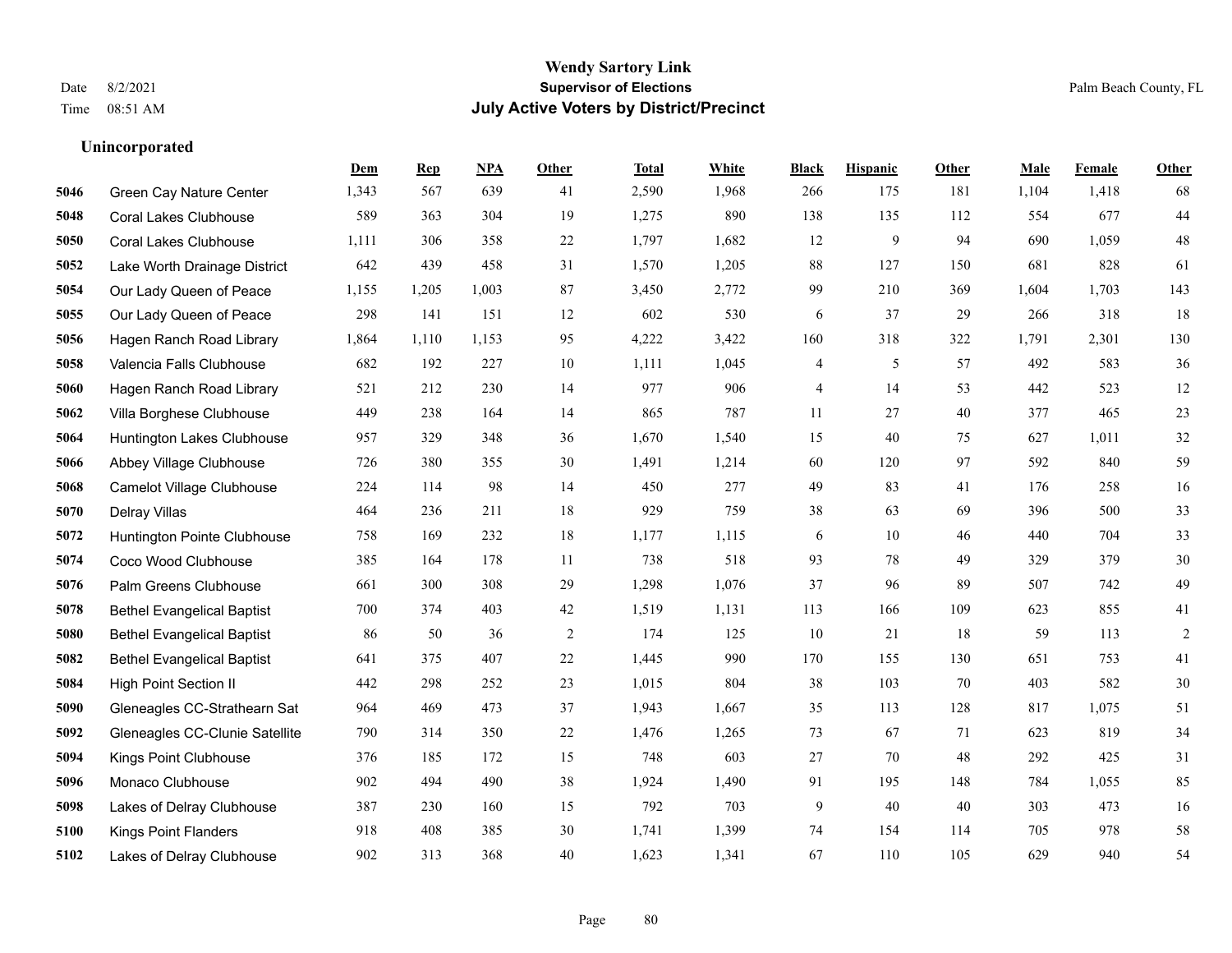# **Wendy Sartory Link** Date 8/2/2021 **Supervisor of Elections** Palm Beach County, FL Time 08:51 AM **July Active Voters by District/Precinct**

# **Dem Rep NPA Other Total White Black Hispanic Other Male Female Other** Kings Point Flanders 892 379 344 37 1,652 1,313 70 149 120 644 939 69 Las Verdes Clubhouse 977 614 699 55 2,345 1,644 211 289 201 1,052 1,211 82 West Boca Branch Library 1,402 1,494 1,351 103 4,350 3,598 105 255 392 2,042 2,173 135 South County Civic Center 522 515 401 27 1,465 1,332 6 28 99 691 733 41 Morikami Park Elementary 43 61 48 3 155 147 0 3 5 72 82 1 Morikami Park Elementary 557 614 492 39 1,702 1,478 20 53 151 783 879 40 Morikami Park Elementary 19 38 24 2 83 67 0 6 10 34 42 7 South County Civic Center 257 201 188 10 656 542 8 28 78 302 326 28 The Polo Club of Boca Raton 649 501 429 23 1,602 1,458 18 26 100 702 851 49 The Polo Club of Boca Raton 303 192 192 18 705 644 1 8 52 287 393 25 South County Civic Center 173 115 104 7 399 334 7 32 26 166 222 11 The Polo Club of Boca Raton 38 30 32 2 102 94 2 3 3 46 55 1 Delray Beach First Baptist 284 173 200 11 668 434 34 121 79 283 353 32 Delray Beach First Baptist 160 113 109 1 383 324 9 25 25 151 218 14 Boca Delray Clubhouse 254 115 115 11 495 444 8 17 26 204 280 11 Sunrise Park Elementary 763 495 571 36 1,865 1,233 103 275 254 843 957 65 Coconut Cove Waterpark - Meet 647 544 531 27 1,749 1,281 31 169 268 790 872 87 Eagles Landing Middle 954 575 638 44 2,211 1,516 148 322 225 975 1,165 71 Coconut Cove Waterpark - Meet 542 470 449 31 1,492 1,064 67 231 130 704 733 55 West Boca Branch Library 868 505 689 40 2,102 1,369 124 396 213 880 1,153 69 Whispering Pines Elementary 893 563 619 44 2,119 1,406 131 307 275 924 1,116 79 Olympic Heights High 1,045 764 911 50 2,770 1,789 149 531 301 1,250 1,407 113 Whispering Pines Elementary 302 243 253 21 819 593 29 104 93 327 454 38 Whisper Walk Section B 924 446 421 33 1,824 1,444 52 210 118 698 1,074 52 Century Village West 918 493 380 39 1,830 1,417 76 179 158 663 1,095 72 Century Village West 751 358 364 23 1,496 1,189 47 139 121 573 847 76 Century Village West 683 278 280 20 1,261 990 49 139 83 448 770 43

West Boca Raton High 953 792 855 44 2,644 1,974 83 249 338 1,242 1,292 110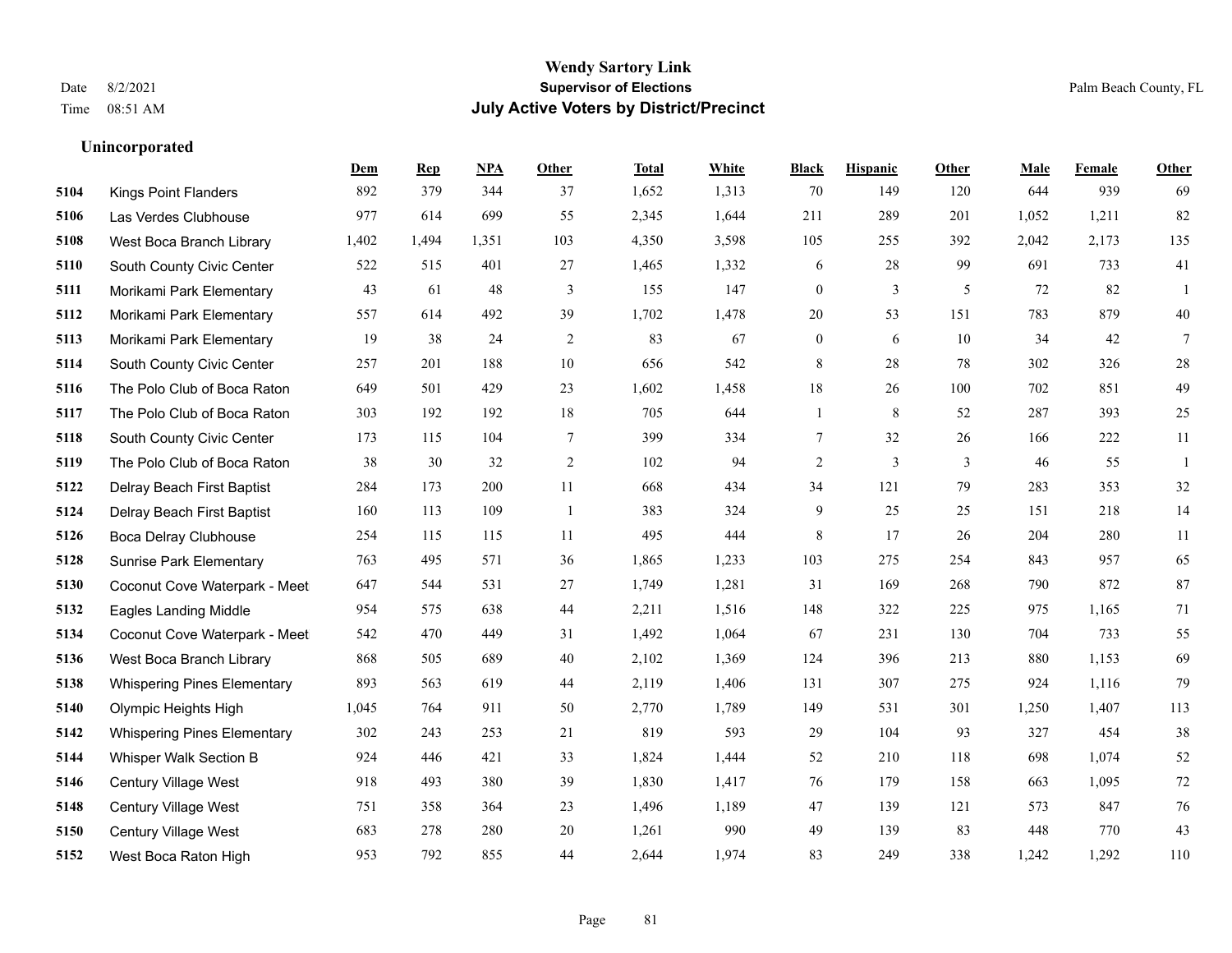## **Wendy Sartory Link** Date 8/2/2021 **Supervisor of Elections** Palm Beach County, FL Time 08:51 AM **July Active Voters by District/Precinct**

# **Dem Rep NPA Other Total White Black Hispanic Other Male Female Other** Daggerwing Nature Center 905 776 756 52 2,489 1,713 79 347 350 1,115 1,258 116 Southwinds Golf Course 725 494 581 32 1,832 1,237 86 261 248 791 954 87 Boca West Country Club 765 454 510 47 1,776 1,596 7 72 101 736 994 46 Boca West Country Club 808 459 413 34 1,714 1,613 4 27 70 669 1,003 42 Glades Presbyterian Church 766 743 640 37 2,186 1,605 64 308 209 1,040 1,061 85 Sandpiper Shores Elementary 1,011 648 668 44 2,371 1,814 71 251 235 1,073 1,218 80 Glades Road Branch Library 820 714 747 50 2,331 1,612 120 354 245 1,002 1,229 100 Glades Road Branch Library 955 604 609 41 2,209 1,665 63 270 211 856 1,293 60 Olympic Heights High 1,144 625 758 44 2,571 1,888 82 353 248 997 1,478 96 Del Prado Elementary 240 297 203 17 757 679 10 11 57 361 375 21 Waters Edge Elementary 867 756 808 46 2,477 1,670 127 362 318 1,145 1,212 120 Loggers Run Middle 468 351 362 16 1,197 828 46 199 124 503 631 63 Loggers Run Middle 719 539 632 46 1,936 1,068 188 408 272 856 979 101 Boca Glades Baptist Church 687 369 627 40 1,723 972 128 391 232 783 858 82 Boca Glades Baptist Church 577 291 539 34 1,441 740 131 364 206 645 725 71 Coral Sunset Elementary 901 560 719 37 2,217 1,222 241 433 321 1,021 1,087 109 Coral Sunset Elementary 1,009 419 851 39 2,318 995 348 650 325 983 1,212 123 Pines Of Boca Barwood 972 620 777 48 2,417 1,426 140 531 320 1,022 1,293 102 Lakes at Boca Rio Clubhouse 407 284 331 19 1,041 687 62 174 118 475 520 46 Hammock Pointe Elementary 1,067 675 912 41 2,695 1,546 202 567 380 1,158 1,413 124 Lakes Of Boca Barwood 399 253 374 21 1,047 618 49 240 140 442 548 57 Canal Point Community Center 81 101 60 0 242 105 38 84 15 108 124 10 Pahokee High 516 21 101 2 640 7 587 3 43 186 423 31 Canal Point Community Center 25 6 6 0 37 12 20 2 3 21 16 0 Belle Glade Library/Civic Ctr 177 29 58 0 264 30 146 75 13 103 150 11 Belle Glade Library/Civic Ctr 1 2 1 0 4 0 0 4 0 1 3 0 South Bay Commission Chambe 35 50 26 2 113 73 7 22 11 59 49 5 Glades Central High 442 78 133 8 661 81 383 160 37 307 321 33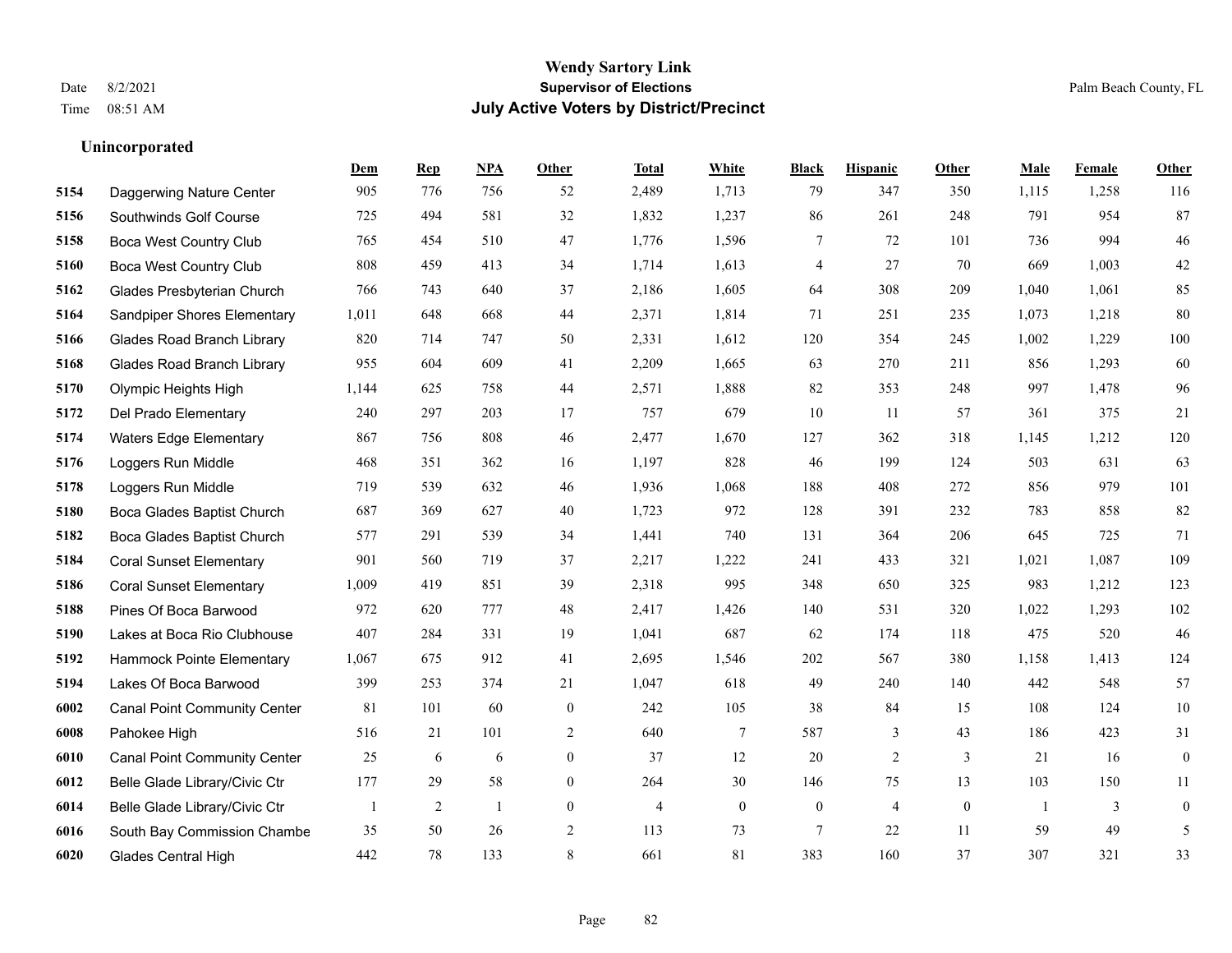|      |                                 | Dem              | <b>Rep</b>       | NPA              | <b>Other</b>   | <b>Total</b>   | <b>White</b>     | <b>Black</b>     | <b>Hispanic</b>  | <b>Other</b>   | <b>Male</b>    | <b>Female</b>  | <b>Other</b>     |
|------|---------------------------------|------------------|------------------|------------------|----------------|----------------|------------------|------------------|------------------|----------------|----------------|----------------|------------------|
| 6026 | Lewis Evans Resource Center     | 2                | $\mathbf{0}$     | $\overline{2}$   | $\theta$       | $\overline{4}$ | $\overline{0}$   | $\mathbf{0}$     | $\overline{4}$   | $\theta$       | $\overline{1}$ | 3              | $\Omega$         |
| 6030 | Belle Glade Library/Civic Ctr   | 8                | 3                | 12               | $\overline{2}$ | 25             | 8                | $\mathbf{0}$     | 17               | $\theta$       | $\tau$         | 16             | $\overline{2}$   |
| 6034 | Gove Elementary                 | $\theta$         | $\overline{4}$   | $\mathbf{0}$     | $\theta$       | 4              | 4                | $\theta$         | $\mathbf{0}$     | $\theta$       | 3              | $\mathbf{1}$   | $\overline{0}$   |
| 6038 | South Bay Commission Chambe     | $\theta$         | $\mathbf{0}$     | $\mathbf{0}$     | $\mathbf{0}$   | $\overline{0}$ | $\mathbf{0}$     | $\mathbf{0}$     | $\mathbf{0}$     | $\theta$       | $\theta$       | $\theta$       | $\theta$         |
| 6040 | Osceola Creek Middle            | 102              | 125              | 104              | $\overline{1}$ | 332            | 252              | 12               | 34               | 34             | 154            | 162            | 16               |
| 6042 | Osceola Creek Middle            | 992              | 1,212            | 1,026            | 62             | 3,292          | 2,113            | 430              | 486              | 263            | 1,573          | 1,610          | 109              |
| 6044 | <b>Frontier Elementary</b>      | 912              | 975              | 781              | 59             | 2,727          | 1,741            | 414              | 341              | 231            | 1,279          | 1,363          | 85               |
| 6045 | Acreage Branch Library          | 205              | 267              | 178              | 10             | 660            | 420              | 81               | 90               | 69             | 316            | 313            | 31               |
| 6046 | Pierce Hammock Elementary       | 807              | 958              | 747              | 45             | 2,557          | 1,642            | 361              | 316              | 238            | 1,235          | 1,224          | 98               |
| 6048 | Pierce Hammock Elementary       | $\boldsymbol{0}$ | $\boldsymbol{0}$ | $\boldsymbol{0}$ | $\mathbf{0}$   | $\mathbf{0}$   | $\overline{0}$   | $\mathbf{0}$     | $\mathbf{0}$     | $\mathbf{0}$   | $\mathbf{0}$   | $\mathbf{0}$   | $\boldsymbol{0}$ |
| 6050 | Acreage Branch Library          | 879              | 883              | 730              | 57             | 2,549          | 1,558            | 376              | 349              | 266            | 1,195          | 1,262          | 92               |
| 6051 | Cornerstone Fellowship          | 611              | 750              | 549              | 49             | 1,959          | 1,248            | 210              | 290              | 211            | 915            | 972            | $72\,$           |
| 6052 | Seminole Ridge High             | 615              | 643              | 558              | 36             | 1,852          | 1,142            | 224              | 310              | 176            | 878            | 900            | $74\,$           |
| 6054 | <b>Acreage Pines Elementary</b> | $\boldsymbol{0}$ | $\boldsymbol{0}$ | $\boldsymbol{0}$ | $\mathbf{0}$   | $\mathbf{0}$   | $\overline{0}$   | $\boldsymbol{0}$ | $\boldsymbol{0}$ | $\overline{0}$ | $\mathbf{0}$   | $\overline{0}$ | $\boldsymbol{0}$ |
| 6056 | Pierce Hammock Elementary       | $\overline{0}$   | $\mathbf{0}$     | $\mathbf{0}$     | $\mathbf{0}$   | $\mathbf{0}$   | $\overline{0}$   | $\mathbf{0}$     | $\mathbf{0}$     | $\theta$       | $\theta$       | $\theta$       | $\mathbf{0}$     |
| 6058 | <b>Acreage Pines Elementary</b> | 740              | 603              | 558              | 38             | 1,939          | 1,048            | 352              | 244              | 295            | 937            | 939            | 63               |
| 6060 | Indian Trail Improvement Dist   | 893              | 954              | 800              | 59             | 2,706          | 1,682            | 342              | 399              | 283            | 1,244          | 1,363          | 99               |
| 6076 | <b>Western Pines Middle</b>     | 639              | 707              | 570              | 36             | 1,952          | 1,420            | 154              | 203              | 175            | 931            | 937            | 84               |
| 6078 | <b>Western Pines Middle</b>     | 658              | 724              | 657              | 39             | 2,078          | 1,390            | 158              | 357              | 173            | 983            | 1,035          | 60               |
| 6080 | <b>Golden Grove Elementary</b>  | 608              | 777              | 621              | 49             | 2,055          | 1,382            | 130              | 344              | 199            | 956            | 1,015          | $\rm 84$         |
| 6082 | Seminole Ridge High             | 11               | 6                | 15               | 2              | 34             | 29               | $\boldsymbol{0}$ | 3                | 2              | 13             | 21             | $\mathbf{0}$     |
| 6084 | Oasis Church                    | 262              | 380              | 312              | 40             | 994            | 619              | 61               | 213              | 101            | 491            | 487            | 16               |
| 6086 | Oasis Church                    | 266              | 414              | 244              | 21             | 945            | 691              | 93               | 86               | 75             | 433            | 482            | $30\,$           |
| 6088 | Seminole Ridge High             | 542              | 680              | 544              | 40             | 1,806          | 1,162            | 215              | 286              | 143            | 848            | 904            | 54               |
| 6090 | Loxahatchee Groves Elementary   | 780              | 887              | 746              | 57             | 2,470          | 1,535            | 280              | 445              | 210            | 1,194          | 1.184          | 92               |
| 6092 | Oasis Church                    | 173              | 227              | 142              | 17             | 559            | 363              | 46               | 105              | 45             | 269            | 269            | 21               |
| 6096 | Palms West Presbyterian         | $\mathbf{0}$     | $\boldsymbol{0}$ | $\mathbf{0}$     | $\mathbf{0}$   | $\theta$       | $\boldsymbol{0}$ | $\boldsymbol{0}$ | $\mathbf{0}$     | $\mathbf{0}$   | $\mathbf{0}$   | $\mathbf{0}$   | $\boldsymbol{0}$ |
| 6108 | Calypso Bay Waterpark           | $\Omega$         | $\theta$         | $\theta$         | $\theta$       | $\theta$       | $\theta$         | $\theta$         | $\theta$         | $\theta$       | $\Omega$       | $\theta$       | $\boldsymbol{0}$ |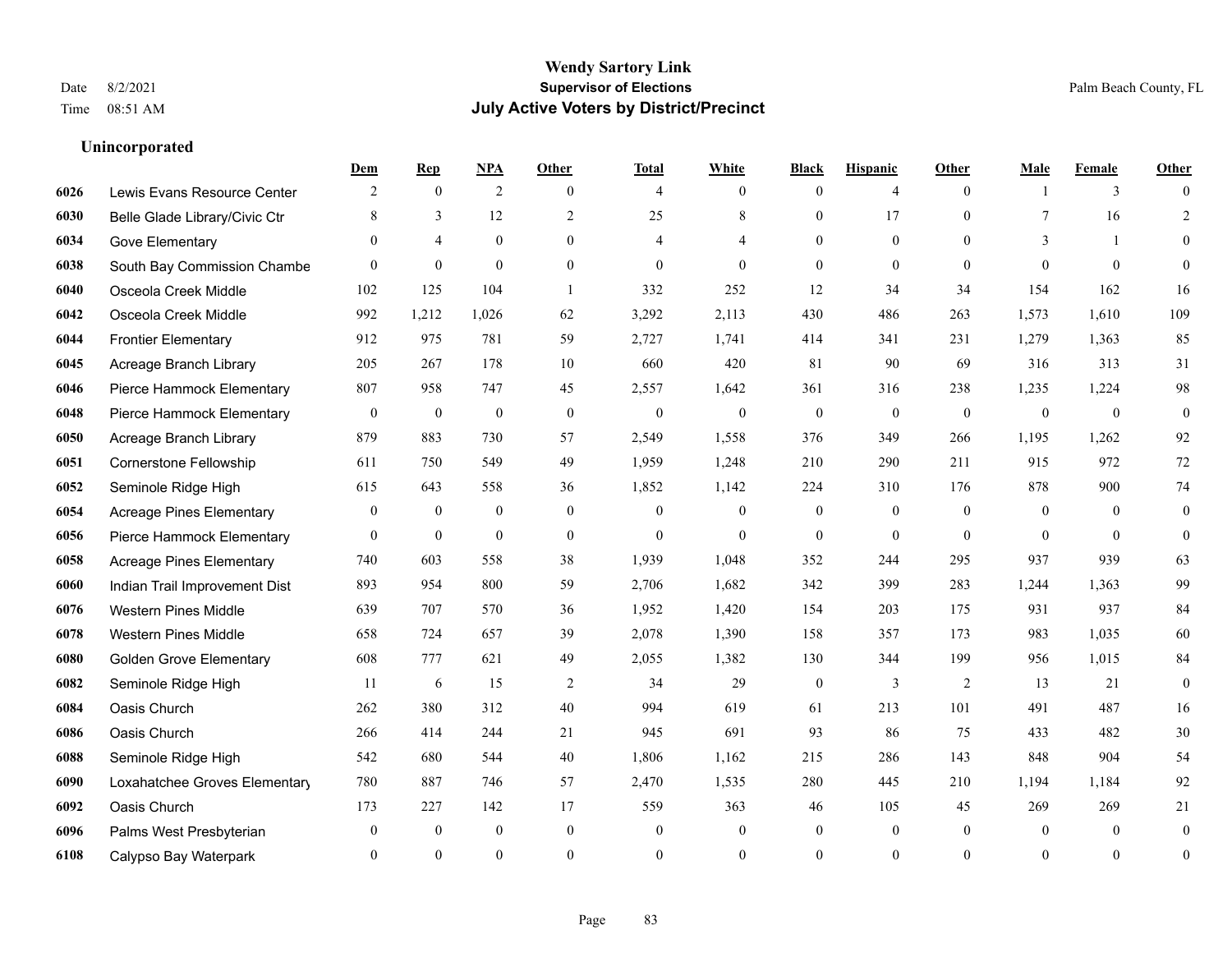|      |                                | Dem            | <b>Rep</b>       | NPA            | <b>Other</b>   | <b>Total</b>   | <b>White</b>   | <b>Black</b>             | <b>Hispanic</b> | <b>Other</b>   | <b>Male</b>    | <b>Female</b> | <b>Other</b>   |
|------|--------------------------------|----------------|------------------|----------------|----------------|----------------|----------------|--------------------------|-----------------|----------------|----------------|---------------|----------------|
| 6130 | Royal Palm Beach High          | 81             | 43               | 88             | 5              | 217            | 100            | 36                       | 60              | 21             | 100            | 110           | 7              |
| 6140 | Royal Palm Beach High          | 336            | 506              | 304            | 32             | 1,178          | 858            | 107                      | 112             | 101            | 566            | 588           | 24             |
| 6146 | Christ Fellowship Church RPB   |                | 2                | $\overline{1}$ | $\theta$       | $\overline{4}$ | 3              | $\overline{0}$           | $\overline{0}$  | $\overline{1}$ | 3              | $\mathbf{1}$  | $\theta$       |
| 6174 | Christ Fellowship Church RPB   | 26             | 50               | 36             | 2              | 114            | 89             | 7                        | $\overline{7}$  | 11             | 54             | 56            |                |
| 6178 | <b>Everglades Elementary</b>   | 556            | 376              | 442            | 26             | 1,400          | 640            | 291                      | 247             | 222            | 644            | 688           | 68             |
| 6180 | <b>Everglades Elementary</b>   | 18             | 49               | 19             | $\overline{2}$ | 88             | 67             | 4                        | 14              | 3              | 41             | 45            | 2              |
| 6196 | Palm Beach Central High        | $\mathbf{0}$   | $\boldsymbol{0}$ | $\mathbf{0}$   | $\overline{0}$ | $\overline{0}$ | $\overline{0}$ | $\overline{0}$           | $\mathbf{0}$    | $\mathbf{0}$   | $\mathbf{0}$   | $\mathbf{0}$  | $\mathbf{0}$   |
| 6206 | Palm Beach Central High        | 269            | 245              | 181            | 9              | 704            | 378            | 145                      | 60              | 121            | 316            | 361           | 27             |
| 6207 | Palm Beach Central High        | 278            | 374              | 250            | 19             | 921            | 609            | 92                       | 101             | 119            | 422            | 476           | 23             |
| 6216 | Panther Run Elementary         | 231            | 191              | 177            | 10             | 609            | 340            | 96                       | 100             | 73             | 281            | 305           | 23             |
| 6222 | Panther Run Elementary         | $\overline{0}$ | -1               | $\theta$       | $\mathbf{0}$   | $\mathbf{1}$   | 1              | $\mathbf{0}$             | $\mathbf{0}$    | $\mathbf{0}$   | $\overline{1}$ | $\mathbf{0}$  | $\overline{0}$ |
| 6224 | Discovery Key Elementary       | 969            | 1,113            | 682            | 57             | 2,821          | 2,099          | 181                      | 327             | 214            | 1,316          | 1,422         | 83             |
| 6228 | Wycliffe Comm Association Bldg | 763            | 322              | 398            | 20             | 1,503          | 1,406          | 17                       | 20              | 60             | 647            | 827           | 29             |
| 6230 | Epiphany Lutheran Church       | 1,136          | 1,196            | 1,089          | 79             | 3,500          | 2,171          | 395                      | 563             | 371            | 1,600          | 1,796         | 104            |
| 6232 | Panther Run Elementary         | 683            | 741              | 638            | 47             | 2,109          | 1,346          | 243                      | 244             | 276            | 999            | 1,042         | 68             |
| 7002 | J F Kennedy Middle             | $\theta$       | $\mathbf{0}$     | $\mathbf{0}$   | $\theta$       | $\theta$       | $\overline{0}$ | $\mathbf{0}$             | $\overline{0}$  | $\theta$       | $\theta$       | $\theta$      | $\theta$       |
| 7006 | J F Kennedy Middle             | $\theta$       | $\overline{0}$   | $\mathbf{0}$   | $\overline{0}$ | $\theta$       | $\overline{0}$ | $\mathbf{0}$             | $\overline{0}$  | $\theta$       | $\Omega$       | $\theta$      | $\Omega$       |
| 7008 | J F Kennedy Middle             | $\theta$       | $\theta$         | $\mathbf{0}$   | $\theta$       | $\Omega$       | $\overline{0}$ | 0                        | $\overline{0}$  | $\theta$       | $\theta$       | $\theta$      | 0              |
| 7016 | RB Prep Achievement Academy    | 2              | $\mathbf{1}$     | $\mathbf{0}$   | $\theta$       | 3              |                | $\overline{c}$           | $\overline{0}$  | $\theta$       | 2              |               | 0              |
| 7038 | RB Prep Achievement Academy    | $\theta$       | $\theta$         | $\theta$       | $\theta$       | $\theta$       | $\Omega$       | $\theta$                 | $\Omega$        | $\theta$       | $\Omega$       | $\Omega$      | $\theta$       |
| 7054 | Crossroads Baptist Church      | 985            | 70               | 288            | 13             | 1,356          | 111            | 1,031                    | 73              | 141            | 579            | 717           | 60             |
| 7076 | <b>Egret Lake Elementary</b>   | 3              | $\overline{2}$   | -1             | $\mathbf{0}$   | 6              | $\overline{4}$ | $\overline{\phantom{a}}$ | $\overline{0}$  | -1             | 5              | $\mathbf{1}$  | $\mathbf{0}$   |
| 7082 | Seminole Trails Elementary     | 1,031          | 317              | 485            | 29             | 1,862          | 678            | 706                      | 259             | 219            | 812            | 965           | 85             |
| 7084 | Sharon Christian Church        | 743            | 271              | 428            | 43             | 1,485          | 601            | 445                      | 276             | 163            | 607            | 821           | 57             |
| 7098 | U M Church of Palm Beaches     | 21             | 17               | 18             | -1             | 57             | 45             | $\overline{c}$           | 9               | -1             | 29             | 24            | $\overline{4}$ |
| 7110 | <b>Adult Education Center</b>  | 669            | 212              | 391            | 29             | 1,301          | 416            | 400                      | 361             | 124            | 524            | 717           | 60             |
| 7112 | <b>Adult Education Center</b>  | 127            | 27               | 59             | 7              | 220            | 52             | 122                      | 23              | 23             | 68             | 142           | 10             |
| 7114 | <b>Adult Education Center</b>  | $\theta$       | $\theta$         | $\theta$       | $\theta$       | $\theta$       | $\Omega$       | $\theta$                 | $\Omega$        | $\theta$       | $\Omega$       | $\Omega$      | $\mathbf{0}$   |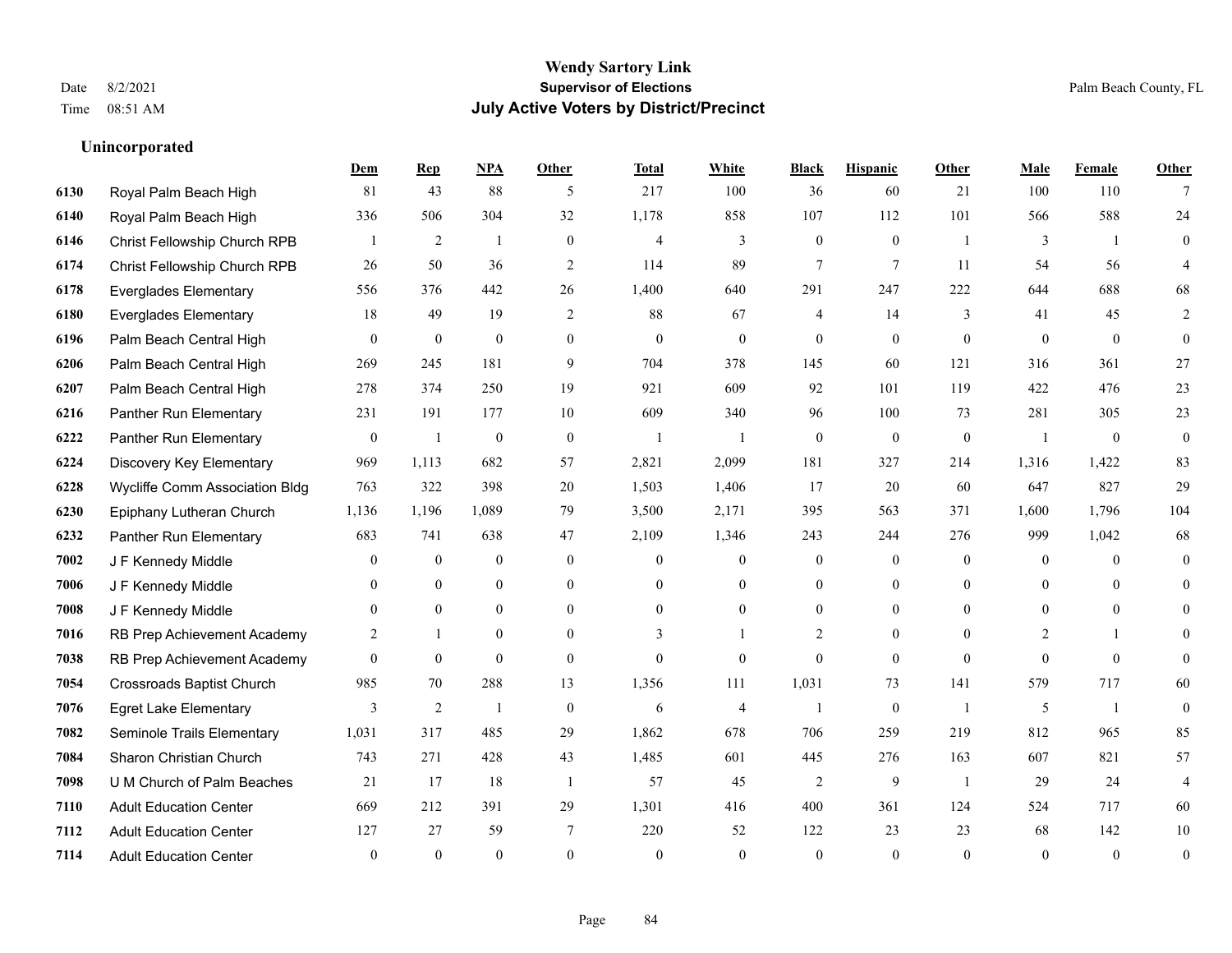|                                  | Dem      | Rep      | NPA      | Other         | <b>Total</b> | White    | <b>Black</b> | <b>Hispanic</b> | Other       | Male     | Female   | Other          |
|----------------------------------|----------|----------|----------|---------------|--------------|----------|--------------|-----------------|-------------|----------|----------|----------------|
| <b>Adult Education Center</b>    | $\Omega$ | $\Omega$ | $\theta$ | $\theta$      | $\theta$     | $\Omega$ | 0            | 0               | $\theta$    | $\Omega$ | $\theta$ | $\theta$       |
| <b>Adult Education Center</b>    | 30       | 31       | 36       |               | 102          | 76       |              | 18              |             | 51       | 45       | 6              |
| Clayton Hutcheson Hall A         | 795      | 170      | 394      | 23            | 1,382        | 302      | 654          | 283             | 143         | 606      | 709      | 67             |
| <b>Westgate Community Center</b> | 1,550    | 443      | 893      | 29            | 2,915        | 678      | 949          | 989             | 299         | 1,298    | 1,475    | 142            |
| Clayton Hutcheson Hall B         | 34       |          | 12       | $\theta$      | 53           | 16       | 25           |                 |             | 23       | 30       | $\overline{0}$ |
| Clayton Hutcheson Hall B         | 47       |          | 20       |               | 71           |          | 46           | 12              | $\mathbf Q$ | 28       | 37       | 6              |
| Clayton Hutcheson Hall B         | 238      | 15       | 92       | 2             | 347          | 25       | 221          | 78              | 23          | 124      | 208      | 15             |
| <b>Rolling Green Elementary</b>  | 1,039    | 236      | 499      | 27            | 1,801        | 567      | 674          | 405             | 155         | 788      | 933      | 80             |
| <b>Rolling Green Elementary</b>  |          | $\Omega$ |          | $\theta$      |              | 0        |              |                 | $\theta$    |          | $\Omega$ | $\theta$       |
| Lakeview Baptist Church          | 17       | 10       | 10       | $\mathcal{L}$ | 39           | 27       |              |                 | 6           | 19       | 17       |                |
| Federal Only                     | $\Omega$ | $\Omega$ | $\theta$ | $\Omega$      | $\Omega$     | $\Omega$ |              | $\Omega$        | $\Omega$    | $\Omega$ | $\theta$ | $\theta$       |
| State Only                       | 136      | 104      | 117      |               | 359          | 276      | 13           | 14              | 56          | 161      | 185      | 13             |
| Unincorporated                   | 179,778  | 119,484  | 120,631  | 8,402         | 428,295      | 282,051  | 44,909       | 61,879          | 39,456      | 188,238  | 224,372  | 15,685         |
|                                  |          |          |          |               |              |          |              |                 |             |          |          |                |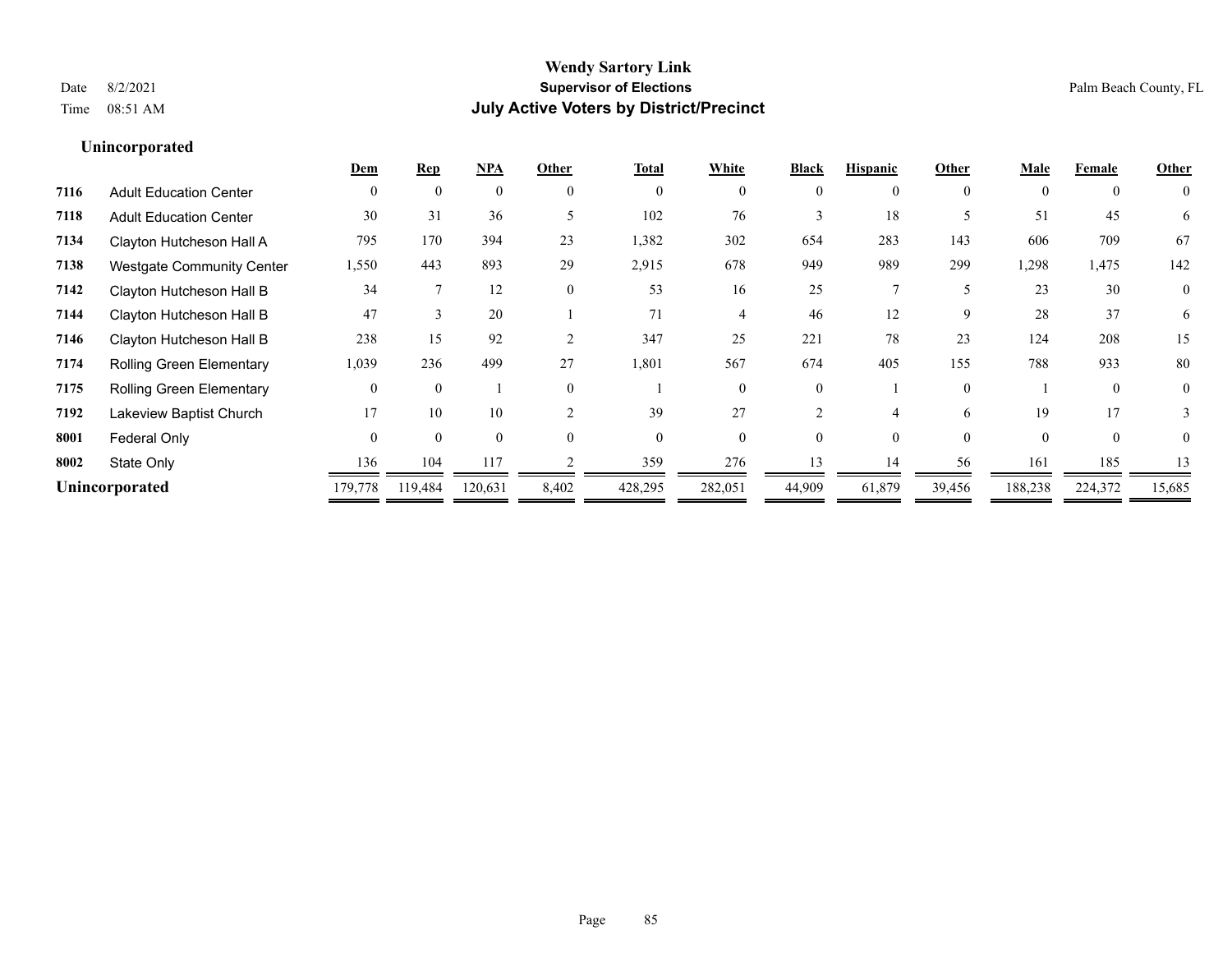| 8/2/2021<br>Date<br>08:51 AM<br>Time |     |            |       |              | <b>Wendy Sartory Link</b><br><b>Supervisor of Elections</b><br><b>July Active Voters by District/Precinct</b> |              |              |                 |              |             |               | Palm Beach County, FL |
|--------------------------------------|-----|------------|-------|--------------|---------------------------------------------------------------------------------------------------------------|--------------|--------------|-----------------|--------------|-------------|---------------|-----------------------|
| <b>Atlantis</b>                      | Dem | <b>Rep</b> | $NPA$ | <b>Other</b> | <b>Total</b>                                                                                                  | <b>White</b> | <b>Black</b> | <b>Hispanic</b> | <b>Other</b> | <b>Male</b> | <b>Female</b> | Other                 |
| 3082<br><b>Atlantis City Hall</b>    | 485 | 901        | 440   | 41           | 1,867                                                                                                         | 1,615        | 38           | 90              | 124          | 855         | 969           | 43                    |
| <b>Atlantis</b>                      | 485 | 901        | 440   | 41           | 1,867                                                                                                         | 1,615        | 38           | 90              | 124          | 855         | 969           | 43                    |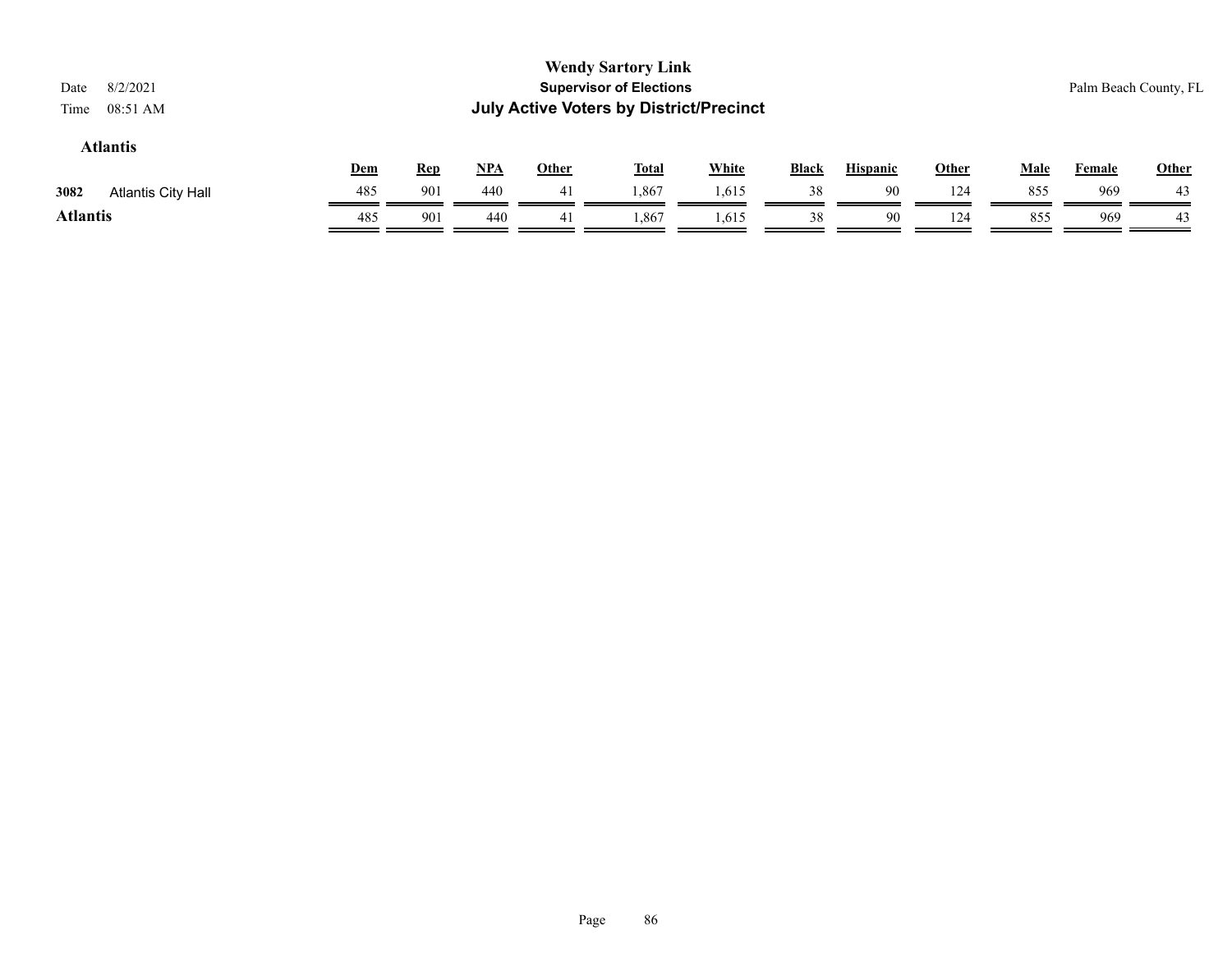# **Boynton Beach**

|      |                                   | Dem | <b>Rep</b> | NPA | <b>Other</b>   | <b>Total</b> | <b>White</b> | <b>Black</b> | <b>Hispanic</b> | <b>Other</b> | <b>Male</b> | <b>Female</b> | <b>Other</b> |
|------|-----------------------------------|-----|------------|-----|----------------|--------------|--------------|--------------|-----------------|--------------|-------------|---------------|--------------|
| 3136 | Freedom Shores Elementary         | 868 | 405        | 581 | 32             | 1,886        | 832          | 525          | 275             | 254          | 833         | 977           | 76           |
| 3138 | <b>Citrus Cove Elementary</b>     | 860 | 500        | 570 | 32             | 1,962        | 1,156        | 311          | 285             | 210          | 861         | 1,019         | 82           |
| 3140 | Boynton Lakes North Clubhouse     | 419 | 194        | 276 | 15             | 904          | 427          | 217          | 128             | 132          | 403         | 470           | 31           |
| 3142 | Boynton Lakes North Clubhouse     | 386 | 161        | 219 | 15             | 781          | 437          | 138          | 136             | 70           | 314         | 436           | 31           |
| 3146 | <b>Freedom Shores Elementary</b>  | 332 | 126        | 171 | 15             | 644          | 427          | 79           | 75              | 63           | 261         | 363           | $20\,$       |
| 3164 | <b>Citrus Cove Elementary</b>     | 881 | 538        | 637 | 50             | 2,106        | 1,315        | 315          | 244             | 232          | 934         | 1,101         | 71           |
| 3168 | Boynton Beach Fire Station #3     | 909 | 449        | 649 | 31             | 2,038        | 1,151        | 360          | 296             | 231          | 870         | 1,096         | $72\,$       |
| 3172 | Boynton Beach High                | 471 | 144        | 300 | 32             | 947          | 441          | 264          | 135             | 107          | 389         | 511           | 47           |
| 3174 | Boynton Beach Fire Station #3     | 248 | 172        | 172 | 15             | 607          | 414          | 52           | 85              | 56           | 277         | 313           | 17           |
| 3176 | Boynton Beach High                | 219 | 119        | 152 | 7              | 497          | 264          | 90           | 83              | 60           | 214         | 261           | $22\,$       |
| 3182 | Imagine Schools - Chancellor      | 98  | 50         | 81  | $\overline{4}$ | 233          | 118          | 46           | 36              | 33           | 111         | 111           | 11           |
| 3185 | Christ Fellowship Church BB       | 268 | 182        | 175 | 27             | 652          | 415          | 72           | 98              | 67           | 306         | 325           | $21\,$       |
| 3186 | Christ Fellowship Church BB       | 183 | 121        | 138 | 10             | 452          | 320          | 39           | 60              | 33           | 201         | 230           | $21\,$       |
| 3187 | Christ Fellowship Church BB       | 691 | 391        | 570 | 54             | 1,706        | 969          | 262          | 286             | 189          | 798         | 852           | 56           |
| 3188 | Christ Fellowship Church BB       | 411 | 307        | 353 | 20             | 1,091        | 677          | 219          | 122             | 73           | 536         | 520           | 35           |
| 3190 | Imagine Schools - Chancellor      | 292 | 150        | 206 | 20             | 668          | 379          | 136          | 91              | 62           | 338         | 315           | 15           |
| 3192 | Leisureville #1 Clubhouse         | 552 | 402        | 369 | 42             | 1,365        | 1,034        | 110          | 127             | 94           | 545         | 772           | $48\,$       |
| 3194 | Boynton Beach Fire Station #2     | 745 | 167        | 375 | 20             | 1,307        | 461          | 539          | 166             | 141          | 571         | 684           | 52           |
| 3196 | Leisureville #3 Clubhouse         | 612 | 554        | 420 | 48             | 1,634        | 1,362        | 81           | 101             | 90           | 699         | 881           | 54           |
| 3198 | <b>BB Leisureville Clubhouse</b>  | 494 | 524        | 307 | 36             | 1,361        | 1,124        | 62           | 114             | 61           | 550         | 773           | 38           |
| 3200 | <b>Golfview Harbour Clubhouse</b> | 611 | 399        | 395 | 27             | 1,432        | 973          | 204          | 109             | 146          | 642         | 742           | $48\,$       |
| 3202 | <b>Golfview Harbour Clubhouse</b> | 64  | 66         | 48  | $\tau$         | 185          | 137          | 29           | $\,8\,$         | 11           | 89          | 90            | $\sqrt{6}$   |
| 4020 | Christ Fellowship Church BB       | 31  | 26         | 36  | 4              | 97           | 75           | 4            | 11              | 7            | 37          | 58            | 2            |
| 4022 | <b>Congress Middle</b>            | 822 | 238        | 395 | 41             | 1,496        | 547          | 646          | 154             | 149          | 621         | 815           | 60           |
| 4024 | Harvey E Oyer Jr Park             | 489 | 617        | 480 | 55             | 1,641        | 1,300        | 88           | 125             | 128          | 777         | 817           | 47           |
| 4026 | <b>Sterling Village Aud</b>       | 499 | 551        | 458 | 48             | 1,556        | 1,360        | 34           | 63              | 99           | 721         | 784           | 51           |
| 4034 | <b>Crosspointe Elementary</b>     | 360 | 256        | 285 | 23             | 924          | 664          | 111          | 61              | 88           | 394         | 510           | 20           |
| 4036 | <b>Forest Park Elementary</b>     | 284 | 445        | 263 | 26             | 1,018        | 915          | 8            | 51              | 44           | 428         | 558           | 32           |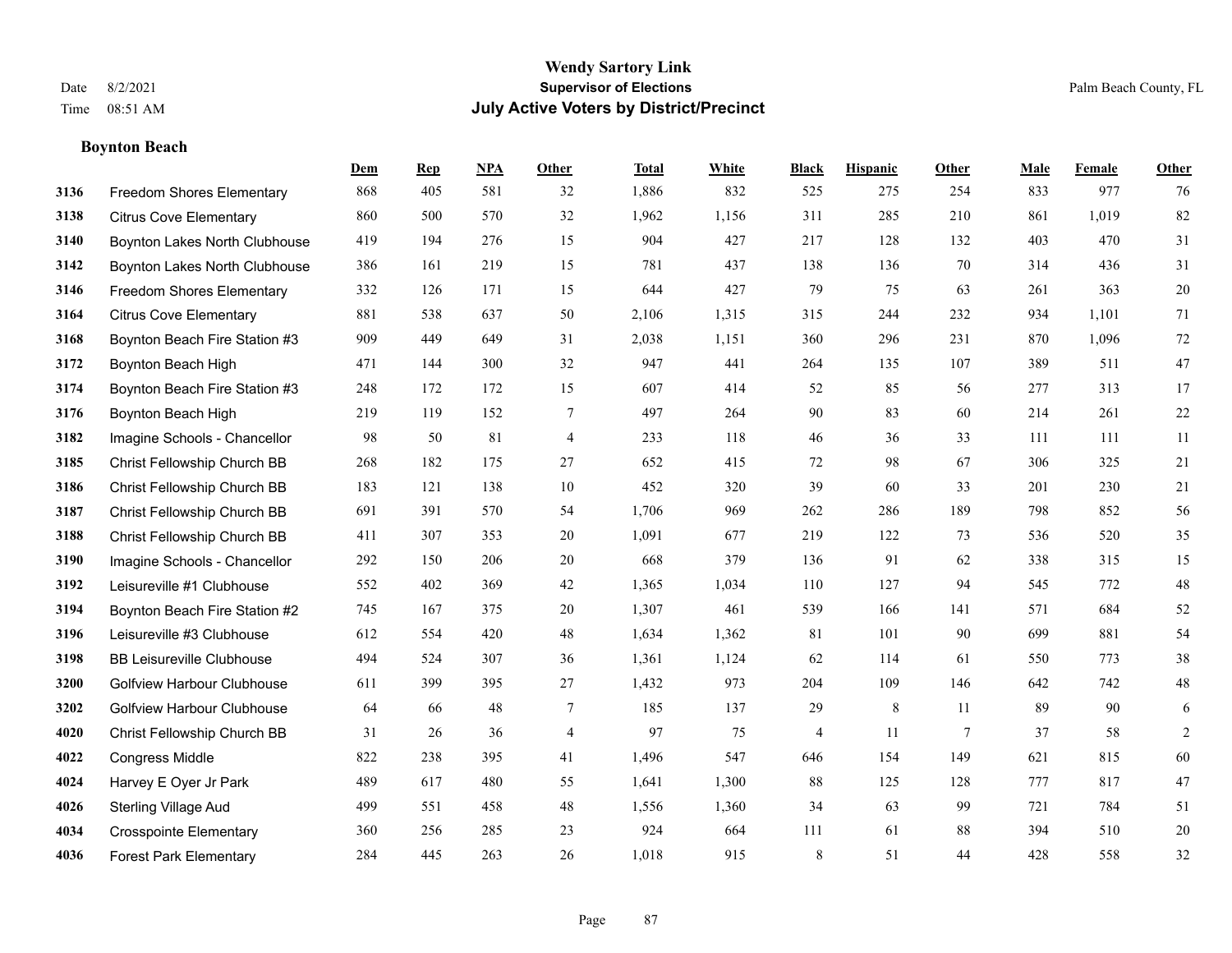# **Boynton Beach**

|      |                                | Dem      | <b>Rep</b>     | <b>NPA</b>     | Other    | <b>Total</b> | White                    | <b>Black</b> | <b>Hispanic</b> | Other    | Male                     | Female         | Other          |
|------|--------------------------------|----------|----------------|----------------|----------|--------------|--------------------------|--------------|-----------------|----------|--------------------------|----------------|----------------|
| 4050 | Hunter's Run Courtside Cafe    | 1,072    | 365            | 533            | 37       | 2,007        | 1,846                    | 40           | 47              | 74       | 838                      | 1,126          | 43             |
| 4052 | <b>Crosspointe Elementary</b>  | 118      | 79             | 83             | 3        | 283          | 169                      | 58           | 23              | 33       | 138                      | 139            | 6              |
| 4053 | <b>Crosspointe Elementary</b>  | 207      | 80             | 148            | 17       | 452          | 171                      | 108          | 100             | 73       | 200                      | 233            | 19             |
| 4054 | Lakeview Baptist Church        | 532      | 649            | 434            | 38       | 1,653        | 1,366                    | 77           | 101             | 109      | 770                      | 829            | 54             |
| 4062 | Lakeview Baptist Church        | 41       | 69             | 36             | 5        | 151          | 124                      | 8            | 8               | 11       | 73                       | 76             | $\overline{2}$ |
| 4066 | Seacrest Presbyterian          | $\Omega$ | $\mathbf{0}$   | $\overline{0}$ | $\theta$ | $\theta$     | $\overline{0}$           | $\Omega$     | $\theta$        | $\theta$ | $\theta$                 | $\overline{0}$ | $\overline{0}$ |
| 4068 | Seacrest Presbyterian          | $\Omega$ | $\mathbf{0}$   | $\overline{0}$ | $\theta$ | $\theta$     | $\Omega$                 | $\Omega$     | $\theta$        | $\theta$ | $\theta$                 | $\Omega$       | $\Omega$       |
| 4070 | Seacrest Presbyterian          | $\Omega$ | $\theta$       | $\Omega$       | $\theta$ | $\theta$     | $\Omega$                 | $\Omega$     | $\theta$        | $\theta$ | $\theta$                 | $\theta$       | $\theta$       |
| 7178 | Temple Beth Kodesh             | 1,523    | 186            | 543            | 29       | 2,281        | 434                      | 1,300        | 347             | 200      | 1,009                    | 1,162          | 110            |
| 7179 | Village Royale on the Green    | 806      | 224            | 350            | 24       | 1,404        | 581                      | 568          | 140             | 115      | 588                      | 751            | 65             |
| 7180 | St John Missionary Baptist Chr | 1,763    | 136            | 457            | 18       | 2,374        | 236                      | 1,766        | 170             | 202      | 998                      | 1,274          | 102            |
| 7182 | Carolyn Sims Center            | 1,475    | 63             | 346            | 11       | 1,895        | 78                       | 1,597        | 82              | 138      | 774                      | 1,049          | 72             |
| 7184 | St John Missionary Baptist Chr | 2        | $\overline{4}$ | $\mathbf{0}$   | $\theta$ | 6            | $\overline{\mathcal{A}}$ |              | $\theta$        |          | $\boldsymbol{\varDelta}$ | $\overline{2}$ | $\theta$       |
| 7186 | Boynton Beach Senior Center    | 1,479    | 411            | 716            | 52       | 2,658        | 1,060                    | 1,071        | 275             | 252      | 1,231                    | 1,307          | 120            |
| 7188 | <b>Forest Park Elementary</b>  | 852      | 530            | 577            | 60       | 2,019        | 1,396                    | 266          | 180             | 177      | 850                      | 1,096          | 73             |
| 7190 | Seacrest Presbyterian          | 1,061    | 601            | 782            | 60       | 2,504        | 1,574                    | 446          | 247             | 237      | 1,196                    | 1,209          | 99             |
|      | <b>Boynton Beach</b>           | 24,030   | 11,651         | 14,086         | 1,110    | 50,877       | 28,733                   | 12,347       | 5,245           | 4,552    | 22,389                   | 26,637         | 1,851          |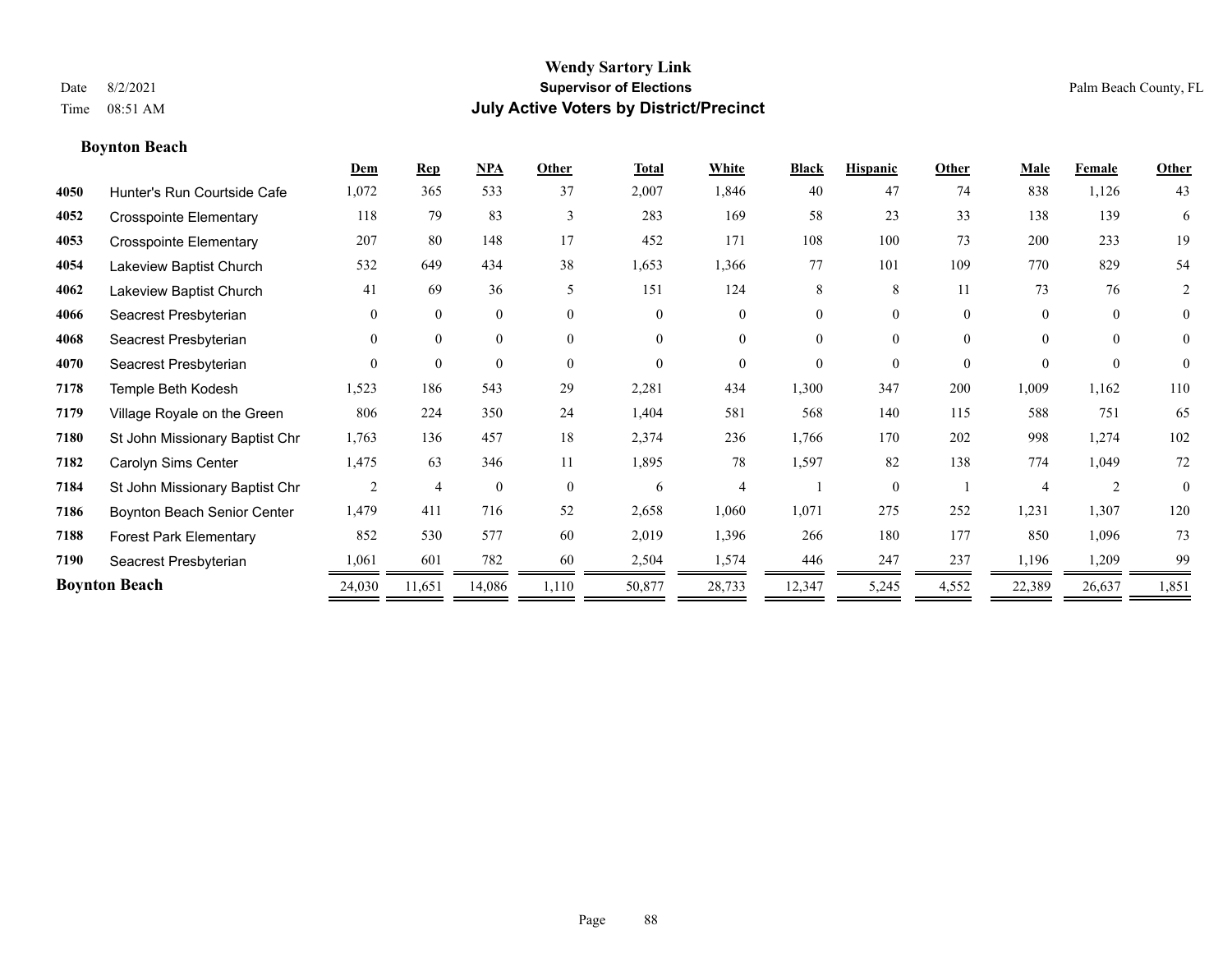# **Belle Glade**

|                    |                               | <b>Dem</b> | <b>Rep</b> | $NPA$    | Other    | <b>Total</b> | White | <b>Black</b> | <b>Hispanic</b> | Other    | Male  | Female | <b>Other</b>   |
|--------------------|-------------------------------|------------|------------|----------|----------|--------------|-------|--------------|-----------------|----------|-------|--------|----------------|
| 6022               | Belle Glade Library/Civic Ctr | 1,362      | 105        | 254      | 16       | 1,737        | 93    | ,387         | 144             | 113      | 715   | 953    | 69             |
| 6024               | Lewis Evans Resource Center   | .,699      | 66         | 261      | 15       | 2,041        | 31    | . ,774       | 123             | 113      | 817   | 1,155  | 69             |
| 6028               | Belle Glade Library/Civic Ctr | 748        | 460        | 323      | 15       | 1,546        | 419   | 392          | 650             | 85       | 723   | 780    | 43             |
| 6029               | Belle Glade Library/Civic Ctr |            | $\theta$   | $\bf{0}$ | $\theta$ |              |       |              | $\theta$        | $\Omega$ |       |        | $\overline{0}$ |
| 6032               | Gove Elementary               | 674        | 295        | 273      |          | 1,247        | 313   | 430          | 406             | 98       | 534   | 670    | 43             |
| 6036               | Gove Elementary               | 393        | 162        | 205      | 10       | 770          | 137   | 151          | 437             | 45       | 334   | 406    | 30             |
| <b>Belle Glade</b> |                               | 4,877      | 0.088      | 1,316    | 61       | 7,342        | 993   | 4,135        | 1,760           | 454      | 3,124 | 3,964  | 254            |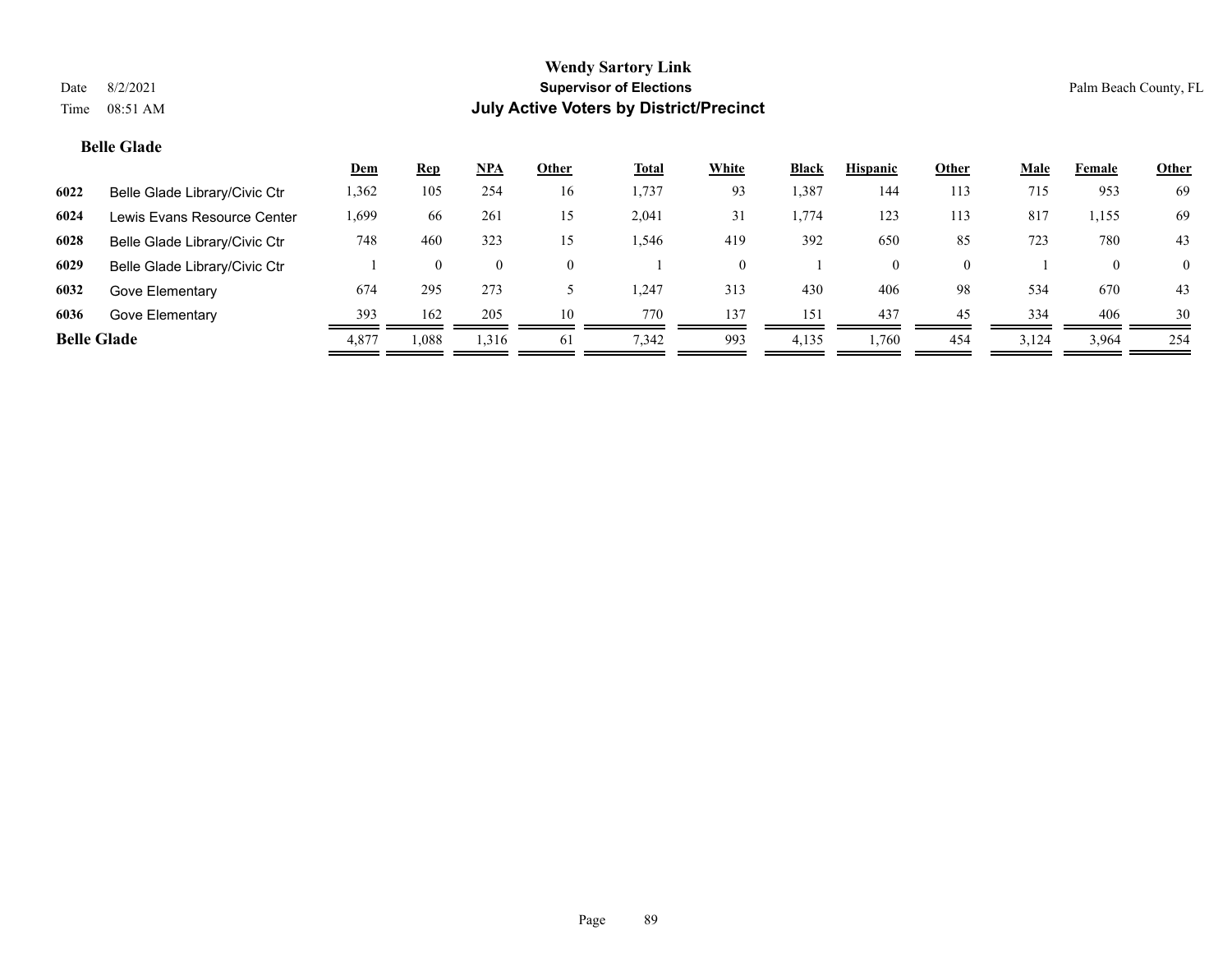# **Boca Raton**

|      |                               | Dem | <b>Rep</b> | NPA | <b>Other</b> | <b>Total</b> | <b>White</b> | <b>Black</b>   | <b>Hispanic</b> | <b>Other</b> | <b>Male</b> | <b>Female</b> | <b>Other</b> |
|------|-------------------------------|-----|------------|-----|--------------|--------------|--------------|----------------|-----------------|--------------|-------------|---------------|--------------|
| 4134 | Above and Beyond Community (  | 410 | 561        | 426 | 37           | 1,434        | 1,165        | 40             | 126             | 103          | 675         | 712           | 47           |
| 4136 | Above and Beyond Community (  | 639 | 614        | 568 | 43           | 1,864        | 1,389        | 49             | 217             | 209          | 793         | 997           | 74           |
| 4138 | Ascension Catholic Church     | 807 | 1,194      | 892 | 69           | 2,962        | 2,325        | 158            | 231             | 248          | 1,391       | 1,473         | $98\,$       |
| 4140 | <b>Broken Sound Club</b>      | 256 | 204        | 179 | 16           | 655          | 484          | 24             | 84              | 63           | 272         | 365           | 18           |
| 4142 | Woodfield Country Club HOA    | 843 | 743        | 722 | 54           | 2,362        | 2,113        | 13             | 66              | 170          | 1,077       | 1.191         | 94           |
| 4144 | Seasons HOA Clubhouse         | 221 | 214        | 170 | 10           | 615          | 508          | 8              | 37              | 62           | 292         | 294           | $29\,$       |
| 4146 | <b>Broken Sound Club</b>      | 528 | 374        | 333 | 17           | 1,252        | 1,147        | 12             | 32              | 61           | 564         | 655           | 33           |
| 4148 | <b>Broken Sound Club</b>      | 568 | 415        | 426 | 39           | 1,448        | 1,139        | 68             | 134             | 107          | 662         | 748           | 38           |
| 4150 | Patch Reef Park Community Cer | 574 | 513        | 557 | 65           | 1,709        | 1,314        | 67             | 156             | 172          | 808         | 855           | $46\,$       |
| 4152 | Boca Delray Lodge #171        | 635 | 647        | 639 | 51           | 1,972        | 1,454        | 72             | 220             | 226          | 898         | 991           | 83           |
| 4154 | Ascension Catholic Church     | 416 | 414        | 324 | 33           | 1,187        | 866          | 88             | 102             | 131          | 580         | 560           | 47           |
| 4158 | Spanish River High            | 951 | 737        | 754 | 40           | 2,482        | 1,963        | 49             | 220             | 250          | 1,180       | 1,197         | 105          |
| 4160 | Greater BR Swim & Racquet Ctr | 432 | 403        | 345 | 20           | 1,200        | 967          | 18             | 88              | 127          | 558         | 598           | $44\,$       |
| 4162 | Patch Reef Park Community Cer | 545 | 485        | 434 | $20\,$       | 1,484        | 1,134        | $30\,$         | 113             | 207          | 677         | 732           | 75           |
| 4164 | Safe Schools Institute        | 598 | 647        | 562 | 32           | 1,839        | 1,474        | 29             | 173             | 163          | 856         | 891           | 92           |
| 4166 | FAU Arena Lobby               | 779 | 447        | 598 | 28           | 1,852        | 1,050        | 300            | 262             | 240          | 826         | 926           | 100          |
| 4168 | JC Mitchell Elementary        | 700 | 557        | 599 | 52           | 1,908        | 1,324        | 82             | 237             | 265          | 824         | 970           | 114          |
| 4170 | Spanish River Library         | 904 | 1,030      | 858 | 49           | 2,841        | 2,209        | 100            | 259             | 273          | 1,348       | 1,394         | 99           |
| 4172 | Marine Safety Headquarters    | 668 | 680        | 587 | 59           | 1,994        | 1,748        | 16             | 96              | 134          | 888         | 1,051         | 55           |
| 4174 | Sugar Sand Park Comm Center   | 304 | 277        | 268 | 15           | 864          | 744          | $\mathfrak{S}$ | 53              | 62           | 406         | 421           | 37           |
| 4176 | Sugar Sand Park Comm Center   | 936 | 685        | 730 | 68           | 2,419        | 1,779        | 72             | 321             | 247          | 1,051       | 1,263         | 105          |
| 4178 | Sugar Sand Park Comm Center   | 756 | 643        | 516 | 45           | 1,960        | 1,561        | $42\,$         | 196             | 161          | 791         | 1,104         | 65           |
| 4184 | <b>Boca Raton Middle</b>      | 559 | 608        | 555 | 37           | 1,759        | 1,330        | 54             | 204             | 171          | 823         | 885           | 51           |
| 4186 | The Volen Center              | 550 | 507        | 451 | 29           | 1,537        | 1,065        | 129            | 161             | 182          | 706         | 765           | 66           |
| 4188 | Elks Lodge of Boca Raton      | 898 | 517        | 588 | 57           | 2,060        | 1,199        | 319            | 310             | 232          | 926         | 1.040         | 94           |
| 4190 | St Gregory Episcopal Church   | 739 | 1,080      | 790 | 73           | 2,682        | 2,259        | 27             | 178             | 218          | 1,307       | 1,283         | 92           |
| 4210 | Sugar Sand Park Comm Center   | 640 | 831        | 666 | 44           | 2,181        | 1,719        | 30             | 258             | 174          | 1,009       | 1,100         | $72\,$       |
| 4212 | Center for Spiritual Living   | 625 | 801        | 576 | 36           | 2,038        | 1,704        | 33             | 157             | 144          | 963         | 1,013         | 62           |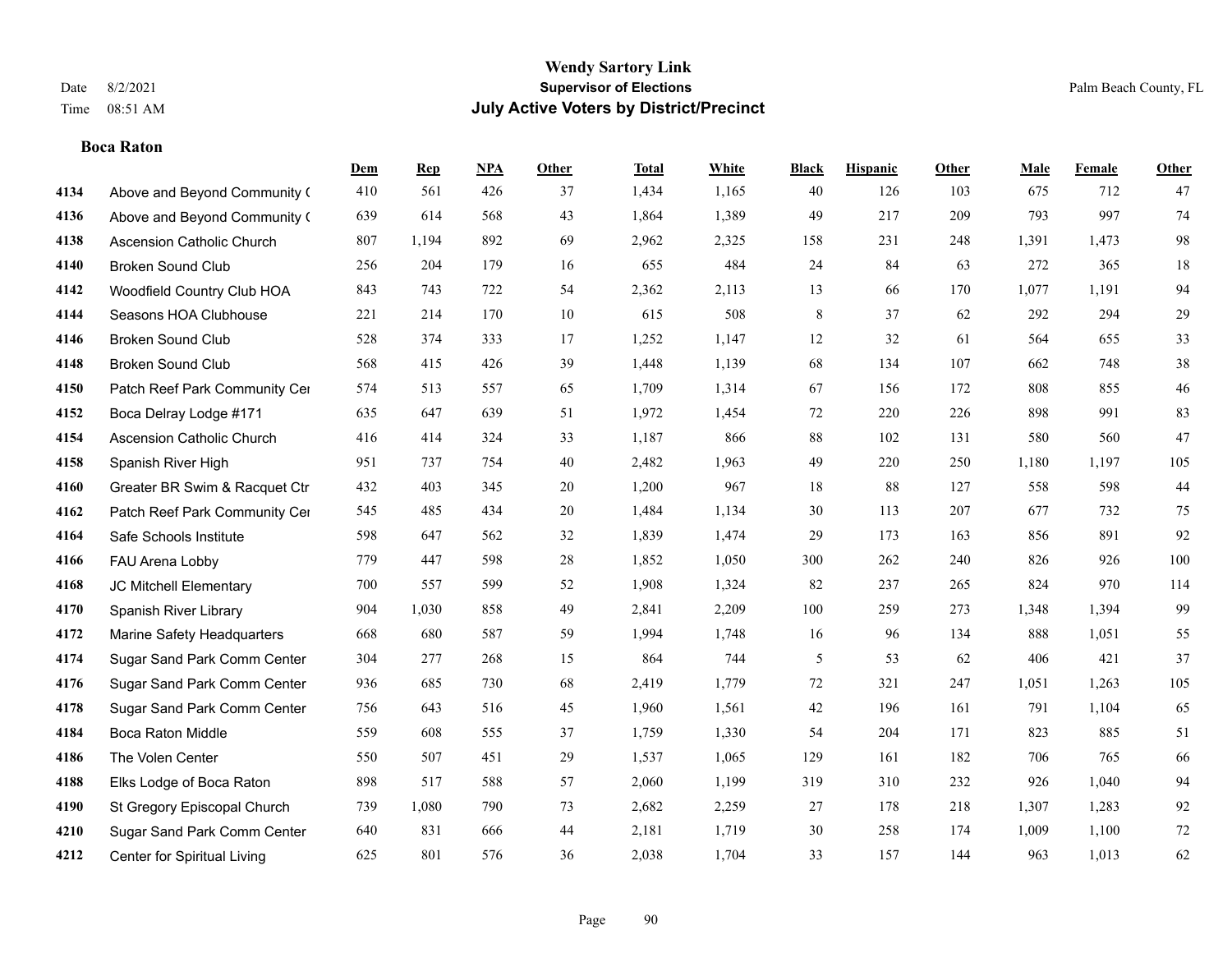# **Boca Raton**

|                   |                                    | Dem    | <b>Rep</b> | <b>NPA</b> | Other | <b>Total</b> | White  | <b>Black</b> | <b>Hispanic</b> | Other | Male   | Female | Other |
|-------------------|------------------------------------|--------|------------|------------|-------|--------------|--------|--------------|-----------------|-------|--------|--------|-------|
| 4214              | Calvary Chapel Boca Raton - 4th    | 636    | 856        | 640        | 65    | 2,197        | 1,750  | 46           | 235             | 166   | 1,018  | 1,099  | 80    |
| 4216              | Calvary Chapel Boca Raton - Kir    | 683    | 1,066      | 693        | 62    | 2,504        | 2,110  | 20           | 176             | 198   | 1,179  | 1,235  | 90    |
| 4218              | <b>Grace Community Church</b>      | 453    | 849        | 537        | 57    | 1,896        | 1,574  | 31           | 135             | 156   | 874    | 939    | 83    |
| 4220              | <b>Boca Raton Community Center</b> | 458    | 398        | 457        | 45    | 1,358        | 876    | 99           | 235             | 148   | 603    | 711    | 44    |
| 4222              | Boca Raton Downtown Library        | 928    | 1,086      | 885        | 82    | 2,981        | 2,514  | 58           | 177             | 232   | 1,337  | 1,527  | 117   |
| 4224              | <b>Grace Community Church</b>      | 512    | 1,108      | 729        | 59    | 2,408        | 1,982  | 55           | 176             | 195   | 1,131  | 1,195  | 82    |
| 4226              | St Gregory Episcopal Church        | 223    | 385        | 272        | 23    | 903          | 812    |              | 31              | 53    | 428    | 451    | 24    |
| 4228              | <b>Boca Raton Community Center</b> | 522    | 652        | 501        | 48    | 1,723        | 1,478  | 16           | 96              | 133   | 773    | 901    | 49    |
| 4230              | Boca Raton Downtown Library        | 318    | 446        | 322        | 23    | 1,109        | 971    | 9            | 54              | 75    | 523    | 562    | 24    |
| 5115              | Spanish River High                 | 81     | 105        |            | 12    | 275          | 223    |              | 22              | 26    | 137    | 135    |       |
| <b>Boca Raton</b> |                                    | 22,295 | 23,779     | 20,226     | 1,614 | 67,914       | 53,423 | 2,279        | 6,028           | 6,184 | 31,154 | 34,229 | 2,531 |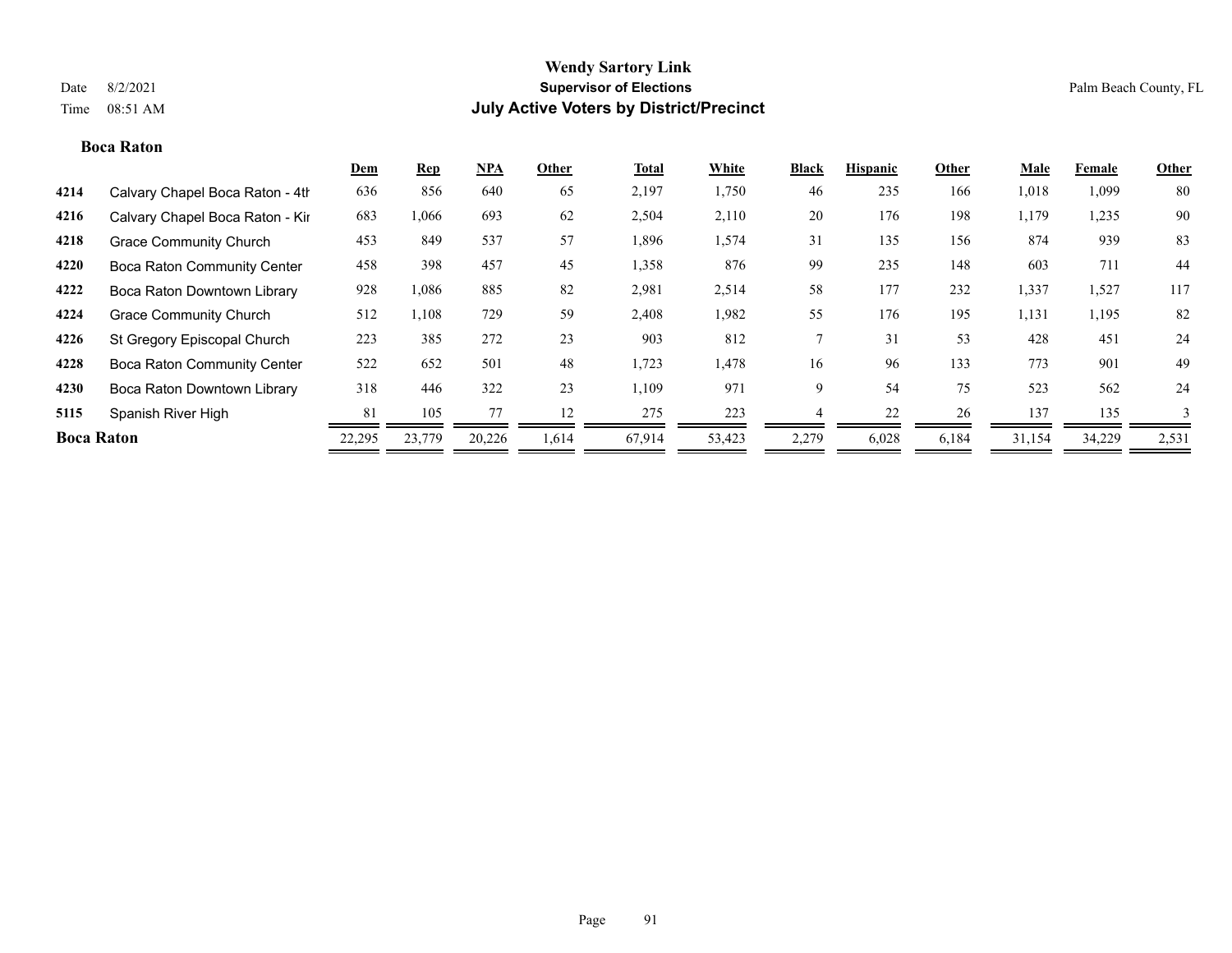| 8/2/2021<br>Date<br>08:51 AM<br>Time         |            |            |       |              | <b>Wendy Sartory Link</b><br><b>Supervisor of Elections</b><br><b>July Active Voters by District/Precinct</b> |              |          |                 |              |             |               | Palm Beach County, FL |
|----------------------------------------------|------------|------------|-------|--------------|---------------------------------------------------------------------------------------------------------------|--------------|----------|-----------------|--------------|-------------|---------------|-----------------------|
| <b>Briny Breezes</b>                         | <u>Dem</u> | <b>Rep</b> | $NPA$ | <b>Other</b> | <b>Total</b>                                                                                                  | <b>White</b> | Black    | <b>Hispanic</b> | <b>Other</b> | <b>Male</b> | <b>Female</b> | Other                 |
| <b>Briny Breezes Community Cente</b><br>4038 | 95         | 147        | 92    |              | 337                                                                                                           | 312          | $\theta$ | 9               | 16           | 140         | 188           | $\Omega$              |
| <b>Briny Breezes</b>                         | 95         | 147        | 92    |              | 337                                                                                                           | 312          |          | Q               | 16           | 140         | 188           | Q                     |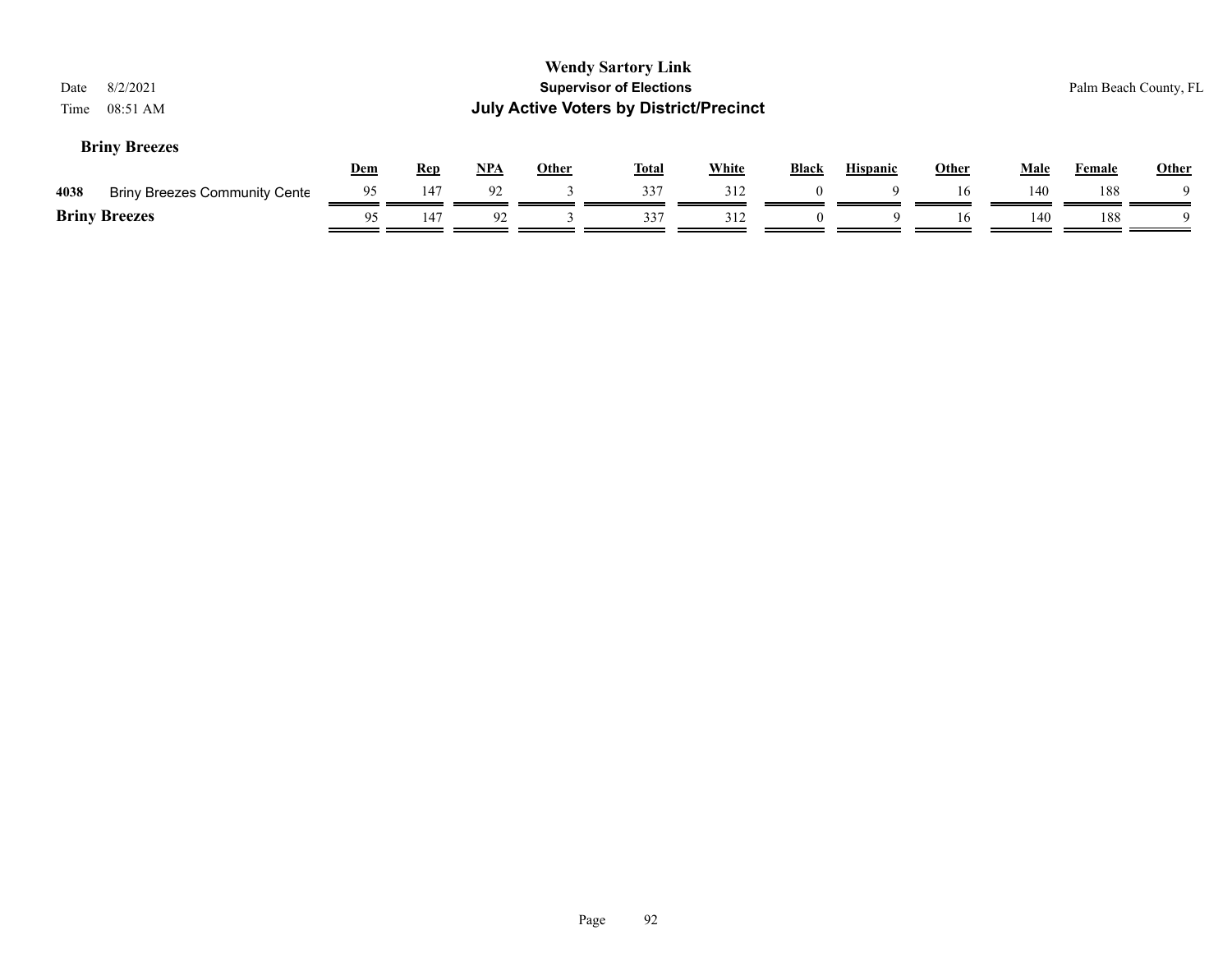| 8/2/2021<br>Date<br>08:51 AM<br>Time |            |            |       |              | <b>Wendy Sartory Link</b><br><b>Supervisor of Elections</b><br><b>July Active Voters by District/Precinct</b> |              |              |                 |       |             |        | Palm Beach County, FL |
|--------------------------------------|------------|------------|-------|--------------|---------------------------------------------------------------------------------------------------------------|--------------|--------------|-----------------|-------|-------------|--------|-----------------------|
| <b>Cloud Lake</b>                    | <b>Dem</b> | <b>Rep</b> | $NPA$ | <b>Other</b> | <b>Total</b>                                                                                                  | <b>White</b> | <b>Black</b> | <b>Hispanic</b> | Other | <b>Male</b> | Female | <b>Other</b>          |
| 2132<br>Cloud Lake Town Hall         | 27         | 26         | 33    |              | 88                                                                                                            | 58           |              | 23              |       | 38          | 46     |                       |
| <b>Cloud Lake</b>                    | 27         | 26         | 33    |              | 88                                                                                                            | 58           |              | 23              |       | 38          | 46     |                       |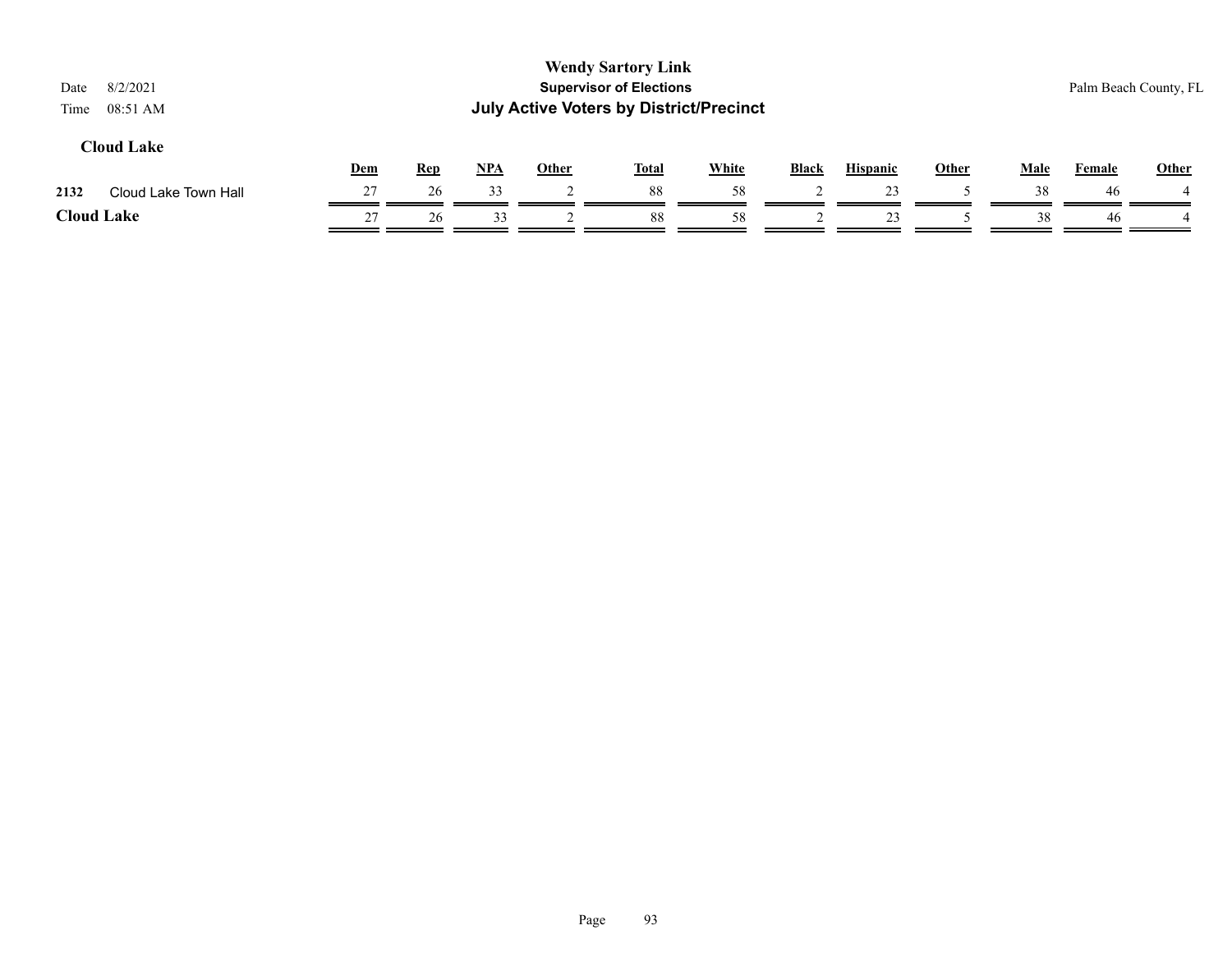# **Delray Beach**

|      |                                   | Dem              | <b>Rep</b>       | NPA              | <b>Other</b>   | <b>Total</b>     | <b>White</b>     | <b>Black</b>     | <b>Hispanic</b>  | <b>Other</b>   | <b>Male</b>  | Female         | <b>Other</b>     |
|------|-----------------------------------|------------------|------------------|------------------|----------------|------------------|------------------|------------------|------------------|----------------|--------------|----------------|------------------|
| 4058 | Plumosa SOA Elementary            | 50               | 60               | 46               | 8              | 164              | 140              | 4                | 12               | 8              | 77           | 84             | 3                |
| 4074 | Plumosa SOA Elementary            | 429              | 419              | 349              | 25             | 1,222            | 1,052            | 16               | 73               | 81             | 581          | 605            | 36               |
| 4076 | <b>Country Manors Clubhouse</b>   | 446              | 387              | 396              | 23             | 1,252            | 888              | 99               | 131              | 134            | 550          | 667            | 35               |
| 4086 | <b>Banyan Creek Elementary</b>    | 556              | 375              | 373              | 27             | 1,331            | 909              | 185              | 103              | 134            | 621          | 659            | 51               |
| 4088 | West Park Baptist Church          | 843              | 447              | 476              | 49             | 1,815            | 1,544            | 59               | 94               | 118            | 734          | 1.029          | 52               |
| 4090 | Pines of Delray North             | 270              | 166              | 159              | 11             | 606              | 488              | 38               | 43               | 37             | 238          | 341            | 27               |
| 4092 | West Park Baptist Church          | $\boldsymbol{0}$ | $\boldsymbol{0}$ | $\boldsymbol{0}$ | $\mathbf{0}$   | $\boldsymbol{0}$ | $\boldsymbol{0}$ | $\boldsymbol{0}$ | $\boldsymbol{0}$ | $\mathbf{0}$   | $\mathbf{0}$ | $\overline{0}$ | $\boldsymbol{0}$ |
| 4094 | S D Spady Elementary              | 668              | 704              | 534              | 57             | 1,963            | 1,701            | 31               | 97               | 134            | 928          | 962            | 73               |
| 4096 | <b>Carver Middle</b>              | 565              | 45               | 160              | 12             | 782              | 102              | 580              | 32               | 68             | 363          | 368            | 51               |
| 4098 | <b>Bethel Evangelical Baptist</b> | 986              | 738              | 662              | 67             | 2,453            | 1,886            | 176              | 216              | 175            | 1,039        | 1,340          | 74               |
| 4102 | Veterans Park Recreation Ctr      | 425              | 499              | 399              | 34             | 1,357            | 1,235            | 13               | 23               | 86             | 627          | 691            | 39               |
| 4104 | <b>Emmanuel Catholic Church</b>   | 748              | 666              | 614              | 66             | 2,094            | 1,692            | 82               | 153              | 167            | 915          | 1,111          | 68               |
| 4106 | Delray Beach Golf Club            | 407              | 406              | 341              | 34             | 1,188            | 916              | 52               | 107              | 113            | 549          | 601            | $38\,$           |
| 4108 | Pines of Delray East              | 589              | 347              | 369              | $26\,$         | 1,331            | 985              | $88\,$           | 135              | 123            | 528          | 746            | 57               |
| 4110 | 505 Club                          | 376              | 433              | 296              | 31             | 1,136            | 1,031            | 8                | 33               | 64             | 492          | 616            | $28\,$           |
| 4112 | Veterans Park Recreation Ctr      | 575              | 782              | 542              | 47             | 1,946            | 1,792            | 9                | 41               | 104            | 913          | 966            | 67               |
| 4114 | Delray Beach First Baptist        | 835              | 763              | 606              | 61             | 2,265            | 1,917            | 76               | 125              | 147            | 1,044        | 1,168          | 53               |
| 4118 | <b>Orchard View Elementary</b>    | 687              | 400              | 465              | 33             | 1,585            | 1,096            | 145              | 199              | 145            | 646          | 881            | 58               |
| 4120 | <b>Orchard View Elementary</b>    | 441              | 292              | 322              | 40             | 1,095            | 779              | 64               | 152              | 100            | 462          | 592            | 41               |
| 4122 | Delray Beach Swim and Tennis      | 711              | 430              | 473              | 35             | 1,649            | 1,149            | 193              | 145              | 162            | 714          | 871            | 64               |
| 4124 | Delray Beach Swim and Tennis      | 770              | 553              | 625              | 55             | 2,003            | 1,508            | 130              | 183              | 182            | 908          | 1,014          | 81               |
| 4126 | Pine Grove Elementary             | 509              | 835              | 521              | 60             | 1,925            | 1,660            | 26               | 93               | 146            | 884          | 972            | 69               |
| 5086 | <b>Carver Middle</b>              | 44               | 18               | 14               | 5              | 81               | 64               | 6                | 4                | $\overline{7}$ | 31           | 48             | $\overline{c}$   |
| 5088 | <b>Carver Middle</b>              | 171              | 126              | 129              | 15             | 441              | 286              | 48               | 57               | 50             | 194          | 232            | 15               |
| 5120 | Delray Beach First Baptist        | $\overline{7}$   | $\mathbf{1}$     | $\mathbf{0}$     | $\overline{1}$ | 9                | $\,$ 8 $\,$      | $\mathbf{1}$     | $\mathbf{0}$     | $\theta$       | 3            | 6              | $\boldsymbol{0}$ |
| 7194 | Delray Beach Community Cente      | 578              | 340              | 416              | 40             | 1,374            | 990              | 188              | 100              | 96             | 692          | 634            | $48\,$           |
| 7196 | Atlantic High Auditorium          | 1,516            | 235              | 505              | 20             | 2,276            | 594              | 1,351            | 120              | 211            | 1,038        | 1,145          | 93               |
| 7198 | Atlantic High Auditorium          | 44               | 28               | 27               | 3              | 102              | 82               | 6                | 7                | $\overline{7}$ | 41           | 58             | $\mathfrak{Z}$   |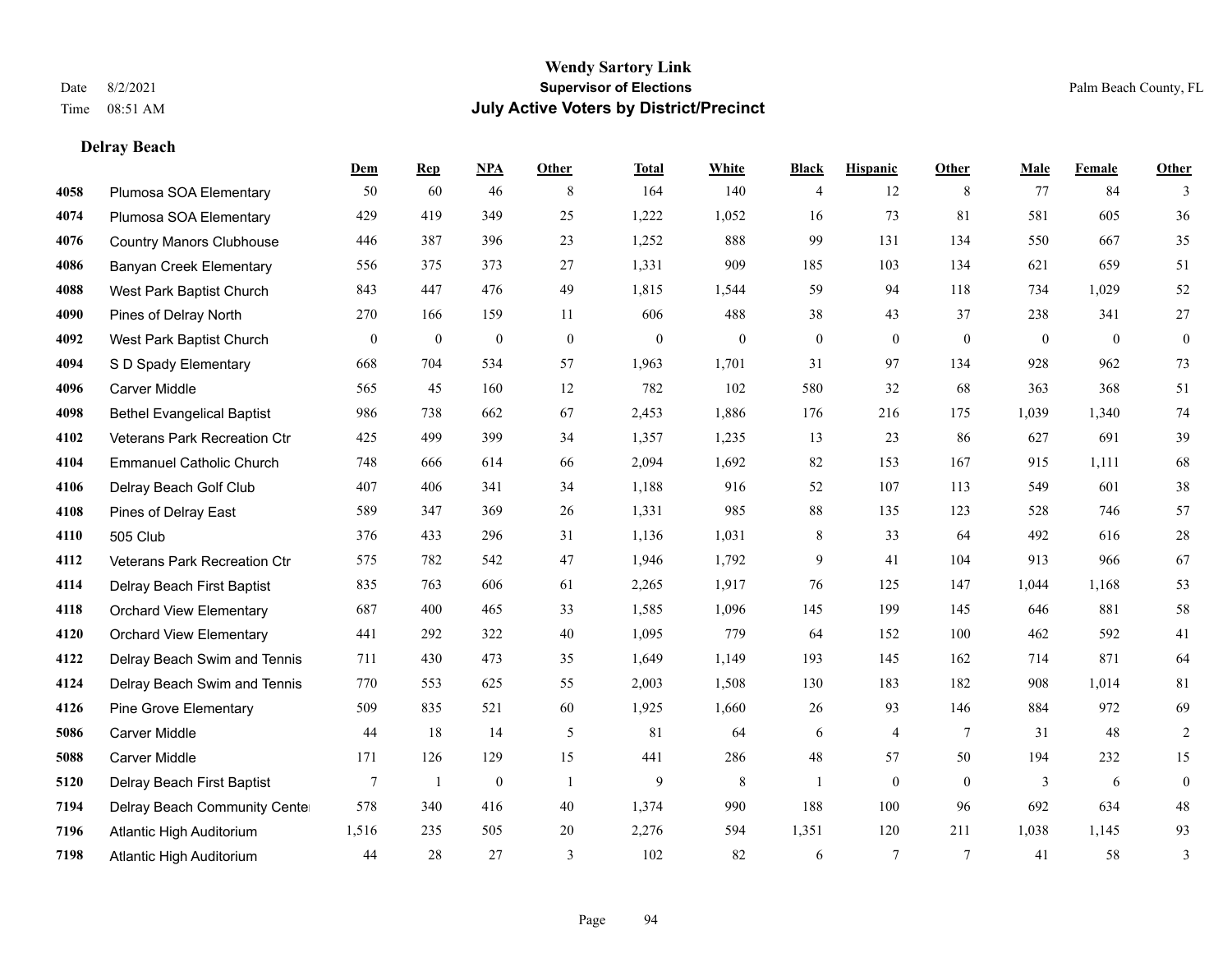# **Delray Beach**

|                     |                               | <u>Dem</u> | <b>Rep</b> | <u>NPA</u> | Other | Total  | White  | <b>Black</b> | <b>Hispanic</b> | Other | Male   | Female | <b>Other</b> |
|---------------------|-------------------------------|------------|------------|------------|-------|--------|--------|--------------|-----------------|-------|--------|--------|--------------|
| 7200                | Pompey Park Recreation Center | 1,319      | 233        | 412        | 26    | 1,990  | 474    | 1,286        | 101             | 129   | 898    | 1,036  | 56           |
| 7202                | 505 Club                      | 656        | 389        | 431        | 39    | 1,515  | 1,078  | 234          | 74              | 129   | 797    | 669    | 49           |
| 7204                | 505 Club                      | 38         | 34         | 37         | 4     | 113    | 89     |              | 9               | 13    | 56     | 52     |              |
| 7206                | 505 Club                      | 57         | 58         | 56         |       | 176    | 148    |              | 9               | 17    | 92     | 79     |              |
| 7208                | Atlantic High Media Center    | 745        | 187        | 307        | 22    | 1,261  | 544    | 525          | 83              | 109   | 543    | 677    | 41           |
| 7210                | Village Academy               | 1,747      | 98         | 401        | 17    | 2,263  | 123    | 1,836        | 140             | 164   | 916    | 1,252  | 95           |
| 7212                | Delray Beach Library          | 1,302      | 218        | 469        | 30    | 2,019  | 541    | 1,195        | 116             | 167   | 967    | 984    | 68           |
| 7214                | Delray Beach Community Cente  | 864        | 309        | 469        | 36    | 1,678  | 774    | 544          | 205             | 155   | 805    | 804    | 69           |
| <b>Delray Beach</b> |                               | 20,974     | 12,021     | 12.401     | 1,064 | 46,460 | 30,265 | 9,298        | 3,215           | 3,682 | 20,886 | 23,960 | 1,614        |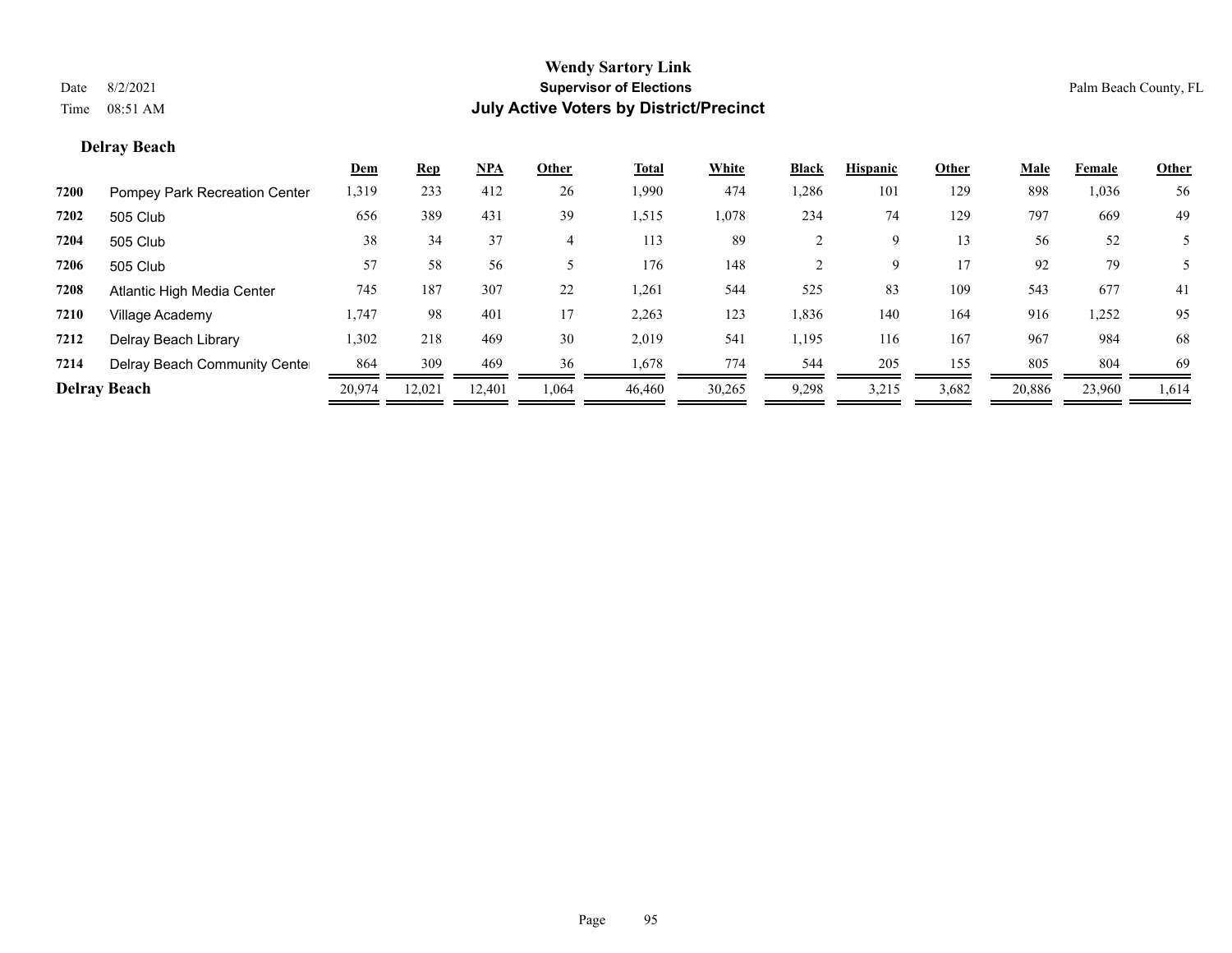**Greenacres**

# **Wendy Sartory Link** Date 8/2/2021 **Supervisor of Elections** Palm Beach County, FL Time 08:51 AM **July Active Voters by District/Precinct**

|                   |                                    | Dem            | <b>Rep</b>   | NPA          | Other    | <b>Total</b>     | White        | <b>Black</b>   | <b>Hispanic</b> | Other        | Male     | Female           | <b>Other</b> |
|-------------------|------------------------------------|----------------|--------------|--------------|----------|------------------|--------------|----------------|-----------------|--------------|----------|------------------|--------------|
| 2084              | <b>Community Christian Church</b>  | 277            | 116          | 156          | 17       | 566              | 167          | 204            | 128             | 67           | 251      | 300              | 15           |
| 2086              | <b>Community Christian Church</b>  | 1,214          | 549          | 930          | 52       | 2,745            | 854          | 593            | 919             | 379          | 1,196    | 1,439            | 110          |
| 2150              | River Bridge Activities Center     | 1,087          | 527          | 675          | 53       | 2,342            | 1,136        | 476            | 482             | 248          | 976      | 1,282            | 84           |
| 2152              | Pine Ridge North II                | 1,119          | 502          | 804          | 52       | 2,477            | 1,023        | 382            | 813             | 259          | 988      | 1,386            | 103          |
| 2168              | First Baptist Church GA            | $\overline{0}$ | $\mathbf{0}$ | $\mathbf{0}$ | $\theta$ | $\boldsymbol{0}$ | $\mathbf{0}$ | $\overline{0}$ | $\overline{0}$  | $\mathbf{0}$ | $\theta$ | $\boldsymbol{0}$ | $\mathbf{0}$ |
| 2170              | <b>Liberty Park Elementary</b>     | 1,125          | 537          | 664          | 54       | 2,380            | 1,043        | 452            | 628             | 257          | 945      | 1,318            | 117          |
| 2174              | First Baptist Church GA            | 456            | 188          | 270          | 12       | 926              | 407          | 191            | 205             | 123          | 405      | 479              | 42           |
| 2182              | <b>Greenacres Community Center</b> | 633            | 279          | 526          | 29       | 1,467            | 521          | 140            | 660             | 146          | 586      | 792              | 89           |
| 2184              | American Polish Club               | 1,091          | 394          | 800          | 38       | 2,323            | 712          | 342            | 1,012           | 257          | 962      | 1,221            | 140          |
| 2194              | LC Swain Middle                    | 1,090          | 360          | 708          | 40       | 2,198            | 755          | 451            | 762             | 230          | 918      | 1,170            | 110          |
| 2196              | Pine Ridge South IV Clubhouse      | 891            | 494          | 499          | 41       | 1,925            | 1,154        | 261            | 397             | 113          | 752      | 1,100            | 73           |
| 2202              | LC Swain Middle                    | $\theta$       | 8            |              | $\Omega$ | 9                | 6            | $\overline{0}$ | 3               | $\theta$     | 4        | 5                | $\mathbf{0}$ |
| 2206              | <b>Heritage Elementary</b>         | 460            | 194          | 329          | 16       | 999              | 322          | 213            | 334             | 130          | 433      | 513              | 53           |
| 2212              | American Polish Club               | $\mathbf{0}$   | $\mathbf{0}$ | $\mathbf{0}$ | $\Omega$ | $\mathbf{0}$     | $\Omega$     | $\overline{0}$ | $\theta$        | $\theta$     | $\Omega$ | $\theta$         | $\mathbf{0}$ |
| 2218              | <b>Tradewinds Middle</b>           | 1,264          | 316          | 645          | 35       | 2,260            | 569          | 877            | 373             | 441          | 994      | 1,140            | 126          |
| 3088              | <b>Tradewinds Middle</b>           | 176            | 52           | 121          |          | 357              | 95           | 125            | 76              | 61           | 160      | 186              | 11           |
| <b>Greenacres</b> |                                    | 10,883         | 4,516        | 7,128        | 447      | 22,974           | 8,764        | 4,707          | 6,792           | 2,711        | 9,570    | 12,331           | 1,073        |
|                   |                                    |                |              |              |          |                  |              |                |                 |              |          |                  |              |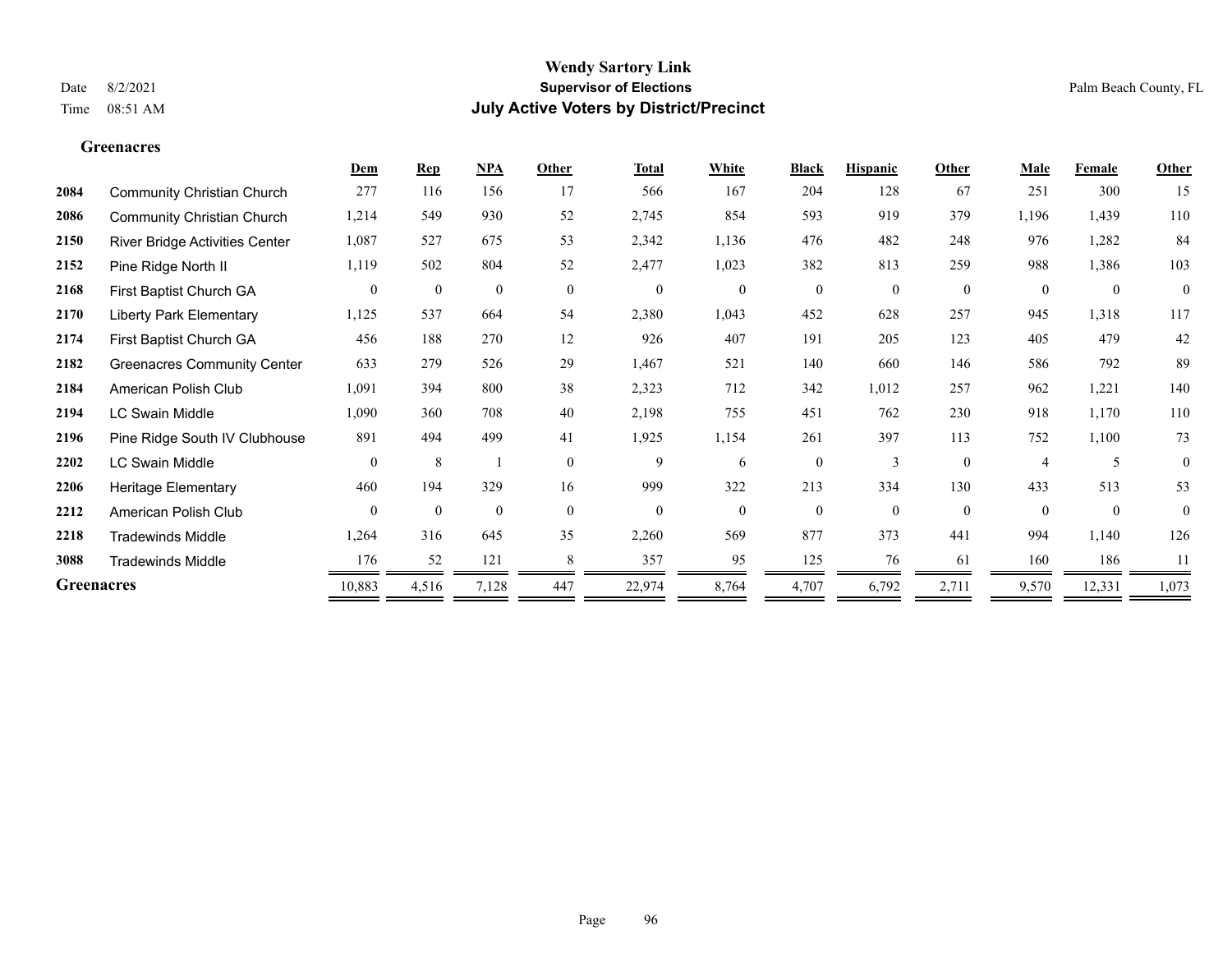| 8/2/2021<br>Date<br>08:51 AM<br>Time |     |            |     |       | <b>Wendy Sartory Link</b><br><b>Supervisor of Elections</b><br><b>July Active Voters by District/Precinct</b> |              |              |                 |       |             |               | Palm Beach County, FL |
|--------------------------------------|-----|------------|-----|-------|---------------------------------------------------------------------------------------------------------------|--------------|--------------|-----------------|-------|-------------|---------------|-----------------------|
| <b>Glen Ridge</b>                    | Dem | <b>Rep</b> | NPA | Other | <u>Total</u>                                                                                                  | <b>White</b> | <b>Black</b> | <b>Hispanic</b> | Other | <b>Male</b> | <b>Female</b> | Other                 |
| 2130<br>Cloud Lake Town Hall         | 43  | 63         | 59  | 8     | 173                                                                                                           | 127          |              | 33              |       | 86          | 81            | $\mathfrak{b}$        |
| <b>Glen Ridge</b>                    | 43  | 63         | 59  |       | 173                                                                                                           | 127          |              | 33              | 12    | 86          | 81            |                       |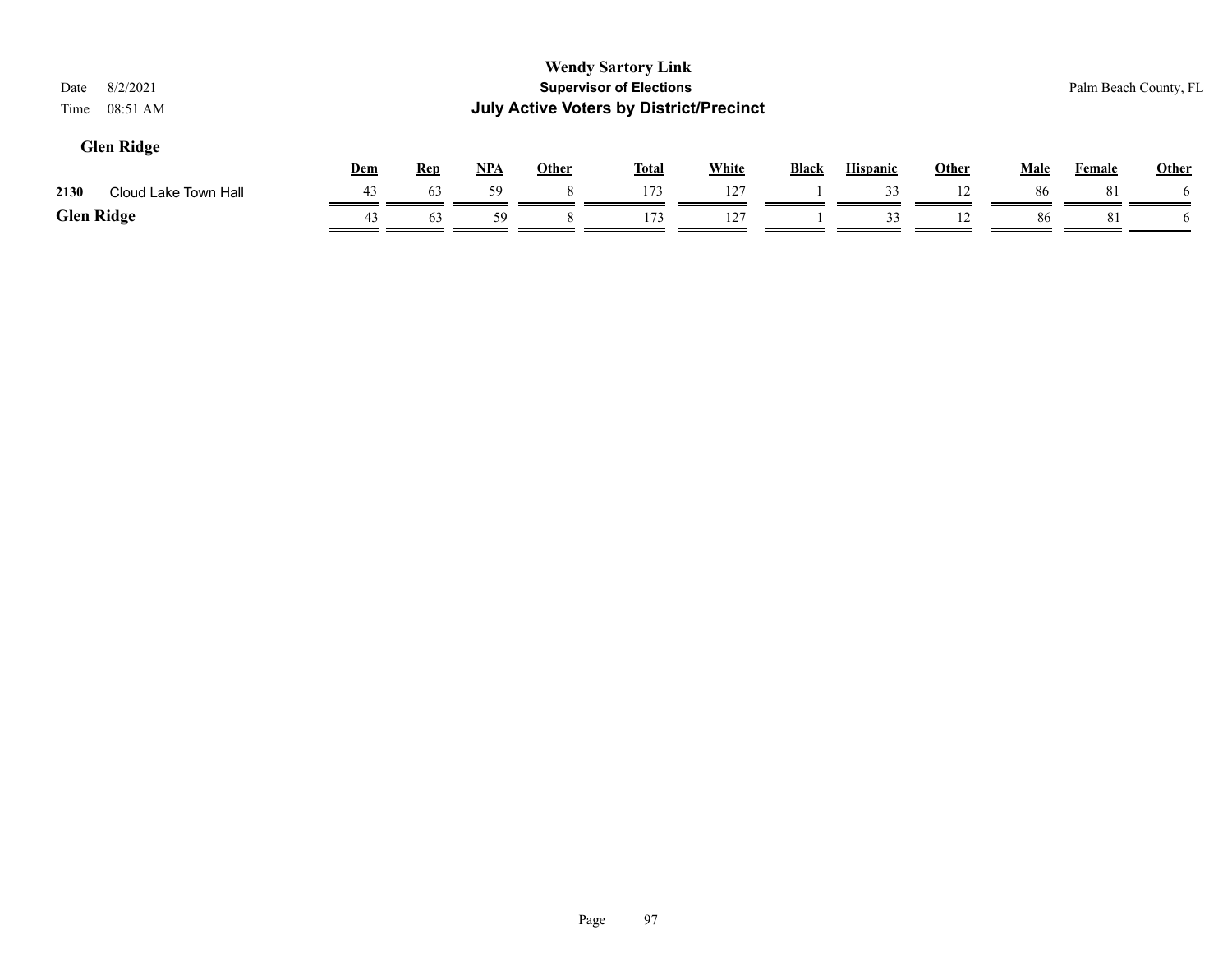| Date<br>Time | 8/2/2021<br>08:51 AM         |     |            |       |       | <b>Wendy Sartory Link</b><br><b>Supervisor of Elections</b><br><b>July Active Voters by District/Precinct</b> |              |                |                 |              |             |               | Palm Beach County, FL |
|--------------|------------------------------|-----|------------|-------|-------|---------------------------------------------------------------------------------------------------------------|--------------|----------------|-----------------|--------------|-------------|---------------|-----------------------|
|              | Gulfstream                   | Dem | <u>Rep</u> | $NPA$ | Other | <u>Total</u>                                                                                                  | <b>White</b> | <b>Black</b>   | <b>Hispanic</b> | <b>Other</b> | <b>Male</b> | <b>Female</b> | <b>Other</b>          |
| 4072         | <b>Gulf Stream Town Hall</b> | 184 | 454        | 210   | 22    | 870                                                                                                           | 808          |                | 22              | 36           | 424         | 429           |                       |
|              | Gulfstream                   | 184 | 454        | 210   | 22    | 870                                                                                                           | 808          | $\overline{4}$ | 22              | 36           | 424         | 429           |                       |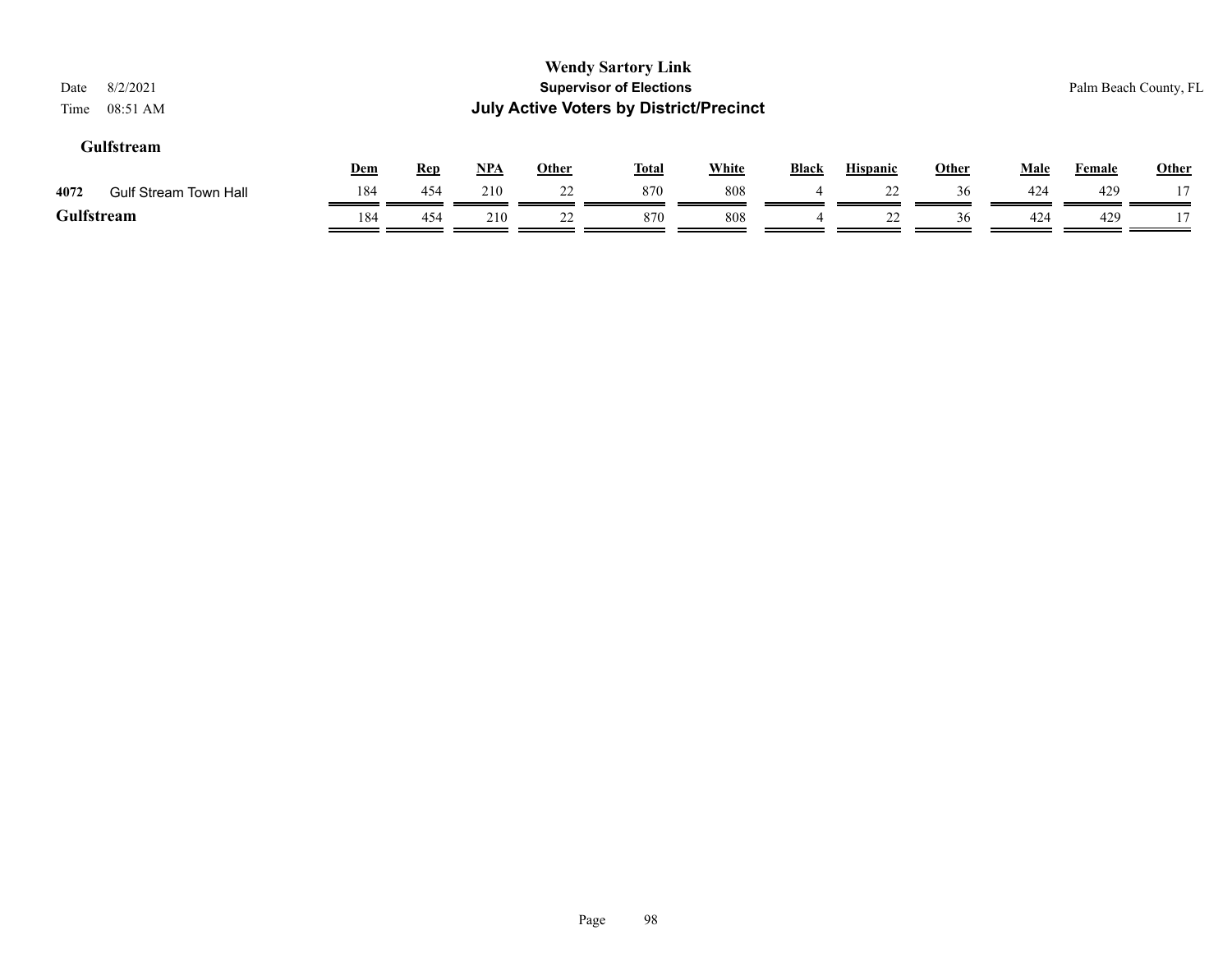| Date<br>Time                                                                                                                                                                                | 8/2/2021<br>08:51 AM    |       |       |       |    | <b>Wendy Sartory Link</b><br><b>Supervisor of Elections</b><br><b>July Active Voters by District/Precinct</b> |       |                |     |     |       |       | Palm Beach County, FL |
|---------------------------------------------------------------------------------------------------------------------------------------------------------------------------------------------|-------------------------|-------|-------|-------|----|---------------------------------------------------------------------------------------------------------------|-------|----------------|-----|-----|-------|-------|-----------------------|
| <b>Highland Beach</b><br><b>White</b><br><u>NPA</u><br><b>Hispanic</b><br>Other<br><b>Male</b><br><u>Other</u><br><b>Total</b><br><b>Black</b><br><u>Dem</u><br><u>Rep</u><br><b>Female</b> |                         |       |       |       |    |                                                                                                               |       |                |     |     |       |       |                       |
| 4128                                                                                                                                                                                        | St Lucy Catholic Church | 619   | 911   | 621   | 43 | 2,194                                                                                                         | 1,963 | 14             | 74  | 143 | 989   | 1,133 | 72                    |
| 4129                                                                                                                                                                                        | St Lucy Catholic Church | 31    | 59    | 29    | ∠  | 121                                                                                                           | 106   | $\overline{0}$ | 4   |     | 53    | 66    |                       |
| 4156                                                                                                                                                                                        | St Lucy Catholic Church | 533   | 554   | 404   | 35 | 1,526                                                                                                         | 1,342 | $\mathbf{p}$   | 65  | 113 | 712   | 771   | 43                    |
|                                                                                                                                                                                             | <b>Highland Beach</b>   | 1,183 | 1,524 | 1,054 | 80 | 3,841                                                                                                         | 3,411 | 20             | 143 | 267 | 1,754 | 1,970 | 117                   |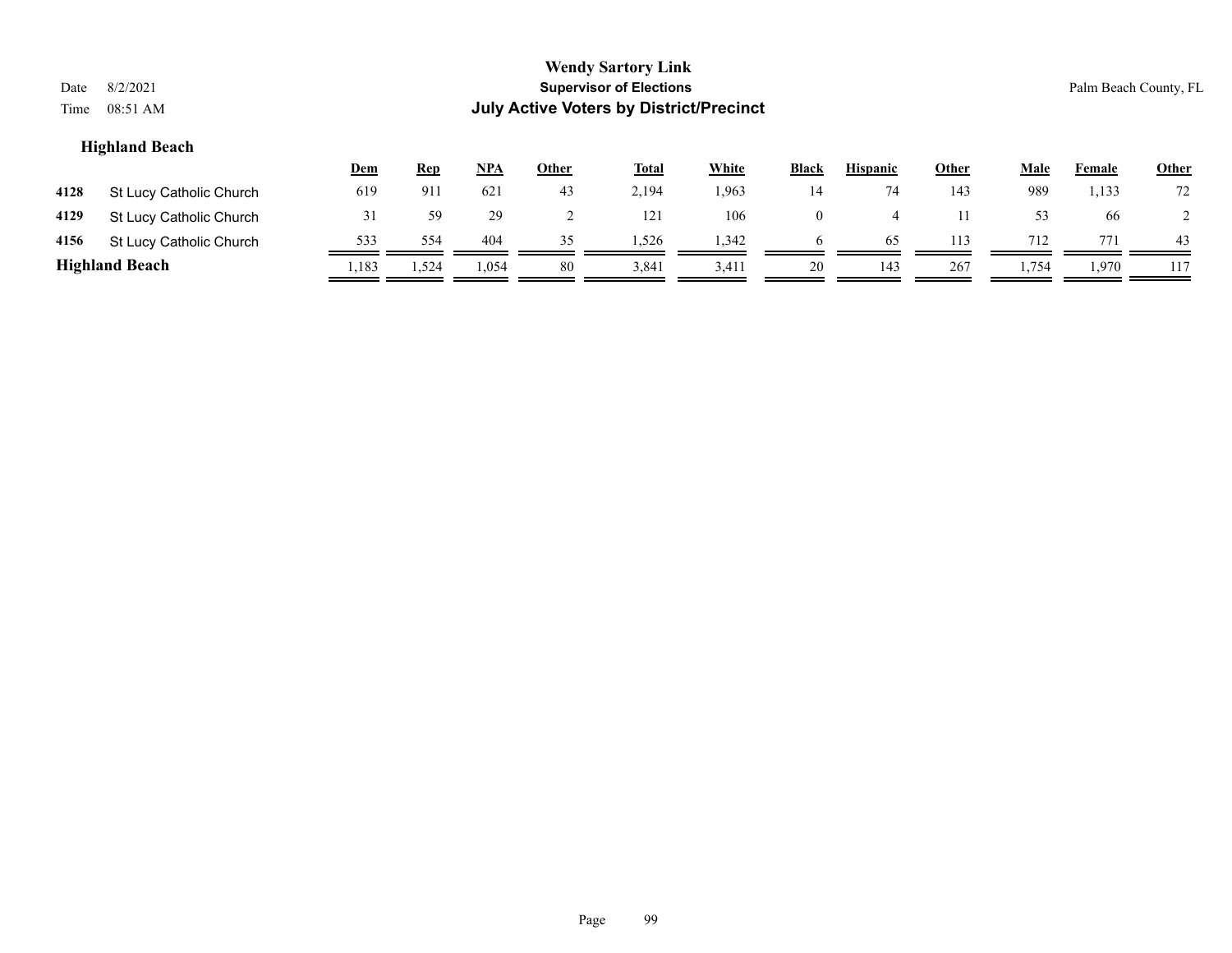| Date<br>Time     | 8/2/2021<br>08:51 AM       |            |            |            |       | <b>Wendy Sartory Link</b><br><b>Supervisor of Elections</b><br><b>July Active Voters by District/Precinct</b> |              |       |                 |              |      |        | Palm Beach County, FL |
|------------------|----------------------------|------------|------------|------------|-------|---------------------------------------------------------------------------------------------------------------|--------------|-------|-----------------|--------------|------|--------|-----------------------|
| Haverhill        |                            |            |            |            |       |                                                                                                               |              |       |                 |              |      |        |                       |
|                  |                            | <u>Dem</u> | <b>Rep</b> | <u>NPA</u> | Other | <u>Total</u>                                                                                                  | <b>White</b> | Black | <b>Hispanic</b> | <b>Other</b> | Male | Female | Other                 |
| 2046             | <b>Haverhill Town Hall</b> | 400        | 217        | 235        | 10    | 862                                                                                                           | 335          | 237   | 201             | 89           | 389  | 435    | 38                    |
| 7136             | <b>Haverhill Town Hall</b> | 44         | 36         | 35         |       | 117                                                                                                           | 48           | 32    | 27              | 10           | 48   | 64     |                       |
| 7140             | <b>Haverhill Town Hall</b> | 168        | 76         | 96         | 4     | 344                                                                                                           | 106          | 123   | 76              | 39           | 161  | 162    |                       |
| <b>Haverhill</b> |                            | 612        | 329        | 366        | 16    | 1,323                                                                                                         | 489          | 392   | 304             | 138          | 598  | 661    | 64                    |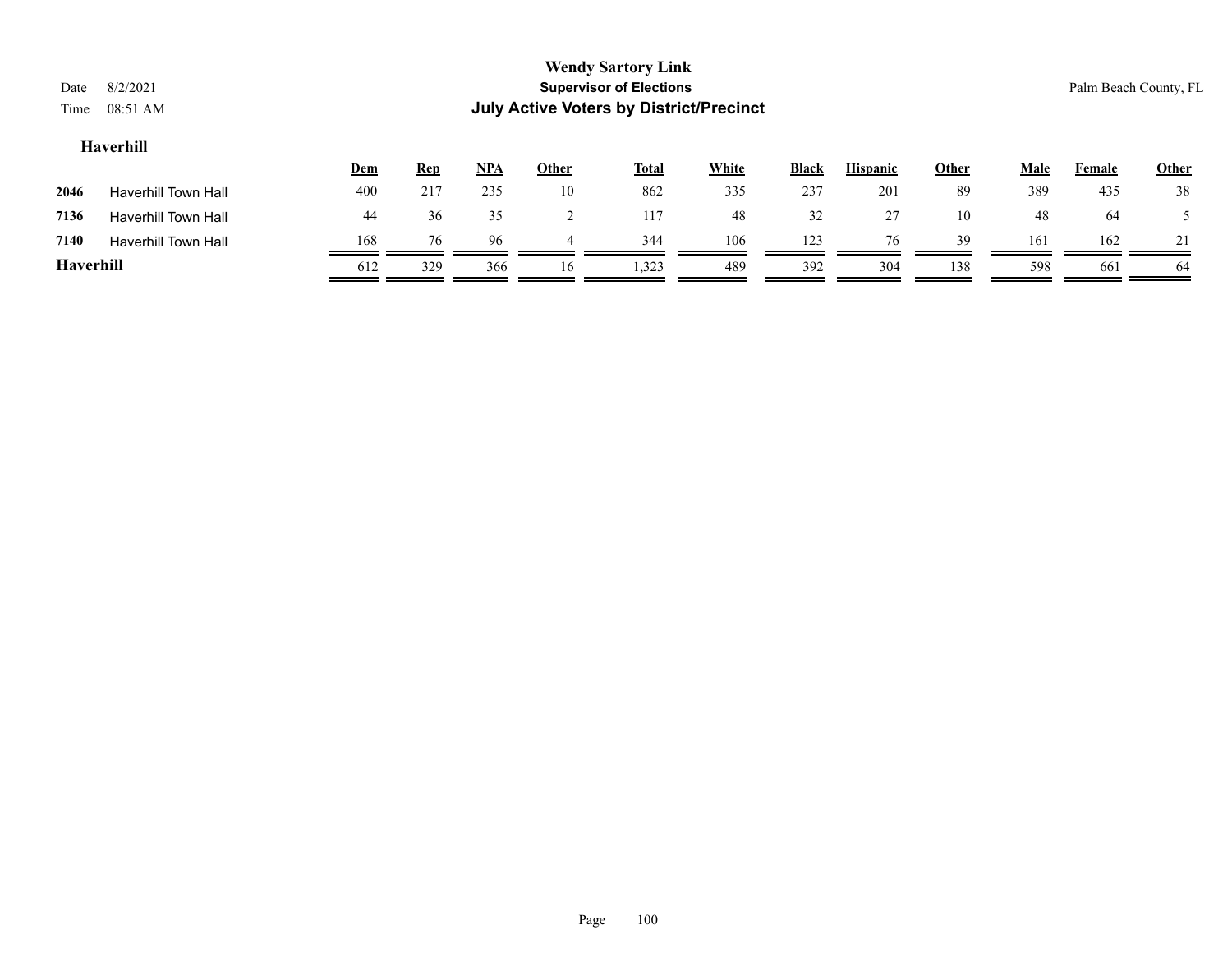| Date<br>Time    | 8/2/2021<br>08:51 AM      |            |            |            |              | <b>Wendy Sartory Link</b><br><b>Supervisor of Elections</b><br><b>July Active Voters by District/Precinct</b> |              |       |                 |       |             |        | Palm Beach County, FL |
|-----------------|---------------------------|------------|------------|------------|--------------|---------------------------------------------------------------------------------------------------------------|--------------|-------|-----------------|-------|-------------|--------|-----------------------|
|                 | <b>Hypoluxo</b>           | <b>Dem</b> | <b>Rep</b> | <u>NPA</u> | <b>Other</b> | <u>Total</u>                                                                                                  | <b>White</b> | Black | <b>Hispanic</b> | Other | <b>Male</b> | Female | Other                 |
| 4008            | Hypoluxo Town Hall        | 520        | 589        | 501        | 63           | 1,673                                                                                                         | 1,397        | 39    | 106             | 131   | 767         | 855    | 51                    |
| 7176            | <b>Hypoluxo Town Hall</b> | 187        | 85         | 107        | 9            | 388                                                                                                           | 214          | 81    | 64              | 29    | 167         | 211    | 10                    |
| <b>Hypoluxo</b> |                           | 707        | 674        | 608        | 72           | 2,061                                                                                                         | 1,611        | 120   | 170             | 160   | 934         | 1,066  | 61                    |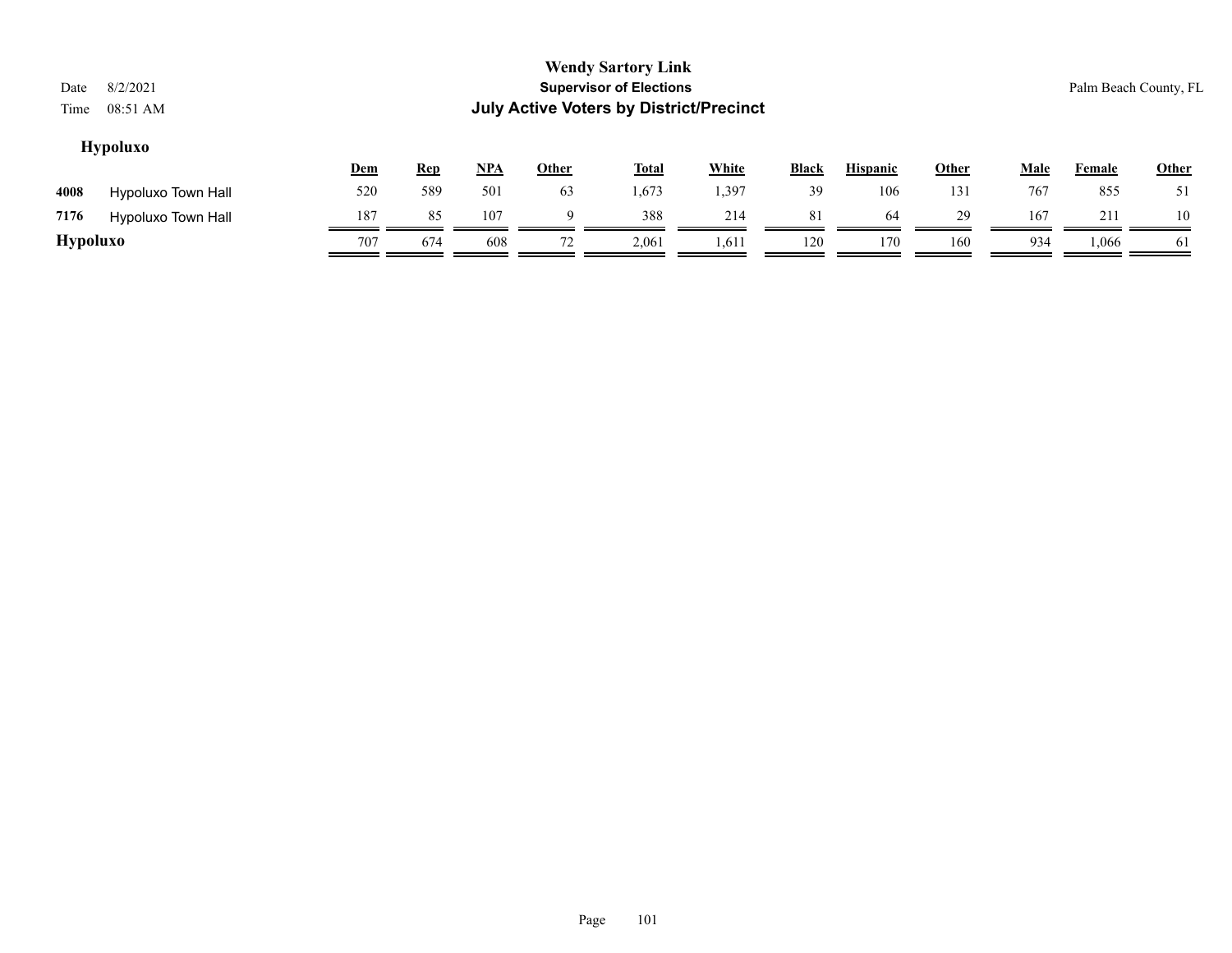# **Juno Beach**

|                   |                        | <u>Dem</u> | <u>Rep</u> | $NPA$ | <u>Other</u> | <u>Total</u> | <b>White</b> | <b>Black</b> | <b>Hispanic</b> | <b>Other</b> | Male  | Female | <b>Other</b> |
|-------------------|------------------------|------------|------------|-------|--------------|--------------|--------------|--------------|-----------------|--------------|-------|--------|--------------|
| 1152              | Oceanview Methodist    | 45         | 66         | 50    |              | 168          | 160          |              |                 | <sub>0</sub> | 80    | 84     |              |
| 1208              | Juno Beach Town Center | 446        | 860        | 467   | 50           | .823         | .660         |              | 55              | 102          | 835   | 939    | 49           |
| 1212              | Juno Beach Town Center | 48         | 64         | 56    | b.           | 174          | 144          |              |                 | 15           | 89    | 81     |              |
| 1214              | Juno Beach Town Center | 260        | 438        | 196   | 25           | 919          | 854          |              | 14              | 45           | 370   | 527    | 22           |
| <b>Juno Beach</b> |                        | 799        | . 428      | 769   | 88           | 3,084        | 2,818        | 18           | 80              | 168          | 1,374 | 1,631  | 79           |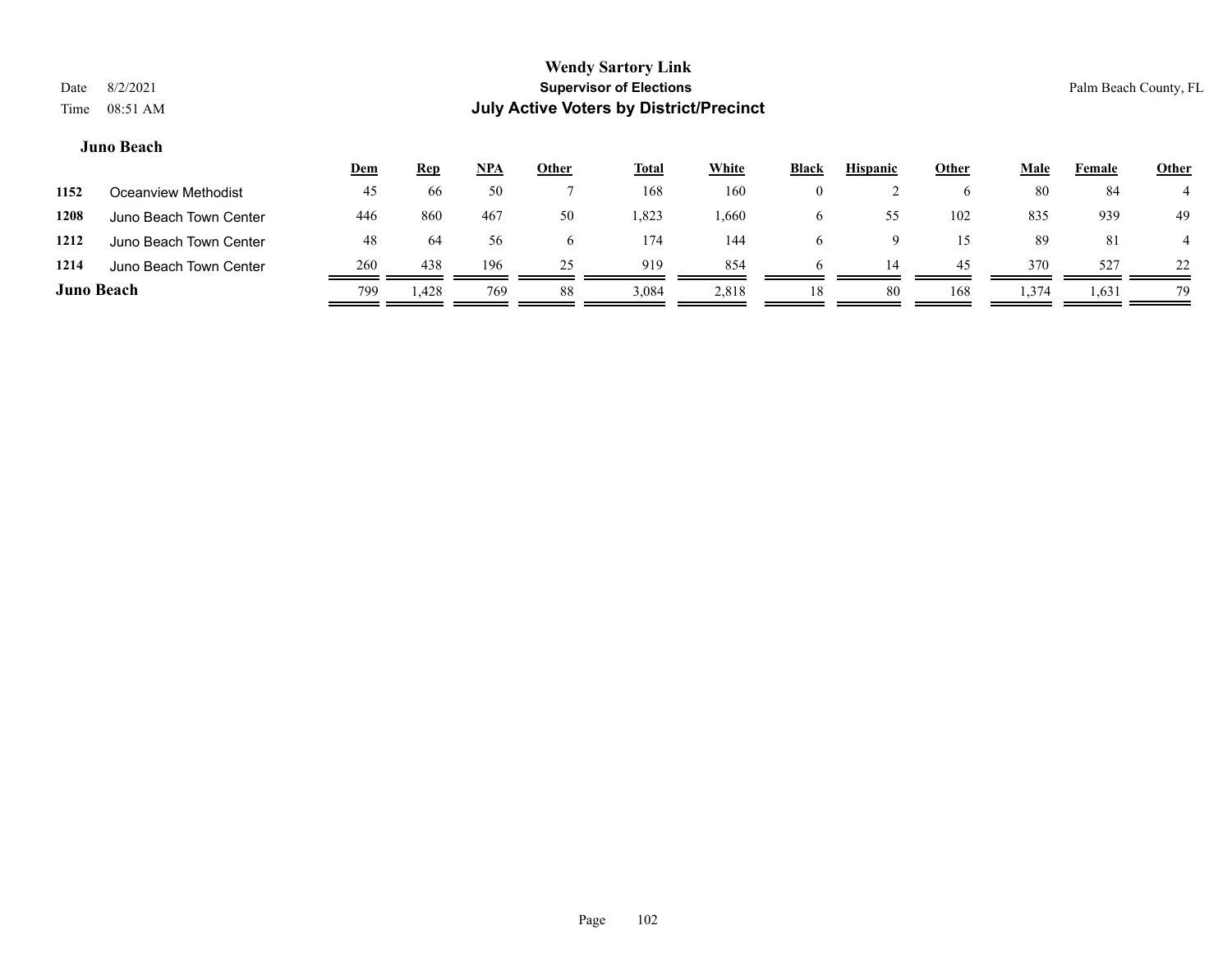| <b>Wendy Sartory Link</b><br><b>Supervisor of Elections</b><br>8/2/2021<br>Palm Beach County, FL<br>Date<br><b>July Active Voters by District/Precinct</b><br>08:51 AM<br>Time |       |              |              |              |              |                 |              |      |        |              |  |
|--------------------------------------------------------------------------------------------------------------------------------------------------------------------------------|-------|--------------|--------------|--------------|--------------|-----------------|--------------|------|--------|--------------|--|
| <b>Jupiter Inlet Colony</b><br><b>Rep</b><br><u>Dem</u>                                                                                                                        | $NPA$ | <b>Other</b> | <u>Total</u> | <b>White</b> | <b>Black</b> | <b>Hispanic</b> | <b>Other</b> | Male | Female | <b>Other</b> |  |
| 225<br>71<br>1128<br>Jupiter Inlet Colony Admin Bldg                                                                                                                           | 84    | 15           | 395          | 363          | $\theta$     |                 | 27           | 179  | 208    |              |  |
| <b>Jupiter Inlet Colony</b><br>225                                                                                                                                             | 84    | 15           | 395          | 363          | $\theta$     |                 |              | 179  | 208    |              |  |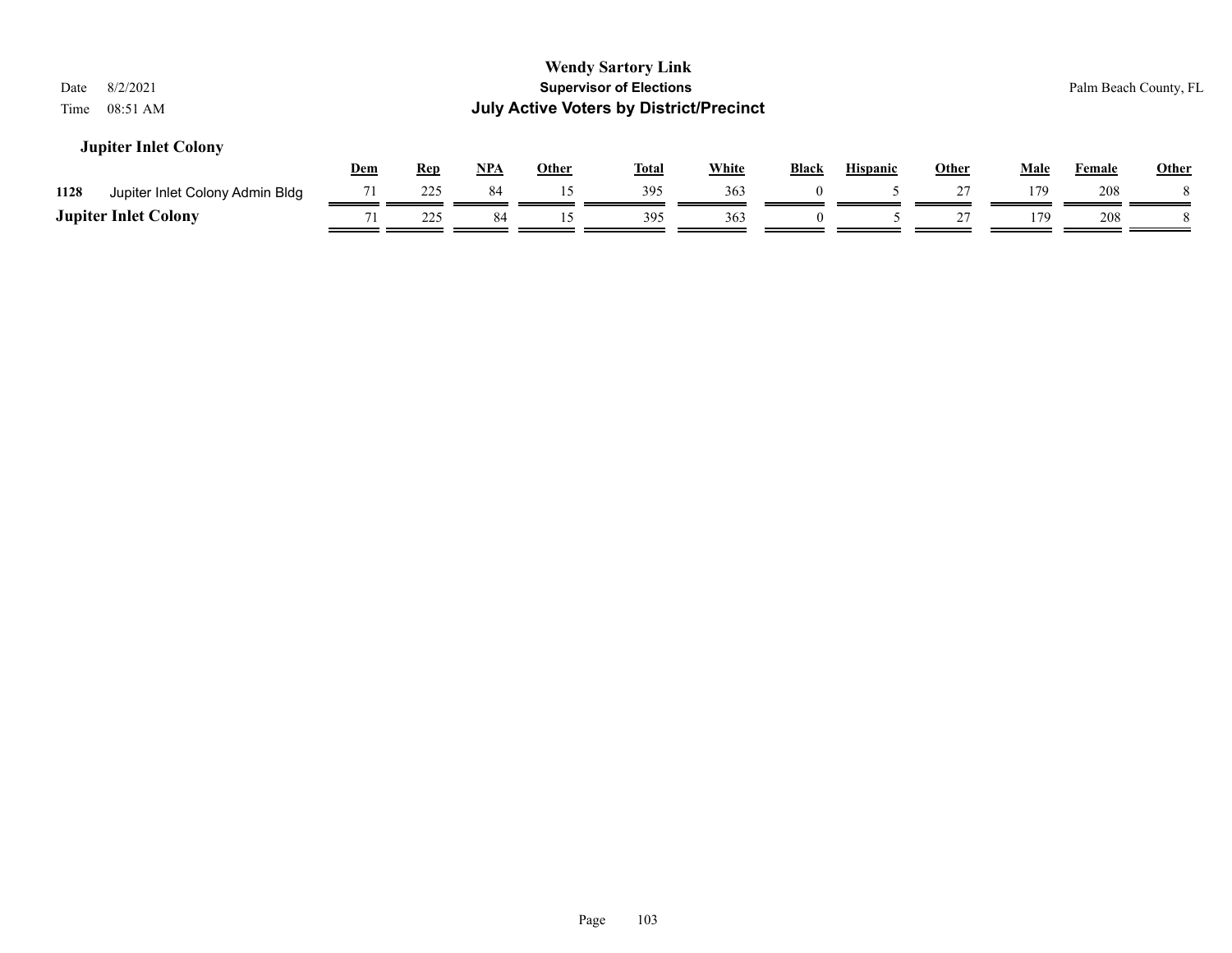# **Jupiter**

|      |                                | Dem              | <b>Rep</b>       | NPA              | <b>Other</b>     | <b>Total</b>     | <b>White</b>     | <b>Black</b> | <b>Hispanic</b>  | Other            | <b>Male</b>      | <b>Female</b>  | <b>Other</b>   |
|------|--------------------------------|------------------|------------------|------------------|------------------|------------------|------------------|--------------|------------------|------------------|------------------|----------------|----------------|
| 1034 | West Jupiter Recreation Center | 263              | 713              | 332              | 45               | 1,353            | 1,175            | 19           | 35               | 124              | 652              | 676            | 25             |
| 1040 | West Jupiter Recreation Center | 254              | 449              | 338              | 31               | 1,072            | 858              | 18           | 58               | 138              | 530              | 502            | $40\,$         |
| 1042 | West Jupiter Recreation Center | $\boldsymbol{0}$ | $\boldsymbol{0}$ | $\boldsymbol{0}$ | $\mathbf{0}$     | $\boldsymbol{0}$ | $\mathbf{0}$     | $\mathbf{0}$ | $\mathbf{0}$     | $\overline{0}$   | $\boldsymbol{0}$ | $\overline{0}$ | $\overline{0}$ |
| 1048 | St Peter Catholic Church       | 391              | 467              | 288              | 28               | 1,174            | 1,049            | 3            | 42               | 80               | 455              | 690            | 29             |
| 1050 | <b>Lighthouse Elementary</b>   | 472              | 669              | 409              | 45               | 1,595            | 1,363            | 16           | 66               | 150              | 741              | 798            | 56             |
| 1052 | Beacon Cove Intermediate Scho  | 1,034            | 1,135            | 917              | 64               | 3,150            | 2,496            | 76           | 252              | 326              | 1,473            | 1,572          | 105            |
| 1054 | Limestone Creek Elementary     | 690              | 1,087            | 626              | 56               | 2,459            | 2,176            | 25           | 97               | 161              | 1,146            | 1,241          | 72             |
| 1056 | West Jupiter Recreation Center | 547              | 572              | 529              | 38               | 1,686            | 1,357            | 77           | 121              | 131              | 741              | 887            | 58             |
| 1058 | St Peter Catholic Church       | 767              | 883              | 736              | 65               | 2,451            | 2,045            | 37           | 190              | 179              | 1,076            | 1,302          | $73\,$         |
| 1066 | Jupiter Community Center       | $\boldsymbol{0}$ | $\boldsymbol{0}$ | $\boldsymbol{0}$ | $\mathbf{0}$     | $\overline{0}$   | $\boldsymbol{0}$ | $\mathbf{0}$ | $\boldsymbol{0}$ | $\mathbf{0}$     | $\mathbf{0}$     | $\mathbf{0}$   | $\bf{0}$       |
| 1068 | Jupiter Community Center       | 587              | 746              | 589              | 48               | 1,970            | 1,631            | 26           | 189              | 124              | 918              | 990            | 62             |
| 1072 | Jerry Thomas Elementary        | 737              | 1,065            | 687              | 68               | 2,557            | 2,222            | $28\,$       | 164              | 143              | 1,220            | 1,266          | 71             |
| 1074 | Independence Middle            | 793              | 1,155            | 840              | 89               | 2,877            | 2,416            | $20\,$       | 192              | 249              | 1,294            | 1,489          | 94             |
| 1075 | Martinique Clubhouse           | 251              | 362              | 231              | 20               | 864              | 739              | 11           | 57               | 57               | 385              | 449            | $30\,$         |
| 1076 | The Island Clubhouse           | 612              | 775              | 566              | 68               | 2,021            | 1,670            | 48           | 138              | 165              | 987              | 965            | 69             |
| 1098 | Riverside Improvement          | 256              | 456              | 257              | 21               | 990              | 883              | 6            | 45               | 56               | 452              | 505            | 33             |
| 1100 | Jupiter Elementary             | 401              | 457              | 368              | $28\,$           | 1,254            | 958              | 17           | 199              | 80               | 604              | 605            | $45\,$         |
| 1102 | Jupiter High                   | 679              | 904              | 645              | 63               | 2,291            | 1,824            | 57           | 204              | 206              | 1,004            | 1,209          | $78\,$         |
| 1104 | Jupiter Branch Library         | 441              | 575              | 441              | 33               | 1,490            | 1,211            | 35           | 136              | 108              | 645              | 800            | 45             |
| 1106 | Jupiter Middle                 | 326              | 492              | 370              | 38               | 1,226            | 1,036            | 15           | 74               | 101              | 576              | 609            | 41             |
| 1108 | Newhaven Clubhouse             | 551              | 675              | 516              | 59               | 1,801            | 1,550            | 24           | 99               | 128              | 802              | 938            | 61             |
| 1124 | Riverside Improvement          | $\boldsymbol{0}$ | $\overline{c}$   | $\boldsymbol{0}$ | $\boldsymbol{0}$ | $\mathfrak{2}$   | $\mathfrak{2}$   | $\mathbf{0}$ | $\mathbf{0}$     | $\boldsymbol{0}$ | -1               | $\mathbf{1}$   | $\mathbf{0}$   |
| 1126 | PBC Fire Rescue #18            | 410              | 882              | 473              | 46               | 1,811            | 1,695            | 7            | 35               | 74               | 825              | 958            | $28\,$         |
| 1136 | 1st UM Church of Jup-Teq       | 573              | 975              | 621              | 66               | 2,235            | 2,076            | 10           | 52               | 97               | 972              | 1,203          | 60             |
| 1140 | Club at Admirals Cove          | 292              | 545              | 299              | 24               | 1,160            | 1,069            | 6            | 21               | 64               | 555              | 586            | 19             |
| 1142 | 1st UM Church of Jup-Teq       | 282              | 586              | 350              | 40               | 1,258            | 1,165            | 5            | 21               | 67               | 590              | 635            | 33             |
| 1144 | 1st UM Church of Jup-Teq       | 530              | 804              | 505              | 35               | 1,874            | 1,732            | 5            | 31               | 106              | 857              | 962            | 55             |
| 1148 | <b>Oceanview Methodist</b>     | 387              | 547              | 391              | 44               | 1,369            | 1,248            | 6            | 32               | 83               | 589              | 737            | 43             |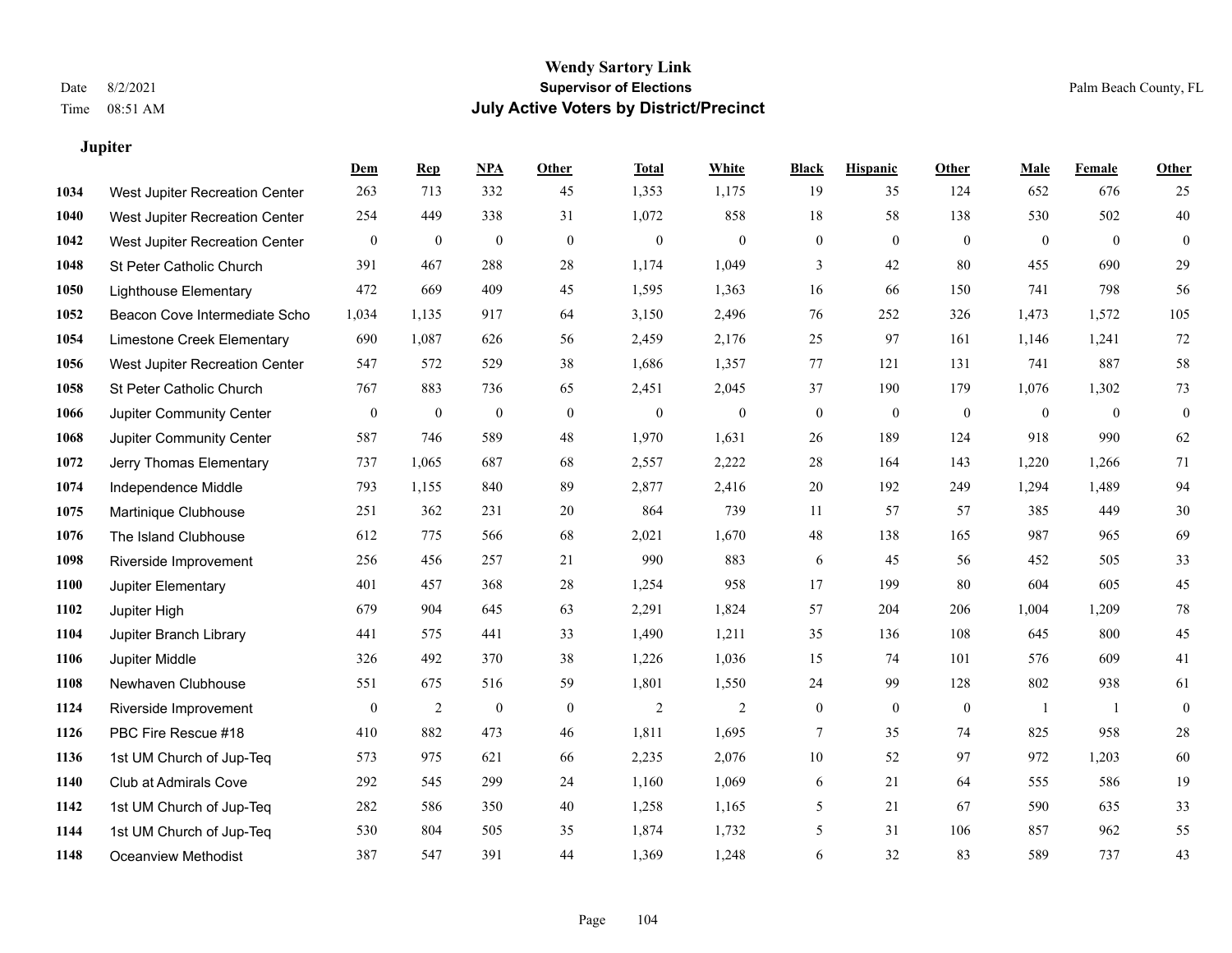# **Jupiter**

|                |                       | <u>Dem</u> | <u>Rep</u> | <u>NPA</u> | Other | <b>Total</b> | White  | <b>Black</b> | <b>Hispanic</b> | Other | Male   | Female | <b>Other</b> |
|----------------|-----------------------|------------|------------|------------|-------|--------------|--------|--------------|-----------------|-------|--------|--------|--------------|
| 1150           | Oceanview Methodist   |            |            |            |       |              |        |              |                 |       |        | 0      |              |
| 1164           | Club at Admirals Cove | 26         | 149        | 66         |       | 246          | 222    |              |                 |       | 123    | 115    |              |
| <b>Jupiter</b> |                       | 12.552     | 18.127     | 12,390     | 1,167 | 44.236       | 37,868 | 600          | 2,554           | 3,214 | 20,213 | 22,690 | 1,333        |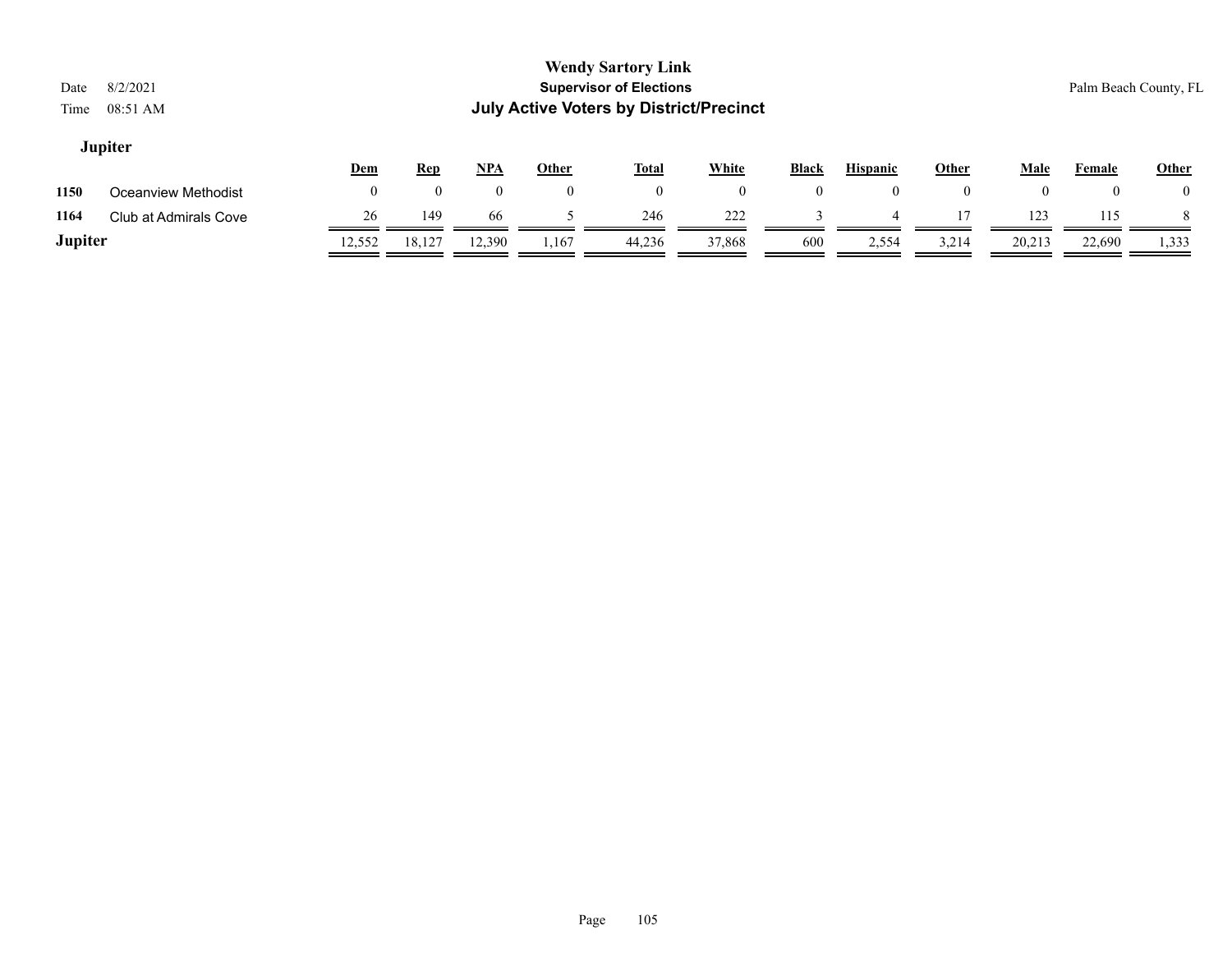# **Lantana**

|         |                           | <u>Dem</u> | <u>Rep</u> | $NPA$ | <b>Other</b> | <u>Total</u> | <b>White</b> | <b>Black</b> | <b>Hispanic</b> | Other | <b>Male</b> | Female | <b>Other</b>   |
|---------|---------------------------|------------|------------|-------|--------------|--------------|--------------|--------------|-----------------|-------|-------------|--------|----------------|
| 3075    | Lantana Recreation Center | 14         | 10         |       |              | 34           | 34           |              | $_{0}$          | 0     |             | 21     | $\overline{0}$ |
| 4002    | Lantana Recreation Center | 466        | 503        | 365   | 46           | 1,380        | 1,154        | 25           | 103             | 98    | 662         | 678    | 40             |
| 7168    | Maddock Park              | 1,507      | 632        | 897   | 56           | 3,092        | 1,515        | 794          | 518             | 265   | 1,419       | 1,555  | 118            |
| 7170    | Lantana Town Hall         | 711        | 343        | 514   | 35           | 1,603        | 866          | 344          | 236             | 157   | 750         | 776    | 77             |
| 7172    | Lantana Recreation Center | 297        | 260        | 237   |              | 811          | 631          | 50           | 67              | 63    | 383         | 402    | 26             |
| Lantana |                           | 2,995      | .748       | 2,021 | 156          | 6,920        | 4,200        | 1,213        | 924             | 583   | 3,227       | 3,432  | 261            |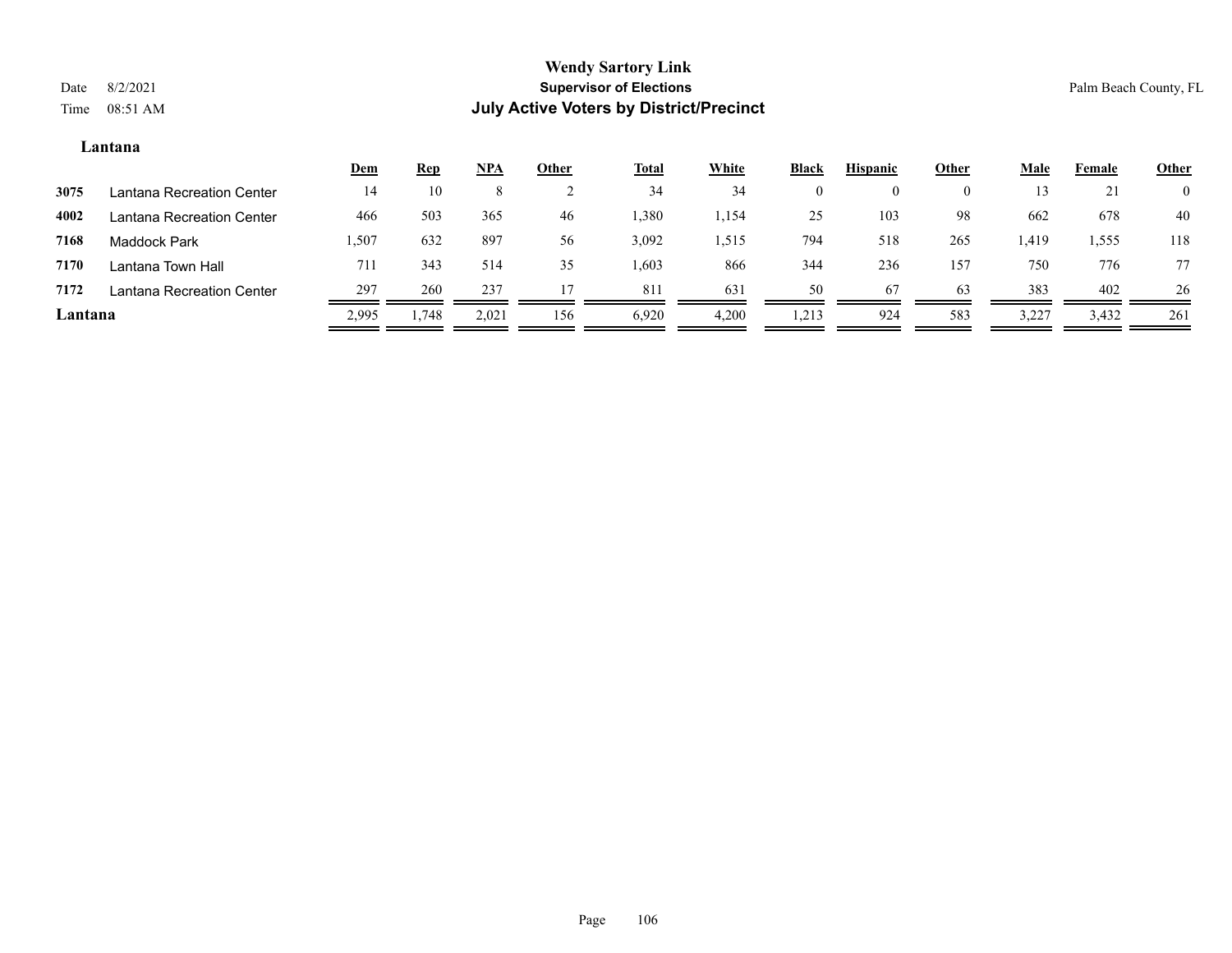| 8/2/2021<br>Date<br>08:51 AM<br>Time |            |            |     |          | <b>Wendy Sartory Link</b><br><b>Supervisor of Elections</b><br><b>July Active Voters by District/Precinct</b> |          |              |                 |              |      |        | Palm Beach County, FL |
|--------------------------------------|------------|------------|-----|----------|---------------------------------------------------------------------------------------------------------------|----------|--------------|-----------------|--------------|------|--------|-----------------------|
| <b>Lake Clarke Shores</b>            | <u>Dem</u> | <b>Rep</b> | NPA | Other    | <u>Total</u>                                                                                                  | White    | <b>Black</b> | <b>Hispanic</b> | <u>Other</u> | Male | Female | <b>Other</b>          |
| Lake Clarke Shores Town Hall<br>2127 |            |            |     | $\Omega$ |                                                                                                               | $\Omega$ | $\Omega$     |                 | $\mathbf{U}$ |      |        | $\theta$              |

| 3014          | <b>Shores</b><br>Town Hall<br>Clarke<br>аке | 1,017 | 0.088 | $\overline{a}$<br>64. | 70                        | 2,050 |           | 490 | 169 | $\sim$ $\sim$<br>د سه من | 44            | 00.<br>ōδ      |
|---------------|---------------------------------------------|-------|-------|-----------------------|---------------------------|-------|-----------|-----|-----|--------------------------|---------------|----------------|
| <b>Lake</b> C | <b>Shores</b><br>Aarke                      | .018  | .088  | -641                  | $70^{\circ}$<br>$- \cdot$ | 2,050 | $O\angle$ | 49' | 169 | $\sim$<br>۔ سمبر         | 122<br>:43. ا | $\Omega$<br>ōδ |

Page 107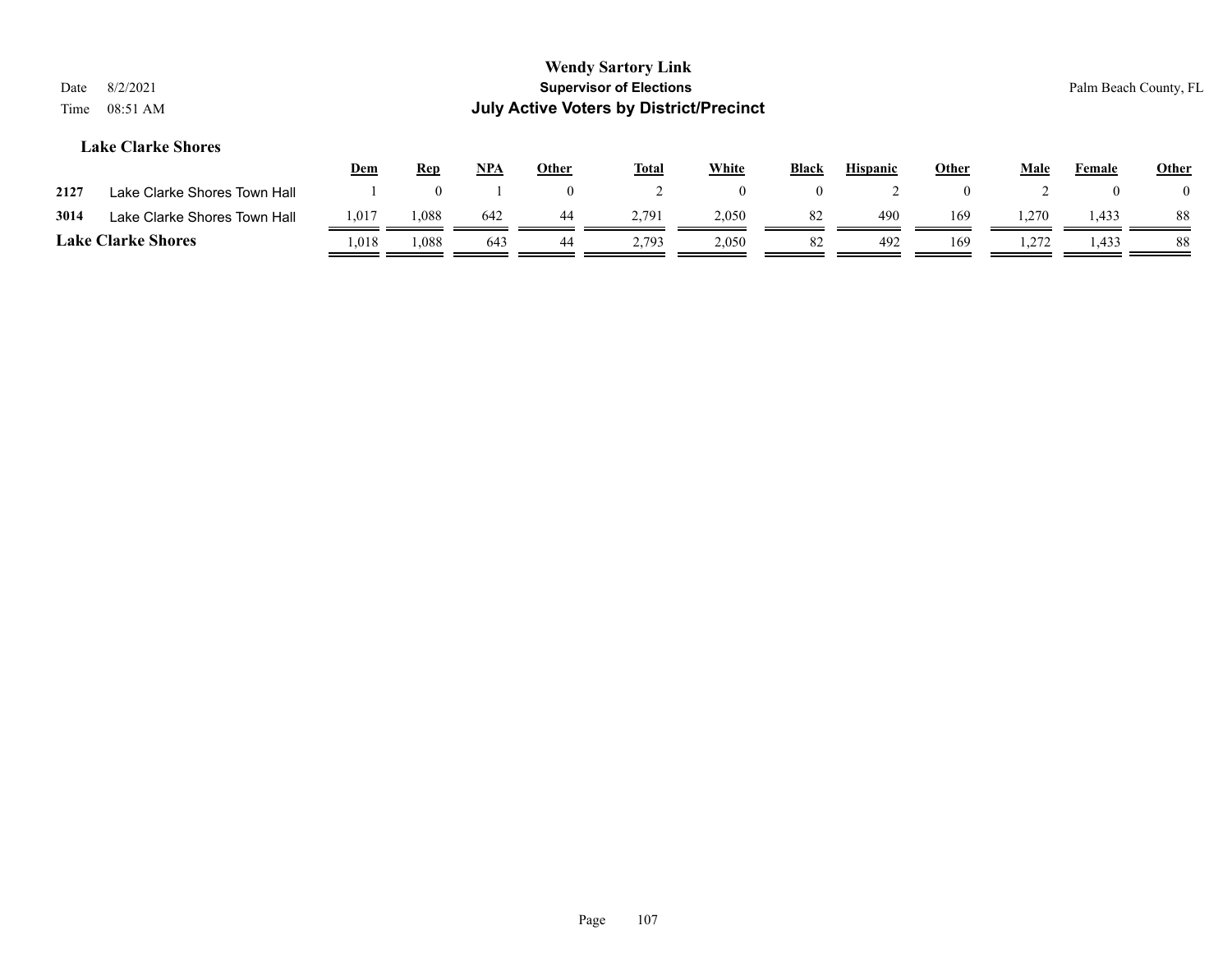| 8/2/2021<br>Date<br>08:51 AM<br>Time |            |            |            |              | <b>Wendy Sartory Link</b><br><b>Supervisor of Elections</b><br><b>July Active Voters by District/Precinct</b> |              |              |                 |              |             |               | Palm Beach County, FL |
|--------------------------------------|------------|------------|------------|--------------|---------------------------------------------------------------------------------------------------------------|--------------|--------------|-----------------|--------------|-------------|---------------|-----------------------|
| <b>Loxahatchee Groves</b>            | <u>Dem</u> | <b>Rep</b> | <u>NPA</u> | <u>Other</u> | <u>Total</u>                                                                                                  | <b>White</b> | <b>Black</b> | <b>Hispanic</b> | <u>Other</u> | <u>Male</u> | <b>Female</b> | <b>Other</b>          |
| Palms West Presbyterian<br>6094      | 673        | 929        | 657        | 42           | 2,301                                                                                                         | 1,834        | 78           | 207             | 182          | 1.101       | 1.126         | 74                    |
| <b>Loxahatchee Groves</b>            | 673        | 929        | 657        | 42           | 2,301                                                                                                         | 1,834        | 78           | 207             | 182          | 1,101       | 1,126         | 74                    |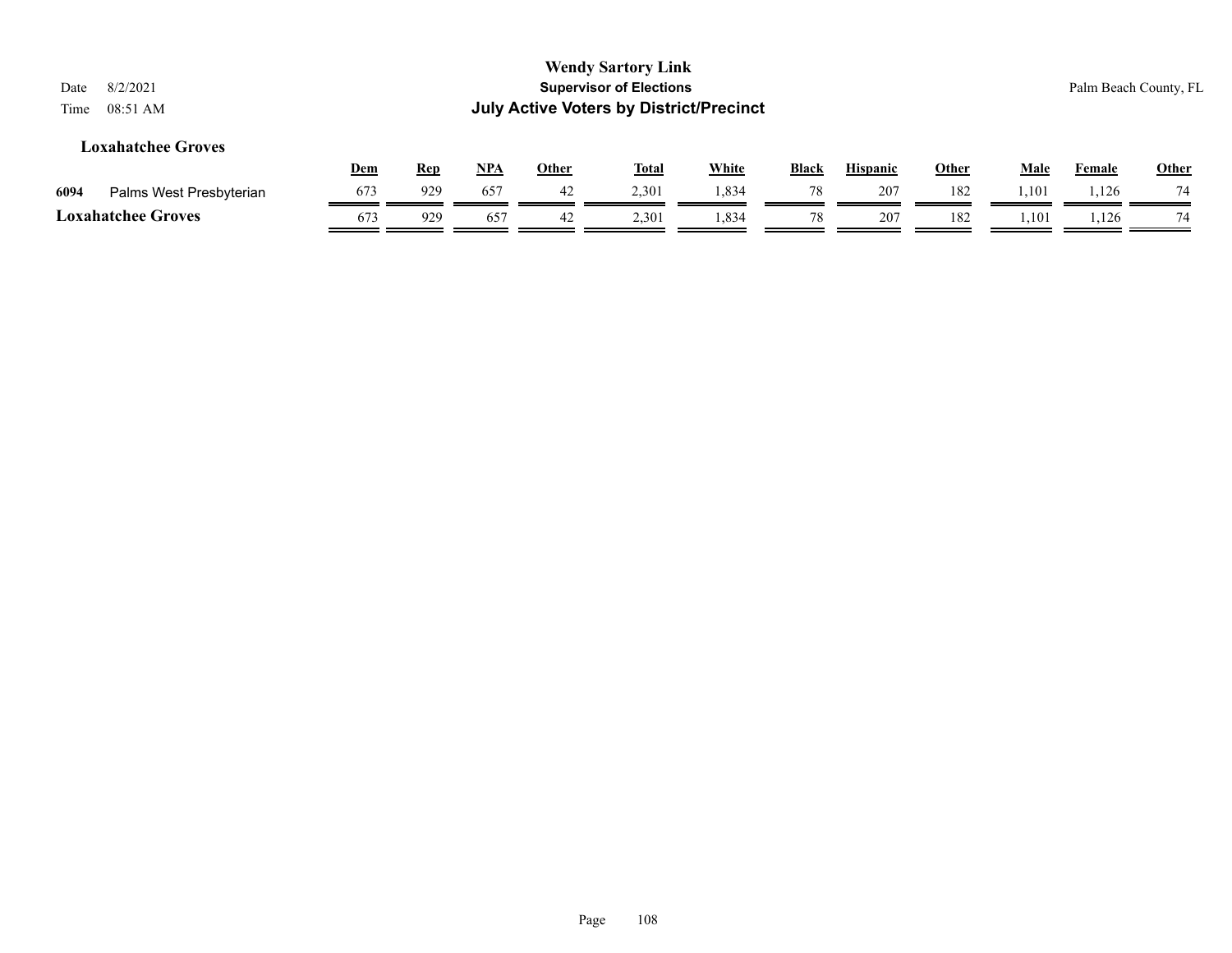## **Lake Park**

|                  |                         | <u>Dem</u> | <b>Rep</b> | <u>NPA</u> | Other        | <b>Total</b> | White    | <b>Black</b> | <b>Hispanic</b> | Other | Male  | Female   | <b>Other</b>   |
|------------------|-------------------------|------------|------------|------------|--------------|--------------|----------|--------------|-----------------|-------|-------|----------|----------------|
| 1376             | Lake Park Town Hall     | 0          | $\theta$   |            | $\theta$     |              | $\theta$ |              |                 |       |       | $\theta$ | $\overline{0}$ |
| 1378             | PBC Fire Rescue #68     | 1,027      | 408        | 511        | 38           | .984         | 816      | 829          | 113             | 226   | 924   | 974      | 86             |
| 1382             | Lake Park Town Hall     | 280        | 352        | 257        | 27           | 916          | 752      | 37           | 58              | 69    | 415   | 477      | 24             |
| 7010             | St John Lutheran Church | 279        | 12         | 89         | <sub>0</sub> | 386          | 27       | 314          | 23              | 22    | 126   | 243      |                |
| 7012             | St John Lutheran Church | 1,069      | 195        | 421        | 18           | 1,703        | 487      | 985          | 69              | 162   | 780   | 863      | -60            |
| <b>Lake Park</b> |                         | 2,655      | 967        | 1,278      | 89           | 4,989        | 2,082    | 2,165        | 263             | 479   | 2,245 | 2,557    | 187            |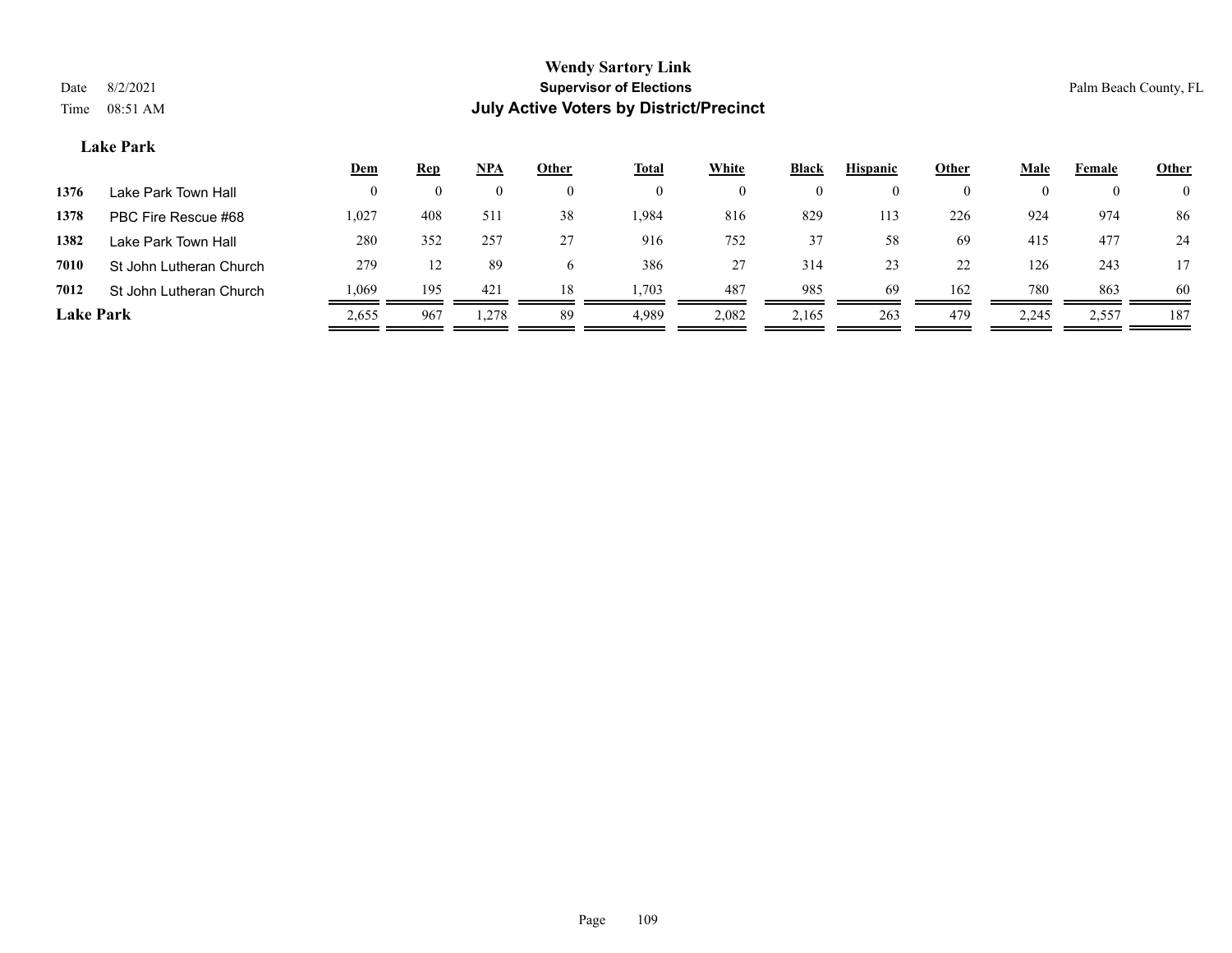#### **Lake Worth Beach**

|      |                                  | Dem      | <b>Rep</b>   | $NPA$          | Other        | <b>Total</b>   | White | <b>Black</b> | <b>Hispanic</b> | Other        | Male  | Female | <b>Other</b> |
|------|----------------------------------|----------|--------------|----------------|--------------|----------------|-------|--------------|-----------------|--------------|-------|--------|--------------|
| 3034 | <b>Sunlight Community Church</b> | 157      | 102          | 77             | -5           | 341            | 180   | 42           | 98              | 21           | 155   | 176    | 10           |
| 3036 | <b>Sunlight Community Church</b> | 390      | 215          | 282            | 15           | 902            | 375   | 175          | 263             | 89           | 400   | 472    | 30           |
| 3038 | <b>Sunlight Community Church</b> | 720      | 297          | 531            | 31           | 1,579          | 655   | 246          | 510             | 168          | 733   | 763    | 83           |
| 3040 | 1st Congregational Church        | 689      | 315          | 398            | 39           | 1,441          | 1,065 | 72           | 186             | 118          | 709   | 679    | 53           |
| 3042 | 1st Congregational Church        | 721      | 446          | 396            | 43           | 1,606          | 1,353 | 24           | 129             | 100          | 731   | 819    | 56           |
| 3052 | Our Savior Lutheran Church       | 399      | 112          | 239            | 12           | 762            | 217   | 210          | 261             | 74           | 357   | 364    | 41           |
| 3058 | Our Savior Lutheran Church       | $\theta$ | $\mathbf{0}$ | $\overline{c}$ | $\mathbf{0}$ | $\overline{2}$ |       |              | $\theta$        | $\mathbf{0}$ |       |        | $\mathbf{0}$ |
| 3060 | Our Savior Lutheran Church       | 251      | 52           | 154            | 7            | 464            | 107   | 165          | 156             | 36           | 177   | 266    | 21           |
| 3062 | Our Savior Lutheran Church       | 1,031    | 316          | 571            | 49           | 1,967          | 780   | 431          | 568             | 188          | 909   | 961    | 97           |
| 3064 | 1st Congregational Church        | 462      | 219          | 351            | 32           | 1,064          | 748   | 91           | 149             | 76           | 500   | 521    | 43           |
| 3066 | Our Savior Lutheran Church       | 365      | 132          | 273            | 20           | 790            | 550   | 70           | 92              | 78           | 383   | 374    | 33           |
| 3068 | St Andrews Episcopal             | 537      | 289          | 389            | 43           | 1,258          | 1,016 | 48           | 109             | 85           | 611   | 603    | 44           |
| 3076 | Our Savior Lutheran Church       | 47       | 39           | 49             |              | 136            | 95    | 15           | 20              | 6            | 74    | 58     | 4            |
| 3078 | Lakeside UM Church               | 643      | 395          | 439            | 37           | 1,514          | 948   | 167          | 269             | 130          | 672   | 799    | 43           |
| 7160 | South Grade Elementary           | 942      | 216          | 458            | 25           | 1,641          | 525   | 621          | 318             | 177          | 792   | 774    | 75           |
| 7162 | <b>Osborne Community Center</b>  | 858      | 119          | 368            | 21           | 1,366          | 249   | 704          | 276             | 137          | 617   | 690    | 59           |
| 7164 | <b>Osborne Community Center</b>  | 316      | 185          | 194            | 23           | 718            | 561   | 53           | 53              | 51           | 333   | 365    | 20           |
|      | <b>Lake Worth Beach</b>          | 8,528    | 3,449        | 5,171          | 403          | 17,551         | 9,425 | 3,135        | 3,457           | 1,534        | 8,154 | 8,685  | 712          |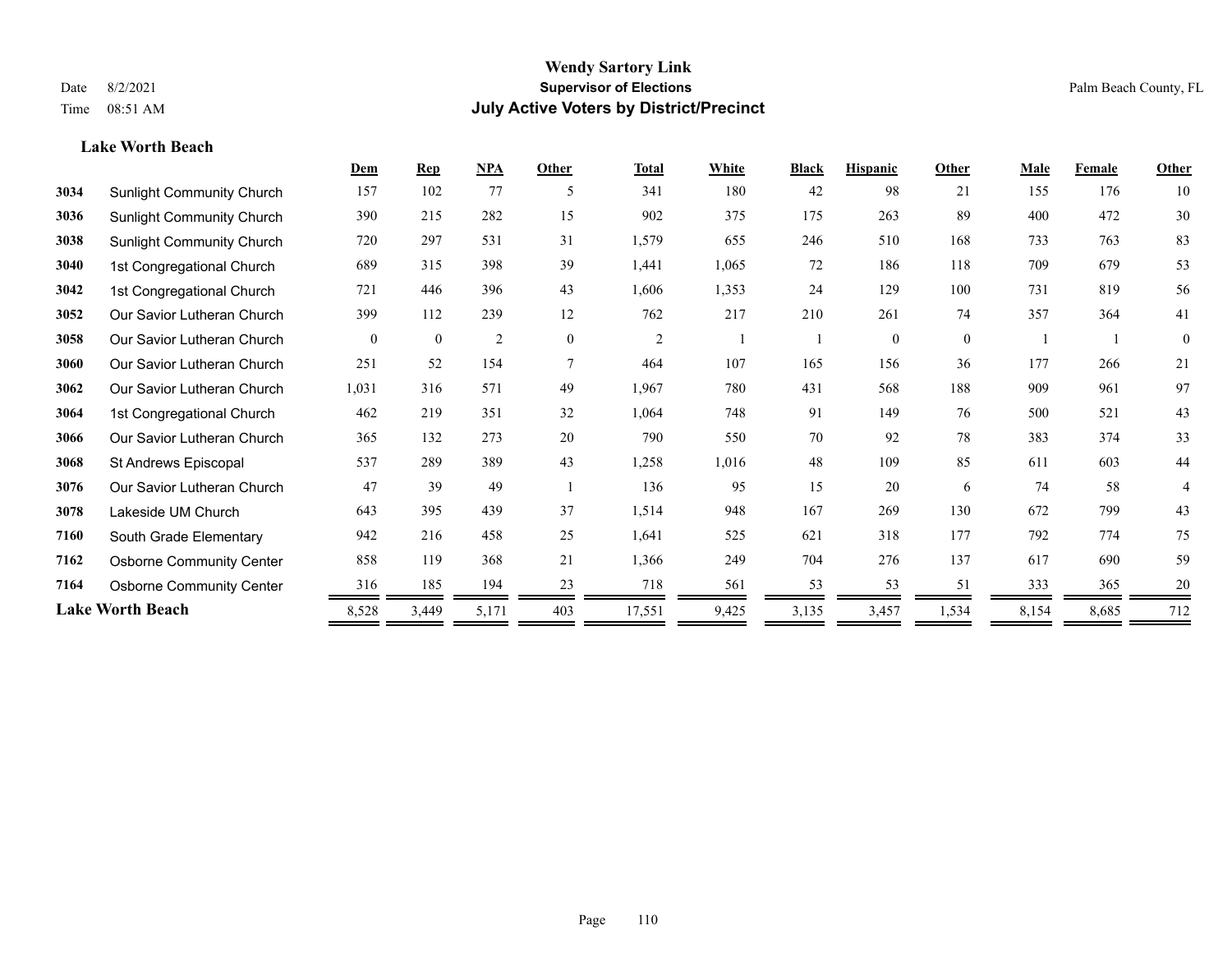| Date<br>Time | 8/2/2021<br>08:51 AM |            |            |            |              | <b>Wendy Sartory Link</b><br><b>Supervisor of Elections</b><br><b>July Active Voters by District/Precinct</b> |              |              |                 |              |             | Palm Beach County, FL |              |
|--------------|----------------------|------------|------------|------------|--------------|---------------------------------------------------------------------------------------------------------------|--------------|--------------|-----------------|--------------|-------------|-----------------------|--------------|
|              | <b>Manalapan</b>     | <u>Dem</u> | <b>Rep</b> | <u>NPA</u> | <u>Other</u> | <b>Total</b>                                                                                                  | <b>White</b> | <b>Black</b> | <b>Hispanic</b> | <u>Other</u> | <b>Male</b> | <b>Female</b>         | <b>Other</b> |
| 4006         | Manalapan Town Hall  | 76         | 199        | 92         | 10           | 377                                                                                                           | 345          |              | <sub>t</sub>    | 20           | 190         | 176                   |              |
| Manalapan    |                      | 76         | 199        | 92         | 10           | 377                                                                                                           | 345          |              |                 | 20           | 190         | 176                   |              |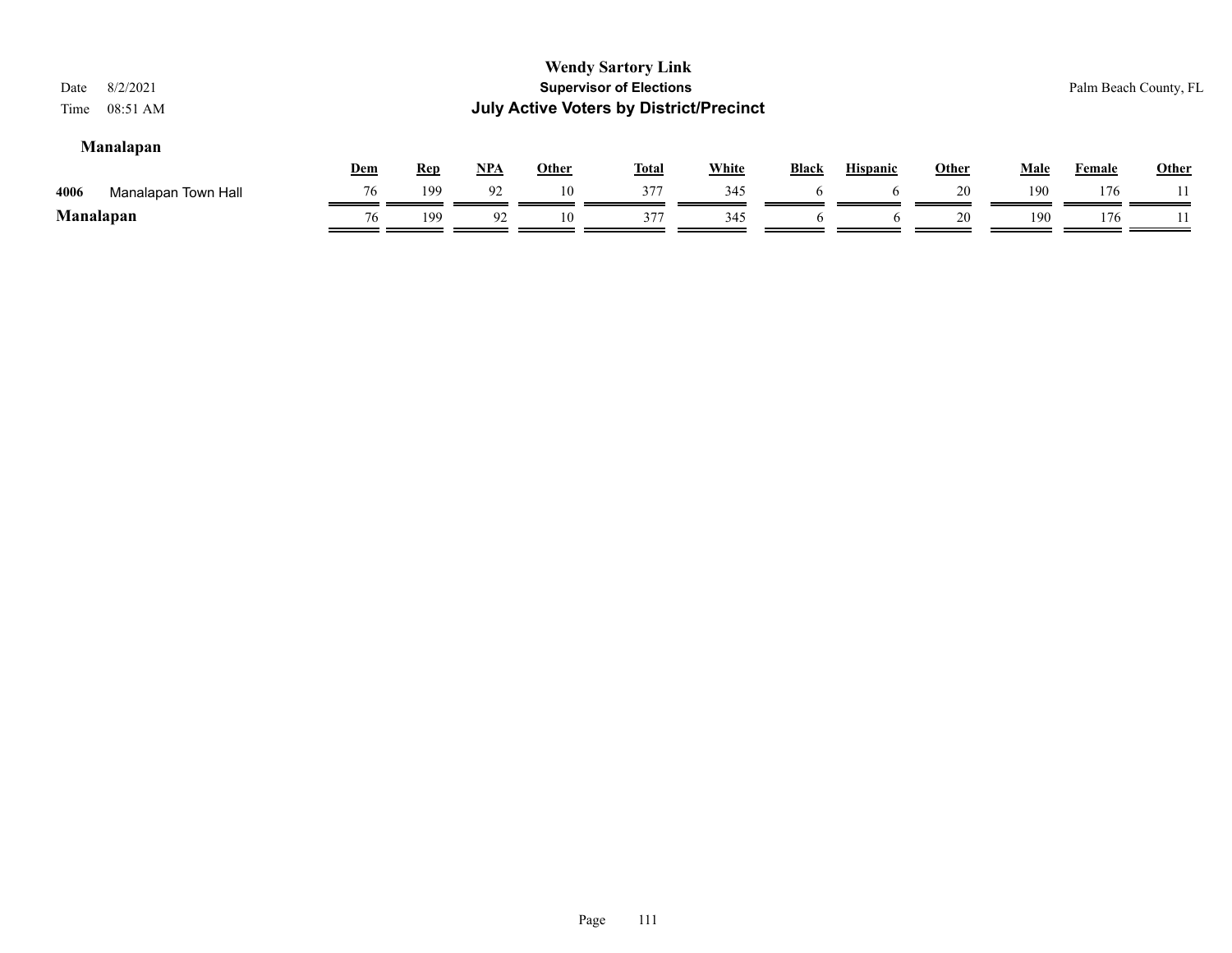| 8/2/2021<br>Date<br>08:51 AM<br>Time |            |            |       |              | <b>Wendy Sartory Link</b><br><b>Supervisor of Elections</b><br><b>July Active Voters by District/Precinct</b> |              |              |                 |              |      |               | Palm Beach County, FL |
|--------------------------------------|------------|------------|-------|--------------|---------------------------------------------------------------------------------------------------------------|--------------|--------------|-----------------|--------------|------|---------------|-----------------------|
| <b>Mangonia Park</b>                 | <b>Dem</b> | <b>Rep</b> | $NPA$ | <b>Other</b> | <u>Total</u>                                                                                                  | <b>White</b> | <b>Black</b> | <b>Hispanic</b> | <b>Other</b> | Male | <b>Female</b> | Other                 |
| 7062<br>Mangonia Park Town Hall      | 713        | 40         | 177   | 10           | 940                                                                                                           | 81           | 752          | 39              | 68           | 376  | 536           | 28                    |
| <b>Mangonia Park</b>                 | 713        | 40         | 177   | 10           | 940                                                                                                           | 81           | 752          | 39              | 68           | 376  | 536           | 28                    |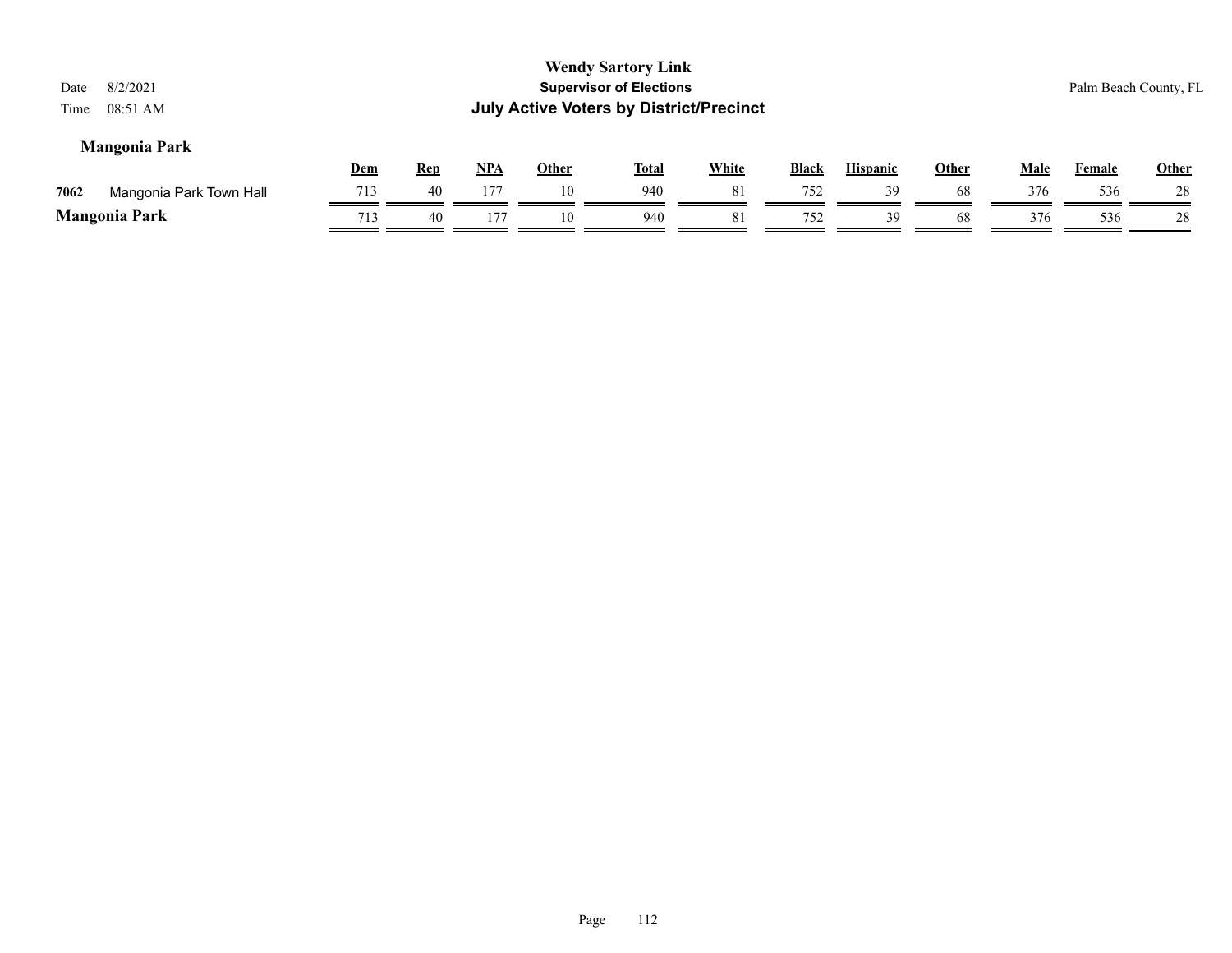#### **North Palm Beach**

|      |                              | Dem   | <b>Rep</b> | NPA   | Other    | <b>Total</b> | <b>White</b> | <b>Black</b>   | <b>Hispanic</b> | Other        | Male  | Female | Other          |
|------|------------------------------|-------|------------|-------|----------|--------------|--------------|----------------|-----------------|--------------|-------|--------|----------------|
| 1314 | <b>NPB Community Center</b>  | 51    | 127        | 62    | 5        | 245          | 217          | 3              | 8               | 17           | 100   | 131    | 14             |
| 1316 | <b>NPB Community Center</b>  | 180   | 188        | 144   | 29       | 541          | 387          | 43             | 74              | 37           | 236   | 286    | 19             |
| 1320 | <b>NPB Community Center</b>  | 33    | 120        | 35    | 2        | 190          | 168          | 3              | 8               | 11           | 98    | 88     | 4              |
| 1322 | <b>NPB Community Center</b>  | 2     | 6          | 10    | $\theta$ | 18           | 18           | $\theta$       | $\theta$        | $\theta$     | 8     | 9      |                |
| 1328 | Osborne Park Activities Bldg | 613   | 834        | 547   | 45       | 2,039        | 1,748        | 27             | 122             | 142          | 986   | 994    | 59             |
| 1332 | 1st Unitarian Church NPB     | 349   | 393        | 257   | 33       | 1,032        | 845          | 59             | 64              | 64           | 504   | 505    | 23             |
| 1334 | 1st Unitarian Church NPB     | 3     | 3          | 5     |          | 12           | 12           | $\mathbf{0}$   | $\mathbf{0}$    | $\mathbf{0}$ |       | 8      | $\overline{0}$ |
| 1342 | <b>NPB Country Club</b>      | 308   | 454        | 263   | 28       | 1,053        | 949          | 17             | 33              | 54           | 449   | 578    | 26             |
| 1344 | Old Port Cove                | 294   | 519        | 319   | 32       | 1,164        | 1,065        | 5              | 31              | 63           | 527   | 617    | 20             |
| 1346 | Anchorage Activities Bldg    | 556   | 934        | 425   | 37       | 1,952        | 1,792        | 13             | 57              | 90           | 902   | 1,002  | 48             |
| 1348 | <b>NPB Council Chambers</b>  | 32    | 123        | 34    | 8        | 197          | 187          | $\overline{0}$ | 5               | 5            | 99    | 92     | 6              |
| 1350 | <b>Faith Lutheran Church</b> | 381   | 615        | 373   | 24       | 1,393        | 1,229        | 10             | 79              | 75           | 666   | 684    | 43             |
| 1380 | <b>NPB Council Chambers</b>  | 176   | 261        | 155   | 14       | 606          | 536          | 10             | 22              | 38           | 267   | 320    | 19             |
|      | <b>North Palm Beach</b>      | 2,978 | 4,577      | 2,629 | 258      | 10,442       | 9,153        | 190            | 503             | 596          | 4,846 | 5,314  | 282            |
|      |                              |       |            |       |          |              |              |                |                 |              |       |        |                |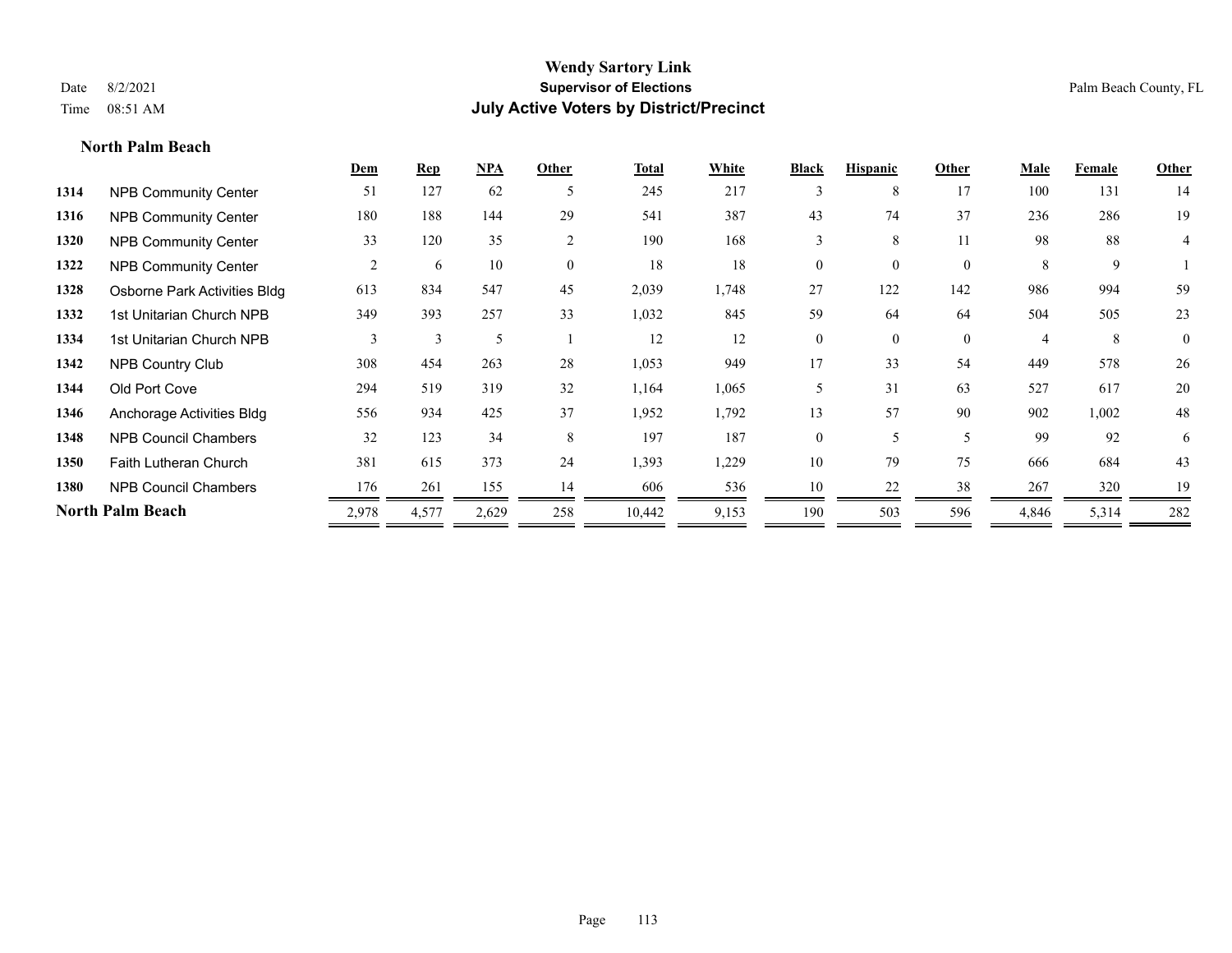| 8/2/2021<br>Date<br>08:51 AM<br>Time |            |            |            |              | <b>Wendy Sartory Link</b><br><b>Supervisor of Elections</b><br><b>July Active Voters by District/Precinct</b> |              |              |                 |              |             | Palm Beach County, FL |              |
|--------------------------------------|------------|------------|------------|--------------|---------------------------------------------------------------------------------------------------------------|--------------|--------------|-----------------|--------------|-------------|-----------------------|--------------|
| Ocean Ridge                          | <u>Dem</u> | <b>Rep</b> | <u>NPA</u> | <u>Other</u> | <b>Total</b>                                                                                                  | <b>White</b> | <b>Black</b> | <b>Hispanic</b> | <u>Other</u> | <b>Male</b> | <b>Female</b>         | <b>Other</b> |
| 4028<br>Ocean Ridge Town Hall        | 408        | 747        | 405        | 45           | 1,605                                                                                                         | . 469        |              | 47              | 84           | 765         | 797                   | 43           |
| <b>Ocean Ridge</b>                   | 408        | 747        | 405        | 45           | .,605                                                                                                         | 1,469        |              | 47              | 84           | 765         | 797                   | 43           |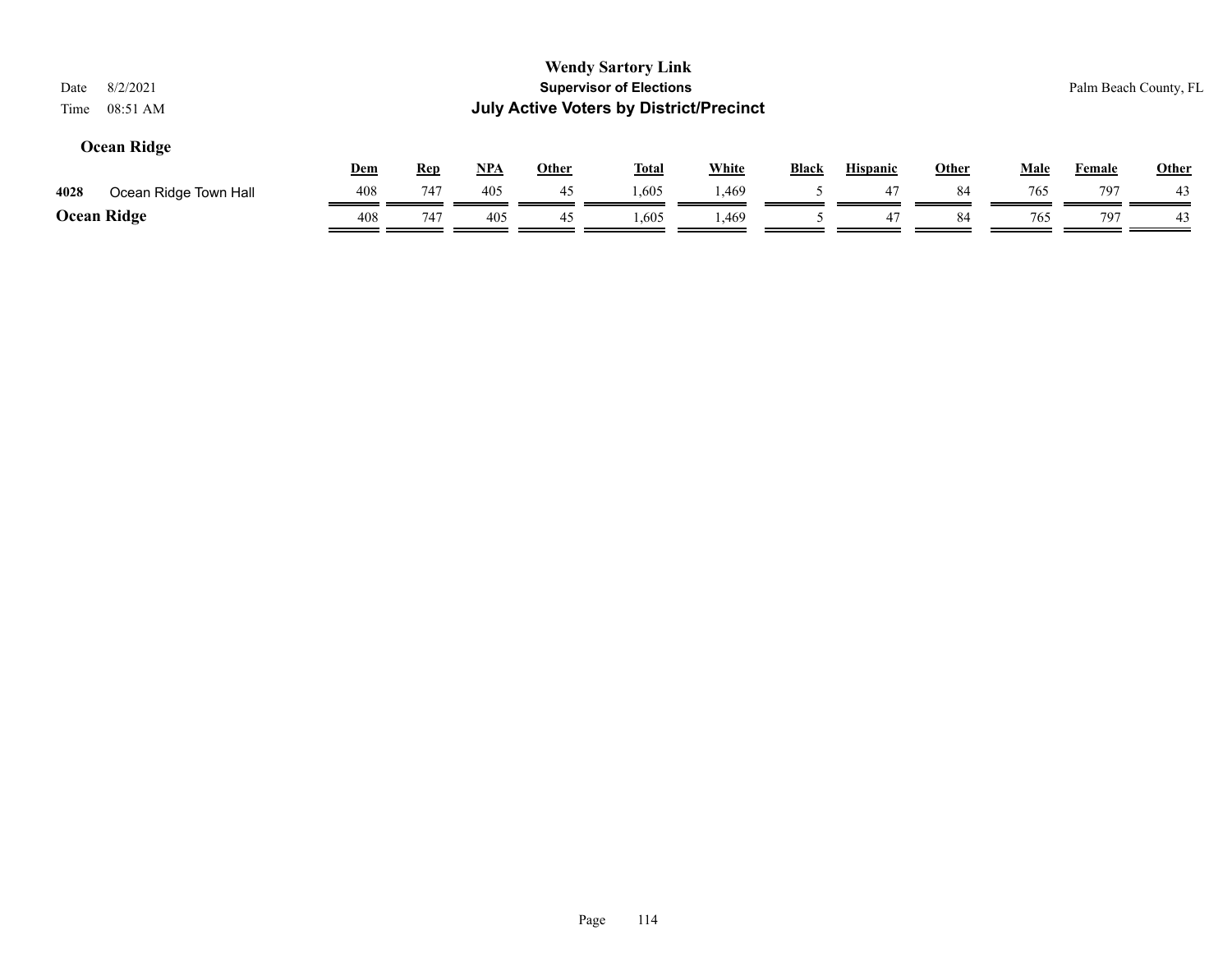#### **Pahokee**

|         |                                  | <u>Dem</u> | <u>Rep</u> | <b>NPA</b> | Other | <b>Total</b> | White | <b>Black</b> | <b>Hispanic</b> | Other | Male  | Female | <b>Other</b> |
|---------|----------------------------------|------------|------------|------------|-------|--------------|-------|--------------|-----------------|-------|-------|--------|--------------|
| 6004    | <b>Pahokee Recreation Center</b> | 960        | 175        | 228        |       | .368         | 179   | 882          | 224             | 83    | 562   | 758    | 48           |
| 6006    | <b>Pahokee Recreation Center</b> | 995        | 165        | 274        |       | 1.447        | 122   | 844          | 380             | 101   | 645   | 720    | 82           |
| Pahokee |                                  | .955       | 340        | 502        |       | 2.815        | 301   | 1.726        | 604             | 184   | 1,207 | .,478  | 130          |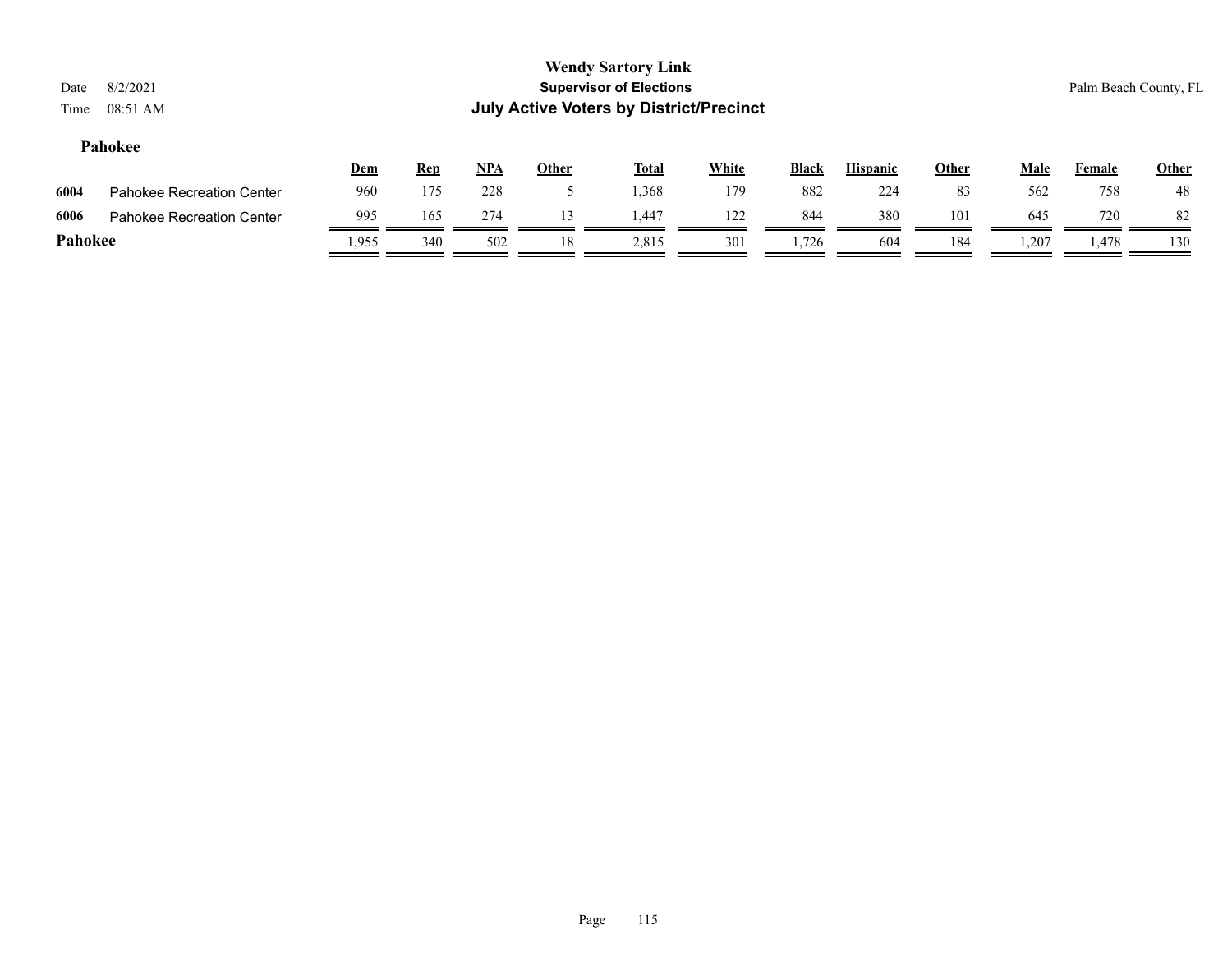#### **Palm Beach**

|            |                               | <b>Dem</b> | <b>Rep</b> | NPA   | Other | <b>Total</b> | White | <b>Black</b> | <b>Hispanic</b> | Other | <b>Male</b> | Female | <b>Other</b> |
|------------|-------------------------------|------------|------------|-------|-------|--------------|-------|--------------|-----------------|-------|-------------|--------|--------------|
| 1390       | St Edwards Church             | 453        | ,189       | 520   | 55    | 2,217        | 2,038 |              | 52              | 124   | 1,023       | 1,125  | 69           |
| 1392       | St Edwards Church             | 362        | 603        | 409   | 47    | 1,421        | ,284  | O            | 28              | 103   | 621         | 765    | 35           |
| 1394       | Morton & Barbara Mandel Cente | 243        | 609        | 282   | 38    | 1,172        | .068  | O            | 24              | 74    | 530         | 610    | 32           |
| 7154       | Morton & Barbara Mandel Cente | 148        | 372        | 155   | 19    | 694          | 619   | 8            |                 | 54    | 316         | 357    | 21           |
| 7156       | PB Fire Station #3            | 42         | 101        | 59    |       | 204          | 176   | $\theta$     |                 | 21    | 92          | 100    | 12           |
| 7158       | PB Fire Station #3            | 527        | 470        | 406   | 51    | 1,454        | 1,302 | 18           | 33              | 101   | 636         | 781    | 37           |
| 7166       | PB Fire Station #3            | 313        | 380        | 296   | 31    | 1,020        | 905   |              | 30              | 83    | 454         | 541    | 25           |
| Palm Beach |                               | 2,088      | 3,724      | 2,127 | 243   | 8,182        | 7,392 | 43           | 187             | 560   | 3,672       | 4,279  | 231          |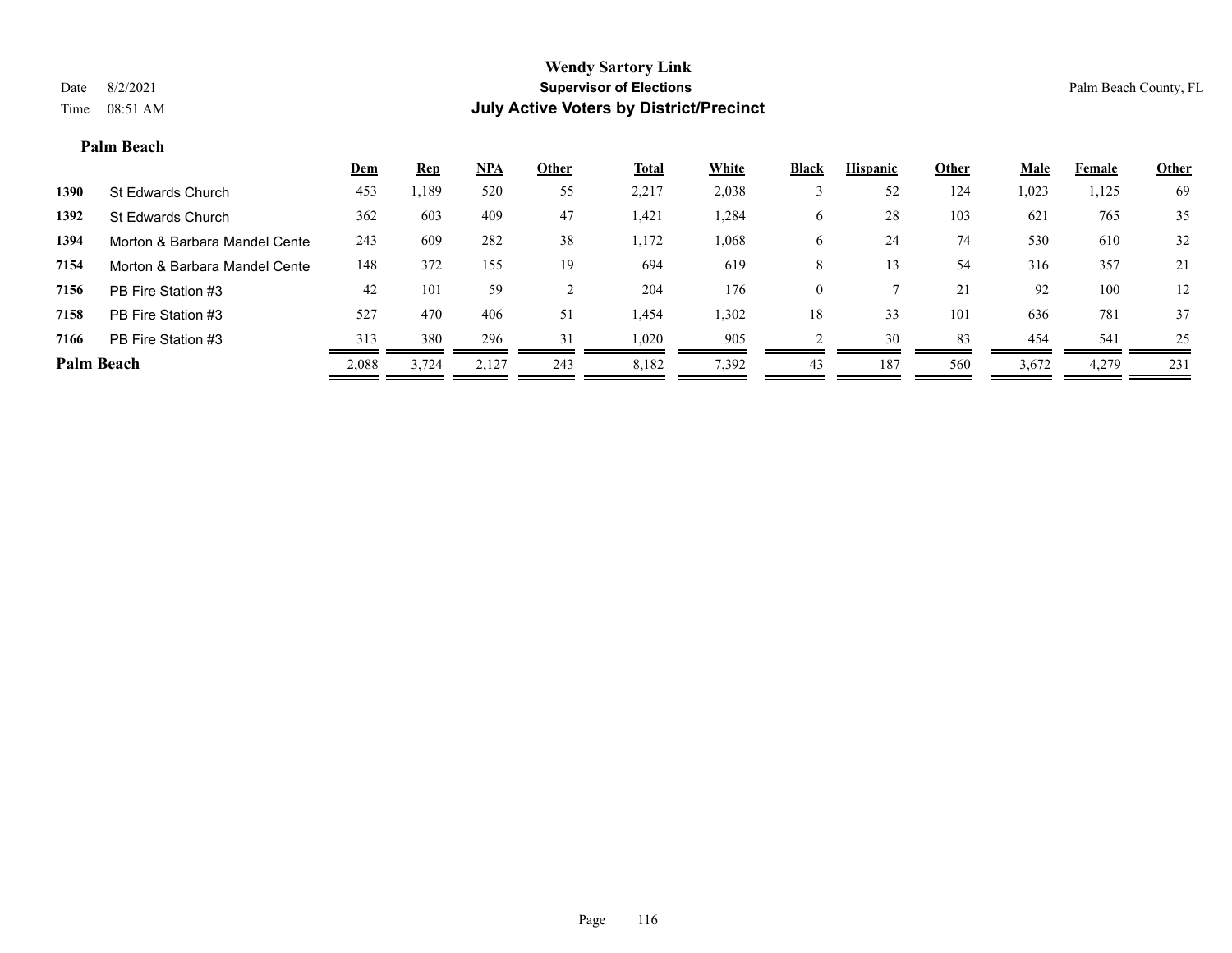#### **Palm Beach Gardens**

|      |                                  | Dem            | <b>Rep</b>   | NPA          | <b>Other</b>   | <b>Total</b> | <b>White</b>   | <b>Black</b>   | <b>Hispanic</b> | <b>Other</b>   | <b>Male</b>    | <b>Female</b> | <b>Other</b>   |
|------|----------------------------------|----------------|--------------|--------------|----------------|--------------|----------------|----------------|-----------------|----------------|----------------|---------------|----------------|
| 1174 | Mirasol Sales and Info Center    | $\theta$       | $\mathbf{0}$ | $\mathbf{0}$ | $\theta$       | $\theta$     | $\overline{0}$ | $\Omega$       | $\mathbf{0}$    | $\theta$       | $\theta$       | $\theta$      | $\Omega$       |
| 1176 | Mirasol Sales and Info Center    | $\Omega$       | $\theta$     | $\theta$     | $\Omega$       | $\Omega$     | $\overline{0}$ | $\Omega$       | $\theta$        | $\Omega$       | $\theta$       | $\Omega$      | $\theta$       |
| 1178 | Mirasol Sales and Info Center    | $\theta$       | $\mathbf{0}$ | $\mathbf{0}$ | $\theta$       | $\Omega$     | $\theta$       | $\Omega$       | $\theta$        | $\Omega$       | $\theta$       | $\Omega$      | $\Omega$       |
| 1180 | Mirasol Sales and Info Center    | $\theta$       | $\mathbf{0}$ | $\theta$     | $\theta$       | $\mathbf{0}$ | $\Omega$       | $\overline{0}$ | $\mathbf{0}$    | $\theta$       | $\theta$       | $\theta$      | $\Omega$       |
| 1186 | Mirasol Sales and Info Center    | 539            | 494          | 444          | 44             | 1,521        | 1,179          | 47             | 146             | 149            | 716            | 755           | 50             |
| 1188 | Westwood Gardens HOA             | 329            | 352          | 305          | 31             | 1,017        | 779            | 31             | 116             | 91             | 408            | 589           | $20\,$         |
| 1189 | Westwood Gardens HOA             | 26             | 60           | 23           | 2              | 111          | 98             | $\overline{7}$ | $\overline{2}$  | $\overline{4}$ | 52             | 56            | 3              |
| 1190 | Gardens Presbyterian             | 1,357          | 2,091        | 1,395        | 150            | 4,993        | 4,083          | 137            | 339             | 434            | 2,216          | 2,636         | 141            |
| 1192 | Evergrene Clubhouse              | 383            | 672          | 448          | 38             | 1,541        | 1,301          | 25             | 81              | 134            | 736            | 749           | 56             |
| 1194 | Frenchmans Creek Real Estate     | 646            | 949          | 610          | 46             | 2,251        | 2,056          | 14             | 45              | 136            | 1,025          | 1,168         | 58             |
| 1196 | Gardens Presbyterian             | $\theta$       | $\mathbf{0}$ | $\mathbf{0}$ | $\theta$       | $\Omega$     | $\overline{0}$ | $\overline{0}$ | $\mathbf{0}$    | $\theta$       | $\mathbf{0}$   | $\theta$      | $\mathbf{0}$   |
| 1222 | Sandhill Crane Golf Club         | 14             | 29           | 17           | $\theta$       | 60           | 43             | 6              | 5               | 6              | 31             | 29            | $\theta$       |
| 1228 | <b>Carleton Oaks Clubhouse</b>   | 147            | 193          | 127          | $\tau$         | 474          | 344            | 24             | 49              | 57             | 229            | 233           | 12             |
| 1230 | Christ Fellowship Church PBG     | $\mathbf{0}$   | $\mathbf{0}$ | $\mathbf{0}$ | $\overline{0}$ | $\mathbf{0}$ | $\overline{0}$ | $\overline{0}$ | $\mathbf{0}$    | $\theta$       | $\mathbf{0}$   | $\theta$      | $\theta$       |
| 1232 | Mirasol Sales and Info Center    | $\theta$       | $\theta$     | $\theta$     | $\Omega$       | $\Omega$     | $\overline{0}$ | $\overline{0}$ | $\theta$        | $\Omega$       | $\theta$       | $\Omega$      | $\theta$       |
| 1234 | Christ Fellowship Church PBG     | $\overline{0}$ | $\mathbf{0}$ | $\mathbf{0}$ | $\theta$       | $\theta$     | $\overline{0}$ | $\overline{0}$ | $\mathbf{0}$    | $\theta$       | $\overline{0}$ | $\theta$      | $\Omega$       |
| 1236 | Mirasol Sales and Info Center    | $\Omega$       | $\mathbf{0}$ | $\theta$     | $\theta$       | $\theta$     | $\theta$       | $\overline{0}$ | $\mathbf{0}$    | $\theta$       | $\Omega$       | $\theta$      | $\theta$       |
| 1238 | Mirasol Sales and Info Center    | 600            | 761          | 502          | 60             | 1,923        | 1,744          | 18             | 21              | 140            | 913            | 954           | 56             |
| 1240 | <b>Timber Trace Elementary</b>   | 786            | 1,083        | 622          | 52             | 2,543        | 2,194          | 53             | 150             | 146            | 1,142          | 1,322         | 79             |
| 1242 | Christ Fellowship Church PBG     | 842            | 1,062        | 610          | 61             | 2,575        | 2,334          | 36             | 61              | 144            | 1,066          | 1,449         | 60             |
| 1244 | Christ Fellowship Church PBG     | 460            | 646          | 435          | 53             | 1,594        | 1,383          | 30             | 75              | 106            | 676            | 865           | 53             |
| 1246 | Watson B Duncan Middle           | 836            | 885          | 685          | 64             | 2,470        | 1,963          | 71             | 192             | 244            | 1,079          | 1,310         | 81             |
| 1247 | Watson B Duncan Middle           | 35             | 183          | 58           | 9              | 285          | 261            | $\overline{2}$ | $\mathbf{0}$    | 22             | 136            | 134           | 15             |
| 1248 | <b>PBG Community Center</b>      | 499            | 586          | 384          | 33             | 1,502        | 1,265          | 25             | 117             | 95             | 639            | 831           | 32             |
| 1250 | Palm Beach Gardens High          | 12             | 35           | 16           | $\overline{1}$ | 64           | 57             | $\overline{0}$ | $\overline{4}$  | 3              | 32             | 28            | $\overline{4}$ |
| 1252 | <b>Ballen Isles Country Club</b> | 864            | 783          | 637          | 49             | 2,333        | 2,148          | 17             | 21              | 147            | 1,047          | 1,226         | 60             |
| 1254 | Northlake Nazarene Church        | 152            | 175          | 127          | 7              | 461          | 388            | 6              | 27              | 40             | 231            | 213           | 17             |
| 1260 | PBG City Hall Council Room       | 437            | 545          | 300          | 24             | 1,306        | 1,087          | 27             | 107             | 85             | 583            | 681           | 42             |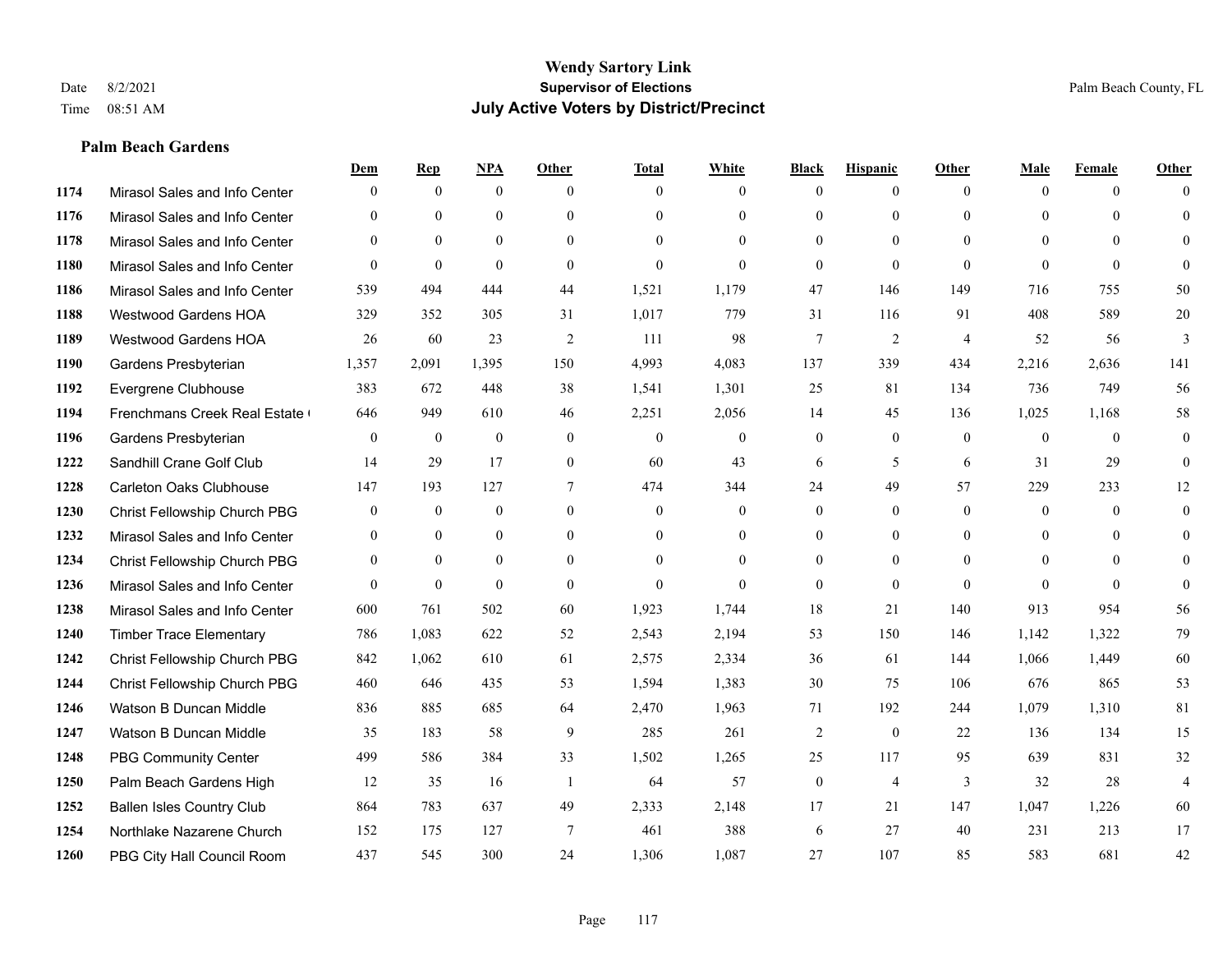**Palm Beach Gardens**

#### **Wendy Sartory Link** Date 8/2/2021 **Supervisor of Elections** Palm Beach County, FL Time 08:51 AM **July Active Voters by District/Precinct**

# **Dem Rep NPA Other Total White Black Hispanic Other Male Female Other** PBG Moose Lodge 2010 1 0 1 0 2 2 0 0 0 1 1 0 PBG City Hall Council Room 0 0 0 0 0 0 0 0 0 0 0 0 PBG City Hall Council Room 160 106 129 12 407 245 71 60 31 162 235 10 PBG Community Center 100 73 101 8 282 171 45 36 30 108 161 13 PBG Community Center  $\begin{array}{ccccccccccccc}\n4 & 0 & 2 & 0 & 6 & 2 & 3 & 1 & 0 & 2 & 3 & 1\n\end{array}$  Palm Beach Gardens Elementary 719 676 526 53 1,974 1,583 100 116 175 919 990 65 Palm Beach Gardens High 594 553 424 39 1,610 1,221 94 141 154 754 794 62 Pew Leadership Center 139 151 113 12 415 350 11 24 30 170 242 3 Eissey Campus Theater 765 767 722 64 2,318 1,817 84 205 212 999 1,242 77 PBG Moose Lodge 2010 13 24 6 0 43 39 1 0 3 22 19 2 PBG Moose Lodge 2010 687 822 537 70 2,116 1,755 53 146 162 853 1,202 61 PBG Moose Lodge 2010 1 0 1 0 2 2 0 0 0 2 0 0 PBG Moose Lodge 2010 16 47 18 1 82 75 1 1 5 38 41 3 Dwight D Eisenhower Elementary 235 265 195 19 714 562 15 89 48 277 410 27 Eissey Campus Theater 6 13 11 1 31 25 0 0 6 17 14 0 Eissey Campus Theater 1 2 1 0 4 4 0 0 0 3 1 0 PBG Moose Lodge 2010 0 0 0 0 0 0 0 0 0 0 0 0 Allamanda Elementary 439 450 378 38 1,305 1,033 39 133 100 550 710 45 Allamanda Elementary 189 225 162 16 592 502 7 30 53 260 318 14 Eissey Campus Theater 6 6 6 3 0 15 13 0 1 1 7 8 0 Northlake Nazarene Church 681 873 586 52 2,192 1,567 154 186 285 983 1,130 79 Garden Lodge 366 F&AM 352 325 239 24 940 737 59 72 72 411 500 29 Garden Lodge 366 F&AM 96 35 45 7 183 82 58 21 22 80 97 6 Sandhill Crane Golf Club 231 423 256 24 934 668 71 72 123 456 445 33 **6064** Sandhill Crane Golf Club  $\frac{32}{2} \frac{55}{2} \frac{33}{2} \frac{4}{2} \frac{124}{2} \frac{124}{2} \frac{102}{2} \frac{4}{2} \frac{1}{2} \frac{12}{2} \frac{6}{2} \frac{60}{2} \frac{60}{2} \frac{60}{2} \frac{4}{2} \frac{1}{2} \frac{1}{2} \frac{1}{2} \frac{1}{2} \frac{1}{2} \frac{1}{2} \frac{1}{2} \frac{1}{2} \frac{1}{2} \frac{1}{2}$ **Palm Beach Gardens** 14,431 17,475 12,234 1,175 45,315 37,264 1,446 2,904 3,701 20,091 23,851 1,373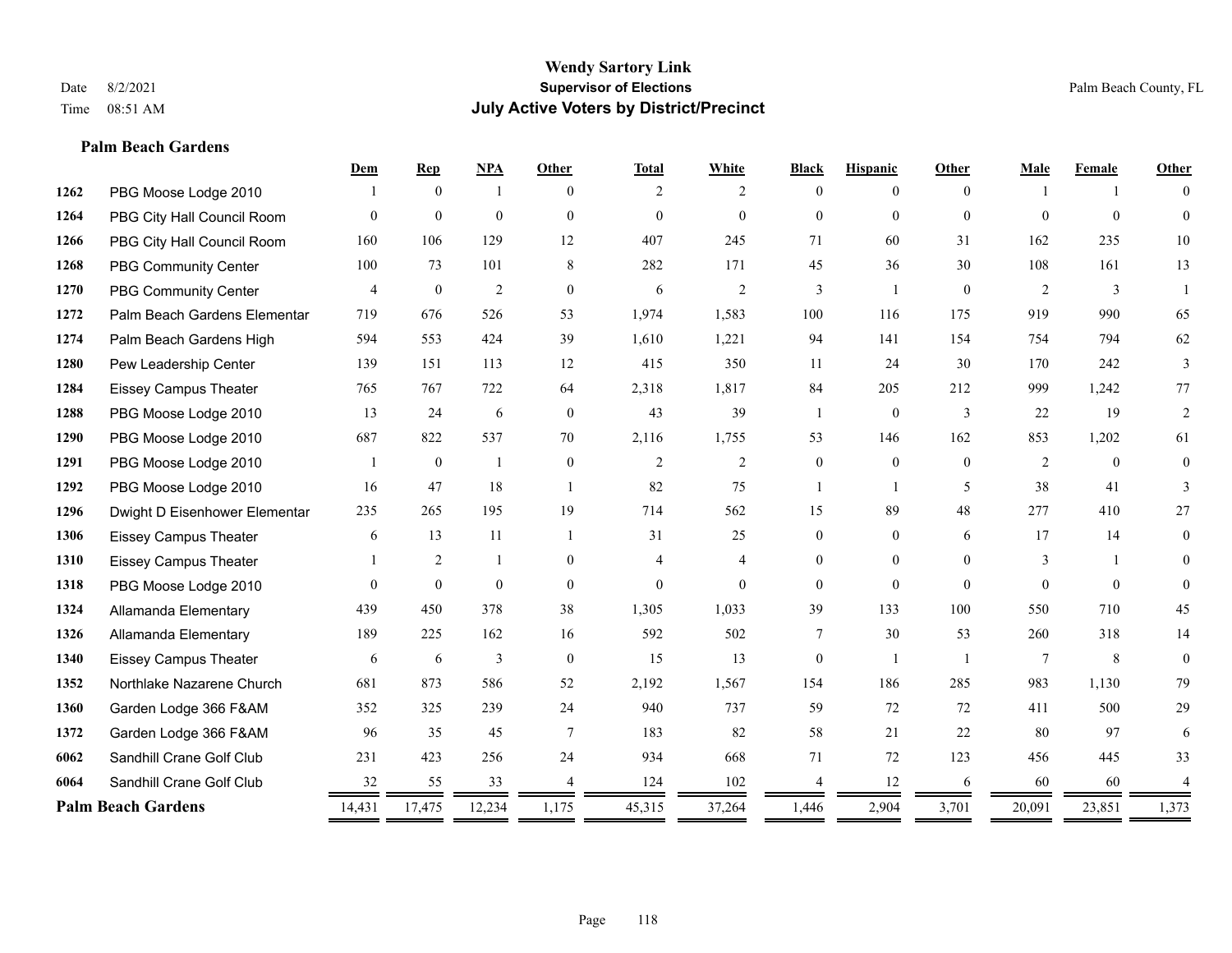| 8/2/2021<br>Date<br>08:51 AM<br>Time |            |            |            |              | <b>Wendy Sartory Link</b><br><b>Supervisor of Elections</b><br><b>July Active Voters by District/Precinct</b> |              |              |                 |              |             |               | Palm Beach County, FL |
|--------------------------------------|------------|------------|------------|--------------|---------------------------------------------------------------------------------------------------------------|--------------|--------------|-----------------|--------------|-------------|---------------|-----------------------|
| <b>Palm Beach Shores</b>             | <u>Dem</u> | <b>Rep</b> | <u>NPA</u> | <b>Other</b> | <b>Total</b>                                                                                                  | <b>White</b> | <b>Black</b> | <b>Hispanic</b> | <b>Other</b> | <b>Male</b> | <b>Female</b> | <b>Other</b>          |
| 1388<br>Palm Beach Shores Town Hall  | 282        | 442        | 295        | 27           | 1.046                                                                                                         | 953          | 12           | 18              | 63           | 489         | 530           | 27                    |
| <b>Palm Beach Shores</b>             | 282        | 442        | 295        | 27           | .046                                                                                                          | 953          | 12           | 18              | 63           | 489         | 530           | 27                    |
|                                      |            |            |            |              |                                                                                                               |              |              |                 |              |             |               |                       |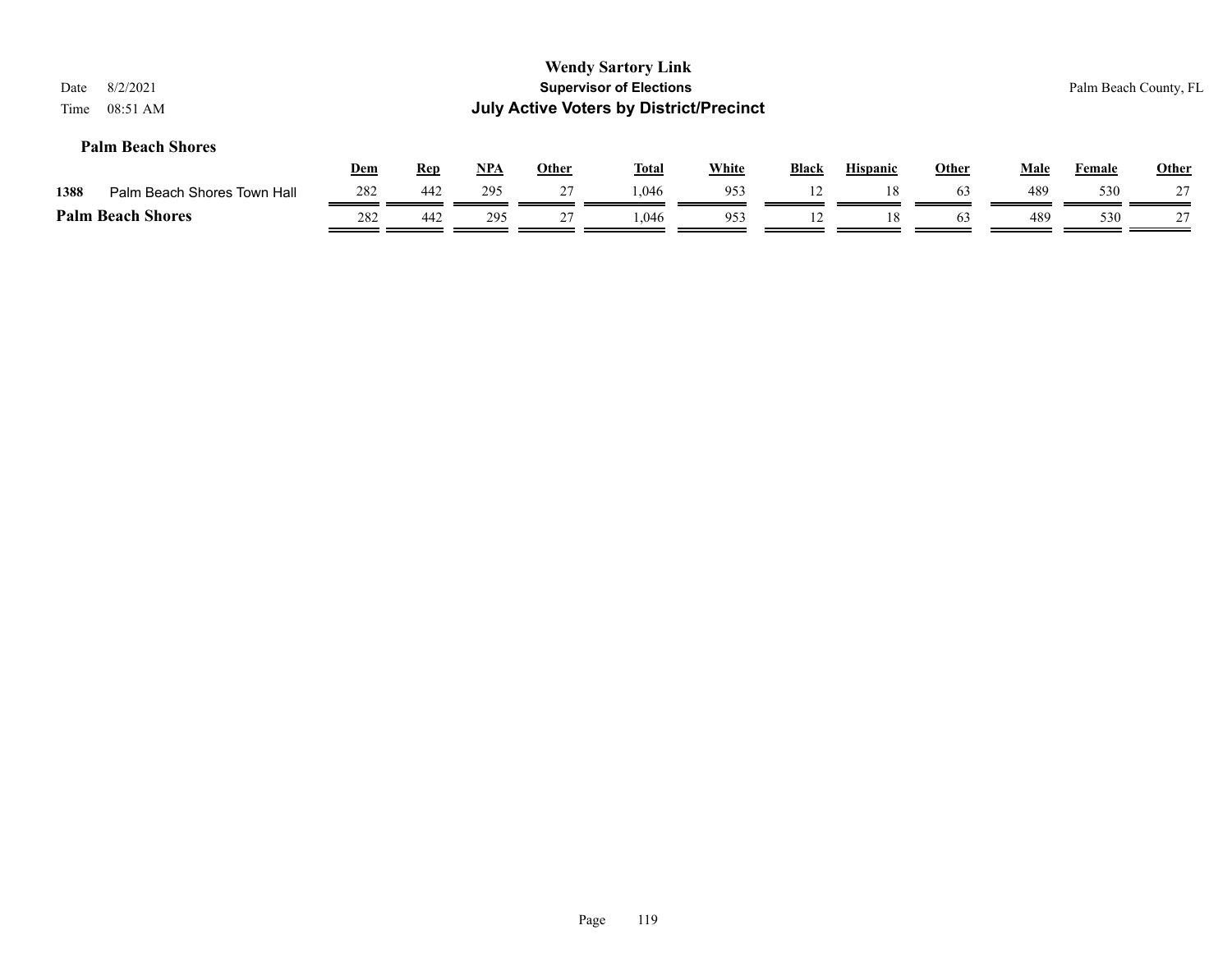**Palm Springs**

### **Wendy Sartory Link** Date 8/2/2021 **Supervisor of Elections** Palm Beach County, FL Time 08:51 AM **July Active Voters by District/Precinct**

|      |                           | Dem            | <b>Rep</b>   | <b>NPA</b>     | Other         | <b>Total</b>   | White          | <b>Black</b>   | <b>Hispanic</b> | Other          | <b>Male</b> | Female         | Other        |
|------|---------------------------|----------------|--------------|----------------|---------------|----------------|----------------|----------------|-----------------|----------------|-------------|----------------|--------------|
| 2112 | Palm Springs Middle       |                | 6            | 7              | $\theta$      | 20             | 15             | 3              | $\theta$        | 2              | 9           | 11             | $\theta$     |
| 2118 | Palm Springs Middle       | $\theta$       | $\mathbf{0}$ | $\mathbf{0}$   | $\theta$      | $\overline{0}$ | $\overline{0}$ | $\overline{0}$ | $\mathbf{0}$    | $\Omega$       | $\Omega$    | $\theta$       | $\theta$     |
| 2120 | Palm Springs Middle       | 57             | 19           | 51             | $\theta$      | 127            | 31             | 13             | 54              | 29             | 50          | 66             | 11           |
| 2122 | Palm Springs Middle       |                | $\mathbf{0}$ | $\mathbf{0}$   | $\theta$      |                | $\theta$       |                | $\theta$        | $\theta$       |             | $\theta$       | $\theta$     |
| 2124 | Palm Springs Middle       | 5              | 3            | 8              | $\theta$      | 16             |                | 3              | 5               |                |             | 9              | $\theta$     |
| 2128 | Palm Springs Middle       | $\Omega$       | $\theta$     | $\theta$       | $\Omega$      | $\Omega$       | 0              | $\Omega$       | $\Omega$        | $\Omega$       |             | $\Omega$       | $\Omega$     |
| 3002 | Palm Springs Middle       | 818            | 339          | 551            | 48            | 1,756          | 524            | 320            | 745             | 167            | 712         | 967            | 77           |
| 3006 | Faith Presbyterian        | 984            | 619          | 680            | 32            | 2,315          | 954            | 267            | 887             | 207            | 950         | 1,261          | 104          |
| 3010 | Faith Presbyterian        | 371            | 203          | 293            | 24            | 891            | 359            | 114            | 338             | 80             | 407         | 449            | 35           |
| 3018 | Palm Springs Middle       | 11             | 12           | 9              | $\mathcal{R}$ | 35             | 14             | $\overline{0}$ | 17              | $\overline{4}$ | 15          | 19             |              |
| 3020 | Palm Springs Village Hall | 974            | 622          | 779            | 34            | 2,409          | 974            | 172            | 1,062           | 201            | 1,060       | 1,235          | 114          |
| 3024 | Palm Springs Library      | 715            | 405          | 583            | 24            | 1,727          | 653            | 197            | 689             | 188            | 753         | 870            | 104          |
| 3026 | Palm Springs Village Hall | $\Omega$       | $\theta$     | $\mathbf{0}$   | $\Omega$      | $\Omega$       | $\Omega$       | $\Omega$       | $\theta$        | $\Omega$       | $\Omega$    | $\Omega$       | $\theta$     |
| 3028 | Palm Springs Village Hall | 2              |              | $\mathbf{0}$   | $\theta$      | 3              | $\Omega$       | $\Omega$       | 3               | $\Omega$       |             | $\overline{c}$ | $\theta$     |
| 3030 | Palm Springs Village Hall | $\Omega$       | $\mathbf{0}$ | $\theta$       | $\Omega$      | $\Omega$       | $\theta$       | $\Omega$       | $\theta$        | $\Omega$       | $\Omega$    | $\Omega$       | $\mathbf{0}$ |
| 3044 | Holy Redeemer Church      | 222            | 66           | 184            |               | 479            | 138            | 98             | 200             | 43             | 207         | 256            | 16           |
| 3048 | Holy Redeemer Church      | 591            | 222          | 456            | 24            | 1,293          | 395            | 255            | 515             | 128            | 570         | 661            | 62           |
| 3050 | Holy Redeemer Church      |                | 8            | $\overline{2}$ | $\theta$      | 17             | 10             | 6              |                 | $\Omega$       | 10          | 7              | $\theta$     |
| 3071 | Holy Redeemer Church      | $\overline{0}$ | $\mathbf{0}$ | $\mathbf{0}$   | $\theta$      | $\overline{0}$ | $\overline{0}$ | $\Omega$       | $\theta$        | $\Omega$       | $\theta$    | $\mathbf{0}$   | $\Omega$     |
| 3072 | Holy Redeemer Church      | 139            | 24           | 83             |               | 254            | 66             | 105            | 48              | 35             | 97          | 146            |              |
|      | <b>Palm Springs</b>       | 4,904          | 2,549        | 3,686          | 204           | 11,343         | 4,140          | 1,554          | 4,564           | 1,085          | 4,849       | 5,959          | 535          |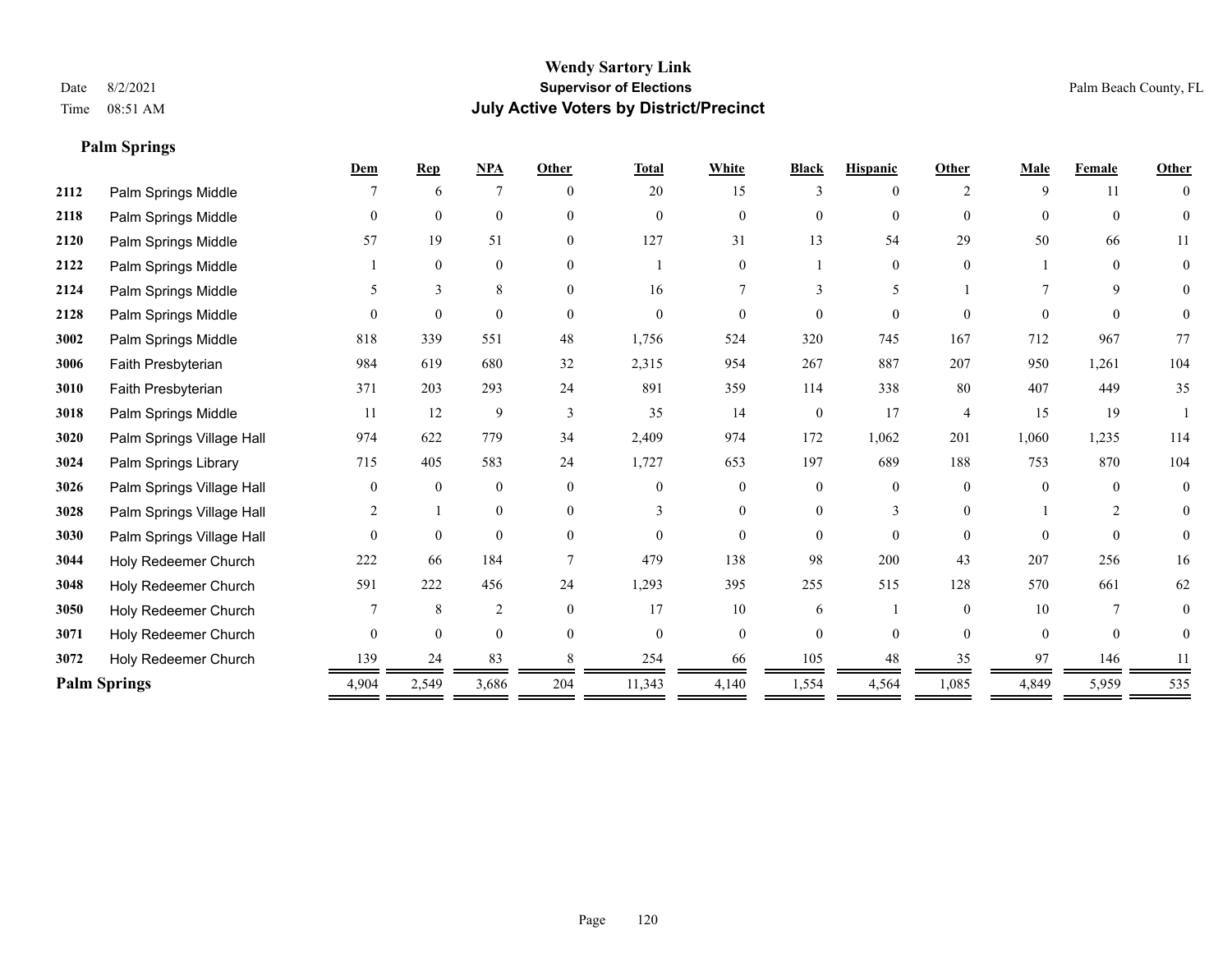#### **Riviera Beach**

|      |                                | Dem              | Rep              | <b>NPA</b>   | Other          | <b>Total</b> | White            | <b>Black</b>   | <b>Hispanic</b> | Other          | Male           | Female       | Other          |
|------|--------------------------------|------------------|------------------|--------------|----------------|--------------|------------------|----------------|-----------------|----------------|----------------|--------------|----------------|
| 1356 | Casa Rio Clubhouse             | 796              | 421              | 498          | 34             | 1,749        | 875              | 386            | 241             | 247            | 755            | 929          | 65             |
| 1358 | RB Prep Achievement Academy    | 15               | 4                | 3            | $\overline{0}$ | 22           | 9                | 8              |                 | $\overline{4}$ | 13             | 6            | 3              |
| 1364 | RB Prep Achievement Academy    | 377              | 106              | 218          | 17             | 718          | 202              | 287            | 132             | 97             | 305            | 388          | 25             |
| 1368 | RB Prep Achievement Academy    | $\mathbf{0}$     | $\mathbf{0}$     | $\mathbf{0}$ | $\mathbf{0}$   | $\theta$     | $\overline{0}$   | $\mathbf{0}$   | $\overline{0}$  | $\mathbf{0}$   | $\overline{0}$ | $\mathbf{0}$ | $\overline{0}$ |
| 1384 | Phil Foster Park Marine Center | 302              | 560              | 274          | 30             | 1,166        | 1,035            | 19             | 39              | 73             | 576            | 563          | 27             |
| 1386 | Phil Foster Park Marine Center | 585              | 1,103            | 699          | 85             | 2,472        | 2,139            | 53             | 86              | 194            | 1,147          | 1,258        | 67             |
| 7004 | J F Kennedy Middle             | $\mathbf{0}$     | $\mathbf{0}$     | $\mathbf{0}$ | $\overline{0}$ | $\Omega$     | $\overline{0}$   | $\overline{0}$ | $\overline{0}$  | $\Omega$       | $\overline{0}$ | $\theta$     | $\theta$       |
| 7014 | RB Prep Achievement Academy    | $\mathbf{0}$     | $\theta$         | $\mathbf{0}$ | $\overline{0}$ | $\Omega$     | $\overline{0}$   | 0              | $\overline{0}$  | $\Omega$       | $\theta$       | $\Omega$     | $\theta$       |
| 7018 | RB Prep Achievement Academy    | $\mathbf{0}$     | $\overline{0}$   | $\mathbf{0}$ | $\theta$       | $\Omega$     | $\overline{0}$   | $\Omega$       | $\overline{0}$  | $\Omega$       | $\Omega$       | $\Omega$     | $\Omega$       |
| 7020 | RB Prep Achievement Academy    | $\theta$         | $\theta$         | $\theta$     | $\theta$       | $\theta$     | $\theta$         | $\Omega$       | $\Omega$        | $\theta$       | $\Omega$       | $\theta$     | $\theta$       |
| 7022 | J F Kennedy Middle             | 889              | 176              | 360          | 26             | 1,451        | 291              | 798            | 152             | 210            | 646            | 756          | 49             |
| 7024 | Hurst Chapel AME Church        | 1,544            | 88               | 332          | 21             | 1,985        | 146              | 1,618          | 95              | 126            | 806            | 1,123        | 56             |
| 7025 | Hurst Chapel AME Church        | 262              | 33               | 104          | 3              | 402          | 60               | 248            | 39              | 55             | 146            | 239          | 17             |
| 7026 | Lindsey Davis Senior Comm Ctr  | 2,258            | 75               | 413          | 19             | 2,765        | 60               | 2,489          | 37              | 179            | 1,108          | 1,561        | 96             |
| 7028 | <b>Wells Recreation Center</b> | 1,825            | 139              | 460          | 19             | 2,443        | 234              | 1,912          | 99              | 198            | 1,047          | 1,305        | 91             |
| 7030 | Riviera Beach Marina Event Ctr | 195              | 301              | 175          | 22             | 693          | 555              | 48             | 44              | 46             | 349            | 323          | 21             |
| 7034 | Suncoast High                  | 1,293            | 200              | 500          | 24             | 2,017        | 361              | 1,214          | 149             | 293            | 834            | 1,107        | 76             |
| 7036 | RB Prep Achievement Academy    | $\boldsymbol{0}$ | $\boldsymbol{0}$ | 6            | $\mathbf{0}$   | 6            | $\boldsymbol{0}$ | $\mathbf{0}$   | $\overline{0}$  | 6              | $\overline{4}$ |              |                |
| 7040 | Mary McLeod Bethune Elementa   | 1,227            | 53               | 248          | 16             | 1,544        | 34               | 1,368          | 45              | 97             | 607            | 891          | 46             |
| 7041 | Mary McLeod Bethune Elementa   | 385              | 32               | 118          | 8              | 543          | 42               | 418            | 26              | 57             | 202            | 317          | 24             |
| 7042 | Dan Calloway Complex           | 1,719            | 73               | 365          | 21             | 2,178        | 43               | 1,930          | 43              | 162            | 879            | 1,237        | 62             |
| 7044 | <b>Wells Recreation Center</b> | 1,384            | 87               | 351          | 16             | 1,838        | 183              | 1,457          | 64              | 134            | 754            | 1,013        | 71             |
| 7046 | Riviera Beach Marina Event Ctr | 38               | 30               | 15           | 5              | 88           | 74               | 7              | 2               | .5             | 49             | 38           |                |
|      | Riviera Beach                  | 15,094           | 3,481            | 5,139        | 366            | 24,080       | 6,343            | 14,260         | 1,294           | 2,183          | 10,227         | 13,055       | 798            |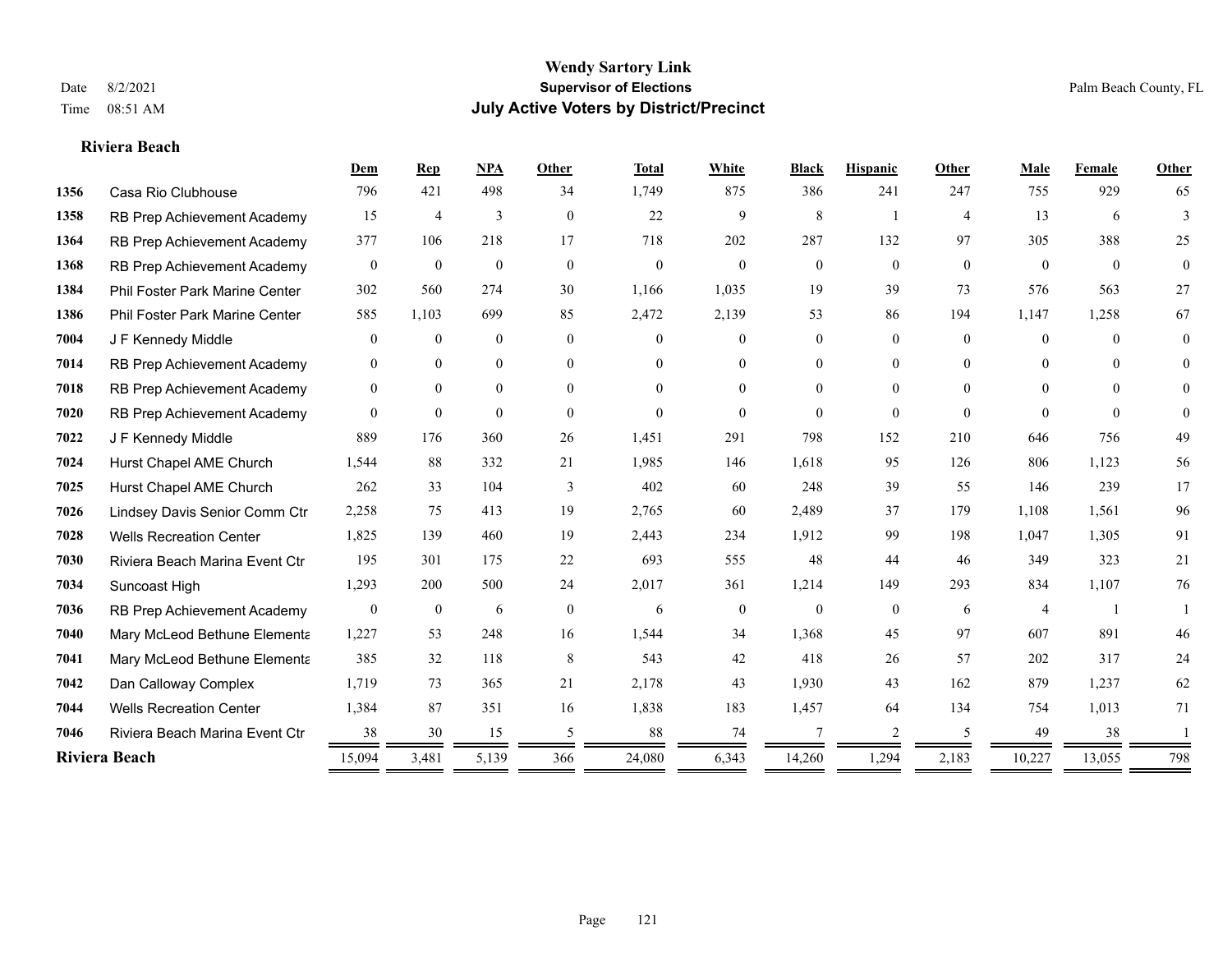**Royal Palm Beach**

#### **Wendy Sartory Link** Date 8/2/2021 **Supervisor of Elections** Palm Beach County, FL Time 08:51 AM **July Active Voters by District/Precinct**

# **Dem Rep NPA Other Total White Black Hispanic Other Male Female Other** HL Johnson Elementary 657 505 463 37 1,662 916 304 257 185 755 866 41 Madison Green Clubhouse 1,238 721 749 50 2,758 1,199 778 403 378 1,278 1,377 103 RPB Recreation Center 656 475 452 25 1,608 941 264 258 145 661 891 56 Crestwood Middle 181 151 118 8 458 216 76 81 85 215 223 20 RPB Recreation Center 216 121 196 9 542 225 97 155 65 214 308 20 Crestwood Middle 471 412 357 33 1,273 679 230 214 150 591 639 43 RPB Village Hall 1,069 695 685 41 2,490 1,367 467 430 226 1,165 1,234 91 HL Johnson Elementary 729 413 481 51 1,674 868 323 275 208 735 894 45 RPB Branch Library 1,087 564 695 54 2,400 1,141 578 430 251 1,044 1,267 89 Royal Palm Beach High 402 318 260 17 997 475 202 153 167 471 501 25 RPB Cultural Center 1,169 662 752 50 2,633 1,392 499 492 250 1,135 1,409 89 RPB Cultural Center 584 320 384 18 1,306 636 278 276 116 550 715 41 Calypso Bay Waterpark 684 297 499 32 1,512 547 410 362 193 651 800 61 Royal Palm Beach High 35 27 28 3 93 51 25 10 7 42 51 0 Royal Palm Beach High 390 188 259 18 855 413 166 184 92 388 435 32 Christ Fellowship Church RPB 960 469 686 29 2,144 848 503 499 294 954 1,096 94 Calypso Bay Waterpark 1 1 0 0 0 2 0 1 0 1 0 1 1 Royal Palm Beach High 0 0 0 0 0 0 0 0 0 0 0 0 Christ Fellowship Church RPB 0 0 0 0 0 0 0 0 0 0 0 0 Christ Fellowship Church RPB 0 0 0 0 0 0 0 0 0 0 0 0 Christ Fellowship Church RPB 0 0 1 0 1 1 0 0 0 0 1 0 Christ Fellowship Church RPB 0 6 2 0 8 8 0 0 0 3 5 0 Christ Fellowship Church RPB 1,297 575 823 67 2,762 961 843 633 325 1,181 1,464 117 Christ Fellowship Church RPB 21 13 18 2 54 22 9 18 5 23 29 2 **Royal Palm Beach** 11,847 6,933 7,908 544 27,232 12,906 6,053 5,130 3,143 12,056 14,206 970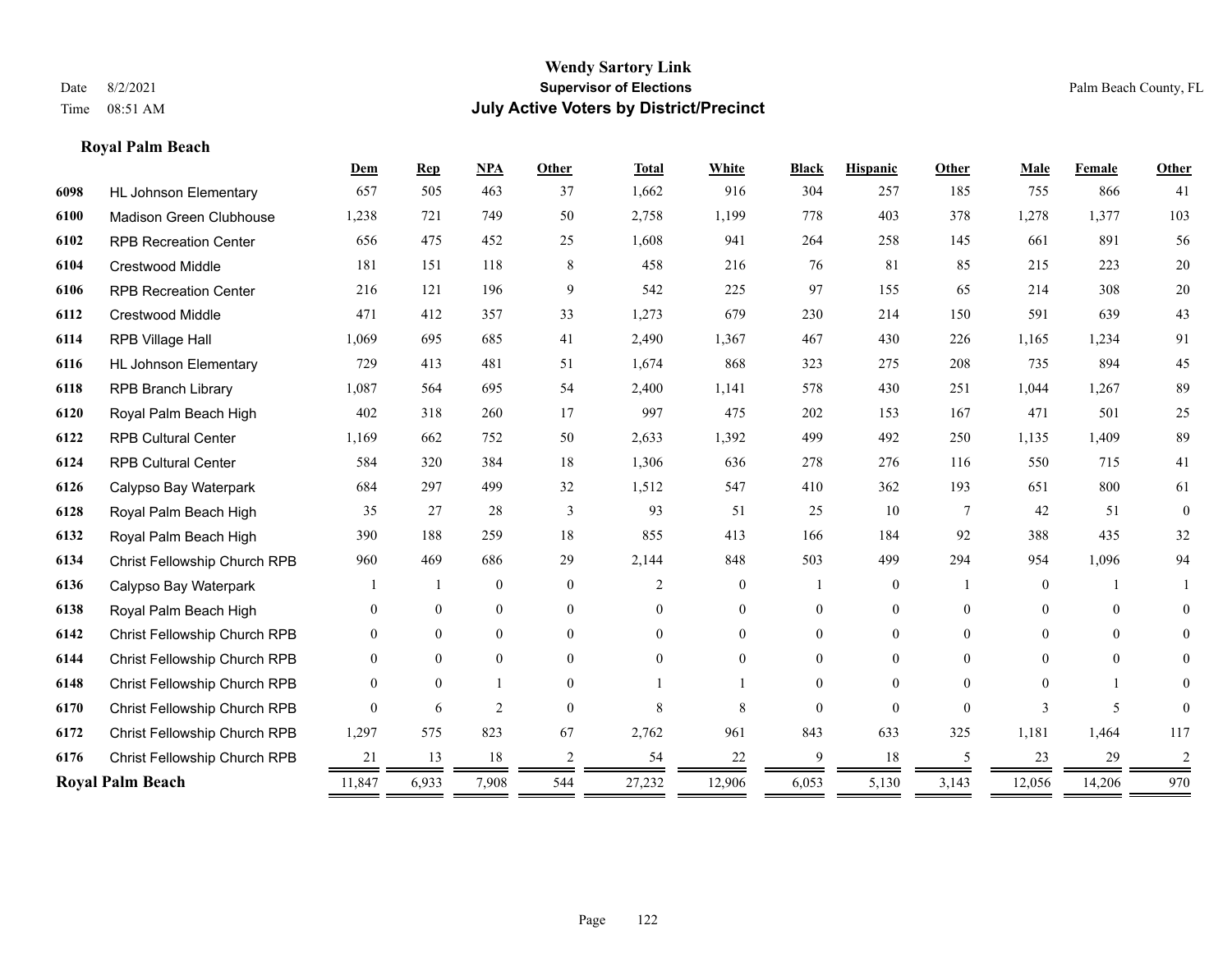| 8/2/2021<br>Date<br>08:51 AM<br>Time |       |            |       |              | <b>Wendy Sartory Link</b><br><b>Supervisor of Elections</b><br><b>July Active Voters by District/Precinct</b> |              |       |                 |              |             |        | Palm Beach County, FL |
|--------------------------------------|-------|------------|-------|--------------|---------------------------------------------------------------------------------------------------------------|--------------|-------|-----------------|--------------|-------------|--------|-----------------------|
| <b>South Bay</b>                     | Dem   | <b>Rep</b> | $NPA$ | <b>Other</b> | <b>Total</b>                                                                                                  | <b>White</b> | Black | <b>Hispanic</b> | <b>Other</b> | <b>Male</b> | Female | <b>Other</b>          |
| 6018<br>South Bay Commission Chambe  | .199  | 83         | 224   |              | 1.517                                                                                                         | 60           | l.169 | 209             | 79           | 637         | 841    | 39                    |
| <b>South Bay</b>                     | .,199 | 83         | 224   | 11           | 1,517                                                                                                         | 60           | 1,169 | 209             | 79           | 637         | 841    | 39                    |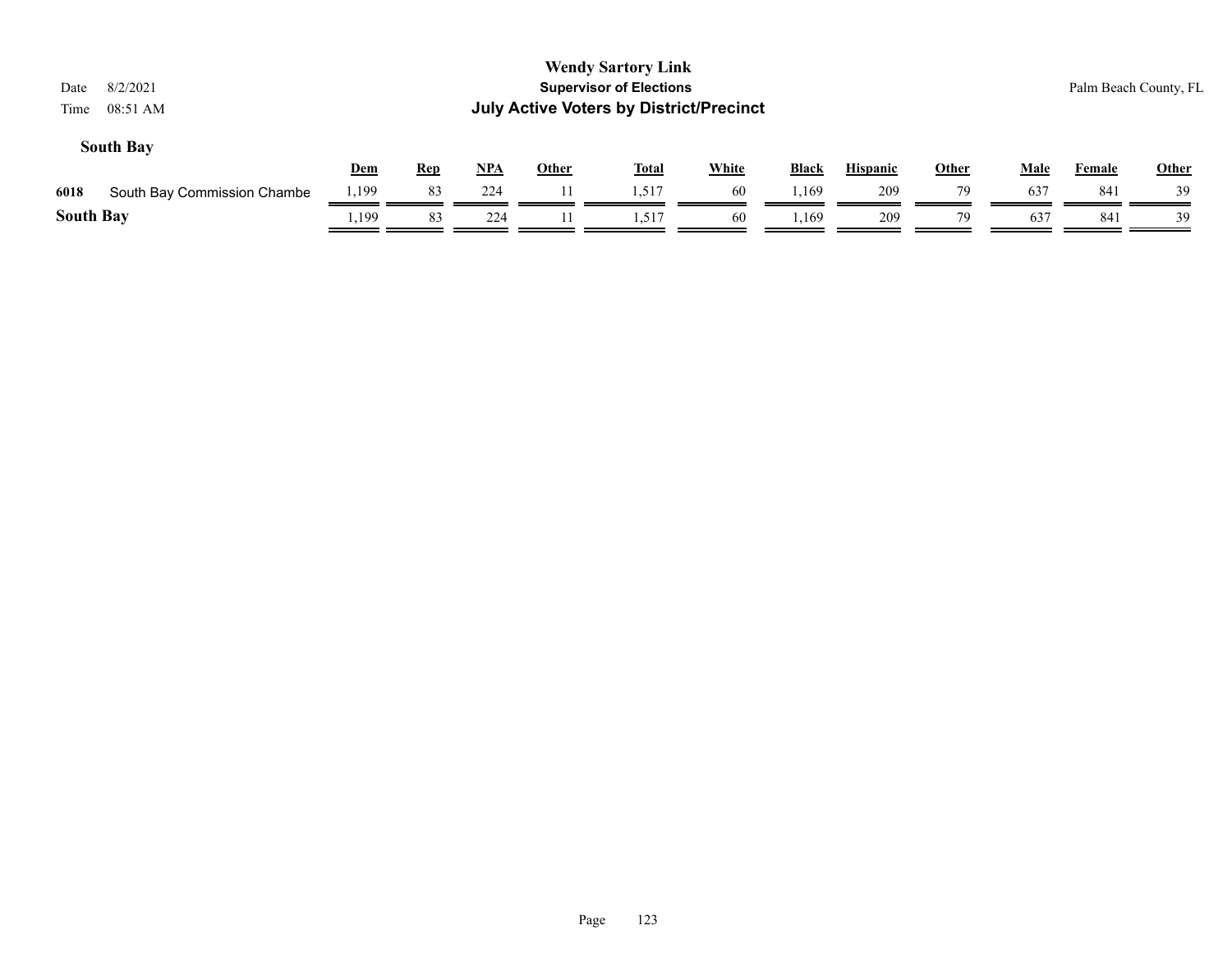| Date<br>Time | 8/2/2021<br>08:51 AM       |            |            |     |              | <b>Wendy Sartory Link</b><br><b>Supervisor of Elections</b><br><b>July Active Voters by District/Precinct</b> |       |       |                 |              |             |               | Palm Beach County, FL |
|--------------|----------------------------|------------|------------|-----|--------------|---------------------------------------------------------------------------------------------------------------|-------|-------|-----------------|--------------|-------------|---------------|-----------------------|
|              | <b>South Palm Beach</b>    | <b>Dem</b> | <b>Rep</b> | NPA | <b>Other</b> | <b>Total</b>                                                                                                  | White | Black | <b>Hispanic</b> | <b>Other</b> | <b>Male</b> | <b>Female</b> | <b>Other</b>          |
| 4004         | South Palm Beach Town Hall | 415        | 493        | 369 | 35           | 1,312                                                                                                         | 1,120 | 22    | 75              | 95           | 570         | 694           | 48                    |
|              | <b>South Palm Beach</b>    | 415        | 493        | 369 | 35           | 1,312                                                                                                         | 1,120 | 22    | 75              | 95           | 570         | 694           | 48                    |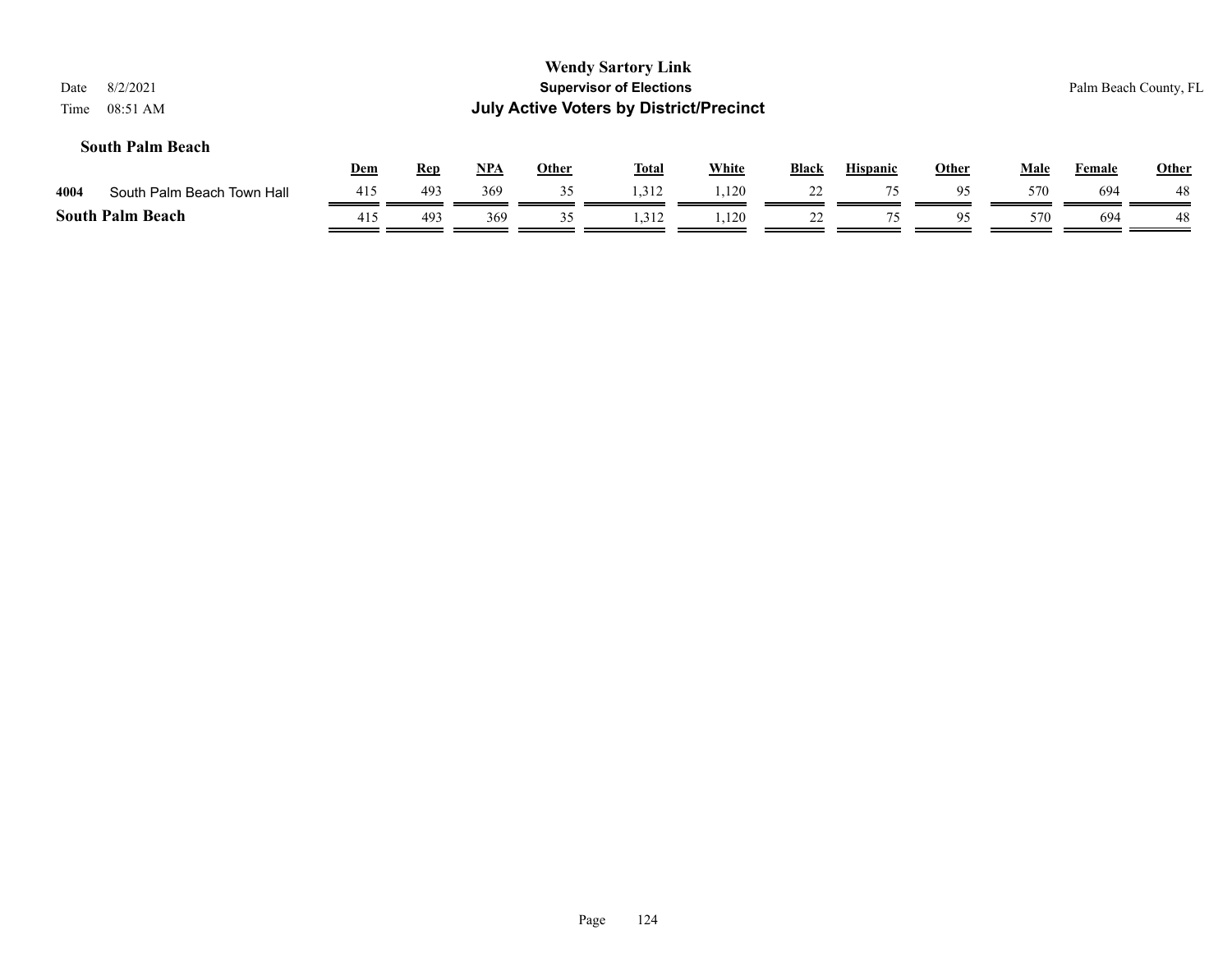### **Tequesta**

|                 |                                  | <u>Dem</u> | <b>Rep</b> | <u>NPA</u>         | Other    | <b>Total</b> | White | <b>Black</b> | <b>Hispanic</b> | Other    | <b>Male</b> | Female   | <b>Other</b>   |
|-----------------|----------------------------------|------------|------------|--------------------|----------|--------------|-------|--------------|-----------------|----------|-------------|----------|----------------|
| 1078            | First Baptist Church Teq         | 344        | 885        | 378                | 22       | 1,629        | 1,525 |              | 42              | 59       | 783         | 809      | 37             |
| 1088            | First Baptist Church Teq         | 11         | 40         | 21                 | $\theta$ | 72           | 64    | 0            |                 | 6        | 36          | 35       |                |
| 1094            | First Baptist Church Teq         | 578        | 879        | 533                | 38       | 2,028        | 1,823 | Q            | 82              | 114      | 915         | 1,064    | 49             |
| 1112            | Tequesta Council Chambers        | 18         | 64         | 44                 |          | 130          | 108   |              | 12              | 6        | 61          | 67       |                |
| 1116            | Tequesta Council Chambers        |            | $\Omega$   | $\left( 0 \right)$ | $\theta$ | $\theta$     | 0     | 0            | 0               | $\theta$ | $\Omega$    | $\theta$ | $\overline{0}$ |
| 1118            | <b>Tequesta Council Chambers</b> | 177        | 243        | 185                | 24       | 629          | 534   | 13           | 40              | 42       | 251         | 362      | 16             |
| 1120            | Tequesta Council Chambers        | 76         | 246        | 102                | 13       | 437          | 411   |              |                 | 18       | 206         | 223      | 8              |
| <b>Tequesta</b> |                                  | 1,204      | 2,357      | 1,263              | 101      | 4,925        | 4,465 | 29           | 186             | 245      | 2,252       | 2,560    | 113            |
|                 |                                  |            |            |                    |          |              |       |              |                 |          |             |          |                |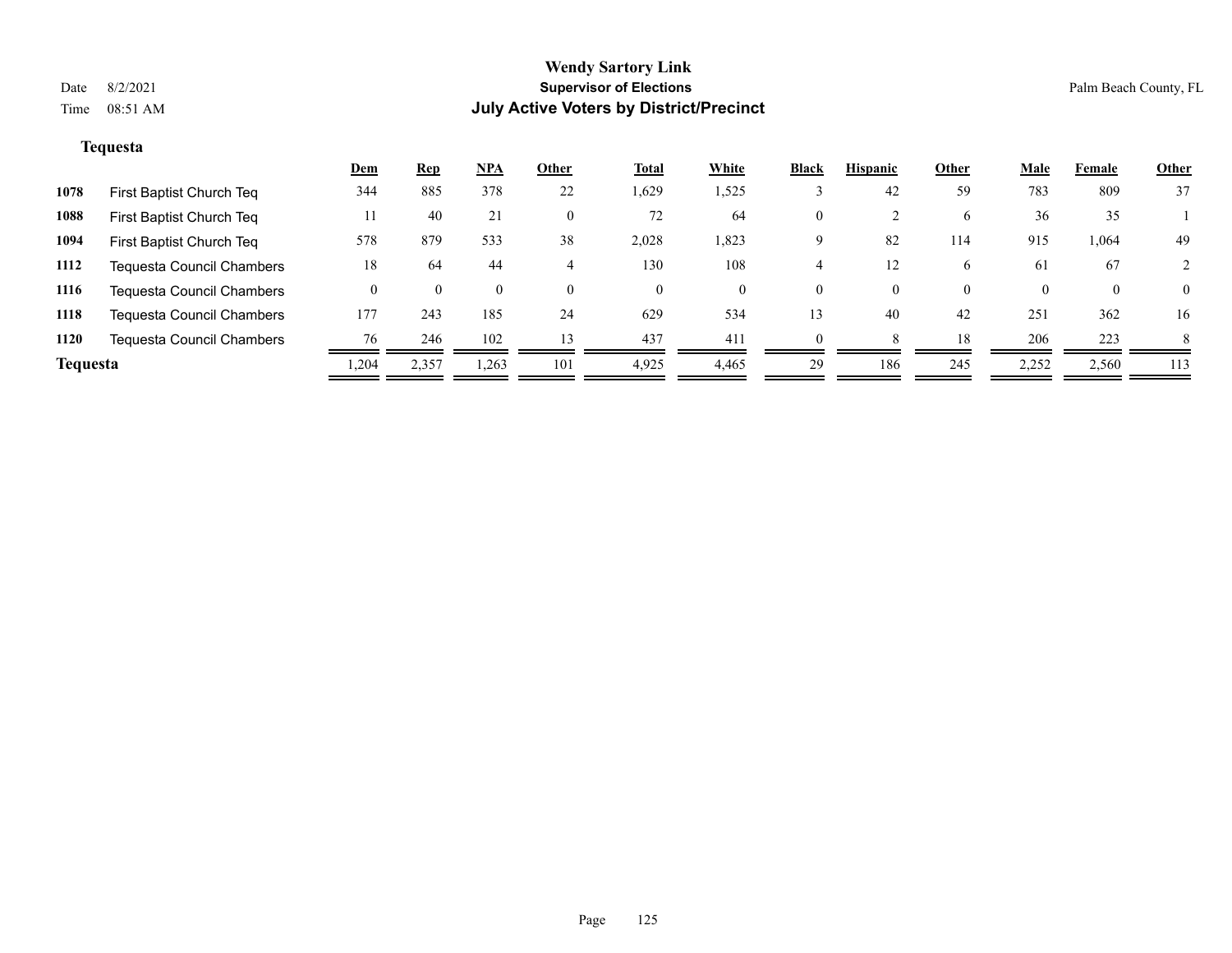| 8/2/2021<br>Date<br>08:51 AM<br>Time |            |            |     | <b>July Active Voters by District/Precinct</b> | <b>Wendy Sartory Link</b><br><b>Supervisor of Elections</b> |              |              |                 |              |             | Palm Beach County, FL |       |
|--------------------------------------|------------|------------|-----|------------------------------------------------|-------------------------------------------------------------|--------------|--------------|-----------------|--------------|-------------|-----------------------|-------|
| <b>Village Of Golf</b>               | <u>Dem</u> | <b>Rep</b> | NPA | Other                                          | <u>Total</u>                                                | <b>White</b> | <b>Black</b> | <b>Hispanic</b> | <b>Other</b> | <b>Male</b> | <b>Female</b>         | Other |
| 4030<br>Village of Golf Admin Bldg   | 35         | 187        | 43  |                                                | 269                                                         | 264          | $\Omega$     |                 | 4            | 126         | 142                   |       |
| <b>Village Of Golf</b>               | 35         | 187        | 43  |                                                | 269                                                         | 264          | $\theta$     |                 |              | 126         | 142                   |       |
|                                      |            |            |     |                                                |                                                             |              |              |                 |              |             |                       |       |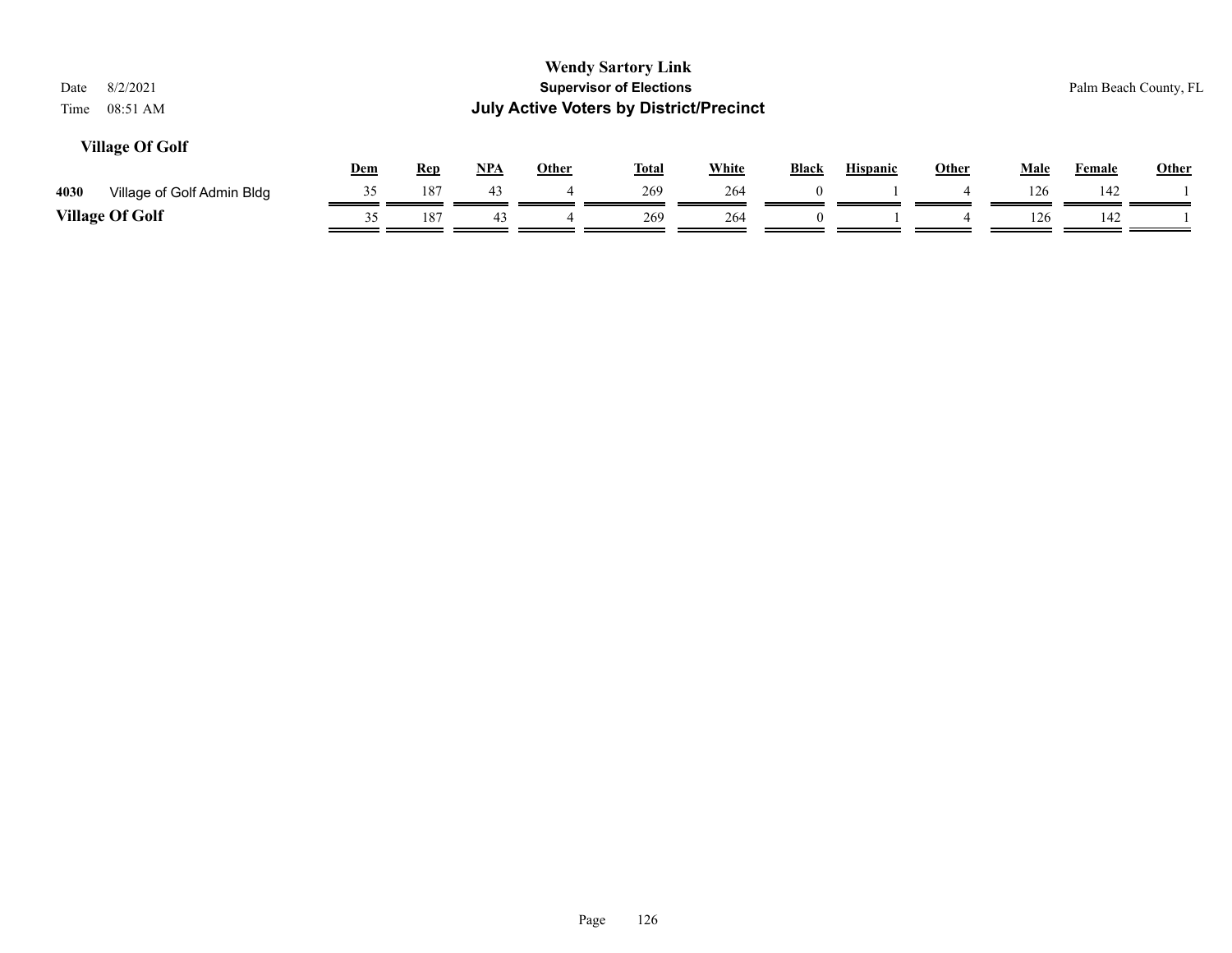## **Wellington**

|      |                                     | Dem          | <b>Rep</b>   | NPA          | <b>Other</b> | <b>Total</b>     | <b>White</b> | <b>Black</b>     | <b>Hispanic</b> | <b>Other</b>   | <b>Male</b>    | <b>Female</b>  | Other            |
|------|-------------------------------------|--------------|--------------|--------------|--------------|------------------|--------------|------------------|-----------------|----------------|----------------|----------------|------------------|
| 2146 | Village Walk HOA Clubhouse          | 549          | 537          | 424          | 42           | 1,552            | 1,207        | 57               | 137             | 151            | 644            | 853            | 55               |
| 6150 | <b>Binks Forest Elementary</b>      | 25           | 41           | 41           | 5            | 112              | 82           | 5                | 10              | 15             | 50             | 59             | $\mathfrak{Z}$   |
| 6152 | <b>Binks Forest Elementary</b>      | 410          | 558          | 377          | 34           | 1,379            | 1,053        | 46               | 131             | 149            | 650            | 684            | 45               |
| 6154 | Wellington Landings Middle          | 466          | 528          | 390          | 28           | 1,412            | 1,021        | 86               | 187             | 118            | 634            | 738            | $40\,$           |
| 6156 | <b>Binks Forest Elementary</b>      | 632          | 717          | 569          | 39           | 1,957            | 1,377        | 127              | 284             | 169            | 888            | 1,008          | 61               |
| 6158 | <b>Wellington Elementary</b>        | 783          | 940          | 544          | 40           | 2,307            | 1,700        | 129              | 305             | 173            | 1,051          | 1,181          | 75               |
| 6160 | Wellington Landings Middle          | 663          | 582          | 562          | 43           | 1,850            | 1,204        | 164              | 333             | 149            | 861            | 935            | 54               |
| 6162 | First Baptist Church Wel            | 764          | 661          | 552          | 44           | 2,021            | 1,288        | 207              | 345             | 181            | 898            | 1,059          | 64               |
| 6164 | First Baptist Church Wel            | 830          | 804          | 598          | 54           | 2,286            | 1,539        | 183              | 371             | 193            | 1,022          | 1,190          | $74\,$           |
| 6166 | <b>Wellington Community Center</b>  | 858          | 861          | 735          | 47           | 2,501            | 1,743        | 151              | 395             | 212            | 1,153          | 1,268          | $80\,$           |
| 6168 | First Baptist Church Wel            | 128          | 181          | 141          | 9            | 459              | 353          | 27               | 44              | 35             | 213            | 234            | 12               |
| 6182 | New Horizons Elementary             | 292          | 451          | 318          | 14           | 1,075            | 788          | 53               | 113             | 121            | 464            | 582            | $29\,$           |
| 6184 | Wellington High                     | 660          | 577          | 522          | 37           | 1,796            | 1,112        | 242              | 286             | 156            | 793            | 945            | 58               |
| 6186 | <b>Elbridge Gale Elementary</b>     | 818          | 554          | 628          | $42\,$       | 2,042            | 1,111        | 292              | 424             | 215            | 889            | 1,070          | 83               |
| 6188 | Wellington Village Park             | 219          | 418          | 290          | 27           | 954              | 809          | 16               | 46              | 83             | 383            | 522            | 49               |
| 6190 | Wellington Village Hall             | 816          | 450          | 630          | 41           | 1,937            | 866          | 354              | 507             | 210            | 807            | 1,055          | 75               |
| 6192 | St Peters Methodist Church          | 971          | 787          | 805          | 63           | 2,626            | 1,559        | 281              | 547             | 239            | 1,199          | 1,339          | $88\,$           |
| 6194 | <b>Equestrian Trails Elementary</b> | 504          | 289          | 340          | 20           | 1,153            | 518          | 293              | 155             | 187            | 512            | 586            | 55               |
| 6198 | Wellington Branch Library           | 522          | 351          | 340          | 35           | 1,248            | 690          | 190              | 258             | 110            | 527            | 689            | $32\,$           |
| 6200 | <b>Emerald Cove Middle</b>          | 538          | 559          | 499          | 44           | 1,640            | 1,021        | 178              | 268             | 173            | 727            | 862            | 51               |
| 6202 | <b>Emerald Cove Middle</b>          | 102          | 83           | 95           | 7            | 287              | 160          | 60               | 51              | 16             | 129            | 152            | 6                |
| 6204 | <b>Emerald Cove Middle</b>          | 30           | 20           | 33           | $\mathbf{0}$ | 83               | 43           | 24               | 8               | 8              | 21             | 58             | 4                |
| 6208 | Buena Vida Clubhouse                | 319          | 202          | 176          | 13           | 710              | 624          | 19               | 22              | 45             | 320            | 371            | 19               |
| 6210 | Villa Olympia Clubhouse             | 1,555        | 1,051        | 1,262        | 92           | 3,960            | 1,777        | 690              | 677             | 816            | 1,852          | 1,919          | 189              |
| 6212 | <b>Wellington Village Park</b>      | 146          | 226          | 171          | 15           | 558              | 381          | 15               | 91              | 71             | 255            | 276            | 27               |
| 6214 | Wellington Village Park             | 825          | 751          | 681          | $47\,$       | 2,304            | 1,457        | 249              | 278             | 320            | 1,054          | 1,165          | 85               |
| 6218 | Wellington Village Park             | $\mathbf{0}$ | $\mathbf{0}$ | $\mathbf{0}$ | $\mathbf{0}$ | $\boldsymbol{0}$ | $\mathbf{0}$ | $\boldsymbol{0}$ | $\mathbf{0}$    | $\overline{0}$ | $\overline{0}$ | $\overline{0}$ | $\boldsymbol{0}$ |
| 6220 | <b>Wellington Village Park</b>      | 57           | 28           | 39           | 7            | 131              | 63           | 16               | 31              | 21             | 55             | 72             | $\overline{4}$   |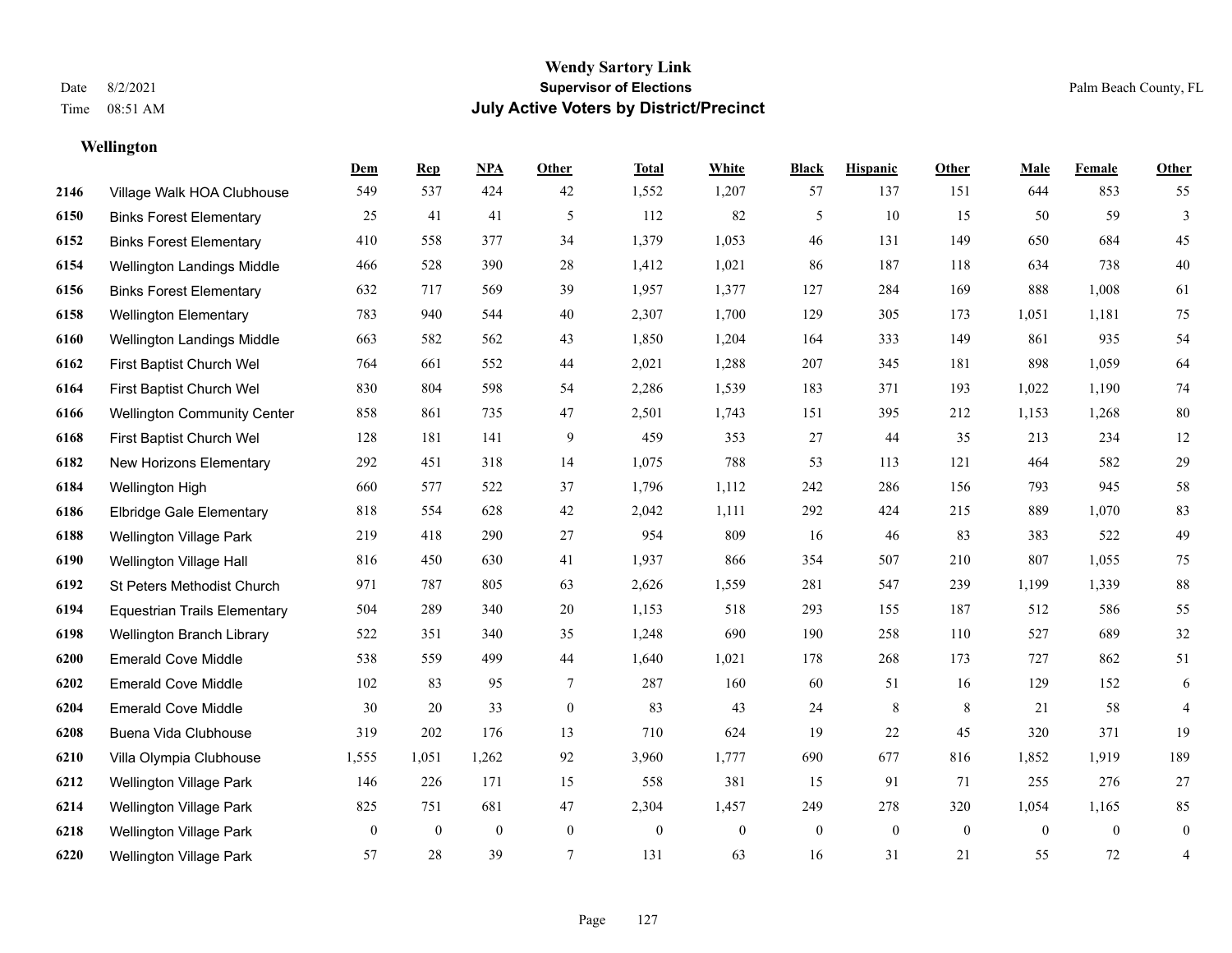| 8/2/2021<br>Date<br>08:51 AM<br>Time |            |            |        |              | <b>Wendy Sartory Link</b><br><b>Supervisor of Elections</b><br><b>July Active Voters by District/Precinct</b> |              |              |                 |              |             |               | Palm Beach County, FL |
|--------------------------------------|------------|------------|--------|--------------|---------------------------------------------------------------------------------------------------------------|--------------|--------------|-----------------|--------------|-------------|---------------|-----------------------|
| Wellington                           | <u>Dem</u> | <u>Rep</u> | $NPA$  | <u>Other</u> | <u>Total</u>                                                                                                  | <b>White</b> | <b>Black</b> | <b>Hispanic</b> | <u>Other</u> | <u>Male</u> | <b>Female</b> | Other                 |
| 6226<br>The Isles at Wellington      | 753        | 754        | 620    | 37           | 2,164                                                                                                         | 1,396        | 225          | 241             | 302          | 1,021       | 1,049         | 94                    |
| Wellington                           | 15,235     | 13,961     | 12,382 | 926          | 42,504                                                                                                        | 26,942       | 4,379        | 6,545           | 4,638        | 19,072      | 21,921        | 1,511                 |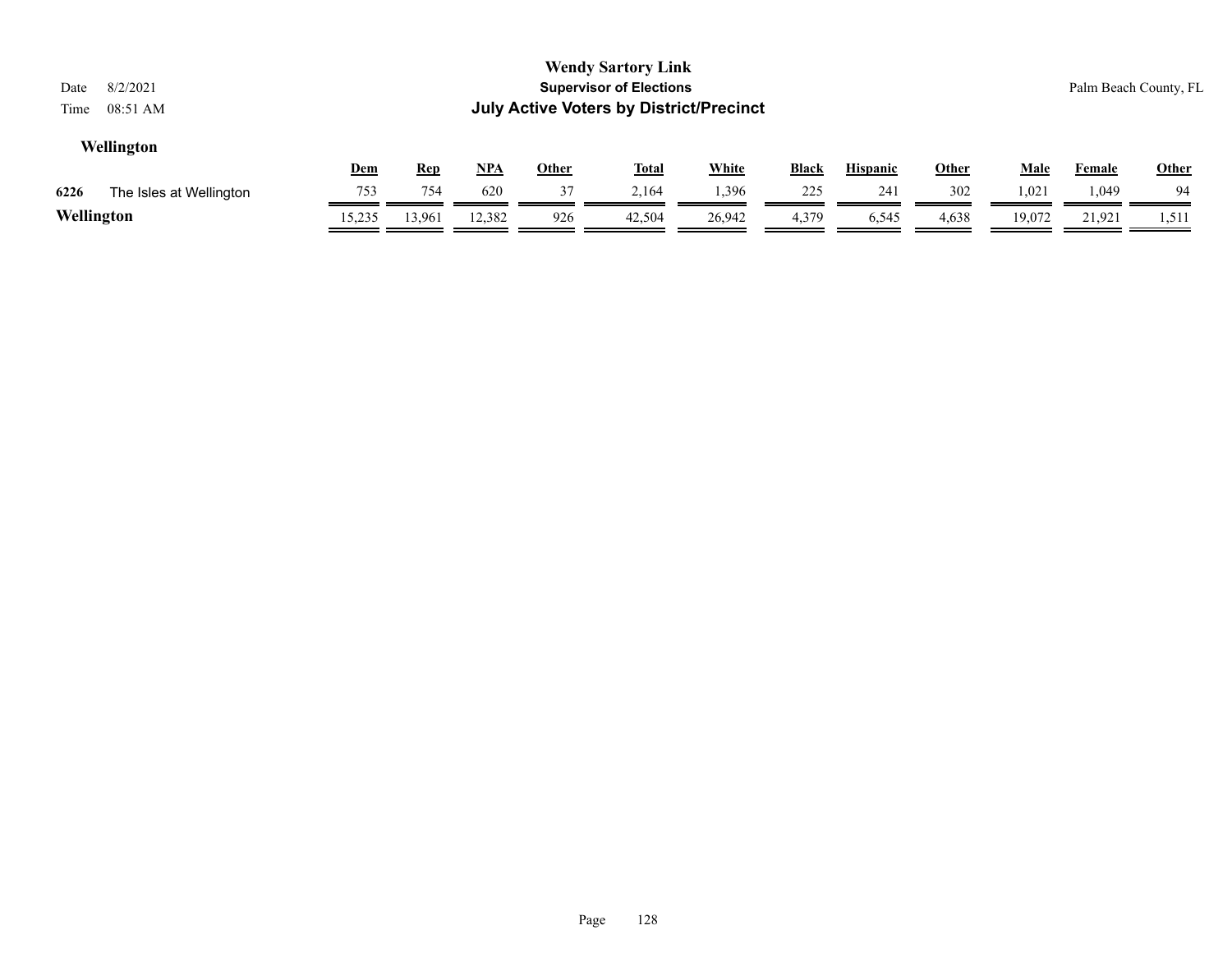| Date<br>Time                                                                                                                                                                   | 8/2/2021<br>08:51 AM |     |     |          |          | <b>Wendy Sartory Link</b><br><b>Supervisor of Elections</b><br><b>July Active Voters by District/Precinct</b> |          |          |          |     |          |     | Palm Beach County, FL |
|--------------------------------------------------------------------------------------------------------------------------------------------------------------------------------|----------------------|-----|-----|----------|----------|---------------------------------------------------------------------------------------------------------------|----------|----------|----------|-----|----------|-----|-----------------------|
| Westlake<br><b>White</b><br><b>NPA</b><br><b>Total</b><br><b>Black</b><br><b>Hispanic</b><br><b>Other</b><br><b>Male</b><br><b>Dem</b><br><b>Rep</b><br><b>Other</b><br>Female |                      |     |     |          |          |                                                                                                               |          |          |          |     |          |     |                       |
| 6072                                                                                                                                                                           | Seminole Ridge High  | 459 | 442 | 425      | 40       | 1,366                                                                                                         | 627      | 253      | 366      | 120 | 636      | 706 | 24                    |
| 6073                                                                                                                                                                           | Seminole Ridge High  |     |     | $\Omega$ | $\Omega$ | $\theta$                                                                                                      | $\theta$ | $\Omega$ | $\Omega$ |     | $\theta$ |     | $\theta$              |
| Westlake                                                                                                                                                                       |                      | 459 | 442 | 425      | 40       | 1,366                                                                                                         | 627      | 253      | 366      | 120 | 636      | 706 | 24                    |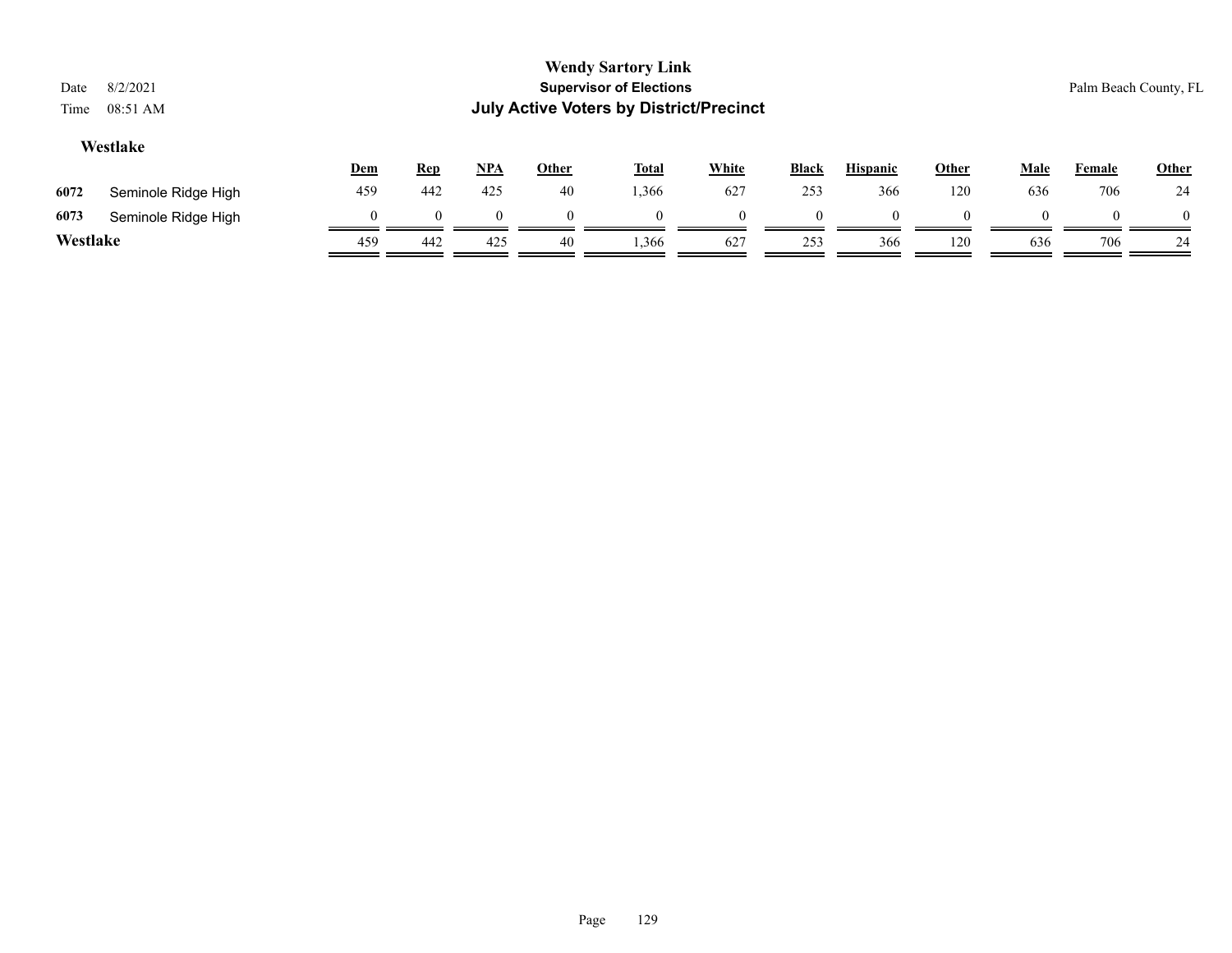## **West Palm Beach**

|      |                                 | Dem              | <b>Rep</b>       | NPA              | <b>Other</b>   | <b>Total</b>   | <b>White</b>     | <b>Black</b>     | <b>Hispanic</b>  | <b>Other</b>    | <b>Male</b>  | Female         | Other            |
|------|---------------------------------|------------------|------------------|------------------|----------------|----------------|------------------|------------------|------------------|-----------------|--------------|----------------|------------------|
| 2002 | Jeaga Middle                    | 176              | 93               | 112              | 6              | 387            | 151              | 124              | 41               | 71              | 171          | 204            | 12               |
| 2004 | <b>Grassy Waters Elementary</b> | 1,043            | 329              | 581              | 40             | 1,993          | 586              | 725              | 398              | 284             | 848          | 1,074          | 71               |
| 2006 | Jeaga Middle                    | 173              | 79               | 102              | 11             | 365            | 154              | 107              | 80               | 24              | 150          | 204            | 11               |
| 2008 | Jeaga Middle                    | $\mathbf{0}$     | $\boldsymbol{0}$ | $\mathbf{0}$     | $\mathbf{0}$   | $\theta$       | $\boldsymbol{0}$ | $\boldsymbol{0}$ | $\mathbf{0}$     | $\mathbf{0}$    | $\mathbf{0}$ | $\mathbf{0}$   | $\boldsymbol{0}$ |
| 2014 | Club Baywinds                   | 828              | 552              | 369              | 34             | 1,783          | 1,362            | 152              | 163              | 106             | 727          | 1.014          | $42\,$           |
| 2016 | Andros Isle POA Clubhouse       | 854              | 556              | 543              | 35             | 1,988          | 1,073            | 390              | 300              | 225             | 842          | 1,075          | 71               |
| 2018 | <b>Riverwalk Clubhouse</b>      | 747              | 704              | 564              | 45             | 2,060          | 1,613            | 92               | 176              | 179             | 883          | 1,114          | 63               |
| 2032 | <b>Riverwalk Clubhouse</b>      | 50               | 26               | 28               | 5              | 109            | 55               | 29               | 18               | $7\phantom{.0}$ | 41           | 65             | 3                |
| 2034 | <b>Riverwalk Clubhouse</b>      | 99               | 53               | 71               | 9              | 232            | 94               | 58               | 54               | 26              | 105          | 125            | 2                |
| 2042 | <b>Riverwalk Clubhouse</b>      | $\mathbf{0}$     | $\mathbf{0}$     | $\mathbf{0}$     | $\overline{0}$ | $\theta$       | $\boldsymbol{0}$ | $\mathbf{0}$     | $\mathbf{0}$     | $\theta$        | $\theta$     | $\theta$       | $\mathbf{0}$     |
| 2062 | <b>Belvedere Elementary</b>     | 6                | 6                | $\mathbf{1}$     | $\theta$       | 13             | 12               | $\mathbf{0}$     | $\theta$         | $\overline{1}$  | 9            | $\overline{4}$ | $\theta$         |
| 2064 | <b>Belvedere Elementary</b>     |                  | $\mathbf{0}$     | $\theta$         | $\overline{0}$ | $\overline{1}$ | 1                | $\mathbf{0}$     | $\mathbf{0}$     | $\theta$        |              | $\theta$       | $\theta$         |
| 2066 | Howard Park Community Center    | 140              | 79               | 99               | $\tau$         | 325            | 168              | 54               | 66               | 37              | 151          | 166            | 8                |
| 2068 | <b>Conniston Middle</b>         | 429              | 253              | 322              | 14             | 1,018          | 404              | 100              | 441              | 73              | 457          | 521            | $40\,$           |
| 2070 | <b>Belvedere Elementary</b>     | 560              | 371              | 374              | 24             | 1,329          | 1,044            | 26               | 152              | 107             | 626          | 653            | 50               |
| 2072 | <b>Belvedere Elementary</b>     | 599              | 330              | 462              | 27             | 1,418          | 501              | 145              | 625              | 147             | 614          | 715            | 89               |
| 2074 | <b>Belvedere Elementary</b>     | $\boldsymbol{0}$ | $\boldsymbol{0}$ | $\boldsymbol{0}$ | $\mathbf{0}$   | $\mathbf{0}$   | $\boldsymbol{0}$ | $\boldsymbol{0}$ | $\boldsymbol{0}$ | $\mathbf{0}$    | $\mathbf{0}$ | $\mathbf{0}$   | $\boldsymbol{0}$ |
| 2076 | St Catherine Church             | 145              | 125              | 125              | 7              | 402            | 331              | 16               | 27               | 28              | 197          | 193            | 12               |
| 2078 | St Catherine Church             | 452              | 554              | 357              | 30             | 1,393          | 1,164            | 38               | 87               | 104             | 621          | 723            | 49               |
| 2134 | STEM Bldg at S FL Science Ctr   | 533              | 319              | 432              | 31             | 1,315          | 493              | 61               | 643              | 118             | 604          | 653            | 58               |
| 2136 | Palmwood Lodge #303             | 667              | 453              | 561              | 44             | 1,725          | 753              | 83               | 723              | 166             | 780          | 861            | 84               |
| 2138 | Palmwood Lodge #303             | 339              | 160              | 265              | 19             | 783            | 317              | 79               | 297              | 90              | 360          | 387            | 36               |
| 2140 | South Olive Community Center    | 567              | 431              | 375              | 33             | 1,406          | 1,071            | 29               | 195              | 111             | 663          | 695            | $48\,$           |
| 2142 | Lakeside Presbyterian Church    | 294              | 372              | 179              | 23             | 868            | 754              | 3                | 54               | 57              | 399          | 439            | $30\,$           |
| 2144 | Lakeside Presbyterian Church    | 355              | 412              | 261              | 33             | 1,061          | 878              | 20               | 79               | 84              | 486          | 541            | 34               |
| 6066 | Ibis POA Admin Building         | 1,018            | 1,097            | 720              | 85             | 2,920          | 2,560            | 90               | 67               | 203             | 1,374        | 1,481          | 65               |
| 6068 | Ibis POA Admin Building         | $\mathbf{0}$     | $\boldsymbol{0}$ | $\boldsymbol{0}$ | $\mathbf{0}$   | $\theta$       | $\overline{0}$   | $\boldsymbol{0}$ | $\mathbf{0}$     | $\mathbf{0}$    | $\mathbf{0}$ | $\mathbf{0}$   | $\boldsymbol{0}$ |
| 6070 | Ironhorse Country Club          | 158              | 263              | 120              | 9              | 550            | 445              | 34               | 20               | 51              | 246          | 292            | 12               |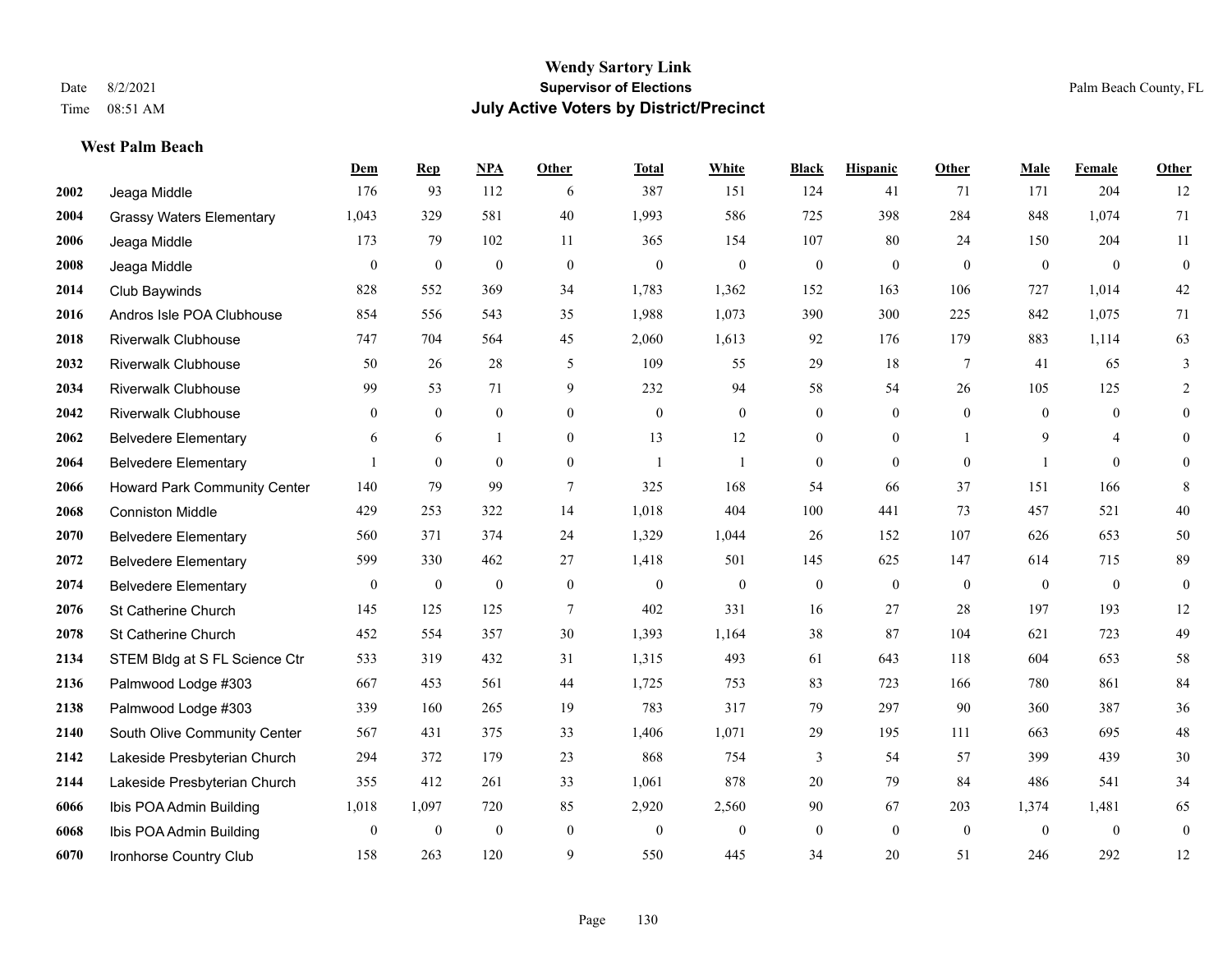**West Palm Beach**

#### **Wendy Sartory Link** Date 8/2/2021 **Supervisor of Elections** Palm Beach County, FL Time 08:51 AM **July Active Voters by District/Precinct**

# **Dem Rep NPA Other Total White Black Hispanic Other Male Female Other** Crossroads Baptist Church 0 0 0 0 0 0 0 0 0 0 0 0 Crossroads Baptist Church 284 8 83 10 385 6 322 28 29 129 239 17 Crossroads Baptist Church 1 2 1 0 4 3 0 1 1 3 0 Crossroads Baptist Church 0 0 0 0 0 0 0 0 0 0 0 0 Crossroads Baptist Church 0 0 0 0 0 0 0 0 0 0 0 0 Palm Beach Lakes High 1,432 359 603 42 2,436 808 1,098 307 223 985 1,352 99 Ephesus Junior Academy 1,167 64 228 16 1,475 104 1,213 50 108 597 831 47 Grace Episcopal Church 1,301 161 435 34 1,931 335 1,270 127 199 826 1,019 86 Northboro Elementary 1,068 187 415 29 1,699 458 908 162 171 760 868 71 Pleasant City Community Center 927 242 473 34 1,676 769 587 173 147 801 794 81 Northboro Elementary 457 397 365 39 1,258 1,007 65 84 102 580 645 33 Egret Lake Elementary 478 109 230 6 823 214 368 132 109 352 439 32 Egret Lake Elementary 195 35 84 10 324 54 192 32 46 138 178 8 Egret Lake Elementary 348 97 148 16 609 413 103 48 45 239 349 21 Egret Lake Elementary 22 3 1 0 26 25 0 0 1 6 19 1 Bear Lakes Middle 35 17 12 1 65 25 14 10 16 25 36 4 Whitehall Clubhouse #3 679 484 446 50 1,659 1,050 248 193 168 771 839 49 Bear Lakes Middle 1,293 471 800 58 2,622 1,042 897 371 312 1,139 1,360 123 Palm Beach Lakes High 117 35 76 3 231 84 68 22 57 106 111 14 Salvation Army Activity Hall 597 77 279 12 965 158 505 126 176 410 508 47 Salvation Army Activity Hall 828 306 475 32 1,641 671 529 252 189 658 904 79 U M Church of Palm Beaches 943 427 653 66 2,089 1,013 651 227 198 931 1,094 64 First Christian Church 737 180 323 25 1,265 414 623 103 125 482 737 46 WPB City Fire Station #5 738 380 415 25 1,558 957 269 185 147 670 837 51 Roosevelt Elementary 2,051 166 535 28 2,780 262 2,067 238 213 1,109 1,551 120 Chamber of Commerce 401 391 341 56 1,189 893 60 102 134 561 589 39 U M Church of Palm Beaches 278 110 172 8 568 203 206 107 52 243 296 29

U M Church of Palm Beaches 0 0 0 0 0 0 0 0 0 0 0 0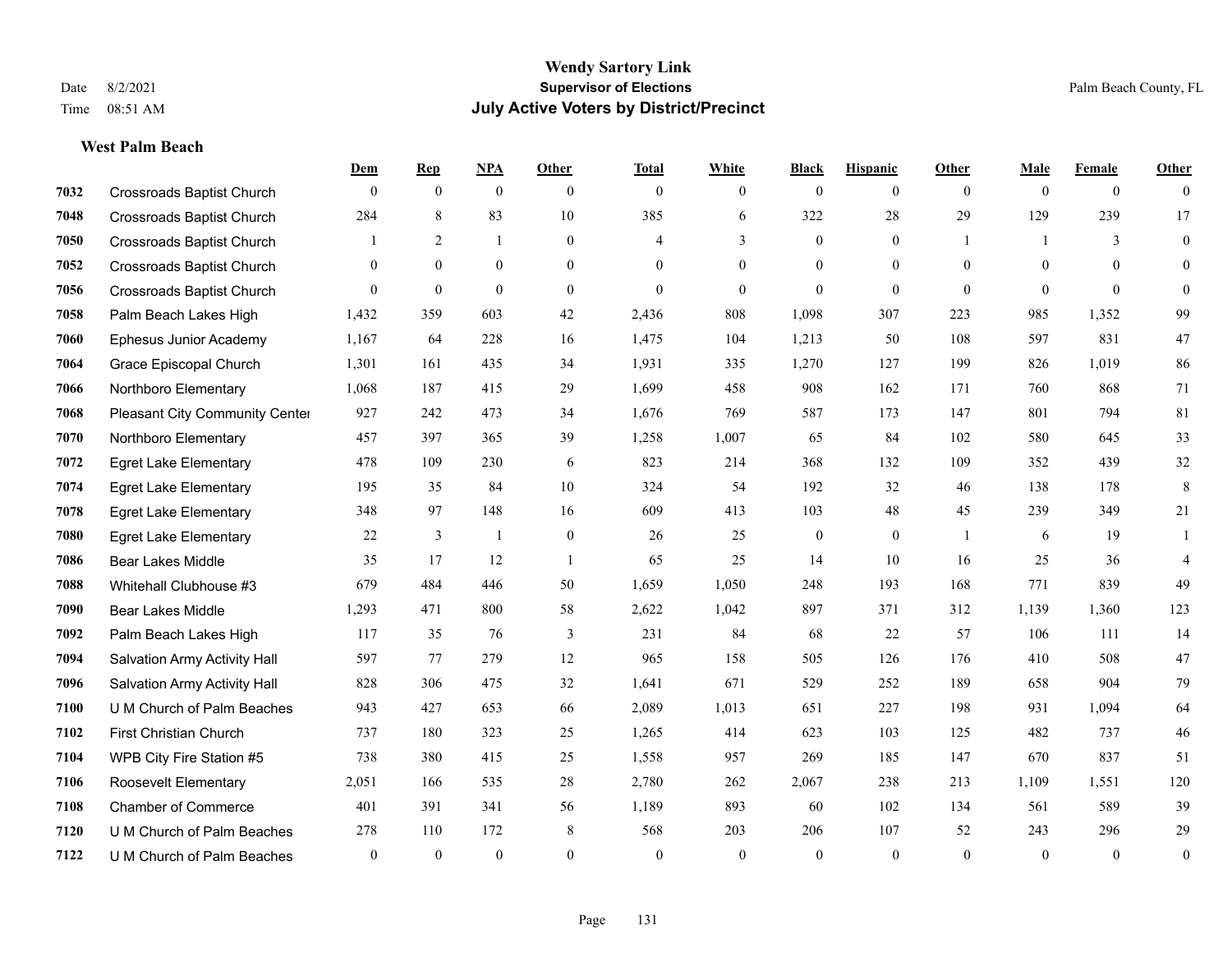#### **West Palm Beach**

|      |                                      | Dem    | Rep    | <b>NPA</b> | Other | Total  | White  | <b>Black</b> | <b>Hispanic</b> | Other | Male   | Female | Other |
|------|--------------------------------------|--------|--------|------------|-------|--------|--------|--------------|-----------------|-------|--------|--------|-------|
| 7124 | <b>First Christian Church</b>        | 1,216  | 142    | 339        | 15    | 1,712  | 201    | 1,236        | 112             | 163   | 749    | 902    | 61    |
| 7126 | <b>First Christian Church</b>        | 1,504  | 495    | 749        | 81    | 2,829  | 1,083  | 1,043        | 403             | 300   | 1,162  | 1,554  | 113   |
| 7128 | <b>Westward Elementary</b>           | 1,944  | 125    | 465        | 24    | 2,558  | 158    | 2,097        | 118             | 185   | 1,027  | 1,447  | 84    |
| 7130 | Alexander W Dreyfoos SOA High        | 810    | 814    | 747        | 71    | 2,442  | 1,866  | 113          | 207             | 256   | 1,233  | 1,139  | 70    |
| 7132 | WPB City Hall Flagler Gallery        | 673    | 652    | 585        | 77    | 1,987  | 1,561  | 83           | 140             | 203   | 998    | 917    | 72    |
| 7148 | <b>Howard Park Community Center</b>  | 74     | 26     | 44         |       | 149    | 66     | 35           | 28              | 20    | 75     | 67     |       |
| 7149 | <b>Howard Park Community Center</b>  | 59     | 11     | 46         |       | 118    | 17     | 47           | 33              | 21    | 54     | 54     | 10    |
| 7150 | <b>Howard Park Community Center</b>  | 355    | 276    | 297        | 36    | 964    | 773    | 38           | 86              | 67    | 481    | 457    | 26    |
| 7152 | <b>WPB City Hall Flagler Gallery</b> | 476    | 450    | 270        | 41    | 1,237  | 982    | 43           | 116             | 96    | 477    | 714    | 46    |
|      | <b>West Palm Beach</b>               | 33,721 | 15,316 | 18,158     | 1,523 | 68,718 | 33,659 | 19,453       | 9,028           | 6,578 | 30,130 | 36,048 | 2,540 |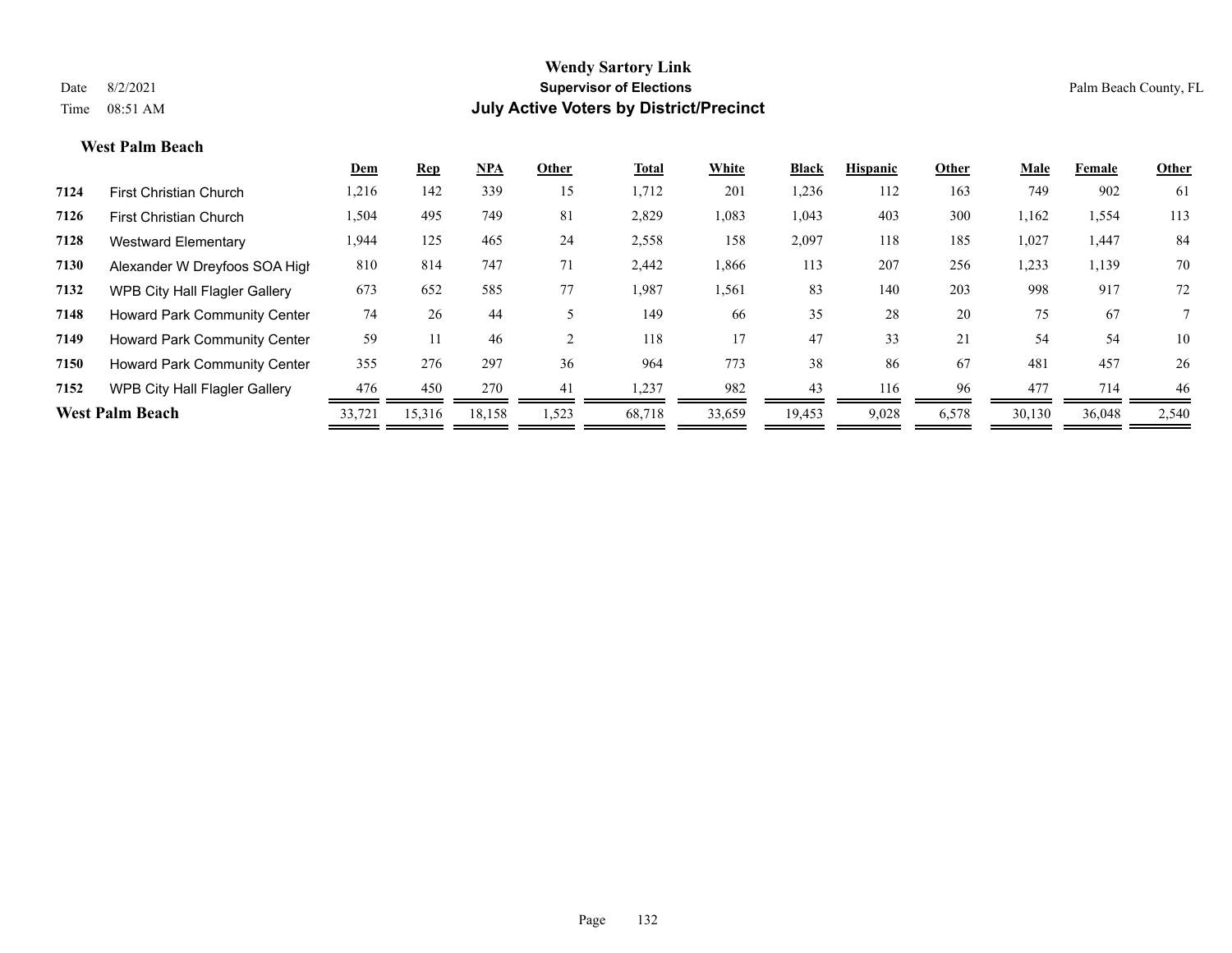|      |                                     | Dem          | <b>Rep</b>       | NPA              | <b>Other</b> | <b>Total</b> | <b>White</b>   | <b>Black</b>     | <b>Hispanic</b>  | <b>Other</b>     | <b>Male</b> | <b>Female</b>  | <b>Other</b> |
|------|-------------------------------------|--------------|------------------|------------------|--------------|--------------|----------------|------------------|------------------|------------------|-------------|----------------|--------------|
| 1002 | <b>Canal Point Community Center</b> | $\mathbf{0}$ | $\boldsymbol{0}$ | $\boldsymbol{0}$ | $\theta$     | $\mathbf{0}$ | $\overline{0}$ | $\overline{0}$   | $\overline{0}$   | $\overline{0}$   | $\theta$    | $\overline{0}$ | $\Omega$     |
| 3084 | Lakes of Sherbrooke                 | 704          | 648              | 579              | 54           | 1,985        | 1,342          | 189              | 287              | 167              | 868         | 1,041          | 76           |
| 3090 | <b>Woodlands Middle</b>             | 1,450        | 829              | 629              | 51           | 2,959        | 2,388          | 175              | 116              | 280              | 1,345       | 1,525          | 89           |
| 3092 | Lacuna HOA Clubhouse                | 1,207        | 737              | 737              | 64           | 2,745        | 1,906          | 272              | 306              | 261              | 1,259       | 1,395          | 91           |
| 3120 | Valencia Shores Social Club         | 1,224        | 584              | 574              | 42           | 2,424        | 2,136          | 68               | 81               | 139              | 1,108       | 1,261          | 55           |
| 3122 | Boynton Beach Community Chur        | 897          | 402              | 342              | 32           | 1,673        | 1,499          | 31               | 53               | 90               | 684         | 947            | $42\,$       |
| 5002 | Faith Farm Tabernacle               | 564          | 648              | 495              | 42           | 1,749        | 1,152          | 173              | 191              | 233              | 811         | 885            | 53           |
| 5003 | Faith Farm Tabernacle               | 498          | 344              | 434              | 25           | 1,301        | 786            | 137              | 200              | 178              | 576         | 679            | 46           |
| 5004 | Faith Farm Tabernacle               | 3            | $\sqrt{2}$       | $\sqrt{2}$       | $\mathbf{0}$ | $\tau$       | $\overline{4}$ | $\boldsymbol{0}$ | 3                | $\boldsymbol{0}$ | 6           | -1             | $\mathbf{0}$ |
| 5005 | <b>Sunset Palms Elementary</b>      | 1,235        | 559              | 477              | 76           | 2,347        | 2,196          | 15               | 35               | 101              | 1,084       | 1,204          | 59           |
| 5006 | Faith Farm Tabernacle               | 1,078        | 466              | 531              | 35           | 2,110        | 1,995          | 13               | 22               | 80               | 981         | 1,092          | 37           |
| 5007 | Faith Farm Tabernacle               | 5            | $\boldsymbol{0}$ | $\overline{2}$   | $\mathbf{0}$ | $\tau$       | 6              | $\boldsymbol{0}$ | $\boldsymbol{0}$ | -1               | 5           | 2              | $\mathbf{0}$ |
| 5008 | <b>Sunset Palms Elementary</b>      | 428          | 323              | 360              | 26           | 1,137        | 741            | 96               | 138              | 162              | 527         | 573            | 37           |
| 5009 | Boynton Beach Community Chur        | 1,202        | 971              | 992              | $72\,$       | 3,237        | 2,149          | 287              | 360              | 441              | 1,542       | 1,575          | 120          |
| 5054 | Our Lady Queen of Peace             | 1,155        | 1,205            | 1,003            | 87           | 3,450        | 2,772          | 99               | 210              | 369              | 1,604       | 1,703          | 143          |
| 5055 | Our Lady Queen of Peace             | 298          | 141              | 151              | 12           | 602          | 530            | 6                | 37               | 29               | 266         | 318            | 18           |
| 5108 | West Boca Branch Library            | 1,402        | 1,494            | 1,351            | 103          | 4,350        | 3,598          | 105              | 255              | 392              | 2,042       | 2,173          | 135          |
| 5128 | <b>Sunrise Park Elementary</b>      | 763          | 495              | 571              | 36           | 1,865        | 1,233          | 103              | 275              | 254              | 843         | 957            | 65           |
| 5130 | Coconut Cove Waterpark - Meet       | 647          | 544              | 531              | 27           | 1,749        | 1,281          | 31               | 169              | 268              | 790         | 872            | 87           |
| 5132 | Eagles Landing Middle               | 954          | 575              | 638              | 44           | 2,211        | 1,516          | 148              | 322              | 225              | 975         | 1,165          | $71\,$       |
| 5134 | Coconut Cove Waterpark - Meet       | 542          | 470              | 449              | 31           | 1,492        | 1,064          | 67               | 231              | 130              | 704         | 733            | 55           |
| 5136 | West Boca Branch Library            | 868          | 505              | 689              | 40           | 2,102        | 1,369          | 124              | 396              | 213              | 880         | 1,153          | 69           |
| 5138 | <b>Whispering Pines Elementary</b>  | 893          | 563              | 619              | 44           | 2,119        | 1,406          | 131              | 307              | 275              | 924         | 1,116          | 79           |
| 5140 | Olympic Heights High                | 1,045        | 764              | 911              | 50           | 2,770        | 1,789          | 149              | 531              | 301              | 1,250       | 1,407          | 113          |
| 5142 | <b>Whispering Pines Elementary</b>  | 302          | 243              | 253              | 21           | 819          | 593            | 29               | 104              | 93               | 327         | 454            | 38           |
| 5144 | Whisper Walk Section B              | 924          | 446              | 421              | 33           | 1,824        | 1,444          | 52               | 210              | 118              | 698         | 1,074          | 52           |
| 5146 | <b>Century Village West</b>         | 918          | 493              | 380              | 39           | 1,830        | 1,417          | 76               | 179              | 158              | 663         | 1,095          | $72\,$       |
| 5148 | <b>Century Village West</b>         | 751          | 358              | 364              | 23           | 1,496        | 1,189          | 47               | 139              | 121              | 573         | 847            | 76           |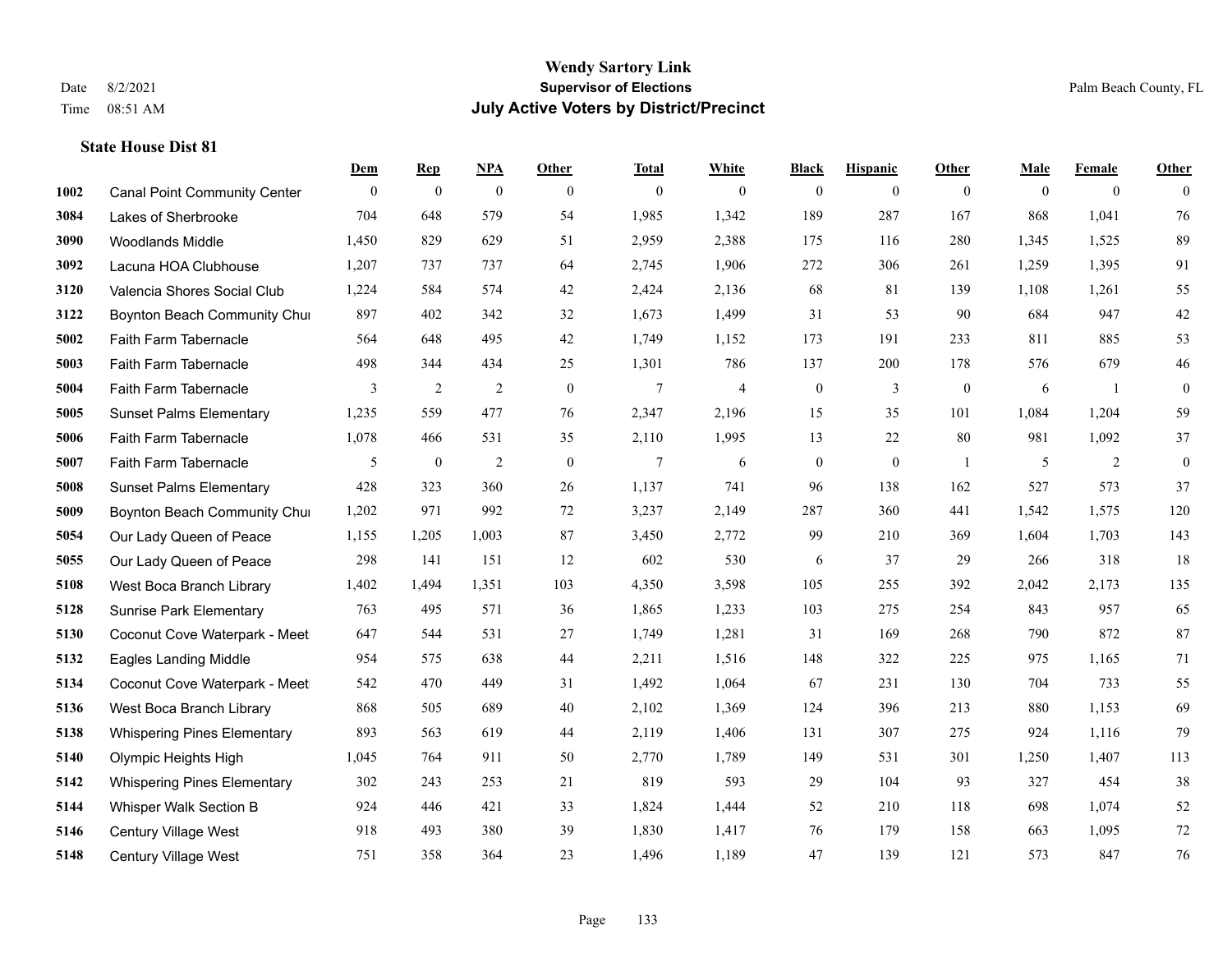**State House Dist 81**

#### **Wendy Sartory Link** Date 8/2/2021 **Supervisor of Elections** Palm Beach County, FL Time 08:51 AM **July Active Voters by District/Precinct**

# **Dem Rep NPA Other Total White Black Hispanic Other Male Female Other** Century Village West 683 278 280 20 1,261 990 49 139 83 448 770 43 West Boca Raton High 953 792 855 44 2,644 1,974 83 249 338 1,242 1,292 110 Daggerwing Nature Center 905 776 756 52 2,489 1,713 79 347 350 1,115 1,258 116 Southwinds Golf Course 725 494 581 32 1,832 1,237 86 261 248 791 954 87 Glades Presbyterian Church 766 743 640 37 2,186 1,605 64 308 209 1,040 1,061 85 Sandpiper Shores Elementary 1,011 648 668 44 2,371 1,814 71 251 235 1,073 1,218 80 Glades Road Branch Library 820 714 747 50 2,331 1,612 120 354 245 1,002 1,229 100 Glades Road Branch Library 955 604 609 41 2,209 1,665 63 270 211 856 1,293 60 Olympic Heights High 1,144 625 758 44 2,571 1,888 82 353 248 997 1,478 96 Waters Edge Elementary 867 756 808 46 2,477 1,670 127 362 318 1,145 1,212 120 Loggers Run Middle 468 351 362 16 1,197 828 46 199 124 503 631 63 Loggers Run Middle 719 539 632 46 1,936 1,068 188 408 272 856 979 101 Boca Glades Baptist Church 687 369 627 40 1,723 972 128 391 232 783 858 82 Boca Glades Baptist Church 577 291 539 34 1,441 740 131 364 206 645 725 71 Coral Sunset Elementary 901 560 719 37 2,217 1,222 241 433 321 1,021 1,087 109 Coral Sunset Elementary 1,009 419 851 39 2,318 995 348 650 325 983 1,212 123 Pines Of Boca Barwood 972 620 777 48 2,417 1,426 140 531 320 1,022 1,293 102 Lakes at Boca Rio Clubhouse 407 284 331 19 1,041 687 62 174 118 475 520 46 Hammock Pointe Elementary 1,067 675 912 41 2,695 1,546 202 567 380 1,158 1,413 124 Lakes Of Boca Barwood 399 253 374 21 1,047 618 49 240 140 442 548 57 Canal Point Community Center 81 101 60 0 242 105 38 84 15 108 124 10 Pahokee Recreation Center 960 175 228 5 1,368 179 882 224 83 562 758 48 Pahokee Recreation Center 995 165 274 13 1,447 122 844 380 101 645 720 82 Pahokee High 516 21 101 2 640 7 587 3 43 186 423 31 Canal Point Community Center 25 6 6 0 37 12 20 2 3 21 16 0 Belle Glade Library/Civic Ctr 177 29 58 0 264 30 146 75 13 103 150 11 Belle Glade Library/Civic Ctr 1 2 1 0 4 0 0 4 0 1 3 0 South Bay Commission Chambe 35 50 26 2 113 73 7 22 11 59 49 5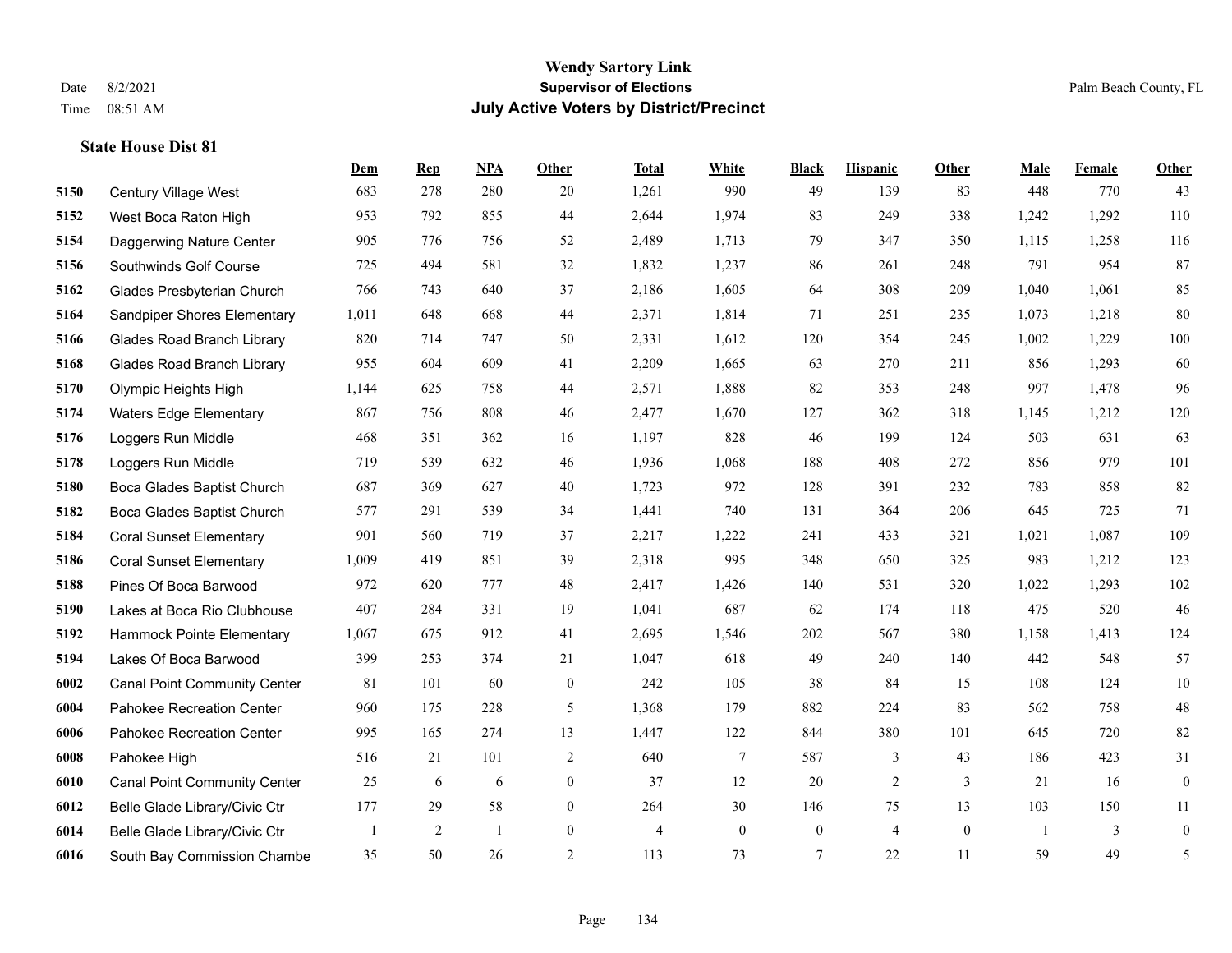|      |                               | Dem            | $\mathbf{Rep}$ | NPA            | Other        | <b>Total</b>   | <b>White</b>   | <b>Black</b> | <b>Hispanic</b> | Other    | <b>Male</b> | Female   | <b>Other</b>   |
|------|-------------------------------|----------------|----------------|----------------|--------------|----------------|----------------|--------------|-----------------|----------|-------------|----------|----------------|
| 6018 | South Bay Commission Chambe   | 1,199          | 83             | 224            | 11           | 1,517          | 60             | 1,169        | 209             | 79       | 637         | 841      | 39             |
| 6020 | Glades Central High           | 442            | 78             | 133            | 8            | 661            | 81             | 383          | 160             | 37       | 307         | 321      | 33             |
| 6022 | Belle Glade Library/Civic Ctr | 1,362          | 105            | 254            | 16           | 1,737          | 93             | 1,387        | 144             | 113      | 715         | 953      | 69             |
| 6024 | Lewis Evans Resource Center   | 1,699          | 66             | 261            | 15           | 2,041          | 31             | 1,774        | 123             | 113      | 817         | 1,155    | 69             |
| 6026 | Lewis Evans Resource Center   | 2              | $\theta$       | $\overline{2}$ | $\theta$     | 4              | $\Omega$       | $\theta$     | 4               | $\theta$ |             | 3        | $\theta$       |
| 6028 | Belle Glade Library/Civic Ctr | 748            | 460            | 323            | 15           | 1,546          | 419            | 392          | 650             | 85       | 723         | 780      | 43             |
| 6029 | Belle Glade Library/Civic Ctr |                | $\Omega$       | $\mathbf{0}$   | $\mathbf{0}$ |                | $\overline{0}$ |              | 0               | $\theta$ |             | $\theta$ | $\overline{0}$ |
| 6030 | Belle Glade Library/Civic Ctr | 8              | 3              | 12             | 2            | 25             | 8              | $\Omega$     | 17              | $\Omega$ |             | 16       | 2              |
| 6032 | Gove Elementary               | 674            | 295            | 273            | 5            | 1,247          | 313            | 430          | 406             | 98       | 534         | 670      | 43             |
| 6034 | Gove Elementary               | $\Omega$       | 4              | $\theta$       | $\Omega$     | 4              |                | 0            | $\Omega$        | $\Omega$ |             |          | $\theta$       |
| 6036 | Gove Elementary               | 393            | 162            | 205            | 10           | 770            | 137            | 151          | 437             | 45       | 334         | 406      | 30             |
| 6038 | South Bay Commission Chambe   | $\overline{0}$ | $\theta$       | $\mathbf{0}$   | $\theta$     | $\overline{0}$ | $\Omega$       | $\theta$     | $\theta$        | $\theta$ | $\Omega$    | $\theta$ | $\theta$       |
| 6224 | Discovery Key Elementary      | 969            | 1,113          | 682            | 57           | 2,821          | 2,099          | 181          | 327             | 214      | 1,316       | 1,422    | 83             |
| 6230 | Epiphany Lutheran Church      | 1,136          | 1,196          | 1,089          | 79           | 3,500          | 2,171          | 395          | 563             | 371      | 1,600       | 1,796    | 104            |
| 6232 | Panther Run Elementary        | 683            | 741            | 638            | 47           | 2,109          | 1,346          | 243          | 244             | 276      | 999         | 1,042    | 68             |
|      | <b>State House Dist 81</b>    | 50,098         | 30,455         | 32,161         | 2,147        | 114,861        | 73,061         | 14,012       | 16,086          | 11,702   | 50,611      | 59,927   | 4,323          |
|      |                               |                |                |                |              |                |                |              |                 |          |             |          |                |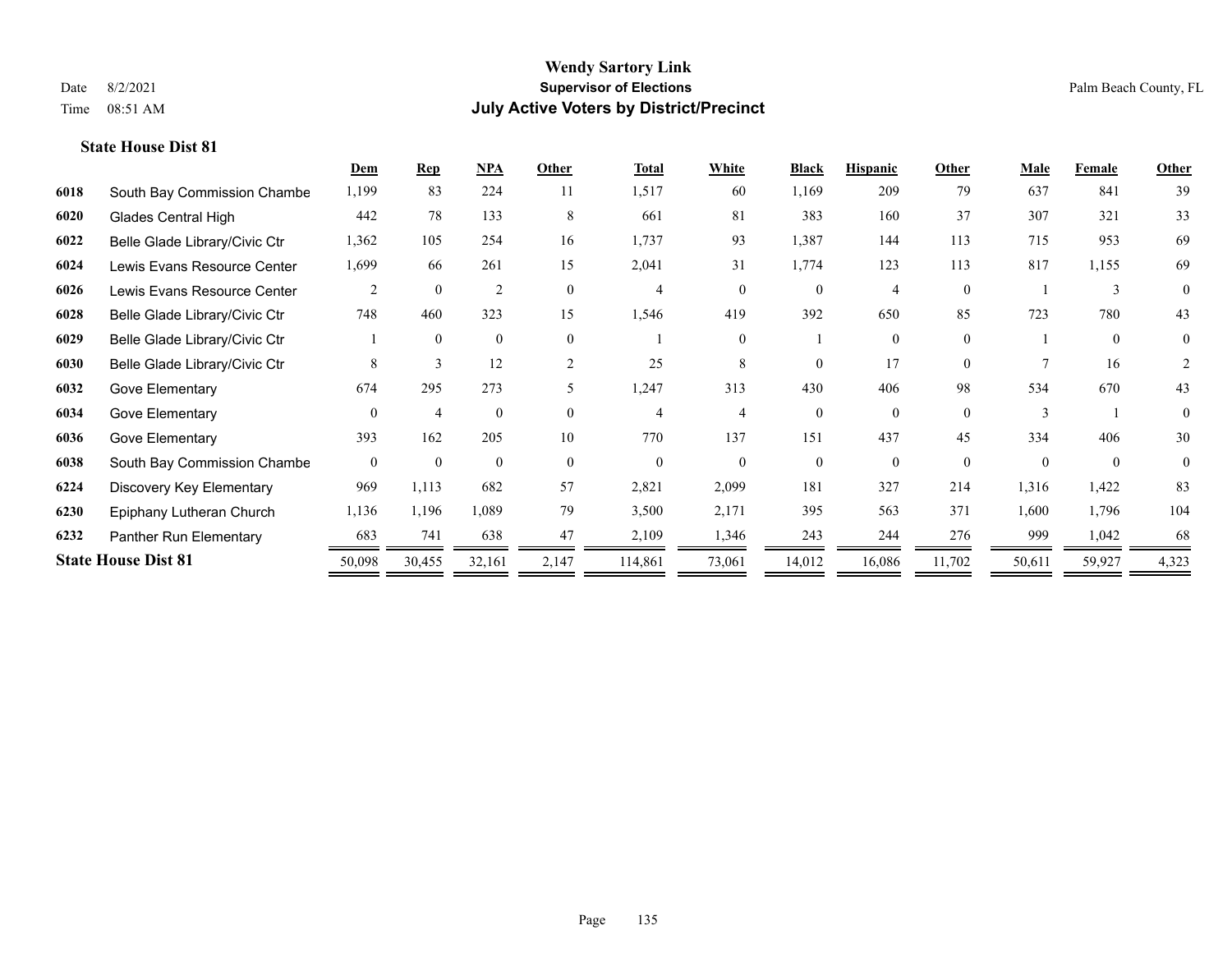|      |                                 | Dem      | <b>Rep</b>       | NPA              | <b>Other</b>     | <b>Total</b>     | <b>White</b>     | <b>Black</b>     | <b>Hispanic</b> | <b>Other</b> | <b>Male</b>  | Female       | <b>Other</b>     |
|------|---------------------------------|----------|------------------|------------------|------------------|------------------|------------------|------------------|-----------------|--------------|--------------|--------------|------------------|
| 1040 | West Jupiter Recreation Center  | 254      | 449              | 338              | 31               | 1,072            | 858              | 18               | 58              | 138          | 530          | 502          | 40               |
| 1042 | West Jupiter Recreation Center  | $\bf{0}$ | $\boldsymbol{0}$ | $\boldsymbol{0}$ | $\mathbf{0}$     | $\mathbf{0}$     | $\boldsymbol{0}$ | $\boldsymbol{0}$ | $\mathbf{0}$    | $\mathbf{0}$ | $\mathbf{0}$ | $\mathbf{0}$ | $\boldsymbol{0}$ |
| 1044 | Limestone Creek Elementary      | 430      | 118              | 177              | 19               | 744              | 216              | 353              | 92              | 83           | 352          | 366          | $26\,$           |
| 1046 | West Jupiter Recreation Center  | 260      | 139              | 143              | 12               | 554              | 251              | 164              | 108             | 31           | 232          | 303          | 19               |
| 1048 | St Peter Catholic Church        | 391      | 467              | 288              | 28               | 1,174            | 1,049            | 3                | 42              | 80           | 455          | 690          | 29               |
| 1050 | <b>Lighthouse Elementary</b>    | 472      | 669              | 409              | 45               | 1,595            | 1,363            | 16               | 66              | 150          | 741          | 798          | 56               |
| 1054 | Limestone Creek Elementary      | 690      | 1,087            | 626              | 56               | 2,459            | 2,176            | 25               | 97              | 161          | 1,146        | 1,241        | 72               |
| 1056 | West Jupiter Recreation Center  | 547      | 572              | 529              | 38               | 1,686            | 1,357            | 77               | 121             | 131          | 741          | 887          | 58               |
| 1058 | St Peter Catholic Church        | 767      | 883              | 736              | 65               | 2,451            | 2,045            | 37               | 190             | 179          | 1,076        | 1,302        | $73\,$           |
| 1060 | West Jupiter Recreation Center  | 71       | 97               | 72               | 5                | 245              | 203              | $\boldsymbol{0}$ | 24              | 18           | 98           | 131          | 16               |
| 1062 | <b>Harvest Community Church</b> | 618      | 1,155            | 551              | 42               | 2,366            | 2,171            | 11               | 51              | 133          | 1,145        | 1,142        | 79               |
| 1064 | Jupiter Community Center        | 77       | 123              | 64               | 2                | 266              | 243              | $\boldsymbol{0}$ | 6               | 17           | 130          | 128          | 8                |
| 1066 | Jupiter Community Center        | $\bf{0}$ | $\boldsymbol{0}$ | $\boldsymbol{0}$ | $\overline{0}$   | $\boldsymbol{0}$ | $\boldsymbol{0}$ | $\boldsymbol{0}$ | $\mathbf{0}$    | $\mathbf{0}$ | $\mathbf{0}$ | $\mathbf{0}$ | $\mathbf{0}$     |
| 1068 | Jupiter Community Center        | 587      | 746              | 589              | 48               | 1,970            | 1,631            | 26               | 189             | 124          | 918          | 990          | 62               |
| 1070 | Jupiter Community Center        | 58       | 67               | 87               | $\overline{4}$   | 216              | 172              | 1                | 38              | 5            | 112          | 95           | 9                |
| 1072 | Jerry Thomas Elementary         | 737      | 1,065            | 687              | 68               | 2,557            | 2,222            | 28               | 164             | 143          | 1,220        | 1,266        | 71               |
| 1074 | Independence Middle             | 793      | 1.155            | 840              | 89               | 2,877            | 2,416            | 20               | 192             | 249          | 1,294        | 1,489        | 94               |
| 1075 | Martinique Clubhouse            | 251      | 362              | 231              | 20               | 864              | 739              | 11               | 57              | 57           | 385          | 449          | $30\,$           |
| 1076 | The Island Clubhouse            | 612      | 775              | 566              | 68               | 2,021            | 1,670            | $48\,$           | 138             | 165          | 987          | 965          | 69               |
| 1078 | First Baptist Church Teq        | 344      | 885              | 378              | 22               | 1,629            | 1,525            | 3                | 42              | 59           | 783          | 809          | 37               |
| 1080 | First Baptist Church Teq        | 92       | 148              | 78               | 3                | 321              | 296              | $\boldsymbol{0}$ | 9               | 16           | 162          | 149          | $10\,$           |
| 1082 | First Baptist Church Teq        | 70       | 143              | 86               | $\,$ 8 $\,$      | 307              | 283              | $\mathbf{1}$     | 12              | 11           | 145          | 153          | $\mathbf{9}$     |
| 1084 | First Baptist Church Teq        | 12       | 52               | 10               | $\overline{0}$   | 74               | 71               | $\mathbf{1}$     | $\mathbf{0}$    | 2            | 37           | 35           | $\overline{c}$   |
| 1088 | First Baptist Church Teq        | 11       | 40               | 21               | $\boldsymbol{0}$ | 72               | 64               | $\boldsymbol{0}$ | $\overline{2}$  | 6            | 36           | 35           | $\mathbf{1}$     |
| 1094 | First Baptist Church Teq        | 578      | 879              | 533              | 38               | 2,028            | 1,823            | 9                | 82              | 114          | 915          | 1,064        | 49               |
| 1096 | First Baptist Church Teq        | 49       | 73               | 36               | $\mathbf{0}$     | 158              | 128              | 8                | 13              | 9            | 77           | 77           | $\overline{4}$   |
| 1098 | Riverside Improvement           | 256      | 456              | 257              | 21               | 990              | 883              | 6                | 45              | 56           | 452          | 505          | 33               |
| 1100 | Jupiter Elementary              | 401      | 457              | 368              | 28               | 1,254            | 958              | 17               | 199             | 80           | 604          | 605          | 45               |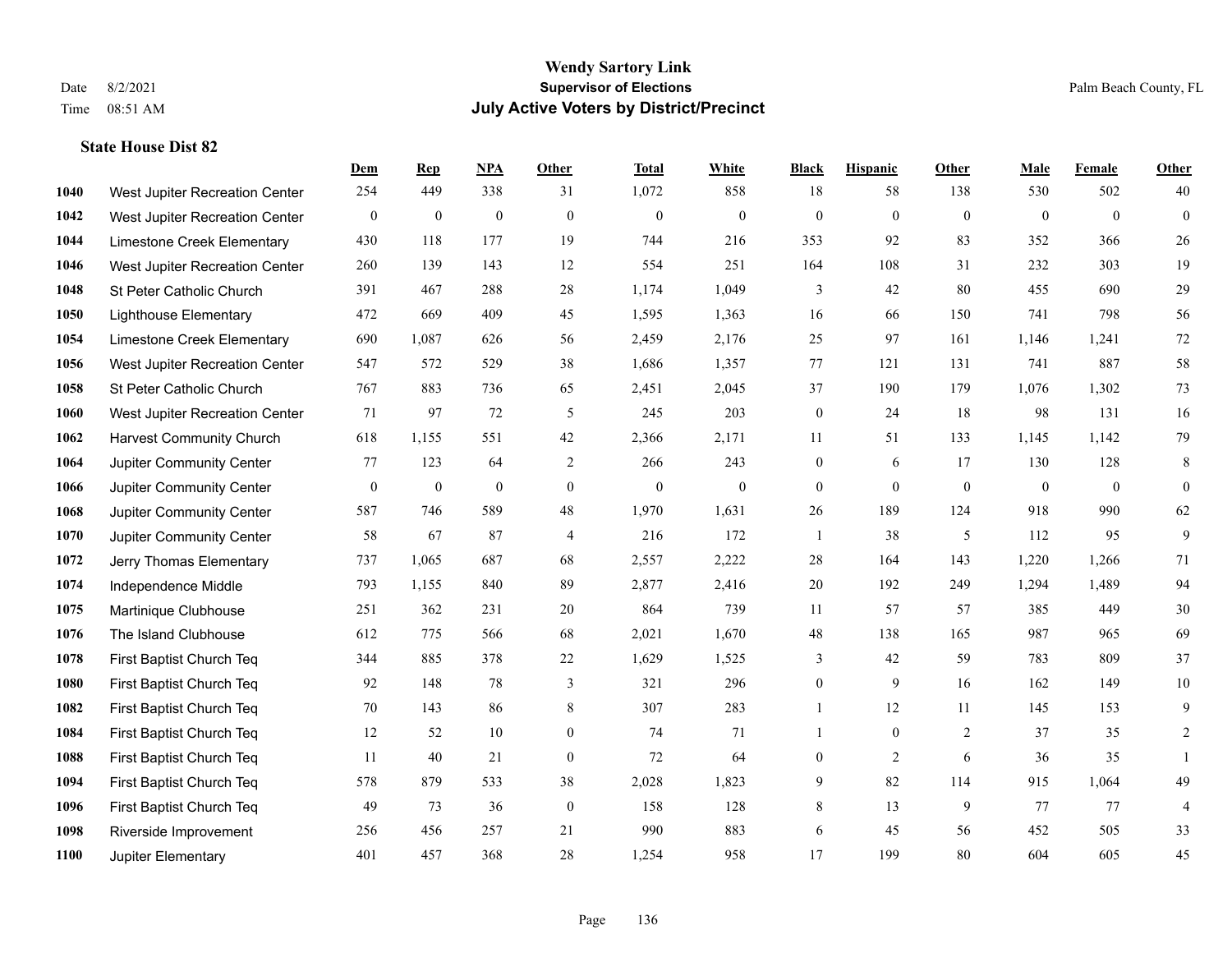**State House Dist 82**

#### **Wendy Sartory Link** Date 8/2/2021 **Supervisor of Elections** Palm Beach County, FL Time 08:51 AM **July Active Voters by District/Precinct**

# **Dem Rep NPA Other Total White Black Hispanic Other Male Female Other** Jupiter High 679 904 645 63 2,291 1,824 57 204 206 1,004 1,209 78 Jupiter Branch Library 441 575 441 33 1,490 1,211 35 136 108 645 800 45 Jupiter Middle 326 492 370 38 1,226 1,036 15 74 101 576 609 41 Newhaven Clubhouse 551 675 516 59 1,801 1,550 24 99 128 802 938 61 Tequesta Council Chambers 106 134 104 4 348 302 8 21 17 158 180 10 Tequesta Council Chambers 18 64 44 4 130 108 4 12 6 61 67 2 Tequesta Council Chambers 115 313 127 13 568 544 0 4 20 251 306 11 Tequesta Council Chambers 0 0 0 0 0 0 0 0 0 0 0 0 Tequesta Council Chambers 177 243 185 24 629 534 13 40 42 251 362 16 **1120 Tequesta Council Chambers** 76 246 102 13 437 411 0 8 18 206 223 8 Tequesta Council Chambers 37 86 35 3 161 151 0 1 9 81 77 3 Riverside Improvement 0 0 2 0 0 2 2 2 0 0 0 1 1 0 PBC Fire Rescue #18 410 882 473 46 1,811 1,695 7 35 74 825 958 28 Jupiter Inlet Colony Admin Bldg 71 225 84 15 395 363 0 5 27 179 208 8 PBC Fire Rescue #18 **1** 3 1 0 5 5 0 0 0 3 1 1 PBC Fire Rescue #18 0 3 1 0 4 4 0 0 0 2 2 0 PBC Fire Rescue #18 0 0 0 0 0 0 0 0 0 0 0 0 1st UM Church of Jup-Teq 573 975 621 66 2,235 2,076 10 52 97 972 1,203 60 Grace Immanuel Bible Church 223 814 355 37 1,429 1,358 0 12 59 612 784 33 Club at Admirals Cove 292 545 299 24 1,160 1,069 6 21 64 555 586 19 1st UM Church of Jup-Teq 282 586 350 40 1,258 1,165 5 21 67 590 635 33 1st UM Church of Jup-Teq 530 804 505 35 1,874 1,732 5 31 106 857 962 55 Newhaven Clubhouse 15 35 8 1 59 53 0 1 5 30 28 1 Oceanview Methodist 387 547 391 44 1,369 1,248 6 32 83 589 737 43 Holy Spirit Lutheran 141 295 126 18 580 519 3 27 31 276 284 20 Holy Spirit Lutheran **0** 2 0 0 2 2 2 0 0 0 1 1 0 1158 Holy Spirit Lutheran 0 1 1 0 2 1 0 1 0 1 1 0 Holy Spirit Lutheran **1** 0 1 0 2 2 0 0 0 1 1 0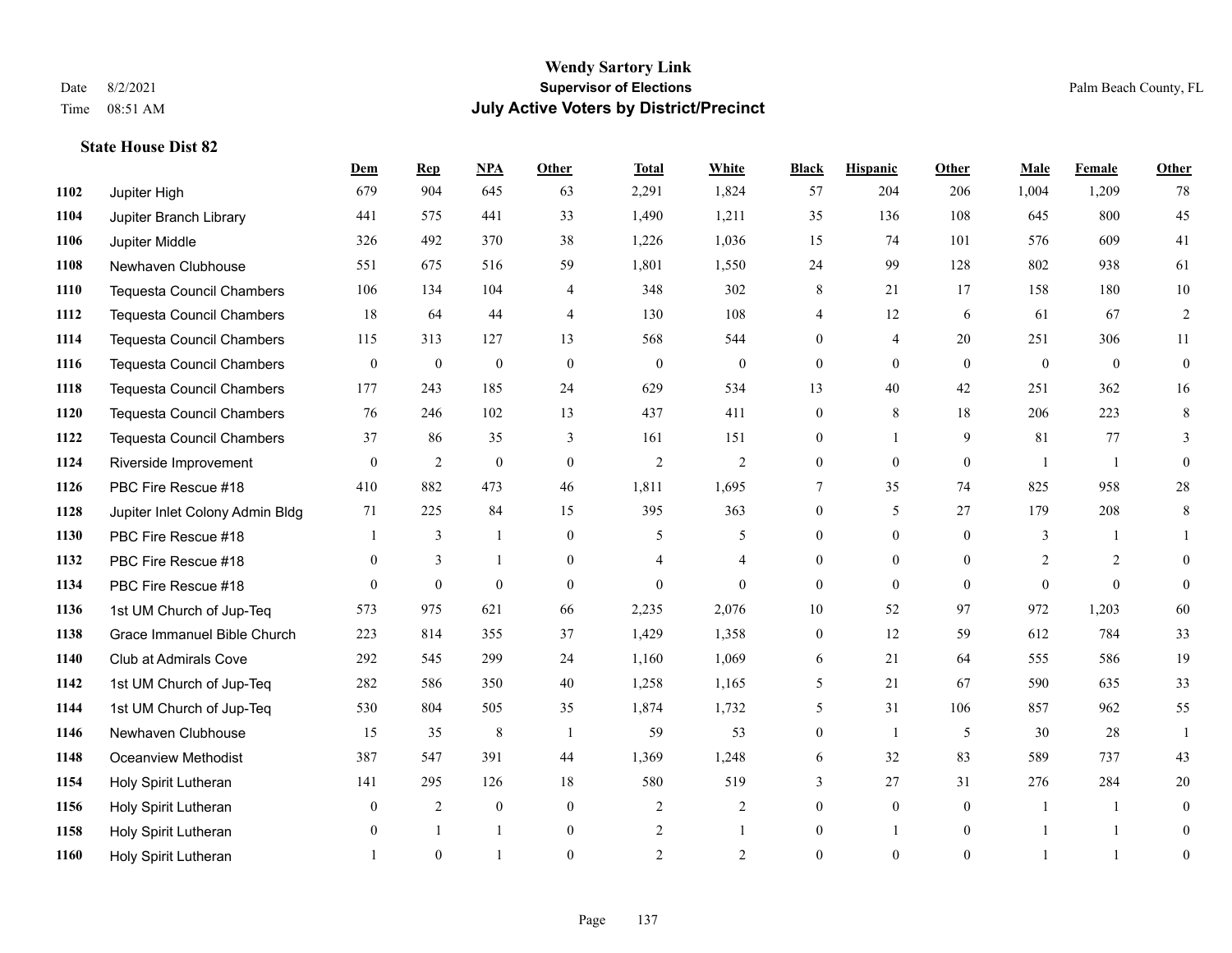|      |                            | Dem    | Rep    | <b>NPA</b> | Other    | <b>Total</b> | White    | <b>Black</b> | <b>Hispanic</b> | Other    | Male   | Female | <b>Other</b>   |
|------|----------------------------|--------|--------|------------|----------|--------------|----------|--------------|-----------------|----------|--------|--------|----------------|
| 1162 | Holy Spirit Lutheran       |        |        |            |          |              |          | U            | $_{0}$          | $\theta$ |        |        | $\overline{0}$ |
| 1164 | Club at Admirals Cove      | 26     | 149    | 66         |          | 246          | 222      |              |                 |          | 123    | 115    | 8              |
| 1166 | Holy Spirit Lutheran       |        |        |            | $\theta$ | 40           | 33       | 0            |                 |          |        | 23     | $\overline{0}$ |
| 1168 | Holy Spirit Lutheran       |        | 0      | $^{\circ}$ | $\Omega$ | $\Omega$     | $\Omega$ | $\Omega$     | $\Omega$        | $\Omega$ | 0      |        | $\Omega$       |
|      | <b>State House Dist 82</b> | 14,915 | 22,687 | 14,568     | 347،،    | 53,517       | 46.046   | 1,084        | 2,880           | 3,507    | 24,448 | 27,484 | 1,585          |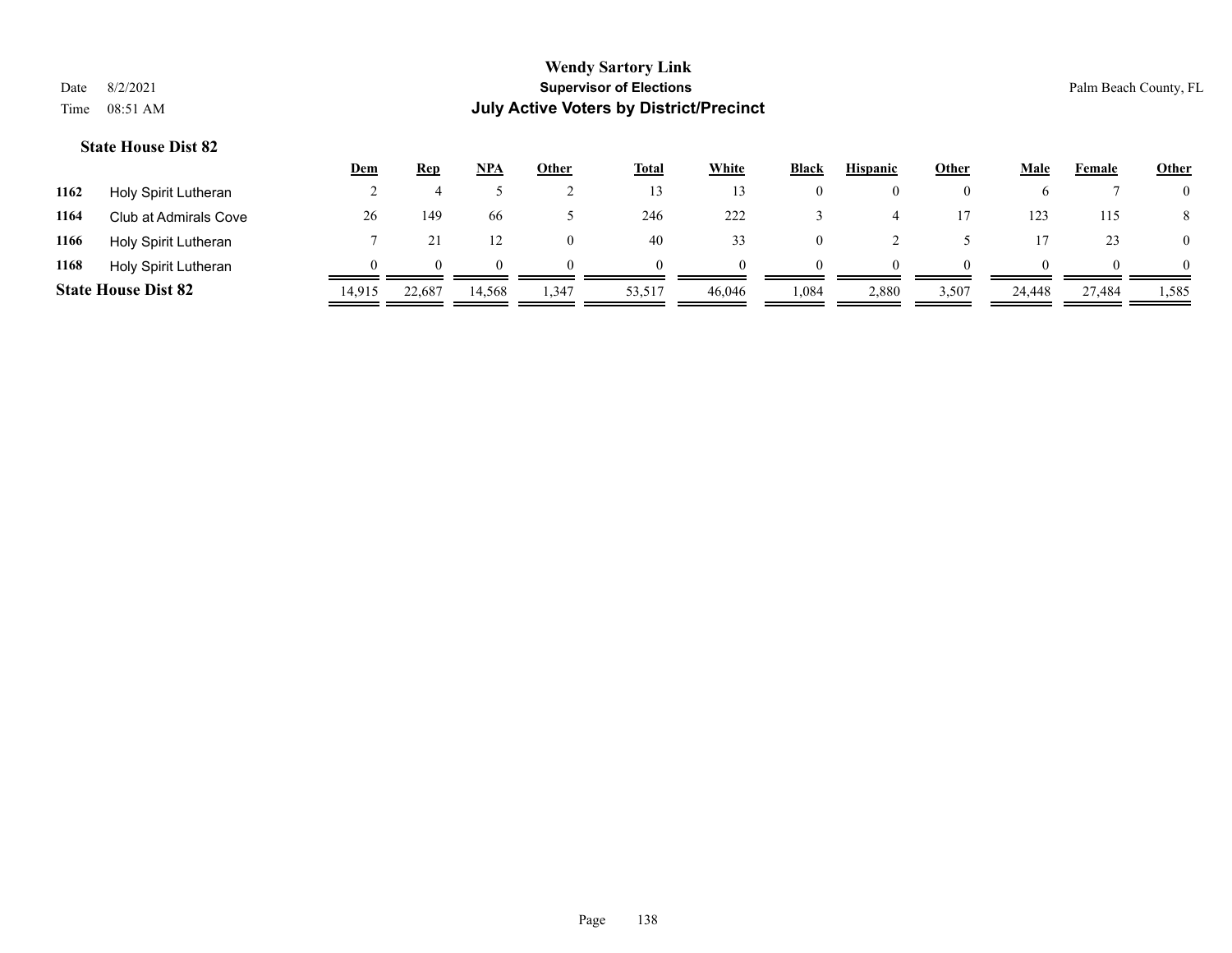|      |                                | Dem          | <b>Rep</b>       | NPA              | <b>Other</b>   | <b>Total</b>     | <b>White</b>     | <b>Black</b>     | <b>Hispanic</b> | <b>Other</b> | <b>Male</b>  | <b>Female</b>  | <b>Other</b> |
|------|--------------------------------|--------------|------------------|------------------|----------------|------------------|------------------|------------------|-----------------|--------------|--------------|----------------|--------------|
| 1004 | Pierce Hammock Elementary      | 3            | 3                | 3                | $\Omega$       | 9                | 9                | $\theta$         | $\mathbf{0}$    | $\theta$     | 3            | 6              | $\Omega$     |
| 1006 | Journey Church of Jupiter      | $\Omega$     | $\theta$         | $\theta$         | $\Omega$       | $\Omega$         | $\mathbf{0}$     | $\theta$         | $\mathbf{0}$    | $\Omega$     | $\Omega$     | $\Omega$       | $\Omega$     |
| 1008 | Journey Church of Jupiter      | $\Omega$     | $\theta$         | $\theta$         | $\Omega$       | $\Omega$         | $\Omega$         | $\Omega$         | $\theta$        | $\Omega$     | $\Omega$     | $\Omega$       |              |
| 1010 | Journey Church of Jupiter      |              | $\mathbf{0}$     | $\mathbf{0}$     | $\mathbf{0}$   | $\theta$         | $\mathbf{0}$     | $\overline{0}$   | $\mathbf{0}$    | $\Omega$     | $\mathbf{0}$ | $\theta$       |              |
| 1012 | Caloosa POA Meeting Room       | $\Omega$     | $\theta$         | $\mathbf{0}$     | $\Omega$       | $\Omega$         | $\theta$         | $\theta$         | $\theta$        | $\Omega$     | $\theta$     | $\Omega$       | $\Omega$     |
| 1014 | Caloosa POA Meeting Room       | $\Omega$     | $\mathbf{1}$     | $\mathbf{0}$     | $\Omega$       |                  |                  | $\Omega$         | $\theta$        | $\Omega$     | $\theta$     | $\Omega$       |              |
| 1016 | Journey Church of Jupiter      | $\theta$     | $\mathbf{0}$     | $\mathbf{0}$     | $\mathbf{0}$   | $\theta$         | $\mathbf{0}$     | $\mathbf{0}$     | $\mathbf{0}$    | $\theta$     | $\theta$     | $\theta$       | $\Omega$     |
| 1018 | Calvary Church of Jupiter      | 443          | 832              | 472              | 49             | 1,796            | 1,586            | 20               | 94              | 96           | 845          | 895            | 56           |
| 1019 | Calvary Church of Jupiter      | 196          | 383              | 220              | 8              | 807              | 726              |                  | 44              | 36           | 387          | 404            | 16           |
| 1020 | Caloosa POA Meeting Room       | $\mathbf{0}$ | $\mathbf{0}$     | $\mathbf{0}$     | $\theta$       | $\mathbf{0}$     | $\mathbf{0}$     | $\mathbf{0}$     | $\theta$        | $\theta$     | $\mathbf{0}$ | $\mathbf{0}$   | $\mathbf{0}$ |
| 1022 | Journey Church of Jupiter      | 704          | 1,231            | 771              | 56             | 2,762            | 2,362            | 36               | 179             | 185          | 1,317        | 1,357          | $88\,$       |
| 1024 | Calvary Church of Jupiter      | $\tau$       | 9                | $7\phantom{.0}$  | $\mathbf{0}$   | 23               | 23               | $\mathbf{0}$     | $\mathbf{0}$    | $\mathbf{0}$ | 12           | 11             | $\theta$     |
| 1026 | Calvary Church of Jupiter      | 337          | 622              | 331              | 25             | 1,315            | 1,162            | 11               | 78              | 64           | 626          | 655            | 34           |
| 1028 | Jupiter Farms Elementary       | 540          | 1,003            | 578              | 62             | 2,183            | 1,902            | 15               | 135             | 131          | 1,055        | 1,064          | 64           |
| 1030 | Calvary Church of Jupiter      | 17           | 37               | 24               | 4              | 82               | 75               | $\boldsymbol{0}$ | 4               | 3            | 39           | 40             | 3            |
| 1032 | Jupiter Farms Park Community I | 303          | 574              | 351              | 30             | 1,258            | 1,058            | 13               | 107             | 80           | 616          | 601            | 41           |
| 1034 | West Jupiter Recreation Center | 263          | 713              | 332              | 45             | 1,353            | 1,175            | 19               | 35              | 124          | 652          | 676            | 25           |
| 1036 | Calvary Church of Jupiter      | $\mathbf{0}$ | $\boldsymbol{0}$ | $\boldsymbol{0}$ | $\mathbf{0}$   | $\boldsymbol{0}$ | $\boldsymbol{0}$ | $\mathbf{0}$     | $\mathbf{0}$    | $\mathbf{0}$ | $\theta$     | $\overline{0}$ | $\mathbf{0}$ |
| 1038 | William T Dwyer High           | 808          | 1,314            | 760              | 52             | 2,934            | 2,468            | 63               | 174             | 229          | 1,401        | 1,425          | 108          |
| 1052 | Beacon Cove Intermediate Scho  | 1,034        | 1,135            | 917              | 64             | 3,150            | 2,496            | 76               | 252             | 326          | 1,473        | 1,572          | 105          |
| 1150 | <b>Oceanview Methodist</b>     | $\theta$     | $\mathbf{0}$     | $\mathbf{0}$     | $\Omega$       | $\theta$         | $\mathbf{0}$     | $\theta$         | $\theta$        | $\Omega$     | $\Omega$     | $\Omega$       | $\theta$     |
| 1152 | <b>Oceanview Methodist</b>     | 45           | 66               | 50               | 7              | 168              | 160              | $\overline{0}$   | 2               | 6            | 80           | 84             |              |
| 1170 | Caloosa POA Meeting Room       | $\mathbf{0}$ | $\mathbf{0}$     | $\mathbf{0}$     | $\mathbf{0}$   | $\mathbf{0}$     | $\mathbf{0}$     | $\mathbf{0}$     | $\theta$        | $\theta$     | $\theta$     | $\theta$       | $\Omega$     |
| 1172 | Caloosa POA Meeting Room       | 125          | 281              | 124              | 9              | 539              | 465              | 11               | 22              | 41           | 244          | 275            | 20           |
| 1173 | Caloosa POA Meeting Room       | 68           | 118              | 61               | $\mathfrak{2}$ | 249              | 211              | 5                | 14              | 19           | 116          | 121            | 12           |
| 1174 | Mirasol Sales and Info Center  | $\theta$     | $\mathbf{0}$     | $\mathbf{0}$     | $\theta$       | $\theta$         | $\overline{0}$   | $\Omega$         | $\mathbf{0}$    | $\theta$     | $\theta$     | $\theta$       | $\Omega$     |
| 1176 | Mirasol Sales and Info Center  | $\Omega$     | $\theta$         | $\Omega$         | $\theta$       | $\theta$         | $\overline{0}$   | $\Omega$         | $\theta$        | $\Omega$     |              | $\Omega$       | $\Omega$     |
| 1178 | Mirasol Sales and Info Center  |              | $\Omega$         | $\Omega$         | $\Omega$       | $\Omega$         | $\Omega$         | $\Omega$         | $\Omega$        | $\Omega$     |              | $\Omega$       | $\theta$     |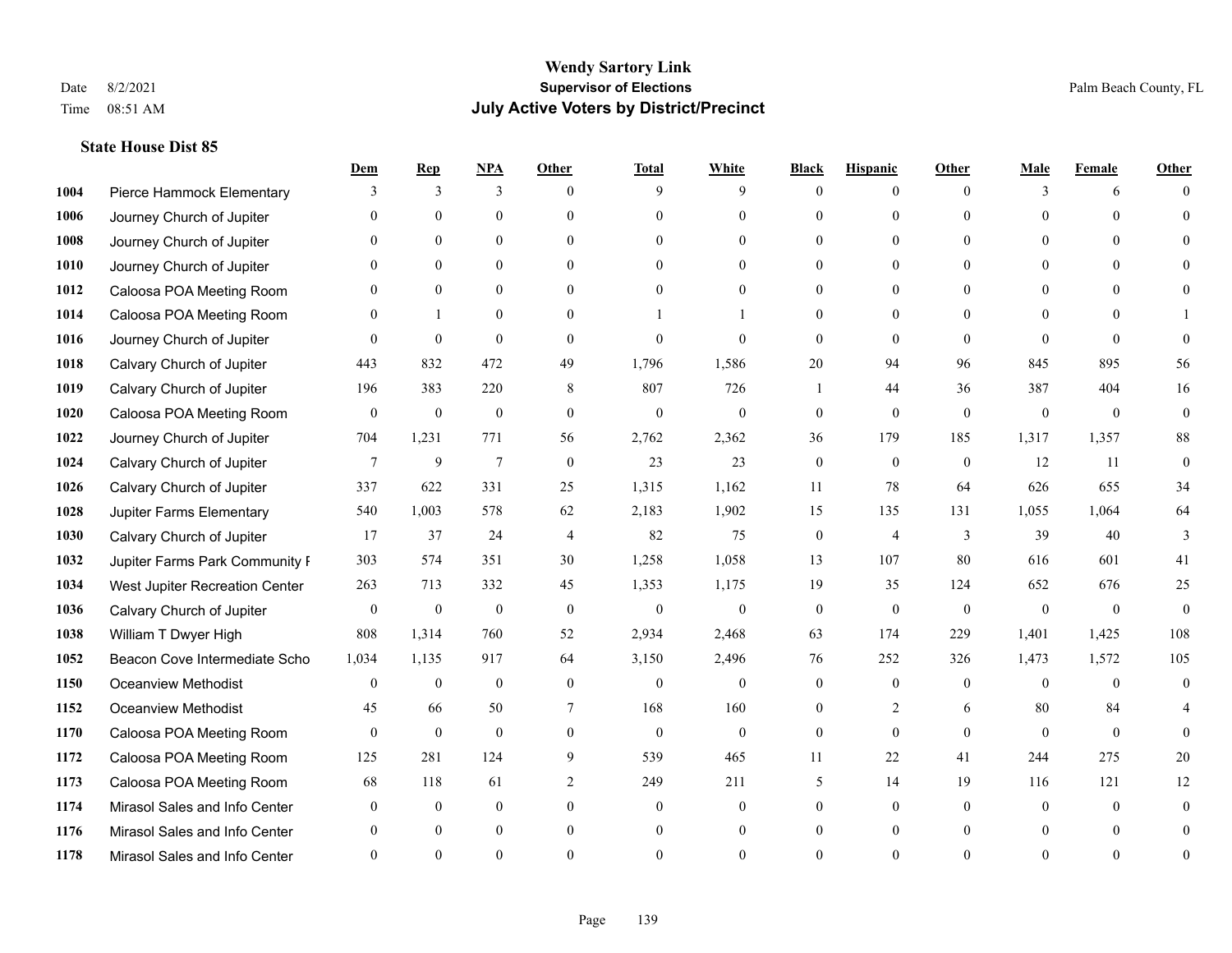**State House Dist 85**

#### **Wendy Sartory Link** Date 8/2/2021 **Supervisor of Elections** Palm Beach County, FL Time 08:51 AM **July Active Voters by District/Precinct**

# **Dem Rep NPA Other Total White Black Hispanic Other Male Female Other** Mirasol Sales and Info Center 0 0 0 0 0 0 0 0 0 0 0 0 William T Dwyer High 157 267 139 6 569 486 15 30 38 270 285 14 Eastpointe Country Club 531 669 389 35 1,624 1,514 12 27 71 721 870 33 Mirasol Sales and Info Center 539 494 444 44 1,521 1,179 47 146 149 716 755 50 Westwood Gardens HOA 329 352 305 31 1,017 779 31 116 91 408 589 20 Westwood Gardens HOA 26 60 23 2 111 98 7 2 4 52 56 3 Gardens Presbyterian 1,357 2,091 1,395 150 4,993 4,083 137 339 434 2,216 2,636 141 Evergrene Clubhouse 383 672 448 38 1,541 1,301 25 81 134 736 749 56 1194 Frenchmans Creek Real Estate 646 949 610 46 2,251 2,056 14 45 136 1,025 1,168 58 Gardens Presbyterian 0 0 0 0 0 0 0 0 0 0 0 0 1st Baptist Church PBG 561 478 414 34 1,487 1,041 132 160 154 706 730 51 Dwight D Eisenhower Elementary 0 0 0 0 0 0 0 0 0 0 0 0 Cross Community Church 506 1,049 548 39 2,142 1,920 13 89 120 1,024 1,049 69 Holy Spirit Lutheran 9 24 14 3 50 44 0 2 4 24 22 4 Holy Spirit Lutheran 13 76 23 3 115 111 0 3 1 55 59 1 Juno Beach Town Center 446 860 467 50 1,823 1,660 6 55 102 835 939 49 Holy Spirit Lutheran 209 272 147 8 636 567 2 23 44 305 309 22 Juno Beach Town Center 48 64 56 6 174 144 6 9 15 89 81 4 Juno Beach Town Center 260 438 196 25 919 854 6 14 45 370 527 22 Oceanview Methodist 128 284 143 14 569 489 9 31 40 277 278 14 Osceola Creek Middle  $\begin{array}{cccccccc} 1 & 0 & 0 & 0 & 1 & 1 & 0 & 0 & 0 \\ 0 & 0 & 0 & 1 & 0 & 0 & 0 & 0 \\ 0 & 0 & 0 & 0 & 0 & 0 & 0 & 0 \\ 0 & 0 & 0 & 0 & 0 & 0 & 0 & 0 \\ 0 & 0 & 0 & 0 & 0 & 0 & 0 & 0 \\ 0 & 0 & 0 & 0 & 0 & 0 & 0 & 0 \\ 0 & 0 & 0 & 0 & 0 & 0 & 0 & 0 \\ 0 & 0 & 0 & 0 & 0$  Pierce Hammock Elementary 0 0 0 0 0 0 0 0 0 0 0 0 Sandhill Crane Golf Club 14 29 17 0 60 43 6 5 6 31 29 0 Pierce Hammock Elementary 0 0 0 0 0 0 0 0 0 0 0 0 Carleton Oaks Clubhouse 147 193 127 7 474 344 24 49 57 229 233 12 Christ Fellowship Church PBG 0 0 0 0 0 0 0 0 0 0 0 0 Mirasol Sales and Info Center 0 0 0 0 0 0 0 0 0 0 0 0 Christ Fellowship Church PBG 0 0 0 0 0 0 0 0 0 0 0 0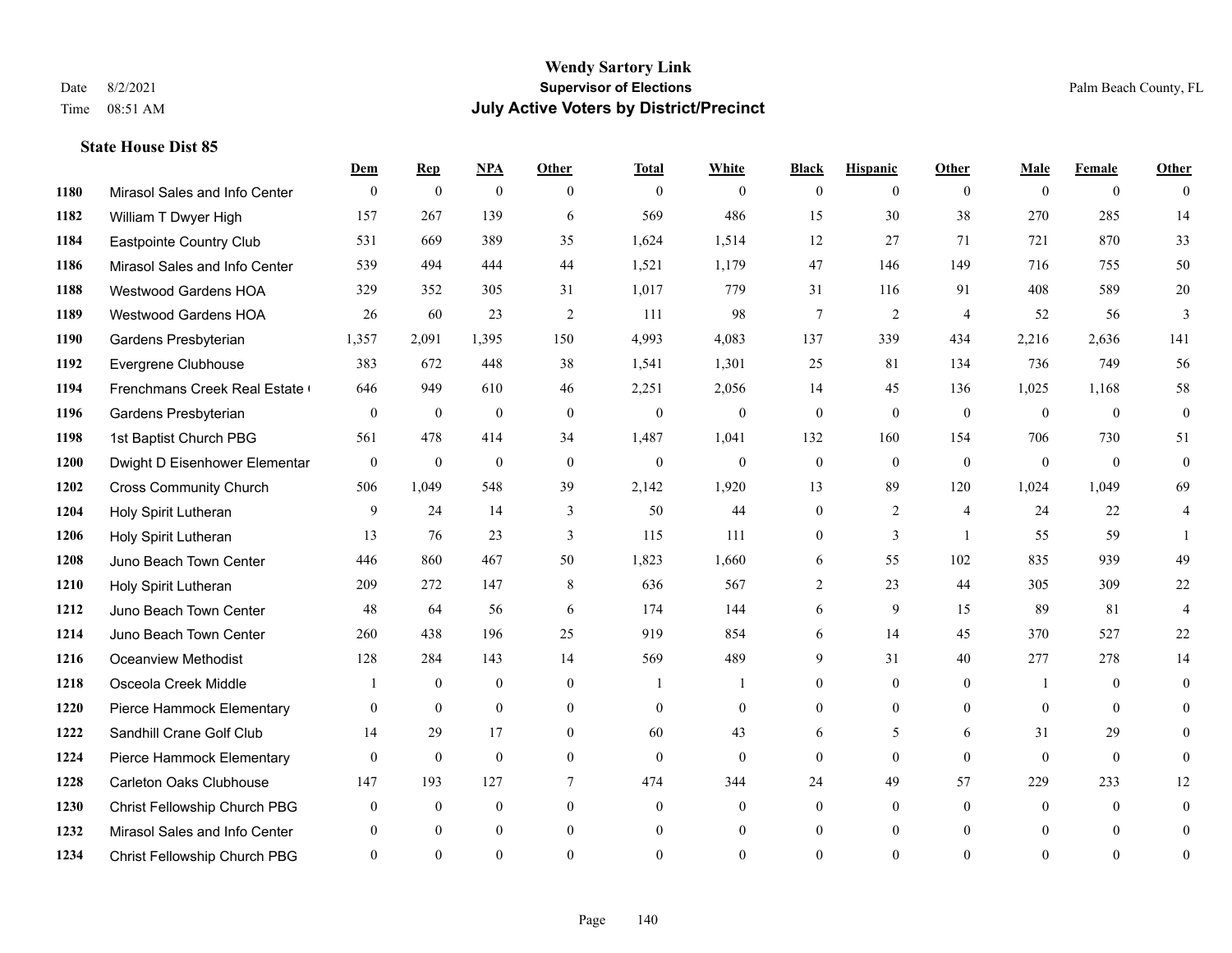|      |                                  | Dem            | <b>Rep</b>       | NPA            | <b>Other</b>   | <b>Total</b>   | <b>White</b>   | <b>Black</b>   | <b>Hispanic</b> | Other    | <b>Male</b> | <b>Female</b>  | <b>Other</b>   |
|------|----------------------------------|----------------|------------------|----------------|----------------|----------------|----------------|----------------|-----------------|----------|-------------|----------------|----------------|
| 1236 | Mirasol Sales and Info Center    | $\mathbf{0}$   | $\mathbf{0}$     | $\mathbf{0}$   | $\theta$       | $\overline{0}$ | $\theta$       | $\overline{0}$ | $\overline{0}$  | $\theta$ | $\theta$    | $\overline{0}$ | $\Omega$       |
| 1238 | Mirasol Sales and Info Center    | 600            | 761              | 502            | 60             | 1,923          | 1,744          | 18             | 21              | 140      | 913         | 954            | 56             |
| 1240 | <b>Timber Trace Elementary</b>   | 786            | 1,083            | 622            | 52             | 2,543          | 2,194          | 53             | 150             | 146      | 1,142       | 1,322          | 79             |
| 1242 | Christ Fellowship Church PBG     | 842            | 1,062            | 610            | 61             | 2,575          | 2,334          | 36             | 61              | 144      | 1,066       | 1,449          | 60             |
| 1244 | Christ Fellowship Church PBG     | 460            | 646              | 435            | 53             | 1,594          | 1,383          | 30             | 75              | 106      | 676         | 865            | 53             |
| 1246 | Watson B Duncan Middle           | 836            | 885              | 685            | 64             | 2,470          | 1,963          | 71             | 192             | 244      | 1,079       | 1,310          | 81             |
| 1247 | Watson B Duncan Middle           | 35             | 183              | 58             | 9              | 285            | 261            | $\overline{2}$ | $\overline{0}$  | 22       | 136         | 134            | 15             |
| 1248 | <b>PBG Community Center</b>      | 499            | 586              | 384            | 33             | 1,502          | 1,265          | 25             | 117             | 95       | 639         | 831            | 32             |
| 1250 | Palm Beach Gardens High          | 12             | 35               | 16             | -1             | 64             | 57             | $\overline{0}$ | $\overline{4}$  | 3        | 32          | 28             | $\overline{4}$ |
| 1252 | <b>Ballen Isles Country Club</b> | 864            | 783              | 637            | 49             | 2,333          | 2,148          | 17             | 21              | 147      | 1,047       | 1,226          | 60             |
| 1254 | Northlake Nazarene Church        | 152            | 175              | 127            | $\overline{7}$ | 461            | 388            | 6              | 27              | 40       | 231         | 213            | 17             |
| 1256 | North County Senior Center       | -1             | 2                | 3              | 3              | 9              | 8              | 1              | $\overline{0}$  | $\theta$ | 5           | $\overline{4}$ | $\overline{0}$ |
| 1258 | North County Senior Center       | 317            | 224              | 257            | 29             | 827            | 456            | 99             | 126             | 146      | 370         | 428            | 29             |
| 1260 | PBG City Hall Council Room       | 437            | 545              | 300            | 24             | 1,306          | 1,087          | 27             | 107             | 85       | 583         | 681            | 42             |
| 1262 | PBG Moose Lodge 2010             |                | $\mathbf{0}$     | $\mathbf{1}$   | $\overline{0}$ | 2              | $\overline{2}$ | 0              | $\overline{0}$  | $\theta$ | -1          | $\mathbf{1}$   | $\overline{0}$ |
| 1264 | PBG City Hall Council Room       | $\mathbf{0}$   | $\mathbf{0}$     | $\overline{0}$ | $\theta$       | $\mathbf{0}$   | $\mathbf{0}$   | $\overline{0}$ | $\overline{0}$  | $\Omega$ | $\theta$    | $\overline{0}$ | $\overline{0}$ |
| 1266 | PBG City Hall Council Room       | 160            | 106              | 129            | 12             | 407            | 245            | 71             | 60              | 31       | 162         | 235            | $10\,$         |
| 1268 | <b>PBG Community Center</b>      | 100            | 73               | 101            | 8              | 282            | 171            | 45             | 36              | 30       | 108         | 161            | 13             |
| 1270 | <b>PBG Community Center</b>      | $\overline{4}$ | $\boldsymbol{0}$ | $\overline{c}$ | $\mathbf{0}$   | 6              | 2              | 3              | $\mathbf{1}$    | $\theta$ | 2           | 3              | $\overline{1}$ |
| 1272 | Palm Beach Gardens Elementar     | 719            | 676              | 526            | 53             | 1,974          | 1,583          | 100            | 116             | 175      | 919         | 990            | 65             |
| 1274 | Palm Beach Gardens High          | 594            | 553              | 424            | 39             | 1,610          | 1,221          | 94             | 141             | 154      | 754         | 794            | 62             |
| 1276 | Palm Beach Gardens High          | 117            | 94               | 78             | 5              | 294            | 192            | 45             | 38              | 19       | 137         | 147            | $10\,$         |
| 1278 | Garden Lodge 366 F&AM            | 363            | 187              | 266            | 20             | 836            | 414            | 190            | 133             | 99       | 368         | 436            | $32\,$         |
| 1280 | Pew Leadership Center            | 139            | 151              | 113            | 12             | 415            | 350            | 11             | 24              | 30       | 170         | 242            | 3              |
| 1282 | Pew Leadership Center            | 77             | 51               | 54             | 6              | 188            | 135            | 13             | 18              | 22       | 93          | 81             | 14             |
| 1284 | <b>Eissey Campus Theater</b>     | 765            | 767              | 722            | 64             | 2,318          | 1,817          | 84             | 205             | 212      | 999         | 1,242          | 77             |
| 1286 | PBG Moose Lodge 2010             | 43             | 49               | 39             | 3              | 134            | 107            | $\overline{4}$ | 13              | 10       | 66          | 60             | 8              |
| 1288 | PBG Moose Lodge 2010             | 13             | 24               | 6              | $\theta$       | 43             | 39             |                | $\overline{0}$  | 3        | 22          | 19             | 2              |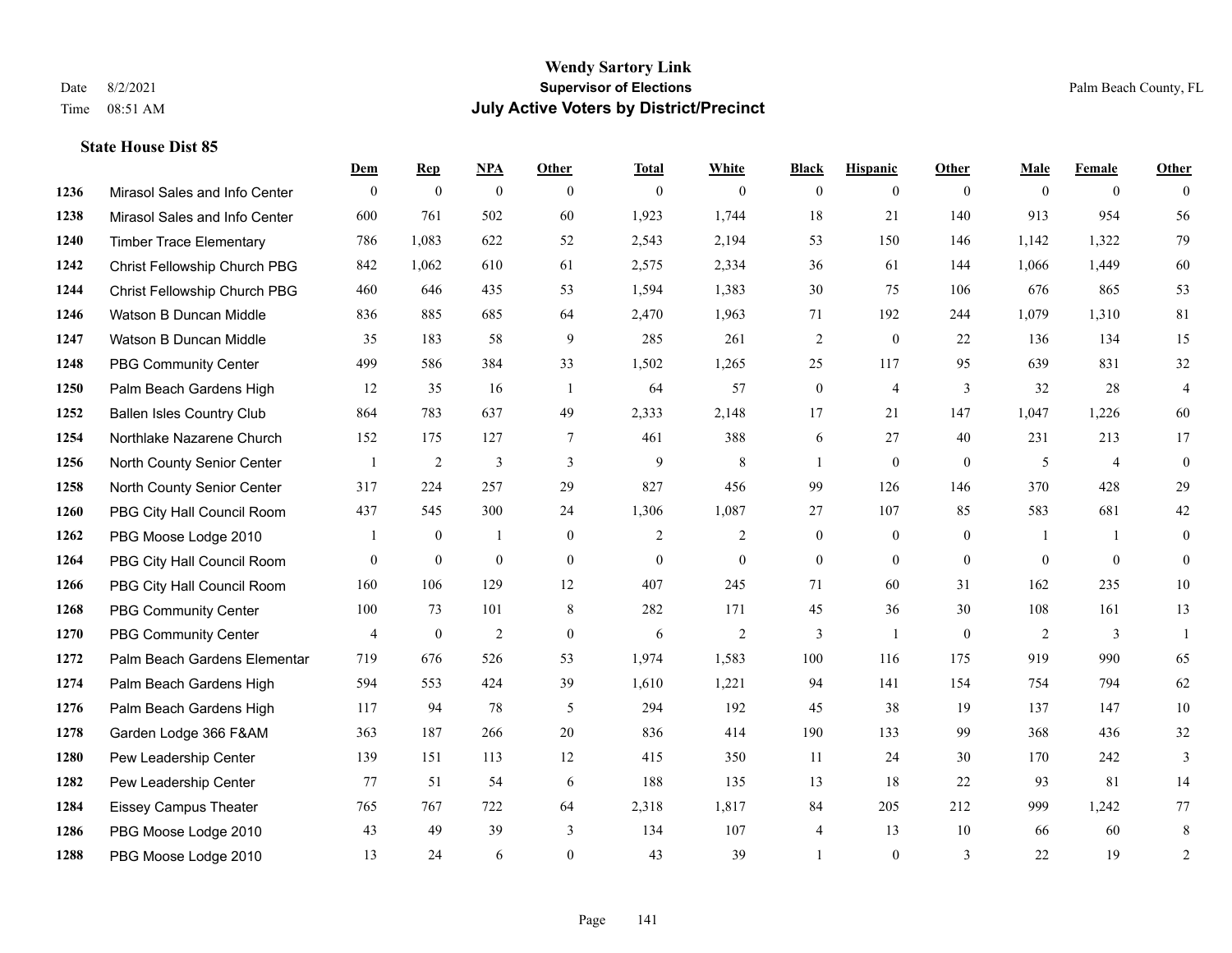|      |                                    | Dem          | <b>Rep</b>     | NPA          | <b>Other</b>     | <b>Total</b>   | <b>White</b>   | <b>Black</b>   | <b>Hispanic</b> | Other          | <b>Male</b>    | <b>Female</b>  | <b>Other</b>     |
|------|------------------------------------|--------------|----------------|--------------|------------------|----------------|----------------|----------------|-----------------|----------------|----------------|----------------|------------------|
| 1290 | PBG Moose Lodge 2010               | 687          | 822            | 537          | 70               | 2,116          | 1,755          | 53             | 146             | 162            | 853            | 1,202          | 61               |
| 1291 | PBG Moose Lodge 2010               |              | $\mathbf{0}$   | 1            | $\theta$         | $\overline{2}$ | 2              | $\overline{0}$ | $\Omega$        | $\theta$       | 2              | $\theta$       | $\theta$         |
| 1292 | PBG Moose Lodge 2010               | 16           | 47             | 18           | $\overline{1}$   | 82             | 75             | $\mathbf{1}$   | $\mathbf{1}$    | 5              | 38             | 41             | 3                |
| 1294 | Dwight D Eisenhower Elementar      | 27           | 79             | 22           | $\tau$           | 135            | 115            | 4              | 4               | 12             | 66             | 68             |                  |
| 1296 | Dwight D Eisenhower Elementar      | 235          | 265            | 195          | 19               | 714            | 562            | 15             | 89              | 48             | 277            | 410            | 27               |
| 1298 | PBG Moose Lodge 2010               | 35           | 34             | 21           | 2                | 92             | 84             | $\overline{0}$ | 4               | $\overline{4}$ | 38             | 53             |                  |
| 1300 | <b>Cross Community Church</b>      |              | 3              | 1            | $\mathbf{0}$     | 5              | $\overline{4}$ | $\overline{0}$ | $\overline{0}$  | $\overline{1}$ | 2              | 3              | $\theta$         |
| 1302 | Dwight D Eisenhower Elementar      | 37           | 51             | 37           | 3                | 128            | 109            | $\mathbf{1}$   | 7               | 11             | 59             | 64             | 5                |
| 1304 | <b>NPB Community Center</b>        | 209          | 263            | 178          | 23               | 673            | 578            | 14             | 40              | 41             | 340            | 304            | 29               |
| 1305 | <b>NPB Community Center</b>        | $\theta$     | $\mathbf{0}$   | $\mathbf{0}$ | $\mathbf{1}$     | $\overline{1}$ | $\mathbf{1}$   | $\overline{0}$ | $\overline{0}$  | $\Omega$       | $\overline{1}$ | $\theta$       | $\theta$         |
| 1306 | <b>Eissey Campus Theater</b>       | 6            | 13             | 11           | $\overline{1}$   | 31             | 25             | $\overline{0}$ | $\overline{0}$  | 6              | 17             | 14             | 0                |
| 1308 | <b>Gardens Mall Community Room</b> | 39           | 68             | 36           | $\overline{4}$   | 147            | 131            | 3              | $\overline{3}$  | 10             | 74             | 69             |                  |
| 1310 | <b>Eissey Campus Theater</b>       |              | $\overline{c}$ | $\mathbf{1}$ | $\theta$         | $\overline{4}$ | $\overline{4}$ | $\overline{0}$ | $\overline{0}$  | $\theta$       | 3              | $\overline{1}$ | $\Omega$         |
| 1312 | <b>Gardens Mall Community Room</b> | 6            | 20             | 11           | $\mathbf{0}$     | 37             | 34             | $\overline{0}$ | $\overline{c}$  | $\overline{1}$ | 18             | 19             | $\theta$         |
| 1314 | <b>NPB Community Center</b>        | 51           | 127            | 62           | 5                | 245            | 217            | 3              | 8               | 17             | 100            | 131            | 14               |
| 1316 | <b>NPB Community Center</b>        | 180          | 188            | 144          | 29               | 541            | 387            | 43             | 74              | 37             | 236            | 286            | 19               |
| 1318 | PBG Moose Lodge 2010               | $\mathbf{0}$ | $\mathbf{0}$   | $\mathbf{0}$ | $\mathbf{0}$     | $\theta$       | $\overline{0}$ | $\overline{0}$ | $\mathbf{0}$    | $\theta$       | $\theta$       | $\theta$       | $\theta$         |
| 1320 | <b>NPB Community Center</b>        | 33           | 120            | 35           | $\mathbf{2}$     | 190            | 168            | 3              | 8               | 11             | 98             | 88             | 4                |
| 1322 | <b>NPB Community Center</b>        | 2            | 6              | 10           | $\boldsymbol{0}$ | 18             | 18             | 0              | $\overline{0}$  | $\theta$       | 8              | 9              |                  |
| 1324 | Allamanda Elementary               | 439          | 450            | 378          | 38               | 1,305          | 1,033          | 39             | 133             | 100            | 550            | 710            | 45               |
| 1326 | Allamanda Elementary               | 189          | 225            | 162          | 16               | 592            | 502            | 7              | 30              | 53             | 260            | 318            | 14               |
| 1328 | Osborne Park Activities Bldg       | 613          | 834            | 547          | 45               | 2,039          | 1,748          | 27             | 122             | 142            | 986            | 994            | 59               |
| 1330 | 1st Unitarian Church NPB           | 36           | 41             | 39           | $\overline{3}$   | 119            | 98             | 8              | $\tau$          | 6              | 65             | 51             | $\overline{3}$   |
| 1332 | 1st Unitarian Church NPB           | 349          | 393            | 257          | 33               | 1,032          | 845            | 59             | 64              | 64             | 504            | 505            | 23               |
| 1334 | 1st Unitarian Church NPB           | 3            | 3              | 5            | $\overline{1}$   | 12             | 12             | $\overline{0}$ | $\mathbf{0}$    | $\Omega$       | 4              | 8              | $\mathbf{0}$     |
| 1336 | <b>Gardens Mall Community Room</b> | 35           | 91             | 42           | $\overline{4}$   | 172            | 153            | $\theta$       | 4               | 15             | 86             | 78             | 8                |
| 1338 | <b>Eissey Campus Theater</b>       | 92           | 393            | 101          | 19               | 605            | 583            |                |                 | 20             | 268            | 326            | 11               |
| 1340 | <b>Eissey Campus Theater</b>       | 6            | 6              | 3            | $\Omega$         | 15             | 13             | $\theta$       |                 |                | $\tau$         | 8              | $\boldsymbol{0}$ |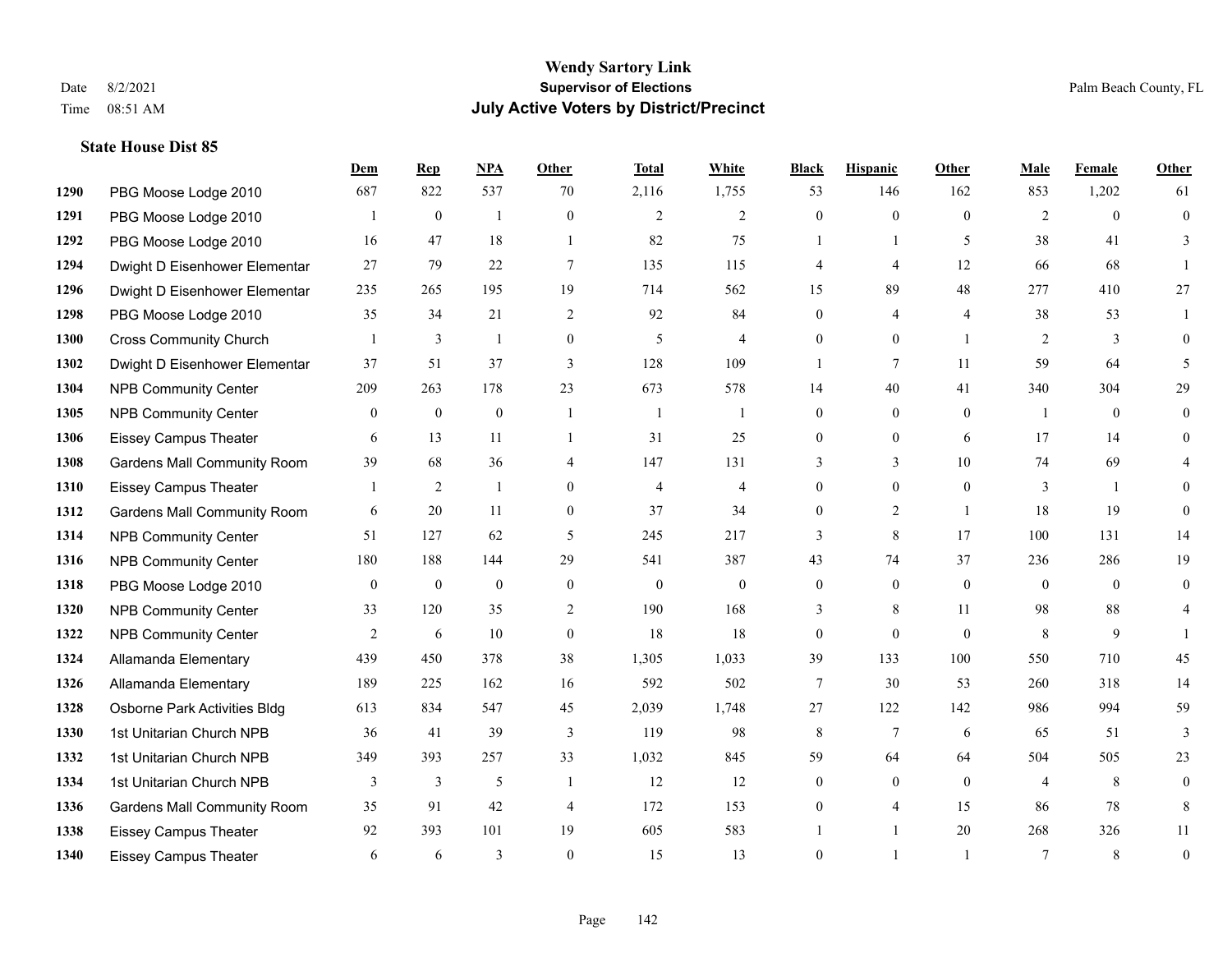|      |                                 | Dem              | <b>Rep</b>       | NPA              | Other            | <b>Total</b>     | <b>White</b>     | <b>Black</b>     | <b>Hispanic</b>  | Other            | <b>Male</b>    | Female           | <b>Other</b>     |
|------|---------------------------------|------------------|------------------|------------------|------------------|------------------|------------------|------------------|------------------|------------------|----------------|------------------|------------------|
| 1342 | <b>NPB Country Club</b>         | 308              | 454              | 263              | 28               | 1,053            | 949              | 17               | 33               | 54               | 449            | 578              | 26               |
| 1344 | Old Port Cove                   | 294              | 519              | 319              | 32               | 1,164            | 1,065            | 5                | 31               | 63               | 527            | 617              | $20\,$           |
| 1346 | Anchorage Activities Bldg       | 556              | 934              | 425              | 37               | 1,952            | 1,792            | 13               | 57               | 90               | 902            | 1,002            | $48\,$           |
| 1348 | <b>NPB Council Chambers</b>     | 32               | 123              | 34               | $\,8\,$          | 197              | 187              | $\boldsymbol{0}$ | 5                | 5                | 99             | 92               | 6                |
| 1350 | Faith Lutheran Church           | 381              | 615              | 373              | 24               | 1,393            | 1,229            | 10               | 79               | 75               | 666            | 684              | 43               |
| 1352 | Northlake Nazarene Church       | 681              | 873              | 586              | 52               | 2,192            | 1,567            | 154              | 186              | 285              | 983            | 1,130            | 79               |
| 1354 | <b>Grove Park Elementary</b>    | 91               | 164              | 79               | $\overline{4}$   | 338              | 285              | 11               | 19               | 23               | 151            | 177              | $10\,$           |
| 1360 | Garden Lodge 366 F&AM           | 352              | 325              | 239              | 24               | 940              | 737              | 59               | 72               | 72               | 411            | 500              | 29               |
| 1362 | <b>Grove Park Elementary</b>    | 213              | 123              | 183              | 8                | 527              | 270              | 47               | 156              | 54               | 234            | 275              | $18\,$           |
| 1372 | Garden Lodge 366 F&AM           | 96               | 35               | 45               | $\tau$           | 183              | 82               | 58               | 21               | 22               | 80             | 97               | 6                |
| 1374 | Pew Leadership Center           | 193              | 78               | 140              | $10\,$           | 421              | 219              | 116              | 44               | 42               | 174            | 233              | 14               |
| 1380 | <b>NPB Council Chambers</b>     | 176              | 261              | 155              | 14               | 606              | 536              | 10               | 22               | 38               | 267            | 320              | 19               |
| 2002 | Jeaga Middle                    | 176              | 93               | 112              | 6                | 387              | 151              | 124              | 41               | 71               | 171            | 204              | $12\,$           |
| 2004 | <b>Grassy Waters Elementary</b> | 1,043            | 329              | 581              | 40               | 1,993            | 586              | 725              | 398              | 284              | 848            | 1,074            | 71               |
| 2006 | Jeaga Middle                    | 173              | 79               | 102              | 11               | 365              | 154              | 107              | 80               | 24               | 150            | 204              | 11               |
| 2008 | Jeaga Middle                    | $\boldsymbol{0}$ | $\boldsymbol{0}$ | $\boldsymbol{0}$ | $\mathbf{0}$     | $\boldsymbol{0}$ | $\boldsymbol{0}$ | $\boldsymbol{0}$ | $\boldsymbol{0}$ | $\overline{0}$   | $\overline{0}$ | $\mathbf{0}$     | $\boldsymbol{0}$ |
| 2010 | Cypress Lakes HOA               | 585              | 328              | 281              | 32               | 1,226            | 838              | 197              | 97               | 94               | 472            | 719              | 35               |
| 2012 | Century Village Clubhouse       | 60               | 29               | 23               | 2                | 114              | 70               | 13               | 18               | 13               | 50             | 60               | 4                |
| 6040 | Osceola Creek Middle            | 102              | 125              | 104              | $\overline{1}$   | 332              | 252              | 12               | 34               | 34               | 154            | 162              | 16               |
| 6042 | Osceola Creek Middle            | 992              | 1,212            | 1,026            | 62               | 3,292            | 2,113            | 430              | 486              | 263              | 1,573          | 1,610            | 109              |
| 6044 | <b>Frontier Elementary</b>      | 912              | 975              | 781              | 59               | 2,727            | 1,741            | 414              | 341              | 231              | 1,279          | 1,363            | 85               |
| 6045 | Acreage Branch Library          | 205              | 267              | 178              | 10               | 660              | 420              | 81               | 90               | 69               | 316            | 313              | 31               |
| 6046 | Pierce Hammock Elementary       | 807              | 958              | 747              | 45               | 2,557            | 1,642            | 361              | 316              | 238              | 1,235          | 1,224            | 98               |
| 6048 | Pierce Hammock Elementary       | $\boldsymbol{0}$ | $\boldsymbol{0}$ | $\boldsymbol{0}$ | $\boldsymbol{0}$ | $\boldsymbol{0}$ | $\boldsymbol{0}$ | $\boldsymbol{0}$ | $\boldsymbol{0}$ | $\boldsymbol{0}$ | $\mathbf{0}$   | $\boldsymbol{0}$ | $\boldsymbol{0}$ |
| 6050 | Acreage Branch Library          | 879              | 883              | 730              | 57               | 2,549            | 1,558            | 376              | 349              | 266              | 1,195          | 1,262            | 92               |
| 6051 | <b>Cornerstone Fellowship</b>   | 611              | 750              | 549              | 49               | 1,959            | 1,248            | 210              | 290              | 211              | 915            | 972              | 72               |
| 6052 | Seminole Ridge High             | 615              | 643              | 558              | 36               | 1,852            | 1,142            | 224              | 310              | 176              | 878            | 900              | 74               |
| 6054 | <b>Acreage Pines Elementary</b> | $\mathbf{0}$     | $\mathbf{0}$     | $\mathbf{0}$     | $\theta$         | $\mathbf{0}$     | $\overline{0}$   | $\mathbf{0}$     | $\overline{0}$   | $\theta$         | $\theta$       | $\overline{0}$   | $\boldsymbol{0}$ |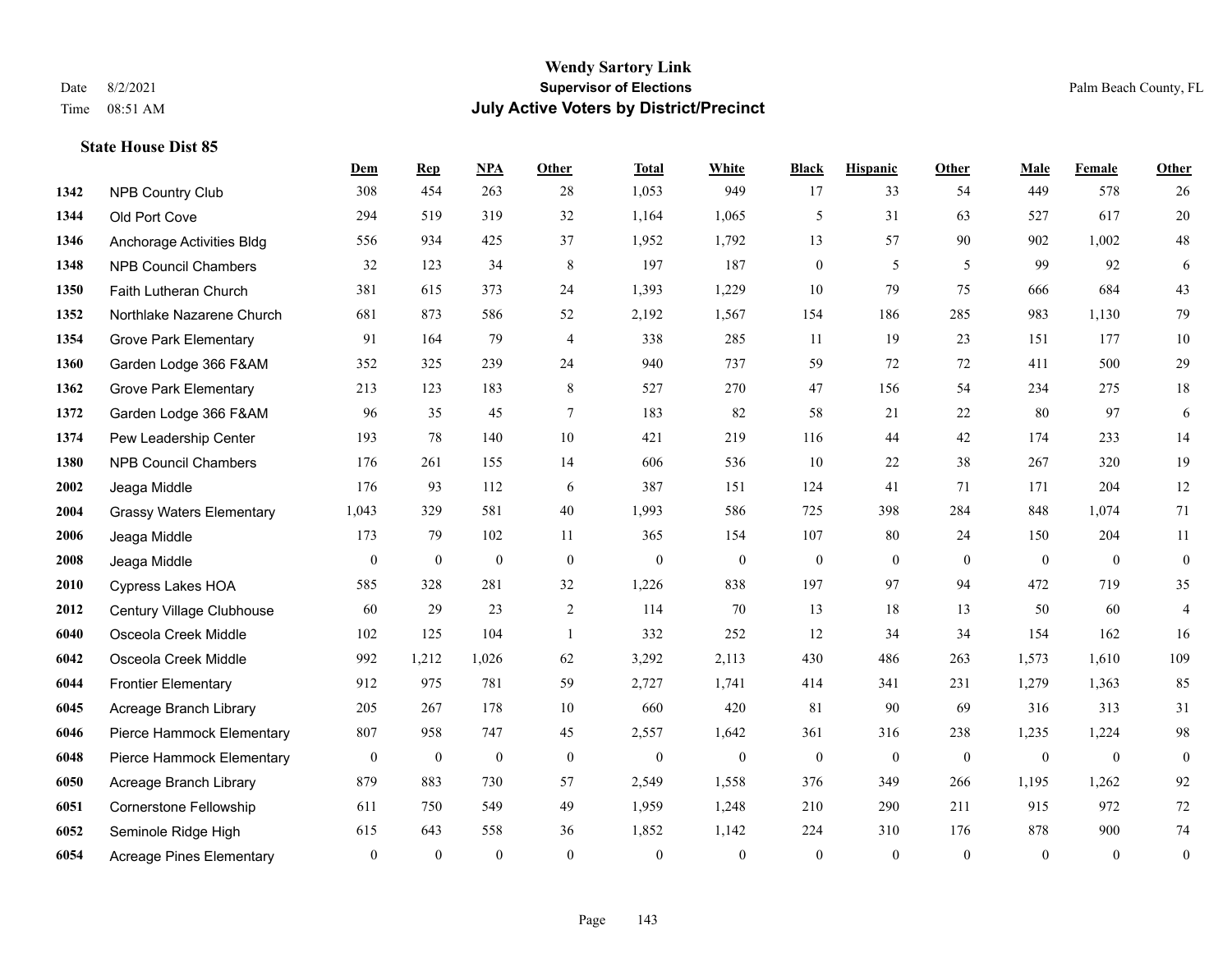|      |                                  | Dem              | <b>Rep</b>       | NPA              | <b>Other</b>     | <b>Total</b>     | <b>White</b>     | <b>Black</b>     | <b>Hispanic</b>  | <b>Other</b>   | <b>Male</b>    | <b>Female</b>    | <b>Other</b>            |
|------|----------------------------------|------------------|------------------|------------------|------------------|------------------|------------------|------------------|------------------|----------------|----------------|------------------|-------------------------|
| 6056 | Pierce Hammock Elementary        | $\bf{0}$         | $\boldsymbol{0}$ | $\boldsymbol{0}$ | $\overline{0}$   | $\mathbf{0}$     | $\overline{0}$   | $\mathbf{0}$     | $\boldsymbol{0}$ | $\theta$       | $\mathbf{0}$   | $\overline{0}$   | $\theta$                |
| 6058 | <b>Acreage Pines Elementary</b>  | 740              | 603              | 558              | 38               | 1,939            | 1,048            | 352              | 244              | 295            | 937            | 939              | 63                      |
| 6060 | Indian Trail Improvement Dist    | 893              | 954              | 800              | 59               | 2,706            | 1,682            | 342              | 399              | 283            | 1,244          | 1,363            | 99                      |
| 6062 | Sandhill Crane Golf Club         | 231              | 423              | 256              | 24               | 934              | 668              | 71               | 72               | 123            | 456            | 445              | 33                      |
| 6064 | Sandhill Crane Golf Club         | 32               | 55               | 33               | $\overline{4}$   | 124              | 102              | 4                | 12               | 6              | 60             | 60               | $\overline{\mathbf{4}}$ |
| 6066 | Ibis POA Admin Building          | 1,018            | 1,097            | 720              | 85               | 2,920            | 2,560            | 90               | 67               | 203            | 1,374          | 1,481            | 65                      |
| 6068 | Ibis POA Admin Building          | $\boldsymbol{0}$ | $\boldsymbol{0}$ | $\boldsymbol{0}$ | $\boldsymbol{0}$ | $\boldsymbol{0}$ | $\boldsymbol{0}$ | $\boldsymbol{0}$ | $\mathbf{0}$     | $\mathbf{0}$   | $\mathbf{0}$   | $\boldsymbol{0}$ | $\boldsymbol{0}$        |
| 6070 | Ironhorse Country Club           | 158              | 263              | 120              | 9                | 550              | 445              | 34               | 20               | 51             | 246            | 292              | 12                      |
| 6072 | Seminole Ridge High              | 459              | 442              | 425              | 40               | 1,366            | 627              | 253              | 366              | 120            | 636            | 706              | 24                      |
| 6073 | Seminole Ridge High              | $\mathbf{0}$     | $\boldsymbol{0}$ | $\mathbf{0}$     | $\mathbf{0}$     | $\mathbf{0}$     | $\overline{0}$   | $\boldsymbol{0}$ | $\mathbf{0}$     | $\mathbf{0}$   | $\mathbf{0}$   | $\mathbf{0}$     | $\boldsymbol{0}$        |
| 6076 | <b>Western Pines Middle</b>      | 639              | 707              | 570              | 36               | 1,952            | 1,420            | 154              | 203              | 175            | 931            | 937              | 84                      |
| 6078 | <b>Western Pines Middle</b>      | 658              | 724              | 657              | 39               | 2,078            | 1,390            | 158              | 357              | 173            | 983            | 1,035            | 60                      |
| 6080 | <b>Golden Grove Elementary</b>   | 608              | 777              | 621              | 49               | 2,055            | 1,382            | 130              | 344              | 199            | 956            | 1,015            | 84                      |
| 6082 | Seminole Ridge High              | 11               | 6                | 15               | $\overline{2}$   | 34               | 29               | $\boldsymbol{0}$ | $\mathfrak{Z}$   | 2              | 13             | 21               | $\boldsymbol{0}$        |
| 6084 | Oasis Church                     | 262              | 380              | 312              | 40               | 994              | 619              | 61               | 213              | 101            | 491            | 487              | 16                      |
| 6086 | Oasis Church                     | 266              | 414              | 244              | 21               | 945              | 691              | 93               | 86               | 75             | 433            | 482              | 30                      |
| 6088 | Seminole Ridge High              | 542              | 680              | 544              | 40               | 1,806            | 1,162            | 215              | 286              | 143            | 848            | 904              | 54                      |
| 6090 | Loxahatchee Groves Elementary    | 780              | 887              | 746              | 57               | 2,470            | 1,535            | 280              | 445              | 210            | 1,194          | 1,184            | 92                      |
| 6092 | Oasis Church                     | 173              | 227              | 142              | 17               | 559              | 363              | 46               | 105              | 45             | 269            | 269              | 21                      |
| 7002 | J F Kennedy Middle               | $\mathbf{0}$     | $\boldsymbol{0}$ | $\mathbf{0}$     | $\overline{0}$   | $\mathbf{0}$     | $\boldsymbol{0}$ | $\boldsymbol{0}$ | $\mathbf{0}$     | $\overline{0}$ | $\overline{0}$ | $\Omega$         | $\mathbf{0}$            |
| 7006 | J F Kennedy Middle               | $\theta$         | $\mathbf{0}$     | $\overline{0}$   | $\Omega$         | $\Omega$         | $\overline{0}$   | $\mathbf{0}$     | $\theta$         | $\theta$       | $\theta$       | $\theta$         | $\theta$                |
| 7008 | J F Kennedy Middle               | $\mathbf{0}$     | $\mathbf{0}$     | $\boldsymbol{0}$ | $\overline{0}$   | $\mathbf{0}$     | $\boldsymbol{0}$ | $\boldsymbol{0}$ | $\boldsymbol{0}$ | $\mathbf{0}$   | $\overline{0}$ | $\mathbf{0}$     | $\mathbf{0}$            |
| 7032 | <b>Crossroads Baptist Church</b> | $\theta$         | $\mathbf{0}$     | $\mathbf{0}$     | $\overline{0}$   | $\theta$         | $\overline{0}$   | $\mathbf{0}$     | $\overline{0}$   | $\theta$       | $\theta$       | $\theta$         | $\mathbf{0}$            |
| 7074 | <b>Egret Lake Elementary</b>     | 195              | 35               | 84               | 10               | 324              | 54               | 192              | 32               | 46             | 138            | 178              | 8                       |
| 7076 | <b>Egret Lake Elementary</b>     | 3                | $\overline{2}$   | $\mathbf{1}$     | $\overline{0}$   | 6                | $\overline{4}$   | $\mathbf{1}$     | $\boldsymbol{0}$ | $\mathbf{1}$   | 5              | $\mathbf{1}$     | $\mathbf{0}$            |
| 7078 | <b>Egret Lake Elementary</b>     | 348              | 97               | 148              | 16               | 609              | 413              | 103              | 48               | 45             | 239            | 349              | 21                      |
| 7082 | Seminole Trails Elementary       | 1,031            | 317              | 485              | 29               | 1,862            | 678              | 706              | 259              | 219            | 812            | 965              | 85                      |
| 7084 | Sharon Christian Church          | 743              | 271              | 428              | 43               | 1,485            | 601              | 445              | 276              | 163            | 607            | 821              | 57                      |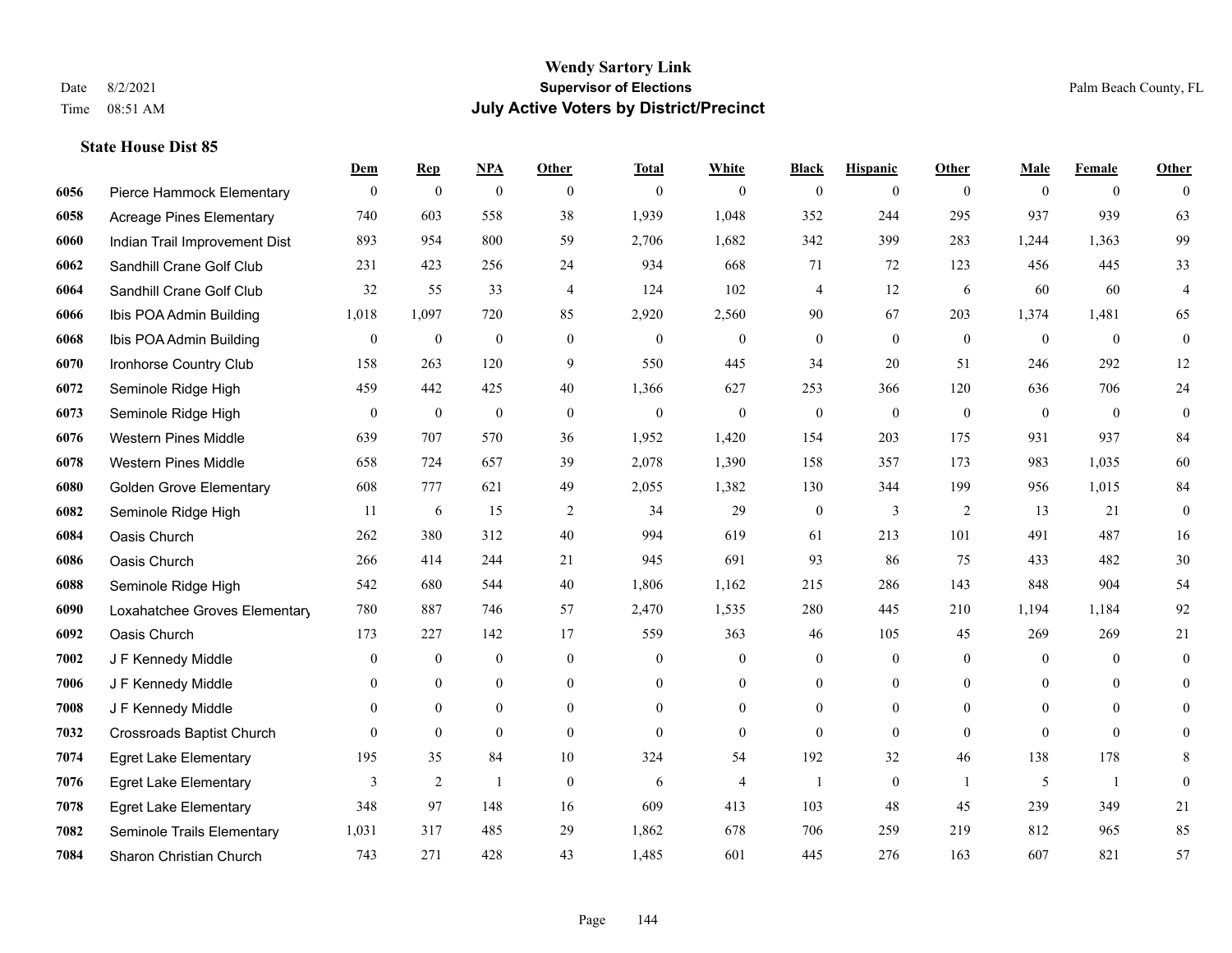|      |                            | Dem    | <b>Rep</b> | <b>NPA</b> | Other | <b>Total</b> | <u>White</u> | <b>Black</b> | <b>Hispanic</b> | Other  | Male   | Female | <b>Other</b> |
|------|----------------------------|--------|------------|------------|-------|--------------|--------------|--------------|-----------------|--------|--------|--------|--------------|
| 7086 | Bear Lakes Middle          |        |            |            |       | 65           |              | 14           |                 | 16     |        | 36     |              |
|      | <b>State House Dist 85</b> | 43,825 | 52.441     | 37.391     | 3,264 | 136.921      | 103,746      | 9,607        | 12.222          | .1,346 | 62,712 | 69,908 | 4,301        |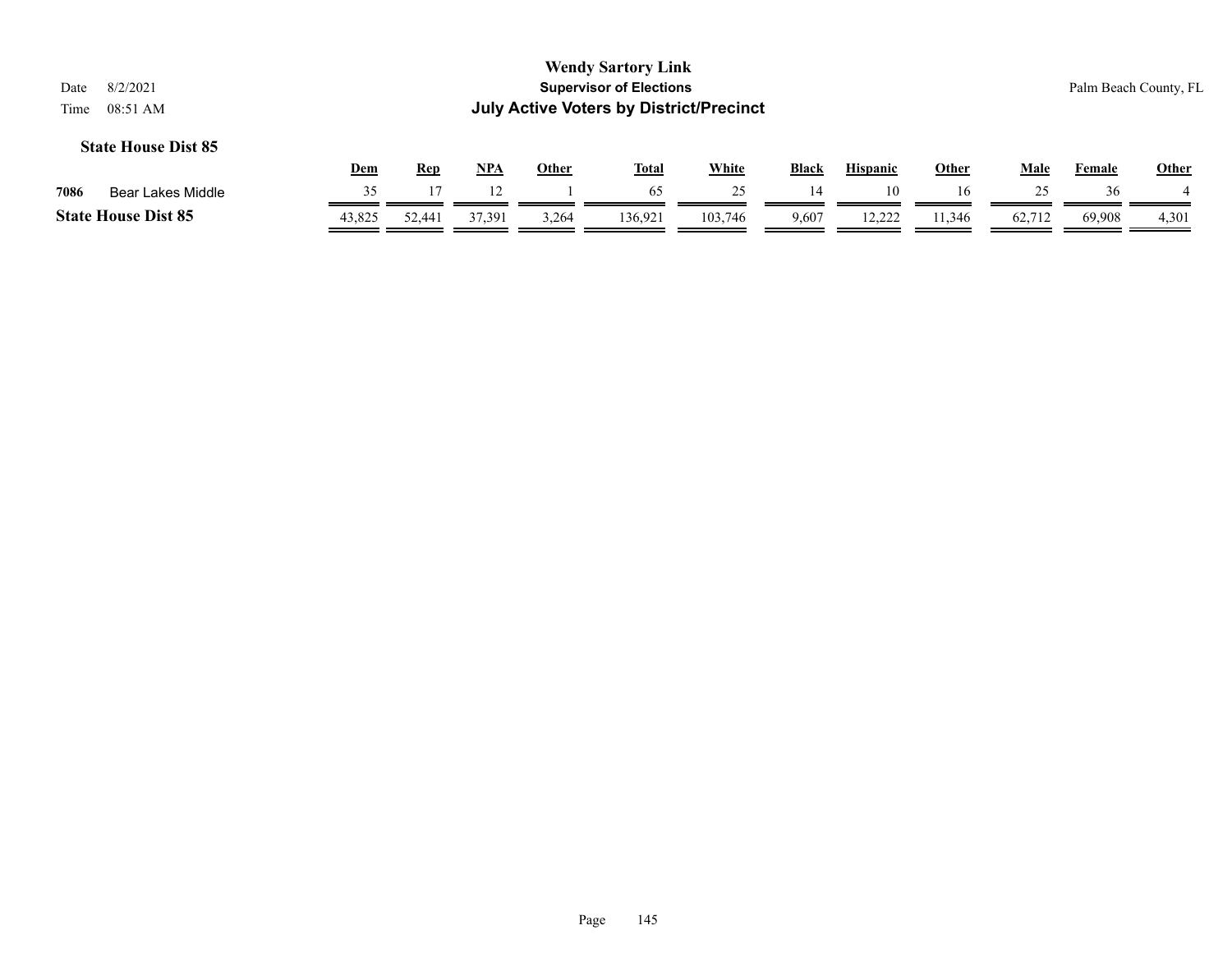#### **Wendy Sartory Link** Date 8/2/2021 **Supervisor of Elections** Palm Beach County, FL Time 08:51 AM **July Active Voters by District/Precinct**

## **Dem Rep NPA Other Total White Black Hispanic Other Male Female Other** Club Baywinds 828 552 369 34 1,783 1,362 152 163 106 727 1,014 42 Andros Isle POA Clubhouse 854 556 543 35 1,988 1,073 390 300 225 842 1,075 71 Riverwalk Clubhouse 747 704 564 45 2,060 1,613 92 176 179 883 1,114 63 Jeaga Middle 210 86 134 10 440 201 130 80 29 194 237 9 Jeaga Middle 160 55 118 15 348 106 119 73 50 134 202 12 Century Village Clubhouse 785 406 330 32 1,553 1,002 214 201 136 614 882 57 Century Village Clubhouse 788 416 321 37 1,562 1,098 164 161 139 613 898 51 Century Village Clubhouse 633 327 288 27 1,275 796 186 194 99 498 720 57 Century Village Clubhouse 343 191 148 6 688 477 68 85 58 247 417 24 Benoist Farms Elementary 576 156 299 21 1,052 259 452 233 108 406 595 51 Riverwalk Clubhouse 50 26 28 5 109 55 29 18 7 41 65 3 Riverwalk Clubhouse 99 53 71 9 232 94 58 54 26 105 125 2 Turning Points Academy 757 420 377 38 1,592 934 286 263 109 592 953 47 Turning Points Academy 815 181 345 19 1,360 481 619 147 113 458 861 41 Wynnebrook Elementary 809 267 424 22 1,522 418 599 347 158 659 791 72 Wynnebrook Elementary 540 249 377 15 1,181 480 133 477 91 503 628 50 Riverwalk Clubhouse 0 0 0 0 0 0 0 0 0 0 0 0 St Christophers Episcopal Chr 1,112 283 558 35 1,988 580 809 395 204 881 1,014 93 Haverhill Town Hall 400 217 235 10 862 335 237 201 89 389 435 38 Elks Lodge #1352 2 3 0 0 5 3 1 0 1 3 1 1 Elks Lodge #1352 17 19 21 3 60 40 2 11 7 33 24 3 Elks Lodge #1352 553 152 268 19 992 182 468 151 191 459 493 40 Elks Lodge #1352 1,265 323 697 25 2,310 457 986 579 288 1,018 1,183 109 Everglades Elementary 161 168 127 8 464 263 66 81 54 215 228 21 Everglades Elementary 69 92 45 0 206 148 7 28 23 102 98 6 Pine Jog Environmental Center 164 286 153 8 611 422 25 113 51 292 304 15 Pine Jog Environmental Center 7 21 17 0 45 30 0 13 2 21 23 1 Community Christian Church 277 116 156 17 566 167 204 128 67 251 300 15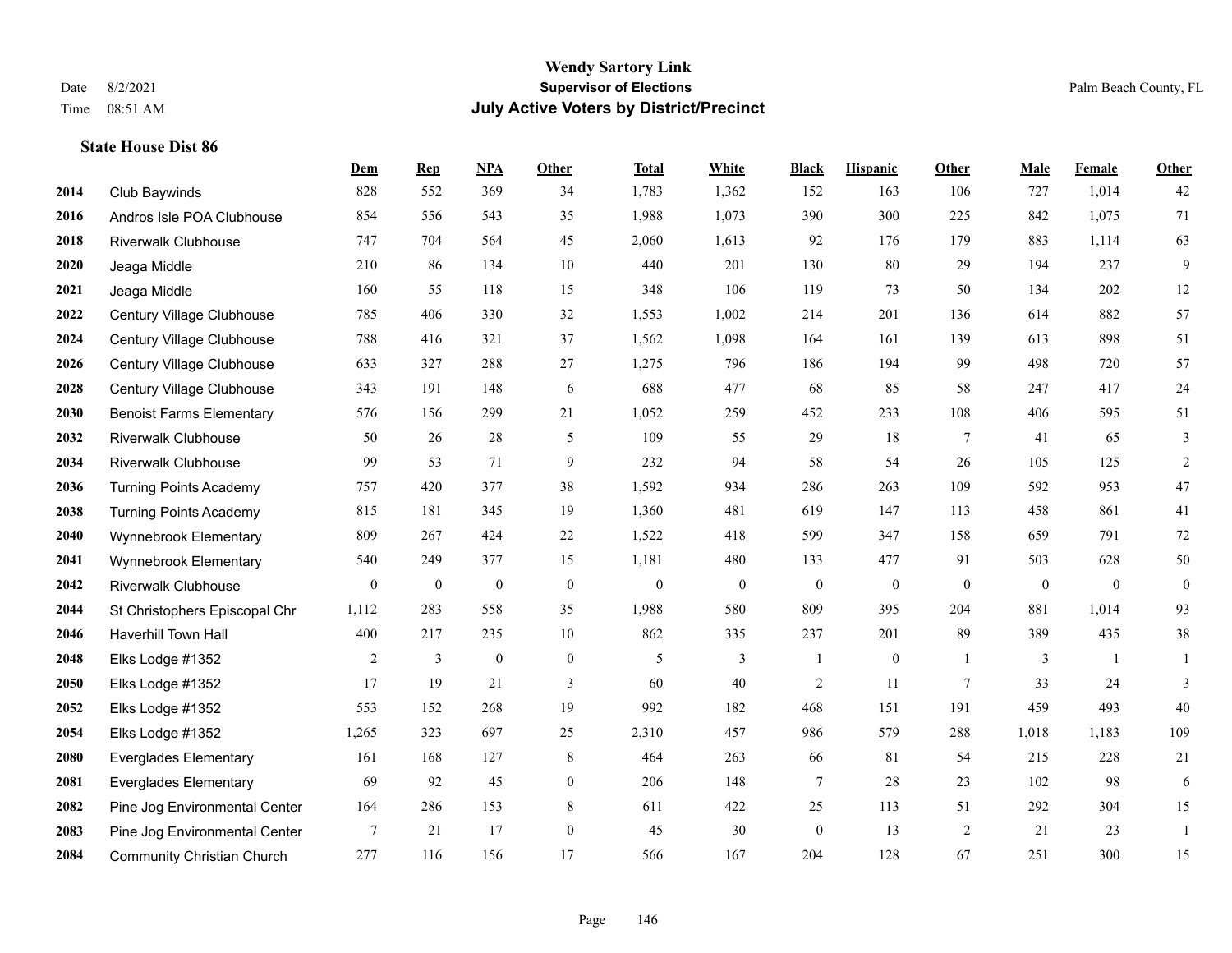#### **Wendy Sartory Link** Date 8/2/2021 **Supervisor of Elections** Palm Beach County, FL Time 08:51 AM **July Active Voters by District/Precinct**

## **Dem Rep NPA Other Total White Black Hispanic Other Male Female Other** Community Christian Church 2 1 0 0 3 3 0 0 0 1 2 0 Community Christian Church 1 1 0 0 2 2 0 0 0 2 0 0 Melaleuca Elementary 867 524 643 35 2,069 1,059 339 477 194 946 1,042 81 Pine Jog Environmental Center 369 78 204 11 662 112 261 172 117 274 359 29 Village Walk HOA Clubhouse 549 537 424 42 1,552 1,207 57 137 151 644 853 55 Palms West Presbyterian 673 929 657 42 2,301 1,834 78 207 182 1,101 1,126 74 Palms West Presbyterian 0 0 0 0 0 0 0 0 0 0 0 0 HL Johnson Elementary 657 505 463 37 1,662 916 304 257 185 755 866 41 Madison Green Clubhouse 1,238 721 749 50 2,758 1,199 778 403 378 1,278 1,377 103 RPB Recreation Center 656 475 452 25 1,608 941 264 258 145 661 891 56 Crestwood Middle 181 151 118 8 458 216 76 81 85 215 223 20 RPB Recreation Center 216 121 196 9 542 225 97 155 65 214 308 20 Calypso Bay Waterpark 0 0 0 0 0 0 0 0 0 0 0 0 Crestwood Middle 471 412 357 33 1,273 679 230 214 150 591 639 43 RPB Village Hall 1,069 695 685 41 2,490 1,367 467 430 226 1,165 1,234 91 HL Johnson Elementary 729 413 481 51 1,674 868 323 275 208 735 894 45 RPB Branch Library 1,087 564 695 54 2,400 1,141 578 430 251 1,044 1,267 89 Royal Palm Beach High 402 318 260 17 997 475 202 153 167 471 501 25 RPB Cultural Center 1,169 662 752 50 2,633 1,392 499 492 250 1,135 1,409 89 RPB Cultural Center 584 320 384 18 1,306 636 278 276 116 550 715 41 Calypso Bay Waterpark 684 297 499 32 1,512 547 410 362 193 651 800 61 Royal Palm Beach High 35 27 28 3 93 51 25 10 7 42 51 0 Royal Palm Beach High 81 43 88 5 217 100 36 60 21 100 110 7 Royal Palm Beach High 390 188 259 18 855 413 166 184 92 388 435 32 Christ Fellowship Church RPB 960 469 686 29 2,144 848 503 499 294 954 1,096 94 Calypso Bay Waterpark 1 1 0 0 2 0 1 0 1 0 1 1 Royal Palm Beach High 0 0 0 0 0 0 0 0 0 0 0 0

Royal Palm Beach High 336 506 304 32 1,178 858 107 112 101 566 588 24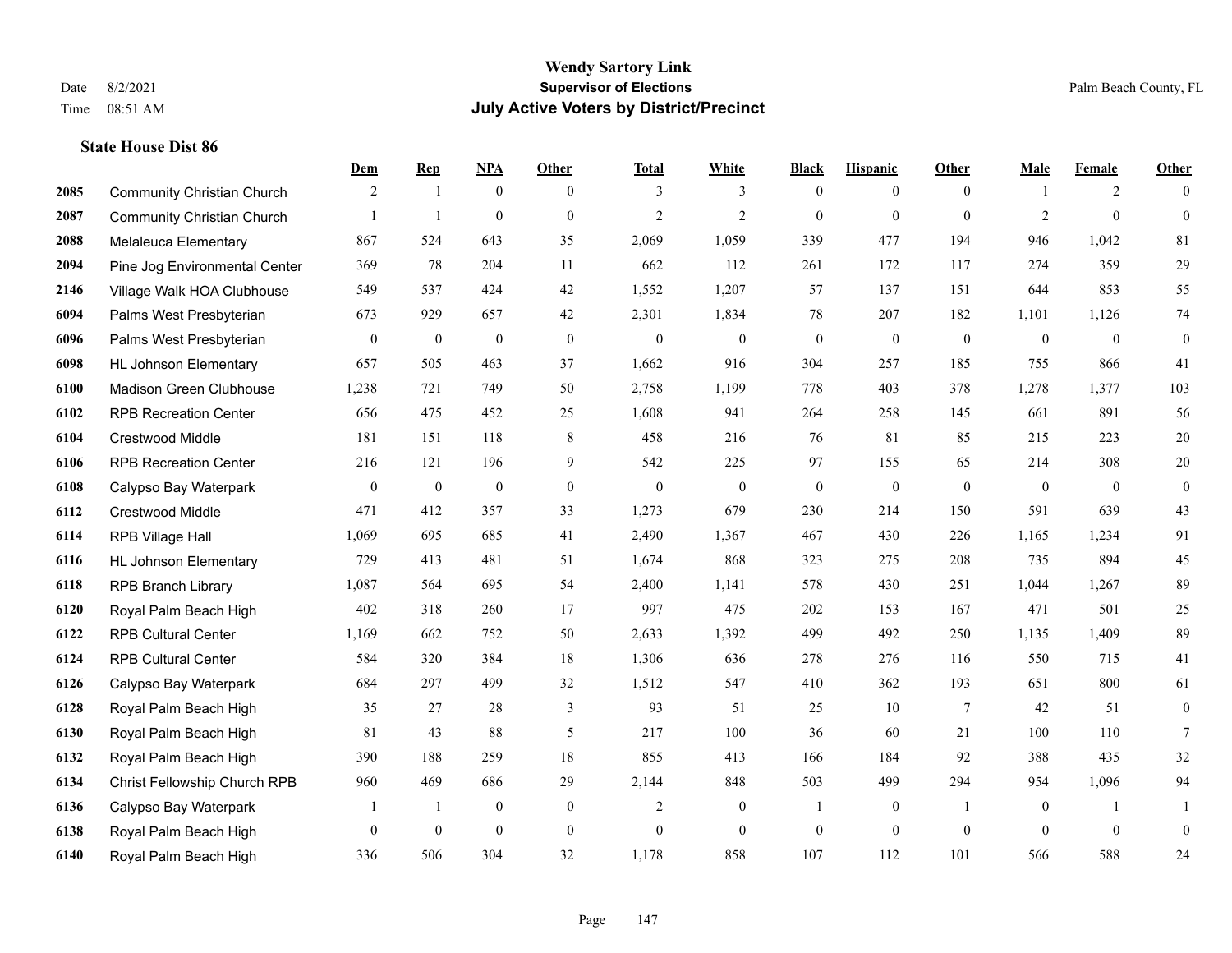|      |                                     | Dem          | <b>Rep</b>   | <u>NPA</u>     | <b>Other</b>   | <b>Total</b> | <b>White</b>   | <b>Black</b>     | <b>Hispanic</b> | <b>Other</b>   | <b>Male</b>  | <b>Female</b>  | <b>Other</b>             |
|------|-------------------------------------|--------------|--------------|----------------|----------------|--------------|----------------|------------------|-----------------|----------------|--------------|----------------|--------------------------|
| 6142 | Christ Fellowship Church RPB        | $\mathbf{0}$ | $\mathbf{0}$ | $\mathbf{0}$   | $\theta$       | $\theta$     | $\overline{0}$ | $\mathbf{0}$     | $\overline{0}$  | $\theta$       | $\theta$     | $\overline{0}$ | $\Omega$                 |
| 6144 | Christ Fellowship Church RPB        | $\mathbf{0}$ | $\mathbf{0}$ | $\mathbf{0}$   | $\Omega$       | $\Omega$     | $\overline{0}$ | $\mathbf{0}$     | $\mathbf{0}$    | $\theta$       | $\theta$     | $\theta$       | $\theta$                 |
| 6146 | Christ Fellowship Church RPB        | 1            | 2            | $\mathbf{1}$   | $\overline{0}$ | 4            | 3              | $\mathbf{0}$     | $\mathbf{0}$    |                | 3            | -1             | $\Omega$                 |
| 6148 | Christ Fellowship Church RPB        | $\mathbf{0}$ | $\mathbf{0}$ | $\mathbf{1}$   | $\overline{0}$ |              | $\mathbf{1}$   | $\boldsymbol{0}$ | $\mathbf{0}$    | $\mathbf{0}$   | $\mathbf{0}$ | $\mathbf{1}$   | $\Omega$                 |
| 6150 | <b>Binks Forest Elementary</b>      | 25           | 41           | 41             | 5              | 112          | 82             | 5                | 10              | 15             | 50           | 59             | 3                        |
| 6152 | <b>Binks Forest Elementary</b>      | 410          | 558          | 377            | 34             | 1,379        | 1,053          | 46               | 131             | 149            | 650          | 684            | 45                       |
| 6154 | Wellington Landings Middle          | 466          | 528          | 390            | 28             | 1,412        | 1,021          | 86               | 187             | 118            | 634          | 738            | 40                       |
| 6156 | <b>Binks Forest Elementary</b>      | 632          | 717          | 569            | 39             | 1,957        | 1,377          | 127              | 284             | 169            | 888          | 1,008          | 61                       |
| 6158 | <b>Wellington Elementary</b>        | 783          | 940          | 544            | 40             | 2,307        | 1,700          | 129              | 305             | 173            | 1,051        | 1,181          | 75                       |
| 6160 | Wellington Landings Middle          | 663          | 582          | 562            | 43             | 1,850        | 1,204          | 164              | 333             | 149            | 861          | 935            | 54                       |
| 6162 | First Baptist Church Wel            | 764          | 661          | 552            | 44             | 2,021        | 1,288          | 207              | 345             | 181            | 898          | 1.059          | 64                       |
| 6164 | First Baptist Church Wel            | 830          | 804          | 598            | 54             | 2,286        | 1,539          | 183              | 371             | 193            | 1,022        | 1,190          | 74                       |
| 6166 | <b>Wellington Community Center</b>  | 858          | 861          | 735            | 47             | 2,501        | 1,743          | 151              | 395             | 212            | 1,153        | 1,268          | 80                       |
| 6168 | First Baptist Church Wel            | 128          | 181          | 141            | 9              | 459          | 353            | 27               | 44              | 35             | 213          | 234            | 12                       |
| 6170 | Christ Fellowship Church RPB        | $\mathbf{0}$ | 6            | $\overline{2}$ | $\overline{0}$ | 8            | 8              | $\boldsymbol{0}$ | $\overline{0}$  | $\overline{0}$ | 3            | 5              | $\mathbf{0}$             |
| 6172 | Christ Fellowship Church RPB        | 1,297        | 575          | 823            | 67             | 2,762        | 961            | 843              | 633             | 325            | 1,181        | 1,464          | 117                      |
| 6174 | Christ Fellowship Church RPB        | 26           | 50           | 36             | $\overline{c}$ | 114          | 89             | 7                | $\overline{7}$  | 11             | 54           | 56             | $\overline{\mathcal{A}}$ |
| 6176 | Christ Fellowship Church RPB        | 21           | 13           | 18             | $\overline{2}$ | 54           | 22             | 9                | 18              | 5              | 23           | 29             | $\overline{2}$           |
| 6178 | <b>Everglades Elementary</b>        | 556          | 376          | 442            | 26             | 1,400        | 640            | 291              | 247             | 222            | 644          | 688            | 68                       |
| 6180 | <b>Everglades Elementary</b>        | 18           | 49           | 19             | $\overline{2}$ | 88           | 67             | 4                | 14              | 3              | 41           | 45             | $\sqrt{2}$               |
| 6182 | New Horizons Elementary             | 292          | 451          | 318            | 14             | 1,075        | 788            | 53               | 113             | 121            | 464          | 582            | 29                       |
| 6184 | Wellington High                     | 660          | 577          | 522            | 37             | 1,796        | 1,112          | 242              | 286             | 156            | 793          | 945            | 58                       |
| 6186 | <b>Elbridge Gale Elementary</b>     | 818          | 554          | 628            | 42             | 2,042        | 1,111          | 292              | 424             | 215            | 889          | 1,070          | 83                       |
| 6188 | <b>Wellington Village Park</b>      | 219          | 418          | 290            | 27             | 954          | 809            | 16               | 46              | 83             | 383          | 522            | 49                       |
| 6190 | Wellington Village Hall             | 816          | 450          | 630            | 41             | 1,937        | 866            | 354              | 507             | 210            | 807          | 1.055          | 75                       |
| 6192 | St Peters Methodist Church          | 971          | 787          | 805            | 63             | 2,626        | 1,559          | 281              | 547             | 239            | 1,199        | 1,339          | $88\,$                   |
| 6194 | <b>Equestrian Trails Elementary</b> | 504          | 289          | 340            | 20             | 1,153        | 518            | 293              | 155             | 187            | 512          | 586            | 55                       |
| 6196 | Palm Beach Central High             | $\mathbf{0}$ | $\mathbf{0}$ | $\theta$       | $\theta$       | $\theta$     | $\overline{0}$ | $\theta$         | $\theta$        | $\theta$       | $\theta$     | $\mathbf{0}$   | $\boldsymbol{0}$         |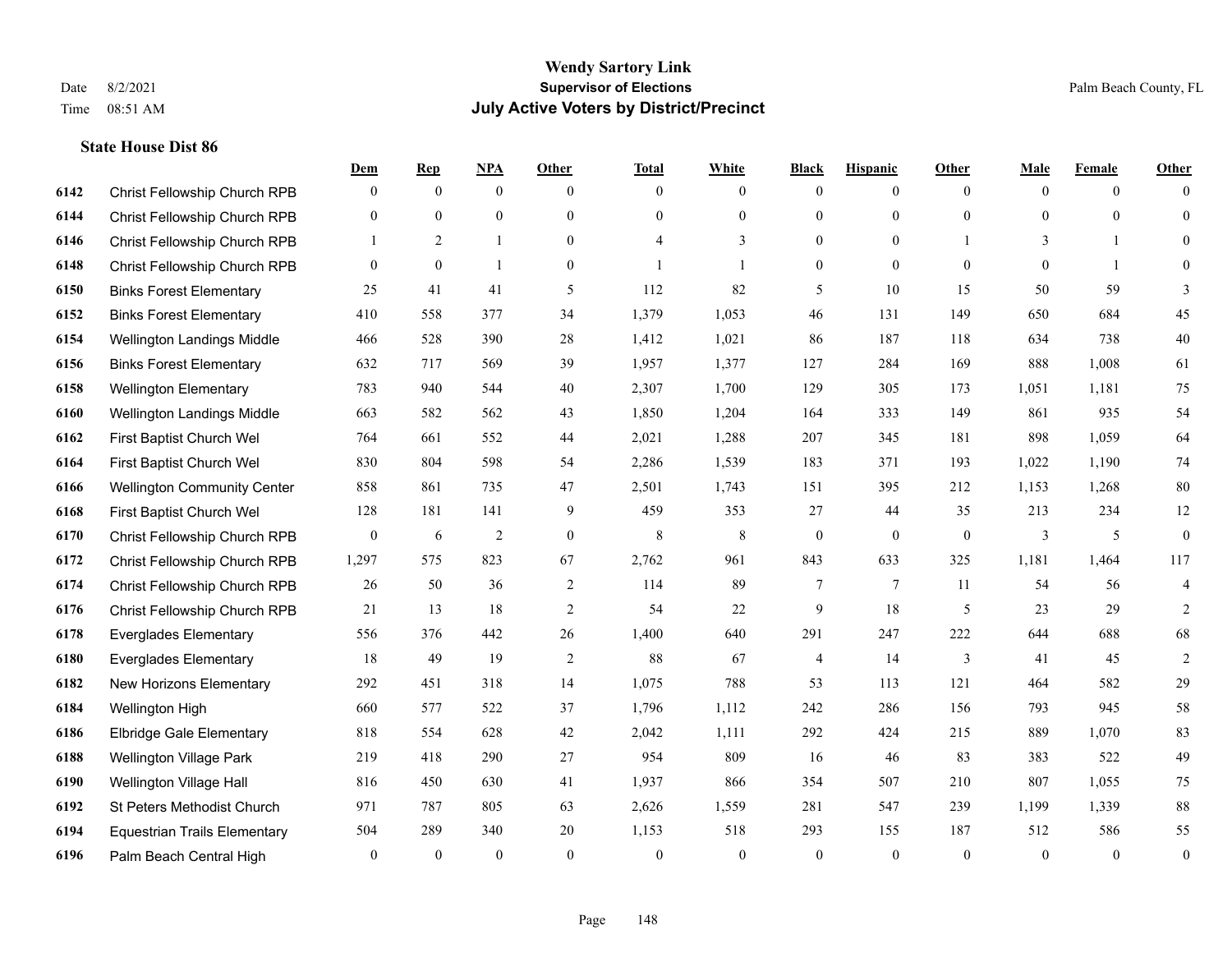#### **Wendy Sartory Link** Date 8/2/2021 **Supervisor of Elections** Palm Beach County, FL Time 08:51 AM **July Active Voters by District/Precinct**

## **Dem Rep NPA Other Total White Black Hispanic Other Male Female Other** Wellington Branch Library 522 351 340 35 1,248 690 190 258 110 527 689 32 Emerald Cove Middle 538 559 499 44 1,640 1,021 178 268 173 727 862 51 Emerald Cove Middle 102 83 95 7 287 160 60 51 16 129 152 6 Emerald Cove Middle 30 30 20 33 0 83 43 24 8 8 21 58 4 Palm Beach Central High 269 245 181 9 704 378 145 60 121 316 361 27 Palm Beach Central High 278 374 250 19 921 609 92 101 119 422 476 23 Buena Vida Clubhouse 319 202 176 13 710 624 19 22 45 320 371 19 Villa Olympia Clubhouse 1,555 1,051 1,262 92 3,960 1,777 690 677 816 1,852 1,919 189 Wellington Village Park 146 226 171 15 558 381 15 91 71 255 276 27 Wellington Village Park 825 751 681 47 2,304 1,457 249 278 320 1,054 1,165 85 Panther Run Elementary 231 191 177 10 609 340 96 100 73 281 305 23 Wellington Village Park 0 0 0 0 0 0 0 0 0 0 0 0 Wellington Village Park 57 28 39 7 131 63 16 31 21 55 72 4 Panther Run Elementary 0 1 0 0 1 1 0 0 0 1 0 0 The Isles at Wellington 753 754 620 37 2,164 1,396 225 241 302 1,021 1,049 94 Wycliffe Comm Association Bldg 763 322 398 20 1,503 1,406 17 20 60 647 827 29 Salvation Army Activity Hall 828 306 475 32 1,641 671 529 252 189 658 904 79 U M Church of Palm Beaches 21 17 18 1 57 45 2 9 1 29 24 4 U M Church of Palm Beaches 943 427 653 66 2,089 1,013 651 227 198 931 1,094 64 Adult Education Center 669 212 391 29 1,301 416 400 361 124 524 717 60 Adult Education Center 127 27 59 7 220 52 122 23 23 68 142 10 Adult Education Center 0 0 0 0 0 0 0 0 0 0 0 0 Adult Education Center 0 0 0 0 0 0 0 0 0 0 0 0 Adult Education Center 30 31 36 5 102 76 3 18 5 51 45 6 U M Church of Palm Beaches 278 110 172 8 568 203 206 107 52 243 296 29 U M Church of Palm Beaches 0 0 0 0 0 0 0 0 0 0 0 0 Clayton Hutcheson Hall A 795 170 394 23 1,382 302 654 283 143 606 709 67 Haverhill Town Hall 44 36 35 2 117 48 32 27 10 48 64 5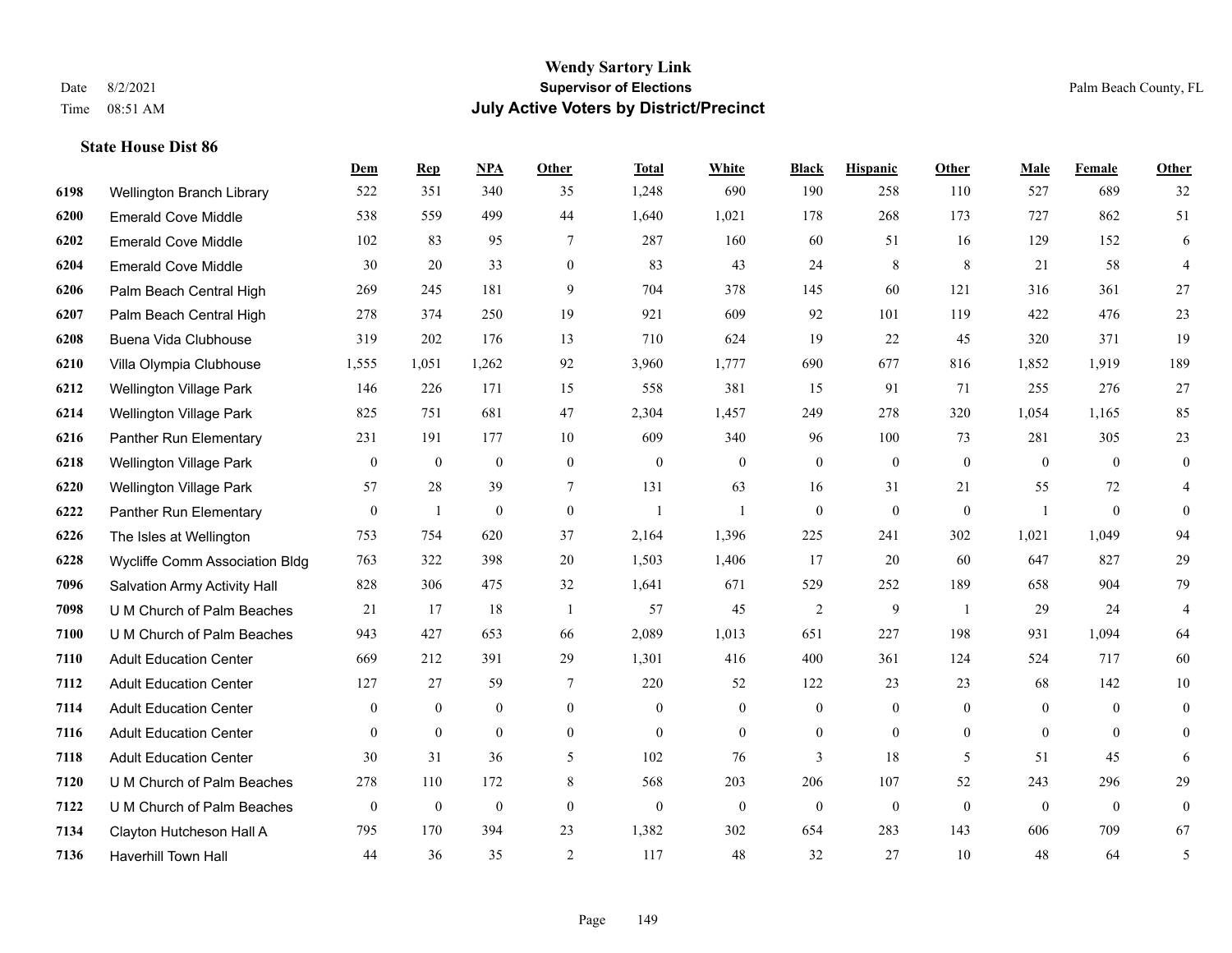|      |                            | <u>Dem</u> | Rep    | <u>NPA</u> | <u>Other</u> | <b>Total</b> | White  | <b>Black</b> | <b>Hispanic</b> | <b>Other</b> | Male   | Female | <b>Other</b> |
|------|----------------------------|------------|--------|------------|--------------|--------------|--------|--------------|-----------------|--------------|--------|--------|--------------|
| 7140 | Haverhill Town Hall        | 168        | 76     | 96         |              | 344          | 106    | 123          |                 | 39           | 161    | 162    | 21           |
| 7142 | Clayton Hutcheson Hall B   | 34         |        |            | $\Omega$     | 53           | 16     | ንና<br>رے     |                 |              | 23     | 30     |              |
| 7144 | Clayton Hutcheson Hall B   | 47         |        | 20         |              |              |        | 46           |                 |              | 28     |        |              |
|      | <b>State House Dist 86</b> | 48,558     | 32,333 | 33,064     | 2,356        | 116,311      | 63,377 | 21,194       | 19,326          | 12,414       | 51,077 | 61,017 | 4,217        |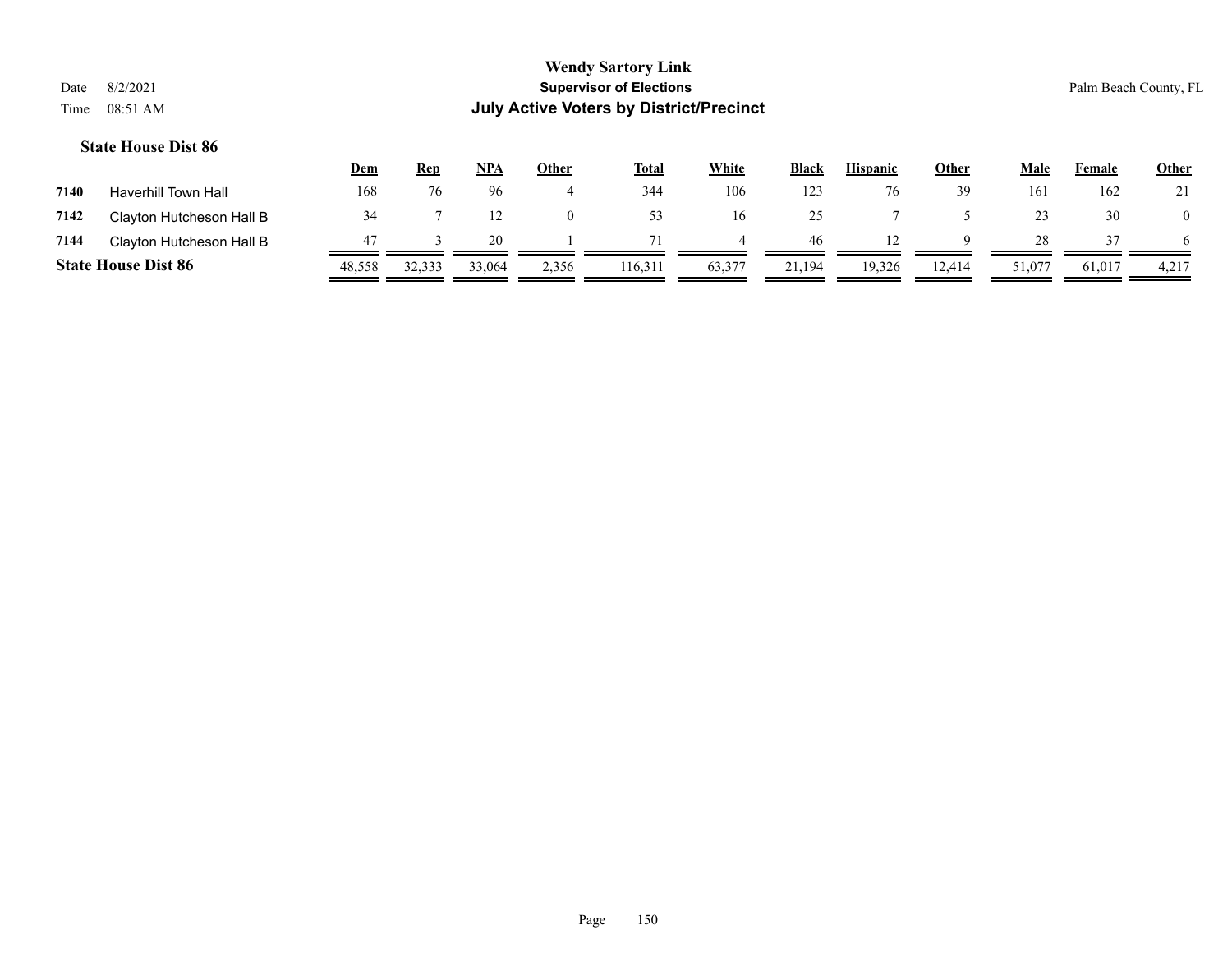|      |                                   | Dem             | <b>Rep</b>     | NPA              | <b>Other</b>     | <b>Total</b>   | <b>White</b>     | <b>Black</b>     | <b>Hispanic</b>  | Other          | <b>Male</b>    | Female         | Other            |
|------|-----------------------------------|-----------------|----------------|------------------|------------------|----------------|------------------|------------------|------------------|----------------|----------------|----------------|------------------|
| 2056 | Clayton Hutcheson Hall B          | 732             | 317            | 567              | 17               | 1,633          | 517              | 294              | 654              | 168            | 723            | 818            | 92               |
| 2058 | Clayton Hutcheson Hall B          | 3               | $\mathbf{1}$   | $\boldsymbol{0}$ | $\mathbf{0}$     | $\overline{4}$ | 3                | $\boldsymbol{0}$ | $\mathbf{1}$     | $\mathbf{0}$   | $\overline{2}$ | 2              | $\boldsymbol{0}$ |
| 2060 | West Gate Elementary              | 391             | 221            | 335              | 13               | 960            | 316              | 72               | 492              | 80             | 459            | 452            | 49               |
| 2062 | <b>Belvedere Elementary</b>       | 6               | 6              |                  | $\mathbf{0}$     | 13             | 12               | $\mathbf{0}$     | $\mathbf{0}$     | $\overline{1}$ | 9              | $\overline{4}$ | $\overline{0}$   |
| 2064 | <b>Belvedere Elementary</b>       |                 | $\mathbf{0}$   | $\mathbf{0}$     | $\overline{0}$   | $\mathbf{1}$   | 1                | $\boldsymbol{0}$ | $\overline{0}$   | $\mathbf{0}$   | 1              | $\theta$       | $\overline{0}$   |
| 2066 | Howard Park Community Center      | 140             | 79             | 99               | $\overline{7}$   | 325            | 168              | 54               | 66               | 37             | 151            | 166            | 8                |
| 2068 | <b>Conniston Middle</b>           | 429             | 253            | 322              | 14               | 1,018          | 404              | 100              | 441              | 73             | 457            | 521            | $40\,$           |
| 2072 | <b>Belvedere Elementary</b>       | 599             | 330            | 462              | 27               | 1,418          | 501              | 145              | 625              | 147            | 614            | 715            | 89               |
| 2086 | <b>Community Christian Church</b> | 1,214           | 549            | 930              | 52               | 2,745          | 854              | 593              | 919              | 379            | 1,196          | 1,439          | 110              |
| 2090 | Pine Jog Environmental Center     | $\overline{0}$  | $\overline{c}$ | $\boldsymbol{0}$ | $\boldsymbol{0}$ | $\overline{c}$ | 1                | $\boldsymbol{0}$ | $\boldsymbol{0}$ | $\overline{1}$ | $\mathbf{0}$   | -1             | -1               |
| 2092 | Pine Jog Environmental Center     |                 | $\overline{4}$ | $\mathbf{1}$     | $\mathbf{1}$     | $\overline{7}$ | $\overline{7}$   | $\overline{0}$   | $\overline{0}$   | $\mathbf{0}$   | 3              | $\overline{4}$ | $\overline{0}$   |
| 2096 | 1st Church of the Nazarene        | 250             | 67             | 190              | 5                | 512            | 117              | 24               | 326              | 45             | 238            | 243            | 31               |
| 2097 | 1st Church of the Nazarene        | 229             | 135            | 171              | 11               | 546            | 214              | 41               | 217              | 74             | 240            | 274            | $32\,$           |
| 2098 | Iglesia Cristo Mi Redentor        | 438             | 215            | 339              | 27               | 1,019          | 331              | 158              | 435              | 95             | 425            | 530            | 64               |
| 2100 | Iglesia Cristo Mi Redentor        | 776             | 348            | 565              | 35               | 1,724          | 441              | 362              | 744              | 177            | 711            | 926            | 87               |
| 2102 | Union Congregational Church       | 1,182           | 345            | 633              | 33               | 2,193          | 498              | 634              | 834              | 227            | 882            | 1,199          | 112              |
| 2104 | Lake Lytal Park                   | 509             | 228            | 341              | 23               | 1,101          | 302              | 232              | 458              | 109            | 454            | 589            | 58               |
| 2106 | Main Library                      | 609             | 270            | 397              | 37               | 1,313          | 508              | 236              | 440              | 129            | 565            | 692            | 56               |
| 2108 | <b>Berkshire Elementary</b>       | 743             | 333            | 648              | $30\,$           | 1,754          | 472              | 202              | 895              | 185            | 761            | 899            | 94               |
| 2110 | <b>Berkshire Elementary</b>       | 167             | 84             | 128              | 4                | 383            | 130              | 41               | 168              | 44             | 156            | 204            | 23               |
| 2112 | Palm Springs Middle               | $7\phantom{.0}$ | 6              | $\overline{7}$   | $\theta$         | 20             | 15               | 3                | $\mathbf{0}$     | 2              | 9              | 11             | $\overline{0}$   |
| 2114 | Main Library                      | 369             | 284            | 313              | 11               | 977            | 364              | 54               | 471              | 88             | 438            | 491            | 48               |
| 2115 | The Ark Church                    | 75              | 46             | 61               | 5                | 187            | 86               | 12               | 67               | 22             | 85             | 91             | 11               |
| 2116 | The Ark Church                    | 811             | 548            | 694              | 33               | 2,086          | 909              | 148              | 860              | 169            | 884            | 1,122          | $80\,$           |
| 2117 | The Ark Church                    |                 | $\mathbf{0}$   | $\mathbf{1}$     | $\mathbf{0}$     | $\overline{2}$ | 1                | $\mathbf{1}$     | $\overline{0}$   | $\theta$       | -1             | $\mathbf{1}$   | $\overline{0}$   |
| 2118 | Palm Springs Middle               | $\mathbf{0}$    | $\mathbf{0}$   | $\mathbf{0}$     | $\overline{0}$   | $\mathbf{0}$   | $\boldsymbol{0}$ | $\boldsymbol{0}$ | $\mathbf{0}$     | $\theta$       | $\mathbf{0}$   | $\overline{0}$ | $\boldsymbol{0}$ |
| 2120 | Palm Springs Middle               | 57              | 19             | 51               | $\mathbf{0}$     | 127            | 31               | 13               | 54               | 29             | 50             | 66             | 11               |
| 2122 | Palm Springs Middle               |                 | $\theta$       | $\theta$         | $\theta$         | $\overline{1}$ | $\theta$         | $\mathbf{1}$     | $\theta$         | $\mathbf{0}$   |                | $\theta$       | $\boldsymbol{0}$ |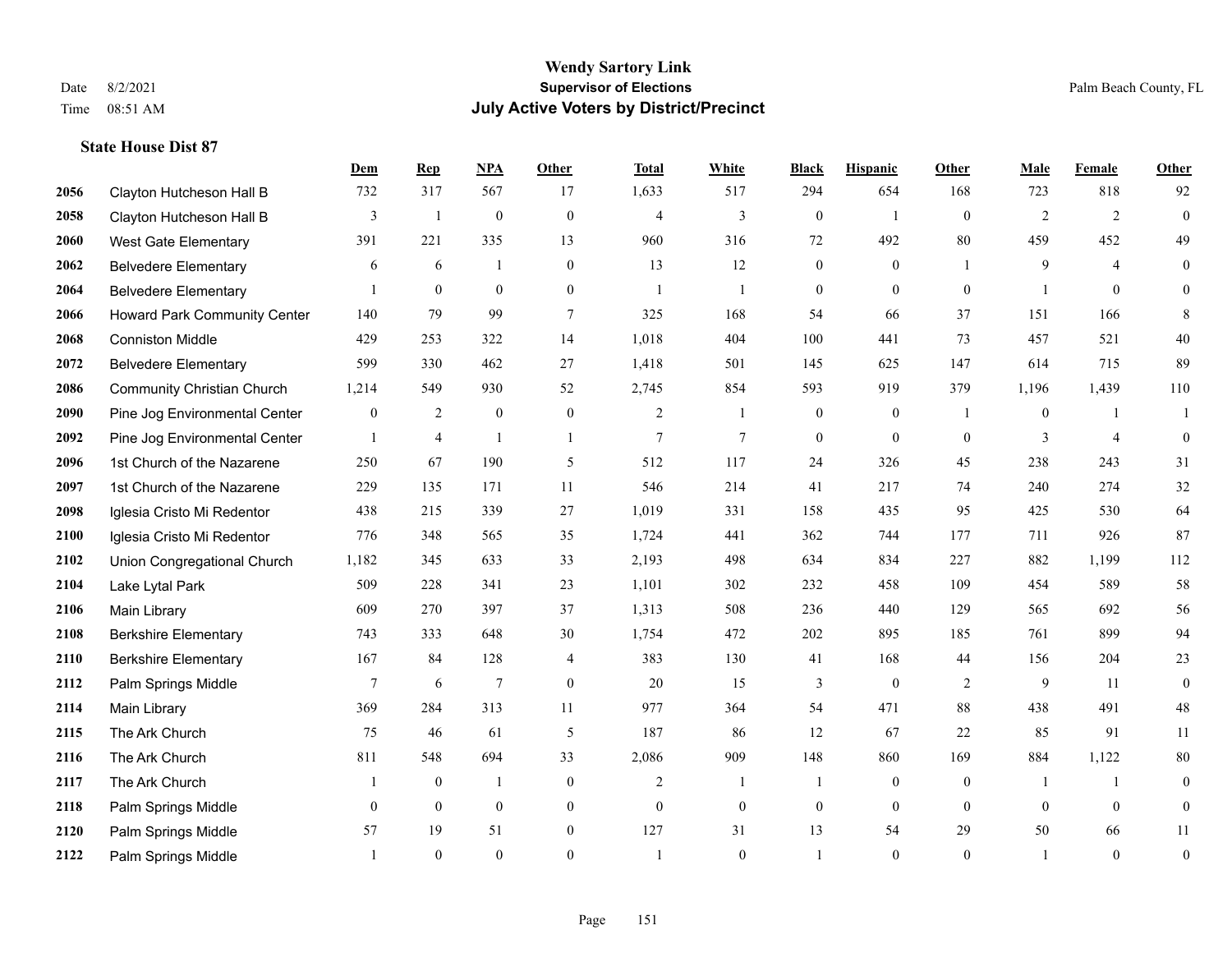#### **Wendy Sartory Link** Date 8/2/2021 **Supervisor of Elections** Palm Beach County, FL Time 08:51 AM **July Active Voters by District/Precinct**

## **Dem Rep NPA Other Total White Black Hispanic Other Male Female Other 2124** Palm Springs Middle  $\begin{array}{ccccccccccccc} & 5 & 3 & 8 & 0 & 16 & 7 & 3 & 5 & 1 & 7 & 9 & 0 \end{array}$ 2125 St Marys Orthodox Church 341 354 245 8 948 506 42 337 63 417 493 38 St Marys Orthodox Church 277 250 226 9 762 433 31 233 65 353 388 21 Lake Clarke Shores Town Hall  $\begin{array}{ccccccccc} 1 & 0 & 1 & 0 & 2 & 0 & 0 & 2 & 0 & 2 & 0 & 0 \end{array}$  Palm Springs Middle 0 0 0 0 0 0 0 0 0 0 0 0 Cloud Lake Town Hall 43 63 59 8 173 127 1 33 12 86 81 6 Cloud Lake Town Hall 27 26 33 2 88 58 2 23 5 38 46 4 STEM Bldg at S FL Science Ctr 533 319 432 31 1,315 493 61 643 118 604 653 58 Palmwood Lodge #303 667 453 561 44 1,725 753 83 723 166 780 861 84 Palmwood Lodge #303 339 160 265 19 783 317 79 297 90 360 387 36 Forest Hill Elementary 1,139 431 797 30 2,397 734 388 1,025 250 1,032 1,236 129 Community Of Hope 1,092 421 830 30 2,373 601 433 1,025 314 1,038 1,216 119 Greenacres Community Center 633 279 526 29 1,467 521 140 660 146 586 792 89 American Polish Club 1,091 394 800 38 2,323 712 342 1,012 257 962 1,221 140 American Polish Club 324 134 237 6 701 212 111 309 69 311 359 31 LC Swain Middle 1,090 360 708 40 2,198 755 451 762 230 918 1,170 110 LC Swain Middle 0 8 1 0 9 6 0 3 0 4 5 0 Heritage Elementary 548 217 475 30 1,270 418 137 600 115 551 646 73 Heritage Elementary 460 194 329 16 999 322 213 334 130 433 513 53 American Finnish Club 6 7 1 1 15 14 0 0 1 6 8 1 American Polish Club 231 94 136 6 467 168 114 139 46 186 261 20 American Polish Club 0 0 0 0 0 0 0 0 0 0 0 0 Palm Springs Middle 818 339 551 48 1,756 524 320 745 167 712 967 77 Community Of Hope 69 40 61 2 172 66 10 70 26 85 76 11 Faith Presbyterian 984 619 680 32 2,315 954 267 887 207 950 1,261 104 Palm Springs Middle  $\begin{pmatrix} 0 & 0 & 0 & 0 \\ 0 & 0 & 0 & 0 \\ 0 & 0 & 0 & 0 \end{pmatrix}$  Faith Presbyterian 371 203 293 24 891 359 114 338 80 407 449 35 Emmanuel Baptist Church 636 574 413 20 1,643 988 44 519 92 698 881 64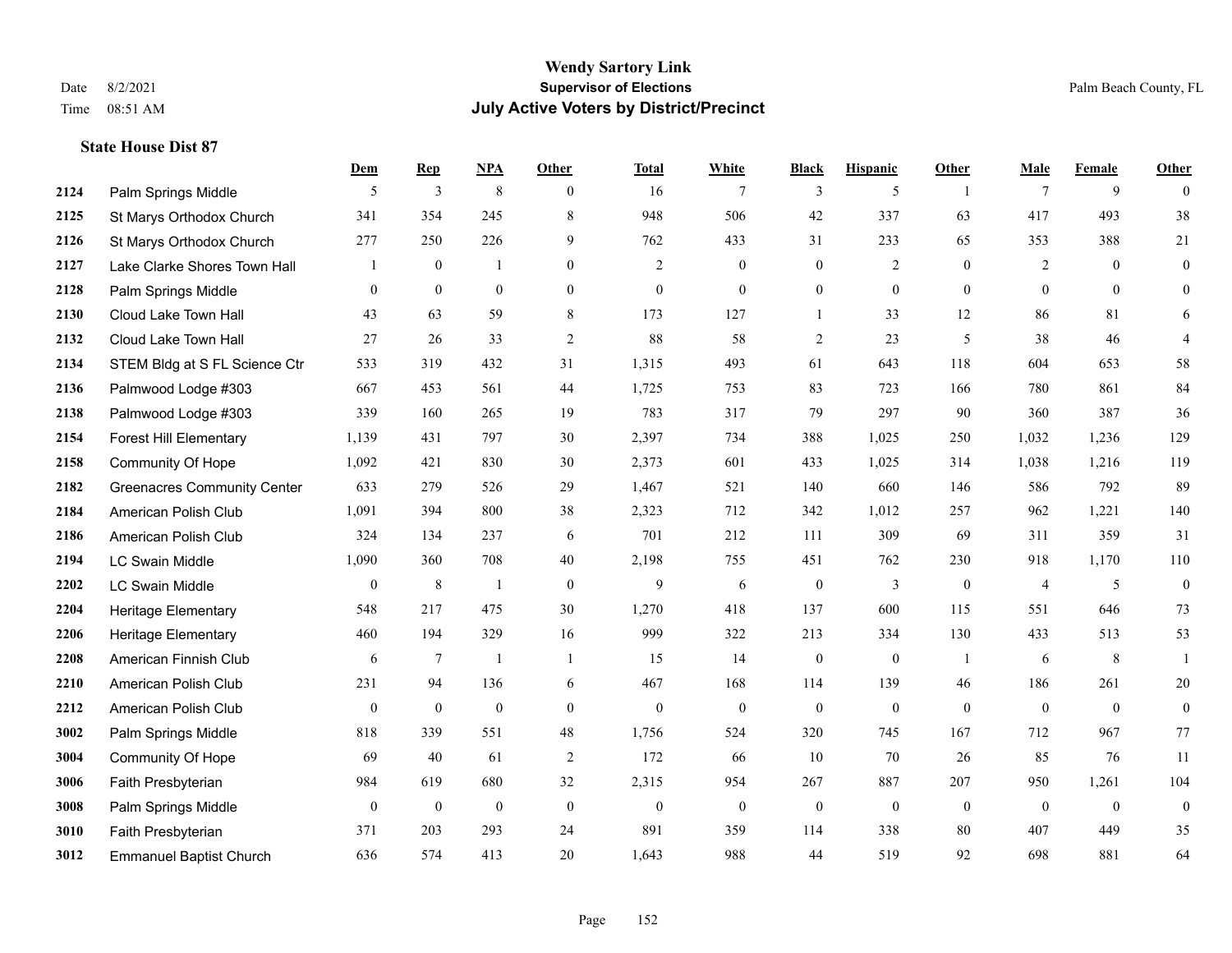|      |                                  | Dem              | <b>Rep</b>       | NPA              | <b>Other</b>     | <b>Total</b>     | <b>White</b>     | <b>Black</b>     | <b>Hispanic</b>  | <b>Other</b>   | <b>Male</b>      | <b>Female</b>  | <b>Other</b>     |
|------|----------------------------------|------------------|------------------|------------------|------------------|------------------|------------------|------------------|------------------|----------------|------------------|----------------|------------------|
| 3014 | Lake Clarke Shores Town Hall     | 1,017            | 1,088            | 642              | 44               | 2,791            | 2,050            | 82               | 490              | 169            | 1,270            | 1,433          | 88               |
| 3016 | <b>Community Of Hope</b>         | 44               | 37               | 53               | $\overline{2}$   | 136              | 36               | 9                | 75               | 16             | 51               | 75             | $10\,$           |
| 3018 | Palm Springs Middle              | 11               | 12               | 9                | 3                | 35               | 14               | $\mathbf{0}$     | 17               | $\overline{4}$ | 15               | 19             | $\overline{1}$   |
| 3020 | Palm Springs Village Hall        | 974              | 622              | 779              | 34               | 2,409            | 974              | 172              | 1,062            | 201            | 1,060            | 1,235          | 114              |
| 3022 | Oasis De Amor Baptist Church     | 516              | 216              | 398              | 18               | 1,148            | 374              | 139              | 490              | 145            | 538              | 544            | 66               |
| 3024 | Palm Springs Library             | 715              | 405              | 583              | 24               | 1,727            | 653              | 197              | 689              | 188            | 753              | 870            | 104              |
| 3026 | Palm Springs Village Hall        | $\boldsymbol{0}$ | $\boldsymbol{0}$ | $\boldsymbol{0}$ | $\boldsymbol{0}$ | $\boldsymbol{0}$ | $\boldsymbol{0}$ | $\boldsymbol{0}$ | $\boldsymbol{0}$ | $\mathbf{0}$   | $\boldsymbol{0}$ | $\mathbf{0}$   | $\boldsymbol{0}$ |
| 3028 | Palm Springs Village Hall        | 2                | $\mathbf{1}$     | $\overline{0}$   | $\overline{0}$   | 3                | $\overline{0}$   | $\mathbf{0}$     | 3                | $\theta$       |                  | $\overline{2}$ | $\mathbf{0}$     |
| 3030 | Palm Springs Village Hall        | $\overline{0}$   | $\boldsymbol{0}$ | $\mathbf{0}$     | $\overline{0}$   | $\boldsymbol{0}$ | $\overline{0}$   | $\mathbf{0}$     | $\mathbf{0}$     | $\mathbf{0}$   | $\theta$         | $\mathbf{0}$   | $\theta$         |
| 3032 | Special Olympics of PBC          | 692              | 308              | 519              | 35               | 1,554            | 564              | 262              | 592              | 136            | 724              | 748            | 82               |
| 3034 | <b>Sunlight Community Church</b> | 157              | 102              | 77               | 5                | 341              | 180              | 42               | 98               | 21             | 155              | 176            | $10\,$           |
| 3036 | <b>Sunlight Community Church</b> | 390              | 215              | 282              | 15               | 902              | 375              | 175              | 263              | 89             | 400              | 472            | $30\,$           |
| 3038 | <b>Sunlight Community Church</b> | 720              | 297              | 531              | 31               | 1,579            | 655              | 246              | 510              | 168            | 733              | 763            | 83               |
| 3044 | Holy Redeemer Church             | 222              | 66               | 184              | $\overline{7}$   | 479              | 138              | 98               | 200              | 43             | 207              | 256            | 16               |
| 3048 | Holy Redeemer Church             | 591              | 222              | 456              | 24               | 1,293            | 395              | 255              | 515              | 128            | 570              | 661            | 62               |
| 3050 | Holy Redeemer Church             | 7                | $\,8\,$          | $\overline{2}$   | $\mathbf{0}$     | 17               | 10               | 6                | 1                | $\overline{0}$ | 10               | $\overline{7}$ | $\boldsymbol{0}$ |
| 3052 | Our Savior Lutheran Church       | 399              | 112              | 239              | 12               | 762              | 217              | 210              | 261              | 74             | 357              | 364            | 41               |
| 3058 | Our Savior Lutheran Church       | $\mathbf{0}$     | $\boldsymbol{0}$ | $\overline{2}$   | $\overline{0}$   | 2                | $\mathbf{1}$     | 1                | $\boldsymbol{0}$ | $\overline{0}$ | -1               | -1             | $\boldsymbol{0}$ |
| 3060 | Our Savior Lutheran Church       | 251              | 52               | 154              | $\tau$           | 464              | 107              | 165              | 156              | 36             | 177              | 266            | 21               |
| 3062 | Our Savior Lutheran Church       | 1,031            | 316              | 571              | 49               | 1,967            | 780              | 431              | 568              | 188            | 909              | 961            | 97               |
| 3070 | Mid County Senior Center         | 707              | 269              | 556              | 35               | 1,567            | 518              | 356              | 488              | 205            | 708              | 781            | $78\,$           |
| 3071 | Holy Redeemer Church             | $\boldsymbol{0}$ | $\boldsymbol{0}$ | $\boldsymbol{0}$ | $\mathbf{0}$     | $\boldsymbol{0}$ | $\boldsymbol{0}$ | $\boldsymbol{0}$ | $\boldsymbol{0}$ | $\mathbf{0}$   | $\mathbf{0}$     | $\mathbf{0}$   | $\boldsymbol{0}$ |
| 3072 | Holy Redeemer Church             | 139              | 24               | 83               | 8                | 254              | 66               | 105              | 48               | 35             | 97               | 146            | 11               |
| 3080 | American Finnish Club            | 837              | 220              | 556              | 41               | 1,654            | 394              | 511              | 559              | 190            | 719              | 835            | 100              |
| 7138 | <b>Westgate Community Center</b> | 1,550            | 443              | 893              | 29               | 2,915            | 678              | 949              | 989              | 299            | 1,298            | 1,475          | 142              |
| 7146 | Clayton Hutcheson Hall B         | 238              | 15               | 92               | $\overline{2}$   | 347              | 25               | 221              | 78               | 23             | 124              | 208            | 15               |
| 7148 | Howard Park Community Center     | 74               | 26               | 44               | 5                | 149              | 66               | 35               | 28               | 20             | 75               | 67             | $\tau$           |
| 7149 | Howard Park Community Center     | 59               | 11               | 46               | $\overline{2}$   | 118              | 17               | 47               | 33               | 21             | 54               | 54             | $10\,$           |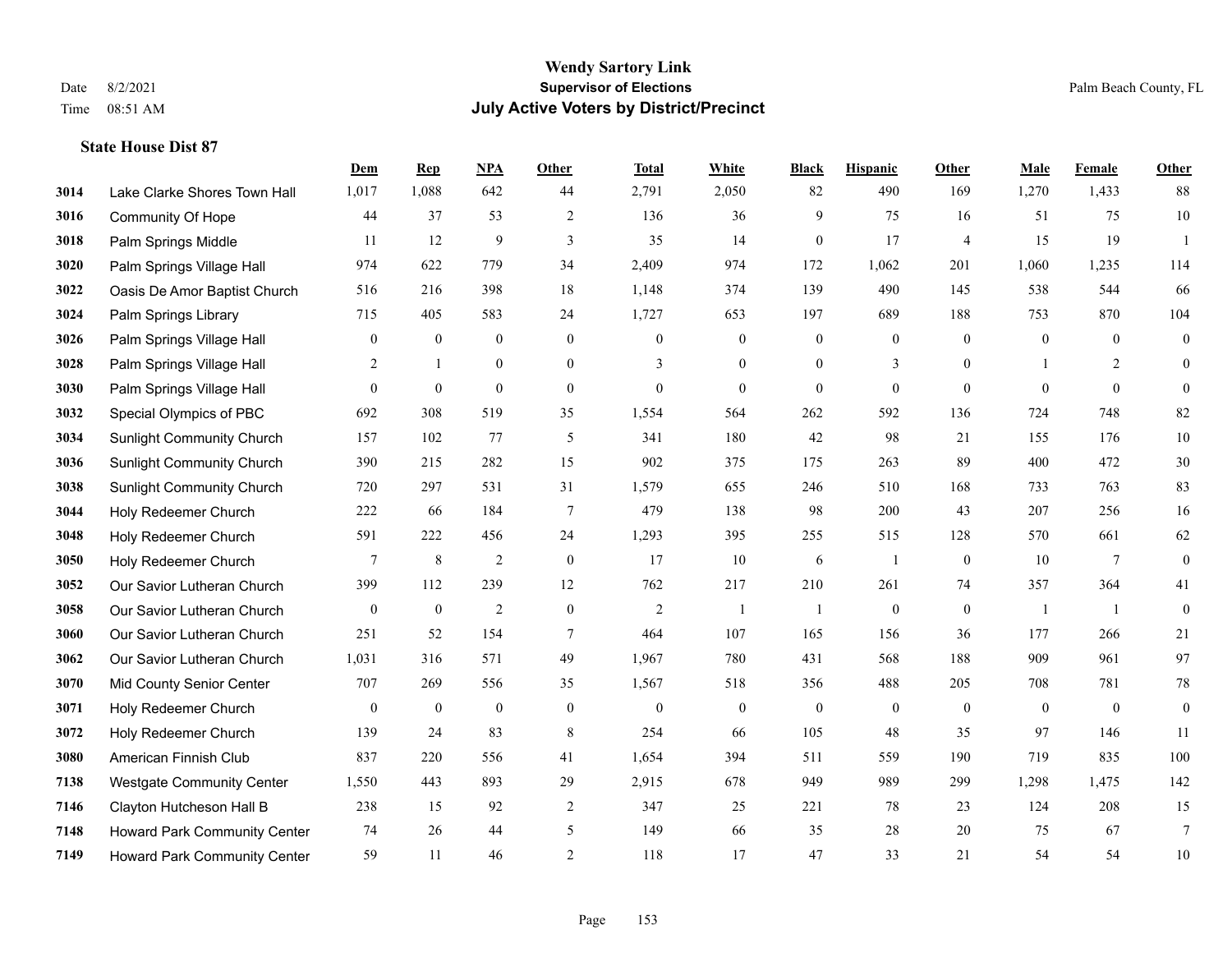|      |                            | <u>Dem</u> | Rep    | NPA    | Other | <b>Total</b> | White  | Black  | <b>Hispanic</b> | Other | Male   | Female | <b>Other</b> |
|------|----------------------------|------------|--------|--------|-------|--------------|--------|--------|-----------------|-------|--------|--------|--------------|
| 8001 | Federal Only               |            |        |        |       |              |        |        |                 |       |        |        |              |
| 8002 | State Only                 | 136        | 104    |        |       | 359          | 276    |        | 14              | 56    | 161    | 185    |              |
|      | <b>State House Dist 87</b> | 32,944     | 15,823 | 23,792 | 1,292 | 73,851       | 26,814 | 11,533 | 28,118          | 7,386 | 32,208 | 38,043 | 3,600        |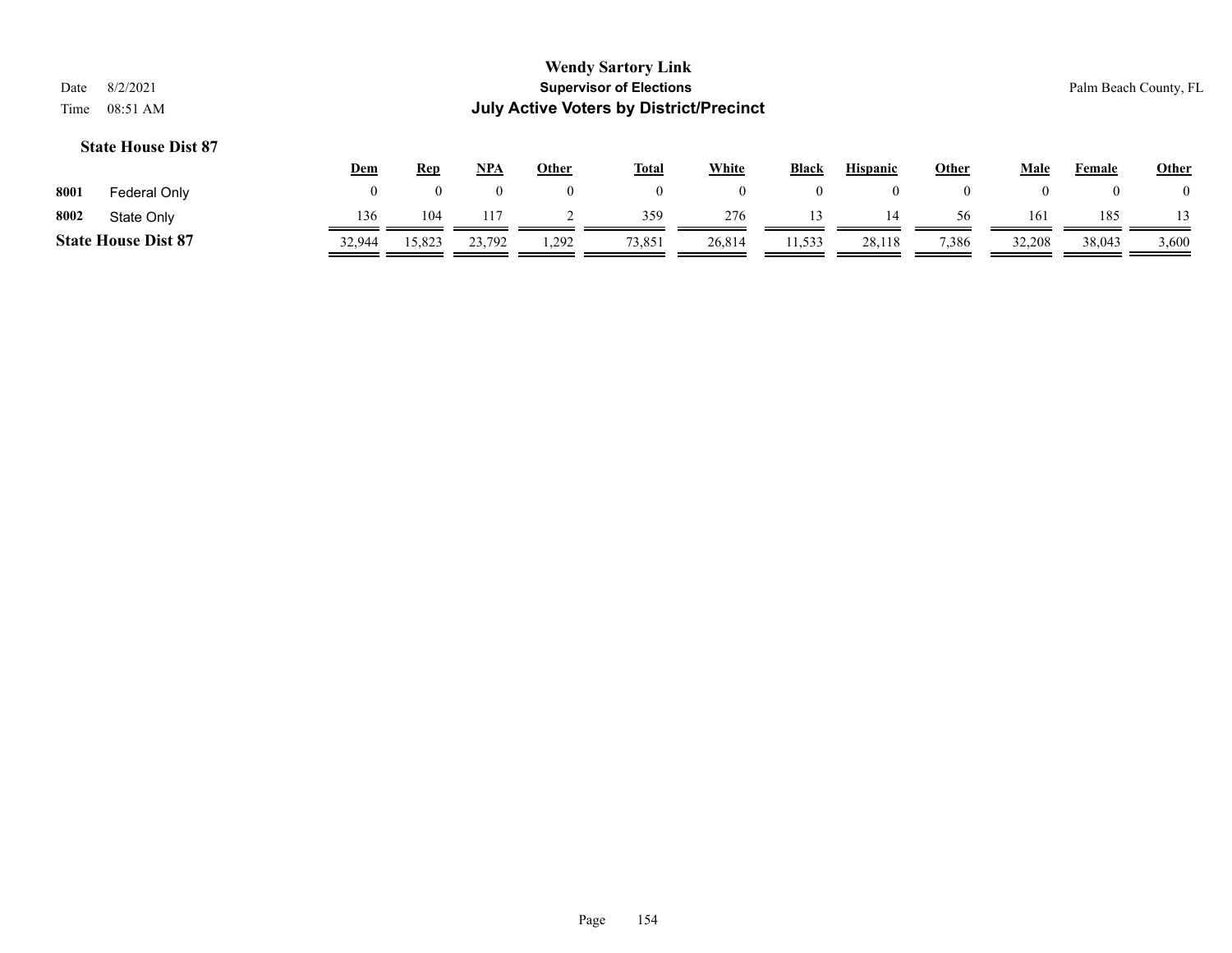|      |                                   | Dem              | <b>Rep</b>       | NPA              | <b>Other</b>   | <b>Total</b>   | <b>White</b>     | <b>Black</b>     | <b>Hispanic</b> | Other          | <b>Male</b>  | Female         | Other            |
|------|-----------------------------------|------------------|------------------|------------------|----------------|----------------|------------------|------------------|-----------------|----------------|--------------|----------------|------------------|
| 1356 | Casa Rio Clubhouse                | 796              | 421              | 498              | 34             | 1,749          | 875              | 386              | 241             | 247            | 755          | 929            | 65               |
| 1358 | RB Prep Achievement Academy       | 15               | $\overline{4}$   | 3                | $\theta$       | 22             | 9                | 8                | $\overline{1}$  | $\overline{4}$ | 13           | 6              | 3                |
| 1364 | RB Prep Achievement Academy       | 377              | 106              | 218              | 17             | 718            | 202              | 287              | 132             | 97             | 305          | 388            | 25               |
| 1366 | Palm Lake Estates - The Palms     | 66               | 78               | 49               | $\overline{4}$ | 197            | 159              | 13               | 10              | 15             | 91           | 98             | 8                |
| 1368 | RB Prep Achievement Academy       | $\mathbf{0}$     | $\theta$         | $\mathbf{0}$     | $\theta$       | $\mathbf{0}$   | $\mathbf{0}$     | $\overline{0}$   | $\Omega$        | $\theta$       | $\theta$     | $\theta$       | $\overline{0}$   |
| 1370 | Palm Lake Estates - The Palms     | 117              | 124              | 74               | $\overline{4}$ | 319            | 269              | 13               | 23              | 14             | 132          | 176            | 11               |
| 1376 | Lake Park Town Hall               | $\overline{0}$   | $\mathbf{0}$     | $\mathbf{0}$     | $\overline{0}$ | $\theta$       | $\mathbf{0}$     | $\overline{0}$   | $\overline{0}$  | $\theta$       | $\mathbf{0}$ | $\overline{0}$ | $\mathbf{0}$     |
| 1378 | PBC Fire Rescue #68               | 1,027            | 408              | 511              | 38             | 1,984          | 816              | 829              | 113             | 226            | 924          | 974            | 86               |
| 1382 | Lake Park Town Hall               | 280              | 352              | 257              | 27             | 916            | 752              | 37               | 58              | 69             | 415          | 477            | 24               |
| 2070 | <b>Belvedere Elementary</b>       | 560              | 371              | 374              | 24             | 1,329          | 1,044            | 26               | 152             | 107            | 626          | 653            | 50               |
| 2074 | <b>Belvedere Elementary</b>       | $\mathbf{0}$     | $\boldsymbol{0}$ | $\mathbf{0}$     | $\theta$       | $\theta$       | $\mathbf{0}$     | $\overline{0}$   | $\mathbf{0}$    | $\theta$       | $\theta$     | $\theta$       | $\overline{0}$   |
| 2076 | St Catherine Church               | 145              | 125              | 125              | $\tau$         | 402            | 331              | 16               | 27              | 28             | 197          | 193            | 12               |
| 2140 | South Olive Community Center      | 567              | 431              | 375              | 33             | 1,406          | 1,071            | 29               | 195             | 111            | 663          | 695            | 48               |
| 3040 | 1st Congregational Church         | 689              | 315              | 398              | 39             | 1,441          | 1,065            | 72               | 186             | 118            | 709          | 679            | 53               |
| 3064 | 1st Congregational Church         | 462              | 219              | 351              | 32             | 1,064          | 748              | 91               | 149             | 76             | 500          | 521            | 43               |
| 3066 | Our Savior Lutheran Church        | 365              | 132              | 273              | 20             | 790            | 550              | 70               | 92              | 78             | 383          | 374            | 33               |
| 3194 | Boynton Beach Fire Station #2     | 745              | 167              | 375              | $20\,$         | 1,307          | 461              | 539              | 166             | 141            | 571          | 684            | 52               |
| 3202 | <b>Golfview Harbour Clubhouse</b> | 64               | 66               | 48               | $\overline{7}$ | 185            | 137              | 29               | 8               | 11             | 89           | 90             | 6                |
| 4052 | <b>Crosspointe Elementary</b>     | 118              | 79               | 83               | 3              | 283            | 169              | 58               | 23              | 33             | 138          | 139            | 6                |
| 4053 | <b>Crosspointe Elementary</b>     | 207              | 80               | 148              | 17             | 452            | 171              | 108              | 100             | 73             | 200          | 233            | 19               |
| 4092 | West Park Baptist Church          | $\theta$         | $\mathbf{0}$     | $\theta$         | $\theta$       | $\mathbf{0}$   | $\boldsymbol{0}$ | $\overline{0}$   | $\overline{0}$  | $\theta$       | $\mathbf{0}$ | $\overline{0}$ | $\overline{0}$   |
| 4096 | <b>Carver Middle</b>              | 565              | 45               | 160              | 12             | 782            | 102              | 580              | 32              | 68             | 363          | 368            | 51               |
| 7004 | J F Kennedy Middle                | $\overline{0}$   | $\mathbf{0}$     | $\boldsymbol{0}$ | $\overline{0}$ | $\mathbf{0}$   | $\mathbf{0}$     | $\boldsymbol{0}$ | $\overline{0}$  | $\mathbf{0}$   | $\mathbf{0}$ | $\overline{0}$ | $\overline{0}$   |
| 7010 | St John Lutheran Church           | 279              | 12               | 89               | 6              | 386            | 27               | 314              | 23              | 22             | 126          | 243            | 17               |
| 7012 | St John Lutheran Church           | 1,069            | 195              | 421              | 18             | 1,703          | 487              | 985              | 69              | 162            | 780          | 863            | 60               |
| 7014 | RB Prep Achievement Academy       | $\boldsymbol{0}$ | $\boldsymbol{0}$ | $\mathbf{0}$     | $\mathbf{0}$   | $\overline{0}$ | $\boldsymbol{0}$ | $\mathbf{0}$     | $\overline{0}$  | $\theta$       | $\mathbf{0}$ | $\theta$       | $\mathbf{0}$     |
| 7016 | RB Prep Achievement Academy       | 2                | -1               | $\mathbf{0}$     | $\overline{0}$ | 3              |                  | $\overline{2}$   | $\overline{0}$  | $\mathbf{0}$   |              |                | $\overline{0}$   |
| 7018 | RB Prep Achievement Academy       | $\Omega$         | $\Omega$         | $\theta$         | $\theta$       | $\Omega$       | $\Omega$         | $\theta$         | $\theta$        | $\theta$       | $\Omega$     | $\theta$       | $\boldsymbol{0}$ |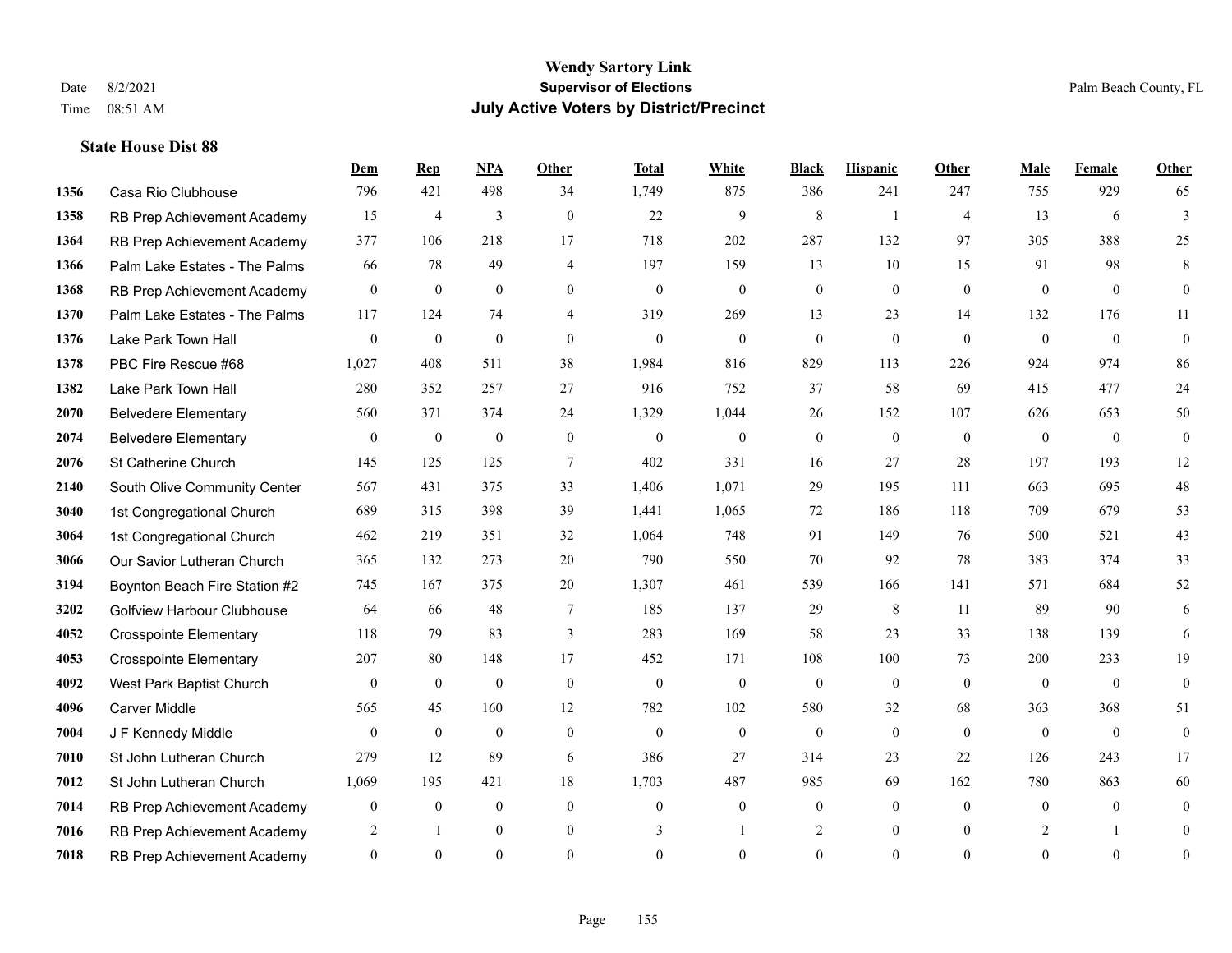|      |                                       | Dem            | <b>Rep</b>       | NPA              | <b>Other</b>   | <b>Total</b>   | <b>White</b>     | <b>Black</b>     | <b>Hispanic</b>  | <b>Other</b>   | <b>Male</b>  | <b>Female</b>  | <b>Other</b>     |
|------|---------------------------------------|----------------|------------------|------------------|----------------|----------------|------------------|------------------|------------------|----------------|--------------|----------------|------------------|
| 7020 | RB Prep Achievement Academy           | $\mathbf{0}$   | $\boldsymbol{0}$ | $\boldsymbol{0}$ | $\overline{0}$ | $\mathbf{0}$   | $\overline{0}$   | $\mathbf{0}$     | $\mathbf{0}$     | $\theta$       | $\mathbf{0}$ | $\overline{0}$ | $\theta$         |
| 7022 | J F Kennedy Middle                    | 889            | 176              | 360              | 26             | 1,451          | 291              | 798              | 152              | 210            | 646          | 756            | 49               |
| 7024 | Hurst Chapel AME Church               | 1,544          | 88               | 332              | 21             | 1,985          | 146              | 1.618            | 95               | 126            | 806          | 1.123          | 56               |
| 7025 | Hurst Chapel AME Church               | 262            | 33               | 104              | 3              | 402            | 60               | 248              | 39               | 55             | 146          | 239            | 17               |
| 7026 | Lindsey Davis Senior Comm Ctr         | 2,258          | 75               | 413              | 19             | 2,765          | 60               | 2,489            | 37               | 179            | 1,108        | 1,561          | 96               |
| 7028 | <b>Wells Recreation Center</b>        | 1,825          | 139              | 460              | 19             | 2,443          | 234              | 1,912            | 99               | 198            | 1,047        | 1,305          | 91               |
| 7030 | Riviera Beach Marina Event Ctr        | 195            | 301              | 175              | 22             | 693            | 555              | 48               | 44               | 46             | 349          | 323            | 21               |
| 7034 | Suncoast High                         | 1,293          | 200              | 500              | 24             | 2,017          | 361              | 1,214            | 149              | 293            | 834          | 1,107          | 76               |
| 7036 | RB Prep Achievement Academy           | $\mathbf{0}$   | $\mathbf{0}$     | 6                | $\overline{0}$ | 6              | $\boldsymbol{0}$ | $\boldsymbol{0}$ | $\boldsymbol{0}$ | 6              | 4            | -1             | 1                |
| 7038 | RB Prep Achievement Academy           | $\mathbf{0}$   | $\mathbf{0}$     | $\mathbf{0}$     | $\mathbf{0}$   | $\theta$       | $\overline{0}$   | $\mathbf{0}$     | $\mathbf{0}$     | $\theta$       | $\theta$     | $\mathbf{0}$   | $\mathbf{0}$     |
| 7040 | Mary McLeod Bethune Elementa          | 1,227          | 53               | 248              | 16             | 1,544          | 34               | 1,368            | 45               | 97             | 607          | 891            | 46               |
| 7041 | Mary McLeod Bethune Elementa          | 385            | 32               | 118              | 8              | 543            | 42               | 418              | 26               | 57             | 202          | 317            | 24               |
| 7042 | Dan Calloway Complex                  | 1,719          | 73               | 365              | 21             | 2,178          | 43               | 1,930            | 43               | 162            | 879          | 1,237          | 62               |
| 7044 | <b>Wells Recreation Center</b>        | 1,384          | 87               | 351              | 16             | 1,838          | 183              | 1,457            | 64               | 134            | 754          | 1,013          | 71               |
| 7046 | Riviera Beach Marina Event Ctr        | 38             | 30               | 15               | 5              | 88             | 74               | 7                | 2                | 5              | 49           | 38             | 1                |
| 7048 | <b>Crossroads Baptist Church</b>      | 284            | 8                | 83               | 10             | 385            | 6                | 322              | 28               | 29             | 129          | 239            | 17               |
| 7050 | <b>Crossroads Baptist Church</b>      |                | 2                | $\mathbf{1}$     | $\overline{0}$ | $\overline{4}$ | 3                | $\boldsymbol{0}$ | $\mathbf{0}$     | $\overline{1}$ |              | 3              | $\mathbf{0}$     |
| 7052 | <b>Crossroads Baptist Church</b>      | $\overline{0}$ | $\mathbf{0}$     | $\mathbf{0}$     | $\overline{0}$ | $\mathbf{0}$   | $\boldsymbol{0}$ | $\mathbf{0}$     | $\mathbf{0}$     | $\overline{0}$ | $\mathbf{0}$ | $\overline{0}$ | $\boldsymbol{0}$ |
| 7054 | <b>Crossroads Baptist Church</b>      | 985            | 70               | 288              | 13             | 1,356          | 111              | 1,031            | 73               | 141            | 579          | 717            | 60               |
| 7056 | <b>Crossroads Baptist Church</b>      | $\overline{0}$ | $\mathbf{0}$     | $\overline{0}$   | $\mathbf{0}$   | $\theta$       | $\overline{0}$   | $\mathbf{0}$     | $\theta$         | $\theta$       | $\mathbf{0}$ | $\theta$       | $\mathbf{0}$     |
| 7058 | Palm Beach Lakes High                 | 1,432          | 359              | 603              | 42             | 2,436          | 808              | 1,098            | 307              | 223            | 985          | 1,352          | 99               |
| 7060 | Ephesus Junior Academy                | 1,167          | 64               | 228              | 16             | 1,475          | 104              | 1,213            | 50               | 108            | 597          | 831            | 47               |
| 7062 | Mangonia Park Town Hall               | 713            | 40               | 177              | 10             | 940            | 81               | 752              | 39               | 68             | 376          | 536            | $28\,$           |
| 7064 | Grace Episcopal Church                | 1,301          | 161              | 435              | 34             | 1,931          | 335              | 1,270            | 127              | 199            | 826          | 1,019          | 86               |
| 7066 | Northboro Elementary                  | 1,068          | 187              | 415              | 29             | 1,699          | 458              | 908              | 162              | 171            | 760          | 868            | 71               |
| 7068 | <b>Pleasant City Community Center</b> | 927            | 242              | 473              | 34             | 1,676          | 769              | 587              | 173              | 147            | 801          | 794            | 81               |
| 7070 | Northboro Elementary                  | 457            | 397              | 365              | 39             | 1,258          | 1,007            | 65               | 84               | 102            | 580          | 645            | 33               |
| 7072 | <b>Egret Lake Elementary</b>          | 478            | 109              | 230              | 6              | 823            | 214              | 368              | 132              | 109            | 352          | 439            | 32               |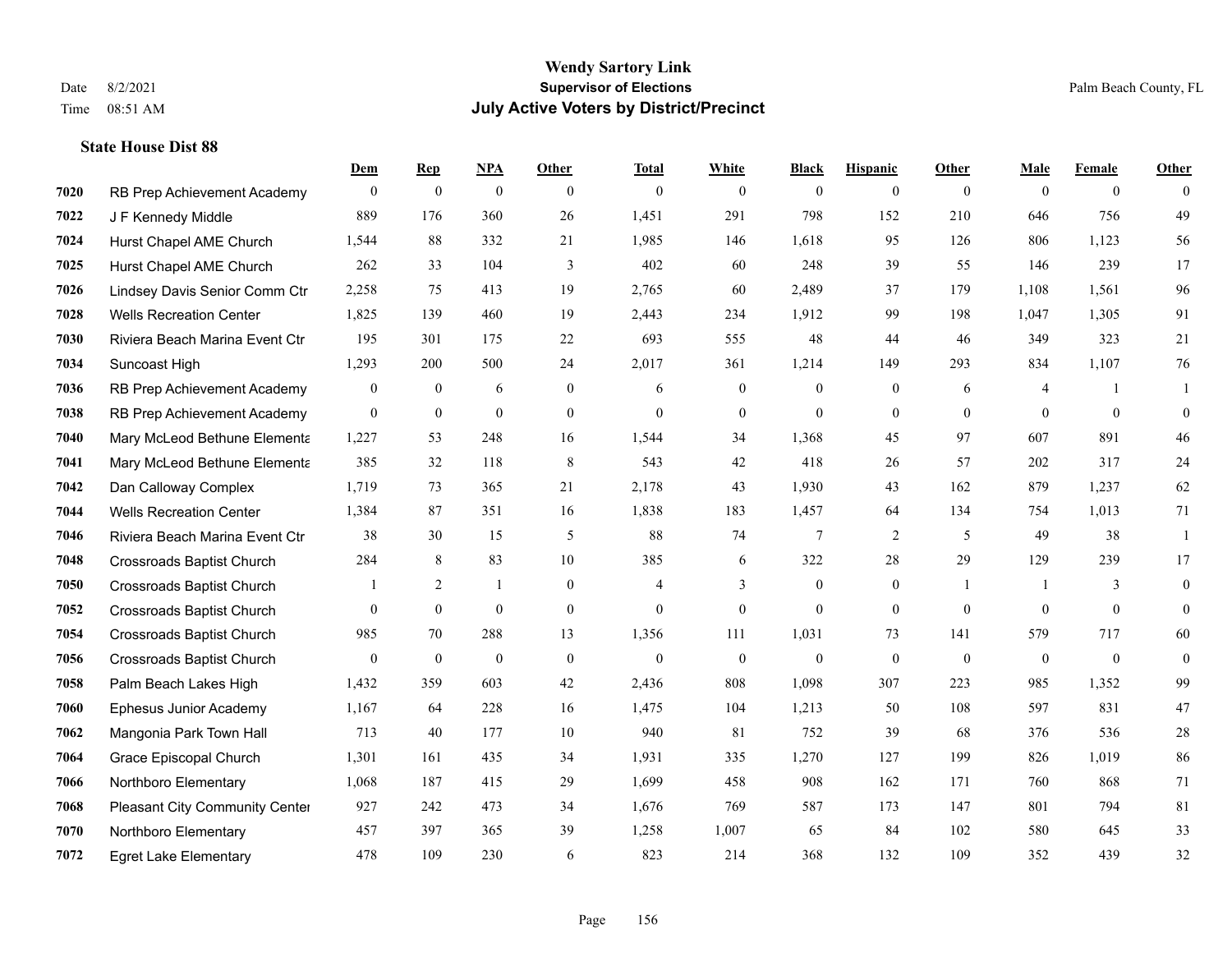#### **Wendy Sartory Link** Date 8/2/2021 **Supervisor of Elections** Palm Beach County, FL Time 08:51 AM **July Active Voters by District/Precinct**

## **Dem Rep NPA Other Total White Black Hispanic Other Male Female Other** Egret Lake Elementary 22 3 1 0 26 25 0 0 1 6 19 1 Whitehall Clubhouse #3 679 484 446 50 1,659 1,050 248 193 168 771 839 49 Bear Lakes Middle 1,293 471 800 58 2,622 1,042 897 371 312 1,139 1,360 123 Palm Beach Lakes High 117 35 76 3 231 84 68 22 57 106 111 14 Salvation Army Activity Hall 597 77 279 12 965 158 505 126 176 410 508 47 First Christian Church 737 180 323 25 1,265 414 623 103 125 482 737 46 WPB City Fire Station #5 738 380 415 25 1,558 957 269 185 147 670 837 51 Roosevelt Elementary 2,051 166 535 28 2,780 262 2,067 238 213 1,109 1,551 120 Chamber of Commerce 401 391 341 56 1,189 893 60 102 134 561 589 39 First Christian Church 1,216 142 339 15 1,712 201 1,236 112 163 749 902 61 First Christian Church 1,504 495 749 81 2,829 1,083 1,043 403 300 1,162 1,554 113 Westward Elementary 1,944 125 465 24 2,558 158 2,097 118 185 1,027 1,447 84 Alexander W Dreyfoos SOA High 810 814 747 71 2,442 1,866 113 207 256 1,233 1,139 70 WPB City Hall Flagler Gallery 673 652 585 77 1,987 1,561 83 140 203 998 917 72 Howard Park Community Center 355 276 297 36 964 773 38 86 67 481 457 26 South Grade Elementary 942 216 458 25 1,641 525 621 318 177 792 774 75 Osborne Community Center 858 119 368 21 1,366 249 704 276 137 617 690 59 Maddock Park 1,507 632 897 56 3,092 1,515 794 518 265 1,419 1,555 118 Rolling Green Elementary 1,039 236 499 27 1,801 567 674 405 155 788 933 80 Temple Beth Kodesh 1,523 186 543 29 2,281 434 1,300 347 200 1,009 1,162 110 Village Royale on the Green 806 224 350 24 1,404 581 568 140 115 588 751 65 St John Missionary Baptist Chr 1,763 136 457 18 2,374 236 1,766 170 202 998 1,274 102 Carolyn Sims Center 1,475 63 346 11 1,895 78 1,597 82 138 774 1,049 72 St John Missionary Baptist Chr 2 4 0 0 6 4 1 0 1 4 2 0 Boynton Beach Senior Center 1,479 411 716 52 2,658 1,060 1,071 275 252 1,231 1,307 120 Atlantic High Auditorium 1,516 235 505 20 2,276 594 1,351 120 211 1,038 1,145 93 Pompey Park Recreation Center 1,319 233 412 26 1,990 474 1,286 101 129 898 1,036 56 Village Academy 1,747 98 401 17 2,263 123 1,836 140 164 916 1,252 95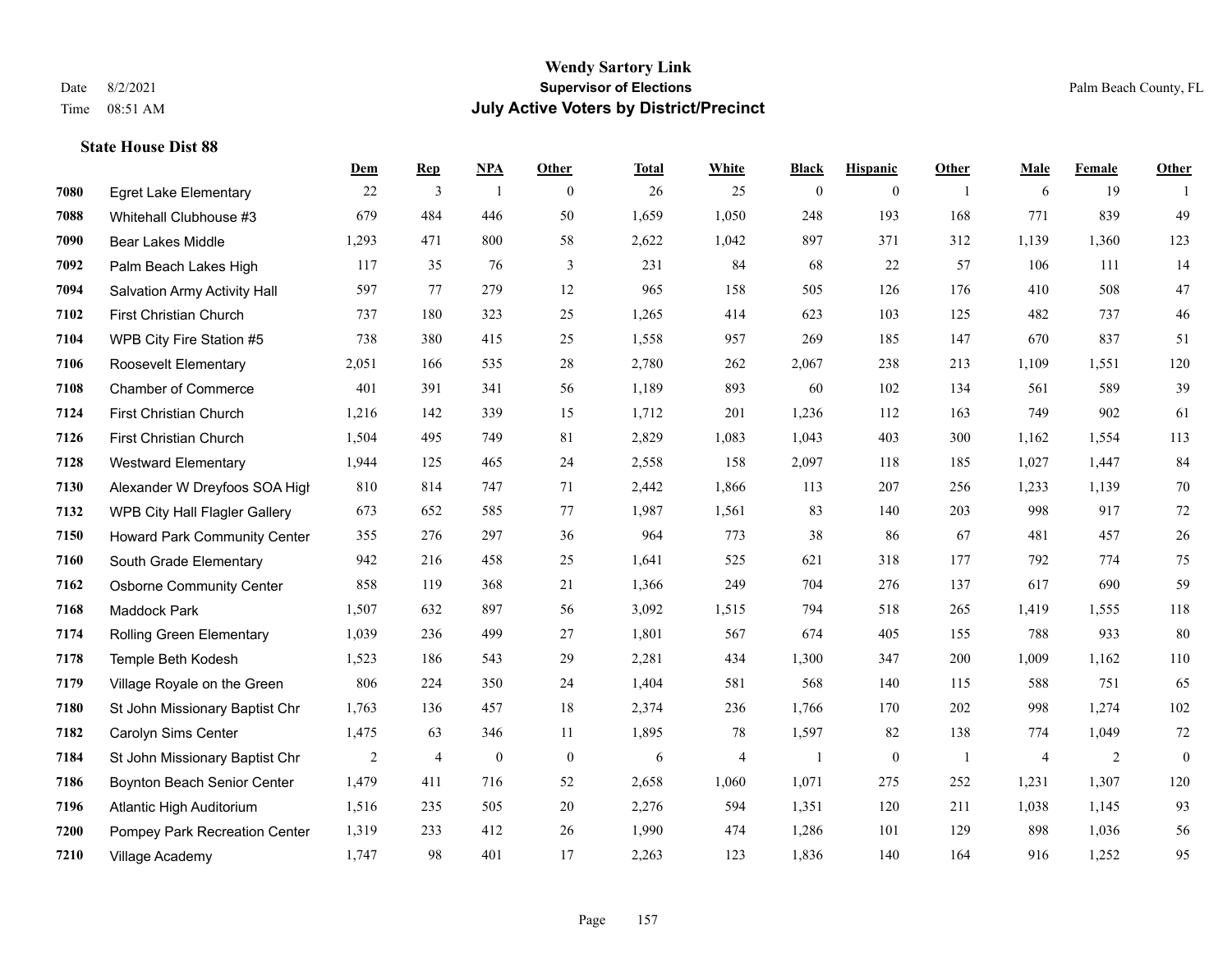| 8/2/2021<br>Date<br>08:51 AM<br>Time |            |            |            |              | <b>Wendy Sartory Link</b><br><b>Supervisor of Elections</b><br><b>July Active Voters by District/Precinct</b> |              |              |                 |              |             |        | Palm Beach County, FL |
|--------------------------------------|------------|------------|------------|--------------|---------------------------------------------------------------------------------------------------------------|--------------|--------------|-----------------|--------------|-------------|--------|-----------------------|
| <b>State House Dist 88</b>           | <u>Dem</u> | <u>Rep</u> | <u>NPA</u> | <b>Other</b> | <b>Total</b>                                                                                                  | <b>White</b> | <b>Black</b> | <b>Hispanic</b> | <b>Other</b> | <u>Male</u> | Female | <b>Other</b>          |
| Delray Beach Library<br>7212         | 1,302      | 218        | 469        | 30           | 2,019                                                                                                         | 541          | 1.195        | 116             | 167          | 967         | 984    | 68                    |
| <b>State House Dist 88</b>           | 60,762     | 14,359     | 24.394     | 1,712        | 101.227                                                                                                       | 32,933       | 49.724       | 9,184           | 9,386        | 44,342      | 53,019 | 3,866                 |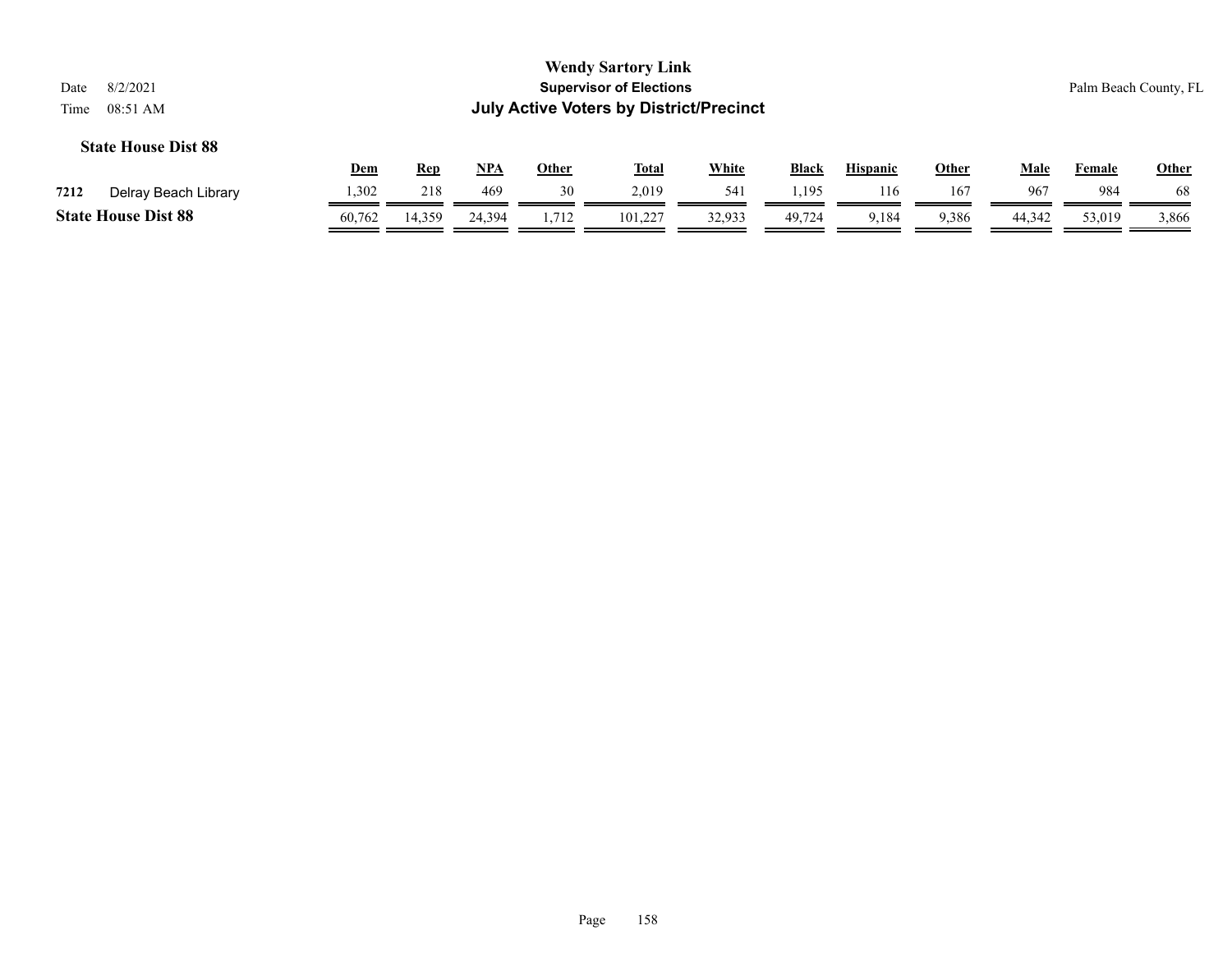|      |                                      | Dem              | <b>Rep</b>       | NPA              | Other            | <b>Total</b>     | White            | <b>Black</b>     | <b>Hispanic</b>  | Other        | <b>Male</b>      | <b>Female</b>  | <b>Other</b>     |
|------|--------------------------------------|------------------|------------------|------------------|------------------|------------------|------------------|------------------|------------------|--------------|------------------|----------------|------------------|
| 1384 | Phil Foster Park Marine Center       | 302              | 560              | 274              | 30               | 1,166            | 1,035            | 19               | 39               | 73           | 576              | 563            | 27               |
| 1386 | Phil Foster Park Marine Center       | 585              | 1,103            | 699              | 85               | 2,472            | 2,139            | 53               | 86               | 194          | 1,147            | 1,258          | 67               |
| 1388 | Palm Beach Shores Town Hall          | 282              | 442              | 295              | 27               | 1,046            | 953              | 12               | 18               | 63           | 489              | 530            | 27               |
| 1389 | Palm Beach Shores Town Hall          | $\boldsymbol{0}$ | $\boldsymbol{0}$ | $\boldsymbol{0}$ | $\boldsymbol{0}$ | $\boldsymbol{0}$ | $\boldsymbol{0}$ | $\boldsymbol{0}$ | $\boldsymbol{0}$ | $\theta$     | $\boldsymbol{0}$ | $\theta$       | $\boldsymbol{0}$ |
| 1390 | St Edwards Church                    | 453              | 1,189            | 520              | 55               | 2,217            | 2,038            | 3                | 52               | 124          | 1,023            | 1,125          | 69               |
| 1392 | St Edwards Church                    | 362              | 603              | 409              | 47               | 1,421            | 1,284            | 6                | 28               | 103          | 621              | 765            | 35               |
| 1394 | Morton & Barbara Mandel Cente        | 243              | 609              | 282              | 38               | 1,172            | 1,068            | 6                | 24               | 74           | 530              | 610            | 32               |
| 2078 | St Catherine Church                  | 452              | 554              | 357              | 30               | 1,393            | 1,164            | 38               | 87               | 104          | 621              | 723            | 49               |
| 2142 | Lakeside Presbyterian Church         | 294              | 372              | 179              | 23               | 868              | 754              | 3                | 54               | 57           | 399              | 439            | $30\,$           |
| 2144 | Lakeside Presbyterian Church         | 355              | 412              | 261              | 33               | 1,061            | 878              | 20               | 79               | 84           | 486              | 541            | 34               |
| 3042 | 1st Congregational Church            | 721              | 446              | 396              | 43               | 1,606            | 1,353            | 24               | 129              | 100          | 731              | 819            | 56               |
| 3068 | St Andrews Episcopal                 | 537              | 289              | 389              | 43               | 1,258            | 1,016            | 48               | 109              | 85           | 611              | 603            | 44               |
| 4002 | Lantana Recreation Center            | 466              | 503              | 365              | 46               | 1,380            | 1,154            | 25               | 103              | 98           | 662              | 678            | $40\,$           |
| 4004 | South Palm Beach Town Hall           | 415              | 493              | 369              | 35               | 1,312            | 1,120            | 22               | 75               | 95           | 570              | 694            | $48\,$           |
| 4006 | Manalapan Town Hall                  | 76               | 199              | 92               | 10               | 377              | 345              | 6                | 6                | 20           | 190              | 176            | 11               |
| 4008 | Hypoluxo Town Hall                   | 520              | 589              | 501              | 63               | 1,673            | 1,397            | 39               | 106              | 131          | 767              | 855            | 51               |
| 4024 | Harvey E Oyer Jr Park                | 489              | 617              | 480              | 55               | 1,641            | 1,300            | 88               | 125              | 128          | 777              | 817            | 47               |
| 4026 | <b>Sterling Village Aud</b>          | 499              | 551              | 458              | 48               | 1,556            | 1,360            | 34               | 63               | 99           | 721              | 784            | 51               |
| 4028 | Ocean Ridge Town Hall                | 408              | 747              | 405              | 45               | 1,605            | 1,469            | 5                | 47               | 84           | 765              | 797            | 43               |
| 4036 | <b>Forest Park Elementary</b>        | 284              | 445              | 263              | 26               | 1,018            | 915              | 8                | 51               | 44           | 428              | 558            | 32               |
| 4038 | <b>Briny Breezes Community Cente</b> | 95               | 147              | 92               | 3                | 337              | 312              | $\overline{0}$   | 9                | 16           | 140              | 188            | 9                |
| 4040 | <b>Briny Breezes Community Cente</b> | $\boldsymbol{0}$ | $\boldsymbol{0}$ | $\boldsymbol{0}$ | $\mathbf{0}$     | $\mathbf{0}$     | $\mathbf{0}$     | $\overline{0}$   | $\boldsymbol{0}$ | $\theta$     | $\mathbf{0}$     | $\overline{0}$ | $\overline{0}$   |
| 4042 | <b>Briny Breezes Community Cente</b> | $\overline{0}$   | $\mathbf{0}$     | $\overline{0}$   | $\theta$         | $\mathbf{0}$     | $\theta$         | $\theta$         | $\theta$         | $\Omega$     | $\theta$         | $\theta$       | $\theta$         |
| 4044 | <b>Briny Breezes Community Cente</b> | 49               | 33               | 39               | $\overline{1}$   | 122              | 108              | $\mathbf{1}$     | 8                | 5            | 64               | 55             | 3                |
| 4054 | Lakeview Baptist Church              | 532              | 649              | 434              | 38               | 1,653            | 1,366            | 77               | 101              | 109          | 770              | 829            | 54               |
| 4056 | Lakeview Baptist Church              | $\mathbf{0}$     | $\mathbf{0}$     | $\mathbf{0}$     | $\mathbf{0}$     | $\mathbf{0}$     | $\mathbf{0}$     | $\mathbf{0}$     | $\overline{0}$   | $\mathbf{0}$ | $\mathbf{0}$     | $\overline{0}$ | $\mathbf{0}$     |
| 4058 | Plumosa SOA Elementary               | 50               | 60               | 46               | 8                | 164              | 140              | 4                | 12               | 8            | 77               | 84             | 3                |
| 4060 | Lakeview Baptist Church              | 2                | 7                | 3                | $\theta$         | 12               | 5                | $\overline{0}$   | 1                | 6            | 6                | 6              | $\boldsymbol{0}$ |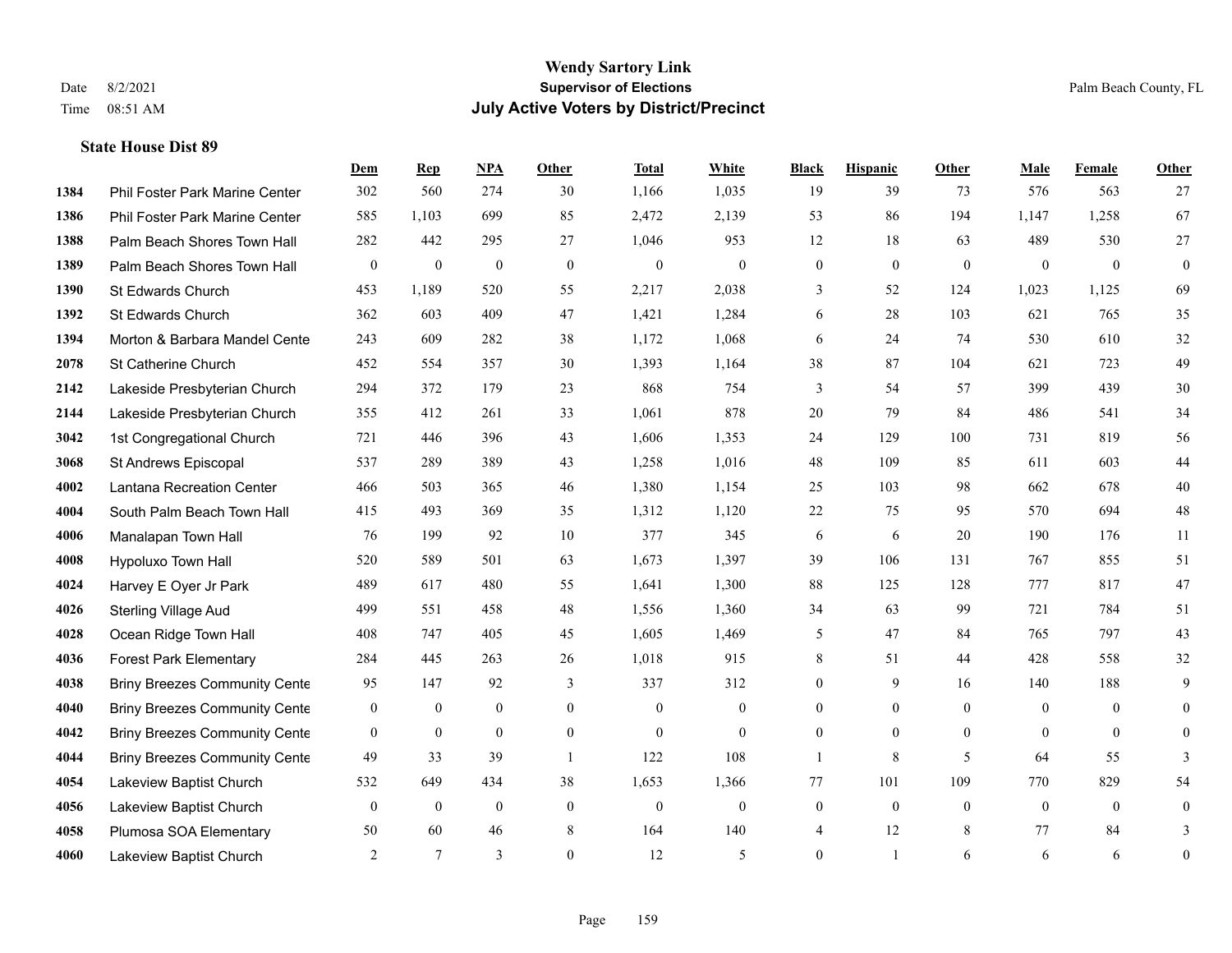#### **Wendy Sartory Link** Date 8/2/2021 **Supervisor of Elections** Palm Beach County, FL Time 08:51 AM **July Active Voters by District/Precinct**

## **Dem Rep NPA Other Total White Black Hispanic Other Male Female Other** Lakeview Baptist Church 41 69 36 5 151 124 8 8 11 73 76 2 Seacrest Presbyterian **48** 44 43 3 138 122 1 9 6 74 63 1 Seacrest Presbyterian 0 0 0 0 0 0 0 0 0 0 0 0 Seacrest Presbyterian 0 0 0 0 0 0 0 0 0 0 0 0 Seacrest Presbyterian 0 0 0 0 0 0 0 0 0 0 0 0 Gulf Stream Town Hall 184 454 210 22 870 808 4 22 36 424 429 17 Plumosa SOA Elementary 429 419 349 25 1,222 1,052 16 73 81 581 605 36 S D Spady Elementary 668 704 534 57 1,963 1,701 31 97 134 928 962 73 Bethel Evangelical Baptist 986 738 662 67 2,453 1,886 176 216 175 1,039 1,340 74 Carver Middle 114 145 96 8 363 290 29 19 25 178 171 14 Veterans Park Recreation Ctr 425 499 399 34 1,357 1,235 13 23 86 627 691 39 Emmanuel Catholic Church 748 666 614 66 2,094 1,692 82 153 167 915 1,111 68 Delray Beach Golf Club 407 406 341 34 1,188 916 52 107 113 549 601 38 Pines of Delray East 589 347 369 26 1,331 985 88 135 123 528 746 57 505 Club 376 433 296 31 1,136 1,031 8 33 64 492 616 28 Veterans Park Recreation Ctr 575 782 542 47 1,946 1,792 9 41 104 913 966 67 Delray Beach First Baptist 835 763 606 61 2,265 1,917 76 125 147 1,044 1,168 53 Orchard View Elementary 26 35 28 0 89 72 2 6 9 47 39 3 Orchard View Elementary 687 400 465 33 1,585 1,096 145 199 145 646 881 58 Orchard View Elementary 441 292 322 40 1,095 779 64 152 100 462 592 41 Delray Beach Swim and Tennis 711 430 473 35 1,649 1,149 193 145 162 714 871 64 Delray Beach Swim and Tennis 770 553 625 55 2,003 1,508 130 183 182 908 1,014 81 Pine Grove Elementary 509 835 521 60 1,925 1,660 26 93 146 884 972 69 St Lucy Catholic Church 619 911 621 43 2,194 1,963 14 74 143 989 1,133 72 St Lucy Catholic Church 31 59 29 2 121 106 0 4 11 53 66 2 Omni Middle 642 625 529 35 1,831 1,502 33 135 161 855 923 53 Calusa Elementary 384 390 312 27 1,113 921 15 92 85 452 621 40 Above and Beyond Community Church 410 561 426 37 1,434 1,165 40 126 103 675 712 47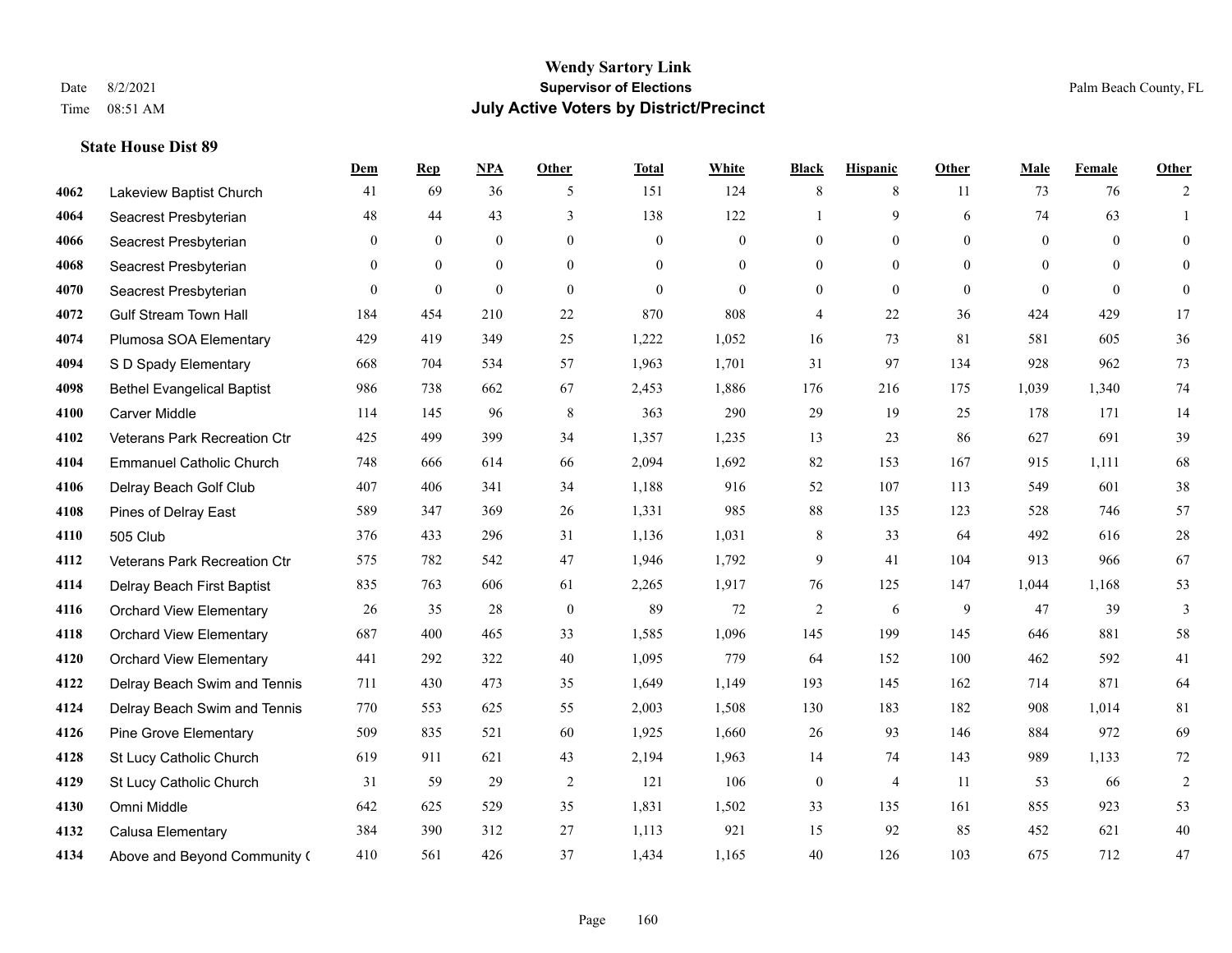|      |                                    | Dem | <b>Rep</b> | NPA | <b>Other</b> | <b>Total</b> | <b>White</b> | <b>Black</b>     | <b>Hispanic</b> | <b>Other</b> | <b>Male</b> | <b>Female</b> | Other  |
|------|------------------------------------|-----|------------|-----|--------------|--------------|--------------|------------------|-----------------|--------------|-------------|---------------|--------|
| 4136 | Above and Beyond Community (       | 639 | 614        | 568 | 43           | 1,864        | 1,389        | 49               | 217             | 209          | 793         | 997           | 74     |
| 4138 | <b>Ascension Catholic Church</b>   | 807 | 1,194      | 892 | 69           | 2,962        | 2,325        | 158              | 231             | 248          | 1,391       | 1,473         | 98     |
| 4150 | Patch Reef Park Community Cer      | 574 | 513        | 557 | 65           | 1,709        | 1,314        | 67               | 156             | 172          | 808         | 855           | $46\,$ |
| 4152 | Boca Delray Lodge #171             | 635 | 647        | 639 | 51           | 1,972        | 1,454        | 72               | 220             | 226          | 898         | 991           | 83     |
| 4154 | <b>Ascension Catholic Church</b>   | 416 | 414        | 324 | 33           | 1,187        | 866          | 88               | 102             | 131          | 580         | 560           | 47     |
| 4156 | St Lucy Catholic Church            | 533 | 554        | 404 | 35           | 1,526        | 1,342        | 6                | 65              | 113          | 712         | 771           | 43     |
| 4166 | FAU Arena Lobby                    | 779 | 447        | 598 | 28           | 1,852        | 1,050        | 300              | 262             | 240          | 826         | 926           | 100    |
| 4168 | JC Mitchell Elementary             | 700 | 557        | 599 | 52           | 1,908        | 1,324        | 82               | 237             | 265          | 824         | 970           | 114    |
| 4170 | Spanish River Library              | 904 | 1,030      | 858 | 49           | 2,841        | 2,209        | 100              | 259             | 273          | 1,348       | 1,394         | 99     |
| 4172 | Marine Safety Headquarters         | 668 | 680        | 587 | 59           | 1,994        | 1,748        | 16               | 96              | 134          | 888         | 1,051         | 55     |
| 4184 | Boca Raton Middle                  | 559 | 608        | 555 | 37           | 1,759        | 1,330        | 54               | 204             | 171          | 823         | 885           | 51     |
| 4186 | The Volen Center                   | 550 | 507        | 451 | 29           | 1,537        | 1,065        | 129              | 161             | 182          | 706         | 765           | 66     |
| 4188 | Elks Lodge of Boca Raton           | 898 | 517        | 588 | 57           | 2,060        | 1,199        | 319              | 310             | 232          | 926         | 1,040         | 94     |
| 4190 | St Gregory Episcopal Church        | 739 | 1,080      | 790 | 73           | 2,682        | 2,259        | 27               | 178             | 218          | 1,307       | 1,283         | 92     |
| 4212 | Center for Spiritual Living        | 625 | 801        | 576 | 36           | 2,038        | 1,704        | 33               | 157             | 144          | 963         | 1,013         | 62     |
| 4214 | Calvary Chapel Boca Raton - 4th    | 636 | 856        | 640 | 65           | 2,197        | 1,750        | 46               | 235             | 166          | 1,018       | 1,099         | 80     |
| 4216 | Calvary Chapel Boca Raton - Kir    | 683 | 1,066      | 693 | 62           | 2,504        | 2,110        | $20\,$           | 176             | 198          | 1,179       | 1,235         | $90\,$ |
| 4218 | <b>Grace Community Church</b>      | 453 | 849        | 537 | 57           | 1,896        | 1,574        | 31               | 135             | 156          | 874         | 939           | 83     |
| 4220 | <b>Boca Raton Community Center</b> | 458 | 398        | 457 | 45           | 1,358        | 876          | 99               | 235             | 148          | 603         | 711           | 44     |
| 4222 | Boca Raton Downtown Library        | 928 | 1,086      | 885 | 82           | 2,981        | 2,514        | 58               | 177             | 232          | 1,337       | 1,527         | 117    |
| 4224 | <b>Grace Community Church</b>      | 512 | 1,108      | 729 | 59           | 2,408        | 1,982        | 55               | 176             | 195          | 1,131       | 1,195         | 82     |
| 4226 | St Gregory Episcopal Church        | 223 | 385        | 272 | 23           | 903          | 812          | 7                | 31              | 53           | 428         | 451           | 24     |
| 4228 | Boca Raton Community Center        | 522 | 652        | 501 | 48           | 1,723        | 1,478        | 16               | 96              | 133          | 773         | 901           | 49     |
| 4230 | Boca Raton Downtown Library        | 318 | 446        | 322 | 23           | 1,109        | 971          | 9                | 54              | 75           | 523         | 562           | 24     |
| 7152 | WPB City Hall Flagler Gallery      | 476 | 450        | 270 | 41           | 1,237        | 982          | 43               | 116             | 96           | 477         | 714           | $46\,$ |
| 7154 | Morton & Barbara Mandel Cente      | 148 | 372        | 155 | 19           | 694          | 619          | 8                | 13              | 54           | 316         | 357           | 21     |
| 7156 | PB Fire Station #3                 | 42  | 101        | 59  | $\sqrt{2}$   | 204          | 176          | $\boldsymbol{0}$ | $7\phantom{.0}$ | 21           | 92          | 100           | 12     |
| 7158 | PB Fire Station #3                 | 527 | 470        | 406 | 51           | 1,454        | 1,302        | 18               | 33              | 101          | 636         | 781           | 37     |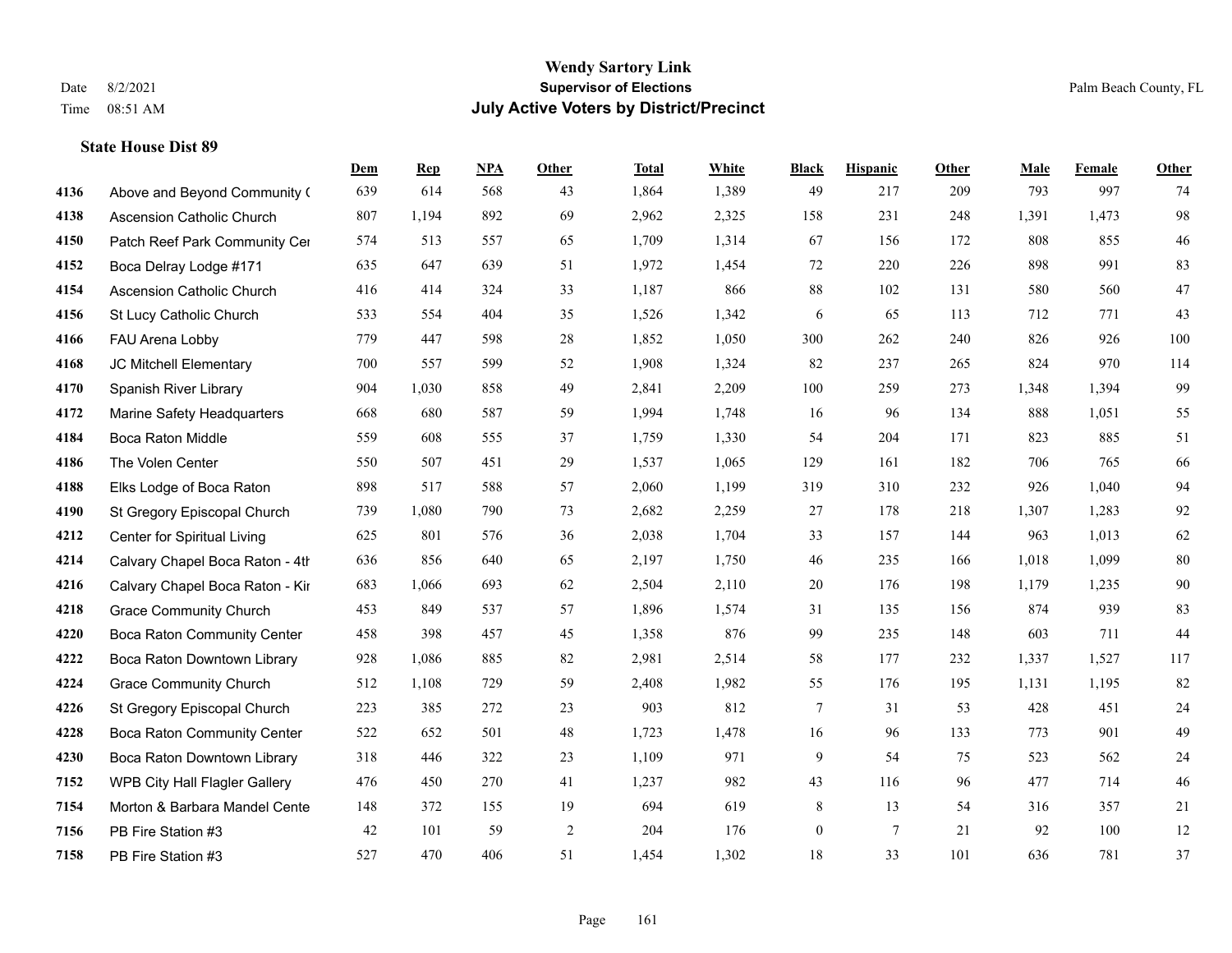|      |                                 | Dem    | <b>Rep</b> | NPA    | Other                    | <b>Total</b> | White   | <b>Black</b>                | <b>Hispanic</b> | Other  | <b>Male</b> | Female | <b>Other</b> |
|------|---------------------------------|--------|------------|--------|--------------------------|--------------|---------|-----------------------------|-----------------|--------|-------------|--------|--------------|
| 7164 | <b>Osborne Community Center</b> | 316    | 185        | 194    | 23                       | 718          | 561     | 53                          | 53              | 51     | 333         | 365    | 20           |
| 7166 | PB Fire Station #3              | 313    | 380        | 296    | 31                       | 1,020        | 905     | $\overline{2}$              | 30              | 83     | 454         | 541    | 25           |
| 7170 | Lantana Town Hall               | 711    | 343        | 514    | 35                       | 1,603        | 866     | 344                         | 236             | 157    | 750         | 776    | 77           |
| 7172 | Lantana Recreation Center       | 297    | 260        | 237    | 17                       | 811          | 631     | 50                          | 67              | 63     | 383         | 402    | 26           |
| 7176 | Hypoluxo Town Hall              | 187    | 85         | 107    | 9                        | 388          | 214     | 81                          | 64              | 29     | 167         | 211    | 10           |
| 7188 | <b>Forest Park Elementary</b>   | 852    | 530        | 577    | 60                       | 2,019        | 1,396   | 266                         | 180             | 177    | 850         | 1,096  | 73           |
| 7190 | Seacrest Presbyterian           | 1,061  | 601        | 782    | 60                       | 2,504        | 1,574   | 446                         | 247             | 237    | 1,196       | 1,209  | 99           |
| 7192 | Lakeview Baptist Church         | 17     | 10         | 10     | $\overline{2}$           | 39           | 27      | 2                           | $\overline{4}$  | 6      | 19          | 17     | 3            |
| 7194 | Delray Beach Community Cente    | 578    | 340        | 416    | 40                       | 1,374        | 990     | 188                         | 100             | 96     | 692         | 634    | 48           |
| 7198 | Atlantic High Auditorium        | 44     | 28         | 27     | $\mathcal{E}$            | 102          | 82      | 6                           | $\mathbf{r}$    | $\tau$ | 41          | 58     | 3            |
| 7202 | 505 Club                        | 656    | 389        | 431    | 39                       | 1,515        | 1,078   | 234                         | 74              | 129    | 797         | 669    | 49           |
| 7204 | 505 Club                        | 38     | 34         | 37     | $\overline{4}$           | 113          | 89      | 2                           | 9               | 13     | 56          | 52     | 5            |
| 7206 | 505 Club                        | 57     | 58         | 56     | $\overline{\phantom{1}}$ | 176          | 148     | $\mathcal{D}_{\mathcal{L}}$ | 9               | 17     | 92          | 79     | 5            |
| 7208 | Atlantic High Media Center      | 745    | 187        | 307    | 22                       | 1,261        | 544     | 525                         | 83              | 109    | 543         | 677    | 41           |
| 7214 | Delray Beach Community Cente    | 864    | 309        | 469    | 36                       | 1,678        | 774     | 544                         | 205             | 155    | 805         | 804    | 69           |
|      | <b>State House Dist 89</b>      | 42,814 | 45,320     | 36,428 | 3,364                    | 127,926      | 101,748 | 6,451                       | 9,389           | 10,338 | 58,579      | 65,002 | 4,345        |
|      |                                 |        |            |        |                          |              |         |                             |                 |        |             |        |              |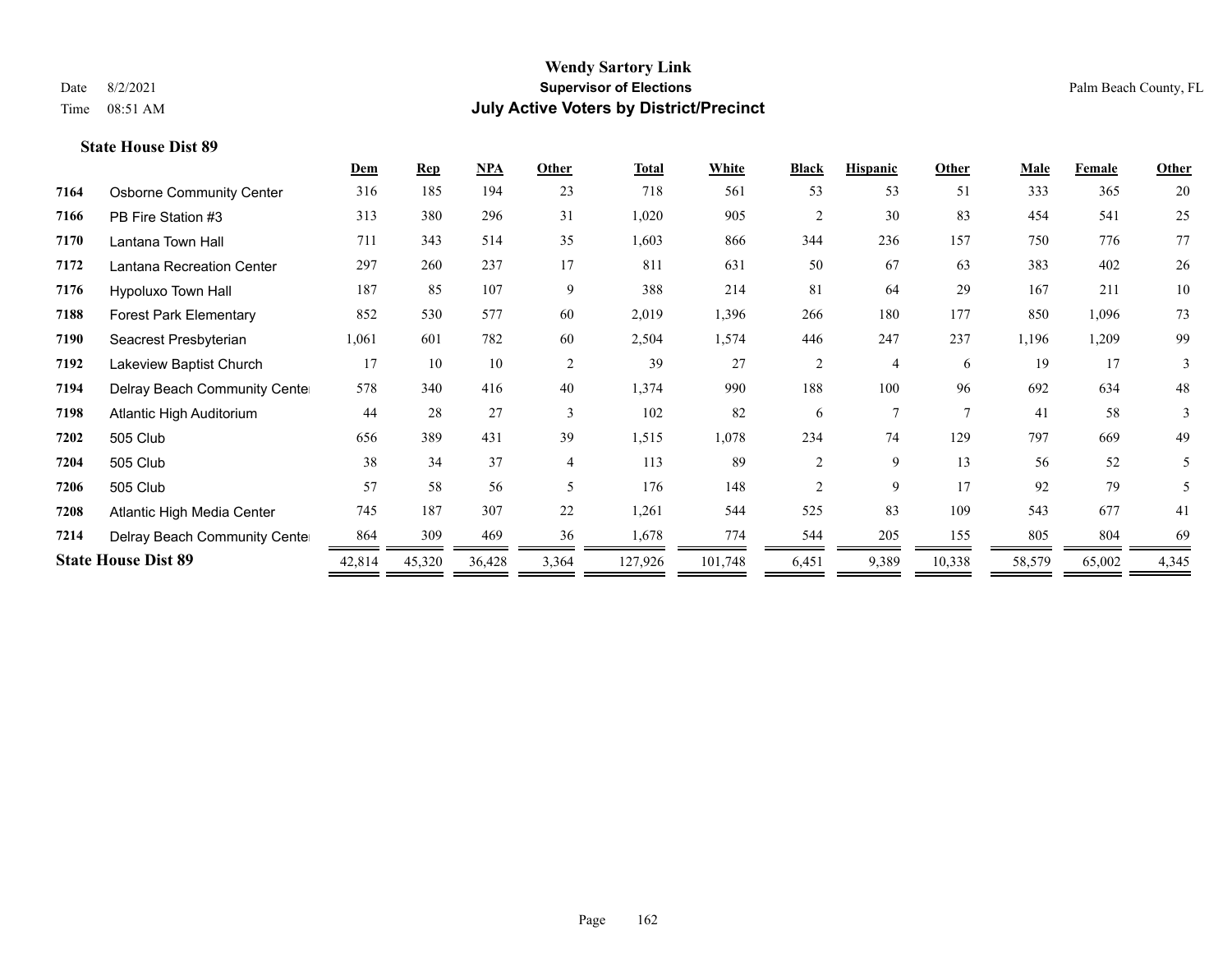|      |                                       | Dem          | <b>Rep</b>       | NPA              | <b>Other</b>   | <b>Total</b> | <b>White</b>     | <b>Black</b>     | <b>Hispanic</b> | Other          | <b>Male</b>  | <b>Female</b>  | <b>Other</b>   |
|------|---------------------------------------|--------------|------------------|------------------|----------------|--------------|------------------|------------------|-----------------|----------------|--------------|----------------|----------------|
| 2148 | <b>Liberty Park Elementary</b>        | $\mathbf{0}$ | $\boldsymbol{0}$ | $\boldsymbol{0}$ | $\theta$       | $\mathbf{0}$ | $\overline{0}$   | $\overline{0}$   | $\overline{0}$  | $\theta$       | $\theta$     | $\overline{0}$ | $\theta$       |
| 2150 | <b>River Bridge Activities Center</b> | 1,087        | 527              | 675              | 53             | 2,342        | 1,136            | 476              | 482             | 248            | 976          | 1,282          | 84             |
| 2152 | Pine Ridge North II                   | 1,119        | 502              | 804              | 52             | 2,477        | 1,023            | 382              | 813             | 259            | 988          | 1,386          | 103            |
| 2156 | Cresthaven Emory Aud                  | 629          | 408              | 305              | 14             | 1,356        | 756              | 96               | 410             | 94             | 500          | 806            | 50             |
| 2160 | Cresthaven Barkley Aud                | 520          | 358              | 284              | 20             | 1,182        | 598              | 85               | 395             | 104            | 495          | 635            | 52             |
| 2162 | Cresthaven Ashley Aud                 | 333          | 220              | 222              | 14             | 789          | 397              | 37               | 290             | 65             | 312          | 443            | 34             |
| 2164 | Covered Bridge Clubhouse              | 1,127        | 740              | 662              | 39             | 2,568        | 1,785            | 137              | 473             | 173            | 992          | 1,496          | $80\,$         |
| 2166 | Poinciana Clubhouse                   | 901          | 521              | 495              | 37             | 1,954        | 1,287            | 93               | 414             | 160            | 764          | 1,122          | 68             |
| 2168 | First Baptist Church GA               | $\mathbf{0}$ | $\boldsymbol{0}$ | $\mathbf{0}$     | $\mathbf{0}$   | $\mathbf{0}$ | $\boldsymbol{0}$ | $\boldsymbol{0}$ | $\overline{0}$  | $\mathbf{0}$   | $\mathbf{0}$ | $\mathbf{0}$   | $\mathbf{0}$   |
| 2170 | <b>Liberty Park Elementary</b>        | 1,125        | 537              | 664              | 54             | 2,380        | 1,043            | 452              | 628             | 257            | 945          | 1,318          | 117            |
| 2172 | First Baptist Church GA               | 17           | $\overline{4}$   | 10               | $\mathbf{0}$   | 31           | 15               | 3                | 9               | $\overline{4}$ | 13           | 17             | $\overline{1}$ |
| 2174 | First Baptist Church GA               | 456          | 188              | 270              | 12             | 926          | 407              | 191              | 205             | 123            | 405          | 479            | $42\,$         |
| 2188 | St Lukes United Methodist Chr         | 469          | 517              | 430              | 33             | 1,449        | 1,149            | 35               | 188             | 77             | 684          | 726            | 39             |
| 2190 | Lucerne Pointe Clubhouse              | 1,020        | 526              | 641              | 46             | 2,233        | 1,417            | 219              | 422             | 175            | 914          | 1,241          | $78\,$         |
| 2192 | Fountains Of Palm Beach               | 926          | 443              | 568              | 55             | 1,992        | 1,351            | 143              | 332             | 166            | 844          | 1,080          | 68             |
| 2196 | Pine Ridge South IV Clubhouse         | 891          | 494              | 499              | 41             | 1,925        | 1,154            | 261              | 397             | 113            | 752          | 1,100          | 73             |
| 2198 | American Finnish Club                 | 14           | 9                | $\,$ 8 $\,$      | $\mathbf{0}$   | 31           | 17               | 3                | -1              | 10             | 12           | 16             | 3              |
| 2214 | Indian Pines Elementary               | 1,182        | 255              | 574              | 37             | 2,048        | 468              | 901              | 445             | 234            | 922          | 1,025          | 101            |
| 2216 | Indian Pines Elementary               | 1,791        | 294              | 837              | 41             | 2,963        | 523              | 1,489            | 582             | 369            | 1,327        | 1,489          | 147            |
| 2218 | <b>Tradewinds Middle</b>              | 1,264        | 316              | 645              | 35             | 2,260        | 569              | 877              | 373             | 441            | 994          | 1,140          | 126            |
| 3074 | <b>Coastal Chapel</b>                 | 471          | 355              | 333              | 26             | 1,185        | 742              | 97               | 254             | 92             | 555          | 588            | $42\,$         |
| 3075 | Lantana Recreation Center             | 14           | 10               | $\,$ 8 $\,$      | $\overline{2}$ | 34           | 34               | $\boldsymbol{0}$ | $\mathbf{0}$    | $\mathbf{0}$   | 13           | 21             | $\overline{0}$ |
| 3076 | Our Savior Lutheran Church            | 47           | 39               | 49               | $\overline{1}$ | 136          | 95               | 15               | 20              | 6              | 74           | 58             | $\overline{4}$ |
| 3078 | Lakeside UM Church                    | 643          | 395              | 439              | 37             | 1,514        | 948              | 167              | 269             | 130            | 672          | 799            | 43             |
| 3082 | <b>Atlantis City Hall</b>             | 485          | 901              | 440              | 41             | 1,867        | 1,615            | 38               | 90              | 124            | 855          | 969            | 43             |
| 3086 | Woodlands Middle                      | 792          | 613              | 693              | 48             | 2,146        | 1,470            | 135              | 352             | 189            | 998          | 1,071          | $77\,$         |
| 3088 | <b>Tradewinds Middle</b>              | 176          | 52               | 121              | 8              | 357          | 95               | 125              | 76              | 61             | 160          | 186            | 11             |
| 3094 | <b>Coral Reef Elementary</b>          | 324          | 240              | 264              | 27             | 855          | 511              | 71               | 190             | 83             | 400          | 428            | 27             |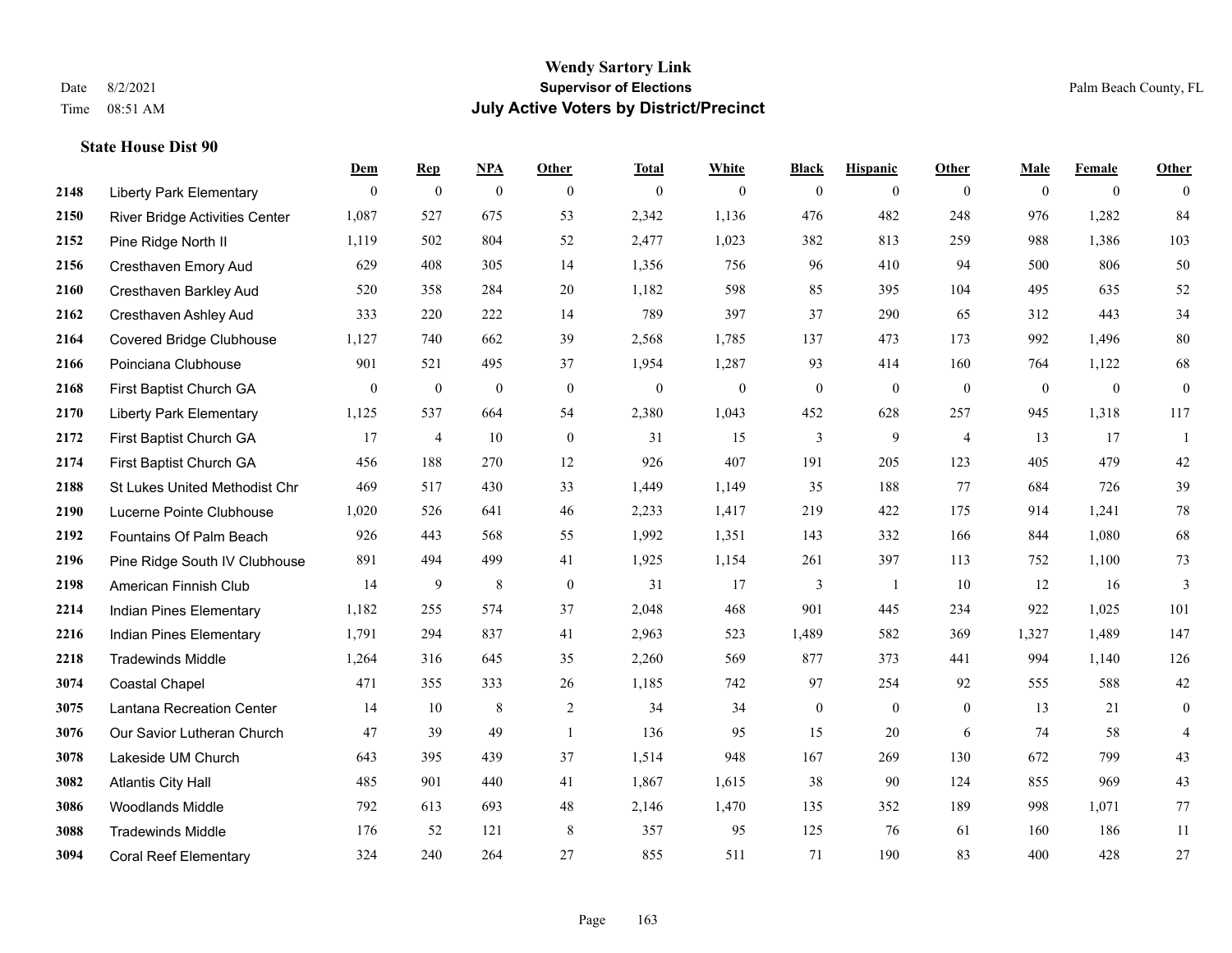#### **Wendy Sartory Link** Date 8/2/2021 **Supervisor of Elections** Palm Beach County, FL Time 08:51 AM **July Active Voters by District/Precinct**

## **Dem Rep NPA Other Total White Black Hispanic Other Male Female Other** Coral Reef Elementary 824 585 633 55 2,097 1,350 254 267 226 973 1,041 83 Manatee Elementary 685 581 517 43 1,826 1,254 170 215 187 827 937 62 Journeys End 427 332 355 21 1,135 757 92 136 150 534 572 29 Diamond View Elementary 1,201 445 787 47 2,480 1,029 627 522 302 1,089 1,283 108 American German Club 410 346 371 33 1,160 807 89 136 128 538 578 44 American German Club 301 114 205 16 636 231 175 99 131 280 327 29 Santaluces High 1,232 535 868 61 2,696 1,084 689 530 393 1,189 1,419 88 Lantana Road Branch Library 822 336 492 40 1,690 795 448 292 155 738 873 79 Starlight Cove Elementary 842 298 608 38 1,786 704 310 629 143 774 921 91 Santaluces High 378 245 292 12 927 543 122 177 85 451 444 32 Advent Lantana 1,069 524 736 50 2,379 1,455 367 368 189 980 1,316 83 Advent Lantana 205 230 176 17 628 513 21 49 45 308 306 14 West Boynton Park and Rec 785 575 642 43 2,045 1,291 219 287 248 923 1,047 75 Temple Shaarei Shalom 650 506 462 27 1,645 1,123 154 203 165 761 835 49 West Boynton Park and Rec 950 606 718 44 2,318 1,445 279 337 257 1,061 1,172 85 Winston Trails Swim Center 1,116 918 853 62 2,949 2,088 204 372 285 1,378 1,456 115 Park Vista High 854 655 686 48 2,243 1,422 223 358 240 1,007 1,156 80 Christa McAuliffe Middle 176 120 131 9 436 263 45 63 65 210 214 12 Hidden Oaks Elementary 1,078 317 569 34 1,998 584 787 353 274 853 1,058 87 Freedom Shores Elementary 868 405 581 32 1,886 832 525 275 254 833 977 76 Citrus Cove Elementary 860 500 570 32 1,962 1,156 311 285 210 861 1,019 82 Boynton Lakes North Clubhouse 419 194 276 15 904 427 217 128 132 403 470 31 Boynton Lakes North Clubhouse 386 161 219 15 781 437 138 136 70 314 436 31 Freedom Shores Elementary 10 8 10 0 28 22 0 3 3 11 14 3 Freedom Shores Elementary 332 126 171 15 644 427 79 75 63 261 363 20 Imagine Schools - Chancellor 61 54 54 5 174 118 12 27 17 86 83 5 Christa McAuliffe Middle 562 252 231 21 1,066 968 21 31 46 437 596 33 Park Vista High 651 405 385 32 1,473 1,261 55 64 93 649 776 48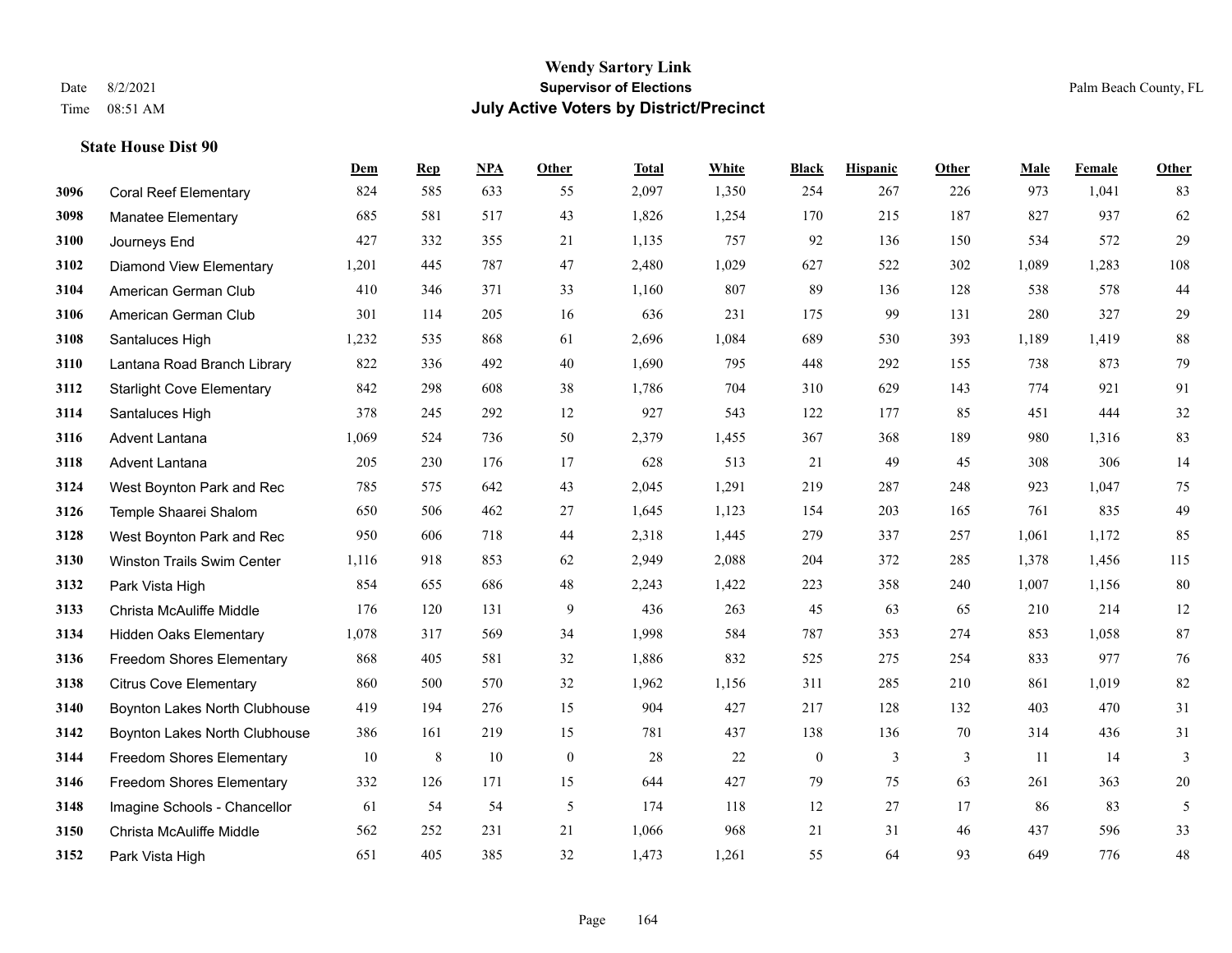#### **Wendy Sartory Link** Date 8/2/2021 **Supervisor of Elections** Palm Beach County, FL Time 08:51 AM **July Active Voters by District/Precinct**

## **Dem Rep NPA Other Total White Black Hispanic Other Male Female Other** Ponte Vecchio Clubhouse 809 314 280 21 1,424 1,268 22 40 94 638 744 42 Aberdeen East Clubhouse 1,009 483 544 42 2,078 1,580 139 183 176 857 1,161 60 Crystal Lakes Elementary 999 766 801 59 2,625 1,851 192 289 293 1,188 1,326 111 Christa McAuliffe Middle 435 332 323 18 1,108 754 135 118 101 499 566 43 Hidden Oaks Elementary 544 254 297 16 1,111 667 203 126 115 498 579 34 Citrus Cove Elementary 881 538 637 50 2,106 1,315 315 244 232 934 1,101 71 Jamaica Bay Clubhouse 348 363 261 25 997 884 19 38 56 431 532 34 Boynton Beach Fire Station #3 909 449 649 31 2,038 1,151 360 296 231 870 1,096 72 Boynton Beach High 1,111 600 861 71 2,643 1,555 304 530 254 1,160 1,378 105 Boynton Beach High 471 144 300 32 947 441 264 135 107 389 511 47 Boynton Beach Fire Station #3 248 172 172 15 607 414 52 85 56 277 313 17 Boynton Beach High 219 119 152 7 497 264 90 83 60 214 261 22 Imagine Schools - Chancellor 0 0 0 0 0 0 0 0 0 0 0 0 Imagine Schools - Chancellor 98 50 81 4 233 118 46 36 33 111 111 11 Christ Fellowship Church BB 268 182 175 27 652 415 72 98 67 306 325 21 Christ Fellowship Church BB 183 121 138 10 452 320 39 60 33 201 230 21 Christ Fellowship Church BB 691 391 570 54 1,706 969 262 286 189 798 852 56 Christ Fellowship Church BB 411 307 353 20 1,091 677 219 122 73 536 520 35 Imagine Schools - Chancellor 292 150 206 20 668 379 136 91 62 338 315 15 Bent Tree Villas East 797 730 597 50 2,174 1,585 212 211 166 951 1,170 53 Christ Fellowship Church BB 537 286 298 24 1,145 692 186 160 107 525 590 30 Christ Fellowship Church BB 31 26 36 4 97 75 4 11 7 37 58 2 Temple Shaarei Shalom 955 236 309 34 1,534 1,434 17 24 59 591 912 31 The Grove Clubhouse 416 145 156 12 729 657 19 18 35 306 412 11 West Boynton Branch Library 681 452 481 41 1,655 948 244 240 223 730 863 62 Faith United Methodist Church 946 625 625 31 2,227 1,622 153 236 216 980 1,155 92 Platina Clubhouse 683 252 292 21 1,248 1,059 36 73 80 474 741 33 Rolling Green Elementary 0 0 1 0 1 0 0 1 0 1 0 0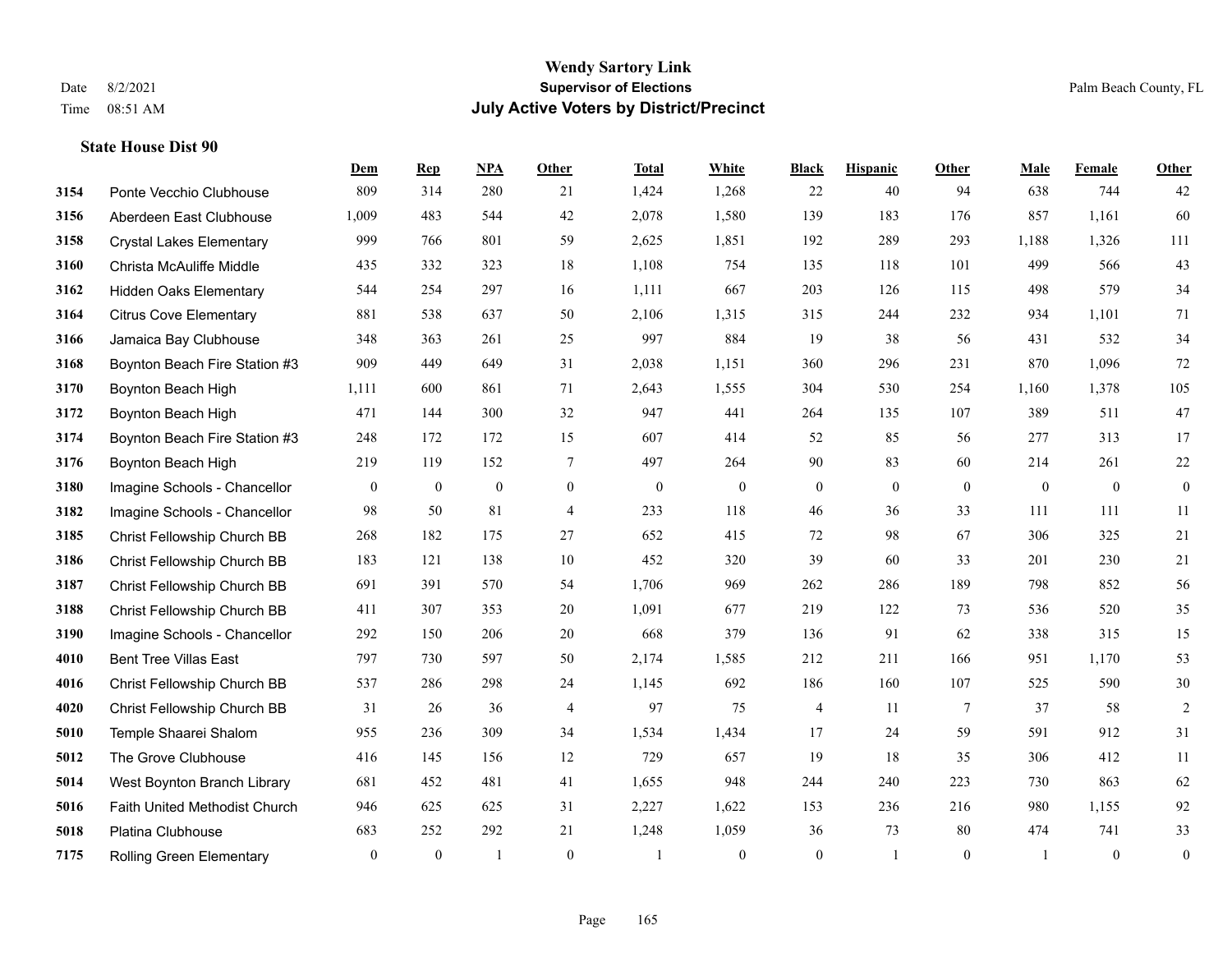|                                                                    |                                                         |        |        |              | <b>Wendy Sartory Link</b> |              |        |                 |              |        |        |              |  |  |
|--------------------------------------------------------------------|---------------------------------------------------------|--------|--------|--------------|---------------------------|--------------|--------|-----------------|--------------|--------|--------|--------------|--|--|
| 8/2/2021<br>Date                                                   | <b>Supervisor of Elections</b><br>Palm Beach County, FL |        |        |              |                           |              |        |                 |              |        |        |              |  |  |
| <b>July Active Voters by District/Precinct</b><br>08:51 AM<br>Time |                                                         |        |        |              |                           |              |        |                 |              |        |        |              |  |  |
| <b>State House Dist 90</b>                                         |                                                         |        |        |              |                           |              |        |                 |              |        |        |              |  |  |
|                                                                    | <b>Dem</b>                                              | Rep    | NPA    | <b>Other</b> | <u>Total</u>              | <u>White</u> | Black  | <b>Hispanic</b> | <b>Other</b> | Male   | Female | <u>Other</u> |  |  |
| <b>State House Dist 90</b>                                         | 50.949                                                  | 28,324 | 33,133 | 2,379        | 114.785                   | 68,085       | 16.901 | 18,361          | 11.438       | 50,135 | 60,432 | 4,218        |  |  |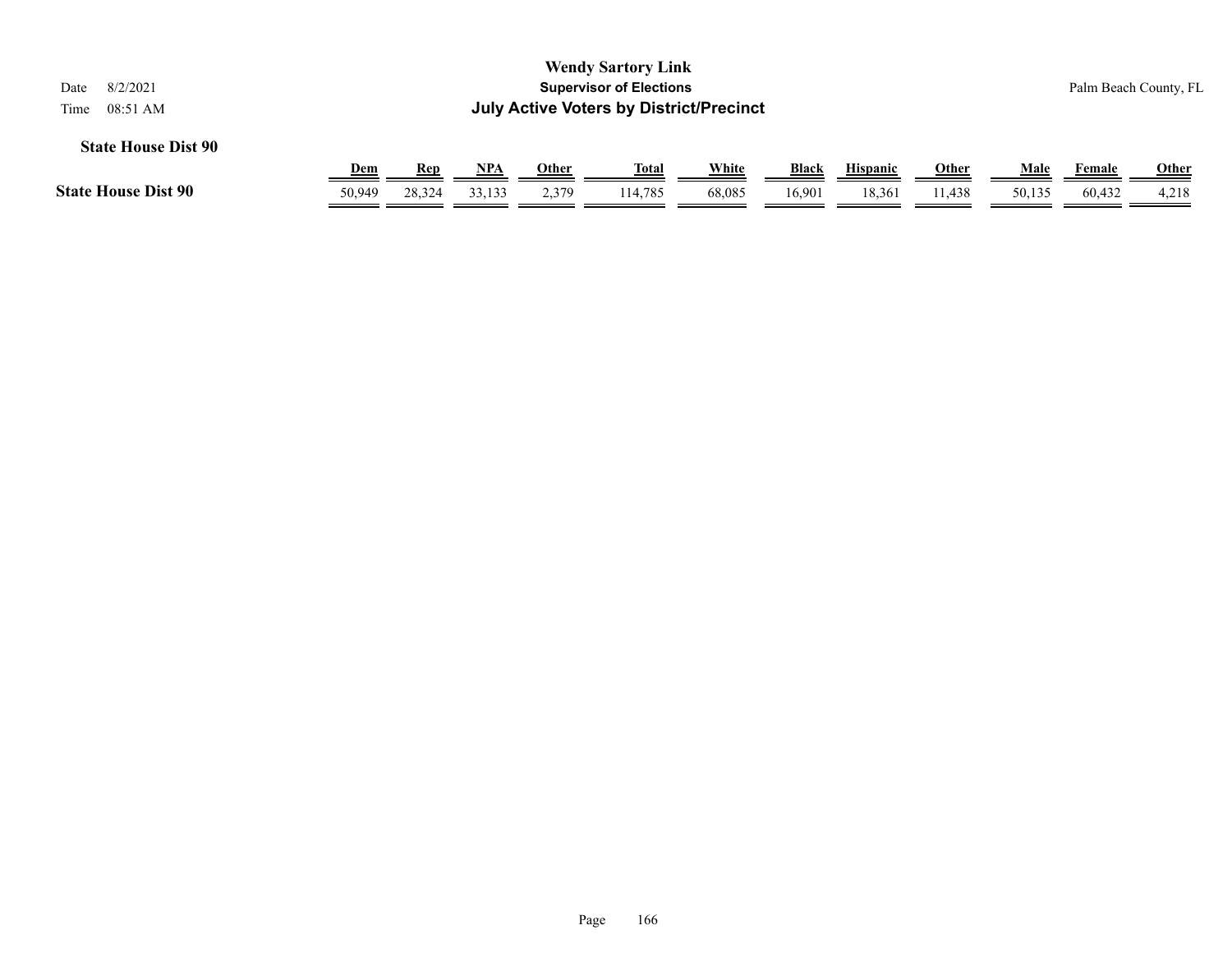#### **Wendy Sartory Link** Date 8/2/2021 **Supervisor of Elections** Palm Beach County, FL Time 08:51 AM **July Active Voters by District/Precinct**

## **Dem Rep NPA Other Total White Black Hispanic Other Male Female Other** Leisureville #1 Clubhouse 552 402 369 42 1,365 1,034 110 127 94 545 772 48 Leisureville #3 Clubhouse 612 554 420 48 1,634 1,362 81 101 90 699 881 54 BB Leisureville Clubhouse 494 524 307 36 1,361 1,124 62 114 61 550 773 38 Golfview Harbour Clubhouse 611 399 395 27 1,432 973 204 109 146 642 742 48 Greentree Villas 648 567 459 27 1,701 1,393 70 120 118 681 970 50 New Church 412 483 325 24 1,244 1,010 62 87 85 530 685 29 Quail Ridge Business Center 124 365 116 11 616 593 1 2 20 282 324 10 Congress Middle 822 238 395 41 1,496 547 646 154 149 621 815 60 Village of Golf Admin Bldg 35 187 43 4 269 264 0 1 4 126 142 1 Crosspointe Elementary 360 256 285 23 924 664 111 61 88 394 510 20 Delray Dunes 86 339 99 5 529 491 1 5 32 241 276 12 Banyan Creek Elementary 119 156 85 7 367 294 16 30 27 188 170 9 Hunter's Run Courtside Cafe 1,072 365 533 37 2,007 1,846 40 47 74 838 1,126 43 Country Manors Clubhouse 446 387 396 23 1,252 888 99 131 134 550 667 35 Banyan Creek Elementary 2 6 1 0 9 8 0 0 1 5 3 1 Banyan Creek Elementary 0 0 0 0 0 0 0 0 0 0 0 0 **4082 Banyan Creek Elementary 0 3 0 0 3 3 3 0 0 0 2 1 0**  Banyan Creek Elementary 42 24 23 2 91 67 6 9 9 42 45 4 Banyan Creek Elementary 556 375 373 27 1,331 909 185 103 134 621 659 51 West Park Baptist Church 843 447 476 49 1,815 1,544 59 94 118 734 1,029 52 Pines of Delray North 270 166 159 11 606 488 38 43 37 238 341 27 Broken Sound Club 256 204 179 16 655 484 24 84 63 272 365 18 Woodfield Country Club HOA 843 743 722 54 2,362 2,113 13 66 170 1,077 1,191 94 Seasons HOA Clubhouse 221 214 170 10 615 508 8 37 62 292 294 29 Broken Sound Club 528 374 333 17 1,252 1,147 12 32 61 564 655 33 Broken Sound Club 568 415 426 39 1,448 1,139 68 134 107 662 748 38 Spanish River High 951 737 754 40 2,482 1,963 49 220 250 1,180 1,197 105 Greater BR Swim & Racquet Ctr 432 403 345 20 1,200 967 18 88 127 558 598 44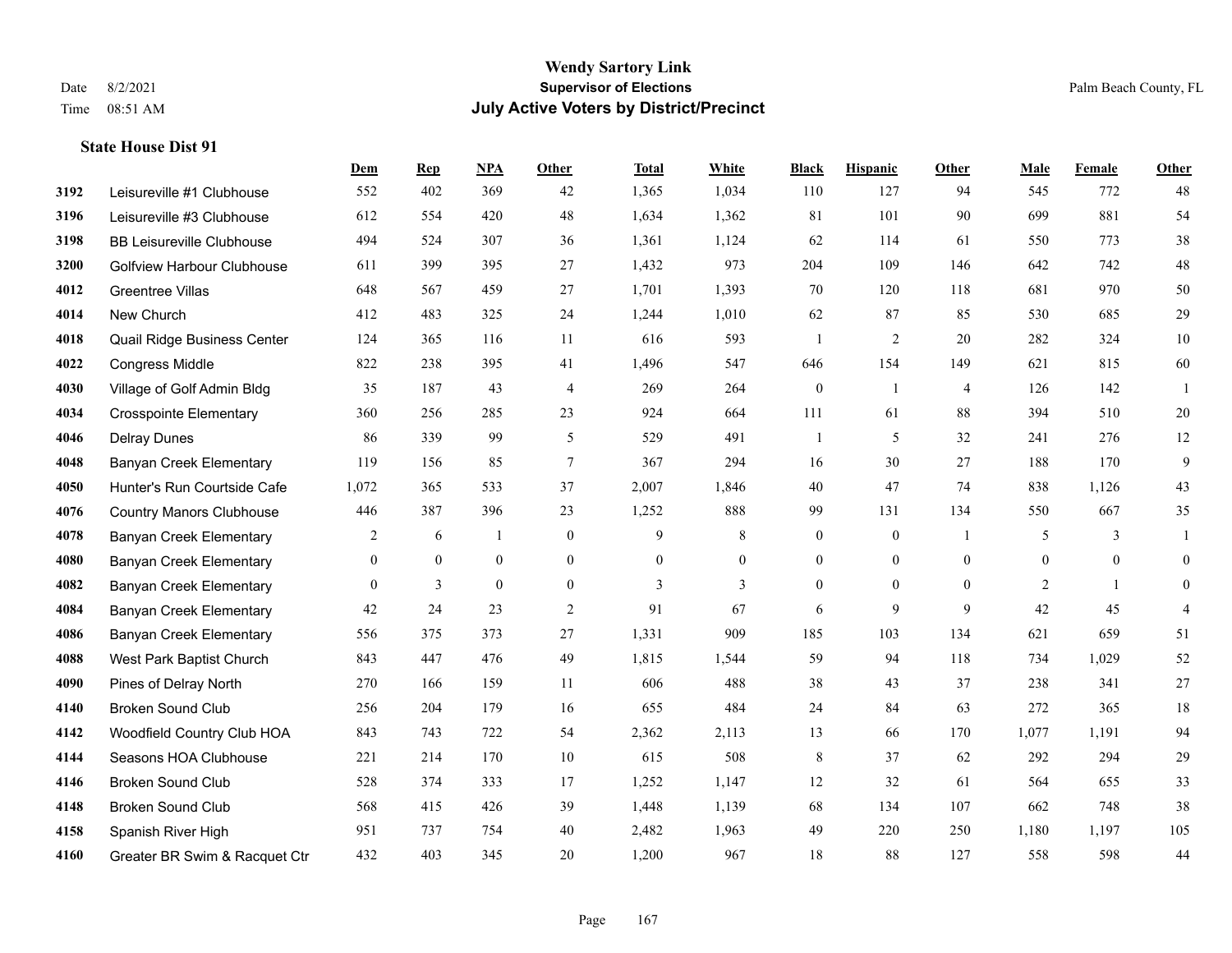|      |                               | Dem | <b>Rep</b> | NPA | <b>Other</b> | <b>Total</b> | White | <b>Black</b> | <b>Hispanic</b> | Other | <b>Male</b> | Female | <b>Other</b> |
|------|-------------------------------|-----|------------|-----|--------------|--------------|-------|--------------|-----------------|-------|-------------|--------|--------------|
| 4162 | Patch Reef Park Community Cer | 545 | 485        | 434 | 20           | 1,484        | 1,134 | 30           | 113             | 207   | 677         | 732    | 75           |
| 4164 | Safe Schools Institute        | 598 | 647        | 562 | 32           | 1,839        | 1,474 | 29           | 173             | 163   | 856         | 891    | 92           |
| 4174 | Sugar Sand Park Comm Center   | 304 | 277        | 268 | 15           | 864          | 744   | 5            | 53              | 62    | 406         | 421    | 37           |
| 4176 | Sugar Sand Park Comm Center   | 936 | 685        | 730 | 68           | 2,419        | 1,779 | 72           | 321             | 247   | 1,051       | 1,263  | 105          |
| 4178 | Sugar Sand Park Comm Center   | 756 | 643        | 516 | 45           | 1,960        | 1,561 | 42           | 196             | 161   | 791         | 1,104  | 65           |
| 4180 | Del Prado Elementary          | 571 | 574        | 558 | 35           | 1,738        | 1,237 | 49           | 244             | 208   | 790         | 849    | 99           |
| 4182 | Greater BR Swim & Racquet Ctr | 876 | 592        | 732 | 53           | 2,253        | 1,527 | 83           | 401             | 242   | 949         | 1,210  | 94           |
| 4192 | Verde K-8 School              | 569 | 955        | 699 | 44           | 2,267        | 1,810 | 48           | 133             | 276   | 1,050       | 1,092  | 125          |
| 4194 | Del Prado Elementary          | 539 | 327        | 309 | 29           | 1,204        | 1,027 | 23           | 57              | 97    | 505         | 666    | 33           |
| 4196 | Good Shepherd Lutheran        | 701 | 437        | 443 | 23           | 1,604        | 1,378 | 30           | 82              | 114   | 675         | 887    | $42\,$       |
| 4198 | Verde K-8 School              | 632 | 472        | 510 | 35           | 1,649        | 1,031 | 119          | 315             | 184   | 676         | 900    | 73           |
| 4200 | Verde K-8 School              | 404 | 347        | 296 | 19           | 1,066        | 798   | 9            | 170             | 89    | 431         | 607    | $28\,$       |
| 4202 | Greater BR Swim & Racquet Ctr | 778 | 590        | 618 | 34           | 2,020        | 1,574 | 31           | 236             | 179   | 824         | 1,122  | $74\,$       |
| 4204 | Sugar Sand Park Comm Center   | 753 | 444        | 582 | 39           | 1,818        | 1,141 | 144          | 318             | 215   | 815         | 935    | 68           |
| 4206 | Good Shepherd Lutheran        | 671 | 474        | 507 | 32           | 1,684        | 1,336 | 32           | 178             | 138   | 682         | 945    | 57           |
| 4208 | Hammock Pointe Elementary     | 872 | 592        | 482 | 35           | 1,981        | 1,706 | 10           | 121             | 144   | 786         | 1,139  | 56           |
| 4210 | Sugar Sand Park Comm Center   | 640 | 831        | 666 | 44           | 2,181        | 1,719 | 30           | 258             | 174   | 1,009       | 1,100  | $72\,$       |
| 5020 | Hagen Road Elementary         | 613 | 326        | 403 | 37           | 1,379        | 719   | 292          | 187             | 181   | 595         | 733    | 51           |
| 5022 | Hagen Road Elementary         | 852 | 442        | 443 | 27           | 1,764        | 1,379 | 148          | 116             | 121   | 777         | 943    | $44\,$       |
| 5024 | Valencia Lakes HOA            | 600 | 210        | 244 | 16           | 1,070        | 989   | 10           | 16              | 55    | 470         | 571    | 29           |
| 5026 | Faith United Methodist Church | 940 | 409        | 502 | 47           | 1,898        | 1,116 | 433          | 193             | 156   | 809         | 1.023  | 66           |
| 5028 | South Tech Academy            | 689 | 517        | 431 | 28           | 1,665        | 1,307 | 98           | 108             | 152   | 727         | 869    | 69           |
| 5030 | West Boynton Branch Library   | 676 | 195        | 310 | 34           | 1,215        | 775   | 246          | 115             | 79    | 466         | 697    | 52           |
| 5032 | New Church                    | 292 | 119        | 135 | 12           | 558          | 483   | 16           | 27              | 32    | 239         | 303    | 16           |
| 5034 | Valencia Lakes HOA            | 793 | 294        | 305 | 16           | 1,408        | 1,302 | 16           | 21              | 69    | 596         | 781    | 31           |
| 5036 | Valencia Isles Social Hall    | 799 | 228        | 274 | 14           | 1,315        | 1,241 | 1            | 5               | 68    | 540         | 746    | $29\,$       |
| 5038 | The Cascades Clubhouse        | 751 | 261        | 266 | 18           | 1,296        | 1,212 | 15           | 17              | 52    | 545         | 725    | $26\,$       |
| 5040 | New Church                    | 386 | 202        | 249 | 14           | 851          | 766   | 20           | 33              | 32    | 388         | 444    | 19           |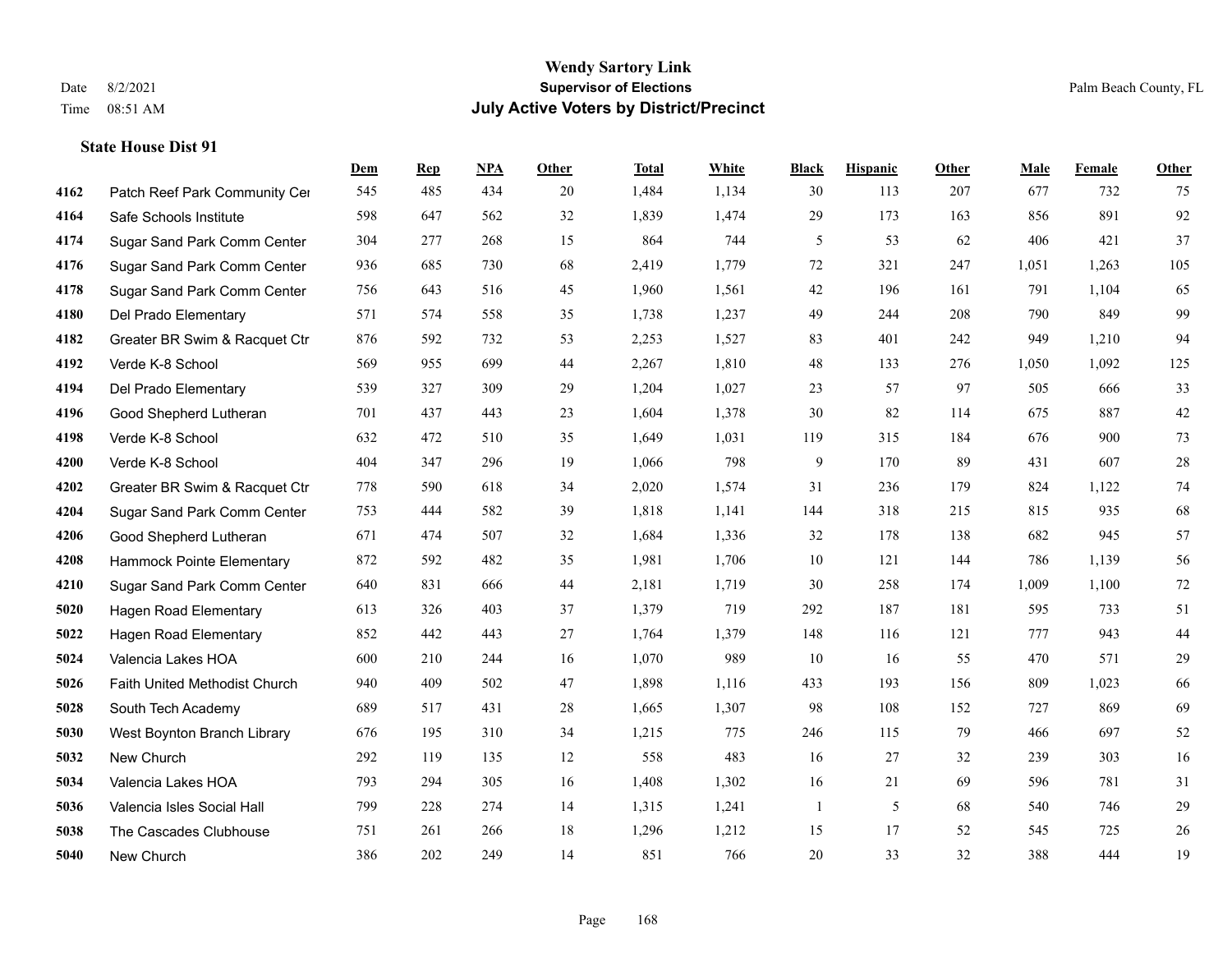#### **Wendy Sartory Link** Date 8/2/2021 **Supervisor of Elections** Palm Beach County, FL Time 08:51 AM **July Active Voters by District/Precinct**

**Dem Rep NPA Other Total White Black Hispanic Other Male Female Other**

## South Tech Academy 915 365 459 42 1,781 1,369 158 143 111 719 1,007 55 Cascade Lakes Clubhouse 559 199 187 13 958 871 5 11 71 421 509 28 Green Cay Nature Center 1,343 567 639 41 2,590 1,968 266 175 181 1,104 1,418 68 Coral Lakes Clubhouse 589 363 304 19 1,275 890 138 135 112 554 677 44 Coral Lakes Clubhouse 1,111 306 358 22 1,797 1,682 12 9 94 690 1,059 48 Lake Worth Drainage District 642 439 458 31 1,570 1,205 88 127 150 681 828 61 Hagen Ranch Road Library 1,864 1,110 1,153 95 4,222 3,422 160 318 322 1,791 2,301 130 Valencia Falls Clubhouse 682 192 227 10 1,111 1,045 4 5 57 492 583 36 Hagen Ranch Road Library 521 212 230 14 977 906 4 14 53 442 523 12 Villa Borghese Clubhouse 449 238 164 14 865 787 11 27 40 377 465 23 Huntington Lakes Clubhouse 957 329 348 36 1,670 1,540 15 40 75 627 1,011 32 Abbey Village Clubhouse 726 380 355 30 1,491 1,214 60 120 97 592 840 59 Camelot Village Clubhouse 224 114 98 14 450 277 49 83 41 176 258 16 Delray Villas 464 236 211 18 929 759 38 63 69 396 500 33 Huntington Pointe Clubhouse 758 169 232 18 1,177 1,115 6 10 46 440 704 33 Coco Wood Clubhouse 385 164 178 11 738 518 93 78 49 329 379 30 Palm Greens Clubhouse 661 300 308 29 1,298 1,076 37 96 89 507 742 49 Bethel Evangelical Baptist 700 374 403 42 1,519 1,131 113 166 109 623 855 41 Bethel Evangelical Baptist 86 50 36 2 174 125 10 21 18 59 113 2 Bethel Evangelical Baptist 641 375 407 22 1,445 990 170 155 130 651 753 41 High Point Section II 442 298 252 23 1,015 804 38 103 70 403 582 30 Carver Middle 44 18 14 5 81 64 6 4 7 31 48 2 Carver Middle 171 126 129 15 441 286 48 57 50 194 232 15 Gleneagles CC-Strathearn Sat 964 469 473 37 1,943 1,667 35 113 128 817 1,075 51 Gleneagles CC-Clunie Satellite 790 314 350 22 1,476 1,265 73 67 71 623 819 34

 Kings Point Clubhouse 376 185 172 15 748 603 27 70 48 292 425 31 Monaco Clubhouse 902 494 490 38 1,924 1,490 91 195 148 784 1,055 85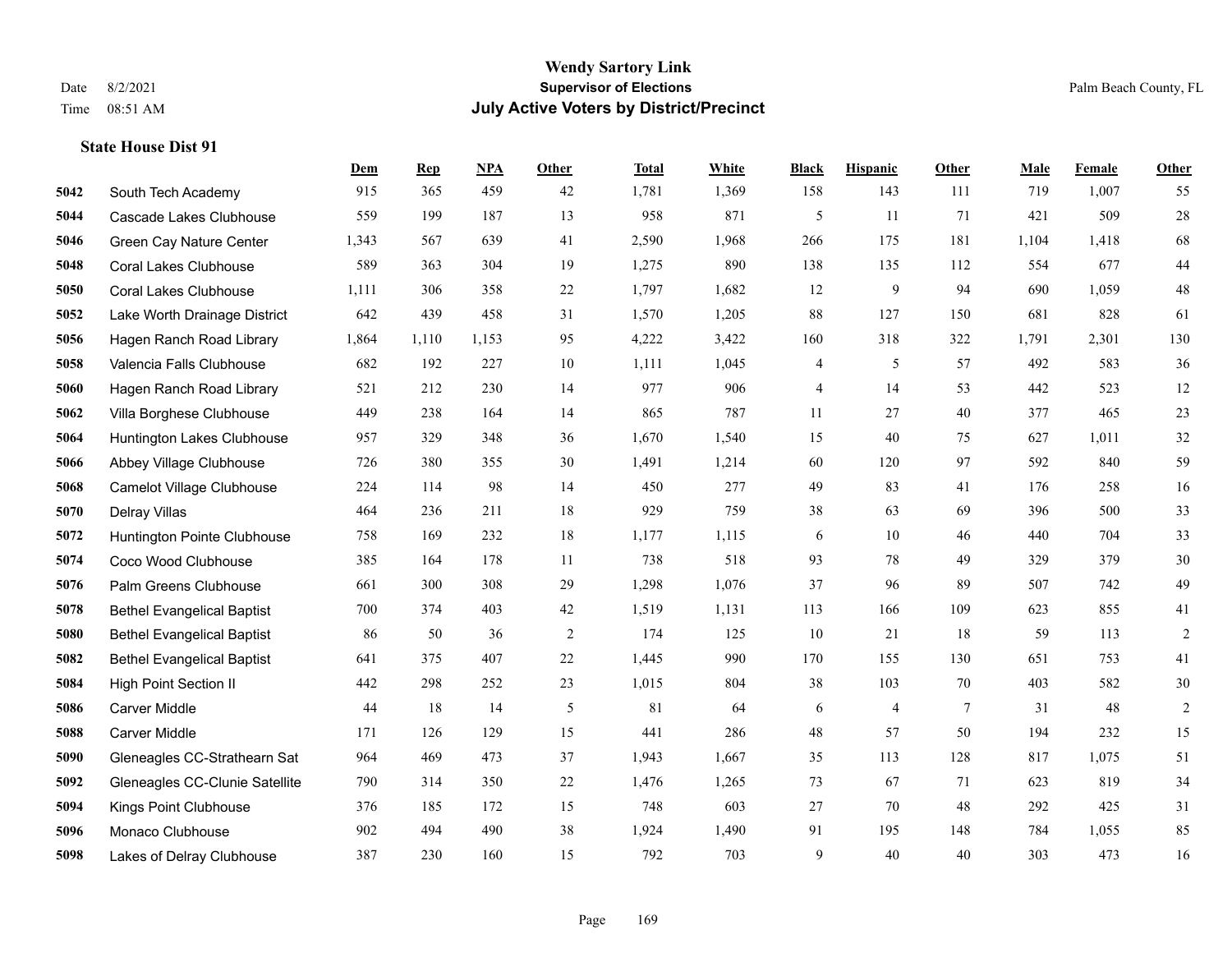|      |                               | Dem    | <b>Rep</b> | <b>NPA</b>   | Other  | <b>Total</b> | <b>White</b> | <b>Black</b>   | <b>Hispanic</b> | Other    | Male   | Female | Other    |
|------|-------------------------------|--------|------------|--------------|--------|--------------|--------------|----------------|-----------------|----------|--------|--------|----------|
| 5100 | <b>Kings Point Flanders</b>   | 918    | 408        | 385          | 30     | 1,741        | 1,399        | 74             | 154             | 114      | 705    | 978    | 58       |
| 5102 | Lakes of Delray Clubhouse     | 902    | 313        | 368          | 40     | 1,623        | 1,341        | 67             | 110             | 105      | 629    | 940    | 54       |
| 5104 | <b>Kings Point Flanders</b>   | 892    | 379        | 344          | 37     | 1,652        | 1,313        | 70             | 149             | 120      | 644    | 939    | 69       |
| 5106 | Las Verdes Clubhouse          | 977    | 614        | 699          | 55     | 2,345        | 1,644        | 211            | 289             | 201      | 1,052  | 1,211  | 82       |
| 5110 | South County Civic Center     | 522    | 515        | 401          | 27     | 1,465        | 1,332        | 6              | 28              | 99       | 691    | 733    | 41       |
| 5111 | Morikami Park Elementary      | 43     | 61         | 48           | 3      | 155          | 147          | $\overline{0}$ | $\overline{3}$  | 5        | 72     | 82     |          |
| 5112 | Morikami Park Elementary      | 557    | 614        | 492          | 39     | 1,702        | 1,478        | 20             | 53              | 151      | 783    | 879    | 40       |
| 5113 | Morikami Park Elementary      | 19     | 38         | 24           | 2      | 83           | 67           | $\overline{0}$ | 6               | 10       | 34     | 42     | 7        |
| 5114 | South County Civic Center     | 257    | 201        | 188          | 10     | 656          | 542          | 8              | 28              | 78       | 302    | 326    | $28\,$   |
| 5115 | Spanish River High            | 81     | 105        | 77           | 12     | 275          | 223          | $\overline{4}$ | 22              | 26       | 137    | 135    | 3        |
| 5116 | The Polo Club of Boca Raton   | 649    | 501        | 429          | 23     | 1,602        | 1,458        | 18             | 26              | 100      | 702    | 851    | 49       |
| 5117 | The Polo Club of Boca Raton   | 303    | 192        | 192          | 18     | 705          | 644          |                | 8               | 52       | 287    | 393    | 25       |
| 5118 | South County Civic Center     | 173    | 115        | 104          | $\tau$ | 399          | 334          | 7              | 32              | 26       | 166    | 222    | 11       |
| 5119 | The Polo Club of Boca Raton   | 38     | 30         | 32           | 2      | 102          | 94           | 2              | 3               | 3        | 46     | 55     |          |
| 5120 | Delray Beach First Baptist    | 7      |            | $\mathbf{0}$ |        | 9            | 8            |                | $\overline{0}$  | $\theta$ | 3      | 6      | $\theta$ |
| 5122 | Delray Beach First Baptist    | 284    | 173        | 200          | 11     | 668          | 434          | 34             | 121             | 79       | 283    | 353    | 32       |
| 5124 | Delray Beach First Baptist    | 160    | 113        | 109          |        | 383          | 324          | 9              | 25              | 25       | 151    | 218    | 14       |
| 5126 | Boca Delray Clubhouse         | 254    | 115        | 115          | 11     | 495          | 444          | 8              | 17              | 26       | 204    | 280    | 11       |
| 5158 | <b>Boca West Country Club</b> | 765    | 454        | 510          | 47     | 1,776        | 1,596        | 7              | 72              | 101      | 736    | 994    | 46       |
| 5160 | <b>Boca West Country Club</b> | 808    | 459        | 413          | 34     | 1,714        | 1,613        | 4              | 27              | 70       | 669    | 1,003  | 42       |
| 5172 | Del Prado Elementary          | 240    | 297        | 203          | 17     | 757          | 679          | 10             | 11              | 57       | 361    | 375    | 21       |
|      | <b>State House Dist 91</b>    | 57,643 | 36,222     | 34,790       | 2,625  | 131,280      | 104,974      | 6,389          | 9,835           | 10,082   | 56,034 | 70,926 | 4,320    |
|      |                               |        |            |              |        |              |              |                |                 |          |        |        |          |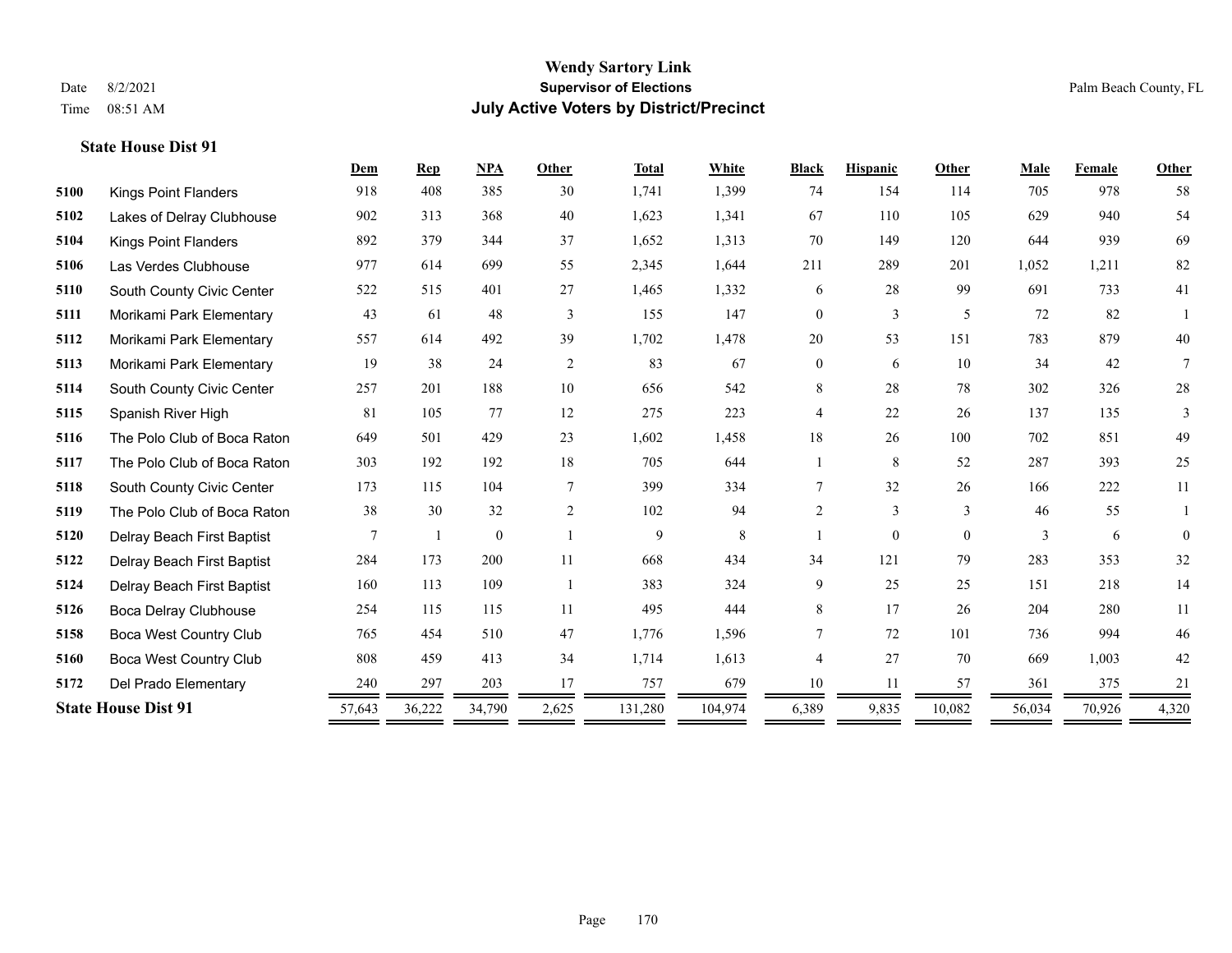## **School Board Dist 1**

|      |                                | Dem          | <b>Rep</b>       | NPA              | <b>Other</b>   | <b>Total</b>     | <b>White</b>     | <b>Black</b>     | <b>Hispanic</b> | <b>Other</b>   | <b>Male</b>  | <b>Female</b>  | <b>Other</b> |
|------|--------------------------------|--------------|------------------|------------------|----------------|------------------|------------------|------------------|-----------------|----------------|--------------|----------------|--------------|
| 1006 | Journey Church of Jupiter      | $\Omega$     | $\mathbf{0}$     | $\boldsymbol{0}$ | $\Omega$       | $\Omega$         | $\overline{0}$   | $\mathbf{0}$     | $\mathbf{0}$    | $\theta$       | $\mathbf{0}$ | $\theta$       | $\Omega$     |
| 1008 | Journey Church of Jupiter      | $\Omega$     | $\theta$         | $\mathbf{0}$     | $\Omega$       | $\Omega$         | $\overline{0}$   | $\theta$         | $\mathbf{0}$    | $\Omega$       | $\theta$     | $\Omega$       | $\theta$     |
| 1010 | Journey Church of Jupiter      | $\theta$     | $\mathbf{0}$     | $\mathbf{0}$     | $\Omega$       | $\Omega$         | $\overline{0}$   | $\theta$         | $\mathbf{0}$    | $\Omega$       | $\mathbf{0}$ | $\Omega$       | $\Omega$     |
| 1012 | Caloosa POA Meeting Room       | $\mathbf{0}$ | $\mathbf{0}$     | $\mathbf{0}$     | $\mathbf{0}$   | $\theta$         | $\overline{0}$   | $\overline{0}$   | $\mathbf{0}$    | $\theta$       | $\mathbf{0}$ | $\theta$       | $\Omega$     |
| 1014 | Caloosa POA Meeting Room       | $\theta$     | 1                | $\mathbf{0}$     | $\Omega$       |                  |                  | $\theta$         | $\theta$        | $\Omega$       | $\theta$     | $\Omega$       |              |
| 1016 | Journey Church of Jupiter      | $\mathbf{0}$ | $\boldsymbol{0}$ | $\mathbf{0}$     | $\mathbf{0}$   | $\theta$         | $\mathbf{0}$     | $\mathbf{0}$     | $\mathbf{0}$    | $\theta$       | $\mathbf{0}$ | $\mathbf{0}$   | $\mathbf{0}$ |
| 1018 | Calvary Church of Jupiter      | 443          | 832              | 472              | 49             | 1,796            | 1,586            | 20               | 94              | 96             | 845          | 895            | 56           |
| 1019 | Calvary Church of Jupiter      | 196          | 383              | 220              | 8              | 807              | 726              | $\mathbf{1}$     | 44              | 36             | 387          | 404            | 16           |
| 1020 | Caloosa POA Meeting Room       | $\mathbf{0}$ | $\boldsymbol{0}$ | $\boldsymbol{0}$ | $\mathbf{0}$   | $\mathbf{0}$     | $\mathbf{0}$     | $\boldsymbol{0}$ | $\mathbf{0}$    | $\theta$       | $\mathbf{0}$ | $\theta$       | $\mathbf{0}$ |
| 1022 | Journey Church of Jupiter      | 704          | 1,231            | 771              | 56             | 2,762            | 2,362            | 36               | 179             | 185            | 1,317        | 1,357          | 88           |
| 1024 | Calvary Church of Jupiter      | 7            | 9                | $\tau$           | $\theta$       | 23               | 23               | $\mathbf{0}$     | $\mathbf{0}$    | $\overline{0}$ | 12           | 11             | $\mathbf{0}$ |
| 1026 | Calvary Church of Jupiter      | 337          | 622              | 331              | 25             | 1,315            | 1,162            | 11               | 78              | 64             | 626          | 655            | 34           |
| 1028 | Jupiter Farms Elementary       | 540          | 1,003            | 578              | 62             | 2,183            | 1,902            | 15               | 135             | 131            | 1,055        | 1,064          | 64           |
| 1030 | Calvary Church of Jupiter      | 17           | 37               | 24               | $\overline{4}$ | 82               | 75               | $\boldsymbol{0}$ | $\overline{4}$  | 3              | 39           | 40             | 3            |
| 1032 | Jupiter Farms Park Community I | 303          | 574              | 351              | 30             | 1,258            | 1,058            | 13               | 107             | 80             | 616          | 601            | 41           |
| 1034 | West Jupiter Recreation Center | 263          | 713              | 332              | 45             | 1,353            | 1,175            | 19               | 35              | 124            | 652          | 676            | 25           |
| 1036 | Calvary Church of Jupiter      | $\mathbf{0}$ | $\boldsymbol{0}$ | $\mathbf{0}$     | $\mathbf{0}$   | $\boldsymbol{0}$ | $\boldsymbol{0}$ | $\boldsymbol{0}$ | $\mathbf{0}$    | $\mathbf{0}$   | $\mathbf{0}$ | $\mathbf{0}$   | $\mathbf{0}$ |
| 1038 | William T Dwyer High           | 808          | 1,314            | 760              | 52             | 2,934            | 2,468            | 63               | 174             | 229            | 1,401        | 1,425          | 108          |
| 1040 | West Jupiter Recreation Center | 254          | 449              | 338              | 31             | 1,072            | 858              | $18\,$           | 58              | 138            | 530          | 502            | $40\,$       |
| 1042 | West Jupiter Recreation Center | $\mathbf{0}$ | $\boldsymbol{0}$ | $\mathbf{0}$     | $\mathbf{0}$   | $\theta$         | $\mathbf{0}$     | $\mathbf{0}$     | $\mathbf{0}$    | $\mathbf{0}$   | $\mathbf{0}$ | $\overline{0}$ | $\mathbf{0}$ |
| 1044 | Limestone Creek Elementary     | 430          | 118              | 177              | 19             | 744              | 216              | 353              | 92              | 83             | 352          | 366            | 26           |
| 1046 | West Jupiter Recreation Center | 260          | 139              | 143              | 12             | 554              | 251              | 164              | 108             | 31             | 232          | 303            | 19           |
| 1048 | St Peter Catholic Church       | 391          | 467              | 288              | 28             | 1,174            | 1,049            | 3                | 42              | 80             | 455          | 690            | 29           |
| 1050 | <b>Lighthouse Elementary</b>   | 472          | 669              | 409              | 45             | 1,595            | 1,363            | 16               | 66              | 150            | 741          | 798            | 56           |
| 1052 | Beacon Cove Intermediate Scho  | 1,034        | 1,135            | 917              | 64             | 3,150            | 2,496            | 76               | 252             | 326            | 1.473        | 1,572          | 105          |
| 1054 | Limestone Creek Elementary     | 690          | 1,087            | 626              | 56             | 2,459            | 2,176            | 25               | 97              | 161            | 1,146        | 1,241          | 72           |
| 1056 | West Jupiter Recreation Center | 547          | 572              | 529              | 38             | 1,686            | 1,357            | 77               | 121             | 131            | 741          | 887            | 58           |
| 1058 | St Peter Catholic Church       | 767          | 883              | 736              | 65             | 2,451            | 2,045            | 37               | 190             | 179            | 1,076        | 1,302          | 73           |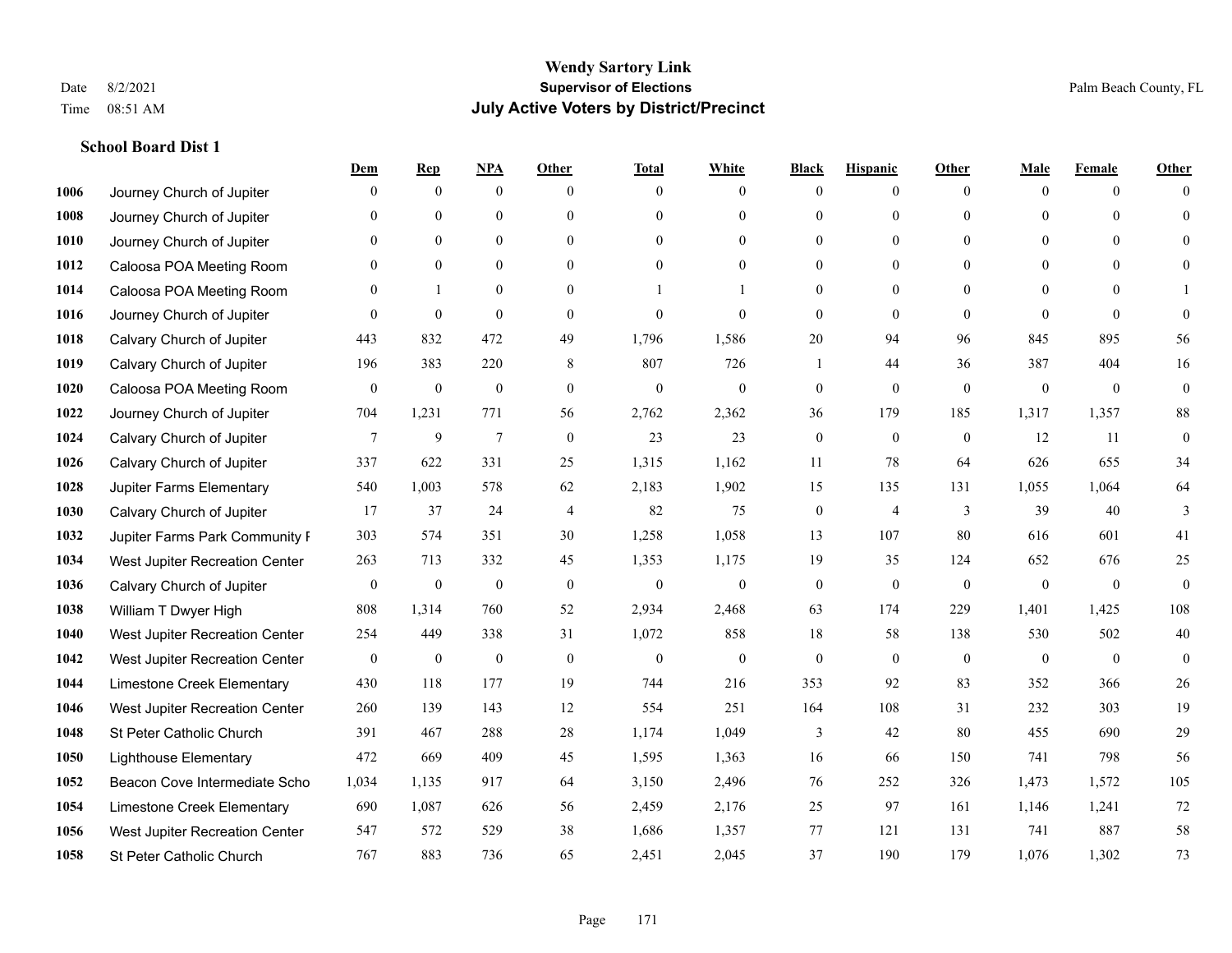## **School Board Dist 1**

|      |                                  | Dem          | <b>Rep</b>       | NPA          | <b>Other</b>     | <b>Total</b>     | <b>White</b>     | <b>Black</b>     | <b>Hispanic</b>  | <b>Other</b>   | <b>Male</b>  | <b>Female</b> | <b>Other</b>     |
|------|----------------------------------|--------------|------------------|--------------|------------------|------------------|------------------|------------------|------------------|----------------|--------------|---------------|------------------|
| 1060 | West Jupiter Recreation Center   | 71           | 97               | 72           | 5                | 245              | 203              | $\boldsymbol{0}$ | 24               | 18             | 98           | 131           | 16               |
| 1062 | <b>Harvest Community Church</b>  | 618          | 1,155            | 551          | 42               | 2,366            | 2,171            | 11               | 51               | 133            | 1,145        | 1,142         | 79               |
| 1064 | Jupiter Community Center         | 77           | 123              | 64           | 2                | 266              | 243              | $\mathbf{0}$     | 6                | 17             | 130          | 128           | 8                |
| 1066 | Jupiter Community Center         | $\mathbf{0}$ | $\boldsymbol{0}$ | $\mathbf{0}$ | $\mathbf{0}$     | $\boldsymbol{0}$ | $\boldsymbol{0}$ | $\boldsymbol{0}$ | $\mathbf{0}$     | $\overline{0}$ | $\mathbf{0}$ | $\mathbf{0}$  | $\mathbf{0}$     |
| 1068 | Jupiter Community Center         | 587          | 746              | 589          | 48               | 1,970            | 1,631            | 26               | 189              | 124            | 918          | 990           | 62               |
| 1070 | Jupiter Community Center         | 58           | 67               | 87           | $\overline{4}$   | 216              | 172              | 1                | 38               | 5              | 112          | 95            | 9                |
| 1072 | Jerry Thomas Elementary          | 737          | 1,065            | 687          | 68               | 2,557            | 2,222            | 28               | 164              | 143            | 1,220        | 1,266         | 71               |
| 1074 | Independence Middle              | 793          | 1,155            | 840          | 89               | 2,877            | 2,416            | 20               | 192              | 249            | 1,294        | 1,489         | 94               |
| 1075 | Martinique Clubhouse             | 251          | 362              | 231          | $20\,$           | 864              | 739              | 11               | 57               | 57             | 385          | 449           | $30\,$           |
| 1076 | The Island Clubhouse             | 612          | 775              | 566          | 68               | 2,021            | 1,670            | 48               | 138              | 165            | 987          | 965           | 69               |
| 1078 | First Baptist Church Teq         | 344          | 885              | 378          | 22               | 1,629            | 1,525            | 3                | 42               | 59             | 783          | 809           | 37               |
| 1080 | First Baptist Church Teq         | 92           | 148              | 78           | 3                | 321              | 296              | $\boldsymbol{0}$ | 9                | 16             | 162          | 149           | $10\,$           |
| 1082 | First Baptist Church Teq         | 70           | 143              | 86           | 8                | 307              | 283              | $\mathbf{1}$     | 12               | 11             | 145          | 153           | 9                |
| 1084 | First Baptist Church Teq         | 12           | 52               | 10           | $\mathbf{0}$     | 74               | 71               | 1                | $\boldsymbol{0}$ | 2              | 37           | 35            | $\overline{c}$   |
| 1088 | First Baptist Church Teq         | 11           | 40               | 21           | $\mathbf{0}$     | 72               | 64               | $\boldsymbol{0}$ | 2                | 6              | 36           | 35            |                  |
| 1094 | First Baptist Church Teq         | 578          | 879              | 533          | 38               | 2,028            | 1,823            | 9                | 82               | 114            | 915          | 1,064         | 49               |
| 1096 | First Baptist Church Teq         | 49           | 73               | 36           | $\boldsymbol{0}$ | 158              | 128              | 8                | 13               | 9              | 77           | 77            | $\overline{4}$   |
| 1098 | Riverside Improvement            | 256          | 456              | 257          | 21               | 990              | 883              | 6                | 45               | 56             | 452          | 505           | 33               |
| 1100 | Jupiter Elementary               | 401          | 457              | 368          | 28               | 1,254            | 958              | 17               | 199              | 80             | 604          | 605           | 45               |
| 1102 | Jupiter High                     | 679          | 904              | 645          | 63               | 2,291            | 1,824            | 57               | 204              | 206            | 1,004        | 1,209         | $78\,$           |
| 1104 | Jupiter Branch Library           | 441          | 575              | 441          | 33               | 1,490            | 1,211            | 35               | 136              | 108            | 645          | 800           | 45               |
| 1106 | Jupiter Middle                   | 326          | 492              | 370          | 38               | 1,226            | 1,036            | 15               | 74               | 101            | 576          | 609           | 41               |
| 1108 | Newhaven Clubhouse               | 551          | 675              | 516          | 59               | 1,801            | 1,550            | 24               | 99               | 128            | 802          | 938           | 61               |
| 1110 | <b>Tequesta Council Chambers</b> | 106          | 134              | 104          | 4                | 348              | 302              | 8                | 21               | 17             | 158          | 180           | $10\,$           |
| 1112 | <b>Tequesta Council Chambers</b> | 18           | 64               | 44           | $\overline{4}$   | 130              | 108              | 4                | 12               | 6              | 61           | 67            | $\overline{2}$   |
| 1114 | <b>Tequesta Council Chambers</b> | 115          | 313              | 127          | 13               | 568              | 544              | $\mathbf{0}$     | 4                | 20             | 251          | 306           | 11               |
| 1116 | <b>Tequesta Council Chambers</b> | $\mathbf{0}$ | $\boldsymbol{0}$ | $\mathbf{0}$ | $\mathbf{0}$     | $\mathbf{0}$     | $\mathbf{0}$     | $\boldsymbol{0}$ | $\mathbf{0}$     | $\overline{0}$ | $\mathbf{0}$ | $\mathbf{0}$  | $\boldsymbol{0}$ |
| 1118 | <b>Tequesta Council Chambers</b> | 177          | 243              | 185          | 24               | 629              | 534              | 13               | 40               | 42             | 251          | 362           | 16               |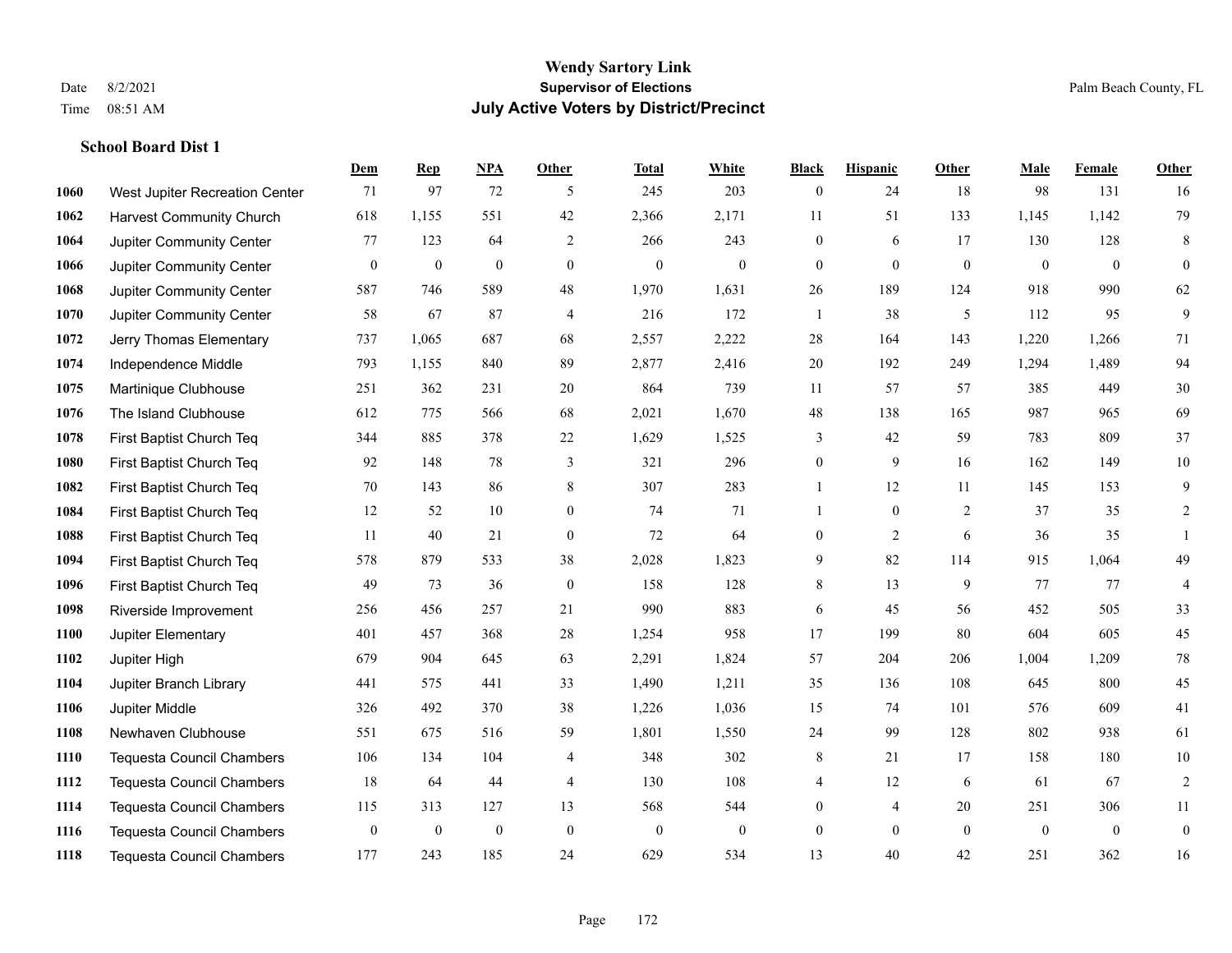**School Board Dist 1**

#### **Wendy Sartory Link** Date 8/2/2021 **Supervisor of Elections** Palm Beach County, FL Time 08:51 AM **July Active Voters by District/Precinct**

**Dem Rep NPA Other Total White Black Hispanic Other Male Female Other**

## Tequesta Council Chambers 76 246 102 13 437 411 0 8 18 206 223 8 Tequesta Council Chambers 37 86 35 3 161 151 0 1 9 81 77 3 Riverside Improvement 0 0 2 0 0 2 2 2 0 0 0 0 1 1 0 PBC Fire Rescue #18 410 882 473 46 1,811 1,695 7 35 74 825 958 28 Jupiter Inlet Colony Admin Bldg 71 225 84 15 395 363 0 5 27 179 208 8 PBC Fire Rescue #18 **1** 3 1 0 5 5 0 0 0 3 1 1 PBC Fire Rescue #18 0 3 1 0 4 4 0 0 0 2 2 0 PBC Fire Rescue #18 0 0 0 0 0 0 0 0 0 0 0 0 1st UM Church of Jup-Teq 573 975 621 66 2,235 2,076 10 52 97 972 1,203 60 Grace Immanuel Bible Church 223 814 355 37 1,429 1,358 0 12 59 612 784 33 Club at Admirals Cove 292 545 299 24 1,160 1,069 6 21 64 555 586 19 1st UM Church of Jup-Teq 282 586 350 40 1,258 1,165 5 21 67 590 635 33 1st UM Church of Jup-Teq 530 804 505 35 1,874 1,732 5 31 106 857 962 55 Newhaven Clubhouse 15 35 8 1 59 53 0 1 5 30 28 1 Oceanview Methodist 387 547 391 44 1,369 1,248 6 32 83 589 737 43 Oceanview Methodist 0 0 0 0 0 0 0 0 0 0 0 0 Oceanview Methodist 45 66 50 7 168 160 0 2 6 80 84 4 Holy Spirit Lutheran 141 295 126 18 580 519 3 27 31 276 284 20 Holy Spirit Lutheran 0 2 0 0 2 2 0 0 0 1 1 0 Holy Spirit Lutheran 0 1 1 0 2 1 0 1 0 1 1 0 Holy Spirit Lutheran 1 0 1 0 2 2 0 0 0 1 1 0 Holy Spirit Lutheran **2** 4 5 2 13 13 0 0 0 6 7 0 Club at Admirals Cove 26 149 66 5 246 222 3 4 17 123 115 8 Holy Spirit Lutheran **7** 21 12 0 40 33 0 2 5 17 23 0 Holy Spirit Lutheran 0 0 0 0 0 0 0 0 0 0 0 0 Caloosa POA Meeting Room 0 0 0 0 0 0 0 0 0 0 0 0 Caloosa POA Meeting Room 125 281 124 9 539 465 11 22 41 244 275 20

Caloosa POA Meeting Room 68 118 61 2 249 211 5 14 19 116 121 12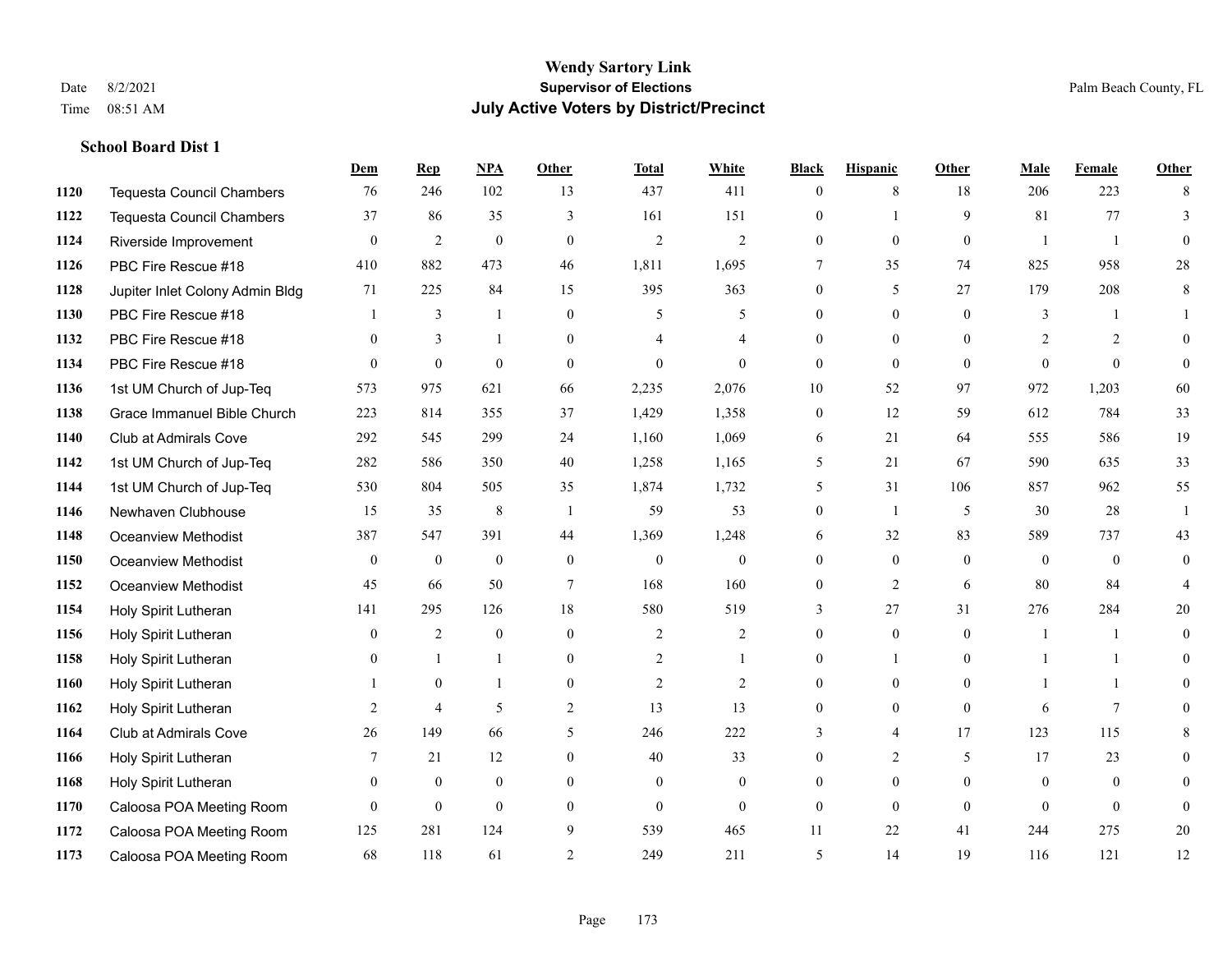## **School Board Dist 1**

|      |                                | Dem            | <b>Rep</b>       | NPA          | <b>Other</b> | <b>Total</b> | <b>White</b>   | <b>Black</b> | <b>Hispanic</b> | <b>Other</b>   | <b>Male</b>  | <b>Female</b>  | <b>Other</b>     |
|------|--------------------------------|----------------|------------------|--------------|--------------|--------------|----------------|--------------|-----------------|----------------|--------------|----------------|------------------|
| 1174 | Mirasol Sales and Info Center  | $\Omega$       | $\mathbf{0}$     | $\mathbf{0}$ | $\Omega$     | $\Omega$     | $\overline{0}$ | $\mathbf{0}$ | $\overline{0}$  | $\theta$       | $\theta$     | $\theta$       | $\Omega$         |
| 1176 | Mirasol Sales and Info Center  | $\Omega$       | $\theta$         | $\theta$     | $\Omega$     | $\Omega$     | $\overline{0}$ | $\theta$     | $\theta$        | $\Omega$       | $\Omega$     | $\Omega$       | $\theta$         |
| 1178 | Mirasol Sales and Info Center  | $\theta$       | $\mathbf{0}$     | $\mathbf{0}$ | $\Omega$     | $\theta$     | $\overline{0}$ | $\theta$     | $\theta$        | $\Omega$       | $\theta$     | $\Omega$       | $\Omega$         |
| 1180 | Mirasol Sales and Info Center  | $\theta$       | $\mathbf{0}$     | $\theta$     | $\theta$     | $\theta$     | $\mathbf{0}$   | $\mathbf{0}$ | $\theta$        | $\theta$       | $\theta$     | $\theta$       | $\Omega$         |
| 1182 | William T Dwyer High           | 157            | 267              | 139          | 6            | 569          | 486            | 15           | 30              | 38             | 270          | 285            | 14               |
| 1184 | Eastpointe Country Club        | 531            | 669              | 389          | 35           | 1,624        | 1,514          | 12           | 27              | 71             | 721          | 870            | 33               |
| 1186 | Mirasol Sales and Info Center  | 539            | 494              | 444          | 44           | 1,521        | 1,179          | 47           | 146             | 149            | 716          | 755            | 50               |
| 1188 | <b>Westwood Gardens HOA</b>    | 329            | 352              | 305          | 31           | 1,017        | 779            | 31           | 116             | 91             | 408          | 589            | $20\,$           |
| 1189 | <b>Westwood Gardens HOA</b>    | 26             | 60               | 23           | 2            | 111          | 98             | $\tau$       | $\overline{2}$  | $\overline{4}$ | 52           | 56             | 3                |
| 1190 | Gardens Presbyterian           | 1,357          | 2,091            | 1,395        | 150          | 4,993        | 4,083          | 137          | 339             | 434            | 2,216        | 2,636          | 141              |
| 1192 | Evergrene Clubhouse            | 383            | 672              | 448          | 38           | 1,541        | 1,301          | 25           | 81              | 134            | 736          | 749            | 56               |
| 1194 | Frenchmans Creek Real Estate   | 646            | 949              | 610          | 46           | 2,251        | 2,056          | 14           | 45              | 136            | 1,025        | 1,168          | 58               |
| 1196 | Gardens Presbyterian           | $\mathbf{0}$   | $\boldsymbol{0}$ | $\mathbf{0}$ | $\mathbf{0}$ | $\mathbf{0}$ | $\mathbf{0}$   | $\mathbf{0}$ | $\mathbf{0}$    | $\mathbf{0}$   | $\mathbf{0}$ | $\mathbf{0}$   | $\boldsymbol{0}$ |
| 1198 | 1st Baptist Church PBG         | 561            | 478              | 414          | 34           | 1,487        | 1,041          | 132          | 160             | 154            | 706          | 730            | 51               |
| 1200 | Dwight D Eisenhower Elementar  | $\mathbf{0}$   | $\mathbf{0}$     | $\mathbf{0}$ | $\theta$     | $\mathbf{0}$ | $\mathbf{0}$   | $\mathbf{0}$ | $\theta$        | $\theta$       | $\theta$     | $\theta$       | $\mathbf{0}$     |
| 1202 | <b>Cross Community Church</b>  | 506            | 1,049            | 548          | 39           | 2,142        | 1,920          | 13           | 89              | 120            | 1,024        | 1,049          | 69               |
| 1204 | Holy Spirit Lutheran           | 9              | 24               | 14           | 3            | 50           | 44             | $\mathbf{0}$ | 2               | $\overline{4}$ | 24           | 22             | 4                |
| 1206 | Holy Spirit Lutheran           | 13             | 76               | 23           | 3            | 115          | 111            | $\mathbf{0}$ | 3               | $\overline{1}$ | 55           | 59             |                  |
| 1208 | Juno Beach Town Center         | 446            | 860              | 467          | 50           | 1,823        | 1,660          | 6            | 55              | 102            | 835          | 939            | 49               |
| 1210 | Holy Spirit Lutheran           | 209            | 272              | 147          | 8            | 636          | 567            | 2            | 23              | 44             | 305          | 309            | 22               |
| 1212 | Juno Beach Town Center         | 48             | 64               | 56           | 6            | 174          | 144            | 6            | 9               | 15             | 89           | 81             | $\overline{4}$   |
| 1214 | Juno Beach Town Center         | 260            | 438              | 196          | 25           | 919          | 854            | 6            | 14              | 45             | 370          | 527            | $22\,$           |
| 1216 | <b>Oceanview Methodist</b>     | 128            | 284              | 143          | 14           | 569          | 489            | 9            | 31              | 40             | 277          | 278            | 14               |
| 1220 | Pierce Hammock Elementary      | $\overline{0}$ | $\mathbf{0}$     | $\mathbf{0}$ | $\mathbf{0}$ | $\mathbf{0}$ | $\mathbf{0}$   | $\mathbf{0}$ | $\overline{0}$  | $\theta$       | $\mathbf{0}$ | $\overline{0}$ | $\mathbf{0}$     |
| 1222 | Sandhill Crane Golf Club       | 14             | 29               | 17           | $\theta$     | 60           | 43             | 6            | 5               | 6              | 31           | 29             | $\Omega$         |
| 1224 | Pierce Hammock Elementary      | $\mathbf{0}$   | $\mathbf{0}$     | $\mathbf{0}$ | $\theta$     | $\theta$     | $\mathbf{0}$   | $\theta$     | $\mathbf{0}$    | $\Omega$       | $\theta$     | $\mathbf{0}$   | $\mathbf{0}$     |
| 1228 | <b>Carleton Oaks Clubhouse</b> | 147            | 193              | 127          | 7            | 474          | 344            | 24           | 49              | 57             | 229          | 233            | 12               |
| 1230 | Christ Fellowship Church PBG   | $\theta$       | $\theta$         | $\theta$     | $\Omega$     | $\theta$     | $\theta$       | $\theta$     | $\theta$        | $\Omega$       | $\Omega$     | $\theta$       | $\mathbf{0}$     |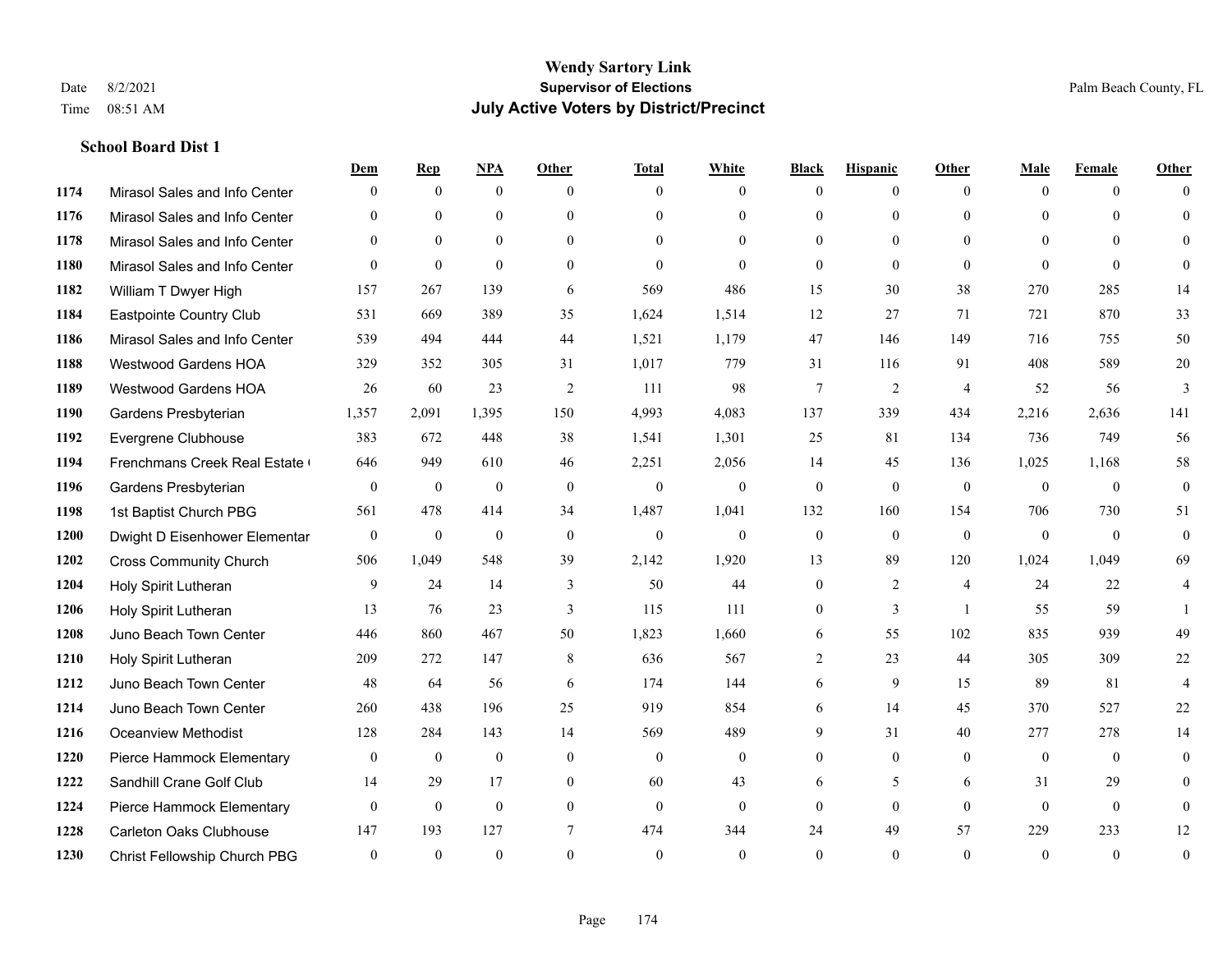## **School Board Dist 1**

|      |                                  | Dem            | <b>Rep</b>       | $NPA$          | <b>Other</b>   | <b>Total</b>   | <b>White</b>   | <b>Black</b>     | <b>Hispanic</b>  | Other        | <b>Male</b> | <b>Female</b>  | <b>Other</b>   |
|------|----------------------------------|----------------|------------------|----------------|----------------|----------------|----------------|------------------|------------------|--------------|-------------|----------------|----------------|
| 1232 | Mirasol Sales and Info Center    | $\mathbf{0}$   | $\mathbf{0}$     | $\mathbf{0}$   | $\theta$       | $\theta$       | $\overline{0}$ | $\theta$         | $\overline{0}$   | $\theta$     | $\theta$    | $\theta$       | $\theta$       |
| 1234 | Christ Fellowship Church PBG     | $\theta$       | $\mathbf{0}$     | $\mathbf{0}$   | $\theta$       | $\Omega$       | $\overline{0}$ | $\overline{0}$   | $\mathbf{0}$     | $\Omega$     | $\Omega$    | $\Omega$       | $\theta$       |
| 1236 | Mirasol Sales and Info Center    | $\Omega$       | $\mathbf{0}$     | $\theta$       | $\theta$       | $\Omega$       | $\Omega$       | $\Omega$         | $\theta$         | $\Omega$     | $\Omega$    | $\Omega$       | $\Omega$       |
| 1238 | Mirasol Sales and Info Center    | 600            | 761              | 502            | 60             | 1,923          | 1,744          | 18               | 21               | 140          | 913         | 954            | 56             |
| 1240 | <b>Timber Trace Elementary</b>   | 786            | 1,083            | 622            | 52             | 2,543          | 2,194          | 53               | 150              | 146          | 1,142       | 1,322          | 79             |
| 1242 | Christ Fellowship Church PBG     | 842            | 1,062            | 610            | 61             | 2,575          | 2,334          | 36               | 61               | 144          | 1,066       | 1,449          | 60             |
| 1244 | Christ Fellowship Church PBG     | 460            | 646              | 435            | 53             | 1,594          | 1,383          | $30\,$           | 75               | 106          | 676         | 865            | 53             |
| 1246 | Watson B Duncan Middle           | 836            | 885              | 685            | 64             | 2,470          | 1,963          | 71               | 192              | 244          | 1,079       | 1,310          | $81\,$         |
| 1247 | Watson B Duncan Middle           | 35             | 183              | 58             | 9              | 285            | 261            | 2                | $\mathbf{0}$     | 22           | 136         | 134            | 15             |
| 1248 | <b>PBG Community Center</b>      | 499            | 586              | 384            | 33             | 1,502          | 1,265          | 25               | 117              | 95           | 639         | 831            | 32             |
| 1250 | Palm Beach Gardens High          | 12             | 35               | 16             | $\overline{1}$ | 64             | 57             | $\boldsymbol{0}$ | $\overline{4}$   | 3            | 32          | 28             | $\overline{4}$ |
| 1252 | <b>Ballen Isles Country Club</b> | 864            | 783              | 637            | 49             | 2,333          | 2,148          | 17               | 21               | 147          | 1,047       | 1,226          | 60             |
| 1254 | Northlake Nazarene Church        | 152            | 175              | 127            | $\overline{7}$ | 461            | 388            | 6                | 27               | 40           | 231         | 213            | 17             |
| 1256 | North County Senior Center       |                | $\sqrt{2}$       | 3              | $\mathfrak{Z}$ | $\mathbf{9}$   | $\,8\,$        | 1                | $\boldsymbol{0}$ | $\mathbf{0}$ | 5           | $\overline{4}$ | $\bf{0}$       |
| 1258 | North County Senior Center       | 317            | 224              | 257            | 29             | 827            | 456            | 99               | 126              | 146          | 370         | 428            | 29             |
| 1260 | PBG City Hall Council Room       | 437            | 545              | 300            | 24             | 1,306          | 1,087          | 27               | 107              | 85           | 583         | 681            | $42\,$         |
| 1262 | PBG Moose Lodge 2010             |                | $\mathbf{0}$     | 1              | $\mathbf{0}$   | $\overline{2}$ | 2              | $\mathbf{0}$     | $\mathbf{0}$     | $\mathbf{0}$ | -1          | $\overline{1}$ | $\theta$       |
| 1264 | PBG City Hall Council Room       | $\overline{0}$ | $\boldsymbol{0}$ | $\mathbf{0}$   | $\overline{0}$ | $\overline{0}$ | $\overline{0}$ | $\mathbf{0}$     | $\overline{0}$   | $\mathbf{0}$ | $\theta$    | $\theta$       | $\overline{0}$ |
| 1266 | PBG City Hall Council Room       | 160            | 106              | 129            | 12             | 407            | 245            | 71               | 60               | 31           | 162         | 235            | 10             |
| 1268 | <b>PBG Community Center</b>      | 100            | 73               | 101            | 8              | 282            | 171            | 45               | 36               | 30           | 108         | 161            | 13             |
| 1270 | <b>PBG Community Center</b>      | $\overline{4}$ | $\mathbf{0}$     | $\overline{2}$ | $\theta$       | 6              | 2              | 3                | $\mathbf{1}$     | $\theta$     | 2           | 3              |                |
| 1272 | Palm Beach Gardens Elementar     | 719            | 676              | 526            | 53             | 1,974          | 1,583          | 100              | 116              | 175          | 919         | 990            | 65             |
| 1274 | Palm Beach Gardens High          | 594            | 553              | 424            | 39             | 1,610          | 1,221          | 94               | 141              | 154          | 754         | 794            | 62             |
| 1276 | Palm Beach Gardens High          | 117            | 94               | 78             | 5              | 294            | 192            | 45               | 38               | 19           | 137         | 147            | 10             |
| 1278 | Garden Lodge 366 F&AM            | 363            | 187              | 266            | 20             | 836            | 414            | 190              | 133              | 99           | 368         | 436            | 32             |
| 1280 | Pew Leadership Center            | 139            | 151              | 113            | 12             | 415            | 350            | 11               | 24               | 30           | 170         | 242            | 3              |
| 1282 | Pew Leadership Center            | 77             | 51               | 54             | 6              | 188            | 135            | 13               | 18               | 22           | 93          | 81             | 14             |
| 1284 | <b>Eissey Campus Theater</b>     | 765            | 767              | 722            | 64             | 2,318          | 1,817          | 84               | 205              | 212          | 999         | 1,242          | 77             |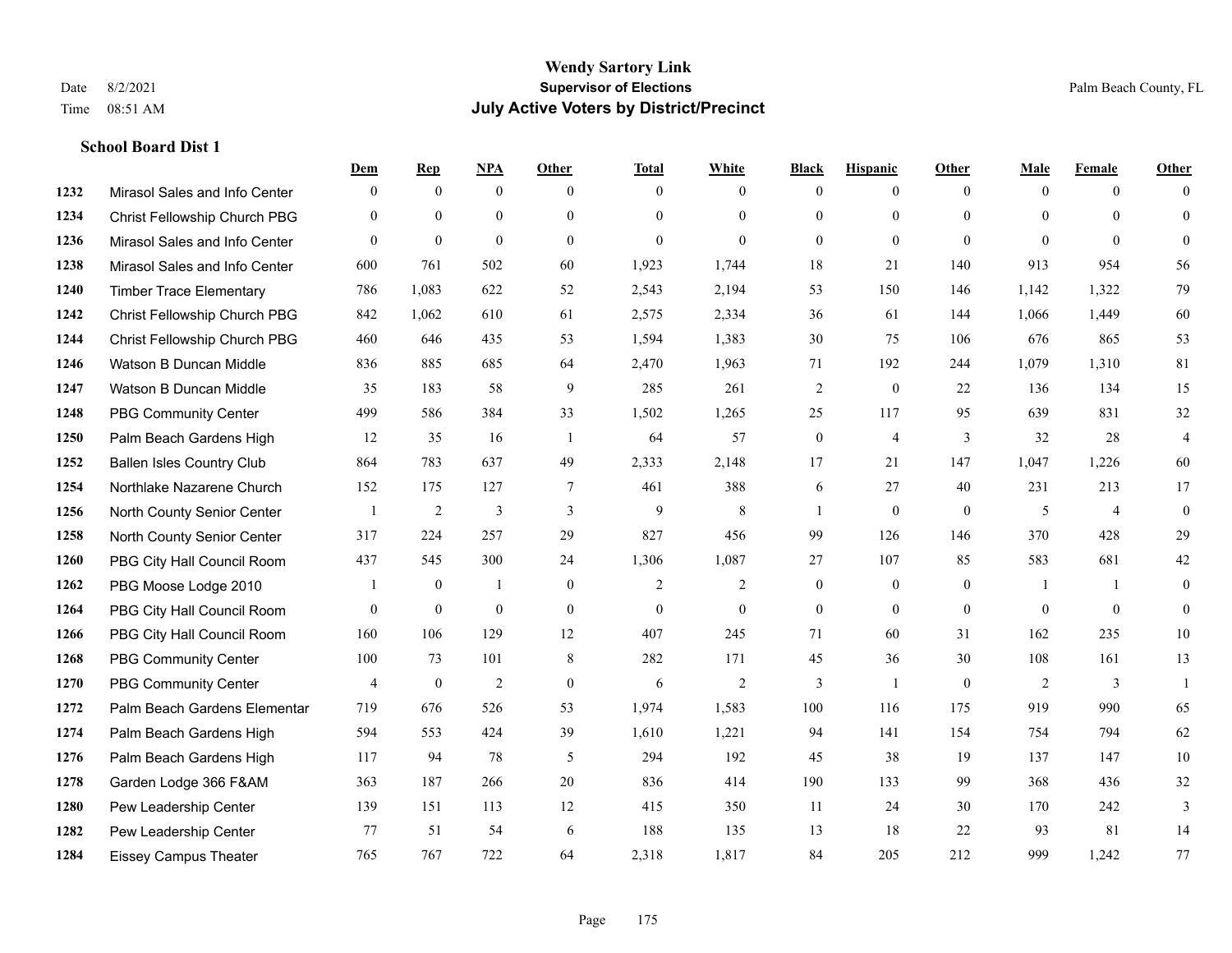**School Board Dist 1**

#### **Wendy Sartory Link** Date 8/2/2021 **Supervisor of Elections** Palm Beach County, FL Time 08:51 AM **July Active Voters by District/Precinct**

## **Dem Rep NPA Other Total White Black Hispanic Other Male Female Other** PBG Moose Lodge 2010 43 49 39 3 134 107 4 13 10 66 60 8 PBG Moose Lodge 2010 13 24 6 0 43 39 1 0 3 22 19 2 PBG Moose Lodge 2010 687 822 537 70 2,116 1,755 53 146 162 853 1,202 61 PBG Moose Lodge 2010 1 0 1 0 2 2 0 0 0 0 2 0 0 PBG Moose Lodge 2010 16 47 18 1 82 75 1 1 5 38 41 3 Dwight D Eisenhower Elementar 27 79 22 7 135 115 4 4 12 66 68 1 Dwight D Eisenhower Elementary 235 265 195 19 714 562 15 89 48 277 410 27 PBG Moose Lodge 2010 35 34 21 2 92 84 0 4 4 38 53 1 Cross Community Church 1 3 1 0 5 4 0 0 1 2 3 0 Dwight D Eisenhower Elementar 37 51 37 3 128 109 1 7 11 59 64 5 NPB Community Center 209 263 178 23 673 578 14 40 41 340 304 29 NPB Community Center 0 0 0 1 1 1 0 0 0 1 0 0 Eissey Campus Theater 6 13 11 1 31 25 0 0 6 17 14 0 Gardens Mall Community Room 39 68 36 4 147 131 3 3 3 10 74 69 4 Eissey Campus Theater 1 2 1 0 4 4 0 0 0 3 1 0 Gardens Mall Community Room 6 20 11 0 37 34 0 2 1 18 19 0 NPB Community Center 51 127 62 5 245 217 3 8 17 100 131 14 NPB Community Center 180 188 144 29 541 387 43 74 37 236 286 19 PBG Moose Lodge 2010 0 0 0 0 0 0 0 0 0 0 0 0 NPB Community Center 33 120 35 2 190 168 3 8 11 98 88 4 **1322 NPB Community Center**  $\begin{array}{cccccccc} 2 & 6 & 10 & 0 & 18 & 18 & 0 & 0 & 0 & 8 & 9 & 1 \end{array}$  Allamanda Elementary 439 450 378 38 1,305 1,033 39 133 100 550 710 45 Allamanda Elementary 189 225 162 16 592 502 7 30 53 260 318 14 Osborne Park Activities Bldg 613 834 547 45 2,039 1,748 27 122 142 986 994 59 1st Unitarian Church NPB 36 41 39 3 119 98 8 7 6 65 51 3 1st Unitarian Church NPB 349 393 257 33 1,032 845 59 64 64 504 505 23 1334 1st Unitarian Church NPB 3 3 3 5 1 1 12 12 0 0 0 4 8 0 Gardens Mall Community Room 35 91 42 4 172 153 0 4 15 86 78 8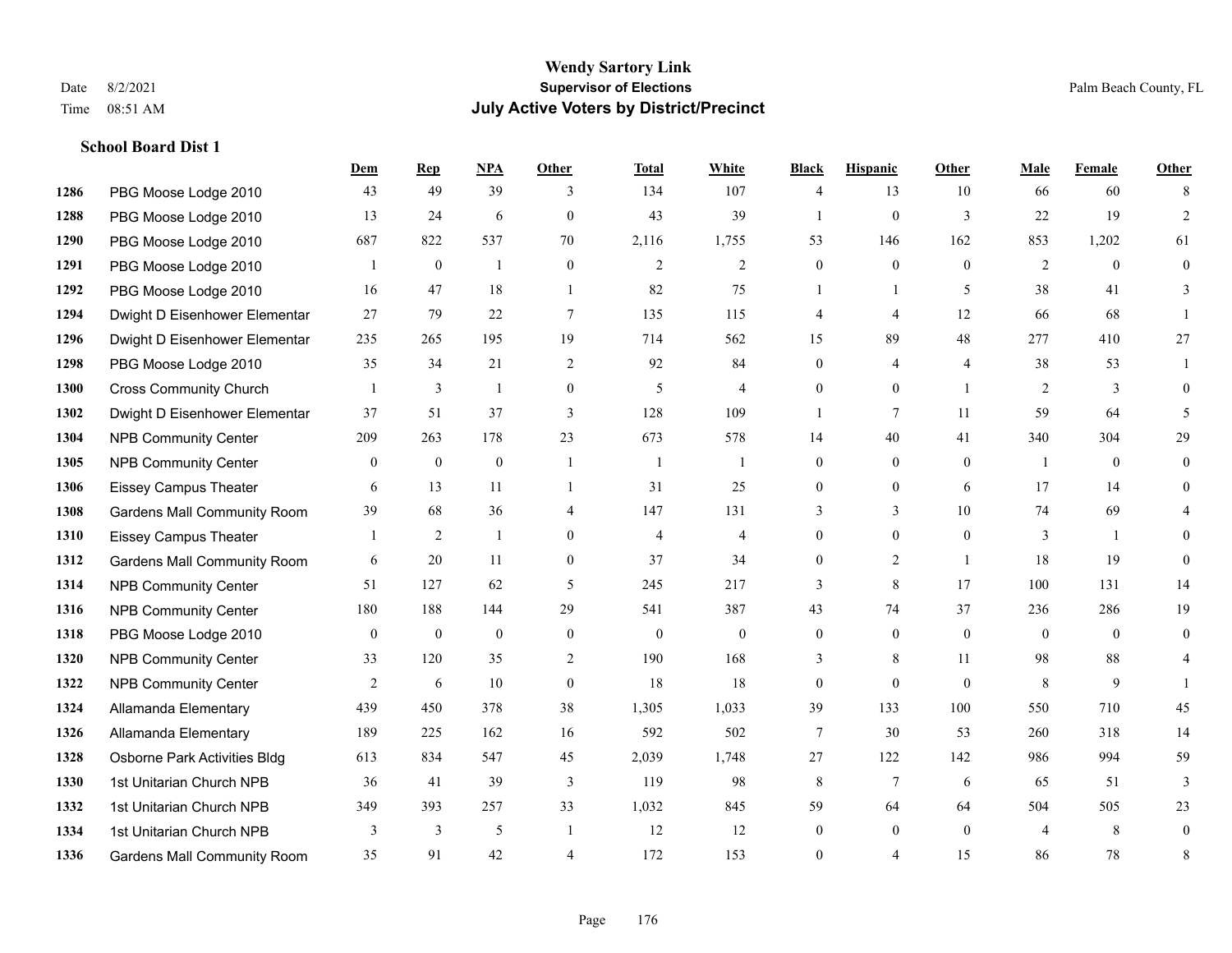**School Board Dist 1**

#### **Wendy Sartory Link** Date 8/2/2021 **Supervisor of Elections** Palm Beach County, FL Time 08:51 AM **July Active Voters by District/Precinct**

## **Dem Rep NPA Other Total White Black Hispanic Other Male Female Other** Eissey Campus Theater 92 393 101 19 605 583 1 1 20 268 326 11 Eissey Campus Theater 6 6 6 3 0 15 13 0 1 1 7 8 0 NPB Country Club 308 454 263 28 1,053 949 17 33 54 449 578 26 Old Port Cove 294 519 319 32 1,164 1,065 5 31 63 527 617 20 Anchorage Activities Bldg 556 934 425 37 1,952 1,792 13 57 90 902 1,002 48 NPB Council Chambers 32 123 34 8 197 187 0 5 5 99 92 6 Faith Lutheran Church 381 615 373 24 1,393 1,229 10 79 75 666 684 43 Northlake Nazarene Church 681 873 586 52 2,192 1,567 154 186 285 983 1,130 79 **1354 Grove Park Elementary 01 164 79 4 338 285 11 19 23 151 177 10**  Casa Rio Clubhouse 796 421 498 34 1,749 875 386 241 247 755 929 65 RB Prep Achievement Academy 15 4 3 0 22 9 8 1 4 13 6 3 Garden Lodge 366 F&AM 352 325 239 24 940 737 59 72 72 411 500 29 Grove Park Elementary 213 123 183 8 527 270 47 156 54 234 275 18 RB Prep Achievement Academy 377 106 218 17 718 202 287 132 97 305 388 25 Palm Lake Estates - The Palms 66 78 49 4 197 159 13 10 15 91 98 8 RB Prep Achievement Academy 0 0 0 0 0 0 0 0 0 0 0 0 Palm Lake Estates - The Palms 117 124 74 4 319 269 13 23 14 132 176 11 Phil Foster Park Marine Center 302 560 274 30 1,166 1,035 19 39 73 576 563 27 Phil Foster Park Marine Center 585 1,103 699 85 2,472 2,139 53 86 194 1,147 1,258 67 Palm Beach Shores Town Hall 282 442 295 27 1,046 953 12 18 63 489 530 27 Palm Beach Shores Town Hall 0 0 0 0 0 0 0 0 0 0 0 0 Jeaga Middle 176 93 112 6 387 151 124 41 71 171 204 12 Sandhill Crane Golf Club 231 423 256 24 934 668 71 72 123 456 445 33 Sandhill Crane Golf Club 32 55 33 4 124 102 4 12 6 60 60 4 Ibis POA Admin Building 1,018 1,097 720 85 2,920 2,560 90 67 203 1,374 1,481 65 Ibis POA Admin Building 0 0 0 0 0 0 0 0 0 0 0 0 Ironhorse Country Club 158 263 120 9 550 445 34 20 51 246 292 12 Crossroads Baptist Church 0 0 0 0 0 0 0 0 0 0 0 0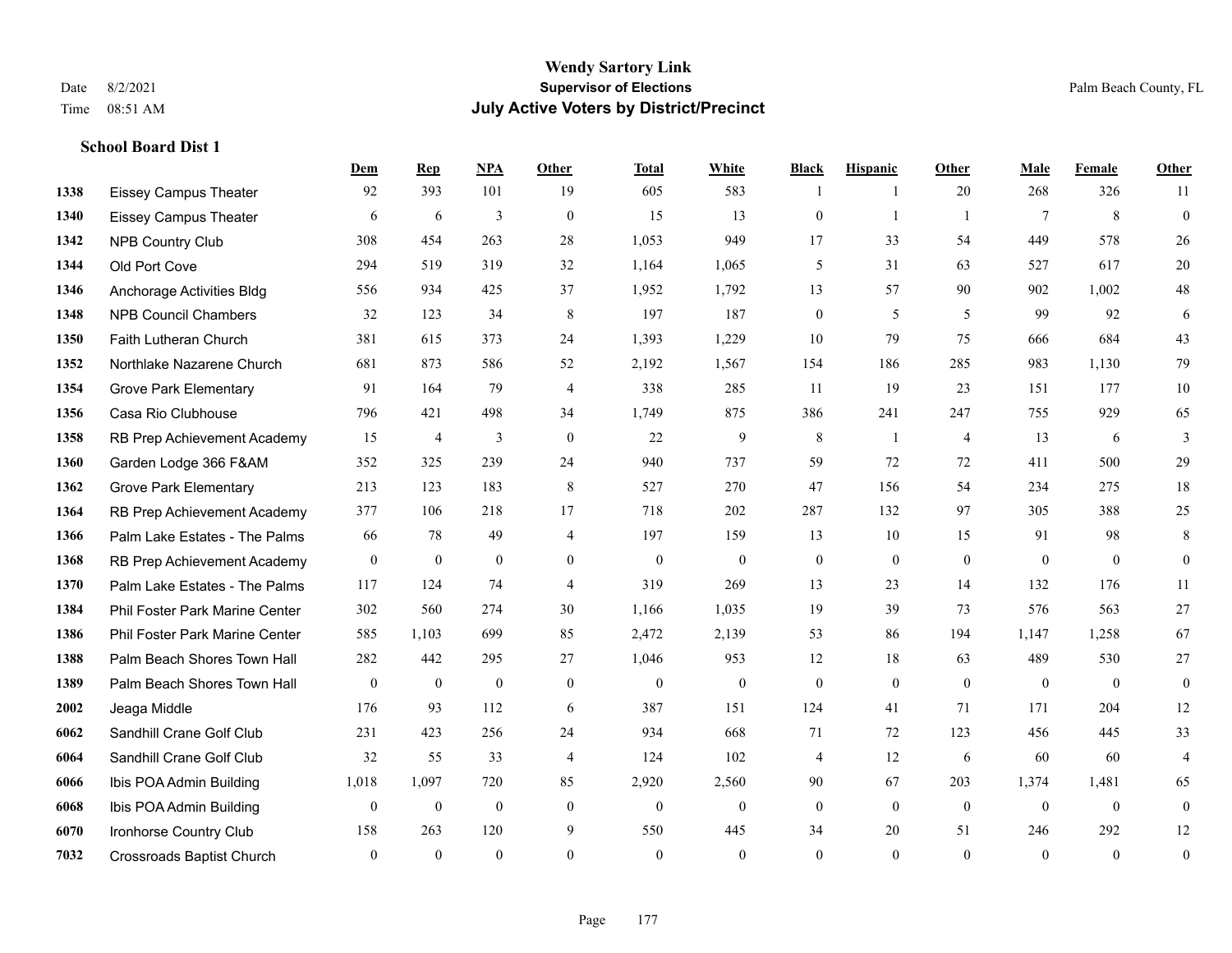## **School Board Dist 1**

|      |                              | <u>Dem</u> | <u>Rep</u> | <u>NPA</u> | Other        | <b>Total</b> | White    | <b>Black</b> | <b>Hispanic</b> | Other    | <b>Male</b> | Female | <b>Other</b>   |
|------|------------------------------|------------|------------|------------|--------------|--------------|----------|--------------|-----------------|----------|-------------|--------|----------------|
| 7050 | Crossroads Baptist Church    |            |            |            | $\theta$     |              |          | 0            |                 |          |             |        | $\overline{0}$ |
| 7052 | Crossroads Baptist Church    |            | $\theta$   | $\theta$   | $\theta$     | $\theta$     | $\theta$ | 0            | $\theta$        | $\theta$ | 0           |        | $\overline{0}$ |
| 7072 | <b>Egret Lake Elementary</b> | 478        | 109        | 230        | <sub>0</sub> | 823          | 214      | 368          | 132             | 109      | 352         | 439    | 32             |
| 7074 | <b>Egret Lake Elementary</b> | 195        | 35         | 84         | 10           | 324          | 54       | 192          | 32              | 46       | 138         | 178    | 8              |
| 7076 | <b>Egret Lake Elementary</b> |            |            |            | $\Omega$     |              |          |              | 0               |          |             |        | $\Omega$       |
|      | <b>School Board Dist 1</b>   | 46.118     | 63.619     | 41,590     | 3,856        | 155,183      | 129,374  | 5,164        | 9.244           | 11.401   | 70,813      | 79,750 | 4,620          |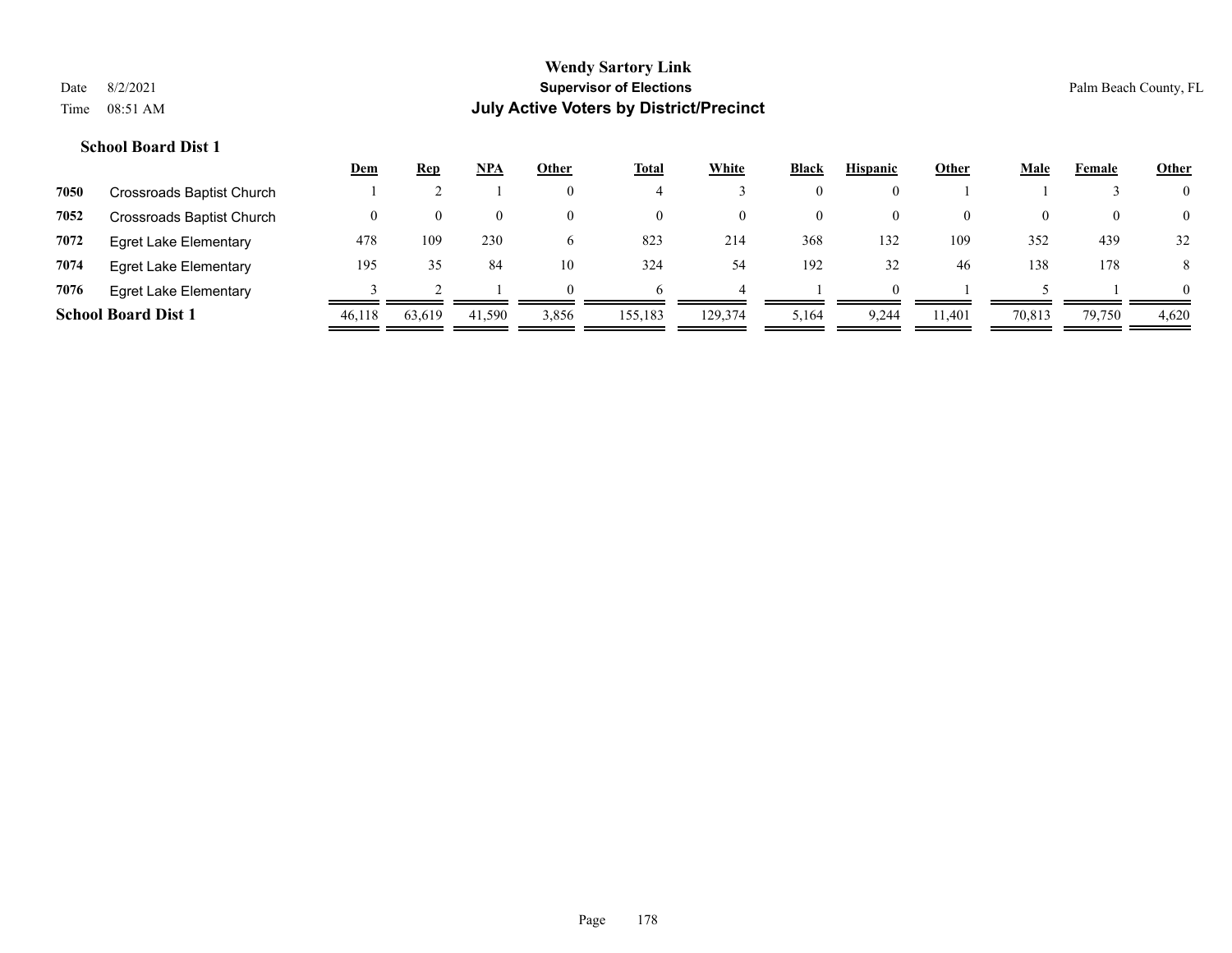## **School Board Dist 2**

|      |                                 | Dem              | <b>Rep</b>       | NPA              | <b>Other</b>     | <b>Total</b>     | <b>White</b>     | <b>Black</b>     | <b>Hispanic</b>  | <b>Other</b>    | <b>Male</b>  | Female         | Other            |
|------|---------------------------------|------------------|------------------|------------------|------------------|------------------|------------------|------------------|------------------|-----------------|--------------|----------------|------------------|
| 2004 | <b>Grassy Waters Elementary</b> | 1,043            | 329              | 581              | 40               | 1,993            | 586              | 725              | 398              | 284             | 848          | 1,074          | 71               |
| 2006 | Jeaga Middle                    | 173              | 79               | 102              | 11               | 365              | 154              | 107              | 80               | 24              | 150          | 204            | 11               |
| 2008 | Jeaga Middle                    | $\boldsymbol{0}$ | $\boldsymbol{0}$ | $\boldsymbol{0}$ | $\mathbf{0}$     | $\boldsymbol{0}$ | $\mathbf{0}$     | $\boldsymbol{0}$ | $\boldsymbol{0}$ | $\overline{0}$  | $\mathbf{0}$ | $\overline{0}$ | $\boldsymbol{0}$ |
| 2010 | <b>Cypress Lakes HOA</b>        | 585              | 328              | 281              | 32               | 1,226            | 838              | 197              | 97               | 94              | 472          | 719            | 35               |
| 2012 | Century Village Clubhouse       | 60               | 29               | 23               | $\overline{2}$   | 114              | $70\,$           | 13               | 18               | 13              | 50           | 60             | $\overline{4}$   |
| 2014 | Club Baywinds                   | 828              | 552              | 369              | 34               | 1,783            | 1,362            | 152              | 163              | 106             | 727          | 1,014          | $42\,$           |
| 2016 | Andros Isle POA Clubhouse       | 854              | 556              | 543              | 35               | 1,988            | 1,073            | 390              | 300              | 225             | 842          | 1,075          | 71               |
| 2018 | <b>Riverwalk Clubhouse</b>      | 747              | 704              | 564              | 45               | 2,060            | 1,613            | 92               | 176              | 179             | 883          | 1,114          | 63               |
| 2020 | Jeaga Middle                    | 210              | 86               | 134              | 10               | 440              | 201              | 130              | 80               | 29              | 194          | 237            | 9                |
| 2021 | Jeaga Middle                    | 160              | 55               | 118              | 15               | 348              | 106              | 119              | 73               | 50              | 134          | 202            | $12\,$           |
| 2022 | Century Village Clubhouse       | 785              | 406              | 330              | 32               | 1,553            | 1,002            | 214              | 201              | 136             | 614          | 882            | 57               |
| 2024 | Century Village Clubhouse       | 788              | 416              | 321              | 37               | 1,562            | 1,098            | 164              | 161              | 139             | 613          | 898            | 51               |
| 2026 | Century Village Clubhouse       | 633              | 327              | 288              | $27\,$           | 1,275            | 796              | 186              | 194              | 99              | 498          | 720            | 57               |
| 2028 | Century Village Clubhouse       | 343              | 191              | 148              | 6                | 688              | 477              | 68               | 85               | 58              | 247          | 417            | 24               |
| 2030 | <b>Benoist Farms Elementary</b> | 576              | 156              | 299              | 21               | 1,052            | 259              | 452              | 233              | 108             | 406          | 595            | 51               |
| 2032 | <b>Riverwalk Clubhouse</b>      | 50               | 26               | 28               | 5                | 109              | 55               | 29               | 18               | 7               | 41           | 65             | 3                |
| 2034 | <b>Riverwalk Clubhouse</b>      | 99               | 53               | 71               | 9                | 232              | 94               | 58               | 54               | 26              | 105          | 125            | $\overline{2}$   |
| 2036 | <b>Turning Points Academy</b>   | 757              | 420              | 377              | 38               | 1,592            | 934              | 286              | 263              | 109             | 592          | 953            | $47\,$           |
| 2038 | <b>Turning Points Academy</b>   | 815              | 181              | 345              | 19               | 1,360            | 481              | 619              | 147              | 113             | 458          | 861            | 41               |
| 2040 | Wynnebrook Elementary           | 809              | 267              | 424              | 22               | 1,522            | 418              | 599              | 347              | 158             | 659          | 791            | 72               |
| 2041 | Wynnebrook Elementary           | 540              | 249              | 377              | 15               | 1,181            | 480              | 133              | 477              | 91              | 503          | 628            | $50\,$           |
| 2042 | <b>Riverwalk Clubhouse</b>      | $\boldsymbol{0}$ | $\boldsymbol{0}$ | $\boldsymbol{0}$ | $\boldsymbol{0}$ | $\boldsymbol{0}$ | $\boldsymbol{0}$ | $\boldsymbol{0}$ | $\boldsymbol{0}$ | $\mathbf{0}$    | $\mathbf{0}$ | $\mathbf{0}$   | $\boldsymbol{0}$ |
| 2044 | St Christophers Episcopal Chr   | 1,112            | 283              | 558              | 35               | 1,988            | 580              | 809              | 395              | 204             | 881          | 1,014          | 93               |
| 2046 | <b>Haverhill Town Hall</b>      | 400              | 217              | 235              | $10\,$           | 862              | 335              | 237              | 201              | 89              | 389          | 435            | $38\,$           |
| 2048 | Elks Lodge #1352                | 2                | 3                | $\mathbf{0}$     | $\mathbf{0}$     | 5                | 3                |                  | $\mathbf{0}$     | -1              | 3            | -1             | 1                |
| 2050 | Elks Lodge #1352                | 17               | 19               | 21               | 3                | 60               | 40               | $\overline{c}$   | 11               | $7\phantom{.0}$ | 33           | 24             | 3                |
| 2052 | Elks Lodge #1352                | 553              | 152              | 268              | 19               | 992              | 182              | 468              | 151              | 191             | 459          | 493            | 40               |
| 2054 | Elks Lodge #1352                | 1,265            | 323              | 697              | 25               | 2,310            | 457              | 986              | 579              | 288             | 1,018        | 1,183          | 109              |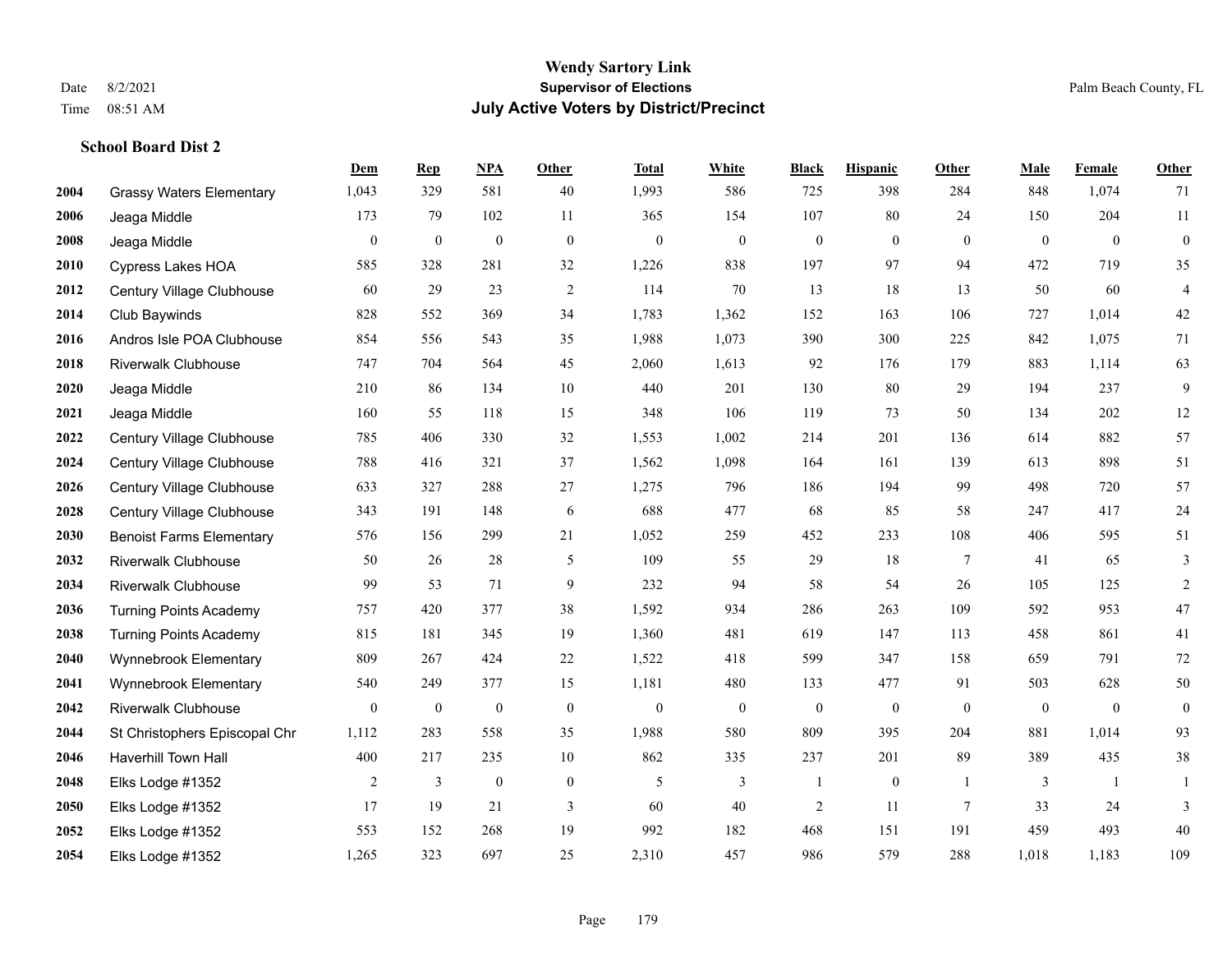**School Board Dist 2**

#### **Wendy Sartory Link** Date 8/2/2021 **Supervisor of Elections** Palm Beach County, FL Time 08:51 AM **July Active Voters by District/Precinct**

## **Dem Rep NPA Other Total White Black Hispanic Other Male Female Other** Clayton Hutcheson Hall B 732 317 567 17 1,633 517 294 654 168 723 818 92 Clayton Hutcheson Hall B 3 1 0 0 4 3 0 1 0 2 2 0 Belvedere Elementary 1 0 0 0 1 1 0 0 0 1 0 0 Conniston Middle 429 253 322 14 1,018 404 100 441 73 457 521 40 Belvedere Elementary 599 330 462 27 1,418 501 145 625 147 614 715 89 Belvedere Elementary 0 0 0 0 0 0 0 0 0 0 0 0 Everglades Elementary 161 168 127 8 464 263 66 81 54 215 228 21 Everglades Elementary 69 92 45 0 206 148 7 28 23 102 98 6 Pine Jog Environmental Center 164 286 153 8 611 422 25 113 51 292 304 15 Pine Jog Environmental Center 7 21 17 0 45 30 0 13 2 21 23 1 Community Christian Church 277 116 156 17 566 167 204 128 67 251 300 15 Community Christian Church 2 1 0 0 3 3 0 0 0 1 2 0 Community Christian Church 1,214 549 930 52 2,745 854 593 919 379 1,196 1,439 110 Community Christian Church 1 1 0 0 2 2 0 0 0 2 0 0 Melaleuca Elementary 867 524 643 35 2,069 1,059 339 477 194 946 1,042 81 Pine Jog Environmental Center  $\begin{array}{cccccccc} 0 & 2 & 0 & 0 & 2 & 1 & 0 & 1 & 0 & 1 \end{array}$ **2092** Pine Jog Environmental Center  $\begin{array}{ccccccccccccc} & 1 & 4 & 1 & 1 & 7 & 7 & 0 & 0 & 0 & 3 & 4 & 0 \end{array}$  Pine Jog Environmental Center 369 78 204 11 662 112 261 172 117 274 359 29 1st Church of the Nazarene 250 67 190 5 512 117 24 326 45 238 243 31 1st Church of the Nazarene 229 135 171 11 546 214 41 217 74 240 274 32 Iglesia Cristo Mi Redentor 438 215 339 27 1,019 331 158 435 95 425 530 64 Iglesia Cristo Mi Redentor 776 348 565 35 1,724 441 362 744 177 711 926 87 Union Congregational Church 1,182 345 633 33 2,193 498 634 834 227 882 1,199 112 Lake Lytal Park 509 228 341 23 1,101 302 232 458 109 454 589 58 Main Library 609 270 397 37 1,313 508 236 440 129 565 692 56 Berkshire Elementary 743 333 648 30 1,754 472 202 895 185 761 899 94 Berkshire Elementary 167 84 128 4 383 130 41 168 44 156 204 23 **2112** Palm Springs Middle  $\begin{array}{cccccccc} 7 & 6 & 7 & 0 & 20 & 15 & 3 & 0 & 2 & 9 & 11 & 0 \end{array}$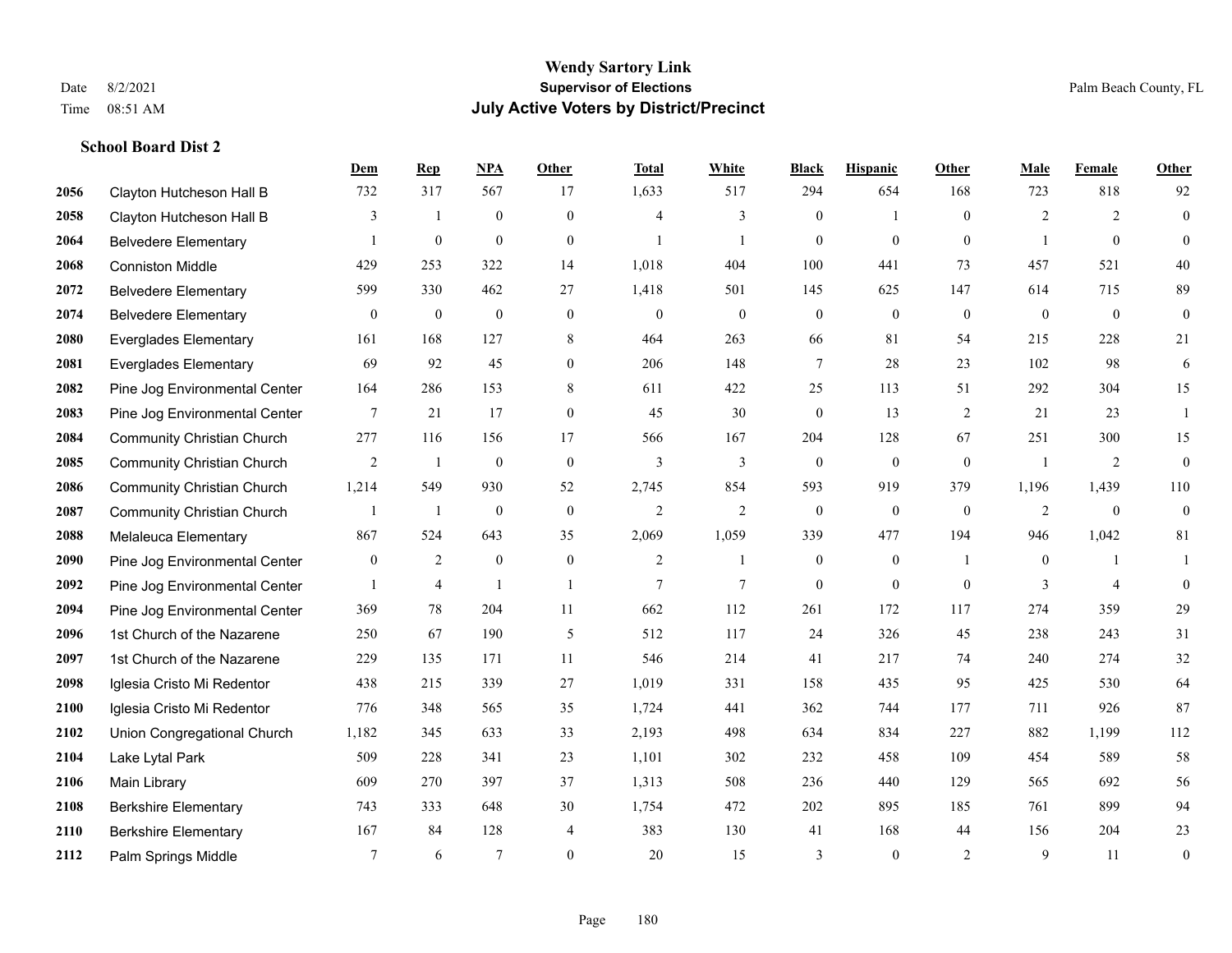|      |                                | <u>Dem</u>       | <b>Rep</b>       | NPA              | <b>Other</b>     | <b>Total</b>     | <b>White</b>     | <b>Black</b>     | <b>Hispanic</b>  | <b>Other</b>   | <b>Male</b>    | <b>Female</b> | <b>Other</b>     |
|------|--------------------------------|------------------|------------------|------------------|------------------|------------------|------------------|------------------|------------------|----------------|----------------|---------------|------------------|
| 2114 | Main Library                   | 369              | 284              | 313              | 11               | 977              | 364              | 54               | 471              | 88             | 438            | 491           | 48               |
| 2115 | The Ark Church                 | 75               | 46               | 61               | 5                | 187              | 86               | 12               | 67               | 22             | 85             | 91            | 11               |
| 2116 | The Ark Church                 | 811              | 548              | 694              | 33               | 2,086            | 909              | 148              | 860              | 169            | 884            | 1,122         | $80\,$           |
| 2117 | The Ark Church                 |                  | $\boldsymbol{0}$ | $\overline{1}$   | $\overline{0}$   | $\overline{c}$   | $\mathbf{1}$     | $\mathbf{1}$     | $\boldsymbol{0}$ | $\overline{0}$ |                | -1            | $\mathbf{0}$     |
| 2118 | Palm Springs Middle            | $\theta$         | $\overline{0}$   | $\mathbf{0}$     | $\Omega$         | $\theta$         | $\overline{0}$   | $\mathbf{0}$     | $\mathbf{0}$     | $\theta$       | $\theta$       | $\theta$      | $\overline{0}$   |
| 2120 | Palm Springs Middle            | 57               | 19               | 51               | $\overline{0}$   | 127              | 31               | 13               | 54               | 29             | 50             | 66            | 11               |
| 2122 | Palm Springs Middle            |                  | $\mathbf{0}$     | $\mathbf{0}$     | $\overline{0}$   | -1               | $\overline{0}$   | 1                | $\mathbf{0}$     | $\overline{0}$ |                | $\theta$      | $\boldsymbol{0}$ |
| 2124 | Palm Springs Middle            | 5                | 3                | 8                | $\Omega$         | 16               | $\tau$           | 3                | 5                | $\overline{1}$ | $\tau$         | 9             | $\theta$         |
| 2125 | St Marys Orthodox Church       | 341              | 354              | 245              | 8                | 948              | 506              | 42               | 337              | 63             | 417            | 493           | 38               |
| 2126 | St Marys Orthodox Church       | 277              | 250              | 226              | 9                | 762              | 433              | 31               | 233              | 65             | 353            | 388           | 21               |
| 2127 | Lake Clarke Shores Town Hall   |                  | $\mathbf{0}$     | $\mathbf{1}$     | $\Omega$         | 2                | $\overline{0}$   | $\mathbf{0}$     | $\overline{2}$   | $\theta$       | 2              | $\theta$      | $\mathbf{0}$     |
| 2128 | Palm Springs Middle            | $\mathbf{0}$     | $\theta$         | $\mathbf{0}$     | $\overline{0}$   | $\mathbf{0}$     | $\overline{0}$   | $\boldsymbol{0}$ | $\mathbf{0}$     | $\theta$       | $\overline{0}$ | $\theta$      | $\mathbf{0}$     |
| 2130 | Cloud Lake Town Hall           | 43               | 63               | 59               | 8                | 173              | 127              | $\mathbf{1}$     | 33               | 12             | 86             | 81            | 6                |
| 2132 | Cloud Lake Town Hall           | 27               | 26               | 33               | $\sqrt{2}$       | 88               | 58               | $\sqrt{2}$       | 23               | 5              | 38             | 46            | $\overline{4}$   |
| 2134 | STEM Bldg at S FL Science Ctr  | 533              | 319              | 432              | 31               | 1,315            | 493              | 61               | 643              | 118            | 604            | 653           | 58               |
| 2136 | Palmwood Lodge #303            | 667              | 453              | 561              | 44               | 1,725            | 753              | 83               | 723              | 166            | 780            | 861           | 84               |
| 2148 | <b>Liberty Park Elementary</b> | $\boldsymbol{0}$ | $\boldsymbol{0}$ | $\boldsymbol{0}$ | $\boldsymbol{0}$ | $\boldsymbol{0}$ | $\boldsymbol{0}$ | $\boldsymbol{0}$ | $\boldsymbol{0}$ | $\mathbf{0}$   | $\mathbf{0}$   | $\mathbf{0}$  | $\boldsymbol{0}$ |
| 2150 | River Bridge Activities Center | 1,087            | 527              | 675              | 53               | 2,342            | 1,136            | 476              | 482              | 248            | 976            | 1,282         | 84               |
| 2152 | Pine Ridge North II            | 1,119            | 502              | 804              | 52               | 2,477            | 1,023            | 382              | 813              | 259            | 988            | 1,386         | 103              |
| 2154 | <b>Forest Hill Elementary</b>  | 1,139            | 431              | 797              | 30               | 2,397            | 734              | 388              | 1,025            | 250            | 1,032          | 1,236         | 129              |
| 2156 | Cresthaven Emory Aud           | 629              | 408              | 305              | 14               | 1,356            | 756              | 96               | 410              | 94             | 500            | 806           | 50               |
| 2158 | <b>Community Of Hope</b>       | 1,092            | 421              | 830              | 30               | 2,373            | 601              | 433              | 1,025            | 314            | 1,038          | 1,216         | 119              |
| 2160 | Cresthaven Barkley Aud         | 520              | 358              | 284              | 20               | 1,182            | 598              | 85               | 395              | 104            | 495            | 635           | $52\,$           |
| 2162 | Cresthaven Ashley Aud          | 333              | 220              | 222              | 14               | 789              | 397              | 37               | 290              | 65             | 312            | 443           | 34               |
| 2164 | Covered Bridge Clubhouse       | 1,127            | 740              | 662              | 39               | 2,568            | 1,785            | 137              | 473              | 173            | 992            | 1,496         | $80\,$           |
| 2166 | Poinciana Clubhouse            | 901              | 521              | 495              | 37               | 1,954            | 1,287            | 93               | 414              | 160            | 764            | 1,122         | 68               |
| 2168 | First Baptist Church GA        | $\overline{0}$   | $\boldsymbol{0}$ | $\boldsymbol{0}$ | $\mathbf{0}$     | $\mathbf{0}$     | $\boldsymbol{0}$ | $\boldsymbol{0}$ | $\mathbf{0}$     | $\mathbf{0}$   | $\mathbf{0}$   | $\mathbf{0}$  | $\boldsymbol{0}$ |
| 2170 | <b>Liberty Park Elementary</b> | 1,125            | 537              | 664              | 54               | 2,380            | 1,043            | 452              | 628              | 257            | 945            | 1,318         | 117              |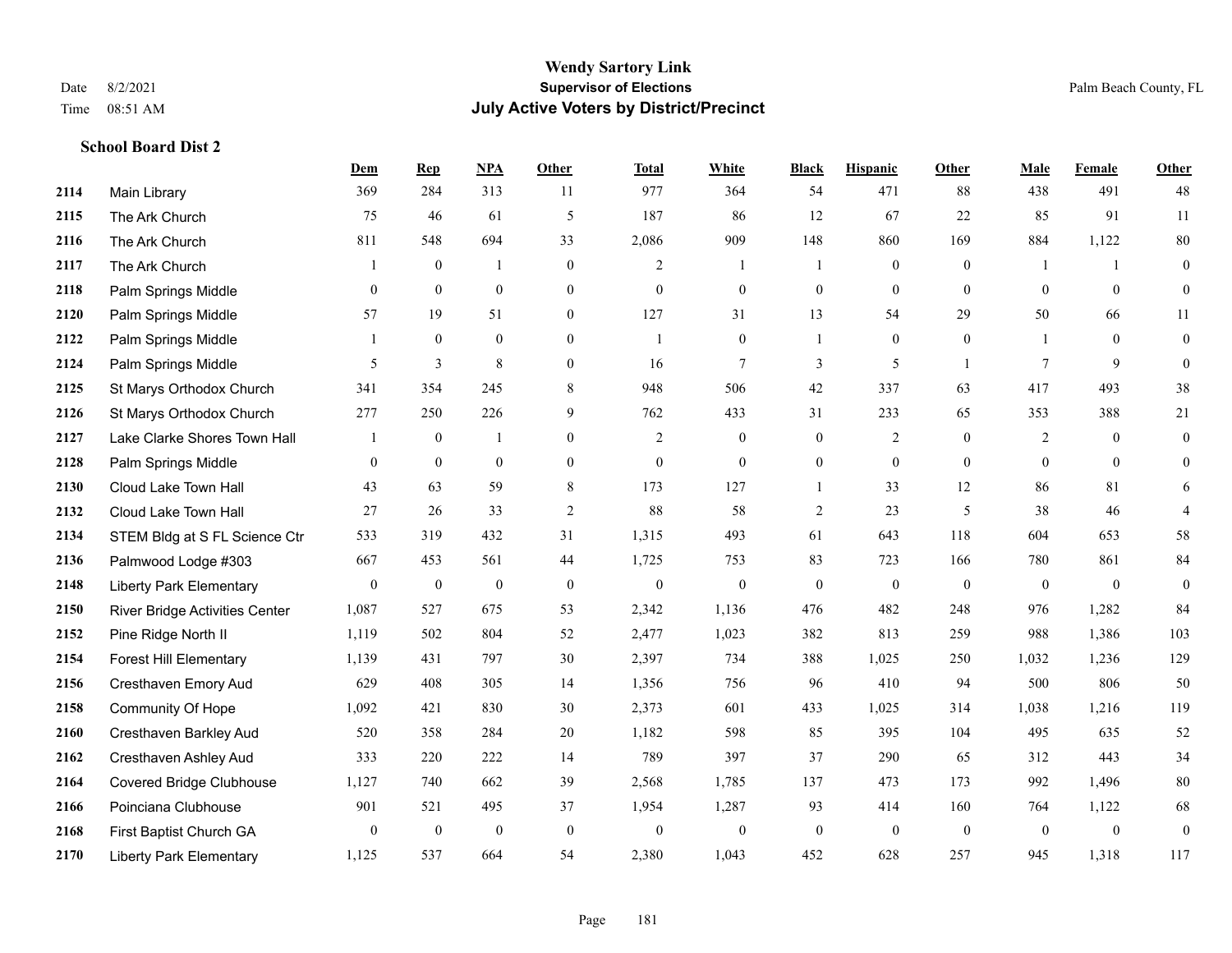|      |                                    | Dem          | <b>Rep</b>       | NPA              | <b>Other</b>   | <b>Total</b>     | <b>White</b>     | <b>Black</b>     | <b>Hispanic</b>  | <b>Other</b>   | <b>Male</b>    | <b>Female</b>  | <b>Other</b>     |
|------|------------------------------------|--------------|------------------|------------------|----------------|------------------|------------------|------------------|------------------|----------------|----------------|----------------|------------------|
| 2172 | First Baptist Church GA            | 17           | $\overline{4}$   | 10               | $\overline{0}$ | 31               | 15               | 3                | 9                | $\overline{4}$ | 13             | 17             | -1               |
| 2174 | First Baptist Church GA            | 456          | 188              | 270              | 12             | 926              | 407              | 191              | 205              | 123            | 405            | 479            | $42\,$           |
| 2182 | <b>Greenacres Community Center</b> | 633          | 279              | 526              | 29             | 1,467            | 521              | 140              | 660              | 146            | 586            | 792            | 89               |
| 2184 | American Polish Club               | 1,091        | 394              | 800              | 38             | 2,323            | 712              | 342              | 1,012            | 257            | 962            | 1,221          | 140              |
| 2186 | American Polish Club               | 324          | 134              | 237              | 6              | 701              | 212              | 111              | 309              | 69             | 311            | 359            | 31               |
| 3002 | Palm Springs Middle                | 818          | 339              | 551              | 48             | 1,756            | 524              | 320              | 745              | 167            | 712            | 967            | 77               |
| 3004 | <b>Community Of Hope</b>           | 69           | 40               | 61               | $\sqrt{2}$     | 172              | 66               | 10               | 70               | 26             | 85             | 76             | 11               |
| 3006 | Faith Presbyterian                 | 984          | 619              | 680              | 32             | 2,315            | 954              | 267              | 887              | 207            | 950            | 1,261          | 104              |
| 3008 | Palm Springs Middle                | $\mathbf{0}$ | $\boldsymbol{0}$ | $\boldsymbol{0}$ | $\mathbf{0}$   | $\boldsymbol{0}$ | $\boldsymbol{0}$ | $\boldsymbol{0}$ | $\boldsymbol{0}$ | $\mathbf{0}$   | $\mathbf{0}$   | $\mathbf{0}$   | $\boldsymbol{0}$ |
| 3010 | Faith Presbyterian                 | 371          | 203              | 293              | 24             | 891              | 359              | 114              | 338              | 80             | 407            | 449            | 35               |
| 3012 | <b>Emmanuel Baptist Church</b>     | 636          | 574              | 413              | 20             | 1,643            | 988              | 44               | 519              | 92             | 698            | 881            | 64               |
| 3014 | Lake Clarke Shores Town Hall       | 1,017        | 1,088            | 642              | 44             | 2,791            | 2,050            | 82               | 490              | 169            | 1,270          | 1.433          | $88\,$           |
| 3016 | Community Of Hope                  | 44           | 37               | 53               | 2              | 136              | 36               | 9                | 75               | 16             | 51             | 75             | $10\,$           |
| 3018 | Palm Springs Middle                | 11           | 12               | 9                | 3              | 35               | 14               | $\boldsymbol{0}$ | 17               | $\overline{4}$ | 15             | 19             | $\mathbf{1}$     |
| 3020 | Palm Springs Village Hall          | 974          | 622              | 779              | 34             | 2,409            | 974              | 172              | 1,062            | 201            | 1,060          | 1,235          | 114              |
| 3022 | Oasis De Amor Baptist Church       | 516          | 216              | 398              | 18             | 1,148            | 374              | 139              | 490              | 145            | 538            | 544            | 66               |
| 3024 | Palm Springs Library               | 715          | 405              | 583              | 24             | 1,727            | 653              | 197              | 689              | 188            | 753            | 870            | 104              |
| 3044 | Holy Redeemer Church               | 222          | 66               | 184              | $\overline{7}$ | 479              | 138              | 98               | 200              | 43             | 207            | 256            | 16               |
| 3048 | Holy Redeemer Church               | 591          | 222              | 456              | 24             | 1,293            | 395              | 255              | 515              | 128            | 570            | 661            | 62               |
| 6140 | Royal Palm Beach High              | 336          | 506              | 304              | 32             | 1,178            | 858              | 107              | 112              | 101            | 566            | 588            | 24               |
| 6144 | Christ Fellowship Church RPB       | $\mathbf{0}$ | $\mathbf{0}$     | $\mathbf{0}$     | $\overline{0}$ | $\mathbf{0}$     | $\boldsymbol{0}$ | $\boldsymbol{0}$ | $\boldsymbol{0}$ | $\overline{0}$ | $\overline{0}$ | $\overline{0}$ | $\boldsymbol{0}$ |
| 6146 | Christ Fellowship Church RPB       | 1            | 2                | $\mathbf{1}$     | $\overline{0}$ | $\overline{4}$   | 3                | $\mathbf{0}$     | $\mathbf{0}$     |                | 3              | $\mathbf{1}$   | $\mathbf{0}$     |
| 6148 | Christ Fellowship Church RPB       | $\theta$     | $\mathbf{0}$     | $\mathbf{1}$     | $\Omega$       |                  | $\mathbf{1}$     | $\overline{0}$   | $\theta$         | $\Omega$       | $\Omega$       | $\mathbf{1}$   | $\theta$         |
| 6174 | Christ Fellowship Church RPB       | 26           | 50               | 36               | $\overline{c}$ | 114              | 89               | $\overline{7}$   | $\overline{7}$   | 11             | 54             | 56             | 4                |
| 6178 | <b>Everglades Elementary</b>       | 556          | 376              | 442              | 26             | 1,400            | 640              | 291              | 247              | 222            | 644            | 688            | 68               |
| 6180 | <b>Everglades Elementary</b>       | 18           | 49               | 19               | $\mathfrak{2}$ | 88               | 67               | $\overline{4}$   | 14               | 3              | 41             | 45             | $\sqrt{2}$       |
| 6204 | <b>Emerald Cove Middle</b>         | 30           | 20               | 33               | $\overline{0}$ | 83               | 43               | 24               | 8                | 8              | 21             | 58             | $\overline{4}$   |
| 6206 | Palm Beach Central High            | 269          | 245              | 181              | 9              | 704              | 378              | 145              | 60               | 121            | 316            | 361            | 27               |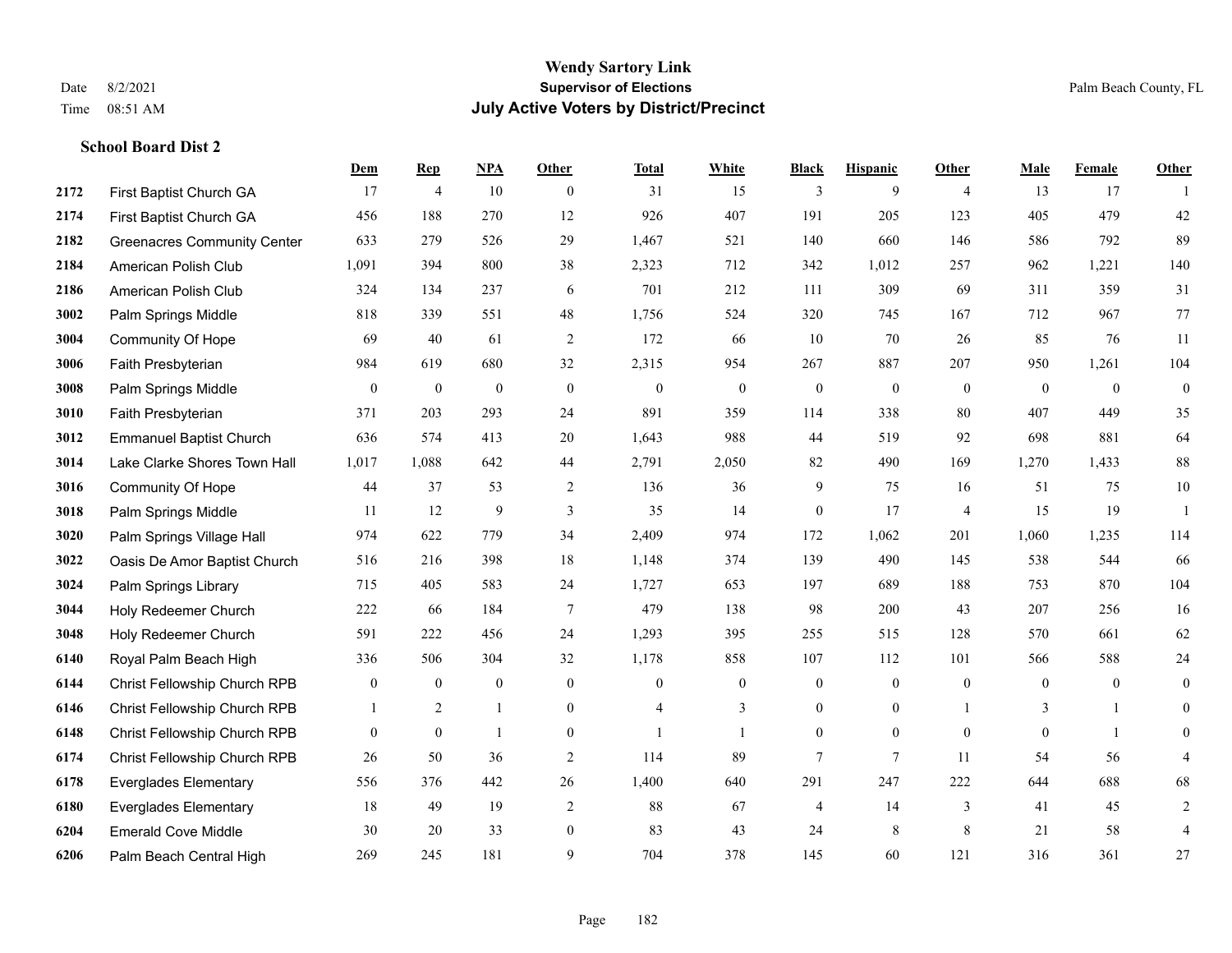|      |                            | <u>Dem</u> | <b>Rep</b> | <u>NPA</u>     | Other    | <b>Total</b> | White    | <b>Black</b> | <b>Hispanic</b> | Other    | Male     | Female       | <b>Other</b>   |
|------|----------------------------|------------|------------|----------------|----------|--------------|----------|--------------|-----------------|----------|----------|--------------|----------------|
| 6207 | Palm Beach Central High    | 278        | 374        | 250            | 19       | 921          | 609      | 92           | 101             | 119      | 422      | 476          | 23             |
| 7140 | Haverhill Town Hall        | 168        | 76         | 96             | 4        | 344          | 106      | 123          | 76              | 39       | 161      | 162          | 21             |
| 7142 | Clayton Hutcheson Hall B   | 34         |            | 12             | $\theta$ | 53           | 16       | 25           |                 |          | 23       | 30           | $\overline{0}$ |
| 7144 | Clayton Hutcheson Hall B   | 47         |            | 20             |          | 71           |          | 46           | 12              | 9        | 28       | 37           | 6              |
| 7146 | Clayton Hutcheson Hall B   | 238        | 15.        | 92             |          | 347          | 25       | 221          | 78              | 23       | 124      | 208          | 15             |
| 8001 | Federal Only               | 0          | $\Omega$   | $\overline{0}$ | $\theta$ | $\theta$     | $\Omega$ | 0            |                 | $\Omega$ | $\Omega$ | $\mathbf{0}$ | $\Omega$       |
| 8002 | State Only                 | 136        | 104        | 117            |          | 359          | 276      | 13           | 14              | 56       | 161      | 185          | 13             |
|      | <b>School Board Dist 2</b> | 47,916     | 25,480     | 31.520         | 1,902    | 106.818      | 46,851   | 17,826       | 31,505          | 10,636   | 45,305   | 56,940       | 4,573          |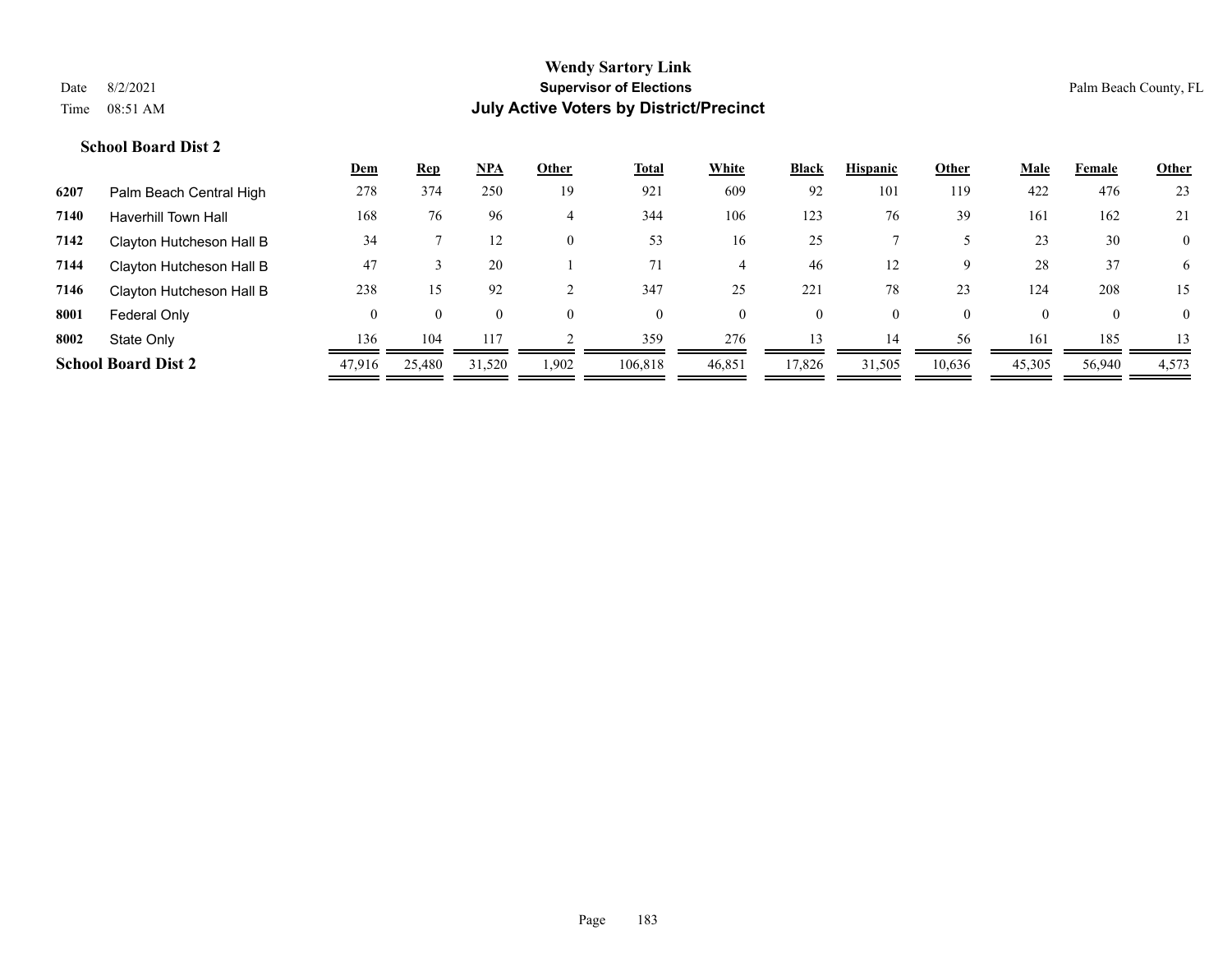|      |                                      | Dem            | <b>Rep</b> | NPA              | <b>Other</b>   | <b>Total</b> | White          | <b>Black</b>     | <b>Hispanic</b> | <b>Other</b>   | <b>Male</b>    | Female         | <b>Other</b>     |
|------|--------------------------------------|----------------|------------|------------------|----------------|--------------|----------------|------------------|-----------------|----------------|----------------|----------------|------------------|
| 2188 | <b>St Lukes United Methodist Chr</b> | 469            | 517        | 430              | 33             | 1,449        | 1,149          | 35               | 188             | 77             | 684            | 726            | 39               |
| 2190 | Lucerne Pointe Clubhouse             | 1,020          | 526        | 641              | 46             | 2,233        | 1,417          | 219              | 422             | 175            | 914            | 1,241          | 78               |
| 2192 | Fountains Of Palm Beach              | 926            | 443        | 568              | 55             | 1,992        | 1,351          | 143              | 332             | 166            | 844            | 1,080          | 68               |
| 2194 | <b>LC Swain Middle</b>               | 1,090          | 360        | 708              | 40             | 2,198        | 755            | 451              | 762             | 230            | 918            | 1,170          | 110              |
| 2196 | Pine Ridge South IV Clubhouse        | 891            | 494        | 499              | 41             | 1,925        | 1,154          | 261              | 397             | 113            | 752            | 1,100          | 73               |
| 2198 | American Finnish Club                | 14             | 9          | 8                | $\overline{0}$ | 31           | 17             | 3                | -1              | 10             | 12             | 16             | 3                |
| 2202 | LC Swain Middle                      | $\overline{0}$ | $\,8\,$    | 1                | $\mathbf{0}$   | 9            | 6              | $\boldsymbol{0}$ | 3               | $\mathbf{0}$   | $\overline{4}$ | 5              | $\boldsymbol{0}$ |
| 2204 | <b>Heritage Elementary</b>           | 548            | 217        | 475              | 30             | 1,270        | 418            | 137              | 600             | 115            | 551            | 646            | 73               |
| 2206 | <b>Heritage Elementary</b>           | 460            | 194        | 329              | 16             | 999          | 322            | 213              | 334             | 130            | 433            | 513            | 53               |
| 2208 | American Finnish Club                | 6              | $\tau$     | $\mathbf{1}$     | $\mathbf{1}$   | 15           | 14             | $\boldsymbol{0}$ | $\mathbf{0}$    | $\overline{1}$ | 6              | 8              | -1               |
| 2210 | American Polish Club                 | 231            | 94         | 136              | 6              | 467          | 168            | 114              | 139             | 46             | 186            | 261            | 20               |
| 2212 | American Polish Club                 | $\mathbf{0}$   | $\bf{0}$   | $\boldsymbol{0}$ | $\overline{0}$ | $\mathbf{0}$ | $\overline{0}$ | $\boldsymbol{0}$ | $\mathbf{0}$    | $\mathbf{0}$   | $\overline{0}$ | $\overline{0}$ | $\mathbf{0}$     |
| 2214 | Indian Pines Elementary              | 1,182          | 255        | 574              | 37             | 2,048        | 468            | 901              | 445             | 234            | 922            | 1,025          | 101              |
| 2216 | Indian Pines Elementary              | 1,791          | 294        | 837              | 41             | 2,963        | 523            | 1,489            | 582             | 369            | 1,327          | 1,489          | 147              |
| 2218 | <b>Tradewinds Middle</b>             | 1,264          | 316        | 645              | 35             | 2,260        | 569            | 877              | 373             | 441            | 994            | 1,140          | 126              |
| 3086 | <b>Woodlands Middle</b>              | 792            | 613        | 693              | 48             | 2,146        | 1,470          | 135              | 352             | 189            | 998            | 1,071          | 77               |
| 3088 | <b>Tradewinds Middle</b>             | 176            | 52         | 121              | $\,8\,$        | 357          | 95             | 125              | 76              | 61             | 160            | 186            | 11               |
| 3090 | <b>Woodlands Middle</b>              | 1,450          | 829        | 629              | 51             | 2,959        | 2,388          | 175              | 116             | 280            | 1,345          | 1,525          | 89               |
| 3092 | Lacuna HOA Clubhouse                 | 1,207          | 737        | 737              | 64             | 2,745        | 1,906          | 272              | 306             | 261            | 1,259          | 1,395          | 91               |
| 3094 | <b>Coral Reef Elementary</b>         | 324            | 240        | 264              | 27             | 855          | 511            | 71               | 190             | 83             | 400            | 428            | 27               |
| 3096 | <b>Coral Reef Elementary</b>         | 824            | 585        | 633              | 55             | 2,097        | 1,350          | 254              | 267             | 226            | 973            | 1,041          | 83               |
| 3098 | Manatee Elementary                   | 685            | 581        | 517              | 43             | 1,826        | 1,254          | 170              | 215             | 187            | 827            | 937            | 62               |
| 3100 | Journeys End                         | 427            | 332        | 355              | 21             | 1,135        | 757            | 92               | 136             | 150            | 534            | 572            | 29               |
| 3102 | <b>Diamond View Elementary</b>       | 1,201          | 445        | 787              | 47             | 2,480        | 1,029          | 627              | 522             | 302            | 1,089          | 1,283          | $108\,$          |
| 3104 | American German Club                 | 410            | 346        | 371              | 33             | 1,160        | 807            | 89               | 136             | 128            | 538            | 578            | 44               |
| 3106 | American German Club                 | 301            | 114        | 205              | 16             | 636          | 231            | 175              | 99              | 131            | 280            | 327            | 29               |
| 3108 | Santaluces High                      | 1,232          | 535        | 868              | 61             | 2,696        | 1,084          | 689              | 530             | 393            | 1,189          | 1,419          | 88               |
| 3120 | Valencia Shores Social Club          | 1,224          | 584        | 574              | 42             | 2,424        | 2,136          | 68               | 81              | 139            | 1,108          | 1,261          | 55               |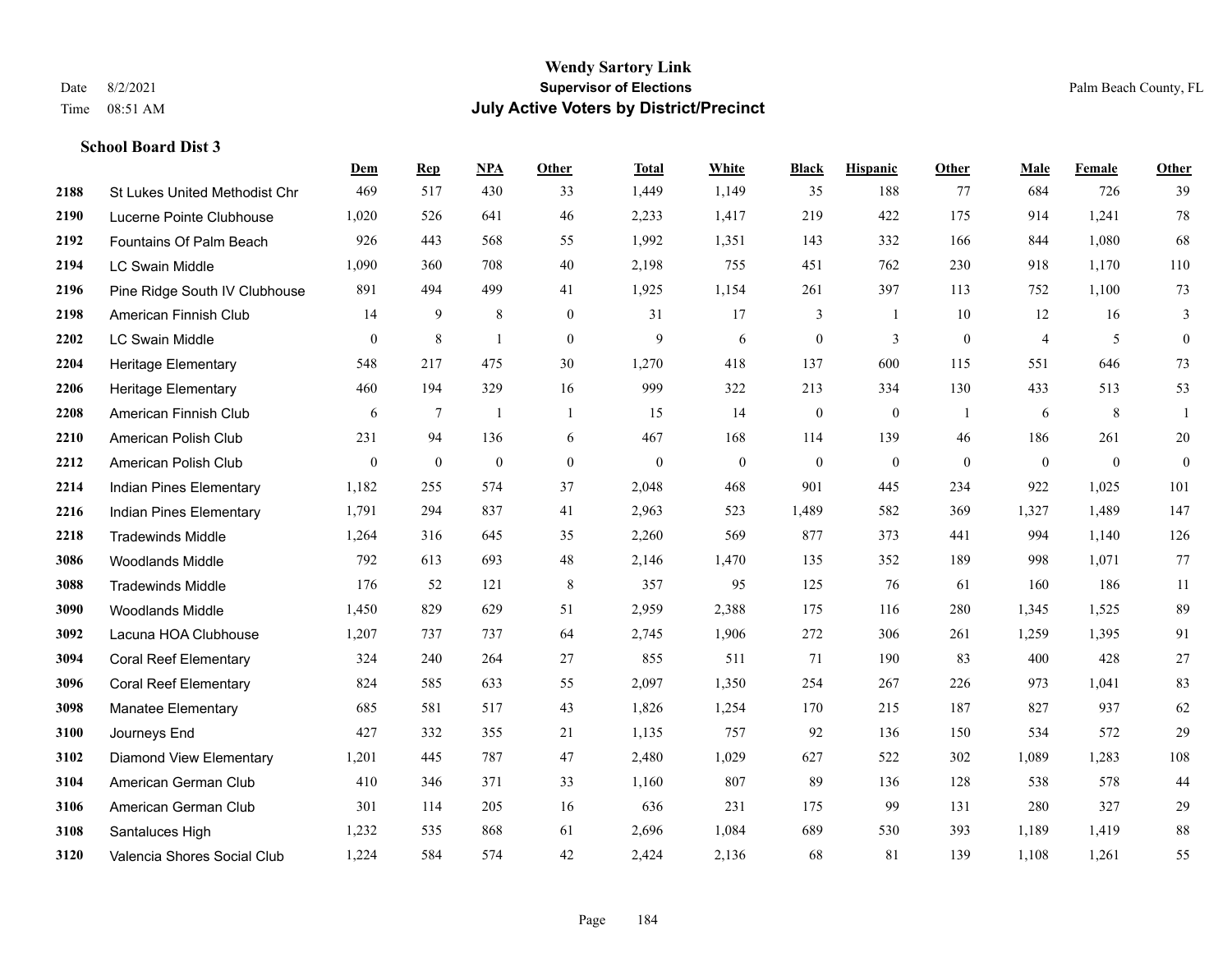|      |                                 | Dem   | <b>Rep</b>       | NPA            | <b>Other</b> | <b>Total</b> | White | <b>Black</b>     | <b>Hispanic</b> | <b>Other</b>   | <b>Male</b> | Female | <b>Other</b>     |
|------|---------------------------------|-------|------------------|----------------|--------------|--------------|-------|------------------|-----------------|----------------|-------------|--------|------------------|
| 3122 | Boynton Beach Community Chur    | 897   | 402              | 342            | 32           | 1,673        | 1,499 | 31               | 53              | 90             | 684         | 947    | 42               |
| 3124 | West Boynton Park and Rec       | 785   | 575              | 642            | 43           | 2,045        | 1,291 | 219              | 287             | 248            | 923         | 1,047  | 75               |
| 3126 | Temple Shaarei Shalom           | 650   | 506              | 462            | 27           | 1,645        | 1,123 | 154              | 203             | 165            | 761         | 835    | 49               |
| 3128 | West Boynton Park and Rec       | 950   | 606              | 718            | 44           | 2,318        | 1,445 | 279              | 337             | 257            | 1,061       | 1,172  | 85               |
| 3130 | Winston Trails Swim Center      | 1,116 | 918              | 853            | 62           | 2,949        | 2,088 | 204              | 372             | 285            | 1,378       | 1,456  | 115              |
| 3132 | Park Vista High                 | 854   | 655              | 686            | 48           | 2,243        | 1,422 | 223              | 358             | 240            | 1,007       | 1,156  | 80               |
| 3133 | Christa McAuliffe Middle        | 176   | 120              | 131            | 9            | 436          | 263   | 45               | 63              | 65             | 210         | 214    | 12               |
| 3150 | Christa McAuliffe Middle        | 562   | 252              | 231            | 21           | 1,066        | 968   | 21               | 31              | 46             | 437         | 596    | 33               |
| 3152 | Park Vista High                 | 651   | 405              | 385            | 32           | 1,473        | 1,261 | 55               | 64              | 93             | 649         | 776    | $48\,$           |
| 3154 | Ponte Vecchio Clubhouse         | 809   | 314              | 280            | 21           | 1,424        | 1,268 | 22               | 40              | 94             | 638         | 744    | $42\,$           |
| 3156 | Aberdeen East Clubhouse         | 1,009 | 483              | 544            | 42           | 2,078        | 1,580 | 139              | 183             | 176            | 857         | 1,161  | 60               |
| 3158 | <b>Crystal Lakes Elementary</b> | 999   | 766              | 801            | 59           | 2,625        | 1,851 | 192              | 289             | 293            | 1,188       | 1,326  | 111              |
| 3160 | Christa McAuliffe Middle        | 435   | 332              | 323            | 18           | 1,108        | 754   | 135              | 118             | 101            | 499         | 566    | 43               |
| 4140 | <b>Broken Sound Club</b>        | 256   | 204              | 179            | 16           | 655          | 484   | 24               | 84              | 63             | 272         | 365    | $18\,$           |
| 5002 | Faith Farm Tabernacle           | 564   | 648              | 495            | 42           | 1,749        | 1,152 | 173              | 191             | 233            | 811         | 885    | 53               |
| 5003 | Faith Farm Tabernacle           | 498   | 344              | 434            | 25           | 1,301        | 786   | 137              | 200             | 178            | 576         | 679    | $46\,$           |
| 5004 | Faith Farm Tabernacle           | 3     | $\overline{2}$   | $\overline{2}$ | $\mathbf{0}$ | 7            | 4     | $\boldsymbol{0}$ | 3               | $\overline{0}$ | 6           | -1     | $\boldsymbol{0}$ |
| 5005 | <b>Sunset Palms Elementary</b>  | 1,235 | 559              | 477            | 76           | 2,347        | 2,196 | 15               | 35              | 101            | 1,084       | 1,204  | 59               |
| 5006 | Faith Farm Tabernacle           | 1,078 | 466              | 531            | 35           | 2,110        | 1,995 | 13               | 22              | 80             | 981         | 1,092  | 37               |
| 5007 | Faith Farm Tabernacle           | 5     | $\boldsymbol{0}$ | $\overline{2}$ | $\mathbf{0}$ | 7            | 6     | $\boldsymbol{0}$ | $\mathbf{0}$    | $\overline{1}$ | 5           | 2      | $\boldsymbol{0}$ |
| 5008 | <b>Sunset Palms Elementary</b>  | 428   | 323              | 360            | 26           | 1,137        | 741   | 96               | 138             | 162            | 527         | 573    | 37               |
| 5009 | Boynton Beach Community Chur    | 1,202 | 971              | 992            | 72           | 3,237        | 2,149 | 287              | 360             | 441            | 1,542       | 1,575  | 120              |
| 5010 | Temple Shaarei Shalom           | 955   | 236              | 309            | 34           | 1,534        | 1,434 | 17               | 24              | 59             | 591         | 912    | 31               |
| 5012 | The Grove Clubhouse             | 416   | 145              | 156            | 12           | 729          | 657   | 19               | 18              | 35             | 306         | 412    | 11               |
| 5014 | West Boynton Branch Library     | 681   | 452              | 481            | 41           | 1,655        | 948   | 244              | 240             | 223            | 730         | 863    | 62               |
| 5016 | Faith United Methodist Church   | 946   | 625              | 625            | 31           | 2,227        | 1,622 | 153              | 236             | 216            | 980         | 1,155  | 92               |
| 5018 | Platina Clubhouse               | 683   | 252              | 292            | 21           | 1,248        | 1,059 | 36               | 73              | 80             | 474         | 741    | 33               |
| 5020 | <b>Hagen Road Elementary</b>    | 613   | 326              | 403            | 37           | 1,379        | 719   | 292              | 187             | 181            | 595         | 733    | 51               |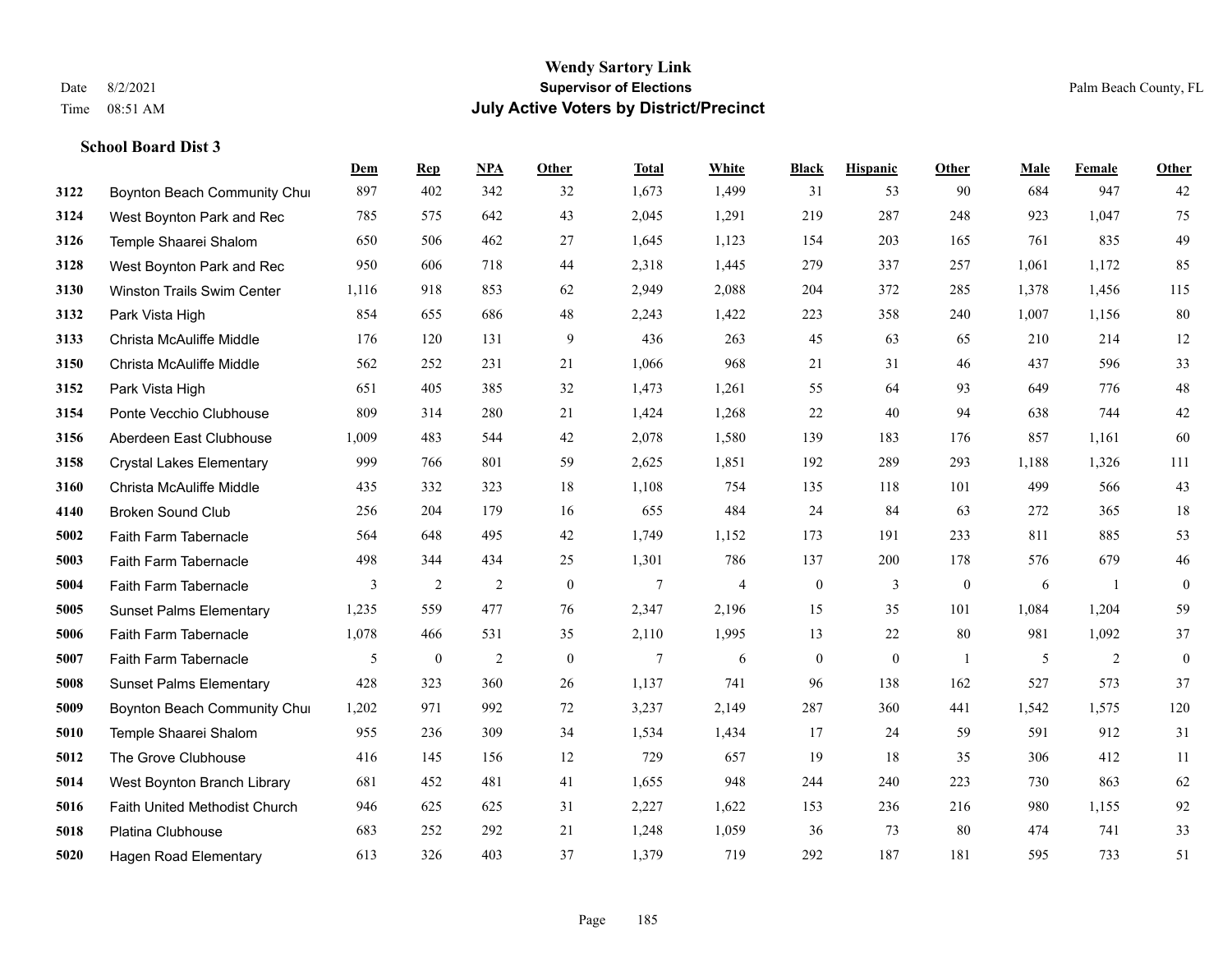**School Board Dist 3**

#### **Wendy Sartory Link** Date 8/2/2021 **Supervisor of Elections** Palm Beach County, FL Time 08:51 AM **July Active Voters by District/Precinct**

**Dem Rep NPA Other Total White Black Hispanic Other Male Female Other**

## Hagen Road Elementary 852 442 443 27 1,764 1,379 148 116 121 777 943 44 Valencia Lakes HOA 600 210 244 16 1,070 989 10 16 55 470 571 29 Faith United Methodist Church 940 409 502 47 1,898 1,116 433 193 156 809 1,023 66 South Tech Academy 689 517 431 28 1,665 1,307 98 108 152 727 869 69 West Boynton Branch Library 676 195 310 34 1,215 775 246 115 79 466 697 52 New Church 292 119 135 12 558 483 16 27 32 239 303 16 Valencia Lakes HOA 793 294 305 16 1,408 1,302 16 21 69 596 781 31 Valencia Isles Social Hall 799 228 274 14 1,315 1,241 1 5 68 540 746 29 The Cascades Clubhouse 751 261 266 18 1,296 1,212 15 17 52 545 725 26 New Church 386 202 249 14 851 766 20 33 32 388 444 19 South Tech Academy 915 365 459 42 1,781 1,369 158 143 111 719 1,007 55 Cascade Lakes Clubhouse  $559$   $199$   $187$   $13$   $958$   $871$   $5$   $11$   $71$   $421$   $509$   $28$  Green Cay Nature Center 1,343 567 639 41 2,590 1,968 266 175 181 1,104 1,418 68 Coral Lakes Clubhouse 589 363 304 19 1,275 890 138 135 112 554 677 44 Coral Lakes Clubhouse 1,111 306 358 22 1,797 1,682 12 9 94 690 1,059 48 Lake Worth Drainage District 642 439 458 31 1,570 1,205 88 127 150 681 828 61 Our Lady Queen of Peace 1,155 1,205 1,003 87 3,450 2,772 99 210 369 1,604 1,703 143 Our Lady Queen of Peace 298 141 151 12 602 530 6 37 29 266 318 18 Hagen Ranch Road Library 1,864 1,110 1,153 95 4,222 3,422 160 318 322 1,791 2,301 130 Valencia Falls Clubhouse 682 192 227 10 1,111 1,045 4 5 57 492 583 36 Hagen Ranch Road Library 521 212 230 14 977 906 4 14 53 442 523 12 Villa Borghese Clubhouse 449 238 164 14 865 787 11 27 40 377 465 23 Huntington Lakes Clubhouse 957 329 348 36 1,670 1,540 15 40 75 627 1,011 32 Abbey Village Clubhouse 726 380 355 30 1,491 1,214 60 120 97 592 840 59 Camelot Village Clubhouse 224 114 98 14 450 277 49 83 41 176 258 16 Delray Villas 464 236 211 18 929 759 38 63 69 396 500 33

 Huntington Pointe Clubhouse 758 169 232 18 1,177 1,115 6 10 46 440 704 33 Coco Wood Clubhouse 385 164 178 11 738 518 93 78 49 329 379 30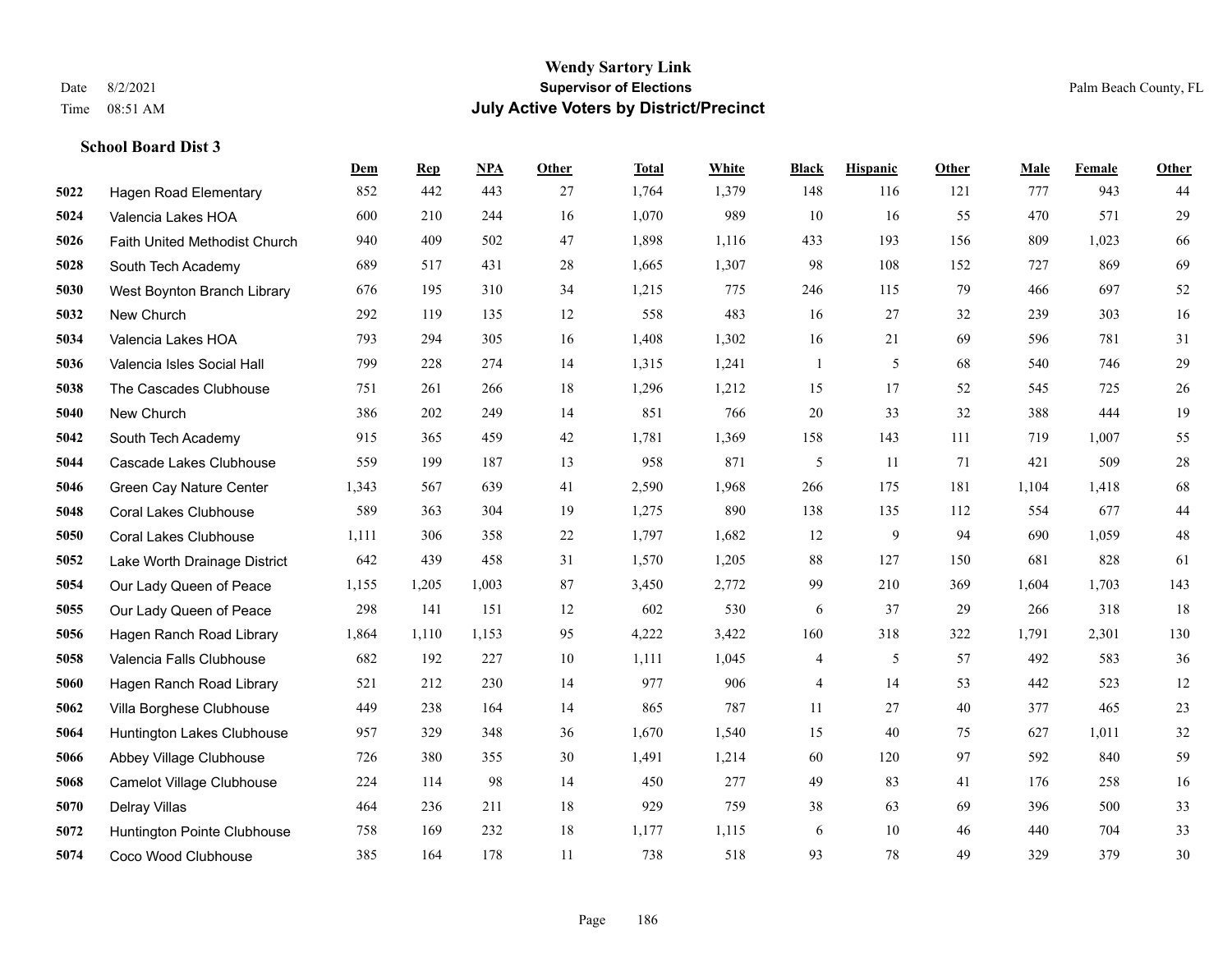**School Board Dist 3**

### **Wendy Sartory Link** Date 8/2/2021 **Supervisor of Elections** Palm Beach County, FL Time 08:51 AM **July Active Voters by District/Precinct**

## **Dem Rep NPA Other Total White Black Hispanic Other Male Female Other** Palm Greens Clubhouse 661 300 308 29 1,298 1,076 37 96 89 507 742 49 Bethel Evangelical Baptist 700 374 403 42 1,519 1,131 113 166 109 623 855 41 Bethel Evangelical Baptist 86 50 36 2 174 125 10 21 18 59 113 2 Bethel Evangelical Baptist 641 375 407 22 1,445 990 170 155 130 651 753 41 High Point Section II 442 298 252 23 1,015 804 38 103 70 403 582 30 Carver Middle 44 18 14 5 81 64 6 4 7 31 48 2 Carver Middle 171 126 129 15 441 286 48 57 50 194 232 15 Gleneagles CC-Strathearn Sat 964 469 473 37 1,943 1,667 35 113 128 817 1,075 51 Gleneagles CC-Clunie Satellite 790 314 350 22 1,476 1,265 73 67 71 623 819 34 Kings Point Clubhouse 376 185 172 15 748 603 27 70 48 292 425 31 Monaco Clubhouse 902 494 490 38 1,924 1,490 91 195 148 784 1,055 85 Lakes of Delray Clubhouse 387 230 160 15 792 703 9 40 40 303 473 16 Kings Point Flanders 918 408 385 30 1,741 1,399 74 154 114 705 978 58 Lakes of Delray Clubhouse 902 313 368 40 1,623 1,341 67 110 105 629 940 54 Kings Point Flanders 892 379 344 37 1,652 1,313 70 149 120 644 939 69 Las Verdes Clubhouse 977 614 699 55 2,345 1,644 211 289 201 1,052 1,211 82 West Boca Branch Library 1,402 1,494 1,351 103 4,350 3,598 105 255 392 2,042 2,173 135 South County Civic Center 522 515 401 27 1,465 1,332 6 28 99 691 733 41 Morikami Park Elementary 43 61 48 3 155 147 0 3 5 72 82 1 Morikami Park Elementary 557 614 492 39 1,702 1,478 20 53 151 783 879 40 Morikami Park Elementary 19 38 24 2 83 67 0 6 10 34 42 7 South County Civic Center 257 201 188 10 656 542 8 28 78 302 326 28 Spanish River High 81 105 77 12 275 223 4 22 26 137 135 3 The Polo Club of Boca Raton 649 501 429 23 1,602 1,458 18 26 100 702 851 49 The Polo Club of Boca Raton 303 192 192 18 705 644 1 8 52 287 393 25 South County Civic Center 173 115 104 7 399 334 7 32 26 166 222 11 The Polo Club of Boca Raton 38 30 32 2 102 94 2 3 3 46 55 1 Delray Beach First Baptist 7 1 0 1 9 8 1 0 0 3 6 0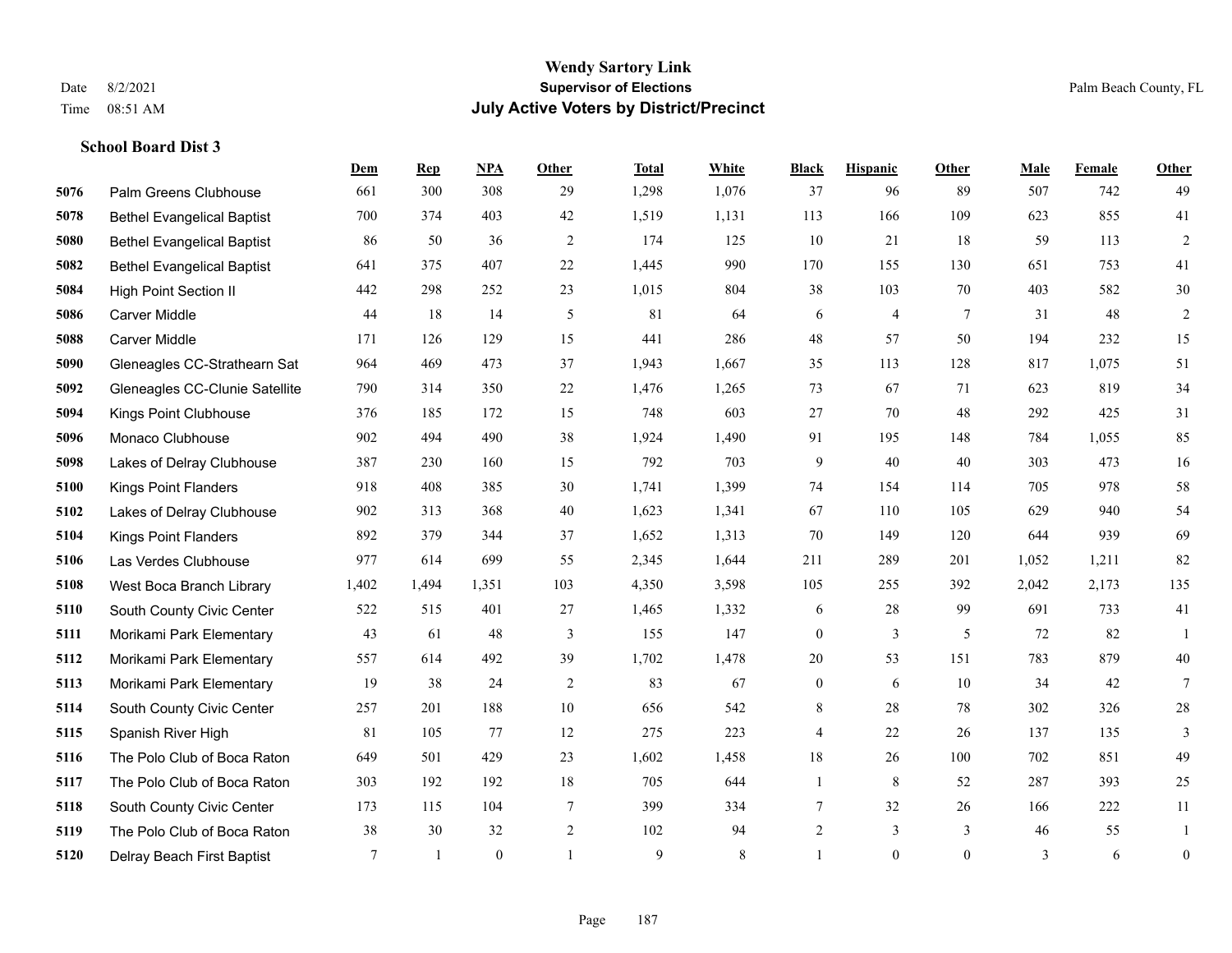|      |                            | <u>Dem</u> | <u>Rep</u> | <u>NPA</u> | Other | <u>Total</u> | <b>White</b> | <b>Black</b> | <b>Hispanic</b> | <u>Other</u> | Male   | Female | <b>Other</b> |
|------|----------------------------|------------|------------|------------|-------|--------------|--------------|--------------|-----------------|--------------|--------|--------|--------------|
| 5122 | Delray Beach First Baptist | 284        | 173        | 200        |       | 668          | 434          | 34           | 121             | 79           | 283    | 353    | 32           |
| 5124 | Delray Beach First Baptist | 160        | 113        | 109        |       | 383          | 324          |              |                 | 25           | 151    | 218    | 14           |
| 5126 | Boca Delray Clubhouse      | 254        |            |            |       | 495          | 444          |              |                 | 26           | 204    | 280    |              |
|      | <b>School Board Dist 3</b> | 74,623     | 40,435     | 43,408     | 3,273 | 161,739      | 116,582      | 14.527       | 16.485          | 14.145       | 70,497 | 85,804 | 5,438        |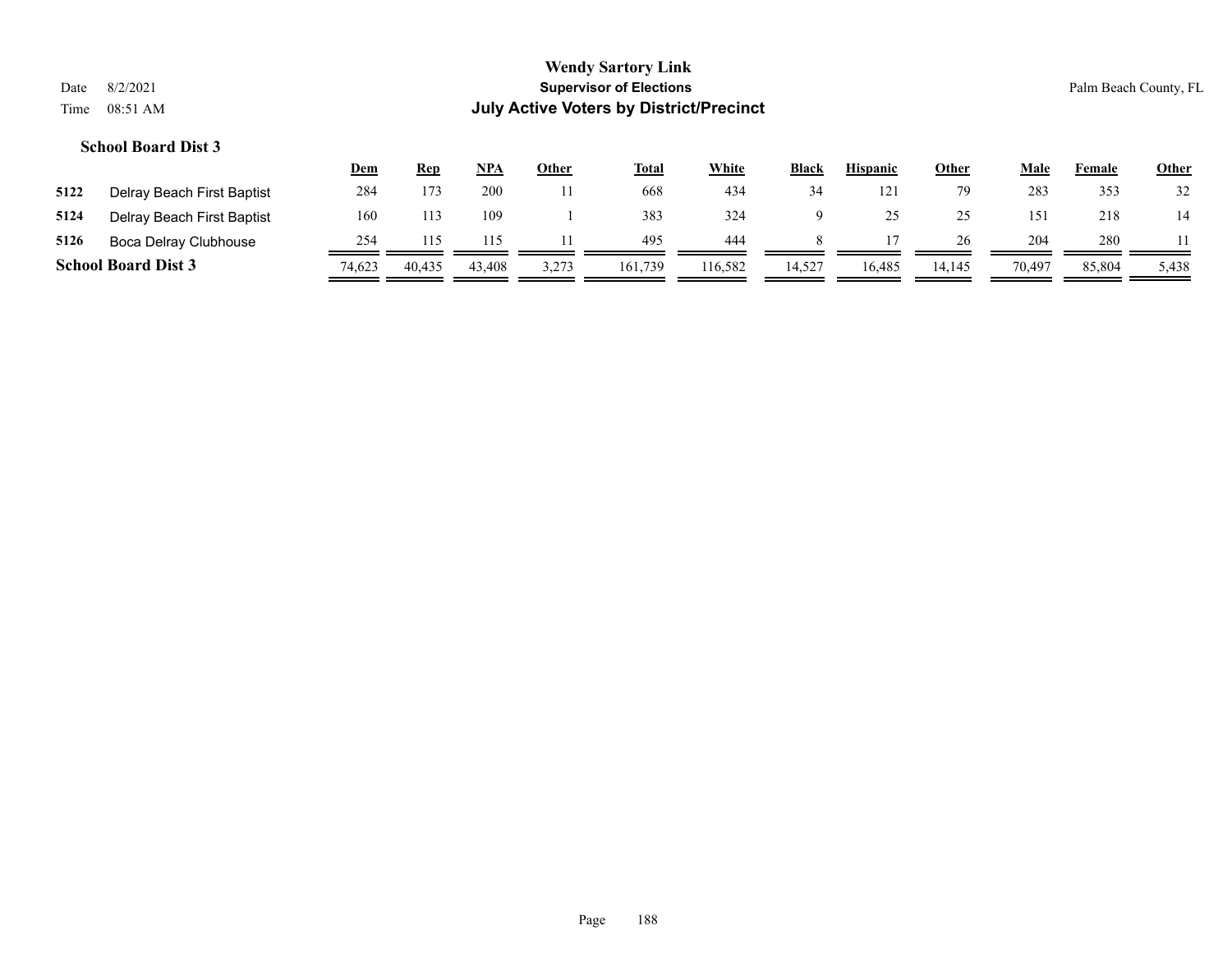|      |                                  | Dem          | <b>Rep</b>       | NPA            | <b>Other</b>   | <b>Total</b>   | <b>White</b>   | <b>Black</b>     | <b>Hispanic</b> | Other          | <b>Male</b>  | <b>Female</b>  | <b>Other</b>     |
|------|----------------------------------|--------------|------------------|----------------|----------------|----------------|----------------|------------------|-----------------|----------------|--------------|----------------|------------------|
| 1390 | St Edwards Church                | 453          | 1,189            | 520            | 55             | 2,217          | 2,038          | 3                | 52              | 124            | 1,023        | 1,125          | 69               |
| 1392 | St Edwards Church                | 362          | 603              | 409            | 47             | 1,421          | 1,284          | 6                | 28              | 103            | 621          | 765            | 35               |
| 1394 | Morton & Barbara Mandel Cente    | 243          | 609              | 282            | 38             | 1,172          | 1,068          | 6                | 24              | 74             | 530          | 610            | 32               |
| 2070 | <b>Belvedere Elementary</b>      | 560          | 371              | 374            | 24             | 1,329          | 1,044          | 26               | 152             | 107            | 626          | 653            | 50               |
| 2076 | St Catherine Church              | 145          | 125              | 125            | 7              | 402            | 331            | 16               | 27              | 28             | 197          | 193            | 12               |
| 2078 | St Catherine Church              | 452          | 554              | 357            | 30             | 1,393          | 1,164          | 38               | 87              | 104            | 621          | 723            | 49               |
| 2138 | Palmwood Lodge #303              | 339          | 160              | 265            | 19             | 783            | 317            | 79               | 297             | 90             | 360          | 387            | $36\,$           |
| 2140 | South Olive Community Center     | 567          | 431              | 375            | 33             | 1,406          | 1,071          | 29               | 195             | 111            | 663          | 695            | $48\,$           |
| 2142 | Lakeside Presbyterian Church     | 294          | 372              | 179            | 23             | 868            | 754            | 3                | 54              | 57             | 399          | 439            | $30\,$           |
| 2144 | Lakeside Presbyterian Church     | 355          | 412              | 261            | 33             | 1,061          | 878            | 20               | 79              | 84             | 486          | 541            | 34               |
| 3026 | Palm Springs Village Hall        | $\mathbf{0}$ | $\boldsymbol{0}$ | $\mathbf{0}$   | $\mathbf{0}$   | $\mathbf{0}$   | $\mathbf{0}$   | $\overline{0}$   | $\overline{0}$  | $\mathbf{0}$   | $\mathbf{0}$ | $\overline{0}$ | $\mathbf{0}$     |
| 3028 | Palm Springs Village Hall        | 2            | $\mathbf{1}$     | $\mathbf{0}$   | $\overline{0}$ | 3              | $\overline{0}$ | $\overline{0}$   | 3               | $\overline{0}$ | 1            | 2              | $\overline{0}$   |
| 3030 | Palm Springs Village Hall        | $\mathbf{0}$ | $\boldsymbol{0}$ | $\mathbf{0}$   | $\theta$       | $\mathbf{0}$   | $\overline{0}$ | $\Omega$         | $\overline{0}$  | $\theta$       | $\theta$     | $\theta$       | $\theta$         |
| 3032 | Special Olympics of PBC          | 692          | 308              | 519            | 35             | 1,554          | 564            | 262              | 592             | 136            | 724          | 748            | 82               |
| 3034 | <b>Sunlight Community Church</b> | 157          | 102              | 77             | 5              | 341            | 180            | 42               | 98              | 21             | 155          | 176            | $10\,$           |
| 3040 | 1st Congregational Church        | 689          | 315              | 398            | 39             | 1,441          | 1,065          | 72               | 186             | 118            | 709          | 679            | 53               |
| 3042 | 1st Congregational Church        | 721          | 446              | 396            | 43             | 1,606          | 1,353          | 24               | 129             | 100            | 731          | 819            | 56               |
| 3050 | Holy Redeemer Church             | $\tau$       | $\,8\,$          | $\overline{2}$ | $\theta$       | 17             | 10             | 6                | $\overline{1}$  | $\mathbf{0}$   | 10           | $\tau$         | $\mathbf{0}$     |
| 3052 | Our Savior Lutheran Church       | 399          | 112              | 239            | 12             | 762            | 217            | 210              | 261             | 74             | 357          | 364            | 41               |
| 3064 | 1st Congregational Church        | 462          | 219              | 351            | 32             | 1,064          | 748            | 91               | 149             | 76             | 500          | 521            | $43\,$           |
| 3068 | St Andrews Episcopal             | 537          | 289              | 389            | 43             | 1,258          | 1,016          | 48               | 109             | 85             | 611          | 603            | 44               |
| 3070 | Mid County Senior Center         | 707          | 269              | 556            | 35             | 1,567          | 518            | 356              | 488             | 205            | 708          | 781            | $78\,$           |
| 3071 | Holy Redeemer Church             | $\mathbf{0}$ | $\boldsymbol{0}$ | $\mathbf{0}$   | $\mathbf{0}$   | $\overline{0}$ | $\overline{0}$ | $\mathbf{0}$     | $\mathbf{0}$    | $\mathbf{0}$   | $\mathbf{0}$ | $\overline{0}$ | $\mathbf{0}$     |
| 3072 | Holy Redeemer Church             | 139          | 24               | 83             | 8              | 254            | 66             | 105              | 48              | 35             | 97           | 146            | 11               |
| 3074 | <b>Coastal Chapel</b>            | 471          | 355              | 333            | 26             | 1,185          | 742            | 97               | 254             | 92             | 555          | 588            | $42\,$           |
| 3075 | Lantana Recreation Center        | 14           | 10               | $\,$ 8 $\,$    | $\sqrt{2}$     | 34             | 34             | $\boldsymbol{0}$ | $\overline{0}$  | $\mathbf{0}$   | 13           | 21             | $\boldsymbol{0}$ |
| 3076 | Our Savior Lutheran Church       | 47           | 39               | 49             | $\overline{1}$ | 136            | 95             | 15               | 20              | 6              | 74           | 58             | 4                |
| 3078 | Lakeside UM Church               | 643          | 395              | 439            | 37             | 1,514          | 948            | 167              | 269             | 130            | 672          | 799            | 43               |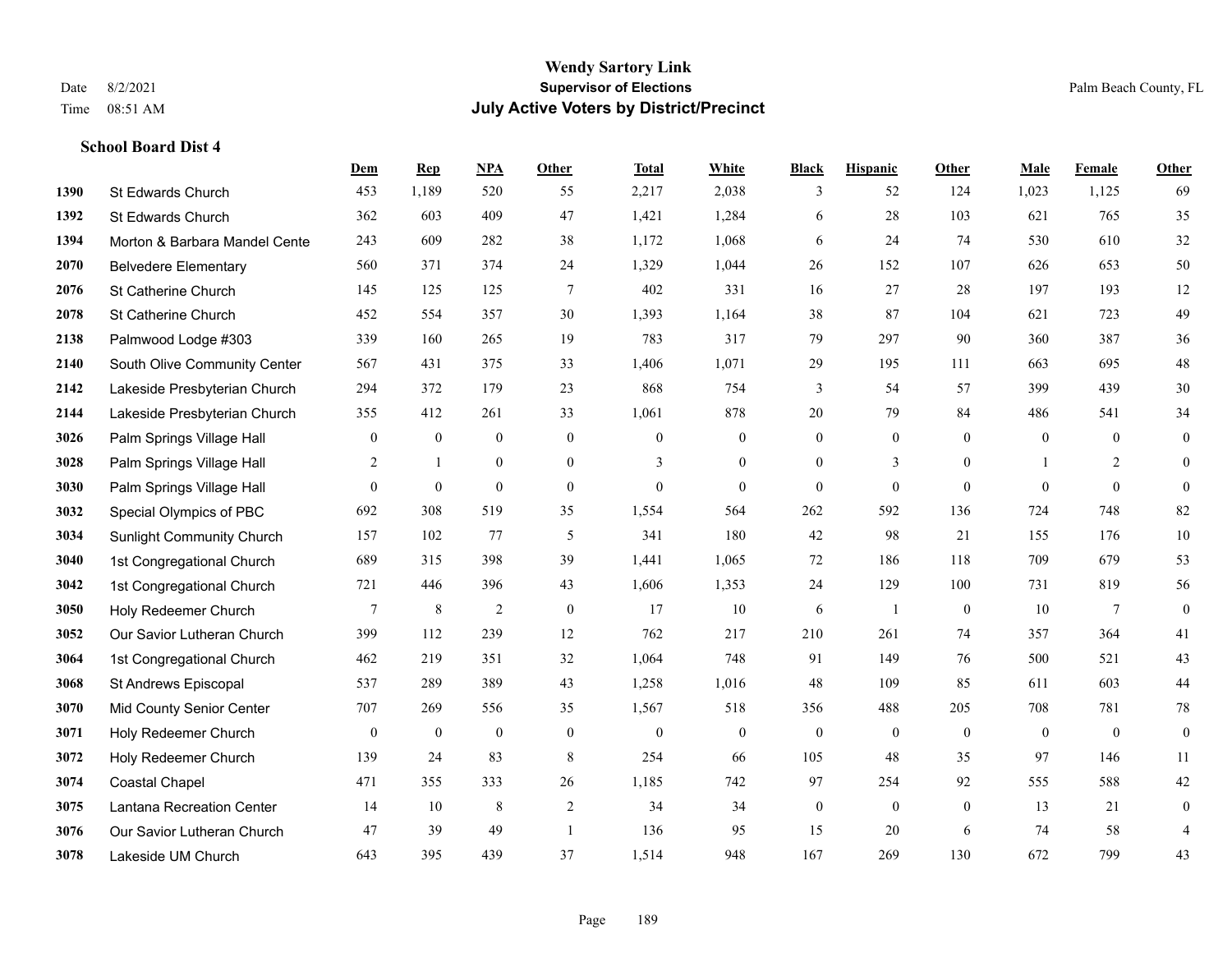|      |                                  | Dem          | <b>Rep</b>   | NPA              | <b>Other</b>   | <b>Total</b> | White            | <b>Black</b>     | <b>Hispanic</b>  | Other        | <b>Male</b>  | Female       | <b>Other</b>     |
|------|----------------------------------|--------------|--------------|------------------|----------------|--------------|------------------|------------------|------------------|--------------|--------------|--------------|------------------|
| 3080 | American Finnish Club            | 837          | 220          | 556              | 41             | 1,654        | 394              | 511              | 559              | 190          | 719          | 835          | 100              |
| 3082 | <b>Atlantis City Hall</b>        | 485          | 901          | 440              | 41             | 1,867        | 1,615            | 38               | 90               | 124          | 855          | 969          | 43               |
| 3110 | Lantana Road Branch Library      | 822          | 336          | 492              | 40             | 1,690        | 795              | 448              | 292              | 155          | 738          | 873          | 79               |
| 3112 | <b>Starlight Cove Elementary</b> | 842          | 298          | 608              | 38             | 1,786        | 704              | 310              | 629              | 143          | 774          | 921          | 91               |
| 3114 | Santaluces High                  | 378          | 245          | 292              | 12             | 927          | 543              | 122              | 177              | 85           | 451          | 444          | $32\,$           |
| 3116 | Advent Lantana                   | 1,069        | 524          | 736              | 50             | 2,379        | 1,455            | 367              | 368              | 189          | 980          | 1,316        | 83               |
| 3118 | Advent Lantana                   | 205          | 230          | 176              | 17             | 628          | 513              | 21               | 49               | 45           | 308          | 306          | 14               |
| 3134 | <b>Hidden Oaks Elementary</b>    | 1,078        | 317          | 569              | 34             | 1,998        | 584              | 787              | 353              | 274          | 853          | 1,058        | 87               |
| 3136 | <b>Freedom Shores Elementary</b> | 868          | 405          | 581              | 32             | 1,886        | 832              | 525              | 275              | 254          | 833          | 977          | 76               |
| 3138 | <b>Citrus Cove Elementary</b>    | 860          | 500          | 570              | 32             | 1,962        | 1,156            | 311              | 285              | 210          | 861          | 1,019        | 82               |
| 3140 | Boynton Lakes North Clubhouse    | 419          | 194          | 276              | 15             | 904          | 427              | 217              | 128              | 132          | 403          | 470          | 31               |
| 3142 | Boynton Lakes North Clubhouse    | 386          | 161          | 219              | 15             | 781          | 437              | 138              | 136              | 70           | 314          | 436          | 31               |
| 3144 | <b>Freedom Shores Elementary</b> | 10           | $\,8\,$      | 10               | $\mathbf{0}$   | 28           | 22               | $\boldsymbol{0}$ | 3                | 3            | 11           | 14           | 3                |
| 3146 | <b>Freedom Shores Elementary</b> | 332          | 126          | 171              | 15             | 644          | 427              | 79               | 75               | 63           | 261          | 363          | $20\,$           |
| 3148 | Imagine Schools - Chancellor     | 61           | 54           | 54               | 5              | 174          | 118              | 12               | 27               | 17           | 86           | 83           | 5                |
| 3162 | <b>Hidden Oaks Elementary</b>    | 544          | 254          | 297              | 16             | 1,111        | 667              | 203              | 126              | 115          | 498          | 579          | 34               |
| 3164 | <b>Citrus Cove Elementary</b>    | 881          | 538          | 637              | 50             | 2,106        | 1,315            | 315              | 244              | 232          | 934          | 1,101        | 71               |
| 3166 | Jamaica Bay Clubhouse            | 348          | 363          | 261              | 25             | 997          | 884              | 19               | 38               | 56           | 431          | 532          | 34               |
| 3168 | Boynton Beach Fire Station #3    | 909          | 449          | 649              | 31             | 2,038        | 1,151            | 360              | 296              | 231          | 870          | 1,096        | $72\,$           |
| 3170 | Boynton Beach High               | 1,111        | 600          | 861              | 71             | 2,643        | 1,555            | 304              | 530              | 254          | 1,160        | 1,378        | 105              |
| 3172 | Boynton Beach High               | 471          | 144          | 300              | 32             | 947          | 441              | 264              | 135              | 107          | 389          | 511          | 47               |
| 3174 | Boynton Beach Fire Station #3    | 248          | 172          | 172              | 15             | 607          | 414              | 52               | 85               | 56           | 277          | 313          | 17               |
| 3176 | Boynton Beach High               | 219          | 119          | 152              | $\tau$         | 497          | 264              | 90               | 83               | 60           | 214          | 261          | $22\,$           |
| 3180 | Imagine Schools - Chancellor     | $\mathbf{0}$ | $\mathbf{0}$ | $\boldsymbol{0}$ | $\overline{0}$ | $\mathbf{0}$ | $\boldsymbol{0}$ | $\boldsymbol{0}$ | $\boldsymbol{0}$ | $\mathbf{0}$ | $\mathbf{0}$ | $\mathbf{0}$ | $\boldsymbol{0}$ |
| 3182 | Imagine Schools - Chancellor     | 98           | 50           | 81               | $\overline{4}$ | 233          | 118              | 46               | 36               | 33           | 111          | 111          | 11               |
| 3185 | Christ Fellowship Church BB      | 268          | 182          | 175              | 27             | 652          | 415              | 72               | 98               | 67           | 306          | 325          | 21               |
| 3186 | Christ Fellowship Church BB      | 183          | 121          | 138              | 10             | 452          | 320              | 39               | 60               | 33           | 201          | 230          | 21               |
| 3187 | Christ Fellowship Church BB      | 691          | 391          | 570              | 54             | 1,706        | 969              | 262              | 286              | 189          | 798          | 852          | 56               |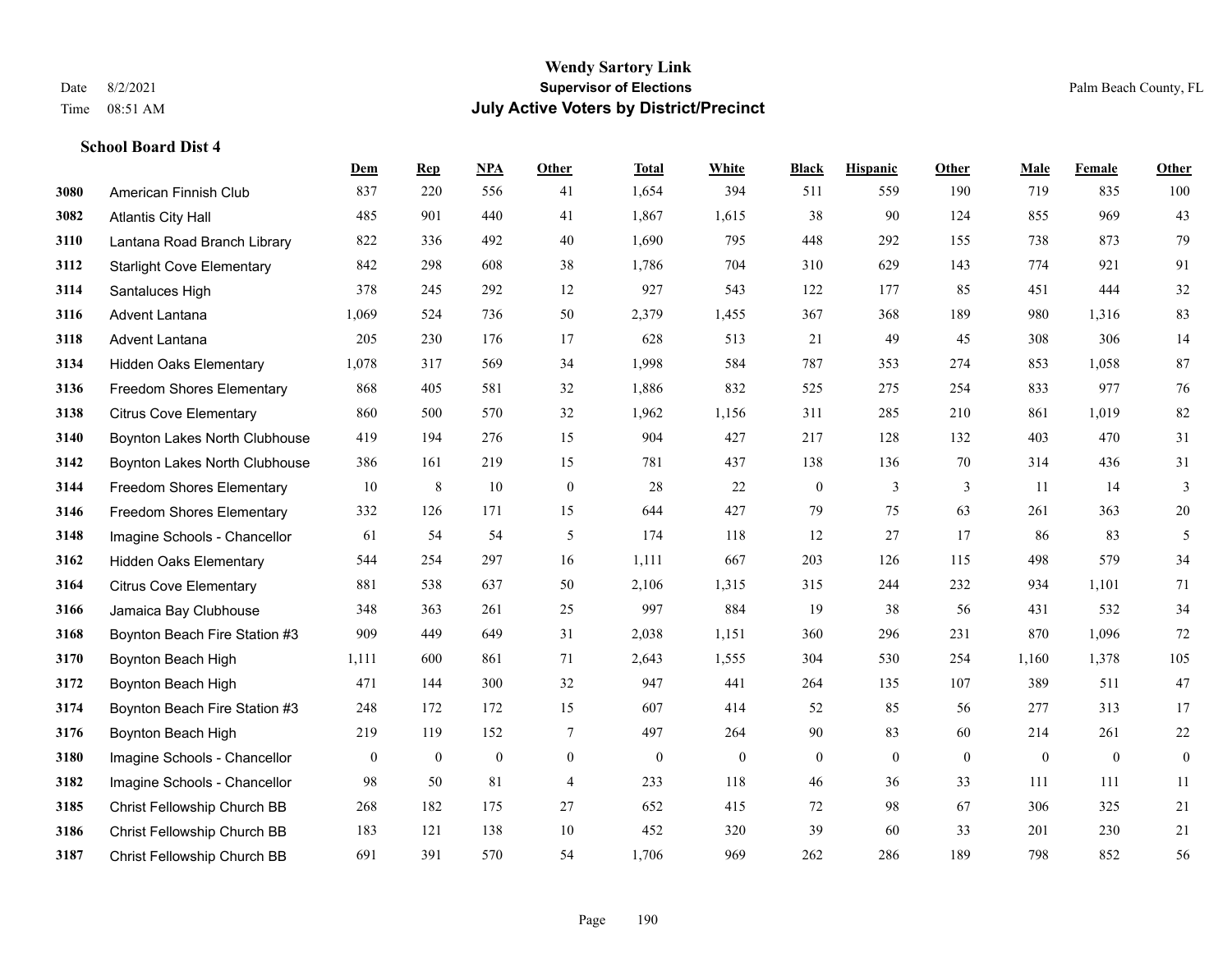**School Board Dist 4**

### **Wendy Sartory Link** Date 8/2/2021 **Supervisor of Elections** Palm Beach County, FL Time 08:51 AM **July Active Voters by District/Precinct**

**Dem Rep NPA Other Total White Black Hispanic Other Male Female Other**

## Christ Fellowship Church BB 411 307 353 20 1,091 677 219 122 73 536 520 35 Imagine Schools - Chancellor 292 150 206 20 668 379 136 91 62 338 315 15 Leisureville #1 Clubhouse 552 402 369 42 1,365 1,034 110 127 94 545 772 48 Boynton Beach Fire Station #2 745 167 375 20 1,307 461 539 166 141 571 684 52 Leisureville #3 Clubhouse 612 554 420 48 1,634 1,362 81 101 90 699 881 54 BB Leisureville Clubhouse 494 524 307 36 1,361 1,124 62 114 61 550 773 38 Golfview Harbour Clubhouse 611 399 395 27 1,432 973 204 109 146 642 742 48 Golfview Harbour Clubhouse 64 66 48 7 185 137 29 8 11 89 90 6 Lantana Recreation Center 466 503 365 46 1,380 1,154 25 103 98 662 678 40 South Palm Beach Town Hall 415 493 369 35 1,312 1,120 22 75 95 570 694 48 Manalapan Town Hall 76 199 92 10 377 345 6 6 20 190 176 11 Hypoluxo Town Hall 520 589 501 63 1,673 1,397 39 106 131 767 855 51 Bent Tree Villas East 797 730 597 50 2,174 1,585 212 211 166 951 1,170 53 Greentree Villas 648 567 459 27 1,701 1,393 70 120 118 681 970 50 New Church 412 483 325 24 1,244 1,010 62 87 85 530 685 29 Christ Fellowship Church BB 537 286 298 24 1,145 692 186 160 107 525 590 30 Quail Ridge Business Center 124 365 116 11 616 593 1 2 20 282 324 10 Christ Fellowship Church BB 31 26 36 4 97 75 4 11 7 37 58 2 Congress Middle 822 238 395 41 1,496 547 646 154 149 621 815 60 Harvey E Oyer Jr Park 489 617 480 55 1,641 1,300 88 125 128 777 817 47 Sterling Village Aud 499 551 458 48 1,556 1,360 34 63 99 721 784 51 Ocean Ridge Town Hall 408 747 405 45 1,605 1,469 5 47 84 765 797 43 Village of Golf Admin Bldg 35 187 43 4 269 264 0 1 4 126 142 1 Crosspointe Elementary 360 256 285 23 924 664 111 61 88 394 510 20 Forest Park Elementary 284 445 263 26 1,018 915 8 51 44 428 558 32 **4038 Briny Breezes Community Cente** 95 147 92 3 337 312 0 9 16 140 188 9 Briny Breezes Community Center 0 0 0 0 0 0 0 0 0 0 0 0

Briny Breezes Community Center 0 0 0 0 0 0 0 0 0 0 0 0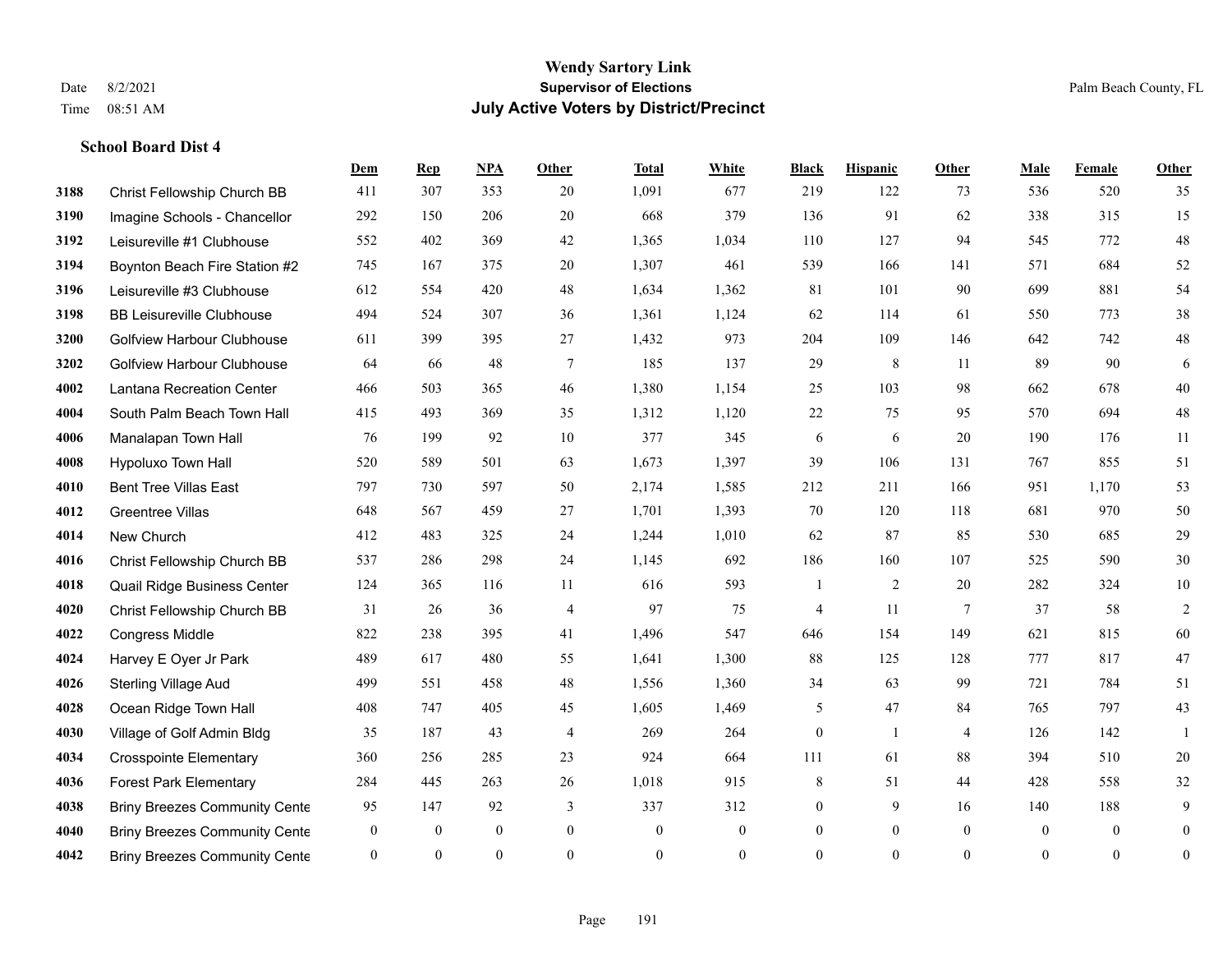|      |                                      | Dem              | <b>Rep</b>     | NPA              | <b>Other</b>     | <b>Total</b> | <b>White</b>     | <b>Black</b>     | <b>Hispanic</b>  | <b>Other</b>   | <b>Male</b>    | <b>Female</b>  | <b>Other</b>     |
|------|--------------------------------------|------------------|----------------|------------------|------------------|--------------|------------------|------------------|------------------|----------------|----------------|----------------|------------------|
| 4044 | <b>Briny Breezes Community Cente</b> | 49               | 33             | 39               | $\overline{1}$   | 122          | 108              | 1                | 8                | 5              | 64             | 55             | 3                |
| 4046 | <b>Delray Dunes</b>                  | 86               | 339            | 99               | 5                | 529          | 491              | -1               | 5                | 32             | 241            | 276            | 12               |
| 4048 | Banyan Creek Elementary              | 119              | 156            | 85               | $\tau$           | 367          | 294              | 16               | 30               | 27             | 188            | 170            | 9                |
| 4050 | Hunter's Run Courtside Cafe          | 1,072            | 365            | 533              | 37               | 2,007        | 1,846            | 40               | 47               | 74             | 838            | 1,126          | 43               |
| 4052 | <b>Crosspointe Elementary</b>        | 118              | 79             | 83               | 3                | 283          | 169              | 58               | 23               | 33             | 138            | 139            | 6                |
| 4053 | <b>Crosspointe Elementary</b>        | 207              | 80             | 148              | 17               | 452          | 171              | 108              | 100              | 73             | 200            | 233            | 19               |
| 4054 | Lakeview Baptist Church              | 532              | 649            | 434              | 38               | 1,653        | 1,366            | 77               | 101              | 109            | 770            | 829            | 54               |
| 4056 | Lakeview Baptist Church              | $\overline{0}$   | $\overline{0}$ | $\mathbf{0}$     | $\Omega$         | $\theta$     | $\overline{0}$   | $\boldsymbol{0}$ | $\mathbf{0}$     | $\theta$       | $\overline{0}$ | $\theta$       | $\mathbf{0}$     |
| 4058 | Plumosa SOA Elementary               | 50               | 60             | 46               | 8                | 164          | 140              | 4                | 12               | 8              | 77             | 84             | 3                |
| 4060 | Lakeview Baptist Church              | 2                | $\tau$         | 3                | $\overline{0}$   | 12           | 5                | $\overline{0}$   | 1                | 6              | 6              | 6              | $\Omega$         |
| 4062 | Lakeview Baptist Church              | 41               | 69             | 36               | 5                | 151          | 124              | 8                | 8                | 11             | 73             | 76             | 2                |
| 4064 | Seacrest Presbyterian                | 48               | 44             | 43               | 3                | 138          | 122              | 1                | 9                | 6              | 74             | 63             |                  |
| 4066 | Seacrest Presbyterian                | $\Omega$         | $\mathbf{0}$   | $\overline{0}$   | $\Omega$         | $\theta$     | $\mathbf{0}$     | $\Omega$         | $\theta$         | $\Omega$       | $\theta$       | $\theta$       | $\Omega$         |
| 4068 | Seacrest Presbyterian                | 0                | $\mathbf{0}$   | $\boldsymbol{0}$ | $\overline{0}$   | $\mathbf{0}$ | $\boldsymbol{0}$ | $\boldsymbol{0}$ | $\boldsymbol{0}$ | $\overline{0}$ | $\mathbf{0}$   | $\mathbf{0}$   | $\Omega$         |
| 4070 | Seacrest Presbyterian                | $\theta$         | $\mathbf{0}$   | $\mathbf{0}$     | $\theta$         | $\theta$     | $\overline{0}$   | $\mathbf{0}$     | $\mathbf{0}$     | $\theta$       | $\theta$       | $\theta$       | $\theta$         |
| 4072 | <b>Gulf Stream Town Hall</b>         | 184              | 454            | 210              | 22               | 870          | 808              | 4                | 22               | 36             | 424            | 429            | 17               |
| 4074 | Plumosa SOA Elementary               | 429              | 419            | 349              | 25               | 1,222        | 1,052            | 16               | 73               | 81             | 581            | 605            | 36               |
| 4076 | <b>Country Manors Clubhouse</b>      | 446              | 387            | 396              | 23               | 1,252        | 888              | 99               | 131              | 134            | 550            | 667            | 35               |
| 4078 | <b>Banyan Creek Elementary</b>       | 2                | 6              | 1                | $\boldsymbol{0}$ | 9            | $\,$ 8 $\,$      | $\boldsymbol{0}$ | $\boldsymbol{0}$ | -1             | 5              | 3              | 1                |
| 4080 | <b>Banyan Creek Elementary</b>       | 0                | $\mathbf{0}$   | $\mathbf{0}$     | $\overline{0}$   | $\theta$     | $\overline{0}$   | $\mathbf{0}$     | $\mathbf{0}$     | $\theta$       | $\theta$       | $\theta$       | $\overline{0}$   |
| 4082 | <b>Banyan Creek Elementary</b>       | $\Omega$         | 3              | $\theta$         | $\Omega$         | 3            | $\overline{3}$   | $\mathbf{0}$     | $\theta$         | $\Omega$       | 2              | $\overline{1}$ | $\Omega$         |
| 4084 | <b>Banyan Creek Elementary</b>       | 42               | 24             | 23               | 2                | 91           | 67               | 6                | 9                | 9              | 42             | 45             |                  |
| 4086 | <b>Banyan Creek Elementary</b>       | 556              | 375            | 373              | 27               | 1,331        | 909              | 185              | 103              | 134            | 621            | 659            | 51               |
| 4088 | West Park Baptist Church             | 843              | 447            | 476              | 49               | 1,815        | 1,544            | 59               | 94               | 118            | 734            | 1,029          | 52               |
| 4090 | Pines of Delray North                | 270              | 166            | 159              | 11               | 606          | 488              | 38               | 43               | 37             | 238            | 341            | 27               |
| 4092 | West Park Baptist Church             | $\boldsymbol{0}$ | $\bf{0}$       | $\boldsymbol{0}$ | $\overline{0}$   | $\mathbf{0}$ | $\boldsymbol{0}$ | $\boldsymbol{0}$ | $\mathbf{0}$     | $\mathbf{0}$   | $\mathbf{0}$   | $\mathbf{0}$   | $\boldsymbol{0}$ |
| 4096 | <b>Carver Middle</b>                 | 565              | 45             | 160              | 12               | 782          | 102              | 580              | 32               | 68             | 363            | 368            | 51               |
| 4098 | <b>Bethel Evangelical Baptist</b>    | 986              | 738            | 662              | 67               | 2,453        | 1,886            | 176              | 216              | 175            | 1,039          | 1,340          | $74\,$           |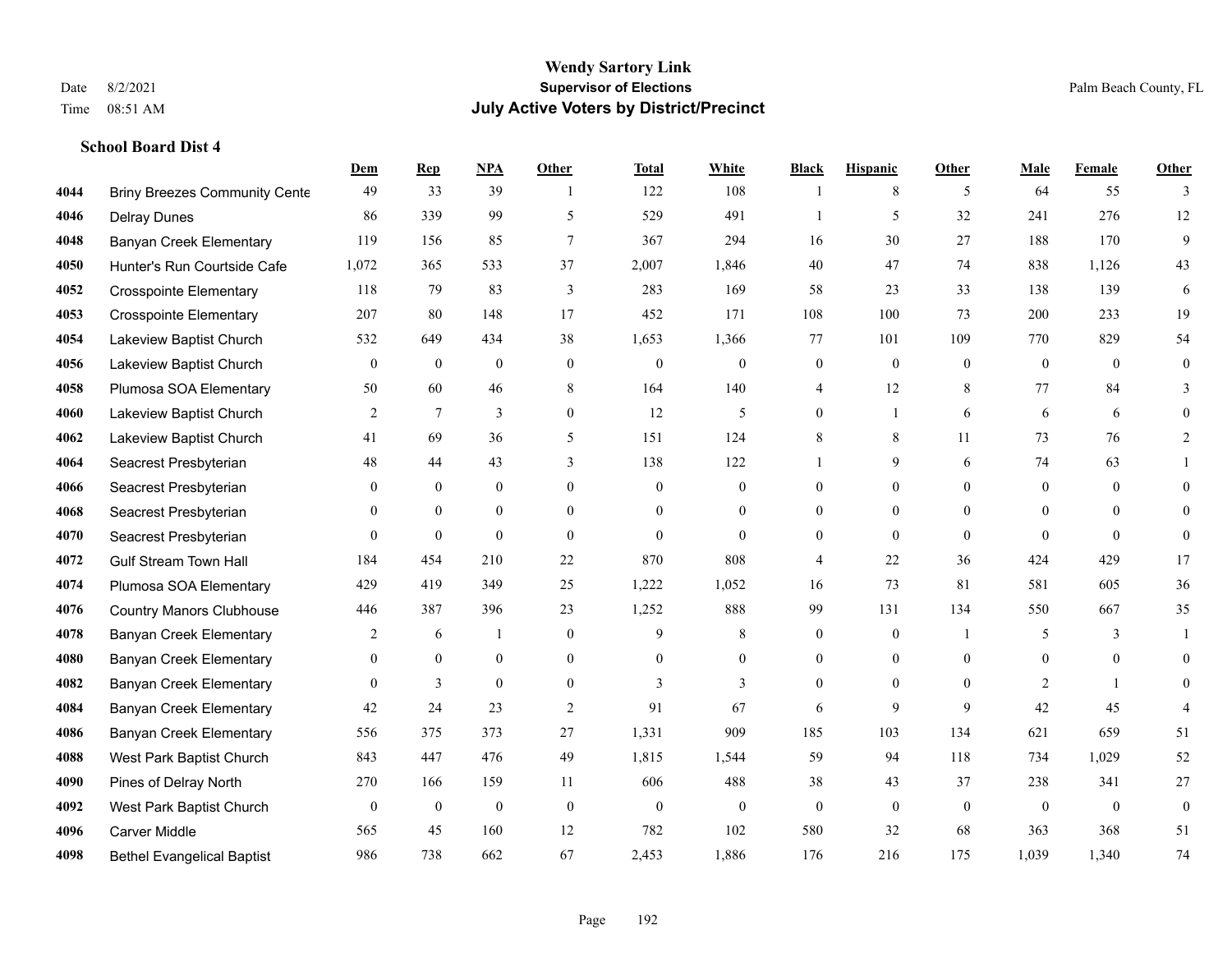|      |                                 | Dem | <b>Rep</b> | NPA | <b>Other</b> | <b>Total</b> | <b>White</b> | <b>Black</b>     | <b>Hispanic</b> | <b>Other</b> | <b>Male</b> | Female | <b>Other</b>   |
|------|---------------------------------|-----|------------|-----|--------------|--------------|--------------|------------------|-----------------|--------------|-------------|--------|----------------|
| 4100 | <b>Carver Middle</b>            | 114 | 145        | 96  | 8            | 363          | 290          | 29               | 19              | 25           | 178         | 171    | 14             |
| 4102 | Veterans Park Recreation Ctr    | 425 | 499        | 399 | 34           | 1,357        | 1,235        | 13               | 23              | 86           | 627         | 691    | 39             |
| 4104 | <b>Emmanuel Catholic Church</b> | 748 | 666        | 614 | 66           | 2,094        | 1,692        | 82               | 153             | 167          | 915         | 1,111  | 68             |
| 4106 | Delray Beach Golf Club          | 407 | 406        | 341 | 34           | 1,188        | 916          | 52               | 107             | 113          | 549         | 601    | 38             |
| 4108 | Pines of Delray East            | 589 | 347        | 369 | 26           | 1,331        | 985          | 88               | 135             | 123          | 528         | 746    | 57             |
| 4110 | 505 Club                        | 376 | 433        | 296 | 31           | 1,136        | 1,031        | 8                | 33              | 64           | 492         | 616    | $28\,$         |
| 4112 | Veterans Park Recreation Ctr    | 575 | 782        | 542 | 47           | 1,946        | 1,792        | 9                | 41              | 104          | 913         | 966    | 67             |
| 4114 | Delray Beach First Baptist      | 835 | 763        | 606 | 61           | 2,265        | 1,917        | 76               | 125             | 147          | 1,044       | 1,168  | 53             |
| 4116 | <b>Orchard View Elementary</b>  | 26  | 35         | 28  | $\mathbf{0}$ | 89           | 72           | $\overline{c}$   | 6               | 9            | 47          | 39     | $\mathfrak{Z}$ |
| 4118 | <b>Orchard View Elementary</b>  | 687 | 400        | 465 | 33           | 1,585        | 1,096        | 145              | 199             | 145          | 646         | 881    | 58             |
| 4120 | <b>Orchard View Elementary</b>  | 441 | 292        | 322 | 40           | 1,095        | 779          | 64               | 152             | 100          | 462         | 592    | 41             |
| 4122 | Delray Beach Swim and Tennis    | 711 | 430        | 473 | 35           | 1,649        | 1,149        | 193              | 145             | 162          | 714         | 871    | 64             |
| 4124 | Delray Beach Swim and Tennis    | 770 | 553        | 625 | 55           | 2,003        | 1,508        | 130              | 183             | 182          | 908         | 1,014  | 81             |
| 4126 | <b>Pine Grove Elementary</b>    | 509 | 835        | 521 | 60           | 1,925        | 1,660        | 26               | 93              | 146          | 884         | 972    | 69             |
| 4128 | St Lucy Catholic Church         | 619 | 911        | 621 | 43           | 2,194        | 1,963        | 14               | 74              | 143          | 989         | 1,133  | $72\,$         |
| 4129 | St Lucy Catholic Church         | 31  | 59         | 29  | 2            | 121          | 106          | $\boldsymbol{0}$ | 4               | 11           | 53          | 66     | $\overline{c}$ |
| 4130 | Omni Middle                     | 642 | 625        | 529 | 35           | 1,831        | 1,502        | 33               | 135             | 161          | 855         | 923    | 53             |
| 4132 | Calusa Elementary               | 384 | 390        | 312 | 27           | 1,113        | 921          | 15               | 92              | 85           | 452         | 621    | $40\,$         |
| 4156 | St Lucy Catholic Church         | 533 | 554        | 404 | 35           | 1,526        | 1,342        | 6                | 65              | 113          | 712         | 771    | 43             |
| 7130 | Alexander W Dreyfoos SOA High   | 810 | 814        | 747 | 71           | 2,442        | 1,866        | 113              | 207             | 256          | 1,233       | 1,139  | 70             |
| 7132 | WPB City Hall Flagler Gallery   | 673 | 652        | 585 | 77           | 1,987        | 1,561        | 83               | 140             | 203          | 998         | 917    | 72             |
| 7150 | Howard Park Community Center    | 355 | 276        | 297 | 36           | 964          | 773          | 38               | 86              | 67           | 481         | 457    | $26\,$         |
| 7152 | WPB City Hall Flagler Gallery   | 476 | 450        | 270 | 41           | 1,237        | 982          | 43               | 116             | 96           | 477         | 714    | 46             |
| 7154 | Morton & Barbara Mandel Cente   | 148 | 372        | 155 | 19           | 694          | 619          | 8                | 13              | 54           | 316         | 357    | 21             |
| 7156 | PB Fire Station #3              | 42  | 101        | 59  | 2            | 204          | 176          | $\boldsymbol{0}$ | $\overline{7}$  | 21           | 92          | 100    | 12             |
| 7158 | PB Fire Station #3              | 527 | 470        | 406 | 51           | 1,454        | 1,302        | 18               | 33              | 101          | 636         | 781    | 37             |
| 7164 | <b>Osborne Community Center</b> | 316 | 185        | 194 | 23           | 718          | 561          | 53               | 53              | 51           | 333         | 365    | $20\,$         |
| 7166 | PB Fire Station #3              | 313 | 380        | 296 | 31           | 1,020        | 905          | 2                | 30              | 83           | 454         | 541    | 25             |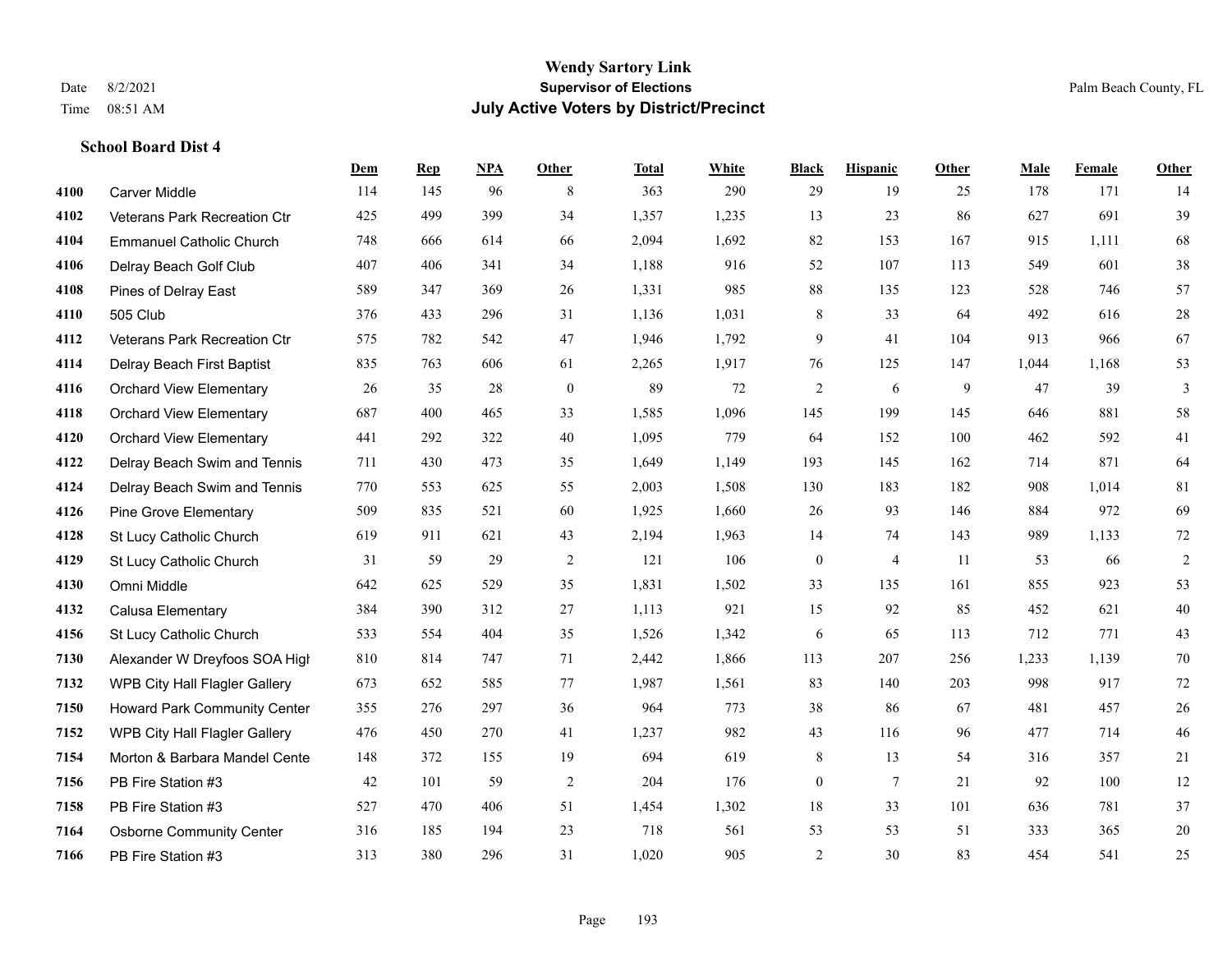|      |                            | <u>Dem</u> | <b>Rep</b> | NPA    | Other | <b>Total</b> | <b>White</b> | <b>Black</b> | <b>Hispanic</b> | <b>Other</b> | Male   | Female | <b>Other</b> |
|------|----------------------------|------------|------------|--------|-------|--------------|--------------|--------------|-----------------|--------------|--------|--------|--------------|
| 7172 | Lantana Recreation Center  | 297        | 260        | 237    |       | 811          | 631          | 50           | 67              | 63           | 383    | 402    | 26           |
| 7198 | Atlantic High Auditorium   | 44         |            |        |       | 102          | 82           | O            |                 |              | 41     | 58     |              |
| 7204 | 505 Club                   | 38         |            |        | 4     | 113          | 89           |              |                 | 13           | 56     | 52     |              |
| 7206 | 505 Club                   |            | 58         | 56.    |       | 176          | 148          |              | $\Omega$        |              | 92     | 79     |              |
|      | <b>School Board Dist 4</b> | 55,044     | 43,768     | 40,397 | 3,529 | 142,738      | 102,624      | 13,412       | 14,923          | 11,779       | 64,044 | 73,863 | 4,831        |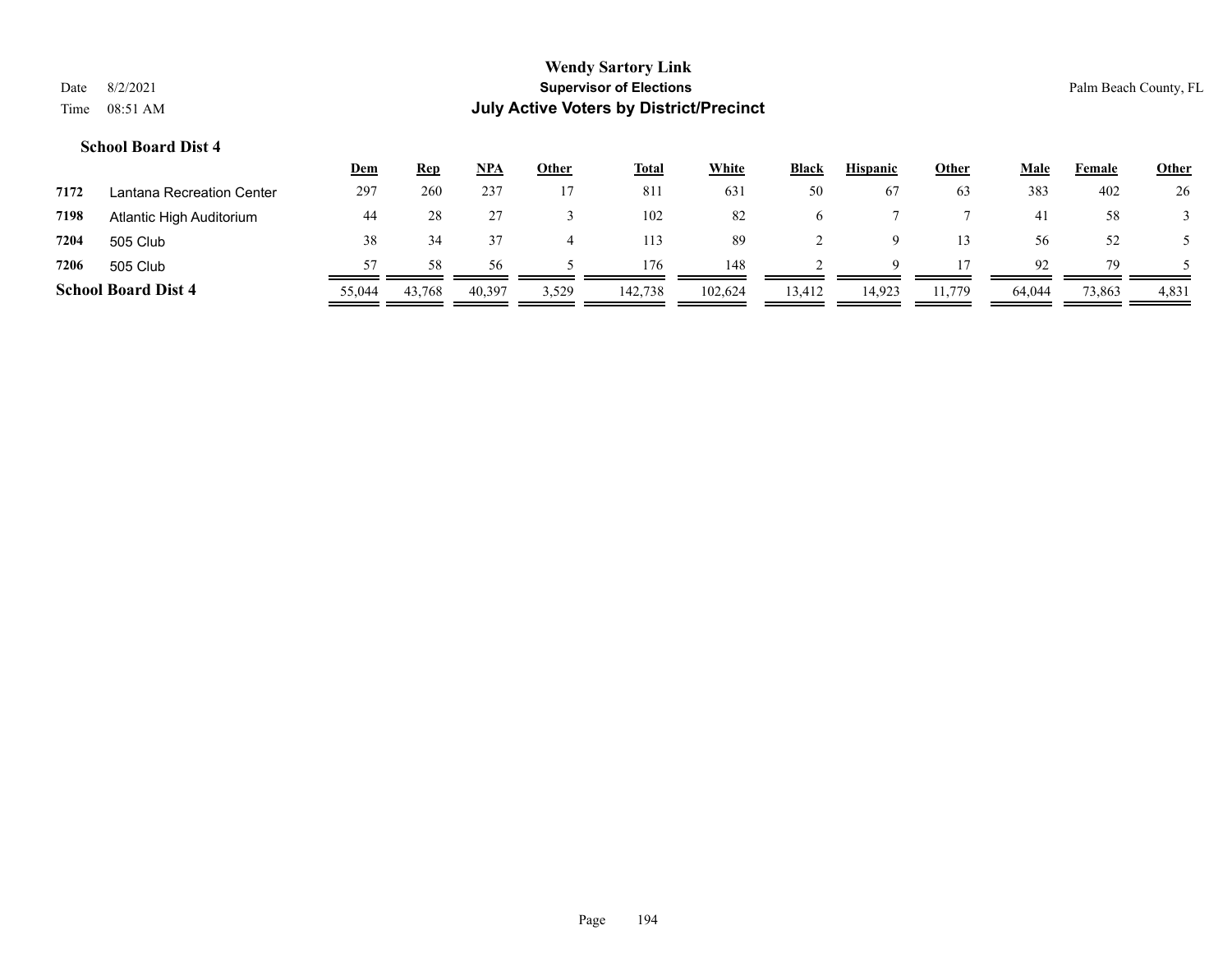|      |                                  | Dem | <b>Rep</b> | NPA | <b>Other</b> | <b>Total</b> | <b>White</b> | <b>Black</b> | <b>Hispanic</b> | <b>Other</b> | <b>Male</b> | <b>Female</b> | <b>Other</b> |
|------|----------------------------------|-----|------------|-----|--------------|--------------|--------------|--------------|-----------------|--------------|-------------|---------------|--------------|
| 4134 | Above and Beyond Community (     | 410 | 561        | 426 | 37           | 1,434        | 1,165        | 40           | 126             | 103          | 675         | 712           | 47           |
| 4136 | Above and Beyond Community (     | 639 | 614        | 568 | 43           | 1,864        | 1,389        | 49           | 217             | 209          | 793         | 997           | 74           |
| 4138 | Ascension Catholic Church        | 807 | 1,194      | 892 | 69           | 2,962        | 2,325        | 158          | 231             | 248          | 1,391       | 1,473         | $98\,$       |
| 4142 | Woodfield Country Club HOA       | 843 | 743        | 722 | 54           | 2,362        | 2,113        | 13           | 66              | 170          | 1,077       | 1,191         | 94           |
| 4144 | Seasons HOA Clubhouse            | 221 | 214        | 170 | 10           | 615          | 508          | 8            | 37              | 62           | 292         | 294           | 29           |
| 4146 | <b>Broken Sound Club</b>         | 528 | 374        | 333 | 17           | 1,252        | 1,147        | 12           | 32              | 61           | 564         | 655           | 33           |
| 4148 | <b>Broken Sound Club</b>         | 568 | 415        | 426 | 39           | 1,448        | 1,139        | 68           | 134             | 107          | 662         | 748           | $38\,$       |
| 4150 | Patch Reef Park Community Cer    | 574 | 513        | 557 | 65           | 1,709        | 1,314        | 67           | 156             | 172          | 808         | 855           | $46\,$       |
| 4152 | Boca Delray Lodge #171           | 635 | 647        | 639 | 51           | 1,972        | 1,454        | 72           | 220             | 226          | 898         | 991           | 83           |
| 4154 | <b>Ascension Catholic Church</b> | 416 | 414        | 324 | 33           | 1,187        | 866          | 88           | 102             | 131          | 580         | 560           | 47           |
| 4158 | Spanish River High               | 951 | 737        | 754 | 40           | 2,482        | 1,963        | 49           | 220             | 250          | 1,180       | 1,197         | 105          |
| 4160 | Greater BR Swim & Racquet Ctr    | 432 | 403        | 345 | 20           | 1,200        | 967          | 18           | 88              | 127          | 558         | 598           | $44$         |
| 4162 | Patch Reef Park Community Cer    | 545 | 485        | 434 | 20           | 1,484        | 1,134        | 30           | 113             | 207          | 677         | 732           | 75           |
| 4164 | Safe Schools Institute           | 598 | 647        | 562 | 32           | 1,839        | 1,474        | 29           | 173             | 163          | 856         | 891           | 92           |
| 4166 | FAU Arena Lobby                  | 779 | 447        | 598 | 28           | 1,852        | 1,050        | 300          | 262             | 240          | 826         | 926           | 100          |
| 4168 | JC Mitchell Elementary           | 700 | 557        | 599 | 52           | 1,908        | 1,324        | 82           | 237             | 265          | 824         | 970           | 114          |
| 4170 | Spanish River Library            | 904 | 1,030      | 858 | 49           | 2,841        | 2,209        | 100          | 259             | 273          | 1,348       | 1,394         | 99           |
| 4172 | Marine Safety Headquarters       | 668 | 680        | 587 | 59           | 1,994        | 1,748        | 16           | 96              | 134          | 888         | 1,051         | 55           |
| 4174 | Sugar Sand Park Comm Center      | 304 | 277        | 268 | 15           | 864          | 744          | 5            | 53              | 62           | 406         | 421           | 37           |
| 4176 | Sugar Sand Park Comm Center      | 936 | 685        | 730 | 68           | 2,419        | 1,779        | $72\,$       | 321             | 247          | 1,051       | 1,263         | 105          |
| 4178 | Sugar Sand Park Comm Center      | 756 | 643        | 516 | 45           | 1,960        | 1,561        | 42           | 196             | 161          | 791         | 1,104         | 65           |
| 4180 | Del Prado Elementary             | 571 | 574        | 558 | 35           | 1,738        | 1,237        | 49           | 244             | 208          | 790         | 849           | 99           |
| 4182 | Greater BR Swim & Racquet Ctr    | 876 | 592        | 732 | 53           | 2,253        | 1,527        | 83           | 401             | 242          | 949         | 1,210         | 94           |
| 4184 | <b>Boca Raton Middle</b>         | 559 | 608        | 555 | 37           | 1,759        | 1,330        | 54           | 204             | 171          | 823         | 885           | 51           |
| 4186 | The Volen Center                 | 550 | 507        | 451 | 29           | 1,537        | 1,065        | 129          | 161             | 182          | 706         | 765           | 66           |
| 4188 | Elks Lodge of Boca Raton         | 898 | 517        | 588 | 57           | 2,060        | 1,199        | 319          | 310             | 232          | 926         | 1,040         | 94           |
| 4190 | St Gregory Episcopal Church      | 739 | 1,080      | 790 | 73           | 2,682        | 2,259        | 27           | 178             | 218          | 1,307       | 1,283         | 92           |
| 4192 | Verde K-8 School                 | 569 | 955        | 699 | 44           | 2,267        | 1,810        | 48           | 133             | 276          | 1,050       | 1,092         | 125          |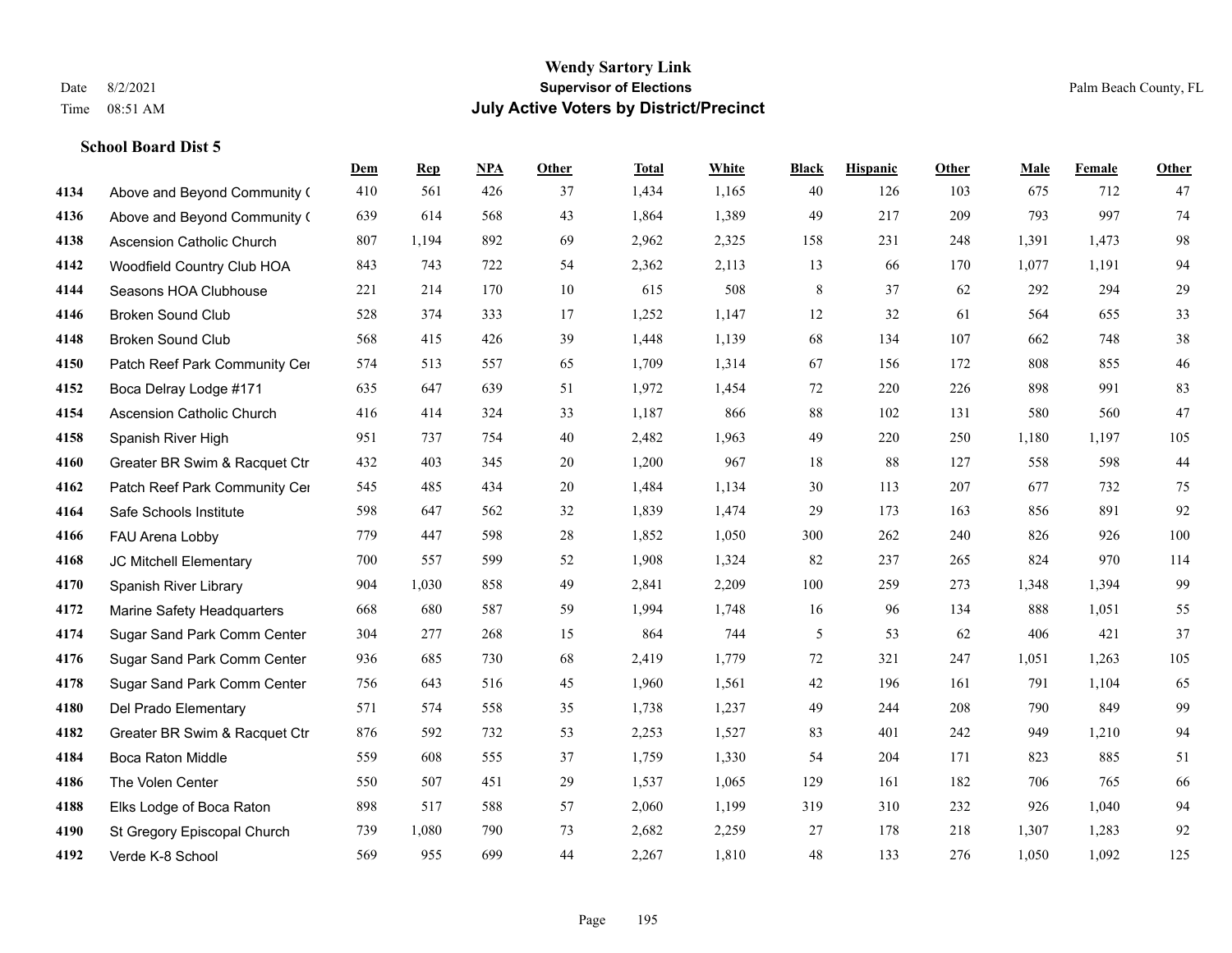**School Board Dist 5**

#### **Wendy Sartory Link** Date 8/2/2021 **Supervisor of Elections** Palm Beach County, FL Time 08:51 AM **July Active Voters by District/Precinct**

## **Dem Rep NPA Other Total White Black Hispanic Other Male Female Other** Del Prado Elementary 539 327 309 29 1,204 1,027 23 57 97 505 666 33 Good Shepherd Lutheran 701 437 443 23 1,604 1,378 30 82 114 675 887 42 Verde K-8 School 632 472 510 35 1,649 1,031 119 315 184 676 900 73 Verde K-8 School 404 347 296 19 1,066 798 9 170 89 431 607 28 Greater BR Swim & Racquet Ctr 778 590 618 34 2,020 1,574 31 236 179 824 1,122 74 Sugar Sand Park Comm Center 753 444 582 39 1,818 1,141 144 318 215 815 935 68 Good Shepherd Lutheran 671 474 507 32 1,684 1,336 32 178 138 682 945 57 Hammock Pointe Elementary 872 592 482 35 1,981 1,706 10 121 144 786 1,139 56 Sugar Sand Park Comm Center 640 831 666 44 2,181 1,719 30 258 174 1,009 1,100 72 Center for Spiritual Living 625 801 576 36 2,038 1,704 33 157 144 963 1,013 62 Calvary Chapel Boca Raton - 4th 636 856 640 65 2,197 1,750 46 235 166 1,018 1,099 80 Calvary Chapel Boca Raton - Kir 683 1,066 693 62 2,504 2,110 20 176 198 1,179 1,235 90 Grace Community Church 453 849 537 57 1,896 1,574 31 135 156 874 939 83 Boca Raton Community Center 458 398 457 45 1,358 876 99 235 148 603 711 44 Boca Raton Downtown Library 928 1,086 885 82 2,981 2,514 58 177 232 1,337 1,527 117 Grace Community Church 512 1,108 729 59 2,408 1,982 55 176 195 1,131 1,195 82 St Gregory Episcopal Church 223 385 272 23 903 812 7 31 53 428 451 24 Boca Raton Community Center 522 652 501 48 1,723 1,478 16 96 133 773 901 49 Boca Raton Downtown Library 318 446 322 23 1,109 971 9 54 75 523 562 24 Sunrise Park Elementary 763 495 571 36 1,865 1,233 103 275 254 843 957 65 Coconut Cove Waterpark - Meet 647 544 531 27 1,749 1,281 31 169 268 790 872 87 Eagles Landing Middle 954 575 638 44 2,211 1,516 148 322 225 975 1,165 71 Coconut Cove Waterpark - Meeting Room B 542 470 449 31 1,492 1,064 67 231 130 704 733 55 West Boca Branch Library 868 505 689 40 2,102 1,369 124 396 213 880 1,153 69 Whispering Pines Elementary 893 563 619 44 2,119 1,406 131 307 275 924 1,116 79 Olympic Heights High 1,045 764 911 50 2,770 1,789 149 531 301 1,250 1,407 113 Whispering Pines Elementary 302 243 253 21 819 593 29 104 93 327 454 38 Whisper Walk Section B 924 446 421 33 1,824 1,444 52 210 118 698 1,074 52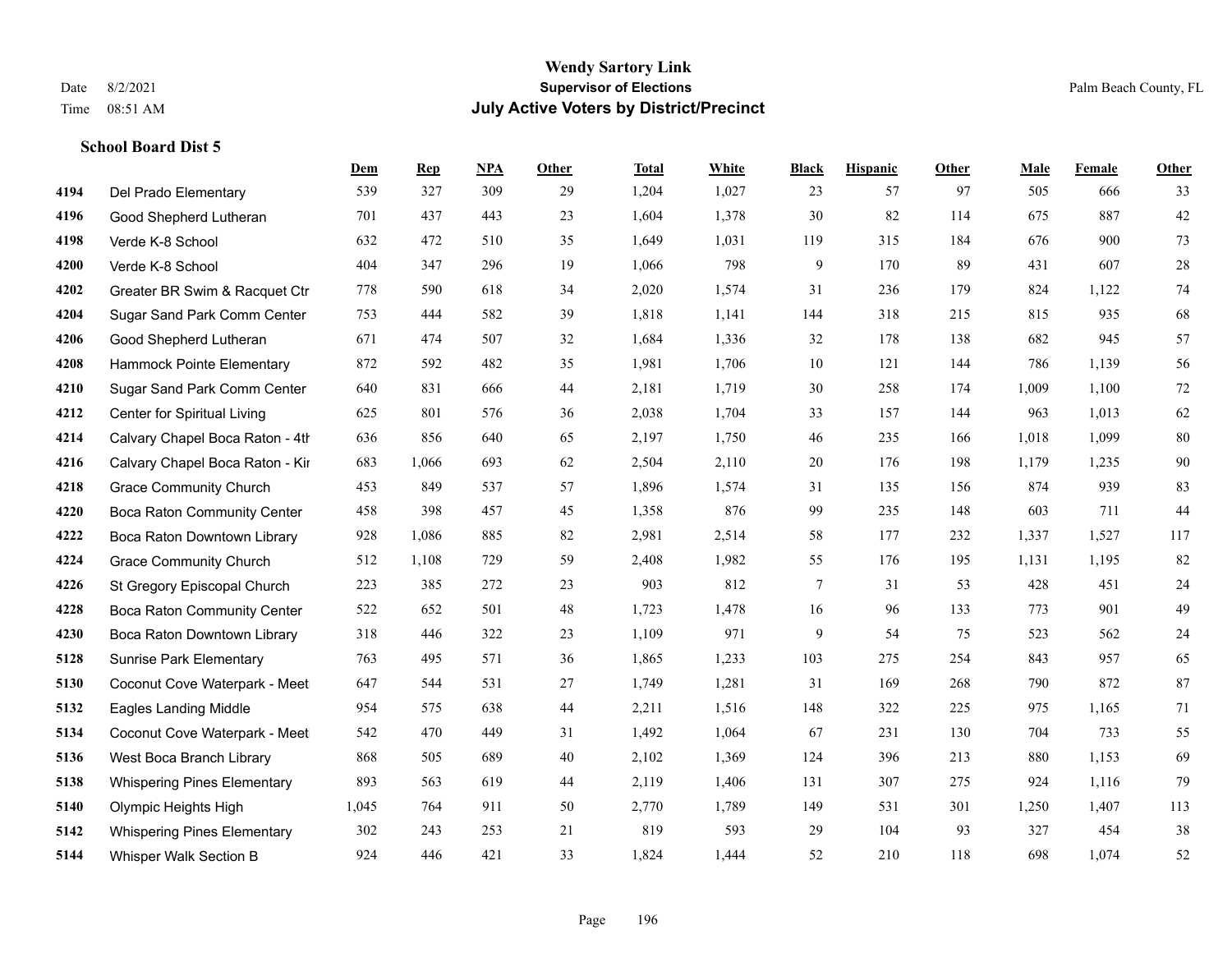| 1,417<br>918<br>493<br>380<br>1,830<br>179<br>158<br>663<br>1,095<br>72<br>Century Village West<br>39<br>76<br>5146<br>76<br>364<br>23<br>1,496<br>1,189<br>47<br>139<br>573<br>847<br>5148<br>751<br>358<br>121<br>Century Village West<br>43<br>683<br>990<br>49<br>448<br>278<br>280<br>20<br>1,261<br>139<br>83<br>770<br>5150<br>Century Village West<br>110<br>1,974<br>953<br>792<br>855<br>44<br>2,644<br>83<br>249<br>338<br>1,242<br>1,292<br>5152<br>West Boca Raton High<br>116<br>756<br>1,713<br>79<br>347<br>5154<br>905<br>776<br>52<br>2,489<br>350<br>1,115<br>1,258<br>Daggerwing Nature Center<br>87<br>581<br>32<br>261<br>5156<br>Southwinds Golf Course<br>725<br>494<br>1,832<br>1,237<br>86<br>248<br>791<br>954<br>$46\,$<br>47<br>994<br>765<br>510<br>1,776<br>1,596<br>7<br>72<br>736<br>5158<br><b>Boca West Country Club</b><br>454<br>101<br>$42\,$<br>808<br>413<br>1,714<br>1,613<br>27<br>669<br>1,003<br>5160<br><b>Boca West Country Club</b><br>459<br>34<br>4<br>70<br>85<br>1,605<br>308<br>1,040<br>766<br>743<br>640<br>37<br>2,186<br>64<br>209<br>1,061<br>5162<br>Glades Presbyterian Church<br>80<br>1,011<br>648<br>668<br>44<br>2,371<br>1,814<br>71<br>251<br>235<br>1,073<br>1,218<br>5164<br>Sandpiper Shores Elementary<br>100<br>2,331<br>1,612<br>354<br>5166<br><b>Glades Road Branch Library</b><br>820<br>714<br>747<br>50<br>120<br>245<br>1,002<br>1,229<br>60<br>955<br>604<br>609<br>41<br>2,209<br>1,665<br>63<br>270<br>211<br>856<br>1,293<br>5168<br><b>Glades Road Branch Library</b><br>96<br>1,144<br>758<br>44<br>2,571<br>1,888<br>82<br>353<br>997<br>1,478<br>5170<br>Olympic Heights High<br>625<br>248<br>21<br>297<br>203<br>757<br>679<br>10<br>361<br>5172<br>Del Prado Elementary<br>240<br>17<br>11<br>57<br>375<br>808<br>46<br>1,670<br>127<br>318<br>120<br>5174<br>867<br>756<br>2,477<br>362<br>1,145<br>1,212<br><b>Waters Edge Elementary</b><br>828<br>63<br>468<br>362<br>1,197<br>46<br>199<br>503<br>631<br>351<br>16<br>124<br>5176<br>Loggers Run Middle<br>101<br>632<br>1,936<br>1,068<br>188<br>408<br>272<br>856<br>979<br>5178<br>719<br>539<br>46<br>Loggers Run Middle<br>82<br>687<br>627<br>972<br>391<br>5180<br>369<br>40<br>1,723<br>128<br>232<br>783<br>858<br>Boca Glades Baptist Church<br>71<br>5182<br>577<br>539<br>34<br>1,441<br>740<br>131<br>364<br>206<br>645<br>725<br>Boca Glades Baptist Church<br>291<br>109<br>901<br>1,222<br>241<br>433<br>5184<br><b>Coral Sunset Elementary</b><br>560<br>719<br>37<br>2,217<br>321<br>1,021<br>1,087 |  |
|--------------------------------------------------------------------------------------------------------------------------------------------------------------------------------------------------------------------------------------------------------------------------------------------------------------------------------------------------------------------------------------------------------------------------------------------------------------------------------------------------------------------------------------------------------------------------------------------------------------------------------------------------------------------------------------------------------------------------------------------------------------------------------------------------------------------------------------------------------------------------------------------------------------------------------------------------------------------------------------------------------------------------------------------------------------------------------------------------------------------------------------------------------------------------------------------------------------------------------------------------------------------------------------------------------------------------------------------------------------------------------------------------------------------------------------------------------------------------------------------------------------------------------------------------------------------------------------------------------------------------------------------------------------------------------------------------------------------------------------------------------------------------------------------------------------------------------------------------------------------------------------------------------------------------------------------------------------------------------------------------------------------------------------------------------------------------------------------------------------------------------------------------------------------------------------------------------------------------------------------------------------------------------------------------------------------------------------------------------------------------------------------------------------------------------------------------------------------------------------------------------------------------------------------------------------------|--|
|                                                                                                                                                                                                                                                                                                                                                                                                                                                                                                                                                                                                                                                                                                                                                                                                                                                                                                                                                                                                                                                                                                                                                                                                                                                                                                                                                                                                                                                                                                                                                                                                                                                                                                                                                                                                                                                                                                                                                                                                                                                                                                                                                                                                                                                                                                                                                                                                                                                                                                                                                                    |  |
|                                                                                                                                                                                                                                                                                                                                                                                                                                                                                                                                                                                                                                                                                                                                                                                                                                                                                                                                                                                                                                                                                                                                                                                                                                                                                                                                                                                                                                                                                                                                                                                                                                                                                                                                                                                                                                                                                                                                                                                                                                                                                                                                                                                                                                                                                                                                                                                                                                                                                                                                                                    |  |
|                                                                                                                                                                                                                                                                                                                                                                                                                                                                                                                                                                                                                                                                                                                                                                                                                                                                                                                                                                                                                                                                                                                                                                                                                                                                                                                                                                                                                                                                                                                                                                                                                                                                                                                                                                                                                                                                                                                                                                                                                                                                                                                                                                                                                                                                                                                                                                                                                                                                                                                                                                    |  |
|                                                                                                                                                                                                                                                                                                                                                                                                                                                                                                                                                                                                                                                                                                                                                                                                                                                                                                                                                                                                                                                                                                                                                                                                                                                                                                                                                                                                                                                                                                                                                                                                                                                                                                                                                                                                                                                                                                                                                                                                                                                                                                                                                                                                                                                                                                                                                                                                                                                                                                                                                                    |  |
|                                                                                                                                                                                                                                                                                                                                                                                                                                                                                                                                                                                                                                                                                                                                                                                                                                                                                                                                                                                                                                                                                                                                                                                                                                                                                                                                                                                                                                                                                                                                                                                                                                                                                                                                                                                                                                                                                                                                                                                                                                                                                                                                                                                                                                                                                                                                                                                                                                                                                                                                                                    |  |
|                                                                                                                                                                                                                                                                                                                                                                                                                                                                                                                                                                                                                                                                                                                                                                                                                                                                                                                                                                                                                                                                                                                                                                                                                                                                                                                                                                                                                                                                                                                                                                                                                                                                                                                                                                                                                                                                                                                                                                                                                                                                                                                                                                                                                                                                                                                                                                                                                                                                                                                                                                    |  |
|                                                                                                                                                                                                                                                                                                                                                                                                                                                                                                                                                                                                                                                                                                                                                                                                                                                                                                                                                                                                                                                                                                                                                                                                                                                                                                                                                                                                                                                                                                                                                                                                                                                                                                                                                                                                                                                                                                                                                                                                                                                                                                                                                                                                                                                                                                                                                                                                                                                                                                                                                                    |  |
|                                                                                                                                                                                                                                                                                                                                                                                                                                                                                                                                                                                                                                                                                                                                                                                                                                                                                                                                                                                                                                                                                                                                                                                                                                                                                                                                                                                                                                                                                                                                                                                                                                                                                                                                                                                                                                                                                                                                                                                                                                                                                                                                                                                                                                                                                                                                                                                                                                                                                                                                                                    |  |
|                                                                                                                                                                                                                                                                                                                                                                                                                                                                                                                                                                                                                                                                                                                                                                                                                                                                                                                                                                                                                                                                                                                                                                                                                                                                                                                                                                                                                                                                                                                                                                                                                                                                                                                                                                                                                                                                                                                                                                                                                                                                                                                                                                                                                                                                                                                                                                                                                                                                                                                                                                    |  |
|                                                                                                                                                                                                                                                                                                                                                                                                                                                                                                                                                                                                                                                                                                                                                                                                                                                                                                                                                                                                                                                                                                                                                                                                                                                                                                                                                                                                                                                                                                                                                                                                                                                                                                                                                                                                                                                                                                                                                                                                                                                                                                                                                                                                                                                                                                                                                                                                                                                                                                                                                                    |  |
|                                                                                                                                                                                                                                                                                                                                                                                                                                                                                                                                                                                                                                                                                                                                                                                                                                                                                                                                                                                                                                                                                                                                                                                                                                                                                                                                                                                                                                                                                                                                                                                                                                                                                                                                                                                                                                                                                                                                                                                                                                                                                                                                                                                                                                                                                                                                                                                                                                                                                                                                                                    |  |
|                                                                                                                                                                                                                                                                                                                                                                                                                                                                                                                                                                                                                                                                                                                                                                                                                                                                                                                                                                                                                                                                                                                                                                                                                                                                                                                                                                                                                                                                                                                                                                                                                                                                                                                                                                                                                                                                                                                                                                                                                                                                                                                                                                                                                                                                                                                                                                                                                                                                                                                                                                    |  |
|                                                                                                                                                                                                                                                                                                                                                                                                                                                                                                                                                                                                                                                                                                                                                                                                                                                                                                                                                                                                                                                                                                                                                                                                                                                                                                                                                                                                                                                                                                                                                                                                                                                                                                                                                                                                                                                                                                                                                                                                                                                                                                                                                                                                                                                                                                                                                                                                                                                                                                                                                                    |  |
|                                                                                                                                                                                                                                                                                                                                                                                                                                                                                                                                                                                                                                                                                                                                                                                                                                                                                                                                                                                                                                                                                                                                                                                                                                                                                                                                                                                                                                                                                                                                                                                                                                                                                                                                                                                                                                                                                                                                                                                                                                                                                                                                                                                                                                                                                                                                                                                                                                                                                                                                                                    |  |
|                                                                                                                                                                                                                                                                                                                                                                                                                                                                                                                                                                                                                                                                                                                                                                                                                                                                                                                                                                                                                                                                                                                                                                                                                                                                                                                                                                                                                                                                                                                                                                                                                                                                                                                                                                                                                                                                                                                                                                                                                                                                                                                                                                                                                                                                                                                                                                                                                                                                                                                                                                    |  |
|                                                                                                                                                                                                                                                                                                                                                                                                                                                                                                                                                                                                                                                                                                                                                                                                                                                                                                                                                                                                                                                                                                                                                                                                                                                                                                                                                                                                                                                                                                                                                                                                                                                                                                                                                                                                                                                                                                                                                                                                                                                                                                                                                                                                                                                                                                                                                                                                                                                                                                                                                                    |  |
|                                                                                                                                                                                                                                                                                                                                                                                                                                                                                                                                                                                                                                                                                                                                                                                                                                                                                                                                                                                                                                                                                                                                                                                                                                                                                                                                                                                                                                                                                                                                                                                                                                                                                                                                                                                                                                                                                                                                                                                                                                                                                                                                                                                                                                                                                                                                                                                                                                                                                                                                                                    |  |
|                                                                                                                                                                                                                                                                                                                                                                                                                                                                                                                                                                                                                                                                                                                                                                                                                                                                                                                                                                                                                                                                                                                                                                                                                                                                                                                                                                                                                                                                                                                                                                                                                                                                                                                                                                                                                                                                                                                                                                                                                                                                                                                                                                                                                                                                                                                                                                                                                                                                                                                                                                    |  |
|                                                                                                                                                                                                                                                                                                                                                                                                                                                                                                                                                                                                                                                                                                                                                                                                                                                                                                                                                                                                                                                                                                                                                                                                                                                                                                                                                                                                                                                                                                                                                                                                                                                                                                                                                                                                                                                                                                                                                                                                                                                                                                                                                                                                                                                                                                                                                                                                                                                                                                                                                                    |  |
|                                                                                                                                                                                                                                                                                                                                                                                                                                                                                                                                                                                                                                                                                                                                                                                                                                                                                                                                                                                                                                                                                                                                                                                                                                                                                                                                                                                                                                                                                                                                                                                                                                                                                                                                                                                                                                                                                                                                                                                                                                                                                                                                                                                                                                                                                                                                                                                                                                                                                                                                                                    |  |
| 123<br>995<br>983<br>1,009<br>419<br>851<br>39<br>2,318<br>348<br>650<br>325<br>1,212<br>5186<br><b>Coral Sunset Elementary</b>                                                                                                                                                                                                                                                                                                                                                                                                                                                                                                                                                                                                                                                                                                                                                                                                                                                                                                                                                                                                                                                                                                                                                                                                                                                                                                                                                                                                                                                                                                                                                                                                                                                                                                                                                                                                                                                                                                                                                                                                                                                                                                                                                                                                                                                                                                                                                                                                                                    |  |
| 102<br>972<br>620<br>777<br>48<br>2,417<br>1,426<br>531<br>320<br>1,022<br>1,293<br>5188<br>Pines Of Boca Barwood<br>140                                                                                                                                                                                                                                                                                                                                                                                                                                                                                                                                                                                                                                                                                                                                                                                                                                                                                                                                                                                                                                                                                                                                                                                                                                                                                                                                                                                                                                                                                                                                                                                                                                                                                                                                                                                                                                                                                                                                                                                                                                                                                                                                                                                                                                                                                                                                                                                                                                           |  |
| 46<br>407<br>331<br>1,041<br>687<br>174<br>475<br>5190<br>Lakes at Boca Rio Clubhouse<br>284<br>19<br>62<br>118<br>520                                                                                                                                                                                                                                                                                                                                                                                                                                                                                                                                                                                                                                                                                                                                                                                                                                                                                                                                                                                                                                                                                                                                                                                                                                                                                                                                                                                                                                                                                                                                                                                                                                                                                                                                                                                                                                                                                                                                                                                                                                                                                                                                                                                                                                                                                                                                                                                                                                             |  |
| 912<br>41<br>202<br>124<br>1,067<br>675<br>2,695<br>1,546<br>567<br>380<br>1,158<br>1,413<br>5192<br>Hammock Pointe Elementary                                                                                                                                                                                                                                                                                                                                                                                                                                                                                                                                                                                                                                                                                                                                                                                                                                                                                                                                                                                                                                                                                                                                                                                                                                                                                                                                                                                                                                                                                                                                                                                                                                                                                                                                                                                                                                                                                                                                                                                                                                                                                                                                                                                                                                                                                                                                                                                                                                     |  |
| 618<br>49<br>240<br>442<br>399<br>253<br>374<br>21<br>1,047<br>140<br>548<br>57<br>5194<br>Lakes Of Boca Barwood                                                                                                                                                                                                                                                                                                                                                                                                                                                                                                                                                                                                                                                                                                                                                                                                                                                                                                                                                                                                                                                                                                                                                                                                                                                                                                                                                                                                                                                                                                                                                                                                                                                                                                                                                                                                                                                                                                                                                                                                                                                                                                                                                                                                                                                                                                                                                                                                                                                   |  |
| <b>School Board Dist 5</b><br>46,731<br>3,201<br>151,195<br>111,740<br>6,166<br>18,001<br>66,918<br>78,357<br>5,920<br>55,779<br>45,484<br>15,288                                                                                                                                                                                                                                                                                                                                                                                                                                                                                                                                                                                                                                                                                                                                                                                                                                                                                                                                                                                                                                                                                                                                                                                                                                                                                                                                                                                                                                                                                                                                                                                                                                                                                                                                                                                                                                                                                                                                                                                                                                                                                                                                                                                                                                                                                                                                                                                                                  |  |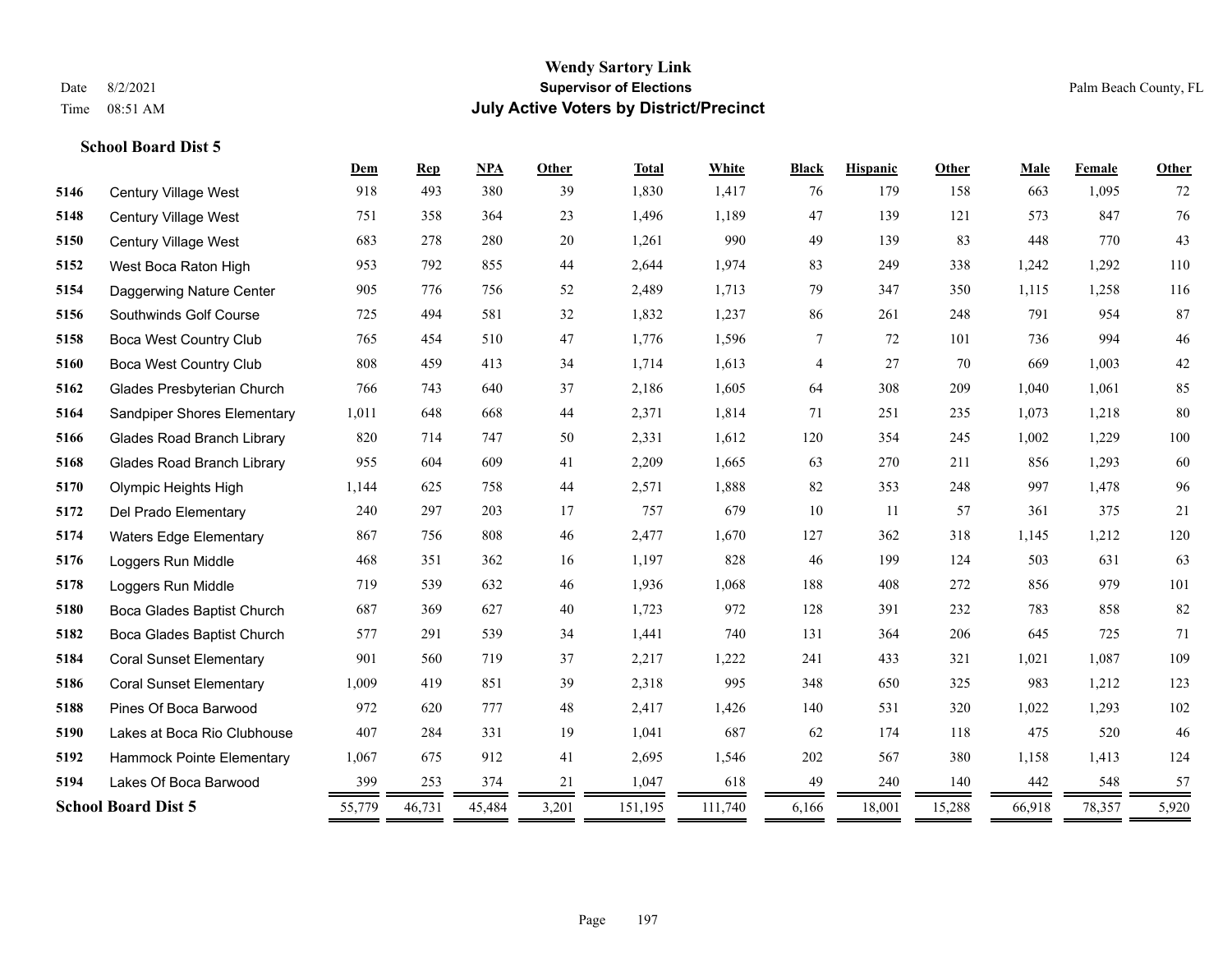|      |                                     | Dem          | <b>Rep</b>       | NPA              | <b>Other</b>     | <b>Total</b>   | <b>White</b>   | <b>Black</b>     | <b>Hispanic</b> | <b>Other</b>   | <b>Male</b>  | <b>Female</b>  | <b>Other</b>     |
|------|-------------------------------------|--------------|------------------|------------------|------------------|----------------|----------------|------------------|-----------------|----------------|--------------|----------------|------------------|
| 1002 | <b>Canal Point Community Center</b> | $\mathbf{0}$ | $\mathbf{0}$     | $\mathbf{0}$     | $\theta$         | $\theta$       | $\overline{0}$ | $\mathbf{0}$     | $\overline{0}$  | $\theta$       | $\theta$     | $\theta$       | $\Omega$         |
| 1004 | Pierce Hammock Elementary           | 3            | 3                | 3                | $\Omega$         | $\mathbf Q$    | 9              | $\theta$         | $\theta$        | $\theta$       | 3            | 6              | $\mathbf{0}$     |
| 1218 | Osceola Creek Middle                |              | $\boldsymbol{0}$ | $\mathbf{0}$     | $\Omega$         |                | $\mathbf{1}$   | $\mathbf{0}$     | $\mathbf{0}$    | $\theta$       | $\mathbf{1}$ | $\theta$       | $\theta$         |
| 2146 | Village Walk HOA Clubhouse          | 549          | 537              | 424              | 42               | 1,552          | 1,207          | 57               | 137             | 151            | 644          | 853            | 55               |
| 3084 | Lakes of Sherbrooke                 | 704          | 648              | 579              | 54               | 1,985          | 1,342          | 189              | 287             | 167            | 868          | 1.041          | 76               |
| 6002 | <b>Canal Point Community Center</b> | 81           | 101              | 60               | $\boldsymbol{0}$ | 242            | 105            | 38               | 84              | 15             | 108          | 124            | 10               |
| 6004 | Pahokee Recreation Center           | 960          | 175              | 228              | 5                | 1,368          | 179            | 882              | 224             | 83             | 562          | 758            | 48               |
| 6006 | Pahokee Recreation Center           | 995          | 165              | 274              | 13               | 1,447          | 122            | 844              | 380             | 101            | 645          | 720            | 82               |
| 6008 | Pahokee High                        | 516          | 21               | 101              | $\mathfrak{2}$   | 640            | $\tau$         | 587              | 3               | 43             | 186          | 423            | 31               |
| 6010 | <b>Canal Point Community Center</b> | 25           | 6                | 6                | $\mathbf{0}$     | 37             | 12             | 20               | 2               | 3              | 21           | 16             | $\boldsymbol{0}$ |
| 6012 | Belle Glade Library/Civic Ctr       | 177          | 29               | 58               | $\Omega$         | 264            | 30             | 146              | 75              | 13             | 103          | 150            | 11               |
| 6014 | Belle Glade Library/Civic Ctr       |              | $\overline{2}$   | $\mathbf{1}$     | $\Omega$         | $\overline{4}$ | $\mathbf{0}$   | $\mathbf{0}$     | $\overline{4}$  | $\theta$       | $\mathbf{1}$ | 3              | $\boldsymbol{0}$ |
| 6016 | South Bay Commission Chambe         | 35           | 50               | 26               | 2                | 113            | 73             | $7\phantom{.0}$  | 22              | 11             | 59           | 49             | 5                |
| 6018 | South Bay Commission Chambe         | 1,199        | 83               | 224              | 11               | 1,517          | 60             | 1,169            | 209             | 79             | 637          | 841            | 39               |
| 6020 | <b>Glades Central High</b>          | 442          | 78               | 133              | 8                | 661            | 81             | 383              | 160             | 37             | 307          | 321            | 33               |
| 6022 | Belle Glade Library/Civic Ctr       | 1,362        | 105              | 254              | 16               | 1,737          | 93             | 1,387            | 144             | 113            | 715          | 953            | 69               |
| 6024 | Lewis Evans Resource Center         | 1,699        | 66               | 261              | 15               | 2,041          | 31             | 1,774            | 123             | 113            | 817          | 1,155          | 69               |
| 6026 | Lewis Evans Resource Center         | 2            | $\mathbf{0}$     | $\overline{2}$   | $\Omega$         | $\overline{4}$ | $\overline{0}$ | $\mathbf{0}$     | $\overline{4}$  | $\theta$       |              | 3              | $\mathbf{0}$     |
| 6028 | Belle Glade Library/Civic Ctr       | 748          | 460              | 323              | 15               | 1,546          | 419            | 392              | 650             | 85             | 723          | 780            | 43               |
| 6029 | Belle Glade Library/Civic Ctr       |              | $\mathbf{0}$     | $\mathbf{0}$     | $\mathbf{0}$     | -1             | $\overline{0}$ | 1                | $\mathbf{0}$    | $\overline{0}$ | $\mathbf{1}$ | $\theta$       | $\mathbf{0}$     |
| 6030 | Belle Glade Library/Civic Ctr       | 8            | 3                | 12               | 2                | 25             | 8              | $\mathbf{0}$     | 17              | $\theta$       | 7            | 16             | $\overline{c}$   |
| 6032 | Gove Elementary                     | 674          | 295              | 273              | 5                | 1,247          | 313            | 430              | 406             | 98             | 534          | 670            | 43               |
| 6034 | Gove Elementary                     | $\mathbf{0}$ | $\overline{4}$   | $\boldsymbol{0}$ | $\overline{0}$   | $\overline{4}$ | $\overline{4}$ | $\boldsymbol{0}$ | $\mathbf{0}$    | $\theta$       | 3            | $\overline{1}$ | $\mathbf{0}$     |
| 6036 | Gove Elementary                     | 393          | 162              | 205              | 10               | 770            | 137            | 151              | 437             | 45             | 334          | 406            | 30               |
| 6038 | South Bay Commission Chambe         | $\mathbf{0}$ | $\mathbf{0}$     | $\mathbf{0}$     | $\overline{0}$   | $\theta$       | $\mathbf{0}$   | $\mathbf{0}$     | $\mathbf{0}$    | $\theta$       | $\theta$     | $\theta$       | $\theta$         |
| 6040 | Osceola Creek Middle                | 102          | 125              | 104              | $\overline{1}$   | 332            | 252            | 12               | 34              | 34             | 154          | 162            | 16               |
| 6042 | Osceola Creek Middle                | 992          | 1,212            | 1,026            | 62               | 3,292          | 2,113          | 430              | 486             | 263            | 1,573        | 1,610          | 109              |
| 6044 | <b>Frontier Elementary</b>          | 912          | 975              | 781              | 59               | 2,727          | 1,741          | 414              | 341             | 231            | 1,279        | 1,363          | 85               |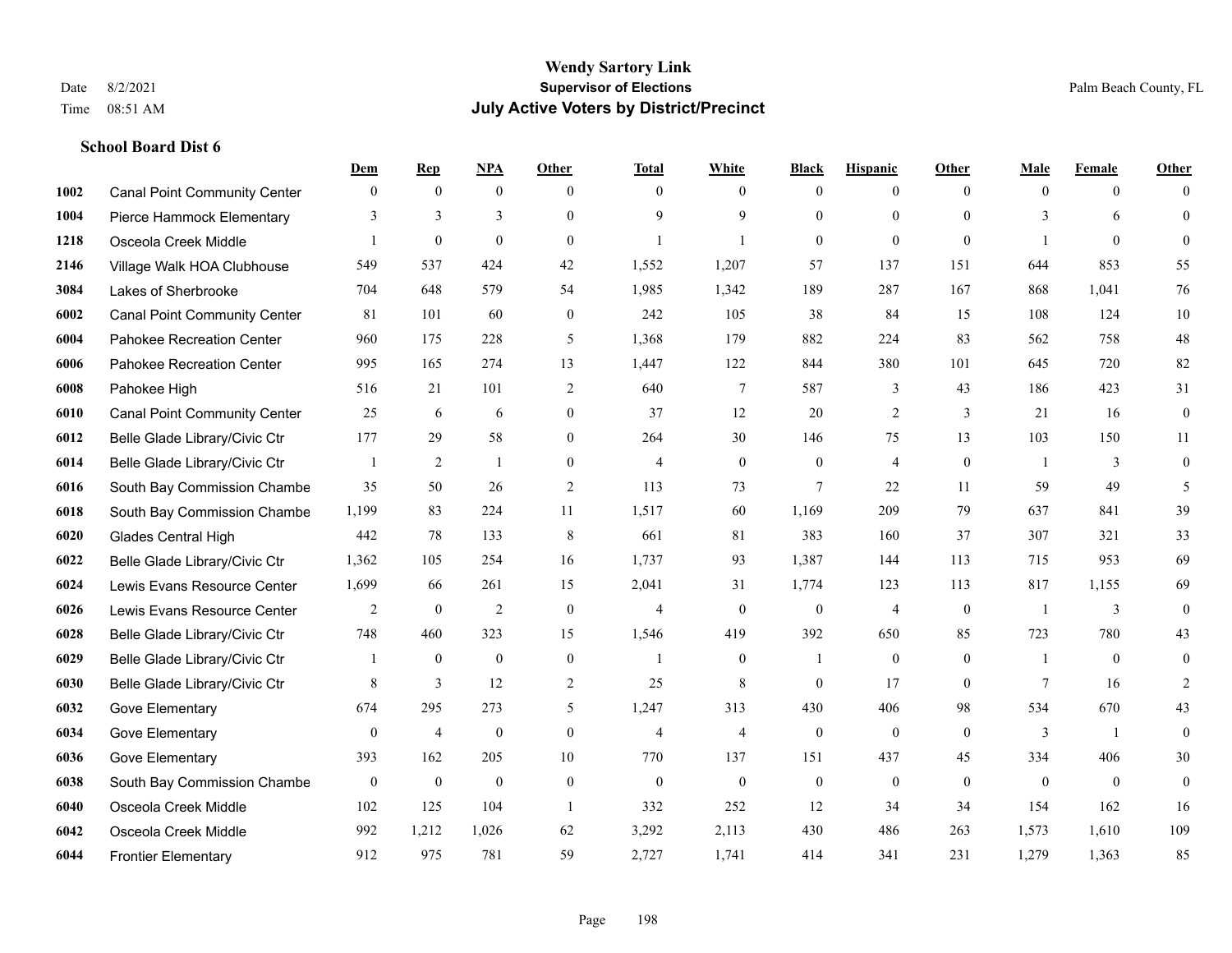|      |                                 | Dem          | <b>Rep</b>       | NPA              | <b>Other</b>     | <b>Total</b> | <b>White</b> | <b>Black</b>     | <b>Hispanic</b>  | <b>Other</b>   | <b>Male</b>    | <b>Female</b> | <b>Other</b>     |
|------|---------------------------------|--------------|------------------|------------------|------------------|--------------|--------------|------------------|------------------|----------------|----------------|---------------|------------------|
| 6045 | Acreage Branch Library          | 205          | 267              | 178              | 10               | 660          | 420          | 81               | 90               | 69             | 316            | 313           | 31               |
| 6046 | Pierce Hammock Elementary       | 807          | 958              | 747              | 45               | 2,557        | 1,642        | 361              | 316              | 238            | 1,235          | 1,224         | 98               |
| 6048 | Pierce Hammock Elementary       | $\mathbf{0}$ | $\boldsymbol{0}$ | $\boldsymbol{0}$ | $\boldsymbol{0}$ | $\mathbf{0}$ | $\mathbf{0}$ | $\boldsymbol{0}$ | $\boldsymbol{0}$ | $\mathbf{0}$   | $\mathbf{0}$   | $\mathbf{0}$  | $\mathbf{0}$     |
| 6050 | Acreage Branch Library          | 879          | 883              | 730              | 57               | 2,549        | 1,558        | 376              | 349              | 266            | 1,195          | 1,262         | 92               |
| 6051 | <b>Cornerstone Fellowship</b>   | 611          | 750              | 549              | 49               | 1,959        | 1,248        | 210              | 290              | 211            | 915            | 972           | 72               |
| 6052 | Seminole Ridge High             | 615          | 643              | 558              | 36               | 1,852        | 1,142        | 224              | 310              | 176            | 878            | 900           | 74               |
| 6054 | <b>Acreage Pines Elementary</b> | $\mathbf{0}$ | $\mathbf{0}$     | $\mathbf{0}$     | $\mathbf{0}$     | $\mathbf{0}$ | $\mathbf{0}$ | $\boldsymbol{0}$ | $\mathbf{0}$     | $\overline{0}$ | $\mathbf{0}$   | $\theta$      | $\boldsymbol{0}$ |
| 6056 | Pierce Hammock Elementary       | $\theta$     | $\mathbf{0}$     | $\mathbf{0}$     | $\Omega$         | $\theta$     | $\Omega$     | $\mathbf{0}$     | $\theta$         | $\Omega$       | $\theta$       | $\theta$      | $\theta$         |
| 6058 | <b>Acreage Pines Elementary</b> | 740          | 603              | 558              | 38               | 1,939        | 1,048        | 352              | 244              | 295            | 937            | 939           | 63               |
| 6060 | Indian Trail Improvement Dist   | 893          | 954              | 800              | 59               | 2,706        | 1,682        | 342              | 399              | 283            | 1,244          | 1,363         | 99               |
| 6072 | Seminole Ridge High             | 459          | 442              | 425              | 40               | 1,366        | 627          | 253              | 366              | 120            | 636            | 706           | 24               |
| 6073 | Seminole Ridge High             | $\mathbf{0}$ | $\bf{0}$         | $\boldsymbol{0}$ | $\overline{0}$   | $\mathbf{0}$ | $\mathbf{0}$ | $\boldsymbol{0}$ | $\mathbf{0}$     | $\mathbf{0}$   | $\overline{0}$ | $\mathbf{0}$  | $\mathbf{0}$     |
| 6076 | <b>Western Pines Middle</b>     | 639          | 707              | 570              | 36               | 1,952        | 1,420        | 154              | 203              | 175            | 931            | 937           | 84               |
| 6078 | <b>Western Pines Middle</b>     | 658          | 724              | 657              | 39               | 2,078        | 1,390        | 158              | 357              | 173            | 983            | 1,035         | 60               |
| 6080 | <b>Golden Grove Elementary</b>  | 608          | 777              | 621              | 49               | 2,055        | 1,382        | 130              | 344              | 199            | 956            | 1,015         | 84               |
| 6082 | Seminole Ridge High             | 11           | 6                | 15               | 2                | 34           | 29           | $\boldsymbol{0}$ | 3                | 2              | 13             | 21            | $\mathbf{0}$     |
| 6084 | Oasis Church                    | 262          | 380              | 312              | 40               | 994          | 619          | 61               | 213              | 101            | 491            | 487           | 16               |
| 6086 | Oasis Church                    | 266          | 414              | 244              | 21               | 945          | 691          | 93               | 86               | 75             | 433            | 482           | 30               |
| 6088 | Seminole Ridge High             | 542          | 680              | 544              | 40               | 1,806        | 1,162        | 215              | 286              | 143            | 848            | 904           | 54               |
| 6090 | Loxahatchee Groves Elementary   | 780          | 887              | 746              | 57               | 2,470        | 1,535        | 280              | 445              | 210            | 1,194          | 1,184         | 92               |
| 6092 | Oasis Church                    | 173          | 227              | 142              | 17               | 559          | 363          | 46               | 105              | 45             | 269            | 269           | 21               |
| 6094 | Palms West Presbyterian         | 673          | 929              | 657              | 42               | 2,301        | 1,834        | 78               | 207              | 182            | 1,101          | 1,126         | 74               |
| 6096 | Palms West Presbyterian         | $\mathbf{0}$ | $\boldsymbol{0}$ | $\boldsymbol{0}$ | $\boldsymbol{0}$ | $\mathbf{0}$ | $\mathbf{0}$ | $\boldsymbol{0}$ | $\boldsymbol{0}$ | $\mathbf{0}$   | $\overline{0}$ | $\mathbf{0}$  | $\boldsymbol{0}$ |
| 6098 | <b>HL Johnson Elementary</b>    | 657          | 505              | 463              | 37               | 1,662        | 916          | 304              | 257              | 185            | 755            | 866           | 41               |
| 6100 | Madison Green Clubhouse         | 1,238        | 721              | 749              | 50               | 2,758        | 1,199        | 778              | 403              | 378            | 1,278          | 1,377         | 103              |
| 6102 | <b>RPB Recreation Center</b>    | 656          | 475              | 452              | 25               | 1,608        | 941          | 264              | 258              | 145            | 661            | 891           | 56               |
| 6104 | Crestwood Middle                | 181          | 151              | 118              | 8                | 458          | 216          | 76               | 81               | 85             | 215            | 223           | 20               |
| 6106 | <b>RPB Recreation Center</b>    | 216          | 121              | 196              | 9                | 542          | 225          | 97               | 155              | 65             | 214            | 308           | 20               |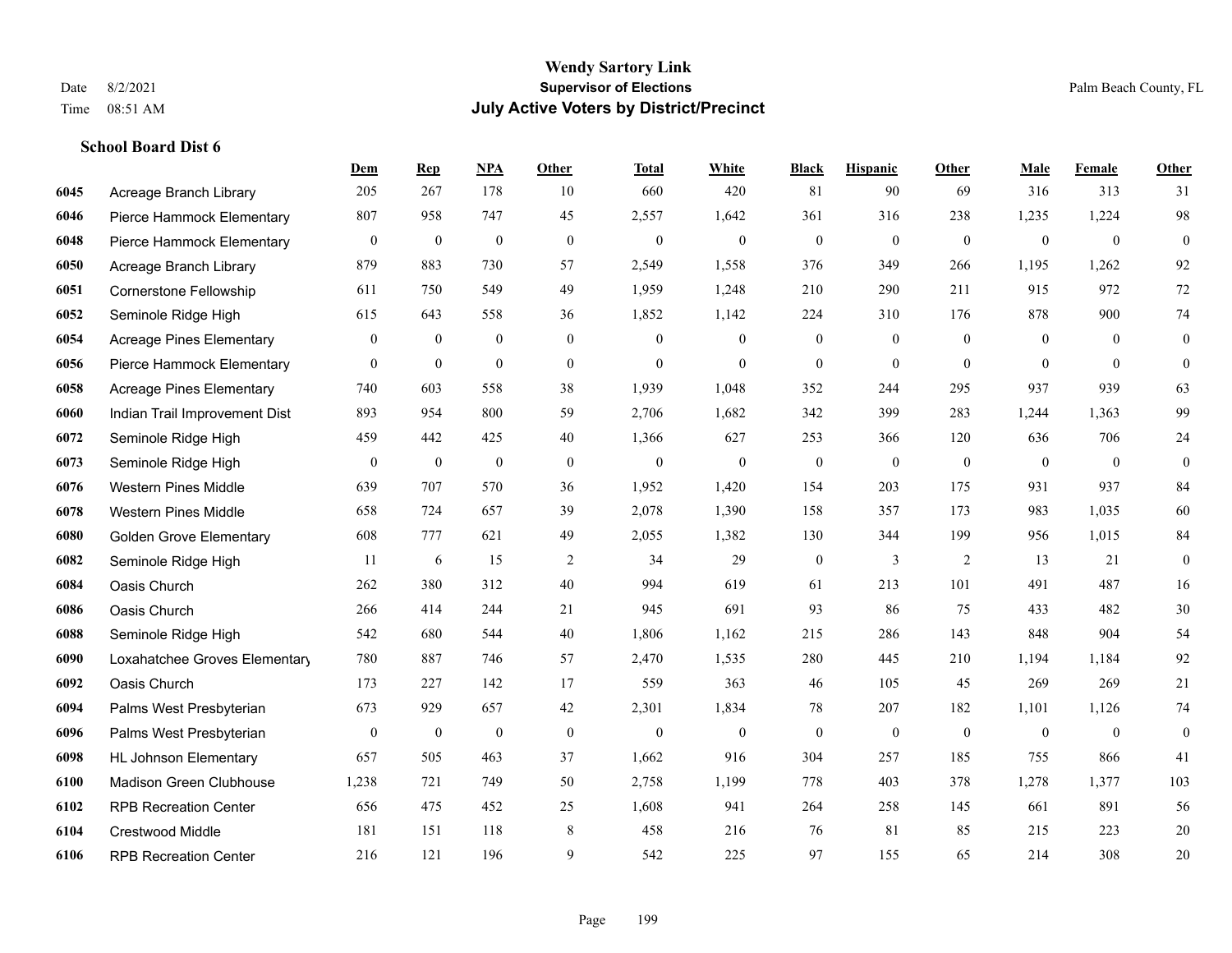**School Board Dist 6**

#### **Wendy Sartory Link** Date 8/2/2021 **Supervisor of Elections** Palm Beach County, FL Time 08:51 AM **July Active Voters by District/Precinct**

## **Dem Rep NPA Other Total White Black Hispanic Other Male Female Other** Calypso Bay Waterpark 0 0 0 0 0 0 0 0 0 0 0 0 Crestwood Middle 471 412 357 33 1,273 679 230 214 150 591 639 43 RPB Village Hall 1,069 695 685 41 2,490 1,367 467 430 226 1,165 1,234 91 HL Johnson Elementary 729 413 481 51 1,674 868 323 275 208 735 894 45 RPB Branch Library 1,087 564 695 54 2,400 1,141 578 430 251 1,044 1,267 89 Royal Palm Beach High 402 318 260 17 997 475 202 153 167 471 501 25 RPB Cultural Center 1,169 662 752 50 2,633 1,392 499 492 250 1,135 1,409 89 RPB Cultural Center 584 320 384 18 1,306 636 278 276 116 550 715 41 Calypso Bay Waterpark 684 297 499 32 1,512 547 410 362 193 651 800 61 Royal Palm Beach High 35 27 28 3 93 51 25 10 7 42 51 0 Royal Palm Beach High 81 43 88 5 217 100 36 60 21 100 110 7 Royal Palm Beach High 390 188 259 18 855 413 166 184 92 388 435 32 Christ Fellowship Church RPB 960 469 686 29 2,144 848 503 499 294 954 1,096 94 Calypso Bay Waterpark 1 1 0 0 2 0 1 0 1 0 1 1 Royal Palm Beach High 0 0 0 0 0 0 0 0 0 0 0 0 Christ Fellowship Church RPB 0 0 0 0 0 0 0 0 0 0 0 0 Binks Forest Elementary 25 41 41 5 112 82 5 10 15 50 59 3 Binks Forest Elementary 410 558 377 34 1,379 1,053 46 131 149 650 684 45 Wellington Landings Middle 466 528 390 28 1,412 1,021 86 187 118 634 738 40 Binks Forest Elementary 632 717 569 39 1,957 1,377 127 284 169 888 1,008 61 Wellington Elementary 783 940 544 40 2,307 1,700 129 305 173 1,051 1,181 75 Wellington Landings Middle 663 582 562 43 1,850 1,204 164 333 149 861 935 54 First Baptist Church Wel 764 661 552 44 2,021 1,288 207 345 181 898 1,059 64 First Baptist Church Wel 830 804 598 54 2,286 1,539 183 371 193 1,022 1,190 74 Wellington Community Center 858 861 735 47 2,501 1,743 151 395 212 1,153 1,268 80 First Baptist Church Wel 128 181 141 9 459 353 27 44 35 213 234 12 Christ Fellowship Church RPB 0 6 2 0 8 8 0 0 0 3 5 0 Christ Fellowship Church RPB 1,297 575 823 67 2,762 961 843 633 325 1,181 1,464 117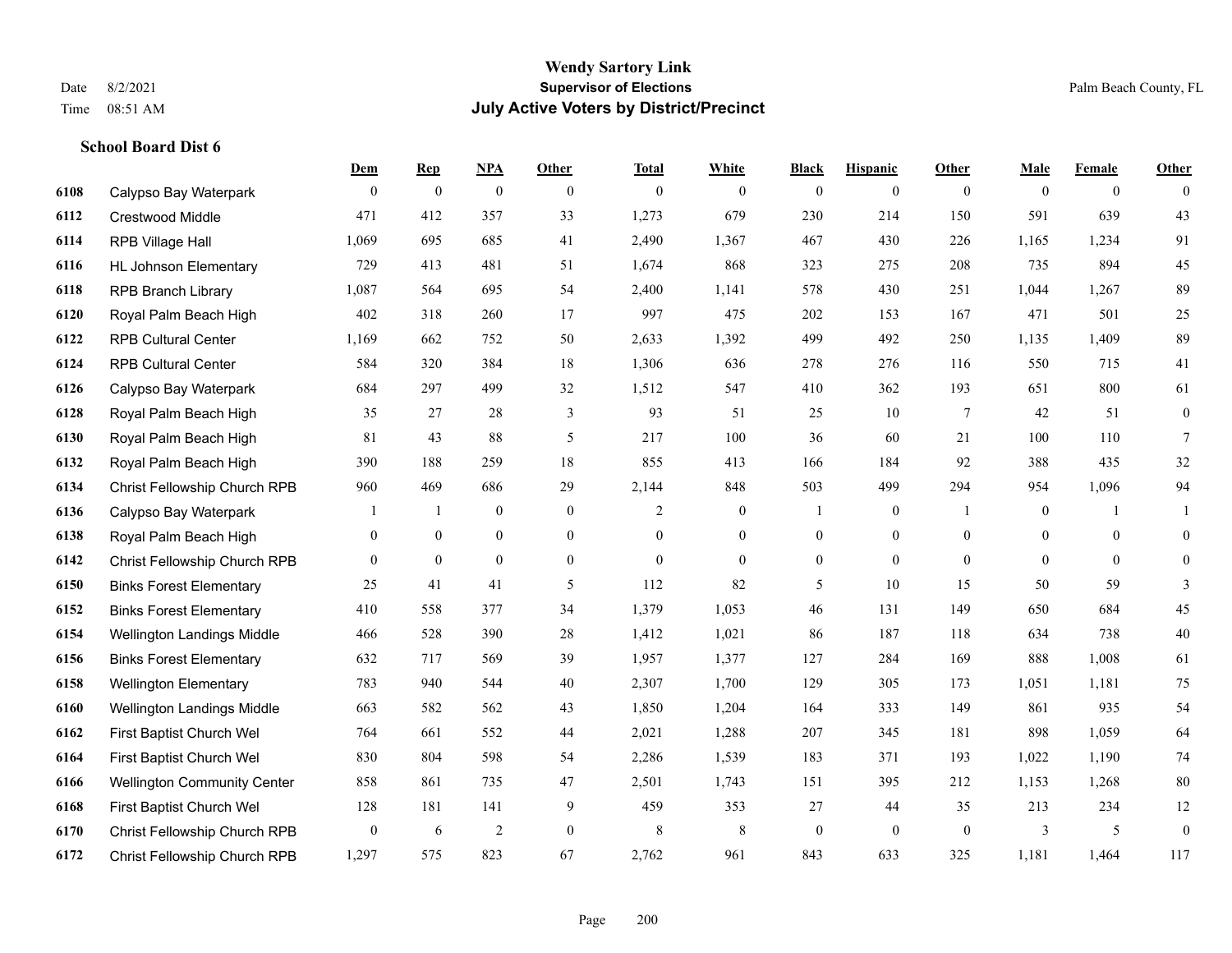|      |                                     | Dem            | <b>Rep</b>   | NPA              | Other          | <b>Total</b>         | White          | <b>Black</b>     | <b>Hispanic</b> | Other          | Male           | Female   | Other            |
|------|-------------------------------------|----------------|--------------|------------------|----------------|----------------------|----------------|------------------|-----------------|----------------|----------------|----------|------------------|
| 6176 | <b>Christ Fellowship Church RPB</b> | 21             | 13           | 18               | 2              | 54                   | 22             | 9                | 18              | 5              | 23             | 29       | 2                |
| 6182 | New Horizons Elementary             | 292            | 451          | 318              | 14             | 1,075                | 788            | 53               | 113             | 121            | 464            | 582      | 29               |
| 6184 | Wellington High                     | 660            | 577          | 522              | 37             | 1,796                | 1,112          | 242              | 286             | 156            | 793            | 945      | 58               |
| 6186 | <b>Elbridge Gale Elementary</b>     | 818            | 554          | 628              | 42             | 2,042                | 1,111          | 292              | 424             | 215            | 889            | 1,070    | 83               |
| 6188 | <b>Wellington Village Park</b>      | 219            | 418          | 290              | 27             | 954                  | 809            | 16               | 46              | 83             | 383            | 522      | 49               |
| 6190 | Wellington Village Hall             | 816            | 450          | 630              | 41             | 1,937                | 866            | 354              | 507             | 210            | 807            | 1,055    | 75               |
| 6192 | <b>St Peters Methodist Church</b>   | 971            | 787          | 805              | 63             | 2,626                | 1,559          | 281              | 547             | 239            | 1,199          | 1,339    | 88               |
| 6194 | <b>Equestrian Trails Elementary</b> | 504            | 289          | 340              | 20             | 1,153                | 518            | 293              | 155             | 187            | 512            | 586      | 55               |
| 6196 | Palm Beach Central High             | $\mathbf{0}$   | $\bf{0}$     | $\boldsymbol{0}$ | $\overline{0}$ | $\mathbf{0}$         | $\overline{0}$ | $\boldsymbol{0}$ | $\mathbf{0}$    | $\theta$       | $\overline{0}$ | $\theta$ | $\boldsymbol{0}$ |
| 6198 | Wellington Branch Library           | 522            | 351          | 340              | 35             | 1,248                | 690            | 190              | 258             | 110            | 527            | 689      | 32               |
| 6200 | <b>Emerald Cove Middle</b>          | 538            | 559          | 499              | 44             | 1,640                | 1,021          | 178              | 268             | 173            | 727            | 862      | 51               |
| 6202 | <b>Emerald Cove Middle</b>          | 102            | 83           | 95               | 7              | 287                  | 160            | 60               | 51              | 16             | 129            | 152      | 6                |
| 6208 | Buena Vida Clubhouse                | 319            | 202          | 176              | 13             | 710                  | 624            | 19               | 22              | 45             | 320            | 371      | 19               |
| 6210 | Villa Olympia Clubhouse             | 1,555          | 1,051        | 1,262            | 92             | 3,960                | 1,777          | 690              | 677             | 816            | 1,852          | 1,919    | 189              |
| 6212 | <b>Wellington Village Park</b>      | 146            | 226          | 171              | 15             | 558                  | 381            | 15               | 91              | 71             | 255            | 276      | $27\,$           |
| 6214 | Wellington Village Park             | 825            | 751          | 681              | 47             | 2,304                | 1,457          | 249              | 278             | 320            | 1,054          | 1,165    | 85               |
| 6216 | Panther Run Elementary              | 231            | 191          | 177              | 10             | 609                  | 340            | 96               | 100             | 73             | 281            | 305      | 23               |
| 6218 | <b>Wellington Village Park</b>      | $\overline{0}$ | $\mathbf{0}$ | $\mathbf{0}$     | $\overline{0}$ | $\mathbf{0}$         | $\overline{0}$ | $\boldsymbol{0}$ | $\mathbf{0}$    | $\overline{0}$ | $\theta$       | $\theta$ | $\boldsymbol{0}$ |
| 6220 | <b>Wellington Village Park</b>      | 57             | 28           | 39               | 7              | 131                  | 63             | 16               | 31              | 21             | 55             | 72       | 4                |
| 6222 | Panther Run Elementary              | $\overline{0}$ | $\mathbf{1}$ | $\mathbf{0}$     | $\theta$       | $\overline{1}$       |                | $\mathbf{0}$     | $\mathbf{0}$    | $\theta$       |                | $\theta$ | $\mathbf{0}$     |
| 6224 | Discovery Key Elementary            | 969            | 1,113        | 682              | 57             | 2,821                | 2,099          | 181              | 327             | 214            | 1,316          | 1,422    | 83               |
| 6226 | The Isles at Wellington             | 753            | 754          | 620              | 37             | 2,164                | 1,396          | 225              | 241             | 302            | 1,021          | 1,049    | 94               |
| 6228 | Wycliffe Comm Association Bldg      | 763            | 322          | 398              | 20             | 1,503                | 1,406          | 17               | 20              | 60             | 647            | 827      | 29               |
| 6230 | Epiphany Lutheran Church            | 1,136          | 1,196        | 1,089            | 79             | 3,500                | 2,171          | 395              | 563             | 371            | 1,600          | 1,796    | 104              |
| 6232 | Panther Run Elementary              | 683            | 741          | 638              | 47             | 2,109                | 1,346          | 243              | 244             | 276            | 999            | 1,042    | 68               |
|      | <b>School Board Dist 6</b>          | 52,768         | 40,480<br>=  | 37,315<br>=      | 2,645<br>=     | 133,208<br>$\, = \,$ | 74,191         | 24,046<br>=      | 21,686          | 13,285         | 60,268         | 68,280   | 4,660            |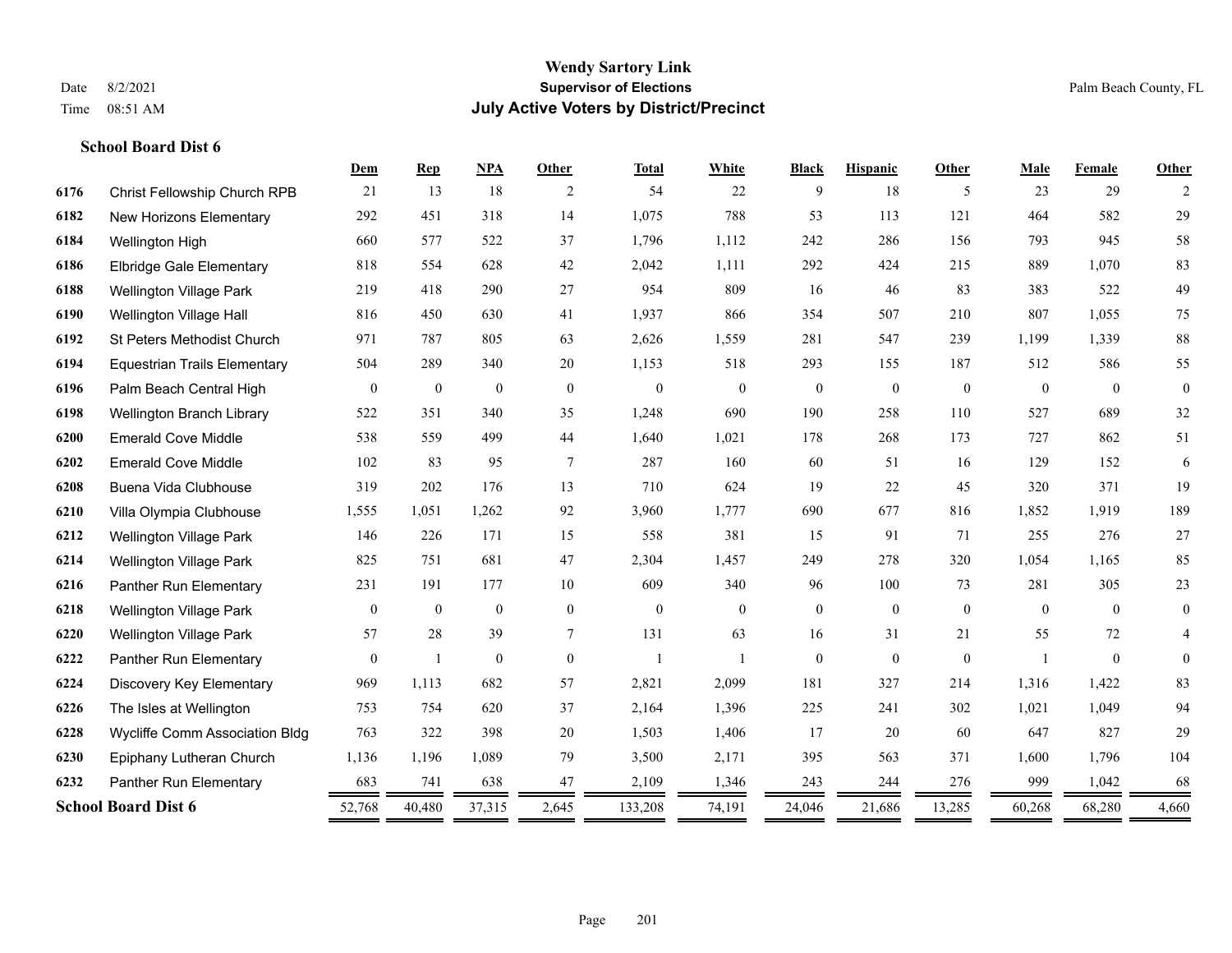**School Board Dist 7**

### **Wendy Sartory Link** Date 8/2/2021 **Supervisor of Elections** Palm Beach County, FL Time 08:51 AM **July Active Voters by District/Precinct**

## **Dem Rep NPA Other Total White Black Hispanic Other Male Female Other** Garden Lodge 366 F&AM 96 35 45 7 183 82 58 21 22 80 97 6 Pew Leadership Center 193 78 140 10 421 219 116 44 42 174 233 14 Lake Park Town Hall 0 0 0 0 0 0 0 0 0 0 0 0 PBC Fire Rescue #68 1,027 408 511 38 1,984 816 829 113 226 924 974 86 NPB Council Chambers 176 261 155 14 606 536 10 22 38 267 320 19 Lake Park Town Hall 280 352 257 27 916 752 37 58 69 415 477 24 West Gate Elementary 391 221 335 13 960 316 72 492 80 459 452 49 Belvedere Elementary 6 6 6 1 0 13 12 0 0 1 9 4 0 Howard Park Community Center 140 79 99 7 325 168 54 66 37 151 166 8 Sunlight Community Church 390 215 282 15 902 375 175 263 89 400 472 30 Sunlight Community Church 720 297 531 31 1,579 655 246 510 168 733 763 83 Our Savior Lutheran Church 0 0 0 2 0 0 2 1 1 0 0 0 1 1 0 Our Savior Lutheran Church 251 52 154 7 464 107 165 156 36 177 266 21 Our Savior Lutheran Church 1,031 316 571 49 1,967 780 431 568 188 909 961 97 Our Savior Lutheran Church 365 132 273 20 790 550 70 92 78 383 374 33 S D Spady Elementary 668 704 534 57 1,963 1,701 31 97 134 928 962 73 **7002 J F Kennedy Middle 0 0 0 0 0 0 0 0 0** 0 **7004 J F Kennedy Middle 0 0 0 0 0 0 0 0 0** 0 J F Kennedy Middle 0 0 0 0 0 0 0 0 0 0 J F Kennedy Middle 0 0 0 0 0 0 0 0 0 0 St John Lutheran Church 279 12 89 6 386 27 314 23 22 126 243 17 St John Lutheran Church 1,069 195 421 18 1,703 487 985 69 162 780 863 60 RB Prep Achievement Academy 0 0 0 0 0 0 0 0 0 0 0 0 RB Prep Achievement Academy 2 1 0 0 3 1 2 0 0 2 1 0 RB Prep Achievement Academy 0 0 0 0 0 0 0 0 0 0 0 0 RB Prep Achievement Academy 0 0 0 0 0 0 0 0 0 0 0 0 J F Kennedy Middle 889 176 360 26 1,451 291 798 152 210 646 756 49 Hurst Chapel AME Church 1,544 88 332 21 1,985 146 1,618 95 126 806 1,123 56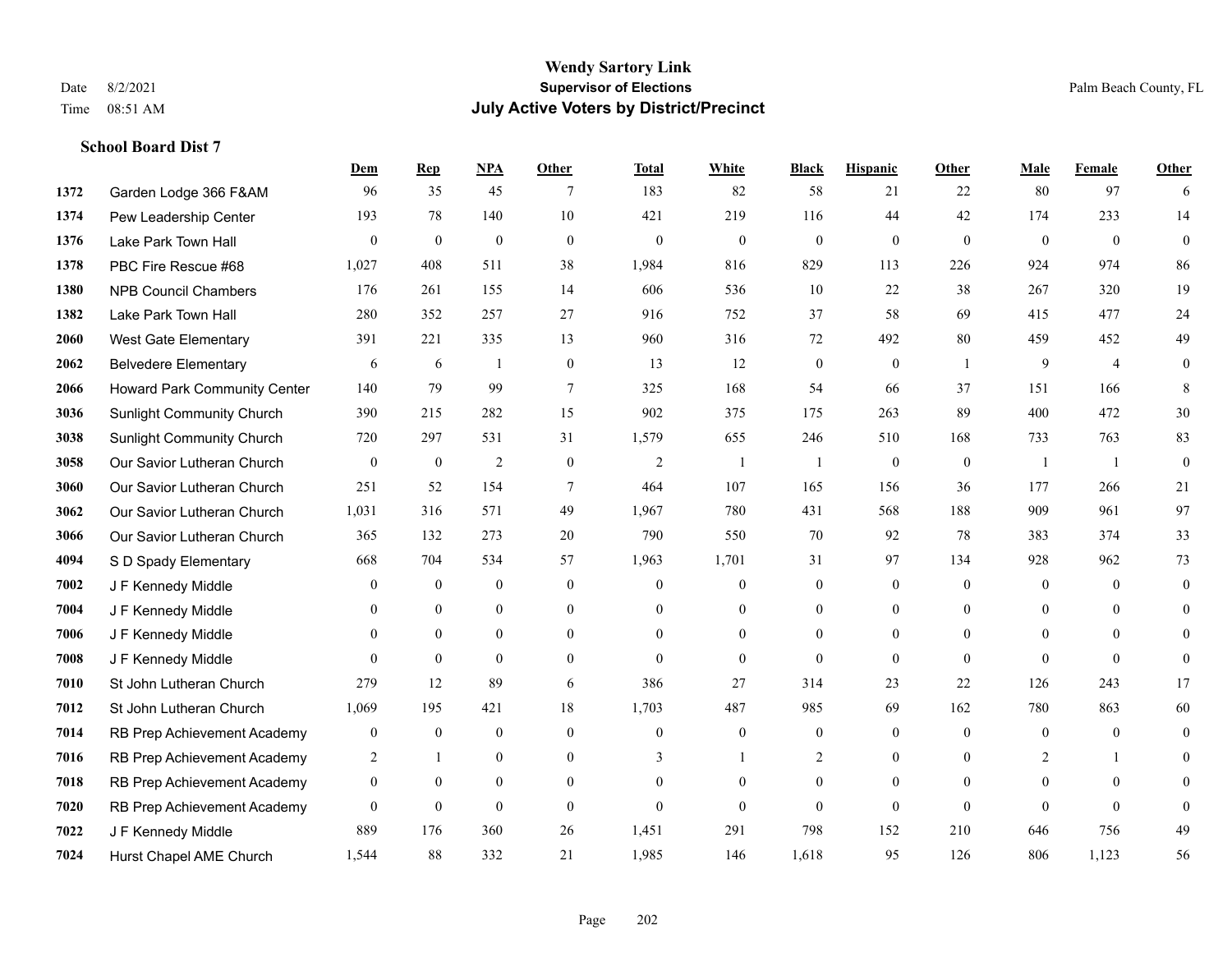|      |                                  | Dem            | <b>Rep</b>     | NPA          | <b>Other</b>   | <b>Total</b> | <b>White</b>   | <b>Black</b>     | <b>Hispanic</b> | <b>Other</b>   | <b>Male</b>  | Female       | <b>Other</b>   |
|------|----------------------------------|----------------|----------------|--------------|----------------|--------------|----------------|------------------|-----------------|----------------|--------------|--------------|----------------|
| 7025 | Hurst Chapel AME Church          | 262            | 33             | 104          | 3              | 402          | 60             | 248              | 39              | 55             | 146          | 239          | 17             |
| 7026 | Lindsey Davis Senior Comm Ctr    | 2,258          | 75             | 413          | 19             | 2,765        | 60             | 2,489            | 37              | 179            | 1,108        | 1,561        | 96             |
| 7028 | <b>Wells Recreation Center</b>   | 1,825          | 139            | 460          | 19             | 2,443        | 234            | 1,912            | 99              | 198            | 1,047        | 1,305        | 91             |
| 7030 | Riviera Beach Marina Event Ctr   | 195            | 301            | 175          | 22             | 693          | 555            | 48               | 44              | 46             | 349          | 323          | 21             |
| 7034 | Suncoast High                    | 1,293          | 200            | 500          | 24             | 2,017        | 361            | 1,214            | 149             | 293            | 834          | 1,107        | 76             |
| 7036 | RB Prep Achievement Academy      | $\mathbf{0}$   | $\mathbf{0}$   | 6            | $\mathbf{0}$   | 6            | $\mathbf{0}$   | $\mathbf{0}$     | $\mathbf{0}$    | 6              | 4            | -1           | 1              |
| 7038 | RB Prep Achievement Academy      | $\mathbf{0}$   | $\mathbf{0}$   | $\mathbf{0}$ | $\overline{0}$ | $\mathbf{0}$ | $\overline{0}$ | $\mathbf{0}$     | $\mathbf{0}$    | $\theta$       | $\theta$     | $\theta$     | $\mathbf{0}$   |
| 7040 | Mary McLeod Bethune Elementa     | 1,227          | 53             | 248          | 16             | 1,544        | 34             | 1,368            | 45              | 97             | 607          | 891          | 46             |
| 7041 | Mary McLeod Bethune Elementa     | 385            | 32             | 118          | $\,8\,$        | 543          | 42             | 418              | 26              | 57             | 202          | 317          | $24\,$         |
| 7042 | Dan Calloway Complex             | 1,719          | 73             | 365          | 21             | 2,178        | 43             | 1,930            | 43              | 162            | 879          | 1,237        | 62             |
| 7044 | <b>Wells Recreation Center</b>   | 1,384          | 87             | 351          | 16             | 1,838        | 183            | 1,457            | 64              | 134            | 754          | 1,013        | 71             |
| 7046 | Riviera Beach Marina Event Ctr   | 38             | 30             | 15           | 5              | 88           | 74             | $7\phantom{.0}$  | $\overline{2}$  | 5              | 49           | 38           | 1              |
| 7048 | <b>Crossroads Baptist Church</b> | 284            | 8              | 83           | 10             | 385          | 6              | 322              | 28              | 29             | 129          | 239          | 17             |
| 7054 | <b>Crossroads Baptist Church</b> | 985            | 70             | 288          | 13             | 1,356        | 111            | 1,031            | 73              | 141            | 579          | 717          | 60             |
| 7056 | <b>Crossroads Baptist Church</b> | $\overline{0}$ | $\overline{0}$ | $\mathbf{0}$ | $\theta$       | $\mathbf{0}$ | $\overline{0}$ | $\mathbf{0}$     | $\mathbf{0}$    | $\theta$       | $\mathbf{0}$ | $\mathbf{0}$ | $\mathbf{0}$   |
| 7058 | Palm Beach Lakes High            | 1,432          | 359            | 603          | 42             | 2,436        | 808            | 1,098            | 307             | 223            | 985          | 1,352        | 99             |
| 7060 | <b>Ephesus Junior Academy</b>    | 1,167          | 64             | 228          | 16             | 1,475        | 104            | 1,213            | 50              | 108            | 597          | 831          | 47             |
| 7062 | Mangonia Park Town Hall          | 713            | 40             | 177          | 10             | 940          | 81             | 752              | 39              | 68             | 376          | 536          | $28\,$         |
| 7064 | Grace Episcopal Church           | 1,301          | 161            | 435          | 34             | 1,931        | 335            | 1,270            | 127             | 199            | 826          | 1,019        | 86             |
| 7066 | Northboro Elementary             | 1,068          | 187            | 415          | 29             | 1,699        | 458            | 908              | 162             | 171            | 760          | 868          | 71             |
| 7068 | Pleasant City Community Center   | 927            | 242            | 473          | 34             | 1,676        | 769            | 587              | 173             | 147            | 801          | 794          | 81             |
| 7070 | Northboro Elementary             | 457            | 397            | 365          | 39             | 1,258        | 1,007          | 65               | 84              | 102            | 580          | 645          | 33             |
| 7078 | <b>Egret Lake Elementary</b>     | 348            | 97             | 148          | 16             | 609          | 413            | 103              | 48              | 45             | 239          | 349          | 21             |
| 7080 | <b>Egret Lake Elementary</b>     | 22             | 3              | -1           | $\mathbf{0}$   | 26           | 25             | $\boldsymbol{0}$ | $\mathbf{0}$    | $\overline{1}$ | 6            | 19           | -1             |
| 7082 | Seminole Trails Elementary       | 1,031          | 317            | 485          | 29             | 1,862        | 678            | 706              | 259             | 219            | 812          | 965          | 85             |
| 7084 | Sharon Christian Church          | 743            | 271            | 428          | 43             | 1,485        | 601            | 445              | 276             | 163            | 607          | 821          | 57             |
| 7086 | <b>Bear Lakes Middle</b>         | 35             | 17             | 12           | -1             | 65           | 25             | 14               | 10              | 16             | 25           | 36           | $\overline{4}$ |
| 7088 | Whitehall Clubhouse #3           | 679            | 484            | 446          | 50             | 1,659        | 1,050          | 248              | 193             | 168            | 771          | 839          | 49             |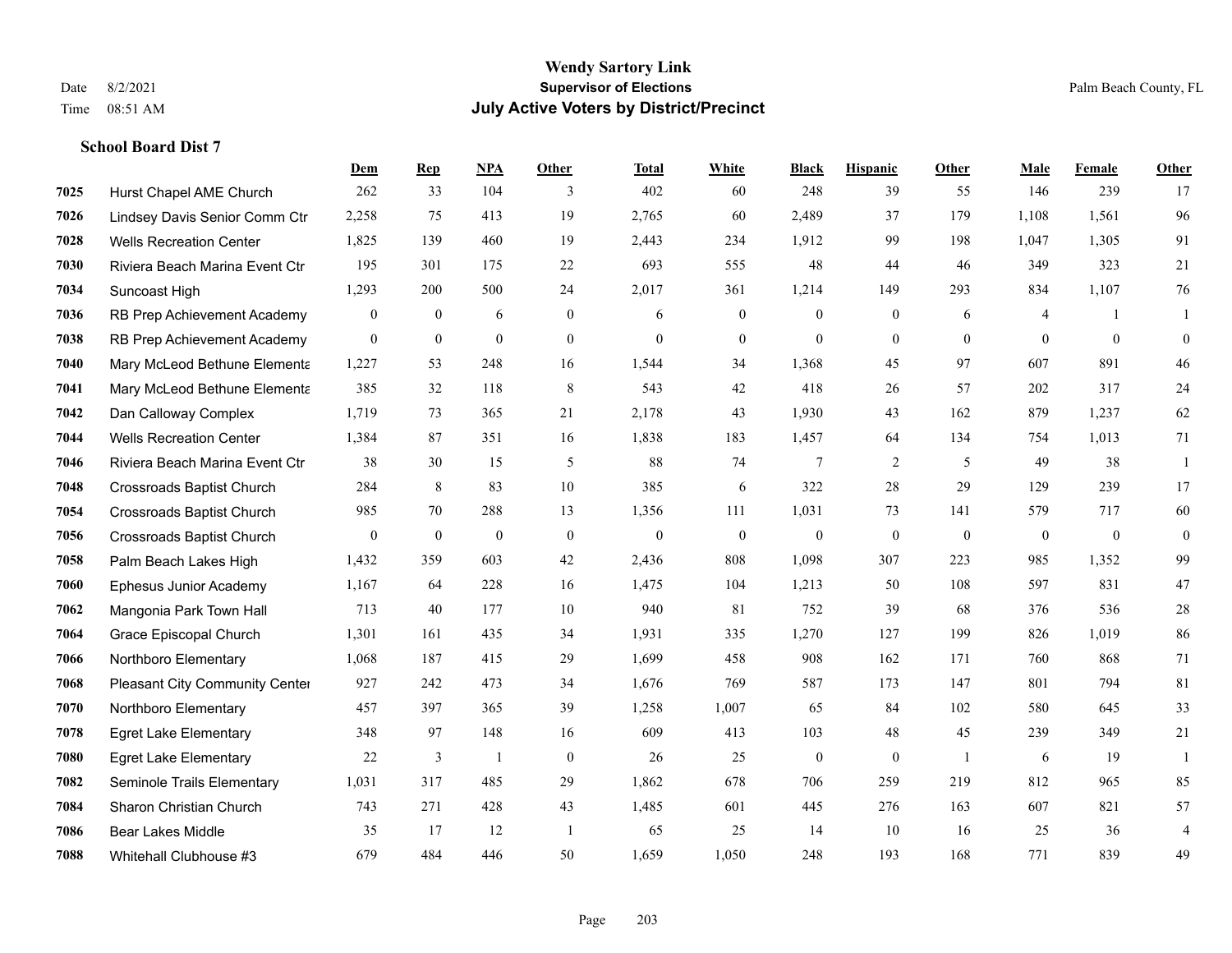|      |                                  | Dem          | <b>Rep</b>       | NPA              | <b>Other</b>   | <b>Total</b> | White            | <b>Black</b>     | <b>Hispanic</b>  | Other          | <b>Male</b>    | Female       | <b>Other</b>     |
|------|----------------------------------|--------------|------------------|------------------|----------------|--------------|------------------|------------------|------------------|----------------|----------------|--------------|------------------|
| 7090 | <b>Bear Lakes Middle</b>         | 1,293        | 471              | 800              | 58             | 2,622        | 1,042            | 897              | 371              | 312            | 1,139          | 1,360        | 123              |
| 7092 | Palm Beach Lakes High            | 117          | 35               | 76               | 3              | 231          | 84               | 68               | 22               | 57             | 106            | 111          | 14               |
| 7094 | Salvation Army Activity Hall     | 597          | 77               | 279              | 12             | 965          | 158              | 505              | 126              | 176            | 410            | 508          | 47               |
| 7096 | Salvation Army Activity Hall     | 828          | 306              | 475              | 32             | 1,641        | 671              | 529              | 252              | 189            | 658            | 904          | 79               |
| 7098 | U M Church of Palm Beaches       | 21           | 17               | 18               | $\overline{1}$ | 57           | 45               | $\overline{c}$   | 9                | $\overline{1}$ | 29             | 24           | $\overline{4}$   |
| 7100 | U M Church of Palm Beaches       | 943          | 427              | 653              | 66             | 2,089        | 1,013            | 651              | 227              | 198            | 931            | 1,094        | 64               |
| 7102 | First Christian Church           | 737          | 180              | 323              | 25             | 1,265        | 414              | 623              | 103              | 125            | 482            | 737          | 46               |
| 7104 | WPB City Fire Station #5         | 738          | 380              | 415              | 25             | 1,558        | 957              | 269              | 185              | 147            | 670            | 837          | 51               |
| 7106 | Roosevelt Elementary             | 2,051        | 166              | 535              | 28             | 2,780        | 262              | 2,067            | 238              | 213            | 1,109          | 1,551        | 120              |
| 7108 | <b>Chamber of Commerce</b>       | 401          | 391              | 341              | 56             | 1,189        | 893              | 60               | 102              | 134            | 561            | 589          | 39               |
| 7110 | <b>Adult Education Center</b>    | 669          | 212              | 391              | 29             | 1,301        | 416              | 400              | 361              | 124            | 524            | 717          | 60               |
| 7112 | <b>Adult Education Center</b>    | 127          | 27               | 59               | $\overline{7}$ | 220          | 52               | 122              | 23               | 23             | 68             | 142          | 10               |
| 7114 | <b>Adult Education Center</b>    | $\mathbf{0}$ | $\boldsymbol{0}$ | $\boldsymbol{0}$ | $\mathbf{0}$   | $\mathbf{0}$ | $\boldsymbol{0}$ | $\boldsymbol{0}$ | $\boldsymbol{0}$ | $\theta$       | $\overline{0}$ | $\theta$     | $\boldsymbol{0}$ |
| 7116 | <b>Adult Education Center</b>    | $\mathbf{0}$ | $\overline{0}$   | $\overline{0}$   | $\mathbf{0}$   | $\mathbf{0}$ | $\overline{0}$   | $\boldsymbol{0}$ | $\mathbf{0}$     | $\mathbf{0}$   | $\mathbf{0}$   | $\mathbf{0}$ | $\mathbf{0}$     |
| 7118 | <b>Adult Education Center</b>    | 30           | 31               | 36               | 5              | 102          | 76               | 3                | 18               | 5              | 51             | 45           | 6                |
| 7120 | U M Church of Palm Beaches       | 278          | 110              | 172              | 8              | 568          | 203              | 206              | 107              | 52             | 243            | 296          | 29               |
| 7122 | U M Church of Palm Beaches       | $\mathbf{0}$ | $\mathbf{0}$     | $\theta$         | $\overline{0}$ | $\mathbf{0}$ | $\overline{0}$   | $\mathbf{0}$     | $\mathbf{0}$     | $\theta$       | $\theta$       | $\theta$     | $\mathbf{0}$     |
| 7124 | First Christian Church           | 1,216        | 142              | 339              | 15             | 1,712        | 201              | 1,236            | 112              | 163            | 749            | 902          | 61               |
| 7126 | First Christian Church           | 1,504        | 495              | 749              | 81             | 2,829        | 1,083            | 1,043            | 403              | 300            | 1,162          | 1,554        | 113              |
| 7128 | <b>Westward Elementary</b>       | 1,944        | 125              | 465              | 24             | 2,558        | 158              | 2,097            | 118              | 185            | 1,027          | 1,447        | 84               |
| 7134 | Clayton Hutcheson Hall A         | 795          | 170              | 394              | 23             | 1,382        | 302              | 654              | 283              | 143            | 606            | 709          | 67               |
| 7136 | <b>Haverhill Town Hall</b>       | 44           | 36               | 35               | $\overline{2}$ | 117          | 48               | 32               | 27               | 10             | 48             | 64           | 5                |
| 7138 | <b>Westgate Community Center</b> | 1,550        | 443              | 893              | 29             | 2,915        | 678              | 949              | 989              | 299            | 1,298          | 1,475        | 142              |
| 7148 | Howard Park Community Center     | 74           | 26               | 44               | 5              | 149          | 66               | 35               | 28               | 20             | 75             | 67           | $\tau$           |
| 7149 | Howard Park Community Center     | 59           | 11               | 46               | $\overline{2}$ | 118          | 17               | 47               | 33               | 21             | 54             | 54           | 10               |
| 7160 | South Grade Elementary           | 942          | 216              | 458              | 25             | 1,641        | 525              | 621              | 318              | 177            | 792            | 774          | 75               |
| 7162 | <b>Osborne Community Center</b>  | 858          | 119              | 368              | 21             | 1,366        | 249              | 704              | 276              | 137            | 617            | 690          | 59               |
| 7168 | Maddock Park                     | 1,507        | 632              | 897              | 56             | 3,092        | 1,515            | 794              | 518              | 265            | 1,419          | 1,555        | 118              |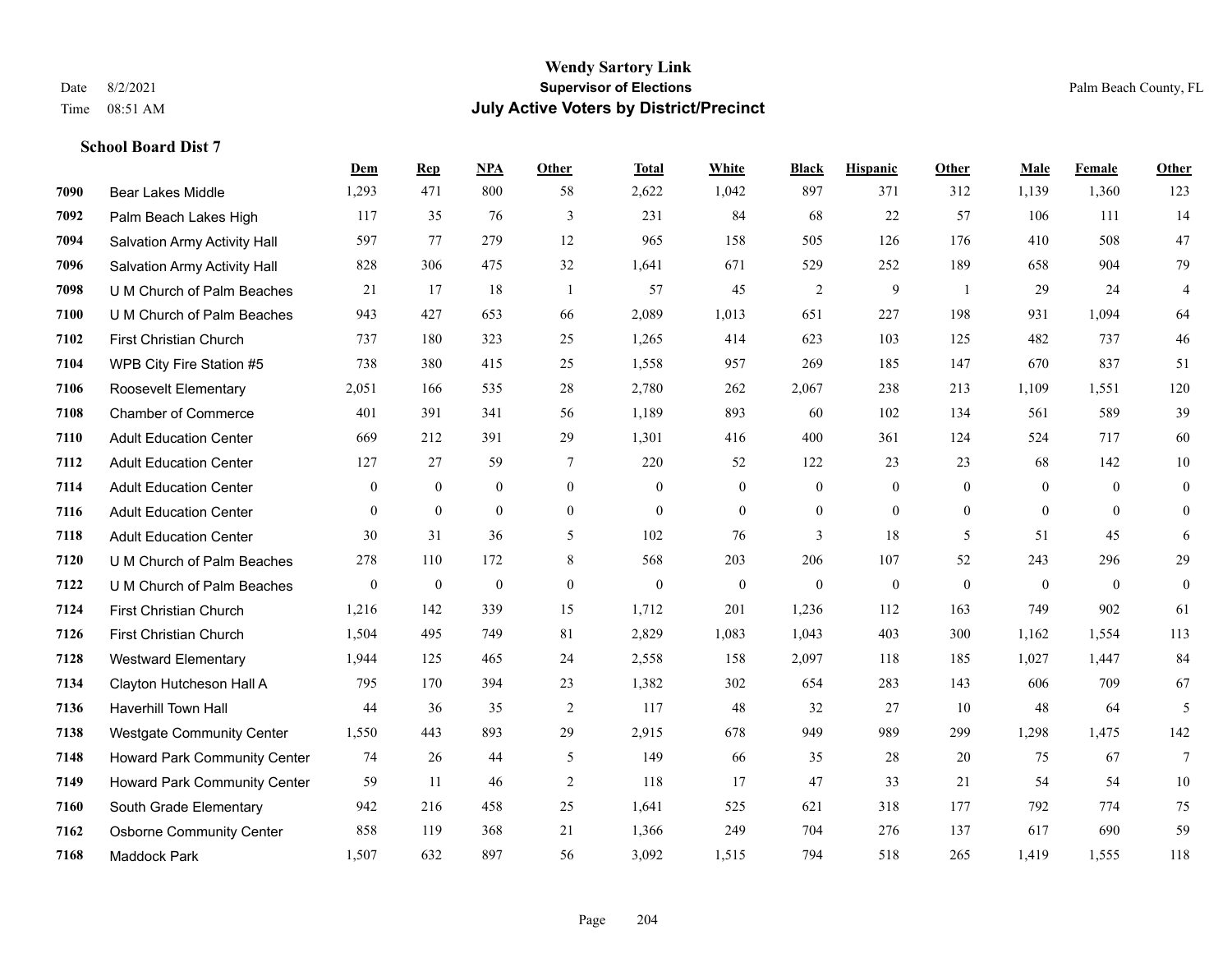|      |                                 | Dem            | Rep              | <b>NPA</b>   | Other          | <b>Total</b> | White          | <b>Black</b>   | <b>Hispanic</b> | Other          | Male           | Female         | Other          |
|------|---------------------------------|----------------|------------------|--------------|----------------|--------------|----------------|----------------|-----------------|----------------|----------------|----------------|----------------|
| 7170 | Lantana Town Hall               | 711            | 343              | 514          | 35             | 1,603        | 866            | 344            | 236             | 157            | 750            | 776            | 77             |
| 7174 | Rolling Green Elementary        | 1,039          | 236              | 499          | 27             | 1,801        | 567            | 674            | 405             | 155            | 788            | 933            | $80\,$         |
| 7175 | <b>Rolling Green Elementary</b> | $\overline{0}$ | $\boldsymbol{0}$ |              | $\overline{0}$ |              | $\mathbf{0}$   | $\overline{0}$ |                 | $\overline{0}$ |                | $\overline{0}$ | $\overline{0}$ |
| 7176 | Hypoluxo Town Hall              | 187            | 85               | 107          | 9              | 388          | 214            | 81             | 64              | 29             | 167            | 211            | $10\,$         |
| 7178 | Temple Beth Kodesh              | 1,523          | 186              | 543          | 29             | 2,281        | 434            | 1,300          | 347             | 200            | 1,009          | 1,162          | 110            |
| 7179 | Village Royale on the Green     | 806            | 224              | 350          | 24             | 1,404        | 581            | 568            | 140             | 115            | 588            | 751            | 65             |
| 7180 | St John Missionary Baptist Chr  | 1,763          | 136              | 457          | 18             | 2,374        | 236            | 1,766          | 170             | 202            | 998            | 1,274          | 102            |
| 7182 | Carolyn Sims Center             | 1,475          | 63               | 346          | 11             | 1,895        | 78             | 1,597          | 82              | 138            | 774            | 1,049          | $72\,$         |
| 7184 | St John Missionary Baptist Chr  | 2              | $\overline{4}$   | $\mathbf{0}$ | $\mathbf{0}$   | 6            | $\overline{4}$ |                | $\overline{0}$  |                | $\overline{4}$ | $\overline{c}$ | $\mathbf{0}$   |
| 7186 | Boynton Beach Senior Center     | 1,479          | 411              | 716          | 52             | 2,658        | 1,060          | 1,071          | 275             | 252            | 1,231          | 1,307          | 120            |
| 7188 | <b>Forest Park Elementary</b>   | 852            | 530              | 577          | 60             | 2,019        | 1,396          | 266            | 180             | 177            | 850            | 1,096          | 73             |
| 7190 | Seacrest Presbyterian           | 1,061          | 601              | 782          | 60             | 2,504        | 1,574          | 446            | 247             | 237            | 1,196          | 1,209          | 99             |
| 7192 | Lakeview Baptist Church         | 17             | 10               | 10           | 2              | 39           | 27             | 2              | $\overline{4}$  | 6              | 19             | 17             | 3              |
| 7194 | Delray Beach Community Cente    | 578            | 340              | 416          | 40             | 1,374        | 990            | 188            | 100             | 96             | 692            | 634            | $48\,$         |
| 7196 | Atlantic High Auditorium        | 1,516          | 235              | 505          | 20             | 2,276        | 594            | 1,351          | 120             | 211            | 1,038          | 1,145          | 93             |
| 7200 | Pompey Park Recreation Center   | 1,319          | 233              | 412          | 26             | 1,990        | 474            | 1,286          | 101             | 129            | 898            | 1,036          | 56             |
| 7202 | 505 Club                        | 656            | 389              | 431          | 39             | 1,515        | 1,078          | 234            | 74              | 129            | 797            | 669            | 49             |
| 7208 | Atlantic High Media Center      | 745            | 187              | 307          | 22             | 1,261        | 544            | 525            | 83              | 109            | 543            | 677            | 41             |
| 7210 | Village Academy                 | 1.747          | 98               | 401          | 17             | 2,263        | 123            | 1,836          | 140             | 164            | 916            | 1,252          | 95             |
| 7212 | Delray Beach Library            | 1,302          | 218              | 469          | 30             | 2,019        | 541            | 1,195          | 116             | 167            | 967            | 984            | 68             |
| 7214 | Delray Beach Community Cente    | 864            | 309              | 469          | 36             | 1,678        | 774            | 544            | 205             | 155            | 805            | 804            | 69             |
|      | <b>School Board Dist 7</b>      | 70,260         | 17,451           | 30,007       | 2,080          | 119,798      | 39,422         | 55,754         | 13,557          | 11,065         | 52,301         | 62,764         | 4,733          |
|      |                                 |                |                  |              |                |              |                |                |                 |                |                |                |                |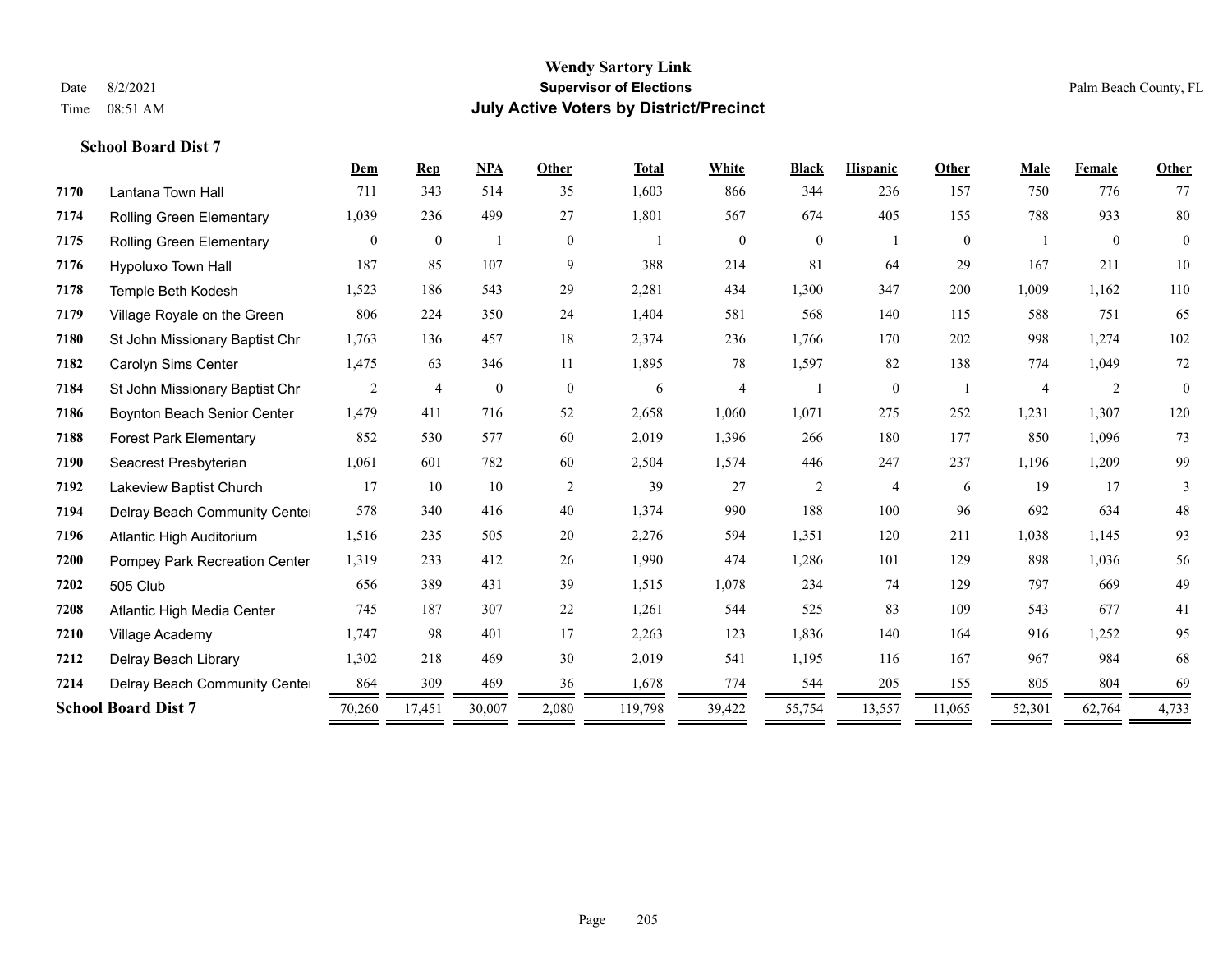|      |                                     | Dem              | <b>Rep</b>       | NPA              | <b>Other</b>   | <b>Total</b>     | <b>White</b>     | <b>Black</b>     | <b>Hispanic</b> | <b>Other</b> | <b>Male</b>  | <b>Female</b>  | <b>Other</b>     |
|------|-------------------------------------|------------------|------------------|------------------|----------------|------------------|------------------|------------------|-----------------|--------------|--------------|----------------|------------------|
| 1002 | <b>Canal Point Community Center</b> | $\mathbf{0}$     | $\mathbf{0}$     | $\boldsymbol{0}$ | $\Omega$       | $\Omega$         | $\theta$         | $\theta$         | $\mathbf{0}$    | $\Omega$     | $\theta$     | $\theta$       | $\Omega$         |
| 1004 | Pierce Hammock Elementary           | 3                | 3                | 3                | $\Omega$       | $\mathbf Q$      | 9                | $\theta$         | $\mathbf{0}$    | $\Omega$     | 3            | 6              | $\Omega$         |
| 1006 | Journey Church of Jupiter           | $\Omega$         | $\theta$         | $\theta$         | $\Omega$       | $\Omega$         | $\Omega$         | $\Omega$         | $\theta$        | $\Omega$     | $\Omega$     | $\Omega$       |                  |
| 1008 | Journey Church of Jupiter           |                  | $\mathbf{0}$     | $\mathbf{0}$     | $\mathbf{0}$   | $\theta$         | $\mathbf{0}$     | $\overline{0}$   | $\mathbf{0}$    | $\Omega$     | $\mathbf{0}$ | $\theta$       |                  |
| 1010 | Journey Church of Jupiter           | 0                | $\theta$         | $\mathbf{0}$     | $\Omega$       | $\Omega$         | $\overline{0}$   | $\theta$         | $\theta$        | $\Omega$     | $\theta$     | $\Omega$       | $\Omega$         |
| 1012 | Caloosa POA Meeting Room            |                  | $\mathbf{0}$     | $\mathbf{0}$     | $\Omega$       | $\theta$         | $\mathbf{0}$     | $\theta$         | $\mathbf{0}$    | $\Omega$     | $\theta$     | $\Omega$       |                  |
| 1014 | Caloosa POA Meeting Room            | $\Omega$         | $\mathbf{1}$     | $\mathbf{0}$     | $\theta$       |                  |                  | $\overline{0}$   | $\mathbf{0}$    | $\theta$     | $\theta$     | $\theta$       |                  |
| 1016 | Journey Church of Jupiter           | $\Omega$         | $\mathbf{0}$     | $\theta$         | $\Omega$       | $\theta$         | $\theta$         | $\theta$         | $\theta$        | $\Omega$     | $\Omega$     | $\Omega$       | $\Omega$         |
| 1018 | Calvary Church of Jupiter           | 443              | 832              | 472              | 49             | 1,796            | 1,586            | 20               | 94              | 96           | 845          | 895            | 56               |
| 1019 | Calvary Church of Jupiter           | 196              | 383              | 220              | 8              | 807              | 726              | 1                | 44              | 36           | 387          | 404            | 16               |
| 1020 | Caloosa POA Meeting Room            | $\mathbf{0}$     | $\boldsymbol{0}$ | $\boldsymbol{0}$ | $\theta$       | $\mathbf{0}$     | $\mathbf{0}$     | $\mathbf{0}$     | $\mathbf{0}$    | $\theta$     | $\mathbf{0}$ | $\overline{0}$ | $\mathbf{0}$     |
| 1022 | Journey Church of Jupiter           | 704              | 1,231            | 771              | 56             | 2,762            | 2,362            | 36               | 179             | 185          | 1,317        | 1,357          | $88\,$           |
| 1024 | Calvary Church of Jupiter           | 7                | 9                | $\overline{7}$   | $\theta$       | 23               | 23               | $\mathbf{0}$     | $\mathbf{0}$    | $\theta$     | 12           | 11             | $\mathbf{0}$     |
| 1026 | Calvary Church of Jupiter           | 337              | 622              | 331              | 25             | 1,315            | 1,162            | 11               | 78              | 64           | 626          | 655            | 34               |
| 1028 | Jupiter Farms Elementary            | 540              | 1,003            | 578              | 62             | 2,183            | 1,902            | 15               | 135             | 131          | 1,055        | 1,064          | 64               |
| 1030 | Calvary Church of Jupiter           | 17               | 37               | 24               | $\overline{4}$ | 82               | 75               | $\mathbf{0}$     | $\overline{4}$  | 3            | 39           | 40             | 3                |
| 1032 | Jupiter Farms Park Community I      | 303              | 574              | 351              | 30             | 1,258            | 1,058            | 13               | 107             | 80           | 616          | 601            | 41               |
| 1170 | Caloosa POA Meeting Room            | $\boldsymbol{0}$ | $\boldsymbol{0}$ | $\boldsymbol{0}$ | $\mathbf{0}$   | $\boldsymbol{0}$ | $\boldsymbol{0}$ | $\boldsymbol{0}$ | $\mathbf{0}$    | $\theta$     | $\theta$     | $\theta$       | $\mathbf{0}$     |
| 1172 | Caloosa POA Meeting Room            | 125              | 281              | 124              | 9              | 539              | 465              | 11               | 22              | 41           | 244          | 275            | 20               |
| 1218 | Osceola Creek Middle                |                  | $\mathbf{0}$     | $\mathbf{0}$     | $\theta$       | 1                |                  | $\mathbf{0}$     | $\mathbf{0}$    | $\theta$     | -1           | $\theta$       | $\theta$         |
| 1220 | Pierce Hammock Elementary           | $\theta$         | $\mathbf{0}$     | $\theta$         | $\Omega$       | $\theta$         | $\theta$         | $\theta$         | $\theta$        | $\Omega$     | $\Omega$     | $\Omega$       | $\theta$         |
| 6002 | <b>Canal Point Community Center</b> | 81               | 101              | 60               | $\mathbf{0}$   | 242              | 105              | 38               | 84              | 15           | 108          | 124            | 10               |
| 6004 | Pahokee Recreation Center           | 960              | 175              | 228              | 5              | 1,368            | 179              | 882              | 224             | 83           | 562          | 758            | $48\,$           |
| 6006 | Pahokee Recreation Center           | 995              | 165              | 274              | 13             | 1,447            | 122              | 844              | 380             | 101          | 645          | 720            | 82               |
| 6008 | Pahokee High                        | 516              | 21               | 101              | $\overline{2}$ | 640              | $\tau$           | 587              | 3               | 43           | 186          | 423            | 31               |
| 6010 | <b>Canal Point Community Center</b> | 25               | 6                | 6                | $\mathbf{0}$   | 37               | 12               | 20               | 2               | 3            | 21           | 16             | $\boldsymbol{0}$ |
| 6012 | Belle Glade Library/Civic Ctr       | 177              | 29               | 58               | $\theta$       | 264              | 30               | 146              | 75              | 13           | 103          | 150            | 11               |
| 6029 | Belle Glade Library/Civic Ctr       |                  | $\Omega$         | $\theta$         | $\Omega$       |                  | $\theta$         |                  | $\Omega$        | $\Omega$     |              | $\theta$       | $\theta$         |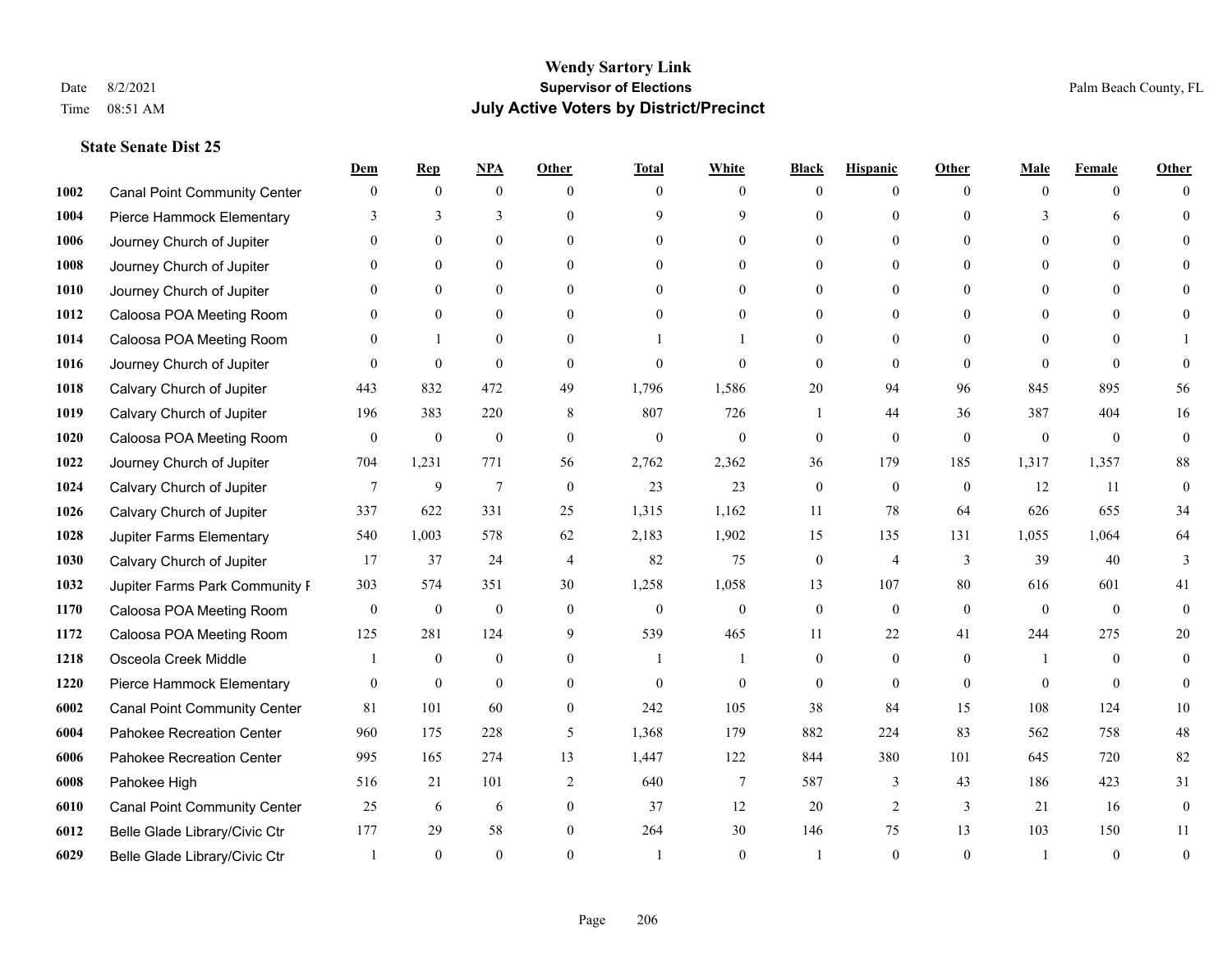|      |                               | Dem          | <b>Rep</b>   | $NPA$        | Other        | <b>Total</b> | White        | <b>Black</b>   | <b>Hispanic</b> | Other          | <b>Male</b> | Female         | Other          |
|------|-------------------------------|--------------|--------------|--------------|--------------|--------------|--------------|----------------|-----------------|----------------|-------------|----------------|----------------|
| 6040 | Osceola Creek Middle          | 102          | 125          | 104          |              | 332          | 252          | 12             | 34              | 34             | 154         | 162            | 16             |
| 6042 | Osceola Creek Middle          | 992          | 1,212        | 1,026        | 62           | 3,292        | 2,113        | 430            | 486             | 263            | 1,573       | 1,610          | 109            |
| 6044 | <b>Frontier Elementary</b>    | 912          | 975          | 781          | 59           | 2,727        | 1,741        | 414            | 341             | 231            | 1,279       | 1,363          | 85             |
| 6045 | Acreage Branch Library        | 205          | 267          | 178          | 10           | 660          | 420          | 81             | 90              | 69             | 316         | 313            | 31             |
| 6046 | Pierce Hammock Elementary     | 807          | 958          | 747          | 45           | 2,557        | 1,642        | 361            | 316             | 238            | 1,235       | 1,224          | 98             |
| 6073 | Seminole Ridge High           | $\mathbf{0}$ | $\mathbf{0}$ | $\mathbf{0}$ | $\mathbf{0}$ | $\mathbf{0}$ | $\mathbf{0}$ | $\overline{0}$ | $\overline{0}$  | $\overline{0}$ | $\theta$    | $\overline{0}$ | $\overline{0}$ |
| 6082 | Seminole Ridge High           | 11           | 6            | 15           | 2            | 34           | 29           | $\Omega$       | 3               | $\overline{2}$ | 13          | 21             | $\overline{0}$ |
| 6084 | Oasis Church                  | 262          | 380          | 312          | 40           | 994          | 619          | 61             | 213             | 101            | 491         | 487            | 16             |
| 6086 | Oasis Church                  | 266          | 414          | 244          | 21           | 945          | 691          | 93             | 86              | 75             | 433         | 482            | 30             |
| 6088 | Seminole Ridge High           | 542          | 680          | 544          | 40           | 1,806        | 1,162        | 215            | 286             | 143            | 848         | 904            | 54             |
| 6090 | Loxahatchee Groves Elementary | 780          | 887          | 746          | 57           | 2,470        | 1,535        | 280            | 445             | 210            | 1,194       | 1,184          | 92             |
| 6092 | Oasis Church                  | 173          | 227          | 142          | 17           | 559          | 363          | 46             | 105             | 45             | 269         | 269            | 21             |
|      | <b>State Senate Dist 25</b>   | 10,483       | 11,604       | 8,447        | 617          | 31,151       | 20,392       | 4,618          | 3,836           | 2,305          | 14,576      | 15,518         | 1,057          |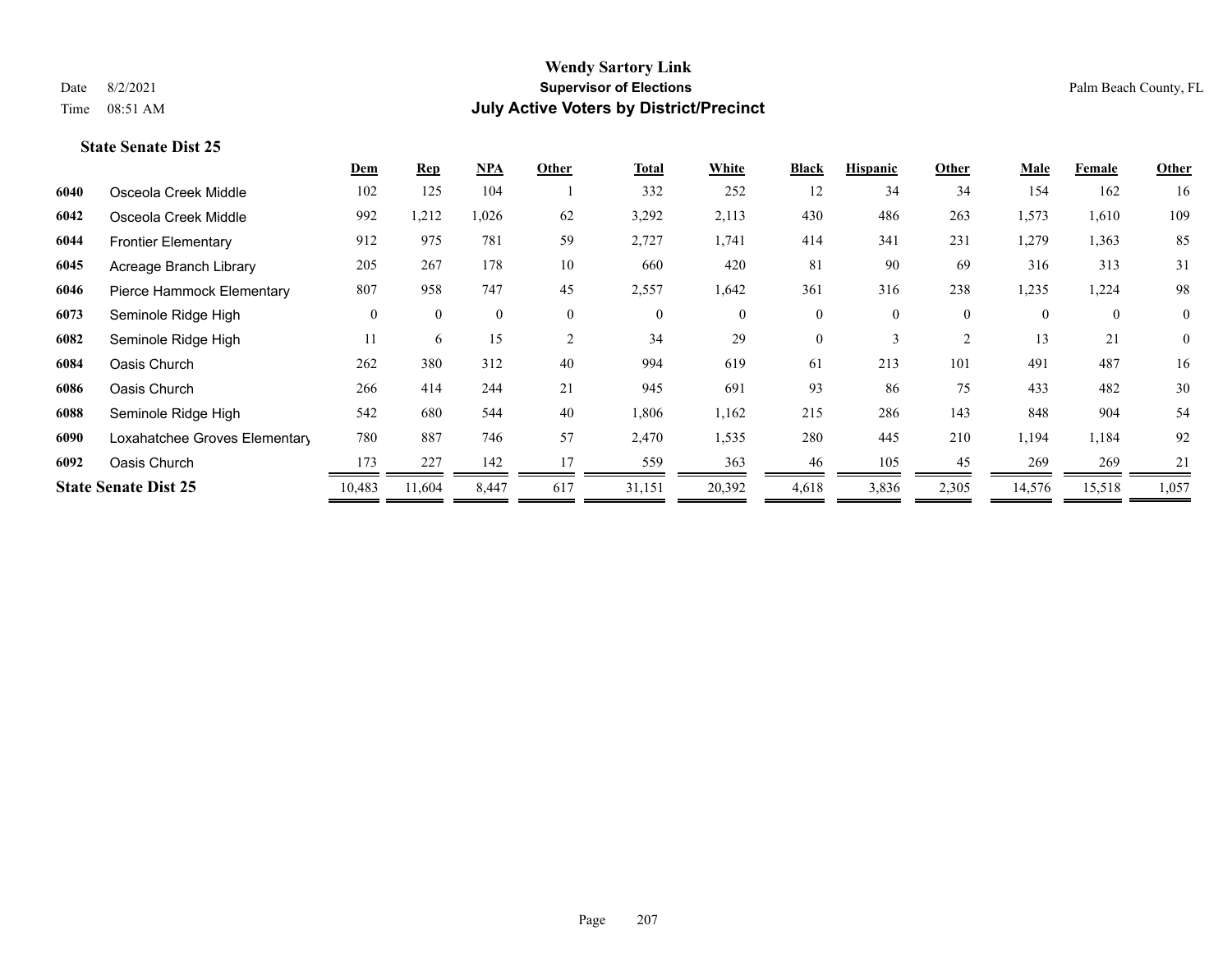|      |                                  | Dem   | <b>Rep</b> | NPA | <b>Other</b> | <b>Total</b> | <b>White</b> | <b>Black</b>     | <b>Hispanic</b> | <b>Other</b> | <b>Male</b> | Female | <b>Other</b> |
|------|----------------------------------|-------|------------|-----|--------------|--------------|--------------|------------------|-----------------|--------------|-------------|--------|--------------|
| 3084 | Lakes of Sherbrooke              | 704   | 648        | 579 | 54           | 1,985        | 1,342        | 189              | 287             | 167          | 868         | 1,041  | 76           |
| 3090 | <b>Woodlands Middle</b>          | 1,450 | 829        | 629 | 51           | 2,959        | 2,388        | 175              | 116             | 280          | 1,345       | 1,525  | 89           |
| 3092 | Lacuna HOA Clubhouse             | 1,207 | 737        | 737 | 64           | 2,745        | 1,906        | 272              | 306             | 261          | 1,259       | 1,395  | 91           |
| 3120 | Valencia Shores Social Club      | 1,224 | 584        | 574 | 42           | 2,424        | 2,136        | 68               | 81              | 139          | 1,108       | 1,261  | 55           |
| 3122 | Boynton Beach Community Chur     | 897   | 402        | 342 | 32           | 1,673        | 1,499        | 31               | 53              | 90           | 684         | 947    | 42           |
| 4128 | St Lucy Catholic Church          | 619   | 911        | 621 | 43           | 2,194        | 1,963        | 14               | 74              | 143          | 989         | 1,133  | 72           |
| 4129 | St Lucy Catholic Church          | 31    | 59         | 29  | $\sqrt{2}$   | 121          | 106          | $\boldsymbol{0}$ | $\overline{4}$  | 11           | 53          | 66     | $\sqrt{2}$   |
| 4130 | Omni Middle                      | 642   | 625        | 529 | 35           | 1,831        | 1,502        | 33               | 135             | 161          | 855         | 923    | 53           |
| 4132 | Calusa Elementary                | 384   | 390        | 312 | 27           | 1,113        | 921          | 15               | 92              | 85           | 452         | 621    | 40           |
| 4134 | Above and Beyond Community (     | 410   | 561        | 426 | 37           | 1,434        | 1,165        | 40               | 126             | 103          | 675         | 712    | 47           |
| 4136 | Above and Beyond Community (     | 639   | 614        | 568 | 43           | 1,864        | 1,389        | 49               | 217             | 209          | 793         | 997    | 74           |
| 4138 | Ascension Catholic Church        | 807   | 1,194      | 892 | 69           | 2,962        | 2,325        | 158              | 231             | 248          | 1,391       | 1,473  | 98           |
| 4140 | <b>Broken Sound Club</b>         | 256   | 204        | 179 | 16           | 655          | 484          | 24               | 84              | 63           | 272         | 365    | 18           |
| 4142 | Woodfield Country Club HOA       | 843   | 743        | 722 | 54           | 2,362        | 2,113        | 13               | 66              | 170          | 1,077       | 1,191  | 94           |
| 4144 | Seasons HOA Clubhouse            | 221   | 214        | 170 | 10           | 615          | 508          | 8                | 37              | 62           | 292         | 294    | 29           |
| 4146 | <b>Broken Sound Club</b>         | 528   | 374        | 333 | 17           | 1,252        | 1,147        | 12               | 32              | 61           | 564         | 655    | 33           |
| 4148 | <b>Broken Sound Club</b>         | 568   | 415        | 426 | 39           | 1,448        | 1,139        | 68               | 134             | 107          | 662         | 748    | 38           |
| 4150 | Patch Reef Park Community Cer    | 574   | 513        | 557 | 65           | 1,709        | 1,314        | 67               | 156             | 172          | 808         | 855    | 46           |
| 4152 | Boca Delray Lodge #171           | 635   | 647        | 639 | 51           | 1,972        | 1,454        | 72               | 220             | 226          | 898         | 991    | 83           |
| 4154 | <b>Ascension Catholic Church</b> | 416   | 414        | 324 | 33           | 1,187        | 866          | 88               | 102             | 131          | 580         | 560    | 47           |
| 4156 | St Lucy Catholic Church          | 533   | 554        | 404 | 35           | 1,526        | 1,342        | 6                | 65              | 113          | 712         | 771    | 43           |
| 4158 | Spanish River High               | 951   | 737        | 754 | 40           | 2,482        | 1,963        | 49               | 220             | 250          | 1,180       | 1,197  | 105          |
| 4160 | Greater BR Swim & Racquet Ctr    | 432   | 403        | 345 | 20           | 1,200        | 967          | 18               | 88              | 127          | 558         | 598    | 44           |
| 4162 | Patch Reef Park Community Cer    | 545   | 485        | 434 | 20           | 1,484        | 1,134        | 30               | 113             | 207          | 677         | 732    | 75           |
| 4164 | Safe Schools Institute           | 598   | 647        | 562 | 32           | 1,839        | 1,474        | 29               | 173             | 163          | 856         | 891    | 92           |
| 4166 | FAU Arena Lobby                  | 779   | 447        | 598 | $28\,$       | 1,852        | 1,050        | 300              | 262             | 240          | 826         | 926    | 100          |
| 4168 | JC Mitchell Elementary           | 700   | 557        | 599 | 52           | 1,908        | 1,324        | 82               | 237             | 265          | 824         | 970    | 114          |
| 4170 | Spanish River Library            | 904   | 1,030      | 858 | 49           | 2,841        | 2,209        | 100              | 259             | 273          | 1,348       | 1,394  | 99           |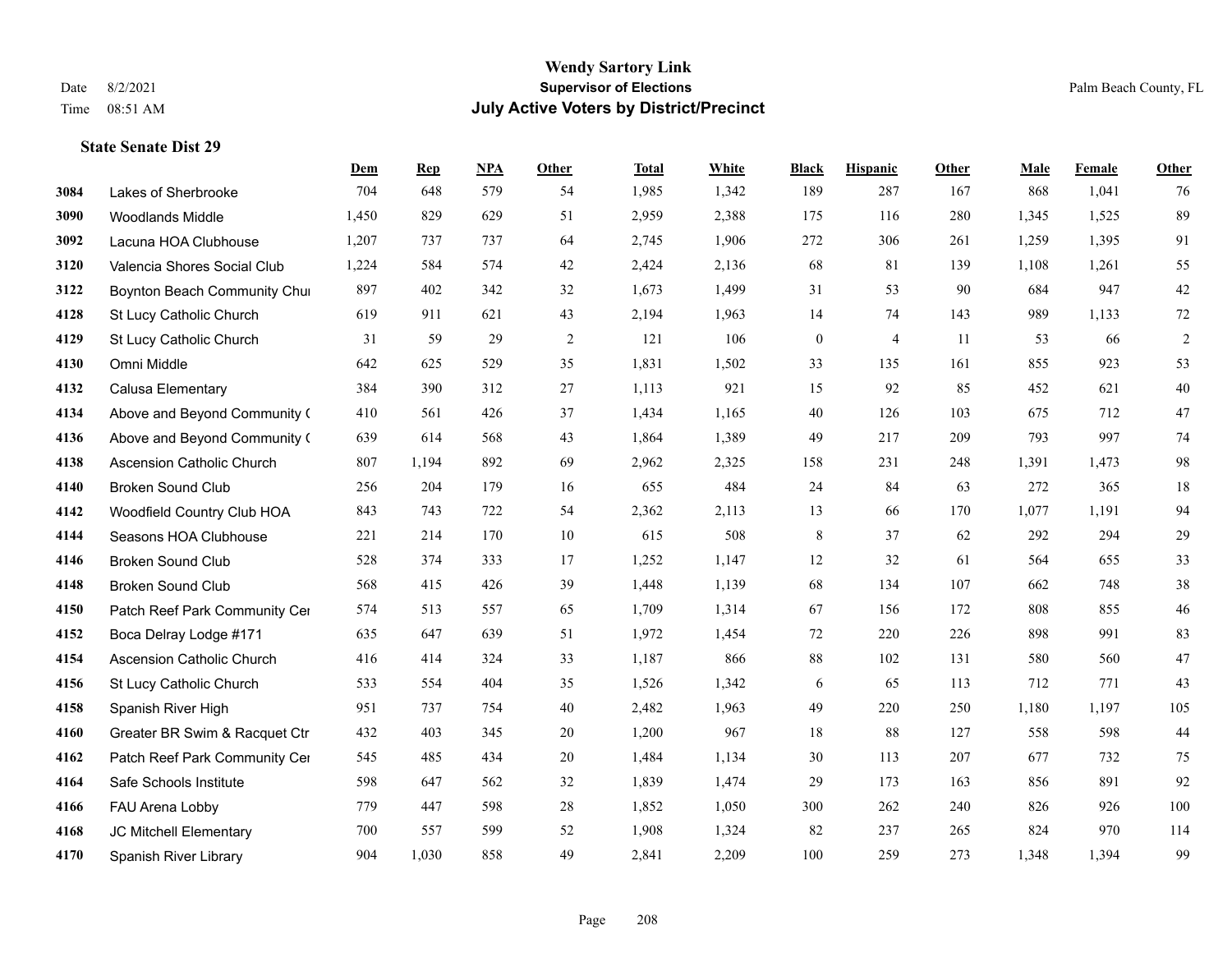|      |                                    | Dem | <b>Rep</b> | NPA | <b>Other</b> | <b>Total</b> | <b>White</b> | <b>Black</b> | <b>Hispanic</b> | <b>Other</b> | <b>Male</b> | Female | Other  |
|------|------------------------------------|-----|------------|-----|--------------|--------------|--------------|--------------|-----------------|--------------|-------------|--------|--------|
| 4172 | Marine Safety Headquarters         | 668 | 680        | 587 | 59           | 1,994        | 1,748        | 16           | 96              | 134          | 888         | 1,051  | 55     |
| 4174 | Sugar Sand Park Comm Center        | 304 | 277        | 268 | 15           | 864          | 744          | 5            | 53              | 62           | 406         | 421    | 37     |
| 4176 | Sugar Sand Park Comm Center        | 936 | 685        | 730 | 68           | 2,419        | 1,779        | 72           | 321             | 247          | 1,051       | 1,263  | 105    |
| 4178 | Sugar Sand Park Comm Center        | 756 | 643        | 516 | 45           | 1,960        | 1,561        | 42           | 196             | 161          | 791         | 1,104  | 65     |
| 4180 | Del Prado Elementary               | 571 | 574        | 558 | 35           | 1,738        | 1,237        | 49           | 244             | 208          | 790         | 849    | 99     |
| 4182 | Greater BR Swim & Racquet Ctr      | 876 | 592        | 732 | 53           | 2,253        | 1,527        | 83           | 401             | 242          | 949         | 1,210  | 94     |
| 4184 | Boca Raton Middle                  | 559 | 608        | 555 | 37           | 1,759        | 1,330        | 54           | 204             | 171          | 823         | 885    | 51     |
| 4186 | The Volen Center                   | 550 | 507        | 451 | 29           | 1,537        | 1,065        | 129          | 161             | 182          | 706         | 765    | 66     |
| 4188 | Elks Lodge of Boca Raton           | 898 | 517        | 588 | 57           | 2,060        | 1,199        | 319          | 310             | 232          | 926         | 1,040  | 94     |
| 4190 | St Gregory Episcopal Church        | 739 | 1,080      | 790 | 73           | 2,682        | 2,259        | 27           | 178             | 218          | 1,307       | 1,283  | 92     |
| 4192 | Verde K-8 School                   | 569 | 955        | 699 | 44           | 2,267        | 1,810        | 48           | 133             | 276          | 1,050       | 1,092  | 125    |
| 4194 | Del Prado Elementary               | 539 | 327        | 309 | 29           | 1,204        | 1,027        | 23           | 57              | 97           | 505         | 666    | 33     |
| 4196 | Good Shepherd Lutheran             | 701 | 437        | 443 | 23           | 1,604        | 1,378        | 30           | 82              | 114          | 675         | 887    | $42\,$ |
| 4198 | Verde K-8 School                   | 632 | 472        | 510 | 35           | 1,649        | 1,031        | 119          | 315             | 184          | 676         | 900    | 73     |
| 4200 | Verde K-8 School                   | 404 | 347        | 296 | 19           | 1,066        | 798          | 9            | 170             | 89           | 431         | 607    | $28\,$ |
| 4202 | Greater BR Swim & Racquet Ctr      | 778 | 590        | 618 | 34           | 2,020        | 1,574        | 31           | 236             | 179          | 824         | 1,122  | 74     |
| 4204 | Sugar Sand Park Comm Center        | 753 | 444        | 582 | 39           | 1,818        | 1,141        | 144          | 318             | 215          | 815         | 935    | 68     |
| 4206 | Good Shepherd Lutheran             | 671 | 474        | 507 | 32           | 1,684        | 1,336        | 32           | 178             | 138          | 682         | 945    | 57     |
| 4208 | Hammock Pointe Elementary          | 872 | 592        | 482 | 35           | 1,981        | 1,706        | $10\,$       | 121             | 144          | 786         | 1,139  | 56     |
| 4210 | Sugar Sand Park Comm Center        | 640 | 831        | 666 | 44           | 2,181        | 1,719        | 30           | 258             | 174          | 1,009       | 1,100  | $72\,$ |
| 4212 | Center for Spiritual Living        | 625 | 801        | 576 | 36           | 2,038        | 1,704        | 33           | 157             | 144          | 963         | 1,013  | 62     |
| 4214 | Calvary Chapel Boca Raton - 4th    | 636 | 856        | 640 | 65           | 2,197        | 1,750        | 46           | 235             | 166          | 1,018       | 1,099  | $80\,$ |
| 4216 | Calvary Chapel Boca Raton - Kir    | 683 | 1,066      | 693 | 62           | 2,504        | 2,110        | 20           | 176             | 198          | 1,179       | 1,235  | 90     |
| 4218 | <b>Grace Community Church</b>      | 453 | 849        | 537 | 57           | 1,896        | 1,574        | 31           | 135             | 156          | 874         | 939    | 83     |
| 4220 | <b>Boca Raton Community Center</b> | 458 | 398        | 457 | 45           | 1,358        | 876          | 99           | 235             | 148          | 603         | 711    | 44     |
| 4222 | Boca Raton Downtown Library        | 928 | 1,086      | 885 | 82           | 2,981        | 2,514        | 58           | 177             | 232          | 1,337       | 1,527  | 117    |
| 4224 | <b>Grace Community Church</b>      | 512 | 1,108      | 729 | 59           | 2,408        | 1,982        | 55           | 176             | 195          | 1,131       | 1,195  | 82     |
| 4226 | St Gregory Episcopal Church        | 223 | 385        | 272 | 23           | 903          | 812          | 7            | 31              | 53           | 428         | 451    | 24     |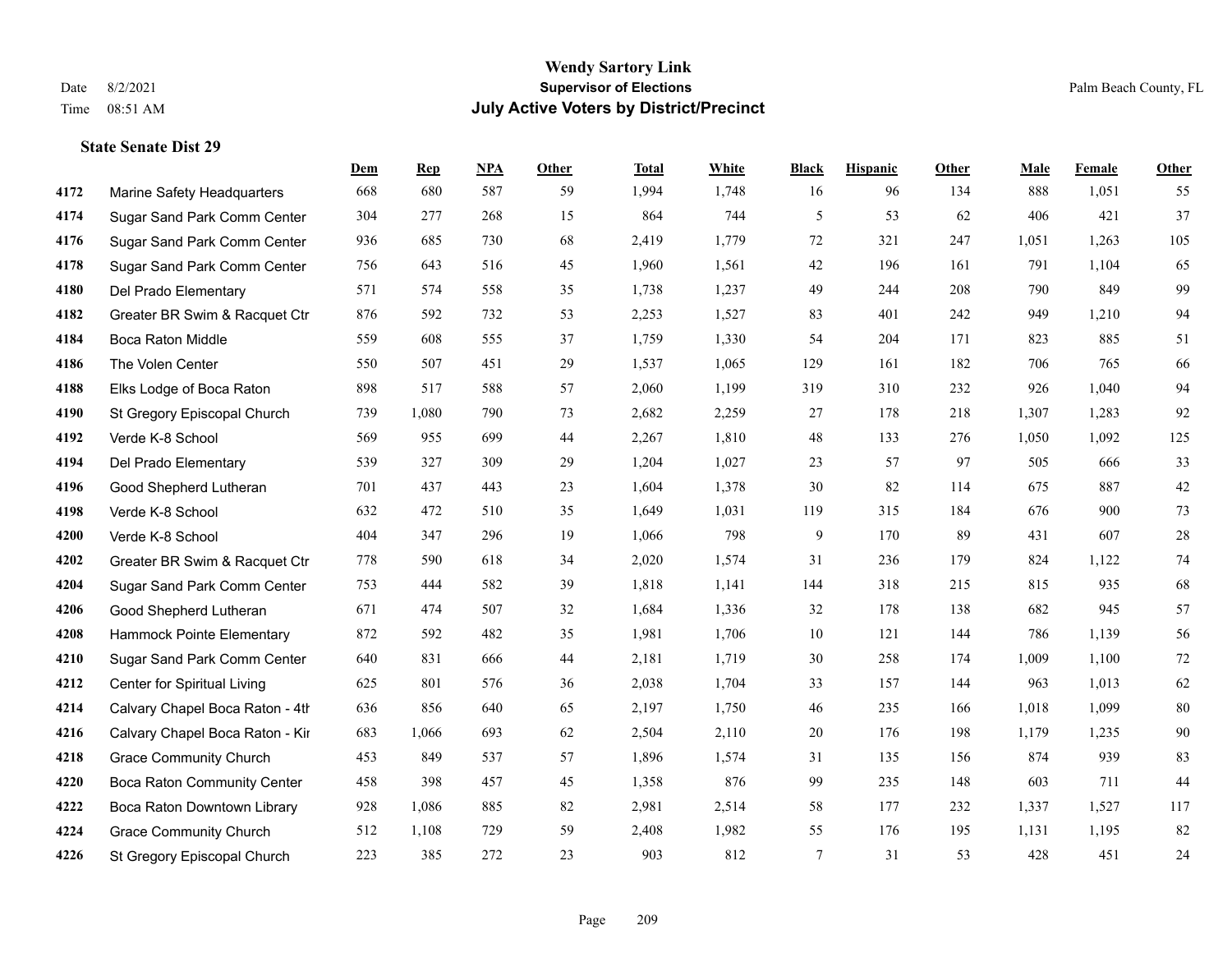|      |                                    | Dem            | <b>Rep</b>   | NPA              | <b>Other</b>   | <b>Total</b>   | White          | <b>Black</b>     | <b>Hispanic</b> | <b>Other</b>   | <b>Male</b> | Female | <b>Other</b>     |
|------|------------------------------------|----------------|--------------|------------------|----------------|----------------|----------------|------------------|-----------------|----------------|-------------|--------|------------------|
| 4228 | <b>Boca Raton Community Center</b> | 522            | 652          | 501              | 48             | 1,723          | 1,478          | 16               | 96              | 133            | 773         | 901    | 49               |
| 4230 | Boca Raton Downtown Library        | 318            | 446          | 322              | 23             | 1,109          | 971            | 9                | 54              | 75             | 523         | 562    | $24\,$           |
| 5003 | Faith Farm Tabernacle              | 498            | 344          | 434              | 25             | 1,301          | 786            | 137              | 200             | 178            | 576         | 679    | 46               |
| 5004 | Faith Farm Tabernacle              | 3              | 2            | $\overline{2}$   | $\mathbf{0}$   | 7              | $\overline{4}$ | $\boldsymbol{0}$ | 3               | $\mathbf{0}$   | 6           | -1     | $\mathbf{0}$     |
| 5007 | Faith Farm Tabernacle              | 5              | $\mathbf{0}$ | $\overline{2}$   | $\theta$       | $\overline{7}$ | 6              | $\mathbf{0}$     | $\overline{0}$  | $\overline{1}$ | 5           | 2      | $\theta$         |
| 5054 | Our Lady Queen of Peace            | 1,155          | 1,205        | 1,003            | 87             | 3,450          | 2,772          | 99               | 210             | 369            | 1,604       | 1,703  | 143              |
| 5090 | Gleneagles CC-Strathearn Sat       | 964            | 469          | 473              | 37             | 1,943          | 1,667          | 35               | 113             | 128            | 817         | 1,075  | 51               |
| 5092 | Gleneagles CC-Clunie Satellite     | 790            | 314          | 350              | 22             | 1,476          | 1,265          | 73               | 67              | 71             | 623         | 819    | 34               |
| 5094 | Kings Point Clubhouse              | 376            | 185          | 172              | 15             | 748            | 603            | 27               | 70              | 48             | 292         | 425    | 31               |
| 5096 | Monaco Clubhouse                   | 902            | 494          | 490              | 38             | 1,924          | 1,490          | 91               | 195             | 148            | 784         | 1,055  | 85               |
| 5098 | Lakes of Delray Clubhouse          | 387            | 230          | 160              | 15             | 792            | 703            | 9                | 40              | 40             | 303         | 473    | 16               |
| 5100 | <b>Kings Point Flanders</b>        | 918            | 408          | 385              | 30             | 1,741          | 1,399          | 74               | 154             | 114            | 705         | 978    | $58\,$           |
| 5102 | Lakes of Delray Clubhouse          | 902            | 313          | 368              | 40             | 1,623          | 1,341          | 67               | 110             | 105            | 629         | 940    | 54               |
| 5104 | <b>Kings Point Flanders</b>        | 892            | 379          | 344              | 37             | 1,652          | 1,313          | 70               | 149             | 120            | 644         | 939    | 69               |
| 5106 | Las Verdes Clubhouse               | 977            | 614          | 699              | 55             | 2,345          | 1,644          | 211              | 289             | 201            | 1,052       | 1,211  | 82               |
| 5108 | West Boca Branch Library           | 1,402          | 1,494        | 1,351            | 103            | 4,350          | 3,598          | 105              | 255             | 392            | 2,042       | 2,173  | 135              |
| 5110 | South County Civic Center          | 522            | 515          | 401              | 27             | 1,465          | 1,332          | 6                | $28\,$          | 99             | 691         | 733    | 41               |
| 5111 | Morikami Park Elementary           | 43             | 61           | 48               | 3              | 155            | 147            | $\boldsymbol{0}$ | 3               | 5              | 72          | 82     | -1               |
| 5112 | Morikami Park Elementary           | 557            | 614          | 492              | 39             | 1,702          | 1,478          | 20               | 53              | 151            | 783         | 879    | 40               |
| 5113 | Morikami Park Elementary           | 19             | 38           | 24               | $\sqrt{2}$     | 83             | 67             | $\boldsymbol{0}$ | 6               | 10             | 34          | 42     | $7\phantom{.0}$  |
| 5114 | South County Civic Center          | 257            | 201          | 188              | 10             | 656            | 542            | 8                | 28              | 78             | 302         | 326    | $28\,$           |
| 5115 | Spanish River High                 | 81             | 105          | 77               | 12             | 275            | 223            | 4                | 22              | 26             | 137         | 135    | 3                |
| 5116 | The Polo Club of Boca Raton        | 649            | 501          | 429              | 23             | 1,602          | 1,458          | 18               | 26              | 100            | 702         | 851    | 49               |
| 5117 | The Polo Club of Boca Raton        | 303            | 192          | 192              | 18             | 705            | 644            | 1                | 8               | 52             | 287         | 393    | 25               |
| 5118 | South County Civic Center          | 173            | 115          | 104              | $\overline{7}$ | 399            | 334            | $\tau$           | 32              | 26             | 166         | 222    | 11               |
| 5119 | The Polo Club of Boca Raton        | 38             | 30           | 32               | 2              | 102            | 94             | 2                | 3               | 3              | 46          | 55     | 1                |
| 5120 | Delray Beach First Baptist         | $\overline{7}$ | -1           | $\boldsymbol{0}$ | $\overline{1}$ | 9              | $\,$ 8 $\,$    | 1                | $\mathbf{0}$    | $\mathbf{0}$   | 3           | 6      | $\boldsymbol{0}$ |
| 5122 | Delray Beach First Baptist         | 284            | 173          | 200              | 11             | 668            | 434            | 34               | 121             | 79             | 283         | 353    | 32               |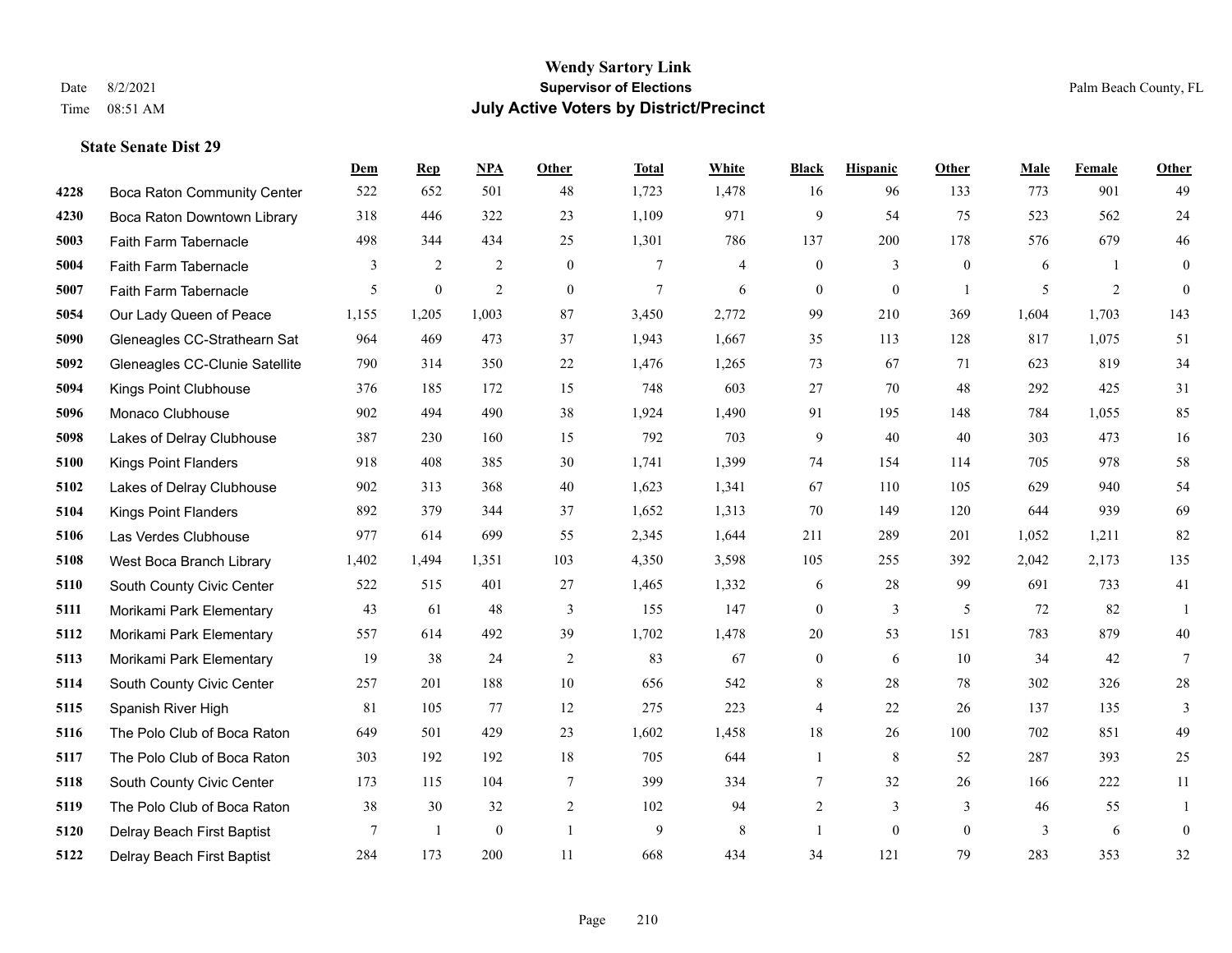|      |                                    | Dem   | <b>Rep</b> | NPA | <b>Other</b>   | <b>Total</b> | <b>White</b> | <b>Black</b> | <b>Hispanic</b> | <b>Other</b> | <b>Male</b> | Female | <b>Other</b> |
|------|------------------------------------|-------|------------|-----|----------------|--------------|--------------|--------------|-----------------|--------------|-------------|--------|--------------|
| 5124 | Delray Beach First Baptist         | 160   | 113        | 109 | $\overline{1}$ | 383          | 324          | 9            | 25              | 25           | 151         | 218    | 14           |
| 5126 | Boca Delray Clubhouse              | 254   | 115        | 115 | 11             | 495          | 444          | $\,$ 8 $\,$  | 17              | 26           | 204         | 280    | 11           |
| 5128 | <b>Sunrise Park Elementary</b>     | 763   | 495        | 571 | 36             | 1,865        | 1,233        | 103          | 275             | 254          | 843         | 957    | 65           |
| 5130 | Coconut Cove Waterpark - Meet      | 647   | 544        | 531 | 27             | 1,749        | 1,281        | 31           | 169             | 268          | 790         | 872    | 87           |
| 5132 | <b>Eagles Landing Middle</b>       | 954   | 575        | 638 | 44             | 2,211        | 1,516        | 148          | 322             | 225          | 975         | 1,165  | 71           |
| 5134 | Coconut Cove Waterpark - Meet      | 542   | 470        | 449 | 31             | 1,492        | 1,064        | 67           | 231             | 130          | 704         | 733    | 55           |
| 5136 | West Boca Branch Library           | 868   | 505        | 689 | 40             | 2,102        | 1,369        | 124          | 396             | 213          | 880         | 1,153  | 69           |
| 5138 | <b>Whispering Pines Elementary</b> | 893   | 563        | 619 | 44             | 2,119        | 1,406        | 131          | 307             | 275          | 924         | 1,116  | 79           |
| 5140 | Olympic Heights High               | 1,045 | 764        | 911 | 50             | 2,770        | 1,789        | 149          | 531             | 301          | 1,250       | 1,407  | 113          |
| 5142 | <b>Whispering Pines Elementary</b> | 302   | 243        | 253 | 21             | 819          | 593          | 29           | 104             | 93           | 327         | 454    | $38\,$       |
| 5144 | Whisper Walk Section B             | 924   | 446        | 421 | 33             | 1,824        | 1,444        | 52           | 210             | 118          | 698         | 1,074  | $52\,$       |
| 5146 | Century Village West               | 918   | 493        | 380 | 39             | 1,830        | 1,417        | 76           | 179             | 158          | 663         | 1,095  | $72\,$       |
| 5148 | Century Village West               | 751   | 358        | 364 | 23             | 1,496        | 1,189        | 47           | 139             | 121          | 573         | 847    | 76           |
| 5150 | Century Village West               | 683   | 278        | 280 | $20\,$         | 1,261        | 990          | 49           | 139             | 83           | 448         | 770    | 43           |
| 5152 | West Boca Raton High               | 953   | 792        | 855 | 44             | 2,644        | 1,974        | 83           | 249             | 338          | 1,242       | 1,292  | 110          |
| 5154 | Daggerwing Nature Center           | 905   | 776        | 756 | 52             | 2,489        | 1,713        | 79           | 347             | 350          | 1,115       | 1,258  | 116          |
| 5156 | Southwinds Golf Course             | 725   | 494        | 581 | 32             | 1,832        | 1,237        | 86           | 261             | 248          | 791         | 954    | 87           |
| 5158 | <b>Boca West Country Club</b>      | 765   | 454        | 510 | 47             | 1,776        | 1,596        | 7            | 72              | 101          | 736         | 994    | $46\,$       |
| 5160 | <b>Boca West Country Club</b>      | 808   | 459        | 413 | 34             | 1,714        | 1,613        | 4            | 27              | 70           | 669         | 1,003  | $42\,$       |
| 5162 | Glades Presbyterian Church         | 766   | 743        | 640 | 37             | 2,186        | 1,605        | 64           | 308             | 209          | 1,040       | 1,061  | 85           |
| 5164 | <b>Sandpiper Shores Elementary</b> | 1,011 | 648        | 668 | 44             | 2,371        | 1,814        | 71           | 251             | 235          | 1,073       | 1,218  | 80           |
| 5166 | <b>Glades Road Branch Library</b>  | 820   | 714        | 747 | 50             | 2,331        | 1,612        | 120          | 354             | 245          | 1,002       | 1,229  | 100          |
| 5168 | <b>Glades Road Branch Library</b>  | 955   | 604        | 609 | 41             | 2,209        | 1,665        | 63           | 270             | 211          | 856         | 1,293  | 60           |
| 5170 | Olympic Heights High               | 1,144 | 625        | 758 | 44             | 2,571        | 1,888        | 82           | 353             | 248          | 997         | 1,478  | 96           |
| 5172 | Del Prado Elementary               | 240   | 297        | 203 | 17             | 757          | 679          | 10           | 11              | 57           | 361         | 375    | 21           |
| 5174 | <b>Waters Edge Elementary</b>      | 867   | 756        | 808 | 46             | 2,477        | 1,670        | 127          | 362             | 318          | 1,145       | 1,212  | 120          |
| 5176 | Loggers Run Middle                 | 468   | 351        | 362 | 16             | 1,197        | 828          | 46           | 199             | 124          | 503         | 631    | 63           |
| 5178 | Loggers Run Middle                 | 719   | 539        | 632 | 46             | 1,936        | 1,068        | 188          | 408             | 272          | 856         | 979    | 101          |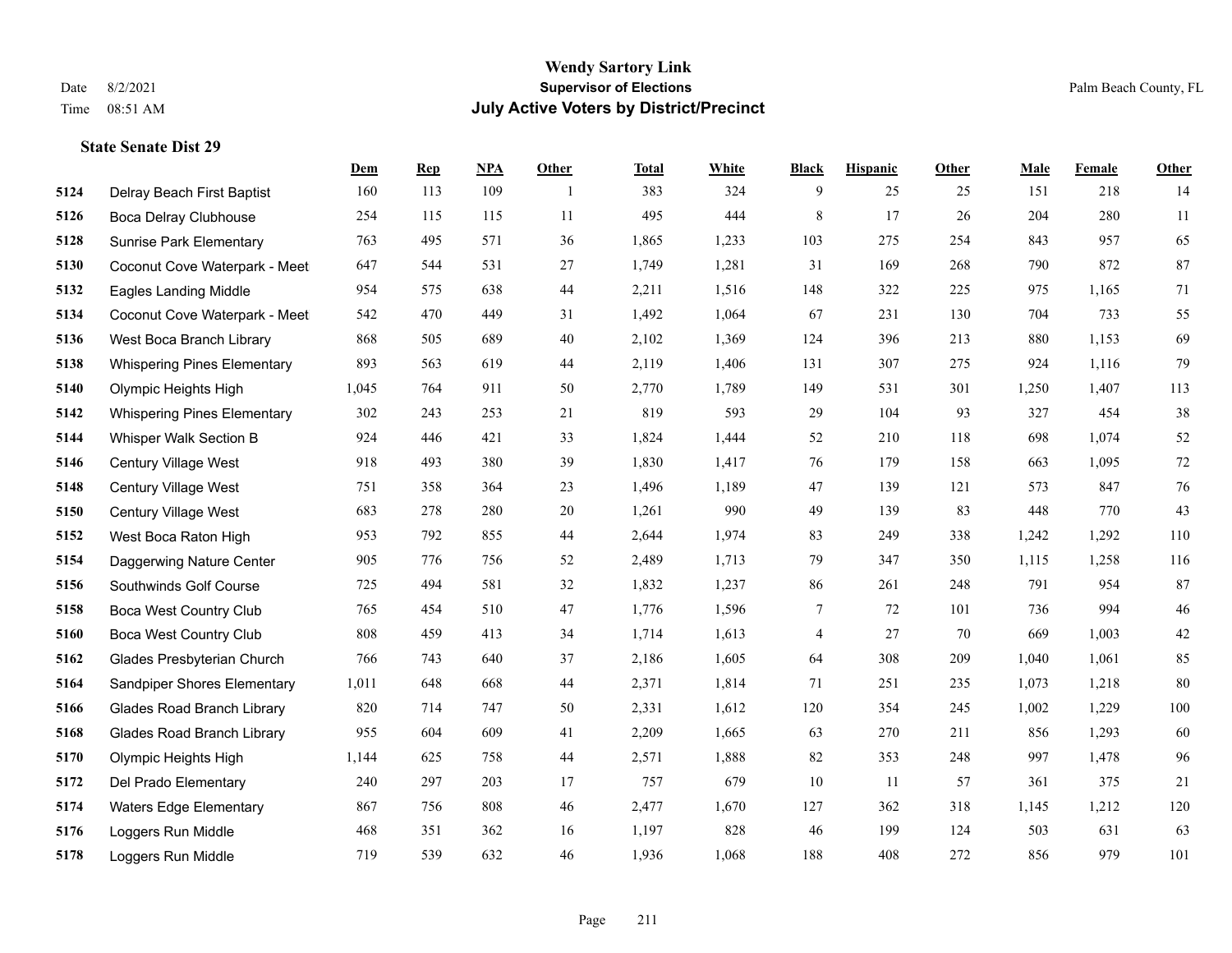|      |                                | Dem              | <b>Rep</b>     | NPA              | <b>Other</b>   | <b>Total</b>   | <b>White</b>   | <b>Black</b>     | <b>Hispanic</b> | Other            | <b>Male</b>    | Female         | Other          |
|------|--------------------------------|------------------|----------------|------------------|----------------|----------------|----------------|------------------|-----------------|------------------|----------------|----------------|----------------|
| 5180 | Boca Glades Baptist Church     | 687              | 369            | 627              | 40             | 1,723          | 972            | 128              | 391             | 232              | 783            | 858            | 82             |
| 5182 | Boca Glades Baptist Church     | 577              | 291            | 539              | 34             | 1,441          | 740            | 131              | 364             | 206              | 645            | 725            | 71             |
| 5184 | <b>Coral Sunset Elementary</b> | 901              | 560            | 719              | 37             | 2,217          | 1,222          | 241              | 433             | 321              | 1,021          | 1,087          | 109            |
| 5186 | <b>Coral Sunset Elementary</b> | 1,009            | 419            | 851              | 39             | 2,318          | 995            | 348              | 650             | 325              | 983            | 1,212          | 123            |
| 5188 | Pines Of Boca Barwood          | 972              | 620            | 777              | 48             | 2,417          | 1,426          | 140              | 531             | 320              | 1,022          | 1,293          | 102            |
| 5190 | Lakes at Boca Rio Clubhouse    | 407              | 284            | 331              | 19             | 1,041          | 687            | 62               | 174             | 118              | 475            | 520            | 46             |
| 5192 | Hammock Pointe Elementary      | 1,067            | 675            | 912              | 41             | 2,695          | 1,546          | 202              | 567             | 380              | 1,158          | 1,413          | 124            |
| 5194 | Lakes Of Boca Barwood          | 399              | 253            | 374              | 21             | 1,047          | 618            | 49               | 240             | 140              | 442            | 548            | 57             |
| 6014 | Belle Glade Library/Civic Ctr  |                  | $\overline{c}$ | $\mathbf{1}$     | $\mathbf{0}$   | $\overline{4}$ | $\mathbf{0}$   | $\boldsymbol{0}$ | 4               | $\boldsymbol{0}$ | -1             | 3              | $\overline{0}$ |
| 6016 | South Bay Commission Chambe    | 35               | 50             | 26               | 2              | 113            | 73             | $\tau$           | 22              | 11               | 59             | 49             | 5              |
| 6018 | South Bay Commission Chambe    | 1,199            | 83             | 224              | 11             | 1,517          | 60             | 1,169            | 209             | 79               | 637            | 841            | 39             |
| 6020 | <b>Glades Central High</b>     | 442              | 78             | 133              | 8              | 661            | 81             | 383              | 160             | 37               | 307            | 321            | 33             |
| 6022 | Belle Glade Library/Civic Ctr  | 1,362            | 105            | 254              | 16             | 1,737          | 93             | 1,387            | 144             | 113              | 715            | 953            | 69             |
| 6024 | Lewis Evans Resource Center    | 1,699            | 66             | 261              | 15             | 2,041          | 31             | 1,774            | 123             | 113              | 817            | 1,155          | 69             |
| 6026 | Lewis Evans Resource Center    | $\overline{2}$   | $\mathbf{0}$   | $\overline{2}$   | $\theta$       | $\overline{4}$ | $\mathbf{0}$   | $\mathbf{0}$     | 4               | $\theta$         | $\overline{1}$ | 3              | $\overline{0}$ |
| 6028 | Belle Glade Library/Civic Ctr  | 748              | 460            | 323              | 15             | 1,546          | 419            | 392              | 650             | 85               | 723            | 780            | 43             |
| 6030 | Belle Glade Library/Civic Ctr  | 8                | 3              | 12               | $\overline{2}$ | 25             | 8              | $\theta$         | 17              | $\theta$         | $\tau$         | 16             | $\overline{2}$ |
| 6032 | Gove Elementary                | 674              | 295            | 273              | 5              | 1,247          | 313            | 430              | 406             | 98               | 534            | 670            | 43             |
| 6034 | Gove Elementary                | $\mathbf{0}$     | $\overline{4}$ | $\boldsymbol{0}$ | $\mathbf{0}$   | $\overline{4}$ | $\overline{4}$ | $\boldsymbol{0}$ | $\mathbf{0}$    | $\mathbf{0}$     | 3              | $\mathbf{1}$   | $\overline{0}$ |
| 6036 | Gove Elementary                | 393              | 162            | 205              | 10             | 770            | 137            | 151              | 437             | 45               | 334            | 406            | 30             |
| 6038 | South Bay Commission Chambe    | $\boldsymbol{0}$ | $\mathbf{0}$   | $\mathbf{0}$     | $\mathbf{0}$   | $\mathbf{0}$   | $\mathbf{0}$   | $\boldsymbol{0}$ | $\overline{0}$  | $\theta$         | $\theta$       | $\overline{0}$ | $\overline{0}$ |
| 6150 | <b>Binks Forest Elementary</b> | 25               | 41             | 41               | 5              | 112            | 82             | 5                | 10              | 15               | 50             | 59             | $\overline{3}$ |
| 6152 | <b>Binks Forest Elementary</b> | 410              | 558            | 377              | 34             | 1,379          | 1,053          | 46               | 131             | 149              | 650            | 684            | 45             |
| 6154 | Wellington Landings Middle     | 466              | 528            | 390              | 28             | 1,412          | 1,021          | 86               | 187             | 118              | 634            | 738            | $40\,$         |
| 6156 | <b>Binks Forest Elementary</b> | 632              | 717            | 569              | 39             | 1,957          | 1,377          | 127              | 284             | 169              | 888            | 1,008          | 61             |
| 6158 | <b>Wellington Elementary</b>   | 783              | 940            | 544              | 40             | 2,307          | 1,700          | 129              | 305             | 173              | 1,051          | 1,181          | 75             |
| 6160 | Wellington Landings Middle     | 663              | 582            | 562              | 43             | 1,850          | 1,204          | 164              | 333             | 149              | 861            | 935            | 54             |
| 6162 | First Baptist Church Wel       | 764              | 661            | 552              | 44             | 2,021          | 1,288          | 207              | 345             | 181              | 898            | 1,059          | 64             |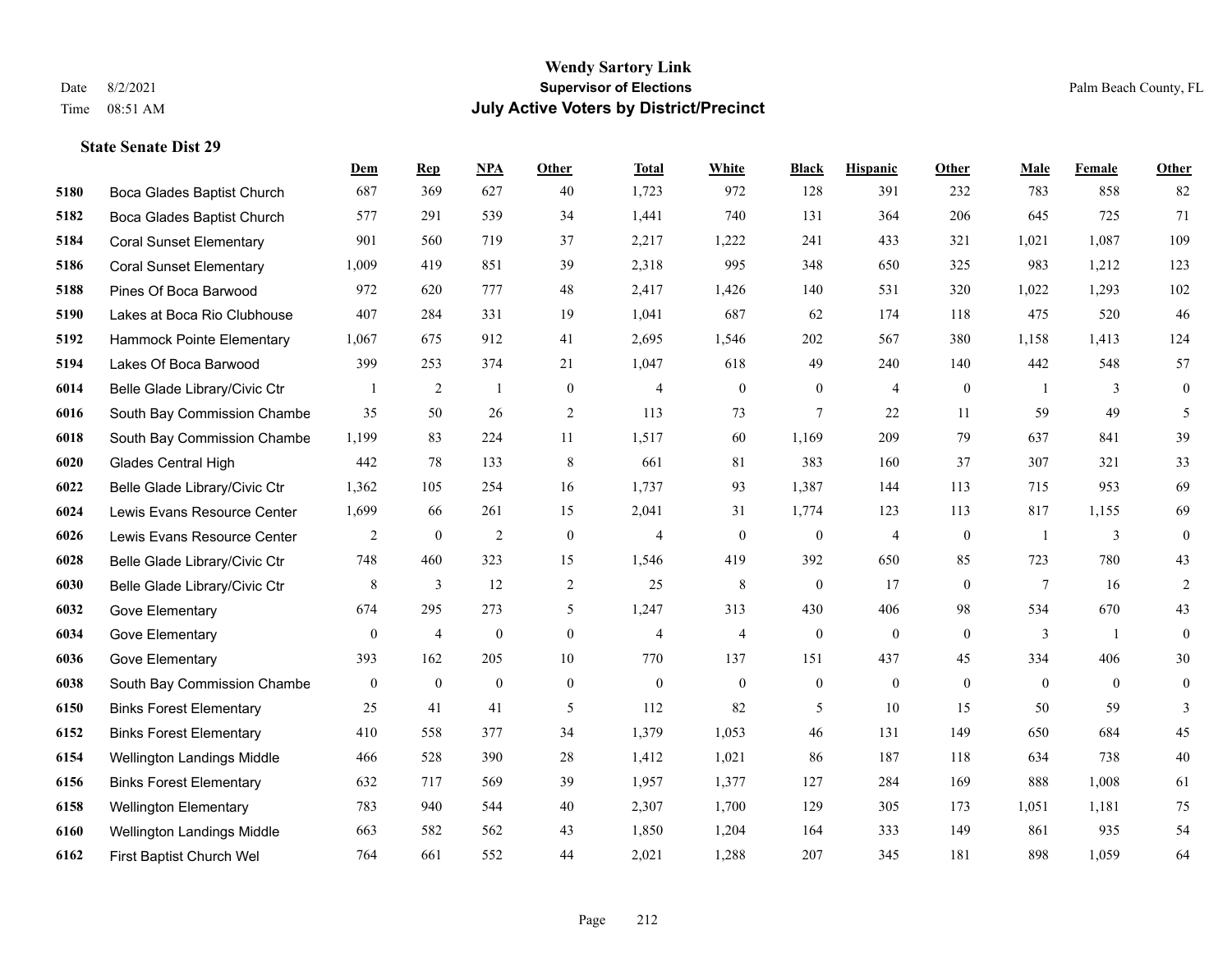**State Senate Dist 29**

### **Wendy Sartory Link** Date 8/2/2021 **Supervisor of Elections** Palm Beach County, FL Time 08:51 AM **July Active Voters by District/Precinct**

First Baptist Church Wel 830 804 598 54 2,286 1,539 183 371 193 1,022 1,190 74

**Dem Rep NPA Other Total White Black Hispanic Other Male Female Other**

## Wellington Community Center 858 861 735 47 2,501 1,743 151 395 212 1,153 1,268 80 First Baptist Church Wel 128 181 141 9 459 353 27 44 35 213 234 12 New Horizons Elementary 292 451 318 14 1,075 788 53 113 121 464 582 29 Wellington High 660 577 522 37 1,796 1,112 242 286 156 793 945 58 Elbridge Gale Elementary 818 554 628 42 2,042 1,111 292 424 215 889 1,070 83 Wellington Village Park 219 418 290 27 954 809 16 46 83 383 522 49 Wellington Village Hall 816 450 630 41 1,937 866 354 507 210 807 1,055 75 St Peters Methodist Church 971 787 805 63 2,626 1,559 281 547 239 1,199 1,339 88 Equestrian Trails Elementary 504 289 340 20 1,153 518 293 155 187 512 586 55 Palm Beach Central High 0 0 0 0 0 0 0 0 0 0 0 0 Wellington Branch Library 522 351 340 35 1,248 690 190 258 110 527 689 32 Emerald Cove Middle 538 559 499 44 1,640 1,021 178 268 173 727 862 51 Emerald Cove Middle 102 83 95 7 287 160 60 51 16 129 152 6 Villa Olympia Clubhouse 1,555 1,051 1,262 92 3,960 1,777 690 677 816 1,852 1,919 189 Wellington Village Park 146 226 171 15 558 381 15 91 71 255 276 27 Wellington Village Park 825 751 681 47 2,304 1,457 249 278 320 1,054 1,165 85 Panther Run Elementary 231 191 177 10 609 340 96 100 73 281 305 23 Wellington Village Park 0 0 0 0 0 0 0 0 0 0 0 0 Wellington Village Park 57 28 39 7 131 63 16 31 21 55 72 4

| 6226                        | The Isles at Wellington        | 753     | 754    | 620    | 37    | 2,164   | 1,396   | 225    | 241    | 302    | 1,021   | .049    | 94    |  |
|-----------------------------|--------------------------------|---------|--------|--------|-------|---------|---------|--------|--------|--------|---------|---------|-------|--|
| 6228                        | Wycliffe Comm Association Bldg | 763     | 322    | 398    | 20    | ,503    | 1,406   |        | 20     | 60     | 647     | 827     | 29    |  |
| 6230                        | Epiphany Lutheran Church       | 1,136   | .196   | 1,089  | 79    | 3,500   | 2,171   | 395    | 563    | 371    | .600    | . .796  | 104   |  |
| 6232                        | Panther Run Elementary         | 683     | 741    | 638    | 47    | 2,109   | 1.346   | 243    | 244    | 276    | 999     | .042    | 68    |  |
| <b>State Senate Dist 29</b> |                                | 101.926 | 79.973 | 75,510 | 5,441 | 262,850 | 187,099 | 19,013 | 31,333 | 25,405 | 116,527 | 136.682 | 9,641 |  |
|                             |                                |         |        |        |       |         |         |        |        |        |         |         |       |  |

 Panther Run Elementary 0 1 0 0 1 1 1 0 0 0 1 0 0 0 Discovery Key Elementary 969 1,113 682 57 2,821 2,099 181 327 214 1,316 1,422 83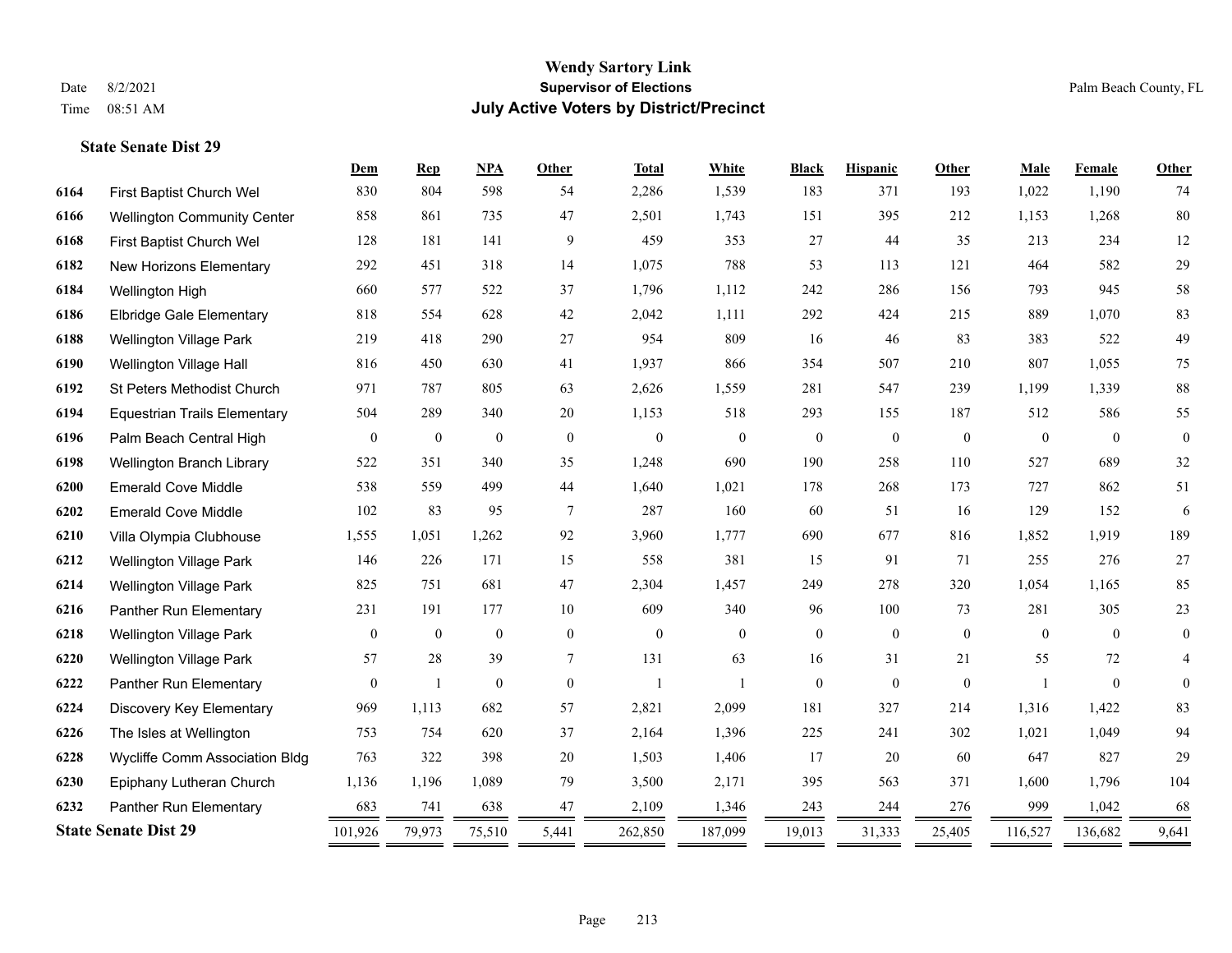|      |                                 | Dem          | <b>Rep</b>       | NPA              | <b>Other</b>     | <b>Total</b>     | <b>White</b>     | <b>Black</b>     | <b>Hispanic</b> | Other          | <b>Male</b>    | Female         | Other            |
|------|---------------------------------|--------------|------------------|------------------|------------------|------------------|------------------|------------------|-----------------|----------------|----------------|----------------|------------------|
| 1034 | West Jupiter Recreation Center  | 263          | 713              | 332              | 45               | 1,353            | 1,175            | 19               | 35              | 124            | 652            | 676            | 25               |
| 1036 | Calvary Church of Jupiter       | $\mathbf{0}$ | $\mathbf{0}$     | $\mathbf{0}$     | $\mathbf{0}$     | $\mathbf{0}$     | $\overline{0}$   | $\mathbf{0}$     | $\mathbf{0}$    | $\mathbf{0}$   | $\overline{0}$ | $\overline{0}$ | $\overline{0}$   |
| 1038 | William T Dwyer High            | 808          | 1,314            | 760              | 52               | 2,934            | 2,468            | 63               | 174             | 229            | 1,401          | 1,425          | 108              |
| 1040 | West Jupiter Recreation Center  | 254          | 449              | 338              | 31               | 1,072            | 858              | 18               | 58              | 138            | 530            | 502            | $40\,$           |
| 1042 | West Jupiter Recreation Center  | $\mathbf{0}$ | $\mathbf{0}$     | $\mathbf{0}$     | $\theta$         | $\mathbf{0}$     | $\overline{0}$   | $\overline{0}$   | $\theta$        | $\theta$       | $\theta$       | $\theta$       | $\overline{0}$   |
| 1044 | Limestone Creek Elementary      | 430          | 118              | 177              | 19               | 744              | 216              | 353              | 92              | 83             | 352            | 366            | 26               |
| 1046 | West Jupiter Recreation Center  | 260          | 139              | 143              | 12               | 554              | 251              | 164              | 108             | 31             | 232            | 303            | 19               |
| 1048 | St Peter Catholic Church        | 391          | 467              | 288              | 28               | 1,174            | 1,049            | 3                | 42              | 80             | 455            | 690            | 29               |
| 1050 | <b>Lighthouse Elementary</b>    | 472          | 669              | 409              | 45               | 1,595            | 1,363            | 16               | 66              | 150            | 741            | 798            | 56               |
| 1052 | Beacon Cove Intermediate Scho   | 1,034        | 1,135            | 917              | 64               | 3,150            | 2,496            | 76               | 252             | 326            | 1,473          | 1,572          | 105              |
| 1054 | Limestone Creek Elementary      | 690          | 1,087            | 626              | 56               | 2,459            | 2,176            | 25               | 97              | 161            | 1,146          | 1,241          | $72\,$           |
| 1056 | West Jupiter Recreation Center  | 547          | 572              | 529              | 38               | 1,686            | 1,357            | 77               | 121             | 131            | 741            | 887            | 58               |
| 1058 | St Peter Catholic Church        | 767          | 883              | 736              | 65               | 2,451            | 2,045            | 37               | 190             | 179            | 1,076          | 1,302          | 73               |
| 1060 | West Jupiter Recreation Center  | 71           | 97               | 72               | 5                | 245              | 203              | $\boldsymbol{0}$ | 24              | 18             | 98             | 131            | 16               |
| 1062 | <b>Harvest Community Church</b> | 618          | 1,155            | 551              | 42               | 2,366            | 2,171            | 11               | 51              | 133            | 1,145          | 1,142          | 79               |
| 1064 | Jupiter Community Center        | 77           | 123              | 64               | 2                | 266              | 243              | $\overline{0}$   | 6               | 17             | 130            | 128            | 8                |
| 1066 | Jupiter Community Center        | $\mathbf{0}$ | $\boldsymbol{0}$ | $\boldsymbol{0}$ | $\boldsymbol{0}$ | $\boldsymbol{0}$ | $\boldsymbol{0}$ | $\overline{0}$   | $\overline{0}$  | $\mathbf{0}$   | $\mathbf{0}$   | $\mathbf{0}$   | $\boldsymbol{0}$ |
| 1068 | Jupiter Community Center        | 587          | 746              | 589              | 48               | 1,970            | 1,631            | 26               | 189             | 124            | 918            | 990            | 62               |
| 1070 | Jupiter Community Center        | 58           | 67               | 87               | $\overline{4}$   | 216              | 172              | $\mathbf{1}$     | 38              | 5              | 112            | 95             | 9                |
| 1072 | Jerry Thomas Elementary         | 737          | 1,065            | 687              | 68               | 2,557            | 2,222            | $28\,$           | 164             | 143            | 1,220          | 1,266          | 71               |
| 1074 | Independence Middle             | 793          | 1,155            | 840              | 89               | 2,877            | 2,416            | 20               | 192             | 249            | 1,294          | 1,489          | 94               |
| 1075 | Martinique Clubhouse            | 251          | 362              | 231              | 20               | 864              | 739              | 11               | 57              | 57             | 385            | 449            | 30               |
| 1076 | The Island Clubhouse            | 612          | 775              | 566              | 68               | 2,021            | 1,670            | $48\,$           | 138             | 165            | 987            | 965            | 69               |
| 1078 | First Baptist Church Teq        | 344          | 885              | 378              | 22               | 1,629            | 1,525            | 3                | 42              | 59             | 783            | 809            | 37               |
| 1080 | First Baptist Church Teq        | 92           | 148              | 78               | 3                | 321              | 296              | $\overline{0}$   | 9               | 16             | 162            | 149            | $10\,$           |
| 1082 | First Baptist Church Teq        | 70           | 143              | 86               | 8                | 307              | 283              | 1                | 12              | 11             | 145            | 153            | 9                |
| 1084 | First Baptist Church Teq        | 12           | 52               | 10               | $\boldsymbol{0}$ | 74               | 71               |                  | $\overline{0}$  | $\overline{2}$ | 37             | 35             | $\overline{c}$   |
| 1088 | First Baptist Church Teq        | 11           | 40               | 21               | $\theta$         | 72               | 64               | $\overline{0}$   | $\overline{2}$  | 6              | 36             | 35             | 1                |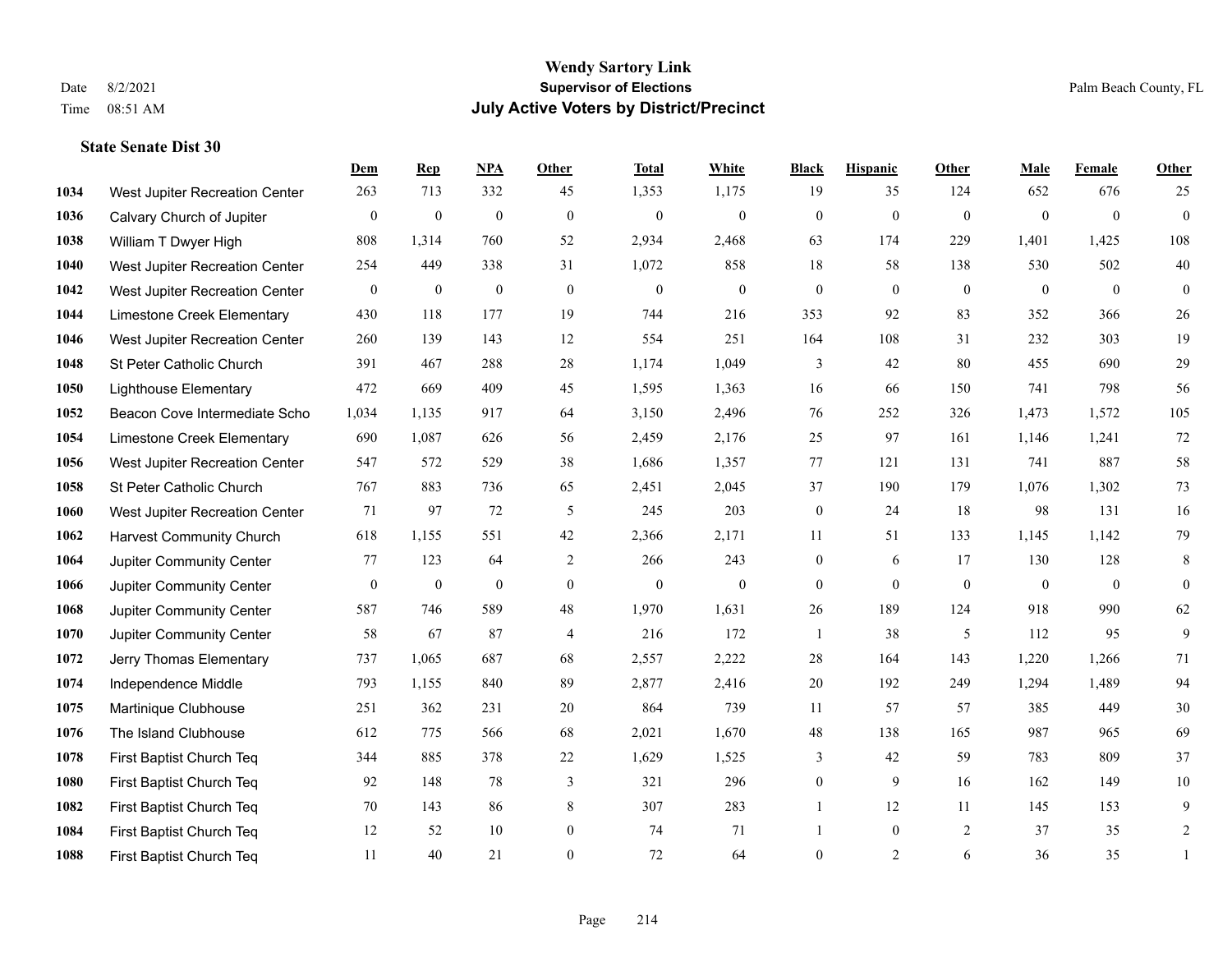**State Senate Dist 30**

### **Wendy Sartory Link** Date 8/2/2021 **Supervisor of Elections** Palm Beach County, FL Time 08:51 AM **July Active Voters by District/Precinct**

## **Dem Rep NPA Other Total White Black Hispanic Other Male Female Other** First Baptist Church Teq 578 879 533 38 2,028 1,823 9 82 114 915 1,064 49 First Baptist Church Teq 49 73 36 0 158 128 8 13 9 77 77 4 Riverside Improvement 256 456 257 21 990 883 6 45 56 452 505 33 Jupiter Elementary 401 457 368 28 1,254 958 17 199 80 604 605 45 Jupiter High 679 904 645 63 2,291 1,824 57 204 206 1,004 1,209 78 Jupiter Branch Library 441 575 441 33 1,490 1,211 35 136 108 645 800 45 Jupiter Middle 326 492 370 38 1,226 1,036 15 74 101 576 609 41 Newhaven Clubhouse 551 675 516 59 1,801 1,550 24 99 128 802 938 61 Tequesta Council Chambers 106 134 104 4 348 302 8 21 17 158 180 10 Tequesta Council Chambers 18 64 44 4 130 108 4 12 6 61 67 2 Tequesta Council Chambers 115 313 127 13 568 544 0 4 20 251 306 11 Tequesta Council Chambers 0 0 0 0 0 0 0 0 0 0 0 0 Tequesta Council Chambers 177 243 185 24 629 534 13 40 42 251 362 16 Tequesta Council Chambers 76 246 102 13 437 411 0 8 18 206 223 8 Tequesta Council Chambers 37 86 35 3 161 151 0 1 9 81 77 3 Riverside Improvement 0 0 2 0 0 2 2 2 0 0 0 0 1 1 0 PBC Fire Rescue #18 410 882 473 46 1,811 1,695 7 35 74 825 958 28 Jupiter Inlet Colony Admin Bldg 71 225 84 15 395 363 0 5 27 179 208 8 PBC Fire Rescue #18 **1** 3 1 0 5 5 0 0 0 3 1 1 **1132 PBC Fire Rescue #18** 0 3 1 0 4 4 0 0 0 2 2 0 PBC Fire Rescue #18 0 0 0 0 0 0 0 0 0 0 0 0 1st UM Church of Jup-Teq 573 975 621 66 2,235 2,076 10 52 97 972 1,203 60 Grace Immanuel Bible Church 223 814 355 37 1,429 1,358 0 12 59 612 784 33 Club at Admirals Cove 292 545 299 24 1,160 1,069 6 21 64 555 586 19 1st UM Church of Jup-Teq 282 586 350 40 1,258 1,165 5 21 67 590 635 33 1st UM Church of Jup-Teq 530 804 505 35 1,874 1,732 5 31 106 857 962 55 Newhaven Clubhouse 15 35 8 1 59 53 0 1 5 30 28 1 Oceanview Methodist 387 547 391 44 1,369 1,248 6 32 83 589 737 43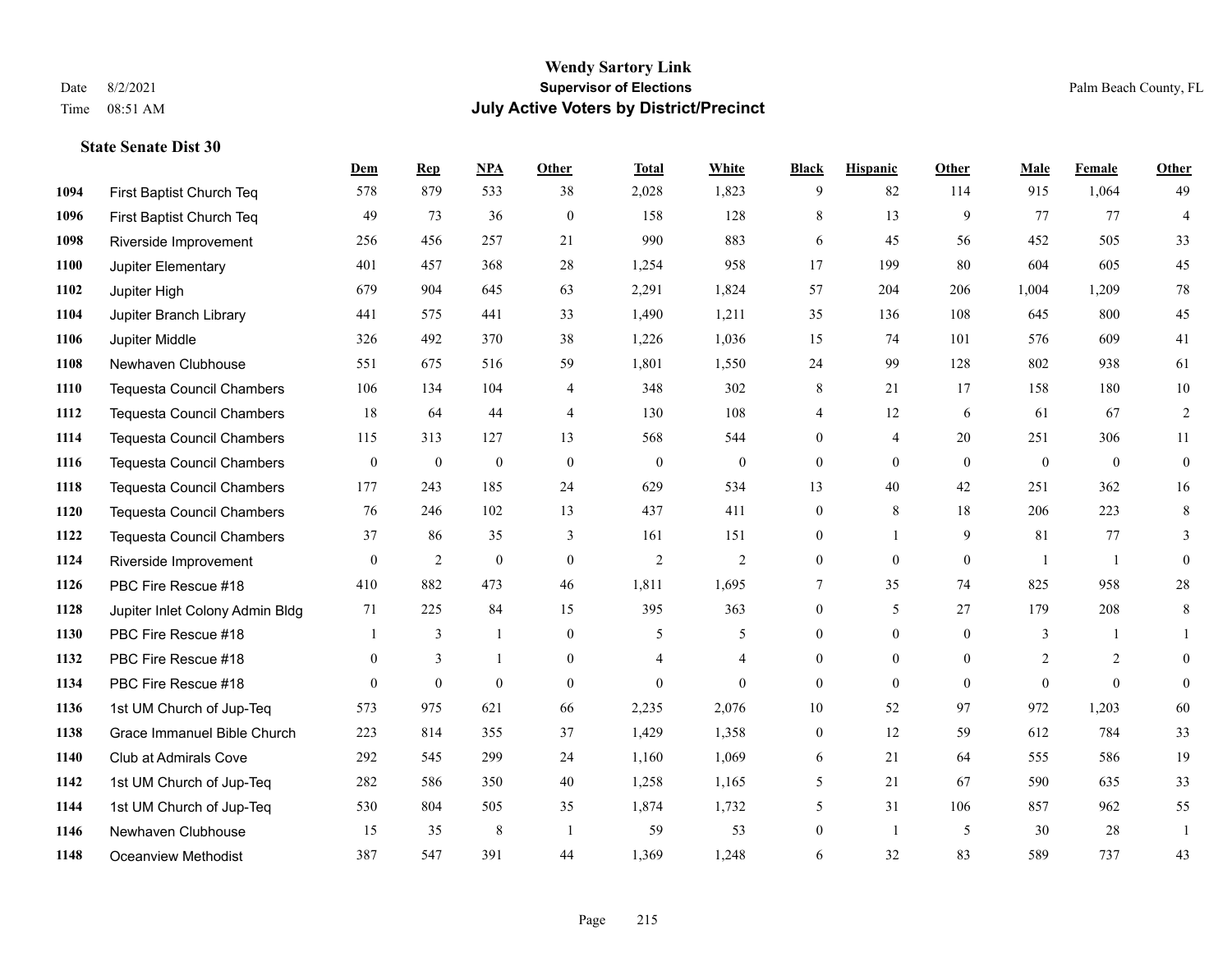**State Senate Dist 30**

### **Wendy Sartory Link** Date 8/2/2021 **Supervisor of Elections** Palm Beach County, FL Time 08:51 AM **July Active Voters by District/Precinct**

## **Dem Rep NPA Other Total White Black Hispanic Other Male Female Other** Oceanview Methodist 0 0 0 0 0 0 0 0 0 0 0 0 Oceanview Methodist 45 66 50 7 168 160 0 2 6 80 84 4 Holy Spirit Lutheran 141 295 126 18 580 519 3 27 31 276 284 20 Holy Spirit Lutheran 0 2 0 0 2 2 0 0 0 1 1 0 Holy Spirit Lutheran **0** 1 1 0 2 1 0 1 0 1 1 0 Holy Spirit Lutheran 1 0 1 0 2 2 0 0 0 1 1 0 Holy Spirit Lutheran **2** 4 5 2 13 13 0 0 0 6 7 0 Club at Admirals Cove 26 149 66 5 246 222 3 4 17 123 115 8 Holy Spirit Lutheran **7** 21 12 0 40 33 0 2 5 17 23 0 Holy Spirit Lutheran 0 0 0 0 0 0 0 0 0 0 0 0 Caloosa POA Meeting Room 68 118 61 2 249 211 5 14 19 116 121 12 Mirasol Sales and Info Center 0 0 0 0 0 0 0 0 0 0 0 0 Mirasol Sales and Info Center 0 0 0 0 0 0 0 0 0 0 0 0 Mirasol Sales and Info Center 0 0 0 0 0 0 0 0 0 0 0 0 Mirasol Sales and Info Center 0 0 0 0 0 0 0 0 0 0 0 0 William T Dwyer High 157 267 139 6 569 486 15 30 38 270 285 14 Eastpointe Country Club 531 669 389 35 1,624 1,514 12 27 71 721 870 33 Mirasol Sales and Info Center 539 494 444 44 1,521 1,179 47 146 149 716 755 50 Westwood Gardens HOA 329 352 305 31 1,017 779 31 116 91 408 589 20 Westwood Gardens HOA 26 60 23 2 111 98 7 2 4 52 56 3 Gardens Presbyterian 1,357 2,091 1,395 150 4,993 4,083 137 339 434 2,216 2,636 141 Evergrene Clubhouse 383 672 448 38 1,541 1,301 25 81 134 736 749 56 1194 Frenchmans Creek Real Estate 646 949 610 46 2,251 2,056 14 45 136 1,025 1,168 58 Gardens Presbyterian 0 0 0 0 0 0 0 0 0 0 0 0 1st Baptist Church PBG 561 478 414 34 1,487 1,041 132 160 154 706 730 51 Dwight D Eisenhower Elementary 0 0 0 0 0 0 0 0 0 0 0 0 Cross Community Church 506 1,049 548 39 2,142 1,920 13 89 120 1,024 1,049 69 Holy Spirit Lutheran 9 24 14 3 50 44 0 2 4 24 22 4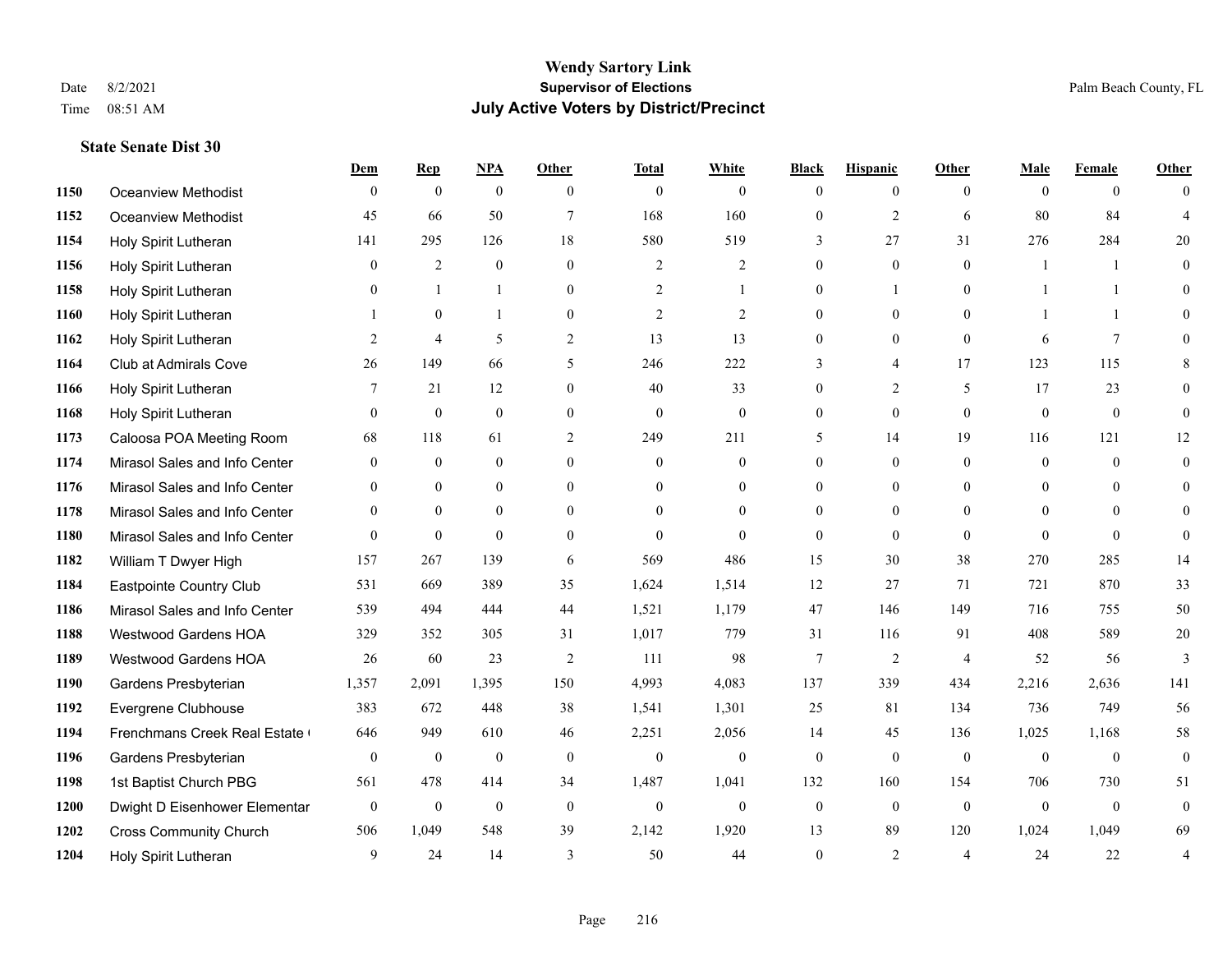#### **Wendy Sartory Link** Date 8/2/2021 **Supervisor of Elections** Palm Beach County, FL Time 08:51 AM **July Active Voters by District/Precinct**

## **Dem Rep NPA Other Total White Black Hispanic Other Male Female Other** Holy Spirit Lutheran 13 76 23 3 115 111 0 3 1 55 59 1 Juno Beach Town Center 446 860 467 50 1,823 1,660 6 55 102 835 939 49 Holy Spirit Lutheran 209 272 147 8 636 567 2 23 44 305 309 22 Juno Beach Town Center 48 64 56 6 174 144 6 9 15 89 81 4 Juno Beach Town Center 260 438 196 25 919 854 6 14 45 370 527 22 Oceanview Methodist 128 284 143 14 569 489 9 31 40 277 278 14 Sandhill Crane Golf Club 14 29 17 0 60 43 6 5 6 31 29 0 Pierce Hammock Elementary 0 0 0 0 0 0 0 0 0 0 0 0 Carleton Oaks Clubhouse 147 193 127 7 474 344 24 49 57 229 233 12 Christ Fellowship Church PBG 0 0 0 0 0 0 0 0 0 0 0 0 Mirasol Sales and Info Center 0 0 0 0 0 0 0 0 0 0 0 0 Christ Fellowship Church PBG 0 0 0 0 0 0 0 0 0 0 0 0 Mirasol Sales and Info Center 0 0 0 0 0 0 0 0 0 0 0 0 Mirasol Sales and Info Center 600 761 502 60 1,923 1,744 18 21 140 913 954 56 Timber Trace Elementary 786 1,083 622 52 2,543 2,194 53 150 146 1,142 1,322 79 Christ Fellowship Church PBG 842 1,062 610 61 2,575 2,334 36 61 144 1,066 1,449 60 Christ Fellowship Church PBG 460 646 435 53 1,594 1,383 30 75 106 676 865 53 Watson B Duncan Middle 836 885 685 64 2,470 1,963 71 192 244 1,079 1,310 81 Watson B Duncan Middle 35 183 58 9 285 261 2 0 22 136 134 15 PBG Community Center 499 586 384 33 1,502 1,265 25 117 95 639 831 32 Palm Beach Gardens High 12 35 16 1 64 57 0 4 3 32 28 4 Ballen Isles Country Club 864 783 637 49 2,333 2,148 17 21 147 1,047 1,226 60 Northlake Nazarene Church 152 175 127 7 461 388 6 27 40 231 213 17 North County Senior Center 1 2 3 3 3 9 8 1 0 0 5 4 0 North County Senior Center 317 224 257 29 827 456 99 126 146 370 428 29 PBG City Hall Council Room 437 545 300 24 1,306 1,087 27 107 85 583 681 42 PBG Moose Lodge 2010 1 0 1 0 2 2 0 0 0 1 1 0 PBG City Hall Council Room 0 0 0 0 0 0 0 0 0 0 0 0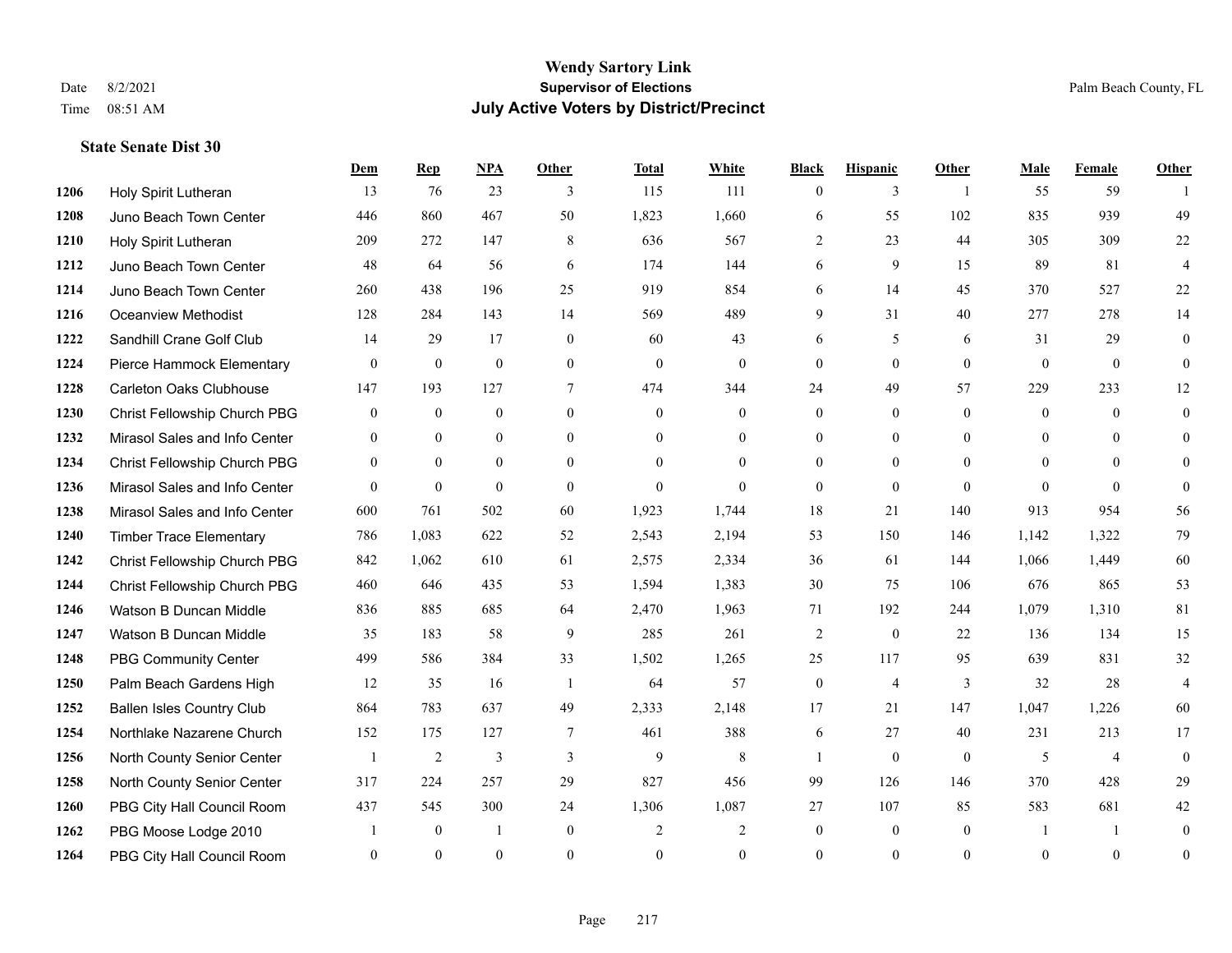|      |                                    | Dem            | <b>Rep</b>       | NPA            | <b>Other</b>   | <b>Total</b>   | <b>White</b>   | <b>Black</b>   | <b>Hispanic</b>  | <b>Other</b>   | <b>Male</b> | <b>Female</b>    | <b>Other</b>   |
|------|------------------------------------|----------------|------------------|----------------|----------------|----------------|----------------|----------------|------------------|----------------|-------------|------------------|----------------|
| 1266 | PBG City Hall Council Room         | 160            | 106              | 129            | 12             | 407            | 245            | 71             | 60               | 31             | 162         | 235              | 10             |
| 1268 | <b>PBG Community Center</b>        | 100            | 73               | 101            | 8              | 282            | 171            | 45             | 36               | 30             | 108         | 161              | 13             |
| 1270 | <b>PBG Community Center</b>        | 4              | $\boldsymbol{0}$ | $\overline{2}$ | $\mathbf{0}$   | 6              | 2              | 3              | 1                | $\overline{0}$ | 2           | 3                | $\overline{1}$ |
| 1272 | Palm Beach Gardens Elementar       | 719            | 676              | 526            | 53             | 1,974          | 1,583          | 100            | 116              | 175            | 919         | 990              | 65             |
| 1274 | Palm Beach Gardens High            | 594            | 553              | 424            | 39             | 1,610          | 1,221          | 94             | 141              | 154            | 754         | 794              | 62             |
| 1276 | Palm Beach Gardens High            | 117            | 94               | 78             | 5              | 294            | 192            | 45             | 38               | 19             | 137         | 147              | 10             |
| 1278 | Garden Lodge 366 F&AM              | 363            | 187              | 266            | 20             | 836            | 414            | 190            | 133              | 99             | 368         | 436              | $32\,$         |
| 1280 | Pew Leadership Center              | 139            | 151              | 113            | 12             | 415            | 350            | 11             | 24               | 30             | 170         | 242              | $\overline{3}$ |
| 1282 | Pew Leadership Center              | 77             | 51               | 54             | 6              | 188            | 135            | 13             | 18               | 22             | 93          | 81               | 14             |
| 1284 | <b>Eissey Campus Theater</b>       | 765            | 767              | 722            | 64             | 2,318          | 1,817          | 84             | 205              | 212            | 999         | 1,242            | 77             |
| 1286 | PBG Moose Lodge 2010               | 43             | 49               | 39             | 3              | 134            | 107            | 4              | 13               | 10             | 66          | 60               | 8              |
| 1288 | PBG Moose Lodge 2010               | 13             | 24               | 6              | $\overline{0}$ | 43             | 39             | 1              | $\mathbf{0}$     | 3              | 22          | 19               | 2              |
| 1290 | PBG Moose Lodge 2010               | 687            | 822              | 537            | 70             | 2,116          | 1,755          | 53             | 146              | 162            | 853         | 1,202            | 61             |
| 1291 | PBG Moose Lodge 2010               |                | $\boldsymbol{0}$ | $\mathbf{1}$   | $\mathbf{0}$   | $\mathbf{2}$   | $\sqrt{2}$     | $\overline{0}$ | $\mathbf{0}$     | $\mathbf{0}$   | $\sqrt{2}$  | $\boldsymbol{0}$ | $\overline{0}$ |
| 1292 | PBG Moose Lodge 2010               | 16             | 47               | 18             | $\overline{1}$ | 82             | 75             |                | 1                | 5              | 38          | 41               | 3              |
| 1294 | Dwight D Eisenhower Elementar      | 27             | 79               | 22             | $\tau$         | 135            | 115            | 4              | 4                | 12             | 66          | 68               | -1             |
| 1296 | Dwight D Eisenhower Elementar      | 235            | 265              | 195            | 19             | 714            | 562            | 15             | 89               | 48             | 277         | 410              | $27\,$         |
| 1298 | PBG Moose Lodge 2010               | 35             | 34               | 21             | 2              | 92             | 84             | $\overline{0}$ | $\overline{4}$   | $\overline{4}$ | 38          | 53               |                |
| 1300 | <b>Cross Community Church</b>      |                | 3                | $\mathbf{1}$   | $\mathbf{0}$   | 5              | $\overline{4}$ | $\mathbf{0}$   | $\overline{0}$   | $\overline{1}$ | 2           | 3                | $\theta$       |
| 1302 | Dwight D Eisenhower Elementar      | 37             | 51               | 37             | $\mathfrak{Z}$ | 128            | 109            | 1              | $7\overline{ }$  | 11             | 59          | 64               | 5              |
| 1304 | <b>NPB Community Center</b>        | 209            | 263              | 178            | 23             | 673            | 578            | 14             | 40               | 41             | 340         | 304              | 29             |
| 1305 | <b>NPB Community Center</b>        | $\overline{0}$ | $\mathbf{0}$     | $\mathbf{0}$   | $\mathbf{1}$   | $\mathbf{1}$   | $\mathbf{1}$   | $\mathbf{0}$   | $\overline{0}$   | $\mathbf{0}$   | -1          | $\mathbf{0}$     | $\theta$       |
| 1306 | <b>Eissey Campus Theater</b>       | 6              | 13               | 11             | -1             | 31             | 25             | $\mathbf{0}$   | $\boldsymbol{0}$ | 6              | 17          | 14               | $\overline{0}$ |
| 1308 | <b>Gardens Mall Community Room</b> | 39             | 68               | 36             | $\overline{4}$ | 147            | 131            | 3              | 3                | 10             | 74          | 69               | 4              |
| 1310 | <b>Eissey Campus Theater</b>       |                | 2                | $\mathbf{1}$   | $\theta$       | $\overline{4}$ | $\overline{4}$ | $\overline{0}$ | $\overline{0}$   | $\theta$       | 3           | $\mathbf{1}$     | $\Omega$       |
| 1312 | <b>Gardens Mall Community Room</b> | 6              | 20               | 11             | $\overline{0}$ | 37             | 34             | $\overline{0}$ | $\overline{2}$   | $\overline{1}$ | 18          | 19               | $\mathbf{0}$   |
| 1314 | <b>NPB Community Center</b>        | 51             | 127              | 62             | 5              | 245            | 217            | 3              | 8                | 17             | 100         | 131              | 14             |
| 1316 | <b>NPB Community Center</b>        | 180            | 188              | 144            | 29             | 541            | 387            | 43             | 74               | 37             | 236         | 286              | 19             |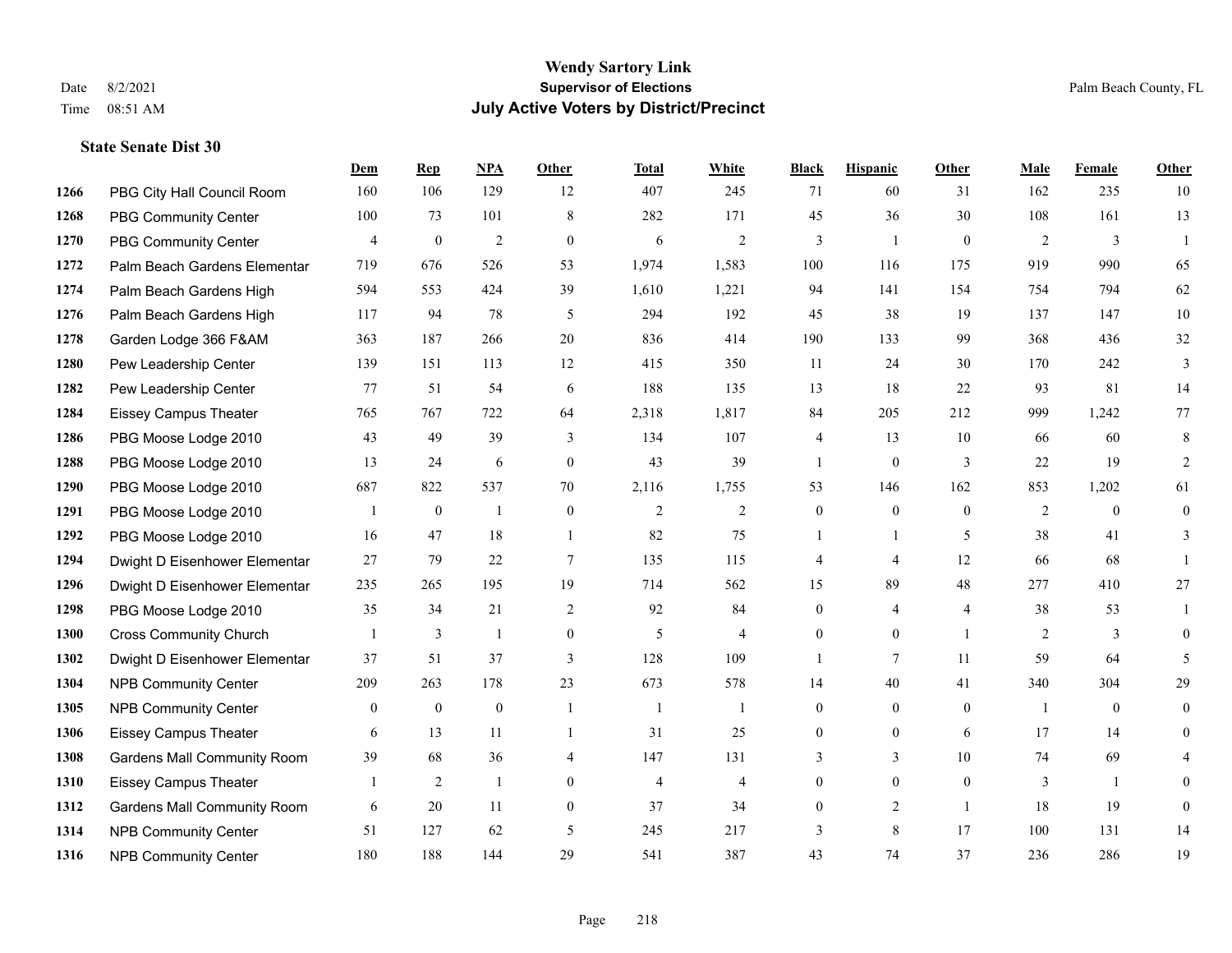#### **Wendy Sartory Link** Date 8/2/2021 **Supervisor of Elections** Palm Beach County, FL Time 08:51 AM **July Active Voters by District/Precinct**

## **Dem Rep NPA Other Total White Black Hispanic Other Male Female Other** PBG Moose Lodge 2010 0 0 0 0 0 0 0 0 0 0 0 0 **1320 NPB Community Center** 33 120 35 2 190 168 3 8 11 98 88 4 **1322 NPB Community Center**  $\begin{array}{cccccccc} 2 & 6 & 10 & 0 & 18 & 18 & 0 & 0 & 8 & 9 & 1 \end{array}$  Allamanda Elementary 439 450 378 38 1,305 1,033 39 133 100 550 710 45 Allamanda Elementary 189 225 162 16 592 502 7 30 53 260 318 14 Osborne Park Activities Bldg 613 834 547 45 2,039 1,748 27 122 142 986 994 59 1st Unitarian Church NPB 36 41 39 3 119 98 8 7 6 65 51 3 1st Unitarian Church NPB 349 393 257 33 1,032 845 59 64 64 504 505 23 1334 1st Unitarian Church NPB 3 3 3 5 1 1 12 12 0 0 0 4 8 0 Gardens Mall Community Room 35 91 42 4 172 153 0 4 15 86 78 8 Eissey Campus Theater 92 393 101 19 605 583 1 1 20 268 326 11 Eissey Campus Theater 6 6 6 3 0 15 13 0 1 1 7 8 0 NPB Country Club 308 454 263 28 1,053 949 17 33 54 449 578 26 Old Port Cove 294 519 319 32 1,164 1,065 5 31 63 527 617 20 Anchorage Activities Bldg 556 934 425 37 1,952 1,792 13 57 90 902 1,002 48 NPB Council Chambers 32 123 34 8 197 187 0 5 5 99 92 6 Faith Lutheran Church 381 615 373 24 1,393 1,229 10 79 75 666 684 43 Northlake Nazarene Church 681 873 586 52 2,192 1,567 154 186 285 983 1,130 79 **1354 Grove Park Elementary 01 164 79 4 338 285 11 19 23 151 177 10**  Casa Rio Clubhouse 796 421 498 34 1,749 875 386 241 247 755 929 65 RB Prep Achievement Academy 15 4 3 0 22 9 8 1 4 13 6 3 Garden Lodge 366 F&AM 352 325 239 24 940 737 59 72 72 411 500 29 Grove Park Elementary 213 123 183 8 527 270 47 156 54 234 275 18 RB Prep Achievement Academy 377 106 218 17 718 202 287 132 97 305 388 25 Palm Lake Estates - The Palms 66 78 49 4 197 159 13 10 15 91 98 8 RB Prep Achievement Academy 0 0 0 0 0 0 0 0 0 0 0 0 Palm Lake Estates - The Palms 117 124 74 4 319 269 13 23 14 132 176 11 Garden Lodge 366 F&AM 96 35 45 7 183 82 58 21 22 80 97 6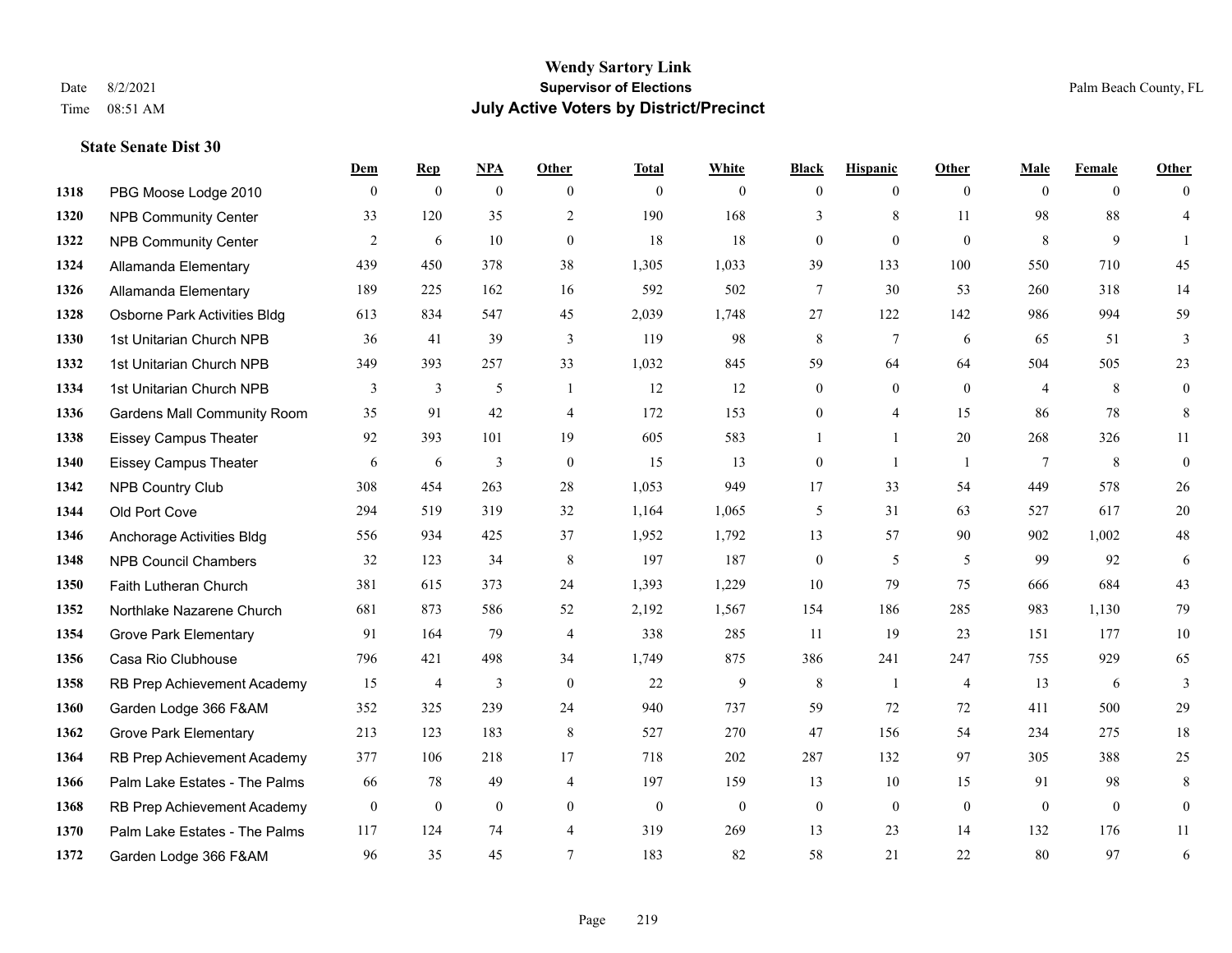#### **Wendy Sartory Link** Date 8/2/2021 **Supervisor of Elections** Palm Beach County, FL Time 08:51 AM **July Active Voters by District/Precinct**

## **Dem Rep NPA Other Total White Black Hispanic Other Male Female Other** Pew Leadership Center 193 78 140 10 421 219 116 44 42 174 233 14 Lake Park Town Hall 0 0 0 0 0 0 0 0 0 0 0 0 PBC Fire Rescue #68 1,027 408 511 38 1,984 816 829 113 226 924 974 86 NPB Council Chambers 176 261 155 14 606 536 10 22 38 267 320 19 Lake Park Town Hall 280 352 257 27 916 752 37 58 69 415 477 24 Phil Foster Park Marine Center 302 560 274 30 1,166 1,035 19 39 73 576 563 27 Phil Foster Park Marine Center 585 1,103 699 85 2,472 2,139 53 86 194 1,147 1,258 67 Palm Beach Shores Town Hall 282 442 295 27 1,046 953 12 18 63 489 530 27 Palm Beach Shores Town Hall 0 0 0 0 0 0 0 0 0 0 0 0 St Edwards Church 453 1,189 520 55 2,217 2,038 3 52 124 1,023 1,125 69 St Edwards Church 362 603 409 47 1,421 1,284 6 28 103 621 765 35 **1394 Morton & Barbara Mandel Cente** 243 609 282 38 1,172 1,068 6 24 74 530 610 32 Jeaga Middle 176 93 112 6 387 151 124 41 71 171 204 12 Grassy Waters Elementary 1,043 329 581 40 1,993 586 725 398 284 848 1,074 71 Jeaga Middle 173 79 102 11 365 154 107 80 24 150 204 11 Jeaga Middle 0 0 0 0 0 0 0 0 0 0 0 0 Cypress Lakes HOA 585 328 281 32 1,226 838 197 97 94 472 719 35 Century Village Clubhouse 60 29 23 2 114 70 13 18 13 50 60 4 Club Baywinds 828 552 369 34 1,783 1,362 152 163 106 727 1,014 42 Andros Isle POA Clubhouse 854 556 543 35 1,988 1,073 390 300 225 842 1,075 71 Riverwalk Clubhouse 747 704 564 45 2,060 1,613 92 176 179 883 1,114 63 Jeaga Middle 210 86 134 10 440 201 130 80 29 194 237 9 Jeaga Middle 160 55 118 15 348 106 119 73 50 134 202 12 Century Village Clubhouse 785 406 330 32 1,553 1,002 214 201 136 614 882 57 Century Village Clubhouse 788 416 321 37 1,562 1,098 164 161 139 613 898 51 Century Village Clubhouse 633 327 288 27 1,275 796 186 194 99 498 720 57 Century Village Clubhouse 343 191 148 6 688 477 68 85 58 247 417 24 Benoist Farms Elementary 576 156 299 21 1,052 259 452 233 108 406 595 51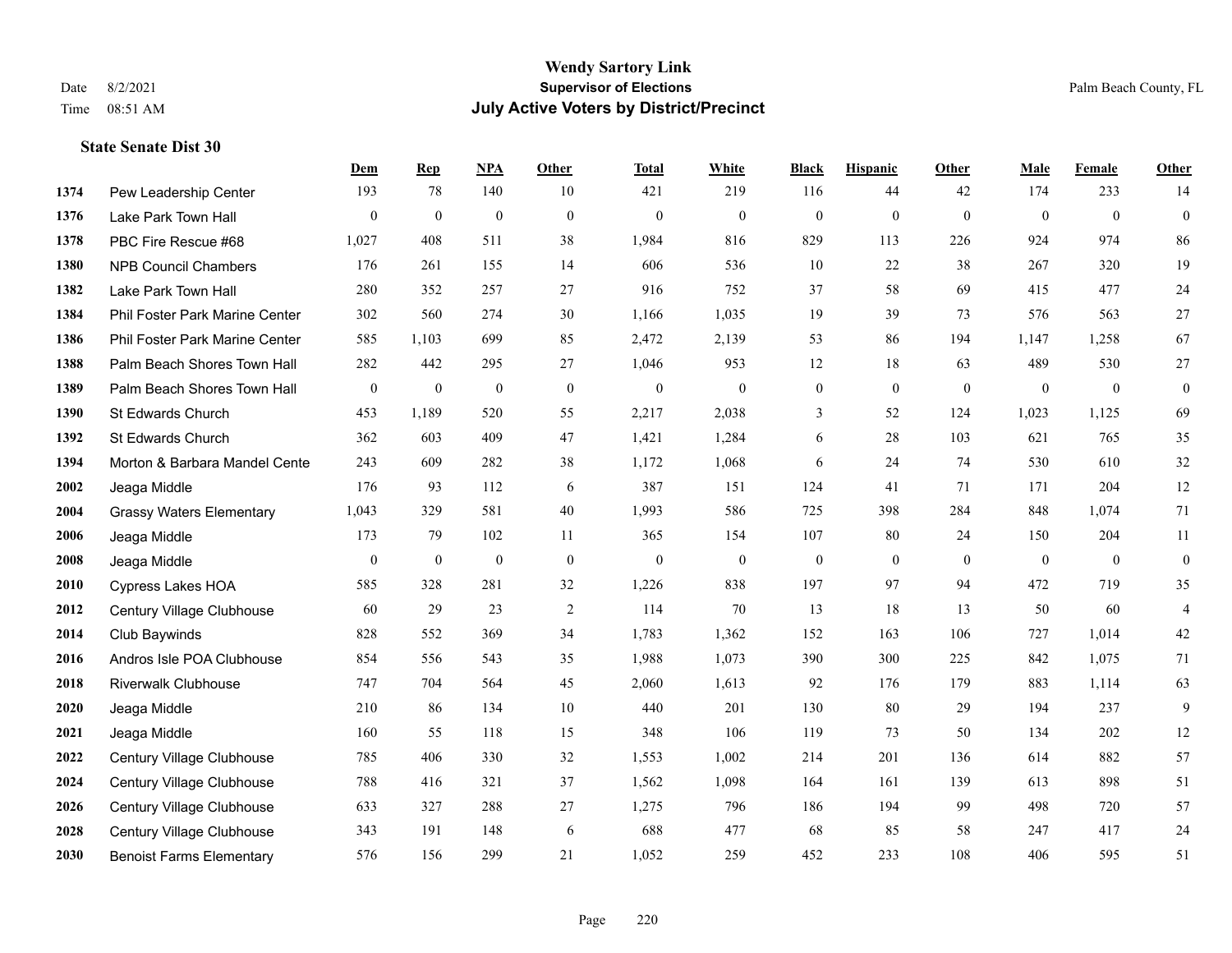#### **Wendy Sartory Link** Date 8/2/2021 **Supervisor of Elections** Palm Beach County, FL Time 08:51 AM **July Active Voters by District/Precinct**

**Dem Rep NPA Other Total White Black Hispanic Other Male Female Other**

## Riverwalk Clubhouse 50 26 28 5 109 55 29 18 7 41 65 3 Riverwalk Clubhouse 99 53 71 9 232 94 58 54 26 105 125 2 Turning Points Academy 757 420 377 38 1,592 934 286 263 109 592 953 47 Turning Points Academy 815 181 345 19 1,360 481 619 147 113 458 861 41 Wynnebrook Elementary 809 267 424 22 1,522 418 599 347 158 659 791 72 Wynnebrook Elementary 540 249 377 15 1,181 480 133 477 91 503 628 50 Riverwalk Clubhouse 0 0 0 0 0 0 0 0 0 0 0 0 St Christophers Episcopal Chr 1,112 283 558 35 1,988 580 809 395 204 881 1,014 93 Haverhill Town Hall 400 217 235 10 862 335 237 201 89 389 435 38 Elks Lodge #1352 2 3 0 0 5 3 1 0 1 3 1 1 Elks Lodge #1352 17 19 21 3 60 40 2 11 7 33 24 3 Elks Lodge #1352 553 152 268 19 992 182 468 151 191 459 493 40 Elks Lodge #1352 1,265 323 697 25 2,310 457 986 579 288 1,018 1,183 109 Clayton Hutcheson Hall B 732 317 567 17 1,633 517 294 654 168 723 818 92 Clayton Hutcheson Hall B 3 1 0 0 4 3 0 1 0 2 2 0 West Gate Elementary 391 221 335 13 960 316 72 492 80 459 452 49 Belvedere Elementary 6 6 6 1 0 13 12 0 0 1 9 4 0 Belvedere Elementary 1 0 0 0 1 1 0 0 0 1 0 0 Howard Park Community Center 140 79 99 7 325 168 54 66 37 151 166 8 Conniston Middle 429 253 322 14 1,018 404 100 441 73 457 521 40 Belvedere Elementary 560 371 374 24 1,329 1,044 26 152 107 626 653 50 Belvedere Elementary 599 330 462 27 1,418 501 145 625 147 614 715 89 Belvedere Elementary 0 0 0 0 0 0 0 0 0 0 0 0 St Catherine Church 145 125 125 7 402 331 16 27 28 197 193 12 St Catherine Church 452 554 357 30 1,393 1,164 38 87 104 621 723 49

 Everglades Elementary 161 168 127 8 464 263 66 81 54 215 228 21 Everglades Elementary 69 92 45 0 206 148 7 28 23 102 98 6 Pine Jog Environmental Center 164 286 153 8 611 422 25 113 51 292 304 15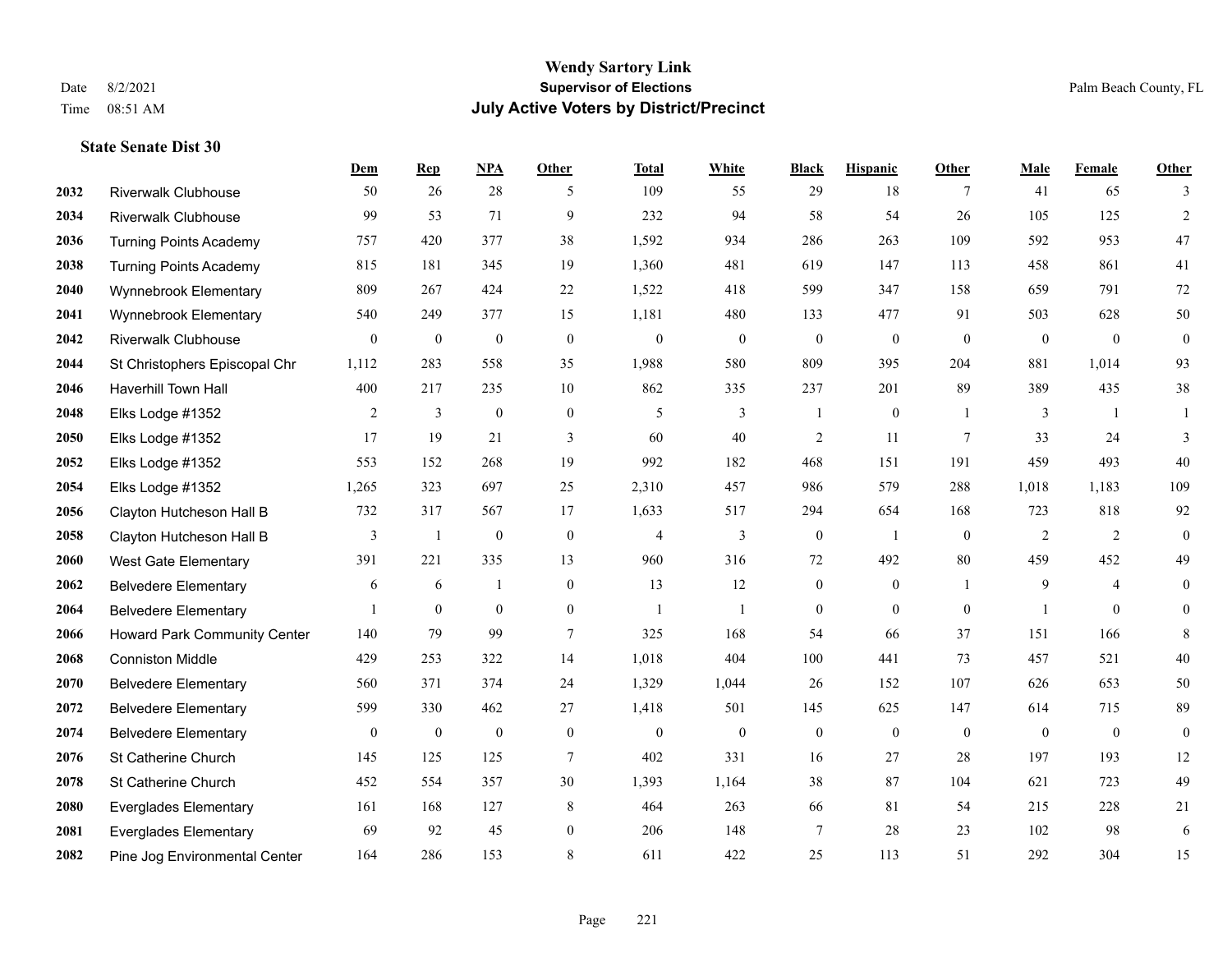|      |                               | Dem              | <b>Rep</b>       | NPA              | <b>Other</b>   | <b>Total</b>     | <b>White</b>     | <b>Black</b>     | <b>Hispanic</b> | <b>Other</b>   | <b>Male</b>    | <b>Female</b>  | <b>Other</b>     |
|------|-------------------------------|------------------|------------------|------------------|----------------|------------------|------------------|------------------|-----------------|----------------|----------------|----------------|------------------|
| 2083 | Pine Jog Environmental Center | 7                | 21               | 17               | $\overline{0}$ | 45               | 30               | $\boldsymbol{0}$ | 13              | 2              | 21             | 23             | $\overline{1}$   |
| 2088 | Melaleuca Elementary          | 867              | 524              | 643              | 35             | 2,069            | 1,059            | 339              | 477             | 194            | 946            | 1,042          | 81               |
| 2090 | Pine Jog Environmental Center | $\overline{0}$   | $\overline{2}$   | $\mathbf{0}$     | $\overline{0}$ | 2                | $\mathbf{1}$     | $\boldsymbol{0}$ | $\mathbf{0}$    | $\overline{1}$ | $\overline{0}$ | $\mathbf{1}$   | 1                |
| 2092 | Pine Jog Environmental Center | $\mathbf{1}$     | $\overline{4}$   | $\overline{1}$   | $\mathbf{1}$   | $\overline{7}$   | $\tau$           | $\mathbf{0}$     | $\mathbf{0}$    | $\theta$       | 3              | $\overline{4}$ | $\mathbf{0}$     |
| 2094 | Pine Jog Environmental Center | 369              | 78               | 204              | 11             | 662              | 112              | 261              | 172             | 117            | 274            | 359            | 29               |
| 2097 | 1st Church of the Nazarene    | 229              | 135              | 171              | 11             | 546              | 214              | 41               | 217             | 74             | 240            | 274            | 32               |
| 2098 | Iglesia Cristo Mi Redentor    | 438              | 215              | 339              | 27             | 1,019            | 331              | 158              | 435             | 95             | 425            | 530            | 64               |
| 2100 | Iglesia Cristo Mi Redentor    | 776              | 348              | 565              | 35             | 1,724            | 441              | 362              | 744             | 177            | 711            | 926            | 87               |
| 2102 | Union Congregational Church   | 1,182            | 345              | 633              | 33             | 2,193            | 498              | 634              | 834             | 227            | 882            | 1,199          | 112              |
| 2104 | Lake Lytal Park               | 509              | 228              | 341              | 23             | 1,101            | 302              | 232              | 458             | 109            | 454            | 589            | 58               |
| 2106 | Main Library                  | 609              | 270              | 397              | 37             | 1,313            | 508              | 236              | 440             | 129            | 565            | 692            | 56               |
| 2108 | <b>Berkshire Elementary</b>   | 743              | 333              | 648              | 30             | 1,754            | 472              | 202              | 895             | 185            | 761            | 899            | 94               |
| 2110 | <b>Berkshire Elementary</b>   | 167              | 84               | 128              | 4              | 383              | 130              | 41               | 168             | 44             | 156            | 204            | $23\,$           |
| 2114 | Main Library                  | 369              | 284              | 313              | 11             | 977              | 364              | 54               | 471             | 88             | 438            | 491            | $48\,$           |
| 2115 | The Ark Church                | 75               | 46               | 61               | 5              | 187              | 86               | 12               | 67              | 22             | 85             | 91             | 11               |
| 2117 | The Ark Church                | $\mathbf{1}$     | $\boldsymbol{0}$ | $\mathbf{1}$     | $\overline{0}$ | $\overline{2}$   | $\mathbf{1}$     | 1                | $\mathbf{0}$    | $\mathbf{0}$   | $\overline{1}$ | -1             | $\mathbf{0}$     |
| 2125 | St Marys Orthodox Church      | 341              | 354              | 245              | 8              | 948              | 506              | 42               | 337             | 63             | 417            | 493            | $38\,$           |
| 2130 | Cloud Lake Town Hall          | 43               | 63               | 59               | 8              | 173              | 127              | $\mathbf{1}$     | 33              | 12             | 86             | 81             | 6                |
| 2132 | Cloud Lake Town Hall          | 27               | 26               | 33               | $\sqrt{2}$     | 88               | 58               | $\overline{c}$   | 23              | 5              | 38             | 46             | $\overline{4}$   |
| 2134 | STEM Bldg at S FL Science Ctr | 533              | 319              | 432              | 31             | 1,315            | 493              | 61               | 643             | 118            | 604            | 653            | 58               |
| 2136 | Palmwood Lodge #303           | 667              | 453              | 561              | 44             | 1,725            | 753              | 83               | 723             | 166            | 780            | 861            | 84               |
| 2138 | Palmwood Lodge #303           | 339              | 160              | 265              | 19             | 783              | 317              | 79               | 297             | 90             | 360            | 387            | $36\,$           |
| 2140 | South Olive Community Center  | 567              | 431              | 375              | 33             | 1,406            | 1,071            | 29               | 195             | 111            | 663            | 695            | $48\,$           |
| 2142 | Lakeside Presbyterian Church  | 294              | 372              | 179              | 23             | 868              | 754              | 3                | 54              | 57             | 399            | 439            | $30\,$           |
| 2144 | Lakeside Presbyterian Church  | 355              | 412              | 261              | 33             | 1,061            | 878              | 20               | 79              | 84             | 486            | 541            | 34               |
| 2146 | Village Walk HOA Clubhouse    | 549              | 537              | 424              | 42             | 1,552            | 1,207            | 57               | 137             | 151            | 644            | 853            | 55               |
| 6048 | Pierce Hammock Elementary     | $\boldsymbol{0}$ | $\boldsymbol{0}$ | $\boldsymbol{0}$ | $\mathbf{0}$   | $\boldsymbol{0}$ | $\boldsymbol{0}$ | $\boldsymbol{0}$ | $\mathbf{0}$    | $\theta$       | $\mathbf{0}$   | $\mathbf{0}$   | $\boldsymbol{0}$ |
| 6050 | Acreage Branch Library        | 879              | 883              | 730              | 57             | 2,549            | 1,558            | 376              | 349             | 266            | 1,195          | 1,262          | 92               |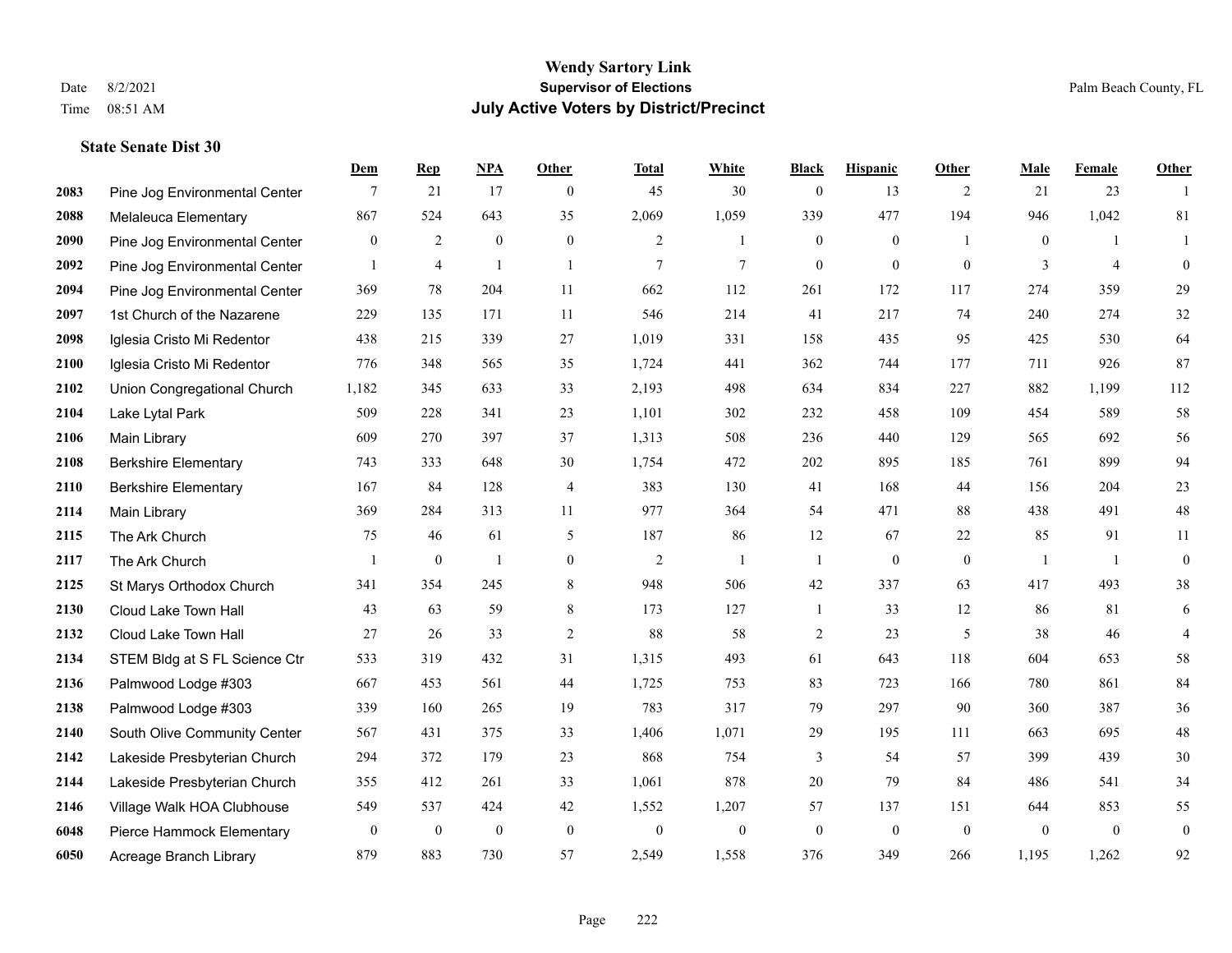|      |                                 | Dem              | <b>Rep</b>       | NPA              | <b>Other</b>   | <b>Total</b>     | White            | <b>Black</b>     | <b>Hispanic</b>  | Other          | <b>Male</b>    | Female         | <b>Other</b>     |
|------|---------------------------------|------------------|------------------|------------------|----------------|------------------|------------------|------------------|------------------|----------------|----------------|----------------|------------------|
| 6051 | Cornerstone Fellowship          | 611              | 750              | 549              | 49             | 1,959            | 1,248            | 210              | 290              | 211            | 915            | 972            | 72               |
| 6052 | Seminole Ridge High             | 615              | 643              | 558              | 36             | 1,852            | 1,142            | 224              | 310              | 176            | 878            | 900            | $74\,$           |
| 6054 | Acreage Pines Elementary        | $\overline{0}$   | $\boldsymbol{0}$ | $\mathbf{0}$     | $\overline{0}$ | $\theta$         | $\overline{0}$   | $\mathbf{0}$     | $\mathbf{0}$     | $\theta$       | $\overline{0}$ | $\theta$       | $\boldsymbol{0}$ |
| 6056 | Pierce Hammock Elementary       | $\mathbf{0}$     | $\mathbf{0}$     | $\mathbf{0}$     | $\overline{0}$ | $\mathbf{0}$     | $\overline{0}$   | $\mathbf{0}$     | $\mathbf{0}$     | $\theta$       | $\theta$       | $\theta$       | $\theta$         |
| 6058 | <b>Acreage Pines Elementary</b> | 740              | 603              | 558              | 38             | 1,939            | 1,048            | 352              | 244              | 295            | 937            | 939            | 63               |
| 6060 | Indian Trail Improvement Dist   | 893              | 954              | 800              | 59             | 2,706            | 1,682            | 342              | 399              | 283            | 1,244          | 1,363          | 99               |
| 6062 | Sandhill Crane Golf Club        | 231              | 423              | 256              | 24             | 934              | 668              | 71               | 72               | 123            | 456            | 445            | 33               |
| 6064 | Sandhill Crane Golf Club        | 32               | 55               | 33               | $\overline{4}$ | 124              | 102              | 4                | 12               | 6              | 60             | 60             | $\overline{4}$   |
| 6066 | Ibis POA Admin Building         | 1,018            | 1,097            | 720              | 85             | 2,920            | 2,560            | 90               | 67               | 203            | 1,374          | 1,481          | 65               |
| 6068 | Ibis POA Admin Building         | $\boldsymbol{0}$ | $\boldsymbol{0}$ | $\boldsymbol{0}$ | $\overline{0}$ | $\boldsymbol{0}$ | $\boldsymbol{0}$ | $\boldsymbol{0}$ | $\mathbf{0}$     | $\overline{0}$ | $\mathbf{0}$   | $\overline{0}$ | $\boldsymbol{0}$ |
| 6070 | Ironhorse Country Club          | 158              | 263              | 120              | 9              | 550              | 445              | 34               | 20               | 51             | 246            | 292            | 12               |
| 6072 | Seminole Ridge High             | 459              | 442              | 425              | 40             | 1,366            | 627              | 253              | 366              | 120            | 636            | 706            | $24\,$           |
| 6076 | <b>Western Pines Middle</b>     | 639              | 707              | 570              | 36             | 1,952            | 1,420            | 154              | 203              | 175            | 931            | 937            | 84               |
| 6078 | <b>Western Pines Middle</b>     | 658              | 724              | 657              | 39             | 2,078            | 1,390            | 158              | 357              | 173            | 983            | 1,035          | 60               |
| 6080 | <b>Golden Grove Elementary</b>  | 608              | 777              | 621              | 49             | 2,055            | 1,382            | 130              | 344              | 199            | 956            | 1,015          | 84               |
| 6094 | Palms West Presbyterian         | 673              | 929              | 657              | 42             | 2,301            | 1,834            | 78               | 207              | 182            | 1,101          | 1,126          | 74               |
| 6096 | Palms West Presbyterian         | $\mathbf{0}$     | $\boldsymbol{0}$ | $\mathbf{0}$     | $\mathbf{0}$   | $\theta$         | $\mathbf{0}$     | $\boldsymbol{0}$ | $\boldsymbol{0}$ | $\mathbf{0}$   | $\mathbf{0}$   | $\overline{0}$ | $\boldsymbol{0}$ |
| 6098 | <b>HL Johnson Elementary</b>    | 657              | 505              | 463              | 37             | 1,662            | 916              | 304              | 257              | 185            | 755            | 866            | 41               |
| 6100 | Madison Green Clubhouse         | 1,238            | 721              | 749              | 50             | 2,758            | 1,199            | 778              | 403              | 378            | 1,278          | 1,377          | 103              |
| 6102 | <b>RPB Recreation Center</b>    | 656              | 475              | 452              | 25             | 1,608            | 941              | 264              | 258              | 145            | 661            | 891            | 56               |
| 6104 | <b>Crestwood Middle</b>         | 181              | 151              | 118              | 8              | 458              | 216              | 76               | 81               | 85             | 215            | 223            | 20               |
| 6106 | <b>RPB Recreation Center</b>    | 216              | 121              | 196              | 9              | 542              | 225              | 97               | 155              | 65             | 214            | 308            | $20\,$           |
| 6108 | Calypso Bay Waterpark           | $\mathbf{0}$     | $\boldsymbol{0}$ | $\mathbf{0}$     | $\overline{0}$ | $\mathbf{0}$     | $\mathbf{0}$     | $\mathbf{0}$     | $\mathbf{0}$     | $\theta$       | $\mathbf{0}$   | $\mathbf{0}$   | $\boldsymbol{0}$ |
| 6112 | Crestwood Middle                | 471              | 412              | 357              | 33             | 1,273            | 679              | 230              | 214              | 150            | 591            | 639            | 43               |
| 6114 | RPB Village Hall                | 1,069            | 695              | 685              | 41             | 2,490            | 1,367            | 467              | 430              | 226            | 1,165          | 1,234          | 91               |
| 6116 | <b>HL Johnson Elementary</b>    | 729              | 413              | 481              | 51             | 1,674            | 868              | 323              | 275              | 208            | 735            | 894            | 45               |
| 6118 | <b>RPB Branch Library</b>       | 1,087            | 564              | 695              | 54             | 2,400            | 1,141            | 578              | 430              | 251            | 1,044          | 1,267          | 89               |
| 6120 | Royal Palm Beach High           | 402              | 318              | 260              | 17             | 997              | 475              | 202              | 153              | 167            | 471            | 501            | 25               |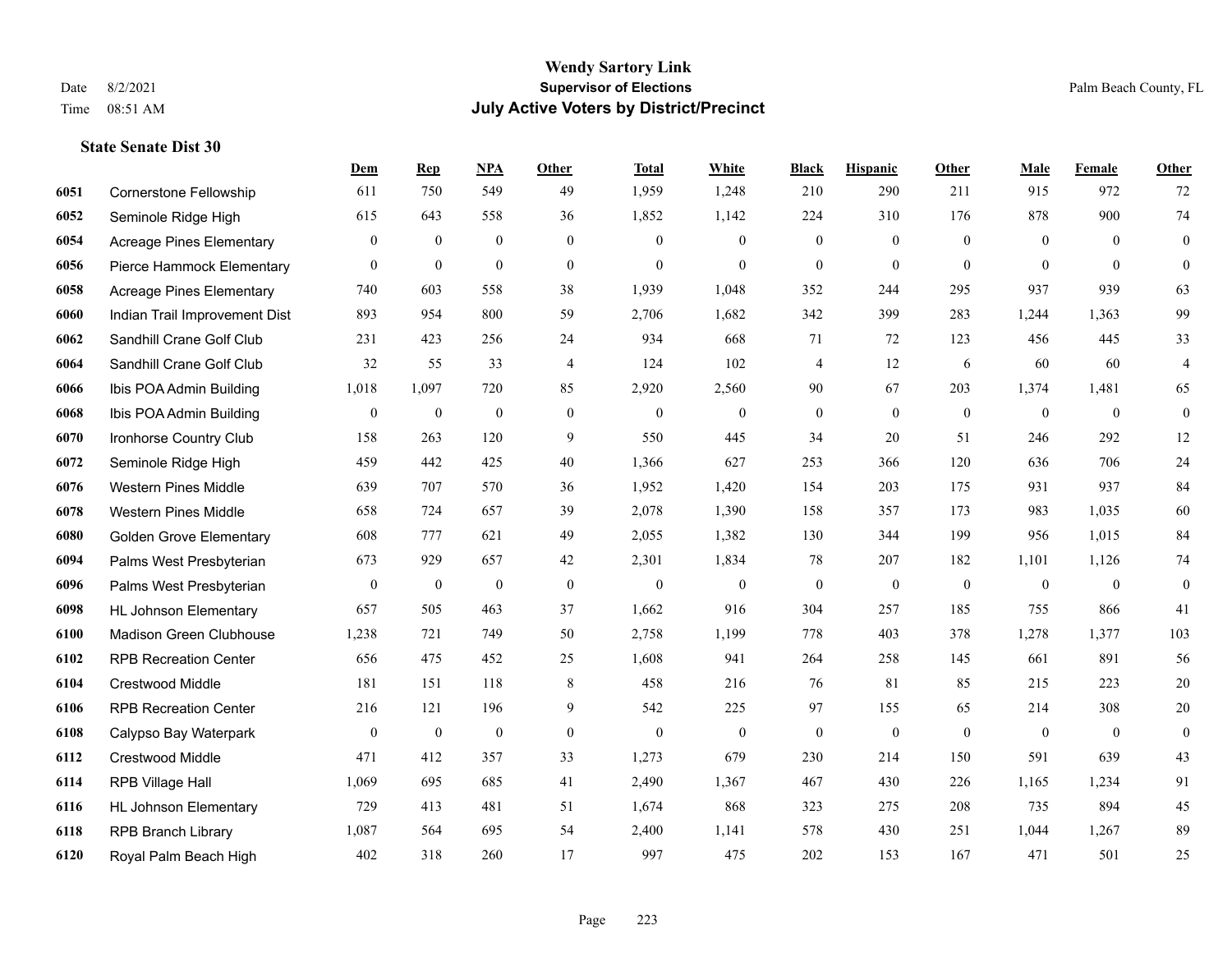#### **Wendy Sartory Link** Date 8/2/2021 **Supervisor of Elections** Palm Beach County, FL Time 08:51 AM **July Active Voters by District/Precinct**

# **Dem Rep NPA Other Total White Black Hispanic Other Male Female Other** RPB Cultural Center 1,169 662 752 50 2,633 1,392 499 492 250 1,135 1,409 89

| 6124 | <b>RPB Cultural Center</b>   | 584      | 320            | 384              | 18             | 1,306          | 636            | 278      | 276             | 116      | 550      | 715          | 41             |
|------|------------------------------|----------|----------------|------------------|----------------|----------------|----------------|----------|-----------------|----------|----------|--------------|----------------|
| 6126 | Calypso Bay Waterpark        | 684      | 297            | 499              | 32             | 1,512          | 547            | 410      | 362             | 193      | 651      | 800          | 61             |
| 6128 | Royal Palm Beach High        | 35       | 27             | 28               | 3              | 93             | 51             | 25       | 10              | 7        | 42       | 51           | $\overline{0}$ |
| 6130 | Royal Palm Beach High        | 81       | 43             | 88               | 5              | 217            | 100            | 36       | 60              | 21       | 100      | 110          | 7              |
| 6132 | Royal Palm Beach High        | 390      | 188            | 259              | 18             | 855            | 413            | 166      | 184             | 92       | 388      | 435          | 32             |
| 6134 | Christ Fellowship Church RPB | 960      | 469            | 686              | 29             | 2,144          | 848            | 503      | 499             | 294      | 954      | 1,096        | 94             |
| 6136 | Calypso Bay Waterpark        |          |                | $\boldsymbol{0}$ | $\overline{0}$ | $\overline{2}$ | $\overline{0}$ |          | $\mathbf{0}$    |          | $\theta$ |              |                |
| 6138 | Royal Palm Beach High        | $\Omega$ | $\mathbf{0}$   | $\overline{0}$   | $\mathbf{0}$   | $\overline{0}$ | $\Omega$       | $\theta$ | $\theta$        | $\theta$ | $\Omega$ | $\theta$     | $\Omega$       |
| 6140 | Royal Palm Beach High        | 336      | 506            | 304              | 32             | 1,178          | 858            | 107      | 112             | 101      | 566      | 588          | 24             |
| 6142 | Christ Fellowship Church RPB | $\Omega$ | $\mathbf{0}$   | $\overline{0}$   | $\theta$       | $\Omega$       | $\mathbf{0}$   | $\theta$ | $\mathbf{0}$    | $\Omega$ | $\theta$ | $\theta$     | $\theta$       |
| 6144 | Christ Fellowship Church RPB | 0        | $\overline{0}$ | $\overline{0}$   | $\Omega$       | $\Omega$       | $\theta$       | $\theta$ | $\overline{0}$  | $\Omega$ | $\Omega$ | $\Omega$     | $\Omega$       |
| 6146 | Christ Fellowship Church RPB |          | $\overline{2}$ |                  | $\theta$       |                | 3              | 0        | $\theta$        |          | 3        |              |                |
| 6148 | Christ Fellowship Church RPB | $\Omega$ | $\theta$       |                  | $\theta$       |                |                | 0        | $\theta$        | $\Omega$ | $\Omega$ | $\mathbf{1}$ |                |
| 6170 | Christ Fellowship Church RPB | $\theta$ | 6              | $\overline{c}$   | $\theta$       | 8              | 8              | $\Omega$ | $\theta$        | $\Omega$ | 3        | 5            | $\Omega$       |
| 6172 | Christ Fellowship Church RPB | 1,297    | 575            | 823              | 67             | 2,762          | 961            | 843      | 633             | 325      | 1,181    | 1,464        | 117            |
| 6174 | Christ Fellowship Church RPB | 26       | 50             | 36               | 2              | 114            | 89             |          | $7\phantom{.0}$ | 11       | 54       | 56           |                |
| 6176 | Christ Fellowship Church RPB | 21       | 13             | 18               | $\overline{2}$ | 54             | 22             | 9        | 18              | 5        | 23       | 29           | 2              |
| 6178 | <b>Everglades Elementary</b> | 556      | 376            | 442              | 26             | 1,400          | 640            | 291      | 247             | 222      | 644      | 688          | 68             |
| 6180 | <b>Everglades Elementary</b> | 18       | 49             | 19               | 2              | 88             | 67             | 4        | 14              | 3        | 41       | 45           | 2              |
| 6204 | <b>Emerald Cove Middle</b>   | 30       | 20             | 33               | $\theta$       | 83             | 43             | 24       | 8               | 8        | 21       | 58           |                |
| 6206 | Palm Beach Central High      | 269      | 245            | 181              | 9              | 704            | 378            | 145      | 60              | 121      | 316      | 361          | 27             |
| 6207 | Palm Beach Central High      | 278      | 374            | 250              | 19             | 921            | 609            | 92       | 101             | 119      | 422      | 476          | 23             |
| 6208 | Buena Vida Clubhouse         | 319      | 202            | 176              | 13             | 710            | 624            | 19       | 22              | 45       | 320      | 371          | 19             |
| 7002 | J F Kennedy Middle           | $\Omega$ | $\overline{0}$ | $\overline{0}$   | $\theta$       | $\theta$       | $\theta$       | $\theta$ | $\theta$        | $\theta$ | $\theta$ | $\theta$     | $\theta$       |
| 7004 | J F Kennedy Middle           | 0        | $\Omega$       | $\overline{0}$   | $\theta$       | 0              | $\theta$       | $\Omega$ | $\theta$        | $\Omega$ | $\Omega$ | $\theta$     | $\theta$       |
| 7006 | J F Kennedy Middle           |          | $\overline{0}$ | $\overline{0}$   | $\theta$       | 0              | $\Omega$       | $\Omega$ | $\theta$        | $\Omega$ | $\Omega$ | $\mathbf{0}$ |                |
| 7008 | J F Kennedy Middle           |          | $\overline{0}$ | $\theta$         | $\theta$       | $\theta$       | $\Omega$       | 0        | $\Omega$        | $\Omega$ | $\Omega$ | $\mathbf{0}$ | $\theta$       |
|      |                              |          |                |                  |                |                |                |          |                 |          |          |              |                |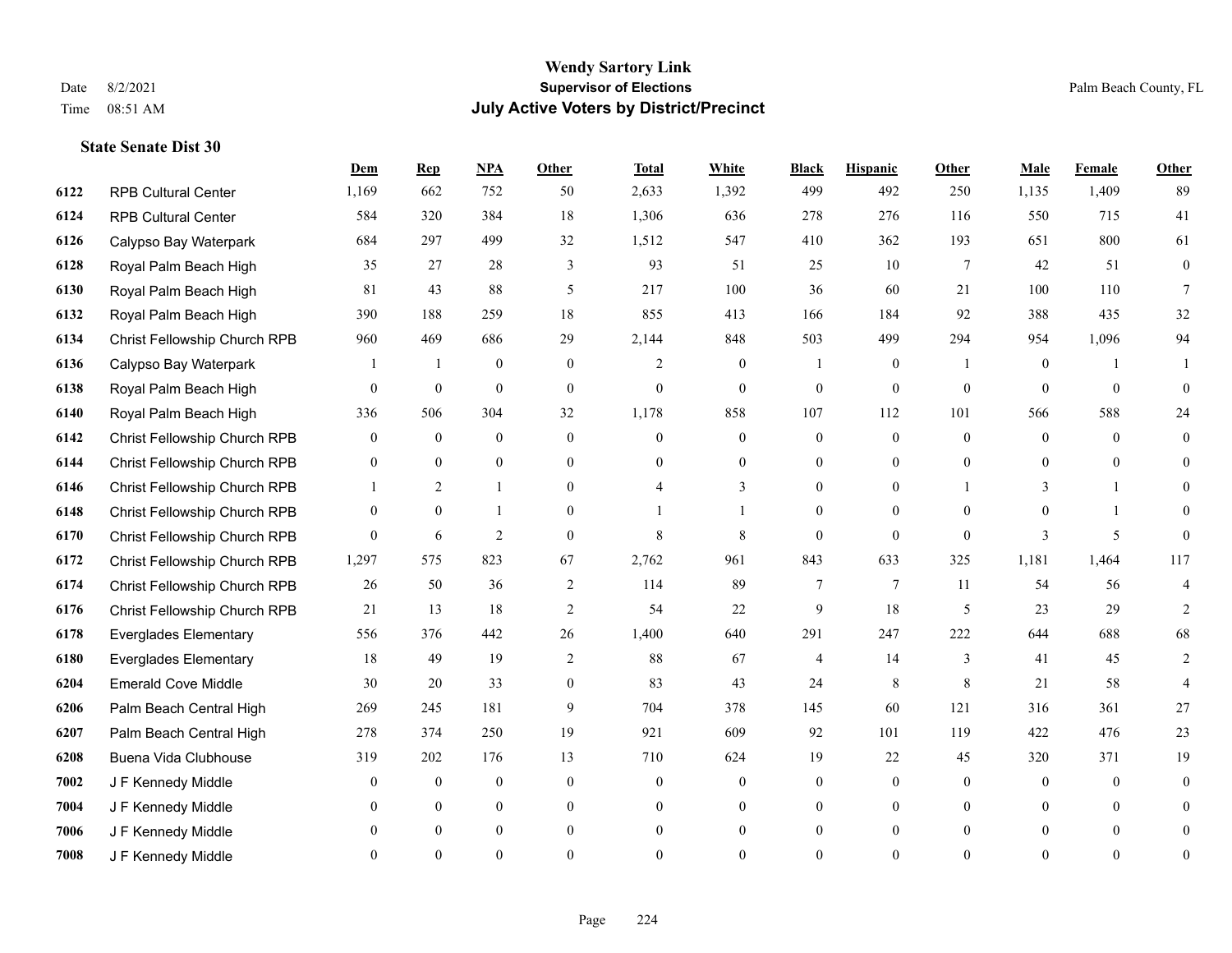|      |                                  | Dem              | <b>Rep</b>       | NPA              | <b>Other</b>   | <b>Total</b>     | <b>White</b>     | <b>Black</b>    | <b>Hispanic</b> | Other        | <b>Male</b>    | <b>Female</b> | <b>Other</b>     |
|------|----------------------------------|------------------|------------------|------------------|----------------|------------------|------------------|-----------------|-----------------|--------------|----------------|---------------|------------------|
| 7010 | St John Lutheran Church          | 279              | 12               | 89               | 6              | 386              | 27               | 314             | 23              | 22           | 126            | 243           | 17               |
| 7012 | St John Lutheran Church          | 1,069            | 195              | 421              | 18             | 1,703            | 487              | 985             | 69              | 162          | 780            | 863           | 60               |
| 7014 | RB Prep Achievement Academy      | $\mathbf{0}$     | $\boldsymbol{0}$ | $\mathbf{0}$     | $\mathbf{0}$   | $\mathbf{0}$     | $\overline{0}$   | $\mathbf{0}$    | $\overline{0}$  | $\theta$     | $\mathbf{0}$   | $\theta$      | $\mathbf{0}$     |
| 7016 | RB Prep Achievement Academy      | $\overline{c}$   | $\mathbf{1}$     | $\boldsymbol{0}$ | $\overline{0}$ | 3                |                  | $\overline{c}$  | $\overline{0}$  | $\mathbf{0}$ | $\overline{2}$ |               | $\theta$         |
| 7018 | RB Prep Achievement Academy      | $\mathbf{0}$     | $\theta$         | $\mathbf{0}$     | $\theta$       | $\Omega$         | $\Omega$         | $\overline{0}$  | $\Omega$        | $\theta$     | $\theta$       | $\theta$      | $\Omega$         |
| 7020 | RB Prep Achievement Academy      | $\boldsymbol{0}$ | $\boldsymbol{0}$ | $\boldsymbol{0}$ | $\mathbf{0}$   | $\boldsymbol{0}$ | $\overline{0}$   | $\mathbf{0}$    | $\overline{0}$  | $\theta$     | $\Omega$       | $\mathbf{0}$  | $\theta$         |
| 7022 | J F Kennedy Middle               | 889              | 176              | 360              | 26             | 1,451            | 291              | 798             | 152             | 210          | 646            | 756           | 49               |
| 7024 | Hurst Chapel AME Church          | 1,544            | 88               | 332              | 21             | 1,985            | 146              | 1,618           | 95              | 126          | 806            | 1,123         | 56               |
| 7025 | Hurst Chapel AME Church          | 262              | 33               | 104              | 3              | 402              | 60               | 248             | 39              | 55           | 146            | 239           | 17               |
| 7026 | Lindsey Davis Senior Comm Ctr    | 2,258            | 75               | 413              | 19             | 2,765            | 60               | 2,489           | 37              | 179          | 1,108          | 1,561         | 96               |
| 7028 | <b>Wells Recreation Center</b>   | 1,825            | 139              | 460              | 19             | 2,443            | 234              | 1,912           | 99              | 198          | 1,047          | 1,305         | 91               |
| 7030 | Riviera Beach Marina Event Ctr   | 195              | 301              | 175              | 22             | 693              | 555              | 48              | 44              | 46           | 349            | 323           | 21               |
| 7032 | <b>Crossroads Baptist Church</b> | $\boldsymbol{0}$ | $\boldsymbol{0}$ | $\boldsymbol{0}$ | $\mathbf{0}$   | $\boldsymbol{0}$ | $\boldsymbol{0}$ | $\mathbf{0}$    | $\overline{0}$  | $\mathbf{0}$ | $\overline{0}$ | $\mathbf{0}$  | $\boldsymbol{0}$ |
| 7034 | Suncoast High                    | 1,293            | 200              | 500              | 24             | 2,017            | 361              | 1,214           | 149             | 293          | 834            | 1,107         | 76               |
| 7036 | RB Prep Achievement Academy      | $\mathbf{0}$     | $\overline{0}$   | 6                | $\theta$       | 6                | $\overline{0}$   | $\mathbf{0}$    | $\overline{0}$  | 6            | 4              |               |                  |
| 7038 | RB Prep Achievement Academy      | $\mathbf{0}$     | $\mathbf{0}$     | $\mathbf{0}$     | $\theta$       | $\mathbf{0}$     | $\overline{0}$   | $\overline{0}$  | $\overline{0}$  | $\theta$     | $\theta$       | $\theta$      | $\theta$         |
| 7040 | Mary McLeod Bethune Elementa     | 1,227            | 53               | 248              | 16             | 1,544            | 34               | 1,368           | 45              | 97           | 607            | 891           | $46\,$           |
| 7041 | Mary McLeod Bethune Elementa     | 385              | 32               | 118              | 8              | 543              | 42               | 418             | 26              | 57           | 202            | 317           | 24               |
| 7042 | Dan Calloway Complex             | 1,719            | 73               | 365              | 21             | 2,178            | 43               | 1,930           | 43              | 162          | 879            | 1,237         | 62               |
| 7044 | <b>Wells Recreation Center</b>   | 1,384            | 87               | 351              | 16             | 1,838            | 183              | 1,457           | 64              | 134          | 754            | 1,013         | 71               |
| 7046 | Riviera Beach Marina Event Ctr   | 38               | 30               | 15               | 5              | 88               | 74               | $7\phantom{.0}$ | 2               | 5            | 49             | 38            | $\mathbf{1}$     |
| 7048 | Crossroads Baptist Church        | 284              | 8                | 83               | $10\,$         | 385              | 6                | 322             | $28\,$          | 29           | 129            | 239           | 17               |
| 7050 | <b>Crossroads Baptist Church</b> |                  | 2                | -1               | $\mathbf{0}$   | 4                | 3                | $\mathbf{0}$    | $\overline{0}$  |              | $\overline{1}$ | 3             | $\mathbf{0}$     |
| 7052 | <b>Crossroads Baptist Church</b> | $\mathbf{0}$     | $\overline{0}$   | $\mathbf{0}$     | $\mathbf{0}$   | $\theta$         | $\overline{0}$   | $\mathbf{0}$    | $\overline{0}$  | $\mathbf{0}$ | $\theta$       | $\mathbf{0}$  | $\theta$         |
| 7054 | <b>Crossroads Baptist Church</b> | 985              | 70               | 288              | 13             | 1,356            | 111              | 1,031           | 73              | 141          | 579            | 717           | 60               |
| 7056 | <b>Crossroads Baptist Church</b> | $\mathbf{0}$     | $\boldsymbol{0}$ | $\mathbf{0}$     | $\mathbf{0}$   | $\theta$         | $\overline{0}$   | $\mathbf{0}$    | $\mathbf{0}$    | $\mathbf{0}$ | $\mathbf{0}$   | $\mathbf{0}$  | $\mathbf{0}$     |
| 7058 | Palm Beach Lakes High            | 1,432            | 359              | 603              | 42             | 2,436            | 808              | 1,098           | 307             | 223          | 985            | 1,352         | 99               |
| 7060 | Ephesus Junior Academy           | 1,167            | 64               | 228              | 16             | 1,475            | 104              | 1,213           | 50              | 108          | 597            | 831           | 47               |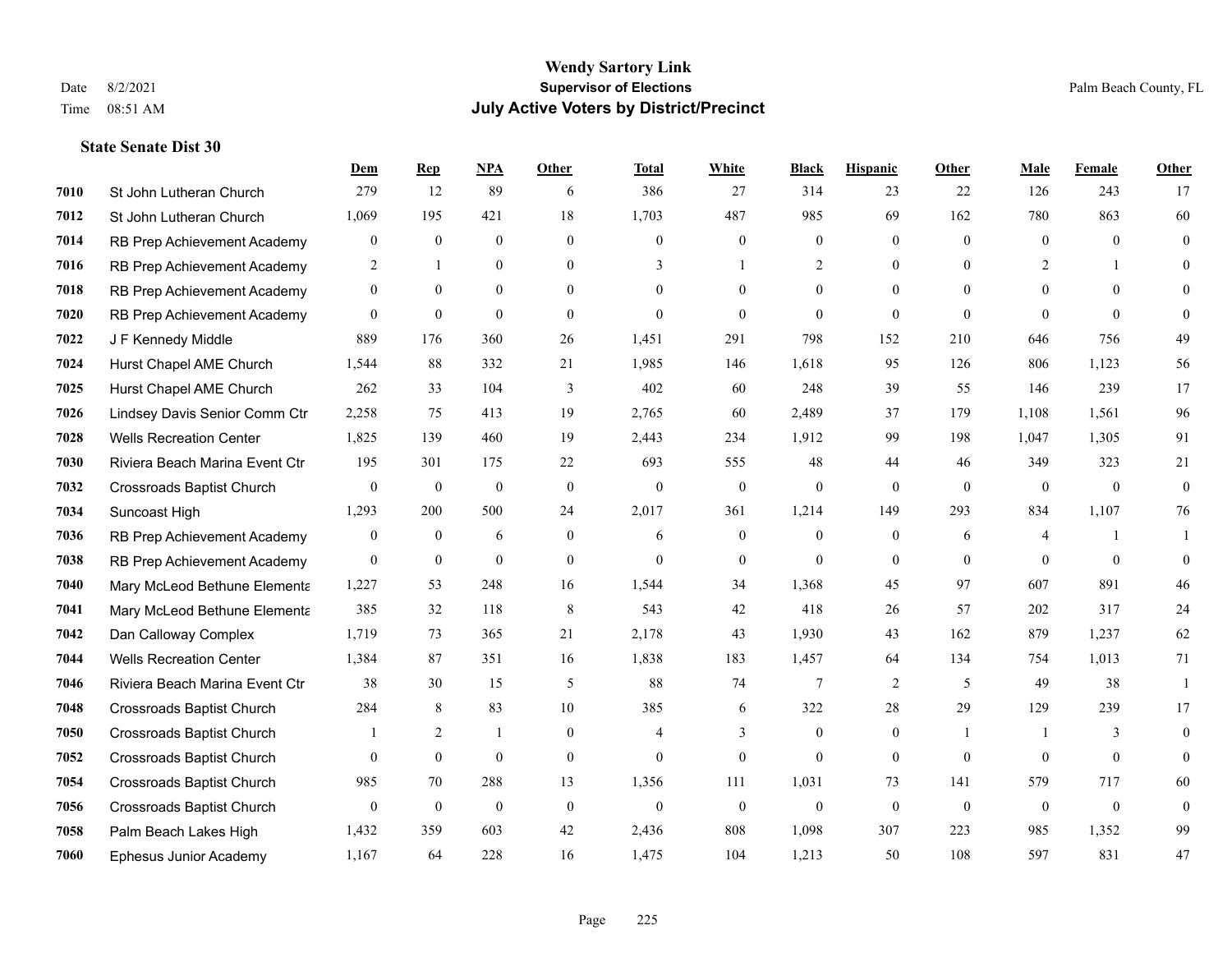#### **Wendy Sartory Link** Date 8/2/2021 **Supervisor of Elections** Palm Beach County, FL Time 08:51 AM **July Active Voters by District/Precinct**

## **Dem Rep NPA Other Total White Black Hispanic Other Male Female Other** Mangonia Park Town Hall 713 40 177 10 940 81 752 39 68 376 536 28 Grace Episcopal Church 1,301 161 435 34 1,931 335 1,270 127 199 826 1,019 86 Northboro Elementary 1,068 187 415 29 1,699 458 908 162 171 760 868 71 Pleasant City Community Center 927 242 473 34 1,676 769 587 173 147 801 794 81 Northboro Elementary 457 397 365 39 1,258 1,007 65 84 102 580 645 33 Egret Lake Elementary 478 109 230 6 823 214 368 132 109 352 439 32 Egret Lake Elementary 195 35 84 10 324 54 192 32 46 138 178 8 Egret Lake Elementary 3 2 1 0 6 4 1 0 1 5 1 0 Egret Lake Elementary 348 97 148 16 609 413 103 48 45 239 349 21 Egret Lake Elementary 22 3 1 0 26 25 0 0 1 6 19 1 Seminole Trails Elementary 1,031 317 485 29 1,862 678 706 259 219 812 965 85 Sharon Christian Church 743 271 428 43 1,485 601 445 276 163 607 821 57 Bear Lakes Middle 35 17 12 1 65 25 14 10 16 25 36 4 Whitehall Clubhouse #3 679 484 446 50 1,659 1,050 248 193 168 771 839 49 Bear Lakes Middle 1,293 471 800 58 2,622 1,042 897 371 312 1,139 1,360 123 Palm Beach Lakes High 117 35 76 3 231 84 68 22 57 106 111 14 Salvation Army Activity Hall 597 77 279 12 965 158 505 126 176 410 508 47 Salvation Army Activity Hall 828 306 475 32 1,641 671 529 252 189 658 904 79 U M Church of Palm Beaches 21 17 18 1 57 45 2 9 1 29 24 4 U M Church of Palm Beaches 943 427 653 66 2,089 1,013 651 227 198 931 1,094 64 First Christian Church 737 180 323 25 1,265 414 623 103 125 482 737 46 WPB City Fire Station #5 738 380 415 25 1,558 957 269 185 147 670 837 51 Roosevelt Elementary 2,051 166 535 28 2,780 262 2,067 238 213 1,109 1,551 120 Chamber of Commerce 401 391 341 56 1,189 893 60 102 134 561 589 39 Adult Education Center 669 212 391 29 1,301 416 400 361 124 524 717 60 Adult Education Center 127 27 59 7 220 52 122 23 23 68 142 10 Adult Education Center 0 0 0 0 0 0 0 0 0 0 0 0 Adult Education Center 0 0 0 0 0 0 0 0 0 0 0 0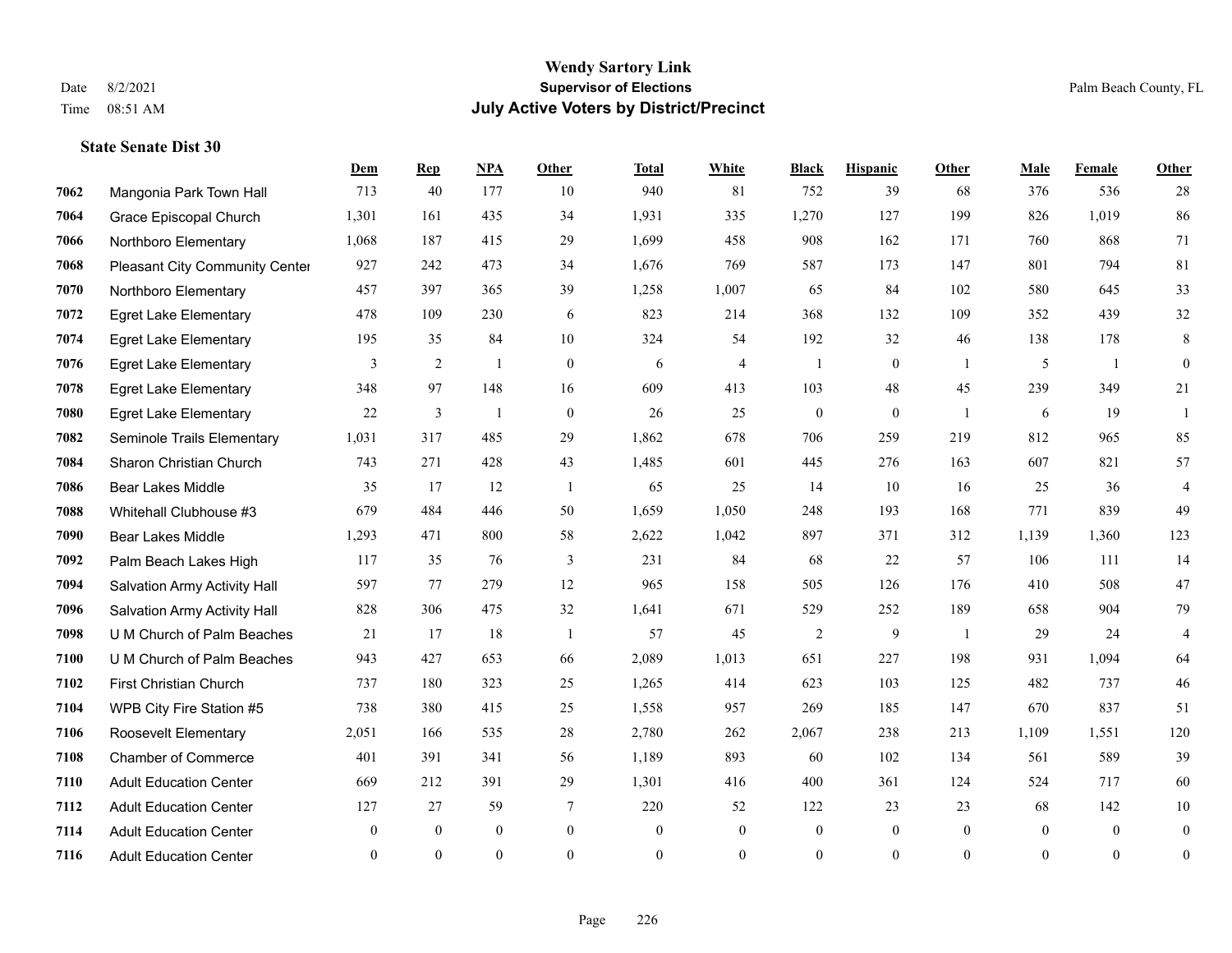#### **Wendy Sartory Link** Date 8/2/2021 **Supervisor of Elections** Palm Beach County, FL Time 08:51 AM **July Active Voters by District/Precinct**

## **Dem Rep NPA Other Total White Black Hispanic Other Male Female Other** Adult Education Center 30 31 36 5 102 76 3 18 5 51 45 6 U M Church of Palm Beaches 278 110 172 8 568 203 206 107 52 243 296 29 U M Church of Palm Beaches 0 0 0 0 0 0 0 0 0 0 0 0 First Christian Church 1,216 142 339 15 1,712 201 1,236 112 163 749 902 61 First Christian Church 1,504 495 749 81 2,829 1,083 1,043 403 300 1,162 1,554 113 Westward Elementary 1,944 125 465 24 2,558 158 2,097 118 185 1,027 1,447 84 Alexander W Dreyfoos SOA High 810 814 747 71 2,442 1,866 113 207 256 1,233 1,139 70 WPB City Hall Flagler Gallery 673 652 585 77 1,987 1,561 83 140 203 998 917 72 Clayton Hutcheson Hall A 795 170 394 23 1,382 302 654 283 143 606 709 67 Haverhill Town Hall 44 36 35 2 117 48 32 27 10 48 64 5 Westgate Community Center 1,550 443 893 29 2,915 678 949 989 299 1,298 1,475 142 Haverhill Town Hall 168 76 96 4 344 106 123 76 39 161 162 21 Clayton Hutcheson Hall B 34 7 12 0 53 16 25 7 5 23 30 0 Clayton Hutcheson Hall B 47 3 20 1 71 4 46 12 9 28 37 6 Clayton Hutcheson Hall B 238 15 92 2 347 25 221 78 23 124 208 15 Howard Park Community Center 74 26 44 5 149 66 35 28 20 75 67 7 Howard Park Community Center 59 11 46 2 118 17 47 33 21 54 54 10 Howard Park Community Center 355 276 297 36 964 773 38 86 67 481 457 26 WPB City Hall Flagler Gallery 476 450 270 41 1,237 982 43 116 96 477 714 46 Morton & Barbara Mandel Center 148 372 155 19 694 619 8 13 54 316 357 21 PB Fire Station #3 42 101 59 2 204 176 0 7 21 92 100 12 PB Fire Station #3 527 470 406 51 1,454 1,302 18 33 101 636 781 37 PB Fire Station #3 313 380 296 31 1,020 905 2 30 83 454 541 25 **8001 Federal Only 0 0 0 0 0 0 0 0 0** 0 State Only 136 104 117 2 359 276 13 14 56 161 185 13 **State Senate Dist 30** 140,469 105,857 93,593 7,617 347,536 212,684 63,004 41,026 30,822 154,368 181,162 12,006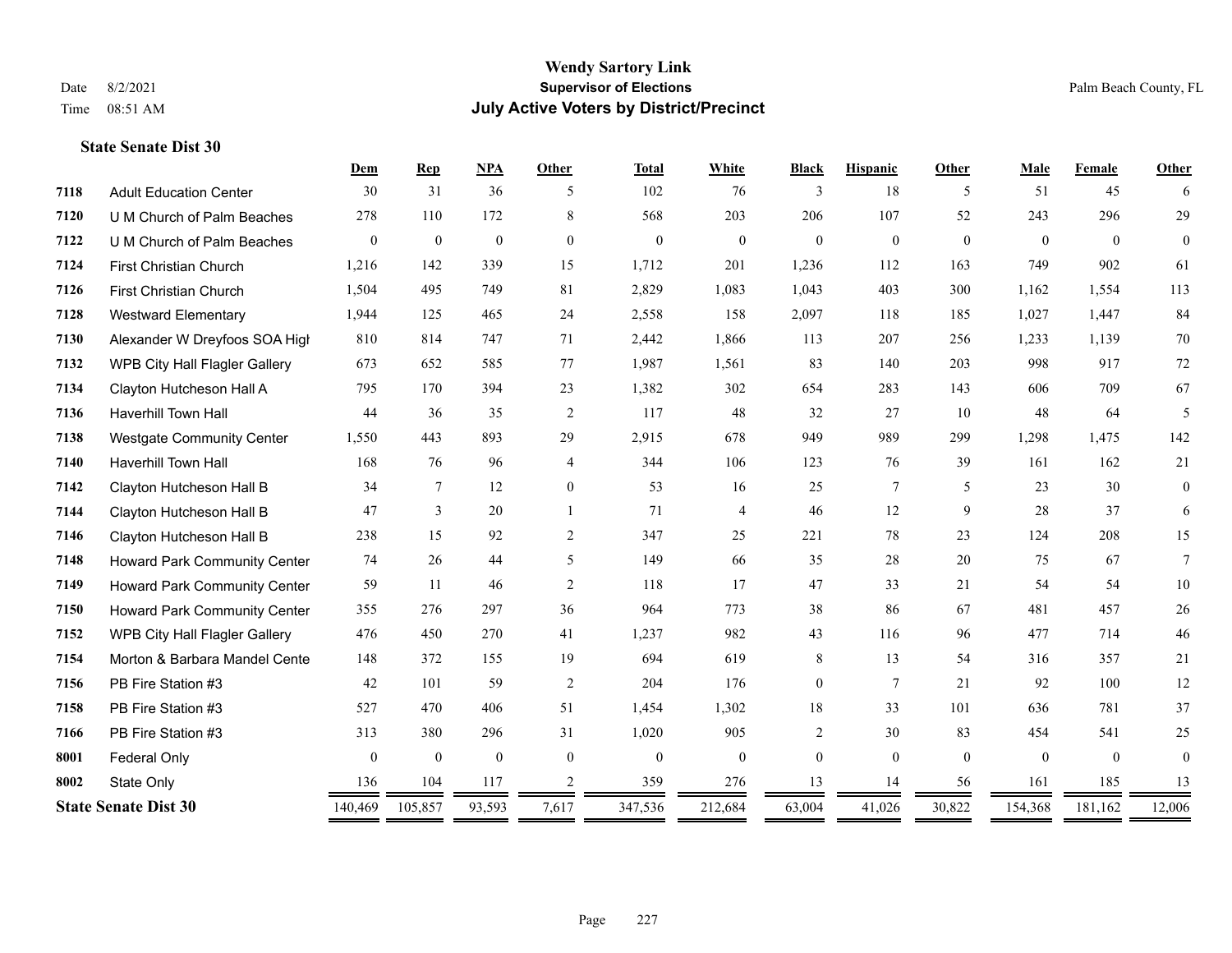|      |                                       | Dem            | <b>Rep</b>       | NPA              | <b>Other</b>   | <b>Total</b>   | <b>White</b>     | <b>Black</b>     | <b>Hispanic</b>  | <b>Other</b>   | <b>Male</b>    | Female         | <b>Other</b>     |
|------|---------------------------------------|----------------|------------------|------------------|----------------|----------------|------------------|------------------|------------------|----------------|----------------|----------------|------------------|
| 2084 | <b>Community Christian Church</b>     | 277            | 116              | 156              | 17             | 566            | 167              | 204              | 128              | 67             | 251            | 300            | 15               |
| 2085 | <b>Community Christian Church</b>     | $\overline{2}$ | 1                | $\boldsymbol{0}$ | $\mathbf{0}$   | 3              | 3                | $\boldsymbol{0}$ | $\boldsymbol{0}$ | $\mathbf{0}$   |                | $\overline{2}$ | $\boldsymbol{0}$ |
| 2086 | <b>Community Christian Church</b>     | 1,214          | 549              | 930              | 52             | 2,745          | 854              | 593              | 919              | 379            | 1,196          | 1,439          | 110              |
| 2087 | <b>Community Christian Church</b>     | $\mathbf{1}$   | $\mathbf{1}$     | $\overline{0}$   | $\overline{0}$ | $\mathfrak{2}$ | $\mathfrak{2}$   | $\boldsymbol{0}$ | $\mathbf{0}$     | $\mathbf{0}$   | $\overline{2}$ | $\theta$       | $\mathbf{0}$     |
| 2096 | 1st Church of the Nazarene            | 250            | 67               | 190              | 5              | 512            | 117              | 24               | 326              | 45             | 238            | 243            | 31               |
| 2112 | Palm Springs Middle                   | 7              | 6                | $\overline{7}$   | $\overline{0}$ | 20             | 15               | 3                | $\mathbf{0}$     | 2              | 9              | 11             | $\mathbf{0}$     |
| 2116 | The Ark Church                        | 811            | 548              | 694              | 33             | 2,086          | 909              | 148              | 860              | 169            | 884            | 1,122          | $80\,$           |
| 2118 | Palm Springs Middle                   | $\overline{0}$ | $\mathbf{0}$     | $\mathbf{0}$     | $\Omega$       | $\theta$       | $\mathbf{0}$     | $\boldsymbol{0}$ | $\mathbf{0}$     | $\theta$       | $\theta$       | $\theta$       | $\mathbf{0}$     |
| 2120 | Palm Springs Middle                   | 57             | 19               | 51               | $\overline{0}$ | 127            | 31               | 13               | 54               | 29             | 50             | 66             | 11               |
| 2122 | Palm Springs Middle                   | 1              | $\mathbf{0}$     | $\mathbf{0}$     | $\overline{0}$ | -1             | $\overline{0}$   | 1                | $\mathbf{0}$     | $\overline{0}$ |                | $\theta$       | $\boldsymbol{0}$ |
| 2124 | Palm Springs Middle                   | 5              | $\overline{3}$   | 8                | $\overline{0}$ | 16             | $\overline{7}$   | 3                | 5                | $\overline{1}$ | $\tau$         | 9              | $\theta$         |
| 2126 | St Marys Orthodox Church              | 277            | 250              | 226              | 9              | 762            | 433              | 31               | 233              | 65             | 353            | 388            | 21               |
| 2127 | Lake Clarke Shores Town Hall          |                | $\mathbf{0}$     | $\mathbf{1}$     | $\theta$       | $\overline{2}$ | $\mathbf{0}$     | $\mathbf{0}$     | $\overline{c}$   | $\theta$       | $\overline{2}$ | $\theta$       | $\mathbf{0}$     |
| 2128 | Palm Springs Middle                   | $\mathbf{0}$   | $\mathbf{0}$     | $\boldsymbol{0}$ | $\overline{0}$ | $\theta$       | $\mathbf{0}$     | $\boldsymbol{0}$ | $\boldsymbol{0}$ | $\overline{0}$ | $\mathbf{0}$   | $\mathbf{0}$   | $\overline{0}$   |
| 2148 | <b>Liberty Park Elementary</b>        | $\theta$       | $\boldsymbol{0}$ | $\mathbf{0}$     | $\theta$       | $\theta$       | $\overline{0}$   | $\mathbf{0}$     | $\mathbf{0}$     | $\theta$       | $\theta$       | $\theta$       | $\theta$         |
| 2150 | <b>River Bridge Activities Center</b> | 1,087          | 527              | 675              | 53             | 2,342          | 1,136            | 476              | 482              | 248            | 976            | 1,282          | 84               |
| 2152 | Pine Ridge North II                   | 1,119          | 502              | 804              | 52             | 2,477          | 1,023            | 382              | 813              | 259            | 988            | 1,386          | 103              |
| 2154 | <b>Forest Hill Elementary</b>         | 1,139          | 431              | 797              | 30             | 2,397          | 734              | 388              | 1,025            | 250            | 1,032          | 1,236          | 129              |
| 2156 | Cresthaven Emory Aud                  | 629            | 408              | 305              | 14             | 1,356          | 756              | 96               | 410              | 94             | 500            | 806            | 50               |
| 2158 | <b>Community Of Hope</b>              | 1,092          | 421              | 830              | 30             | 2,373          | 601              | 433              | 1,025            | 314            | 1,038          | 1,216          | 119              |
| 2160 | Cresthaven Barkley Aud                | 520            | 358              | 284              | 20             | 1,182          | 598              | 85               | 395              | 104            | 495            | 635            | 52               |
| 2162 | Cresthaven Ashley Aud                 | 333            | 220              | 222              | 14             | 789            | 397              | 37               | 290              | 65             | 312            | 443            | 34               |
| 2164 | <b>Covered Bridge Clubhouse</b>       | 1,127          | 740              | 662              | 39             | 2,568          | 1,785            | 137              | 473              | 173            | 992            | 1,496          | $80\,$           |
| 2166 | Poinciana Clubhouse                   | 901            | 521              | 495              | 37             | 1,954          | 1,287            | 93               | 414              | 160            | 764            | 1,122          | 68               |
| 2168 | First Baptist Church GA               | $\overline{0}$ | $\bf{0}$         | $\boldsymbol{0}$ | $\mathbf{0}$   | $\mathbf{0}$   | $\boldsymbol{0}$ | $\boldsymbol{0}$ | $\mathbf{0}$     | $\overline{0}$ | $\mathbf{0}$   | $\mathbf{0}$   | $\mathbf{0}$     |
| 2170 | <b>Liberty Park Elementary</b>        | 1,125          | 537              | 664              | 54             | 2,380          | 1,043            | 452              | 628              | 257            | 945            | 1,318          | 117              |
| 2172 | First Baptist Church GA               | 17             | $\overline{4}$   | 10               | $\overline{0}$ | 31             | 15               | 3                | 9                | $\overline{4}$ | 13             | 17             | 1                |
| 2174 | First Baptist Church GA               | 456            | 188              | 270              | 12             | 926            | 407              | 191              | 205              | 123            | 405            | 479            | 42               |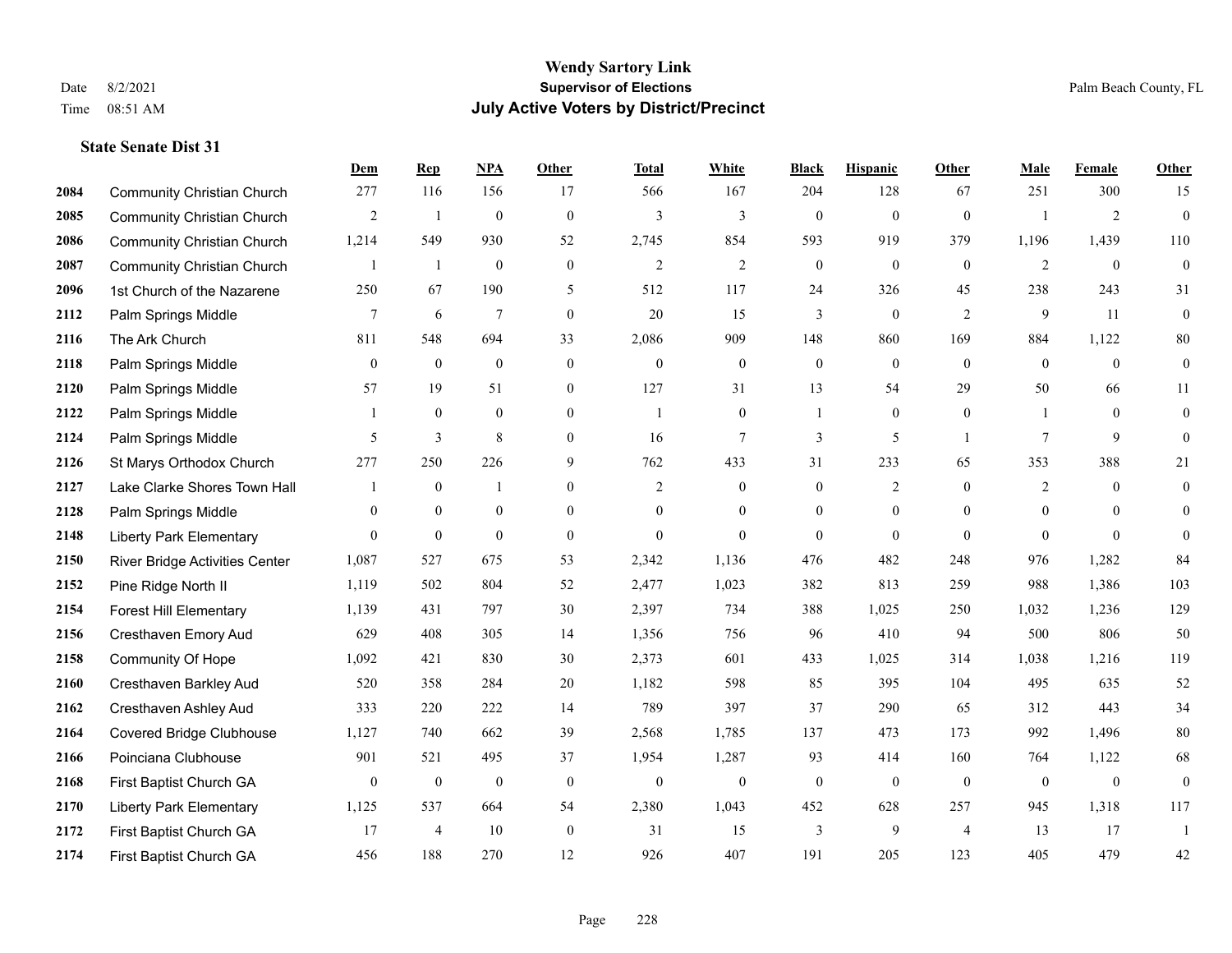|      |                                    | Dem            | <b>Rep</b>       | NPA              | <b>Other</b>   | <b>Total</b>     | <b>White</b>     | <b>Black</b>     | <b>Hispanic</b>  | Other          | <b>Male</b>    | Female         | Other          |
|------|------------------------------------|----------------|------------------|------------------|----------------|------------------|------------------|------------------|------------------|----------------|----------------|----------------|----------------|
| 2182 | <b>Greenacres Community Center</b> | 633            | 279              | 526              | 29             | 1,467            | 521              | 140              | 660              | 146            | 586            | 792            | 89             |
| 2184 | American Polish Club               | 1,091          | 394              | 800              | 38             | 2,323            | 712              | 342              | 1,012            | 257            | 962            | 1,221          | 140            |
| 2186 | American Polish Club               | 324            | 134              | 237              | 6              | 701              | 212              | 111              | 309              | 69             | 311            | 359            | 31             |
| 2188 | St Lukes United Methodist Chr      | 469            | 517              | 430              | 33             | 1,449            | 1,149            | 35               | 188              | 77             | 684            | 726            | 39             |
| 2190 | Lucerne Pointe Clubhouse           | 1,020          | 526              | 641              | 46             | 2,233            | 1,417            | 219              | 422              | 175            | 914            | 1,241          | $78\,$         |
| 2192 | Fountains Of Palm Beach            | 926            | 443              | 568              | 55             | 1,992            | 1,351            | 143              | 332              | 166            | 844            | 1,080          | 68             |
| 2194 | LC Swain Middle                    | 1,090          | 360              | 708              | 40             | 2,198            | 755              | 451              | 762              | 230            | 918            | 1,170          | 110            |
| 2196 | Pine Ridge South IV Clubhouse      | 891            | 494              | 499              | 41             | 1,925            | 1,154            | 261              | 397              | 113            | 752            | 1,100          | 73             |
| 2198 | American Finnish Club              | 14             | 9                | $\,$ 8 $\,$      | $\mathbf{0}$   | 31               | 17               | 3                | $\overline{1}$   | 10             | 12             | 16             | 3              |
| 2202 | LC Swain Middle                    | $\overline{0}$ | $\,$ 8 $\,$      | -1               | $\mathbf{0}$   | 9                | 6                | $\boldsymbol{0}$ | 3                | $\mathbf{0}$   | $\overline{4}$ | 5              | $\overline{0}$ |
| 2204 | Heritage Elementary                | 548            | 217              | 475              | 30             | 1,270            | 418              | 137              | 600              | 115            | 551            | 646            | 73             |
| 2206 | <b>Heritage Elementary</b>         | 460            | 194              | 329              | 16             | 999              | 322              | 213              | 334              | 130            | 433            | 513            | 53             |
| 2208 | American Finnish Club              | 6              | $\tau$           | $\mathbf{1}$     | $\overline{1}$ | 15               | 14               | $\boldsymbol{0}$ | $\boldsymbol{0}$ | $\overline{1}$ | 6              | 8              | $\mathbf{1}$   |
| 2210 | American Polish Club               | 231            | 94               | 136              | 6              | 467              | 168              | 114              | 139              | 46             | 186            | 261            | $20\,$         |
| 2212 | American Polish Club               | $\mathbf{0}$   | $\boldsymbol{0}$ | $\boldsymbol{0}$ | $\mathbf{0}$   | $\mathbf{0}$     | $\mathbf{0}$     | $\overline{0}$   | $\overline{0}$   | $\theta$       | $\mathbf{0}$   | $\overline{0}$ | $\overline{0}$ |
| 2214 | Indian Pines Elementary            | 1,182          | 255              | 574              | 37             | 2,048            | 468              | 901              | 445              | 234            | 922            | 1,025          | 101            |
| 2216 | Indian Pines Elementary            | 1,791          | 294              | 837              | 41             | 2,963            | 523              | 1,489            | 582              | 369            | 1,327          | 1,489          | 147            |
| 2218 | <b>Tradewinds Middle</b>           | 1,264          | 316              | 645              | 35             | 2,260            | 569              | 877              | 373              | 441            | 994            | 1,140          | 126            |
| 3002 | Palm Springs Middle                | 818            | 339              | 551              | $48\,$         | 1,756            | 524              | 320              | 745              | 167            | 712            | 967            | 77             |
| 3004 | Community Of Hope                  | 69             | 40               | 61               | 2              | 172              | 66               | 10               | 70               | 26             | 85             | 76             | 11             |
| 3006 | Faith Presbyterian                 | 984            | 619              | 680              | 32             | 2,315            | 954              | 267              | 887              | 207            | 950            | 1,261          | 104            |
| 3008 | Palm Springs Middle                | $\bf{0}$       | $\boldsymbol{0}$ | $\boldsymbol{0}$ | $\mathbf{0}$   | $\boldsymbol{0}$ | $\boldsymbol{0}$ | $\boldsymbol{0}$ | $\overline{0}$   | $\mathbf{0}$   | $\mathbf{0}$   | $\overline{0}$ | $\mathbf{0}$   |
| 3010 | Faith Presbyterian                 | 371            | 203              | 293              | 24             | 891              | 359              | 114              | 338              | 80             | 407            | 449            | 35             |
| 3012 | <b>Emmanuel Baptist Church</b>     | 636            | 574              | 413              | 20             | 1,643            | 988              | 44               | 519              | 92             | 698            | 881            | 64             |
| 3014 | Lake Clarke Shores Town Hall       | 1,017          | 1,088            | 642              | 44             | 2,791            | 2,050            | 82               | 490              | 169            | 1,270          | 1,433          | 88             |
| 3016 | Community Of Hope                  | 44             | 37               | 53               | $\overline{2}$ | 136              | 36               | 9                | 75               | 16             | 51             | 75             | $10\,$         |
| 3018 | Palm Springs Middle                | 11             | 12               | 9                | 3              | 35               | 14               | $\boldsymbol{0}$ | 17               | $\overline{4}$ | 15             | 19             | $\mathbf{1}$   |
| 3020 | Palm Springs Village Hall          | 974            | 622              | 779              | 34             | 2,409            | 974              | 172              | 1,062            | 201            | 1,060          | 1,235          | 114            |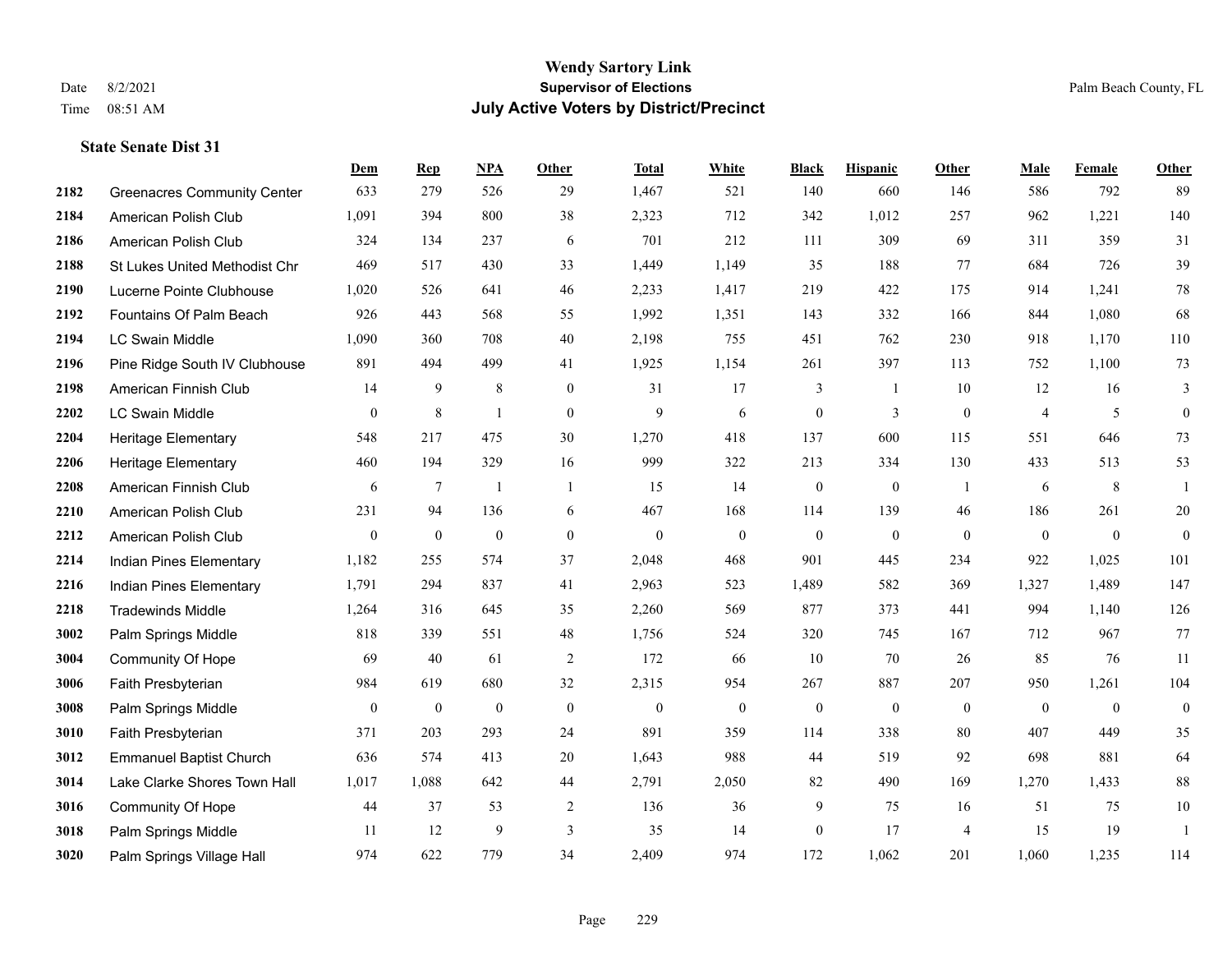|      |                                  | Dem              | <b>Rep</b>       | NPA              | <b>Other</b>     | <b>Total</b>     | <b>White</b>     | <b>Black</b>     | <b>Hispanic</b>  | <b>Other</b>     | <b>Male</b>    | Female          | <b>Other</b>     |
|------|----------------------------------|------------------|------------------|------------------|------------------|------------------|------------------|------------------|------------------|------------------|----------------|-----------------|------------------|
| 3022 | Oasis De Amor Baptist Church     | 516              | 216              | 398              | 18               | 1,148            | 374              | 139              | 490              | 145              | 538            | 544             | 66               |
| 3024 | Palm Springs Library             | 715              | 405              | 583              | 24               | 1,727            | 653              | 197              | 689              | 188              | 753            | 870             | 104              |
| 3026 | Palm Springs Village Hall        | $\mathbf{0}$     | $\boldsymbol{0}$ | $\boldsymbol{0}$ | $\overline{0}$   | $\mathbf{0}$     | $\boldsymbol{0}$ | $\mathbf{0}$     | $\boldsymbol{0}$ | $\theta$         | $\mathbf{0}$   | $\theta$        | $\boldsymbol{0}$ |
| 3028 | Palm Springs Village Hall        | 2                | 1                | $\boldsymbol{0}$ | $\overline{0}$   | 3                | $\boldsymbol{0}$ | $\boldsymbol{0}$ | 3                | $\overline{0}$   |                | 2               | $\mathbf{0}$     |
| 3030 | Palm Springs Village Hall        | $\theta$         | $\mathbf{0}$     | $\boldsymbol{0}$ | $\overline{0}$   | $\theta$         | $\overline{0}$   | $\mathbf{0}$     | $\mathbf{0}$     | $\theta$         | $\theta$       | $\theta$        | $\mathbf{0}$     |
| 3032 | Special Olympics of PBC          | 692              | 308              | 519              | 35               | 1,554            | 564              | 262              | 592              | 136              | 724            | 748             | 82               |
| 3034 | <b>Sunlight Community Church</b> | 157              | 102              | 77               | 5                | 341              | 180              | 42               | 98               | 21               | 155            | 176             | $10\,$           |
| 3036 | <b>Sunlight Community Church</b> | 390              | 215              | 282              | 15               | 902              | 375              | 175              | 263              | 89               | 400            | 472             | $30\,$           |
| 3038 | <b>Sunlight Community Church</b> | 720              | 297              | 531              | 31               | 1,579            | 655              | 246              | 510              | 168              | 733            | 763             | 83               |
| 3040 | 1st Congregational Church        | 689              | 315              | 398              | 39               | 1,441            | 1,065            | 72               | 186              | 118              | 709            | 679             | 53               |
| 3042 | 1st Congregational Church        | 721              | 446              | 396              | 43               | 1,606            | 1,353            | 24               | 129              | 100              | 731            | 819             | 56               |
| 3044 | Holy Redeemer Church             | 222              | 66               | 184              | $\tau$           | 479              | 138              | 98               | 200              | 43               | 207            | 256             | 16               |
| 3048 | Holy Redeemer Church             | 591              | 222              | 456              | 24               | 1,293            | 395              | 255              | 515              | 128              | 570            | 661             | 62               |
| 3050 | Holy Redeemer Church             | $7\phantom{.0}$  | $\,8\,$          | $\sqrt{2}$       | $\boldsymbol{0}$ | 17               | $10\,$           | 6                | 1                | $\boldsymbol{0}$ | 10             | $7\phantom{.0}$ | $\boldsymbol{0}$ |
| 3052 | Our Savior Lutheran Church       | 399              | 112              | 239              | 12               | 762              | 217              | 210              | 261              | 74               | 357            | 364             | 41               |
| 3058 | Our Savior Lutheran Church       | $\mathbf{0}$     | $\boldsymbol{0}$ | $\overline{2}$   | $\overline{0}$   | $\overline{2}$   | -1               | $\mathbf{1}$     | $\mathbf{0}$     | $\mathbf{0}$     | -1             | -1              | $\boldsymbol{0}$ |
| 3060 | Our Savior Lutheran Church       | 251              | 52               | 154              | $\tau$           | 464              | 107              | 165              | 156              | 36               | 177            | 266             | 21               |
| 3062 | Our Savior Lutheran Church       | 1,031            | 316              | 571              | 49               | 1,967            | 780              | 431              | 568              | 188              | 909            | 961             | 97               |
| 3064 | 1st Congregational Church        | 462              | 219              | 351              | 32               | 1,064            | 748              | 91               | 149              | 76               | 500            | 521             | 43               |
| 3066 | Our Savior Lutheran Church       | 365              | 132              | 273              | 20               | 790              | 550              | 70               | 92               | 78               | 383            | 374             | 33               |
| 3068 | St Andrews Episcopal             | 537              | 289              | 389              | 43               | 1,258            | 1,016            | 48               | 109              | 85               | 611            | 603             | $44\,$           |
| 3070 | Mid County Senior Center         | 707              | 269              | 556              | 35               | 1,567            | 518              | 356              | 488              | 205              | 708            | 781             | $78\,$           |
| 3071 | Holy Redeemer Church             | $\boldsymbol{0}$ | $\boldsymbol{0}$ | $\boldsymbol{0}$ | $\mathbf{0}$     | $\boldsymbol{0}$ | $\boldsymbol{0}$ | $\boldsymbol{0}$ | $\boldsymbol{0}$ | $\overline{0}$   | $\overline{0}$ | $\overline{0}$  | $\boldsymbol{0}$ |
| 3072 | Holy Redeemer Church             | 139              | 24               | 83               | 8                | 254              | 66               | 105              | 48               | 35               | 97             | 146             | 11               |
| 3074 | <b>Coastal Chapel</b>            | 471              | 355              | 333              | 26               | 1,185            | 742              | 97               | 254              | 92               | 555            | 588             | 42               |
| 3075 | Lantana Recreation Center        | 14               | 10               | 8                | 2                | 34               | 34               | $\boldsymbol{0}$ | $\mathbf{0}$     | $\overline{0}$   | 13             | 21              | $\boldsymbol{0}$ |
| 3076 | Our Savior Lutheran Church       | 47               | 39               | 49               | $\overline{1}$   | 136              | 95               | 15               | 20               | 6                | 74             | 58              | $\overline{4}$   |
| 3078 | Lakeside UM Church               | 643              | 395              | 439              | 37               | 1,514            | 948              | 167              | 269              | 130              | 672            | 799             | 43               |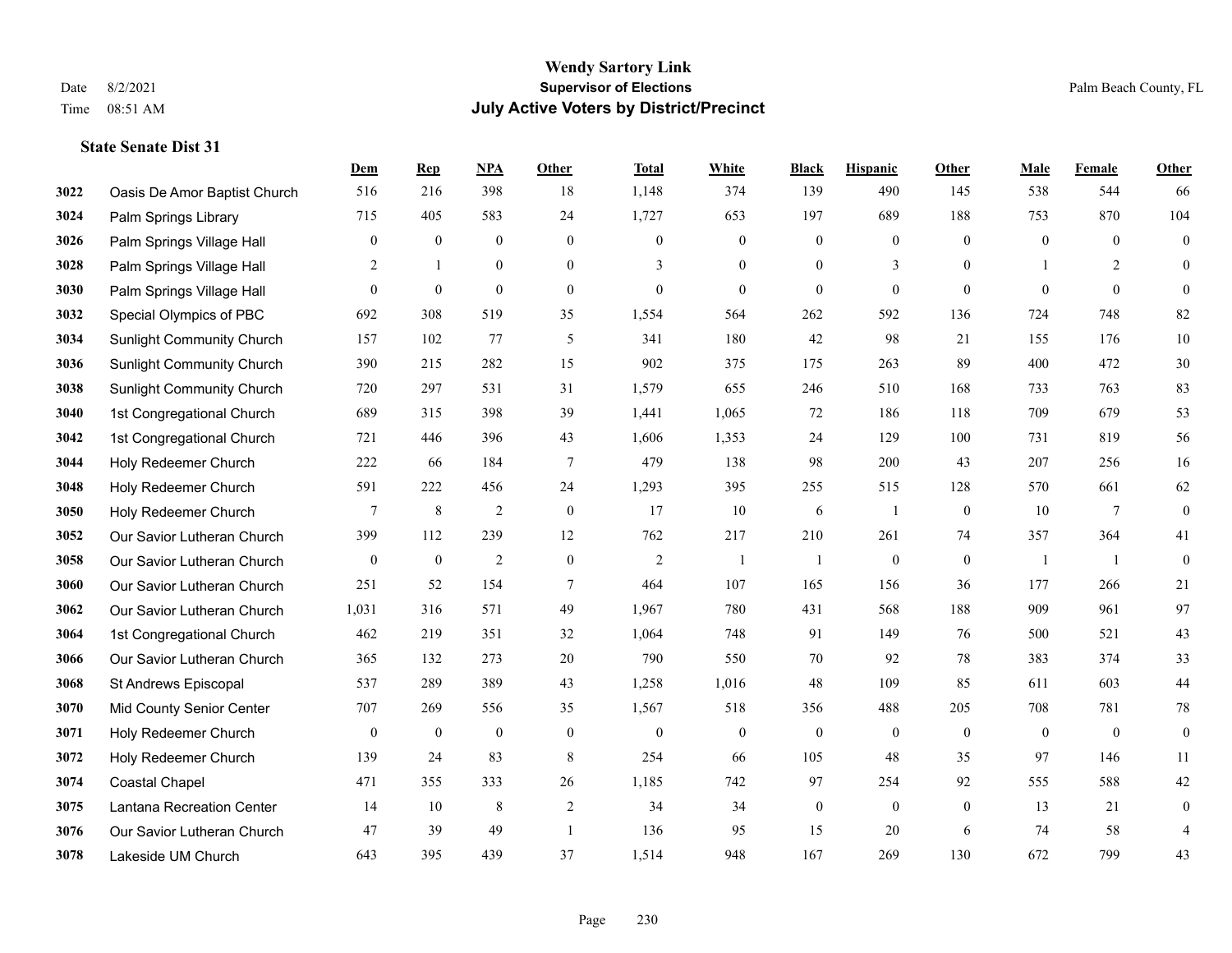#### **Wendy Sartory Link** Date 8/2/2021 **Supervisor of Elections** Palm Beach County, FL Time 08:51 AM **July Active Voters by District/Precinct**

## **Dem Rep NPA Other Total White Black Hispanic Other Male Female Other** American Finnish Club 837 220 556 41 1,654 394 511 559 190 719 835 100 Atlantis City Hall 485 901 440 41 1,867 1,615 38 90 124 855 969 43 Woodlands Middle 792 613 693 48 2,146 1,470 135 352 189 998 1,071 77 Tradewinds Middle 176 52 121 8 357 95 125 76 61 160 186 11 Coral Reef Elementary 324 240 264 27 855 511 71 190 83 400 428 27 Coral Reef Elementary 824 585 633 55 2,097 1,350 254 267 226 973 1,041 83 Manatee Elementary 685 581 517 43 1,826 1,254 170 215 187 827 937 62 Journeys End 427 332 355 21 1,135 757 92 136 150 534 572 29 Diamond View Elementary 1,201 445 787 47 2,480 1,029 627 522 302 1,089 1,283 108 American German Club 410 346 371 33 1,160 807 89 136 128 538 578 44 American German Club 301 114 205 16 636 231 175 99 131 280 327 29 Santaluces High 1,232 535 868 61 2,696 1,084 689 530 393 1,189 1,419 88 Lantana Road Branch Library 822 336 492 40 1,690 795 448 292 155 738 873 79 Starlight Cove Elementary 842 298 608 38 1,786 704 310 629 143 774 921 91 Santaluces High 378 245 292 12 927 543 122 177 85 451 444 32 Advent Lantana 1,069 524 736 50 2,379 1,455 367 368 189 980 1,316 83 Advent Lantana 205 230 176 17 628 513 21 49 45 308 306 14 West Boynton Park and Rec 785 575 642 43 2,045 1,291 219 287 248 923 1,047 75 Temple Shaarei Shalom 650 506 462 27 1,645 1,123 154 203 165 761 835 49 West Boynton Park and Rec 950 606 718 44 2,318 1,445 279 337 257 1,061 1,172 85 Winston Trails Swim Center 1,116 918 853 62 2,949 2,088 204 372 285 1,378 1,456 115 Park Vista High 854 655 686 48 2,243 1,422 223 358 240 1,007 1,156 80 Christa McAuliffe Middle 176 120 131 9 436 263 45 63 65 210 214 12 Hidden Oaks Elementary 1,078 317 569 34 1,998 584 787 353 274 853 1,058 87 Freedom Shores Elementary 868 405 581 32 1,886 832 525 275 254 833 977 76 Citrus Cove Elementary 860 500 570 32 1,962 1,156 311 285 210 861 1,019 82 Boynton Lakes North Clubhouse 419 194 276 15 904 427 217 128 132 403 470 31

Boynton Lakes North Clubhouse 386 161 219 15 781 437 138 136 70 314 436 31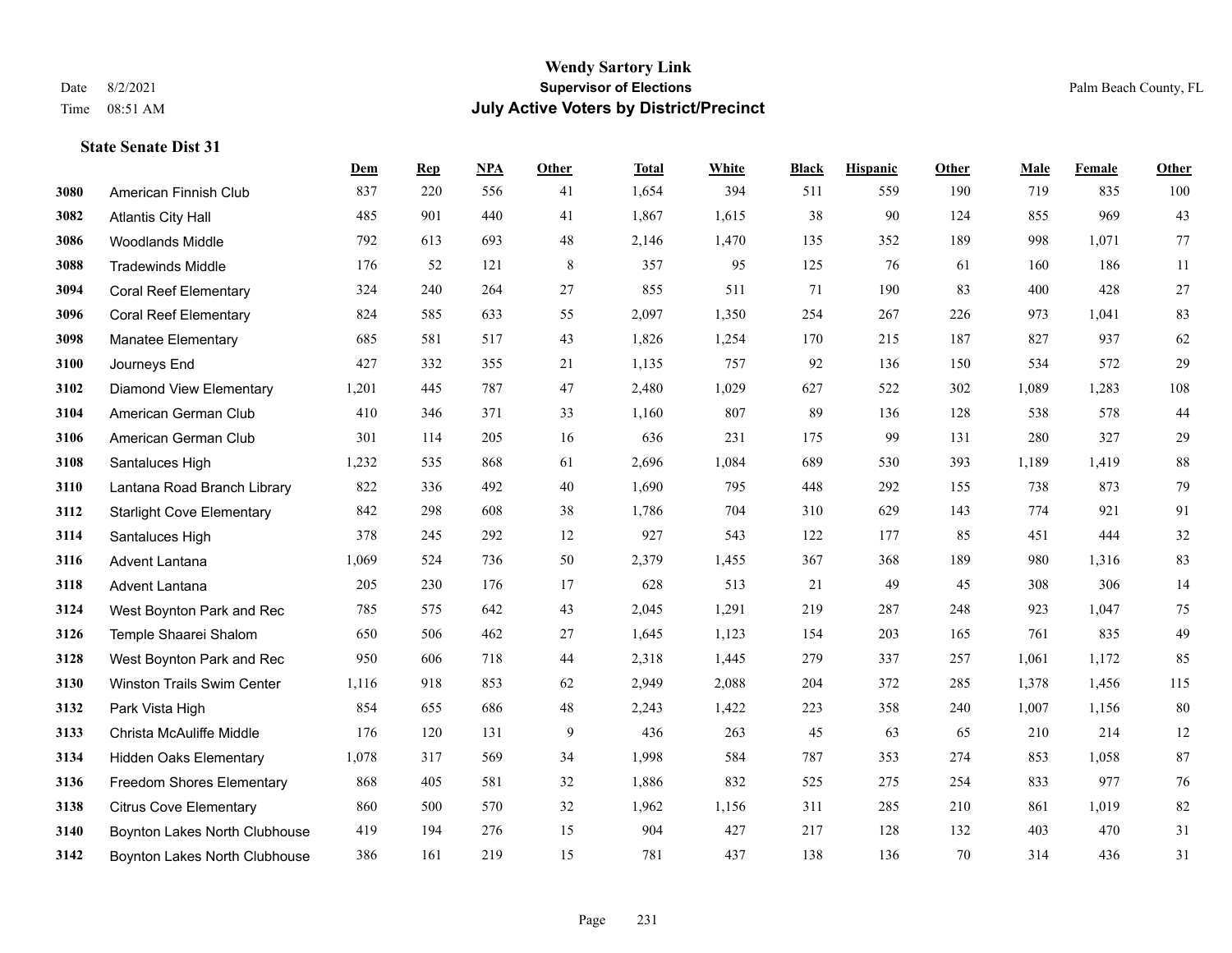#### **Wendy Sartory Link** Date 8/2/2021 **Supervisor of Elections** Palm Beach County, FL Time 08:51 AM **July Active Voters by District/Precinct**

**Dem Rep NPA Other Total White Black Hispanic Other Male Female Other**

## Freedom Shores Elementary 10 8 10 0 28 22 0 3 3 11 14 3 Freedom Shores Elementary 332 126 171 15 644 427 79 75 63 261 363 20 Imagine Schools - Chancellor 61 54 54 5 61 54 5 174 118 12 27 17 86 83 5 Christa McAuliffe Middle 562 252 231 21 1,066 968 21 31 46 437 596 33 Park Vista High 651 405 385 32 1,473 1,261 55 64 93 649 776 48 Ponte Vecchio Clubhouse 809 314 280 21 1,424 1,268 22 40 94 638 744 42 Aberdeen East Clubhouse 1,009 483 544 42 2,078 1,580 139 183 176 857 1,161 60 Crystal Lakes Elementary 999 766 801 59 2,625 1,851 192 289 293 1,188 1,326 111 Christa McAuliffe Middle 435 332 323 18 1,108 754 135 118 101 499 566 43 Hidden Oaks Elementary 544 254 297 16 1,111 667 203 126 115 498 579 34 Citrus Cove Elementary 881 538 637 50 2,106 1,315 315 244 232 934 1,101 71 Jamaica Bay Clubhouse 348 363 261 25 997 884 19 38 56 431 532 34 Boynton Beach Fire Station #3 909 449 649 31 2,038 1,151 360 296 231 870 1,096 72 Boynton Beach High 1,111 600 861 71 2,643 1,555 304 530 254 1,160 1,378 105 Boynton Beach High 471 144 300 32 947 441 264 135 107 389 511 47 Boynton Beach Fire Station #3 248 172 172 15 607 414 52 85 56 277 313 17 Boynton Beach High 219 119 152 7 497 264 90 83 60 214 261 22 Imagine Schools - Chancellor 0 0 0 0 0 0 0 0 0 0 0 0 Imagine Schools - Chancellor 98 50 81 4 233 118 46 36 33 111 111 11 Christ Fellowship Church BB 268 182 175 27 652 415 72 98 67 306 325 21 Christ Fellowship Church BB 183 121 138 10 452 320 39 60 33 201 230 21 Christ Fellowship Church BB 691 391 570 54 1,706 969 262 286 189 798 852 56 Christ Fellowship Church BB 411 307 353 20 1,091 677 219 122 73 536 520 35 Imagine Schools - Chancellor 292 150 206 20 668 379 136 91 62 338 315 15 Leisureville #1 Clubhouse 552 402 369 42 1,365 1,034 110 127 94 545 772 48 Boynton Beach Fire Station #2 745 167 375 20 1,307 461 539 166 141 571 684 52

 Leisureville #3 Clubhouse 612 554 420 48 1,634 1,362 81 101 90 699 881 54 BB Leisureville Clubhouse 494 524 307 36 1,361 1,124 62 114 61 550 773 38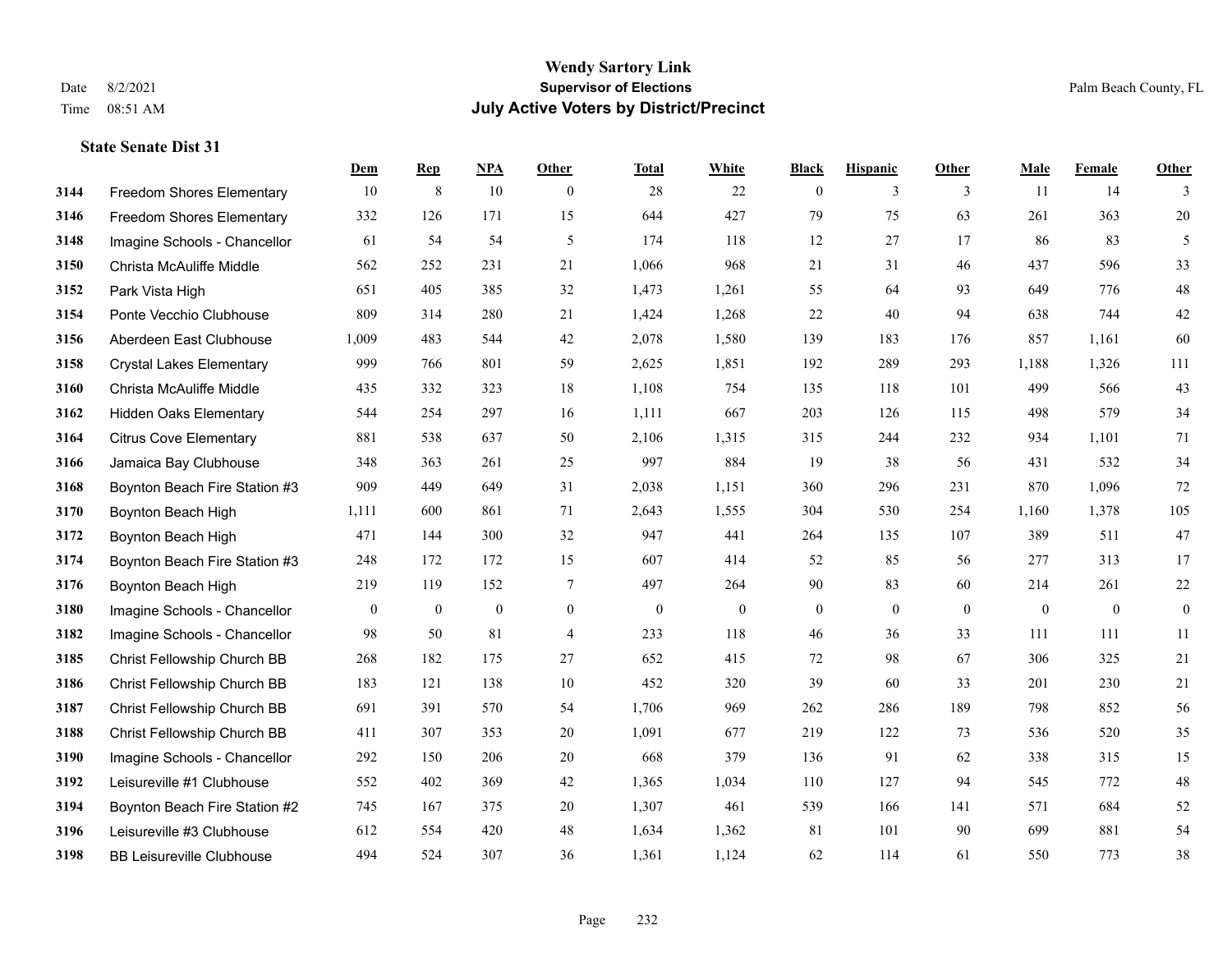|      |                                      | Dem          | <b>Rep</b>   | NPA          | <b>Other</b>    | <b>Total</b> | <b>White</b>   | <b>Black</b>     | <b>Hispanic</b> | Other           | <b>Male</b> | <b>Female</b>  | <b>Other</b>   |
|------|--------------------------------------|--------------|--------------|--------------|-----------------|--------------|----------------|------------------|-----------------|-----------------|-------------|----------------|----------------|
| 3200 | Golfview Harbour Clubhouse           | 611          | 399          | 395          | 27              | 1,432        | 973            | 204              | 109             | 146             | 642         | 742            | 48             |
| 3202 | <b>Golfview Harbour Clubhouse</b>    | 64           | 66           | 48           | $7\phantom{.0}$ | 185          | 137            | 29               | 8               | 11              | 89          | 90             | 6              |
| 4002 | Lantana Recreation Center            | 466          | 503          | 365          | 46              | 1,380        | 1,154          | 25               | 103             | 98              | 662         | 678            | 40             |
| 4004 | South Palm Beach Town Hall           | 415          | 493          | 369          | 35              | 1,312        | 1,120          | $22\,$           | 75              | 95              | 570         | 694            | $48\,$         |
| 4006 | Manalapan Town Hall                  | 76           | 199          | 92           | 10              | 377          | 345            | 6                | 6               | 20              | 190         | 176            | 11             |
| 4008 | Hypoluxo Town Hall                   | 520          | 589          | 501          | 63              | 1,673        | 1,397          | 39               | 106             | 131             | 767         | 855            | 51             |
| 4010 | <b>Bent Tree Villas East</b>         | 797          | 730          | 597          | 50              | 2,174        | 1,585          | 212              | 211             | 166             | 951         | 1,170          | 53             |
| 4012 | <b>Greentree Villas</b>              | 648          | 567          | 459          | 27              | 1,701        | 1,393          | 70               | 120             | 118             | 681         | 970            | 50             |
| 4014 | New Church                           | 412          | 483          | 325          | 24              | 1,244        | 1,010          | 62               | 87              | 85              | 530         | 685            | $29\,$         |
| 4016 | Christ Fellowship Church BB          | 537          | 286          | 298          | 24              | 1,145        | 692            | 186              | 160             | 107             | 525         | 590            | $30\,$         |
| 4018 | Quail Ridge Business Center          | 124          | 365          | 116          | 11              | 616          | 593            | 1                | $\overline{2}$  | 20              | 282         | 324            | $10\,$         |
| 4020 | Christ Fellowship Church BB          | 31           | 26           | 36           | $\overline{4}$  | 97           | 75             | 4                | 11              | $7\phantom{.0}$ | 37          | 58             | $\overline{2}$ |
| 4022 | Congress Middle                      | 822          | 238          | 395          | 41              | 1,496        | 547            | 646              | 154             | 149             | 621         | 815            | 60             |
| 4024 | Harvey E Oyer Jr Park                | 489          | 617          | 480          | 55              | 1,641        | 1,300          | 88               | 125             | 128             | 777         | 817            | $47\,$         |
| 4026 | Sterling Village Aud                 | 499          | 551          | 458          | 48              | 1,556        | 1,360          | 34               | 63              | 99              | 721         | 784            | 51             |
| 4028 | Ocean Ridge Town Hall                | 408          | 747          | 405          | 45              | 1,605        | 1,469          | 5                | 47              | 84              | 765         | 797            | 43             |
| 4030 | Village of Golf Admin Bldg           | 35           | 187          | 43           | $\overline{4}$  | 269          | 264            | $\boldsymbol{0}$ | 1               | $\overline{4}$  | 126         | 142            | 1              |
| 4034 | <b>Crosspointe Elementary</b>        | 360          | 256          | 285          | 23              | 924          | 664            | 111              | 61              | 88              | 394         | 510            | $20\,$         |
| 4036 | <b>Forest Park Elementary</b>        | 284          | 445          | 263          | 26              | 1,018        | 915            | 8                | 51              | 44              | 428         | 558            | 32             |
| 4038 | <b>Briny Breezes Community Cente</b> | 95           | 147          | 92           | 3               | 337          | 312            | $\boldsymbol{0}$ | 9               | 16              | 140         | 188            | 9              |
| 4040 | <b>Briny Breezes Community Cente</b> | $\mathbf{0}$ | $\mathbf{0}$ | $\mathbf{0}$ | $\mathbf{0}$    | $\mathbf{0}$ | $\overline{0}$ | $\overline{0}$   | $\overline{0}$  | $\theta$        | $\theta$    | $\theta$       | $\mathbf{0}$   |
| 4042 | <b>Briny Breezes Community Cente</b> | $\mathbf{0}$ | $\mathbf{0}$ | $\mathbf{0}$ | $\mathbf{0}$    | $\mathbf{0}$ | $\overline{0}$ | $\overline{0}$   | $\overline{0}$  | $\mathbf{0}$    | $\theta$    | $\overline{0}$ | $\overline{0}$ |
| 4044 | <b>Briny Breezes Community Cente</b> | 49           | 33           | 39           | $\overline{1}$  | 122          | 108            |                  | 8               | 5               | 64          | 55             | 3              |
| 4046 | <b>Delray Dunes</b>                  | 86           | 339          | 99           | 5               | 529          | 491            | 1                | 5               | 32              | 241         | 276            | 12             |
| 4048 | <b>Banyan Creek Elementary</b>       | 119          | 156          | 85           | $7\phantom{.0}$ | 367          | 294            | 16               | 30              | 27              | 188         | 170            | 9              |
| 4050 | Hunter's Run Courtside Cafe          | 1,072        | 365          | 533          | 37              | 2,007        | 1,846          | $40\,$           | 47              | 74              | 838         | 1,126          | 43             |
| 4052 | <b>Crosspointe Elementary</b>        | 118          | 79           | 83           | $\overline{3}$  | 283          | 169            | 58               | 23              | 33              | 138         | 139            | 6              |
| 4053 | <b>Crosspointe Elementary</b>        | 207          | 80           | 148          | 17              | 452          | 171            | 108              | 100             | 73              | 200         | 233            | 19             |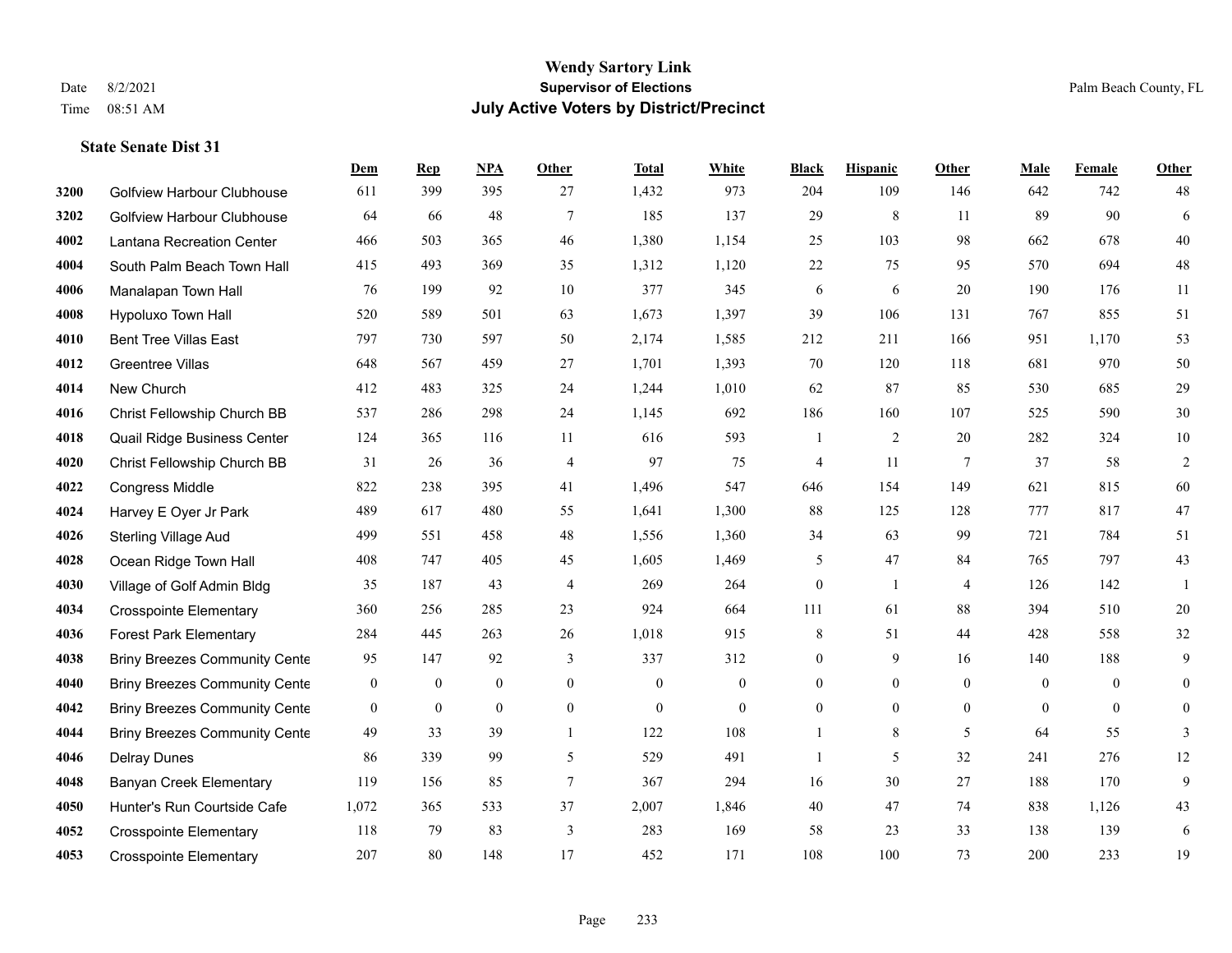#### **Wendy Sartory Link** Date 8/2/2021 **Supervisor of Elections** Palm Beach County, FL Time 08:51 AM **July Active Voters by District/Precinct**

## **Dem Rep NPA Other Total White Black Hispanic Other Male Female Other** Lakeview Baptist Church 532 649 434 38 1,653 1,366 77 101 109 770 829 54 Lakeview Baptist Church 0 0 0 0 0 0 0 0 0 0 0 0 Plumosa SOA Elementary 50 60 46 8 164 140 4 12 8 77 84 3 Lakeview Baptist Church 2 7 3 0 12 5 0 1 6 6 6 0 Lakeview Baptist Church 41 69 36 5 151 124 8 8 11 73 76 2 Seacrest Presbyterian **48** 44 43 3 138 122 1 9 6 74 63 1 Seacrest Presbyterian 0 0 0 0 0 0 0 0 0 0 0 0 Seacrest Presbyterian 0 0 0 0 0 0 0 0 0 0 0 0 Seacrest Presbyterian 0 0 0 0 0 0 0 0 0 0 0 0 Gulf Stream Town Hall 184 454 210 22 870 808 4 22 36 424 429 17 Plumosa SOA Elementary 429 419 349 25 1,222 1,052 16 73 81 581 605 36 Country Manors Clubhouse 446 387 396 23 1,252 888 99 131 134 550 667 35 **4078 Banyan Creek Elementary 2 6 1 0 9 8 0 0 1 5 3 1**  Banyan Creek Elementary 0 0 0 0 0 0 0 0 0 0 0 0 **4082 Banyan Creek Elementary 0 3 0 0 3 3 3 0 0 0 2 1 0**  Banyan Creek Elementary 42 24 23 2 91 67 6 9 9 42 45 4 Banyan Creek Elementary 556 375 373 27 1,331 909 185 103 134 621 659 51 West Park Baptist Church 843 447 476 49 1,815 1,544 59 94 118 734 1,029 52 Pines of Delray North 270 166 159 11 606 488 38 43 37 238 341 27 West Park Baptist Church 0 0 0 0 0 0 0 0 0 0 0 0 S D Spady Elementary 668 704 534 57 1,963 1,701 31 97 134 928 962 73 Carver Middle 565 45 160 12 782 102 580 32 68 363 368 51 Bethel Evangelical Baptist 986 738 662 67 2,453 1,886 176 216 175 1,039 1,340 74 Carver Middle 114 145 96 8 363 290 29 19 25 178 171 14 Veterans Park Recreation Ctr 425 499 399 34 1,357 1,235 13 23 86 627 691 39 Emmanuel Catholic Church 748 666 614 66 2,094 1,692 82 153 167 915 1,111 68 Delray Beach Golf Club 407 406 341 34 1,188 916 52 107 113 549 601 38 Pines of Delray East 589 347 369 26 1,331 985 88 135 123 528 746 57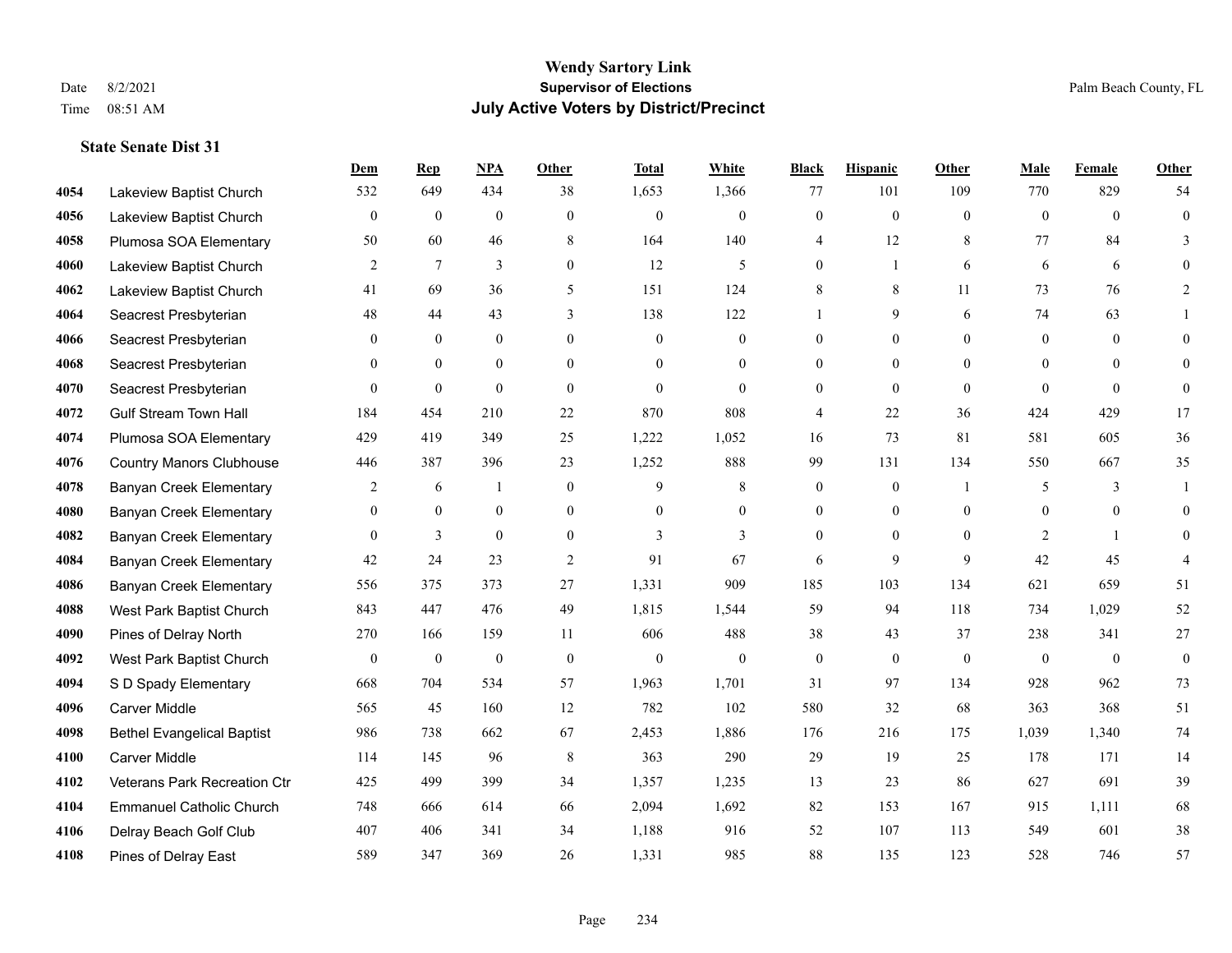|      |                                | Dem   | <b>Rep</b> | NPA | <b>Other</b> | <b>Total</b> | White | <b>Black</b>   | <b>Hispanic</b> | Other | <b>Male</b> | Female | <b>Other</b>   |
|------|--------------------------------|-------|------------|-----|--------------|--------------|-------|----------------|-----------------|-------|-------------|--------|----------------|
| 4110 | 505 Club                       | 376   | 433        | 296 | 31           | 1,136        | 1,031 | 8              | 33              | 64    | 492         | 616    | 28             |
| 4112 | Veterans Park Recreation Ctr   | 575   | 782        | 542 | 47           | 1,946        | 1,792 | 9              | 41              | 104   | 913         | 966    | 67             |
| 4114 | Delray Beach First Baptist     | 835   | 763        | 606 | 61           | 2,265        | 1,917 | 76             | 125             | 147   | 1,044       | 1.168  | 53             |
| 4116 | <b>Orchard View Elementary</b> | 26    | 35         | 28  | $\mathbf{0}$ | 89           | 72    | $\overline{2}$ | 6               | 9     | 47          | 39     | $\mathfrak{Z}$ |
| 4118 | <b>Orchard View Elementary</b> | 687   | 400        | 465 | 33           | 1,585        | 1,096 | 145            | 199             | 145   | 646         | 881    | 58             |
| 4120 | <b>Orchard View Elementary</b> | 441   | 292        | 322 | 40           | 1,095        | 779   | 64             | 152             | 100   | 462         | 592    | 41             |
| 4122 | Delray Beach Swim and Tennis   | 711   | 430        | 473 | 35           | 1,649        | 1,149 | 193            | 145             | 162   | 714         | 871    | 64             |
| 4124 | Delray Beach Swim and Tennis   | 770   | 553        | 625 | 55           | 2,003        | 1,508 | 130            | 183             | 182   | 908         | 1,014  | 81             |
| 4126 | Pine Grove Elementary          | 509   | 835        | 521 | 60           | 1,925        | 1,660 | 26             | 93              | 146   | 884         | 972    | 69             |
| 5002 | Faith Farm Tabernacle          | 564   | 648        | 495 | 42           | 1,749        | 1,152 | 173            | 191             | 233   | 811         | 885    | 53             |
| 5005 | <b>Sunset Palms Elementary</b> | 1,235 | 559        | 477 | 76           | 2,347        | 2,196 | 15             | 35              | 101   | 1,084       | 1,204  | 59             |
| 5006 | Faith Farm Tabernacle          | 1,078 | 466        | 531 | 35           | 2,110        | 1,995 | 13             | 22              | 80    | 981         | 1,092  | 37             |
| 5008 | <b>Sunset Palms Elementary</b> | 428   | 323        | 360 | 26           | 1,137        | 741   | 96             | 138             | 162   | 527         | 573    | 37             |
| 5009 | Boynton Beach Community Chur   | 1,202 | 971        | 992 | 72           | 3,237        | 2,149 | 287            | 360             | 441   | 1,542       | 1,575  | 120            |
| 5010 | Temple Shaarei Shalom          | 955   | 236        | 309 | 34           | 1,534        | 1,434 | 17             | 24              | 59    | 591         | 912    | 31             |
| 5012 | The Grove Clubhouse            | 416   | 145        | 156 | 12           | 729          | 657   | 19             | 18              | 35    | 306         | 412    | 11             |
| 5014 | West Boynton Branch Library    | 681   | 452        | 481 | 41           | 1,655        | 948   | 244            | 240             | 223   | 730         | 863    | 62             |
| 5016 | Faith United Methodist Church  | 946   | 625        | 625 | 31           | 2,227        | 1,622 | 153            | 236             | 216   | 980         | 1,155  | 92             |
| 5018 | Platina Clubhouse              | 683   | 252        | 292 | 21           | 1,248        | 1,059 | 36             | 73              | 80    | 474         | 741    | 33             |
| 5020 | Hagen Road Elementary          | 613   | 326        | 403 | 37           | 1,379        | 719   | 292            | 187             | 181   | 595         | 733    | 51             |
| 5022 | <b>Hagen Road Elementary</b>   | 852   | 442        | 443 | 27           | 1,764        | 1,379 | 148            | 116             | 121   | 777         | 943    | 44             |
| 5024 | Valencia Lakes HOA             | 600   | 210        | 244 | 16           | 1,070        | 989   | 10             | 16              | 55    | 470         | 571    | 29             |
| 5026 | Faith United Methodist Church  | 940   | 409        | 502 | 47           | 1,898        | 1,116 | 433            | 193             | 156   | 809         | 1,023  | 66             |
| 5028 | South Tech Academy             | 689   | 517        | 431 | 28           | 1,665        | 1,307 | 98             | 108             | 152   | 727         | 869    | 69             |
| 5030 | West Boynton Branch Library    | 676   | 195        | 310 | 34           | 1,215        | 775   | 246            | 115             | 79    | 466         | 697    | 52             |
| 5032 | New Church                     | 292   | 119        | 135 | 12           | 558          | 483   | 16             | 27              | 32    | 239         | 303    | 16             |
| 5034 | Valencia Lakes HOA             | 793   | 294        | 305 | 16           | 1,408        | 1,302 | 16             | 21              | 69    | 596         | 781    | 31             |
| 5036 | Valencia Isles Social Hall     | 799   | 228        | 274 | 14           | 1,315        | 1,241 |                | 5               | 68    | 540         | 746    | 29             |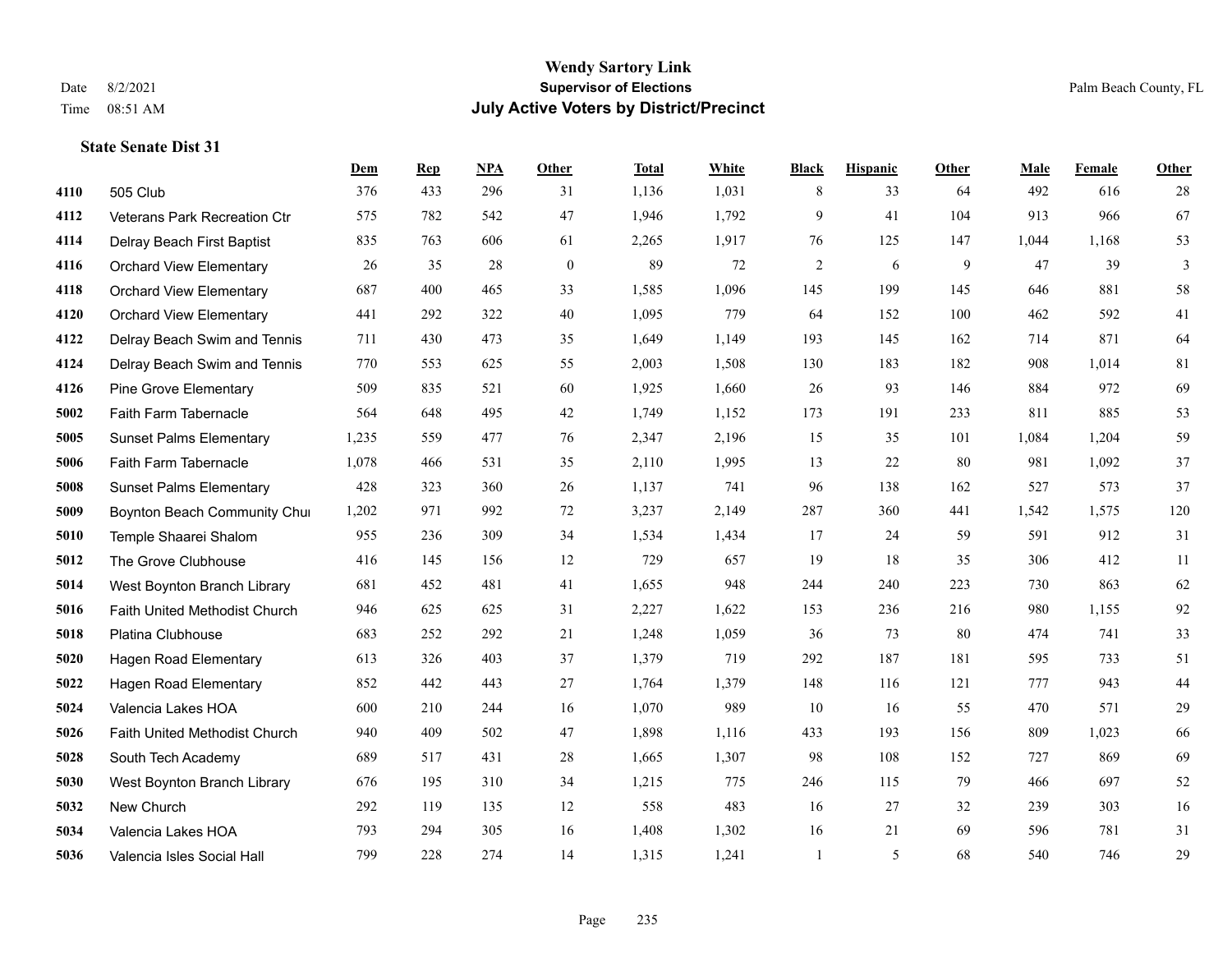|      |                                   | Dem   | <b>Rep</b> | NPA   | <b>Other</b> | <b>Total</b> | White | <b>Black</b> | <b>Hispanic</b> | <b>Other</b>    | <b>Male</b> | Female | <b>Other</b>   |
|------|-----------------------------------|-------|------------|-------|--------------|--------------|-------|--------------|-----------------|-----------------|-------------|--------|----------------|
| 5038 | The Cascades Clubhouse            | 751   | 261        | 266   | 18           | 1,296        | 1,212 | 15           | 17              | 52              | 545         | 725    | 26             |
| 5040 | New Church                        | 386   | 202        | 249   | 14           | 851          | 766   | 20           | 33              | 32              | 388         | 444    | 19             |
| 5042 | South Tech Academy                | 915   | 365        | 459   | 42           | 1,781        | 1,369 | 158          | 143             | 111             | 719         | 1,007  | 55             |
| 5044 | Cascade Lakes Clubhouse           | 559   | 199        | 187   | 13           | 958          | 871   | 5            | 11              | 71              | 421         | 509    | $28\,$         |
| 5046 | Green Cay Nature Center           | 1,343 | 567        | 639   | 41           | 2,590        | 1,968 | 266          | 175             | 181             | 1,104       | 1,418  | 68             |
| 5048 | <b>Coral Lakes Clubhouse</b>      | 589   | 363        | 304   | 19           | 1,275        | 890   | 138          | 135             | 112             | 554         | 677    | $44\,$         |
| 5050 | <b>Coral Lakes Clubhouse</b>      | 1,111 | 306        | 358   | 22           | 1,797        | 1,682 | 12           | 9               | 94              | 690         | 1.059  | $48\,$         |
| 5052 | Lake Worth Drainage District      | 642   | 439        | 458   | 31           | 1,570        | 1,205 | 88           | 127             | 150             | 681         | 828    | 61             |
| 5055 | Our Lady Queen of Peace           | 298   | 141        | 151   | 12           | 602          | 530   | 6            | 37              | 29              | 266         | 318    | 18             |
| 5056 | Hagen Ranch Road Library          | 1,864 | 1.110      | 1.153 | 95           | 4,222        | 3,422 | 160          | 318             | 322             | 1,791       | 2,301  | 130            |
| 5058 | Valencia Falls Clubhouse          | 682   | 192        | 227   | 10           | 1,111        | 1,045 | 4            | 5               | 57              | 492         | 583    | 36             |
| 5060 | Hagen Ranch Road Library          | 521   | 212        | 230   | 14           | 977          | 906   | 4            | 14              | 53              | 442         | 523    | 12             |
| 5062 | Villa Borghese Clubhouse          | 449   | 238        | 164   | 14           | 865          | 787   | 11           | 27              | 40              | 377         | 465    | $23\,$         |
| 5064 | Huntington Lakes Clubhouse        | 957   | 329        | 348   | 36           | 1,670        | 1,540 | 15           | 40              | 75              | 627         | 1,011  | $32\,$         |
| 5066 | Abbey Village Clubhouse           | 726   | 380        | 355   | 30           | 1,491        | 1,214 | 60           | 120             | 97              | 592         | 840    | 59             |
| 5068 | Camelot Village Clubhouse         | 224   | 114        | 98    | 14           | 450          | 277   | 49           | 83              | 41              | 176         | 258    | 16             |
| 5070 | Delray Villas                     | 464   | 236        | 211   | 18           | 929          | 759   | 38           | 63              | 69              | 396         | 500    | 33             |
| 5072 | Huntington Pointe Clubhouse       | 758   | 169        | 232   | 18           | 1,177        | 1,115 | 6            | 10              | 46              | 440         | 704    | 33             |
| 5074 | Coco Wood Clubhouse               | 385   | 164        | 178   | 11           | 738          | 518   | 93           | 78              | 49              | 329         | 379    | $30\,$         |
| 5076 | Palm Greens Clubhouse             | 661   | 300        | 308   | 29           | 1,298        | 1,076 | 37           | 96              | 89              | 507         | 742    | 49             |
| 5078 | <b>Bethel Evangelical Baptist</b> | 700   | 374        | 403   | 42           | 1,519        | 1,131 | 113          | 166             | 109             | 623         | 855    | 41             |
| 5080 | <b>Bethel Evangelical Baptist</b> | 86    | 50         | 36    | 2            | 174          | 125   | 10           | 21              | 18              | 59          | 113    | $\overline{2}$ |
| 5082 | <b>Bethel Evangelical Baptist</b> | 641   | 375        | 407   | 22           | 1,445        | 990   | 170          | 155             | 130             | 651         | 753    | 41             |
| 5084 | <b>High Point Section II</b>      | 442   | 298        | 252   | 23           | 1,015        | 804   | 38           | 103             | 70              | 403         | 582    | $30\,$         |
| 5086 | <b>Carver Middle</b>              | 44    | 18         | 14    | 5            | 81           | 64    | 6            | 4               | $7\phantom{.0}$ | 31          | 48     | $\sqrt{2}$     |
| 5088 | Carver Middle                     | 171   | 126        | 129   | 15           | 441          | 286   | 48           | 57              | 50              | 194         | 232    | 15             |
| 7160 | South Grade Elementary            | 942   | 216        | 458   | 25           | 1,641        | 525   | 621          | 318             | 177             | 792         | 774    | 75             |
| 7162 | <b>Osborne Community Center</b>   | 858   | 119        | 368   | 21           | 1,366        | 249   | 704          | 276             | 137             | 617         | 690    | 59             |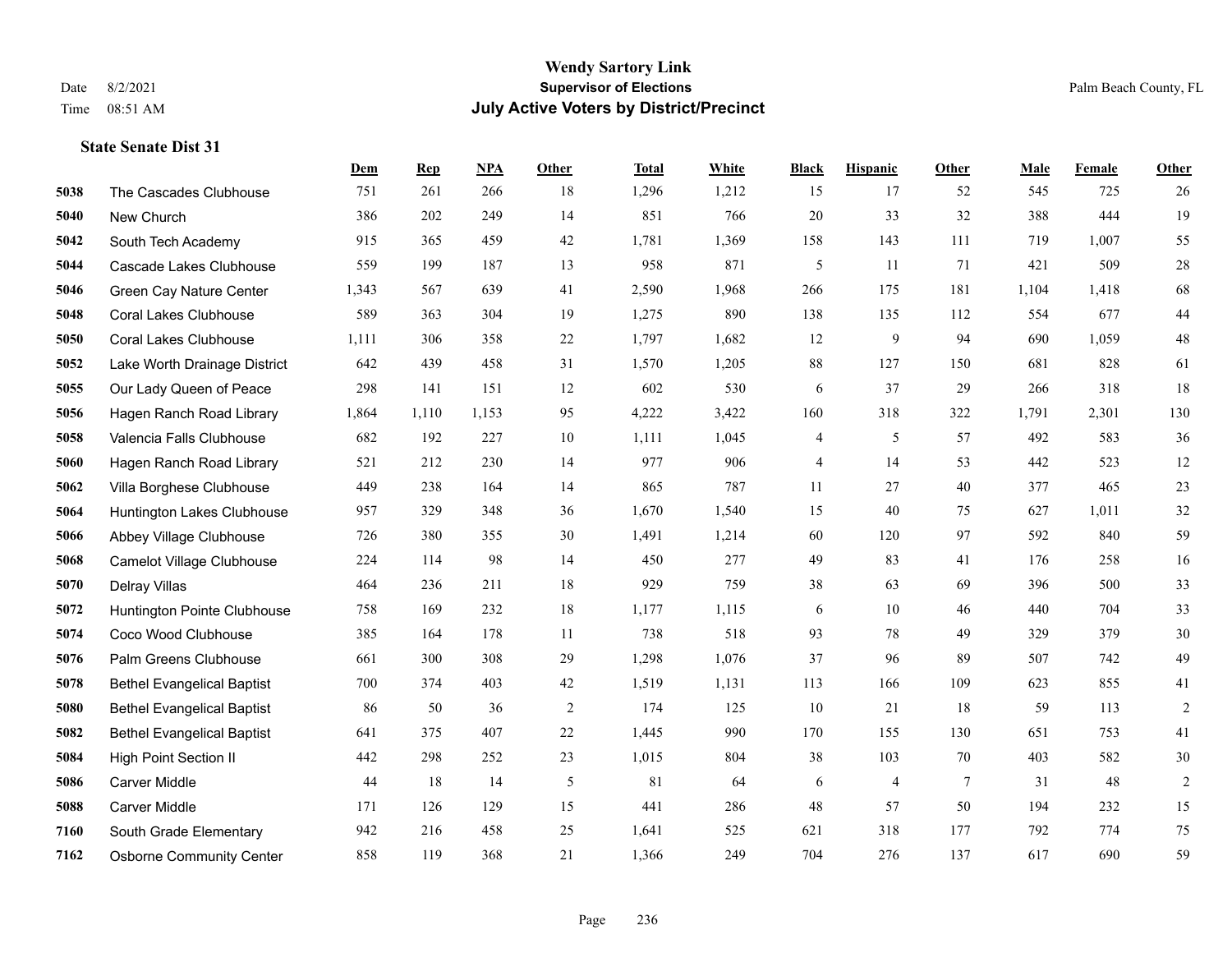#### **Wendy Sartory Link** Date 8/2/2021 **Supervisor of Elections** Palm Beach County, FL Time 08:51 AM **July Active Voters by District/Precinct**

## **Dem Rep NPA Other Total White Black Hispanic Other Male Female Other** Osborne Community Center 316 185 194 23 718 561 53 53 51 333 365 20 Maddock Park 1,507 632 897 56 3,092 1,515 794 518 265 1,419 1,555 118 Lantana Town Hall 711 343 514 35 1,603 866 344 236 157 750 776 77 Lantana Recreation Center 297 260 237 17 811 631 50 67 63 383 402 26 Rolling Green Elementary 1,039 236 499 27 1,801 567 674 405 155 788 933 80 Rolling Green Elementary 0 0 1 0 1 0 0 1 0 1 0 0 Hypoluxo Town Hall 187 85 107 9 388 214 81 64 29 167 211 10 Temple Beth Kodesh 1,523 186 543 29 2,281 434 1,300 347 200 1,009 1,162 110 Village Royale on the Green 806 224 350 24 1,404 581 568 140 115 588 751 65 St John Missionary Baptist Chr 1,763 136 457 18 2,374 236 1,766 170 202 998 1,274 102 Carolyn Sims Center 1,475 63 346 11 1,895 78 1,597 82 138 774 1,049 72 St John Missionary Baptist Chr 2 4 0 0 6 4 1 0 1 4 2 0 Boynton Beach Senior Center 1,479 411 716 52 2,658 1,060 1,071 275 252 1,231 1,307 120 Forest Park Elementary 852 530 577 60 2,019 1,396 266 180 177 850 1,096 73 Seacrest Presbyterian 1,061 601 782 60 2,504 1,574 446 247 237 1,196 1,209 99 Lakeview Baptist Church 17 10 10 2 39 27 2 4 6 19 17 3 Delray Beach Community Center 578 340 416 40 1,374 990 188 100 96 692 634 48 Atlantic High Auditorium 1,516 235 505 20 2,276 594 1,351 120 211 1,038 1,145 93 Atlantic High Auditorium 44 28 27 3 102 82 6 7 7 41 58 3 Pompey Park Recreation Center 1,319 233 412 26 1,990 474 1,286 101 129 898 1,036 56 505 Club 656 389 431 39 1,515 1,078 234 74 129 797 669 49 505 Club 38 34 37 4 113 89 2 9 13 56 52 5 505 Club 57 58 56 5 176 148 2 9 17 92 79 5 Atlantic High Media Center 745 187 307 22 1,261 544 525 83 109 543 677 41 Village Academy 1,747 98 401 17 2,263 123 1,836 140 164 916 1,252 95 Delray Beach Library 1,302 218 469 30 2,019 541 1,195 116 167 967 984 68

Delray Beach Community Center 864 309 469 36 1,678 774 544 205 155 805 804 69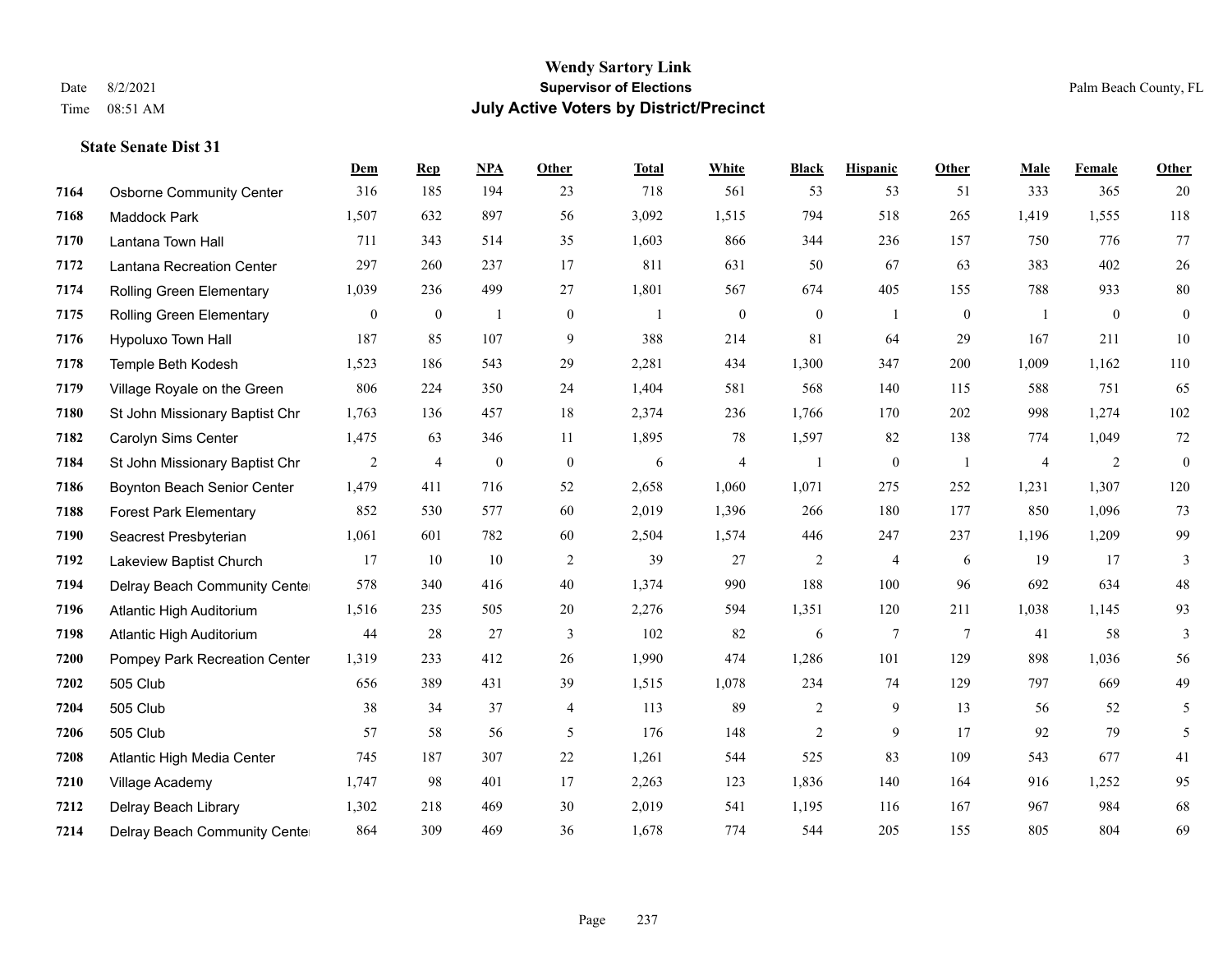|                                                                    |            |        |            |              | <b>Wendy Sartory Link</b>      |         |        |                 |              |         |               |                       |  |
|--------------------------------------------------------------------|------------|--------|------------|--------------|--------------------------------|---------|--------|-----------------|--------------|---------|---------------|-----------------------|--|
| 8/2/2021<br>Date                                                   |            |        |            |              | <b>Supervisor of Elections</b> |         |        |                 |              |         |               | Palm Beach County, FL |  |
| <b>July Active Voters by District/Precinct</b><br>08:51 AM<br>Time |            |        |            |              |                                |         |        |                 |              |         |               |                       |  |
| <b>State Senate Dist 31</b>                                        |            |        |            |              |                                |         |        |                 |              |         |               |                       |  |
|                                                                    | <b>Dem</b> | Rep    | <u>NPA</u> | <b>Other</b> | <u>Total</u>                   | White   | Black  | <b>Hispanic</b> | <b>Other</b> | Male    | <b>Female</b> | <u>Other</u>          |  |
| <b>State Senate Dist 31</b>                                        | 149,630    | 80,530 | 92.171     | 6,811        | 329,142                        | 200,609 | 50,260 | 49,206          | 29,067       | 144,675 | 172.396       | 12.071                |  |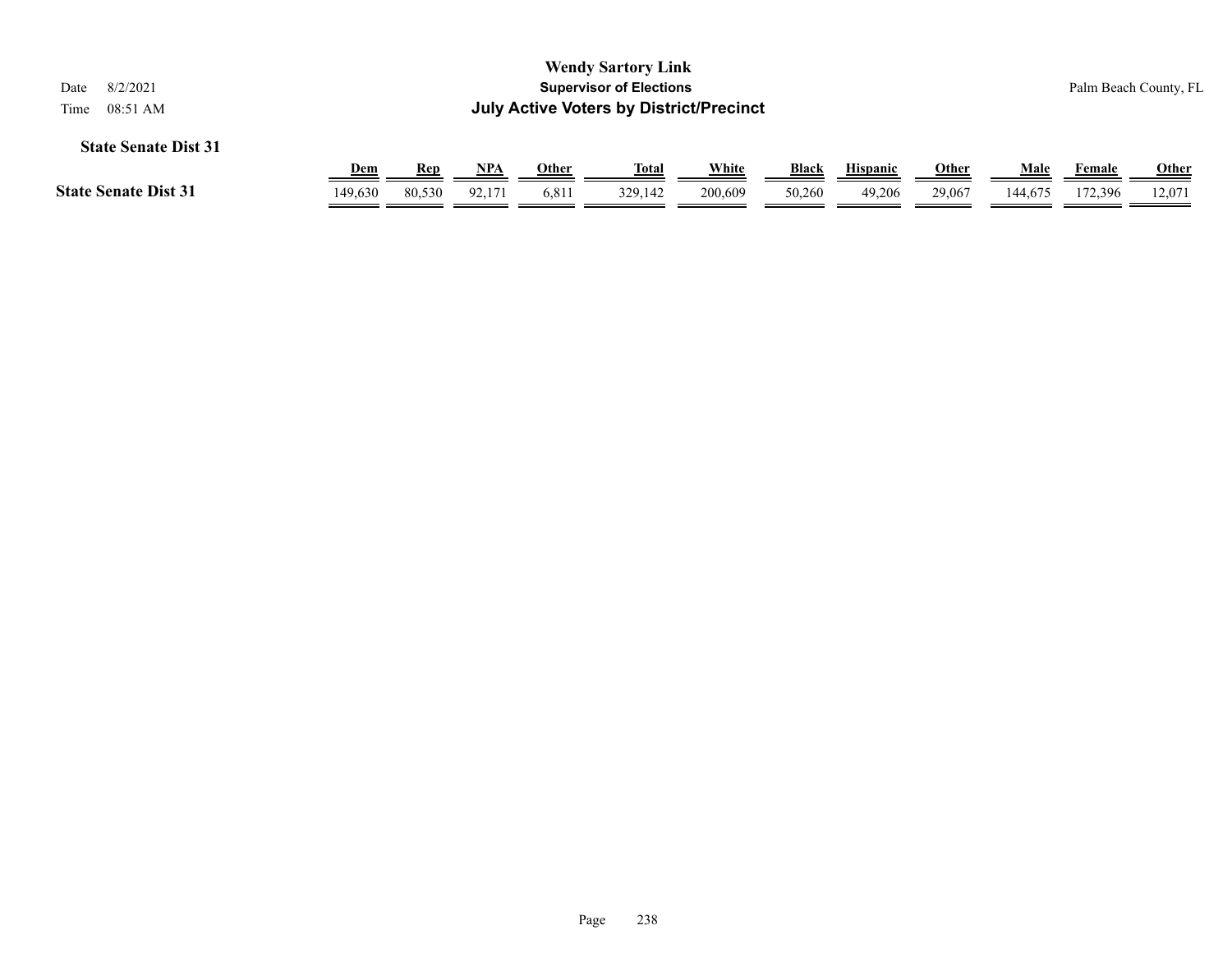#### **Acme Improvement District**

|      |                                    | Dem    | <b>Rep</b> | <b>NPA</b> | Other  | <b>Total</b> | White  | <b>Black</b> | <b>Hispanic</b> | Other | Male   | Female | Other  |
|------|------------------------------------|--------|------------|------------|--------|--------------|--------|--------------|-----------------|-------|--------|--------|--------|
| 6152 | <b>Binks Forest Elementary</b>     | 410    | 558        | 377        | 34     | 1,379        | 1,053  | 46           | 131             | 149   | 650    | 684    | 45     |
| 6154 | <b>Wellington Landings Middle</b>  | 466    | 528        | 390        | 28     | 1,412        | 1,021  | 86           | 187             | 118   | 634    | 738    | 40     |
| 6156 | <b>Binks Forest Elementary</b>     | 632    | 717        | 569        | 39     | 1,957        | 1,377  | 127          | 284             | 169   | 888    | 1,008  | 61     |
| 6158 | <b>Wellington Elementary</b>       | 783    | 940        | 544        | $40\,$ | 2,307        | 1,700  | 129          | 305             | 173   | 1,051  | 1,181  | 75     |
| 6160 | Wellington Landings Middle         | 663    | 582        | 562        | 43     | 1,850        | 1,204  | 164          | 333             | 149   | 861    | 935    | 54     |
| 6162 | First Baptist Church Wel           | 764    | 661        | 552        | 44     | 2,021        | 1,288  | 207          | 345             | 181   | 898    | 1,059  | 64     |
| 6164 | First Baptist Church Wel           | 830    | 804        | 598        | 54     | 2,286        | 1,539  | 183          | 371             | 193   | 1,022  | 1,190  | 74     |
| 6166 | <b>Wellington Community Center</b> | 858    | 861        | 735        | 47     | 2,501        | 1,743  | 151          | 395             | 212   | 1,153  | 1,268  | 80     |
| 6168 | First Baptist Church Wel           | 128    | 181        | 141        | 9      | 459          | 353    | $27\,$       | 44              | 35    | 213    | 234    | 12     |
| 6182 | New Horizons Elementary            | 292    | 451        | 318        | 14     | 1,075        | 788    | 53           | 113             | 121   | 464    | 582    | 29     |
| 6184 | Wellington High                    | 660    | 577        | 522        | 37     | 1,796        | 1,112  | 242          | 286             | 156   | 793    | 945    | 58     |
| 6186 | <b>Elbridge Gale Elementary</b>    | 818    | 554        | 628        | 42     | 2,042        | 1,111  | 292          | 424             | 215   | 889    | 1,070  | 83     |
| 6188 | <b>Wellington Village Park</b>     | 219    | 418        | 290        | 27     | 954          | 809    | 16           | 46              | 83    | 383    | 522    | 49     |
| 6190 | Wellington Village Hall            | 816    | 450        | 630        | 41     | 1,937        | 866    | 354          | 507             | 210   | 807    | 1,055  | 75     |
| 6192 | <b>St Peters Methodist Church</b>  | 971    | 787        | 805        | 63     | 2,626        | 1,559  | 281          | 547             | 239   | 1,199  | 1,339  | $88\,$ |
| 6198 | Wellington Branch Library          | 522    | 351        | 340        | 35     | 1,248        | 690    | 190          | 258             | 110   | 527    | 689    | 32     |
| 6200 | <b>Emerald Cove Middle</b>         | 538    | 559        | 499        | 44     | 1,640        | 1,021  | 178          | 268             | 173   | 727    | 862    | 51     |
| 6212 | <b>Wellington Village Park</b>     | 146    | 226        | 171        | 15     | 558          | 381    | 15           | 91              | 71    | 255    | 276    | $27\,$ |
| 6214 | <b>Wellington Village Park</b>     | 825    | 751        | 681        | 47     | 2,304        | 1,457  | 249          | 278             | 320   | 1,054  | 1,165  | 85     |
| 6226 | The Isles at Wellington            | 753    | 754        | 620        | 37     | 2,164        | 1,396  | 225          | 241             | 302   | 1,021  | 1,049  | 94     |
| 6228 | Wycliffe Comm Association Bldg     | 763    | 322        | 398        | 20     | 1,503        | 1,406  | 17           | 20              | 60    | 647    | 827    | 29     |
|      | <b>Acme Improvement District</b>   | 12,857 | 12,032     | 10,370     | 760    | 36,019       | 23,874 | 3,232        | 5,474           | 3,439 | 16,136 | 18,678 | 1,205  |
|      |                                    |        |            |            |        |              |        |              |                 |       |        |        |        |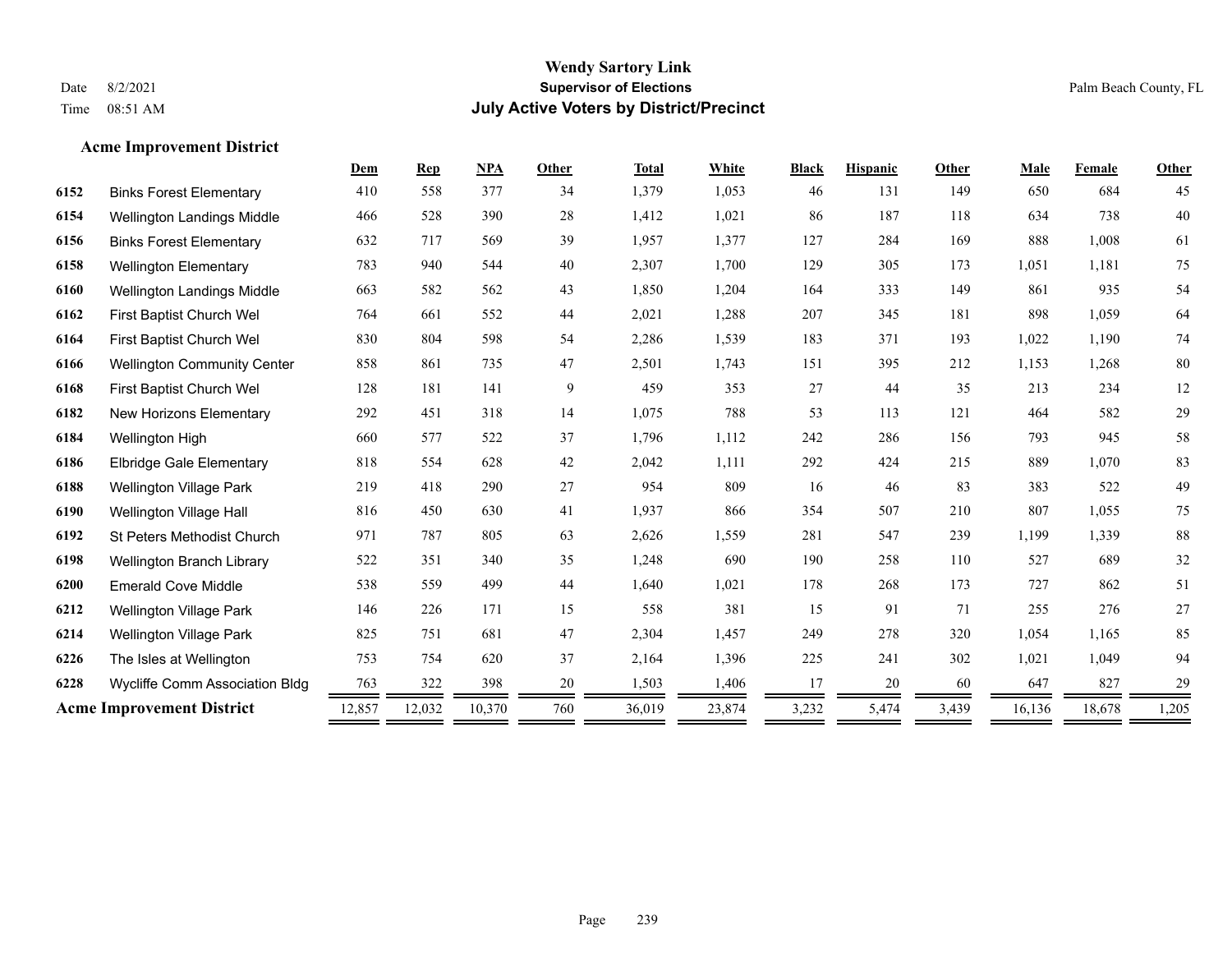#### **Briger Comm Dev Dist**

|      |                              | <b>Dem</b> | <b>Rep</b> | NPA | Other | <b>Total</b> | White | <b>Black</b> | <b>Hispanic</b> | Other | Male | Female | <b>Other</b> |
|------|------------------------------|------------|------------|-----|-------|--------------|-------|--------------|-----------------|-------|------|--------|--------------|
| 7092 | Palm Beach Lakes High        | 117        |            |     |       | 231          | 84    | 68           |                 |       | 106  | l 11   |              |
| 7094 | Salvation Army Activity Hall | 597        |            | 279 |       | 965          | 158   | 505          | 126             | 176   | 410  | 508    | 47           |
|      | <b>Briger Comm Dev Dist</b>  | 714        |            | 355 |       | .196         | 242   | 573          | 148             | 233   | 516  | 619    | 61           |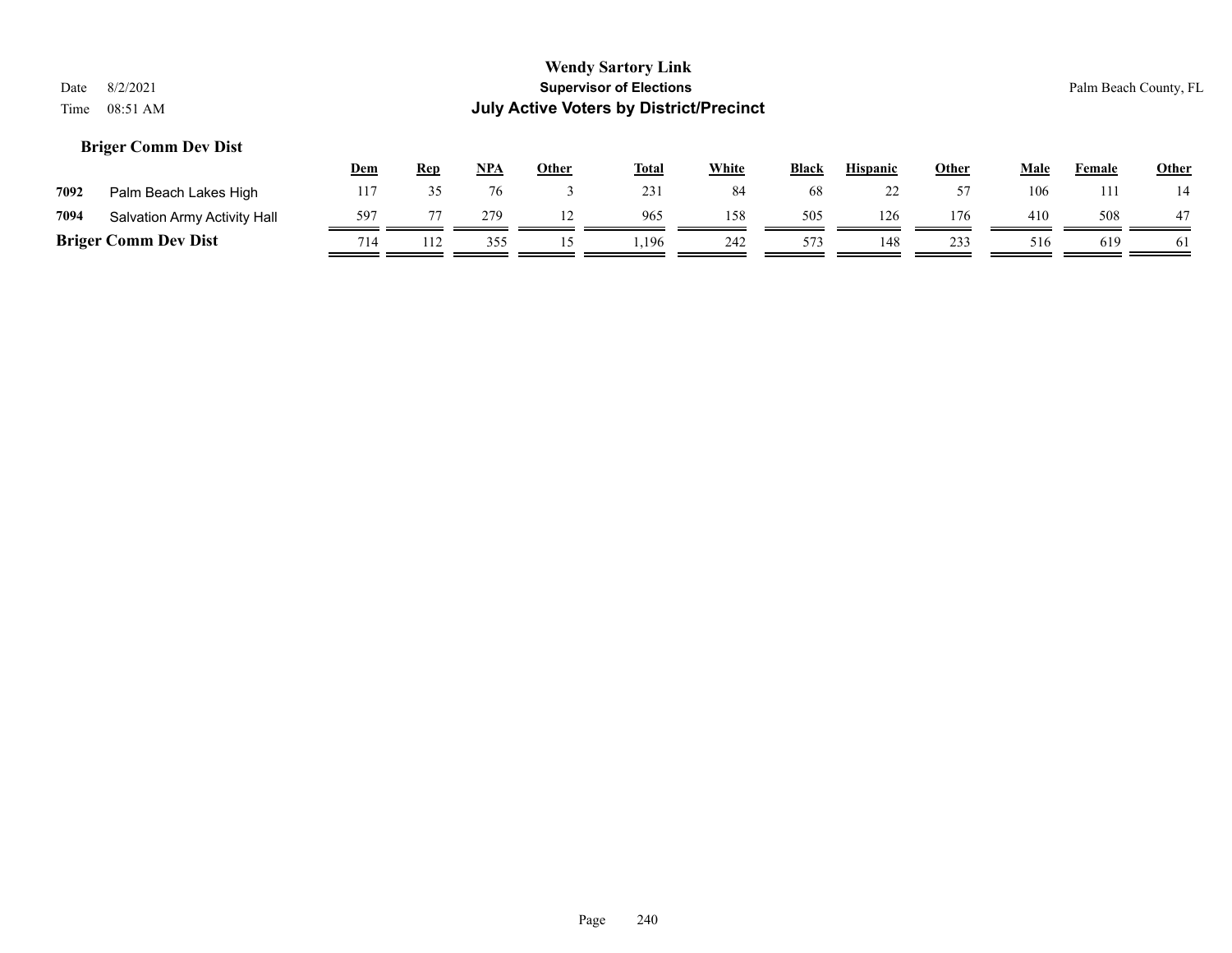#### **Boca Raton Taxing Dist**

|      |                                  | Dem | <b>Rep</b> | NPA | <b>Other</b> | <b>Total</b> | <b>White</b> | <b>Black</b> | <b>Hispanic</b> | <b>Other</b> | <b>Male</b> | Female | Other  |
|------|----------------------------------|-----|------------|-----|--------------|--------------|--------------|--------------|-----------------|--------------|-------------|--------|--------|
| 4134 | Above and Beyond Community (     | 410 | 561        | 426 | 37           | 1,434        | 1,165        | 40           | 126             | 103          | 675         | 712    | 47     |
| 4136 | Above and Beyond Community (     | 639 | 614        | 568 | 43           | 1,864        | 1,389        | 49           | 217             | 209          | 793         | 997    | 74     |
| 4138 | <b>Ascension Catholic Church</b> | 807 | 1,194      | 892 | 69           | 2,962        | 2,325        | 158          | 231             | 248          | 1,391       | 1,473  | 98     |
| 4140 | <b>Broken Sound Club</b>         | 256 | 204        | 179 | 16           | 655          | 484          | 24           | 84              | 63           | 272         | 365    | 18     |
| 4142 | Woodfield Country Club HOA       | 843 | 743        | 722 | 54           | 2,362        | 2,113        | 13           | 66              | 170          | 1,077       | 1,191  | 94     |
| 4144 | Seasons HOA Clubhouse            | 221 | 214        | 170 | 10           | 615          | 508          | 8            | 37              | 62           | 292         | 294    | 29     |
| 4146 | Broken Sound Club                | 528 | 374        | 333 | 17           | 1,252        | 1,147        | 12           | 32              | 61           | 564         | 655    | 33     |
| 4148 | <b>Broken Sound Club</b>         | 568 | 415        | 426 | 39           | 1,448        | 1,139        | 68           | 134             | 107          | 662         | 748    | 38     |
| 4150 | Patch Reef Park Community Cer    | 574 | 513        | 557 | 65           | 1,709        | 1,314        | 67           | 156             | 172          | 808         | 855    | $46\,$ |
| 4152 | Boca Delray Lodge #171           | 635 | 647        | 639 | 51           | 1,972        | 1,454        | 72           | 220             | 226          | 898         | 991    | 83     |
| 4154 | Ascension Catholic Church        | 416 | 414        | 324 | 33           | 1,187        | 866          | 88           | 102             | 131          | 580         | 560    | 47     |
| 4158 | Spanish River High               | 951 | 737        | 754 | 40           | 2,482        | 1,963        | 49           | 220             | 250          | 1,180       | 1,197  | 105    |
| 4160 | Greater BR Swim & Racquet Ctr    | 432 | 403        | 345 | 20           | 1,200        | 967          | 18           | 88              | 127          | 558         | 598    | 44     |
| 4162 | Patch Reef Park Community Cer    | 545 | 485        | 434 | $20\,$       | 1,484        | 1,134        | $30\,$       | 113             | 207          | 677         | 732    | $75\,$ |
| 4164 | Safe Schools Institute           | 598 | 647        | 562 | 32           | 1,839        | 1,474        | 29           | 173             | 163          | 856         | 891    | 92     |
| 4166 | FAU Arena Lobby                  | 779 | 447        | 598 | 28           | 1,852        | 1,050        | 300          | 262             | 240          | 826         | 926    | 100    |
| 4168 | JC Mitchell Elementary           | 700 | 557        | 599 | 52           | 1,908        | 1,324        | 82           | 237             | 265          | 824         | 970    | 114    |
| 4170 | Spanish River Library            | 904 | 1,030      | 858 | 49           | 2,841        | 2,209        | 100          | 259             | 273          | 1,348       | 1,394  | 99     |
| 4172 | Marine Safety Headquarters       | 668 | 680        | 587 | 59           | 1,994        | 1,748        | 16           | 96              | 134          | 888         | 1,051  | 55     |
| 4174 | Sugar Sand Park Comm Center      | 304 | 277        | 268 | 15           | 864          | 744          | 5            | 53              | 62           | 406         | 421    | 37     |
| 4176 | Sugar Sand Park Comm Center      | 936 | 685        | 730 | 68           | 2,419        | 1,779        | 72           | 321             | 247          | 1,051       | 1,263  | 105    |
| 4178 | Sugar Sand Park Comm Center      | 756 | 643        | 516 | 45           | 1,960        | 1,561        | 42           | 196             | 161          | 791         | 1,104  | 65     |
| 4180 | Del Prado Elementary             | 571 | 574        | 558 | 35           | 1,738        | 1,237        | 49           | 244             | 208          | 790         | 849    | 99     |
| 4182 | Greater BR Swim & Racquet Ctr    | 876 | 592        | 732 | 53           | 2,253        | 1,527        | 83           | 401             | 242          | 949         | 1,210  | 94     |
| 4184 | <b>Boca Raton Middle</b>         | 559 | 608        | 555 | 37           | 1,759        | 1,330        | 54           | 204             | 171          | 823         | 885    | 51     |
| 4186 | The Volen Center                 | 550 | 507        | 451 | 29           | 1,537        | 1,065        | 129          | 161             | 182          | 706         | 765    | 66     |
| 4188 | Elks Lodge of Boca Raton         | 898 | 517        | 588 | 57           | 2,060        | 1,199        | 319          | 310             | 232          | 926         | 1,040  | 94     |
| 4190 | St Gregory Episcopal Church      | 739 | 1,080      | 790 | 73           | 2,682        | 2,259        | 27           | 178             | 218          | 1,307       | 1,283  | 92     |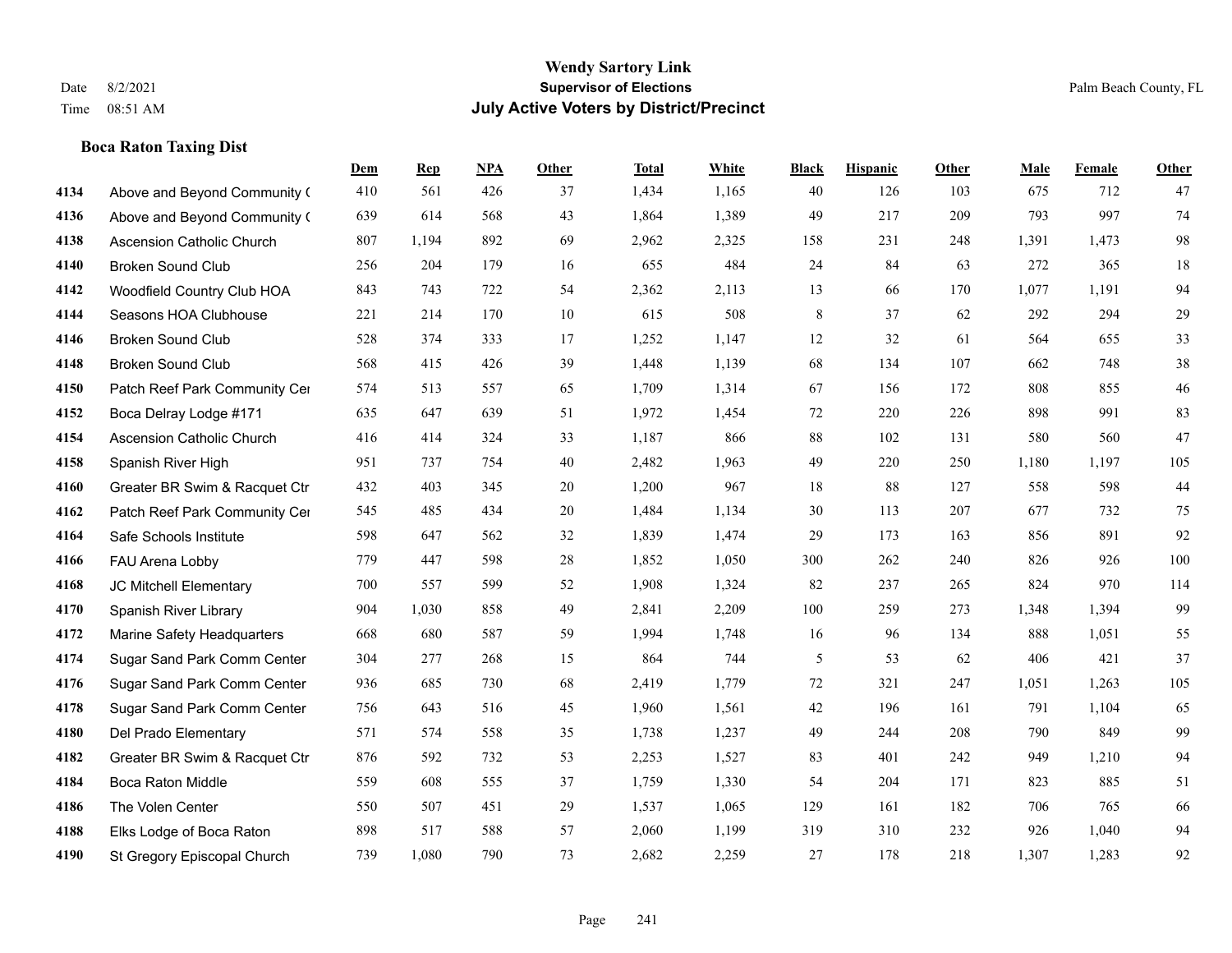**Boca Raton Taxing Dist**

#### **Wendy Sartory Link** Date 8/2/2021 **Supervisor of Elections** Palm Beach County, FL Time 08:51 AM **July Active Voters by District/Precinct**

## **Dem Rep NPA Other Total White Black Hispanic Other Male Female Other** Verde K-8 School 569 955 699 44 2,267 1,810 48 133 276 1,050 1,092 125 Del Prado Elementary 539 327 309 29 1,204 1,027 23 57 97 505 666 33 Good Shepherd Lutheran 701 437 443 23 1,604 1,378 30 82 114 675 887 42 Verde K-8 School 632 472 510 35 1,649 1,031 119 315 184 676 900 73 Verde K-8 School 404 347 296 19 1,066 798 9 170 89 431 607 28 Greater BR Swim & Racquet Ctr 778 590 618 34 2,020 1,574 31 236 179 824 1,122 74 Sugar Sand Park Comm Center 753 444 582 39 1,818 1,141 144 318 215 815 935 68 Good Shepherd Lutheran 671 474 507 32 1,684 1,336 32 178 138 682 945 57 Hammock Pointe Elementary 872 592 482 35 1,981 1,706 10 121 144 786 1,139 56 Sugar Sand Park Comm Center 640 831 666 44 2,181 1,719 30 258 174 1,009 1,100 72 Center for Spiritual Living 625 801 576 36 2,038 1,704 33 157 144 963 1,013 62 Calvary Chapel Boca Raton - 4th 636 856 640 65 2,197 1,750 46 235 166 1,018 1,099 80 Calvary Chapel Boca Raton - Kir 683 1,066 693 62 2,504 2,110 20 176 198 1,179 1,235 90 Grace Community Church 453 849 537 57 1,896 1,574 31 135 156 874 939 83 Boca Raton Community Center 458 398 457 45 1,358 876 99 235 148 603 711 44 Boca Raton Downtown Library 928 1,086 885 82 2,981 2,514 58 177 232 1,337 1,527 117 Grace Community Church 512 1,108 729 59 2,408 1,982 55 176 195 1,131 1,195 82 St Gregory Episcopal Church 223 385 272 23 903 812 7 31 53 428 451 24 Boca Raton Community Center 522 652 501 48 1,723 1,478 16 96 133 773 901 49 Boca Raton Downtown Library 318 446 322 23 1,109 971 9 54 75 523 562 24 Boca West Country Club 765 454 510 47 1,776 1,596 7 72 101 736 994 46 Boca West Country Club 808 459 413 34 1,714 1,613 4 27 70 669 1,003 42 Del Prado Elementary 240 297 203 17 757 679 10 11 57 361 375 21 **Boca Raton Taxing Dist** 31,393 30,688 27,011 2,078 91,170 71,653 2,874 8,371 8,272 40,966 46,818 3,386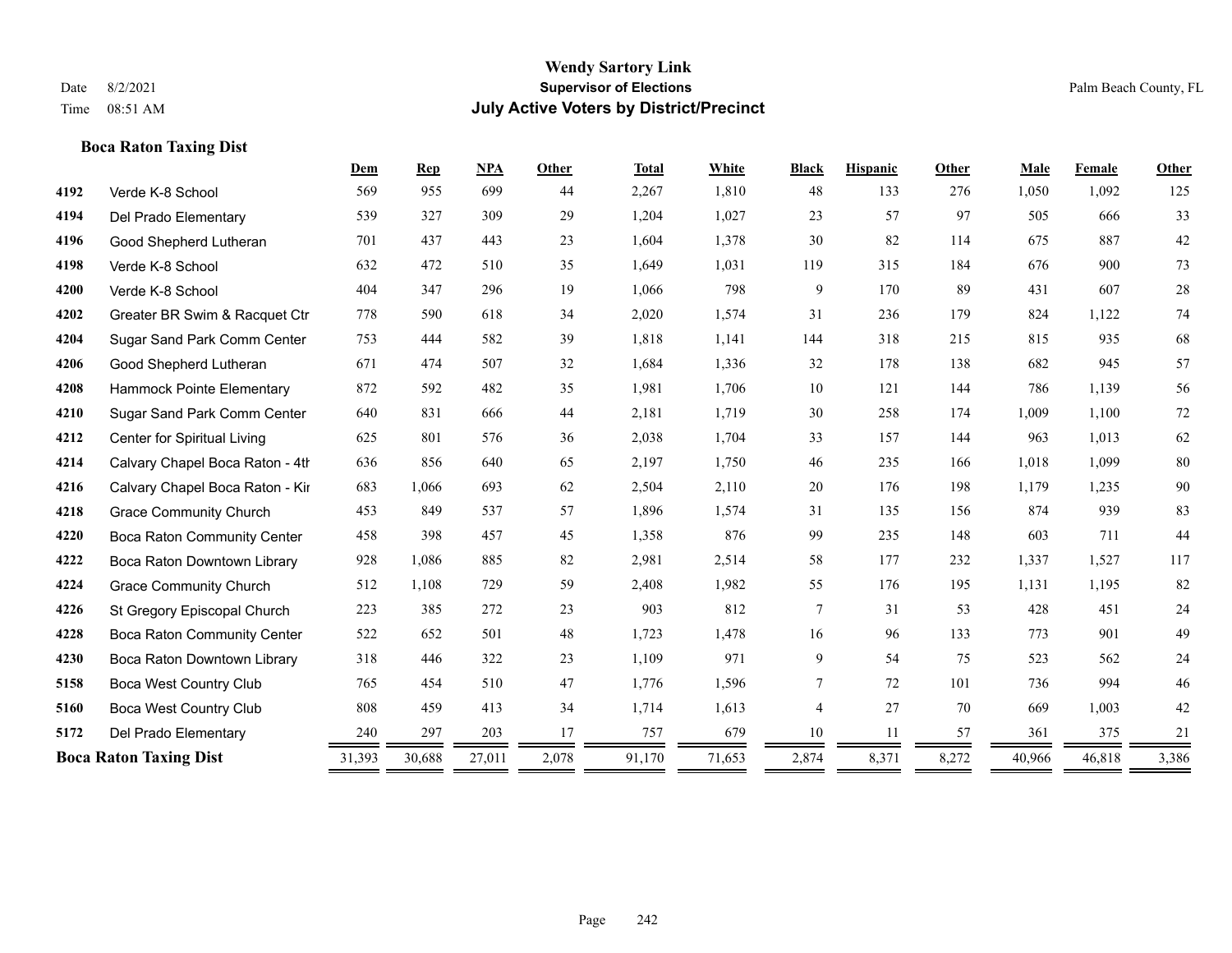#### **Boynton Village Comm Dist**

|      |                                  | <u>Dem</u> | Ren | NPA | Other | <b>Total</b> | White | <b>Black</b> | <b>Hispanic</b> | Other | Male | Female | <b>Other</b>       |
|------|----------------------------------|------------|-----|-----|-------|--------------|-------|--------------|-----------------|-------|------|--------|--------------------|
| 3185 | Christ Fellowship Church BB      | 268        | 182 |     |       | 652          | 41:   |              | 98              |       | 306  | 325    | $\mathbf{\hat{1}}$ |
|      | <b>Boynton Village Comm Dist</b> | 268        | 182 |     |       | 652          | 41.   |              |                 |       | 306  | 325    | $^{\sim}$ 1        |

Page 243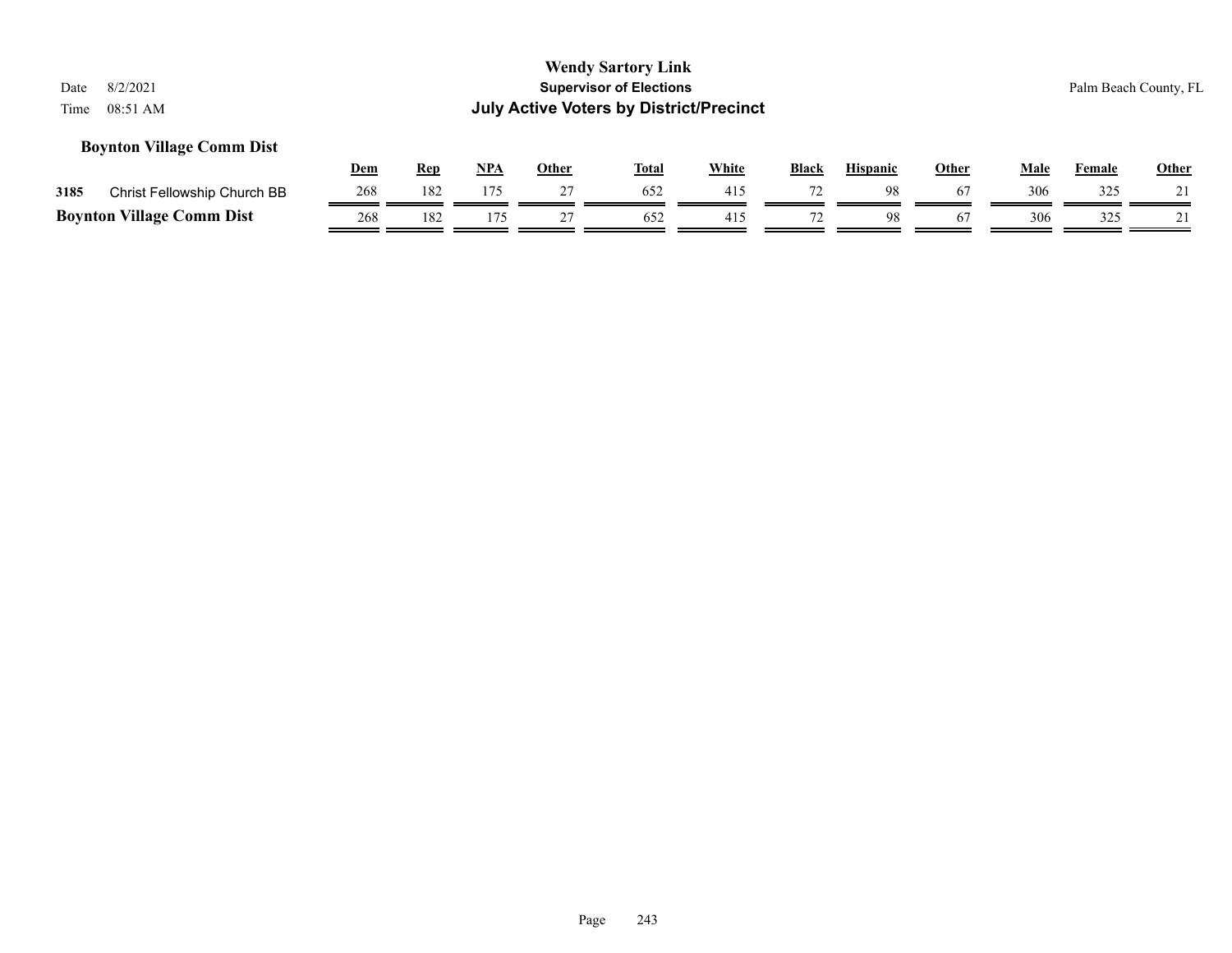#### **Lox Environ Imprv Dist**

|      |                                 | Dem          | <b>Rep</b>       | NPA          | <b>Other</b>   | <b>Total</b>     | <b>White</b>     | <b>Black</b>     | <b>Hispanic</b> | <b>Other</b>   | <b>Male</b>      | Female       | <b>Other</b>     |
|------|---------------------------------|--------------|------------------|--------------|----------------|------------------|------------------|------------------|-----------------|----------------|------------------|--------------|------------------|
| 1030 | Calvary Church of Jupiter       | 17           | 37               | 24           | $\overline{4}$ | 82               | 75               | $\boldsymbol{0}$ | $\overline{4}$  | 3              | 39               | 40           | 3                |
| 1032 | Jupiter Farms Park Community I  | 303          | 574              | 351          | 30             | 1,258            | 1,058            | 13               | 107             | 80             | 616              | 601          | 41               |
| 1034 | West Jupiter Recreation Center  | 263          | 713              | 332          | 45             | 1,353            | 1,175            | 19               | 35              | 124            | 652              | 676          | 25               |
| 1036 | Calvary Church of Jupiter       | $\mathbf{0}$ | $\boldsymbol{0}$ | $\mathbf{0}$ | $\mathbf{0}$   | $\boldsymbol{0}$ | $\boldsymbol{0}$ | $\boldsymbol{0}$ | $\mathbf{0}$    | $\overline{0}$ | $\boldsymbol{0}$ | $\mathbf{0}$ | $\boldsymbol{0}$ |
| 1038 | William T Dwyer High            | 808          | 1,314            | 760          | 52             | 2,934            | 2,468            | 63               | 174             | 229            | 1,401            | 1,425        | 108              |
| 1040 | West Jupiter Recreation Center  | 254          | 449              | 338          | 31             | 1,072            | 858              | 18               | 58              | 138            | 530              | 502          | $40\,$           |
| 1042 | West Jupiter Recreation Center  | $\mathbf{0}$ | $\boldsymbol{0}$ | $\theta$     | $\mathbf{0}$   | $\theta$         | $\overline{0}$   | $\boldsymbol{0}$ | $\mathbf{0}$    | $\overline{0}$ | $\mathbf{0}$     | $\mathbf{0}$ | $\mathbf{0}$     |
| 1044 | Limestone Creek Elementary      | 430          | 118              | 177          | 19             | 744              | 216              | 353              | 92              | 83             | 352              | 366          | 26               |
| 1046 | West Jupiter Recreation Center  | 260          | 139              | 143          | 12             | 554              | 251              | 164              | 108             | 31             | 232              | 303          | 19               |
| 1048 | St Peter Catholic Church        | 391          | 467              | 288          | 28             | 1,174            | 1,049            | 3                | 42              | 80             | 455              | 690          | 29               |
| 1050 | <b>Lighthouse Elementary</b>    | 472          | 669              | 409          | 45             | 1,595            | 1,363            | 16               | 66              | 150            | 741              | 798          | 56               |
| 1052 | Beacon Cove Intermediate Scho   | 1,034        | 1,135            | 917          | 64             | 3,150            | 2,496            | 76               | 252             | 326            | 1,473            | 1,572        | 105              |
| 1054 | Limestone Creek Elementary      | 690          | 1,087            | 626          | 56             | 2,459            | 2,176            | 25               | 97              | 161            | 1,146            | 1,241        | 72               |
| 1056 | West Jupiter Recreation Center  | 547          | 572              | 529          | 38             | 1,686            | 1,357            | 77               | 121             | 131            | 741              | 887          | 58               |
| 1058 | St Peter Catholic Church        | 767          | 883              | 736          | 65             | 2,451            | 2,045            | 37               | 190             | 179            | 1,076            | 1,302        | 73               |
| 1060 | West Jupiter Recreation Center  | 71           | 97               | 72           | 5              | 245              | 203              | $\boldsymbol{0}$ | 24              | 18             | 98               | 131          | 16               |
| 1062 | <b>Harvest Community Church</b> | 618          | 1,155            | 551          | 42             | 2,366            | 2,171            | 11               | 51              | 133            | 1,145            | 1,142        | 79               |
| 1064 | Jupiter Community Center        | 77           | 123              | 64           | $\overline{2}$ | 266              | 243              | $\boldsymbol{0}$ | 6               | 17             | 130              | 128          | 8                |
| 1066 | Jupiter Community Center        | $\mathbf{0}$ | $\boldsymbol{0}$ | $\mathbf{0}$ | $\overline{0}$ | $\boldsymbol{0}$ | $\boldsymbol{0}$ | $\boldsymbol{0}$ | $\mathbf{0}$    | $\overline{0}$ | $\mathbf{0}$     | $\mathbf{0}$ | $\overline{0}$   |
| 1068 | Jupiter Community Center        | 587          | 746              | 589          | 48             | 1,970            | 1,631            | 26               | 189             | 124            | 918              | 990          | 62               |
| 1070 | Jupiter Community Center        | 58           | 67               | 87           | $\overline{4}$ | 216              | 172              | 1                | 38              | 5              | 112              | 95           | 9                |
| 1072 | Jerry Thomas Elementary         | 737          | 1,065            | 687          | 68             | 2,557            | 2,222            | 28               | 164             | 143            | 1,220            | 1,266        | 71               |
| 1074 | Independence Middle             | 793          | 1,155            | 840          | 89             | 2,877            | 2,416            | 20               | 192             | 249            | 1,294            | 1,489        | 94               |
| 1075 | Martinique Clubhouse            | 251          | 362              | 231          | 20             | 864              | 739              | 11               | 57              | 57             | 385              | 449          | 30               |
| 1076 | The Island Clubhouse            | 612          | 775              | 566          | 68             | 2,021            | 1,670            | 48               | 138             | 165            | 987              | 965          | 69               |
| 1078 | First Baptist Church Teq        | 344          | 885              | 378          | 22             | 1,629            | 1,525            | 3                | 42              | 59             | 783              | 809          | 37               |
| 1080 | First Baptist Church Teq        | 92           | 148              | 78           | 3              | 321              | 296              | $\boldsymbol{0}$ | 9               | 16             | 162              | 149          | $10\,$           |
| 1082 | First Baptist Church Teq        | 70           | 143              | 86           | 8              | 307              | 283              | $\mathbf{1}$     | 12              | 11             | 145              | 153          | 9                |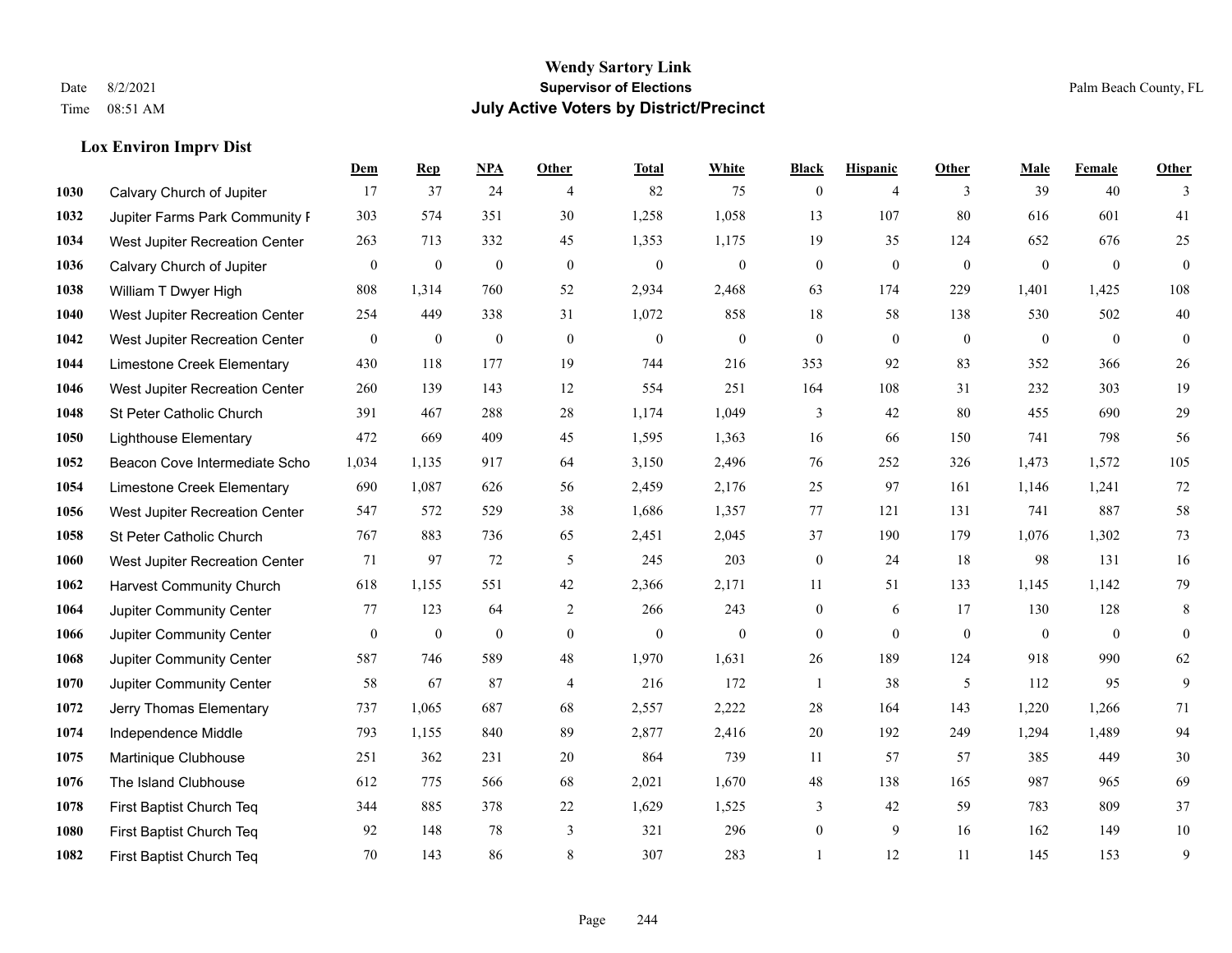## **Lox Environ Imprv Dist**

|             |                                  | Dem              | <b>Rep</b>       | NPA              | <b>Other</b>   | <b>Total</b>     | <b>White</b>     | <b>Black</b>     | <b>Hispanic</b> | <b>Other</b>   | <b>Male</b>      | <b>Female</b>  | Other            |
|-------------|----------------------------------|------------------|------------------|------------------|----------------|------------------|------------------|------------------|-----------------|----------------|------------------|----------------|------------------|
| 1084        | First Baptist Church Teq         | 12               | 52               | 10               | $\theta$       | 74               | 71               |                  | $\overline{0}$  | 2              | 37               | 35             | 2                |
| 1088        | First Baptist Church Teq         | 11               | 40               | 21               | $\overline{0}$ | 72               | 64               | $\mathbf{0}$     | $\overline{c}$  | 6              | 36               | 35             | $\mathbf{1}$     |
| 1094        | First Baptist Church Teq         | 578              | 879              | 533              | 38             | 2,028            | 1,823            | 9                | 82              | 114            | 915              | 1,064          | 49               |
| 1096        | First Baptist Church Teq         | 49               | 73               | 36               | $\mathbf{0}$   | 158              | 128              | 8                | 13              | 9              | 77               | 77             | 4                |
| 1098        | Riverside Improvement            | 256              | 456              | 257              | 21             | 990              | 883              | 6                | 45              | 56             | 452              | 505            | 33               |
| 1100        | Jupiter Elementary               | 401              | 457              | 368              | 28             | 1,254            | 958              | 17               | 199             | 80             | 604              | 605            | 45               |
| 1102        | Jupiter High                     | 679              | 904              | 645              | 63             | 2,291            | 1,824            | 57               | 204             | 206            | 1,004            | 1,209          | 78               |
| 1104        | Jupiter Branch Library           | 441              | 575              | 441              | 33             | 1,490            | 1,211            | 35               | 136             | 108            | 645              | 800            | 45               |
| 1106        | Jupiter Middle                   | 326              | 492              | 370              | 38             | 1,226            | 1,036            | 15               | 74              | 101            | 576              | 609            | 41               |
| 1108        | Newhaven Clubhouse               | 551              | 675              | 516              | 59             | 1,801            | 1,550            | 24               | 99              | 128            | 802              | 938            | 61               |
| <b>1110</b> | <b>Tequesta Council Chambers</b> | 106              | 134              | 104              | 4              | 348              | 302              | 8                | 21              | 17             | 158              | 180            | 10               |
| 1112        | <b>Tequesta Council Chambers</b> | 18               | 64               | 44               | $\overline{4}$ | 130              | 108              | 4                | 12              | 6              | 61               | 67             | $\sqrt{2}$       |
| 1114        | <b>Tequesta Council Chambers</b> | 115              | 313              | 127              | 13             | 568              | 544              | $\overline{0}$   | $\overline{4}$  | 20             | 251              | 306            | 11               |
| 1116        | <b>Tequesta Council Chambers</b> | $\boldsymbol{0}$ | $\boldsymbol{0}$ | $\boldsymbol{0}$ | $\mathbf{0}$   | $\boldsymbol{0}$ | $\boldsymbol{0}$ | $\boldsymbol{0}$ | $\overline{0}$  | $\mathbf{0}$   | $\boldsymbol{0}$ | $\mathbf{0}$   | $\boldsymbol{0}$ |
| 1118        | <b>Tequesta Council Chambers</b> | 177              | 243              | 185              | 24             | 629              | 534              | 13               | 40              | 42             | 251              | 362            | 16               |
| 1120        | <b>Tequesta Council Chambers</b> | 76               | 246              | 102              | 13             | 437              | 411              | $\boldsymbol{0}$ | 8               | 18             | 206              | 223            | $\,8\,$          |
| 1122        | Tequesta Council Chambers        | 37               | 86               | 35               | 3              | 161              | 151              | $\boldsymbol{0}$ | $\mathbf{1}$    | 9              | 81               | 77             | 3                |
| 1124        | Riverside Improvement            | $\overline{0}$   | 2                | $\mathbf{0}$     | $\overline{0}$ | $\overline{2}$   | $\overline{2}$   | $\boldsymbol{0}$ | $\overline{0}$  | $\overline{0}$ |                  | $\overline{1}$ | $\mathbf{0}$     |
| 1126        | PBC Fire Rescue #18              | 410              | 882              | 473              | 46             | 1,811            | 1,695            | 7                | 35              | 74             | 825              | 958            | $28\,$           |
| 1128        | Jupiter Inlet Colony Admin Bldg  | 71               | 225              | 84               | 15             | 395              | 363              | $\overline{0}$   | 5               | 27             | 179              | 208            | $\,8\,$          |
| 1130        | PBC Fire Rescue #18              |                  | 3                | $\mathbf{1}$     | $\Omega$       | 5                | 5                | $\mathbf{0}$     | $\Omega$        | $\Omega$       | 3                | $\mathbf{1}$   |                  |
| 1132        | PBC Fire Rescue #18              | $\overline{0}$   | 3                | 1                | $\overline{0}$ |                  | 4                | $\boldsymbol{0}$ | $\mathbf{0}$    | $\overline{0}$ | 2                | $\overline{c}$ | $\overline{0}$   |
| 1134        | PBC Fire Rescue #18              | $\mathbf{0}$     | $\mathbf{0}$     | $\mathbf{0}$     | $\Omega$       | $\theta$         | $\Omega$         | $\overline{0}$   | $\overline{0}$  | $\theta$       | $\theta$         | $\theta$       | $\boldsymbol{0}$ |
| 1136        | 1st UM Church of Jup-Teq         | 573              | 975              | 621              | 66             | 2,235            | 2,076            | 10               | 52              | 97             | 972              | 1,203          | 60               |
| 1138        | Grace Immanuel Bible Church      | 223              | 814              | 355              | 37             | 1,429            | 1,358            | $\boldsymbol{0}$ | 12              | 59             | 612              | 784            | 33               |
| 1140        | Club at Admirals Cove            | 292              | 545              | 299              | 24             | 1,160            | 1,069            | 6                | 21              | 64             | 555              | 586            | 19               |
| 1142        | 1st UM Church of Jup-Teq         | 282              | 586              | 350              | 40             | 1,258            | 1,165            | 5                | 21              | 67             | 590              | 635            | 33               |
| 1144        | 1st UM Church of Jup-Teq         | 530              | 804              | 505              | 35             | 1,874            | 1,732            | 5                | 31              | 106            | 857              | 962            | 55               |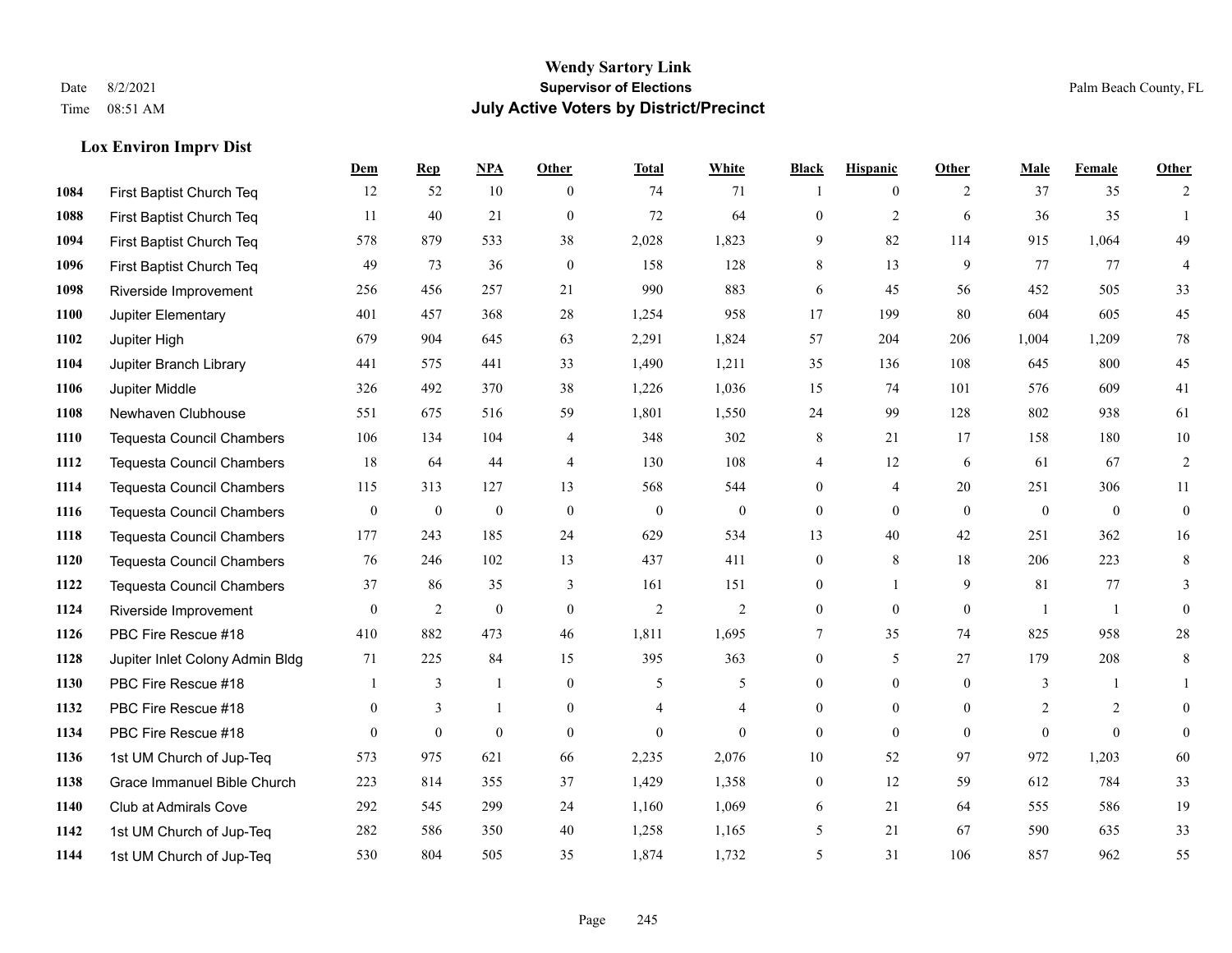**Lox Environ Imprv Dist**

#### **Wendy Sartory Link** Date 8/2/2021 **Supervisor of Elections** Palm Beach County, FL Time 08:51 AM **July Active Voters by District/Precinct**

|      |                               | Dem          | <u>Rep</u>   | <b>NPA</b> | Other    | Total    | White          | <b>Black</b> | <b>Hispanic</b> | Other    | <b>Male</b> | Female | Other          |
|------|-------------------------------|--------------|--------------|------------|----------|----------|----------------|--------------|-----------------|----------|-------------|--------|----------------|
| 1146 | Newhaven Clubhouse            | 15           | 35           | 8          |          | 59       | 53             | $\theta$     |                 | 5        | 30          | 28     |                |
| 1148 | <b>Oceanview Methodist</b>    | 387          | 547          | 391        | 44       | 1,369    | 1,248          | 6            | 32              | 83       | 589         | 737    | 43             |
| 1150 | Oceanview Methodist           | $\mathbf{0}$ | $\mathbf{0}$ | $\Omega$   | $\Omega$ | $\theta$ | $\theta$       |              | $\theta$        | $\Omega$ | $\Omega$    |        | $\overline{0}$ |
| 1152 | Oceanview Methodist           | 45           | 66           | 50         |          | 168      | 160            | $\Omega$     |                 | 6        | 80          | 84     |                |
| 1156 | Holy Spirit Lutheran          | $\Omega$     | 2            | $\Omega$   | $\Omega$ | ↑        | $\mathfrak{D}$ | 0            | $\Omega$        | $\Omega$ |             |        |                |
| 1158 | Holy Spirit Lutheran          | $\theta$     |              |            | $\Omega$ |          |                |              |                 | $\Omega$ |             |        |                |
| 1160 | Holy Spirit Lutheran          |              | $\Omega$     |            | $\Omega$ |          |                | $\Omega$     | $\Omega$        | $\Omega$ |             |        | $\Omega$       |
| 1164 | Club at Admirals Cove         | 26           | 149          | 66         |          | 246      | 222            |              |                 | 17       | 123         | 115    |                |
| 1178 | Mirasol Sales and Info Center | $\theta$     | $\theta$     | $\Omega$   | $\Omega$ | $\Omega$ | $\theta$       |              | $\Omega$        | $\theta$ | $\Omega$    | 0      | $\theta$       |
| 1180 | Mirasol Sales and Info Center | $\Omega$     | $\Omega$     | $\Omega$   | $\Omega$ | $\Omega$ | $\Omega$       | $\Omega$     | $\Omega$        | $\Omega$ |             |        | $\Omega$       |
| 1182 | William T Dwyer High          | 157          | 267          | 139        | 6        | 569      | 486            | 15           | 30              | 38       | 270         | 285    | 14             |
| 1204 | Holy Spirit Lutheran          | 9            | 24           | 14         | 3        | 50       | 44             | $\Omega$     | ↑               | 4        | 24          | 22     |                |
| 1206 | Holy Spirit Lutheran          | 13           | 76           | 23         | 3        | 115      | 111            | $\Omega$     |                 |          | 55          | 59     |                |
| 1208 | Juno Beach Town Center        | 446          | 860          | 467        | 50       | 1,823    | 1,660          |              | 55              | 102      | 835         | 939    | 49             |
|      | <b>Lox Environ Imprv Dist</b> | 17,860       | 27,433       | 17,502     | 1,591    | 64,386   | 55,214         | 1,273        | 3,515           | 4,384    | 29,594      | 32,873 | 1,919          |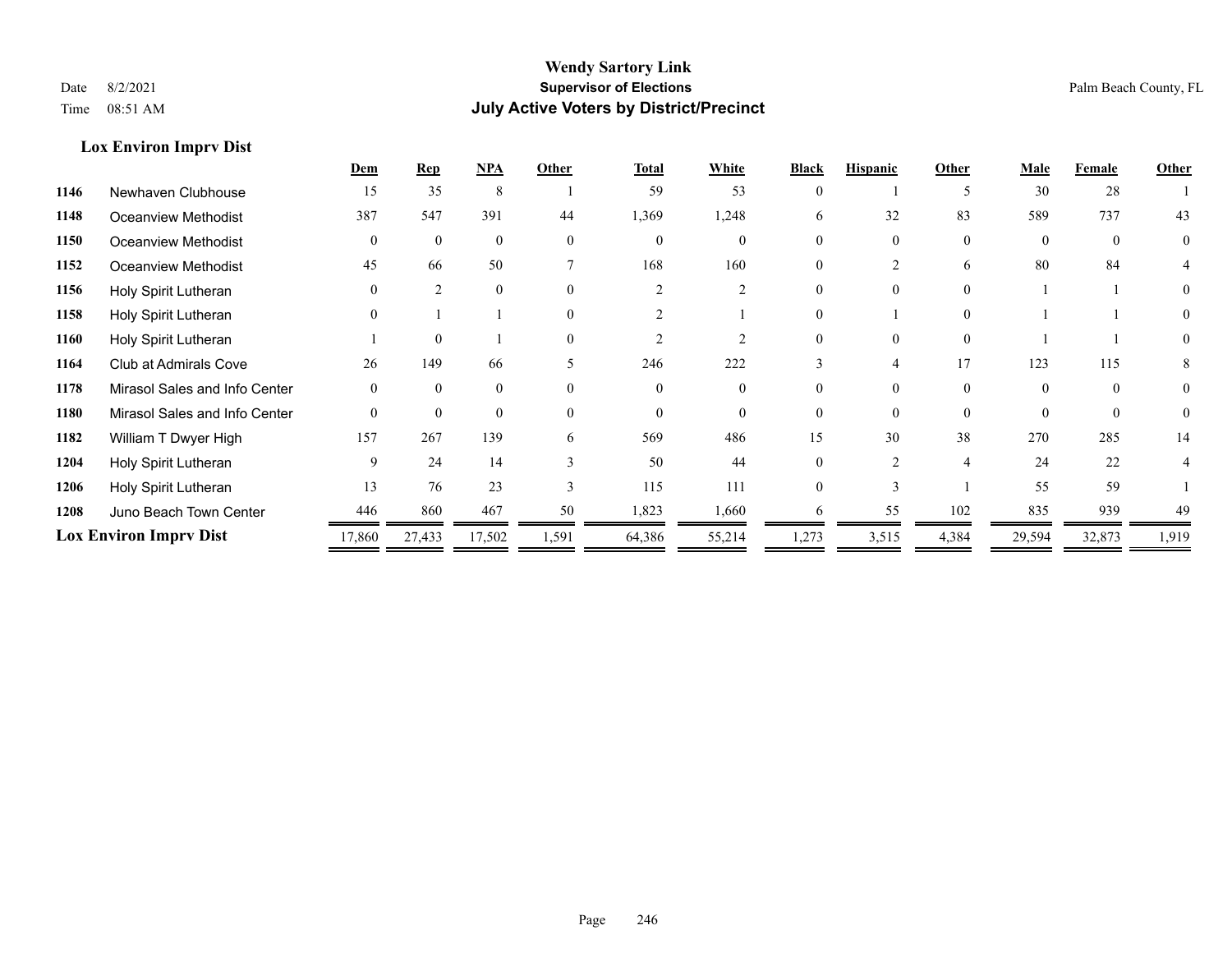#### **Hamal Comm Dev Dist**

|      |                                 | <b>Dem</b> | Rep            | NPA | Other | <b>Total</b> | <u>White</u> | <b>Black</b> | <b>Hispanic</b> | <u>Other</u> | Male | Female | <b>Other</b> |
|------|---------------------------------|------------|----------------|-----|-------|--------------|--------------|--------------|-----------------|--------------|------|--------|--------------|
| 2002 | Jeaga Middle                    | 176        | 0 <sup>2</sup> | 112 |       | 387          | 151          | 124          |                 |              | 171  | 204    | 12           |
| 2004 | <b>Grassy Waters Elementary</b> | 1,043      | 329            | 581 | 40    | .993         | 586          | 725          | 398             | 284          | 848  | 1,074  |              |
|      | <b>Hamal Comm Dev Dist</b>      | .219       | 422            | 693 | 46    | 2,380        | 737          | 849          | 439             | 355          | .019 | 1,278  | 83           |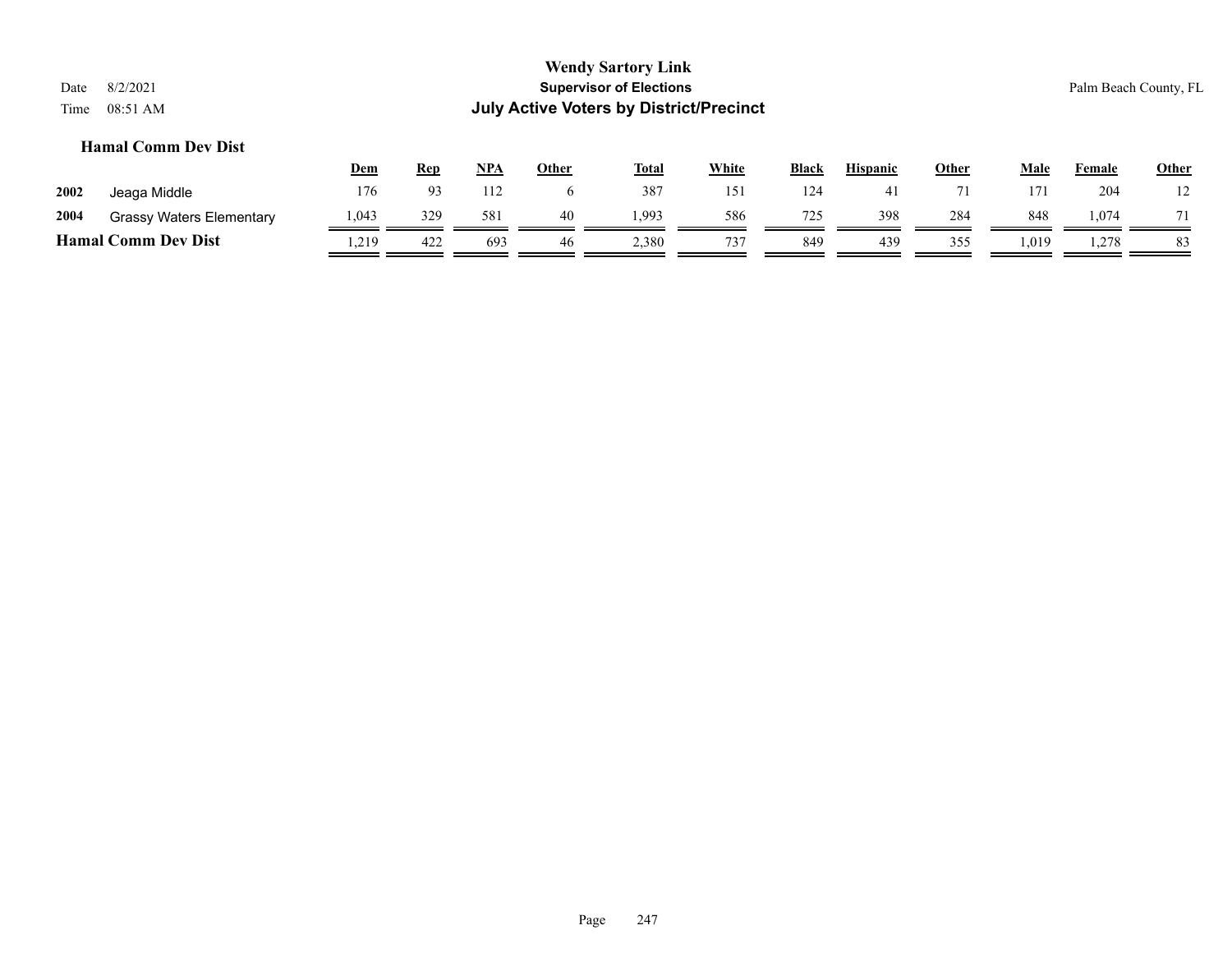#### **Hypo Haverhill Comm Dist**

|                                 | Dem | Rep | NPA | Other | <b>Total</b> | White | <b>Black</b> | <b>Hispanic</b> | Other | Male | Female | <b>Other</b> |
|---------------------------------|-----|-----|-----|-------|--------------|-------|--------------|-----------------|-------|------|--------|--------------|
| 3106<br>American German Club    | 301 | 114 | 205 |       | 636          |       | 175          | Q۵              |       | 280  | 327    | 29           |
| <b>Hypo Haverhill Comm Dist</b> | 301 | 114 | 205 |       | 636          |       |              | QQ              |       | 280  | 377    | 29           |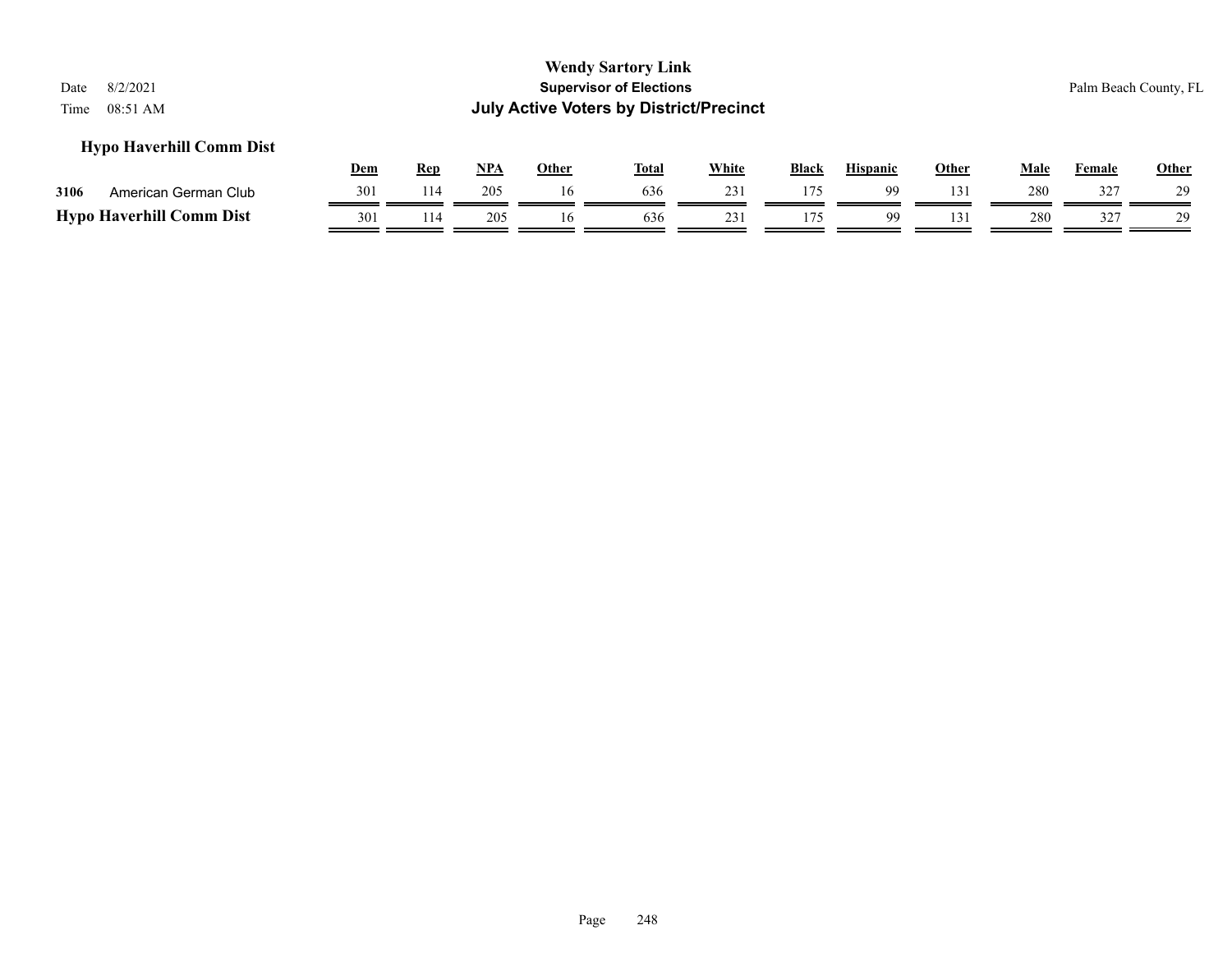#### **Indian Trail Imprv Dist**

|      |                                 | Dem            | <b>Rep</b>       | <b>NPA</b>   | Other    | <b>Total</b> | White    | <b>Black</b> | <b>Hispanic</b> | Other    | Male     | Female       | Other    |
|------|---------------------------------|----------------|------------------|--------------|----------|--------------|----------|--------------|-----------------|----------|----------|--------------|----------|
| 1170 | Caloosa POA Meeting Room        | $\overline{0}$ | $\boldsymbol{0}$ | $\mathbf{0}$ | $\theta$ | $\mathbf{0}$ | $\theta$ | $\mathbf{0}$ | $\theta$        | $\theta$ | $\theta$ | $\mathbf{0}$ | $\theta$ |
| 6042 | Osceola Creek Middle            | 992            | 1,212            | 1,026        | 62       | 3,292        | 2,113    | 430          | 486             | 263      | 1,573    | 1,610        | 109      |
| 6044 | <b>Frontier Elementary</b>      | 912            | 975              | 781          | 59       | 2,727        | 1,741    | 414          | 341             | 231      | 1,279    | 1,363        | 85       |
| 6045 | Acreage Branch Library          | 205            | 267              | 178          | 10       | 660          | 420      | 81           | 90              | 69       | 316      | 313          | 31       |
| 6046 | Pierce Hammock Elementary       | 807            | 958              | 747          | 45       | 2,557        | 1,642    | 361          | 316             | 238      | 1,235    | 1,224        | 98       |
| 6050 | Acreage Branch Library          | 879            | 883              | 730          | 57       | 2,549        | 1,558    | 376          | 349             | 266      | 1,195    | 1,262        | 92       |
| 6051 | Cornerstone Fellowship          | 611            | 750              | 549          | 49       | 1,959        | 1,248    | 210          | 290             | 211      | 915      | 972          | 72       |
| 6052 | Seminole Ridge High             | 615            | 643              | 558          | 36       | 1,852        | 1,142    | 224          | 310             | 176      | 878      | 900          | 74       |
| 6058 | <b>Acreage Pines Elementary</b> | 740            | 603              | 558          | 38       | 1,939        | 1,048    | 352          | 244             | 295      | 937      | 939          | 63       |
| 6060 | Indian Trail Improvement Dist   | 893            | 954              | 800          | 59       | 2,706        | 1,682    | 342          | 399             | 283      | 1,244    | 1,363        | 99       |
| 6062 | Sandhill Crane Golf Club        | 231            | 423              | 256          | 24       | 934          | 668      | 71           | 72              | 123      | 456      | 445          | 33       |
| 6076 | <b>Western Pines Middle</b>     | 639            | 707              | 570          | 36       | 1,952        | 1,420    | 154          | 203             | 175      | 931      | 937          | 84       |
| 6078 | <b>Western Pines Middle</b>     | 658            | 724              | 657          | 39       | 2,078        | 1,390    | 158          | 357             | 173      | 983      | 1,035        | 60       |
| 6080 | <b>Golden Grove Elementary</b>  | 608            | 777              | 621          | 49       | 2,055        | 1,382    | 130          | 344             | 199      | 956      | 1.015        | 84       |
| 6088 | Seminole Ridge High             | 542            | 680              | 544          | 40       | 1,806        | 1,162    | 215          | 286             | 143      | 848      | 904          | 54       |
| 6090 | Loxahatchee Groves Elementary   | 780            | 887              | 746          | 57       | 2,470        | 1,535    | 280          | 445             | 210      | 1,194    | 1,184        | 92       |
| 6092 | Oasis Church                    | 173            | 227              | 142          | 17       | 559          | 363      | 46           | 105             | 45       | 269      | 269          | 21       |
| 6100 | Madison Green Clubhouse         | 1,238          | 721              | 749          | 50       | 2,758        | 1,199    | 778          | 403             | 378      | 1,278    | 1,377        | 103      |
| 6104 | <b>Crestwood Middle</b>         | 181            | 151              | 118          |          | 458          | 216      | 76           | 81              | 85       | 215      | 223          | 20       |
|      | <b>Indian Trail Imprv Dist</b>  | 11,704         | 12,542           | 10,330       | 735      | 35,311       | 21,929   | 4,698        | 5,121           | 3,563    | 16,702   | 17,335       | 1,274    |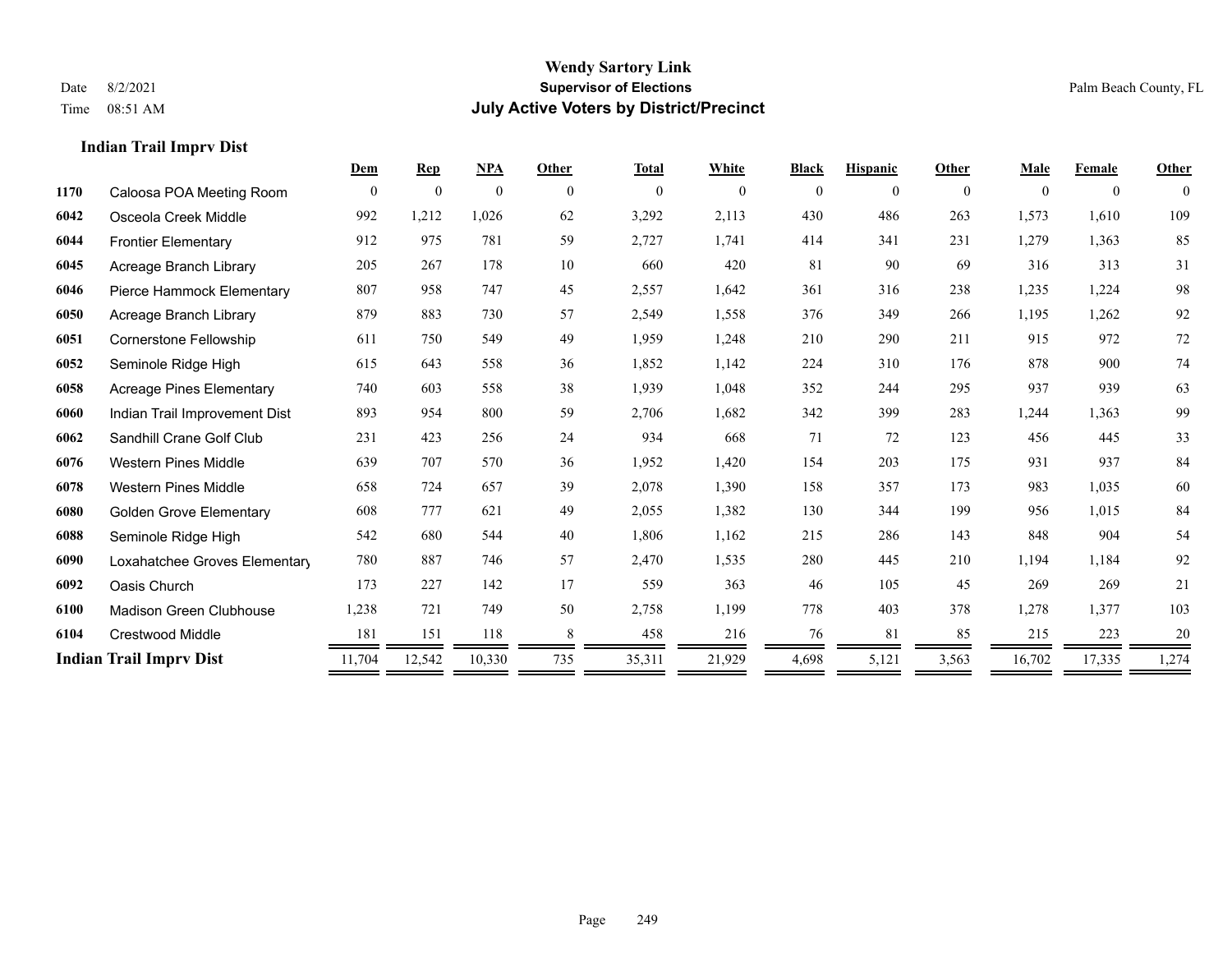#### **Journeys Comm Dev Dist**

|                               | <u>Dem</u> | Rep | NPA | Other | <b>Total</b>    | <b>White</b> | <b>Black</b>   | <b>Hispanic</b> | Other | Male | Female | <b>Other</b> |
|-------------------------------|------------|-----|-----|-------|-----------------|--------------|----------------|-----------------|-------|------|--------|--------------|
| 3100<br>Journeys End          | 427        | 332 | 355 |       |                 | 757          |                | 136             | 150   | 534  | 572    | 29           |
| <b>Journeys Comm Dev Dist</b> | 427        | 332 |     |       | 135<br>ن ريد و. | 75'          | Q <sub>2</sub> | 136             | 150   | 534  | 572    | 29           |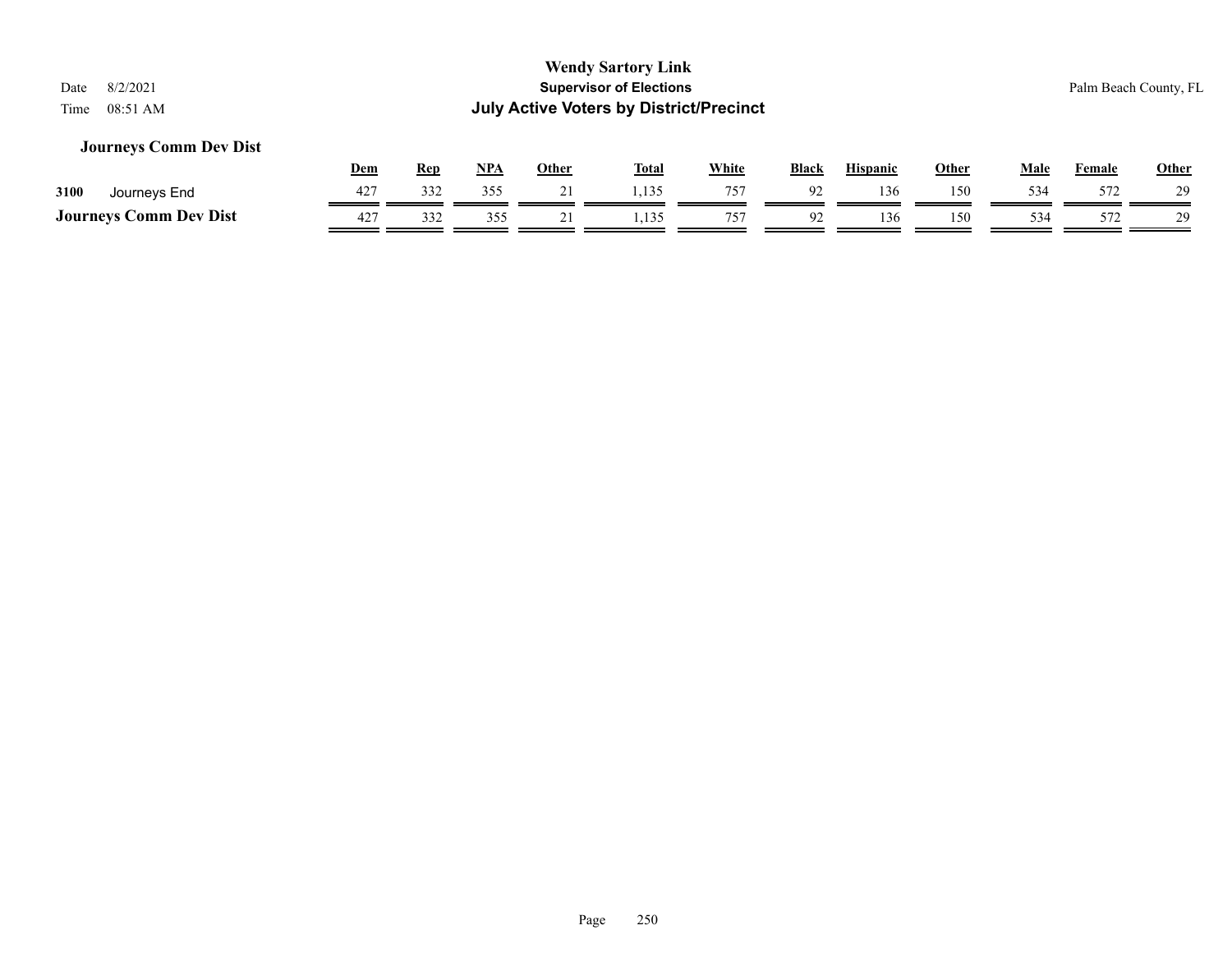#### **Jupiter Inlet Dist**

|      |                                 | <b>Dem</b>       | <b>Rep</b>       | NPA              | <b>Other</b>   | <b>Total</b>     | <b>White</b>   | <b>Black</b>     | <b>Hispanic</b> | Other          | <b>Male</b>    | <b>Female</b>  | <b>Other</b>   |
|------|---------------------------------|------------------|------------------|------------------|----------------|------------------|----------------|------------------|-----------------|----------------|----------------|----------------|----------------|
| 1016 | Journey Church of Jupiter       | $\mathbf{0}$     | $\mathbf{0}$     | $\mathbf{0}$     | $\theta$       | $\overline{0}$   | $\overline{0}$ | $\theta$         | $\overline{0}$  | $\theta$       | $\theta$       | $\overline{0}$ | $\theta$       |
| 1018 | Calvary Church of Jupiter       | 443              | 832              | 472              | 49             | 1,796            | 1,586          | 20               | 94              | 96             | 845            | 895            | 56             |
| 1019 | Calvary Church of Jupiter       | 196              | 383              | 220              | 8              | 807              | 726            | $\mathbf{1}$     | 44              | 36             | 387            | 404            | 16             |
| 1020 | Caloosa POA Meeting Room        | $\mathbf{0}$     | $\boldsymbol{0}$ | $\mathbf{0}$     | $\mathbf{0}$   | $\boldsymbol{0}$ | $\mathbf{0}$   | $\mathbf{0}$     | $\overline{0}$  | $\mathbf{0}$   | $\overline{0}$ | $\mathbf{0}$   | $\mathbf{0}$   |
| 1022 | Journey Church of Jupiter       | 704              | 1,231            | 771              | 56             | 2,762            | 2,362          | 36               | 179             | 185            | 1,317          | 1,357          | $\bf 88$       |
| 1024 | Calvary Church of Jupiter       | 7                | 9                | $\tau$           | $\overline{0}$ | 23               | 23             | $\mathbf{0}$     | $\mathbf{0}$    | $\overline{0}$ | 12             | 11             | $\overline{0}$ |
| 1026 | Calvary Church of Jupiter       | 337              | 622              | 331              | 25             | 1,315            | 1,162          | 11               | 78              | 64             | 626            | 655            | 34             |
| 1028 | <b>Jupiter Farms Elementary</b> | 540              | 1,003            | 578              | 62             | 2,183            | 1,902          | 15               | 135             | 131            | 1,055          | 1,064          | 64             |
| 1030 | Calvary Church of Jupiter       | 17               | 37               | 24               | $\overline{4}$ | 82               | 75             | $\boldsymbol{0}$ | $\overline{4}$  | 3              | 39             | 40             | 3              |
| 1032 | Jupiter Farms Park Community I  | 303              | 574              | 351              | 30             | 1,258            | 1,058          | 13               | 107             | 80             | 616            | 601            | 41             |
| 1034 | West Jupiter Recreation Center  | 263              | 713              | 332              | 45             | 1,353            | 1,175          | 19               | 35              | 124            | 652            | 676            | 25             |
| 1036 | Calvary Church of Jupiter       | $\boldsymbol{0}$ | $\boldsymbol{0}$ | $\boldsymbol{0}$ | $\mathbf{0}$   | $\boldsymbol{0}$ | $\mathbf{0}$   | $\mathbf{0}$     | $\mathbf{0}$    | $\mathbf{0}$   | $\overline{0}$ | $\overline{0}$ | $\mathbf{0}$   |
| 1038 | William T Dwyer High            | 808              | 1,314            | 760              | 52             | 2,934            | 2,468          | 63               | 174             | 229            | 1,401          | 1,425          | 108            |
| 1040 | West Jupiter Recreation Center  | 254              | 449              | 338              | 31             | 1,072            | 858            | 18               | 58              | 138            | 530            | 502            | 40             |
| 1042 | West Jupiter Recreation Center  | $\bf{0}$         | $\boldsymbol{0}$ | $\boldsymbol{0}$ | $\mathbf{0}$   | $\mathbf{0}$     | $\mathbf{0}$   | $\mathbf{0}$     | $\mathbf{0}$    | $\theta$       | $\overline{0}$ | $\theta$       | $\overline{0}$ |
| 1044 | Limestone Creek Elementary      | 430              | 118              | 177              | 19             | 744              | 216            | 353              | 92              | 83             | 352            | 366            | $26\,$         |
| 1046 | West Jupiter Recreation Center  | 260              | 139              | 143              | 12             | 554              | 251            | 164              | 108             | 31             | 232            | 303            | 19             |
| 1048 | St Peter Catholic Church        | 391              | 467              | 288              | 28             | 1,174            | 1,049          | 3                | 42              | 80             | 455            | 690            | 29             |
| 1050 | <b>Lighthouse Elementary</b>    | 472              | 669              | 409              | 45             | 1,595            | 1,363          | 16               | 66              | 150            | 741            | 798            | 56             |
| 1052 | Beacon Cove Intermediate Scho   | 1,034            | 1,135            | 917              | 64             | 3,150            | 2,496          | 76               | 252             | 326            | 1,473          | 1,572          | 105            |
| 1054 | Limestone Creek Elementary      | 690              | 1,087            | 626              | 56             | 2,459            | 2,176          | 25               | 97              | 161            | 1,146          | 1,241          | $72\,$         |
| 1056 | West Jupiter Recreation Center  | 547              | 572              | 529              | 38             | 1,686            | 1,357          | 77               | 121             | 131            | 741            | 887            | 58             |
| 1058 | St Peter Catholic Church        | 767              | 883              | 736              | 65             | 2,451            | 2,045          | 37               | 190             | 179            | 1,076          | 1,302          | 73             |
| 1060 | West Jupiter Recreation Center  | 71               | 97               | 72               | 5              | 245              | 203            | $\mathbf{0}$     | 24              | 18             | 98             | 131            | 16             |
| 1062 | <b>Harvest Community Church</b> | 618              | 1.155            | 551              | 42             | 2,366            | 2,171          | 11               | 51              | 133            | 1.145          | 1.142          | 79             |
| 1064 | Jupiter Community Center        | 77               | 123              | 64               | 2              | 266              | 243            | $\mathbf{0}$     | 6               | 17             | 130            | 128            | 8              |
| 1066 | Jupiter Community Center        | $\overline{0}$   | $\boldsymbol{0}$ | $\mathbf{0}$     | $\mathbf{0}$   | $\overline{0}$   | $\mathbf{0}$   | $\mathbf{0}$     | $\theta$        | $\mathbf{0}$   | $\mathbf{0}$   | $\mathbf{0}$   | $\mathbf{0}$   |
| 1068 | Jupiter Community Center        | 587              | 746              | 589              | 48             | 1,970            | 1,631          | 26               | 189             | 124            | 918            | 990            | 62             |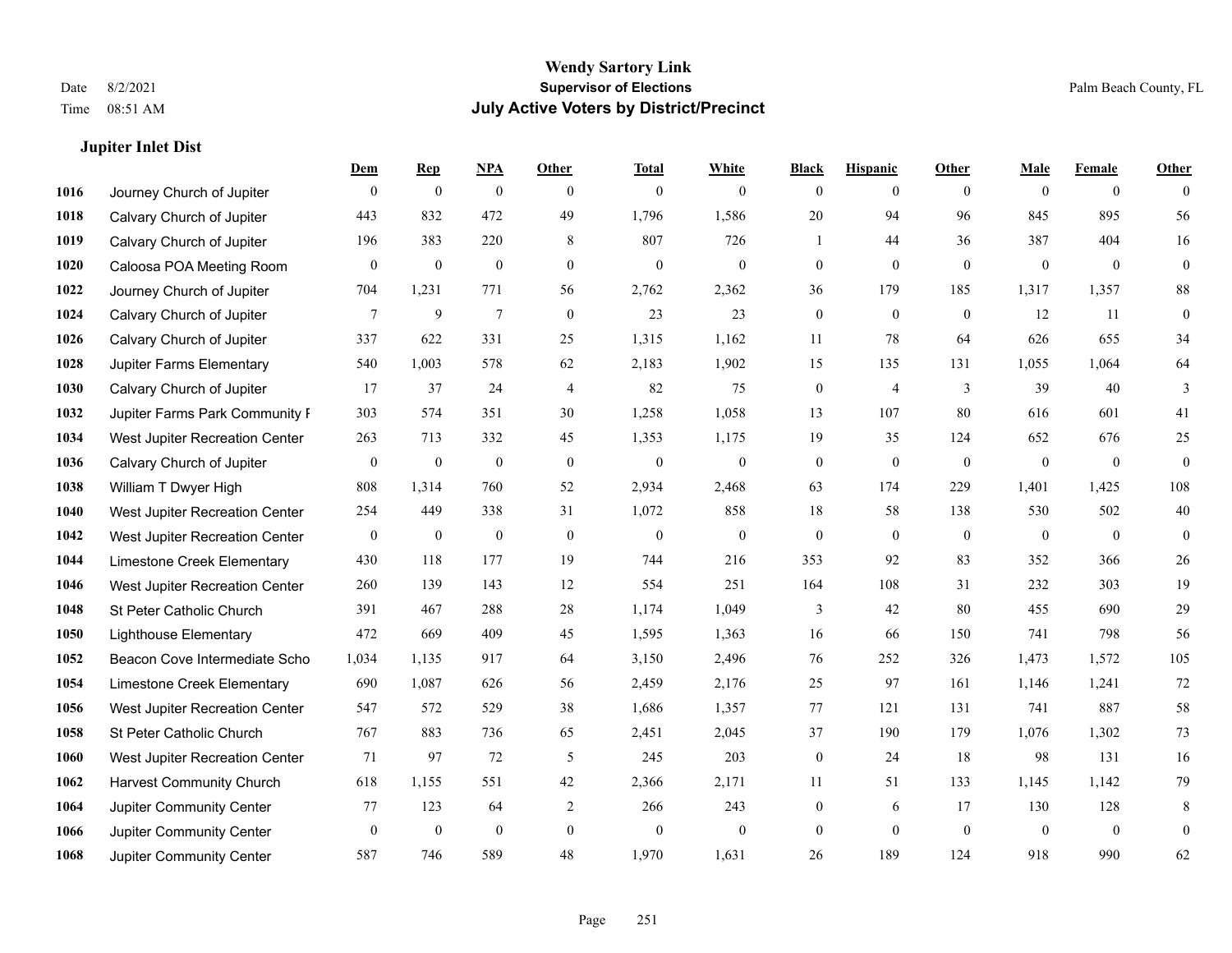**Jupiter Inlet Dist**

#### **Wendy Sartory Link** Date 8/2/2021 **Supervisor of Elections** Palm Beach County, FL Time 08:51 AM **July Active Voters by District/Precinct**

## **Dem Rep NPA Other Total White Black Hispanic Other Male Female Other** Jupiter Community Center 58 67 87 4 216 172 1 38 5 112 95 9 Jerry Thomas Elementary 737 1,065 687 68 2,557 2,222 28 164 143 1,220 1,266 71 Independence Middle 793 1,155 840 89 2,877 2,416 20 192 249 1,294 1,489 94 Martinique Clubhouse 251 362 231 20 864 739 11 57 57 385 449 30 The Island Clubhouse 612 775 566 68 2,021 1,670 48 138 165 987 965 69 First Baptist Church Teq 344 885 378 22 1,629 1,525 3 42 59 783 809 37 First Baptist Church Teq 92 148 78 3 321 296 0 9 16 162 149 10 First Baptist Church Teq **70** 143 86 8 307 283 1 1 12 11 145 153 9 First Baptist Church Teq 12 52 10 0 74 71 1 0 2 37 35 2 First Baptist Church Teq 11 40 21 0 72 64 0 2 6 36 35 1 First Baptist Church Teq 578 879 533 38 2,028 1,823 9 82 114 915 1,064 49 First Baptist Church Teq **49** 73 36 0 158 128 8 13 9 77 77 4 Riverside Improvement 256 456 257 21 990 883 6 45 56 452 505 33 Jupiter Elementary 401 457 368 28 1,254 958 17 199 80 604 605 45 Jupiter High 679 904 645 63 2,291 1,824 57 204 206 1,004 1,209 78 Jupiter Branch Library 441 575 441 33 1,490 1,211 35 136 108 645 800 45 Jupiter Middle 326 492 370 38 1,226 1,036 15 74 101 576 609 41 Newhaven Clubhouse 551 675 516 59 1,801 1,550 24 99 128 802 938 61 Tequesta Council Chambers 106 134 104 4 348 302 8 21 17 158 180 10 Tequesta Council Chambers 18 64 44 4 130 108 4 12 6 61 67 2 Tequesta Council Chambers 115 313 127 13 568 544 0 4 20 251 306 11 Tequesta Council Chambers 0 0 0 0 0 0 0 0 0 0 0 0 Tequesta Council Chambers 177 243 185 24 629 534 13 40 42 251 362 16 Tequesta Council Chambers 76 246 102 13 437 411 0 8 18 206 223 8 Tequesta Council Chambers 37 86 35 3 161 151 0 1 9 81 77 3 Riverside Improvement 0 0 2 0 0 2 2 2 0 0 0 0 1 1 0 PBC Fire Rescue #18 410 882 473 46 1,811 1,695 7 35 74 825 958 28 Jupiter Inlet Colony Admin Bldg 71 225 84 15 395 363 0 5 27 179 208 8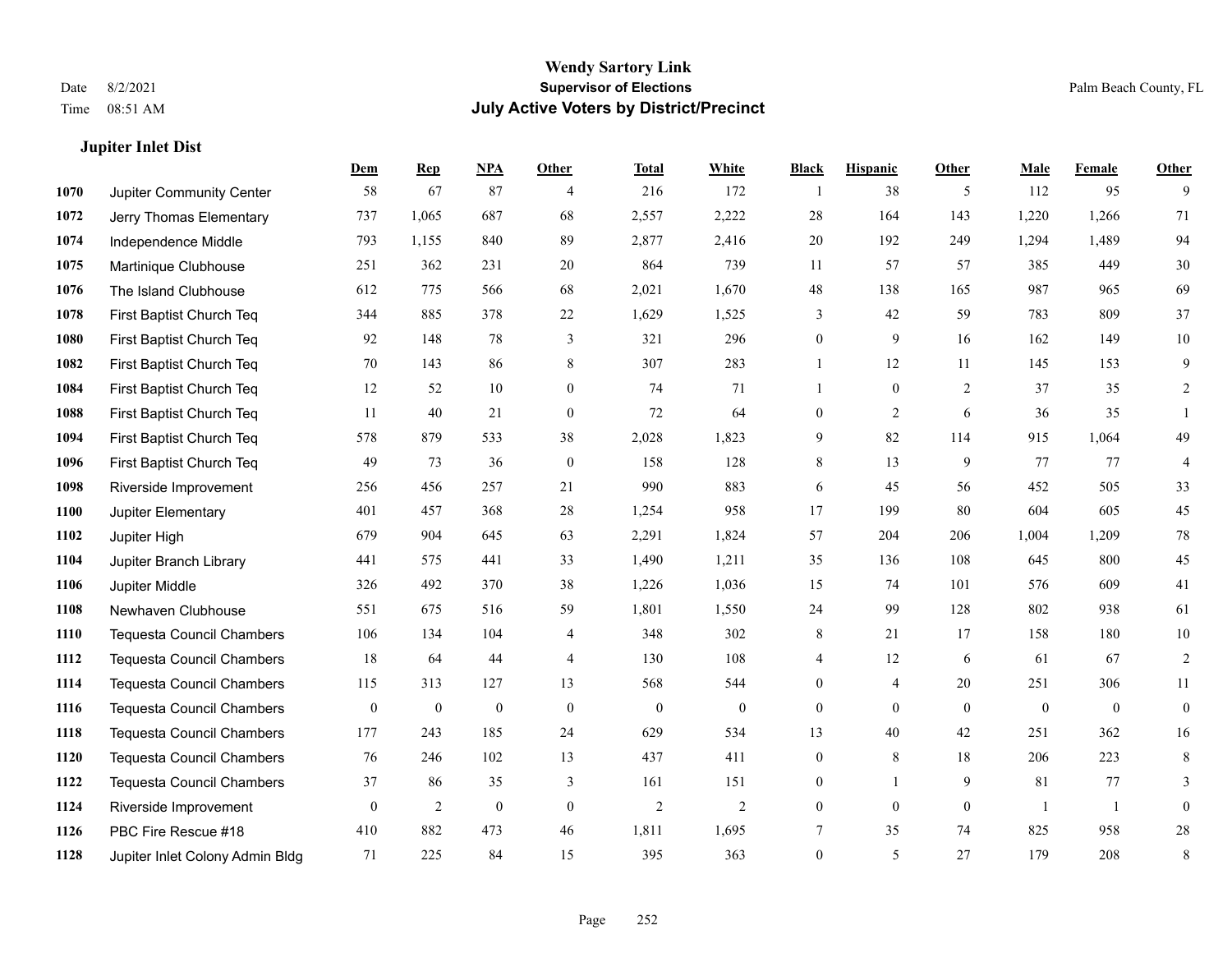**Jupiter Inlet Dist**

#### **Wendy Sartory Link** Date 8/2/2021 **Supervisor of Elections** Palm Beach County, FL Time 08:51 AM **July Active Voters by District/Precinct**

#### **Dem Rep NPA Other Total White Black Hispanic Other Male Female Other** PBC Fire Rescue #18 **1** 3 1 0 5 5 0 0 0 3 1 1 PBC Fire Rescue #18 0 3 1 0 4 4 0 0 0 2 2 0 PBC Fire Rescue #18 0 0 0 0 0 0 0 0 0 0 0 0 1st UM Church of Jup-Teq 573 975 621 66 2,235 2,076 10 52 97 972 1,203 60 Grace Immanuel Bible Church 223 814 355 37 1,429 1,358 0 12 59 612 784 33 Club at Admirals Cove 292 545 299 24 1,160 1,069 6 21 64 555 586 19 1st UM Church of Jup-Teq 282 586 350 40 1,258 1,165 5 21 67 590 635 33 1st UM Church of Jup-Teq 530 804 505 35 1,874 1,732 5 31 106 857 962 55 Newhaven Clubhouse 15 35 8 1 59 53 0 1 5 30 28 1 Oceanview Methodist 387 547 391 44 1,369 1,248 6 32 83 589 737 43 Oceanview Methodist 0 0 0 0 0 0 0 0 0 0 0 0 Oceanview Methodist 45 66 50 7 168 160 0 2 6 80 84 4 Holy Spirit Lutheran 141 295 126 18 580 519 3 27 31 276 284 20 Holy Spirit Lutheran 0 2 0 0 2 2 0 0 0 1 1 0 Holy Spirit Lutheran **0** 1 1 0 2 1 0 1 0 1 1 0 Holy Spirit Lutheran 1 0 1 0 2 2 0 0 0 1 1 0 Holy Spirit Lutheran 2 4 5 2 13 13 0 0 0 6 7 0 Club at Admirals Cove 26 149 66 5 246 222 3 4 17 123 115 8 Holy Spirit Lutheran 7 21 12 0 40 33 0 2 5 17 23 0 Holy Spirit Lutheran 0 0 0 0 0 0 0 0 0 0 0 0 Caloosa POA Meeting Room 125 281 124 9 539 465 11 22 41 244 275 20 Caloosa POA Meeting Room 68 118 61 2 249 211 5 14 19 116 121 12 Mirasol Sales and Info Center 0 0 0 0 0 0 0 0 0 0 0 0 Mirasol Sales and Info Center 0 0 0 0 0 0 0 0 0 0 0 0 Mirasol Sales and Info Center 0 0 0 0 0 0 0 0 0 0 0 0 Mirasol Sales and Info Center 0 0 0 0 0 0 0 0 0 0 0 0 William T Dwyer High 157 267 139 6 569 486 15 30 38 270 285 14 Eastpointe Country Club 531 669 389 35 1,624 1,514 12 27 71 721 870 33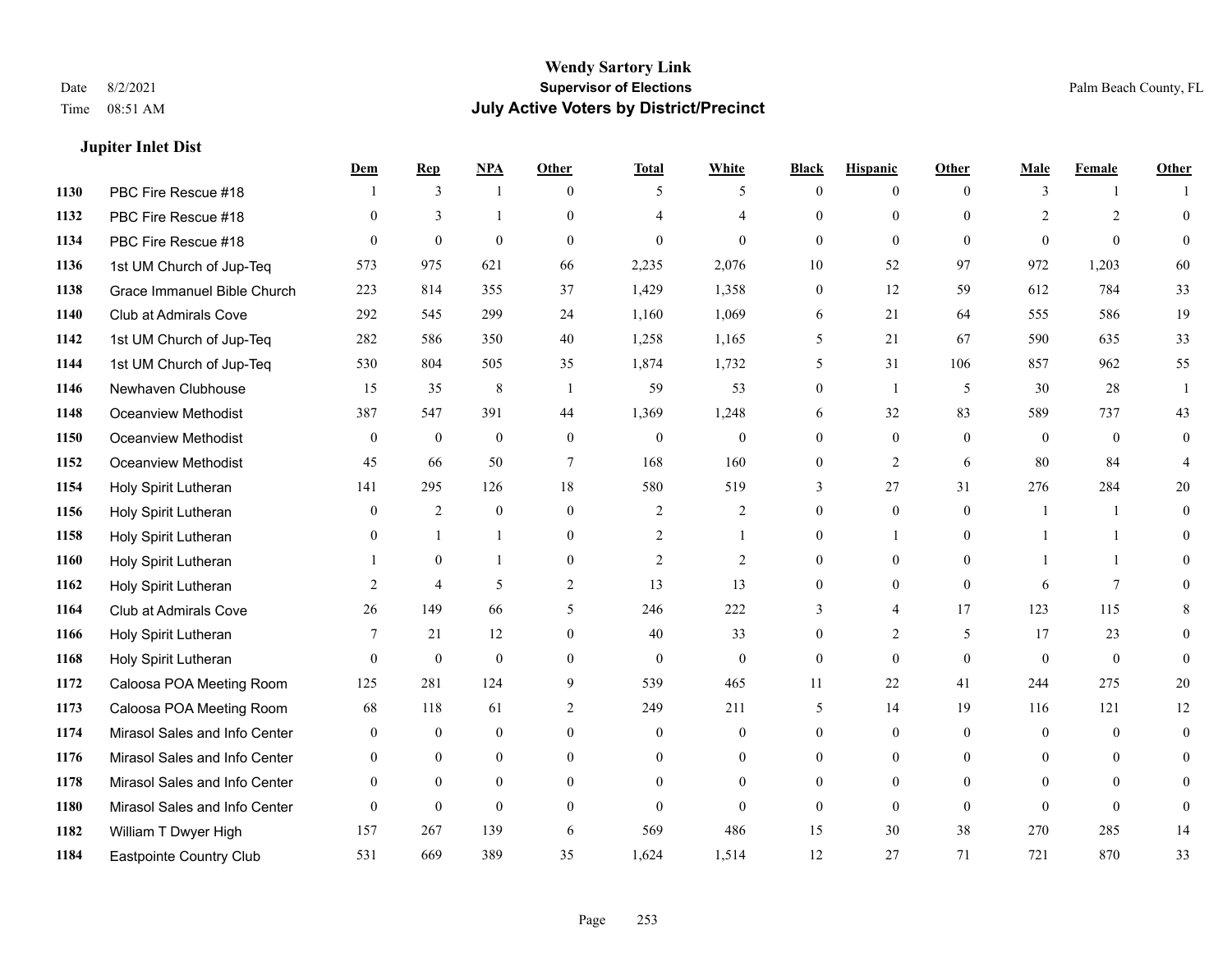#### **Jupiter Inlet Dist**

|      |                               | Dem            | <b>Rep</b>   | NPA          | Other          | <b>Total</b> | White          | <b>Black</b>   | <b>Hispanic</b> | Other          | Male     | <b>Female</b> | <b>Other</b>   |
|------|-------------------------------|----------------|--------------|--------------|----------------|--------------|----------------|----------------|-----------------|----------------|----------|---------------|----------------|
| 1186 | Mirasol Sales and Info Center | 539            | 494          | 444          | 44             | 1,521        | 1,179          | 47             | 146             | 149            | 716      | 755           | 50             |
| 1188 | <b>Westwood Gardens HOA</b>   | 329            | 352          | 305          | 31             | 1,017        | 779            | 31             | 116             | 91             | 408      | 589           | 20             |
| 1189 | <b>Westwood Gardens HOA</b>   | 26             | 60           | 23           | $\overline{2}$ | 111          | 98             | $\tau$         | 2               | $\overline{4}$ | 52       | 56            | 3              |
| 1190 | Gardens Presbyterian          | 1,357          | 2,091        | 1,395        | 150            | 4,993        | 4,083          | 137            | 339             | 434            | 2,216    | 2,636         | 141            |
| 1192 | Evergrene Clubhouse           | 383            | 672          | 448          | 38             | 1,541        | 1,301          | 25             | 81              | 134            | 736      | 749           | 56             |
| 1194 | Frenchmans Creek Real Estate  | 646            | 949          | 610          | 46             | 2,251        | 2,056          | 14             | 45              | 136            | 1,025    | 1,168         | 58             |
| 1196 | Gardens Presbyterian          | $\theta$       | $\theta$     | $\Omega$     | $\theta$       | $\mathbf{0}$ | $\theta$       | $\theta$       | $\theta$        | $\theta$       | $\theta$ | $\theta$      | $\theta$       |
| 1198 | 1st Baptist Church PBG        | 561            | 478          | 414          | 34             | 1,487        | 1,041          | 132            | 160             | 154            | 706      | 730           | 51             |
| 1200 | Dwight D Eisenhower Elementar | $\overline{0}$ | $\mathbf{0}$ | $\mathbf{0}$ | $\overline{0}$ | $\mathbf{0}$ | $\overline{0}$ | $\theta$       | $\theta$        | $\theta$       | $\Omega$ | $\theta$      | $\overline{0}$ |
| 1202 | <b>Cross Community Church</b> | 506            | 1,049        | 548          | 39             | 2,142        | 1,920          | 13             | 89              | 120            | 1,024    | 1,049         | 69             |
| 1204 | Holy Spirit Lutheran          | 9              | 24           | 14           | $\mathbf{3}$   | 50           | 44             | 0              | $\overline{2}$  | $\overline{4}$ | 24       | 22            | 4              |
| 1206 | Holy Spirit Lutheran          | 13             | 76           | 23           | $\mathbf{3}$   | 115          | 111            | 0              | 3               |                | 55       | 59            |                |
| 1208 | Juno Beach Town Center        | 446            | 860          | 467          | 50             | 1,823        | 1,660          | 6              | 55              | 102            | 835      | 939           | 49             |
| 1210 | Holy Spirit Lutheran          | 209            | 272          | 147          | 8              | 636          | 567            | $\overline{c}$ | 23              | 44             | 305      | 309           | 22             |
| 1212 | Juno Beach Town Center        | 48             | 64           | 56           | 6              | 174          | 144            | 6              | 9               | 15             | 89       | 81            |                |
| 1214 | Juno Beach Town Center        | 260            | 438          | 196          | 25             | 919          | 854            | 6              | 14              | 45             | 370      | 527           | 22             |
| 1216 | Oceanview Methodist           | 128            | 284          | 143          | 14             | 569          | 489            | Q              | 31              | 40             | 277      | 278           | 14             |
|      | <b>Jupiter Inlet Dist</b>     | 25,953         | 40,104       | 25,327       | 2,294          | 93,678       | 80,241         | 1,816          | 5,192           | 6,429          | 43,140   | 47,766        | 2,772          |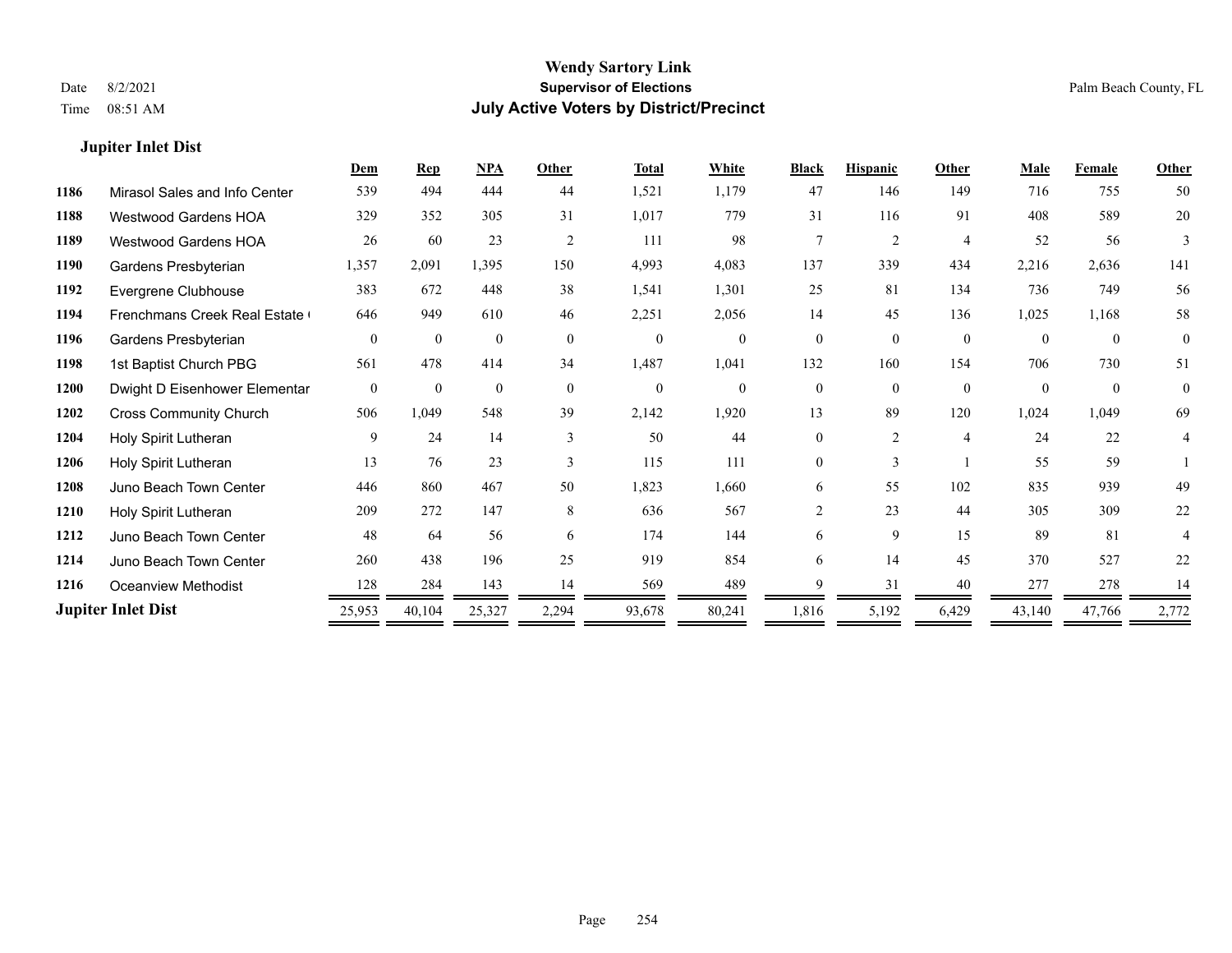|      |                                     | Dem              | <b>Rep</b>       | NPA              | <b>Other</b>   | <b>Total</b>     | <b>White</b>     | <b>Black</b>     | <b>Hispanic</b>  | <b>Other</b>   | <b>Male</b>  | <b>Female</b> | <b>Other</b>     |
|------|-------------------------------------|------------------|------------------|------------------|----------------|------------------|------------------|------------------|------------------|----------------|--------------|---------------|------------------|
| 1002 | <b>Canal Point Community Center</b> | $\mathbf{0}$     | $\mathbf{0}$     | $\boldsymbol{0}$ | $\Omega$       | $\Omega$         | $\overline{0}$   | $\mathbf{0}$     | $\boldsymbol{0}$ | $\theta$       | $\theta$     | $\theta$      | $\Omega$         |
| 1004 | Pierce Hammock Elementary           | 3                | 3                | 3                | $\theta$       | 9                | 9                | $\theta$         | $\mathbf{0}$     | $\theta$       | 3            | 6             | $\theta$         |
| 1006 | Journey Church of Jupiter           | $\theta$         | $\theta$         | $\theta$         | $\Omega$       | $\Omega$         | $\Omega$         | $\Omega$         | $\theta$         | $\Omega$       | $\Omega$     | $\Omega$      | $\Omega$         |
| 1008 | Journey Church of Jupiter           | $\theta$         | $\mathbf{0}$     | $\mathbf{0}$     | $\overline{0}$ | $\theta$         | $\boldsymbol{0}$ | $\overline{0}$   | $\boldsymbol{0}$ | $\theta$       | $\mathbf{0}$ | $\mathbf{0}$  |                  |
| 1010 | Journey Church of Jupiter           | 0                | $\mathbf{0}$     | $\mathbf{0}$     | $\theta$       | $\Omega$         | $\overline{0}$   | $\overline{0}$   | $\mathbf{0}$     | $\theta$       | $\theta$     | $\theta$      | $\Omega$         |
| 1012 | Caloosa POA Meeting Room            | 0                | $\mathbf{0}$     | $\mathbf{0}$     | $\theta$       | $\Omega$         | $\mathbf{0}$     | $\overline{0}$   | $\mathbf{0}$     | $\Omega$       | $\theta$     | $\Omega$      | $\mathbf{0}$     |
| 1014 | Caloosa POA Meeting Room            | $\theta$         | $\mathbf{1}$     | $\theta$         | $\theta$       |                  | 1                | $\overline{0}$   | $\mathbf{0}$     | $\theta$       | $\theta$     | $\Omega$      |                  |
| 1016 | Journey Church of Jupiter           | $\theta$         | $\mathbf{0}$     | $\mathbf{0}$     | $\theta$       | $\theta$         | $\overline{0}$   | $\mathbf{0}$     | $\mathbf{0}$     | $\theta$       | $\Omega$     | $\theta$      | $\theta$         |
| 1018 | Calvary Church of Jupiter           | 443              | 832              | 472              | 49             | 1,796            | 1,586            | 20               | 94               | 96             | 845          | 895           | 56               |
| 1019 | Calvary Church of Jupiter           | 196              | 383              | 220              | 8              | 807              | 726              | 1                | 44               | 36             | 387          | 404           | 16               |
| 1020 | Caloosa POA Meeting Room            | $\overline{0}$   | $\mathbf{0}$     | $\mathbf{0}$     | $\theta$       | $\mathbf{0}$     | $\mathbf{0}$     | $\mathbf{0}$     | $\mathbf{0}$     | $\theta$       | $\theta$     | $\theta$      | $\mathbf{0}$     |
| 1022 | Journey Church of Jupiter           | 704              | 1,231            | 771              | 56             | 2,762            | 2,362            | 36               | 179              | 185            | 1,317        | 1,357         | 88               |
| 1024 | Calvary Church of Jupiter           | 7                | 9                | $\overline{7}$   | $\mathbf{0}$   | 23               | 23               | $\boldsymbol{0}$ | $\mathbf{0}$     | $\overline{0}$ | 12           | 11            | $\boldsymbol{0}$ |
| 1026 | Calvary Church of Jupiter           | 337              | 622              | 331              | 25             | 1,315            | 1,162            | 11               | 78               | 64             | 626          | 655           | 34               |
| 1028 | Jupiter Farms Elementary            | 540              | 1,003            | 578              | 62             | 2,183            | 1,902            | 15               | 135              | 131            | 1,055        | 1,064         | 64               |
| 1030 | Calvary Church of Jupiter           | 17               | 37               | 24               | $\overline{4}$ | 82               | 75               | $\boldsymbol{0}$ | 4                | 3              | 39           | 40            | 3                |
| 1032 | Jupiter Farms Park Community I      | 303              | 574              | 351              | 30             | 1,258            | 1,058            | 13               | 107              | 80             | 616          | 601           | 41               |
| 1034 | West Jupiter Recreation Center      | 263              | 713              | 332              | 45             | 1,353            | 1,175            | 19               | 35               | 124            | 652          | 676           | 25               |
| 1036 | Calvary Church of Jupiter           | $\boldsymbol{0}$ | $\boldsymbol{0}$ | $\mathbf{0}$     | $\theta$       | $\mathbf{0}$     | $\mathbf{0}$     | $\mathbf{0}$     | $\mathbf{0}$     | $\theta$       | $\mathbf{0}$ | $\mathbf{0}$  | $\mathbf{0}$     |
| 1038 | William T Dwyer High                | 808              | 1,314            | 760              | 52             | 2,934            | 2,468            | 63               | 174              | 229            | 1,401        | 1,425         | 108              |
| 1040 | West Jupiter Recreation Center      | 254              | 449              | 338              | 31             | 1,072            | 858              | 18               | 58               | 138            | 530          | 502           | 40               |
| 1042 | West Jupiter Recreation Center      | $\boldsymbol{0}$ | $\boldsymbol{0}$ | $\boldsymbol{0}$ | $\mathbf{0}$   | $\boldsymbol{0}$ | $\mathbf{0}$     | $\boldsymbol{0}$ | $\mathbf{0}$     | $\overline{0}$ | $\mathbf{0}$ | $\mathbf{0}$  | $\mathbf{0}$     |
| 1044 | Limestone Creek Elementary          | 430              | 118              | 177              | 19             | 744              | 216              | 353              | 92               | 83             | 352          | 366           | $26\,$           |
| 1046 | West Jupiter Recreation Center      | 260              | 139              | 143              | 12             | 554              | 251              | 164              | 108              | 31             | 232          | 303           | 19               |
| 1048 | St Peter Catholic Church            | 391              | 467              | 288              | 28             | 1,174            | 1,049            | 3                | 42               | 80             | 455          | 690           | 29               |
| 1050 | <b>Lighthouse Elementary</b>        | 472              | 669              | 409              | 45             | 1,595            | 1,363            | 16               | 66               | 150            | 741          | 798           | 56               |
| 1052 | Beacon Cove Intermediate Scho       | 1,034            | 1,135            | 917              | 64             | 3,150            | 2,496            | 76               | 252              | 326            | 1,473        | 1,572         | 105              |
| 1054 | Limestone Creek Elementary          | 690              | 1,087            | 626              | 56             | 2,459            | 2,176            | 25               | 97               | 161            | 1.146        | 1,241         | 72               |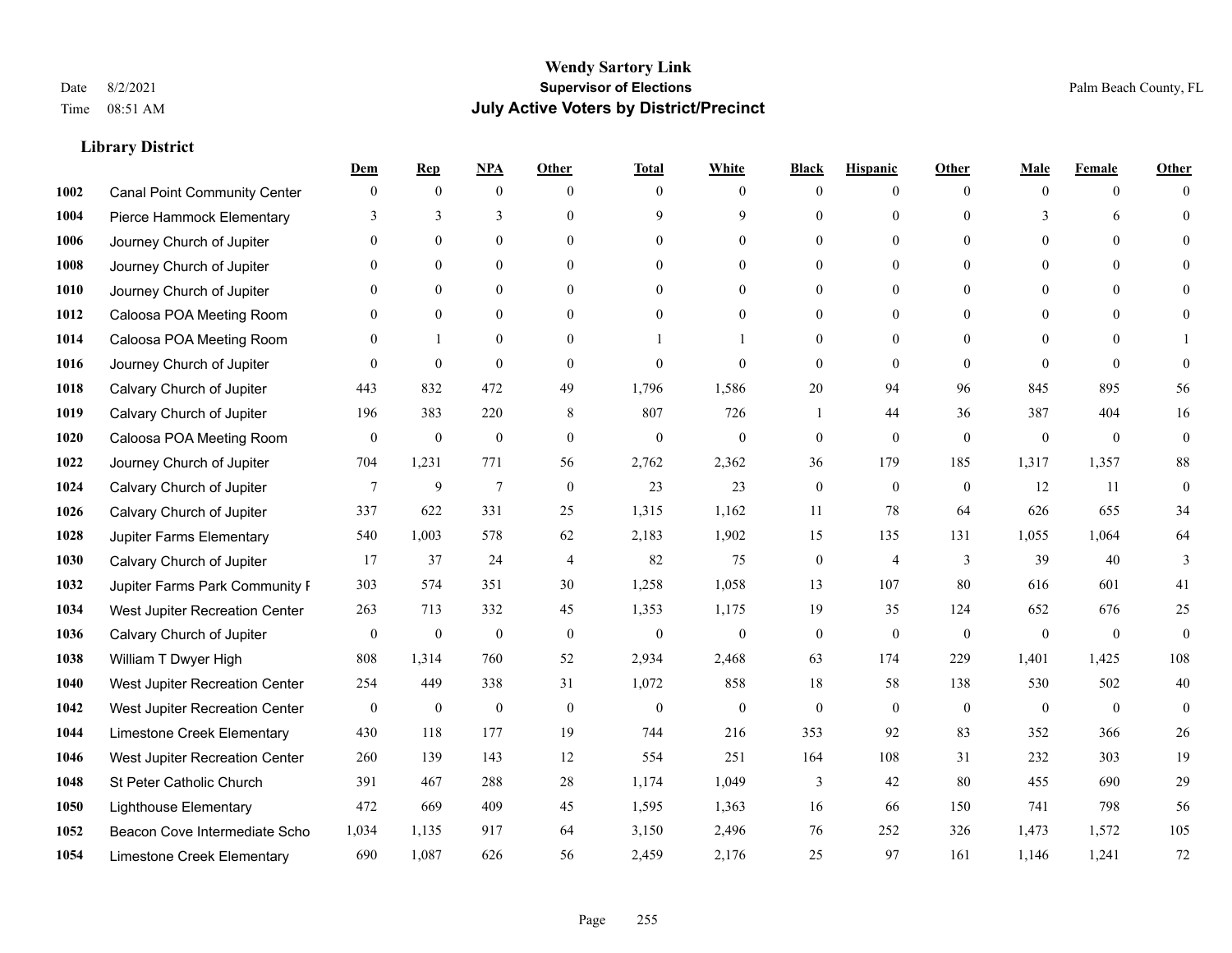|      |                                  | Dem          | <b>Rep</b>       | NPA              | <b>Other</b>     | <b>Total</b>     | <b>White</b>     | <b>Black</b>     | <b>Hispanic</b>  | <b>Other</b>     | <b>Male</b>  | <b>Female</b> | <b>Other</b>     |
|------|----------------------------------|--------------|------------------|------------------|------------------|------------------|------------------|------------------|------------------|------------------|--------------|---------------|------------------|
| 1056 | West Jupiter Recreation Center   | 547          | 572              | 529              | 38               | 1,686            | 1,357            | 77               | 121              | 131              | 741          | 887           | 58               |
| 1058 | St Peter Catholic Church         | 767          | 883              | 736              | 65               | 2,451            | 2,045            | 37               | 190              | 179              | 1,076        | 1,302         | 73               |
| 1060 | West Jupiter Recreation Center   | 71           | 97               | 72               | 5                | 245              | 203              | $\boldsymbol{0}$ | 24               | 18               | 98           | 131           | 16               |
| 1062 | <b>Harvest Community Church</b>  | 618          | 1,155            | 551              | 42               | 2,366            | 2,171            | 11               | 51               | 133              | 1,145        | 1,142         | 79               |
| 1064 | <b>Jupiter Community Center</b>  | 77           | 123              | 64               | 2                | 266              | 243              | $\boldsymbol{0}$ | 6                | 17               | 130          | 128           | $\,8\,$          |
| 1066 | Jupiter Community Center         | $\mathbf{0}$ | $\boldsymbol{0}$ | $\boldsymbol{0}$ | $\mathbf{0}$     | $\boldsymbol{0}$ | $\boldsymbol{0}$ | $\boldsymbol{0}$ | $\boldsymbol{0}$ | $\boldsymbol{0}$ | $\mathbf{0}$ | $\mathbf{0}$  | $\boldsymbol{0}$ |
| 1068 | Jupiter Community Center         | 587          | 746              | 589              | 48               | 1,970            | 1,631            | 26               | 189              | 124              | 918          | 990           | 62               |
| 1070 | Jupiter Community Center         | 58           | 67               | 87               | $\overline{4}$   | 216              | 172              | $\mathbf{1}$     | 38               | 5                | 112          | 95            | 9                |
| 1072 | Jerry Thomas Elementary          | 737          | 1,065            | 687              | 68               | 2,557            | 2,222            | 28               | 164              | 143              | 1,220        | 1,266         | 71               |
| 1074 | Independence Middle              | 793          | 1,155            | 840              | 89               | 2,877            | 2,416            | $20\,$           | 192              | 249              | 1,294        | 1,489         | 94               |
| 1075 | Martinique Clubhouse             | 251          | 362              | 231              | 20               | 864              | 739              | 11               | 57               | 57               | 385          | 449           | $30\,$           |
| 1076 | The Island Clubhouse             | 612          | 775              | 566              | 68               | 2,021            | 1,670            | 48               | 138              | 165              | 987          | 965           | 69               |
| 1078 | First Baptist Church Teq         | 344          | 885              | 378              | 22               | 1,629            | 1,525            | 3                | 42               | 59               | 783          | 809           | 37               |
| 1080 | First Baptist Church Teq         | 92           | 148              | 78               | 3                | 321              | 296              | $\boldsymbol{0}$ | 9                | 16               | 162          | 149           | $10\,$           |
| 1082 | First Baptist Church Teq         | 70           | 143              | 86               | 8                | 307              | 283              | $\mathbf{1}$     | 12               | 11               | 145          | 153           | 9                |
| 1084 | First Baptist Church Teq         | 12           | 52               | 10               | $\overline{0}$   | 74               | 71               | 1                | $\boldsymbol{0}$ | 2                | 37           | 35            | $\overline{c}$   |
| 1088 | First Baptist Church Teq         | 11           | 40               | 21               | $\mathbf{0}$     | 72               | 64               | $\boldsymbol{0}$ | 2                | 6                | 36           | 35            | $\mathbf{1}$     |
| 1094 | First Baptist Church Teq         | 578          | 879              | 533              | 38               | 2,028            | 1,823            | 9                | 82               | 114              | 915          | 1.064         | 49               |
| 1096 | First Baptist Church Teq         | 49           | 73               | 36               | $\boldsymbol{0}$ | 158              | 128              | $\,8\,$          | 13               | 9                | 77           | 77            | $\overline{4}$   |
| 1098 | Riverside Improvement            | 256          | 456              | 257              | 21               | 990              | 883              | 6                | 45               | 56               | 452          | 505           | 33               |
| 1100 | Jupiter Elementary               | 401          | 457              | 368              | 28               | 1,254            | 958              | 17               | 199              | 80               | 604          | 605           | 45               |
| 1102 | Jupiter High                     | 679          | 904              | 645              | 63               | 2,291            | 1,824            | 57               | 204              | 206              | 1,004        | 1,209         | $78\,$           |
| 1104 | Jupiter Branch Library           | 441          | 575              | 441              | 33               | 1,490            | 1,211            | 35               | 136              | 108              | 645          | 800           | 45               |
| 1106 | Jupiter Middle                   | 326          | 492              | 370              | 38               | 1,226            | 1,036            | 15               | 74               | 101              | 576          | 609           | 41               |
| 1108 | Newhaven Clubhouse               | 551          | 675              | 516              | 59               | 1,801            | 1,550            | 24               | 99               | 128              | 802          | 938           | 61               |
| 1110 | <b>Tequesta Council Chambers</b> | 106          | 134              | 104              | 4                | 348              | 302              | 8                | 21               | 17               | 158          | 180           | $10\,$           |
| 1112 | <b>Tequesta Council Chambers</b> | 18           | 64               | 44               | $\overline{4}$   | 130              | 108              | 4                | 12               | 6                | 61           | 67            | $\sqrt{2}$       |
| 1114 | Tequesta Council Chambers        | 115          | 313              | 127              | 13               | 568              | 544              | $\mathbf{0}$     | 4                | 20               | 251          | 306           | 11               |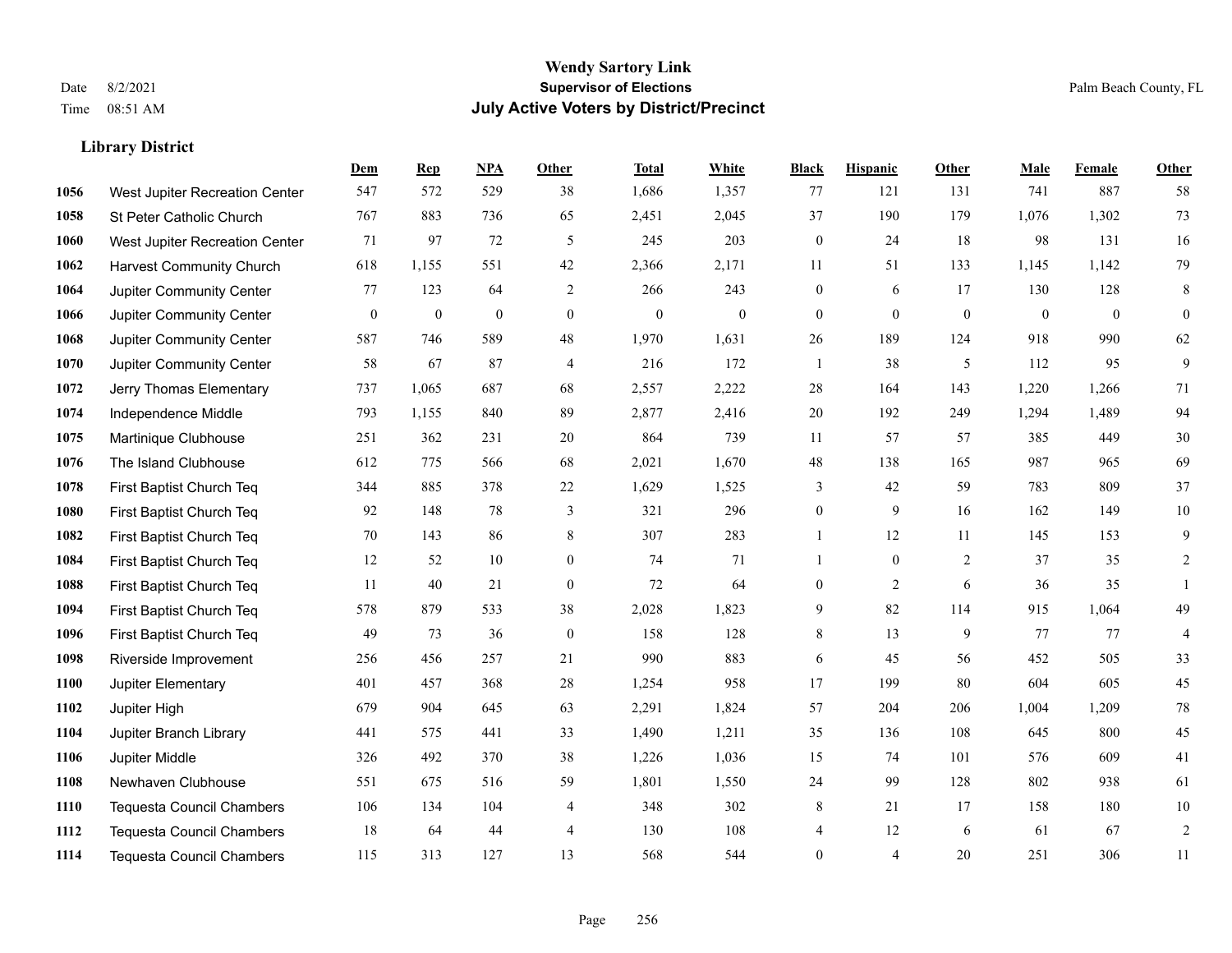|      |                                  | Dem          | <b>Rep</b>       | NPA              | <b>Other</b>   | <b>Total</b>   | <b>White</b>   | <b>Black</b>   | <b>Hispanic</b> | <b>Other</b>   | <b>Male</b>    | <b>Female</b>  | <b>Other</b>   |
|------|----------------------------------|--------------|------------------|------------------|----------------|----------------|----------------|----------------|-----------------|----------------|----------------|----------------|----------------|
| 1116 | <b>Tequesta Council Chambers</b> | $\mathbf{0}$ | $\boldsymbol{0}$ | $\boldsymbol{0}$ | $\theta$       | $\overline{0}$ | $\overline{0}$ | $\mathbf{0}$   | $\overline{0}$  | $\theta$       | $\theta$       | $\overline{0}$ | $\Omega$       |
| 1118 | <b>Tequesta Council Chambers</b> | 177          | 243              | 185              | 24             | 629            | 534            | 13             | 40              | 42             | 251            | 362            | 16             |
| 1120 | <b>Tequesta Council Chambers</b> | 76           | 246              | 102              | 13             | 437            | 411            | $\theta$       | 8               | 18             | 206            | 223            | 8              |
| 1122 | Tequesta Council Chambers        | 37           | 86               | 35               | 3              | 161            | 151            | $\overline{0}$ |                 | 9              | 81             | 77             | 3              |
| 1124 | Riverside Improvement            | $\theta$     | 2                | $\mathbf{0}$     | $\theta$       | $\overline{2}$ | 2              | $\theta$       | $\overline{0}$  | $\theta$       | $\overline{1}$ | $\mathbf{1}$   | $\theta$       |
| 1126 | PBC Fire Rescue #18              | 410          | 882              | 473              | 46             | 1,811          | 1,695          | 7              | 35              | 74             | 825            | 958            | $28\,$         |
| 1128 | Jupiter Inlet Colony Admin Bldg  | 71           | 225              | 84               | 15             | 395            | 363            | $\overline{0}$ | 5               | 27             | 179            | 208            | 8              |
| 1130 | PBC Fire Rescue #18              |              | 3                | $\mathbf{1}$     | $\theta$       | 5              | 5              | $\Omega$       | $\Omega$        | $\Omega$       | 3              | -1             |                |
| 1132 | PBC Fire Rescue #18              | $\theta$     | 3                | 1                | $\Omega$       |                | $\overline{4}$ | $\Omega$       | $\overline{0}$  | $\theta$       | 2              | 2              | $\Omega$       |
| 1134 | PBC Fire Rescue #18              | $\Omega$     | $\theta$         | $\mathbf{0}$     | $\theta$       | $\mathbf{0}$   | $\Omega$       | $\theta$       | $\overline{0}$  | $\theta$       | $\theta$       | $\theta$       | $\theta$       |
| 1136 | 1st UM Church of Jup-Teq         | 573          | 975              | 621              | 66             | 2,235          | 2,076          | 10             | 52              | 97             | 972            | 1,203          | 60             |
| 1138 | Grace Immanuel Bible Church      | 223          | 814              | 355              | 37             | 1,429          | 1,358          | $\overline{0}$ | 12              | 59             | 612            | 784            | 33             |
| 1140 | Club at Admirals Cove            | 292          | 545              | 299              | 24             | 1,160          | 1,069          | 6              | 21              | 64             | 555            | 586            | 19             |
| 1142 | 1st UM Church of Jup-Teq         | 282          | 586              | 350              | 40             | 1,258          | 1,165          | 5              | 21              | 67             | 590            | 635            | 33             |
| 1144 | 1st UM Church of Jup-Teq         | 530          | 804              | 505              | 35             | 1,874          | 1,732          | 5              | 31              | 106            | 857            | 962            | 55             |
| 1146 | Newhaven Clubhouse               | 15           | 35               | $\,$ 8 $\,$      | $\overline{1}$ | 59             | 53             | $\theta$       | 1               | 5              | 30             | 28             | $\mathbf{1}$   |
| 1148 | Oceanview Methodist              | 387          | 547              | 391              | 44             | 1,369          | 1,248          | 6              | 32              | 83             | 589            | 737            | 43             |
| 1150 | Oceanview Methodist              | $\mathbf{0}$ | $\mathbf{0}$     | $\boldsymbol{0}$ | $\overline{0}$ | $\overline{0}$ | $\overline{0}$ | 0              | $\overline{0}$  | $\theta$       | $\theta$       | $\overline{0}$ | $\theta$       |
| 1152 | Oceanview Methodist              | 45           | 66               | 50               | $\overline{7}$ | 168            | 160            | 0              | $\overline{c}$  | 6              | 80             | 84             |                |
| 1154 | Holy Spirit Lutheran             | 141          | 295              | 126              | 18             | 580            | 519            | 3              | 27              | 31             | 276            | 284            | 20             |
| 1156 | Holy Spirit Lutheran             | $\theta$     | $\overline{2}$   | $\mathbf{0}$     | $\Omega$       | $\overline{2}$ | $\overline{2}$ | $\theta$       | $\Omega$        | $\Omega$       | $\overline{1}$ | $\mathbf{1}$   | $\Omega$       |
| 1158 | Holy Spirit Lutheran             | $\mathbf{0}$ |                  | 1                | $\mathbf{0}$   | $\overline{2}$ | 1              | 0              | 1               | $\overline{0}$ |                | 1              | $\Omega$       |
| 1160 | Holy Spirit Lutheran             |              | $\mathbf{0}$     | 1                | $\overline{0}$ | $\overline{2}$ | $\overline{2}$ | 0              | $\overline{0}$  | $\theta$       |                | 1              | 0              |
| 1162 | Holy Spirit Lutheran             | 2            | $\overline{4}$   | 5                | 2              | 13             | 13             | $\theta$       | $\overline{0}$  | $\theta$       | 6              | $\tau$         | 0              |
| 1164 | Club at Admirals Cove            | 26           | 149              | 66               | 5              | 246            | 222            | 3              | $\overline{4}$  | 17             | 123            | 115            | 8              |
| 1166 | Holy Spirit Lutheran             |              | 21               | 12               | $\overline{0}$ | 40             | 33             | 0              | 2               | 5              | 17             | 23             | $\theta$       |
| 1168 | Holy Spirit Lutheran             |              | $\mathbf{0}$     | $\mathbf{0}$     | $\Omega$       | $\mathbf{0}$   | $\overline{0}$ | 0              | $\overline{0}$  | $\theta$       | $\theta$       | $\mathbf{0}$   | $\theta$       |
| 1170 | Caloosa POA Meeting Room         |              | $\Omega$         | $\theta$         | $\Omega$       | $\Omega$       | $\theta$       | $\Omega$       | $\Omega$        | $\Omega$       | $\Omega$       | $\Omega$       | $\overline{0}$ |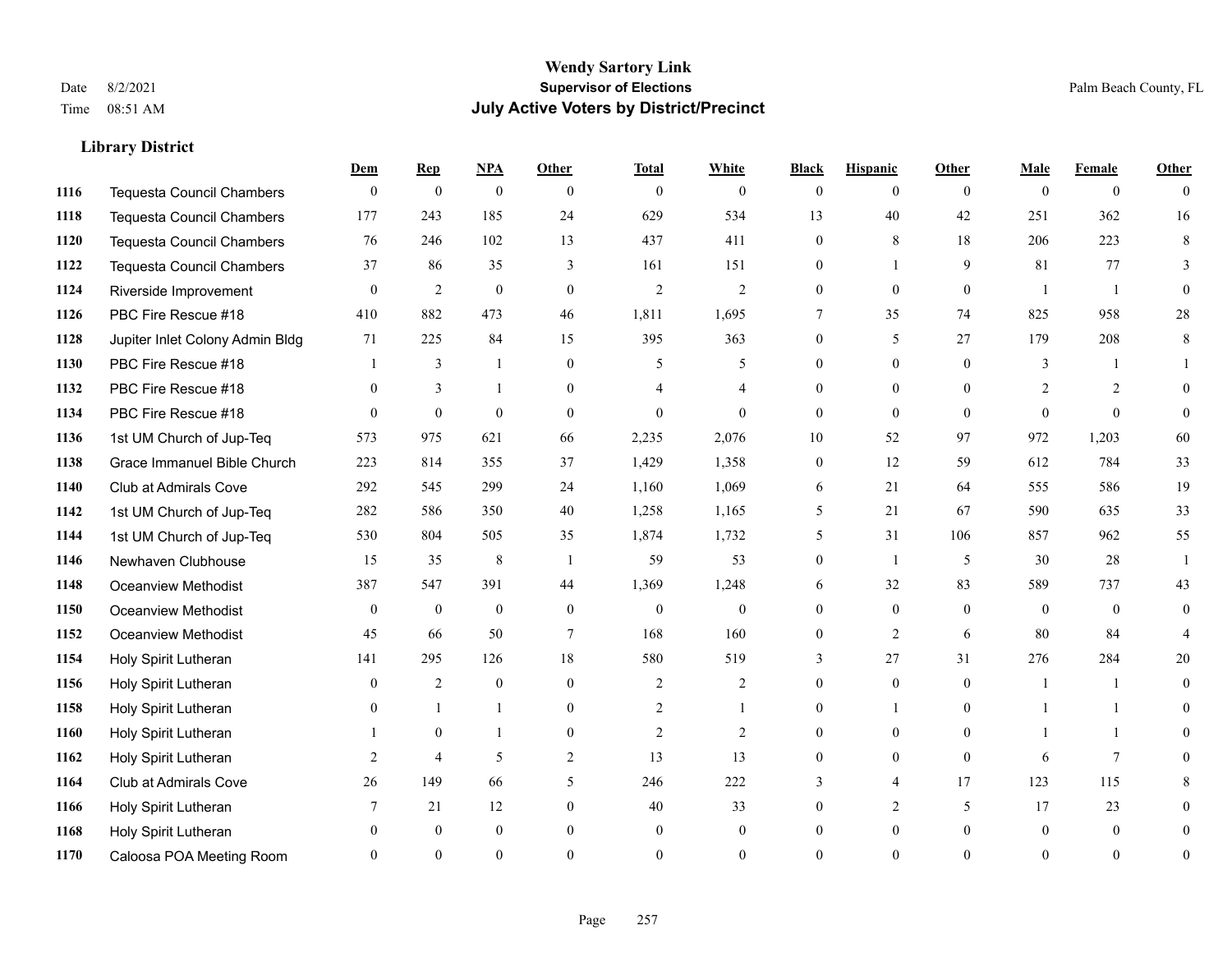#### **Wendy Sartory Link** Date 8/2/2021 **Supervisor of Elections** Palm Beach County, FL Time 08:51 AM **July Active Voters by District/Precinct**

#### **Dem Rep NPA Other Total White Black Hispanic Other Male Female Other** Caloosa POA Meeting Room 125 281 124 9 539 465 11 22 41 244 275 20 Caloosa POA Meeting Room 68 118 61 2 249 211 5 14 19 116 121 12 Mirasol Sales and Info Center 0 0 0 0 0 0 0 0 0 0 0 0 Mirasol Sales and Info Center 0 0 0 0 0 0 0 0 0 0 0 0 Mirasol Sales and Info Center 0 0 0 0 0 0 0 0 0 0 0 0 Mirasol Sales and Info Center 0 0 0 0 0 0 0 0 0 0 0 0 William T Dwyer High 157 267 139 6 569 486 15 30 38 270 285 14 Eastpointe Country Club 531 669 389 35 1,624 1,514 12 27 71 721 870 33 Mirasol Sales and Info Center 539 494 444 44 1,521 1,179 47 146 149 716 755 50 Westwood Gardens HOA 329 352 305 31 1,017 779 31 116 91 408 589 20 Westwood Gardens HOA 26 60 23 2 111 98 7 2 4 52 56 3 Gardens Presbyterian 1,357 2,091 1,395 150 4,993 4,083 137 339 434 2,216 2,636 141 Evergrene Clubhouse 383 672 448 38 1,541 1,301 25 81 134 736 749 56 Frenchmans Creek Real Estate 646 949 610 46 2,251 2,056 14 45 136 1,025 1,168 58 Gardens Presbyterian 0 0 0 0 0 0 0 0 0 0 0 0 1st Baptist Church PBG 561 478 414 34 1,487 1,041 132 160 154 706 730 51 Dwight D Eisenhower Elementary 0 0 0 0 0 0 0 0 0 0 0 0 Cross Community Church 506 1,049 548 39 2,142 1,920 13 89 120 1,024 1,049 69 Holy Spirit Lutheran 9 24 14 3 50 44 0 2 4 24 22 4 Holy Spirit Lutheran **13** 76 23 3 115 111 0 3 1 55 59 1 Juno Beach Town Center 446 860 467 50 1,823 1,660 6 55 102 835 939 49 Holy Spirit Lutheran 209 272 147 8 636 567 2 23 44 305 309 22 Juno Beach Town Center 48 64 56 6 174 144 6 9 15 89 81 4 Juno Beach Town Center 260 438 196 25 919 854 6 14 45 370 527 22 Oceanview Methodist 128 284 143 14 569 489 9 31 40 277 278 14 Osceola Creek Middle  $\begin{array}{cccccccc} 1 & 0 & 0 & 0 & 1 & 1 & 0 & 0 & 0 \end{array}$  Pierce Hammock Elementary 0 0 0 0 0 0 0 0 0 0 0 0 Sandhill Crane Golf Club 14 29 17 0 60 43 6 5 6 31 29 0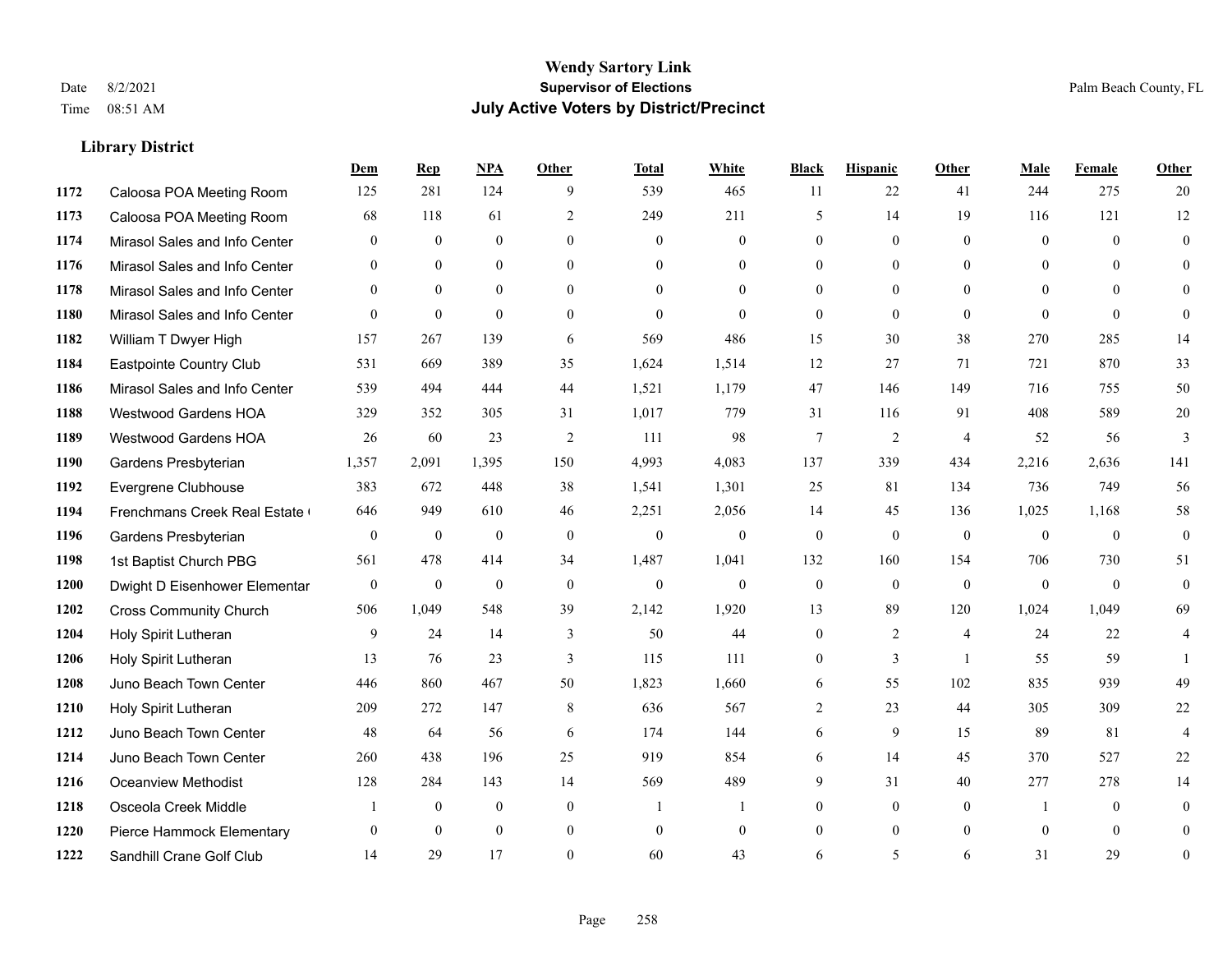|      |                                  | Dem            | <b>Rep</b>       | NPA          | <b>Other</b>   | <b>Total</b>   | <b>White</b>   | <b>Black</b>     | <b>Hispanic</b>  | <b>Other</b>   | <b>Male</b>    | <b>Female</b>  | <b>Other</b>     |
|------|----------------------------------|----------------|------------------|--------------|----------------|----------------|----------------|------------------|------------------|----------------|----------------|----------------|------------------|
| 1224 | Pierce Hammock Elementary        | $\theta$       | $\mathbf{0}$     | $\mathbf{0}$ | $\theta$       | $\mathbf{0}$   | $\overline{0}$ | $\overline{0}$   | $\overline{0}$   | $\theta$       | $\mathbf{0}$   | $\overline{0}$ | $\Omega$         |
| 1228 | Carleton Oaks Clubhouse          | 147            | 193              | 127          | $\tau$         | 474            | 344            | 24               | 49               | 57             | 229            | 233            | 12               |
| 1230 | Christ Fellowship Church PBG     | $\overline{0}$ | $\mathbf{0}$     | $\mathbf{0}$ | $\theta$       | $\mathbf{0}$   | $\overline{0}$ | $\overline{0}$   | $\mathbf{0}$     | $\theta$       | $\overline{0}$ | $\theta$       | $\mathbf{0}$     |
| 1232 | Mirasol Sales and Info Center    | $\theta$       | $\mathbf{0}$     | $\mathbf{0}$ | $\mathbf{0}$   | $\mathbf{0}$   | $\overline{0}$ | $\overline{0}$   | $\mathbf{0}$     | $\theta$       | $\mathbf{0}$   | $\Omega$       | $\theta$         |
| 1234 | Christ Fellowship Church PBG     | $\theta$       | $\theta$         | $\theta$     | $\Omega$       | $\Omega$       | $\Omega$       | $\Omega$         | $\theta$         | $\Omega$       | $\theta$       | $\Omega$       | $\theta$         |
| 1236 | Mirasol Sales and Info Center    | $\theta$       | $\mathbf{0}$     | $\mathbf{0}$ | $\theta$       | $\mathbf{0}$   | $\overline{0}$ | $\overline{0}$   | $\mathbf{0}$     | $\theta$       | $\theta$       | $\theta$       | $\theta$         |
| 1238 | Mirasol Sales and Info Center    | 600            | 761              | 502          | 60             | 1,923          | 1,744          | 18               | 21               | 140            | 913            | 954            | 56               |
| 1240 | <b>Timber Trace Elementary</b>   | 786            | 1,083            | 622          | 52             | 2,543          | 2,194          | 53               | 150              | 146            | 1,142          | 1,322          | 79               |
| 1242 | Christ Fellowship Church PBG     | 842            | 1,062            | 610          | 61             | 2,575          | 2,334          | 36               | 61               | 144            | 1,066          | 1,449          | 60               |
| 1244 | Christ Fellowship Church PBG     | 460            | 646              | 435          | 53             | 1,594          | 1,383          | 30               | 75               | 106            | 676            | 865            | 53               |
| 1246 | Watson B Duncan Middle           | 836            | 885              | 685          | 64             | 2,470          | 1,963          | 71               | 192              | 244            | 1,079          | 1,310          | 81               |
| 1247 | Watson B Duncan Middle           | 35             | 183              | 58           | 9              | 285            | 261            | $\overline{c}$   | $\mathbf{0}$     | 22             | 136            | 134            | 15               |
| 1248 | <b>PBG Community Center</b>      | 499            | 586              | 384          | 33             | 1,502          | 1,265          | 25               | 117              | 95             | 639            | 831            | 32               |
| 1250 | Palm Beach Gardens High          | 12             | 35               | 16           | -1             | 64             | 57             | $\boldsymbol{0}$ | $\overline{4}$   | $\overline{3}$ | 32             | 28             | $\overline{4}$   |
| 1252 | <b>Ballen Isles Country Club</b> | 864            | 783              | 637          | 49             | 2,333          | 2,148          | 17               | 21               | 147            | 1,047          | 1,226          | 60               |
| 1254 | Northlake Nazarene Church        | 152            | 175              | 127          | $\tau$         | 461            | 388            | 6                | 27               | 40             | 231            | 213            | 17               |
| 1256 | North County Senior Center       |                | $\overline{2}$   | 3            | $\mathfrak{Z}$ | 9              | 8              | $\mathbf{1}$     | $\mathbf{0}$     | $\mathbf{0}$   | 5              | $\overline{4}$ | $\boldsymbol{0}$ |
| 1258 | North County Senior Center       | 317            | 224              | 257          | 29             | 827            | 456            | 99               | 126              | 146            | 370            | 428            | 29               |
| 1260 | PBG City Hall Council Room       | 437            | 545              | 300          | 24             | 1,306          | 1,087          | 27               | 107              | 85             | 583            | 681            | $42\,$           |
| 1262 | PBG Moose Lodge 2010             |                | $\boldsymbol{0}$ | $\mathbf{1}$ | $\mathbf{0}$   | $\mathfrak{2}$ | $\overline{2}$ | $\boldsymbol{0}$ | $\boldsymbol{0}$ | $\mathbf{0}$   | -1             | -1             | $\boldsymbol{0}$ |
| 1264 | PBG City Hall Council Room       | $\theta$       | $\mathbf{0}$     | $\mathbf{0}$ | $\theta$       | $\mathbf{0}$   | $\overline{0}$ | $\overline{0}$   | $\theta$         | $\theta$       | $\theta$       | $\theta$       | $\mathbf{0}$     |
| 1266 | PBG City Hall Council Room       | 160            | 106              | 129          | 12             | 407            | 245            | 71               | 60               | 31             | 162            | 235            | 10               |
| 1268 | PBG Community Center             | 100            | 73               | 101          | 8              | 282            | 171            | 45               | 36               | 30             | 108            | 161            | 13               |
| 1270 | <b>PBG Community Center</b>      | $\overline{4}$ | $\mathbf{0}$     | 2            | $\mathbf{0}$   | 6              | 2              | 3                | $\overline{1}$   | $\theta$       | 2              | 3              | $\mathbf{1}$     |
| 1272 | Palm Beach Gardens Elementar     | 719            | 676              | 526          | 53             | 1,974          | 1,583          | 100              | 116              | 175            | 919            | 990            | 65               |
| 1274 | Palm Beach Gardens High          | 594            | 553              | 424          | 39             | 1,610          | 1,221          | 94               | 141              | 154            | 754            | 794            | 62               |
| 1276 | Palm Beach Gardens High          | 117            | 94               | 78           | 5              | 294            | 192            | 45               | 38               | 19             | 137            | 147            | $10\,$           |
| 1278 | Garden Lodge 366 F&AM            | 363            | 187              | 266          | 20             | 836            | 414            | 190              | 133              | 99             | 368            | 436            | 32               |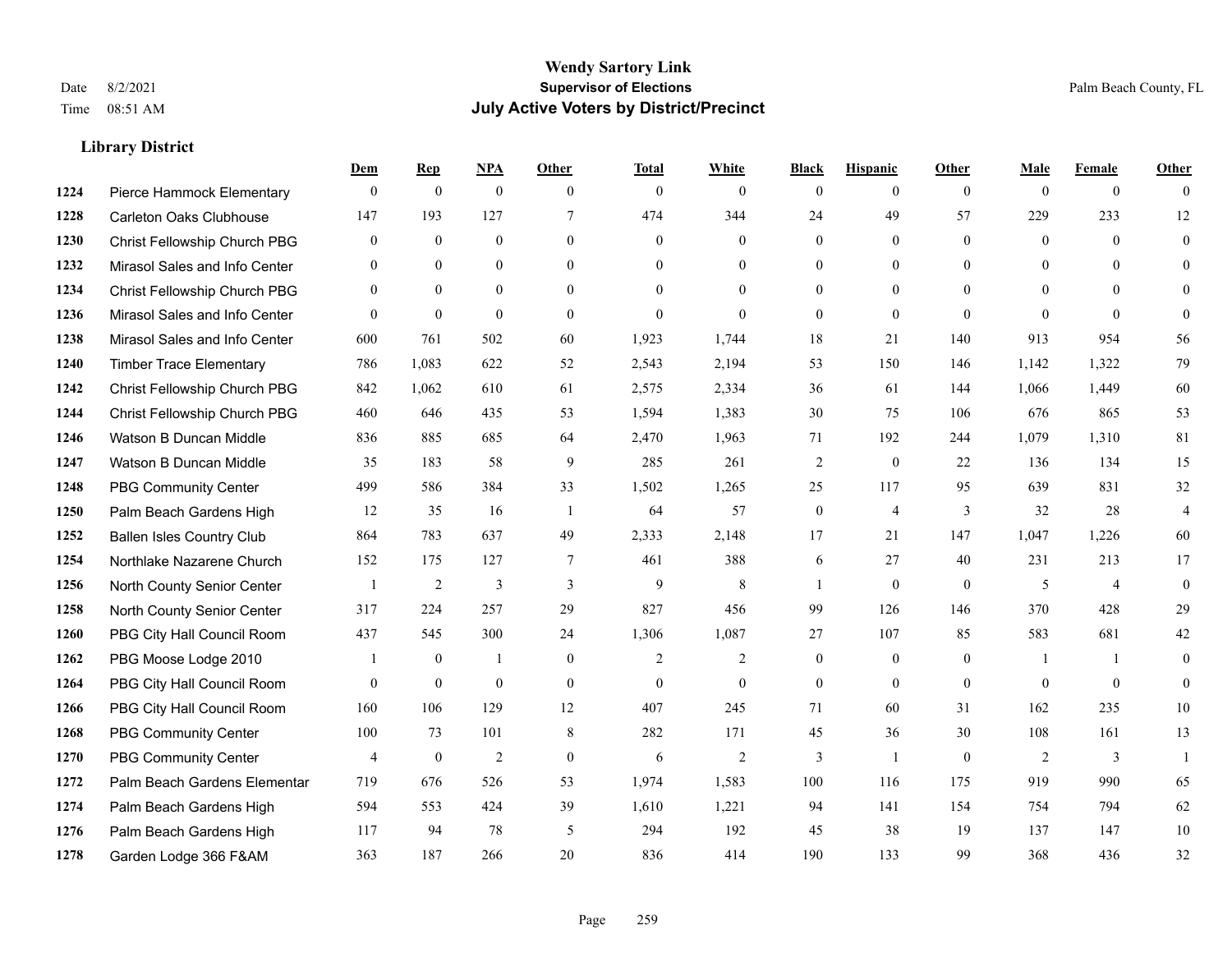#### **Wendy Sartory Link** Date 8/2/2021 **Supervisor of Elections** Palm Beach County, FL Time 08:51 AM **July Active Voters by District/Precinct**

#### **Dem Rep NPA Other Total White Black Hispanic Other Male Female Other** Pew Leadership Center 139 151 113 12 415 350 11 24 30 170 242 3 Pew Leadership Center 77 51 54 6 188 135 13 18 22 93 81 14 Eissey Campus Theater 765 767 722 64 2,318 1,817 84 205 212 999 1,242 77 PBG Moose Lodge 2010 43 49 39 3 134 107 4 13 10 66 60 8 PBG Moose Lodge 2010 13 24 6 0 43 39 1 0 3 22 19 2 PBG Moose Lodge 2010 687 822 537 70 2,116 1,755 53 146 162 853 1,202 61 PBG Moose Lodge 2010 1 0 1 0 2 2 0 0 0 2 0 0 PBG Moose Lodge 2010 16 47 18 1 82 75 1 1 5 38 41 3 Dwight D Eisenhower Elementar 27 79 22 7 135 115 4 4 12 66 68 1 Dwight D Eisenhower Elementary 235 265 195 19 714 562 15 89 48 277 410 27 PBG Moose Lodge 2010 35 34 21 2 92 84 0 4 4 38 53 1 Cross Community Church 1 3 1 0 5 4 0 0 1 2 3 0 Dwight D Eisenhower Elementar 37 51 37 3 128 109 1 7 11 59 64 5 NPB Community Center 209 263 178 23 673 578 14 40 41 340 304 29 NPB Community Center 0 0 0 1 1 1 0 0 0 1 0 0 Eissey Campus Theater 6 13 11 1 31 25 0 0 6 17 14 0 Gardens Mall Community Room 39 68 36 4 147 131 3 3 3 10 74 69 4 Eissey Campus Theater 1 2 1 0 4 4 0 0 0 3 1 0 **1312 Gardens Mall Community Room** 6 20 11 0 37 34 0 2 1 18 19 0 PBG Moose Lodge 2010 0 0 0 0 0 0 0 0 0 0 0 0 Allamanda Elementary 439 450 378 38 1,305 1,033 39 133 100 550 710 45 Allamanda Elementary 189 225 162 16 592 502 7 30 53 260 318 14 1st Unitarian Church NPB 36 41 39 3 119 98 8 7 6 65 51 3 Gardens Mall Community Room 35 91 42 4 172 153 0 4 15 86 78 8 Eissey Campus Theater 92 393 101 19 605 583 1 1 20 268 326 11 Eissey Campus Theater 6 6 6 3 0 15 13 0 1 1 7 8 0 Northlake Nazarene Church 681 873 586 52 2,192 1,567 154 186 285 983 1,130 79 **1354 Grove Park Elementary 01 164 79 4 338 285 11 19 23 151 177 10**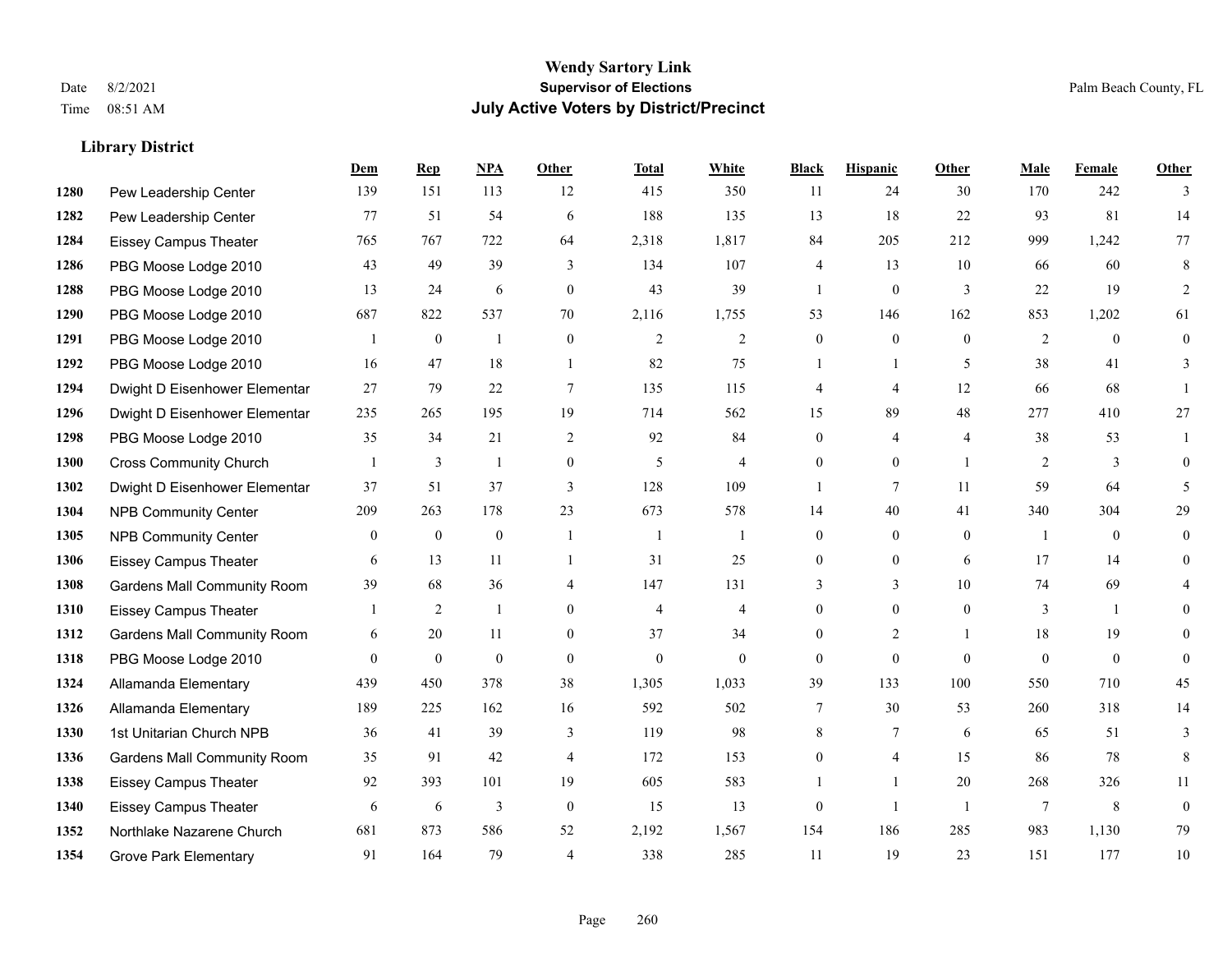|      |                                 | Dem          | <b>Rep</b>       | NPA              | <b>Other</b>     | <b>Total</b> | <b>White</b>   | <b>Black</b>   | <b>Hispanic</b>  | <b>Other</b>    | <b>Male</b> | Female   | <b>Other</b>     |
|------|---------------------------------|--------------|------------------|------------------|------------------|--------------|----------------|----------------|------------------|-----------------|-------------|----------|------------------|
| 1360 | Garden Lodge 366 F&AM           | 352          | 325              | 239              | 24               | 940          | 737            | 59             | 72               | 72              | 411         | 500      | 29               |
| 1362 | <b>Grove Park Elementary</b>    | 213          | 123              | 183              | 8                | 527          | 270            | 47             | 156              | 54              | 234         | 275      | $18\,$           |
| 1366 | Palm Lake Estates - The Palms   | 66           | 78               | 49               | 4                | 197          | 159            | 13             | 10               | 15              | 91          | 98       | $\,8\,$          |
| 1370 | Palm Lake Estates - The Palms   | 117          | 124              | 74               | $\overline{4}$   | 319          | 269            | 13             | 23               | 14              | 132         | 176      | 11               |
| 1372 | Garden Lodge 366 F&AM           | 96           | 35               | 45               | $\tau$           | 183          | 82             | 58             | 21               | 22              | 80          | 97       | 6                |
| 1374 | Pew Leadership Center           | 193          | 78               | 140              | 10               | 421          | 219            | 116            | 44               | 42              | 174         | 233      | 14               |
| 1388 | Palm Beach Shores Town Hall     | 282          | 442              | 295              | 27               | 1,046        | 953            | 12             | 18               | 63              | 489         | 530      | 27               |
| 1389 | Palm Beach Shores Town Hall     | $\mathbf{0}$ | $\boldsymbol{0}$ | $\mathbf{0}$     | $\theta$         | $\mathbf{0}$ | $\overline{0}$ | $\mathbf{0}$   | $\theta$         | $\theta$        | $\theta$    | $\theta$ | $\boldsymbol{0}$ |
| 2010 | <b>Cypress Lakes HOA</b>        | 585          | 328              | 281              | 32               | 1,226        | 838            | 197            | 97               | 94              | 472         | 719      | 35               |
| 2012 | Century Village Clubhouse       | 60           | 29               | 23               | 2                | 114          | 70             | 13             | 18               | 13              | 50          | 60       | $\overline{4}$   |
| 2020 | Jeaga Middle                    | 210          | 86               | 134              | 10               | 440          | 201            | 130            | 80               | 29              | 194         | 237      | 9                |
| 2021 | Jeaga Middle                    | 160          | 55               | 118              | 15               | 348          | 106            | 119            | 73               | 50              | 134         | 202      | $12\,$           |
| 2022 | Century Village Clubhouse       | 785          | 406              | 330              | 32               | 1,553        | 1,002          | 214            | 201              | 136             | 614         | 882      | 57               |
| 2024 | Century Village Clubhouse       | 788          | 416              | 321              | 37               | 1,562        | 1,098          | 164            | 161              | 139             | 613         | 898      | 51               |
| 2026 | Century Village Clubhouse       | 633          | 327              | 288              | 27               | 1,275        | 796            | 186            | 194              | 99              | 498         | 720      | 57               |
| 2028 | Century Village Clubhouse       | 343          | 191              | 148              | 6                | 688          | 477            | 68             | 85               | 58              | 247         | 417      | 24               |
| 2030 | <b>Benoist Farms Elementary</b> | 576          | 156              | 299              | 21               | 1,052        | 259            | 452            | 233              | 108             | 406         | 595      | 51               |
| 2036 | <b>Turning Points Academy</b>   | 757          | 420              | 377              | 38               | 1,592        | 934            | 286            | 263              | 109             | 592         | 953      | $47\,$           |
| 2038 | <b>Turning Points Academy</b>   | 815          | 181              | 345              | 19               | 1,360        | 481            | 619            | 147              | 113             | 458         | 861      | 41               |
| 2040 | Wynnebrook Elementary           | 809          | 267              | 424              | $22\,$           | 1,522        | 418            | 599            | 347              | 158             | 659         | 791      | $72\,$           |
| 2041 | Wynnebrook Elementary           | 540          | 249              | 377              | 15               | 1,181        | 480            | 133            | 477              | 91              | 503         | 628      | 50               |
| 2044 | St Christophers Episcopal Chr   | 1,112        | 283              | 558              | 35               | 1,988        | 580            | 809            | 395              | 204             | 881         | 1,014    | 93               |
| 2046 | Haverhill Town Hall             | 400          | 217              | 235              | 10               | 862          | 335            | 237            | 201              | 89              | 389         | 435      | $38\,$           |
| 2048 | Elks Lodge #1352                | 2            | 3                | $\boldsymbol{0}$ | $\boldsymbol{0}$ | 5            | 3              | 1              | $\boldsymbol{0}$ | $\overline{1}$  | 3           | -1       | 1                |
| 2050 | Elks Lodge #1352                | 17           | 19               | 21               | 3                | 60           | 40             | $\overline{2}$ | 11               | $7\phantom{.0}$ | 33          | 24       | 3                |
| 2052 | Elks Lodge #1352                | 553          | 152              | 268              | 19               | 992          | 182            | 468            | 151              | 191             | 459         | 493      | 40               |
| 2054 | Elks Lodge #1352                | 1,265        | 323              | 697              | 25               | 2,310        | 457            | 986            | 579              | 288             | 1,018       | 1,183    | 109              |
| 2056 | Clayton Hutcheson Hall B        | 732          | 317              | 567              | 17               | 1,633        | 517            | 294            | 654              | 168             | 723         | 818      | 92               |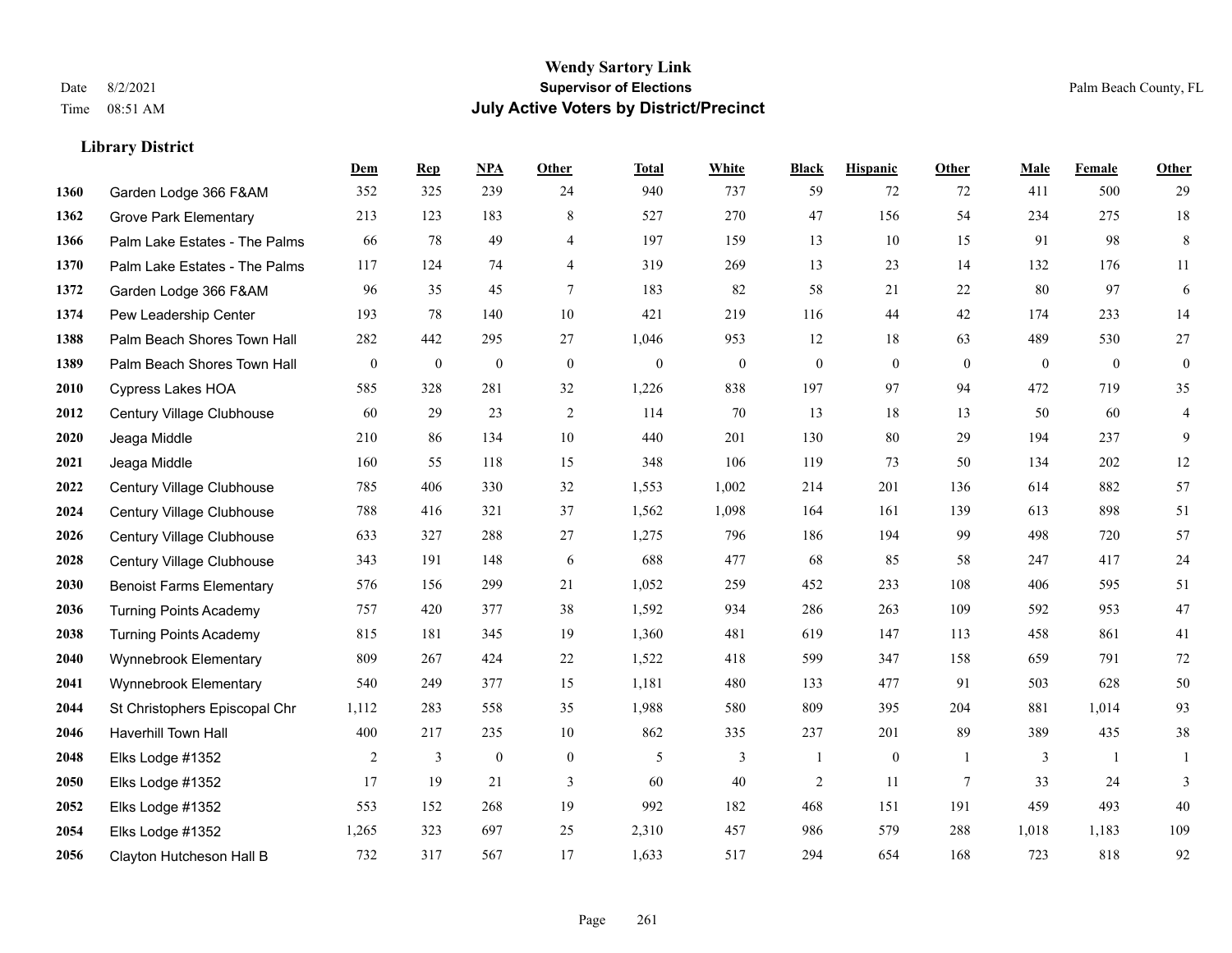#### **Wendy Sartory Link** Date 8/2/2021 **Supervisor of Elections** Palm Beach County, FL Time 08:51 AM **July Active Voters by District/Precinct**

**Dem Rep NPA Other Total White Black Hispanic Other Male Female Other**

### Clayton Hutcheson Hall B 3 1 0 0 4 3 0 1 0 2 2 0 West Gate Elementary 391 221 335 13 960 316 72 492 80 459 452 49 Everglades Elementary 161 168 127 8 464 263 66 81 54 215 228 21 Everglades Elementary 69 92 45 0 206 148 7 28 23 102 98 6 Pine Jog Environmental Center 164 286 153 8 611 422 25 113 51 292 304 15 Pine Jog Environmental Center 7 21 17 0 45 30 0 13 2 21 23 1 Community Christian Church 277 116 156 17 566 167 204 128 67 251 300 15 Community Christian Church 2 1 0 0 3 3 0 0 0 1 2 0 Community Christian Church 1,214 549 930 52 2,745 854 593 919 379 1,196 1,439 110 Community Christian Church 1 1 0 0 2 2 0 0 0 2 0 0 Melaleuca Elementary 867 524 643 35 2,069 1,059 339 477 194 946 1,042 81 Pine Jog Environmental Center  $\begin{array}{cccccccc} 0 & 2 & 0 & 0 & 2 & 1 & 0 & 1 & 0 & 1 \end{array}$  Pine Jog Environmental Center 1 4 1 1 1 7 7 0 0 0 3 4 0 Pine Jog Environmental Center 369 78 204 11 662 112 261 172 117 274 359 29 1st Church of the Nazarene 250 67 190 5 512 117 24 326 45 238 243 31 1st Church of the Nazarene 229 135 171 11 546 214 41 217 74 240 274 32 Iglesia Cristo Mi Redentor 438 215 339 27 1,019 331 158 435 95 425 530 64 Iglesia Cristo Mi Redentor 776 348 565 35 1,724 441 362 744 177 711 926 87 Union Congregational Church 1,182 345 633 33 2,193 498 634 834 227 882 1,199 112 Lake Lytal Park 509 228 341 23 1,101 302 232 458 109 454 589 58 Main Library 609 270 397 37 1,313 508 236 440 129 565 692 56 Berkshire Elementary 743 333 648 30 1,754 472 202 895 185 761 899 94 Berkshire Elementary 167 84 128 4 383 130 41 168 44 156 204 23 Main Library 369 284 313 11 977 364 54 471 88 438 491 48 The Ark Church 75 46 61 5 187 86 12 67 22 85 91 11 The Ark Church 811 548 694 33 2,086 909 148 860 169 884 1,122 80 The Ark Church 1 0 1 0 2 1 1 0 0 1 1 0

St Marys Orthodox Church 341 354 245 8 948 506 42 337 63 417 493 38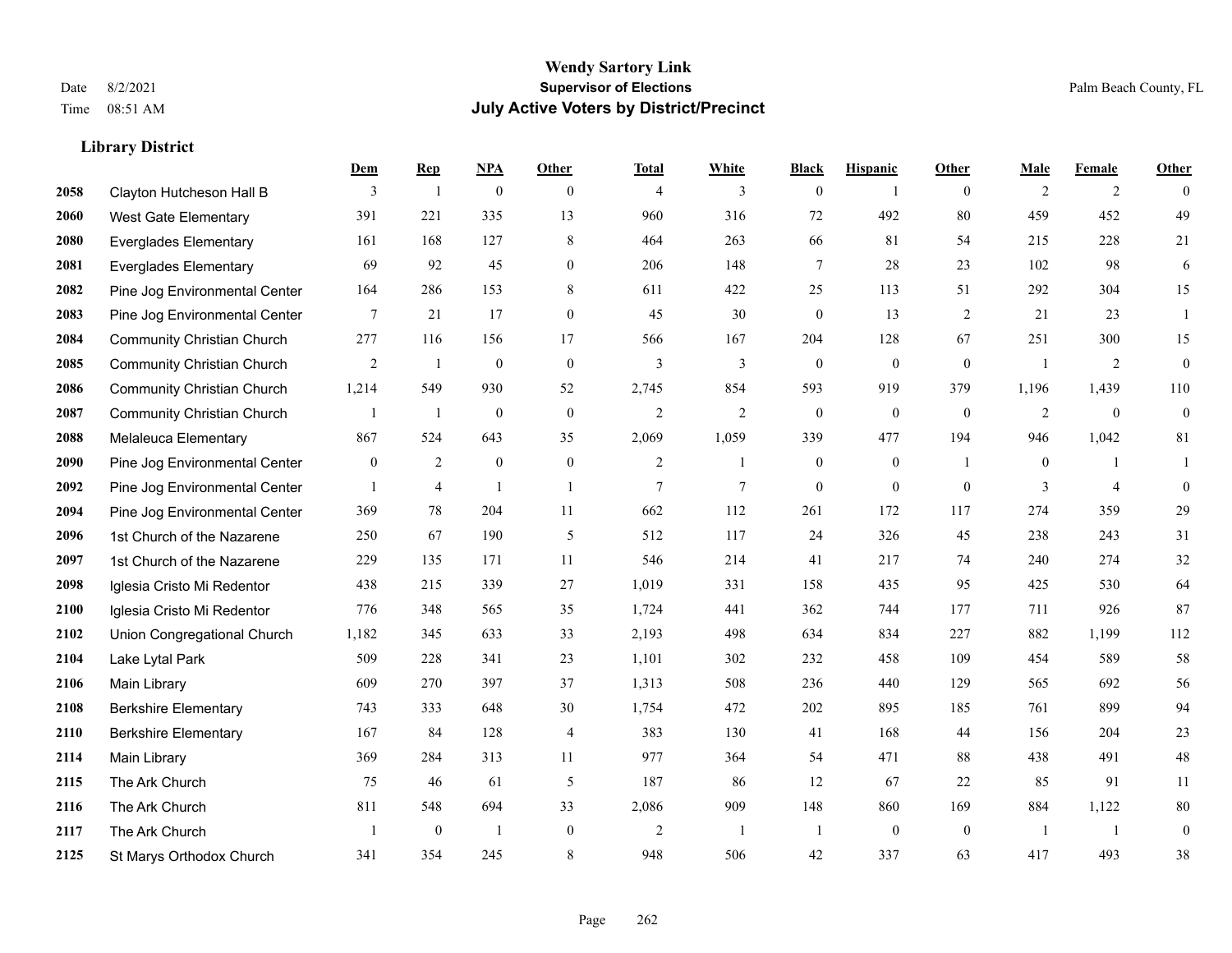|      |                                    | Dem          | <b>Rep</b>       | NPA              | <b>Other</b> | <b>Total</b>     | <b>White</b>     | <b>Black</b>     | <b>Hispanic</b> | <b>Other</b>   | <b>Male</b>    | Female         | <b>Other</b>     |
|------|------------------------------------|--------------|------------------|------------------|--------------|------------------|------------------|------------------|-----------------|----------------|----------------|----------------|------------------|
| 2126 | St Marys Orthodox Church           | 277          | 250              | 226              | 9            | 762              | 433              | 31               | 233             | 65             | 353            | 388            | 21               |
| 2127 | Lake Clarke Shores Town Hall       |              | $\boldsymbol{0}$ | $\mathbf{1}$     | $\mathbf{0}$ | $\overline{2}$   | $\boldsymbol{0}$ | $\boldsymbol{0}$ | $\overline{c}$  | $\mathbf{0}$   | $\overline{2}$ | $\overline{0}$ | $\boldsymbol{0}$ |
| 2130 | Cloud Lake Town Hall               | 43           | 63               | 59               | 8            | 173              | 127              | $\mathbf{1}$     | 33              | 12             | 86             | 81             | 6                |
| 2132 | Cloud Lake Town Hall               | 27           | 26               | 33               | 2            | 88               | 58               | $\overline{2}$   | 23              | 5              | 38             | 46             | $\overline{4}$   |
| 2146 | Village Walk HOA Clubhouse         | 549          | 537              | 424              | 42           | 1,552            | 1,207            | 57               | 137             | 151            | 644            | 853            | 55               |
| 2148 | <b>Liberty Park Elementary</b>     | $\mathbf{0}$ | $\mathbf{0}$     | $\boldsymbol{0}$ | $\mathbf{0}$ | $\boldsymbol{0}$ | $\mathbf{0}$     | $\overline{0}$   | $\overline{0}$  | $\mathbf{0}$   | $\overline{0}$ | $\overline{0}$ | $\overline{0}$   |
| 2150 | River Bridge Activities Center     | 1,087        | 527              | 675              | 53           | 2,342            | 1,136            | 476              | 482             | 248            | 976            | 1,282          | 84               |
| 2152 | Pine Ridge North II                | 1,119        | 502              | 804              | 52           | 2,477            | 1,023            | 382              | 813             | 259            | 988            | 1,386          | 103              |
| 2154 | <b>Forest Hill Elementary</b>      | 1,139        | 431              | 797              | 30           | 2,397            | 734              | 388              | 1,025           | 250            | 1,032          | 1,236          | 129              |
| 2156 | Cresthaven Emory Aud               | 629          | 408              | 305              | 14           | 1,356            | 756              | 96               | 410             | 94             | 500            | 806            | 50               |
| 2158 | Community Of Hope                  | 1,092        | 421              | 830              | 30           | 2,373            | 601              | 433              | 1,025           | 314            | 1,038          | 1,216          | 119              |
| 2160 | Cresthaven Barkley Aud             | 520          | 358              | 284              | 20           | 1,182            | 598              | 85               | 395             | 104            | 495            | 635            | 52               |
| 2162 | Cresthaven Ashley Aud              | 333          | 220              | 222              | 14           | 789              | 397              | 37               | 290             | 65             | 312            | 443            | 34               |
| 2164 | <b>Covered Bridge Clubhouse</b>    | 1,127        | 740              | 662              | 39           | 2,568            | 1,785            | 137              | 473             | 173            | 992            | 1,496          | $80\,$           |
| 2166 | Poinciana Clubhouse                | 901          | 521              | 495              | 37           | 1,954            | 1,287            | 93               | 414             | 160            | 764            | 1,122          | 68               |
| 2168 | First Baptist Church GA            | $\mathbf{0}$ | $\boldsymbol{0}$ | $\theta$         | $\mathbf{0}$ | $\mathbf{0}$     | $\boldsymbol{0}$ | $\boldsymbol{0}$ | $\overline{0}$  | $\mathbf{0}$   | $\overline{0}$ | $\mathbf{0}$   | $\overline{0}$   |
| 2170 | <b>Liberty Park Elementary</b>     | 1,125        | 537              | 664              | 54           | 2,380            | 1,043            | 452              | 628             | 257            | 945            | 1,318          | 117              |
| 2172 | First Baptist Church GA            | 17           | $\overline{4}$   | 10               | $\theta$     | 31               | 15               | 3                | 9               | $\overline{4}$ | 13             | 17             | $\overline{1}$   |
| 2174 | First Baptist Church GA            | 456          | 188              | 270              | 12           | 926              | 407              | 191              | 205             | 123            | 405            | 479            | 42               |
| 2182 | <b>Greenacres Community Center</b> | 633          | 279              | 526              | 29           | 1,467            | 521              | 140              | 660             | 146            | 586            | 792            | 89               |
| 2184 | American Polish Club               | 1,091        | 394              | 800              | 38           | 2,323            | 712              | 342              | 1,012           | 257            | 962            | 1,221          | 140              |
| 2186 | American Polish Club               | 324          | 134              | 237              | 6            | 701              | 212              | 111              | 309             | 69             | 311            | 359            | 31               |
| 2188 | St Lukes United Methodist Chr      | 469          | 517              | 430              | 33           | 1,449            | 1,149            | 35               | 188             | 77             | 684            | 726            | 39               |
| 2190 | Lucerne Pointe Clubhouse           | 1,020        | 526              | 641              | 46           | 2,233            | 1,417            | 219              | 422             | 175            | 914            | 1,241          | 78               |
| 2192 | Fountains Of Palm Beach            | 926          | 443              | 568              | 55           | 1,992            | 1,351            | 143              | 332             | 166            | 844            | 1,080          | 68               |
| 2194 | LC Swain Middle                    | 1,090        | 360              | 708              | 40           | 2,198            | 755              | 451              | 762             | 230            | 918            | 1,170          | 110              |
| 2196 | Pine Ridge South IV Clubhouse      | 891          | 494              | 499              | 41           | 1,925            | 1,154            | 261              | 397             | 113            | 752            | 1,100          | 73               |
| 2198 | American Finnish Club              | 14           | 9                | 8                | $\theta$     | 31               | 17               | 3                |                 | 10             | 12             | 16             | 3                |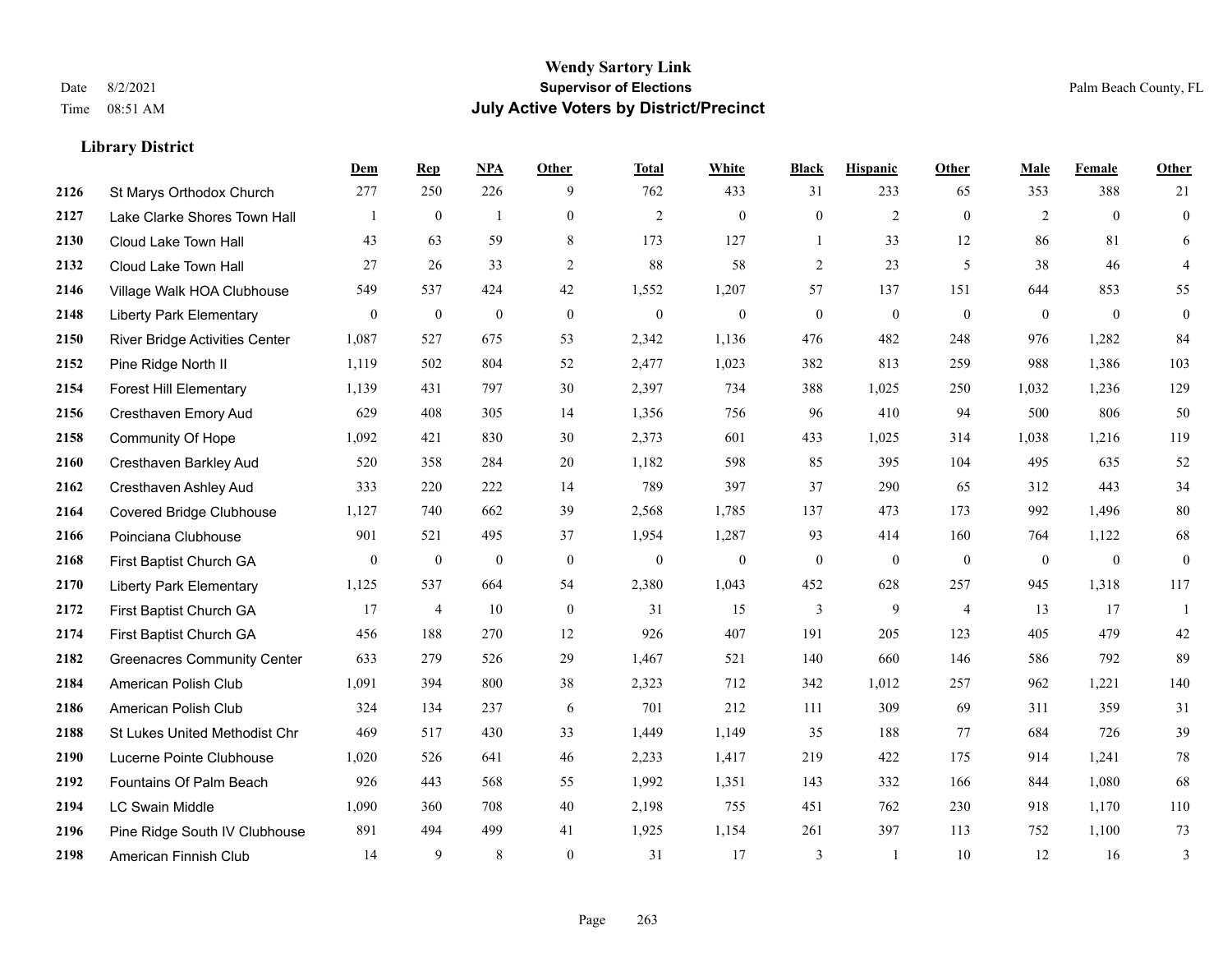|      |                                | Dem          | <b>Rep</b>       | NPA              | <b>Other</b>   | <b>Total</b>     | <b>White</b>     | <b>Black</b>     | <b>Hispanic</b>  | <b>Other</b>   | <b>Male</b>    | <b>Female</b>  | <b>Other</b>     |
|------|--------------------------------|--------------|------------------|------------------|----------------|------------------|------------------|------------------|------------------|----------------|----------------|----------------|------------------|
| 2202 | LC Swain Middle                | $\mathbf{0}$ | $\,$ 8 $\,$      | $\overline{1}$   | $\theta$       | 9                | 6                | $\mathbf{0}$     | 3                | $\mathbf{0}$   | $\overline{4}$ | 5              | $\theta$         |
| 2204 | <b>Heritage Elementary</b>     | 548          | 217              | 475              | 30             | 1,270            | 418              | 137              | 600              | 115            | 551            | 646            | 73               |
| 2206 | <b>Heritage Elementary</b>     | 460          | 194              | 329              | 16             | 999              | 322              | 213              | 334              | 130            | 433            | 513            | 53               |
| 2208 | American Finnish Club          | 6            | $\tau$           |                  | $\overline{1}$ | 15               | 14               | $\boldsymbol{0}$ | $\mathbf{0}$     | $\mathbf{1}$   | 6              | 8              | -1               |
| 2210 | American Polish Club           | 231          | 94               | 136              | 6              | 467              | 168              | 114              | 139              | 46             | 186            | 261            | 20               |
| 2212 | American Polish Club           | $\mathbf{0}$ | $\boldsymbol{0}$ | $\boldsymbol{0}$ | $\mathbf{0}$   | $\boldsymbol{0}$ | $\boldsymbol{0}$ | $\boldsymbol{0}$ | $\boldsymbol{0}$ | $\overline{0}$ | $\overline{0}$ | $\mathbf{0}$   | $\overline{0}$   |
| 2214 | Indian Pines Elementary        | 1,182        | 255              | 574              | 37             | 2,048            | 468              | 901              | 445              | 234            | 922            | 1,025          | 101              |
| 2216 | Indian Pines Elementary        | 1,791        | 294              | 837              | 41             | 2,963            | 523              | 1,489            | 582              | 369            | 1,327          | 1,489          | 147              |
| 2218 | <b>Tradewinds Middle</b>       | 1,264        | 316              | 645              | 35             | 2,260            | 569              | 877              | 373              | 441            | 994            | 1,140          | 126              |
| 3004 | Community Of Hope              | 69           | 40               | 61               | 2              | 172              | 66               | 10               | 70               | 26             | 85             | 76             | 11               |
| 3008 | Palm Springs Middle            | $\mathbf{0}$ | $\mathbf{0}$     | $\mathbf{0}$     | $\mathbf{0}$   | $\mathbf{0}$     | $\mathbf{0}$     | $\boldsymbol{0}$ | $\overline{0}$   | $\theta$       | $\theta$       | $\overline{0}$ | $\boldsymbol{0}$ |
| 3012 | <b>Emmanuel Baptist Church</b> | 636          | 574              | 413              | 20             | 1,643            | 988              | 44               | 519              | 92             | 698            | 881            | 64               |
| 3014 | Lake Clarke Shores Town Hall   | 1,017        | 1,088            | 642              | 44             | 2,791            | 2,050            | 82               | 490              | 169            | 1,270          | 1,433          | $88\,$           |
| 3016 | Community Of Hope              | 44           | 37               | 53               | $\sqrt{2}$     | 136              | 36               | 9                | 75               | 16             | 51             | 75             | $10\,$           |
| 3022 | Oasis De Amor Baptist Church   | 516          | 216              | 398              | 18             | 1,148            | 374              | 139              | 490              | 145            | 538            | 544            | 66               |
| 3032 | Special Olympics of PBC        | 692          | 308              | 519              | 35             | 1,554            | 564              | 262              | 592              | 136            | 724            | 748            | 82               |
| 3070 | Mid County Senior Center       | 707          | 269              | 556              | 35             | 1,567            | 518              | 356              | 488              | 205            | 708            | 781            | 78               |
| 3074 | <b>Coastal Chapel</b>          | 471          | 355              | 333              | 26             | 1,185            | 742              | 97               | 254              | 92             | 555            | 588            | 42               |
| 3080 | American Finnish Club          | 837          | 220              | 556              | 41             | 1,654            | 394              | 511              | 559              | 190            | 719            | 835            | 100              |
| 3082 | <b>Atlantis City Hall</b>      | 485          | 901              | 440              | 41             | 1,867            | 1,615            | 38               | 90               | 124            | 855            | 969            | 43               |
| 3084 | Lakes of Sherbrooke            | 704          | 648              | 579              | 54             | 1,985            | 1,342            | 189              | 287              | 167            | 868            | 1,041          | 76               |
| 3086 | <b>Woodlands Middle</b>        | 792          | 613              | 693              | 48             | 2,146            | 1,470            | 135              | 352              | 189            | 998            | 1,071          | 77               |
| 3088 | <b>Tradewinds Middle</b>       | 176          | 52               | 121              | $\,8\,$        | 357              | 95               | 125              | 76               | 61             | 160            | 186            | $11\,$           |
| 3090 | <b>Woodlands Middle</b>        | 1,450        | 829              | 629              | 51             | 2,959            | 2,388            | 175              | 116              | 280            | 1,345          | 1,525          | 89               |
| 3092 | Lacuna HOA Clubhouse           | 1,207        | 737              | 737              | 64             | 2,745            | 1,906            | 272              | 306              | 261            | 1,259          | 1,395          | 91               |
| 3094 | <b>Coral Reef Elementary</b>   | 324          | 240              | 264              | 27             | 855              | 511              | 71               | 190              | 83             | 400            | 428            | $27\,$           |
| 3096 | <b>Coral Reef Elementary</b>   | 824          | 585              | 633              | 55             | 2,097            | 1,350            | 254              | 267              | 226            | 973            | 1,041          | 83               |
| 3098 | <b>Manatee Elementary</b>      | 685          | 581              | 517              | 43             | 1,826            | 1,254            | 170              | 215              | 187            | 827            | 937            | 62               |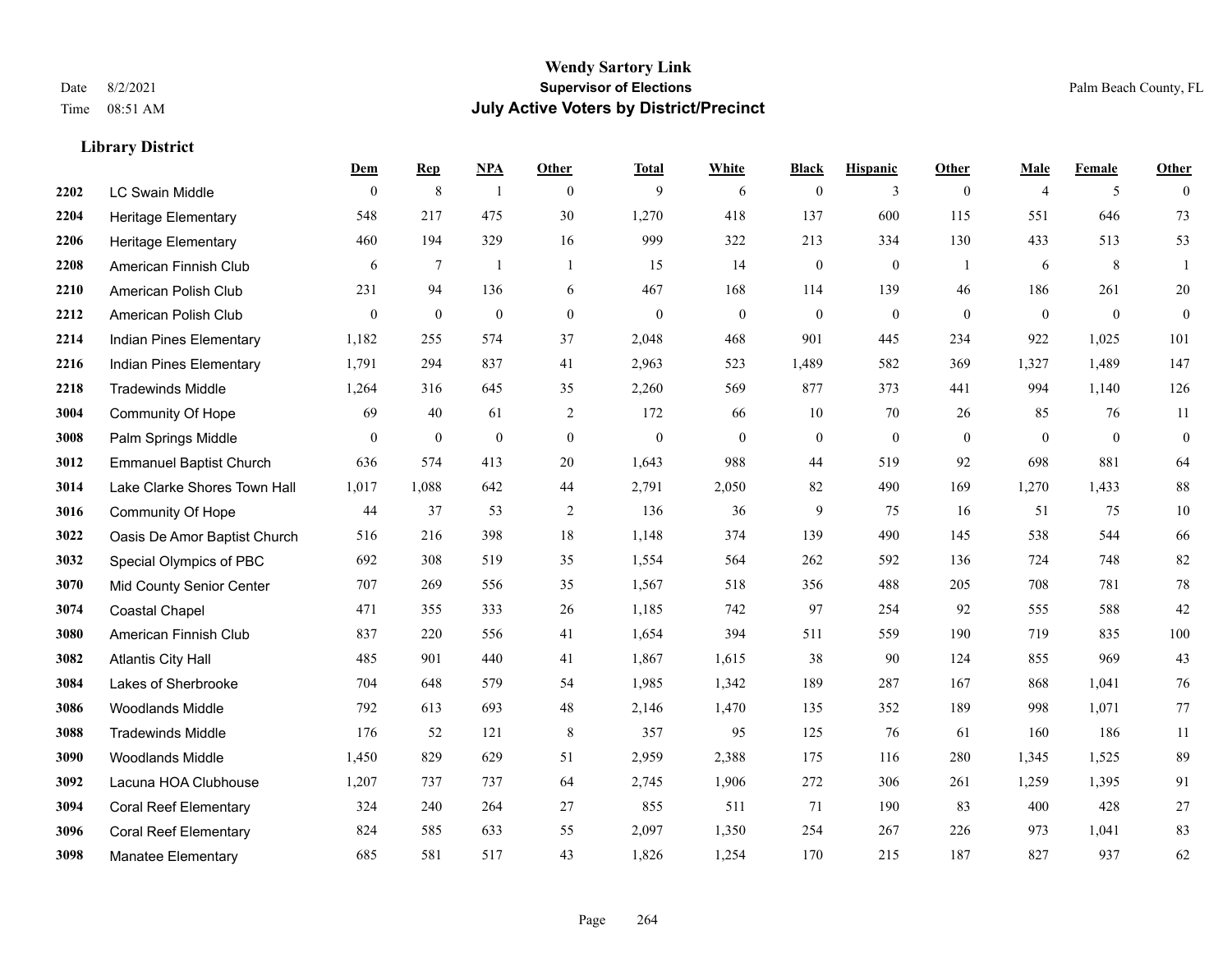#### **Wendy Sartory Link** Date 8/2/2021 **Supervisor of Elections** Palm Beach County, FL Time 08:51 AM **July Active Voters by District/Precinct**

**Dem Rep NPA Other Total White Black Hispanic Other Male Female Other**

## Journeys End 427 332 355 21 1,135 757 92 136 150 534 572 29 Diamond View Elementary 1,201 445 787 47 2,480 1,029 627 522 302 1,089 1,283 108 **3104 American German Club** 410 346 371 33 1,160 807 89 136 128 538 578 44 American German Club 301 114 205 16 636 231 175 99 131 280 327 29 Santaluces High 1,232 535 868 61 2,696 1,084 689 530 393 1,189 1,419 88 Lantana Road Branch Library 822 336 492 40 1,690 795 448 292 155 738 873 79

| 3112 | <b>Starlight Cove Elementary</b> | 842   | 298 | 608 | 38           | 1,786 | 704   | 310          | 629 | 143 | 774   | 921   | 91  |
|------|----------------------------------|-------|-----|-----|--------------|-------|-------|--------------|-----|-----|-------|-------|-----|
| 3114 | Santaluces High                  | 378   | 245 | 292 | 12           | 927   | 543   | 122          | 177 | 85  | 451   | 444   | 32  |
| 3116 | Advent Lantana                   | 1,069 | 524 | 736 | 50           | 2,379 | 1,455 | 367          | 368 | 189 | 980   | 1,316 | 83  |
| 3118 | Advent Lantana                   | 205   | 230 | 176 | 17           | 628   | 513   | 21           | 49  | 45  | 308   | 306   | 14  |
| 3120 | Valencia Shores Social Club      | 1,224 | 584 | 574 | 42           | 2,424 | 2,136 | 68           | 81  | 139 | 1,108 | 1,261 | 55  |
| 3122 | Boynton Beach Community Chur     | 897   | 402 | 342 | 32           | 1,673 | 1,499 | 31           | 53  | 90  | 684   | 947   | 42  |
| 3124 | West Boynton Park and Rec        | 785   | 575 | 642 | 43           | 2,045 | 1,291 | 219          | 287 | 248 | 923   | 1,047 | 75  |
| 3126 | Temple Shaarei Shalom            | 650   | 506 | 462 | 27           | 1,645 | 1,123 | 154          | 203 | 165 | 761   | 835   | 49  |
| 3128 | West Boynton Park and Rec        | 950   | 606 | 718 | 44           | 2,318 | 1,445 | 279          | 337 | 257 | 1,061 | 1,172 | 85  |
| 3130 | Winston Trails Swim Center       | 1,116 | 918 | 853 | 62           | 2,949 | 2,088 | 204          | 372 | 285 | 1,378 | 1,456 | 115 |
| 3132 | Park Vista High                  | 854   | 655 | 686 | 48           | 2,243 | 1,422 | 223          | 358 | 240 | 1,007 | 1,156 | 80  |
| 3133 | Christa McAuliffe Middle         | 176   | 120 | 131 | 9            | 436   | 263   | 45           | 63  | 65  | 210   | 214   | 12  |
| 3134 | Hidden Oaks Elementary           | 1,078 | 317 | 569 | 34           | 1,998 | 584   | 787          | 353 | 274 | 853   | 1,058 | 87  |
| 3144 | <b>Freedom Shores Elementary</b> | 10    | 8   | 10  | $\mathbf{0}$ | 28    | 22    | $\mathbf{0}$ | 3   | 3   | 11    | 14    | 3   |
| 3148 | Imagine Schools - Chancellor     | 61    | 54  | 54  | 5            | 174   | 118   | 12           | 27  | 17  | 86    | 83    | 5   |
| 3150 | Christa McAuliffe Middle         | 562   | 252 | 231 | 21           | 1,066 | 968   | 21           | 31  | 46  | 437   | 596   | 33  |
| 3152 | Park Vista High                  | 651   | 405 | 385 | 32           | 1,473 | 1,261 | 55           | 64  | 93  | 649   | 776   | 48  |
| 3154 | Ponte Vecchio Clubhouse          | 809   | 314 | 280 | 21           | 1,424 | 1,268 | 22           | 40  | 94  | 638   | 744   | 42  |
| 3156 | Aberdeen East Clubhouse          | 1,009 | 483 | 544 | 42           | 2,078 | 1,580 | 139          | 183 | 176 | 857   | 1,161 | 60  |
| 3158 | <b>Crystal Lakes Elementary</b>  | 999   | 766 | 801 | 59           | 2,625 | 1,851 | 192          | 289 | 293 | 1,188 | 1,326 | 111 |
| 3160 | Christa McAuliffe Middle         | 435   | 332 | 323 | 18           | 1,108 | 754   | 135          | 118 | 101 | 499   | 566   | 43  |
| 3162 | <b>Hidden Oaks Elementary</b>    | 544   | 254 | 297 | 16           | 1,111 | 667   | 203          | 126 | 115 | 498   | 579   | 34  |
|      |                                  |       |     |     |              |       |       |              |     |     |       |       |     |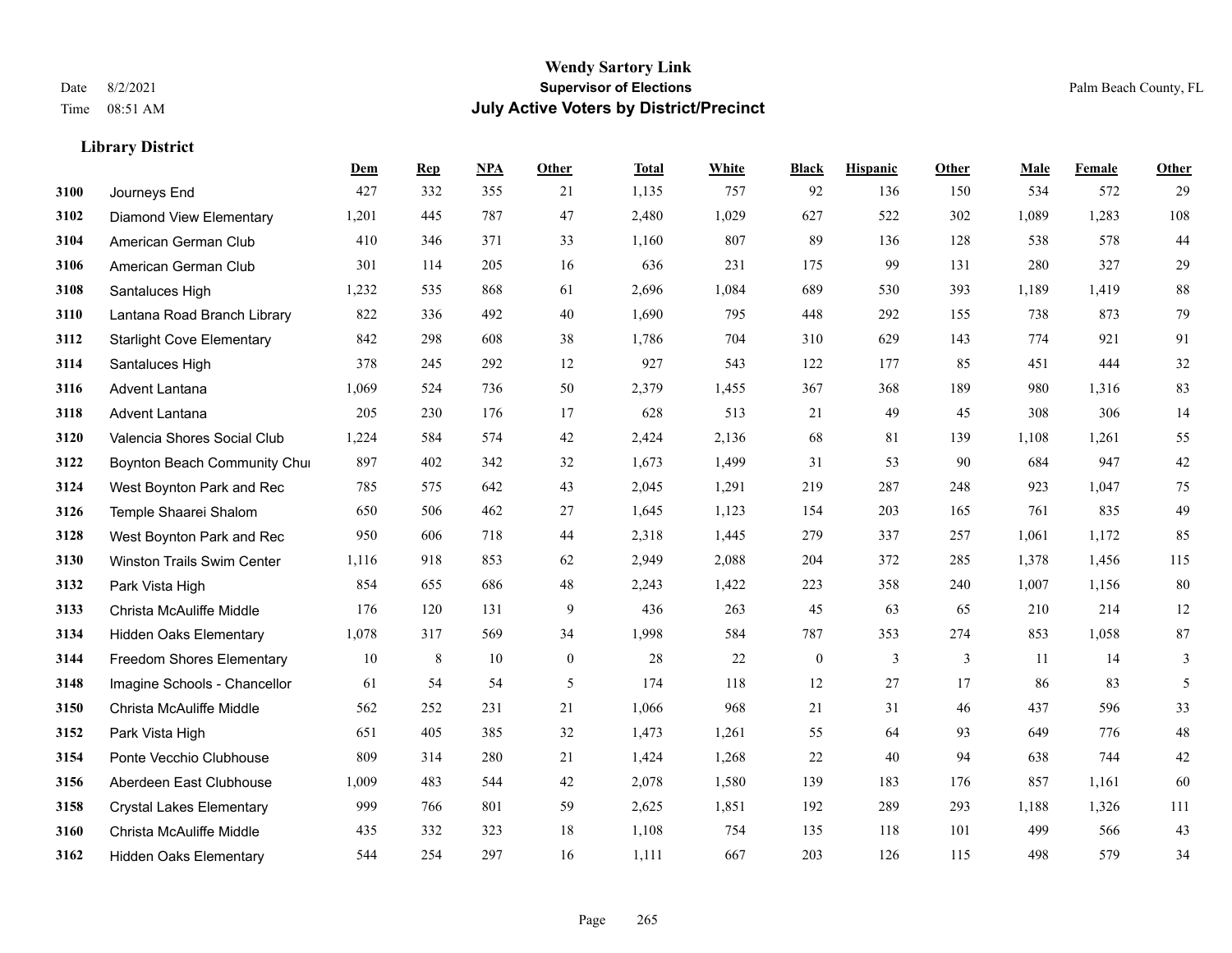#### **Wendy Sartory Link** Date 8/2/2021 **Supervisor of Elections** Palm Beach County, FL Time 08:51 AM **July Active Voters by District/Precinct**

# **Dem Rep NPA Other Total White Black Hispanic Other Male Female Other**

| 3166 | Jamaica Bay Clubhouse                | 348            | 363              | 261              | 25             | 997          | 884            | 19             | 38             | 56                       | 431      | 532          | 34       |
|------|--------------------------------------|----------------|------------------|------------------|----------------|--------------|----------------|----------------|----------------|--------------------------|----------|--------------|----------|
| 3170 | Boynton Beach High                   | 1,111          | 600              | 861              | 71             | 2,643        | 1,555          | 304            | 530            | 254                      | 1,160    | 1,378        | 105      |
| 3180 | Imagine Schools - Chancellor         | $\mathbf{0}$   | $\boldsymbol{0}$ | $\boldsymbol{0}$ | $\mathbf{0}$   | $\mathbf{0}$ | $\overline{0}$ | $\overline{0}$ | $\overline{0}$ | $\Omega$                 | $\theta$ | $\theta$     | $\theta$ |
| 4004 | South Palm Beach Town Hall           | 415            | 493              | 369              | 35             | 1,312        | 1,120          | 22             | 75             | 95                       | 570      | 694          | 48       |
| 4006 | Manalapan Town Hall                  | 76             | 199              | 92               | 10             | 377          | 345            | 6              | 6              | 20                       | 190      | 176          | 11       |
| 4008 | Hypoluxo Town Hall                   | 520            | 589              | 501              | 63             | 1,673        | 1,397          | 39             | 106            | 131                      | 767      | 855          | 51       |
| 4010 | <b>Bent Tree Villas East</b>         | 797            | 730              | 597              | 50             | 2,174        | 1,585          | 212            | 211            | 166                      | 951      | 1,170        | 53       |
| 4012 | <b>Greentree Villas</b>              | 648            | 567              | 459              | 27             | 1,701        | 1,393          | 70             | 120            | 118                      | 681      | 970          | 50       |
| 4014 | New Church                           | 412            | 483              | 325              | 24             | 1,244        | 1,010          | 62             | 87             | 85                       | 530      | 685          | 29       |
| 4016 | Christ Fellowship Church BB          | 537            | 286              | 298              | 24             | 1,145        | 692            | 186            | 160            | 107                      | 525      | 590          | $30\,$   |
| 4018 | Quail Ridge Business Center          | 124            | 365              | 116              | 11             | 616          | 593            |                | 2              | 20                       | 282      | 324          | $10\,$   |
| 4028 | Ocean Ridge Town Hall                | 408            | 747              | 405              | 45             | 1,605        | 1,469          | 5              | 47             | 84                       | 765      | 797          | 43       |
| 4030 | Village of Golf Admin Bldg           | 35             | 187              | 43               | $\overline{4}$ | 269          | 264            | 0              | $\mathbf{1}$   | $\overline{4}$           | 126      | 142          |          |
| 4038 | <b>Briny Breezes Community Cente</b> | 95             | 147              | 92               | 3              | 337          | 312            | 0              | 9              | 16                       | 140      | 188          | 9        |
| 4040 | <b>Briny Breezes Community Cente</b> | $\overline{0}$ | $\boldsymbol{0}$ | $\mathbf{0}$     | $\theta$       | $\mathbf{0}$ | $\mathbf{0}$   | 0              | $\overline{0}$ | $\Omega$                 | $\theta$ | $\theta$     |          |
| 4042 | <b>Briny Breezes Community Cente</b> | $\mathbf{0}$   | $\mathbf{0}$     | $\overline{0}$   | $\mathbf{0}$   | $\mathbf{0}$ | $\overline{0}$ | 0              | 0              | $\theta$                 | $\theta$ | $\theta$     | $\Omega$ |
| 4044 | <b>Briny Breezes Community Cente</b> | 49             | 33               | 39               |                | 122          | 108            |                | 8              | $\overline{\phantom{0}}$ | 64       | 55           | 3        |
| 4046 | <b>Delray Dunes</b>                  | 86             | 339              | 99               | 5              | 529          | 491            |                | 5              | 32                       | 241      | 276          | 12       |
| 4048 | <b>Banyan Creek Elementary</b>       | 119            | 156              | 85               | $\overline{7}$ | 367          | 294            | 16             | 30             | 27                       | 188      | 170          | 9        |
| 4056 | Lakeview Baptist Church              | $\mathbf{0}$   | $\mathbf{0}$     | $\overline{0}$   | $\mathbf{0}$   | $\mathbf{0}$ | $\overline{0}$ | $\overline{0}$ | $\overline{0}$ | $\Omega$                 | $\theta$ | $\theta$     | 0        |
| 4060 | Lakeview Baptist Church              | 2              | $\tau$           | 3                | $\theta$       | 12           | 5              | 0              |                | 6                        | 6        | 6            | 0        |
| 4064 | Seacrest Presbyterian                | 48             | 44               | 43               | 3              | 138          | 122            |                | 9              | 6                        | 74       | 63           |          |
| 4078 | <b>Banyan Creek Elementary</b>       | 2              | 6                | 1                | $\theta$       | 9            | 8              | 0              | $\overline{0}$ |                          | 5        | 3            |          |
| 4080 | <b>Banyan Creek Elementary</b>       | $\Omega$       | $\theta$         | $\overline{0}$   | $\theta$       | $\Omega$     | $\Omega$       | 0              | $\overline{0}$ | $\Omega$                 | $\Omega$ | $\theta$     |          |
| 4082 | Banyan Creek Elementary              | $\Omega$       | 3                | $\Omega$         | $\mathbf{0}$   | 3            | 3              | 0              | $\overline{0}$ | $\theta$                 | 2        | $\mathbf{1}$ | $\Omega$ |
| 4084 | <b>Banyan Creek Elementary</b>       | 42             | 24               | 23               | $\overline{2}$ | 91           | 67             | 6              | 9              | 9                        | 42       | 45           |          |
| 4100 | Carver Middle                        | 114            | 145              | 96               | 8              | 363          | 290            | 29             | 19             | 25                       | 178      | 171          | 14       |
| 4116 | <b>Orchard View Elementary</b>       | 26             | 35               | 28               | $\mathbf{0}$   | 89           | 72             | $\overline{2}$ | 6              | 9                        | 47       | 39           | 3        |
|      |                                      |                |                  |                  |                |              |                |                |                |                          |          |              |          |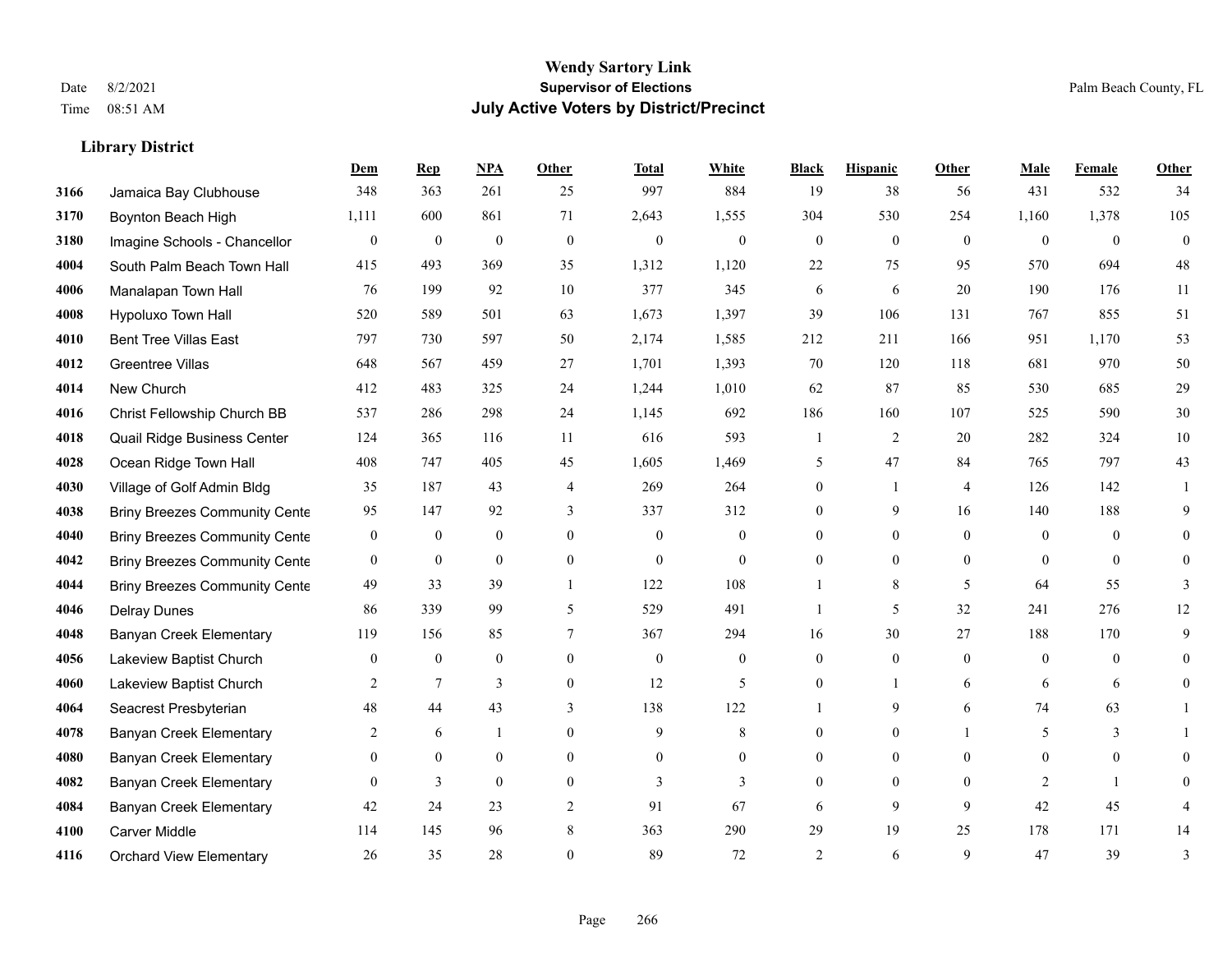#### **Wendy Sartory Link** Date 8/2/2021 **Supervisor of Elections** Palm Beach County, FL Time 08:51 AM **July Active Voters by District/Precinct**

**Dem Rep NPA Other Total White Black Hispanic Other Male Female Other**

### Omni Middle 642 625 529 35 1,831 1,502 33 135 161 855 923 53 Calusa Elementary 384 390 312 27 1,113 921 15 92 85 452 621 40 Del Prado Elementary 571 574 558 35 1,738 1,237 49 244 208 790 849 99 Greater BR Swim & Racquet Ctr 876 592 732 53 2,253 1,527 83 401 242 949 1,210 94 Verde K-8 School 569 955 699 44 2,267 1,810 48 133 276 1,050 1,092 125 Del Prado Elementary 539 327 309 29 1,204 1,027 23 57 97 505 666 33 Good Shepherd Lutheran 701 437 443 23 1,604 1,378 30 82 114 675 887 42 Verde K-8 School 632 472 510 35 1,649 1,031 119 315 184 676 900 73 Verde K-8 School 404 347 296 19 1,066 798 9 170 89 431 607 28 Greater BR Swim & Racquet Ctr 778 590 618 34 2,020 1,574 31 236 179 824 1,122 74 Sugar Sand Park Comm Center 753 444 582 39 1,818 1,141 144 318 215 815 935 68 Good Shepherd Lutheran 671 474 507 32 1,684 1,336 32 178 138 682 945 57 Hammock Pointe Elementary 872 592 482 35 1,981 1,706 10 121 144 786 1,139 56 Faith Farm Tabernacle 564 648 495 42 1,749 1,152 173 191 233 811 885 53 Faith Farm Tabernacle 498 344 434 25 1,301 786 137 200 178 576 679 46 Faith Farm Tabernacle 3 2 2 0 7 4 0 3 0 6 1 0 Sunset Palms Elementary 1,235 559 477 76 2,347 2,196 15 35 101 1,084 1,204 59 Faith Farm Tabernacle 1,078 466 531 35 2,110 1,995 13 22 80 981 1,092 37 Faith Farm Tabernacle 5 0 2 0 7 6 0 0 1 5 2 0 Sunset Palms Elementary 428 323 360 26 1,137 741 96 138 162 527 573 37 Boynton Beach Community Church 1,202 971 992 72 3,237 2,149 287 360 441 1,542 1,575 120 Temple Shaarei Shalom 955 236 309 34 1,534 1,434 17 24 59 591 912 31 The Grove Clubhouse 416 145 156 12 729 657 19 18 35 306 412 11 West Boynton Branch Library 681 452 481 41 1,655 948 244 240 223 730 863 62 Faith United Methodist Church 946 625 625 31 2,227 1,622 153 236 216 980 1,155 92 Platina Clubhouse 683 252 292 21 1,248 1,059 36 73 80 474 741 33

 Hagen Road Elementary 613 326 403 37 1,379 719 292 187 181 595 733 51 Hagen Road Elementary 852 442 443 27 1,764 1,379 148 116 121 777 943 44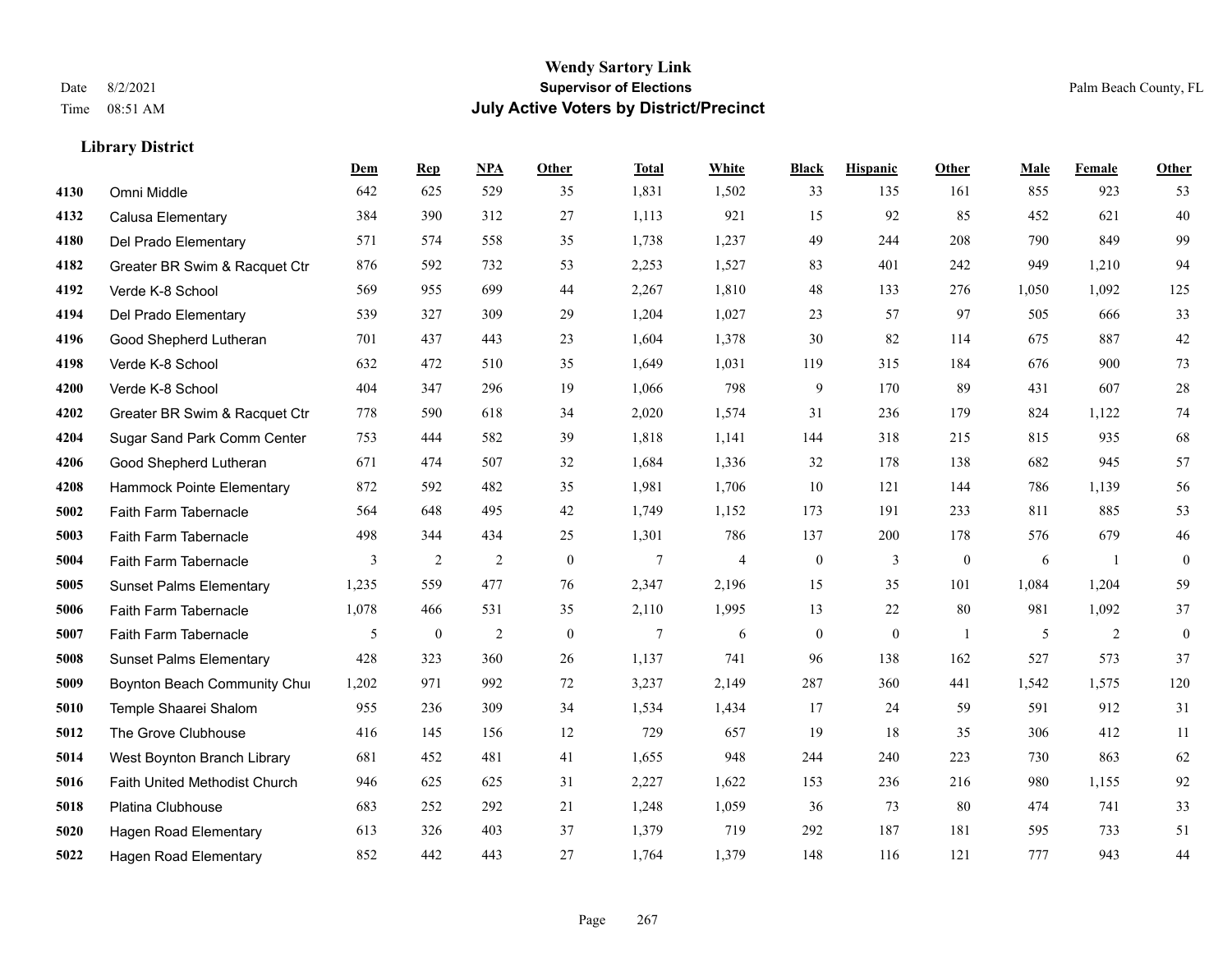|      |                               | Dem   | <b>Rep</b> | NPA   | <b>Other</b> | <b>Total</b> | <b>White</b> | <b>Black</b>             | <b>Hispanic</b> | <b>Other</b> | <b>Male</b> | Female | <b>Other</b> |
|------|-------------------------------|-------|------------|-------|--------------|--------------|--------------|--------------------------|-----------------|--------------|-------------|--------|--------------|
| 5024 | Valencia Lakes HOA            | 600   | 210        | 244   | 16           | 1,070        | 989          | 10                       | 16              | 55           | 470         | 571    | 29           |
| 5026 | Faith United Methodist Church | 940   | 409        | 502   | 47           | 1,898        | 1,116        | 433                      | 193             | 156          | 809         | 1,023  | 66           |
| 5028 | South Tech Academy            | 689   | 517        | 431   | 28           | 1,665        | 1,307        | 98                       | 108             | 152          | 727         | 869    | 69           |
| 5030 | West Boynton Branch Library   | 676   | 195        | 310   | 34           | 1,215        | 775          | 246                      | 115             | 79           | 466         | 697    | 52           |
| 5032 | New Church                    | 292   | 119        | 135   | 12           | 558          | 483          | 16                       | 27              | 32           | 239         | 303    | 16           |
| 5034 | Valencia Lakes HOA            | 793   | 294        | 305   | 16           | 1,408        | 1,302        | 16                       | 21              | 69           | 596         | 781    | 31           |
| 5036 | Valencia Isles Social Hall    | 799   | 228        | 274   | 14           | 1,315        | 1,241        | $\mathbf{1}$             | 5               | 68           | 540         | 746    | 29           |
| 5038 | The Cascades Clubhouse        | 751   | 261        | 266   | 18           | 1,296        | 1,212        | 15                       | 17              | 52           | 545         | 725    | 26           |
| 5040 | New Church                    | 386   | 202        | 249   | 14           | 851          | 766          | 20                       | 33              | 32           | 388         | 444    | 19           |
| 5042 | South Tech Academy            | 915   | 365        | 459   | $42\,$       | 1,781        | 1,369        | 158                      | 143             | 111          | 719         | 1,007  | 55           |
| 5044 | Cascade Lakes Clubhouse       | 559   | 199        | 187   | 13           | 958          | 871          | 5                        | 11              | 71           | 421         | 509    | $28\,$       |
| 5046 | Green Cay Nature Center       | 1,343 | 567        | 639   | 41           | 2,590        | 1,968        | 266                      | 175             | 181          | 1,104       | 1,418  | 68           |
| 5048 | <b>Coral Lakes Clubhouse</b>  | 589   | 363        | 304   | 19           | 1,275        | 890          | 138                      | 135             | 112          | 554         | 677    | 44           |
| 5050 | <b>Coral Lakes Clubhouse</b>  | 1,111 | 306        | 358   | $22\,$       | 1,797        | 1,682        | 12                       | 9               | 94           | 690         | 1,059  | 48           |
| 5052 | Lake Worth Drainage District  | 642   | 439        | 458   | 31           | 1,570        | 1,205        | 88                       | 127             | 150          | 681         | 828    | 61           |
| 5054 | Our Lady Queen of Peace       | 1,155 | 1,205      | 1,003 | 87           | 3,450        | 2,772        | 99                       | 210             | 369          | 1,604       | 1,703  | 143          |
| 5055 | Our Lady Queen of Peace       | 298   | 141        | 151   | 12           | 602          | 530          | 6                        | 37              | 29           | 266         | 318    | 18           |
| 5056 | Hagen Ranch Road Library      | 1,864 | 1,110      | 1,153 | 95           | 4,222        | 3,422        | 160                      | 318             | 322          | 1,791       | 2,301  | 130          |
| 5058 | Valencia Falls Clubhouse      | 682   | 192        | 227   | 10           | 1,111        | 1,045        | $\overline{\mathcal{A}}$ | 5               | 57           | 492         | 583    | $36\,$       |
| 5060 | Hagen Ranch Road Library      | 521   | 212        | 230   | 14           | 977          | 906          | 4                        | 14              | 53           | 442         | 523    | 12           |
| 5062 | Villa Borghese Clubhouse      | 449   | 238        | 164   | 14           | 865          | 787          | 11                       | 27              | 40           | 377         | 465    | 23           |
| 5064 | Huntington Lakes Clubhouse    | 957   | 329        | 348   | 36           | 1,670        | 1,540        | 15                       | 40              | 75           | 627         | 1,011  | 32           |
| 5066 | Abbey Village Clubhouse       | 726   | 380        | 355   | 30           | 1,491        | 1,214        | 60                       | 120             | 97           | 592         | 840    | 59           |
| 5068 | Camelot Village Clubhouse     | 224   | 114        | 98    | 14           | 450          | 277          | 49                       | 83              | 41           | 176         | 258    | 16           |
| 5070 | Delray Villas                 | 464   | 236        | 211   | 18           | 929          | 759          | 38                       | 63              | 69           | 396         | 500    | 33           |
| 5072 | Huntington Pointe Clubhouse   | 758   | 169        | 232   | 18           | 1,177        | 1,115        | 6                        | 10              | 46           | 440         | 704    | 33           |
| 5074 | Coco Wood Clubhouse           | 385   | 164        | 178   | 11           | 738          | 518          | 93                       | 78              | 49           | 329         | 379    | 30           |
| 5076 | Palm Greens Clubhouse         | 661   | 300        | 308   | 29           | 1,298        | 1,076        | 37                       | 96              | 89           | 507         | 742    | 49           |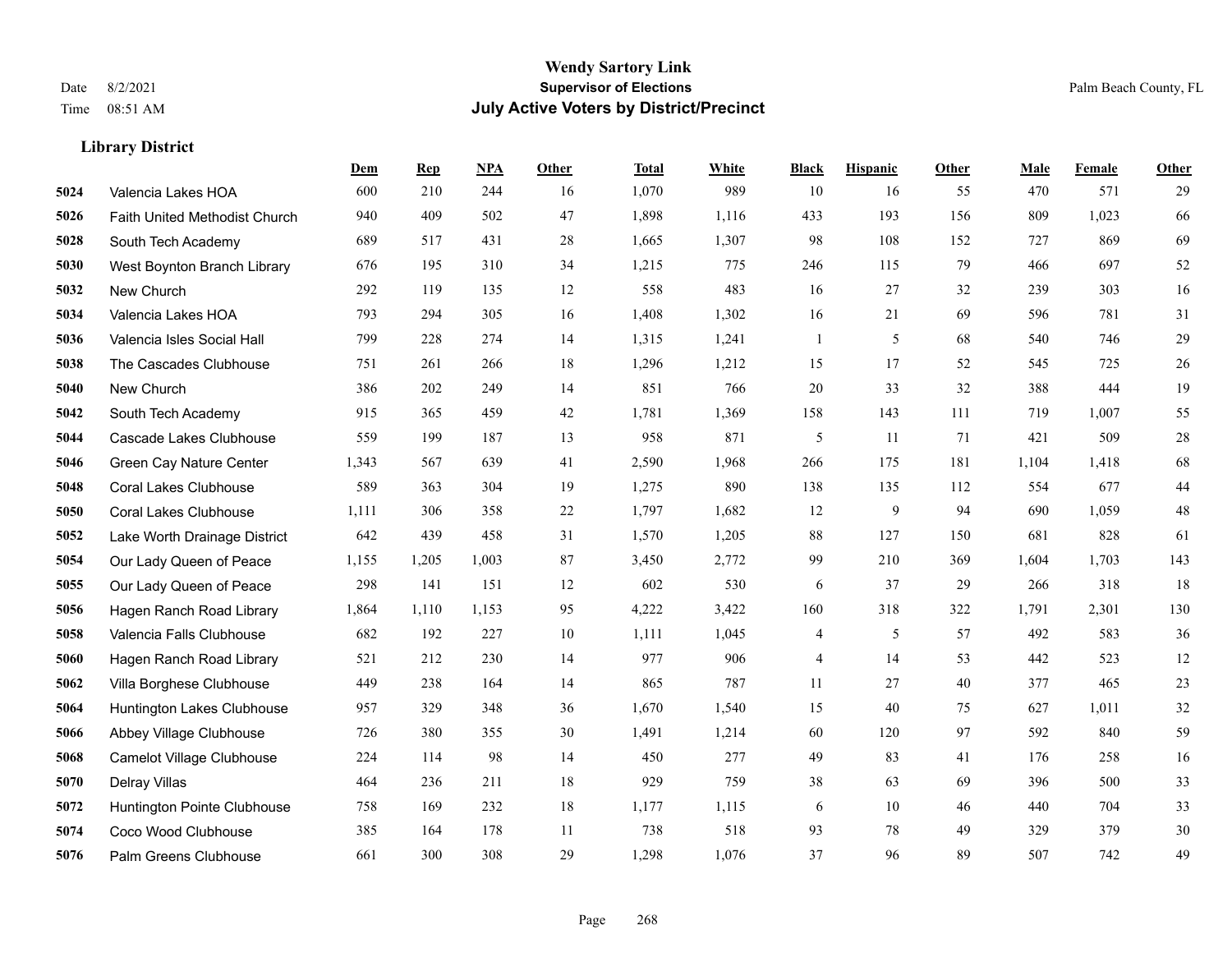|      |                                   | Dem   | <b>Rep</b> | NPA   | <b>Other</b>   | <b>Total</b> | <b>White</b> | <b>Black</b>     | <b>Hispanic</b> | <b>Other</b> | <b>Male</b> | <b>Female</b> | Other           |
|------|-----------------------------------|-------|------------|-------|----------------|--------------|--------------|------------------|-----------------|--------------|-------------|---------------|-----------------|
| 5078 | <b>Bethel Evangelical Baptist</b> | 700   | 374        | 403   | 42             | 1,519        | 1,131        | 113              | 166             | 109          | 623         | 855           | 41              |
| 5080 | <b>Bethel Evangelical Baptist</b> | 86    | 50         | 36    | 2              | 174          | 125          | 10               | 21              | 18           | 59          | 113           | $\overline{2}$  |
| 5082 | <b>Bethel Evangelical Baptist</b> | 641   | 375        | 407   | $22\,$         | 1,445        | 990          | 170              | 155             | 130          | 651         | 753           | 41              |
| 5084 | <b>High Point Section II</b>      | 442   | 298        | 252   | 23             | 1,015        | 804          | 38               | 103             | 70           | 403         | 582           | 30              |
| 5090 | Gleneagles CC-Strathearn Sat      | 964   | 469        | 473   | 37             | 1,943        | 1,667        | 35               | 113             | 128          | 817         | 1.075         | 51              |
| 5092 | Gleneagles CC-Clunie Satellite    | 790   | 314        | 350   | $22\,$         | 1,476        | 1,265        | 73               | 67              | 71           | 623         | 819           | 34              |
| 5094 | Kings Point Clubhouse             | 376   | 185        | 172   | 15             | 748          | 603          | 27               | 70              | 48           | 292         | 425           | 31              |
| 5096 | Monaco Clubhouse                  | 902   | 494        | 490   | 38             | 1,924        | 1,490        | 91               | 195             | 148          | 784         | 1,055         | 85              |
| 5098 | Lakes of Delray Clubhouse         | 387   | 230        | 160   | 15             | 792          | 703          | 9                | 40              | 40           | 303         | 473           | 16              |
| 5100 | <b>Kings Point Flanders</b>       | 918   | 408        | 385   | 30             | 1,741        | 1,399        | 74               | 154             | 114          | 705         | 978           | 58              |
| 5102 | Lakes of Delray Clubhouse         | 902   | 313        | 368   | 40             | 1,623        | 1,341        | 67               | 110             | 105          | 629         | 940           | 54              |
| 5104 | Kings Point Flanders              | 892   | 379        | 344   | 37             | 1,652        | 1,313        | 70               | 149             | 120          | 644         | 939           | 69              |
| 5106 | Las Verdes Clubhouse              | 977   | 614        | 699   | 55             | 2,345        | 1,644        | 211              | 289             | 201          | 1,052       | 1,211         | 82              |
| 5108 | West Boca Branch Library          | 1,402 | 1,494      | 1,351 | 103            | 4,350        | 3,598        | 105              | 255             | 392          | 2,042       | 2,173         | 135             |
| 5110 | South County Civic Center         | 522   | 515        | 401   | 27             | 1,465        | 1,332        | 6                | 28              | 99           | 691         | 733           | 41              |
| 5111 | Morikami Park Elementary          | 43    | 61         | 48    | $\mathfrak{Z}$ | 155          | 147          | $\boldsymbol{0}$ | 3               | 5            | 72          | 82            | $\overline{1}$  |
| 5112 | Morikami Park Elementary          | 557   | 614        | 492   | 39             | 1,702        | 1,478        | $20\,$           | 53              | 151          | 783         | 879           | $40\,$          |
| 5113 | Morikami Park Elementary          | 19    | 38         | 24    | 2              | 83           | 67           | $\boldsymbol{0}$ | 6               | 10           | 34          | 42            | $7\overline{ }$ |
| 5114 | South County Civic Center         | 257   | 201        | 188   | 10             | 656          | 542          | 8                | 28              | 78           | 302         | 326           | $28\,$          |
| 5116 | The Polo Club of Boca Raton       | 649   | 501        | 429   | 23             | 1,602        | 1,458        | 18               | 26              | 100          | 702         | 851           | 49              |
| 5117 | The Polo Club of Boca Raton       | 303   | 192        | 192   | 18             | 705          | 644          | $\mathbf{1}$     | 8               | 52           | 287         | 393           | 25              |
| 5118 | South County Civic Center         | 173   | 115        | 104   | $\tau$         | 399          | 334          | $\tau$           | 32              | 26           | 166         | 222           | 11              |
| 5119 | The Polo Club of Boca Raton       | 38    | 30         | 32    | $\overline{2}$ | 102          | 94           | $\overline{c}$   | 3               | 3            | 46          | 55            | -1              |
| 5122 | Delray Beach First Baptist        | 284   | 173        | 200   | 11             | 668          | 434          | 34               | 121             | 79           | 283         | 353           | $32\,$          |
| 5124 | Delray Beach First Baptist        | 160   | 113        | 109   | $\overline{1}$ | 383          | 324          | 9                | 25              | 25           | 151         | 218           | 14              |
| 5126 | Boca Delray Clubhouse             | 254   | 115        | 115   | 11             | 495          | 444          | 8                | 17              | 26           | 204         | 280           | 11              |
| 5128 | <b>Sunrise Park Elementary</b>    | 763   | 495        | 571   | 36             | 1,865        | 1,233        | 103              | 275             | 254          | 843         | 957           | 65              |
| 5130 | Coconut Cove Waterpark - Meet     | 647   | 544        | 531   | 27             | 1,749        | 1,281        | 31               | 169             | 268          | 790         | 872           | 87              |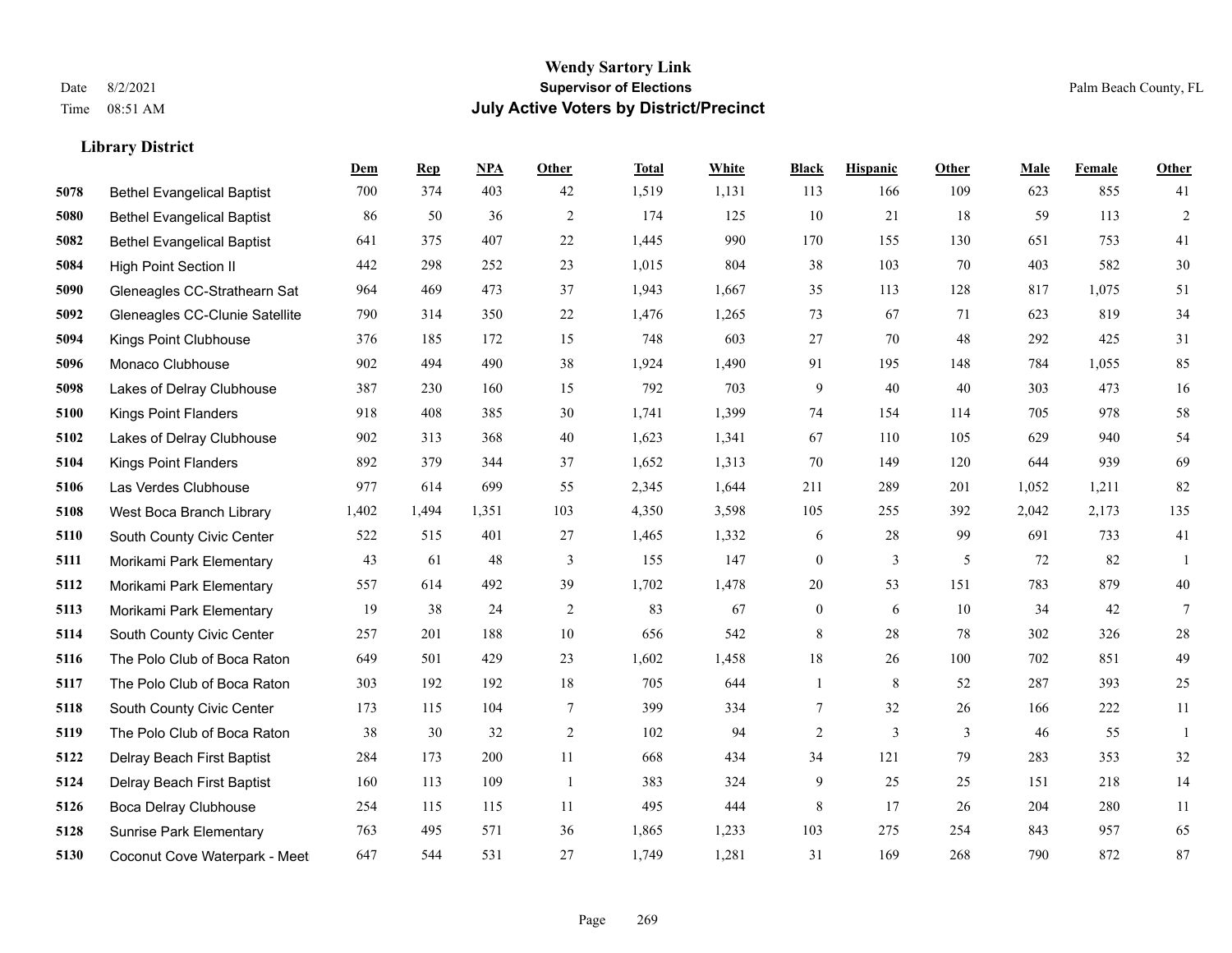|      |                                    | Dem   | <b>Rep</b> | NPA | <b>Other</b> | <b>Total</b> | <b>White</b> | <b>Black</b> | <b>Hispanic</b> | <b>Other</b> | <b>Male</b> | Female | <b>Other</b> |
|------|------------------------------------|-------|------------|-----|--------------|--------------|--------------|--------------|-----------------|--------------|-------------|--------|--------------|
| 5132 | <b>Eagles Landing Middle</b>       | 954   | 575        | 638 | 44           | 2,211        | 1,516        | 148          | 322             | 225          | 975         | 1,165  | 71           |
| 5134 | Coconut Cove Waterpark - Meet      | 542   | 470        | 449 | 31           | 1,492        | 1,064        | 67           | 231             | 130          | 704         | 733    | 55           |
| 5136 | West Boca Branch Library           | 868   | 505        | 689 | 40           | 2,102        | 1,369        | 124          | 396             | 213          | 880         | 1,153  | 69           |
| 5138 | <b>Whispering Pines Elementary</b> | 893   | 563        | 619 | 44           | 2,119        | 1,406        | 131          | 307             | 275          | 924         | 1,116  | 79           |
| 5140 | Olympic Heights High               | 1,045 | 764        | 911 | 50           | 2,770        | 1,789        | 149          | 531             | 301          | 1,250       | 1,407  | 113          |
| 5142 | <b>Whispering Pines Elementary</b> | 302   | 243        | 253 | 21           | 819          | 593          | 29           | 104             | 93           | 327         | 454    | $38\,$       |
| 5144 | Whisper Walk Section B             | 924   | 446        | 421 | 33           | 1,824        | 1,444        | 52           | 210             | 118          | 698         | 1,074  | 52           |
| 5146 | Century Village West               | 918   | 493        | 380 | 39           | 1,830        | 1,417        | 76           | 179             | 158          | 663         | 1,095  | $72\,$       |
| 5148 | Century Village West               | 751   | 358        | 364 | 23           | 1,496        | 1,189        | 47           | 139             | 121          | 573         | 847    | 76           |
| 5150 | Century Village West               | 683   | 278        | 280 | 20           | 1,261        | 990          | 49           | 139             | 83           | 448         | 770    | 43           |
| 5152 | West Boca Raton High               | 953   | 792        | 855 | 44           | 2,644        | 1,974        | 83           | 249             | 338          | 1,242       | 1,292  | 110          |
| 5154 | Daggerwing Nature Center           | 905   | 776        | 756 | 52           | 2,489        | 1,713        | 79           | 347             | 350          | 1,115       | 1,258  | 116          |
| 5156 | Southwinds Golf Course             | 725   | 494        | 581 | 32           | 1,832        | 1,237        | 86           | 261             | 248          | 791         | 954    | 87           |
| 5158 | <b>Boca West Country Club</b>      | 765   | 454        | 510 | 47           | 1,776        | 1,596        | $\tau$       | 72              | 101          | 736         | 994    | $46\,$       |
| 5160 | <b>Boca West Country Club</b>      | 808   | 459        | 413 | 34           | 1,714        | 1,613        | 4            | 27              | 70           | 669         | 1,003  | $42\,$       |
| 5162 | Glades Presbyterian Church         | 766   | 743        | 640 | 37           | 2,186        | 1,605        | 64           | 308             | 209          | 1,040       | 1,061  | 85           |
| 5164 | Sandpiper Shores Elementary        | 1,011 | 648        | 668 | 44           | 2,371        | 1,814        | 71           | 251             | 235          | 1,073       | 1,218  | 80           |
| 5166 | <b>Glades Road Branch Library</b>  | 820   | 714        | 747 | 50           | 2,331        | 1,612        | 120          | 354             | 245          | 1,002       | 1,229  | 100          |
| 5168 | <b>Glades Road Branch Library</b>  | 955   | 604        | 609 | 41           | 2,209        | 1,665        | 63           | 270             | 211          | 856         | 1,293  | 60           |
| 5170 | Olympic Heights High               | 1,144 | 625        | 758 | 44           | 2,571        | 1,888        | 82           | 353             | 248          | 997         | 1,478  | 96           |
| 5172 | Del Prado Elementary               | 240   | 297        | 203 | 17           | 757          | 679          | 10           | 11              | 57           | 361         | 375    | 21           |
| 5174 | <b>Waters Edge Elementary</b>      | 867   | 756        | 808 | 46           | 2,477        | 1,670        | 127          | 362             | 318          | 1,145       | 1,212  | 120          |
| 5176 | Loggers Run Middle                 | 468   | 351        | 362 | 16           | 1,197        | 828          | 46           | 199             | 124          | 503         | 631    | 63           |
| 5178 | Loggers Run Middle                 | 719   | 539        | 632 | 46           | 1,936        | 1,068        | 188          | 408             | 272          | 856         | 979    | 101          |
| 5180 | Boca Glades Baptist Church         | 687   | 369        | 627 | 40           | 1,723        | 972          | 128          | 391             | 232          | 783         | 858    | 82           |
| 5182 | Boca Glades Baptist Church         | 577   | 291        | 539 | 34           | 1,441        | 740          | 131          | 364             | 206          | 645         | 725    | 71           |
| 5184 | <b>Coral Sunset Elementary</b>     | 901   | 560        | 719 | 37           | 2,217        | 1,222        | 241          | 433             | 321          | 1,021       | 1,087  | 109          |
| 5186 | <b>Coral Sunset Elementary</b>     | 1,009 | 419        | 851 | 39           | 2,318        | 995          | 348          | 650             | 325          | 983         | 1,212  | 123          |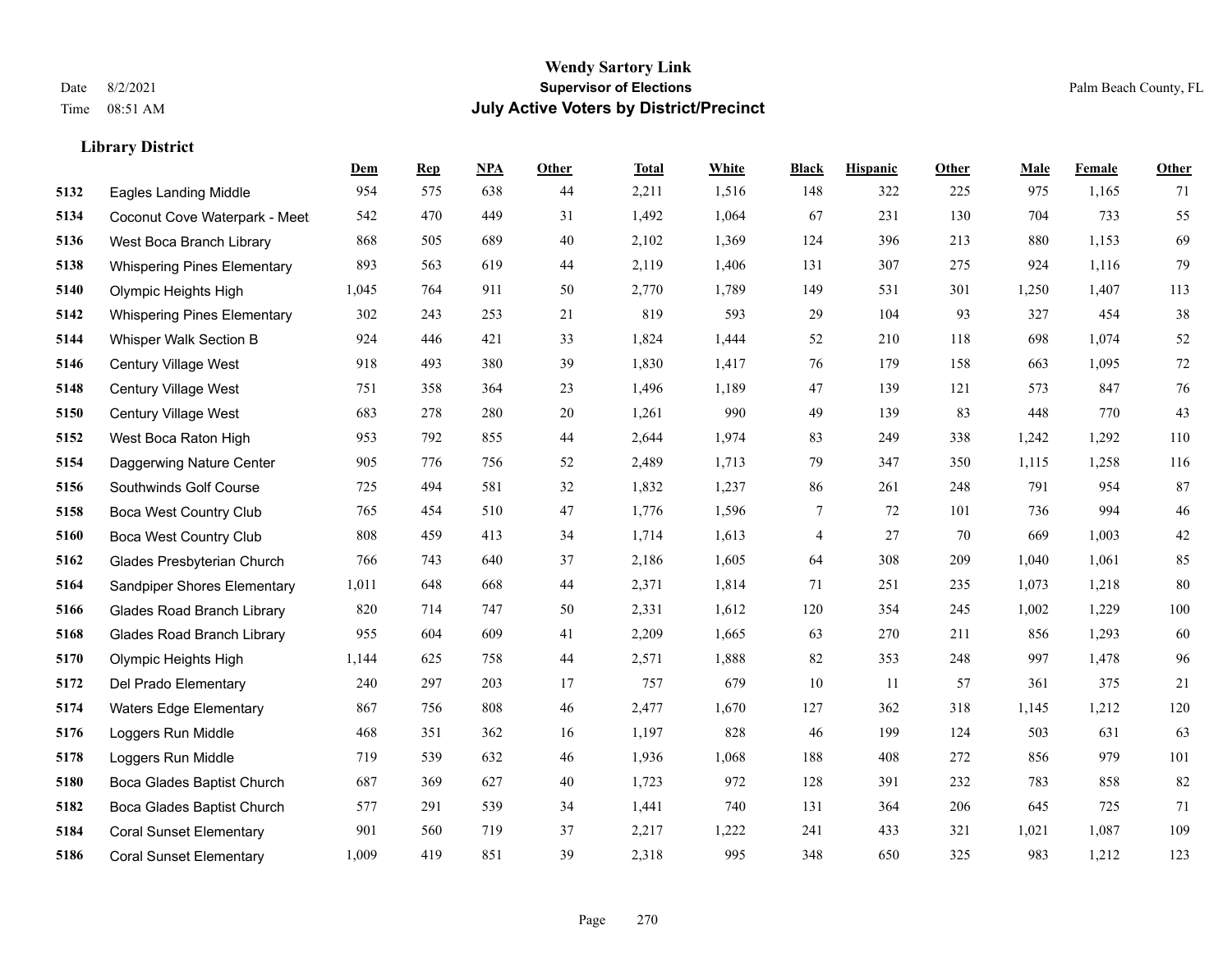|      |                                     | Dem              | <b>Rep</b>       | NPA              | <b>Other</b>     | <b>Total</b>   | <b>White</b>   | <b>Black</b>     | <b>Hispanic</b>  | Other          | <b>Male</b>    | <b>Female</b>  | <b>Other</b> |
|------|-------------------------------------|------------------|------------------|------------------|------------------|----------------|----------------|------------------|------------------|----------------|----------------|----------------|--------------|
| 5188 | Pines Of Boca Barwood               | 972              | 620              | 777              | 48               | 2,417          | 1,426          | 140              | 531              | 320            | 1,022          | 1,293          | 102          |
| 5190 | Lakes at Boca Rio Clubhouse         | 407              | 284              | 331              | 19               | 1,041          | 687            | 62               | 174              | 118            | 475            | 520            | 46           |
| 5192 | Hammock Pointe Elementary           | 1,067            | 675              | 912              | 41               | 2,695          | 1,546          | 202              | 567              | 380            | 1,158          | 1,413          | 124          |
| 5194 | Lakes Of Boca Barwood               | 399              | 253              | 374              | 21               | 1,047          | 618            | 49               | 240              | 140            | 442            | 548            | 57           |
| 6002 | <b>Canal Point Community Center</b> | 81               | 101              | 60               | $\theta$         | 242            | 105            | 38               | 84               | 15             | 108            | 124            | $10\,$       |
| 6004 | Pahokee Recreation Center           | 960              | 175              | 228              | 5                | 1,368          | 179            | 882              | 224              | 83             | 562            | 758            | $48\,$       |
| 6006 | Pahokee Recreation Center           | 995              | 165              | 274              | 13               | 1,447          | 122            | 844              | 380              | 101            | 645            | 720            | 82           |
| 6008 | Pahokee High                        | 516              | 21               | 101              | 2                | 640            | 7              | 587              | 3                | 43             | 186            | 423            | 31           |
| 6010 | <b>Canal Point Community Center</b> | 25               | 6                | 6                | $\overline{0}$   | 37             | 12             | 20               | $\overline{2}$   | $\overline{3}$ | 21             | 16             | $\mathbf{0}$ |
| 6012 | Belle Glade Library/Civic Ctr       | 177              | 29               | 58               | $\overline{0}$   | 264            | 30             | 146              | 75               | 13             | 103            | 150            | 11           |
| 6014 | Belle Glade Library/Civic Ctr       |                  | 2                | $\mathbf{1}$     | $\theta$         | $\overline{4}$ | $\overline{0}$ | $\overline{0}$   | 4                | $\theta$       | $\overline{1}$ | 3              | $\mathbf{0}$ |
| 6016 | South Bay Commission Chambe         | 35               | 50               | 26               | 2                | 113            | 73             | $\tau$           | 22               | 11             | 59             | 49             | 5            |
| 6018 | South Bay Commission Chambe         | 1,199            | 83               | 224              | 11               | 1,517          | 60             | 1,169            | 209              | 79             | 637            | 841            | 39           |
| 6020 | <b>Glades Central High</b>          | 442              | 78               | 133              | 8                | 661            | 81             | 383              | 160              | 37             | 307            | 321            | 33           |
| 6022 | Belle Glade Library/Civic Ctr       | 1,362            | 105              | 254              | 16               | 1,737          | 93             | 1,387            | 144              | 113            | 715            | 953            | 69           |
| 6024 | Lewis Evans Resource Center         | 1,699            | 66               | 261              | 15               | 2,041          | 31             | 1,774            | 123              | 113            | 817            | 1,155          | 69           |
| 6026 | Lewis Evans Resource Center         | $\overline{2}$   | $\boldsymbol{0}$ | $\overline{2}$   | $\mathbf{0}$     | $\overline{4}$ | $\overline{0}$ | $\boldsymbol{0}$ | 4                | $\mathbf{0}$   | -1             | 3              | $\mathbf{0}$ |
| 6028 | Belle Glade Library/Civic Ctr       | 748              | 460              | 323              | 15               | 1,546          | 419            | 392              | 650              | 85             | 723            | 780            | 43           |
| 6029 | Belle Glade Library/Civic Ctr       |                  | $\boldsymbol{0}$ | $\boldsymbol{0}$ | $\mathbf{0}$     | 1              | $\mathbf{0}$   | $\overline{1}$   | $\mathbf{0}$     | $\mathbf{0}$   | -1             | $\mathbf{0}$   | $\mathbf{0}$ |
| 6030 | Belle Glade Library/Civic Ctr       | 8                | 3                | 12               | $\overline{2}$   | 25             | 8              | $\mathbf{0}$     | 17               | $\theta$       | $\tau$         | 16             | 2            |
| 6032 | Gove Elementary                     | 674              | 295              | 273              | 5                | 1,247          | 313            | 430              | 406              | 98             | 534            | 670            | 43           |
| 6034 | Gove Elementary                     | $\boldsymbol{0}$ | $\overline{4}$   | $\boldsymbol{0}$ | $\boldsymbol{0}$ | $\overline{4}$ | $\overline{4}$ | $\boldsymbol{0}$ | $\boldsymbol{0}$ | $\mathbf{0}$   | $\mathfrak{Z}$ | $\overline{1}$ | $\mathbf{0}$ |
| 6036 | Gove Elementary                     | 393              | 162              | 205              | 10               | 770            | 137            | 151              | 437              | 45             | 334            | 406            | 30           |
| 6038 | South Bay Commission Chambe         | $\mathbf{0}$     | $\boldsymbol{0}$ | $\mathbf{0}$     | $\mathbf{0}$     | $\mathbf{0}$   | $\overline{0}$ | $\boldsymbol{0}$ | $\mathbf{0}$     | $\theta$       | $\theta$       | $\overline{0}$ | $\mathbf{0}$ |
| 6040 | Osceola Creek Middle                | 102              | 125              | 104              | $\overline{1}$   | 332            | 252            | 12               | 34               | 34             | 154            | 162            | 16           |
| 6042 | Osceola Creek Middle                | 992              | 1,212            | 1,026            | 62               | 3,292          | 2,113          | 430              | 486              | 263            | 1,573          | 1,610          | 109          |
| 6044 | <b>Frontier Elementary</b>          | 912              | 975              | 781              | 59               | 2,727          | 1,741          | 414              | 341              | 231            | 1,279          | 1,363          | 85           |
| 6045 | Acreage Branch Library              | 205              | 267              | 178              | 10               | 660            | 420            | 81               | 90               | 69             | 316            | 313            | 31           |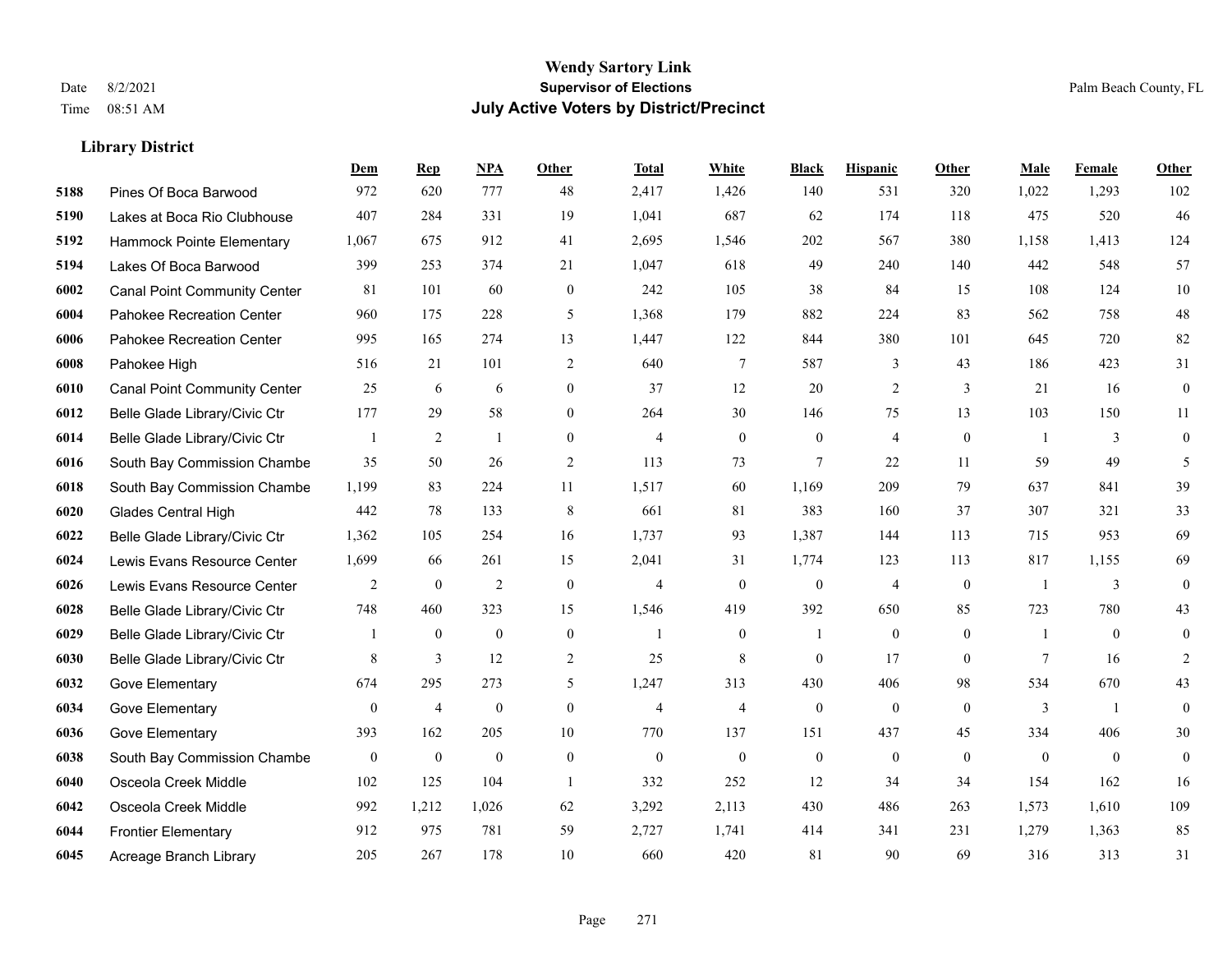|      |                                 | Dem              | <b>Rep</b>       | NPA              | <b>Other</b>   | <b>Total</b> | White          | <b>Black</b>     | <b>Hispanic</b>  | Other          | <b>Male</b>    | Female         | <b>Other</b>            |
|------|---------------------------------|------------------|------------------|------------------|----------------|--------------|----------------|------------------|------------------|----------------|----------------|----------------|-------------------------|
| 6046 | Pierce Hammock Elementary       | 807              | 958              | 747              | 45             | 2,557        | 1,642          | 361              | 316              | 238            | 1,235          | 1,224          | 98                      |
| 6048 | Pierce Hammock Elementary       | $\boldsymbol{0}$ | $\mathbf{0}$     | $\mathbf{0}$     | $\mathbf{0}$   | $\mathbf{0}$ | $\mathbf{0}$   | $\mathbf{0}$     | $\mathbf{0}$     | $\theta$       | $\overline{0}$ | $\mathbf{0}$   | $\mathbf{0}$            |
| 6050 | Acreage Branch Library          | 879              | 883              | 730              | 57             | 2,549        | 1,558          | 376              | 349              | 266            | 1,195          | 1,262          | 92                      |
| 6051 | Cornerstone Fellowship          | 611              | 750              | 549              | 49             | 1,959        | 1,248          | 210              | 290              | 211            | 915            | 972            | 72                      |
| 6052 | Seminole Ridge High             | 615              | 643              | 558              | 36             | 1,852        | 1,142          | 224              | 310              | 176            | 878            | 900            | 74                      |
| 6054 | <b>Acreage Pines Elementary</b> | $\mathbf{0}$     | $\bf{0}$         | $\mathbf{0}$     | $\overline{0}$ | $\mathbf{0}$ | $\mathbf{0}$   | $\boldsymbol{0}$ | $\boldsymbol{0}$ | $\overline{0}$ | $\overline{0}$ | $\overline{0}$ | $\boldsymbol{0}$        |
| 6056 | Pierce Hammock Elementary       | $\mathbf{0}$     | $\mathbf{0}$     | $\mathbf{0}$     | $\mathbf{0}$   | $\mathbf{0}$ | $\overline{0}$ | $\boldsymbol{0}$ | $\mathbf{0}$     | $\theta$       | $\overline{0}$ | $\theta$       | $\boldsymbol{0}$        |
| 6058 | <b>Acreage Pines Elementary</b> | 740              | 603              | 558              | 38             | 1,939        | 1,048          | 352              | 244              | 295            | 937            | 939            | 63                      |
| 6060 | Indian Trail Improvement Dist   | 893              | 954              | 800              | 59             | 2,706        | 1,682          | 342              | 399              | 283            | 1,244          | 1,363          | 99                      |
| 6062 | Sandhill Crane Golf Club        | 231              | 423              | 256              | 24             | 934          | 668            | 71               | 72               | 123            | 456            | 445            | 33                      |
| 6064 | Sandhill Crane Golf Club        | 32               | 55               | 33               | $\overline{4}$ | 124          | 102            | $\overline{4}$   | 12               | 6              | 60             | 60             | $\overline{\mathbf{4}}$ |
| 6072 | Seminole Ridge High             | 459              | 442              | 425              | 40             | 1,366        | 627            | 253              | 366              | 120            | 636            | 706            | 24                      |
| 6073 | Seminole Ridge High             | $\mathbf{0}$     | $\boldsymbol{0}$ | $\boldsymbol{0}$ | $\mathbf{0}$   | $\mathbf{0}$ | $\mathbf{0}$   | $\mathbf{0}$     | $\mathbf{0}$     | $\theta$       | $\overline{0}$ | $\mathbf{0}$   | $\mathbf{0}$            |
| 6076 | <b>Western Pines Middle</b>     | 639              | 707              | 570              | 36             | 1,952        | 1,420          | 154              | 203              | 175            | 931            | 937            | 84                      |
| 6078 | <b>Western Pines Middle</b>     | 658              | 724              | 657              | 39             | 2,078        | 1,390          | 158              | 357              | 173            | 983            | 1,035          | 60                      |
| 6080 | <b>Golden Grove Elementary</b>  | 608              | 777              | 621              | 49             | 2,055        | 1,382          | 130              | 344              | 199            | 956            | 1,015          | 84                      |
| 6082 | Seminole Ridge High             | 11               | 6                | 15               | $\overline{2}$ | 34           | 29             | $\boldsymbol{0}$ | $\mathfrak{Z}$   | 2              | 13             | 21             | $\boldsymbol{0}$        |
| 6084 | Oasis Church                    | 262              | 380              | 312              | 40             | 994          | 619            | 61               | 213              | 101            | 491            | 487            | 16                      |
| 6086 | Oasis Church                    | 266              | 414              | 244              | 21             | 945          | 691            | 93               | 86               | 75             | 433            | 482            | 30                      |
| 6088 | Seminole Ridge High             | 542              | 680              | 544              | 40             | 1,806        | 1,162          | 215              | 286              | 143            | 848            | 904            | 54                      |
| 6090 | Loxahatchee Groves Elementary   | 780              | 887              | 746              | 57             | 2,470        | 1,535          | 280              | 445              | 210            | 1,194          | 1,184          | 92                      |
| 6092 | Oasis Church                    | 173              | 227              | 142              | 17             | 559          | 363            | 46               | 105              | 45             | 269            | 269            | 21                      |
| 6094 | Palms West Presbyterian         | 673              | 929              | 657              | 42             | 2,301        | 1,834          | 78               | 207              | 182            | 1,101          | 1,126          | 74                      |
| 6096 | Palms West Presbyterian         | $\boldsymbol{0}$ | $\bf{0}$         | $\boldsymbol{0}$ | $\mathbf{0}$   | $\mathbf{0}$ | $\mathbf{0}$   | $\boldsymbol{0}$ | $\boldsymbol{0}$ | $\mathbf{0}$   | $\overline{0}$ | $\mathbf{0}$   | $\boldsymbol{0}$        |
| 6098 | <b>HL Johnson Elementary</b>    | 657              | 505              | 463              | 37             | 1,662        | 916            | 304              | 257              | 185            | 755            | 866            | 41                      |
| 6100 | Madison Green Clubhouse         | 1,238            | 721              | 749              | 50             | 2,758        | 1,199          | 778              | 403              | 378            | 1,278          | 1,377          | 103                     |
| 6102 | <b>RPB Recreation Center</b>    | 656              | 475              | 452              | 25             | 1,608        | 941            | 264              | 258              | 145            | 661            | 891            | 56                      |
| 6104 | Crestwood Middle                | 181              | 151              | 118              | 8              | 458          | 216            | 76               | 81               | 85             | 215            | 223            | 20                      |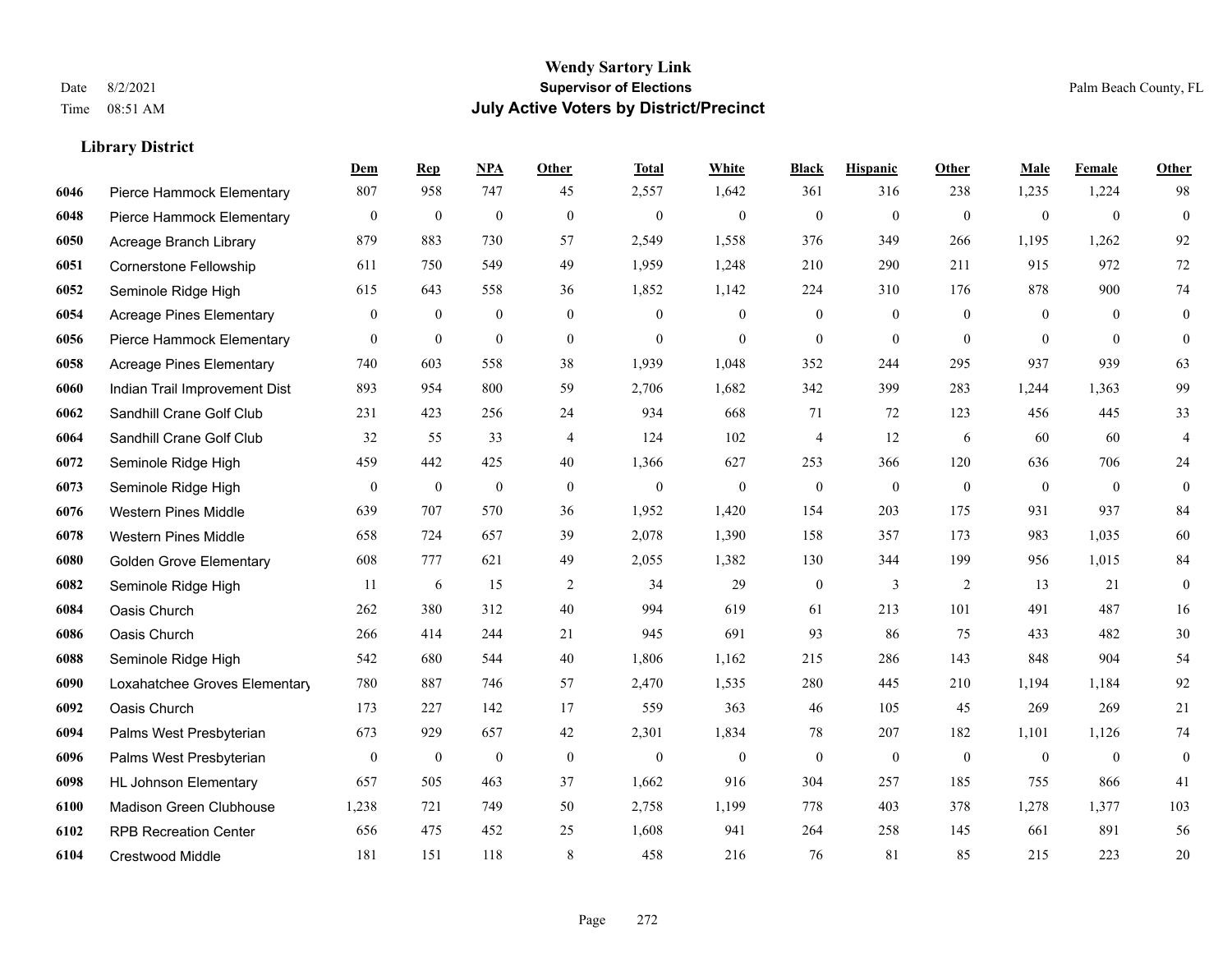|      |                                | Dem          | <b>Rep</b>       | NPA              | <b>Other</b>   | <b>Total</b>   | <b>White</b>     | <b>Black</b>     | <b>Hispanic</b>  | <b>Other</b>   | <b>Male</b>      | Female         | <b>Other</b>     |
|------|--------------------------------|--------------|------------------|------------------|----------------|----------------|------------------|------------------|------------------|----------------|------------------|----------------|------------------|
| 6106 | <b>RPB Recreation Center</b>   | 216          | 121              | 196              | 9              | 542            | 225              | 97               | 155              | 65             | 214              | 308            | 20               |
| 6108 | Calypso Bay Waterpark          | $\mathbf{0}$ | $\mathbf{0}$     | $\mathbf{0}$     | $\theta$       | $\mathbf{0}$   | $\mathbf{0}$     | $\mathbf{0}$     | $\mathbf{0}$     | $\theta$       | $\theta$         | $\theta$       | $\mathbf{0}$     |
| 6112 | <b>Crestwood Middle</b>        | 471          | 412              | 357              | 33             | 1,273          | 679              | 230              | 214              | 150            | 591              | 639            | 43               |
| 6114 | RPB Village Hall               | 1,069        | 695              | 685              | 41             | 2,490          | 1,367            | 467              | 430              | 226            | 1,165            | 1,234          | 91               |
| 6116 | <b>HL Johnson Elementary</b>   | 729          | 413              | 481              | 51             | 1,674          | 868              | 323              | 275              | 208            | 735              | 894            | 45               |
| 6118 | <b>RPB Branch Library</b>      | 1,087        | 564              | 695              | 54             | 2,400          | 1,141            | 578              | 430              | 251            | 1,044            | 1,267          | 89               |
| 6120 | Royal Palm Beach High          | 402          | 318              | 260              | 17             | 997            | 475              | 202              | 153              | 167            | 471              | 501            | 25               |
| 6122 | <b>RPB Cultural Center</b>     | 1,169        | 662              | 752              | 50             | 2,633          | 1,392            | 499              | 492              | 250            | 1,135            | 1,409          | 89               |
| 6124 | <b>RPB Cultural Center</b>     | 584          | 320              | 384              | 18             | 1,306          | 636              | 278              | 276              | 116            | 550              | 715            | 41               |
| 6126 | Calypso Bay Waterpark          | 684          | 297              | 499              | 32             | 1,512          | 547              | 410              | 362              | 193            | 651              | 800            | 61               |
| 6128 | Royal Palm Beach High          | 35           | 27               | 28               | 3              | 93             | 51               | 25               | 10               | 7              | 42               | 51             | $\boldsymbol{0}$ |
| 6130 | Royal Palm Beach High          | 81           | 43               | 88               | 5              | 217            | 100              | 36               | 60               | 21             | 100              | 110            | $\tau$           |
| 6132 | Royal Palm Beach High          | 390          | 188              | 259              | 18             | 855            | 413              | 166              | 184              | 92             | 388              | 435            | $32\,$           |
| 6134 | Christ Fellowship Church RPB   | 960          | 469              | 686              | 29             | 2,144          | 848              | 503              | 499              | 294            | 954              | 1,096          | 94               |
| 6136 | Calypso Bay Waterpark          |              | $\mathbf{1}$     | $\mathbf{0}$     | $\theta$       | $\overline{2}$ | $\overline{0}$   |                  | $\mathbf{0}$     |                | $\theta$         |                |                  |
| 6138 | Royal Palm Beach High          | $\mathbf{0}$ | $\boldsymbol{0}$ | $\mathbf{0}$     | $\overline{0}$ | $\theta$       | $\boldsymbol{0}$ | $\boldsymbol{0}$ | $\mathbf{0}$     | $\overline{0}$ | $\mathbf{0}$     | $\overline{0}$ | $\mathbf{0}$     |
| 6140 | Royal Palm Beach High          | 336          | 506              | 304              | 32             | 1,178          | 858              | 107              | 112              | 101            | 566              | 588            | 24               |
| 6142 | Christ Fellowship Church RPB   | $\mathbf{0}$ | $\bf{0}$         | $\boldsymbol{0}$ | $\mathbf{0}$   | $\theta$       | $\boldsymbol{0}$ | $\boldsymbol{0}$ | $\mathbf{0}$     | $\theta$       | $\mathbf{0}$     | $\theta$       | $\boldsymbol{0}$ |
| 6144 | Christ Fellowship Church RPB   | $\mathbf{0}$ | $\boldsymbol{0}$ | $\boldsymbol{0}$ | $\overline{0}$ | $\mathbf{0}$   | $\boldsymbol{0}$ | 0                | $\boldsymbol{0}$ | $\overline{0}$ | $\boldsymbol{0}$ | $\mathbf{0}$   | $\mathbf{0}$     |
| 6146 | Christ Fellowship Church RPB   |              | 2                | $\overline{1}$   | $\overline{0}$ | $\overline{4}$ | 3                | $\mathbf{0}$     | $\mathbf{0}$     |                | 3                | $\mathbf{1}$   | $\overline{0}$   |
| 6148 | Christ Fellowship Church RPB   | $\mathbf{0}$ | $\mathbf{0}$     | $\mathbf{1}$     | $\overline{0}$ |                | 1                | $\boldsymbol{0}$ | $\mathbf{0}$     | $\theta$       | $\overline{0}$   | $\mathbf{1}$   | $\overline{0}$   |
| 6150 | <b>Binks Forest Elementary</b> | 25           | 41               | 41               | 5              | 112            | 82               | 5                | 10               | 15             | 50               | 59             | 3                |
| 6152 | <b>Binks Forest Elementary</b> | 410          | 558              | 377              | 34             | 1,379          | 1,053            | 46               | 131              | 149            | 650              | 684            | 45               |
| 6154 | Wellington Landings Middle     | 466          | 528              | 390              | 28             | 1,412          | 1,021            | 86               | 187              | 118            | 634              | 738            | $40\,$           |
| 6156 | <b>Binks Forest Elementary</b> | 632          | 717              | 569              | 39             | 1,957          | 1,377            | 127              | 284              | 169            | 888              | 1,008          | 61               |
| 6158 | <b>Wellington Elementary</b>   | 783          | 940              | 544              | 40             | 2,307          | 1,700            | 129              | 305              | 173            | 1,051            | 1,181          | 75               |
| 6160 | Wellington Landings Middle     | 663          | 582              | 562              | 43             | 1,850          | 1,204            | 164              | 333              | 149            | 861              | 935            | 54               |
| 6162 | First Baptist Church Wel       | 764          | 661              | 552              | 44             | 2,021          | 1,288            | 207              | 345              | 181            | 898              | 1,059          | 64               |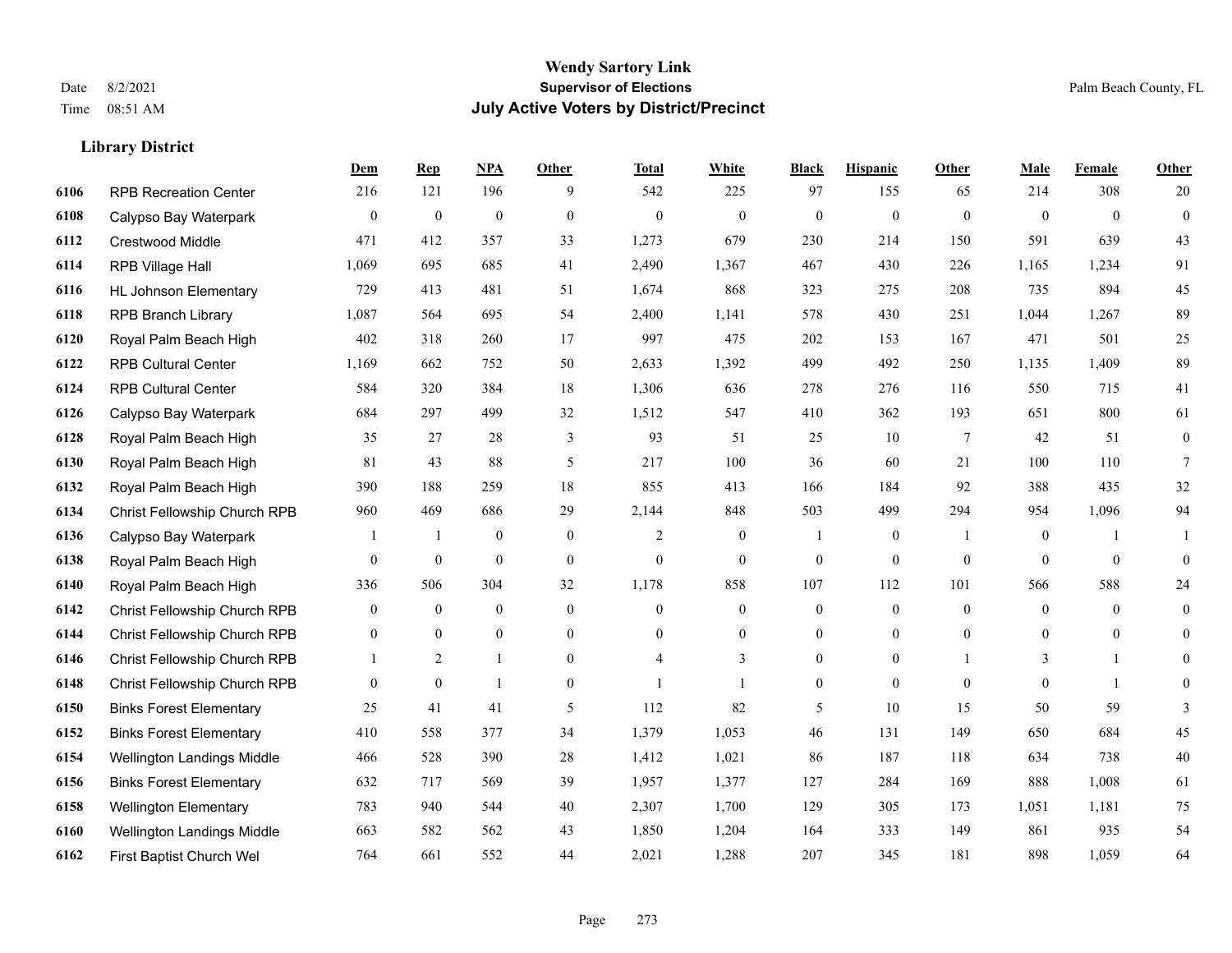|      |                                     | Dem              | <b>Rep</b>       | NPA              | <b>Other</b>   | <b>Total</b>     | White            | <b>Black</b>     | <b>Hispanic</b>  | <b>Other</b> | <b>Male</b>      | <b>Female</b>  | Other            |
|------|-------------------------------------|------------------|------------------|------------------|----------------|------------------|------------------|------------------|------------------|--------------|------------------|----------------|------------------|
| 6164 | First Baptist Church Wel            | 830              | 804              | 598              | 54             | 2,286            | 1,539            | 183              | 371              | 193          | 1,022            | 1,190          | 74               |
| 6166 | <b>Wellington Community Center</b>  | 858              | 861              | 735              | 47             | 2,501            | 1,743            | 151              | 395              | 212          | 1,153            | 1,268          | $80\,$           |
| 6168 | First Baptist Church Wel            | 128              | 181              | 141              | 9              | 459              | 353              | 27               | 44               | 35           | 213              | 234            | 12               |
| 6170 | Christ Fellowship Church RPB        | $\boldsymbol{0}$ | 6                | $\overline{2}$   | $\mathbf{0}$   | 8                | $\,8\,$          | $\boldsymbol{0}$ | $\overline{0}$   | $\mathbf{0}$ | 3                | 5              | $\boldsymbol{0}$ |
| 6172 | <b>Christ Fellowship Church RPB</b> | 1,297            | 575              | 823              | 67             | 2,762            | 961              | 843              | 633              | 325          | 1,181            | 1,464          | 117              |
| 6174 | Christ Fellowship Church RPB        | 26               | 50               | 36               | 2              | 114              | 89               | 7                | 7                | 11           | 54               | 56             | 4                |
| 6176 | Christ Fellowship Church RPB        | 21               | 13               | 18               | 2              | 54               | 22               | 9                | 18               | 5            | 23               | 29             | $\overline{2}$   |
| 6178 | <b>Everglades Elementary</b>        | 556              | 376              | 442              | 26             | 1,400            | 640              | 291              | 247              | 222          | 644              | 688            | 68               |
| 6180 | <b>Everglades Elementary</b>        | 18               | 49               | 19               | $\overline{2}$ | 88               | 67               | 4                | 14               | 3            | 41               | 45             | $\overline{c}$   |
| 6182 | New Horizons Elementary             | 292              | 451              | 318              | 14             | 1,075            | 788              | 53               | 113              | 121          | 464              | 582            | 29               |
| 6184 | Wellington High                     | 660              | 577              | 522              | 37             | 1,796            | 1,112            | 242              | 286              | 156          | 793              | 945            | 58               |
| 6186 | <b>Elbridge Gale Elementary</b>     | 818              | 554              | 628              | 42             | 2,042            | 1,111            | 292              | 424              | 215          | 889              | 1,070          | 83               |
| 6188 | <b>Wellington Village Park</b>      | 219              | 418              | 290              | 27             | 954              | 809              | 16               | 46               | 83           | 383              | 522            | 49               |
| 6190 | Wellington Village Hall             | 816              | 450              | 630              | 41             | 1,937            | 866              | 354              | 507              | 210          | 807              | 1,055          | $75\,$           |
| 6192 | <b>St Peters Methodist Church</b>   | 971              | 787              | 805              | 63             | 2,626            | 1,559            | 281              | 547              | 239          | 1,199            | 1,339          | 88               |
| 6194 | <b>Equestrian Trails Elementary</b> | 504              | 289              | 340              | 20             | 1,153            | 518              | 293              | 155              | 187          | 512              | 586            | 55               |
| 6196 | Palm Beach Central High             | $\boldsymbol{0}$ | $\boldsymbol{0}$ | $\boldsymbol{0}$ | $\mathbf{0}$   | $\boldsymbol{0}$ | $\boldsymbol{0}$ | $\boldsymbol{0}$ | $\boldsymbol{0}$ | $\mathbf{0}$ | $\boldsymbol{0}$ | $\overline{0}$ | $\boldsymbol{0}$ |
| 6198 | Wellington Branch Library           | 522              | 351              | 340              | 35             | 1,248            | 690              | 190              | 258              | 110          | 527              | 689            | $32\,$           |
| 6200 | <b>Emerald Cove Middle</b>          | 538              | 559              | 499              | 44             | 1,640            | 1,021            | 178              | 268              | 173          | 727              | 862            | 51               |
| 6202 | <b>Emerald Cove Middle</b>          | 102              | 83               | 95               | $\tau$         | 287              | 160              | 60               | 51               | 16           | 129              | 152            | 6                |
| 6204 | <b>Emerald Cove Middle</b>          | 30               | 20               | 33               | $\overline{0}$ | 83               | 43               | 24               | 8                | 8            | 21               | 58             | 4                |
| 6206 | Palm Beach Central High             | 269              | 245              | 181              | 9              | 704              | 378              | 145              | 60               | 121          | 316              | 361            | $27\,$           |
| 6207 | Palm Beach Central High             | 278              | 374              | 250              | 19             | 921              | 609              | 92               | 101              | 119          | 422              | 476            | $23\,$           |
| 6208 | Buena Vida Clubhouse                | 319              | 202              | 176              | 13             | 710              | 624              | 19               | 22               | 45           | 320              | 371            | 19               |
| 6210 | Villa Olympia Clubhouse             | 1,555            | 1.051            | 1,262            | 92             | 3,960            | 1,777            | 690              | 677              | 816          | 1,852            | 1,919          | 189              |
| 6212 | Wellington Village Park             | 146              | 226              | 171              | 15             | 558              | 381              | 15               | 91               | 71           | 255              | 276            | 27               |
| 6214 | <b>Wellington Village Park</b>      | 825              | 751              | 681              | 47             | 2,304            | 1,457            | 249              | 278              | 320          | 1,054            | 1,165          | 85               |
| 6216 | Panther Run Elementary              | 231              | 191              | 177              | 10             | 609              | 340              | 96               | 100              | 73           | 281              | 305            | 23               |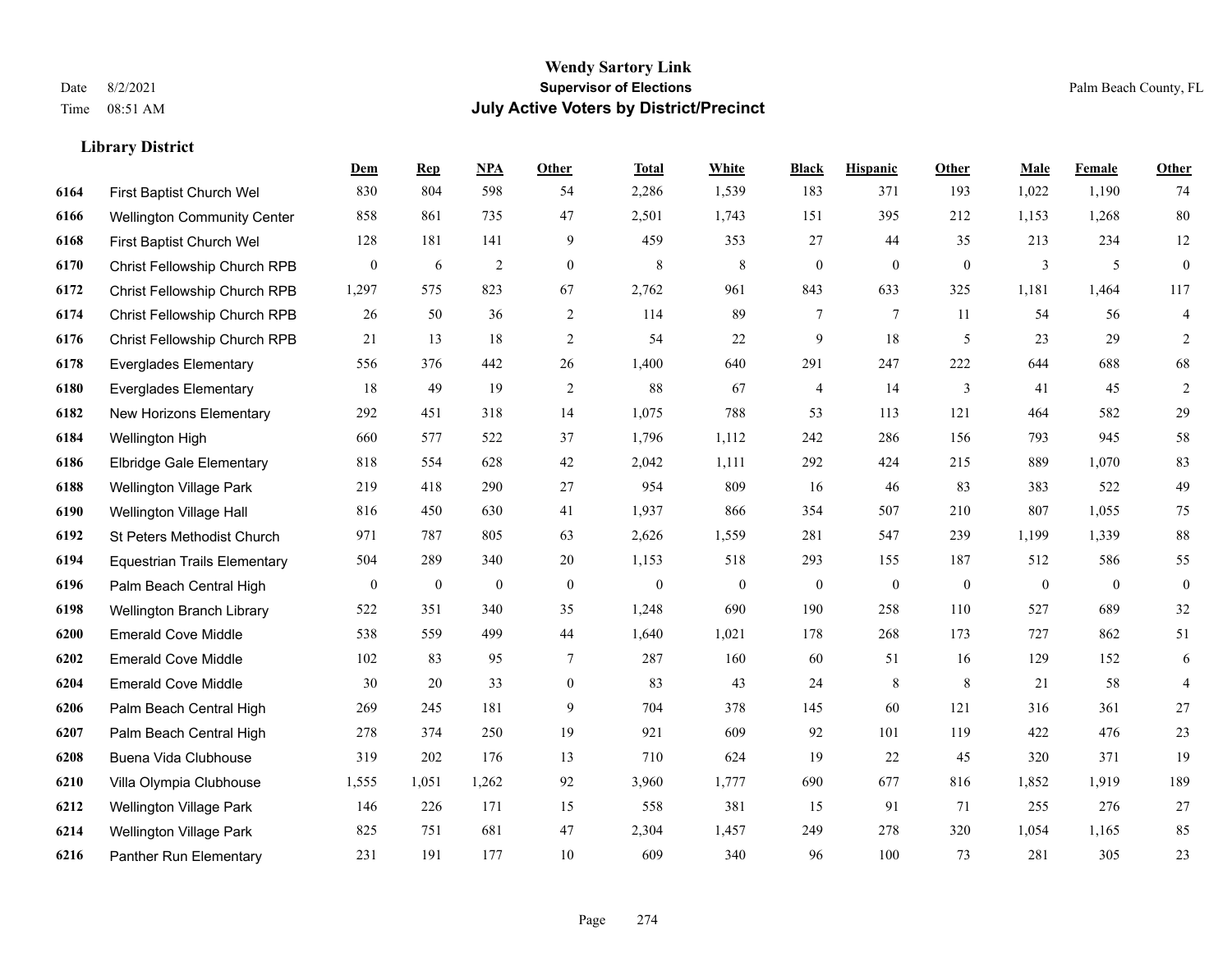|      |                                  | Dem            | <b>Rep</b>       | NPA              | <b>Other</b>   | <b>Total</b>   | <b>White</b>   | <b>Black</b>     | <b>Hispanic</b> | <b>Other</b>   | <b>Male</b>    | <b>Female</b>  | <b>Other</b> |
|------|----------------------------------|----------------|------------------|------------------|----------------|----------------|----------------|------------------|-----------------|----------------|----------------|----------------|--------------|
| 6218 | Wellington Village Park          | $\mathbf{0}$   | $\mathbf{0}$     | $\boldsymbol{0}$ | $\theta$       | $\mathbf{0}$   | $\overline{0}$ | $\overline{0}$   | $\overline{0}$  | $\overline{0}$ | $\theta$       | $\overline{0}$ | $\Omega$     |
| 6220 | <b>Wellington Village Park</b>   | 57             | 28               | 39               | 7              | 131            | 63             | 16               | 31              | 21             | 55             | 72             | 4            |
| 6222 | Panther Run Elementary           | $\theta$       | $\mathbf{1}$     | $\theta$         | $\theta$       | $\mathbf{1}$   |                | $\theta$         | $\overline{0}$  | $\theta$       | $\overline{1}$ | $\theta$       | $\Omega$     |
| 6224 | Discovery Key Elementary         | 969            | 1,113            | 682              | 57             | 2,821          | 2,099          | 181              | 327             | 214            | 1,316          | 1,422          | 83           |
| 6226 | The Isles at Wellington          | 753            | 754              | 620              | 37             | 2,164          | 1,396          | 225              | 241             | 302            | 1,021          | 1,049          | 94           |
| 6228 | Wycliffe Comm Association Bldg   | 763            | 322              | 398              | 20             | 1,503          | 1,406          | 17               | 20              | 60             | 647            | 827            | 29           |
| 6230 | Epiphany Lutheran Church         | 1,136          | 1,196            | 1,089            | 79             | 3,500          | 2,171          | 395              | 563             | 371            | 1,600          | 1,796          | 104          |
| 6232 | Panther Run Elementary           | 683            | 741              | 638              | 47             | 2,109          | 1,346          | 243              | 244             | 276            | 999            | 1,042          | 68           |
| 7002 | J F Kennedy Middle               | $\mathbf{0}$   | $\boldsymbol{0}$ | $\boldsymbol{0}$ | $\mathbf{0}$   | $\overline{0}$ | $\overline{0}$ | $\mathbf{0}$     | $\overline{0}$  | $\theta$       | $\overline{0}$ | $\theta$       | $\mathbf{0}$ |
| 7006 | J F Kennedy Middle               | $\theta$       | $\overline{0}$   | $\mathbf{0}$     | $\mathbf{0}$   | $\theta$       | $\overline{0}$ | $\mathbf{0}$     | $\overline{0}$  | $\theta$       | $\Omega$       | $\theta$       | $\mathbf{0}$ |
| 7008 | J F Kennedy Middle               | $\mathbf{0}$   | $\overline{0}$   | $\mathbf{0}$     | $\theta$       | $\overline{0}$ | $\overline{0}$ | $\overline{0}$   | $\overline{0}$  | $\theta$       | $\theta$       | $\theta$       | $\theta$     |
| 7016 | RB Prep Achievement Academy      | $\overline{2}$ | $\mathbf{1}$     | $\mathbf{0}$     | $\Omega$       | 3              |                | $\overline{2}$   | $\overline{0}$  | $\Omega$       | 2              |                | $\Omega$     |
| 7038 | RB Prep Achievement Academy      | $\theta$       | $\overline{0}$   | $\mathbf{0}$     | $\theta$       | $\Omega$       | $\theta$       | $\theta$         | $\Omega$        | $\theta$       | $\Omega$       | $\theta$       | $\theta$     |
| 7054 | Crossroads Baptist Church        | 985            | 70               | 288              | 13             | 1,356          | 111            | 1,031            | 73              | 141            | 579            | 717            | 60           |
| 7076 | <b>Egret Lake Elementary</b>     | 3              | $\overline{2}$   | -1               | $\mathbf{0}$   | 6              | 4              |                  | $\mathbf{0}$    | $\overline{1}$ | 5              | $\overline{1}$ | $\mathbf{0}$ |
| 7082 | Seminole Trails Elementary       | 1,031          | 317              | 485              | 29             | 1,862          | 678            | 706              | 259             | 219            | 812            | 965            | 85           |
| 7084 | Sharon Christian Church          | 743            | 271              | 428              | 43             | 1,485          | 601            | 445              | 276             | 163            | 607            | 821            | 57           |
| 7098 | U M Church of Palm Beaches       | 21             | 17               | 18               | -1             | 57             | 45             | 2                | 9               | $\overline{1}$ | 29             | 24             | 4            |
| 7110 | <b>Adult Education Center</b>    | 669            | 212              | 391              | 29             | 1,301          | 416            | 400              | 361             | 124            | 524            | 717            | 60           |
| 7112 | <b>Adult Education Center</b>    | 127            | 27               | 59               | 7              | 220            | 52             | 122              | 23              | 23             | 68             | 142            | 10           |
| 7114 | <b>Adult Education Center</b>    | $\theta$       | $\mathbf{0}$     | $\theta$         | $\theta$       | $\theta$       | $\Omega$       | $\mathbf{0}$     | $\overline{0}$  | $\Omega$       | $\Omega$       | $\Omega$       | $\theta$     |
| 7116 | <b>Adult Education Center</b>    | $\mathbf{0}$   | $\mathbf{0}$     | $\mathbf{0}$     | $\overline{0}$ | $\theta$       | $\overline{0}$ | $\boldsymbol{0}$ | $\overline{0}$  | $\mathbf{0}$   | $\mathbf{0}$   | $\mathbf{0}$   | $\theta$     |
| 7118 | <b>Adult Education Center</b>    | 30             | 31               | 36               | 5              | 102            | 76             | 3                | 18              | 5              | 51             | 45             | 6            |
| 7134 | Clayton Hutcheson Hall A         | 795            | 170              | 394              | 23             | 1,382          | 302            | 654              | 283             | 143            | 606            | 709            | 67           |
| 7136 | <b>Haverhill Town Hall</b>       | 44             | 36               | 35               | $\overline{2}$ | 117            | 48             | 32               | 27              | 10             | 48             | 64             | 5            |
| 7138 | <b>Westgate Community Center</b> | 1,550          | 443              | 893              | 29             | 2,915          | 678            | 949              | 989             | 299            | 1,298          | 1,475          | 142          |
| 7140 | <b>Haverhill Town Hall</b>       | 168            | 76               | 96               | 4              | 344            | 106            | 123              | 76              | 39             | 161            | 162            | 21           |
| 7142 | Clayton Hutcheson Hall B         | 34             | $\overline{7}$   | 12               | $\theta$       | 53             | 16             | 25               | $\overline{7}$  | 5              | 23             | 30             | $\mathbf{0}$ |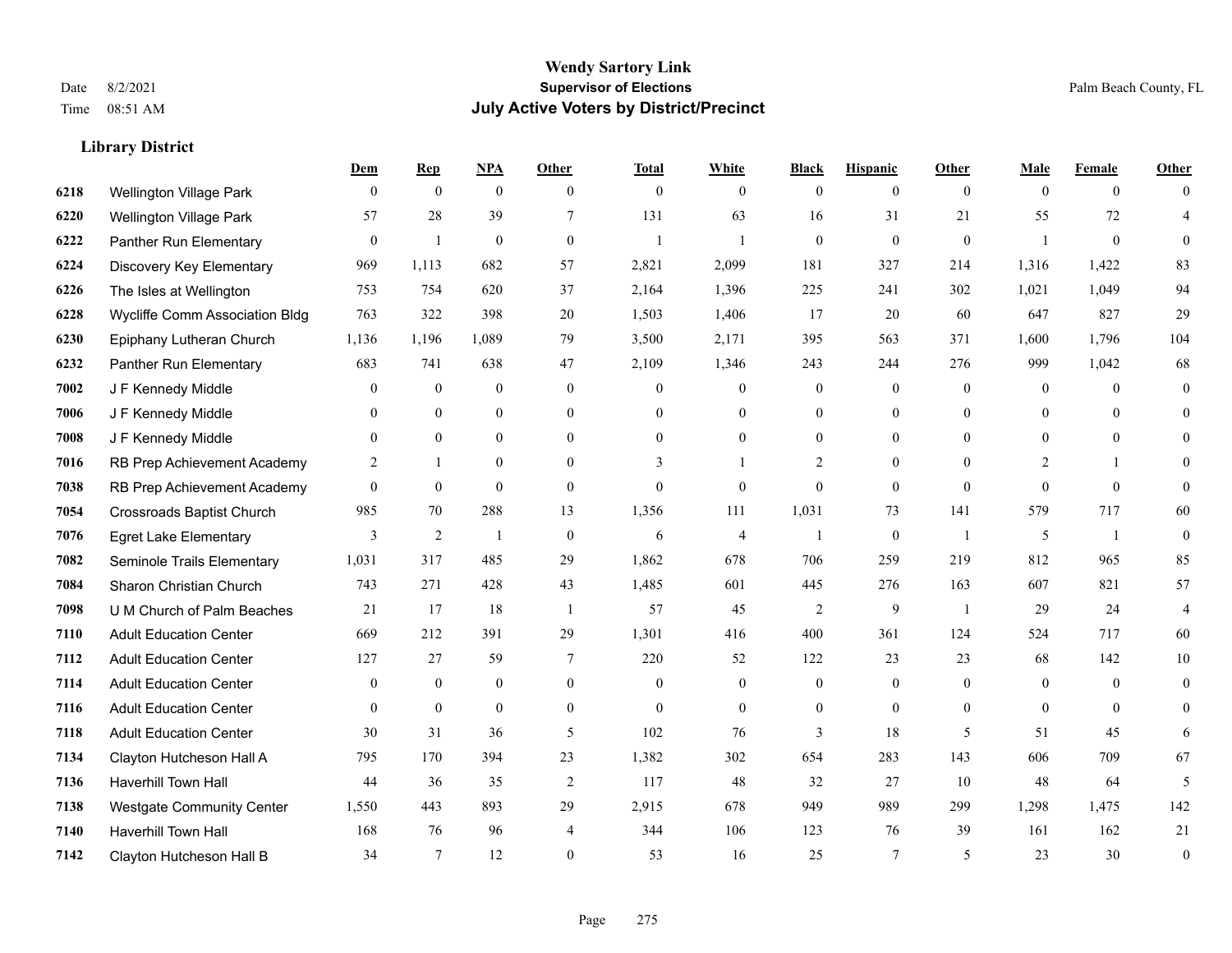|      |                                 | <u>Dem</u> | <b>Rep</b> | <b>NPA</b> | Other  | <b>Total</b> | White   | <b>Black</b>   | <b>Hispanic</b> | Other    | <b>Male</b> | Female  | <b>Other</b>   |
|------|---------------------------------|------------|------------|------------|--------|--------------|---------|----------------|-----------------|----------|-------------|---------|----------------|
| 7144 | Clayton Hutcheson Hall B        | 47         |            | 20         |        | 71           |         | 46             | 12              | Q        | 28          | 37      | 6.             |
| 7146 | Clayton Hutcheson Hall B        | 238        | 15         | 92         |        | 347          | 25      | 221            | 78              | 23       | 124         | 208     | 15             |
| 7174 | Rolling Green Elementary        | 1,039      | 236        | 499        | 27     | 801. ا       | 567     | 674            | 405             | 155      | 788         | 933     | 80             |
| 7175 | <b>Rolling Green Elementary</b> |            |            |            |        |              |         | $\overline{0}$ |                 | $\theta$ |             |         | $\overline{0}$ |
| 7176 | Hypoluxo Town Hall              | 187        | 85         | 107        |        | 388          | 214     | 81             | 64              | 29       | 167         | 211     | 10             |
| 7192 | Lakeview Baptist Church         | 17         | 10         | 10         |        | 39           | 27      |                |                 | 6.       | 19          |         |                |
| 8002 | State Only                      | 136        | 104        | 117        |        | 359          | 276     | 13             | 14              | 56       | 161         | 185     | 13             |
|      | <b>Library District</b>         | 260,166    | 192.684    | 181,358    | 13,344 | 647,552      | 427,669 | 70,182         | 90,489          | 59,212   | 285,813     | 338,668 | 23,071         |
|      |                                 |            |            |            |        |              |         |                |                 |          |             |         |                |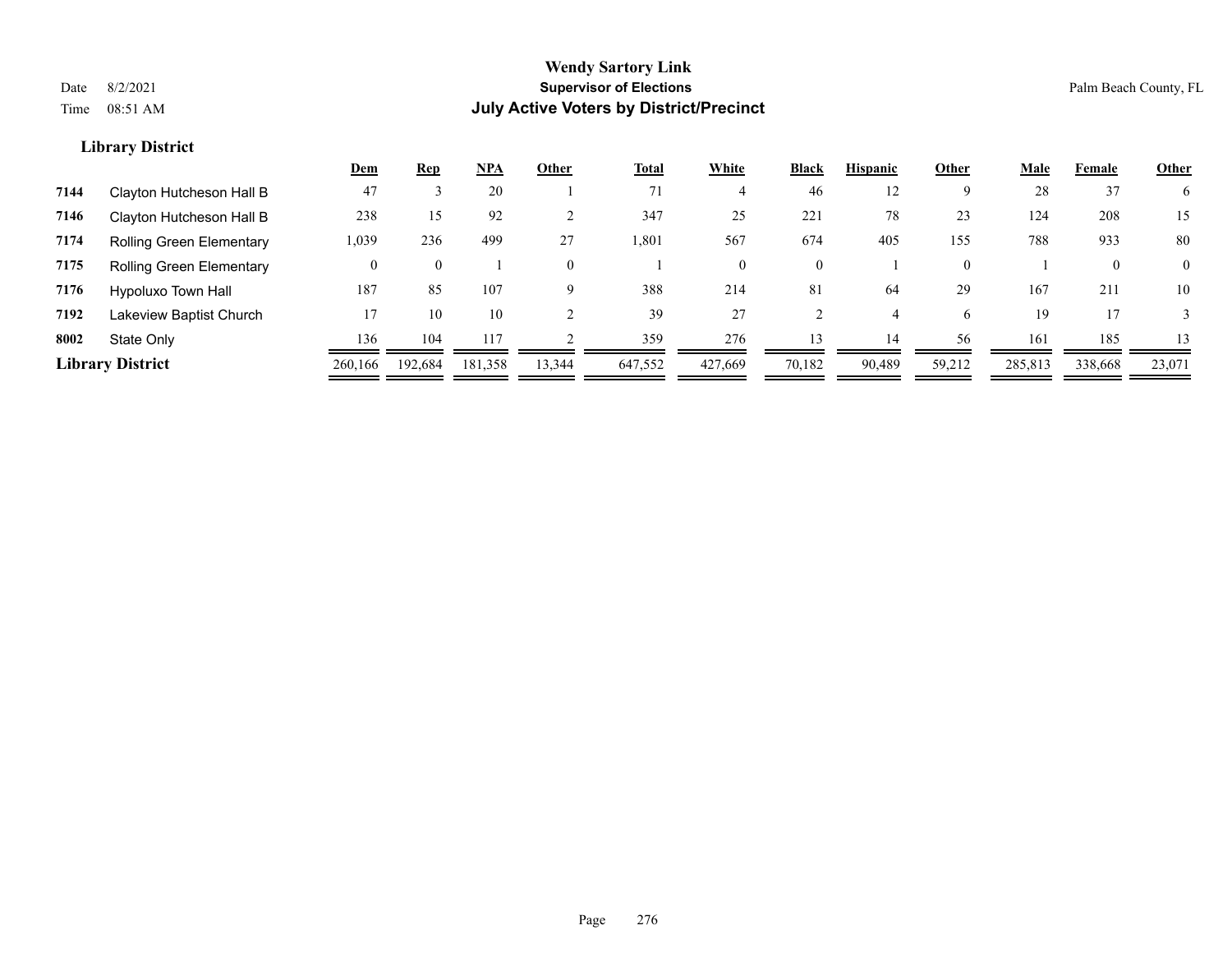#### **Monterey Comm Dev Dist**

|      |                               | Dem | Rep | <b>NPA</b> | Other | <b>Total</b> | <b>White</b> | <b>Black</b> | <b>Hispanic</b> | Other | Male | Female | <u>Other</u> |
|------|-------------------------------|-----|-----|------------|-------|--------------|--------------|--------------|-----------------|-------|------|--------|--------------|
| 4053 | Crosspointe Elementary        | 207 | 80  | 148        |       | 452          |              | 108          | 100             |       | 200  | 233    | 10           |
|      | <b>Monterey Comm Dev Dist</b> | 207 | 80  |            |       | $45^\circ$   |              | 108          | 100             |       | 200  | າາາ    | 1 Q          |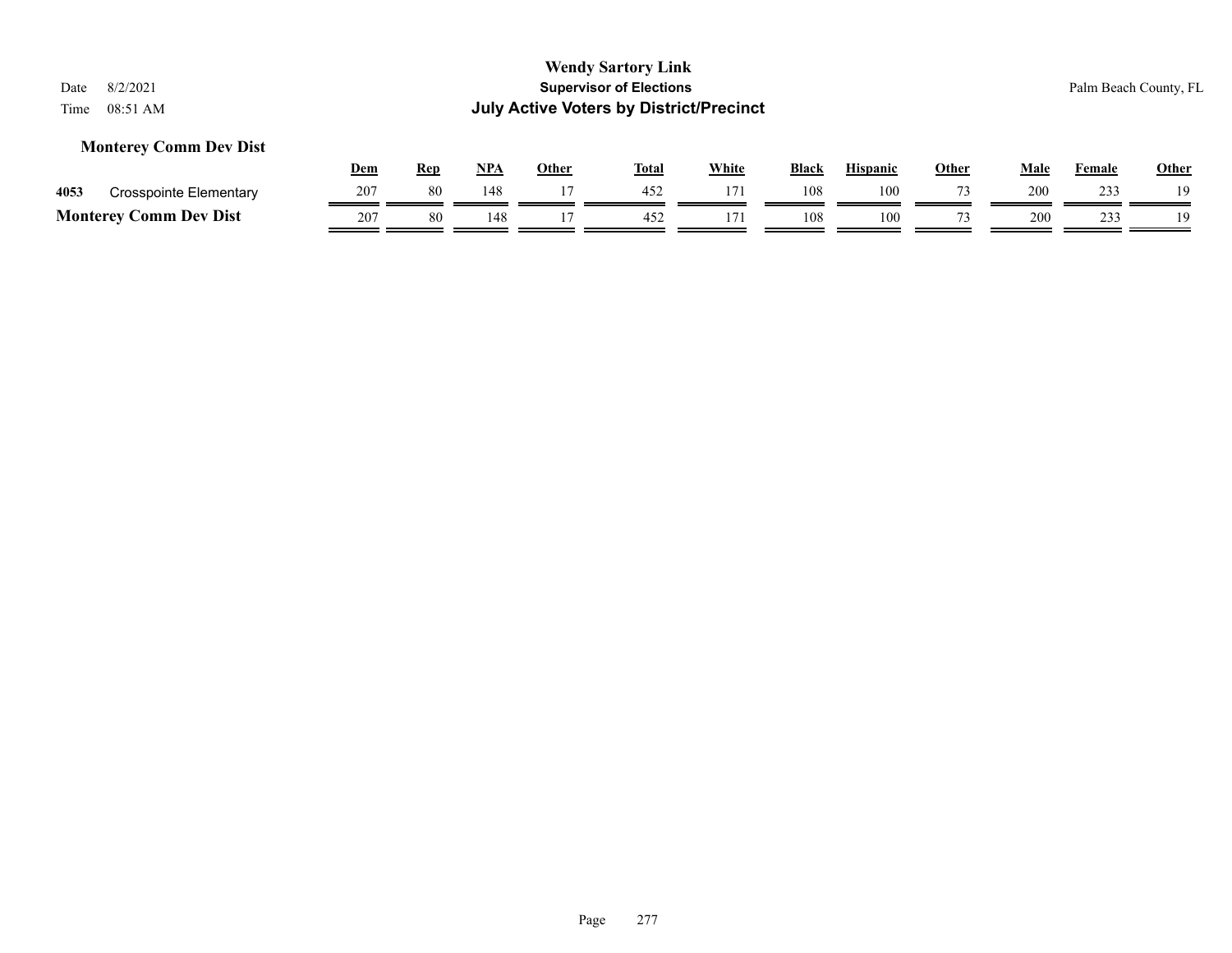| Date<br>Time | 8/2/2021<br>08:51 AM          |            |            |            |              | <b>Wendy Sartory Link</b><br><b>Supervisor of Elections</b><br><b>July Active Voters by District/Precinct</b> |              |              |                 |              |      |               | Palm Beach County, FL |
|--------------|-------------------------------|------------|------------|------------|--------------|---------------------------------------------------------------------------------------------------------------|--------------|--------------|-----------------|--------------|------|---------------|-----------------------|
|              | <b>Marsh Harbour Comm Dev</b> | <u>Dem</u> | <b>Rep</b> | <u>NPA</u> | <b>Other</b> | <u>Total</u>                                                                                                  | <b>White</b> | <b>Black</b> | <b>Hispanic</b> | <u>Other</u> | Male | <b>Female</b> | <b>Other</b>          |
| 7041         | Mary McLeod Bethune Elementa  | 385        | 32         | 118        | 8            | 543                                                                                                           | 42           | 418          | 26              | 57           | 202  | 317           | 24                    |
|              | <b>Marsh Harbour Comm Dev</b> | 385        | 32         | 118        |              | 543                                                                                                           | 42           | 418          | 26              | 57           | 202  | 317           | 24                    |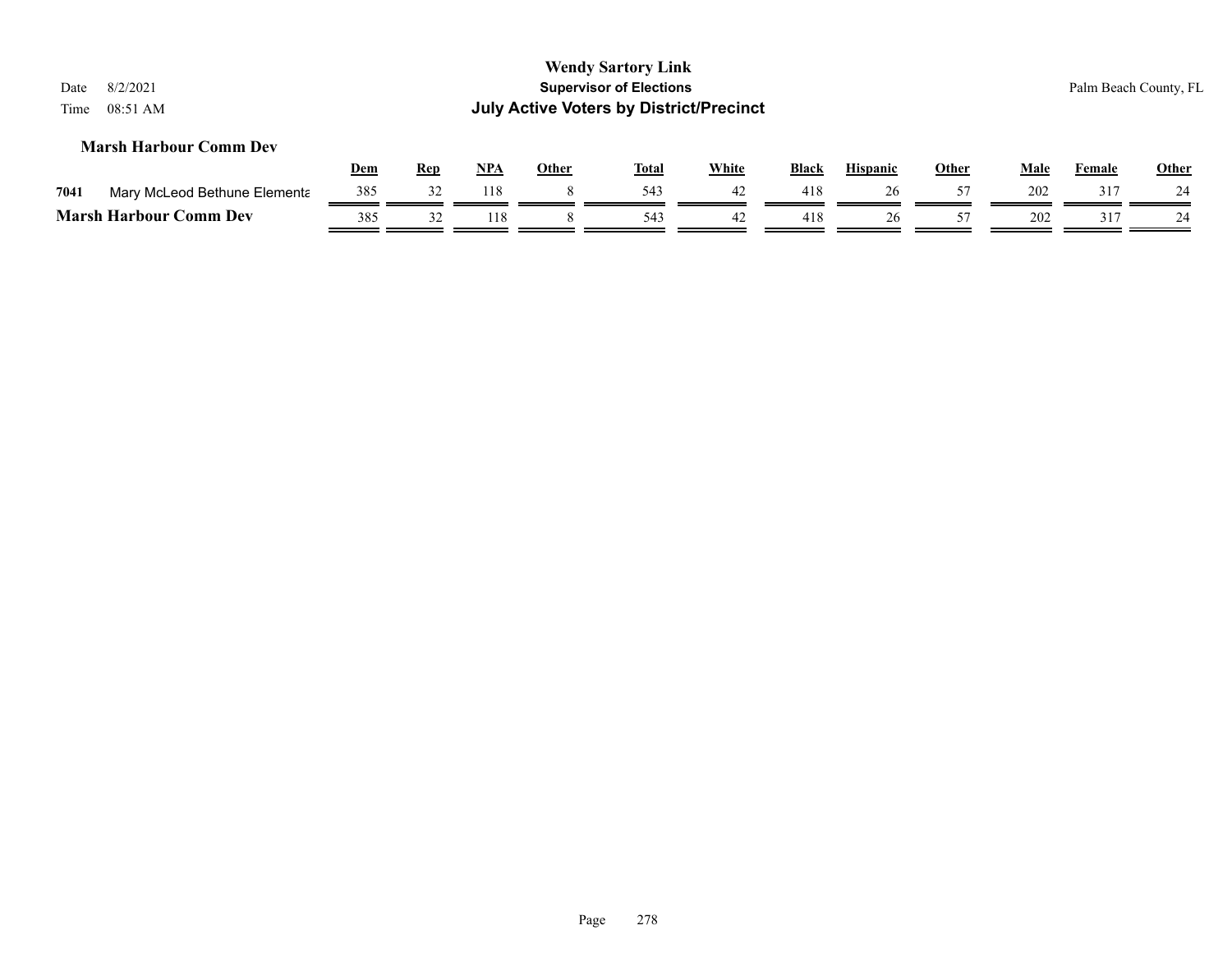#### **Northern Imprv Dist**

|      |                                     | Dem              | <b>Rep</b>       | NPA              | <b>Other</b>     | <b>Total</b>     | <b>White</b>     | <b>Black</b>     | <b>Hispanic</b>  | <b>Other</b>     | <b>Male</b>      | <b>Female</b>  | <b>Other</b> |
|------|-------------------------------------|------------------|------------------|------------------|------------------|------------------|------------------|------------------|------------------|------------------|------------------|----------------|--------------|
| 1002 | <b>Canal Point Community Center</b> | $\mathbf{0}$     | $\mathbf{0}$     | $\mathbf{0}$     | $\theta$         | $\theta$         | $\overline{0}$   | $\Omega$         | $\overline{0}$   | $\theta$         | $\mathbf{0}$     | $\overline{0}$ | $\Omega$     |
| 1006 | Journey Church of Jupiter           | $\Omega$         | $\mathbf{0}$     | $\mathbf{0}$     | $\theta$         | $\theta$         | $\overline{0}$   | $\theta$         | $\overline{0}$   | $\Omega$         | $\Omega$         | $\Omega$       | $\theta$     |
| 1010 | Journey Church of Jupiter           | $\Omega$         | $\mathbf{0}$     | $\mathbf{0}$     | $\theta$         | $\theta$         | $\overline{0}$   | $\Omega$         | $\overline{0}$   | $\Omega$         | $\overline{0}$   | $\Omega$       | $\Omega$     |
| 1012 | Caloosa POA Meeting Room            | $\mathbf{0}$     | $\mathbf{0}$     | $\mathbf{0}$     | $\mathbf{0}$     | $\mathbf{0}$     | $\overline{0}$   | $\theta$         | $\overline{0}$   | $\theta$         | $\overline{0}$   | $\Omega$       | $\Omega$     |
| 1014 | Caloosa POA Meeting Room            | $\theta$         | 1                | $\mathbf{0}$     | $\theta$         |                  |                  | 0                | $\overline{0}$   | $\Omega$         | $\Omega$         | $\theta$       |              |
| 1016 | Journey Church of Jupiter           | $\mathbf{0}$     | $\boldsymbol{0}$ | $\boldsymbol{0}$ | $\mathbf{0}$     | $\mathbf{0}$     | $\boldsymbol{0}$ | $\theta$         | $\boldsymbol{0}$ | $\theta$         | $\boldsymbol{0}$ | $\overline{0}$ | $\Omega$     |
| 1020 | Caloosa POA Meeting Room            | $\mathbf{0}$     | $\mathbf{0}$     | $\mathbf{0}$     | $\mathbf{0}$     | $\mathbf{0}$     | $\overline{0}$   | $\mathbf{0}$     | $\overline{0}$   | $\theta$         | $\mathbf{0}$     | $\overline{0}$ | $\Omega$     |
| 1024 | Calvary Church of Jupiter           | 7                | 9                | $\overline{7}$   | $\theta$         | 23               | 23               | $\Omega$         | $\Omega$         | $\Omega$         | 12               | 11             | $\Omega$     |
| 1030 | Calvary Church of Jupiter           | 17               | 37               | 24               | $\overline{4}$   | 82               | 75               | $\mathbf{0}$     | 4                | 3                | 39               | 40             | 3            |
| 1034 | West Jupiter Recreation Center      | 263              | 713              | 332              | 45               | 1,353            | 1,175            | 19               | 35               | 124              | 652              | 676            | 25           |
| 1036 | Calvary Church of Jupiter           | $\mathbf{0}$     | $\boldsymbol{0}$ | $\mathbf{0}$     | $\mathbf{0}$     | $\mathbf{0}$     | $\overline{0}$   | $\mathbf{0}$     | $\overline{0}$   | $\theta$         | $\mathbf{0}$     | $\mathbf{0}$   | $\mathbf{0}$ |
| 1040 | West Jupiter Recreation Center      | 254              | 449              | 338              | 31               | 1,072            | 858              | 18               | 58               | 138              | 530              | 502            | 40           |
| 1044 | Limestone Creek Elementary          | 430              | 118              | 177              | 19               | 744              | 216              | 353              | 92               | 83               | 352              | 366            | $26\,$       |
| 1046 | West Jupiter Recreation Center      | 260              | 139              | 143              | 12               | 554              | 251              | 164              | 108              | 31               | 232              | 303            | 19           |
| 1048 | St Peter Catholic Church            | 391              | 467              | 288              | 28               | 1,174            | 1,049            | 3                | 42               | 80               | 455              | 690            | 29           |
| 1054 | Limestone Creek Elementary          | 690              | 1,087            | 626              | 56               | 2,459            | 2,176            | 25               | 97               | 161              | 1,146            | 1,241          | 72           |
| 1056 | West Jupiter Recreation Center      | 547              | 572              | 529              | 38               | 1,686            | 1,357            | 77               | 121              | 131              | 741              | 887            | 58           |
| 1058 | St Peter Catholic Church            | 767              | 883              | 736              | 65               | 2,451            | 2,045            | 37               | 190              | 179              | 1,076            | 1,302          | 73           |
| 1060 | West Jupiter Recreation Center      | 71               | 97               | 72               | 5                | 245              | 203              | $\boldsymbol{0}$ | 24               | 18               | 98               | 131            | 16           |
| 1062 | <b>Harvest Community Church</b>     | 618              | 1,155            | 551              | 42               | 2,366            | 2,171            | 11               | 51               | 133              | 1,145            | 1,142          | 79           |
| 1064 | <b>Jupiter Community Center</b>     | 77               | 123              | 64               | 2                | 266              | 243              | $\overline{0}$   | 6                | 17               | 130              | 128            | 8            |
| 1066 | Jupiter Community Center            | $\boldsymbol{0}$ | $\boldsymbol{0}$ | $\boldsymbol{0}$ | $\boldsymbol{0}$ | $\boldsymbol{0}$ | $\boldsymbol{0}$ | $\overline{0}$   | $\boldsymbol{0}$ | $\boldsymbol{0}$ | $\boldsymbol{0}$ | $\mathbf{0}$   | $\mathbf{0}$ |
| 1068 | Jupiter Community Center            | 587              | 746              | 589              | 48               | 1,970            | 1,631            | 26               | 189              | 124              | 918              | 990            | 62           |
| 1070 | Jupiter Community Center            | 58               | 67               | 87               | $\overline{4}$   | 216              | 172              | $\overline{1}$   | 38               | 5                | 112              | 95             | 9            |
| 1072 | Jerry Thomas Elementary             | 737              | 1,065            | 687              | 68               | 2,557            | 2,222            | 28               | 164              | 143              | 1,220            | 1,266          | 71           |
| 1074 | Independence Middle                 | 793              | 1,155            | 840              | 89               | 2,877            | 2,416            | $20\,$           | 192              | 249              | 1,294            | 1,489          | 94           |
| 1075 | Martinique Clubhouse                | 251              | 362              | 231              | 20               | 864              | 739              | 11               | 57               | 57               | 385              | 449            | $30\,$       |
| 1076 | The Island Clubhouse                | 612              | 775              | 566              | 68               | 2,021            | 1,670            | 48               | 138              | 165              | 987              | 965            | 69           |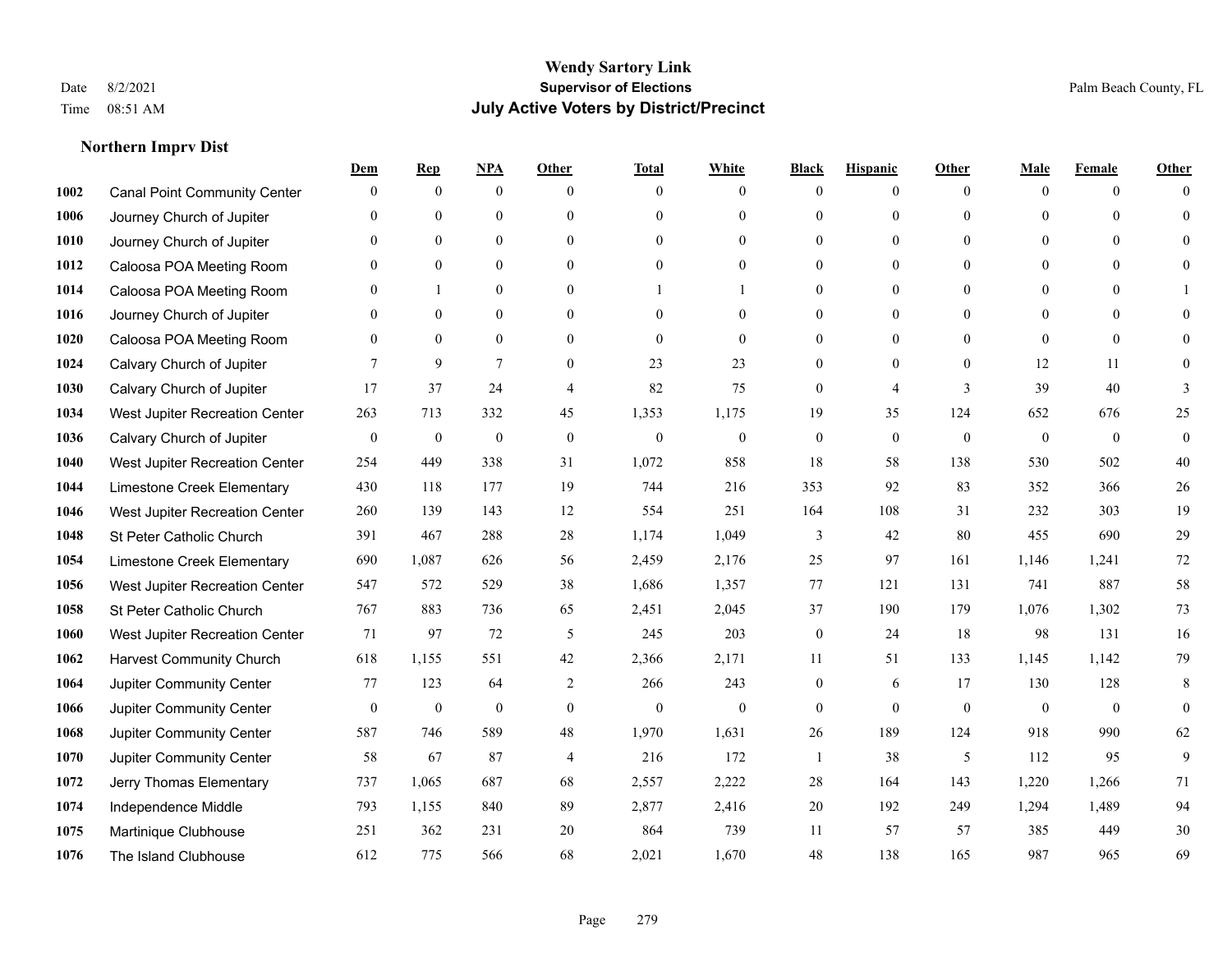**Northern Imprv Dist**

#### **Wendy Sartory Link** Date 8/2/2021 **Supervisor of Elections** Palm Beach County, FL Time 08:51 AM **July Active Voters by District/Precinct**

#### **Dem Rep NPA Other Total White Black Hispanic Other Male Female Other** First Baptist Church Teq 344 885 378 22 1,629 1,525 3 42 59 783 809 37 First Baptist Church Teq 92 148 78 3 321 296 0 9 16 162 149 10 First Baptist Church Teq **70** 143 86 8 307 283 1 1 12 11 145 153 9 First Baptist Church Teq **12** 52 10 0 74 71 1 0 2 37 35 2 First Baptist Church Teq 11 40 21 0 72 64 0 2 6 36 35 1 Jupiter High 679 904 645 63 2,291 1,824 57 204 206 1,004 1,209 78 Jupiter Branch Library 441 575 441 33 1,490 1,211 35 136 108 645 800 45 Jupiter Middle 326 492 370 38 1,226 1,036 15 74 101 576 609 41 Newhaven Clubhouse 551 675 516 59 1,801 1,550 24 99 128 802 938 61 Tequesta Council Chambers 177 243 185 24 629 534 13 40 42 251 362 16 Riverside Improvement 0 0 2 0 0 2 2 2 0 0 0 1 1 0 Oceanview Methodist 45 66 50 7 168 160 0 2 6 80 84 4 Holy Spirit Lutheran **2** 4 5 2 13 13 0 0 0 6 7 0 Club at Admirals Cove 26 149 66 5 246 222 3 4 17 123 115 8 Holy Spirit Lutheran **7** 21 12 0 40 33 0 2 5 17 23 0 Holy Spirit Lutheran 0 0 0 0 0 0 0 0 0 0 0 0 Caloosa POA Meeting Room 125 281 124 9 539 465 11 22 41 244 275 20 Caloosa POA Meeting Room 68 118 61 2 249 211 5 14 19 116 121 12 Mirasol Sales and Info Center 0 0 0 0 0 0 0 0 0 0 0 0 Mirasol Sales and Info Center 0 0 0 0 0 0 0 0 0 0 0 0 Eastpointe Country Club 531 669 389 35 1,624 1,514 12 27 71 721 870 33 Mirasol Sales and Info Center 539 494 444 44 1,521 1,179 47 146 149 716 755 50 Westwood Gardens HOA 329 352 305 31 1,017 779 31 116 91 408 589 20 Westwood Gardens HOA 26 60 23 2 111 98 7 2 4 52 56 3 Gardens Presbyterian 1,357 2,091 1,395 150 4,993 4,083 137 339 434 2,216 2,636 141 Evergrene Clubhouse 383 672 448 38 1,541 1,301 25 81 134 736 749 56 Frenchmans Creek Real Estate 646 949 610 46 2,251 2,056 14 45 136 1,025 1,168 58 Dwight D Eisenhower Elementary 0 0 0 0 0 0 0 0 0 0 0 0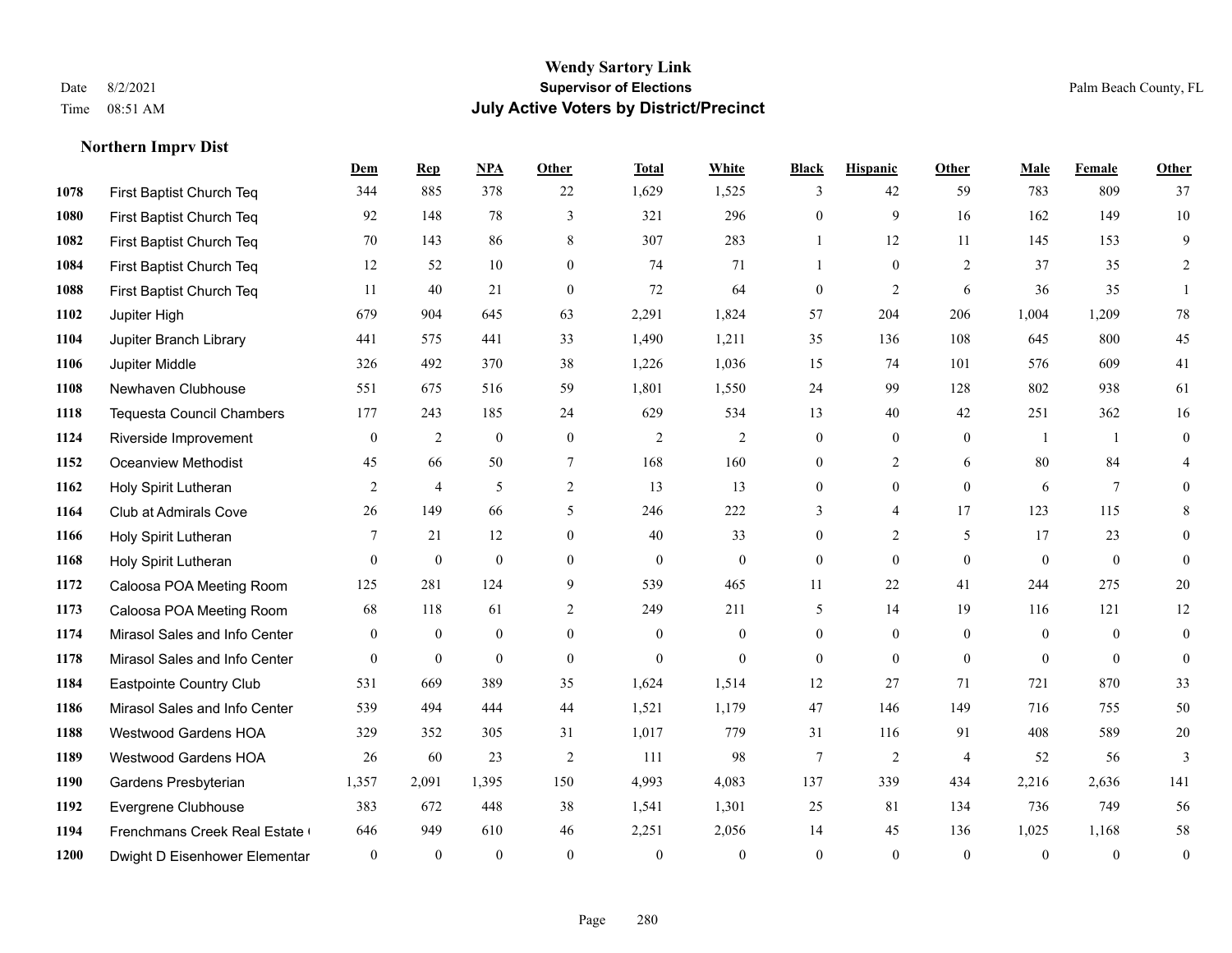#### **Northern Imprv Dist**

|      |                                  | Dem            | <b>Rep</b>     | NPA            | <b>Other</b>   | <b>Total</b> | <b>White</b>     | <b>Black</b>     | <b>Hispanic</b>  | <b>Other</b>   | <b>Male</b>    | Female         | <b>Other</b>   |
|------|----------------------------------|----------------|----------------|----------------|----------------|--------------|------------------|------------------|------------------|----------------|----------------|----------------|----------------|
| 1206 | Holy Spirit Lutheran             | 13             | 76             | 23             | 3              | 115          | 111              | $\overline{0}$   | 3                | $\overline{1}$ | 55             | 59             | $\mathbf{1}$   |
| 1210 | Holy Spirit Lutheran             | 209            | 272            | 147            | 8              | 636          | 567              | $\overline{2}$   | 23               | 44             | 305            | 309            | $22\,$         |
| 1212 | Juno Beach Town Center           | 48             | 64             | 56             | 6              | 174          | 144              | 6                | 9                | 15             | 89             | 81             | 4              |
| 1220 | Pierce Hammock Elementary        | $\theta$       | $\mathbf{0}$   | $\mathbf{0}$   | $\mathbf{0}$   | $\mathbf{0}$ | $\overline{0}$   | $\overline{0}$   | $\mathbf{0}$     | $\mathbf{0}$   | $\mathbf{0}$   | $\theta$       | $\theta$       |
| 1222 | Sandhill Crane Golf Club         | 14             | 29             | 17             | $\theta$       | 60           | 43               | 6                | 5                | 6              | 31             | 29             | $\theta$       |
| 1224 | Pierce Hammock Elementary        | $\overline{0}$ | $\mathbf{0}$   | $\mathbf{0}$   | $\overline{0}$ | $\mathbf{0}$ | $\boldsymbol{0}$ | $\overline{0}$   | $\mathbf{0}$     | $\mathbf{0}$   | $\mathbf{0}$   | $\overline{0}$ | $\overline{0}$ |
| 1228 | Carleton Oaks Clubhouse          | 147            | 193            | 127            | $\tau$         | 474          | 344              | 24               | 49               | 57             | 229            | 233            | 12             |
| 1232 | Mirasol Sales and Info Center    | $\theta$       | $\mathbf{0}$   | $\mathbf{0}$   | $\Omega$       | $\theta$     | $\Omega$         | $\theta$         | $\theta$         | $\Omega$       | $\Omega$       | $\theta$       | $\theta$       |
| 1238 | Mirasol Sales and Info Center    | 600            | 761            | 502            | 60             | 1,923        | 1,744            | 18               | 21               | 140            | 913            | 954            | 56             |
| 1240 | <b>Timber Trace Elementary</b>   | 786            | 1,083          | 622            | 52             | 2,543        | 2,194            | 53               | 150              | 146            | 1,142          | 1,322          | 79             |
| 1242 | Christ Fellowship Church PBG     | 842            | 1,062          | 610            | 61             | 2,575        | 2,334            | 36               | 61               | 144            | 1,066          | 1,449          | 60             |
| 1244 | Christ Fellowship Church PBG     | 460            | 646            | 435            | 53             | 1,594        | 1,383            | 30               | 75               | 106            | 676            | 865            | 53             |
| 1246 | Watson B Duncan Middle           | 836            | 885            | 685            | 64             | 2,470        | 1,963            | 71               | 192              | 244            | 1,079          | 1,310          | 81             |
| 1247 | Watson B Duncan Middle           | 35             | 183            | 58             | 9              | 285          | 261              | $\overline{c}$   | $\boldsymbol{0}$ | 22             | 136            | 134            | 15             |
| 1250 | Palm Beach Gardens High          | 12             | 35             | 16             | $\overline{1}$ | 64           | 57               | $\boldsymbol{0}$ | $\overline{4}$   | 3              | 32             | 28             | $\overline{4}$ |
| 1252 | <b>Ballen Isles Country Club</b> | 864            | 783            | 637            | 49             | 2,333        | 2,148            | 17               | 21               | 147            | 1,047          | 1,226          | 60             |
| 1254 | Northlake Nazarene Church        | 152            | 175            | 127            | $\overline{7}$ | 461          | 388              | 6                | 27               | 40             | 231            | 213            | 17             |
| 1256 | North County Senior Center       |                | $\overline{2}$ | 3              | 3              | 9            | 8                | 1                | $\mathbf{0}$     | $\theta$       | 5              | $\overline{4}$ | $\mathbf{0}$   |
| 1258 | North County Senior Center       | 317            | 224            | 257            | 29             | 827          | 456              | 99               | 126              | 146            | 370            | 428            | 29             |
| 1260 | PBG City Hall Council Room       | 437            | 545            | 300            | 24             | 1,306        | 1,087            | 27               | 107              | 85             | 583            | 681            | 42             |
| 1264 | PBG City Hall Council Room       | $\mathbf{0}$   | $\mathbf{0}$   | $\mathbf{0}$   | $\theta$       | $\theta$     | $\overline{0}$   | $\overline{0}$   | $\mathbf{0}$     | $\theta$       | $\theta$       | $\theta$       | $\mathbf{0}$   |
| 1270 | <b>PBG Community Center</b>      | $\overline{4}$ | $\mathbf{0}$   | $\overline{2}$ | $\mathbf{0}$   | 6            | $\overline{2}$   | 3                | $\mathbf{1}$     | $\theta$       | $\overline{2}$ | 3              | $\mathbf{1}$   |
| 1274 | Palm Beach Gardens High          | 594            | 553            | 424            | 39             | 1,610        | 1,221            | 94               | 141              | 154            | 754            | 794            | 62             |
| 1276 | Palm Beach Gardens High          | 117            | 94             | 78             | 5              | 294          | 192              | 45               | 38               | 19             | 137            | 147            | 10             |
| 1280 | Pew Leadership Center            | 139            | 151            | 113            | 12             | 415          | 350              | 11               | 24               | 30             | 170            | 242            | $\overline{3}$ |
| 1284 | <b>Eissey Campus Theater</b>     | 765            | 767            | 722            | 64             | 2,318        | 1,817            | 84               | 205              | 212            | 999            | 1,242          | 77             |
| 1290 | PBG Moose Lodge 2010             | 687            | 822            | 537            | 70             | 2,116        | 1,755            | 53               | 146              | 162            | 853            | 1,202          | 61             |
| 1294 | Dwight D Eisenhower Elementar    | 27             | 79             | 22             | $\tau$         | 135          | 115              | 4                | 4                | 12             | 66             | 68             | 1              |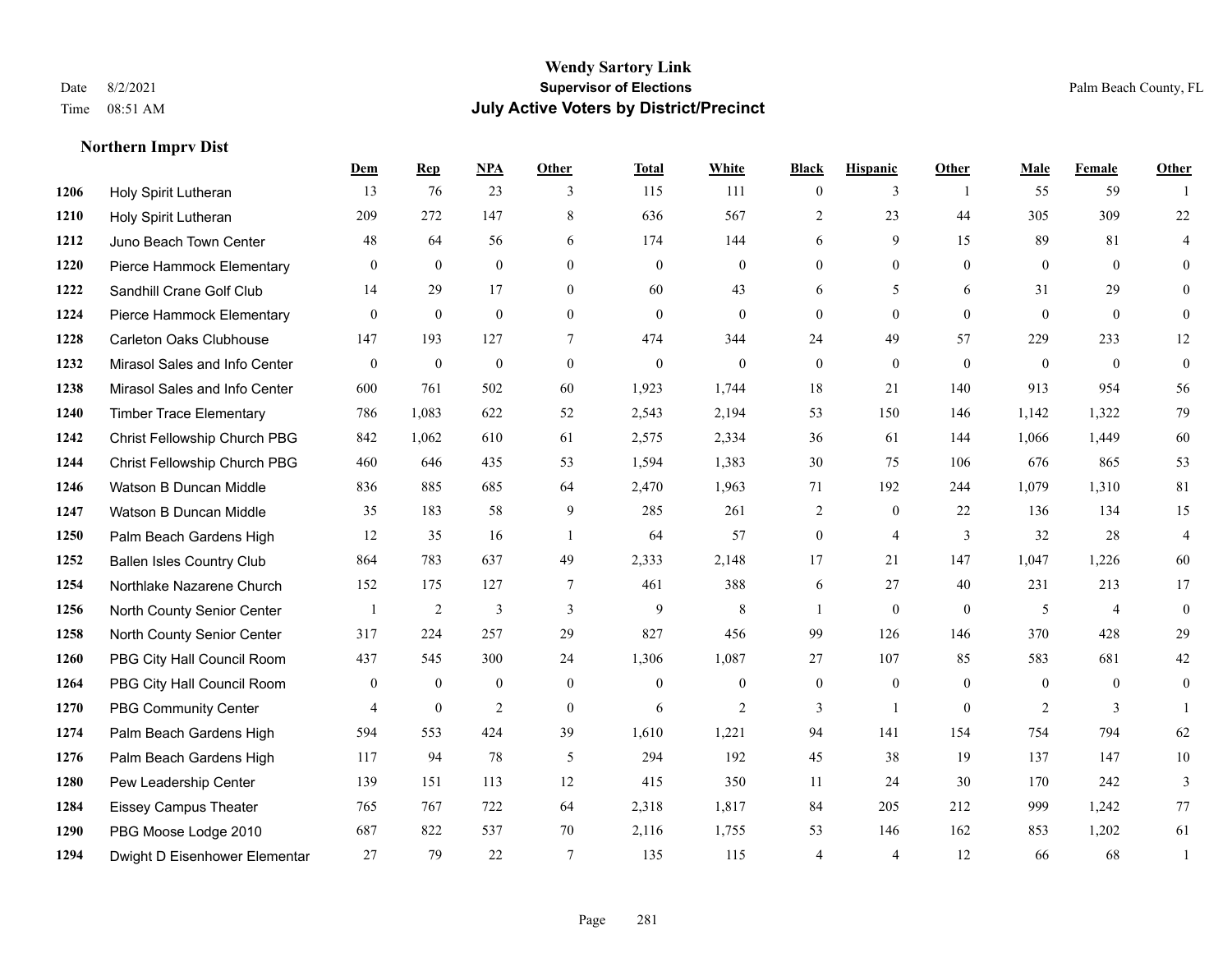#### **Northern Imprv Dist**

|      |                                    | Dem          | <b>Rep</b>       | NPA              | <b>Other</b>   | <b>Total</b> | <b>White</b>     | <b>Black</b>     | <b>Hispanic</b>  | <b>Other</b>   | <b>Male</b>    | Female       | <b>Other</b>     |
|------|------------------------------------|--------------|------------------|------------------|----------------|--------------|------------------|------------------|------------------|----------------|----------------|--------------|------------------|
| 1314 | <b>NPB Community Center</b>        | 51           | 127              | 62               | 5              | 245          | 217              | 3                | 8                | 17             | 100            | 131          | 14               |
| 1320 | <b>NPB Community Center</b>        | 33           | 120              | 35               | $\overline{2}$ | 190          | 168              | 3                | 8                | 11             | 98             | 88           | $\overline{4}$   |
| 1326 | Allamanda Elementary               | 189          | 225              | 162              | 16             | 592          | 502              | 7                | 30               | 53             | 260            | 318          | 14               |
| 1334 | 1st Unitarian Church NPB           | 3            | $\mathfrak{Z}$   | 5                | $\overline{1}$ | 12           | 12               | $\boldsymbol{0}$ | $\mathbf{0}$     | $\mathbf{0}$   | $\overline{4}$ | 8            | $\boldsymbol{0}$ |
| 1336 | <b>Gardens Mall Community Room</b> | 35           | 91               | 42               | 4              | 172          | 153              | $\mathbf{0}$     | 4                | 15             | 86             | 78           | 8                |
| 1340 | <b>Eissey Campus Theater</b>       | 6            | 6                | 3                | $\overline{0}$ | 15           | 13               | $\mathbf{0}$     | $\mathbf{1}$     | -1             | 7              | 8            | $\mathbf{0}$     |
| 1348 | <b>NPB Council Chambers</b>        | 32           | 123              | 34               | 8              | 197          | 187              | $\mathbf{0}$     | 5                | 5              | 99             | 92           | 6                |
| 1352 | Northlake Nazarene Church          | 681          | 873              | 586              | 52             | 2,192        | 1,567            | 154              | 186              | 285            | 983            | 1,130        | 79               |
| 1354 | <b>Grove Park Elementary</b>       | 91           | 164              | 79               | $\overline{4}$ | 338          | 285              | 11               | 19               | 23             | 151            | 177          | $10\,$           |
| 1356 | Casa Rio Clubhouse                 | 796          | 421              | 498              | 34             | 1,749        | 875              | 386              | 241              | 247            | 755            | 929          | 65               |
| 1358 | RB Prep Achievement Academy        | 15           | $\overline{4}$   | 3                | $\theta$       | 22           | 9                | 8                | $\mathbf{1}$     | $\overline{4}$ | 13             | 6            | 3                |
| 1360 | Garden Lodge 366 F&AM              | 352          | 325              | 239              | 24             | 940          | 737              | 59               | 72               | 72             | 411            | 500          | 29               |
| 1362 | <b>Grove Park Elementary</b>       | 213          | 123              | 183              | 8              | 527          | 270              | 47               | 156              | 54             | 234            | 275          | 18               |
| 1364 | RB Prep Achievement Academy        | 377          | 106              | 218              | 17             | 718          | 202              | 287              | 132              | 97             | 305            | 388          | 25               |
| 1366 | Palm Lake Estates - The Palms      | 66           | 78               | 49               | $\overline{4}$ | 197          | 159              | 13               | 10               | 15             | 91             | 98           | $\,8\,$          |
| 1368 | RB Prep Achievement Academy        | $\mathbf{0}$ | $\mathbf{0}$     | $\mathbf{0}$     | $\overline{0}$ | $\theta$     | $\mathbf{0}$     | $\boldsymbol{0}$ | $\mathbf{0}$     | $\theta$       | $\mathbf{0}$   | $\mathbf{0}$ | $\boldsymbol{0}$ |
| 1370 | Palm Lake Estates - The Palms      | 117          | 124              | 74               | 4              | 319          | 269              | 13               | 23               | 14             | 132            | 176          | 11               |
| 1372 | Garden Lodge 366 F&AM              | 96           | 35               | 45               | 7              | 183          | 82               | 58               | 21               | 22             | 80             | 97           | 6                |
| 1374 | Pew Leadership Center              | 193          | 78               | 140              | 10             | 421          | 219              | 116              | 44               | 42             | 174            | 233          | 14               |
| 1376 | Lake Park Town Hall                | $\mathbf{0}$ | $\boldsymbol{0}$ | $\boldsymbol{0}$ | $\overline{0}$ | $\mathbf{0}$ | $\boldsymbol{0}$ | $\boldsymbol{0}$ | $\boldsymbol{0}$ | $\mathbf{0}$   | $\mathbf{0}$   | $\mathbf{0}$ | $\boldsymbol{0}$ |
| 2002 | Jeaga Middle                       | 176          | 93               | 112              | 6              | 387          | 151              | 124              | 41               | 71             | 171            | 204          | 12               |
| 2004 | <b>Grassy Waters Elementary</b>    | 1,043        | 329              | 581              | 40             | 1,993        | 586              | 725              | 398              | 284            | 848            | 1,074        | 71               |
| 2006 | Jeaga Middle                       | 173          | 79               | 102              | 11             | 365          | 154              | 107              | 80               | 24             | 150            | 204          | 11               |
| 2008 | Jeaga Middle                       | $\mathbf{0}$ | $\boldsymbol{0}$ | $\boldsymbol{0}$ | $\mathbf{0}$   | $\theta$     | $\boldsymbol{0}$ | $\boldsymbol{0}$ | $\mathbf{0}$     | $\theta$       | $\mathbf{0}$   | $\mathbf{0}$ | $\boldsymbol{0}$ |
| 2010 | Cypress Lakes HOA                  | 585          | 328              | 281              | 32             | 1,226        | 838              | 197              | 97               | 94             | 472            | 719          | 35               |
| 2014 | Club Baywinds                      | 828          | 552              | 369              | 34             | 1,783        | 1,362            | 152              | 163              | 106            | 727            | 1,014        | 42               |
| 2016 | Andros Isle POA Clubhouse          | 854          | 556              | 543              | 35             | 1,988        | 1,073            | 390              | 300              | 225            | 842            | 1,075        | 71               |
| 2018 | <b>Riverwalk Clubhouse</b>         | 747          | 704              | 564              | 45             | 2,060        | 1,613            | 92               | 176              | 179            | 883            | 1,114        | 63               |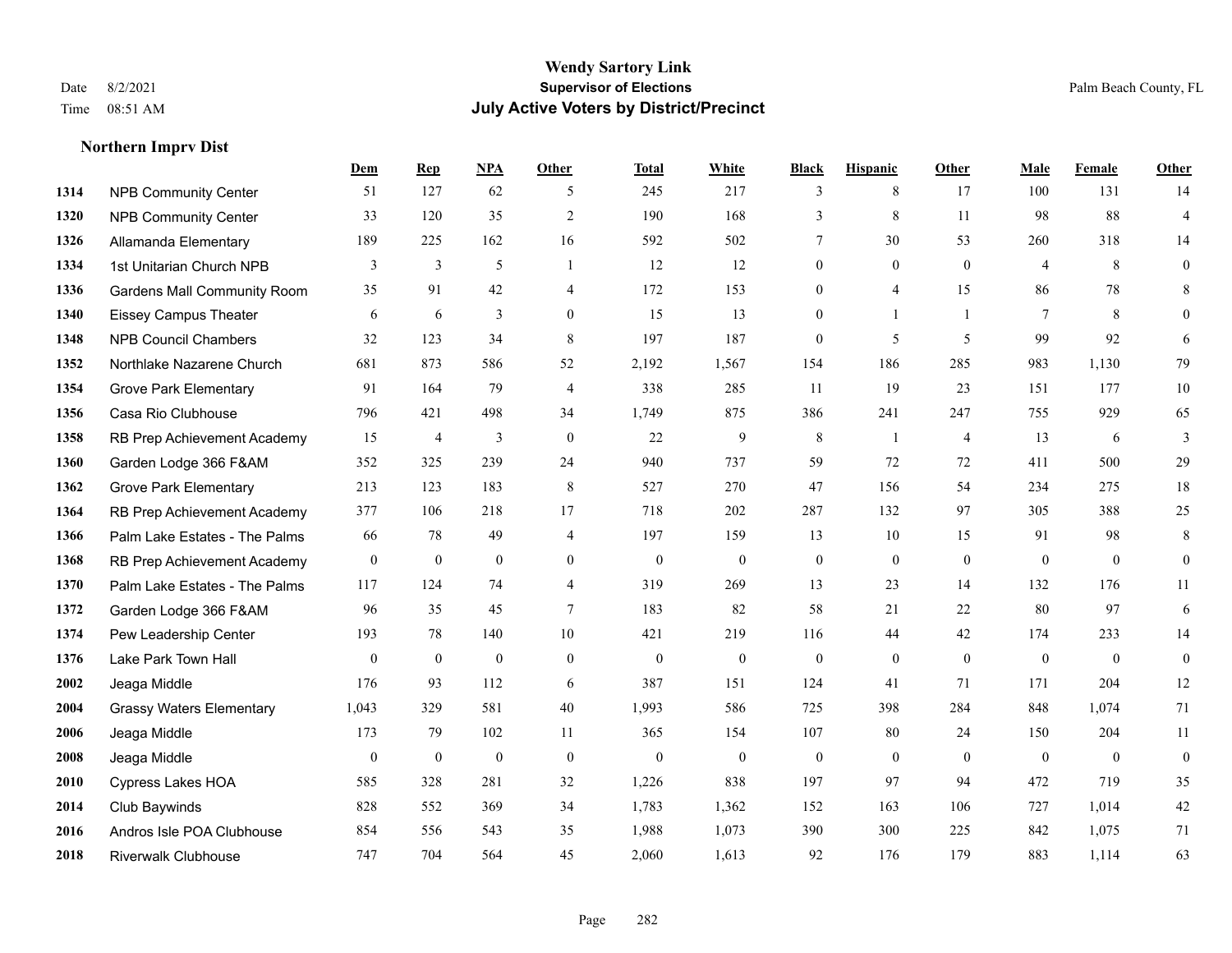**Northern Imprv Dist**

#### **Wendy Sartory Link** Date 8/2/2021 **Supervisor of Elections** Palm Beach County, FL Time 08:51 AM **July Active Voters by District/Precinct**

**Dem Rep NPA Other Total White Black Hispanic Other Male Female Other**

#### Jeaga Middle 210 86 134 10 440 201 130 80 29 194 237 9 Jeaga Middle 160 55 118 15 348 106 119 73 50 134 202 12 Ibis POA Admin Building 1,018 1,097 720 85 2,920 2,560 90 67 203 1,374 1,481 65 Ironhorse Country Club 158 263 120 9 550 445 34 20 51 246 292 12 Seminole Ridge High 11 6 15 2 34 29 0 3 2 13 21 0 Oasis Church 262 380 312 40 994 619 61 213 101 491 487 16 Crestwood Middle 471 412 357 33 1,273 679 230 214 150 591 639 43 Royal Palm Beach High 402 318 260 17 997 475 202 153 167 471 501 25 Calypso Bay Waterpark 684 297 499 32 1,512 547 410 362 193 651 800 61 Royal Palm Beach High 35 27 28 3 93 51 25 10 7 42 51 0 Royal Palm Beach High 81 43 88 5 217 100 36 60 21 100 110 7 Royal Palm Beach High 390 188 259 18 855 413 166 184 92 388 435 32 Christ Fellowship Church RPB 960 469 686 29 2,144 848 503 499 294 954 1,096 94 J F Kennedy Middle 0 0 0 0 0 0 0 0 0 0 0 0 J F Kennedy Middle 0 0 0 0 0 0 0 0 0 0 0 0 J F Kennedy Middle 0 0 0 0 0 0 0 0 0 0 0 0 J F Kennedy Middle 0 0 0 0 0 0 0 0 0 0 St John Lutheran Church 279 12 89 6 386 27 314 23 22 126 243 17 RB Prep Achievement Academy 0 0 0 0 0 0 0 0 0 0 0 0 RB Prep Achievement Academy 2 1 0 0 3 1 2 0 0 2 1 0 RB Prep Achievement Academy 0 0 0 0 0 0 0 0 0 0 0 0 RB Prep Achievement Academy 0 0 0 0 0 0 0 0 0 0 0 0 Crossroads Baptist Church 0 0 0 0 0 0 0 0 0 0 0 0 Suncoast High 1,293 200 500 24 2,017 361 1,214 149 293 834 1,107 76 RB Prep Achievement Academy 0 0 0 6 0 0 6 0 0 0 0 6 4 1 1 RB Prep Achievement Academy 0 0 0 0 0 0 0 0 0 0 0 0

 Crossroads Baptist Church 284 8 83 10 385 6 322 28 29 129 239 17 Crossroads Baptist Church 1 2 1 0 4 3 0 1 1 3 0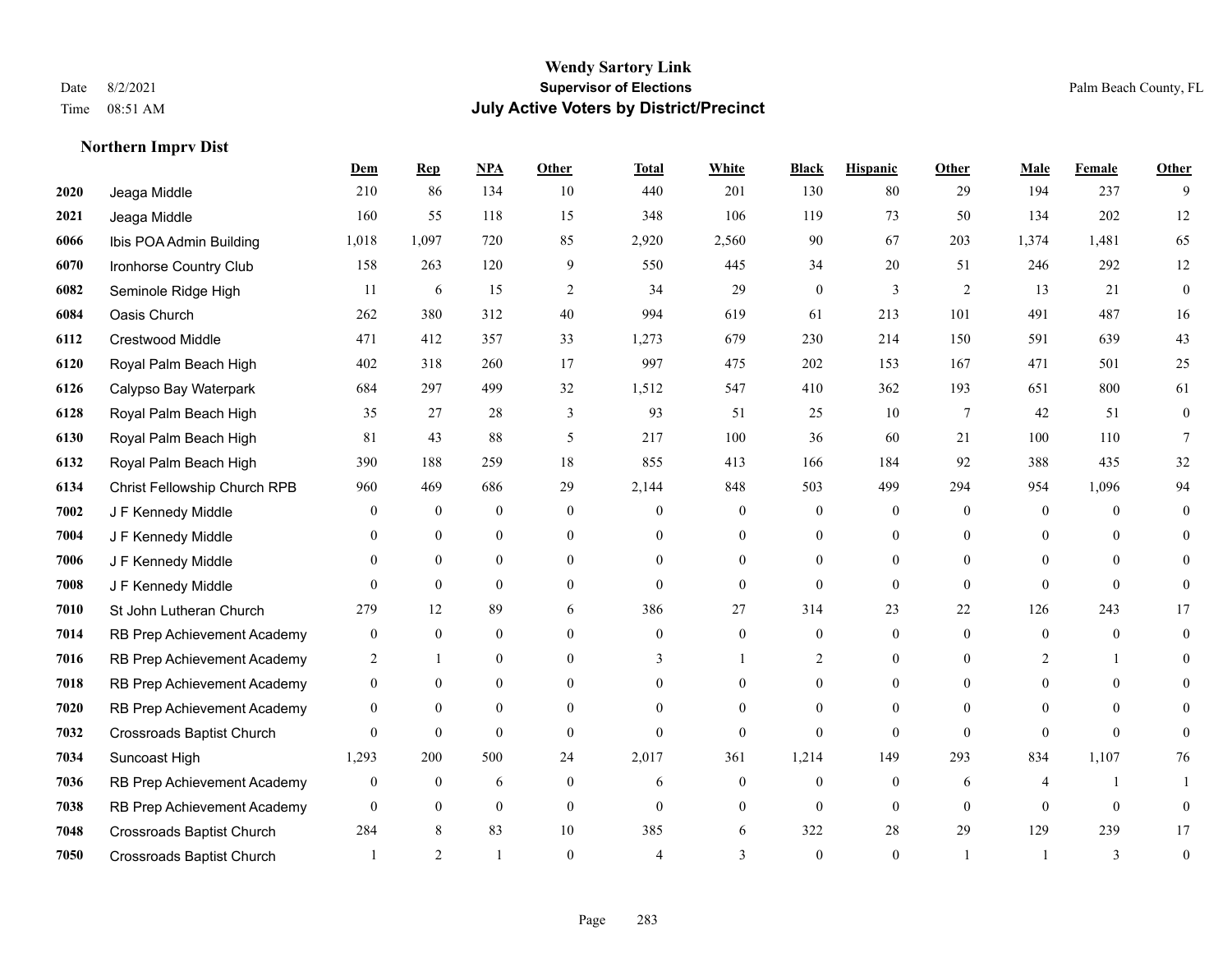**Northern Imprv Dist**

#### **Wendy Sartory Link** Date 8/2/2021 **Supervisor of Elections** Palm Beach County, FL Time 08:51 AM **July Active Voters by District/Precinct**

#### **Dem Rep NPA Other Total White Black Hispanic Other Male Female Other** Crossroads Baptist Church 985 70 288 13 1,356 111 1,031 73 141 579 717 60 Palm Beach Lakes High 1,432 359 603 42 2,436 808 1,098 307 223 985 1,352 99 Egret Lake Elementary 478 109 230 6 823 214 368 132 109 352 439 32 Egret Lake Elementary 195 35 84 10 324 54 192 32 46 138 178 8 Egret Lake Elementary 3 2 1 0 6 4 1 0 1 5 1 0 Egret Lake Elementary 22 3 1 0 26 25 0 0 1 6 19 1 Seminole Trails Elementary 1,031 317 485 29 1,862 678 706 259 219 812 965 85 Sharon Christian Church 743 271 428 43 1,485 601 445 276 163 607 821 57 Bear Lakes Middle 35 17 12 1 65 25 14 10 16 25 36 4 Whitehall Clubhouse #3 679 484 446 50 1,659 1,050 248 193 168 771 839 49 Bear Lakes Middle 1,293 471 800 58 2,622 1,042 897 371 312 1,139 1,360 123 Palm Beach Lakes High 117 35 76 3 231 84 68 22 57 106 111 14 Salvation Army Activity Hall 597 77 279 12 965 158 505 126 176 410 508 47 Salvation Army Activity Hall 828 306 475 32 1,641 671 529 252 189 658 904 79 U M Church of Palm Beaches 21 17 18 1 57 45 2 9 1 29 24 4 U M Church of Palm Beaches 943 427 653 66 2,089 1,013 651 227 198 931 1,094 64 Adult Education Center 127 27 59 7 220 52 122 23 23 68 142 10 Adult Education Center 0 0 0 0 0 0 0 0 0 0 0 0 Adult Education Center 0 0 0 0 0 0 0 0 0 0 0 0 Adult Education Center 30 31 36 5 102 76 3 18 5 51 45 6 **7120** U M Church of Palm Beaches  $\frac{278}{2} \frac{110}{2} \frac{172}{2} \frac{8}{2} \frac{8}{2} \frac{568}{2} \frac{203}{2} \frac{206}{2} \frac{107}{2} \frac{52}{2} \frac{243}{2} \frac{296}{2} \frac{296}{2} \frac{296}{2} \frac{296}{2} \frac{213}{2} \frac{213}{2} \frac{213}{2} \frac{213}{2} \frac{213}{2} \frac{213}{2} \frac$ **Northern Imprv Dist** 46,613 42,288 34,499 3,025 126,425 87,975 15,870 11,247 11,333 56,132 66,177 4,116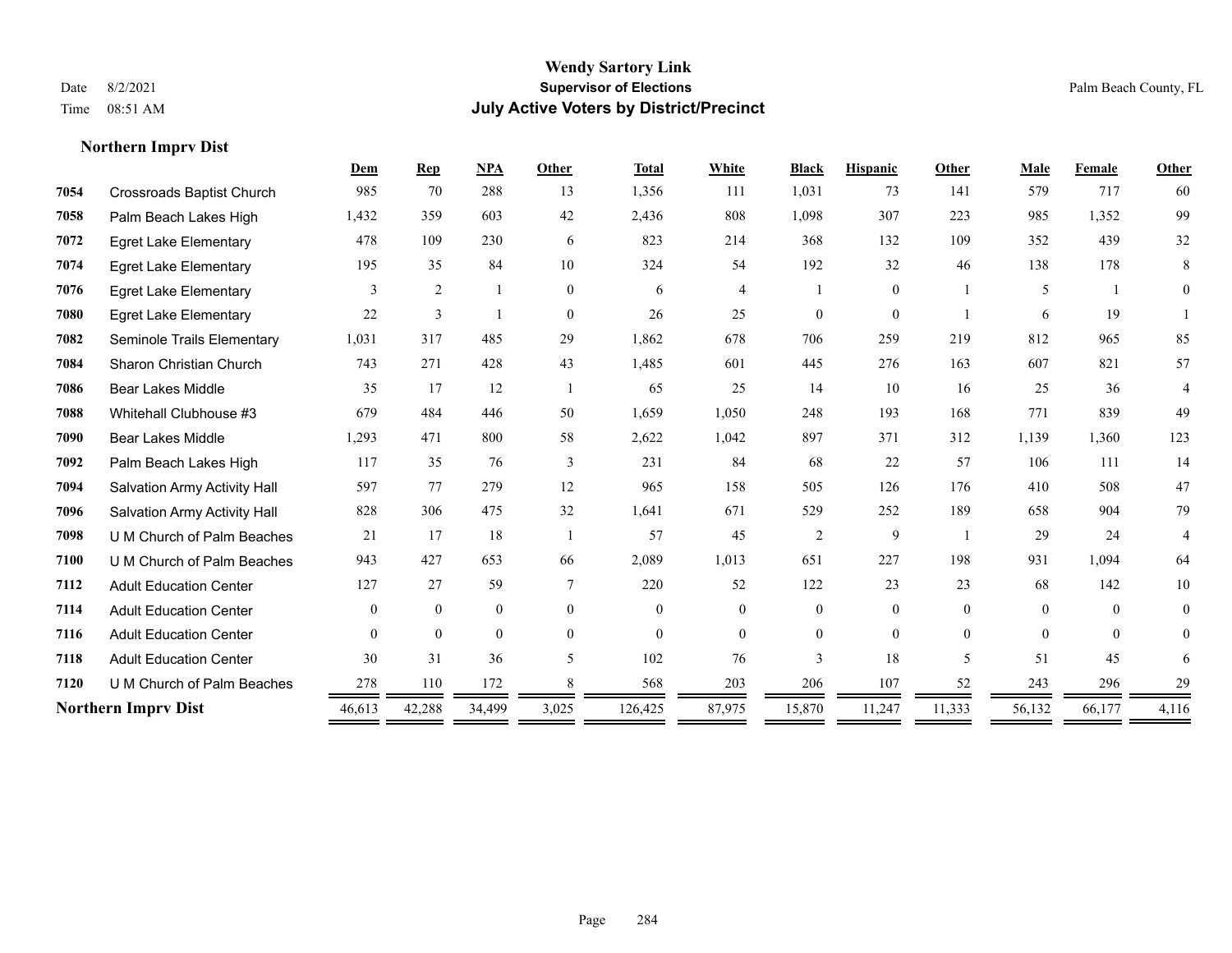#### **Osprey Oaks Comm Dev**

|      |                             | Dem | <b>Rep</b> | <b>NPA</b> | Other | Tota. | White | <b>Black</b> | <b>Hispanic</b> | Other | Male | Female | <b>Other</b> |
|------|-----------------------------|-----|------------|------------|-------|-------|-------|--------------|-----------------|-------|------|--------|--------------|
| 3133 | Christa McAuliffe Middle    | 176 | 120        | 131        |       | 436   | 263   | 45           |                 | 65    | 210  | 214    |              |
|      | <b>Osprey Oaks Comm Dev</b> | 176 | 120        |            |       | 436   | 263   |              | 03              | 65    | 210  | 214    |              |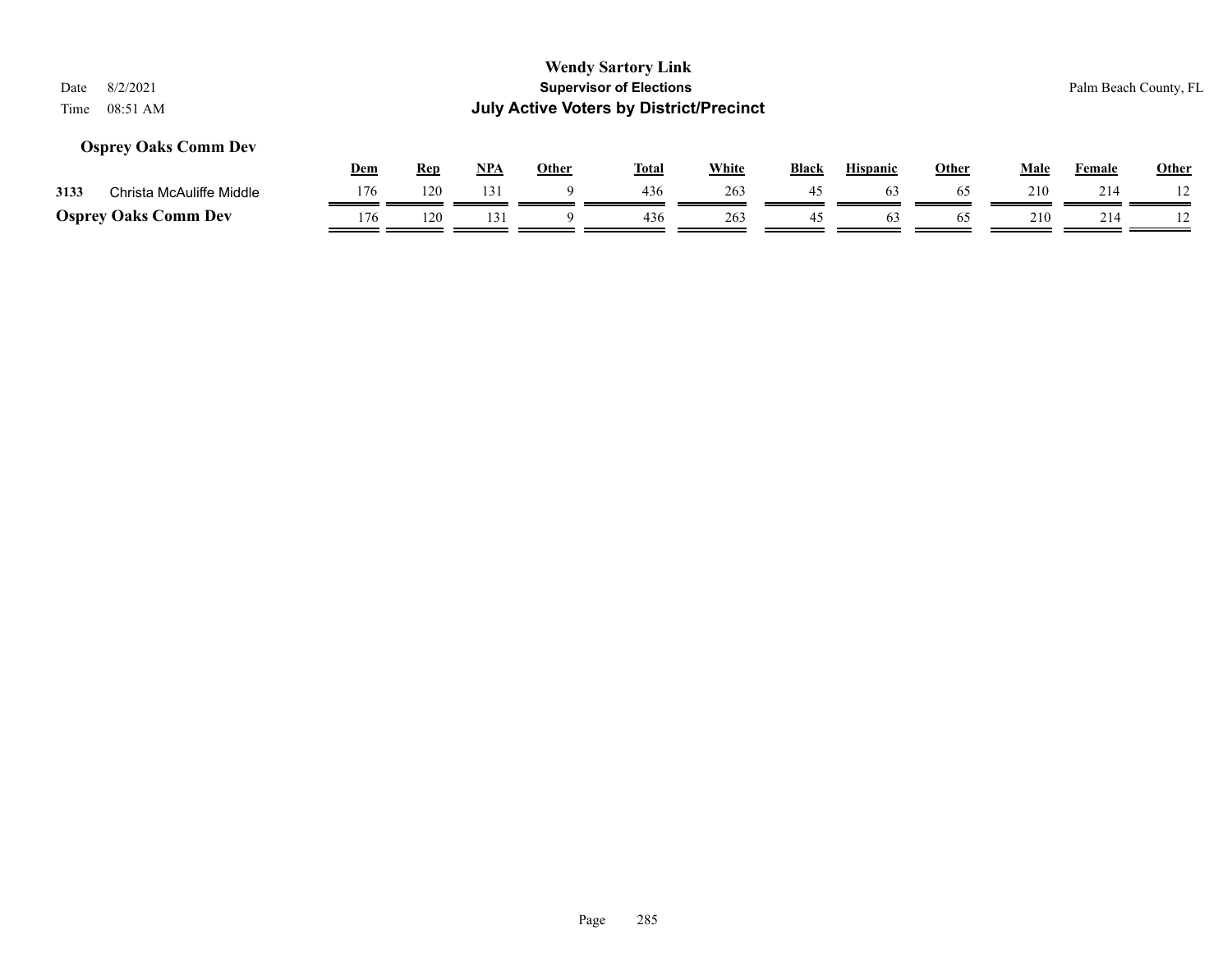|      |                          |                                |            |            |              | <b>Wendy Sartory Link</b>                      |              |              |                 |              |             |                       |              |  |
|------|--------------------------|--------------------------------|------------|------------|--------------|------------------------------------------------|--------------|--------------|-----------------|--------------|-------------|-----------------------|--------------|--|
| Date | 8/2/2021                 | <b>Supervisor of Elections</b> |            |            |              |                                                |              |              |                 |              |             | Palm Beach County, FL |              |  |
| Time | 08:51 AM                 |                                |            |            |              | <b>July Active Voters by District/Precinct</b> |              |              |                 |              |             |                       |              |  |
|      | <b>Old Palm Comm Dev</b> |                                |            |            |              |                                                |              |              |                 |              |             |                       |              |  |
|      |                          | <u>Dem</u>                     | <u>Rep</u> | <u>NPA</u> | <b>Other</b> | <u>Total</u>                                   | <b>White</b> | <b>Black</b> | <b>Hispanic</b> | <u>Other</u> | <b>Male</b> | Female                | <b>Other</b> |  |
| 1189 | Westwood Gardens HOA     | 26                             | 60         | 23         |              |                                                | 98           |              |                 |              | 52          | 56                    |              |  |

**1247** Watson B Duncan Middle  $\frac{35}{2} = \frac{183}{2} = \frac{58}{2} = \frac{9}{2} = \frac{285}{2} = \frac{261}{2} = \frac{2}{2} = \frac{0}{2} = \frac{22}{2} = \frac{136}{2} = \frac{134}{2} = \frac{15}{2} = \frac{134}{2} = \frac{15}{2} = \frac{134}{2} = \frac{15}{2} = \frac{15}{2} = \frac{15}{2} = \frac{15}{2} = \frac{15}{2} = \frac{15}{$ **Old Palm Comm Dev**  $\frac{61}{243}$   $\frac{243}{243}$   $\frac{81}{243}$   $\frac{11}{243}$   $\frac{396}{233}$   $\frac{359}{233}$   $\frac{9}{243}$   $\frac{2}{243}$   $\frac{26}{243}$   $\frac{188}{243}$   $\frac{190}{243}$   $\frac{18}{243}$ 

 $\mathbf{r}$ 

 $\equiv$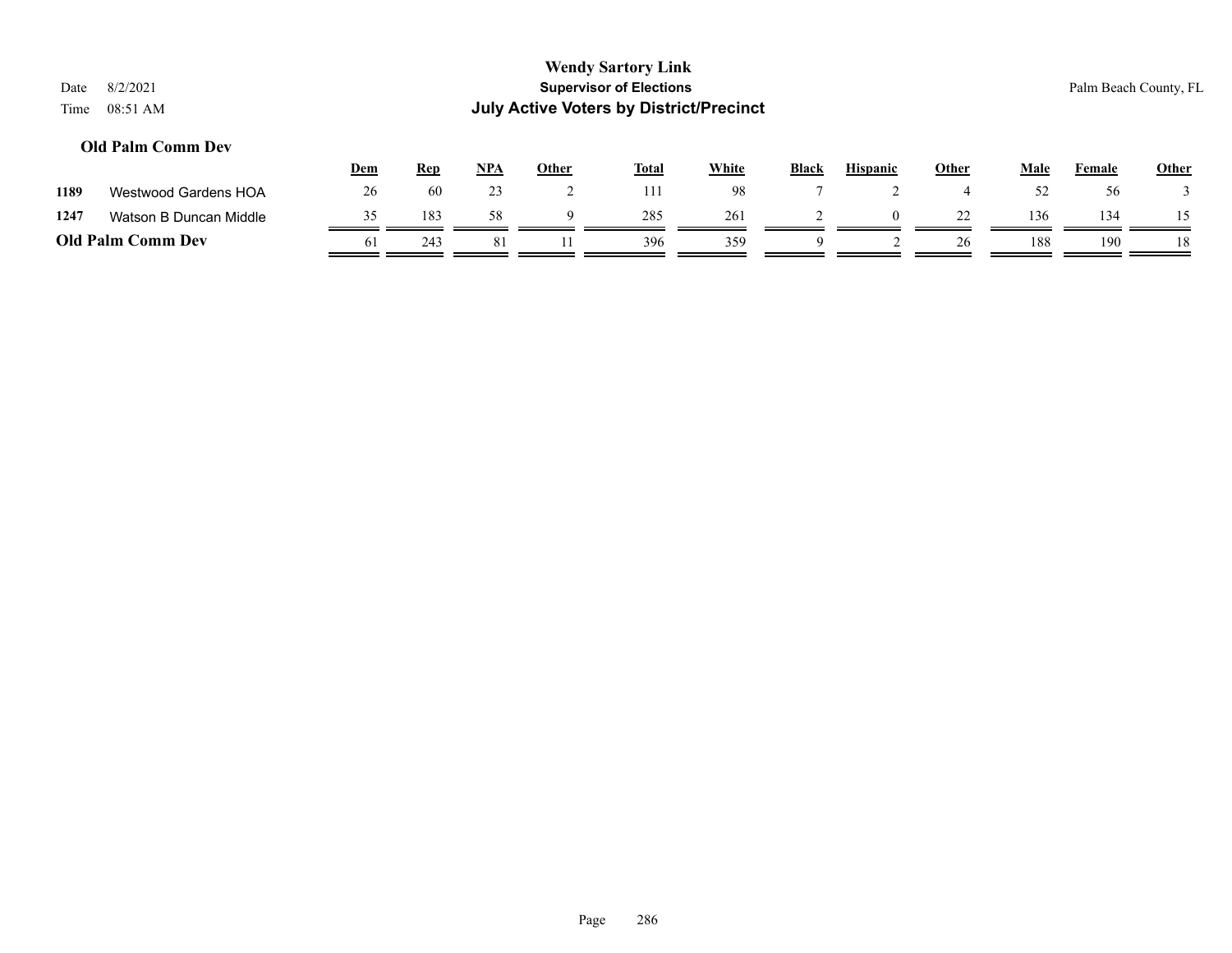#### **Plantation Comm Dev Dist**

|      |                                             | <u>Dem</u> | Rep | <b>NPA</b> | Other | <b>Total</b> | <u>White</u> | <b>Black</b> | <b>Hispanic</b> | Other             | Male | Female | <b>Other</b> |
|------|---------------------------------------------|------------|-----|------------|-------|--------------|--------------|--------------|-----------------|-------------------|------|--------|--------------|
| 6178 | Everglades Elementary                       | 556        | 376 | 442        |       | .400         | 640          | 291          | $24^{\circ}$    | つつつ<br><u>___</u> | 644  | 688    | 68           |
|      | <b>Comm Dev Dist</b><br><b>Plantation (</b> | 556        | 376 | 442        |       | .400         | 640          | 291          | 247             | ∸∸∸               | 644  | 688    | 68           |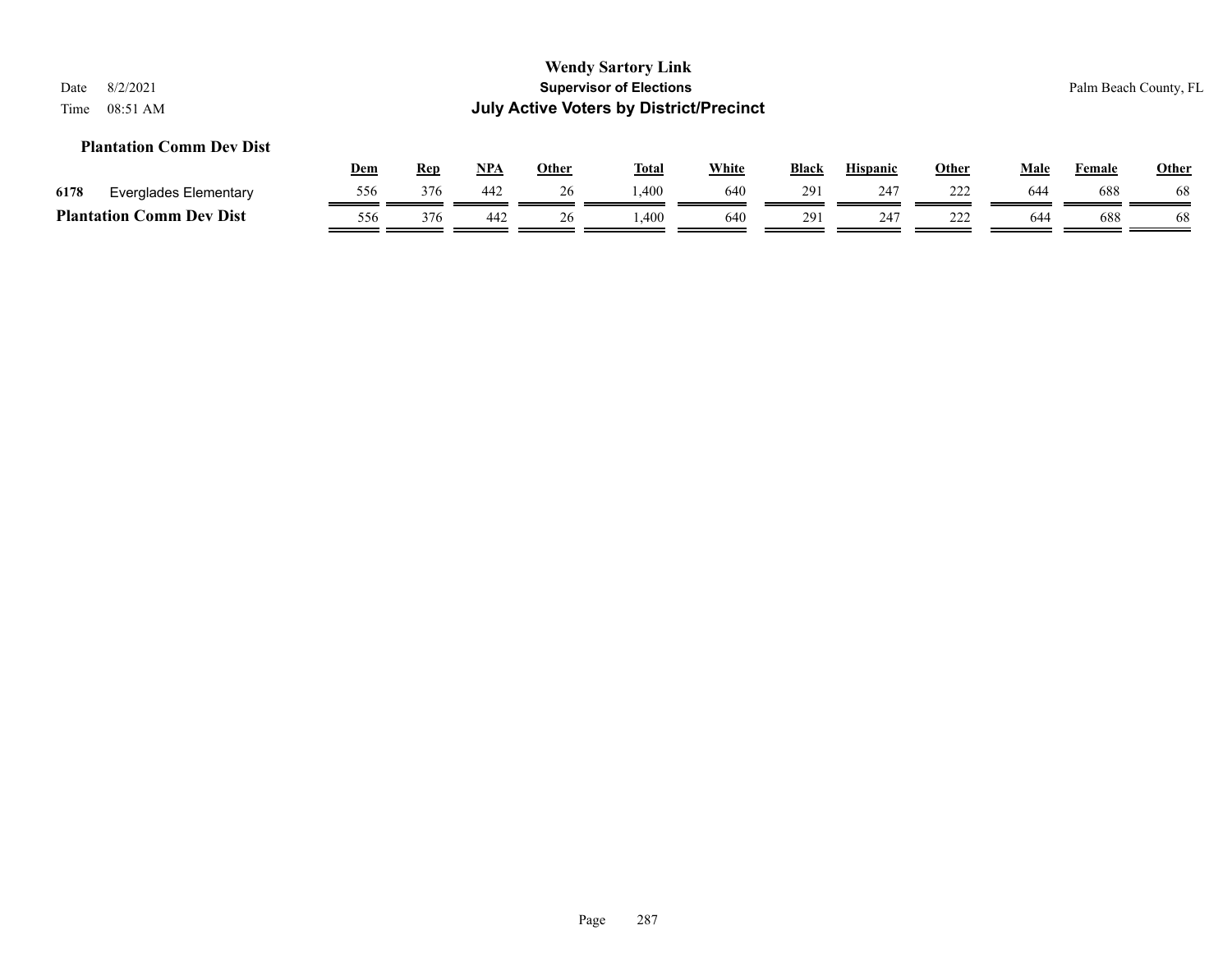**Port Of Palm Beach**

#### **Wendy Sartory Link** Date 8/2/2021 **Supervisor of Elections** Palm Beach County, FL Time 08:51 AM **July Active Voters by District/Precinct**

#### **Dem Rep NPA Other Total White Black Hispanic Other Male Female Other** Osceola Creek Middle  $\begin{array}{cccccccc} 1 & 0 & 0 & 0 & 1 & 1 & 0 & 0 & 0 \end{array}$  Pierce Hammock Elementary 0 0 0 0 0 0 0 0 0 0 0 0 Sandhill Crane Golf Club 14 29 17 0 60 43 6 5 6 31 29 0 Pierce Hammock Elementary 0 0 0 0 0 0 0 0 0 0 0 0 Carleton Oaks Clubhouse 147 193 127 7 474 344 24 49 57 229 233 12 Christ Fellowship Church PBG 0 0 0 0 0 0 0 0 0 0 0 0 Mirasol Sales and Info Center 0 0 0 0 0 0 0 0 0 0 0 0 Christ Fellowship Church PBG 0 0 0 0 0 0 0 0 0 0 0 0 Mirasol Sales and Info Center 0 0 0 0 0 0 0 0 0 0 0 0 Mirasol Sales and Info Center 600 761 502 60 1,923 1,744 18 21 140 913 954 56 Timber Trace Elementary 786 1,083 622 52 2,543 2,194 53 150 146 1,142 1,322 79 Christ Fellowship Church PBG 842 1,062 610 61 2,575 2,334 36 61 144 1,066 1,449 60 Christ Fellowship Church PBG 460 646 435 53 1,594 1,383 30 75 106 676 865 53 Watson B Duncan Middle 836 885 685 64 2,470 1,963 71 192 244 1,079 1,310 81 Watson B Duncan Middle 35 183 58 9 285 261 2 0 22 136 134 15 PBG Community Center 499 586 384 33 1,502 1,265 25 117 95 639 831 32 Palm Beach Gardens High 12 35 16 1 64 57 0 4 3 32 28 4 Ballen Isles Country Club 864 783 637 49 2,333 2,148 17 21 147 1,047 1,226 60 Northlake Nazarene Church 152 175 127 7 461 388 6 27 40 231 213 17 North County Senior Center 1 2 3 3 3 9 8 1 0 0 5 4 0 North County Senior Center 317 224 257 29 827 456 99 126 146 370 428 29 PBG City Hall Council Room 437 545 300 24 1,306 1,087 27 107 85 583 681 42 PBG Moose Lodge 2010 1 0 1 0 1 0 2 2 0 0 0 1 1 0 PBG City Hall Council Room 0 0 0 0 0 0 0 0 0 0 0 0 PBG City Hall Council Room 160 106 129 12 407 245 71 60 31 162 235 10 PBG Community Center 100 73 101 8 282 171 45 36 30 108 161 13 PBG Community Center  $\begin{array}{ccccccccccccc}\n4 & 0 & 2 & 0 & 6 & 2 & 3 & 1 & 0 & 2 & 3 & 1\n\end{array}$ Palm Beach Gardens Elementary 719 676 526 53 1,974 1,583 100 116 175 919 990 65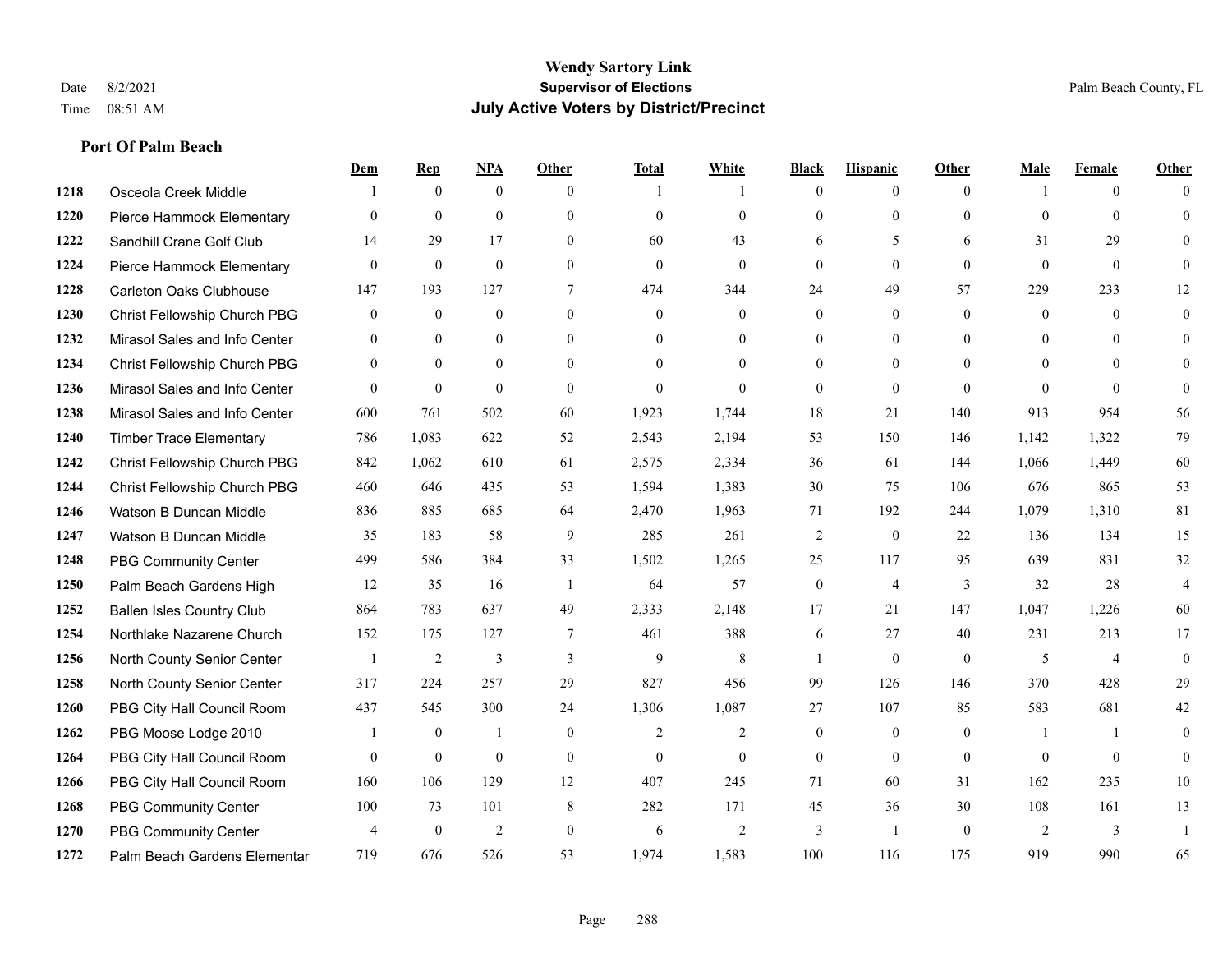|      |                                    | Dem          | <b>Rep</b>       | NPA              | <b>Other</b>   | <b>Total</b>   | <b>White</b>   | <b>Black</b>     | <b>Hispanic</b> | Other          | <b>Male</b>    | <b>Female</b>  | <b>Other</b>   |
|------|------------------------------------|--------------|------------------|------------------|----------------|----------------|----------------|------------------|-----------------|----------------|----------------|----------------|----------------|
| 1274 | Palm Beach Gardens High            | 594          | 553              | 424              | 39             | 1,610          | 1,221          | 94               | 141             | 154            | 754            | 794            | 62             |
| 1276 | Palm Beach Gardens High            | 117          | 94               | 78               | 5              | 294            | 192            | 45               | 38              | 19             | 137            | 147            | 10             |
| 1278 | Garden Lodge 366 F&AM              | 363          | 187              | 266              | 20             | 836            | 414            | 190              | 133             | 99             | 368            | 436            | 32             |
| 1280 | Pew Leadership Center              | 139          | 151              | 113              | 12             | 415            | 350            | 11               | 24              | 30             | 170            | 242            | 3              |
| 1282 | Pew Leadership Center              | 77           | 51               | 54               | 6              | 188            | 135            | 13               | 18              | 22             | 93             | 81             | 14             |
| 1284 | <b>Eissey Campus Theater</b>       | 765          | 767              | 722              | 64             | 2,318          | 1,817          | 84               | 205             | 212            | 999            | 1,242          | 77             |
| 1286 | PBG Moose Lodge 2010               | 43           | 49               | 39               | 3              | 134            | 107            | 4                | 13              | 10             | 66             | 60             | 8              |
| 1288 | PBG Moose Lodge 2010               | 13           | 24               | 6                | $\theta$       | 43             | 39             | $\mathbf{1}$     | $\overline{0}$  | 3              | 22             | 19             | 2              |
| 1290 | PBG Moose Lodge 2010               | 687          | 822              | 537              | 70             | 2,116          | 1,755          | 53               | 146             | 162            | 853            | 1,202          | 61             |
| 1291 | PBG Moose Lodge 2010               |              | $\mathbf{0}$     | 1                | $\mathbf{0}$   | $\overline{2}$ | 2              | $\overline{0}$   | $\overline{0}$  | $\Omega$       | 2              | $\theta$       | $\mathbf{0}$   |
| 1292 | PBG Moose Lodge 2010               | 16           | 47               | 18               | $\overline{1}$ | 82             | 75             | 1                | 1               | 5              | 38             | 41             | 3              |
| 1294 | Dwight D Eisenhower Elementar      | 27           | 79               | 22               | $\tau$         | 135            | 115            | 4                | 4               | 12             | 66             | 68             |                |
| 1296 | Dwight D Eisenhower Elementar      | 235          | 265              | 195              | 19             | 714            | 562            | 15               | 89              | 48             | 277            | 410            | $27\,$         |
| 1298 | PBG Moose Lodge 2010               | 35           | 34               | 21               | $\overline{2}$ | 92             | 84             | $\overline{0}$   | 4               | $\overline{4}$ | 38             | 53             |                |
| 1300 | <b>Cross Community Church</b>      |              | 3                | 1                | $\mathbf{0}$   | 5              | $\overline{4}$ | $\theta$         | $\Omega$        | $\overline{1}$ | 2              | 3              | $\theta$       |
| 1302 | Dwight D Eisenhower Elementar      | 37           | 51               | 37               | 3              | 128            | 109            | 1                | 7               | 11             | 59             | 64             | 5              |
| 1304 | <b>NPB Community Center</b>        | 209          | 263              | 178              | 23             | 673            | 578            | 14               | 40              | 41             | 340            | 304            | 29             |
| 1305 | <b>NPB Community Center</b>        | $\mathbf{0}$ | $\boldsymbol{0}$ | $\boldsymbol{0}$ | $\overline{1}$ | $\overline{1}$ | $\mathbf{1}$   | $\boldsymbol{0}$ | $\mathbf{0}$    | $\mathbf{0}$   | $\overline{1}$ | $\overline{0}$ | $\overline{0}$ |
| 1306 | <b>Eissey Campus Theater</b>       | 6            | 13               | 11               |                | 31             | 25             | 0                | 0               | 6              | 17             | 14             | $\theta$       |
| 1308 | <b>Gardens Mall Community Room</b> | 39           | 68               | 36               | $\overline{4}$ | 147            | 131            | 3                | 3               | 10             | 74             | 69             | 4              |
| 1310 | <b>Eissey Campus Theater</b>       | 1            | $\overline{c}$   | 1                | $\overline{0}$ | 4              | $\overline{4}$ | $\overline{0}$   | $\overline{0}$  | $\theta$       | 3              | $\mathbf{1}$   | $\theta$       |
| 1312 | <b>Gardens Mall Community Room</b> | 6            | 20               | 11               | $\mathbf{0}$   | 37             | 34             | $\overline{0}$   | $\overline{2}$  | $\overline{1}$ | 18             | 19             | $\Omega$       |
| 1314 | <b>NPB Community Center</b>        | 51           | 127              | 62               | 5              | 245            | 217            | 3                | 8               | 17             | 100            | 131            | 14             |
| 1316 | <b>NPB Community Center</b>        | 180          | 188              | 144              | 29             | 541            | 387            | 43               | 74              | 37             | 236            | 286            | 19             |
| 1318 | PBG Moose Lodge 2010               | $\mathbf{0}$ | $\mathbf{0}$     | $\mathbf{0}$     | $\mathbf{0}$   | $\theta$       | $\overline{0}$ | $\overline{0}$   | $\mathbf{0}$    | $\theta$       | $\theta$       | $\theta$       | $\theta$       |
| 1320 | <b>NPB Community Center</b>        | 33           | 120              | 35               | 2              | 190            | 168            | 3                | 8               | 11             | 98             | 88             |                |
| 1322 | <b>NPB Community Center</b>        | 2            | 6                | 10               | $\mathbf{0}$   | 18             | 18             | $\overline{0}$   | $\overline{0}$  | $\theta$       | 8              | 9              |                |
| 1324 | Allamanda Elementary               | 439          | 450              | 378              | 38             | 1,305          | 1,033          | 39               | 133             | 100            | 550            | 710            | 45             |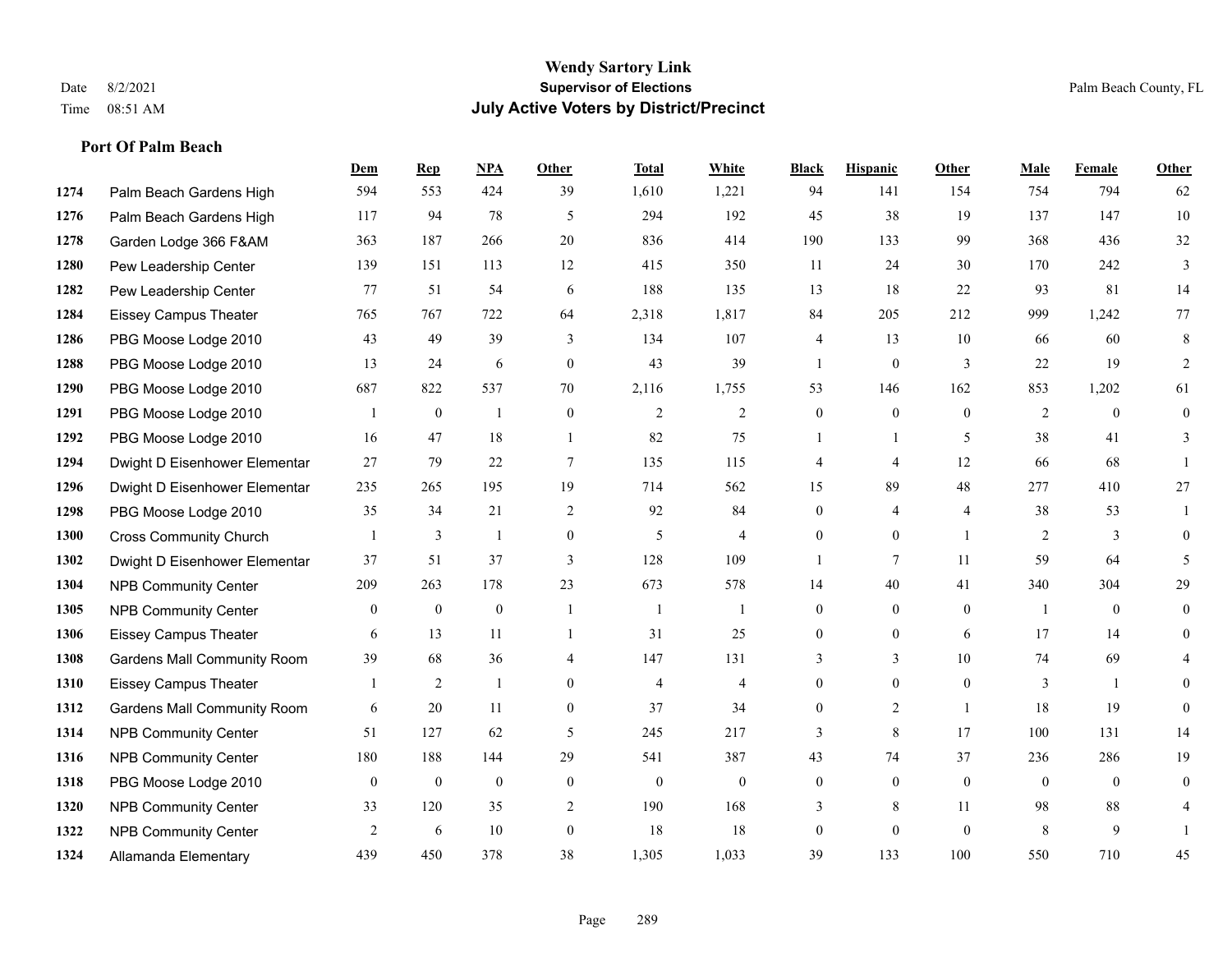|      |                                     | Dem            | <b>Rep</b>     | NPA          | Other            | <b>Total</b>     | <b>White</b> | <b>Black</b>     | <b>Hispanic</b>  | Other          | <b>Male</b>     | <b>Female</b> | <b>Other</b>   |
|------|-------------------------------------|----------------|----------------|--------------|------------------|------------------|--------------|------------------|------------------|----------------|-----------------|---------------|----------------|
| 1326 | Allamanda Elementary                | 189            | 225            | 162          | 16               | 592              | 502          | 7                | 30               | 53             | 260             | 318           | 14             |
| 1328 | <b>Osborne Park Activities Bldg</b> | 613            | 834            | 547          | 45               | 2,039            | 1,748        | 27               | 122              | 142            | 986             | 994           | 59             |
| 1330 | 1st Unitarian Church NPB            | 36             | 41             | 39           | 3                | 119              | 98           | 8                | 7                | 6              | 65              | 51            | 3              |
| 1332 | 1st Unitarian Church NPB            | 349            | 393            | 257          | 33               | 1,032            | 845          | 59               | 64               | 64             | 504             | 505           | 23             |
| 1334 | 1st Unitarian Church NPB            | 3              | 3              | 5            | $\mathbf{1}$     | 12               | 12           | $\overline{0}$   | $\theta$         | $\Omega$       | $\overline{4}$  | 8             | $\mathbf{0}$   |
| 1336 | <b>Gardens Mall Community Room</b>  | 35             | 91             | 42           | $\overline{4}$   | 172              | 153          | 0                | 4                | 15             | 86              | 78            | 8              |
| 1338 | <b>Eissey Campus Theater</b>        | 92             | 393            | 101          | 19               | 605              | 583          | 1                | $\mathbf{1}$     | 20             | 268             | 326           | 11             |
| 1340 | <b>Eissey Campus Theater</b>        | 6              | 6              | 3            | $\theta$         | 15               | 13           | $\mathbf{0}$     | $\mathbf{1}$     | $\overline{1}$ | $7\phantom{.0}$ | 8             | $\theta$       |
| 1342 | <b>NPB Country Club</b>             | 308            | 454            | 263          | $28\,$           | 1,053            | 949          | 17               | 33               | 54             | 449             | 578           | 26             |
| 1344 | Old Port Cove                       | 294            | 519            | 319          | 32               | 1,164            | 1,065        | 5                | 31               | 63             | 527             | 617           | $20\,$         |
| 1346 | Anchorage Activities Bldg           | 556            | 934            | 425          | 37               | 1,952            | 1,792        | 13               | 57               | 90             | 902             | 1,002         | $48\,$         |
| 1348 | <b>NPB Council Chambers</b>         | 32             | 123            | 34           | 8                | 197              | 187          | $\mathbf{0}$     | 5                | 5              | 99              | 92            | 6              |
| 1350 | Faith Lutheran Church               | 381            | 615            | 373          | 24               | 1,393            | 1,229        | 10               | 79               | 75             | 666             | 684           | 43             |
| 1352 | Northlake Nazarene Church           | 681            | 873            | 586          | 52               | 2,192            | 1,567        | 154              | 186              | 285            | 983             | 1,130         | 79             |
| 1354 | <b>Grove Park Elementary</b>        | 91             | 164            | 79           | $\overline{4}$   | 338              | 285          | 11               | 19               | 23             | 151             | 177           | $10\,$         |
| 1356 | Casa Rio Clubhouse                  | 796            | 421            | 498          | 34               | 1,749            | 875          | 386              | 241              | 247            | 755             | 929           | 65             |
| 1358 | RB Prep Achievement Academy         | 15             | $\overline{4}$ | 3            | $\boldsymbol{0}$ | 22               | 9            | $\,8\,$          | -1               | $\overline{4}$ | 13              | 6             | $\mathfrak{Z}$ |
| 1360 | Garden Lodge 366 F&AM               | 352            | 325            | 239          | 24               | 940              | 737          | 59               | 72               | 72             | 411             | 500           | 29             |
| 1362 | <b>Grove Park Elementary</b>        | 213            | 123            | 183          | 8                | 527              | 270          | 47               | 156              | 54             | 234             | 275           | 18             |
| 1364 | RB Prep Achievement Academy         | 377            | 106            | 218          | 17               | 718              | 202          | 287              | 132              | 97             | 305             | 388           | 25             |
| 1366 | Palm Lake Estates - The Palms       | 66             | 78             | 49           | $\overline{4}$   | 197              | 159          | 13               | 10               | 15             | 91              | 98            | 8              |
| 1368 | RB Prep Achievement Academy         | $\overline{0}$ | $\mathbf{0}$   | $\mathbf{0}$ | $\mathbf{0}$     | $\boldsymbol{0}$ | $\mathbf{0}$ | $\boldsymbol{0}$ | $\mathbf{0}$     | $\mathbf{0}$   | $\mathbf{0}$    | $\mathbf{0}$  | $\overline{0}$ |
| 1370 | Palm Lake Estates - The Palms       | 117            | 124            | 74           | $\overline{4}$   | 319              | 269          | 13               | 23               | 14             | 132             | 176           | 11             |
| 1372 | Garden Lodge 366 F&AM               | 96             | 35             | 45           | $\tau$           | 183              | 82           | 58               | 21               | 22             | 80              | 97            | 6              |
| 1374 | Pew Leadership Center               | 193            | 78             | 140          | 10               | 421              | 219          | 116              | 44               | 42             | 174             | 233           | 14             |
| 1376 | Lake Park Town Hall                 | $\theta$       | $\mathbf{0}$   | $\mathbf{0}$ | $\mathbf{0}$     | $\boldsymbol{0}$ | $\mathbf{0}$ | $\mathbf{0}$     | $\boldsymbol{0}$ | $\theta$       | $\overline{0}$  | $\mathbf{0}$  | $\mathbf{0}$   |
| 1378 | PBC Fire Rescue #68                 | 1,027          | 408            | 511          | 38               | 1,984            | 816          | 829              | 113              | 226            | 924             | 974           | 86             |
| 1380 | <b>NPB Council Chambers</b>         | 176            | 261            | 155          | 14               | 606              | 536          | 10               | 22               | 38             | 267             | 320           | 19             |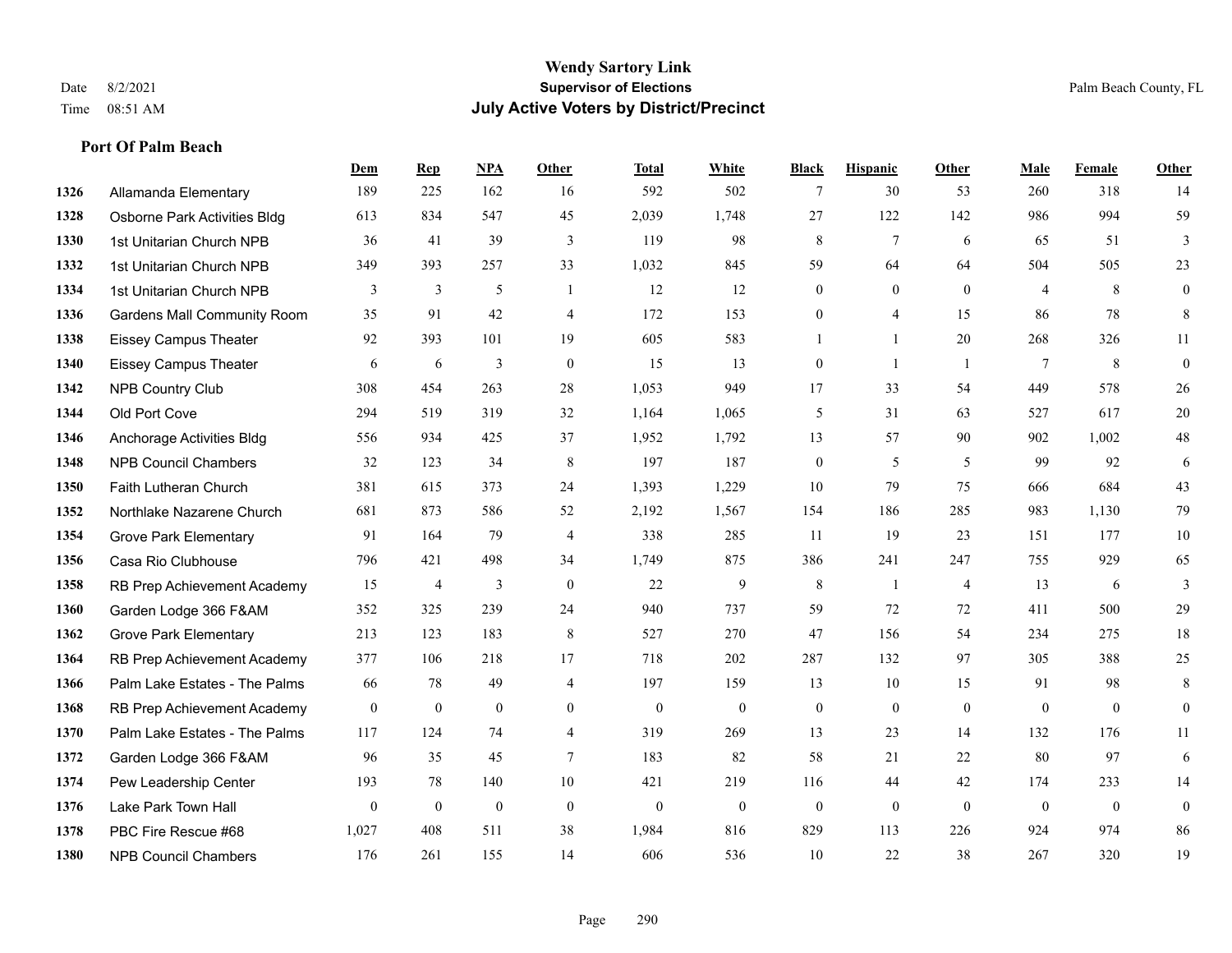|      |                                 | Dem              | <b>Rep</b>       | NPA              | <b>Other</b> | <b>Total</b>     | <b>White</b>     | <b>Black</b>     | <b>Hispanic</b>  | <b>Other</b>   | <b>Male</b>  | Female           | Other            |
|------|---------------------------------|------------------|------------------|------------------|--------------|------------------|------------------|------------------|------------------|----------------|--------------|------------------|------------------|
| 1382 | Lake Park Town Hall             | 280              | 352              | 257              | 27           | 916              | 752              | 37               | 58               | 69             | 415          | 477              | 24               |
| 1384 | Phil Foster Park Marine Center  | 302              | 560              | 274              | 30           | 1,166            | 1,035            | 19               | 39               | 73             | 576          | 563              | 27               |
| 1386 | Phil Foster Park Marine Center  | 585              | 1,103            | 699              | 85           | 2,472            | 2,139            | 53               | 86               | 194            | 1,147        | 1,258            | 67               |
| 1388 | Palm Beach Shores Town Hall     | 282              | 442              | 295              | 27           | 1,046            | 953              | 12               | 18               | 63             | 489          | 530              | $27\,$           |
| 1389 | Palm Beach Shores Town Hall     | $\boldsymbol{0}$ | $\boldsymbol{0}$ | $\boldsymbol{0}$ | $\mathbf{0}$ | $\boldsymbol{0}$ | $\boldsymbol{0}$ | $\boldsymbol{0}$ | $\boldsymbol{0}$ | $\mathbf{0}$   | $\mathbf{0}$ | $\boldsymbol{0}$ | $\boldsymbol{0}$ |
| 1390 | St Edwards Church               | 453              | 1,189            | 520              | 55           | 2,217            | 2,038            | 3                | 52               | 124            | 1,023        | 1,125            | 69               |
| 1392 | St Edwards Church               | 362              | 603              | 409              | 47           | 1,421            | 1,284            | 6                | 28               | 103            | 621          | 765              | 35               |
| 1394 | Morton & Barbara Mandel Cente   | 243              | 609              | 282              | 38           | 1,172            | 1,068            | 6                | 24               | 74             | 530          | 610              | 32               |
| 2002 | Jeaga Middle                    | 176              | 93               | 112              | 6            | 387              | 151              | 124              | 41               | 71             | 171          | 204              | 12               |
| 2004 | <b>Grassy Waters Elementary</b> | 1,043            | 329              | 581              | $40\,$       | 1,993            | 586              | 725              | 398              | 284            | 848          | 1,074            | 71               |
| 2006 | Jeaga Middle                    | 173              | 79               | 102              | 11           | 365              | 154              | 107              | 80               | 24             | 150          | 204              | 11               |
| 2008 | Jeaga Middle                    | $\mathbf{0}$     | $\boldsymbol{0}$ | $\theta$         | $\mathbf{0}$ | $\mathbf{0}$     | $\boldsymbol{0}$ | $\mathbf{0}$     | $\overline{0}$   | $\theta$       | $\mathbf{0}$ | $\overline{0}$   | $\boldsymbol{0}$ |
| 2010 | <b>Cypress Lakes HOA</b>        | 585              | 328              | 281              | 32           | 1,226            | 838              | 197              | 97               | 94             | 472          | 719              | 35               |
| 2012 | Century Village Clubhouse       | 60               | 29               | 23               | $\sqrt{2}$   | 114              | 70               | 13               | 18               | 13             | 50           | 60               | 4                |
| 2014 | Club Baywinds                   | 828              | 552              | 369              | 34           | 1,783            | 1,362            | 152              | 163              | 106            | 727          | 1,014            | 42               |
| 2016 | Andros Isle POA Clubhouse       | 854              | 556              | 543              | 35           | 1,988            | 1,073            | 390              | 300              | 225            | 842          | 1,075            | 71               |
| 2018 | <b>Riverwalk Clubhouse</b>      | 747              | 704              | 564              | 45           | 2,060            | 1,613            | 92               | 176              | 179            | 883          | 1,114            | 63               |
| 2020 | Jeaga Middle                    | 210              | 86               | 134              | 10           | 440              | 201              | 130              | 80               | 29             | 194          | 237              | 9                |
| 2021 | Jeaga Middle                    | 160              | 55               | 118              | 15           | 348              | 106              | 119              | 73               | 50             | 134          | 202              | $12\,$           |
| 2022 | Century Village Clubhouse       | 785              | 406              | 330              | 32           | 1,553            | 1,002            | 214              | 201              | 136            | 614          | 882              | 57               |
| 2024 | Century Village Clubhouse       | 788              | 416              | 321              | 37           | 1,562            | 1,098            | 164              | 161              | 139            | 613          | 898              | 51               |
| 2026 | Century Village Clubhouse       | 633              | 327              | 288              | 27           | 1,275            | 796              | 186              | 194              | 99             | 498          | 720              | 57               |
| 2028 | Century Village Clubhouse       | 343              | 191              | 148              | 6            | 688              | 477              | 68               | 85               | 58             | 247          | 417              | 24               |
| 2030 | <b>Benoist Farms Elementary</b> | 576              | 156              | 299              | 21           | 1,052            | 259              | 452              | 233              | 108            | 406          | 595              | 51               |
| 2032 | <b>Riverwalk Clubhouse</b>      | 50               | 26               | 28               | 5            | 109              | 55               | 29               | 18               | $\overline{7}$ | 41           | 65               | 3                |
| 2034 | <b>Riverwalk Clubhouse</b>      | 99               | 53               | 71               | 9            | 232              | 94               | 58               | 54               | 26             | 105          | 125              | $\sqrt{2}$       |
| 2036 | <b>Turning Points Academy</b>   | 757              | 420              | 377              | 38           | 1,592            | 934              | 286              | 263              | 109            | 592          | 953              | 47               |
| 2038 | <b>Turning Points Academy</b>   | 815              | 181              | 345              | 19           | 1,360            | 481              | 619              | 147              | 113            | 458          | 861              | 41               |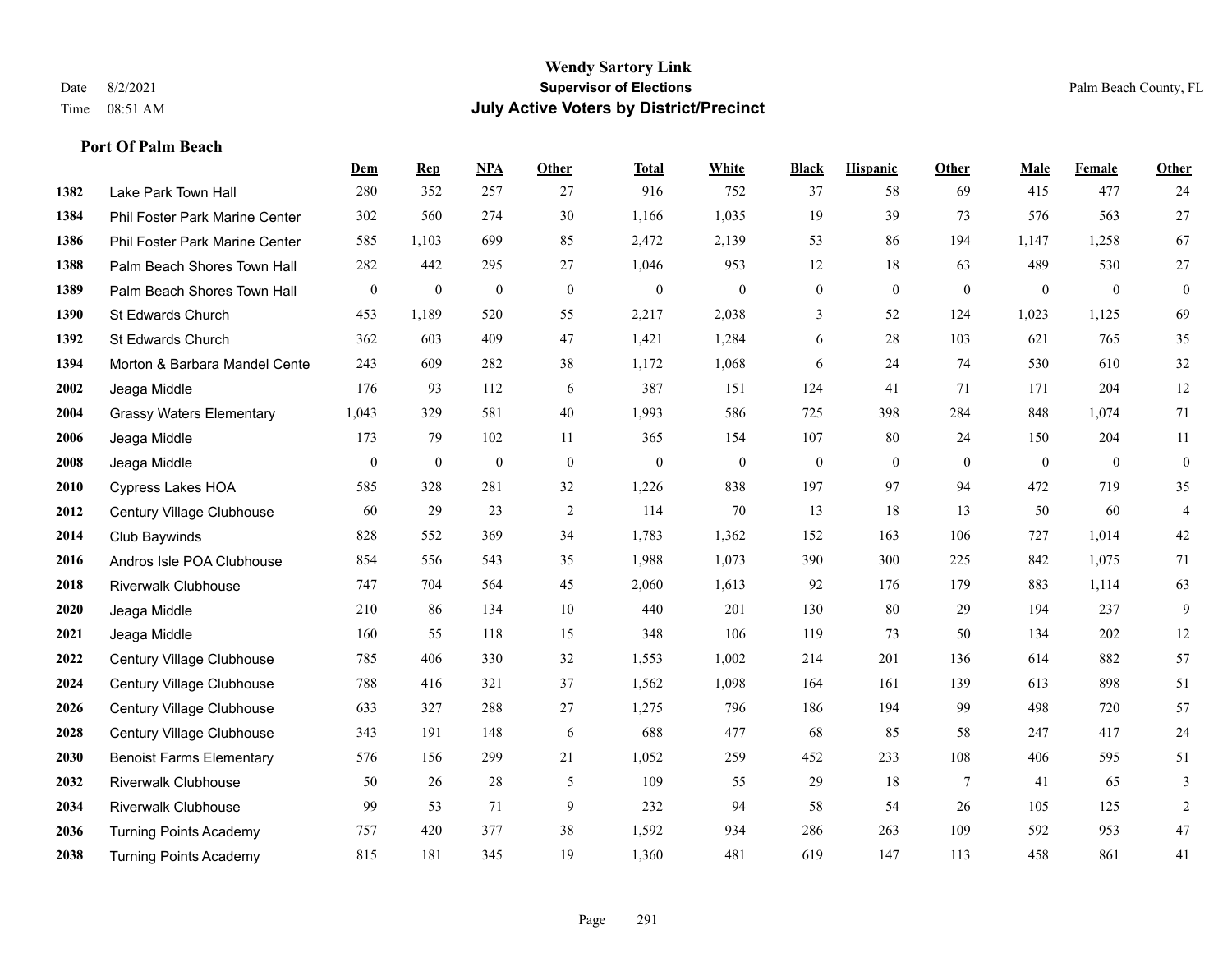|      |                                     | <b>Dem</b>       | <b>Rep</b>       | NPA              | <b>Other</b>     | <b>Total</b>     | <b>White</b>     | <b>Black</b>     | <b>Hispanic</b>  | <b>Other</b>   | <b>Male</b>      | <b>Female</b>  | <b>Other</b>     |
|------|-------------------------------------|------------------|------------------|------------------|------------------|------------------|------------------|------------------|------------------|----------------|------------------|----------------|------------------|
| 2040 | Wynnebrook Elementary               | 809              | 267              | 424              | 22               | 1,522            | 418              | 599              | 347              | 158            | 659              | 791            | 72               |
| 2041 | Wynnebrook Elementary               | 540              | 249              | 377              | 15               | 1,181            | 480              | 133              | 477              | 91             | 503              | 628            | 50               |
| 2042 | <b>Riverwalk Clubhouse</b>          | $\overline{0}$   | $\boldsymbol{0}$ | $\boldsymbol{0}$ | $\mathbf{0}$     | $\boldsymbol{0}$ | $\boldsymbol{0}$ | $\boldsymbol{0}$ | $\boldsymbol{0}$ | $\mathbf{0}$   | $\mathbf{0}$     | $\mathbf{0}$   | $\boldsymbol{0}$ |
| 2044 | St Christophers Episcopal Chr       | 1,112            | 283              | 558              | 35               | 1,988            | 580              | 809              | 395              | 204            | 881              | 1,014          | 93               |
| 2046 | <b>Haverhill Town Hall</b>          | 400              | 217              | 235              | 10               | 862              | 335              | 237              | 201              | 89             | 389              | 435            | 38               |
| 2048 | Elks Lodge #1352                    | $\overline{2}$   | $\mathfrak{Z}$   | $\boldsymbol{0}$ | $\boldsymbol{0}$ | 5                | 3                | 1                | $\boldsymbol{0}$ |                | 3                | -1             |                  |
| 2050 | Elks Lodge #1352                    | 17               | 19               | 21               | 3                | 60               | 40               | $\overline{c}$   | 11               | $\overline{7}$ | 33               | 24             | 3                |
| 2052 | Elks Lodge #1352                    | 553              | 152              | 268              | 19               | 992              | 182              | 468              | 151              | 191            | 459              | 493            | 40               |
| 2054 | Elks Lodge #1352                    | 1,265            | 323              | 697              | 25               | 2,310            | 457              | 986              | 579              | 288            | 1,018            | 1,183          | 109              |
| 2056 | Clayton Hutcheson Hall B            | 732              | 317              | 567              | 17               | 1,633            | 517              | 294              | 654              | 168            | 723              | 818            | 92               |
| 2058 | Clayton Hutcheson Hall B            | 3                | $\mathbf{1}$     | $\boldsymbol{0}$ | $\mathbf{0}$     | $\overline{4}$   | 3                | $\boldsymbol{0}$ | $\overline{1}$   | $\theta$       | 2                | 2              | $\mathbf{0}$     |
| 2060 | West Gate Elementary                | 391              | 221              | 335              | 13               | 960              | 316              | 72               | 492              | 80             | 459              | 452            | 49               |
| 2062 | <b>Belvedere Elementary</b>         | 6                | 6                | $\overline{1}$   | $\boldsymbol{0}$ | 13               | 12               | $\boldsymbol{0}$ | $\boldsymbol{0}$ |                | 9                | $\overline{4}$ | $\boldsymbol{0}$ |
| 2064 | <b>Belvedere Elementary</b>         |                  | $\mathbf{0}$     | $\mathbf{0}$     | $\boldsymbol{0}$ | $\mathbf{1}$     | $\mathbf{1}$     | $\boldsymbol{0}$ | $\mathbf{0}$     | $\mathbf{0}$   |                  | $\mathbf{0}$   | $\mathbf{0}$     |
| 2066 | <b>Howard Park Community Center</b> | 140              | 79               | 99               | $\tau$           | 325              | 168              | 54               | 66               | 37             | 151              | 166            | 8                |
| 2068 | <b>Conniston Middle</b>             | 429              | 253              | 322              | 14               | 1,018            | 404              | 100              | 441              | 73             | 457              | 521            | 40               |
| 2070 | <b>Belvedere Elementary</b>         | 560              | 371              | 374              | 24               | 1,329            | 1,044            | 26               | 152              | 107            | 626              | 653            | 50               |
| 2072 | <b>Belvedere Elementary</b>         | 599              | 330              | 462              | 27               | 1,418            | 501              | 145              | 625              | 147            | 614              | 715            | 89               |
| 2074 | <b>Belvedere Elementary</b>         | $\boldsymbol{0}$ | $\boldsymbol{0}$ | $\boldsymbol{0}$ | $\boldsymbol{0}$ | $\boldsymbol{0}$ | $\boldsymbol{0}$ | $\boldsymbol{0}$ | $\boldsymbol{0}$ | $\mathbf{0}$   | $\boldsymbol{0}$ | $\mathbf{0}$   | $\boldsymbol{0}$ |
| 2076 | St Catherine Church                 | 145              | 125              | 125              | $\tau$           | 402              | 331              | 16               | 27               | 28             | 197              | 193            | 12               |
| 2078 | St Catherine Church                 | 452              | 554              | 357              | 30               | 1,393            | 1,164            | 38               | 87               | 104            | 621              | 723            | 49               |
| 5004 | Faith Farm Tabernacle               | 3                | $\sqrt{2}$       | $\sqrt{2}$       | $\boldsymbol{0}$ | $\overline{7}$   | $\overline{4}$   | $\boldsymbol{0}$ | $\mathfrak{Z}$   | $\mathbf{0}$   | 6                | -1             | $\boldsymbol{0}$ |
| 6004 | Pahokee Recreation Center           | 960              | 175              | 228              | 5                | 1,368            | 179              | 882              | 224              | 83             | 562              | 758            | $48\,$           |
| 6006 | Pahokee Recreation Center           | 995              | 165              | 274              | 13               | 1,447            | 122              | 844              | 380              | 101            | 645              | 720            | 82               |
| 6008 | Pahokee High                        | 516              | 21               | 101              | 2                | 640              | $\tau$           | 587              | 3                | 43             | 186              | 423            | 31               |
| 6010 | <b>Canal Point Community Center</b> | 25               | 6                | 6                | $\overline{0}$   | 37               | 12               | 20               | $\overline{c}$   | 3              | 21               | 16             | $\boldsymbol{0}$ |
| 6012 | Belle Glade Library/Civic Ctr       | 177              | 29               | 58               | $\overline{0}$   | 264              | 30               | 146              | 75               | 13             | 103              | 150            | 11               |
| 6014 | Belle Glade Library/Civic Ctr       | $\mathbf{1}$     | 2                | $\overline{1}$   | $\Omega$         | $\overline{4}$   | $\Omega$         | $\theta$         | $\overline{4}$   | $\theta$       |                  | 3              | $\boldsymbol{0}$ |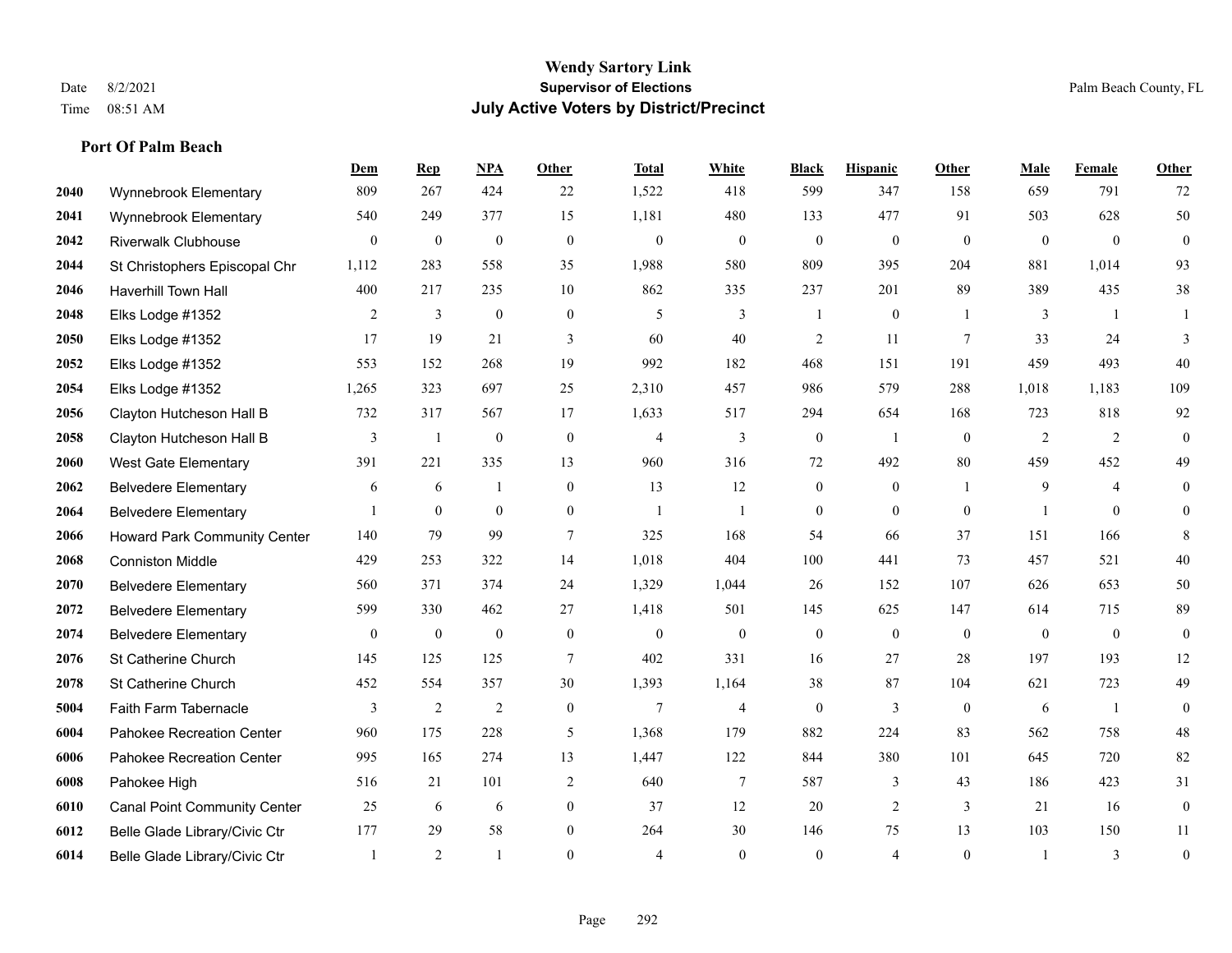|      |                                 | Dem              | <b>Rep</b>     | NPA              | <b>Other</b>   | <b>Total</b>   | <b>White</b>   | <b>Black</b>     | <b>Hispanic</b>  | <b>Other</b>   | <b>Male</b>    | Female         | <b>Other</b>     |
|------|---------------------------------|------------------|----------------|------------------|----------------|----------------|----------------|------------------|------------------|----------------|----------------|----------------|------------------|
| 6016 | South Bay Commission Chambe     | 35               | 50             | 26               | 2              | 113            | 73             | $\overline{7}$   | 22               | 11             | 59             | 49             | 5                |
| 6018 | South Bay Commission Chambe     | 1,199            | 83             | 224              | 11             | 1,517          | 60             | 1,169            | 209              | 79             | 637            | 841            | 39               |
| 6020 | <b>Glades Central High</b>      | 442              | 78             | 133              | 8              | 661            | 81             | 383              | 160              | 37             | 307            | 321            | 33               |
| 6022 | Belle Glade Library/Civic Ctr   | 1,362            | 105            | 254              | 16             | 1,737          | 93             | 1,387            | 144              | 113            | 715            | 953            | 69               |
| 6024 | Lewis Evans Resource Center     | 1,699            | 66             | 261              | 15             | 2,041          | 31             | 1,774            | 123              | 113            | 817            | 1,155          | 69               |
| 6026 | Lewis Evans Resource Center     | 2                | $\bf{0}$       | 2                | $\mathbf{0}$   | $\overline{4}$ | $\overline{0}$ | $\boldsymbol{0}$ | 4                | $\mathbf{0}$   | $\overline{1}$ | 3              | $\mathbf{0}$     |
| 6028 | Belle Glade Library/Civic Ctr   | 748              | 460            | 323              | 15             | 1,546          | 419            | 392              | 650              | 85             | 723            | 780            | 43               |
| 6029 | Belle Glade Library/Civic Ctr   | 1                | $\mathbf{0}$   | $\overline{0}$   | $\overline{0}$ | $\overline{1}$ | $\overline{0}$ | $\mathbf{1}$     | $\mathbf{0}$     | $\theta$       | $\overline{1}$ | $\theta$       | $\mathbf{0}$     |
| 6030 | Belle Glade Library/Civic Ctr   | 8                | $\mathfrak{Z}$ | 12               | $\sqrt{2}$     | 25             | $\,$ 8 $\,$    | $\boldsymbol{0}$ | 17               | $\mathbf{0}$   | 7              | 16             | 2                |
| 6032 | Gove Elementary                 | 674              | 295            | 273              | 5              | 1,247          | 313            | 430              | 406              | 98             | 534            | 670            | 43               |
| 6034 | Gove Elementary                 | $\mathbf{0}$     | $\overline{4}$ | $\boldsymbol{0}$ | $\overline{0}$ | 4              | $\overline{4}$ | $\boldsymbol{0}$ | $\mathbf{0}$     | $\theta$       | 3              | -1             | $\mathbf{0}$     |
| 6036 | Gove Elementary                 | 393              | 162            | 205              | 10             | 770            | 137            | 151              | 437              | 45             | 334            | 406            | $30\,$           |
| 6040 | Osceola Creek Middle            | 102              | 125            | 104              | $\overline{1}$ | 332            | 252            | 12               | 34               | 34             | 154            | 162            | 16               |
| 6042 | Osceola Creek Middle            | 992              | 1,212          | 1,026            | 62             | 3,292          | 2,113          | 430              | 486              | 263            | 1,573          | 1,610          | 109              |
| 6044 | <b>Frontier Elementary</b>      | 912              | 975            | 781              | 59             | 2,727          | 1,741          | 414              | 341              | 231            | 1,279          | 1,363          | 85               |
| 6045 | Acreage Branch Library          | 205              | 267            | 178              | 10             | 660            | 420            | 81               | 90               | 69             | 316            | 313            | 31               |
| 6046 | Pierce Hammock Elementary       | 807              | 958            | 747              | 45             | 2,557          | 1,642          | 361              | 316              | 238            | 1,235          | 1,224          | 98               |
| 6048 | Pierce Hammock Elementary       | $\boldsymbol{0}$ | $\bf{0}$       | $\boldsymbol{0}$ | $\overline{0}$ | $\mathbf{0}$   | $\mathbf{0}$   | $\mathbf{0}$     | $\boldsymbol{0}$ | $\overline{0}$ | $\overline{0}$ | $\mathbf{0}$   | $\boldsymbol{0}$ |
| 6050 | Acreage Branch Library          | 879              | 883            | 730              | 57             | 2,549          | 1,558          | 376              | 349              | 266            | 1,195          | 1,262          | 92               |
| 6051 | <b>Cornerstone Fellowship</b>   | 611              | 750            | 549              | 49             | 1,959          | 1,248          | 210              | 290              | 211            | 915            | 972            | $72\,$           |
| 6052 | Seminole Ridge High             | 615              | 643            | 558              | 36             | 1,852          | 1,142          | 224              | 310              | 176            | 878            | 900            | $74\,$           |
| 6054 | <b>Acreage Pines Elementary</b> | $\boldsymbol{0}$ | $\bf{0}$       | $\boldsymbol{0}$ | $\mathbf{0}$   | $\mathbf{0}$   | $\mathbf{0}$   | $\boldsymbol{0}$ | $\boldsymbol{0}$ | $\overline{0}$ | $\overline{0}$ | $\overline{0}$ | $\boldsymbol{0}$ |
| 6056 | Pierce Hammock Elementary       | $\overline{0}$   | $\mathbf{0}$   | $\mathbf{0}$     | $\mathbf{0}$   | $\mathbf{0}$   | $\overline{0}$ | $\mathbf{0}$     | $\mathbf{0}$     | $\theta$       | $\theta$       | $\theta$       | $\mathbf{0}$     |
| 6058 | <b>Acreage Pines Elementary</b> | 740              | 603            | 558              | 38             | 1,939          | 1,048          | 352              | 244              | 295            | 937            | 939            | 63               |
| 6060 | Indian Trail Improvement Dist   | 893              | 954            | 800              | 59             | 2,706          | 1,682          | 342              | 399              | 283            | 1,244          | 1,363          | 99               |
| 6062 | Sandhill Crane Golf Club        | 231              | 423            | 256              | 24             | 934            | 668            | 71               | 72               | 123            | 456            | 445            | 33               |
| 6064 | Sandhill Crane Golf Club        | 32               | 55             | 33               | $\overline{4}$ | 124            | 102            | 4                | 12               | 6              | 60             | 60             | $\overline{4}$   |
| 6066 | Ibis POA Admin Building         | 1,018            | 1,097          | 720              | 85             | 2,920          | 2,560          | 90               | 67               | 203            | 1,374          | 1,481          | 65               |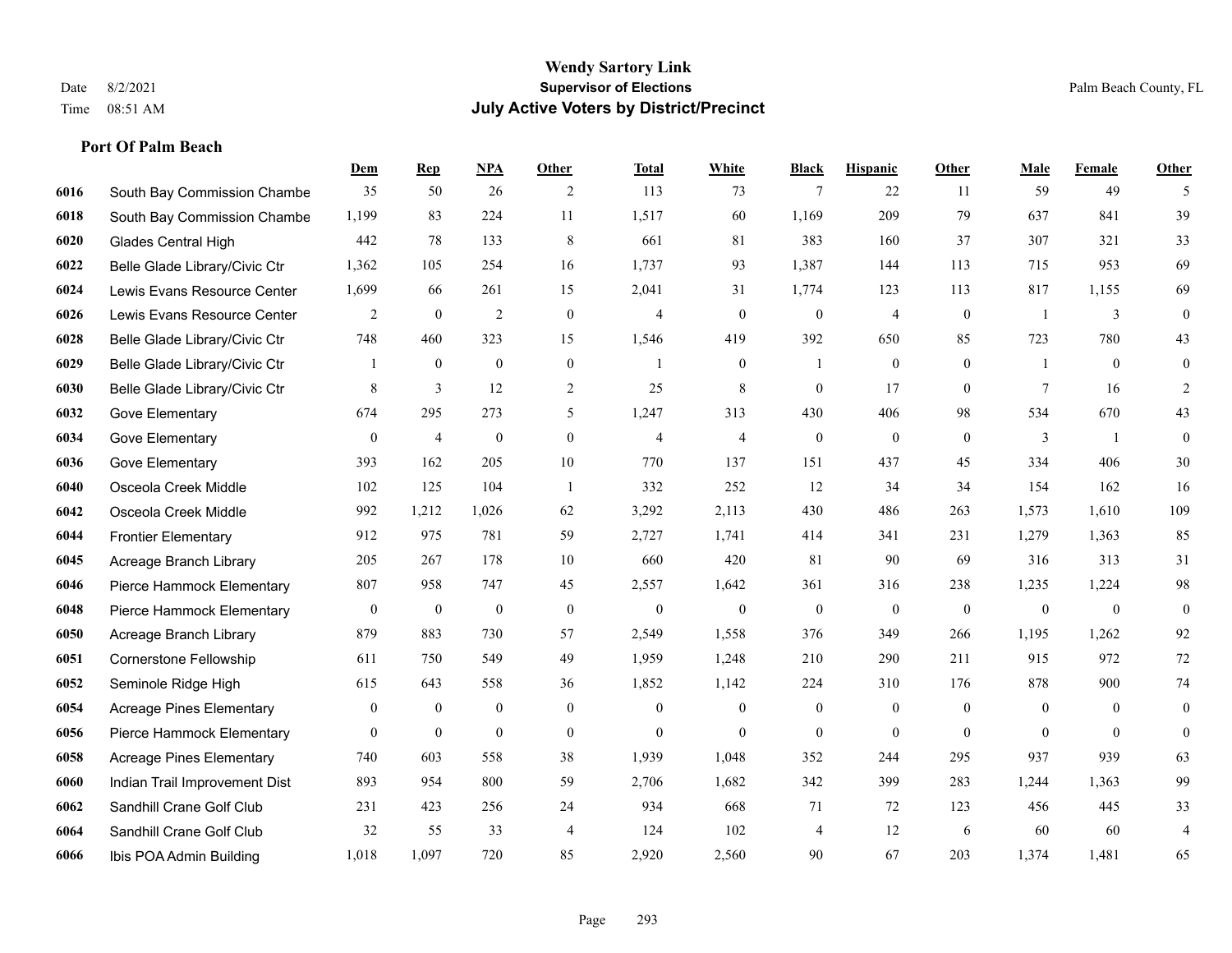**Port Of Palm Beach**

#### **Wendy Sartory Link** Date 8/2/2021 **Supervisor of Elections** Palm Beach County, FL Time 08:51 AM **July Active Voters by District/Precinct**

|      |                                | Dem              | <b>Rep</b>       | <b>NPA</b>       | Other            | <b>Total</b>     | White            | <b>Black</b>     | <b>Hispanic</b> | Other        | <b>Male</b>    | Female           | Other            |
|------|--------------------------------|------------------|------------------|------------------|------------------|------------------|------------------|------------------|-----------------|--------------|----------------|------------------|------------------|
| 6068 | Ibis POA Admin Building        | $\overline{0}$   | $\mathbf{0}$     | $\mathbf{0}$     | $\theta$         | $\mathbf{0}$     | $\overline{0}$   | $\mathbf{0}$     | $\mathbf{0}$    | $\theta$     | $\theta$       | $\mathbf{0}$     | $\mathbf{0}$     |
| 6070 | Ironhorse Country Club         | 158              | 263              | 120              | 9                | 550              | 445              | 34               | 20              | 51           | 246            | 292              | 12               |
| 6072 | Seminole Ridge High            | 459              | 442              | 425              | 40               | 1,366            | 627              | 253              | 366             | 120          | 636            | 706              | 24               |
| 6073 | Seminole Ridge High            | $\overline{0}$   | $\boldsymbol{0}$ | $\mathbf{0}$     | $\theta$         | $\mathbf{0}$     | $\mathbf{0}$     | $\mathbf{0}$     | $\mathbf{0}$    | $\theta$     | $\overline{0}$ | $\theta$         | $\overline{0}$   |
| 6076 | <b>Western Pines Middle</b>    | 639              | 707              | 570              | 36               | 1,952            | 1,420            | 154              | 203             | 175          | 931            | 937              | 84               |
| 6078 | <b>Western Pines Middle</b>    | 658              | 724              | 657              | 39               | 2,078            | 1,390            | 158              | 357             | 173          | 983            | 1,035            | 60               |
| 6080 | <b>Golden Grove Elementary</b> | 608              | 777              | 621              | 49               | 2,055            | 1,382            | 130              | 344             | 199          | 956            | 1,015            | 84               |
| 6082 | Seminole Ridge High            | 11               | 6                | 15               | 2                | 34               | 29               | $\boldsymbol{0}$ | $\overline{3}$  | 2            | 13             | 21               | $\boldsymbol{0}$ |
| 6084 | Oasis Church                   | 262              | 380              | 312              | 40               | 994              | 619              | 61               | 213             | 101          | 491            | 487              | 16               |
| 6086 | Oasis Church                   | 266              | 414              | 244              | 21               | 945              | 691              | 93               | 86              | 75           | 433            | 482              | $30\,$           |
| 6088 | Seminole Ridge High            | 542              | 680              | 544              | 40               | 1,806            | 1,162            | 215              | 286             | 143          | 848            | 904              | 54               |
| 6090 | Loxahatchee Groves Elementary  | 780              | 887              | 746              | 57               | 2,470            | 1,535            | 280              | 445             | 210          | 1,194          | 1,184            | 92               |
| 6092 | Oasis Church                   | 173              | 227              | 142              | 17               | 559              | 363              | 46               | 105             | 45           | 269            | 269              | 21               |
| 6094 | Palms West Presbyterian        | 673              | 929              | 657              | 42               | 2,301            | 1,834            | $78\,$           | 207             | 182          | 1,101          | 1,126            | 74               |
| 6096 | Palms West Presbyterian        | $\boldsymbol{0}$ | $\boldsymbol{0}$ | $\bf{0}$         | $\boldsymbol{0}$ | $\boldsymbol{0}$ | $\boldsymbol{0}$ | $\boldsymbol{0}$ | $\bf{0}$        | $\mathbf{0}$ | $\mathbf{0}$   | $\boldsymbol{0}$ | $\boldsymbol{0}$ |
| 6098 | <b>HL Johnson Elementary</b>   | 657              | 505              | 463              | 37               | 1,662            | 916              | 304              | 257             | 185          | 755            | 866              | 41               |
| 6100 | Madison Green Clubhouse        | 1,238            | 721              | 749              | 50               | 2,758            | 1,199            | 778              | 403             | 378          | 1,278          | 1,377            | 103              |
| 6102 | <b>RPB Recreation Center</b>   | 656              | 475              | 452              | 25               | 1,608            | 941              | 264              | 258             | 145          | 661            | 891              | 56               |
| 6104 | <b>Crestwood Middle</b>        | 181              | 151              | 118              | 8                | 458              | 216              | 76               | 81              | 85           | 215            | 223              | 20               |
| 6106 | <b>RPB Recreation Center</b>   | 216              | 121              | 196              | 9                | 542              | 225              | 97               | 155             | 65           | 214            | 308              | $20\,$           |
| 6108 | Calypso Bay Waterpark          | $\boldsymbol{0}$ | $\boldsymbol{0}$ | $\boldsymbol{0}$ | $\boldsymbol{0}$ | $\mathbf{0}$     | $\boldsymbol{0}$ | $\mathbf{0}$     | $\mathbf{0}$    | $\mathbf{0}$ | $\mathbf{0}$   | $\mathbf{0}$     | $\boldsymbol{0}$ |
| 6112 | Crestwood Middle               | 471              | 412              | 357              | 33               | 1,273            | 679              | 230              | 214             | 150          | 591            | 639              | 43               |
| 6114 | RPB Village Hall               | 1,069            | 695              | 685              | 41               | 2,490            | 1,367            | 467              | 430             | 226          | 1,165          | 1,234            | 91               |
| 6116 | <b>HL Johnson Elementary</b>   | 729              | 413              | 481              | 51               | 1,674            | 868              | 323              | 275             | 208          | 735            | 894              | 45               |
| 6118 | <b>RPB Branch Library</b>      | 1,087            | 564              | 695              | 54               | 2,400            | 1,141            | 578              | 430             | 251          | 1,044          | 1,267            | 89               |
| 6120 | Royal Palm Beach High          | 402              | 318              | 260              | 17               | 997              | 475              | 202              | 153             | 167          | 471            | 501              | 25               |
| 6122 | <b>RPB Cultural Center</b>     | 1,169            | 662              | 752              | 50               | 2,633            | 1,392            | 499              | 492             | 250          | 1,135          | 1,409            | 89               |
| 6124 | <b>RPB Cultural Center</b>     | 584              | 320              | 384              | 18               | 1,306            | 636              | 278              | 276             | 116          | 550            | 715              | 41               |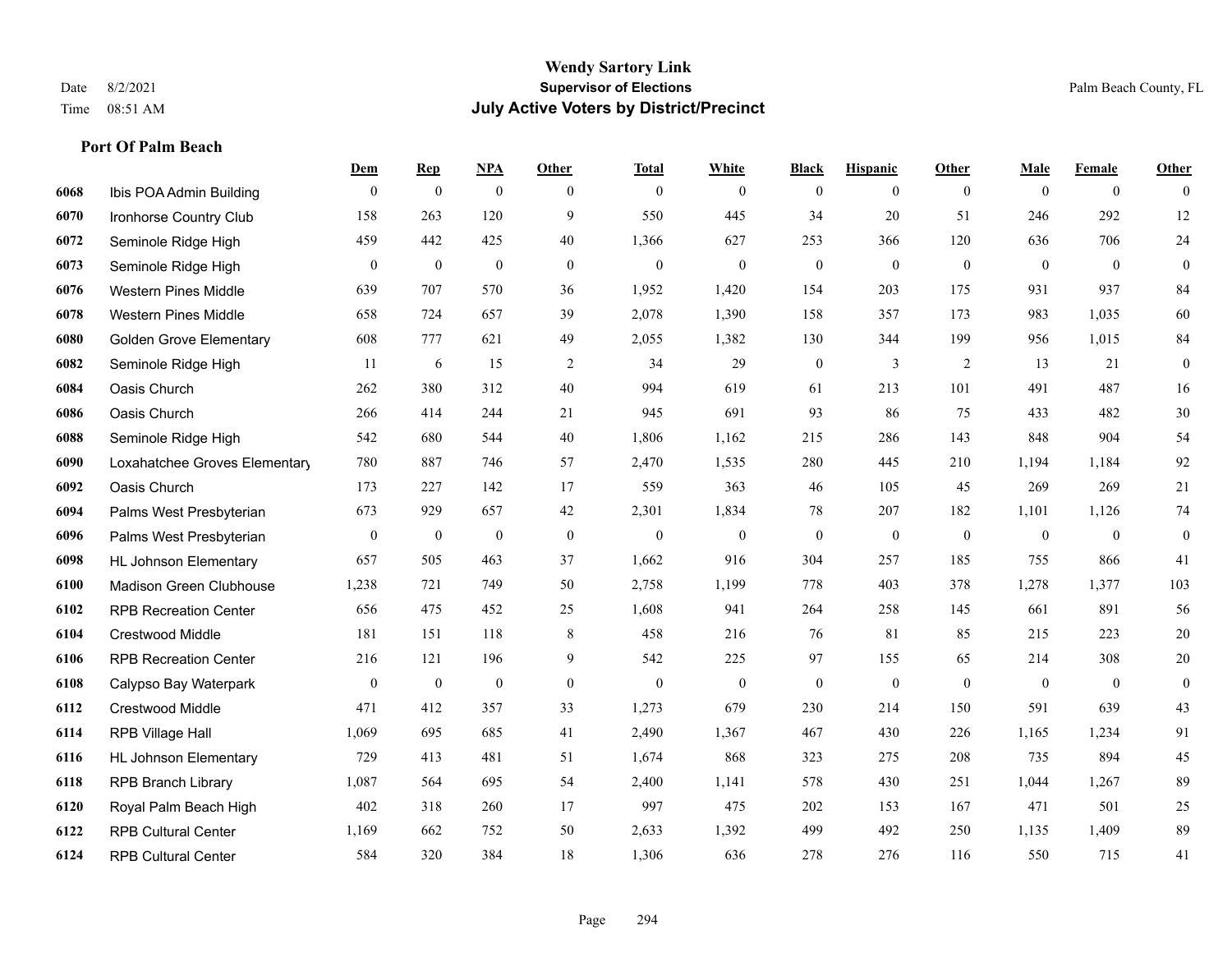|      |                                    | Dem              | <b>Rep</b>     | NPA              | <b>Other</b>     | <b>Total</b>   | <b>White</b> | <b>Black</b>     | <b>Hispanic</b>  | <b>Other</b>    | <b>Male</b>      | <b>Female</b>  | <b>Other</b>     |
|------|------------------------------------|------------------|----------------|------------------|------------------|----------------|--------------|------------------|------------------|-----------------|------------------|----------------|------------------|
| 6126 | Calypso Bay Waterpark              | 684              | 297            | 499              | 32               | 1,512          | 547          | 410              | 362              | 193             | 651              | 800            | 61               |
| 6128 | Royal Palm Beach High              | 35               | 27             | 28               | 3                | 93             | 51           | 25               | 10               | $7\phantom{.0}$ | 42               | 51             | $\mathbf{0}$     |
| 6130 | Royal Palm Beach High              | 81               | 43             | 88               | 5                | 217            | 100          | 36               | 60               | 21              | 100              | 110            | $\tau$           |
| 6132 | Royal Palm Beach High              | 390              | 188            | 259              | 18               | 855            | 413          | 166              | 184              | 92              | 388              | 435            | 32               |
| 6134 | Christ Fellowship Church RPB       | 960              | 469            | 686              | 29               | 2,144          | 848          | 503              | 499              | 294             | 954              | 1,096          | 94               |
| 6136 | Calypso Bay Waterpark              |                  | 1              | $\boldsymbol{0}$ | $\mathbf{0}$     | 2              | $\mathbf{0}$ | 1                | $\boldsymbol{0}$ | -1              | $\boldsymbol{0}$ |                |                  |
| 6138 | Royal Palm Beach High              | $\overline{0}$   | $\bf{0}$       | $\mathbf{0}$     | $\boldsymbol{0}$ | $\mathbf{0}$   | $\mathbf{0}$ | $\boldsymbol{0}$ | $\mathbf{0}$     | $\overline{0}$  | $\mathbf{0}$     | $\mathbf{0}$   | $\boldsymbol{0}$ |
| 6140 | Royal Palm Beach High              | 336              | 506            | 304              | 32               | 1,178          | 858          | 107              | 112              | 101             | 566              | 588            | 24               |
| 6142 | Christ Fellowship Church RPB       | $\overline{0}$   | $\overline{0}$ | $\mathbf{0}$     | $\mathbf{0}$     | $\mathbf{0}$   | $\mathbf{0}$ | $\boldsymbol{0}$ | $\mathbf{0}$     | $\theta$        | $\mathbf{0}$     | $\theta$       | $\mathbf{0}$     |
| 6144 | Christ Fellowship Church RPB       | $\mathbf{0}$     | $\mathbf{0}$   | $\boldsymbol{0}$ | $\overline{0}$   | $\theta$       | $\mathbf{0}$ | $\boldsymbol{0}$ | $\mathbf{0}$     | $\overline{0}$  | $\overline{0}$   | $\mathbf{0}$   | $\mathbf{0}$     |
| 6146 | Christ Fellowship Church RPB       | 1                | 2              | $\mathbf{1}$     | $\overline{0}$   | $\overline{4}$ | 3            | $\boldsymbol{0}$ | $\mathbf{0}$     | $\mathbf{1}$    | 3                | -1             | $\mathbf{0}$     |
| 6148 | Christ Fellowship Church RPB       | $\Omega$         | $\mathbf{0}$   | $\mathbf{1}$     | $\overline{0}$   |                |              | $\overline{0}$   | $\theta$         | $\theta$        | $\Omega$         | $\overline{1}$ | $\theta$         |
| 6150 | <b>Binks Forest Elementary</b>     | 25               | 41             | 41               | 5                | 112            | 82           | 5                | 10               | 15              | 50               | 59             | 3                |
| 6152 | <b>Binks Forest Elementary</b>     | 410              | 558            | 377              | 34               | 1,379          | 1,053        | 46               | 131              | 149             | 650              | 684            | 45               |
| 6154 | <b>Wellington Landings Middle</b>  | 466              | 528            | 390              | 28               | 1,412          | 1,021        | 86               | 187              | 118             | 634              | 738            | $40\,$           |
| 6156 | <b>Binks Forest Elementary</b>     | 632              | 717            | 569              | 39               | 1,957          | 1,377        | 127              | 284              | 169             | 888              | 1,008          | 61               |
| 6158 | <b>Wellington Elementary</b>       | 783              | 940            | 544              | 40               | 2,307          | 1,700        | 129              | 305              | 173             | 1,051            | 1,181          | 75               |
| 6160 | <b>Wellington Landings Middle</b>  | 663              | 582            | 562              | 43               | 1,850          | 1,204        | 164              | 333              | 149             | 861              | 935            | 54               |
| 6162 | First Baptist Church Wel           | 764              | 661            | 552              | 44               | 2,021          | 1,288        | 207              | 345              | 181             | 898              | 1,059          | 64               |
| 6164 | First Baptist Church Wel           | 830              | 804            | 598              | 54               | 2,286          | 1,539        | 183              | 371              | 193             | 1,022            | 1,190          | 74               |
| 6166 | <b>Wellington Community Center</b> | 858              | 861            | 735              | 47               | 2,501          | 1,743        | 151              | 395              | 212             | 1,153            | 1,268          | $80\,$           |
| 6168 | First Baptist Church Wel           | 128              | 181            | 141              | 9                | 459            | 353          | $27\,$           | 44               | 35              | 213              | 234            | $12\,$           |
| 6170 | Christ Fellowship Church RPB       | $\boldsymbol{0}$ | 6              | $\overline{2}$   | $\overline{0}$   | 8              | 8            | $\boldsymbol{0}$ | $\boldsymbol{0}$ | $\overline{0}$  | 3                | 5              | $\boldsymbol{0}$ |
| 6172 | Christ Fellowship Church RPB       | 1,297            | 575            | 823              | 67               | 2,762          | 961          | 843              | 633              | 325             | 1,181            | 1,464          | 117              |
| 6182 | New Horizons Elementary            | 292              | 451            | 318              | 14               | 1,075          | 788          | 53               | 113              | 121             | 464              | 582            | 29               |
| 6184 | Wellington High                    | 660              | 577            | 522              | 37               | 1,796          | 1,112        | 242              | 286              | 156             | 793              | 945            | 58               |
| 6186 | <b>Elbridge Gale Elementary</b>    | 818              | 554            | 628              | 42               | 2,042          | 1,111        | 292              | 424              | 215             | 889              | 1,070          | 83               |
| 6188 | <b>Wellington Village Park</b>     | 219              | 418            | 290              | 27               | 954            | 809          | 16               | 46               | 83              | 383              | 522            | 49               |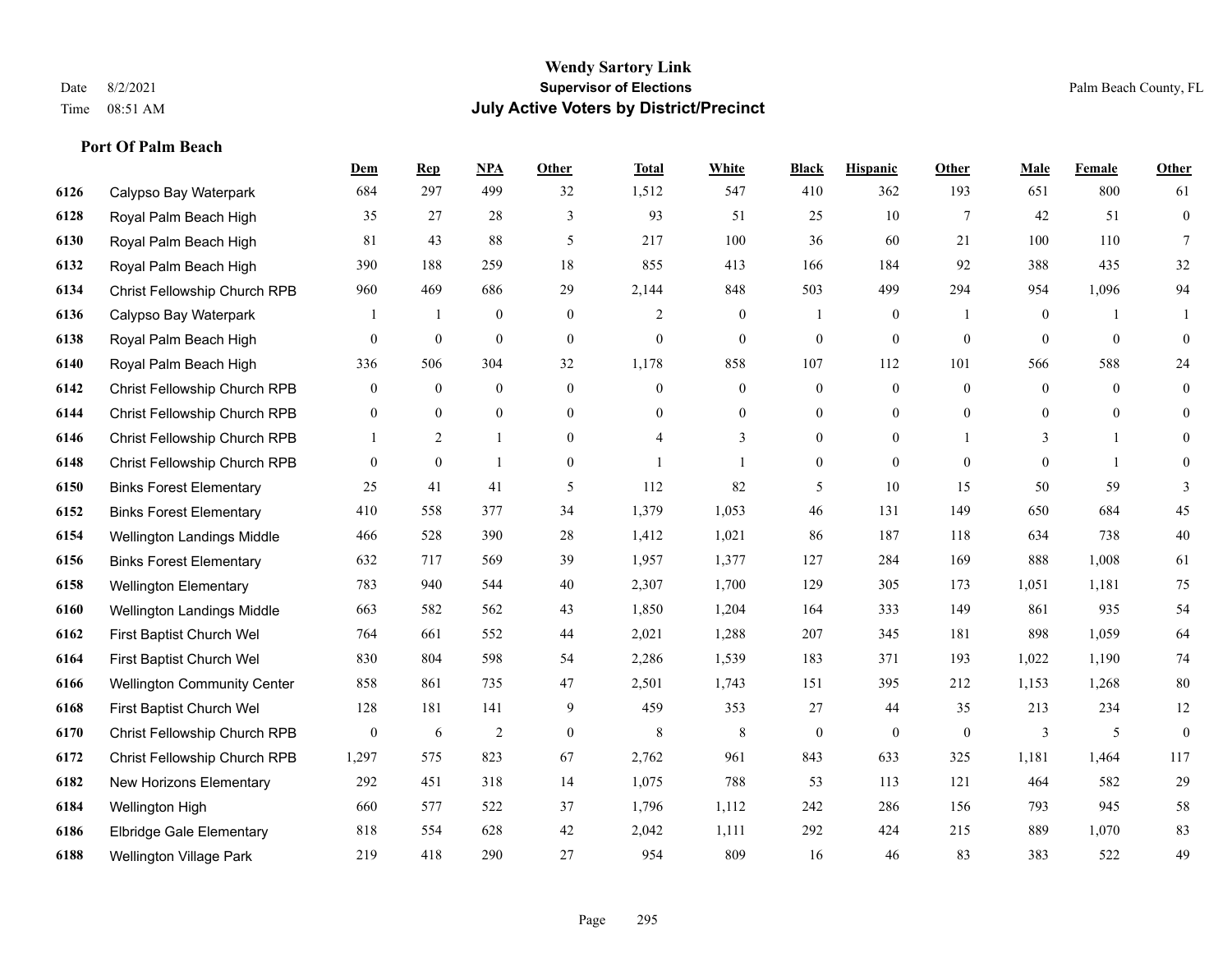|      |                                     | Dem              | <b>Rep</b>       | NPA              | <b>Other</b> | <b>Total</b>     | <b>White</b>     | <b>Black</b>     | <b>Hispanic</b>  | <b>Other</b>   | <b>Male</b>      | <b>Female</b>  | <b>Other</b>     |
|------|-------------------------------------|------------------|------------------|------------------|--------------|------------------|------------------|------------------|------------------|----------------|------------------|----------------|------------------|
| 6190 | Wellington Village Hall             | 816              | 450              | 630              | 41           | 1,937            | 866              | 354              | 507              | 210            | 807              | 1,055          | 75               |
| 6192 | St Peters Methodist Church          | 971              | 787              | 805              | 63           | 2,626            | 1,559            | 281              | 547              | 239            | 1,199            | 1,339          | 88               |
| 6194 | <b>Equestrian Trails Elementary</b> | 504              | 289              | 340              | 20           | 1,153            | 518              | 293              | 155              | 187            | 512              | 586            | 55               |
| 6196 | Palm Beach Central High             | $\bf{0}$         | $\boldsymbol{0}$ | $\overline{0}$   | $\mathbf{0}$ | $\boldsymbol{0}$ | $\boldsymbol{0}$ | $\boldsymbol{0}$ | $\boldsymbol{0}$ | $\mathbf{0}$   | $\boldsymbol{0}$ | $\mathbf{0}$   | $\boldsymbol{0}$ |
| 6198 | Wellington Branch Library           | 522              | 351              | 340              | 35           | 1,248            | 690              | 190              | 258              | 110            | 527              | 689            | 32               |
| 6200 | <b>Emerald Cove Middle</b>          | 538              | 559              | 499              | 44           | 1,640            | 1,021            | 178              | 268              | 173            | 727              | 862            | 51               |
| 6212 | Wellington Village Park             | 146              | 226              | 171              | 15           | 558              | 381              | 15               | 91               | 71             | 255              | 276            | 27               |
| 6214 | Wellington Village Park             | 825              | 751              | 681              | 47           | 2,304            | 1,457            | 249              | 278              | 320            | 1,054            | 1,165          | 85               |
| 6216 | Panther Run Elementary              | 231              | 191              | 177              | 10           | 609              | 340              | 96               | 100              | 73             | 281              | 305            | 23               |
| 6218 | <b>Wellington Village Park</b>      | $\mathbf{0}$     | $\mathbf{0}$     | $\mathbf{0}$     | $\mathbf{0}$ | $\theta$         | $\mathbf{0}$     | $\overline{0}$   | $\mathbf{0}$     | $\mathbf{0}$   | $\theta$         | $\overline{0}$ | $\overline{0}$   |
| 6220 | Wellington Village Park             | 57               | 28               | 39               | $\tau$       | 131              | 63               | 16               | 31               | 21             | 55               | 72             | 4                |
| 6222 | Panther Run Elementary              | $\overline{0}$   | 1                | $\mathbf{0}$     | $\mathbf{0}$ | $\mathbf{1}$     | 1                | $\overline{0}$   | $\overline{0}$   | $\mathbf{0}$   | $\mathbf{1}$     | $\theta$       | $\Omega$         |
| 6226 | The Isles at Wellington             | 753              | 754              | 620              | 37           | 2,164            | 1,396            | 225              | 241              | 302            | 1,021            | 1,049          | 94               |
| 6228 | Wycliffe Comm Association Bldg      | 763              | 322              | 398              | $20\,$       | 1,503            | 1,406            | 17               | 20               | 60             | 647              | 827            | $29\,$           |
| 6232 | Panther Run Elementary              | 683              | 741              | 638              | 47           | 2,109            | 1,346            | 243              | 244              | 276            | 999              | 1,042          | 68               |
| 7002 | J F Kennedy Middle                  | $\theta$         | $\boldsymbol{0}$ | $\mathbf{0}$     | $\theta$     | $\overline{0}$   | $\overline{0}$   | $\overline{0}$   | $\overline{0}$   | $\theta$       | $\mathbf{0}$     | $\theta$       | $\overline{0}$   |
| 7004 | J F Kennedy Middle                  | $\theta$         | $\mathbf{0}$     | $\mathbf{0}$     | $\mathbf{0}$ | $\theta$         | $\mathbf{0}$     | $\overline{0}$   | $\overline{0}$   | $\mathbf{0}$   | $\mathbf{0}$     | $\theta$       | $\theta$         |
| 7006 | J F Kennedy Middle                  | $\theta$         | $\mathbf{0}$     | $\mathbf{0}$     | $\theta$     | $\Omega$         | $\overline{0}$   | $\overline{0}$   | $\overline{0}$   | $\theta$       | $\theta$         | $\theta$       | 0                |
| 7008 | J F Kennedy Middle                  | $\Omega$         | $\mathbf{0}$     | $\mathbf{0}$     | $\theta$     | $\theta$         | $\mathbf{0}$     | $\overline{0}$   | $\overline{0}$   | $\theta$       | $\theta$         | $\mathbf{0}$   | $\mathbf{0}$     |
| 7010 | St John Lutheran Church             | 279              | 12               | 89               | 6            | 386              | 27               | 314              | 23               | 22             | 126              | 243            | 17               |
| 7012 | St John Lutheran Church             | 1,069            | 195              | 421              | 18           | 1,703            | 487              | 985              | 69               | 162            | 780              | 863            | 60               |
| 7014 | RB Prep Achievement Academy         | $\boldsymbol{0}$ | $\boldsymbol{0}$ | $\boldsymbol{0}$ | $\mathbf{0}$ | $\overline{0}$   | $\boldsymbol{0}$ | $\boldsymbol{0}$ | $\boldsymbol{0}$ | $\overline{0}$ | $\boldsymbol{0}$ | $\mathbf{0}$   | $\overline{0}$   |
| 7016 | RB Prep Achievement Academy         | 2                | -1               | $\mathbf{0}$     | $\mathbf{0}$ | 3                | 1                | 2                | $\overline{0}$   | $\theta$       | 2                |                | $\overline{0}$   |
| 7018 | RB Prep Achievement Academy         | $\mathbf{0}$     | $\mathbf{0}$     | $\theta$         | $\theta$     | $\mathbf{0}$     | $\mathbf{0}$     | $\overline{0}$   | $\overline{0}$   | $\theta$       | $\theta$         | $\theta$       | $\theta$         |
| 7020 | RB Prep Achievement Academy         | $\mathbf{0}$     | $\boldsymbol{0}$ | $\mathbf{0}$     | $\mathbf{0}$ | $\theta$         | $\mathbf{0}$     | $\mathbf{0}$     | $\mathbf{0}$     | $\overline{0}$ | $\theta$         | $\theta$       | $\Omega$         |
| 7022 | J F Kennedy Middle                  | 889              | 176              | 360              | 26           | 1,451            | 291              | 798              | 152              | 210            | 646              | 756            | 49               |
| 7024 | Hurst Chapel AME Church             | 1,544            | 88               | 332              | 21           | 1,985            | 146              | 1,618            | 95               | 126            | 806              | 1,123          | 56               |
| 7025 | Hurst Chapel AME Church             | 262              | 33               | 104              | 3            | 402              | 60               | 248              | 39               | 55             | 146              | 239            | 17               |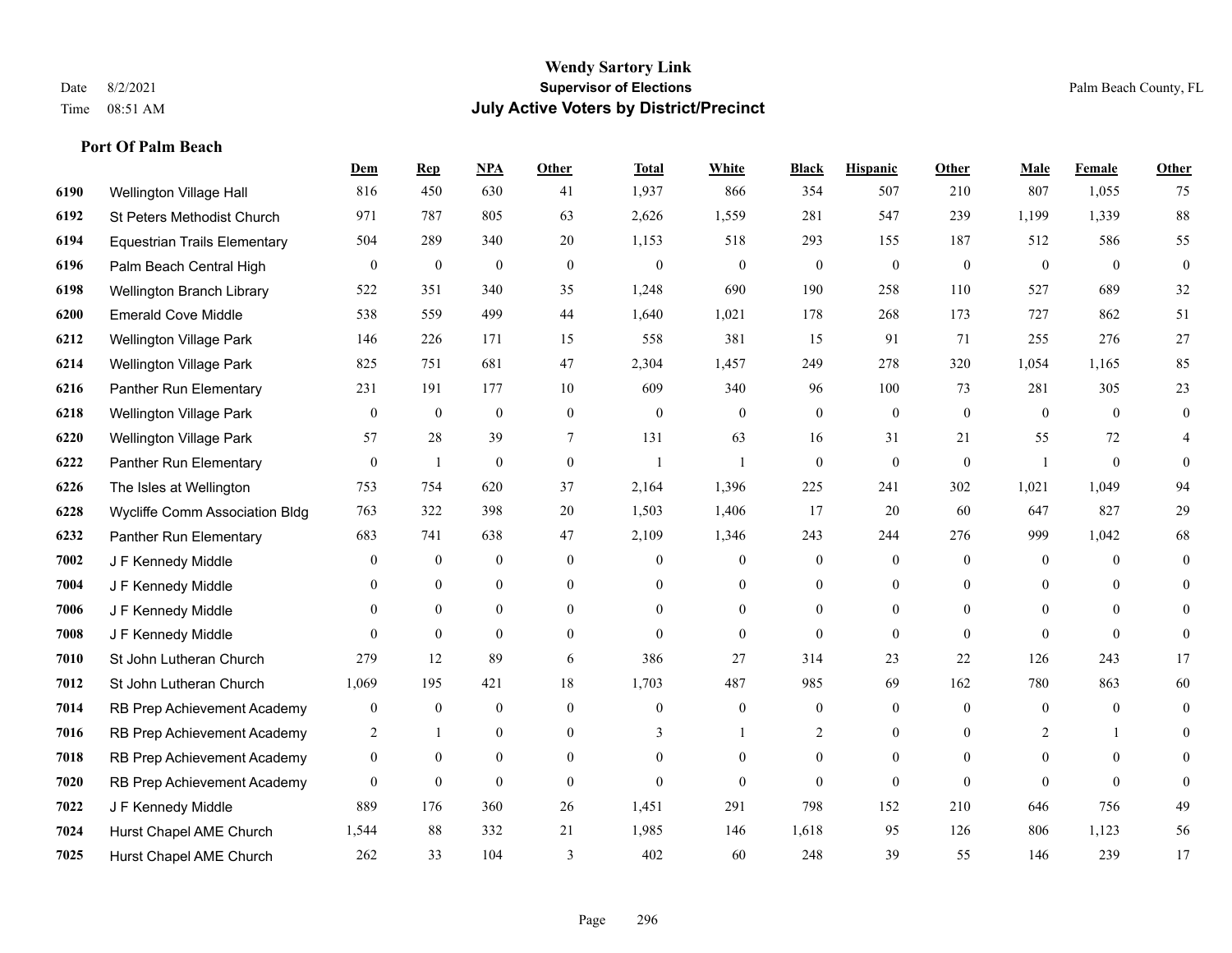|      |                                  | Dem              | <b>Rep</b>       | NPA          | <b>Other</b>   | <b>Total</b>     | <b>White</b>     | <b>Black</b>     | <b>Hispanic</b>  | Other          | <b>Male</b>  | Female         | <b>Other</b>     |
|------|----------------------------------|------------------|------------------|--------------|----------------|------------------|------------------|------------------|------------------|----------------|--------------|----------------|------------------|
| 7026 | Lindsey Davis Senior Comm Ctr    | 2,258            | 75               | 413          | 19             | 2,765            | 60               | 2,489            | 37               | 179            | 1,108        | 1,561          | 96               |
| 7028 | <b>Wells Recreation Center</b>   | 1,825            | 139              | 460          | 19             | 2,443            | 234              | 1,912            | 99               | 198            | 1.047        | 1,305          | 91               |
| 7030 | Riviera Beach Marina Event Ctr   | 195              | 301              | 175          | 22             | 693              | 555              | 48               | 44               | 46             | 349          | 323            | 21               |
| 7032 | <b>Crossroads Baptist Church</b> | $\boldsymbol{0}$ | $\boldsymbol{0}$ | $\mathbf{0}$ | $\mathbf{0}$   | $\boldsymbol{0}$ | $\mathbf{0}$     | $\overline{0}$   | $\overline{0}$   | $\mathbf{0}$   | $\mathbf{0}$ | $\mathbf{0}$   | $\boldsymbol{0}$ |
| 7034 | Suncoast High                    | 1,293            | 200              | 500          | 24             | 2,017            | 361              | 1.214            | 149              | 293            | 834          | 1,107          | 76               |
| 7036 | RB Prep Achievement Academy      | $\boldsymbol{0}$ | $\mathbf{0}$     | 6            | $\mathbf{0}$   | 6                | $\boldsymbol{0}$ | $\boldsymbol{0}$ | $\boldsymbol{0}$ | 6              | 4            |                |                  |
| 7038 | RB Prep Achievement Academy      | $\mathbf{0}$     | $\mathbf{0}$     | $\mathbf{0}$ | $\overline{0}$ | $\mathbf{0}$     | $\overline{0}$   | $\overline{0}$   | $\overline{0}$   | $\theta$       | $\theta$     | $\theta$       | $\mathbf{0}$     |
| 7040 | Mary McLeod Bethune Elementa     | 1,227            | 53               | 248          | 16             | 1,544            | 34               | 1,368            | 45               | 97             | 607          | 891            | 46               |
| 7041 | Mary McLeod Bethune Elementa     | 385              | 32               | 118          | 8              | 543              | 42               | 418              | 26               | 57             | 202          | 317            | 24               |
| 7042 | Dan Calloway Complex             | 1,719            | 73               | 365          | 21             | 2,178            | 43               | 1,930            | 43               | 162            | 879          | 1,237          | 62               |
| 7044 | <b>Wells Recreation Center</b>   | 1,384            | 87               | 351          | 16             | 1,838            | 183              | 1,457            | 64               | 134            | 754          | 1,013          | 71               |
| 7046 | Riviera Beach Marina Event Ctr   | 38               | 30               | 15           | 5              | 88               | 74               | 7                | $\overline{2}$   | 5              | 49           | 38             | -1               |
| 7048 | <b>Crossroads Baptist Church</b> | 284              | 8                | 83           | 10             | 385              | 6                | 322              | 28               | 29             | 129          | 239            | 17               |
| 7050 | <b>Crossroads Baptist Church</b> |                  | 2                |              | $\mathbf{0}$   | $\overline{4}$   | 3                | $\boldsymbol{0}$ | $\boldsymbol{0}$ | $\overline{1}$ | -1           | 3              | $\overline{0}$   |
| 7052 | <b>Crossroads Baptist Church</b> | $\theta$         | $\mathbf{0}$     | $\mathbf{0}$ | $\mathbf{0}$   | $\mathbf{0}$     | $\overline{0}$   | $\overline{0}$   | $\overline{0}$   | $\theta$       | $\theta$     | $\theta$       | $\overline{0}$   |
| 7054 | <b>Crossroads Baptist Church</b> | 985              | 70               | 288          | 13             | 1,356            | 111              | 1,031            | 73               | 141            | 579          | 717            | 60               |
| 7056 | <b>Crossroads Baptist Church</b> | $\bf{0}$         | $\boldsymbol{0}$ | $\mathbf{0}$ | $\mathbf{0}$   | $\boldsymbol{0}$ | $\boldsymbol{0}$ | $\mathbf{0}$     | $\mathbf{0}$     | $\mathbf{0}$   | $\mathbf{0}$ | $\mathbf{0}$   | $\boldsymbol{0}$ |
| 7058 | Palm Beach Lakes High            | 1,432            | 359              | 603          | 42             | 2,436            | 808              | 1,098            | 307              | 223            | 985          | 1,352          | 99               |
| 7060 | Ephesus Junior Academy           | 1,167            | 64               | 228          | 16             | 1,475            | 104              | 1,213            | 50               | 108            | 597          | 831            | 47               |
| 7062 | Mangonia Park Town Hall          | 713              | 40               | 177          | 10             | 940              | 81               | 752              | 39               | 68             | 376          | 536            | 28               |
| 7064 | Grace Episcopal Church           | 1,301            | 161              | 435          | 34             | 1,931            | 335              | 1,270            | 127              | 199            | 826          | 1,019          | 86               |
| 7066 | Northboro Elementary             | 1,068            | 187              | 415          | 29             | 1,699            | 458              | 908              | 162              | 171            | 760          | 868            | 71               |
| 7068 | Pleasant City Community Center   | 927              | 242              | 473          | 34             | 1,676            | 769              | 587              | 173              | 147            | 801          | 794            | 81               |
| 7070 | Northboro Elementary             | 457              | 397              | 365          | 39             | 1,258            | 1,007            | 65               | 84               | 102            | 580          | 645            | 33               |
| 7072 | <b>Egret Lake Elementary</b>     | 478              | 109              | 230          | 6              | 823              | 214              | 368              | 132              | 109            | 352          | 439            | 32               |
| 7074 | <b>Egret Lake Elementary</b>     | 195              | 35               | 84           | 10             | 324              | 54               | 192              | 32               | 46             | 138          | 178            | 8                |
| 7076 | <b>Egret Lake Elementary</b>     | 3                | $\overline{2}$   |              | $\mathbf{0}$   | 6                | $\overline{4}$   | -1               | $\overline{0}$   | $\overline{1}$ | 5            | $\overline{1}$ | $\overline{0}$   |
| 7078 | <b>Egret Lake Elementary</b>     | 348              | 97               | 148          | 16             | 609              | 413              | 103              | 48               | 45             | 239          | 349            | 21               |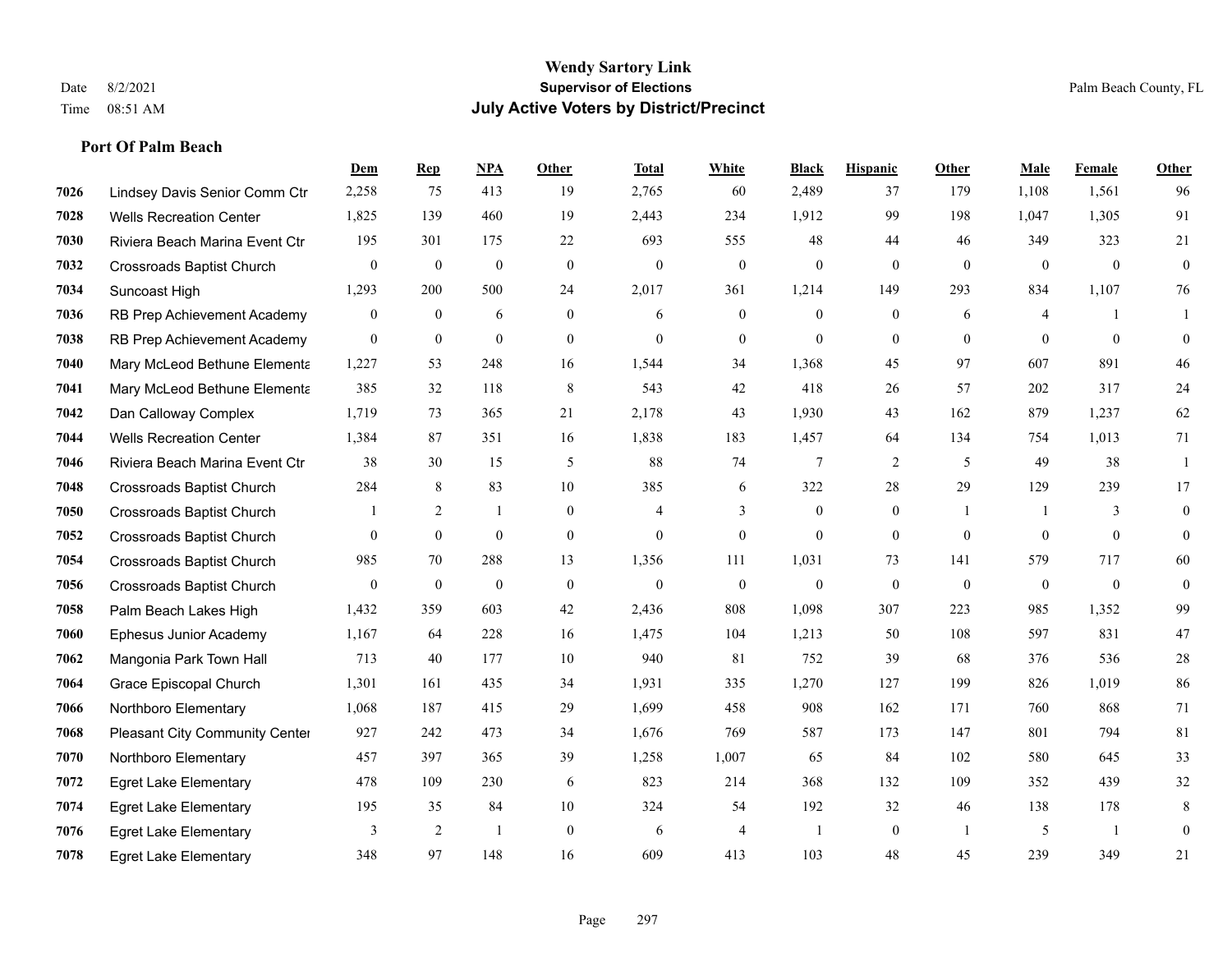**Port Of Palm Beach**

#### **Wendy Sartory Link** Date 8/2/2021 **Supervisor of Elections** Palm Beach County, FL Time 08:51 AM **July Active Voters by District/Precinct**

# **Dem Rep NPA Other Total White Black Hispanic Other Male Female Other** Egret Lake Elementary 22 3 1 0 26 25 0 0 1 6 19 1 Seminole Trails Elementary 1,031 317 485 29 1,862 678 706 259 219 812 965 85 Sharon Christian Church 743 271 428 43 1,485 601 445 276 163 607 821 57 Bear Lakes Middle 35 17 12 1 65 25 14 10 16 25 36 4 Whitehall Clubhouse #3 679 484 446 50 1,659 1,050 248 193 168 771 839 49 Bear Lakes Middle 1,293 471 800 58 2,622 1,042 897 371 312 1,139 1,360 123 Palm Beach Lakes High 117 35 76 3 231 84 68 22 57 106 111 14 Salvation Army Activity Hall 597 77 279 12 965 158 505 126 176 410 508 47 Salvation Army Activity Hall 828 306 475 32 1,641 671 529 252 189 658 904 79 U M Church of Palm Beaches 21 17 18 1 57 45 2 9 1 29 24 4 U M Church of Palm Beaches 943 427 653 66 2,089 1,013 651 227 198 931 1,094 64 First Christian Church 737 180 323 25 1,265 414 623 103 125 482 737 46 WPB City Fire Station #5 738 380 415 25 1,558 957 269 185 147 670 837 51 Roosevelt Elementary 2,051 166 535 28 2,780 262 2,067 238 213 1,109 1,551 120 Chamber of Commerce 401 391 341 56 1,189 893 60 102 134 561 589 39 Adult Education Center 669 212 391 29 1,301 416 400 361 124 524 717 60 Adult Education Center 127 27 59 7 220 52 122 23 23 68 142 10 Adult Education Center 0 0 0 0 0 0 0 0 0 0 0 0 Adult Education Center 0 0 0 0 0 0 0 0 0 0 0 0 Adult Education Center 30 31 36 5 102 76 3 18 5 51 45 6 U M Church of Palm Beaches 278 110 172 8 568 203 206 107 52 243 296 29 U M Church of Palm Beaches 0 0 0 0 0 0 0 0 0 0 0 0 First Christian Church 1,216 142 339 15 1,712 201 1,236 112 163 749 902 61 First Christian Church 1,504 495 749 81 2,829 1,083 1,043 403 300 1,162 1,554 113 Westward Elementary 1,944 125 465 24 2,558 158 2,097 118 185 1,027 1,447 84 Alexander W Dreyfoos SOA High 810 814 747 71 2,442 1,866 113 207 256 1,233 1,139 70 WPB City Hall Flagler Gallery 673 652 585 77 1,987 1,561 83 140 203 998 917 72 Clayton Hutcheson Hall A 795 170 394 23 1,382 302 654 283 143 606 709 67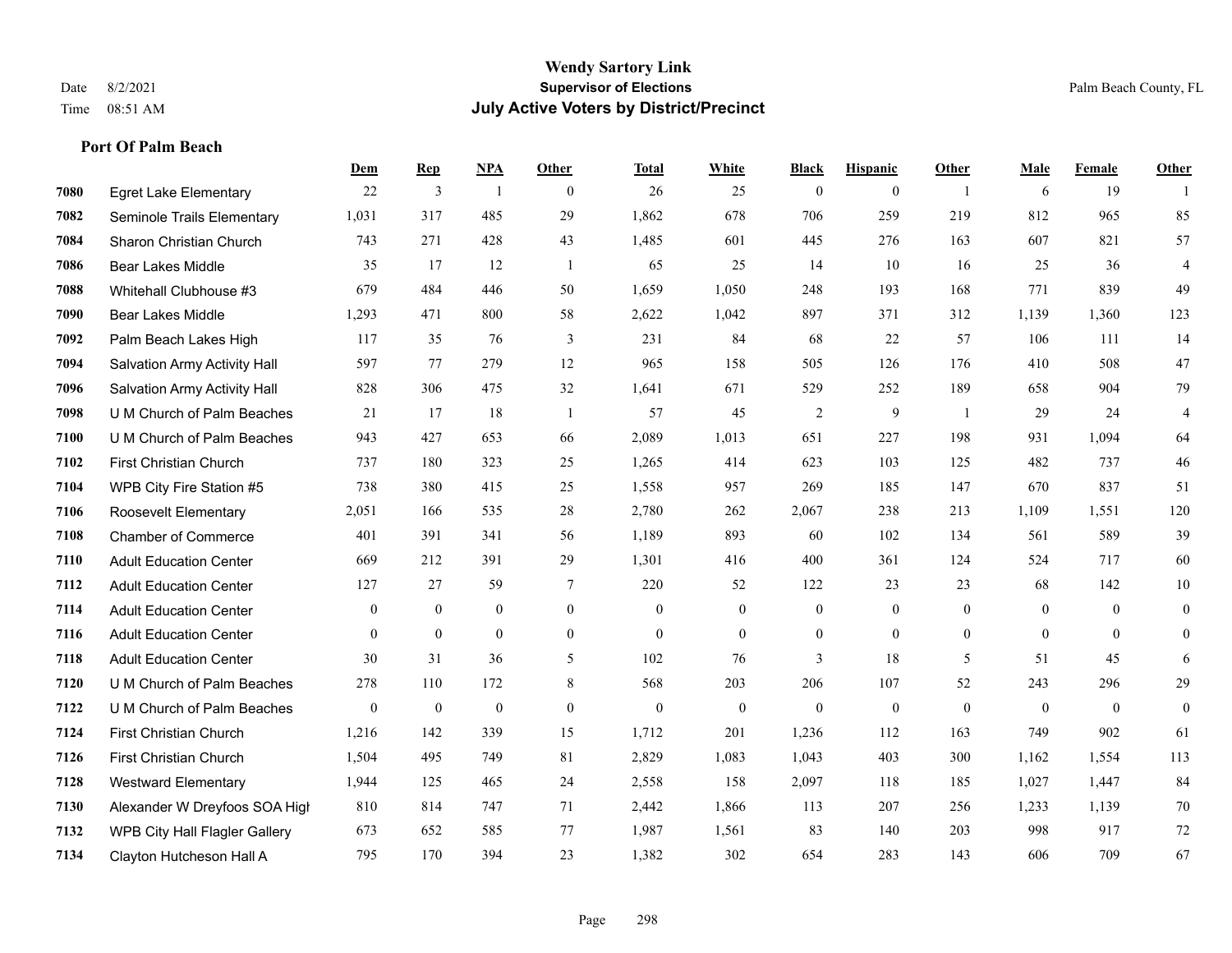|                                      | Dem     | <b>Rep</b>    | <b>NPA</b> | Other    | <b>Total</b> | White   | <b>Black</b> | <b>Hispanic</b> | Other  | Male    | Female  | Other          |
|--------------------------------------|---------|---------------|------------|----------|--------------|---------|--------------|-----------------|--------|---------|---------|----------------|
| <b>Haverhill Town Hall</b>           | 44      | 36            | 35         | 2        | 117          | 48      | 32           | 27              | 10     | 48      | -64     |                |
| <b>Westgate Community Center</b>     | 1,550   | 443           | 893        | 29       | 2,915        | 678     | 949          | 989             | 299    | 1,298   | 1,475   | 142            |
| <b>Haverhill Town Hall</b>           | 168     | 76            | 96         | 4        | 344          | 106     | 123          | 76              | 39     | 161     | 162     | 21             |
| Clayton Hutcheson Hall B             | 34      |               | 12         | $\theta$ | 53           | 16      | 25           |                 |        | 23      | 30      | $\overline{0}$ |
| Clayton Hutcheson Hall B             | 47      | $\rightarrow$ | 20         |          | 71           | 4       | 46           | 12              | 9      | 28      | 37      | 6              |
| Clayton Hutcheson Hall B             | 238     | 15            | 92         |          | 347          | 25      | 221          | 78              | 23     | 124     | 208     | 15             |
| Howard Park Community Center         | 74      | 26            | 44         |          | 149          | 66      | 35           | 28              | 20     | 75      | 67      |                |
| <b>Howard Park Community Center</b>  | 59      |               | 46         |          | 118          | 17      | 47           | 33              | 21     | 54      | 54      | 10             |
| Howard Park Community Center         | 355     | 276           | 297        | 36       | 964          | 773     | 38           | 86              | 67     | 481     | 457     | 26             |
| <b>WPB City Hall Flagler Gallery</b> | 476     | 450           | 270        | 41       | 1,237        | 982     | 43           | 116             | 96     | 477     | 714     | 46             |
| Morton & Barbara Mandel Cente        | 148     | 372           | 155        | 19       | 694          | 619     |              | 13              | 54     | 316     | 357     | 21             |
| <b>Port Of Palm Beach</b>            | 132,852 | 82,911        | 80,317     | 6,192    | 302,272      | 163,483 | 71,674       | 39,084          | 28,031 | 133,639 | 158,030 | 10,603         |
|                                      |         |               |            |          |              |         |              |                 |        |         |         |                |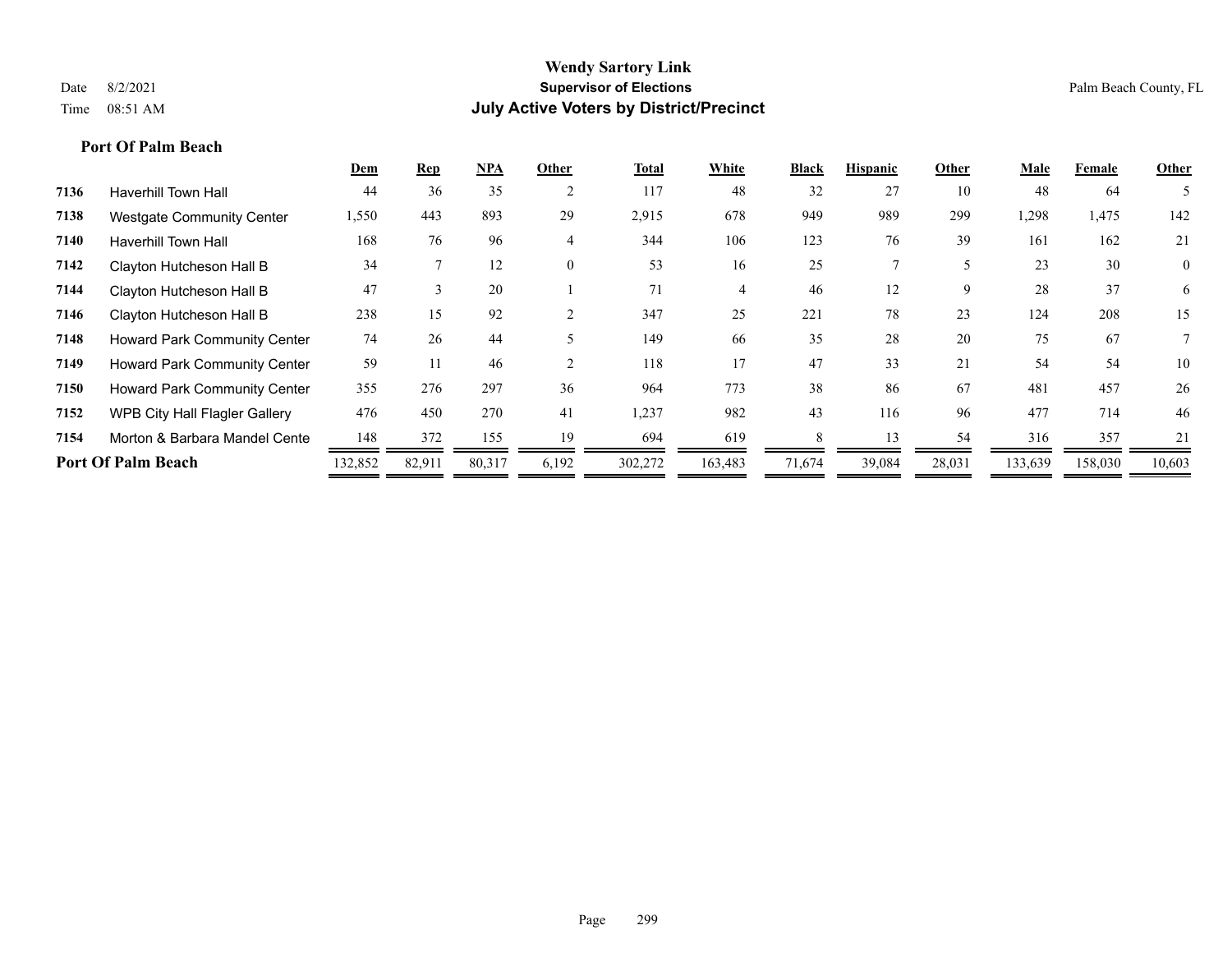| 8/2/2021<br>Date<br>08:51 AM<br>Time                                                                                                                                                       |     |     |     |    | <b>Wendy Sartory Link</b><br><b>Supervisor of Elections</b><br><b>July Active Voters by District/Precinct</b> |     |     |     |     |     |     | Palm Beach County, FL |  |
|--------------------------------------------------------------------------------------------------------------------------------------------------------------------------------------------|-----|-----|-----|----|---------------------------------------------------------------------------------------------------------------|-----|-----|-----|-----|-----|-----|-----------------------|--|
| <b>Renaissance Comm Dev</b><br><u>NPA</u><br><b>White</b><br><b>Hispanic</b><br><b>Other</b><br><b>Other</b><br><b>Rep</b><br><b>Total</b><br><b>Black</b><br>Male<br><u>Dem</u><br>Female |     |     |     |    |                                                                                                               |     |     |     |     |     |     |                       |  |
| Christ Fellowship Church BB<br>3187                                                                                                                                                        | 691 | 391 | 570 | 54 | 1.706                                                                                                         | 969 | 262 | 286 | 189 | 798 | 852 | 56                    |  |
| <b>Renaissance Comm Dev</b>                                                                                                                                                                | 691 | 391 | 570 | 54 | .706                                                                                                          | 969 | 262 | 286 | 189 | 798 | 852 | 56                    |  |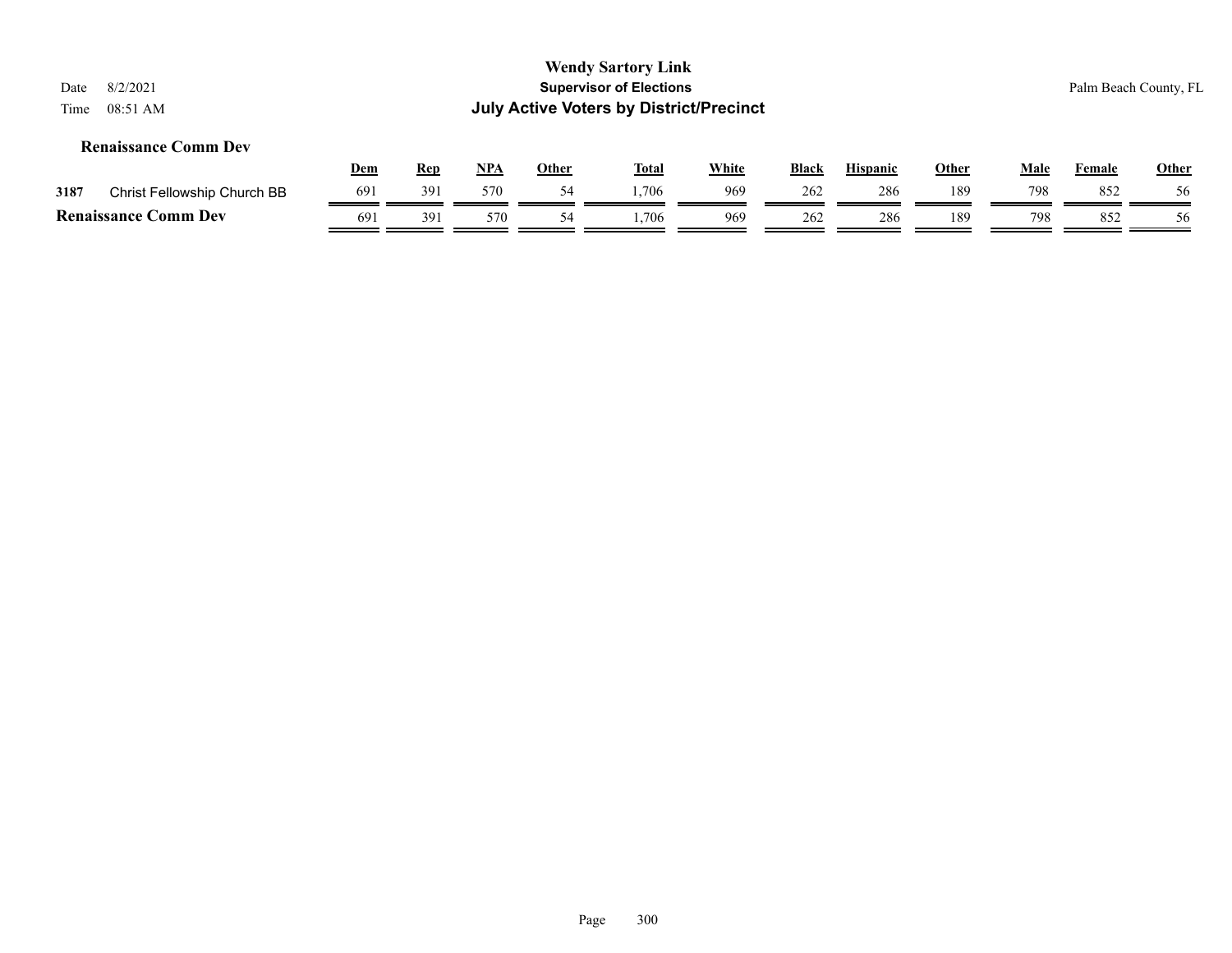#### **Sonoma Bay Comm Dev**

|      |                            | Dem | Rep | NPA | Other | Tota. | White | <b>Black</b> | <b>Hispanic</b> | Other | Male | Female | <u>Other</u> |
|------|----------------------------|-----|-----|-----|-------|-------|-------|--------------|-----------------|-------|------|--------|--------------|
| 7025 | Hurst Chapel AME Church    | 262 |     | 104 |       | 402   | 60    | 248          |                 |       | 146  | 239    |              |
|      | <b>Sonoma Bay Comm Dev</b> | 262 |     | 104 |       | 402   | 60    | 248          | 30              |       | 146  | 239    |              |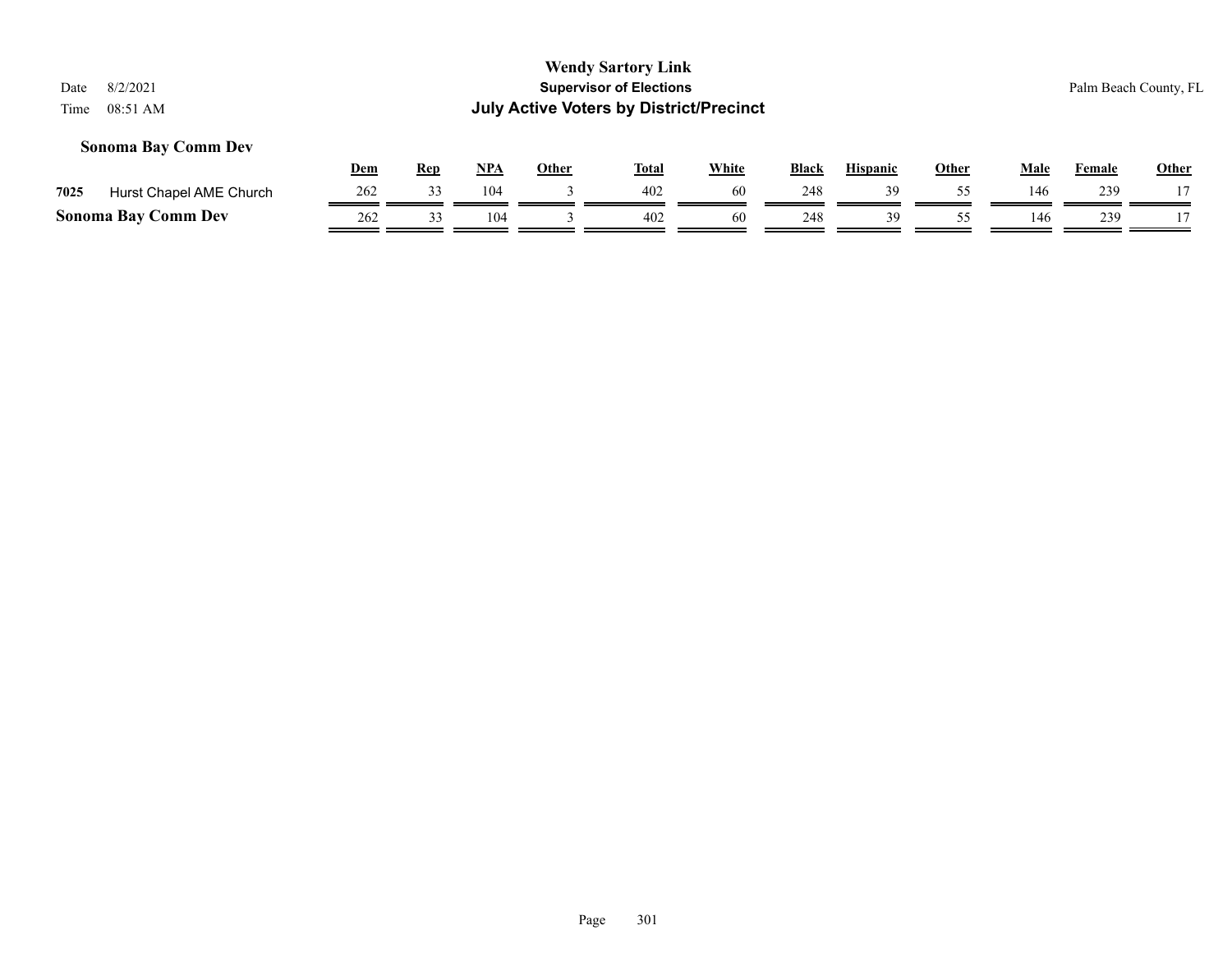| Date<br>Time                                                                                                                                                                                     | 8/2/2021<br>08:51 AM       |          |     |          |          | <b>Wendy Sartory Link</b><br><b>Supervisor of Elections</b><br><b>July Active Voters by District/Precinct</b> |          |          |          |          |          |          | Palm Beach County, FL |
|--------------------------------------------------------------------------------------------------------------------------------------------------------------------------------------------------|----------------------------|----------|-----|----------|----------|---------------------------------------------------------------------------------------------------------------|----------|----------|----------|----------|----------|----------|-----------------------|
| <b>Seminole Impry Dist</b><br><b>White</b><br><u>NPA</u><br>Other<br><b>Hispanic</b><br><b>Other</b><br><u>Female</u><br><b>Total</b><br><b>Black</b><br><b>Male</b><br><b>Rep</b><br><u>Dem</u> |                            |          |     |          |          |                                                                                                               |          |          |          |          |          |          |                       |
| 6072                                                                                                                                                                                             | Seminole Ridge High        | 459      | 442 | 425      | 40       | 1,366                                                                                                         | 627      | 253      | 366      | 120      | 636      | 706      | 24                    |
| 6073                                                                                                                                                                                             | Seminole Ridge High        | $\theta$ |     | $\left($ | $\Omega$ | $\Omega$                                                                                                      | $\theta$ | $\Omega$ | $\theta$ | $\Omega$ | $^{(1)}$ | $\left($ | $\theta$              |
|                                                                                                                                                                                                  | <b>Seminole Impry Dist</b> | 459      | 442 | 425      | 40       | .366                                                                                                          | 627      | 253      | 366      | 120      | 636      | 706      | 24                    |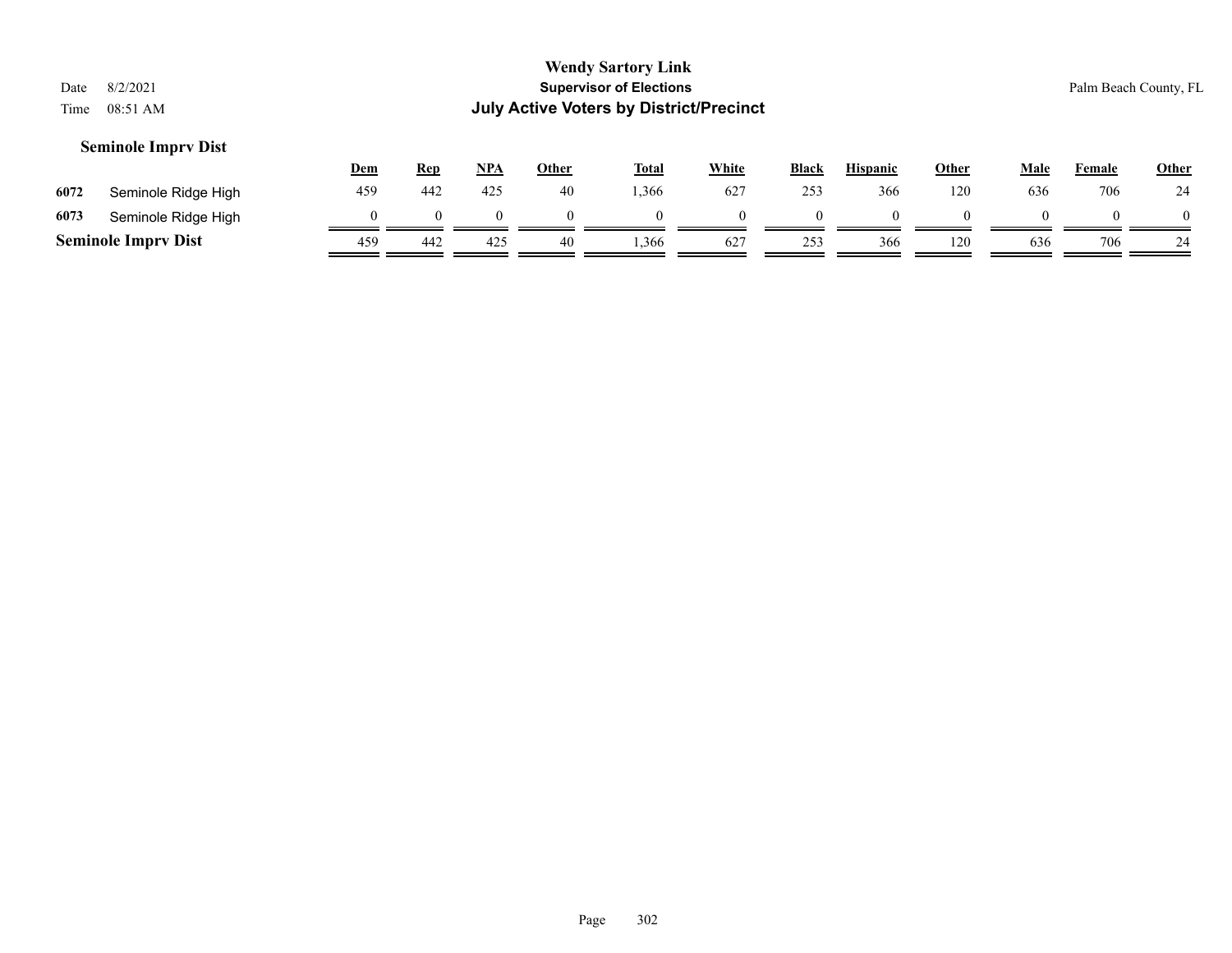#### **Terracina Comm Dev Dist**

|      |                                | Dem | Rep | <b>NPA</b> | Other | <b>Total</b> | White | <b>Black</b> | <b>Hispanic</b> | Other | Male | Female | <b>Other</b> |
|------|--------------------------------|-----|-----|------------|-------|--------------|-------|--------------|-----------------|-------|------|--------|--------------|
| 2052 | Elks Lodge #1352               | 553 | 152 | 268        | 1 Q   | 992          | 182   | 468          |                 | 191   | 459  | 493    | 40           |
|      | <b>Terracina Comm Dev Dist</b> | 553 | 152 | 268        |       | 992          | 182   | 468          |                 | 191   | 45%  | 49?    | 40           |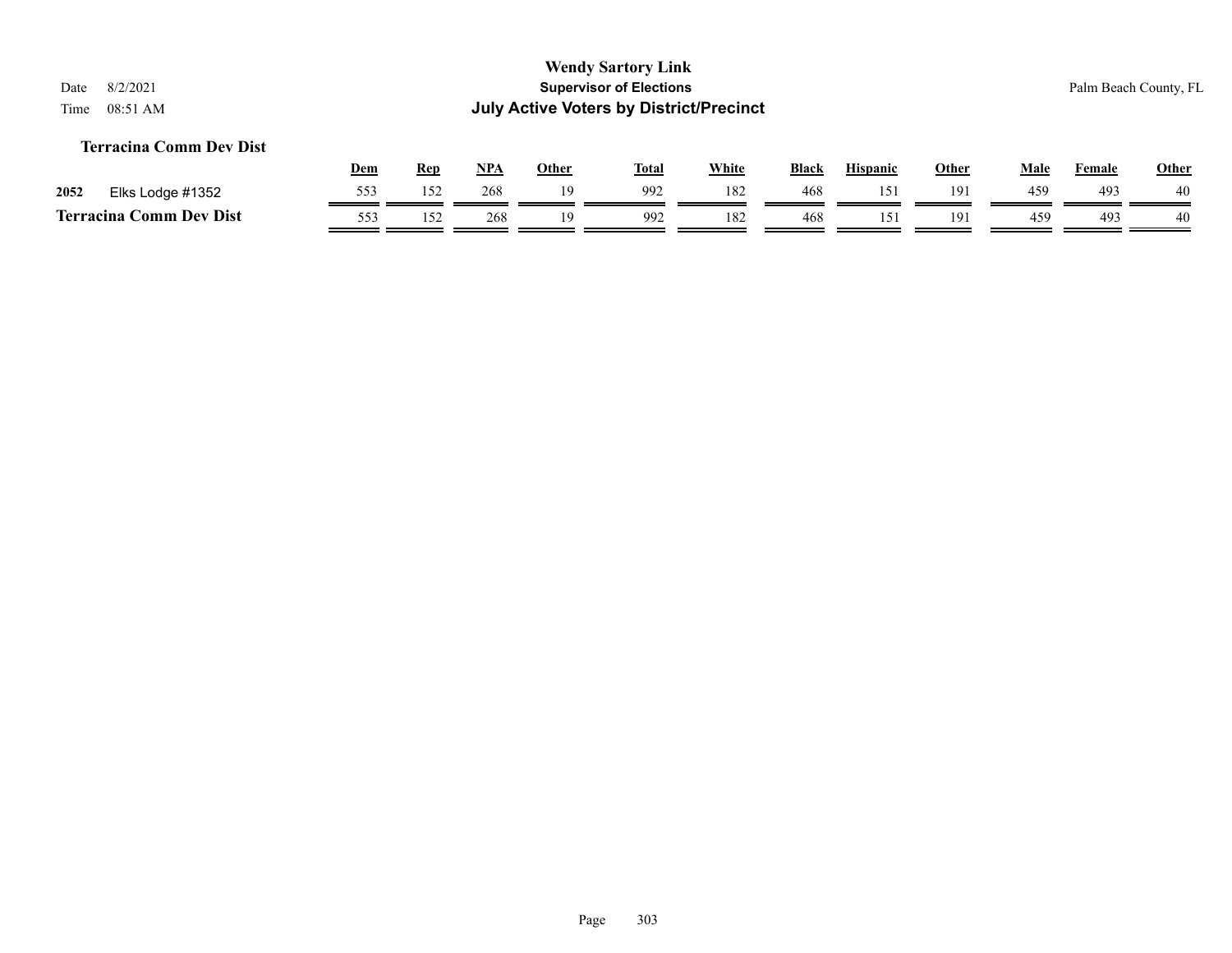#### **Thousand Comm Dev Dist**

|                               | Dem | Rep | <b>NPA</b> | Other | <b>Total</b> | <b>White</b> | <b>Black</b> | <b>Hispanic</b> | Other | Male | Female | <b>Other</b> |
|-------------------------------|-----|-----|------------|-------|--------------|--------------|--------------|-----------------|-------|------|--------|--------------|
| 7022<br>F Kennedy Middle      | 889 | 176 | 360        | ⊷     | 1.451        | 291          | 798          |                 | 210   | 646  | 756    | 49           |
| <b>Thousand Comm Dev Dist</b> | 889 | 176 | 360        |       | $\Lambda$    | 291          | 798          |                 | 210   | 646  | 756    | 49           |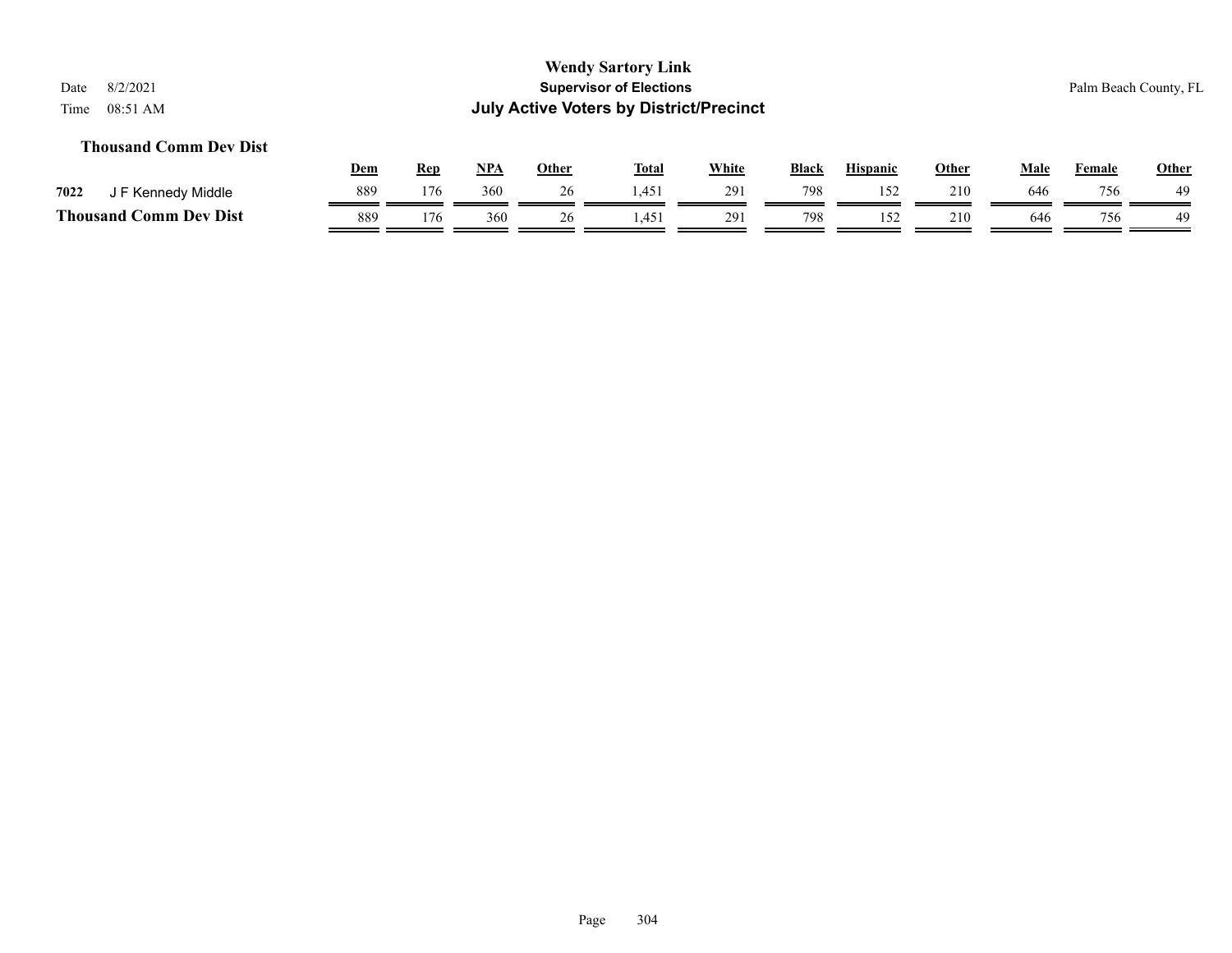#### **Vista Comm Dev Dist**

|                            | <u>Dem</u> | Rep | <b>NPA</b> | Other | <b>Total</b> | White | <b>Black</b> | Hispanic | Other | Male | Female | <b>Other</b>   |
|----------------------------|------------|-----|------------|-------|--------------|-------|--------------|----------|-------|------|--------|----------------|
| 2021<br>Jeaga Middle       | 160        |     |            |       | 348          | 106   | 119          |          |       | 134  | 202    | $1^{\wedge}$   |
| <b>Vista Comm Dev Dist</b> | 160        |     | 118        |       | 348          | 106   | 119          |          | 50    | 134  | 202    | $\overline{1}$ |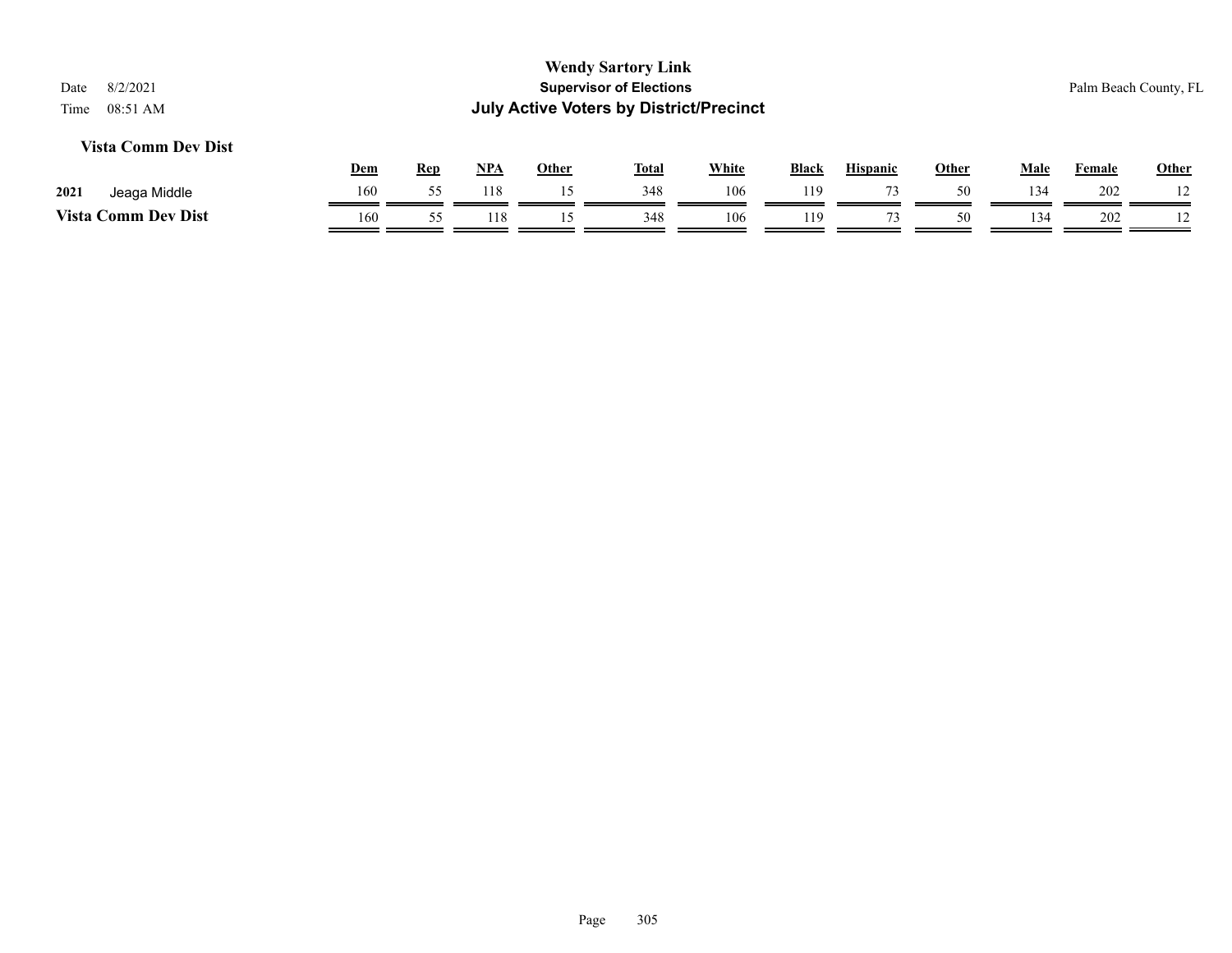#### **Winston Comm Dev Dist**

|                  |                      | Dem | Rep | <b>NPA</b> | Other | <b>Total</b> | White | <b>Black</b> | Hispanic | Other | Male | Female | <b>Other</b> |
|------------------|----------------------|-----|-----|------------|-------|--------------|-------|--------------|----------|-------|------|--------|--------------|
| 3104             | American German Club | 410 | 346 | 371        |       | .160         | 807   | 89           | 136      | 128   | 538  | 578    | 44           |
| <b>Winston C</b> | <b>Comm Dev Dist</b> | 410 | 346 | 37         |       | ,160         | 807   | 89           | 136      | 128   | 538  | 578    | 44           |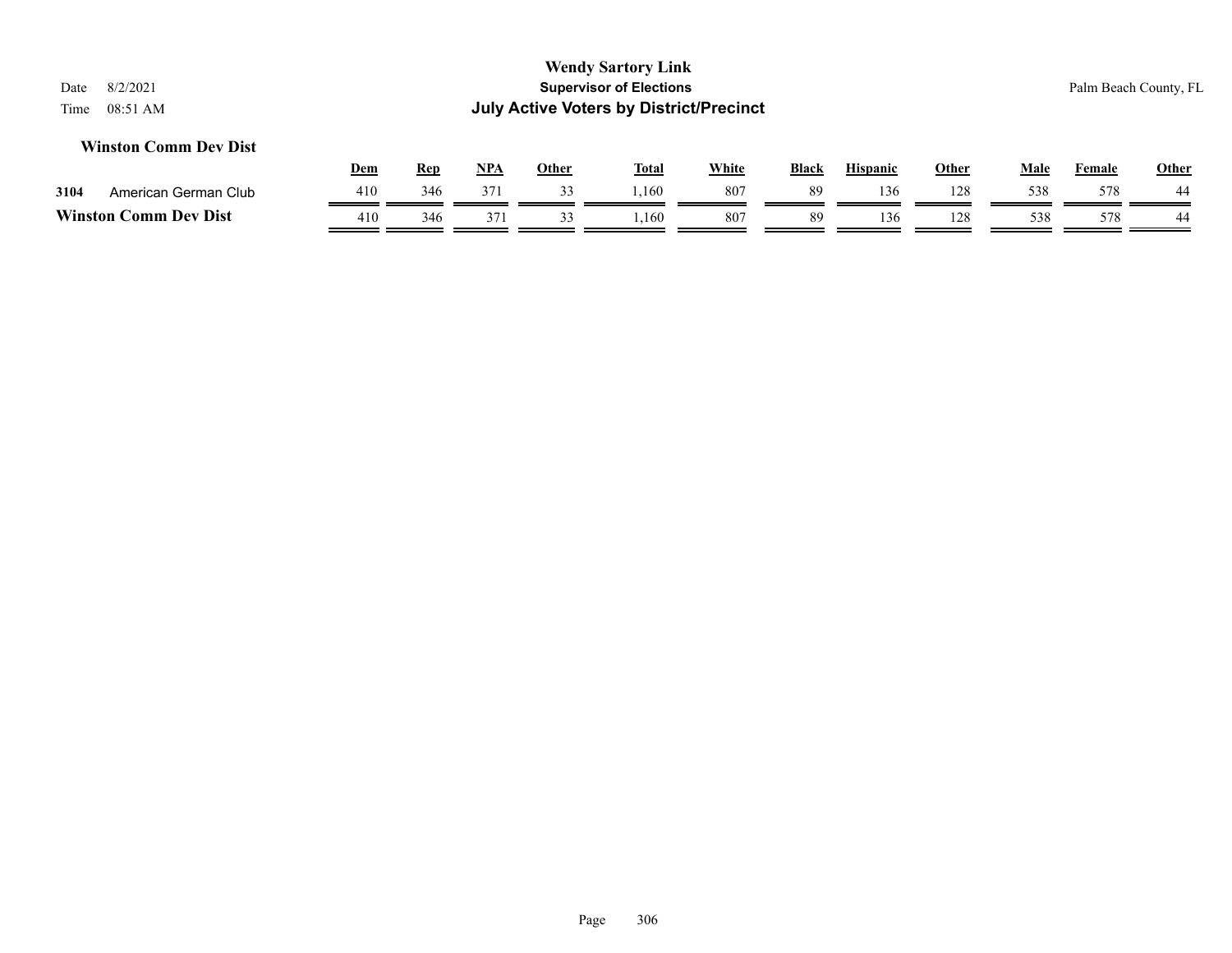| 8/2/2021<br>Date<br>08:51 AM<br>Time                                                                                                                               |     |    |     |  | <b>Wendy Sartory Link</b><br><b>Supervisor of Elections</b><br><b>July Active Voters by District/Precinct</b> |     |     |     |     |     | Palm Beach County, FL |    |  |
|--------------------------------------------------------------------------------------------------------------------------------------------------------------------|-----|----|-----|--|---------------------------------------------------------------------------------------------------------------|-----|-----|-----|-----|-----|-----------------------|----|--|
| <b>Wyndam Park Comm Dev</b><br><u>NPA</u><br><b>White</b><br>Dem<br><b>Hispanic</b><br><b>Rep</b><br><b>Other</b><br>Other<br><u>Total</u><br><b>Black</b><br>Male |     |    |     |  |                                                                                                               |     |     |     |     |     |                       |    |  |
| Pine Jog Environmental Center<br>2094                                                                                                                              | 369 | 78 | 204 |  | 662                                                                                                           | 112 | 261 | 172 | 117 | 274 | 359                   | 29 |  |
| <b>Wyndam Park Comm Dev</b>                                                                                                                                        | 369 | 78 | 204 |  | 662                                                                                                           | 112 | 261 | 172 | 117 | 274 | 359                   | 29 |  |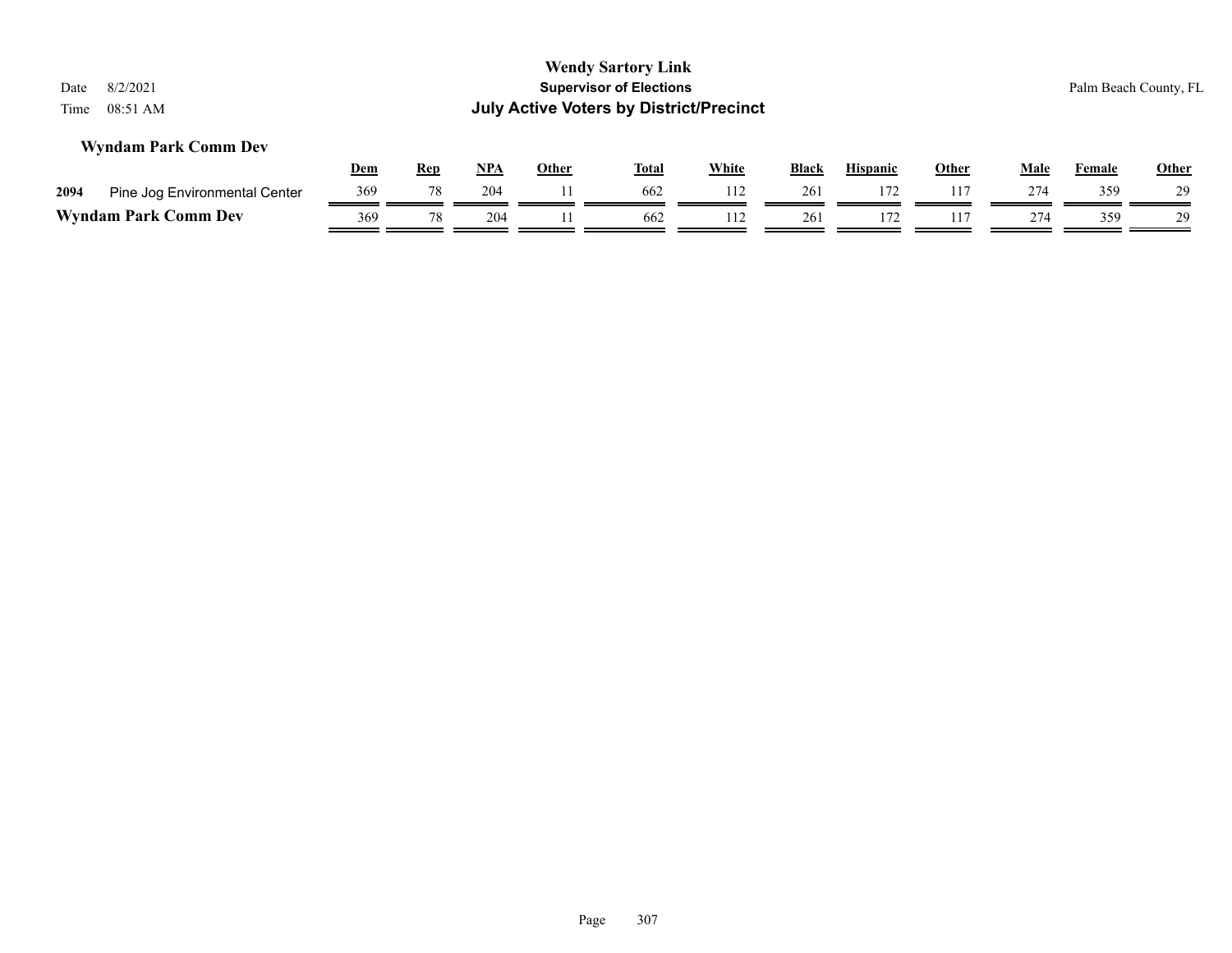| 8/2/2021<br>Date<br>08:51 AM<br>Time |            |            |            |              | <b>Wendy Sartory Link</b><br><b>Supervisor of Elections</b><br><b>July Active Voters by District/Precinct</b> |              |              |                 |       |             |               | Palm Beach County, FL |  |
|--------------------------------------|------------|------------|------------|--------------|---------------------------------------------------------------------------------------------------------------|--------------|--------------|-----------------|-------|-------------|---------------|-----------------------|--|
| Ward 1                               |            |            |            |              |                                                                                                               |              |              |                 |       |             |               |                       |  |
|                                      | <u>Dem</u> | <u>Rep</u> | <u>NPA</u> | <u>Other</u> | <u>Total</u>                                                                                                  | <b>White</b> | <b>Black</b> | <b>Hispanic</b> | Other | <u>Male</u> | <b>Female</b> | <b>Other</b>          |  |
| 3082<br>Atlantis City Hall           | 485        | 901        | 440        | 41           | .867                                                                                                          | 1,615        | 38           | 90              | 124   | 855         | 969           | 43                    |  |
| Ward 1                               | 485        | 901        | 440        | 41           | 1,867                                                                                                         | 1,615        | 38           | 90              | 124   | 855         | 969           | 43                    |  |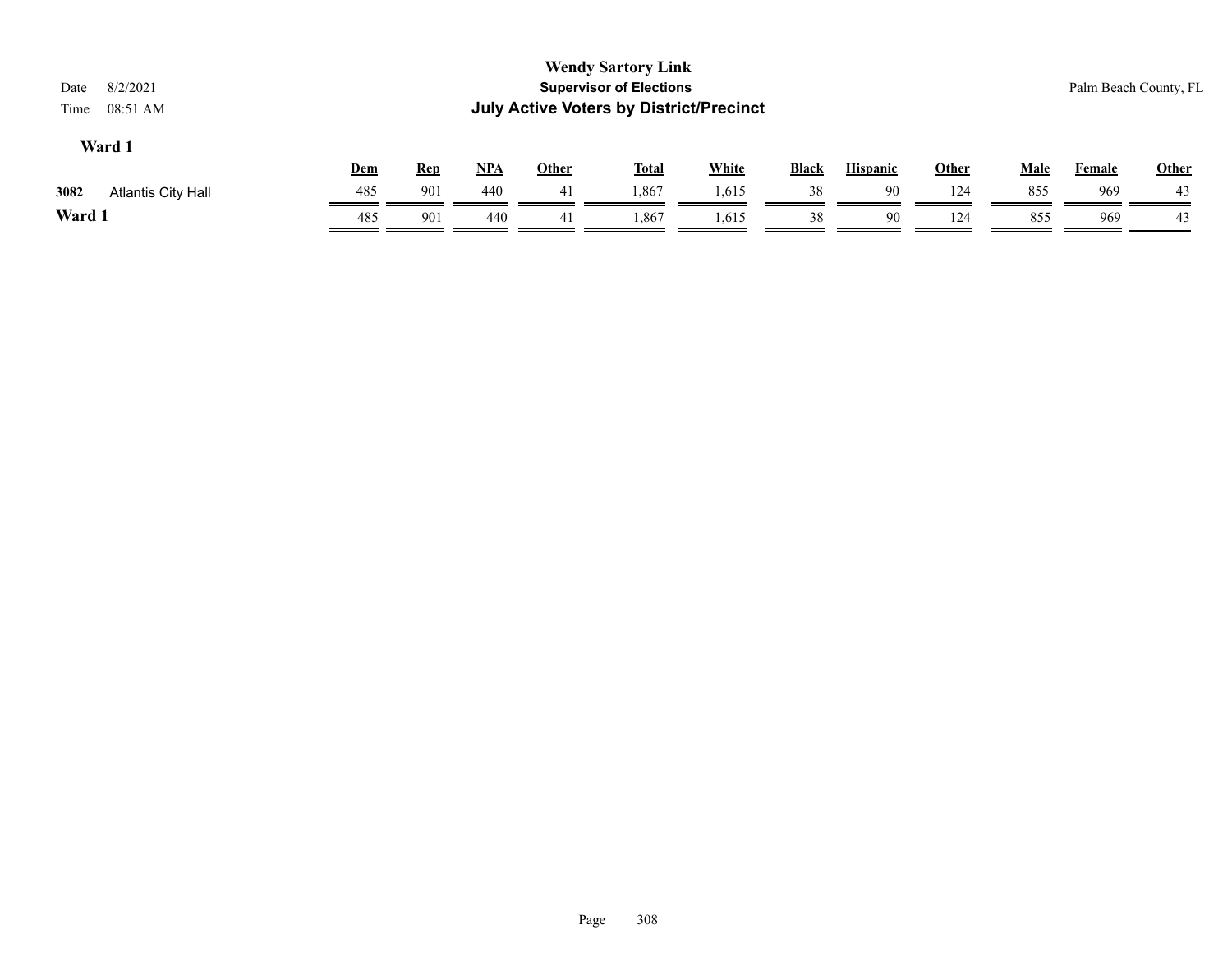|      |                                   | Dem   | <b>Rep</b> | NPA   | Other          | <b>Total</b> | White | <b>Black</b>   | <b>Hispanic</b> | Other          | Male  | Female | Other |
|------|-----------------------------------|-------|------------|-------|----------------|--------------|-------|----------------|-----------------|----------------|-------|--------|-------|
| 3185 | Christ Fellowship Church BB       | 268   | 182        | 175   | 27             | 652          | 415   | 72             | 98              | 67             | 306   | 325    | 21    |
| 3186 | Christ Fellowship Church BB       | 183   | 121        | 138   | 10             | 452          | 320   | 39             | 60              | 33             | 201   | 230    | 21    |
| 3187 | Christ Fellowship Church BB       | 691   | 391        | 570   | 54             | 1,706        | 969   | 262            | 286             | 189            | 798   | 852    | 56    |
| 3192 | Leisureville #1 Clubhouse         | 552   | 402        | 369   | 42             | 1,365        | 1,034 | 110            | 127             | 94             | 545   | 772    | 48    |
| 3196 | Leisureville #3 Clubhouse         | 612   | 554        | 420   | 48             | 1,634        | 1,362 | 81             | 101             | 90             | 699   | 881    | 54    |
| 3198 | <b>BB Leisureville Clubhouse</b>  | 494   | 524        | 307   | 36             | 1,361        | 1,124 | 62             | 114             | 61             | 550   | 773    | 38    |
| 3200 | <b>Golfview Harbour Clubhouse</b> | 611   | 399        | 395   | 27             | 1,432        | 973   | 204            | 109             | 146            | 642   | 742    | 48    |
| 3202 | <b>Golfview Harbour Clubhouse</b> | 64    | 66         | 48    |                | 185          | 137   | 29             | 8               | 11             | 89    | 90     | 6     |
| 4020 | Christ Fellowship Church BB       | 31    | 26         | 36    | $\overline{4}$ | 97           | 75    | $\overline{4}$ | 11              | $\overline{7}$ | 37    | 58     | 2     |
| 4022 | Congress Middle                   | 822   | 238        | 395   | 41             | 1,496        | 547   | 646            | 154             | 149            | 621   | 815    | 60    |
| 4034 | <b>Crosspointe Elementary</b>     | 360   | 256        | 285   | 23             | 924          | 664   | 111            | 61              | 88             | 394   | 510    | 20    |
| 4050 | Hunter's Run Courtside Cafe       | 1,072 | 365        | 533   | 37             | 2,007        | 1,846 | 40             | 47              | 74             | 838   | 1,126  | 43    |
| 4052 | <b>Crosspointe Elementary</b>     | 118   | 79         | 83    | 3              | 283          | 169   | 58             | 23              | 33             | 138   | 139    | 6     |
| 4053 | <b>Crosspointe Elementary</b>     | 207   | 80         | 148   | 17             | 452          | 171   | 108            | 100             | 73             | 200   | 233    | 19    |
|      | <b>Boynton Beach Dist 1</b>       | 6,085 | 3,683      | 3,902 | 376            | 14,046       | 9,806 | 1,826          | 1,299           | 1,115          | 6,058 | 7,546  | 442   |
|      |                                   |       |            |       |                |              |       |                |                 |                |       |        |       |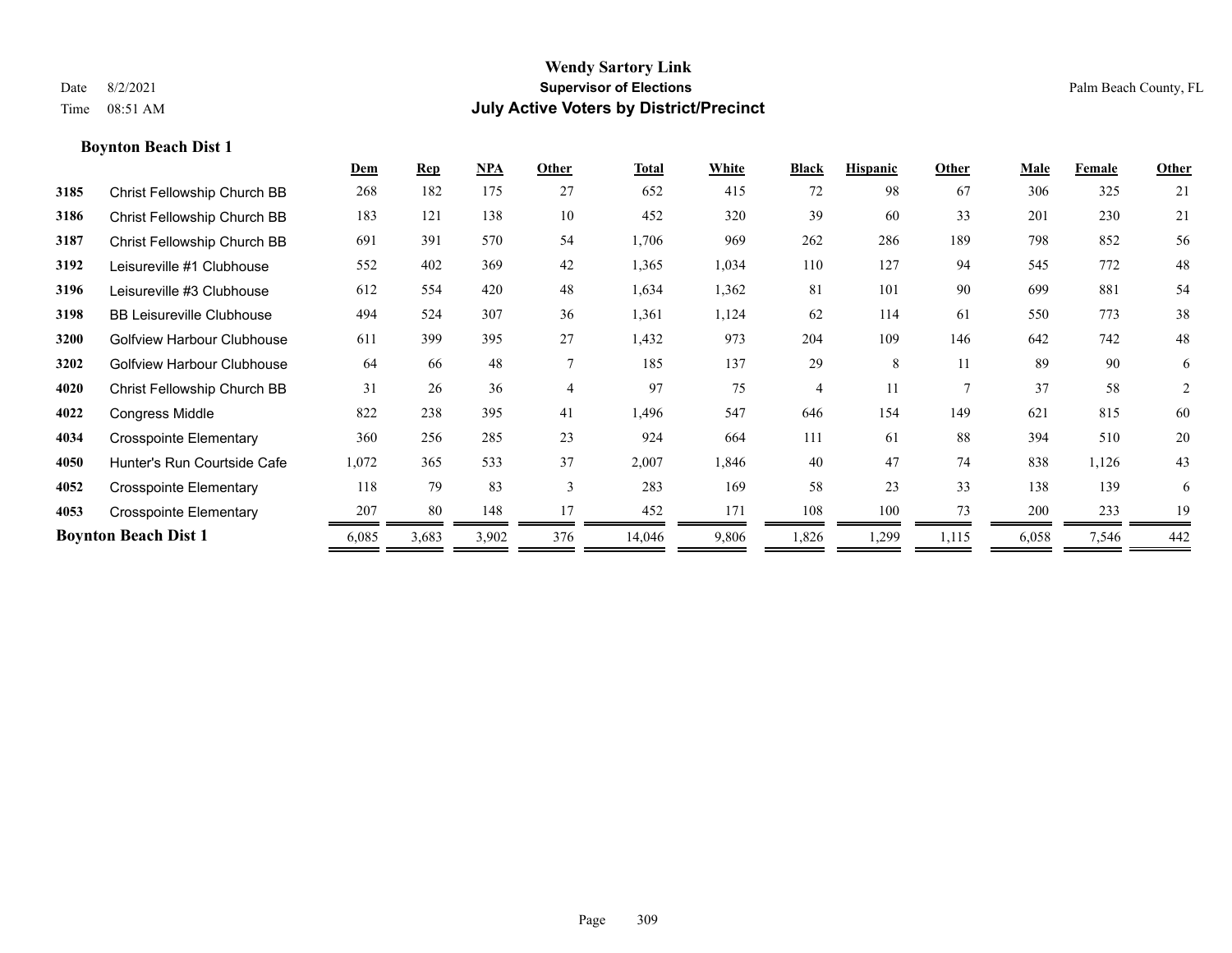|      |                                | Dem   | Rep   | <b>NPA</b> | Other | Total | White | <b>Black</b> | <b>Hispanic</b> | Other | Male  | Female | <b>Other</b> |
|------|--------------------------------|-------|-------|------------|-------|-------|-------|--------------|-----------------|-------|-------|--------|--------------|
| 3188 | Christ Fellowship Church BB    | 411   | 307   | 353        | 20    | 1,091 | 677   | 219          | 122             | 73    | 536   | 520    | 35           |
| 3190 | Imagine Schools - Chancellor   | 292   | 150   | 206        | 20    | 668   | 379   | 136          | 91              | 62    | 338   | 315    | 15           |
| 4024 | Harvey E Oyer Jr Park          | 489   | 617   | 480        | 55    | 1,641 | 1,300 | 88           | 125             | 128   | 777   | 817    | 47           |
| 7178 | Temple Beth Kodesh             | 1,523 | 186   | 543        | 29    | 2,281 | 434   | 1,300        | 347             | 200   | 1,009 | 1,162  | 110          |
| 7179 | Village Royale on the Green    | 806   | 224   | 350        | 24    | 1,404 | 581   | 568          | 140             | 115   | 588   | 751    | 65           |
| 7180 | St John Missionary Baptist Chr | 1,763 | 136   | 457        | 18    | 2,374 | 236   | 1,766        | 170             | 202   | 998   | 1,274  | 102          |
| 7182 | Carolyn Sims Center            | 1,475 | 63    | 346        |       | 1,895 | 78    | 1,597        | 82              | 138   | 774   | 1,049  | 72           |
| 7184 | St John Missionary Baptist Chr |       |       |            |       | h     |       |              |                 |       |       |        | $\Omega$     |
|      | <b>Boynton Beach Dist 2</b>    | 6,761 | 1,687 | 2,735      | 177   | 1,360 | 3,689 | 5,675        | 1,077           | 919   | 5,024 | 5,890  | 446          |
|      |                                |       |       |            |       |       |       |              |                 |       |       |        |              |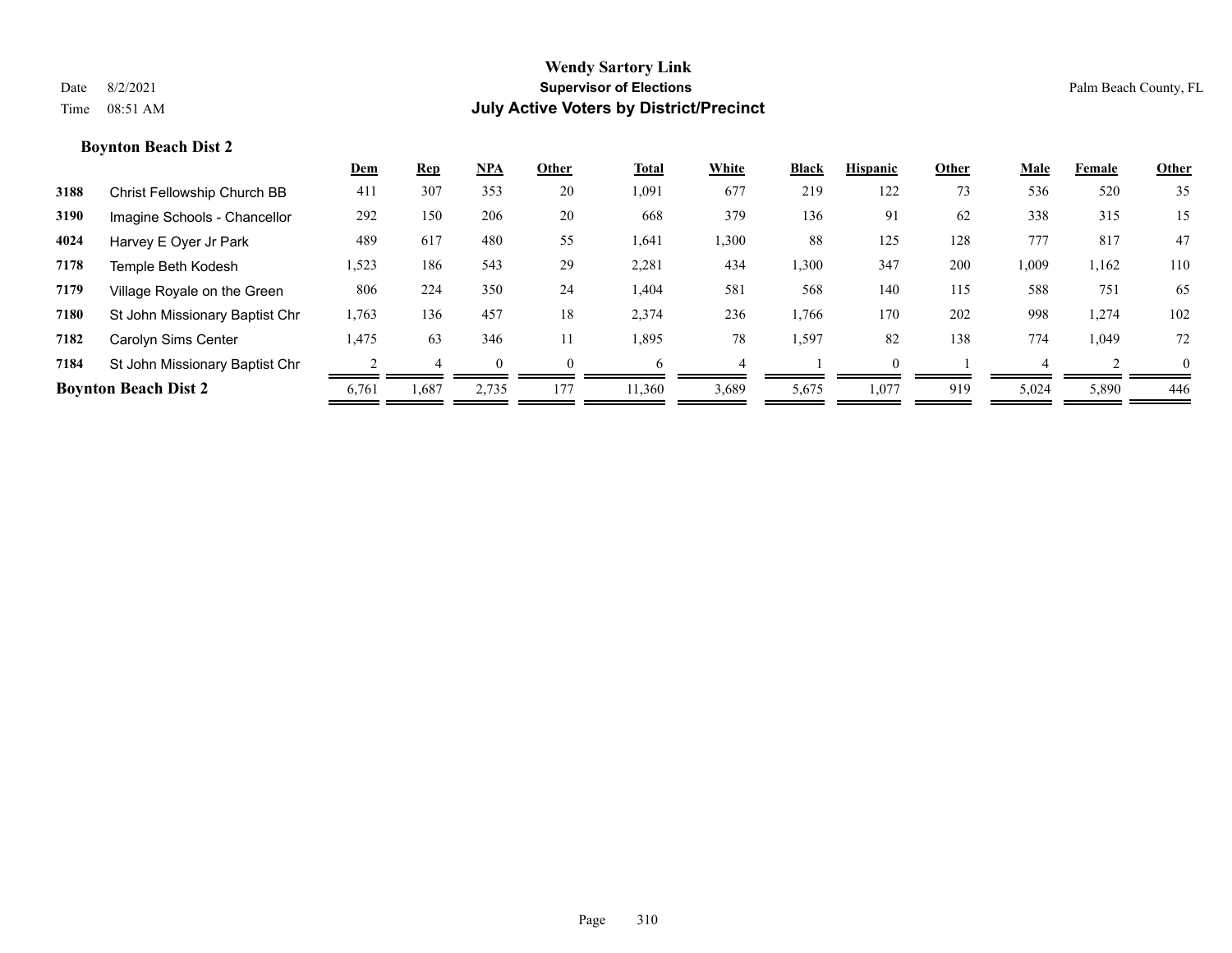|      |                               | Dem      | <b>Rep</b> | <u>NPA</u> | Other    | <b>Total</b> | White    | <b>Black</b> | <b>Hispanic</b> | Other    | Male     | Female   | Other          |
|------|-------------------------------|----------|------------|------------|----------|--------------|----------|--------------|-----------------|----------|----------|----------|----------------|
| 3194 | Boynton Beach Fire Station #2 | 745      | 167        | 375        | 20       | 1,307        | 461      | 539          | 166             | 141      | 571      | 684      | 52             |
| 4026 | <b>Sterling Village Aud</b>   | 499      | 551        | 458        | 48       | 1,556        | 1,360    | 34           | 63              | 99       | 721      | 784      | 51             |
| 4036 | <b>Forest Park Elementary</b> | 284      | 445        | 263        | 26       | 1,018        | 915      | 8            | 51              | 44       | 428      | 558      | 32             |
| 4054 | Lakeview Baptist Church       | 532      | 649        | 434        | 38       | 1,653        | 1,366    | 77           | 101             | 109      | 770      | 829      | 54             |
| 4062 | Lakeview Baptist Church       | 41       | 69         | 36         | 5        | 151          | 124      | 8            | 8               | 11       | 73       | 76       | 2              |
| 4066 | Seacrest Presbyterian         | $\Omega$ | $\Omega$   | $\theta$   | $\theta$ | $\Omega$     | $\theta$ | 0            | 0               | $\theta$ | $\theta$ | $\theta$ | $\overline{0}$ |
| 4068 | Seacrest Presbyterian         | $\theta$ | $\Omega$   | $\theta$   | $\theta$ | $\Omega$     | $\theta$ | 0            | $\theta$        | $\theta$ |          | $\theta$ | $\theta$       |
| 4070 | Seacrest Presbyterian         | $\Omega$ | $\Omega$   | $\theta$   | $\theta$ | $\Omega$     | $\theta$ | 0            | 0               | $\theta$ |          | $\theta$ | $\theta$       |
| 7186 | Boynton Beach Senior Center   | 1,479    | 411        | 716        | 52       | 2,658        | 1,060    | 1,071        | 275             | 252      | 1,231    | 1,307    | 120            |
| 7188 | <b>Forest Park Elementary</b> | 852      | 530        | 577        | 60       | 2,019        | 1,396    | 266          | 180             | 177      | 850      | 1,096    | 73             |
| 7190 | Seacrest Presbyterian         | 1,061    | 601        | 782        | 60       | 2,504        | 1,574    | 446          | 247             | 237      | 1,196    | 1,209    | 99             |
|      | <b>Boynton Beach Dist 3</b>   | 5,493    | 3,423      | 3,641      | 309      | 12,866       | 8,256    | 2,449        | 1,091           | 1,070    | 5,840    | 6,543    | 483            |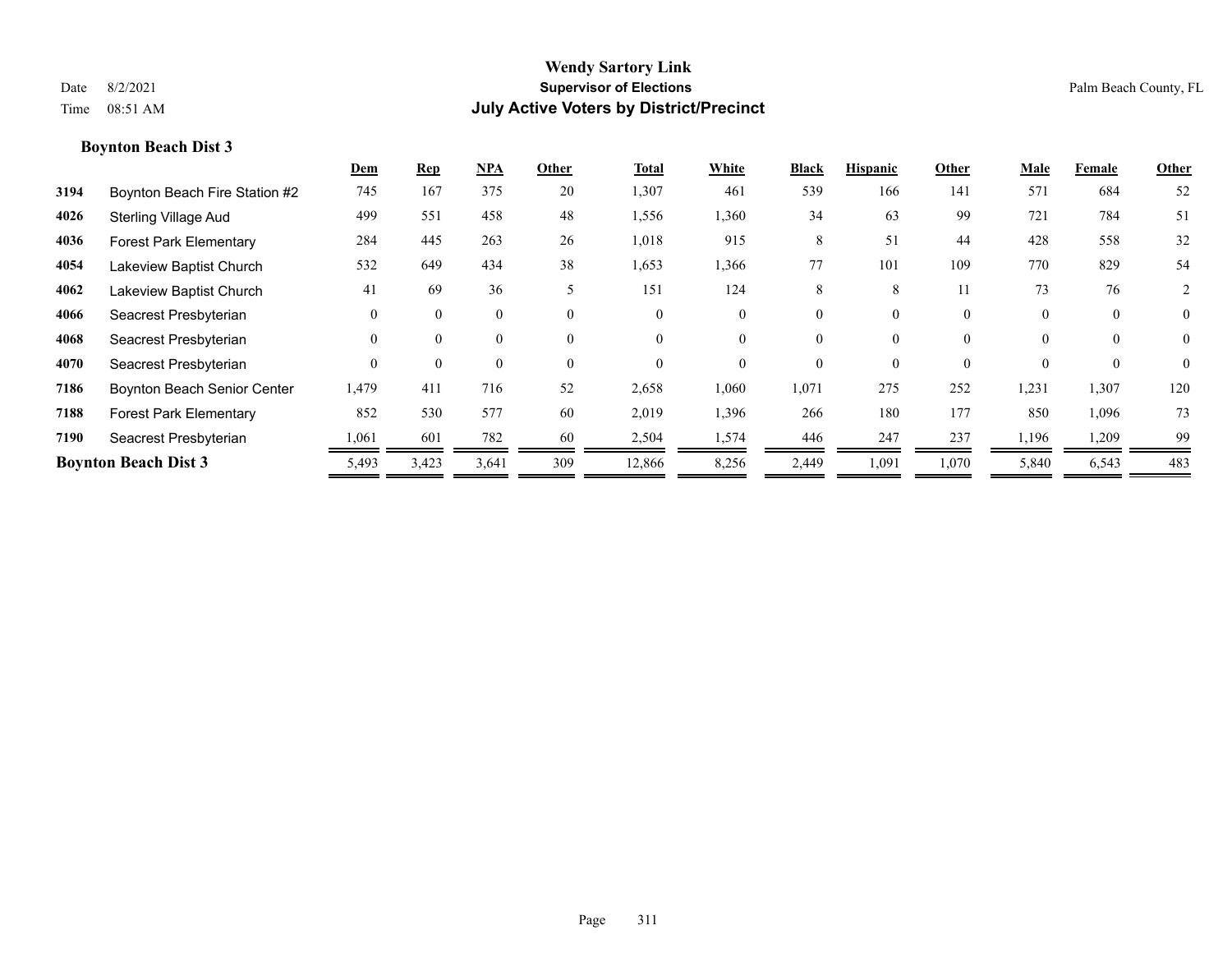|      |                                  | Dem   | <b>Rep</b> | <b>NPA</b> | Other | Total  | White | <b>Black</b> | <b>Hispanic</b> | Other | Male  | Female | Other |
|------|----------------------------------|-------|------------|------------|-------|--------|-------|--------------|-----------------|-------|-------|--------|-------|
| 3136 | <b>Freedom Shores Elementary</b> | 868   | 405        | 581        | 32    | 1,886  | 832   | 525          | 275             | 254   | 833   | 977    | 76    |
| 3138 | <b>Citrus Cove Elementary</b>    | 860   | 500        | 570        | 32    | 1,962  | 1,156 | 311          | 285             | 210   | 861   | 1,019  | 82    |
| 3140 | Boynton Lakes North Clubhouse    | 419   | 194        | 276        | 15    | 904    | 427   | 217          | 128             | 132   | 403   | 470    | 31    |
| 3142 | Boynton Lakes North Clubhouse    | 386   | 161        | 219        | 15    | 781    | 437   | 138          | 136             | 70    | 314   | 436    | 31    |
| 3146 | <b>Freedom Shores Elementary</b> | 332   | 126        | 171        | 15    | 644    | 427   | 79           | 75              | 63    | 261   | 363    | 20    |
| 3164 | <b>Citrus Cove Elementary</b>    | 881   | 538        | 637        | 50    | 2,106  | 1,315 | 315          | 244             | 232   | 934   | 1,101  | 71    |
| 3168 | Boynton Beach Fire Station #3    | 909   | 449        | 649        | 31    | 2,038  | 1,151 | 360          | 296             | 231   | 870   | 1,096  | 72    |
| 3172 | Boynton Beach High               | 471   | 144        | 300        | 32    | 947    | 441   | 264          | 135             | 107   | 389   | 511    | 47    |
| 3174 | Boynton Beach Fire Station #3    | 248   | 172        | 172        | 15    | 607    | 414   | 52           | 85              | 56    | 277   | 313    | 17    |
| 3176 | Boynton Beach High               | 219   | 119        | 152        |       | 497    | 264   | 90           | 83              | 60    | 214   | 261    | 22    |
| 3182 | Imagine Schools - Chancellor     | 98    | 50         | 81         |       | 233    | 118   | 46           | 36              | 33    | 111   | 111    | 11    |
|      | <b>Boynton Beach Dist 4</b>      | 5,691 | 2,858      | 3,808      | 248   | 12,605 | 6,982 | 2,397        | 1,778           | 1,448 | 5,467 | 6,658  | 480   |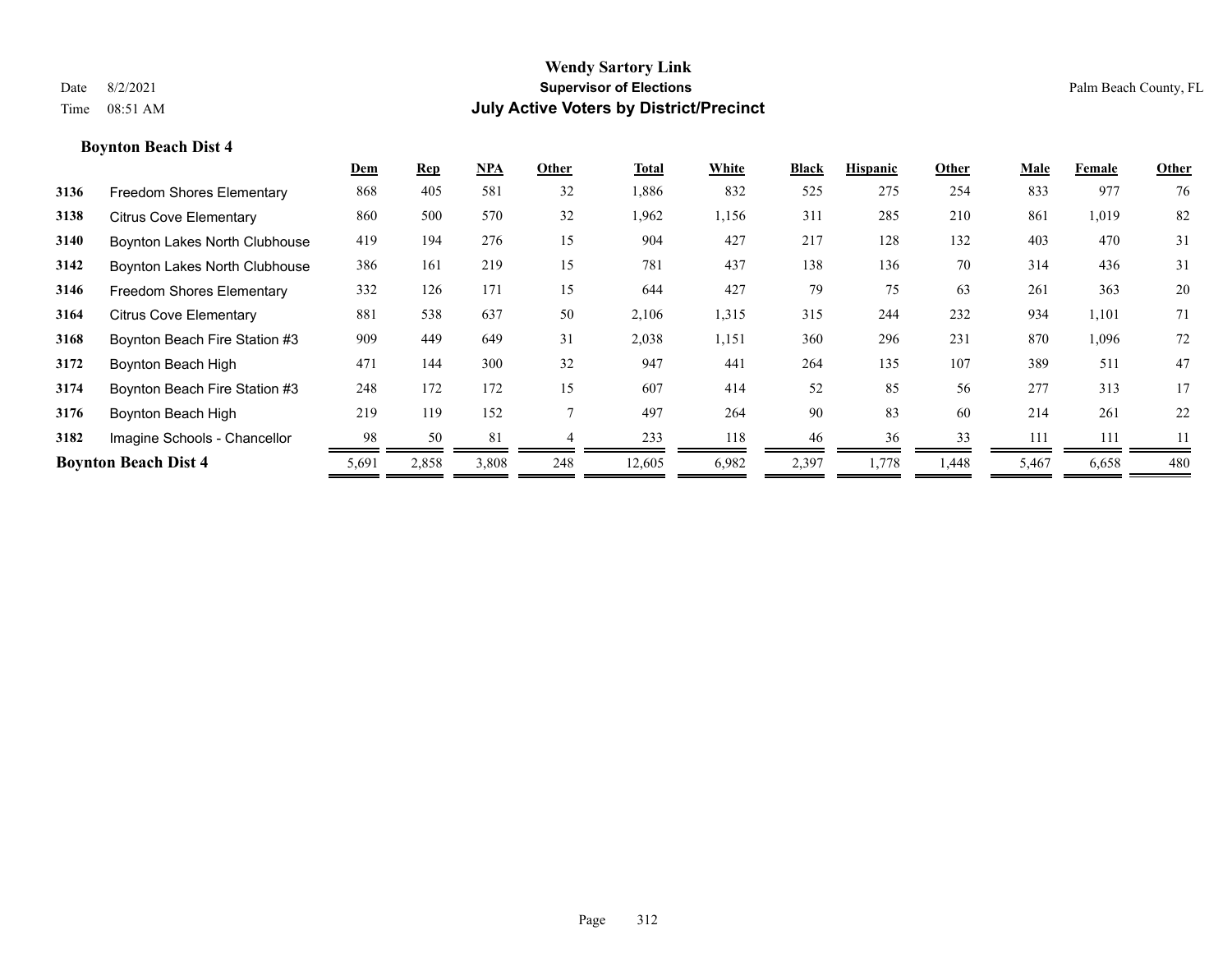#### **Ward 1**

|        |                               | <u>Dem</u> | <u>Rep</u> | <u>NPA</u>     | Other    | <b>Total</b> | White | <b>Black</b> | <b>Hispanic</b> | Other    | <b>Male</b> | Female | <b>Other</b>   |
|--------|-------------------------------|------------|------------|----------------|----------|--------------|-------|--------------|-----------------|----------|-------------|--------|----------------|
| 6022   | Belle Glade Library/Civic Ctr | 1,362      | 105        | 254            | 16       | 1,737        | 93    | 1,387        | 144             | 113      | 715         | 953    | 69             |
| 6024   | Lewis Evans Resource Center   | 1,699      | 66         | 261            | 15       | 2,041        | 31    | 1,774        | 123             | 113      | 817         | 1,155  | 69             |
| 6028   | Belle Glade Library/Civic Ctr | 748        | 460        | 323            | 15       | 1,546        | 419   | 392          | 650             | 85       | 723         | 780    | 43             |
| 6029   | Belle Glade Library/Civic Ctr |            | $\theta$   | $\overline{0}$ | $\Omega$ |              |       |              | $\overline{0}$  | $\Omega$ |             |        | $\overline{0}$ |
| 6032   | Gove Elementary               | 674        | 295        | 273            |          | .247         | 313   | 430          | 406             | 98       | 534         | 670    | 43             |
| 6036   | Gove Elementary               | 393        | 162        | 205            | 10       | 770          | 137   | 151          | 437             | 45       | 334         | 406    | 30             |
| Ward 1 |                               | 4,877      | 1,088      | 1,316          | 61       | 7,342        | 993   | 4,135        | 1,760           | 454      | 3,124       | 3,964  | 254            |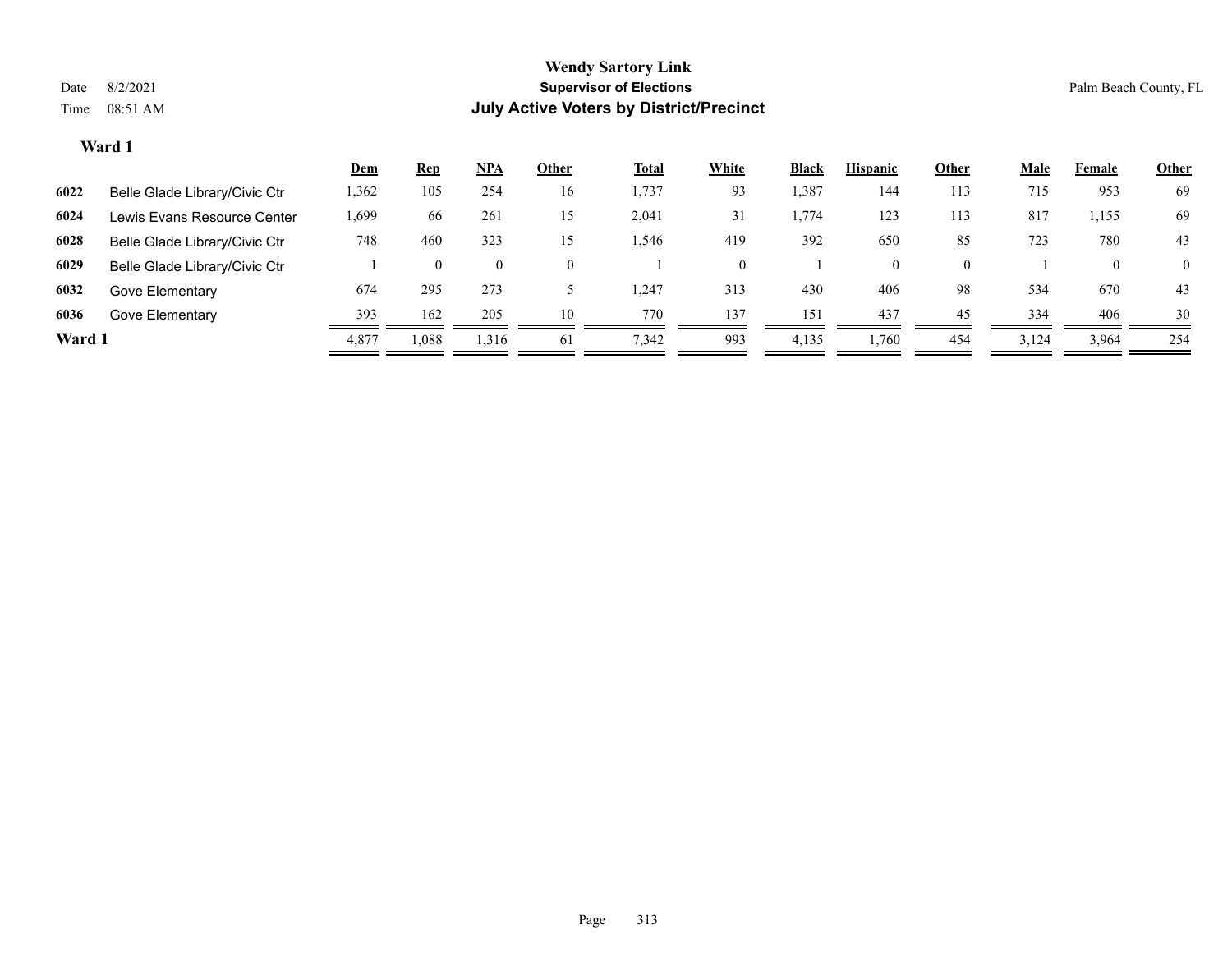#### **Ward 1**

|      |                                  | Dem | <b>Rep</b> | NPA | <b>Other</b> | <b>Total</b> | <b>White</b> | <b>Black</b> | <b>Hispanic</b> | Other | <b>Male</b> | <b>Female</b> | <b>Other</b> |
|------|----------------------------------|-----|------------|-----|--------------|--------------|--------------|--------------|-----------------|-------|-------------|---------------|--------------|
| 4134 | Above and Beyond Community (     | 410 | 561        | 426 | 37           | 1,434        | 1,165        | 40           | 126             | 103   | 675         | 712           | 47           |
| 4136 | Above and Beyond Community (     | 639 | 614        | 568 | 43           | 1,864        | 1,389        | 49           | 217             | 209   | 793         | 997           | 74           |
| 4138 | <b>Ascension Catholic Church</b> | 807 | 1,194      | 892 | 69           | 2,962        | 2,325        | 158          | 231             | 248   | 1,391       | 1,473         | $\bf{98}$    |
| 4140 | <b>Broken Sound Club</b>         | 256 | 204        | 179 | 16           | 655          | 484          | 24           | 84              | 63    | 272         | 365           | 18           |
| 4142 | Woodfield Country Club HOA       | 843 | 743        | 722 | 54           | 2,362        | 2,113        | 13           | 66              | 170   | 1,077       | 1,191         | 94           |
| 4144 | Seasons HOA Clubhouse            | 221 | 214        | 170 | 10           | 615          | 508          | $\,8\,$      | 37              | 62    | 292         | 294           | 29           |
| 4146 | <b>Broken Sound Club</b>         | 528 | 374        | 333 | 17           | 1,252        | 1,147        | 12           | 32              | 61    | 564         | 655           | 33           |
| 4148 | <b>Broken Sound Club</b>         | 568 | 415        | 426 | 39           | 1,448        | 1,139        | 68           | 134             | 107   | 662         | 748           | $38\,$       |
| 4150 | Patch Reef Park Community Cer    | 574 | 513        | 557 | 65           | 1,709        | 1,314        | 67           | 156             | 172   | 808         | 855           | $46\,$       |
| 4152 | Boca Delray Lodge #171           | 635 | 647        | 639 | 51           | 1,972        | 1,454        | $72\,$       | 220             | 226   | 898         | 991           | 83           |
| 4154 | Ascension Catholic Church        | 416 | 414        | 324 | 33           | 1,187        | 866          | 88           | 102             | 131   | 580         | 560           | 47           |
| 4158 | Spanish River High               | 951 | 737        | 754 | 40           | 2,482        | 1,963        | 49           | 220             | 250   | 1,180       | 1,197         | 105          |
| 4160 | Greater BR Swim & Racquet Ctr    | 432 | 403        | 345 | $20\,$       | 1,200        | 967          | 18           | $88\,$          | 127   | 558         | 598           | $44\,$       |
| 4162 | Patch Reef Park Community Cer    | 545 | 485        | 434 | 20           | 1,484        | 1,134        | 30           | 113             | 207   | 677         | 732           | 75           |
| 4164 | Safe Schools Institute           | 598 | 647        | 562 | 32           | 1,839        | 1,474        | 29           | 173             | 163   | 856         | 891           | 92           |
| 4166 | FAU Arena Lobby                  | 779 | 447        | 598 | $28\,$       | 1,852        | 1,050        | 300          | 262             | 240   | 826         | 926           | $100\,$      |
| 4168 | JC Mitchell Elementary           | 700 | 557        | 599 | 52           | 1,908        | 1,324        | 82           | 237             | 265   | 824         | 970           | 114          |
| 4170 | Spanish River Library            | 904 | 1,030      | 858 | 49           | 2,841        | 2,209        | 100          | 259             | 273   | 1,348       | 1,394         | 99           |
| 4172 | Marine Safety Headquarters       | 668 | 680        | 587 | 59           | 1,994        | 1,748        | 16           | 96              | 134   | 888         | 1,051         | 55           |
| 4174 | Sugar Sand Park Comm Center      | 304 | 277        | 268 | 15           | 864          | 744          | 5            | 53              | 62    | 406         | 421           | 37           |
| 4176 | Sugar Sand Park Comm Center      | 936 | 685        | 730 | 68           | 2,419        | 1,779        | 72           | 321             | 247   | 1,051       | 1,263         | 105          |
| 4178 | Sugar Sand Park Comm Center      | 756 | 643        | 516 | 45           | 1,960        | 1,561        | $42\,$       | 196             | 161   | 791         | 1,104         | 65           |
| 4184 | Boca Raton Middle                | 559 | 608        | 555 | 37           | 1,759        | 1,330        | 54           | 204             | 171   | 823         | 885           | 51           |
| 4186 | The Volen Center                 | 550 | 507        | 451 | 29           | 1,537        | 1,065        | 129          | 161             | 182   | 706         | 765           | 66           |
| 4188 | Elks Lodge of Boca Raton         | 898 | 517        | 588 | 57           | 2,060        | 1,199        | 319          | 310             | 232   | 926         | 1,040         | 94           |
| 4190 | St Gregory Episcopal Church      | 739 | 1,080      | 790 | 73           | 2,682        | 2,259        | 27           | 178             | 218   | 1,307       | 1,283         | 92           |
| 4210 | Sugar Sand Park Comm Center      | 640 | 831        | 666 | 44           | 2,181        | 1,719        | 30           | 258             | 174   | 1,009       | 1,100         | $72\,$       |
| 4212 | Center for Spiritual Living      | 625 | 801        | 576 | 36           | 2,038        | 1,704        | 33           | 157             | 144   | 963         | 1,013         | 62           |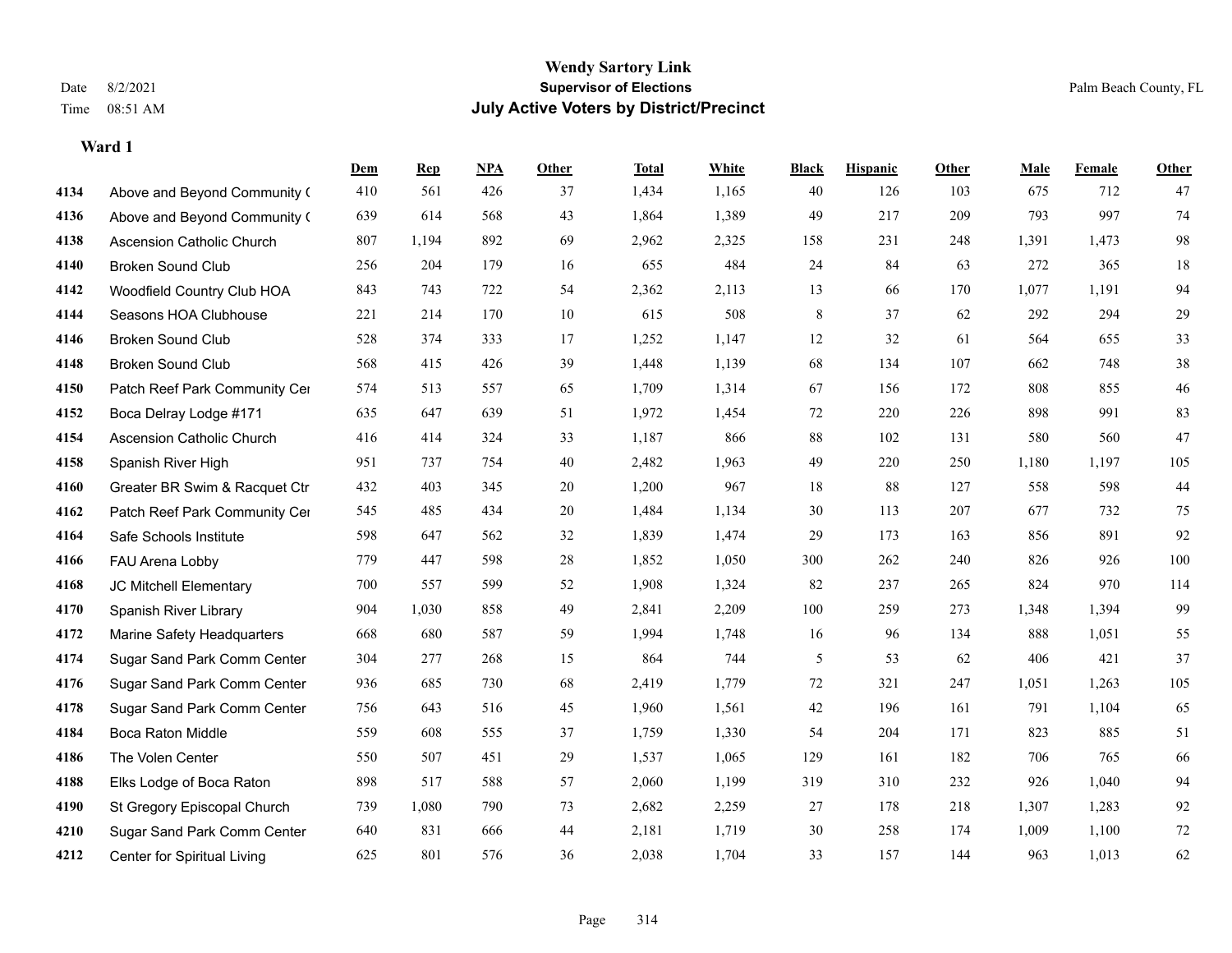#### **Ward 1**

|        |                                    | <u>Dem</u> | <b>Rep</b> | $NPA$  | Other | Total  | White  | <b>Black</b> | <b>Hispanic</b> | Other | <u>Male</u> | Female | Other        |
|--------|------------------------------------|------------|------------|--------|-------|--------|--------|--------------|-----------------|-------|-------------|--------|--------------|
| 4214   | Calvary Chapel Boca Raton - 4th    | 636        | 856        | 640    | 65    | 2,197  | 1,750  | 46           | 235             | 166   | 1,018       | 1,099  | 80           |
| 4216   | Calvary Chapel Boca Raton - Kir    | 683        | 1,066      | 693    | 62    | 2,504  | 2,110  | 20           | 176             | 198   | 1,179       | 1,235  | 90           |
| 4218   | <b>Grace Community Church</b>      | 453        | 849        | 537    | 57    | 1,896  | 1,574  | 31           | 135             | 156   | 874         | 939    | 83           |
| 4220   | <b>Boca Raton Community Center</b> | 458        | 398        | 457    | 45    | 1,358  | 876    | 99           | 235             | 148   | 603         | 711    | 44           |
| 4222   | Boca Raton Downtown Library        | 928        | 1,086      | 885    | 82    | 2,981  | 2,514  | 58           | 177             | 232   | 1,337       | 1,527  | 117          |
| 4224   | <b>Grace Community Church</b>      | 512        | 1,108      | 729    | 59    | 2,408  | 1,982  | 55           | 176             | 195   | 1,131       | 1,195  | 82           |
| 4226   | St Gregory Episcopal Church        | 223        | 385        | 272    | 23    | 903    | 812    |              | 31              | 53    | 428         | 451    | 24           |
| 4228   | <b>Boca Raton Community Center</b> | 522        | 652        | 501    | 48    | 1,723  | 1,478  | 16           | 96              | 133   | 773         | 901    | 49           |
| 4230   | Boca Raton Downtown Library        | 318        | 446        | 322    | 23    | 1,109  | 971    | 9            | 54              | 75    | 523         | 562    | 24           |
| 5115   | Spanish River High                 | 81         | 105        |        | 12    | 275    | 223    |              | 22              | 26    | 137         | 135    | $\mathbf{3}$ |
| Ward 1 |                                    | 22,295     | 23,779     | 20,226 | 1.614 | 67,914 | 53,423 | 2,279        | 6,028           | 6,184 | 31,154      | 34,229 | 2,531        |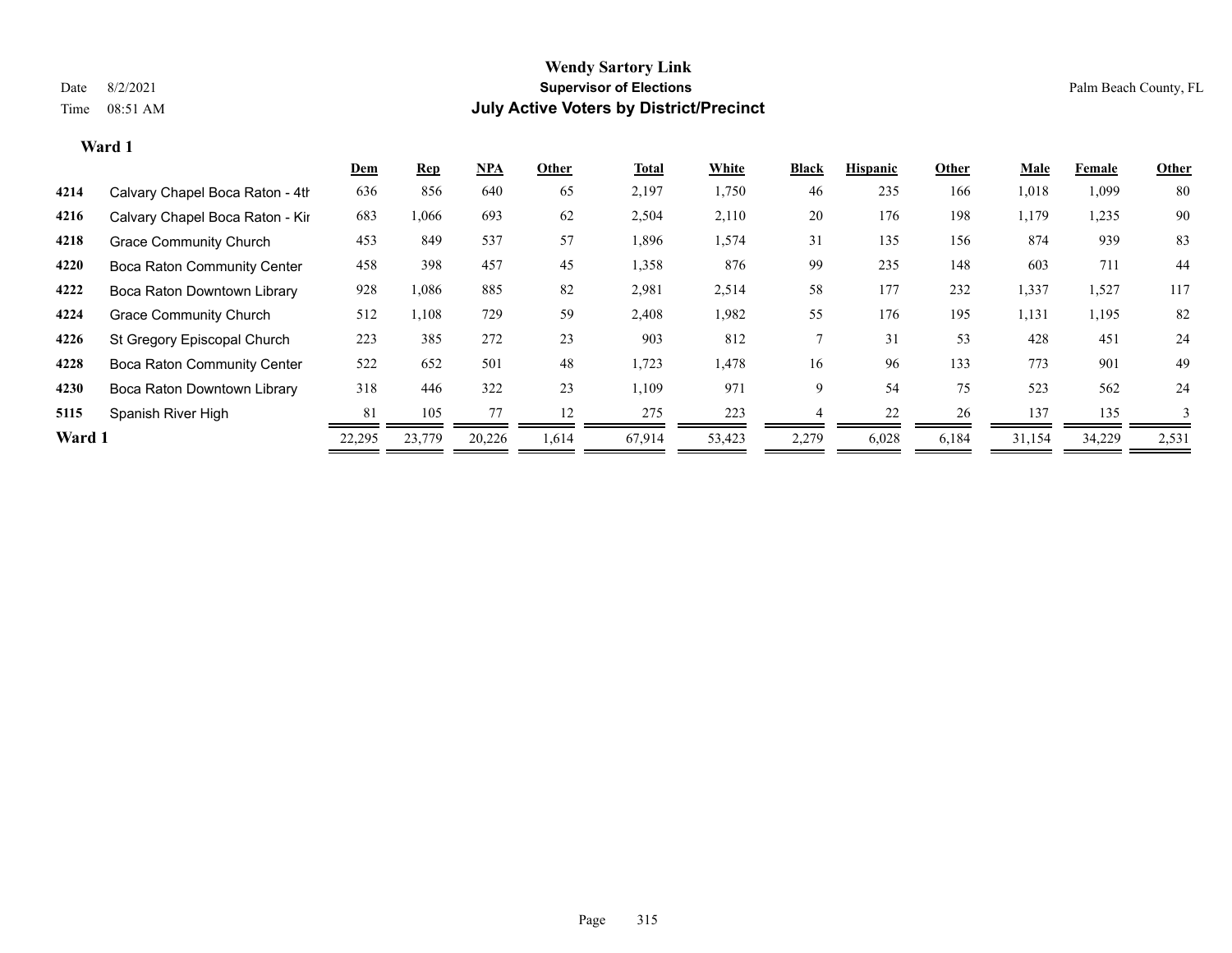| 8/2/2021<br>Date<br>08:51 AM<br>Time         |     |            |       |              | <b>Wendy Sartory Link</b><br><b>Supervisor of Elections</b><br><b>July Active Voters by District/Precinct</b> |              |              |                 |              |             |               | Palm Beach County, FL |
|----------------------------------------------|-----|------------|-------|--------------|---------------------------------------------------------------------------------------------------------------|--------------|--------------|-----------------|--------------|-------------|---------------|-----------------------|
| Ward 1                                       | Dem | <u>Rep</u> | $NPA$ | <b>Other</b> | <b>Total</b>                                                                                                  | <b>White</b> | <b>Black</b> | <b>Hispanic</b> | <b>Other</b> | <b>Male</b> | <b>Female</b> | <b>Other</b>          |
| <b>Briny Breezes Community Cente</b><br>4038 | 95  | 147        | 92    |              | 337                                                                                                           | 312          |              |                 | 16           | 140         | 188           |                       |
| Ward 1                                       | 95  | 147        | 92    |              | 337                                                                                                           | 312          | $\Omega$     | 9               | 16           | 140         | 188           | - Q                   |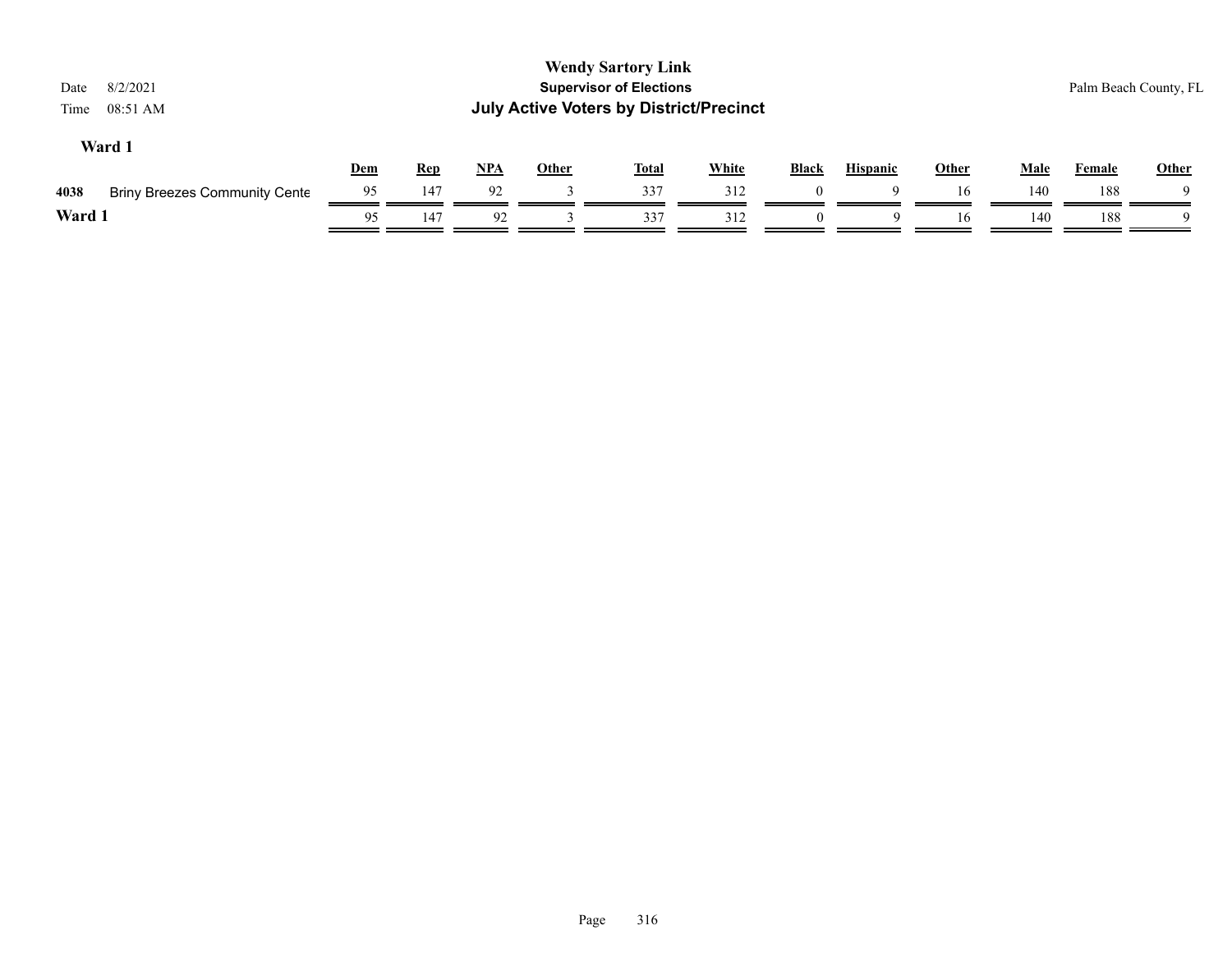| <b>Wendy Sartory Link</b><br><b>Supervisor of Elections</b><br>8/2/2021<br>Date<br><b>July Active Voters by District/Precinct</b><br>08:51 AM<br>Time |     |            |     |              |              |              |                 |  |              |             |                                        |
|-------------------------------------------------------------------------------------------------------------------------------------------------------|-----|------------|-----|--------------|--------------|--------------|-----------------|--|--------------|-------------|----------------------------------------|
|                                                                                                                                                       |     |            |     |              |              | <b>Black</b> | <b>Hispanic</b> |  |              |             | <b>Other</b>                           |
| 27                                                                                                                                                    | 26  | 33         |     | 88           | 58           |              | 23              |  | 38           | 46          |                                        |
| 27                                                                                                                                                    | 26  | 33         |     | 88           | 58           |              | 23              |  | 38           | 46          |                                        |
|                                                                                                                                                       | Dem | <b>Rep</b> | NPA | <b>Other</b> | <b>Total</b> | <b>White</b> |                 |  | <b>Other</b> | <b>Male</b> | Palm Beach County, FL<br><b>Female</b> |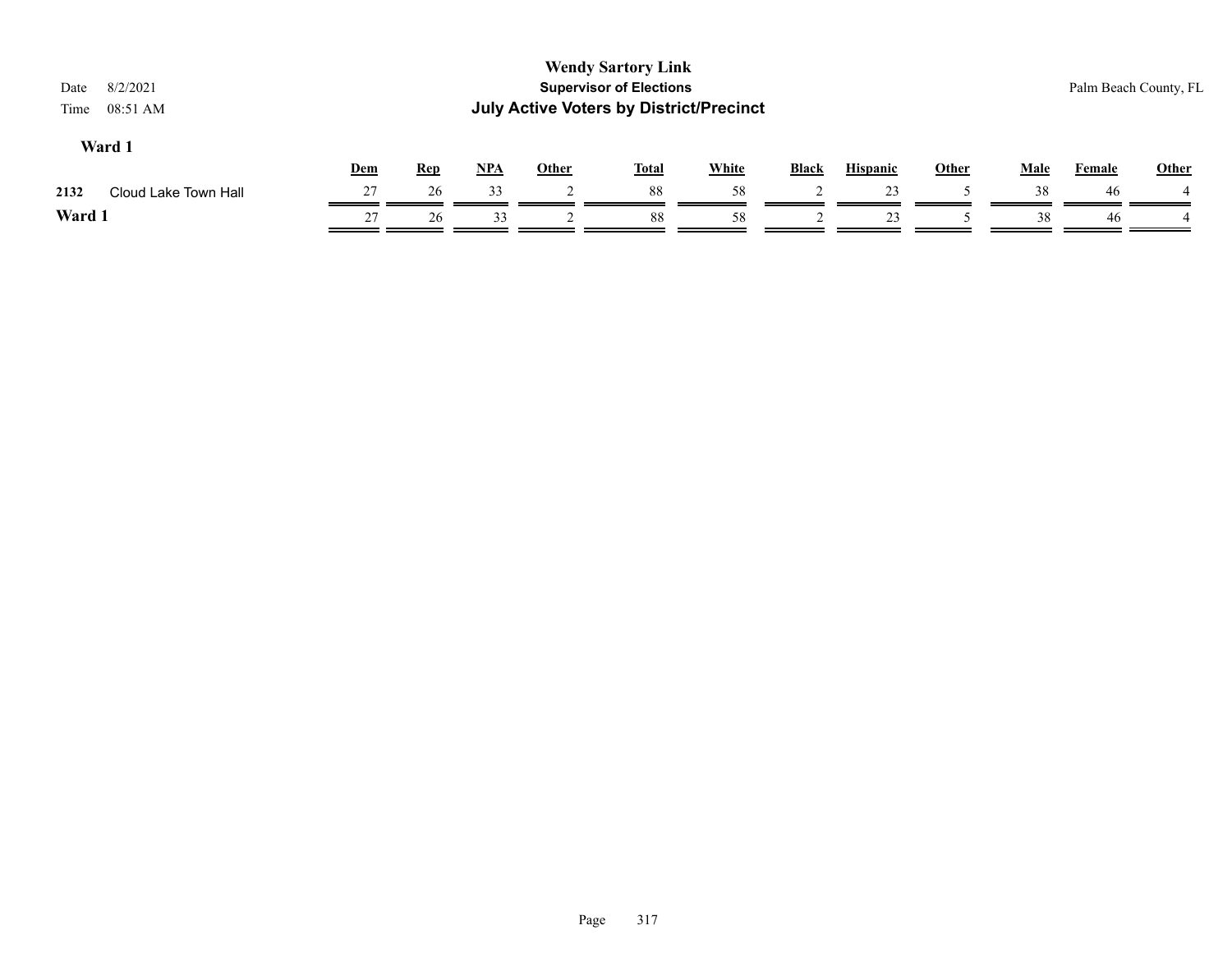**Ward 1**

#### **Wendy Sartory Link** Date 8/2/2021 **Supervisor of Elections** Palm Beach County, FL Time 08:51 AM **July Active Voters by District/Precinct**

**Dem Rep NPA Other Total White Black Hispanic Other Male Female Other**

# Plumosa SOA Elementary 50 60 46 8 164 140 4 12 8 77 84 3 Plumosa SOA Elementary 429 419 349 25 1,222 1,052 16 73 81 581 605 36 Country Manors Clubhouse 446 387 396 23 1,252 888 99 131 134 550 667 35 Banyan Creek Elementary 556 375 373 27 1,331 909 185 103 134 621 659 51 West Park Baptist Church 843 447 476 49 1,815 1,544 59 94 118 734 1,029 52 Pines of Delray North 270 166 159 11 606 488 38 43 37 238 341 27 West Park Baptist Church 0 0 0 0 0 0 0 0 0 0 0 0 S D Spady Elementary 668 704 534 57 1,963 1,701 31 97 134 928 962 73 Carver Middle 565 45 160 12 782 102 580 32 68 363 368 51 Bethel Evangelical Baptist 986 738 662 67 2,453 1,886 176 216 175 1,039 1,340 74 Veterans Park Recreation Ctr 425 499 399 34 1,357 1,235 13 23 86 627 691 39 Emmanuel Catholic Church 748 666 614 66 2,094 1,692 82 153 167 915 1,111 68 Delray Beach Golf Club 407 406 341 34 1,188 916 52 107 113 549 601 38 Pines of Delray East 589 347 369 26 1,331 985 88 135 123 528 746 57 505 Club 376 433 296 31 1,136 1,031 8 33 64 492 616 28 Veterans Park Recreation Ctr 575 782 542 47 1,946 1,792 9 41 104 913 966 67 Delray Beach First Baptist 835 763 606 61 2,265 1,917 76 125 147 1,044 1,168 53 Orchard View Elementary 687 400 465 33 1,585 1,096 145 199 145 646 881 58 Orchard View Elementary 441 292 322 40 1,095 779 64 152 100 462 592 41 Delray Beach Swim and Tennis 711 430 473 35 1,649 1,149 193 145 162 714 871 64 Delray Beach Swim and Tennis 770 553 625 55 2,003 1,508 130 183 182 908 1,014 81 Pine Grove Elementary 509 835 521 60 1,925 1,660 26 93 146 884 972 69 Carver Middle 44 18 14 5 81 64 6 4 7 31 48 2 Carver Middle 171 126 129 15 441 286 48 57 50 194 232 15

 Delray Beach First Baptist 7 1 0 1 9 8 1 0 0 3 6 0 Delray Beach Community Center 578 340 416 40 1,374 990 188 100 96 692 634 48 Atlantic High Auditorium 1,516 235 505 20 2,276 594 1,351 120 211 1,038 1,145 93 Atlantic High Auditorium 44 28 27 3 102 82 6 7 7 41 58 3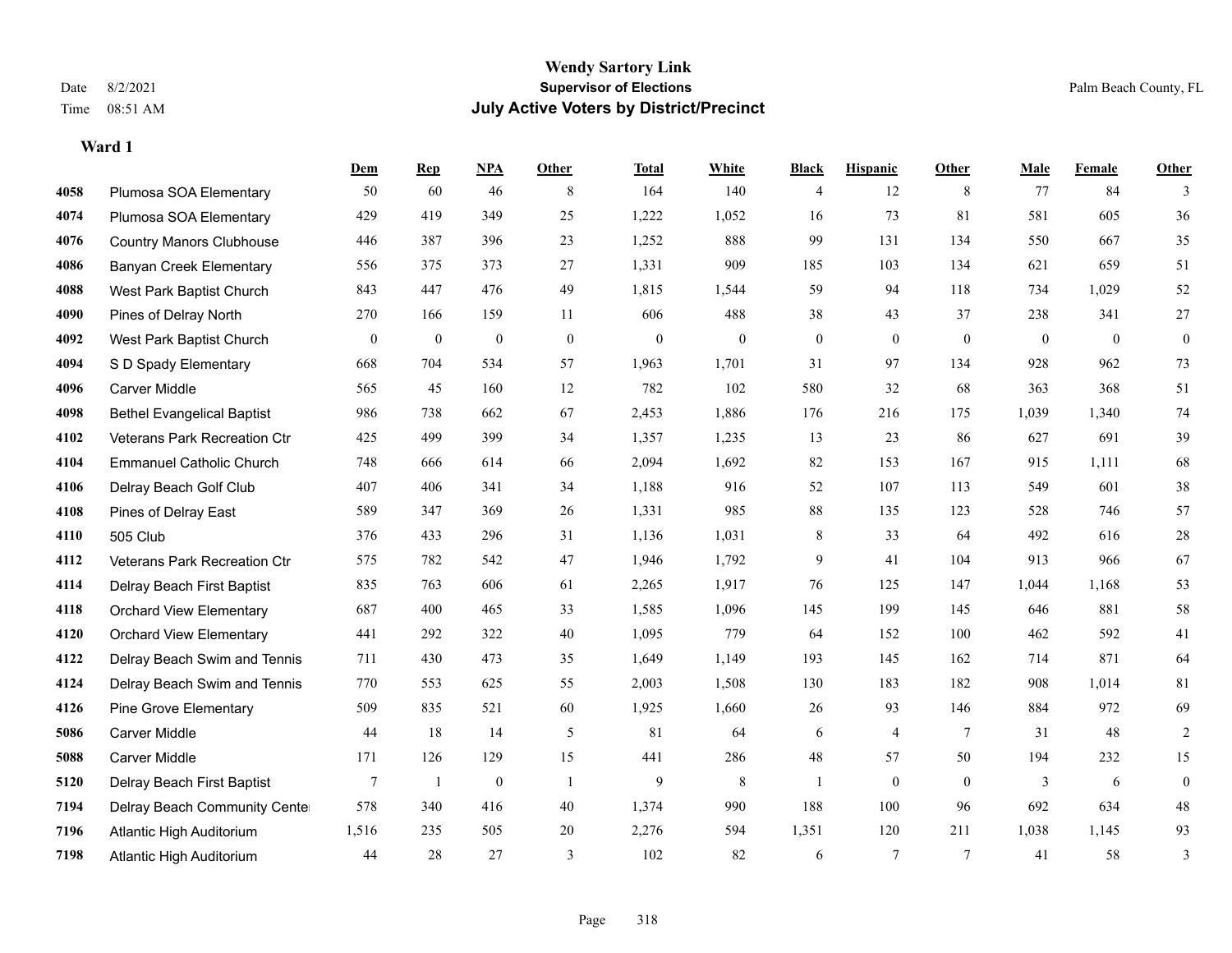**Ward 1**

#### **Wendy Sartory Link** Date 8/2/2021 **Supervisor of Elections** Palm Beach County, FL Time 08:51 AM **July Active Voters by District/Precinct**

|                               | <b>Dem</b> | <b>Rep</b> | $NPA$  | Other | Total  | White  | <b>Black</b> | <b>Hispanic</b> | Other | Male   | Female | Other |
|-------------------------------|------------|------------|--------|-------|--------|--------|--------------|-----------------|-------|--------|--------|-------|
| Pompey Park Recreation Center | 1,319      | 233        | 412    | 26    | 1,990  | 474    | 1,286        | 101             | 129   | 898    | 1,036  | 56    |
| 505 Club                      | 656        | 389        | 431    | 39    | 1,515  | 1,078  | 234          | 74              | 129   | 797    | 669    | 49    |
| 505 Club                      | 38         | 34         | 37     | 4     | 113    | 89     |              | Q               | 13    | 56     | 52     |       |
| 505 Club                      | 57         | 58         | 56     |       | 176    | 148    |              | Q               |       | 92     | 79     |       |
| Atlantic High Media Center    | 745        | 187        | 307    | 22    | 1,261  | 544    | 525          | 83              | 109   | 543    | 677    | 41    |
| Village Academy               | 1,747      | 98         | 401    | 17    | 2,263  | 123    | 1,836        | 140             | 164   | 916    | 1,252  | 95    |
| Delray Beach Library          | 1,302      | 218        | 469    | 30    | 2,019  | 541    | 1,195        | 116             | 167   | 967    | 984    | 68    |
| Delray Beach Community Cente  | 864        | 309        | 469    | 36    | 1,678  | 774    | 544          | 205             | 155   | 805    | 804    | 69    |
| Ward 1                        | 20.974     | 12,021     | 12.401 | 1,064 | 46,460 | 30,265 | 9,298        | 3,215           | 3,682 | 20,886 | 23,960 | 1,614 |
|                               |            |            |        |       |        |        |              |                 |       |        |        |       |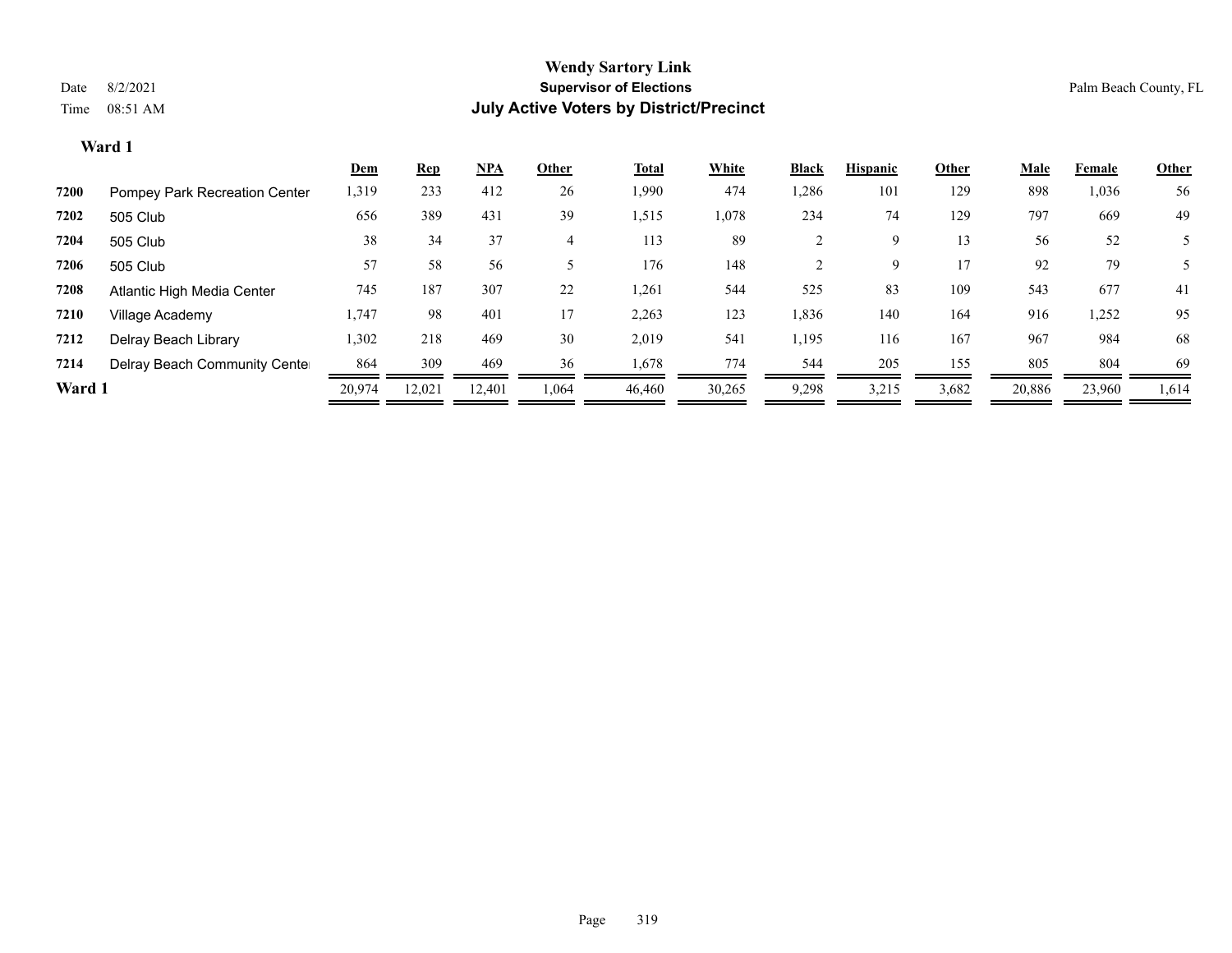**Ward 1**

#### **Wendy Sartory Link** Date 8/2/2021 **Supervisor of Elections** Palm Beach County, FL Time 08:51 AM **July Active Voters by District/Precinct**

|        |                                    | Dem            | <b>Rep</b>     | <b>NPA</b>     | Other        | <b>Total</b>     | White          | <b>Black</b>   | <b>Hispanic</b> | Other          | <b>Male</b> | Female       | <b>Other</b>     |
|--------|------------------------------------|----------------|----------------|----------------|--------------|------------------|----------------|----------------|-----------------|----------------|-------------|--------------|------------------|
| 2084   | <b>Community Christian Church</b>  | 277            | 116            | 156            | 17           | 566              | 167            | 204            | 128             | 67             | 251         | 300          | 15               |
| 2086   | <b>Community Christian Church</b>  | 1,214          | 549            | 930            | 52           | 2,745            | 854            | 593            | 919             | 379            | 1,196       | 1,439        | 110              |
| 2150   | River Bridge Activities Center     | 1,087          | 527            | 675            | 53           | 2,342            | 1,136          | 476            | 482             | 248            | 976         | 1,282        | 84               |
| 2152   | Pine Ridge North II                | 1,119          | 502            | 804            | 52           | 2,477            | 1,023          | 382            | 813             | 259            | 988         | 1,386        | 103              |
| 2168   | First Baptist Church GA            | $\overline{0}$ | $\overline{0}$ | $\overline{0}$ | $\mathbf{0}$ | $\boldsymbol{0}$ | $\overline{0}$ | $\overline{0}$ | $\theta$        | $\overline{0}$ | $\theta$    | $\mathbf{0}$ | $\boldsymbol{0}$ |
| 2170   | <b>Liberty Park Elementary</b>     | 1,125          | 537            | 664            | 54           | 2,380            | 1,043          | 452            | 628             | 257            | 945         | 1,318        | 117              |
| 2174   | First Baptist Church GA            | 456            | 188            | 270            | 12           | 926              | 407            | 191            | 205             | 123            | 405         | 479          | 42               |
| 2182   | <b>Greenacres Community Center</b> | 633            | 279            | 526            | 29           | 1,467            | 521            | 140            | 660             | 146            | 586         | 792          | 89               |
| 2184   | American Polish Club               | 1,091          | 394            | 800            | 38           | 2,323            | 712            | 342            | 1,012           | 257            | 962         | 1,221        | 140              |
| 2194   | <b>LC Swain Middle</b>             | 1,090          | 360            | 708            | 40           | 2,198            | 755            | 451            | 762             | 230            | 918         | 1,170        | 110              |
| 2196   | Pine Ridge South IV Clubhouse      | 891            | 494            | 499            | 41           | 1,925            | 1,154          | 261            | 397             | 113            | 752         | 1,100        | 73               |
| 2202   | <b>LC Swain Middle</b>             | $\theta$       | 8              |                | $\theta$     | 9                | 6              | $\overline{0}$ | 3               | $\theta$       |             | 5            | $\mathbf{0}$     |
| 2206   | <b>Heritage Elementary</b>         | 460            | 194            | 329            | 16           | 999              | 322            | 213            | 334             | 130            | 433         | 513          | 53               |
| 2212   | American Polish Club               | $\overline{0}$ | $\mathbf{0}$   | $\mathbf{0}$   | $\mathbf{0}$ | $\mathbf{0}$     | $\overline{0}$ | $\overline{0}$ | $\theta$        | $\theta$       | $\theta$    | $\mathbf{0}$ | $\mathbf{0}$     |
| 2218   | <b>Tradewinds Middle</b>           | 1,264          | 316            | 645            | 35           | 2,260            | 569            | 877            | 373             | 441            | 994         | 1,140        | 126              |
| 3088   | <b>Tradewinds Middle</b>           | 176            | 52             | 121            |              | 357              | 95             | 125            | 76              | 61             | 160         | 186          | 11               |
| Ward 1 |                                    | 10,883         | 4,516          | 7,128          | 447          | 22,974           | 8,764          | 4,707          | 6,792           | 2,711          | 9,570       | 12,331       | 1,073            |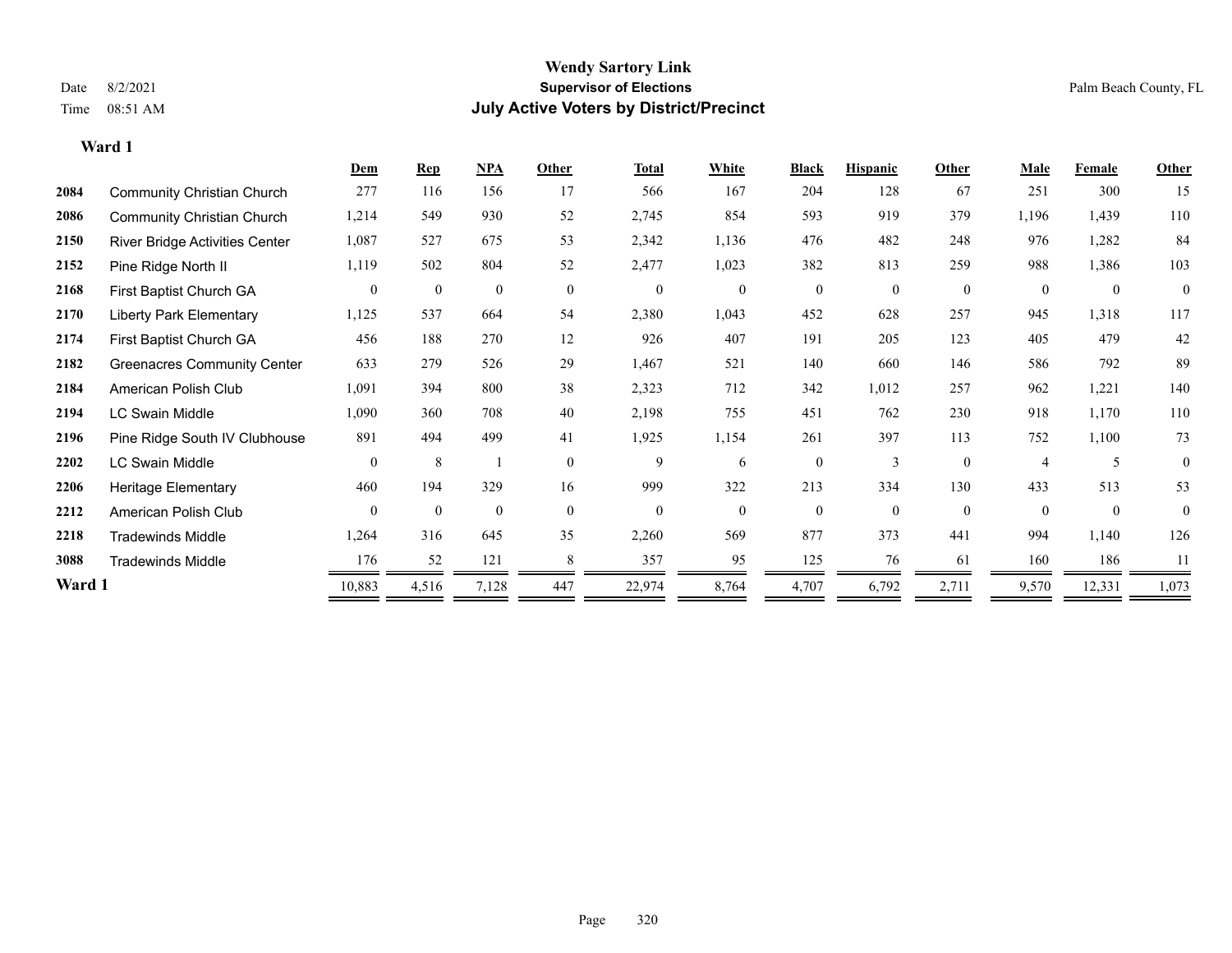| 8/2/2021<br>Date<br>08:51 AM<br>Time |     |            |            |              | <b>Wendy Sartory Link</b><br><b>Supervisor of Elections</b><br><b>July Active Voters by District/Precinct</b> |              |              |                 |              |             |               | Palm Beach County, FL |
|--------------------------------------|-----|------------|------------|--------------|---------------------------------------------------------------------------------------------------------------|--------------|--------------|-----------------|--------------|-------------|---------------|-----------------------|
| Ward 1                               | Dem | <b>Rep</b> | <u>NPA</u> | <b>Other</b> | <b>Total</b>                                                                                                  | <b>White</b> | <b>Black</b> | <b>Hispanic</b> | <b>Other</b> | <b>Male</b> | <b>Female</b> | <b>Other</b>          |
| 2130<br>Cloud Lake Town Hall         | 43  | 63         | 59         |              | 173                                                                                                           | 127          |              | 33              | 12           | 86          | 81            |                       |
| Ward 1                               | 43  | 63         | 59         |              | 173                                                                                                           | 127          |              | 33              | 12           | 86          | 81            |                       |
|                                      |     |            |            |              |                                                                                                               |              |              |                 |              |             |               |                       |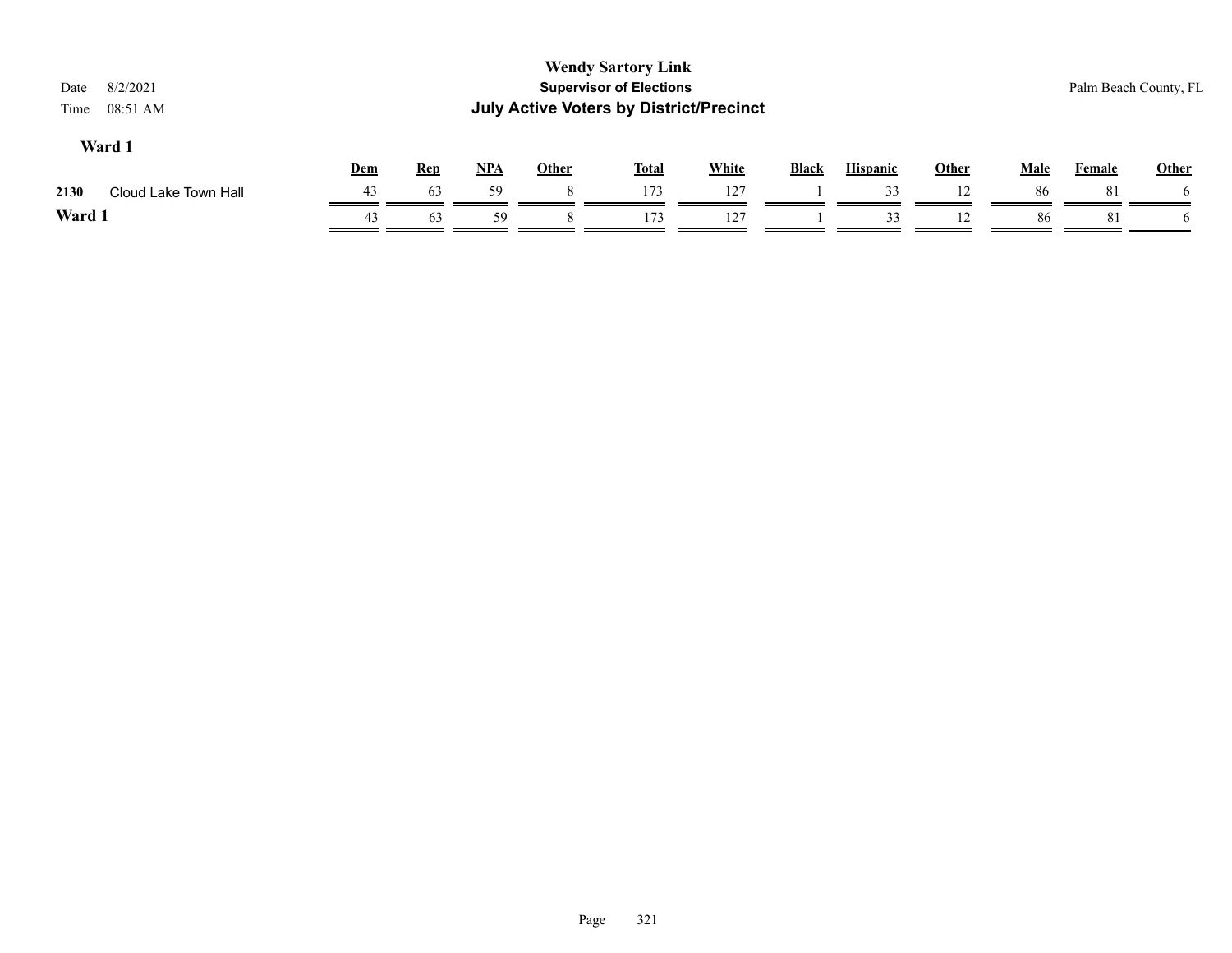| 8/2/2021<br>Date<br>Time<br>08:51 AM |     |            |       |              | <b>Wendy Sartory Link</b><br><b>Supervisor of Elections</b><br><b>July Active Voters by District/Precinct</b> |              |              |                 |       |             | Palm Beach County, FL |              |
|--------------------------------------|-----|------------|-------|--------------|---------------------------------------------------------------------------------------------------------------|--------------|--------------|-----------------|-------|-------------|-----------------------|--------------|
| Ward 1                               | Dem | <b>Rep</b> | $NPA$ | <b>Other</b> | <b>Total</b>                                                                                                  | <b>White</b> | <b>Black</b> | <b>Hispanic</b> | Other | <b>Male</b> | <b>Female</b>         | <b>Other</b> |
| 4072<br><b>Gulf Stream Town Hall</b> | 184 | 454        | 210   | 22           | 870                                                                                                           | 808          |              | 22              | 36    | 424         | 429                   |              |
| Ward 1                               | 184 | 454        | 210   | 22           | 870                                                                                                           | 808          |              | 22              | 36    | 424         | 429                   |              |
|                                      |     |            |       |              |                                                                                                               |              |              |                 |       |             |                       |              |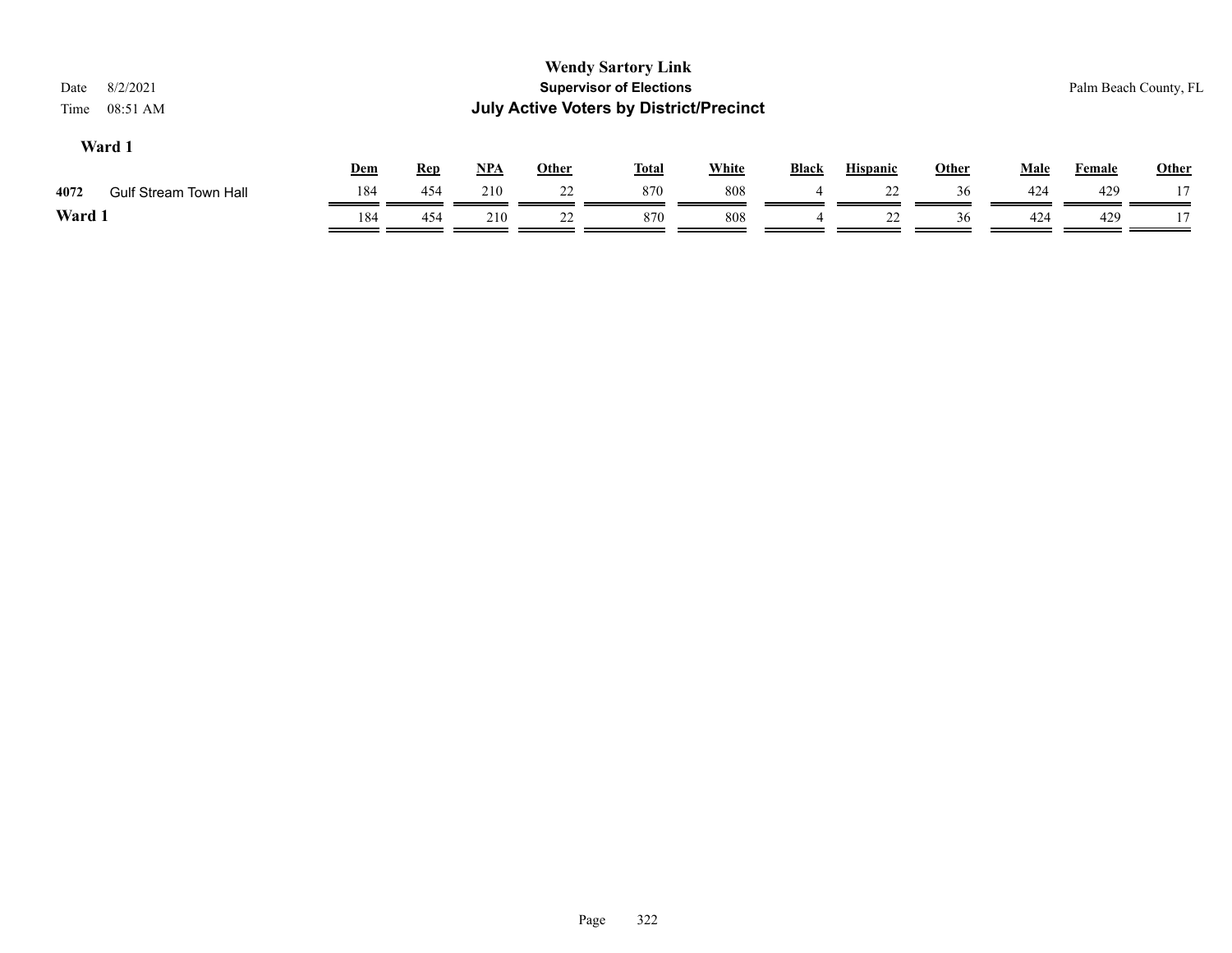| <b>Wendy Sartory Link</b><br><b>Supervisor of Elections</b><br>8/2/2021<br>Date<br><b>July Active Voters by District/Precinct</b><br>08:51 AM<br>Time |                         |            |            |            |              |              |              |              |                 |              |             |               | Palm Beach County, FL |
|-------------------------------------------------------------------------------------------------------------------------------------------------------|-------------------------|------------|------------|------------|--------------|--------------|--------------|--------------|-----------------|--------------|-------------|---------------|-----------------------|
|                                                                                                                                                       | Ward 1                  | <u>Dem</u> | <u>Rep</u> | <u>NPA</u> | <b>Other</b> | <b>Total</b> | <b>White</b> | <b>Black</b> | <b>Hispanic</b> | <b>Other</b> | <b>Male</b> | <b>Female</b> | <b>Other</b>          |
| 4128                                                                                                                                                  | St Lucy Catholic Church | 619        | 911        | 621        | 43           | 2,194        | 1,963        | 14           | 74              | 143          | 989         | 1,133         | 72                    |
| 4129                                                                                                                                                  | St Lucy Catholic Church | 31         | 59         | 29         | ∠            | 121          | 106          | $\mathbf{0}$ | $\overline{4}$  | 11           | 53          | 66            |                       |
| 4156                                                                                                                                                  | St Lucy Catholic Church | 533        | 554        | 404        | 35           | 1,526        | 1,342        | 6            | 65              | 113          | 712         | 771           | 43                    |
| Ward 1                                                                                                                                                |                         | 1,183      | 1,524      | 1,054      | 80           | 3,841        | 3,411        | 20           | 143             | 267          | 1,754       | 1,970         | 117                   |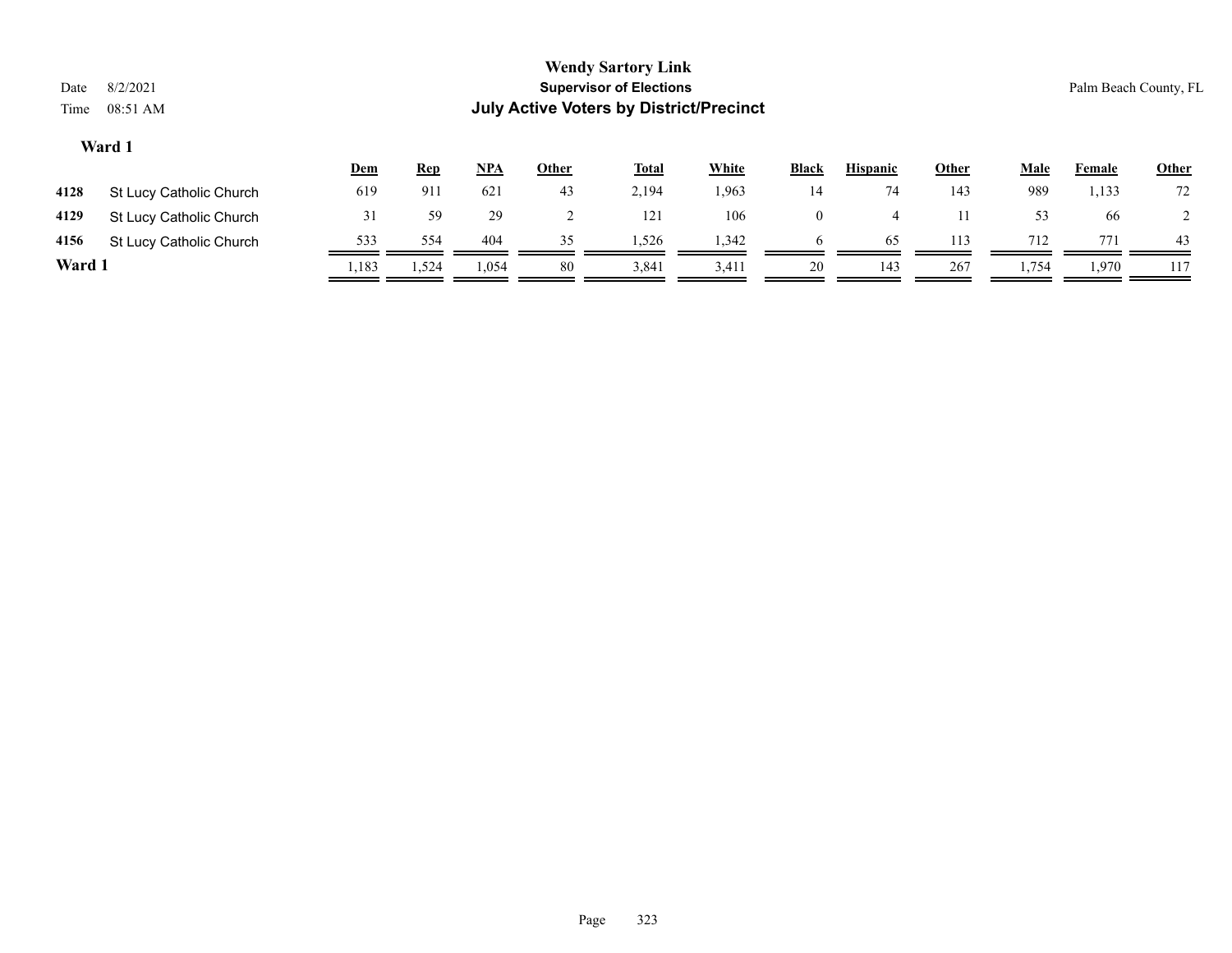| Date<br>Time | <b>Wendy Sartory Link</b><br><b>Supervisor of Elections</b><br>8/2/2021<br>Palm Beach County, FL<br><b>July Active Voters by District/Precinct</b><br>08:51 AM |     |            |            |       |              |              |              |                 |              |             |               |       |
|--------------|----------------------------------------------------------------------------------------------------------------------------------------------------------------|-----|------------|------------|-------|--------------|--------------|--------------|-----------------|--------------|-------------|---------------|-------|
|              | Ward 1                                                                                                                                                         | Dem | <b>Rep</b> | <u>NPA</u> | Other | <b>Total</b> | <b>White</b> | <b>Black</b> | <b>Hispanic</b> | <b>Other</b> | <b>Male</b> | <b>Female</b> | Other |
| 2046         | <b>Haverhill Town Hall</b>                                                                                                                                     | 400 | 217        | 235        | 10    | 862          | 335          | 237          | 201             | 89           | 389         | 435           | 38    |
| 7136         | <b>Haverhill Town Hall</b>                                                                                                                                     | 44  | 36         | 35         |       | 117          | 48           | 32           | 27              | 10           | 48          | 64            |       |
| 7140         | <b>Haverhill Town Hall</b>                                                                                                                                     | 168 | 76         | 96         | 4     | 344          | 106          | 123          | 76              | 39           | 161         | 162           | 21    |
| Ward 1       |                                                                                                                                                                | 612 | 329        | 366        | 16    | 1,323        | 489          | 392          | 304             | 138          | 598         | 661           | 64    |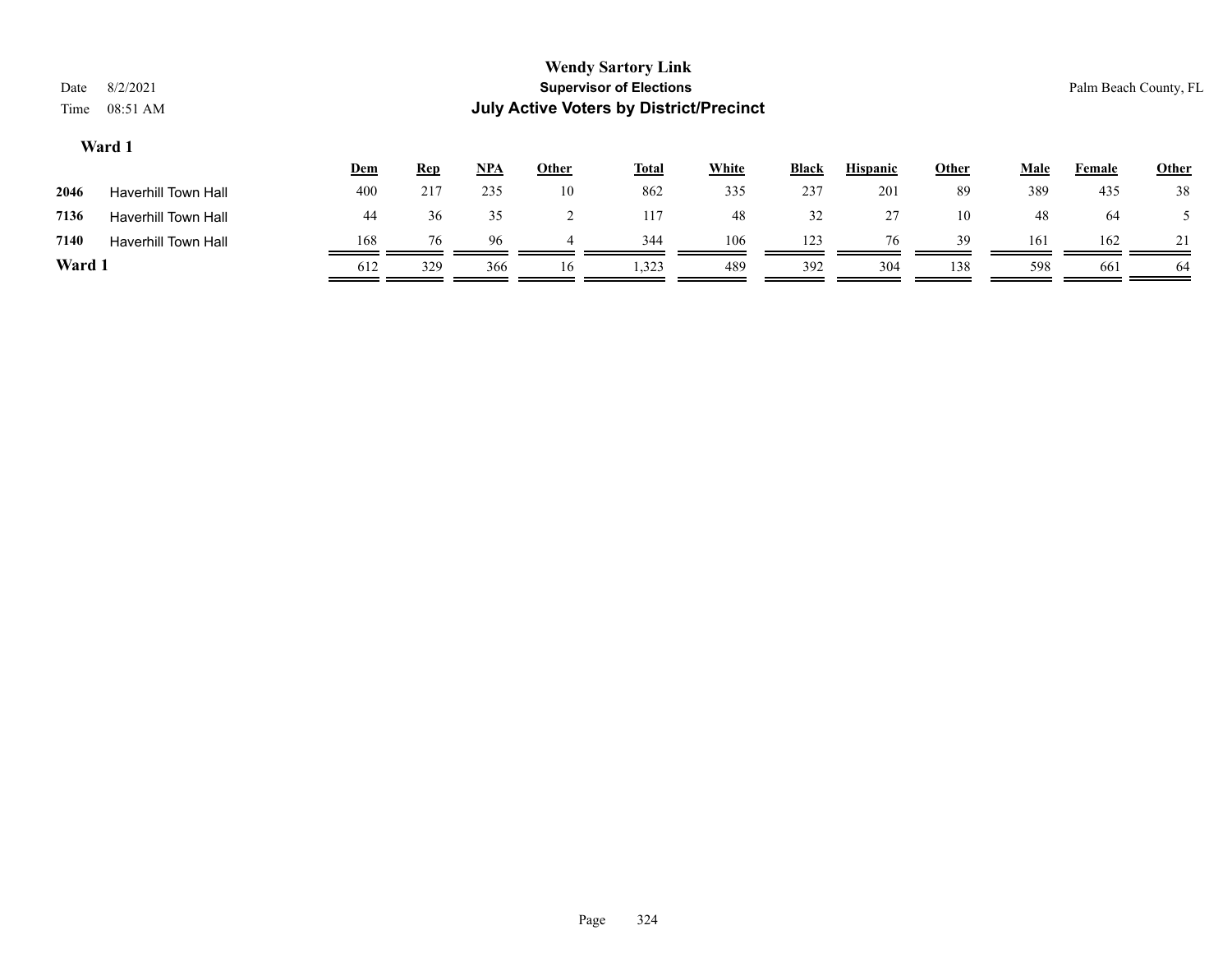|        |                    | <u>Dem</u> | <u>Rep</u> | <u>NPA</u> | <u>Other</u> | <b>Total</b> | White | <b>Black</b> | <b>Hispanic</b> | <u>Other</u> | Male | Female | <b>Other</b> |
|--------|--------------------|------------|------------|------------|--------------|--------------|-------|--------------|-----------------|--------------|------|--------|--------------|
| 4008   | Hypoluxo Town Hall | 520        | 589        | 501        | 63           | 1,673        | .397  | 39           | 106             | 131          | 767  | 855    | 51           |
| 7176   | Hypoluxo Town Hall | 187        | 85         | 107        |              | 388          | 214   | 81           | 64              | 29           | 167  | 211    | 10           |
| Ward 1 |                    | 707        | 674        | 608        | 72           | 2,061        | 1,611 | 120          | 170             | 160          | 934  | 1,066  | 61           |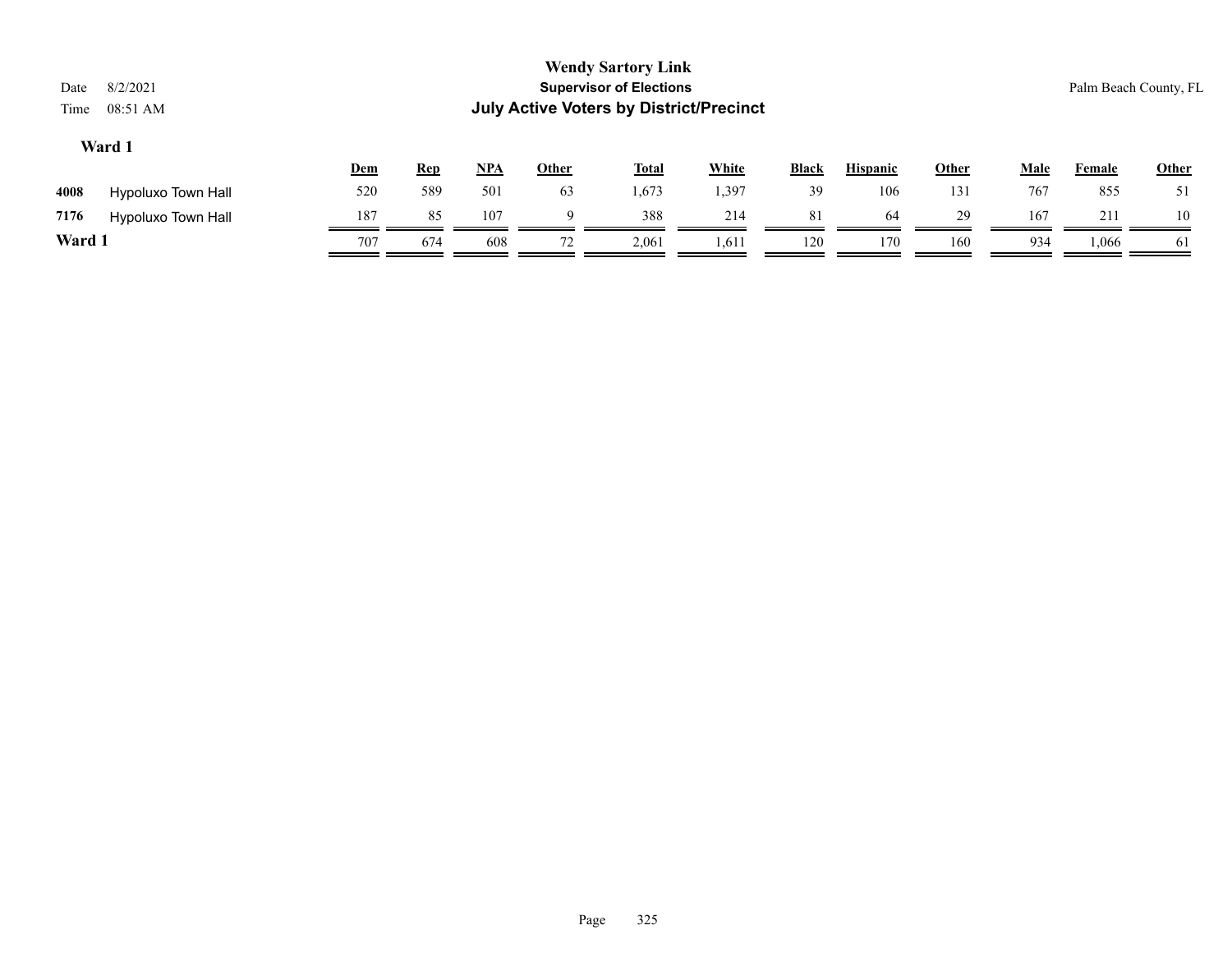|        |                        | <u>Dem</u> | <b>Rep</b> | <u>NPA</u> | <b>Other</b> | <b>Total</b> | <b>White</b> | <b>Black</b> | <b>Hispanic</b> | <u>Other</u> | Male  | Female | <b>Other</b> |
|--------|------------------------|------------|------------|------------|--------------|--------------|--------------|--------------|-----------------|--------------|-------|--------|--------------|
| 1152   | Oceanview Methodist    | 45         | 66         | 50         |              | 168          | 160          | $\theta$     |                 | <sub>0</sub> | 80    | -84    |              |
| 1208   | Juno Beach Town Center | 446        | 860        | 467        | 50           | .823         | .660         | <sub>0</sub> | 55              | 102          | 835   | 939    | 49           |
| 1212   | Juno Beach Town Center | 48         | 64         | 56         |              | 174          | 144          | h            |                 | 15           | 89    | 81     |              |
| 1214   | Juno Beach Town Center | 260        | 438        | 196        | 25           | 919          | 854          | h            | 14              | 45           | 370   | 527    | 22           |
| Ward 1 |                        | 799        | 1,428      | 769        | 88           | 3,084        | 2,818        | 18           | 80              | 168          | 1,374 | 1,631  | 79           |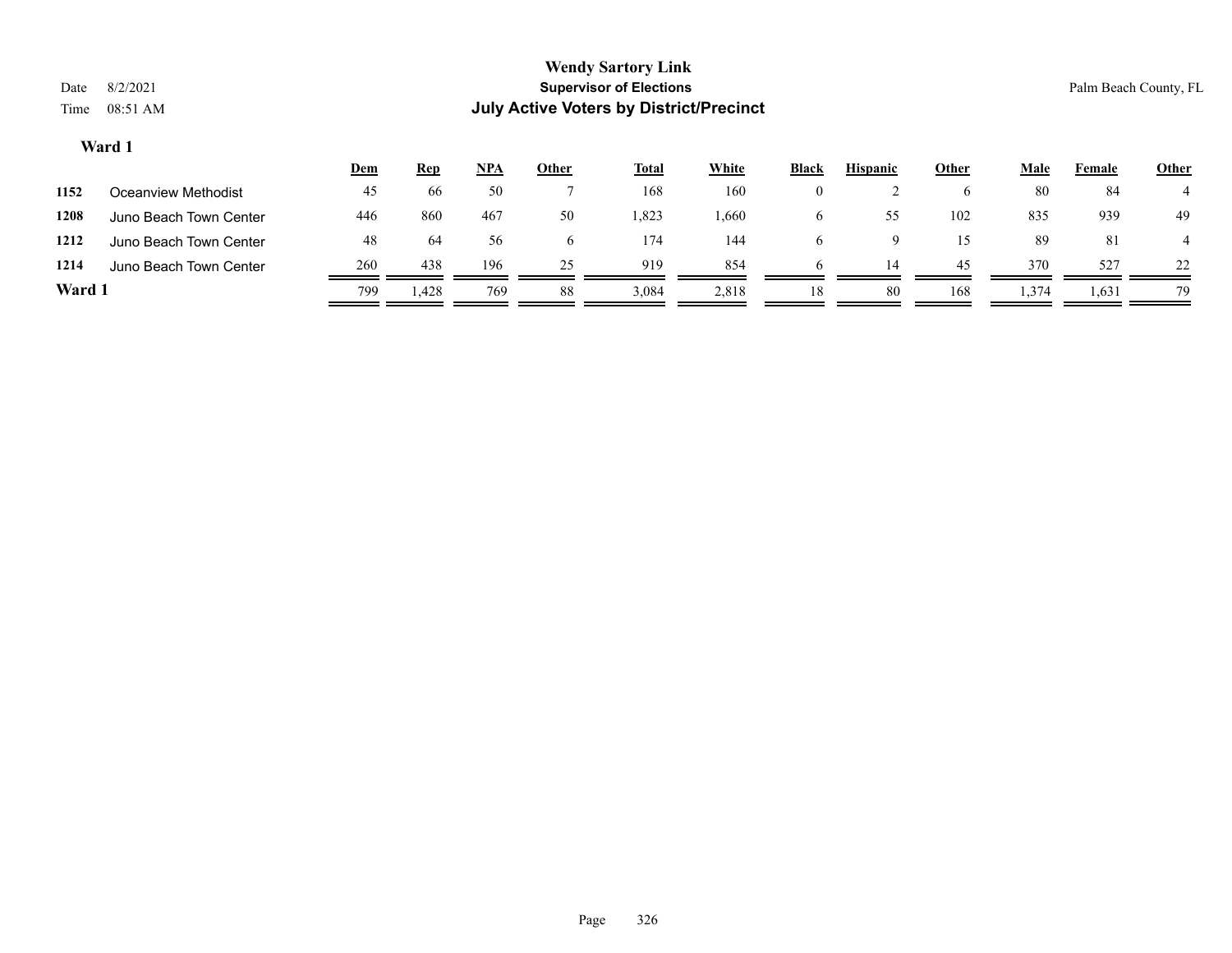| 8/2/2021<br>Date<br>08:51 AM<br>Time    |     |            |       |              | <b>Wendy Sartory Link</b><br><b>Supervisor of Elections</b><br><b>July Active Voters by District/Precinct</b> |              |          |                 |       |             | Palm Beach County, FL |              |
|-----------------------------------------|-----|------------|-------|--------------|---------------------------------------------------------------------------------------------------------------|--------------|----------|-----------------|-------|-------------|-----------------------|--------------|
| Ward 1                                  | Dem | <b>Rep</b> | $NPA$ | <b>Other</b> | <b>Total</b>                                                                                                  | <b>White</b> | Black    | <b>Hispanic</b> | Other | <b>Male</b> | Female                | <b>Other</b> |
| Jupiter Inlet Colony Admin Bldg<br>1128 | 71  | 225        | 84    | 15           | 395                                                                                                           | 363          |          |                 | 27    | 179         | 208                   |              |
| Ward 1                                  |     | 225        | 84    | 15           | 395                                                                                                           | 363          | $\Omega$ |                 | 27    | 179         | 208                   |              |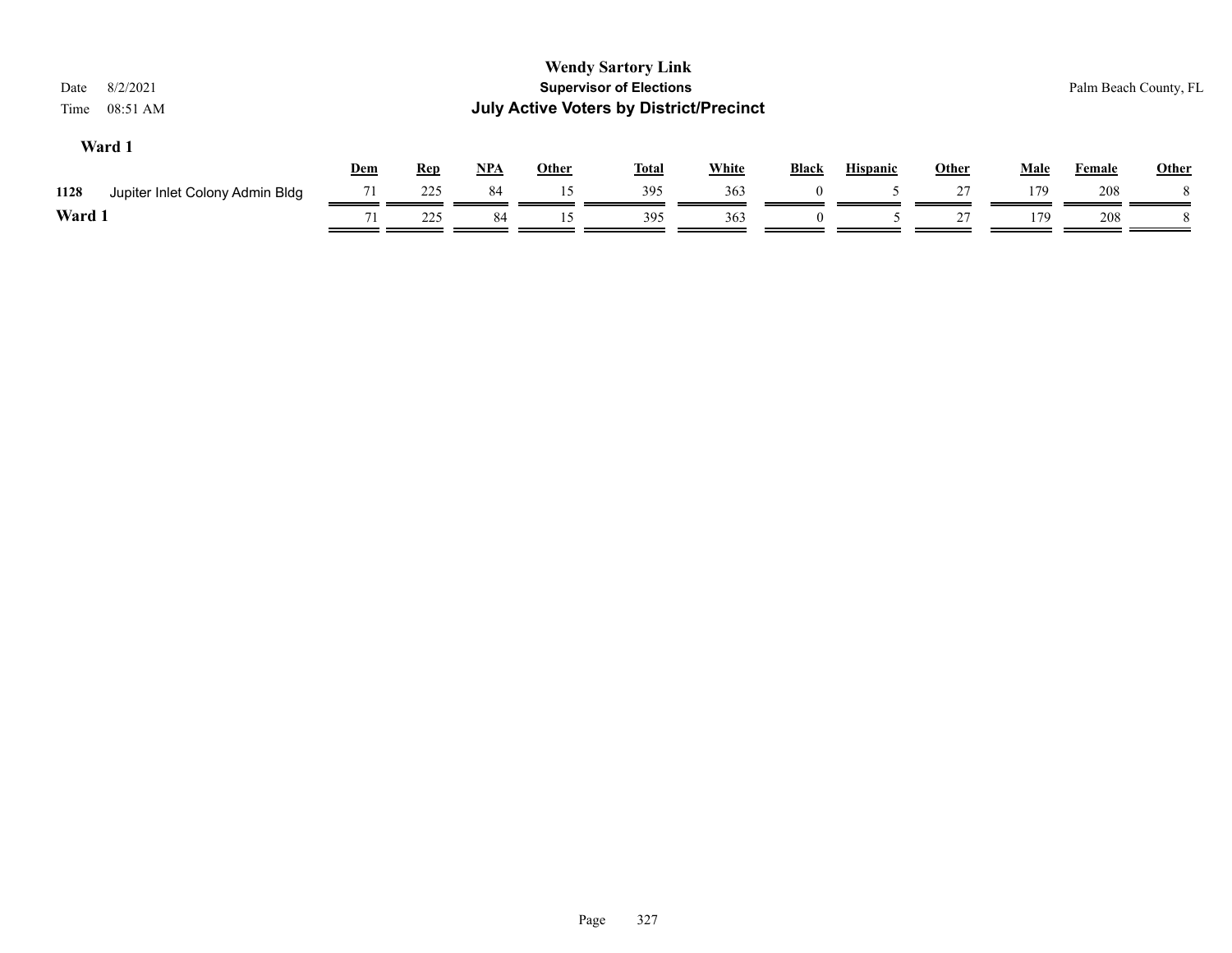|      |                                | Dem              | <b>Rep</b>       | NPA              | <b>Other</b>   | <b>Total</b>     | White            | <b>Black</b>     | <b>Hispanic</b> | <b>Other</b>   | <b>Male</b>  | Female         | <b>Other</b>     |
|------|--------------------------------|------------------|------------------|------------------|----------------|------------------|------------------|------------------|-----------------|----------------|--------------|----------------|------------------|
| 1034 | West Jupiter Recreation Center | 263              | 713              | 332              | 45             | 1,353            | 1,175            | 19               | 35              | 124            | 652          | 676            | 25               |
| 1040 | West Jupiter Recreation Center | 254              | 449              | 338              | 31             | 1,072            | 858              | 18               | 58              | 138            | 530          | 502            | 40               |
| 1042 | West Jupiter Recreation Center | $\boldsymbol{0}$ | $\boldsymbol{0}$ | $\boldsymbol{0}$ | $\overline{0}$ | $\boldsymbol{0}$ | $\boldsymbol{0}$ | $\boldsymbol{0}$ | $\mathbf{0}$    | $\overline{0}$ | $\mathbf{0}$ | $\overline{0}$ | $\boldsymbol{0}$ |
| 1048 | St Peter Catholic Church       | 391              | 467              | 288              | 28             | 1,174            | 1,049            | 3                | 42              | 80             | 455          | 690            | 29               |
| 1050 | <b>Lighthouse Elementary</b>   | 472              | 669              | 409              | 45             | 1,595            | 1,363            | 16               | 66              | 150            | 741          | 798            | 56               |
| 1052 | Beacon Cove Intermediate Scho  | 1,034            | 1,135            | 917              | 64             | 3,150            | 2,496            | 76               | 252             | 326            | 1,473        | 1,572          | 105              |
| 1054 | Limestone Creek Elementary     | 690              | 1,087            | 626              | 56             | 2,459            | 2,176            | 25               | 97              | 161            | 1,146        | 1,241          | 72               |
| 1056 | West Jupiter Recreation Center | 547              | 572              | 529              | 38             | 1,686            | 1,357            | 77               | 121             | 131            | 741          | 887            | 58               |
| 1058 | St Peter Catholic Church       | 767              | 883              | 736              | 65             | 2,451            | 2,045            | 37               | 190             | 179            | 1,076        | 1,302          | 73               |
| 1066 | Jupiter Community Center       | $\bf{0}$         | $\boldsymbol{0}$ | $\boldsymbol{0}$ | $\mathbf{0}$   | $\theta$         | $\boldsymbol{0}$ | $\boldsymbol{0}$ | $\mathbf{0}$    | $\mathbf{0}$   | $\mathbf{0}$ | $\mathbf{0}$   | $\boldsymbol{0}$ |
| 1068 | Jupiter Community Center       | 587              | 746              | 589              | 48             | 1,970            | 1,631            | 26               | 189             | 124            | 918          | 990            | 62               |
| 1072 | Jerry Thomas Elementary        | 737              | 1,065            | 687              | 68             | 2,557            | 2,222            | 28               | 164             | 143            | 1,220        | 1,266          | 71               |
| 1074 | Independence Middle            | 793              | 1,155            | 840              | 89             | 2,877            | 2,416            | 20               | 192             | 249            | 1,294        | 1,489          | 94               |
| 1075 | Martinique Clubhouse           | 251              | 362              | 231              | $20\,$         | 864              | 739              | 11               | 57              | 57             | 385          | 449            | $30\,$           |
| 1076 | The Island Clubhouse           | 612              | 775              | 566              | 68             | 2,021            | 1,670            | 48               | 138             | 165            | 987          | 965            | 69               |
| 1098 | Riverside Improvement          | 256              | 456              | 257              | 21             | 990              | 883              | 6                | 45              | 56             | 452          | 505            | 33               |
| 1100 | Jupiter Elementary             | 401              | 457              | 368              | $28\,$         | 1,254            | 958              | 17               | 199             | 80             | 604          | 605            | 45               |
| 1102 | Jupiter High                   | 679              | 904              | 645              | 63             | 2,291            | 1,824            | 57               | 204             | 206            | 1,004        | 1,209          | $78\,$           |
| 1104 | Jupiter Branch Library         | 441              | 575              | 441              | 33             | 1,490            | 1,211            | 35               | 136             | 108            | 645          | 800            | 45               |
| 1106 | Jupiter Middle                 | 326              | 492              | 370              | 38             | 1,226            | 1,036            | 15               | 74              | 101            | 576          | 609            | 41               |
| 1108 | Newhaven Clubhouse             | 551              | 675              | 516              | 59             | 1,801            | 1,550            | 24               | 99              | 128            | 802          | 938            | 61               |
| 1124 | Riverside Improvement          | $\boldsymbol{0}$ | $\overline{2}$   | $\boldsymbol{0}$ | $\mathbf{0}$   | $\sqrt{2}$       | $\overline{c}$   | $\boldsymbol{0}$ | $\mathbf{0}$    | $\mathbf{0}$   | -1           | -1             | $\boldsymbol{0}$ |
| 1126 | PBC Fire Rescue #18            | 410              | 882              | 473              | 46             | 1,811            | 1,695            | 7                | 35              | 74             | 825          | 958            | $28\,$           |
| 1136 | 1st UM Church of Jup-Teq       | 573              | 975              | 621              | 66             | 2,235            | 2,076            | $10\,$           | 52              | 97             | 972          | 1,203          | 60               |
| 1140 | Club at Admirals Cove          | 292              | 545              | 299              | 24             | 1,160            | 1,069            | 6                | 21              | 64             | 555          | 586            | 19               |
| 1142 | 1st UM Church of Jup-Teq       | 282              | 586              | 350              | 40             | 1,258            | 1,165            | 5                | 21              | 67             | 590          | 635            | 33               |
| 1144 | 1st UM Church of Jup-Teq       | 530              | 804              | 505              | 35             | 1,874            | 1,732            | 5                | 31              | 106            | 857          | 962            | 55               |
| 1148 | Oceanview Methodist            | 387              | 547              | 391              | 44             | 1,369            | 1,248            | 6                | 32              | 83             | 589          | 737            | 43               |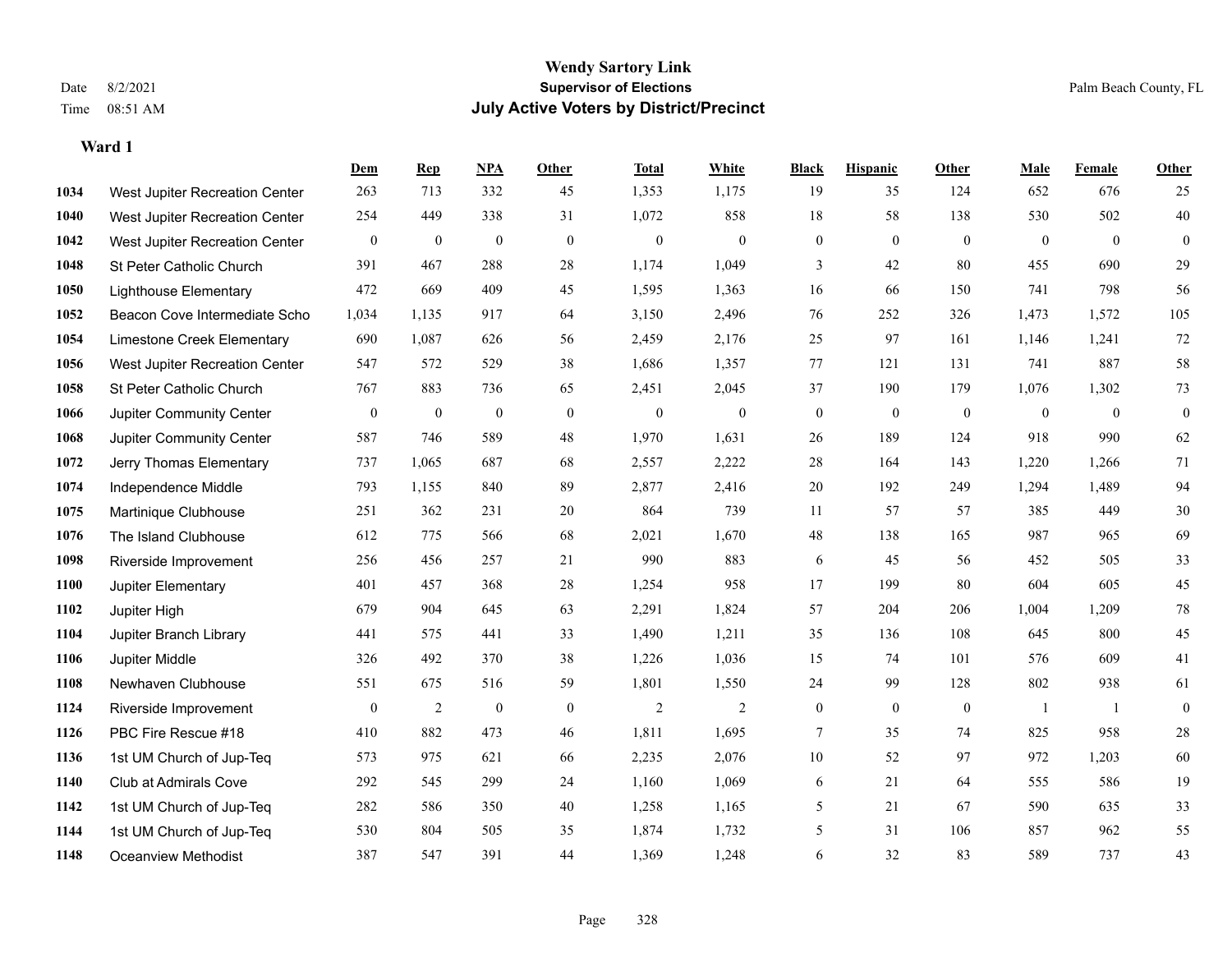|                         | <b>Wendy Sartory Link</b>                      |                       |
|-------------------------|------------------------------------------------|-----------------------|
| Date 8/2/2021           | <b>Supervisor of Elections</b>                 | Palm Beach County, FL |
| Time $08:51 \text{ AM}$ | <b>July Active Voters by District/Precinct</b> |                       |
| Ward 1                  |                                                |                       |

|        |                       | <u>Dem</u> | <b>Rep</b> | $NPA$ | Other | <b>Total</b> | White  | <b>Black</b> | <b>Hispanic</b> | Other | Male   | Female   | <b>Other</b>   |
|--------|-----------------------|------------|------------|-------|-------|--------------|--------|--------------|-----------------|-------|--------|----------|----------------|
| 1150   | Oceanview Methodist   |            |            |       |       |              |        |              | $\Omega$        |       |        | $\theta$ | $\overline{0}$ |
| 1164   | Club at Admirals Cove | 26         | 149        | 66    |       | 246          | 222    |              |                 |       | 123    | 115      |                |
| Ward : |                       | 12,552     | 18,127     | 2,390 | 167ء  | 44,236       | 37,868 | 600          | 2,554           | 3,214 | 20,213 | 22,690   | 1,333          |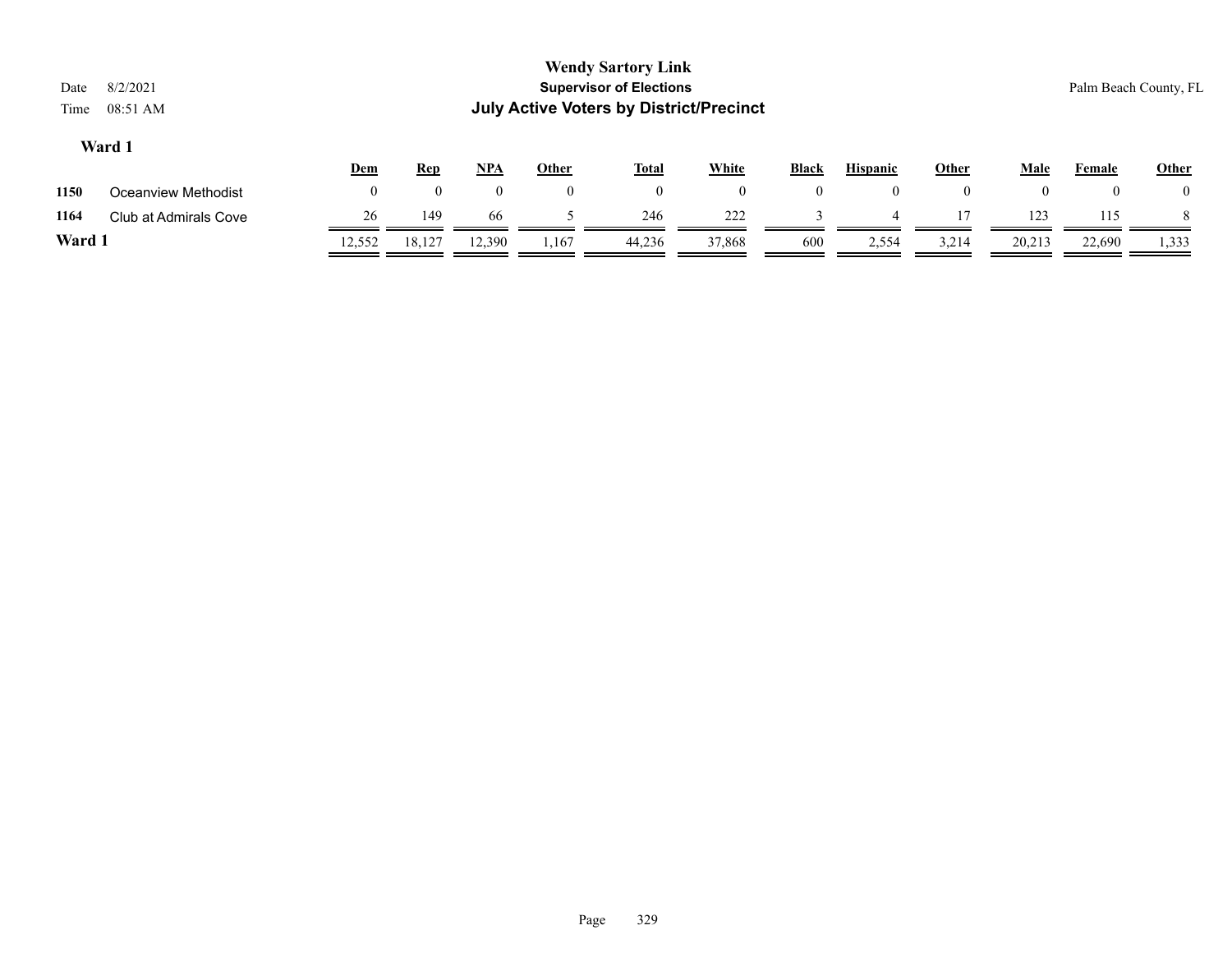|        |                           | <u>Dem</u> | <b>Rep</b> | $NPA$ | <u>Other</u> | <b>Total</b> | White           | <b>Black</b> | <b>Hispanic</b> | <u>Other</u> | <u>Male</u> | Female | <b>Other</b>   |
|--------|---------------------------|------------|------------|-------|--------------|--------------|-----------------|--------------|-----------------|--------------|-------------|--------|----------------|
| 3075   | Lantana Recreation Center | 14         | 10         |       |              | 34           | 34              | $\theta$     |                 |              | 13          | 21     | $\overline{0}$ |
| 4002   | Lantana Recreation Center | 466        | 503        | 365   | 46           | 1,380        | 1,154           | 25           | 103             | 98           | 662         | 678    | 40             |
| 7168   | Maddock Park              | .507       | 632        | 897   | 56           | 3,092        | 1,515           | 794          | 518             | 265          | 419ء        | 1,555  | 118            |
| 7170   | Lantana Town Hall         | 711        | 343        | 514   | 35           | 1,603        | 866             | 344          | 236             | 157          | 750         | 776    | 77             |
| 7172   | Lantana Recreation Center | 297        | 260        | 237   |              | 811          | 63 <sup>2</sup> | 50           | 67              | 63           | 383         | 402    | 26             |
| Ward 1 |                           | 2,995      | 1,748      | 2,021 | 156          | 6,920        | 4,200           | 1,213        | 924             | 583          | 3,227       | 3,432  | 261            |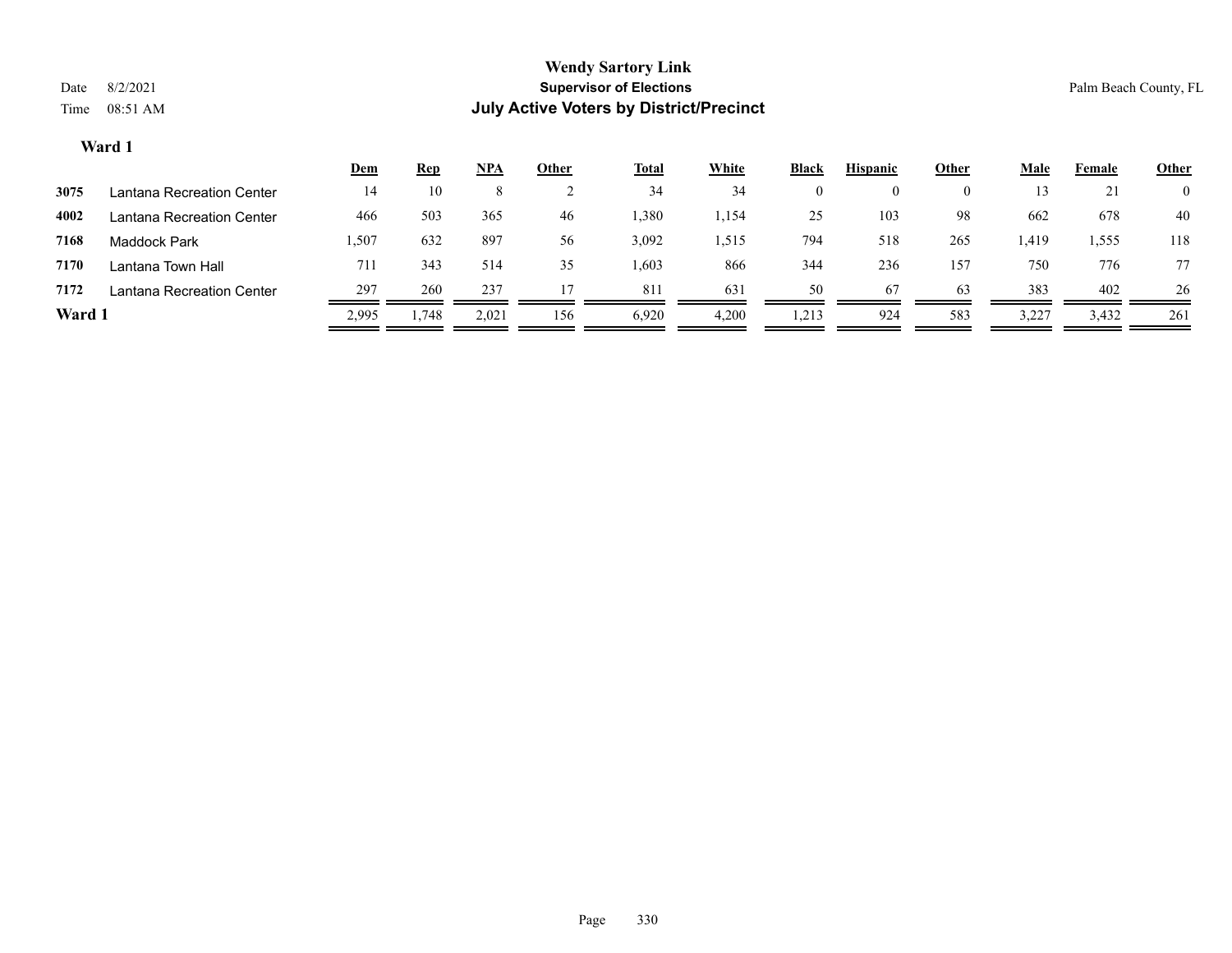| Date<br>Time | 8/2/2021<br>08:51 AM         |            |            |            |              | <b>Wendy Sartory Link</b><br><b>Supervisor of Elections</b><br><b>July Active Voters by District/Precinct</b> |                |                |                 |       |             |        | Palm Beach County, FL |
|--------------|------------------------------|------------|------------|------------|--------------|---------------------------------------------------------------------------------------------------------------|----------------|----------------|-----------------|-------|-------------|--------|-----------------------|
|              | Ward 1                       | <u>Dem</u> | <b>Rep</b> | <u>NPA</u> | <b>Other</b> | <b>Total</b>                                                                                                  | <b>White</b>   | <b>Black</b>   | <b>Hispanic</b> | Other | <u>Male</u> | Female | <b>Other</b>          |
| 2127         | Lake Clarke Shores Town Hall |            |            |            | $\theta$     |                                                                                                               | $\overline{0}$ | $\overline{0}$ |                 |       |             |        | $\left($              |
| 3014         | Lake Clarke Shores Town Hall | 1,017      | 1,088      | 642        | -44          | 2,791                                                                                                         | 2,050          | 82             | 490             | 169   | 1,270       | 1,433  | 88                    |

**Ward 1** 1,018 1,088 643 44 2,793 2,050 82 492 169 1,272 1,433 88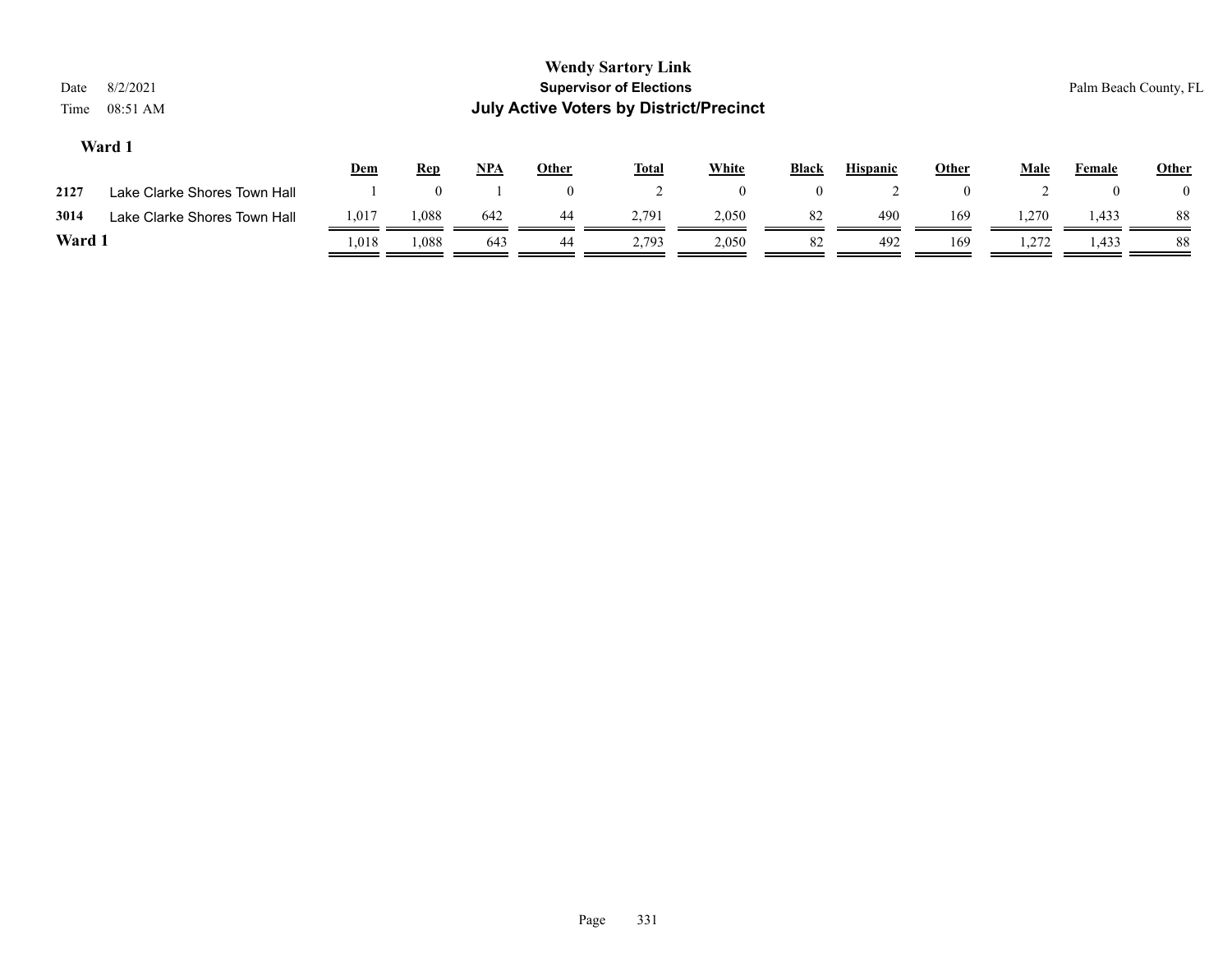| 8/2/2021<br>Date<br>08:51 AM<br>Time |     |            |            |              | <b>Wendy Sartory Link</b><br><b>Supervisor of Elections</b><br><b>July Active Voters by District/Precinct</b> |              |              |                 |              |             |               | Palm Beach County, FL |
|--------------------------------------|-----|------------|------------|--------------|---------------------------------------------------------------------------------------------------------------|--------------|--------------|-----------------|--------------|-------------|---------------|-----------------------|
| Ward 1                               | Dem | <u>Rep</u> | <u>NPA</u> | <b>Other</b> | <u>Total</u>                                                                                                  | <b>White</b> | <b>Black</b> | <b>Hispanic</b> | <b>Other</b> | <b>Male</b> | <b>Female</b> | Other                 |
| 6094<br>Palms West Presbyterian      | 673 | 929        | 657        | 42           | 2,301                                                                                                         | 1,834        | 78           | 207             | 182          | 1,101       | 1,126         | 74                    |
| Ward 1                               | 673 | 929        | 657        | 42           | 2,301                                                                                                         | 1,834        | 78           | 207             | 182          | 1,101       | 1,126         | 74                    |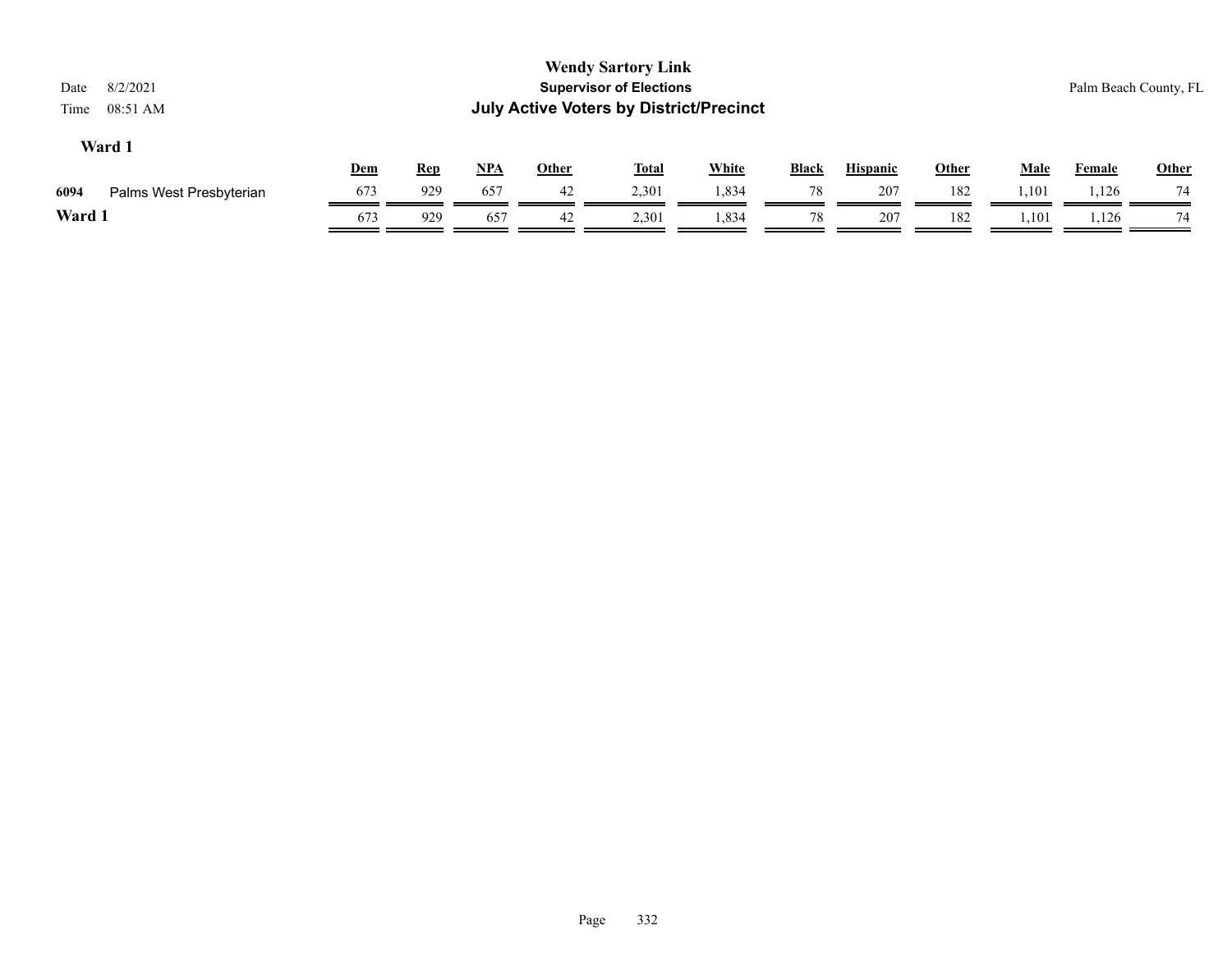|        |                         | <u>Dem</u> | <b>Rep</b> | <u>NPA</u> | <b>Other</b> | <u>Total</u> | White | <b>Black</b> | <b>Hispanic</b> | Other    | Male  | Female   | <b>Other</b>   |
|--------|-------------------------|------------|------------|------------|--------------|--------------|-------|--------------|-----------------|----------|-------|----------|----------------|
| 1376   | Lake Park Town Hall     |            |            | $\left($   |              | $\theta$     |       | $\bf{0}$     |                 | $\bf{0}$ | 0     | $\theta$ | $\overline{0}$ |
| 1378   | PBC Fire Rescue #68     | 1,027      | 408        | 511        | 38           | 1,984        | 816   | 829          | 113             | 226      | 924   | 974      | 86             |
| 1382   | Lake Park Town Hall     | 280        | 352        | 257        | 27           | 916          | 752   | 37           | 58              | 69       | 415   | 477      | 24             |
| 7010   | St John Lutheran Church | 279        | 12         | 89         |              | 386          | 27    | 314          | 23              | 22       | 126   | 243      | 17             |
| 7012   | St John Lutheran Church | 1,069      | 195        | 421        | 18           | .,703        | 487   | 985          | 69              | 162      | 780   | 863      | 60             |
| Ward 1 |                         | 2,655      | 967        | 1,278      | 89           | 4,989        | 2,082 | 2,165        | 263             | 479      | 2,245 | 2,557    | 187            |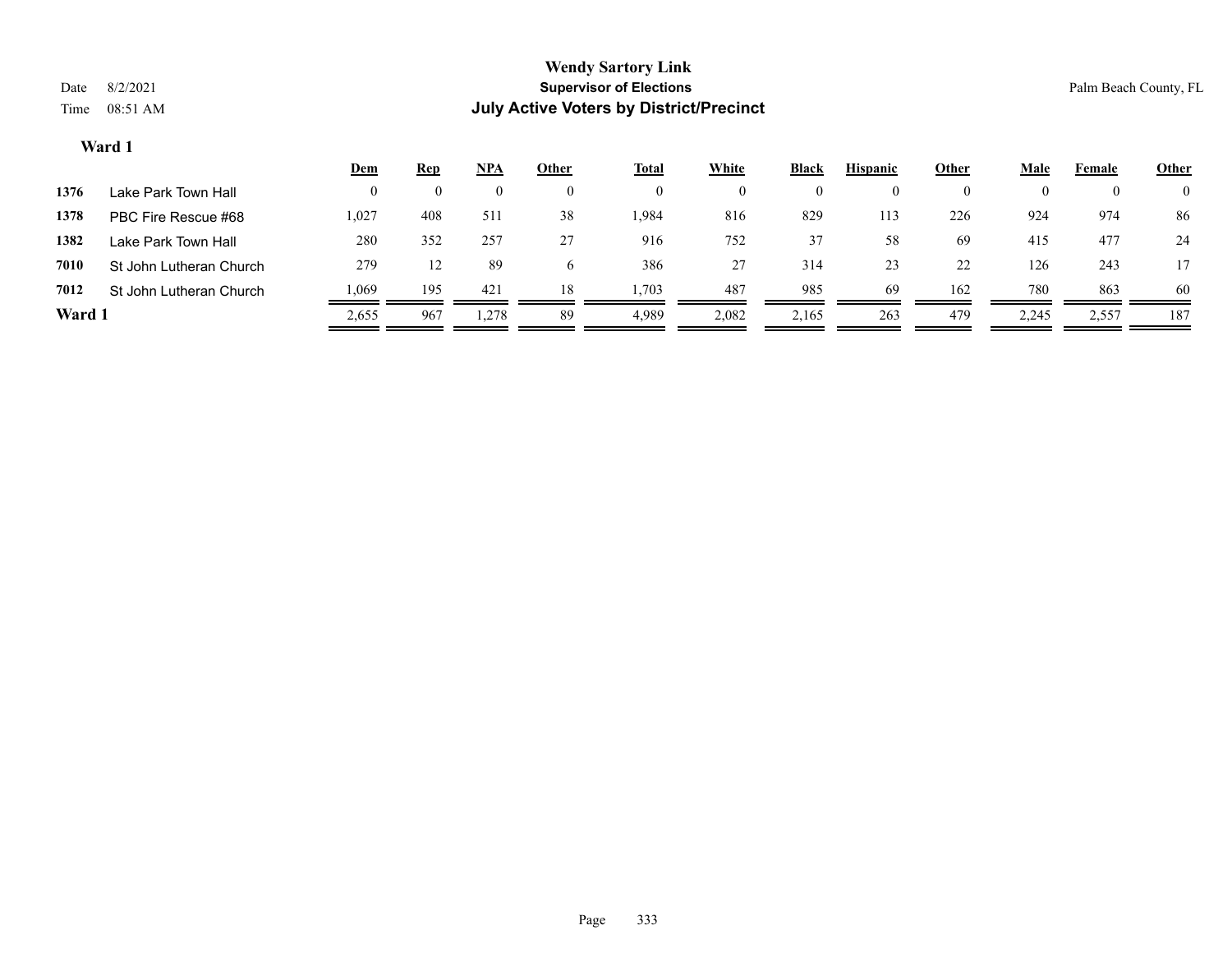**Ward 1**

#### **Wendy Sartory Link** Date 8/2/2021 **Supervisor of Elections** Palm Beach County, FL Time 08:51 AM **July Active Voters by District/Precinct**

# **Dem Rep NPA Other Total White Black Hispanic Other Male Female Other** Sunlight Community Church 157 102 77 5 341 180 42 98 21 155 176 10 Sunlight Community Church 390 215 282 15 902 375 175 263 89 400 472 30 Sunlight Community Church 720 297 531 31 1,579 655 246 510 168 733 763 83 1st Congregational Church 689 315 398 39 1,441 1,065 72 186 118 709 679 53 1st Congregational Church 721 446 396 43 1,606 1,353 24 129 100 731 819 56 Our Savior Lutheran Church 399 112 239 12 762 217 210 261 74 357 364 41 Our Savior Lutheran Church 0 0 0 2 0 0 2 1 1 0 0 0 1 1 0 Our Savior Lutheran Church 251 52 154 7 464 107 165 156 36 177 266 21 Our Savior Lutheran Church 1,031 316 571 49 1,967 780 431 568 188 909 961 97 1st Congregational Church 462 219 351 32 1,064 748 91 149 76 500 521 43 Our Savior Lutheran Church 365 132 273 20 790 550 70 92 78 383 374 33 St Andrews Episcopal 537 289 389 43 1,258 1,016 48 109 85 611 603 44 Our Savior Lutheran Church 47 39 49 1 136 95 15 20 6 74 58 4 Lakeside UM Church 643 395 439 37 1,514 948 167 269 130 672 799 43 South Grade Elementary 942 216 458 25 1,641 525 621 318 177 792 774 75 Osborne Community Center 858 119 368 21 1,366 249 704 276 137 617 690 59 **7164** Osborne Community Center  $\frac{316}{2} \frac{185}{2} \frac{194}{2} \frac{23}{2} \frac{718}{2} \frac{718}{2} \frac{561}{2} \frac{53}{2} \frac{53}{2} \frac{53}{2} \frac{51}{2} \frac{333}{2} \frac{365}{2} \frac{20}{2} \frac{20}{2} \frac{53}{2} \frac{53}{2} \frac{53}{2} \frac{53}{2} \frac{53}{2} \frac{53}{2} \frac{53}{2} \frac{5$ **Ward 1** 8,528 3,449 5,171 403 17,551 9,425 3,135 3,457 1,534 8,154 8,685 712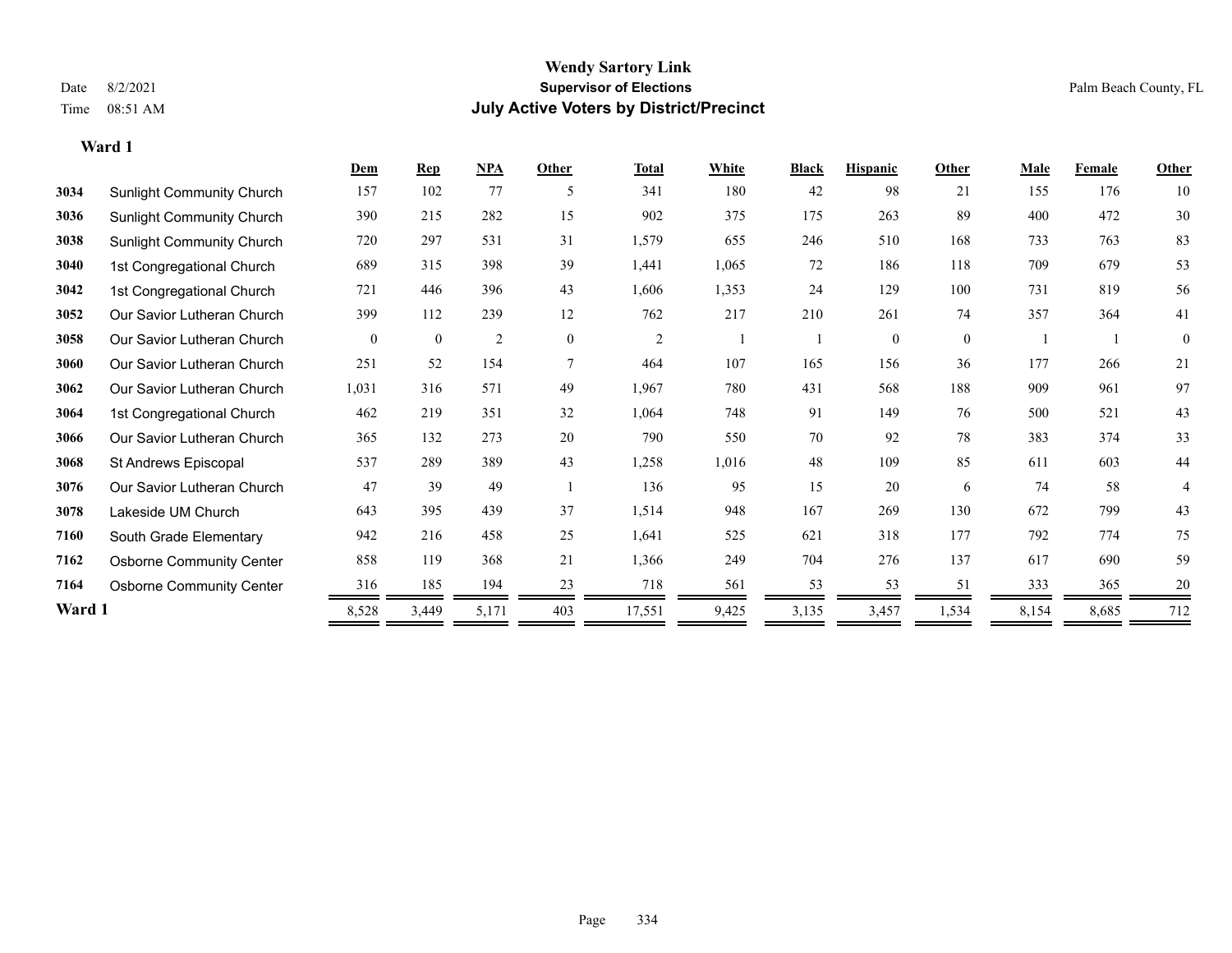| 8/2/2021<br>Date<br>08:51 AM<br>Time |     |            |       |              | <b>Wendy Sartory Link</b><br><b>Supervisor of Elections</b><br><b>July Active Voters by District/Precinct</b> |              |              |                 |              |      |        | Palm Beach County, FL |
|--------------------------------------|-----|------------|-------|--------------|---------------------------------------------------------------------------------------------------------------|--------------|--------------|-----------------|--------------|------|--------|-----------------------|
| Ward 1                               | Dem | <b>Rep</b> | $NPA$ | <b>Other</b> | <b>Total</b>                                                                                                  | <b>White</b> | <b>Black</b> | <b>Hispanic</b> | <b>Other</b> | Male | Female | <b>Other</b>          |
| 4006<br>Manalapan Town Hall          | 76  | 199        | 92    | 10           | 377                                                                                                           | 345          |              |                 | 20           | 190  | 176    |                       |
| Ward 1                               | 76  | 199        | 92    | 10           | 377                                                                                                           | 345          | <sub>0</sub> | <sub>0</sub>    | 20           | 190  | 176    |                       |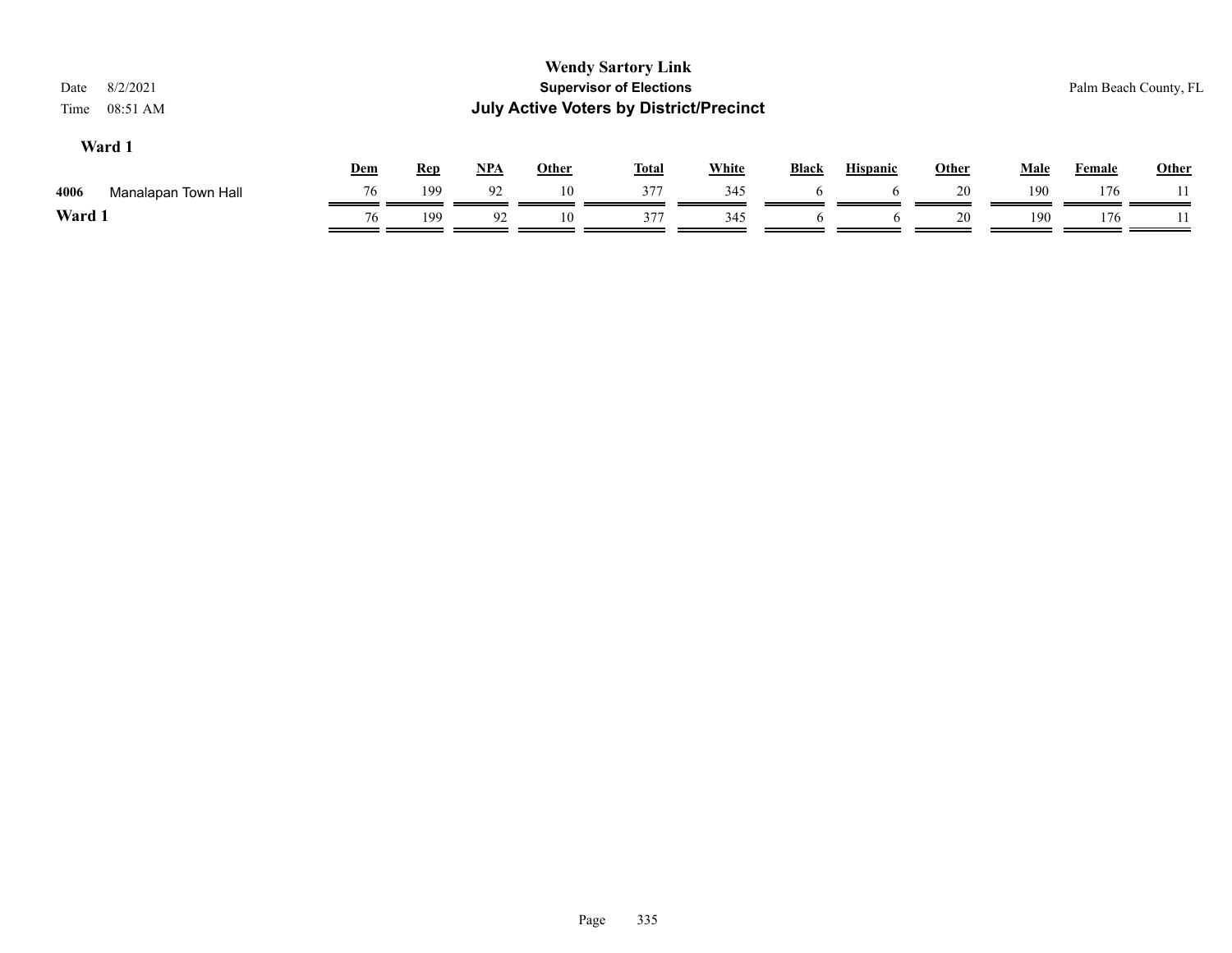| 8/2/2021<br>Date<br>08:51 AM<br>Time |     |            |       |              | <b>Wendy Sartory Link</b><br><b>Supervisor of Elections</b><br><b>July Active Voters by District/Precinct</b> |              |              |                 |              |             |        | Palm Beach County, FL |
|--------------------------------------|-----|------------|-------|--------------|---------------------------------------------------------------------------------------------------------------|--------------|--------------|-----------------|--------------|-------------|--------|-----------------------|
| Ward 1                               | Dem | <b>Rep</b> | $NPA$ | <b>Other</b> | <b>Total</b>                                                                                                  | <b>White</b> | <b>Black</b> | <b>Hispanic</b> | <b>Other</b> | <u>Male</u> | Female | Other                 |
| 7062<br>Mangonia Park Town Hall      | 713 | 40         | 177   | 10           | 940                                                                                                           | 81           | 752          | 39              | 68           | 376         | 536    | 28                    |
| Ward 1                               | 713 | 40         | 177   | 10           | 940                                                                                                           | 81           | 752          | 39              | 68           | 376         | 536    | 28                    |
|                                      |     |            |       |              |                                                                                                               |              |              |                 |              |             |        |                       |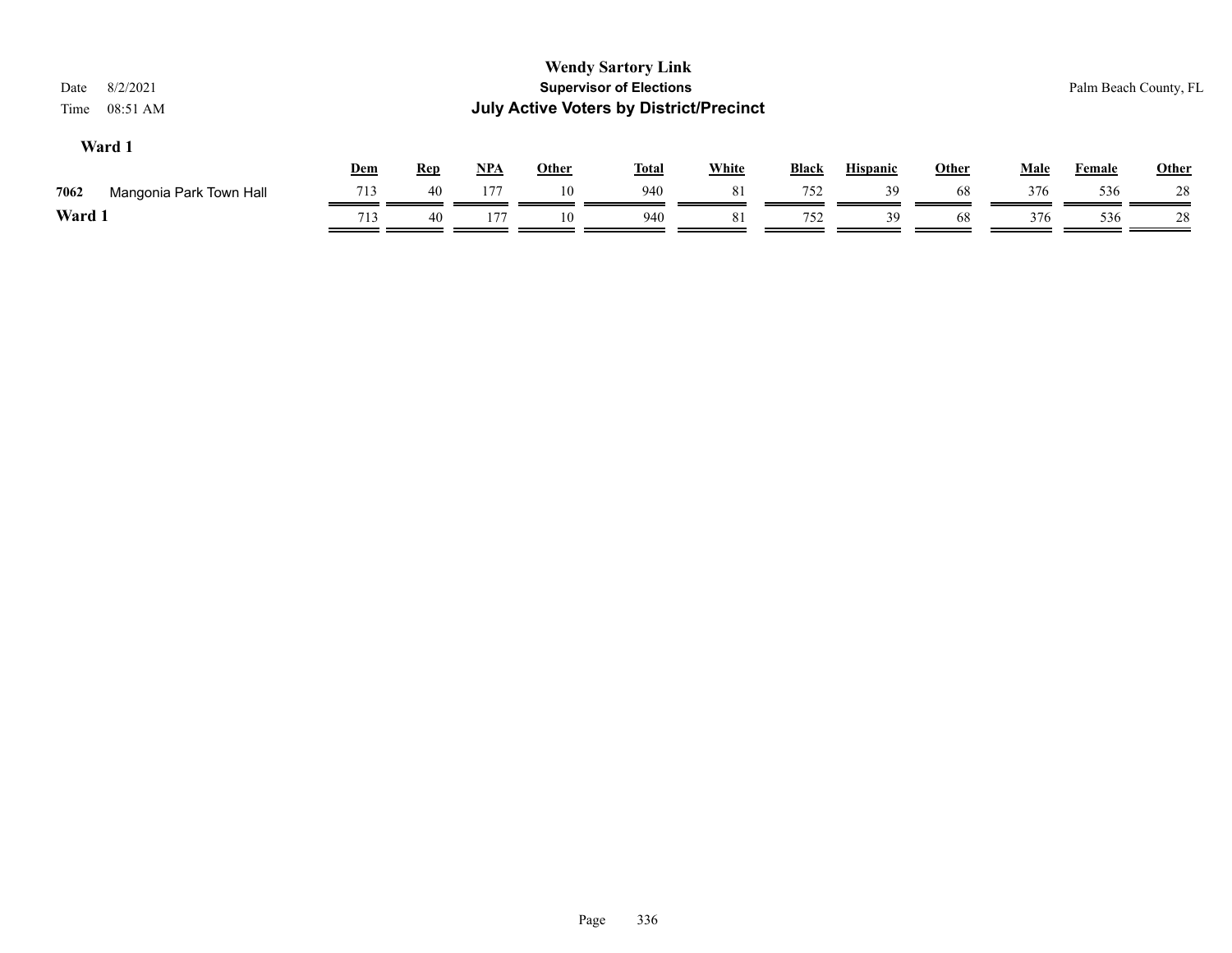|        |                              | <b>Dem</b> | <b>Rep</b> | NPA   | Other    | <b>Total</b> | White | <b>Black</b>   | <b>Hispanic</b> | Other    | <b>Male</b> | Female | <b>Other</b>   |
|--------|------------------------------|------------|------------|-------|----------|--------------|-------|----------------|-----------------|----------|-------------|--------|----------------|
| 1314   | <b>NPB Community Center</b>  | 51         | 127        | 62    | 5        | 245          | 217   | 3              | 8               | 17       | 100         | 131    | 14             |
| 1316   | <b>NPB Community Center</b>  | 180        | 188        | 144   | 29       | 541          | 387   | 43             | 74              | 37       | 236         | 286    | 19             |
| 1320   | <b>NPB Community Center</b>  | 33         | 120        | 35    | 2        | 190          | 168   | 3              | 8               | 11       | 98          | 88     | 4              |
| 1322   | <b>NPB Community Center</b>  | 2          | 6          | 10    | $\theta$ | 18           | 18    | 0              | $\Omega$        | $\Omega$ | 8           | 9      |                |
| 1328   | Osborne Park Activities Bldg | 613        | 834        | 547   | 45       | 2,039        | 1,748 | 27             | 122             | 142      | 986         | 994    | 59             |
| 1332   | 1st Unitarian Church NPB     | 349        | 393        | 257   | 33       | 1,032        | 845   | 59             | 64              | 64       | 504         | 505    | 23             |
| 1334   | 1st Unitarian Church NPB     | 3          | 3          | 5     |          | 12           | 12    | $\overline{0}$ | $\Omega$        | $\Omega$ |             | 8      | $\overline{0}$ |
| 1342   | <b>NPB Country Club</b>      | 308        | 454        | 263   | 28       | 1,053        | 949   | 17             | 33              | 54       | 449         | 578    | 26             |
| 1344   | Old Port Cove                | 294        | 519        | 319   | 32       | 1,164        | 1,065 | 5              | 31              | 63       | 527         | 617    | 20             |
| 1346   | Anchorage Activities Bldg    | 556        | 934        | 425   | 37       | 1,952        | 1,792 | 13             | 57              | 90       | 902         | 1,002  | 48             |
| 1348   | <b>NPB Council Chambers</b>  | 32         | 123        | 34    | 8        | 197          | 187   | $\overline{0}$ | 5               | 5        | 99          | 92     | 6              |
| 1350   | <b>Faith Lutheran Church</b> | 381        | 615        | 373   | 24       | 1,393        | 1,229 | 10             | 79              | 75       | 666         | 684    | 43             |
| 1380   | <b>NPB Council Chambers</b>  | 176        | 261        | 155   | 14       | 606          | 536   | 10             | 22              | 38       | 267         | 320    | 19             |
| Ward 1 |                              | 2,978      | 4,577      | 2,629 | 258      | 10,442       | 9,153 | 190            | 503             | 596      | 4,846       | 5,314  | 282            |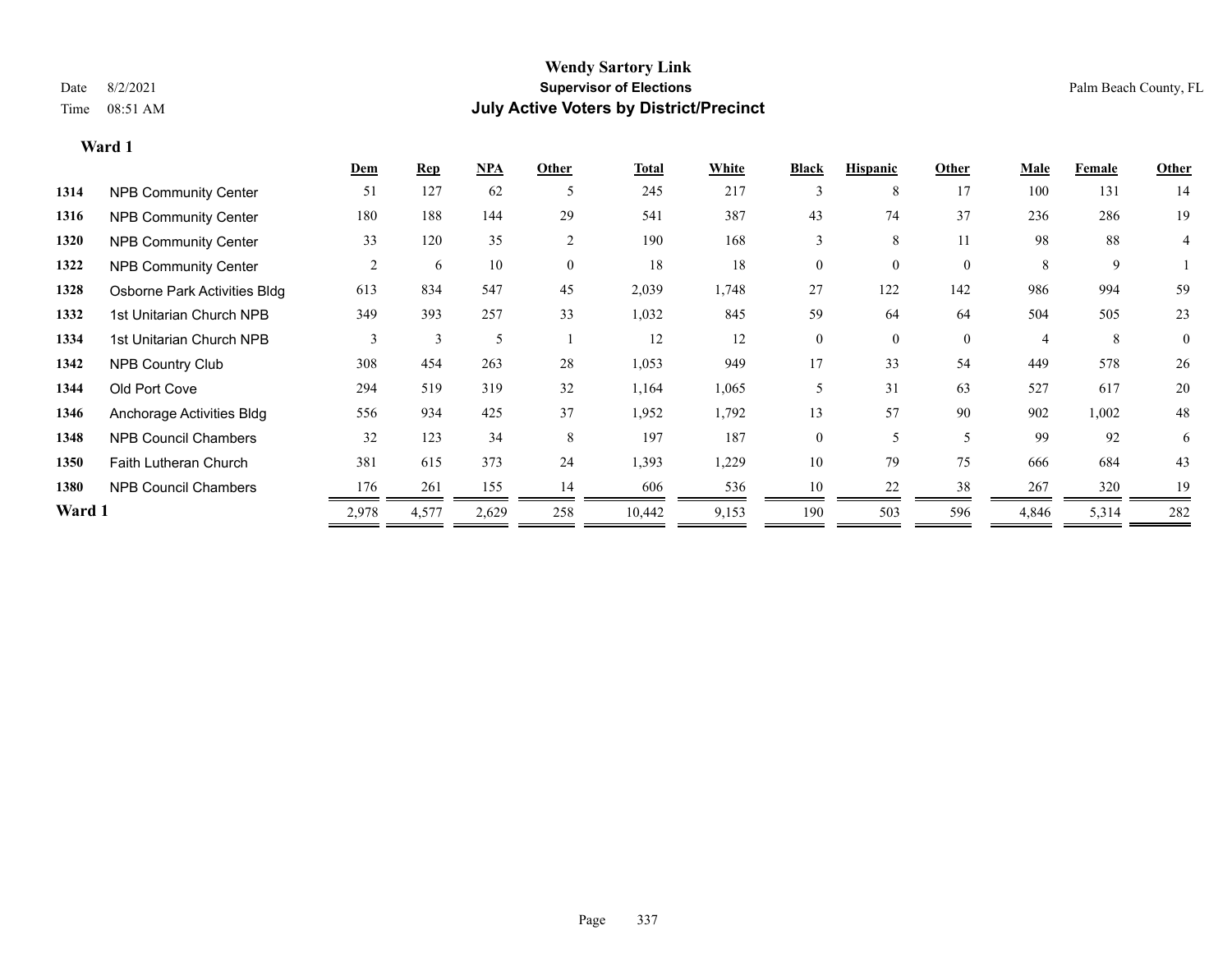| Date<br>Time | 8/2/2021<br>08:51 AM  |     |            |     |              | <b>Wendy Sartory Link</b><br><b>Supervisor of Elections</b><br><b>July Active Voters by District/Precinct</b> |              |              |                 |       |             |               | Palm Beach County, FL |
|--------------|-----------------------|-----|------------|-----|--------------|---------------------------------------------------------------------------------------------------------------|--------------|--------------|-----------------|-------|-------------|---------------|-----------------------|
|              | Ward 1                | Dem | <u>Rep</u> | NPA | <b>Other</b> | <u>Total</u>                                                                                                  | <b>White</b> | <b>Black</b> | <b>Hispanic</b> | Other | <b>Male</b> | <b>Female</b> | Other                 |
| 4028         | Ocean Ridge Town Hall | 408 | 747        | 405 | 45           | 1,605                                                                                                         | 1,469        |              | 47              | 84    | 765         | 797           | 43                    |
| Ward 1       |                       | 408 | 747        | 405 | 45           | 1,605                                                                                                         | 1,469        |              | 47              | 84    | 765         | 797           | 43                    |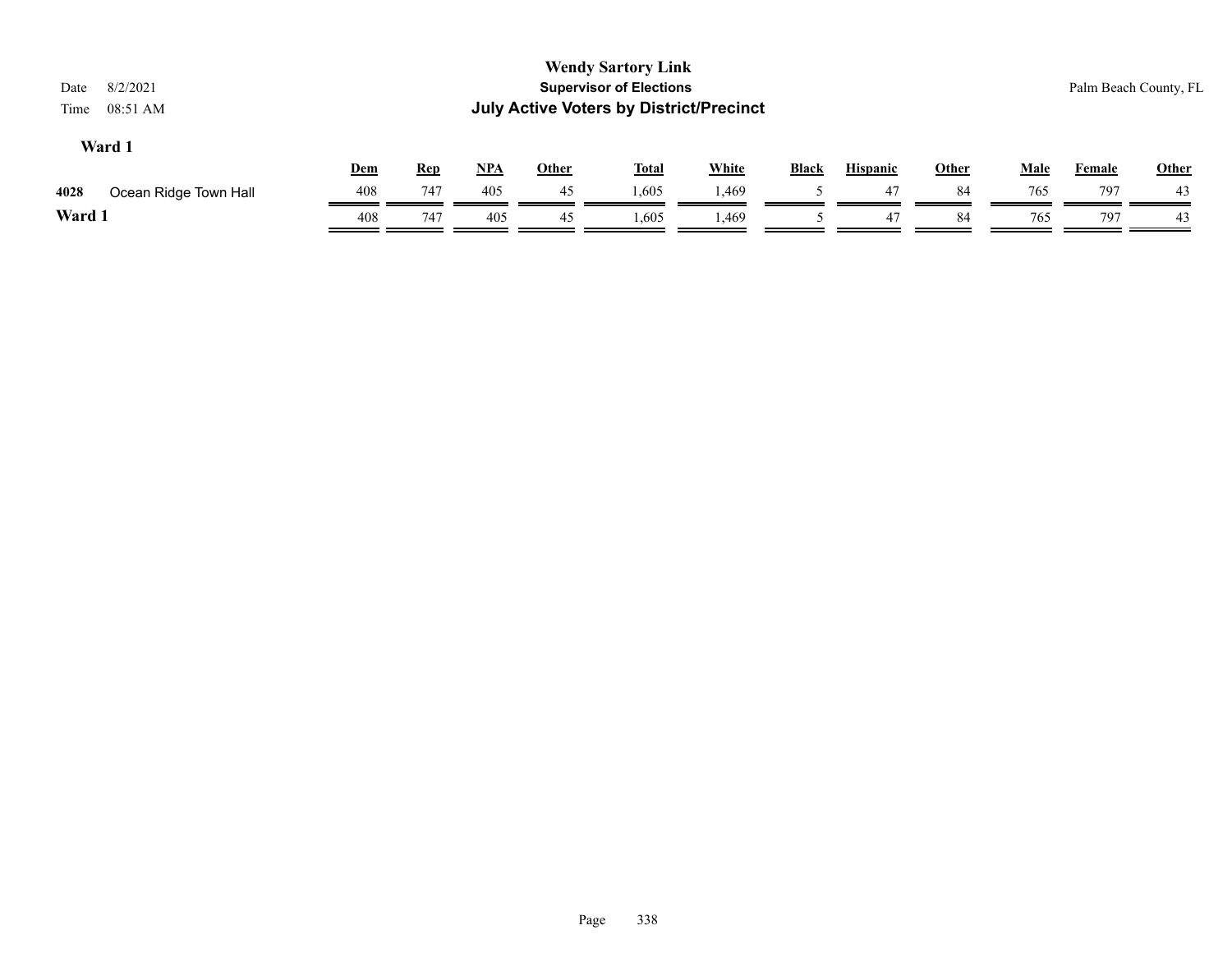|      |                                  | <u>Dem</u> | <u>Rep</u> | NPA | Other | <b>Total</b> | White | <b>Black</b> | <b>Hispanic</b> | Other | Male  | Female | <b>Other</b> |
|------|----------------------------------|------------|------------|-----|-------|--------------|-------|--------------|-----------------|-------|-------|--------|--------------|
| 6004 | <b>Pahokee Recreation Center</b> | 960        | 175        | 228 |       | 1.368        | 179   | 882          | 224             | 83    | 562   | 758    | 48           |
| 6006 | Pahokee Recreation Center        | 995        | 165        | 274 |       | 1.447        | 122   | 844          | 380             | 101   | 645   | 720    | 82           |
| Ward |                                  | 955.،      | 340        | 502 |       | 2,815        | 301   | 1,726        | 604             | 184   | 1,207 | . 478  | 130          |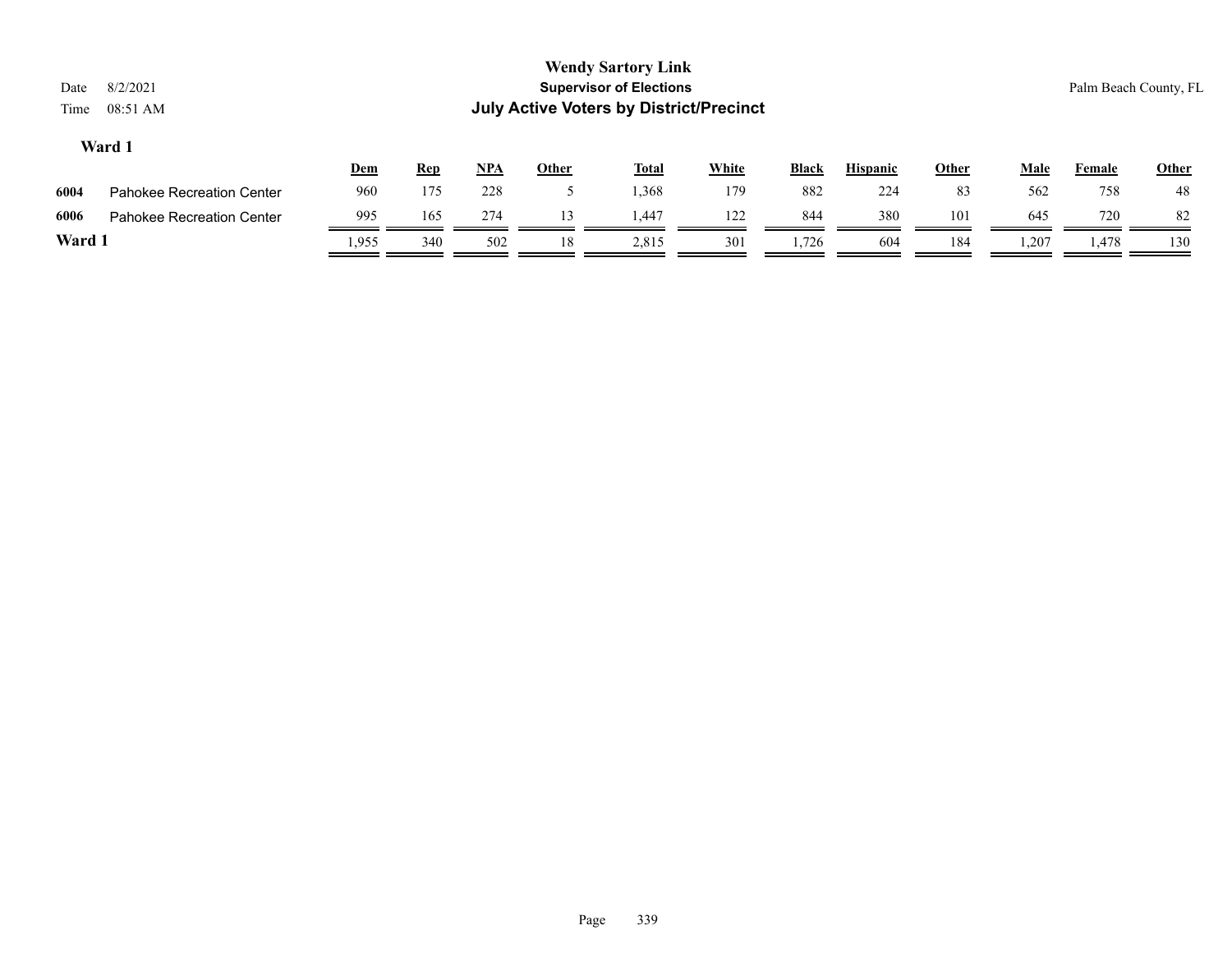|        |                               | <u>Dem</u> | <b>Rep</b> | <u>NPA</u> | <b>Other</b> | <b>Total</b> | <b>White</b> | <b>Black</b> | <b>Hispanic</b> | <b>Other</b> | <b>Male</b> | Female | <b>Other</b> |
|--------|-------------------------------|------------|------------|------------|--------------|--------------|--------------|--------------|-----------------|--------------|-------------|--------|--------------|
| 1390   | St Edwards Church             | 453        | ,189       | 520        | 55           | 2,217        | 2,038        |              | 52              | 124          | 1,023       | 1,125  | 69           |
| 1392   | St Edwards Church             | 362        | 603        | 409        | 47           | 1,421        | 1,284        | O            | 28              | 103          | 621         | 765    | 35           |
| 1394   | Morton & Barbara Mandel Cente | 243        | 609        | 282        | 38           | 1,172        | 1,068        | <sub>0</sub> | 24              | 74           | 530         | 610    | 32           |
| 7154   | Morton & Barbara Mandel Cente | 148        | 372        | 155        | 19           | 694          | 619          | 8            | 13              | 54           | 316         | 357    | 21           |
| 7156   | PB Fire Station #3            | 42         | 101        | 59         |              | 204          | 176          | $\theta$     |                 | 21           | 92          | 100    | 12           |
| 7158   | PB Fire Station #3            | 527        | 470        | 406        | 51           | 1,454        | 1,302        | 18           | 33              | 101          | 636         | 781    | 37           |
| 7166   | PB Fire Station #3            | 313        | 380        | 296        | 31           | 1,020        | 905          |              | 30              | 83           | 454         | 541    | 25           |
| Ward 1 |                               | 2,088      | 3,724      | 2,127      | 243          | 8,182        | 7,392        | 43           | 187             | 560          | 3,672       | 4,279  | 231          |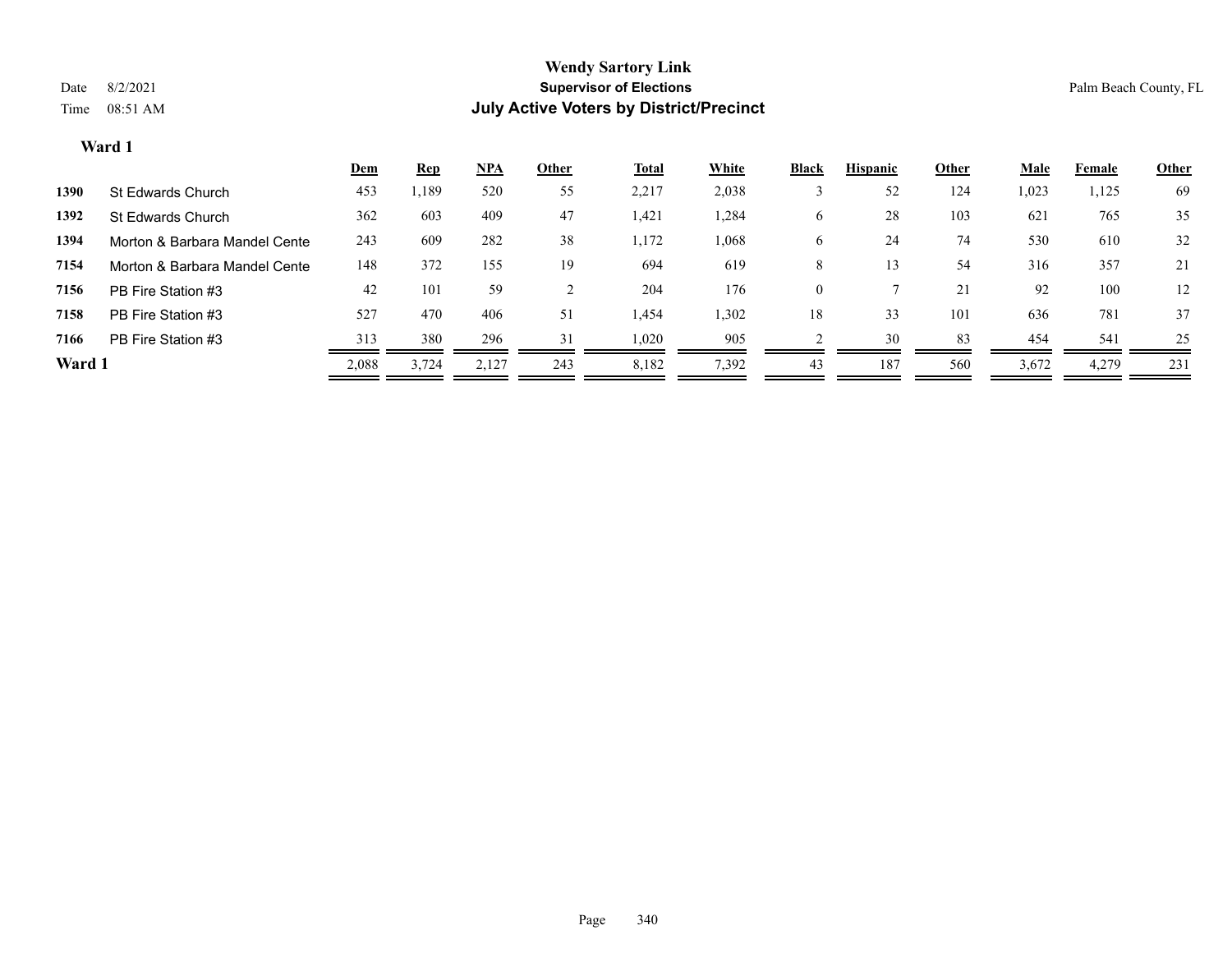|      |                                  | Dem              | <b>Rep</b>   | NPA              | <b>Other</b>   | <b>Total</b>     | <b>White</b>     | <b>Black</b>     | <b>Hispanic</b> | <b>Other</b>   | <b>Male</b>    | <b>Female</b> | <b>Other</b>   |
|------|----------------------------------|------------------|--------------|------------------|----------------|------------------|------------------|------------------|-----------------|----------------|----------------|---------------|----------------|
| 1174 | Mirasol Sales and Info Center    | $\mathbf{0}$     | $\mathbf{0}$ | $\mathbf{0}$     | $\Omega$       | $\Omega$         | $\overline{0}$   | $\Omega$         | $\overline{0}$  | $\theta$       | $\theta$       | $\theta$      | $\Omega$       |
| 1176 | Mirasol Sales and Info Center    | $\theta$         | $\theta$     | $\theta$         | $\theta$       | $\Omega$         | $\mathbf{0}$     | $\Omega$         | $\overline{0}$  | $\Omega$       | $\theta$       | $\Omega$      | $\Omega$       |
| 1178 | Mirasol Sales and Info Center    | $\Omega$         | $\theta$     | $\theta$         | $\Omega$       | $\Omega$         | $\Omega$         | $\Omega$         | $\Omega$        | $\Omega$       | $\Omega$       | $\Omega$      | $\Omega$       |
| 1180 | Mirasol Sales and Info Center    | $\overline{0}$   | $\mathbf{0}$ | $\mathbf{0}$     | $\mathbf{0}$   | $\theta$         | $\mathbf{0}$     | $\overline{0}$   | $\overline{0}$  | $\theta$       | $\theta$       | $\theta$      | $\Omega$       |
| 1186 | Mirasol Sales and Info Center    | 539              | 494          | 444              | 44             | 1,521            | 1,179            | 47               | 146             | 149            | 716            | 755           | 50             |
| 1188 | <b>Westwood Gardens HOA</b>      | 329              | 352          | 305              | 31             | 1,017            | 779              | 31               | 116             | 91             | 408            | 589           | 20             |
| 1189 | Westwood Gardens HOA             | 26               | 60           | 23               | $\overline{2}$ | 111              | 98               | $\boldsymbol{7}$ | $\overline{c}$  | $\overline{4}$ | 52             | 56            | 3              |
| 1190 | Gardens Presbyterian             | 1,357            | 2,091        | 1,395            | 150            | 4,993            | 4,083            | 137              | 339             | 434            | 2,216          | 2,636         | 141            |
| 1192 | Evergrene Clubhouse              | 383              | 672          | 448              | 38             | 1,541            | 1,301            | 25               | 81              | 134            | 736            | 749           | 56             |
| 1194 | Frenchmans Creek Real Estate     | 646              | 949          | 610              | 46             | 2,251            | 2,056            | 14               | 45              | 136            | 1,025          | 1,168         | 58             |
| 1196 | Gardens Presbyterian             | $\overline{0}$   | $\mathbf{0}$ | $\theta$         | $\theta$       | $\mathbf{0}$     | $\overline{0}$   | $\overline{0}$   | $\overline{0}$  | $\theta$       | $\overline{0}$ | $\theta$      | $\overline{0}$ |
| 1222 | Sandhill Crane Golf Club         | 14               | 29           | 17               | $\overline{0}$ | 60               | 43               | 6                | 5               | 6              | 31             | 29            | $\Omega$       |
| 1228 | <b>Carleton Oaks Clubhouse</b>   | 147              | 193          | 127              | 7              | 474              | 344              | 24               | 49              | 57             | 229            | 233           | 12             |
| 1230 | Christ Fellowship Church PBG     | $\boldsymbol{0}$ | $\mathbf{0}$ | $\boldsymbol{0}$ | $\mathbf{0}$   | $\boldsymbol{0}$ | $\boldsymbol{0}$ | $\boldsymbol{0}$ | $\overline{0}$  | $\mathbf{0}$   | $\overline{0}$ | $\mathbf{0}$  | $\overline{0}$ |
| 1232 | Mirasol Sales and Info Center    | $\overline{0}$   | $\mathbf{0}$ | $\mathbf{0}$     | $\theta$       | $\Omega$         | $\overline{0}$   | $\overline{0}$   | $\overline{0}$  | $\theta$       | $\theta$       | $\theta$      | $\overline{0}$ |
| 1234 | Christ Fellowship Church PBG     | $\overline{0}$   | $\mathbf{0}$ | $\theta$         | $\theta$       | $\Omega$         | $\Omega$         | $\theta$         | $\Omega$        | $\Omega$       | $\theta$       | $\Omega$      | $\Omega$       |
| 1236 | Mirasol Sales and Info Center    | $\Omega$         | $\theta$     | $\theta$         | $\theta$       | $\theta$         | $\theta$         | $\overline{0}$   | $\theta$        | $\Omega$       | $\Omega$       | $\Omega$      | $\theta$       |
| 1238 | Mirasol Sales and Info Center    | 600              | 761          | 502              | 60             | 1,923            | 1,744            | 18               | 21              | 140            | 913            | 954           | 56             |
| 1240 | <b>Timber Trace Elementary</b>   | 786              | 1,083        | 622              | 52             | 2,543            | 2,194            | 53               | 150             | 146            | 1,142          | 1,322         | 79             |
| 1242 | Christ Fellowship Church PBG     | 842              | 1.062        | 610              | 61             | 2,575            | 2,334            | 36               | 61              | 144            | 1,066          | 1,449         | 60             |
| 1244 | Christ Fellowship Church PBG     | 460              | 646          | 435              | 53             | 1,594            | 1,383            | 30               | 75              | 106            | 676            | 865           | 53             |
| 1246 | Watson B Duncan Middle           | 836              | 885          | 685              | 64             | 2,470            | 1,963            | 71               | 192             | 244            | 1,079          | 1,310         | 81             |
| 1247 | Watson B Duncan Middle           | 35               | 183          | 58               | 9              | 285              | 261              | $\overline{c}$   | $\overline{0}$  | 22             | 136            | 134           | 15             |
| 1248 | <b>PBG Community Center</b>      | 499              | 586          | 384              | 33             | 1,502            | 1,265            | 25               | 117             | 95             | 639            | 831           | 32             |
| 1250 | Palm Beach Gardens High          | 12               | 35           | 16               | -1             | 64               | 57               | $\boldsymbol{0}$ | 4               | $\overline{3}$ | 32             | 28            | $\overline{4}$ |
| 1252 | <b>Ballen Isles Country Club</b> | 864              | 783          | 637              | 49             | 2,333            | 2,148            | 17               | 21              | 147            | 1,047          | 1,226         | 60             |
| 1254 | Northlake Nazarene Church        | 152              | 175          | 127              | 7              | 461              | 388              | 6                | 27              | 40             | 231            | 213           | 17             |
| 1260 | PBG City Hall Council Room       | 437              | 545          | 300              | 24             | 1,306            | 1,087            | 27               | 107             | 85             | 583            | 681           | 42             |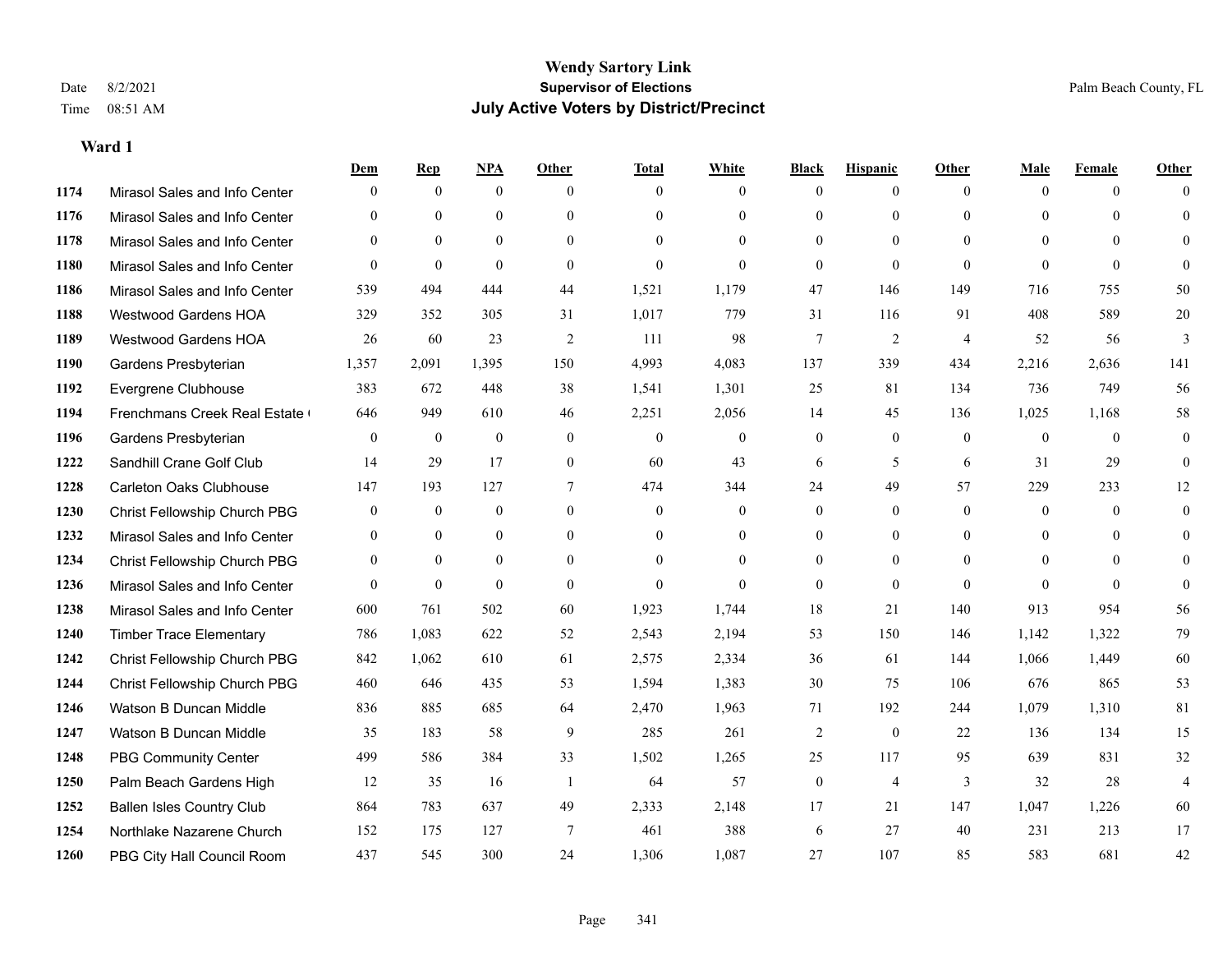|        |                               | Dem          | <b>Rep</b>     | NPA            | <b>Other</b>   | <b>Total</b> | White          | <b>Black</b>   | <b>Hispanic</b> | <b>Other</b>   | Male           | Female       | Other    |
|--------|-------------------------------|--------------|----------------|----------------|----------------|--------------|----------------|----------------|-----------------|----------------|----------------|--------------|----------|
| 1262   | PBG Moose Lodge 2010          |              | $\theta$       | $\mathbf{1}$   | $\Omega$       | 2            | 2              | $\Omega$       | $\theta$        | $\Omega$       |                |              | $\Omega$ |
| 1264   | PBG City Hall Council Room    | $\Omega$     | $\mathbf{0}$   | $\mathbf{0}$   | $\Omega$       | $\mathbf{0}$ | $\overline{0}$ | $\overline{0}$ | $\overline{0}$  | $\theta$       | $\Omega$       | $\theta$     | $\Omega$ |
| 1266   | PBG City Hall Council Room    | 160          | 106            | 129            | 12             | 407          | 245            | 71             | 60              | 31             | 162            | 235          | 10       |
| 1268   | PBG Community Center          | 100          | 73             | 101            | 8              | 282          | 171            | 45             | 36              | 30             | 108            | 161          | 13       |
| 1270   | PBG Community Center          | 4            | $\overline{0}$ | 2              | $\theta$       | 6            | 2              | 3              | $\mathbf{1}$    | $\theta$       | 2              | 3            |          |
| 1272   | Palm Beach Gardens Elementar  | 719          | 676            | 526            | 53             | 1,974        | 1,583          | 100            | 116             | 175            | 919            | 990          | 65       |
| 1274   | Palm Beach Gardens High       | 594          | 553            | 424            | 39             | 1,610        | 1,221          | 94             | 141             | 154            | 754            | 794          | 62       |
| 1280   | Pew Leadership Center         | 139          | 151            | 113            | 12             | 415          | 350            | 11             | 24              | 30             | 170            | 242          | 3        |
| 1284   | <b>Eissey Campus Theater</b>  | 765          | 767            | 722            | 64             | 2,318        | 1,817          | 84             | 205             | 212            | 999            | 1,242        | 77       |
| 1288   | PBG Moose Lodge 2010          | 13           | 24             | 6              | $\theta$       | 43           | 39             | -1             | $\mathbf{0}$    | 3              | 22             | 19           | 2        |
| 1290   | PBG Moose Lodge 2010          | 687          | 822            | 537            | 70             | 2,116        | 1,755          | 53             | 146             | 162            | 853            | 1,202        | 61       |
| 1291   | PBG Moose Lodge 2010          |              | $\mathbf{0}$   | $\mathbf{1}$   | $\overline{0}$ | 2            | 2              | $\overline{0}$ | $\mathbf{0}$    | $\theta$       | 2              | $\mathbf{0}$ | $\theta$ |
| 1292   | PBG Moose Lodge 2010          | 16           | 47             | 18             | $\overline{1}$ | 82           | 75             |                | $\mathbf{1}$    | 5              | 38             | 41           | 3        |
| 1296   | Dwight D Eisenhower Elementar | 235          | 265            | 195            | 19             | 714          | 562            | 15             | 89              | 48             | 277            | 410          | 27       |
| 1306   | <b>Eissey Campus Theater</b>  | 6            | 13             | 11             | $\overline{1}$ | 31           | 25             | $\theta$       | $\Omega$        | 6              | 17             | 14           | 0        |
| 1310   | <b>Eissey Campus Theater</b>  |              | 2              |                | $\theta$       | 4            | $\overline{4}$ | $\overline{0}$ | $\overline{0}$  | $\theta$       | 3              |              | $\Omega$ |
| 1318   | PBG Moose Lodge 2010          | $\Omega$     | $\theta$       | $\theta$       | $\theta$       | $\theta$     | $\theta$       | $\Omega$       | $\Omega$        | $\Omega$       | $\Omega$       | $\Omega$     | $\Omega$ |
| 1324   | Allamanda Elementary          | 439          | 450            | 378            | 38             | 1,305        | 1,033          | 39             | 133             | 100            | 550            | 710          | 45       |
| 1326   | Allamanda Elementary          | 189          | 225            | 162            | 16             | 592          | 502            | 7              | 30              | 53             | 260            | 318          | 14       |
| 1340   | <b>Eissey Campus Theater</b>  | 6            | 6              | $\mathfrak{Z}$ | $\theta$       | 15           | 13             | $\theta$       | $\mathbf{1}$    | $\overline{1}$ | $\overline{7}$ | 8            | $\theta$ |
| 1352   | Northlake Nazarene Church     | 681          | 873            | 586            | 52             | 2,192        | 1,567          | 154            | 186             | 285            | 983            | 1,130        | 79       |
| 1360   | Garden Lodge 366 F&AM         | 352          | 325            | 239            | 24             | 940          | 737            | 59             | 72              | 72             | 411            | 500          | 29       |
| 1372   | Garden Lodge 366 F&AM         | 96           | 35             | 45             | $\tau$         | 183          | 82             | 58             | 21              | 22             | 80             | 97           | 6        |
| 6062   | Sandhill Crane Golf Club      | 231          | 423            | 256            | 24             | 934          | 668            | 71             | 72              | 123            | 456            | 445          | 33       |
| 6064   | Sandhill Crane Golf Club      | 32           | 55             | 33             |                | 124          | 102            |                | 12              | 6              | 60             | 60           |          |
| Ward 1 |                               | 14,431<br>== | 17,475         | 12,234         | 1,175<br>=     | 45,315<br>=  | 37,264         | 1,446<br>$=$   | 2,904           | 3,701          | 20,091         | 23,851       | 1,373    |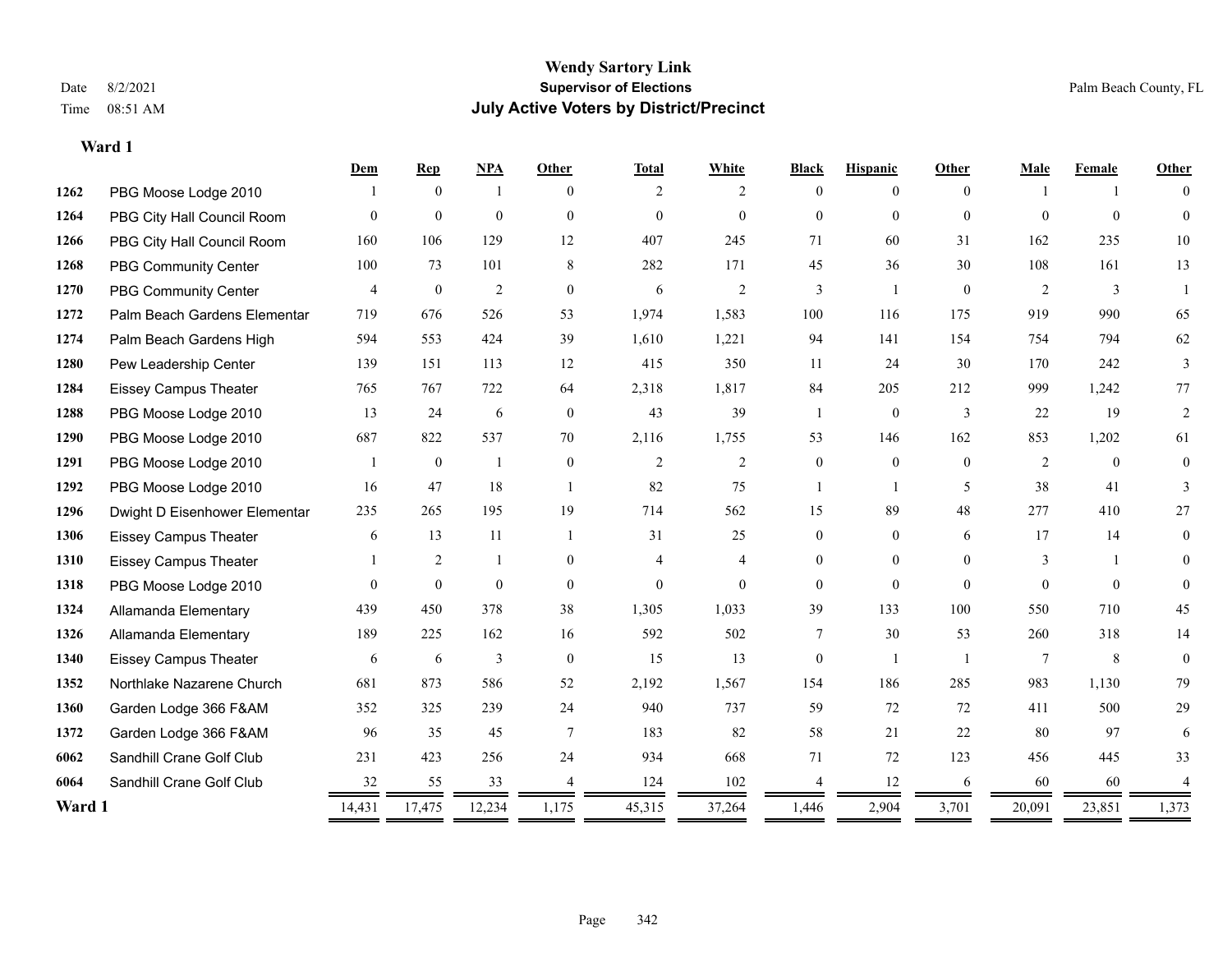| 8/2/2021<br>Date<br>08:51 AM<br>Time |     |            |       |              | <b>Wendy Sartory Link</b><br><b>Supervisor of Elections</b><br><b>July Active Voters by District/Precinct</b> |              |              |                 |       |             | Palm Beach County, FL |       |
|--------------------------------------|-----|------------|-------|--------------|---------------------------------------------------------------------------------------------------------------|--------------|--------------|-----------------|-------|-------------|-----------------------|-------|
| Ward 1                               | Dem | <b>Rep</b> | $NPA$ | <b>Other</b> | <b>Total</b>                                                                                                  | <b>White</b> | <b>Black</b> | <b>Hispanic</b> | Other | <b>Male</b> | <b>Female</b>         | Other |
| 1388<br>Palm Beach Shores Town Hall  | 282 | 442        | 295   | 27           | 1.046                                                                                                         | 953          | 12           | 18              | 63    | 489         | 530                   | 27    |
| Ward 1                               | 282 | 442        | 295   | 27           | 1.046                                                                                                         | 953          |              | 18              | 63    | 489         | 530                   | 27    |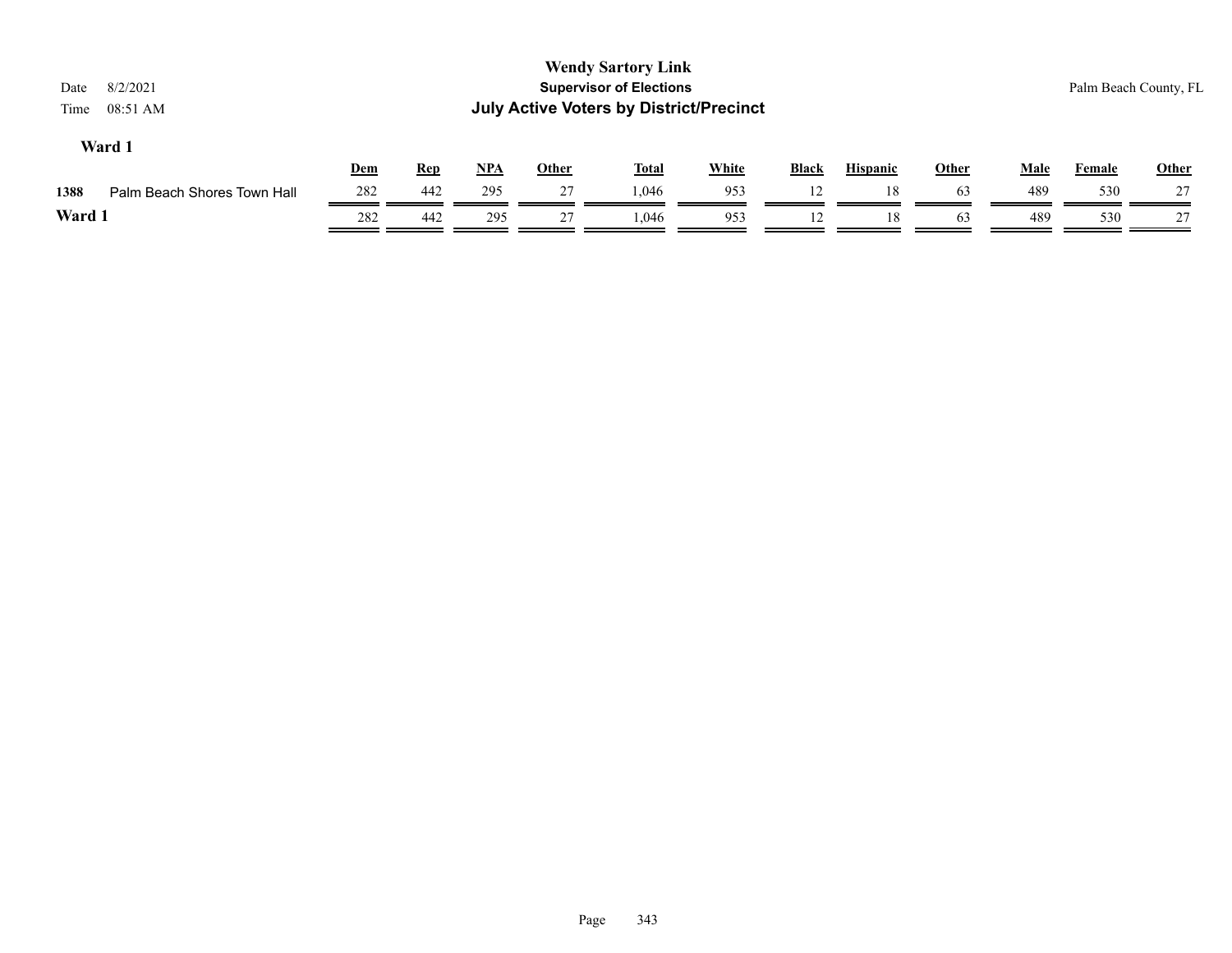**Ward 1**

#### **Wendy Sartory Link** Date 8/2/2021 **Supervisor of Elections** Palm Beach County, FL Time 08:51 AM **July Active Voters by District/Precinct**

|        |                           | Dem            | <b>Rep</b>     | <b>NPA</b>     | Other    | <b>Total</b>   | White          | <b>Black</b>   | <b>Hispanic</b> | Other              | Male           | Female   | <b>Other</b>   |
|--------|---------------------------|----------------|----------------|----------------|----------|----------------|----------------|----------------|-----------------|--------------------|----------------|----------|----------------|
| 2112   | Palm Springs Middle       |                | 6              | 7              | $\theta$ | 20             | 15             | 3              | 0               | $\mathfrak{D}_{1}$ | 9              | 11       | $\theta$       |
| 2118   | Palm Springs Middle       | $\theta$       | $\mathbf{0}$   | $\mathbf{0}$   | $\theta$ | $\Omega$       | $\Omega$       | $\overline{0}$ | $\overline{0}$  | $\theta$           | $\theta$       | $\theta$ | $\Omega$       |
| 2120   | Palm Springs Middle       | 57             | 19             | 51             | $\theta$ | 127            | 31             | 13             | 54              | 29                 | 50             | 66       | 11             |
| 2122   | Palm Springs Middle       |                | $\mathbf{0}$   | $\mathbf{0}$   | $\Omega$ |                | $\overline{0}$ |                | $\overline{0}$  | $\theta$           |                | $\theta$ | $\mathbf{0}$   |
| 2124   | Palm Springs Middle       | 5              | 3              | 8              | $\theta$ | 16             | 7              | 3              | 5               |                    |                | 9        | 0              |
| 2128   | Palm Springs Middle       | $\Omega$       | $\theta$       | $\theta$       | $\Omega$ | $\Omega$       | 0              | 0              | $\Omega$        | $\Omega$           | $\Omega$       | $\Omega$ | $\overline{0}$ |
| 3002   | Palm Springs Middle       | 818            | 339            | 551            | 48       | 1,756          | 524            | 320            | 745             | 167                | 712            | 967      | 77             |
| 3006   | Faith Presbyterian        | 984            | 619            | 680            | 32       | 2,315          | 954            | 267            | 887             | 207                | 950            | 1,261    | 104            |
| 3010   | Faith Presbyterian        | 371            | 203            | 293            | 24       | 891            | 359            | 114            | 338             | 80                 | 407            | 449      | 35             |
| 3018   | Palm Springs Middle       | 11             | 12             | 9              | 3        | 35             | 14             | $\overline{0}$ | 17              | $\overline{4}$     | 15             | 19       |                |
| 3020   | Palm Springs Village Hall | 974            | 622            | 779            | 34       | 2,409          | 974            | 172            | 1,062           | 201                | 1,060          | 1,235    | 114            |
| 3024   | Palm Springs Library      | 715            | 405            | 583            | 24       | 1,727          | 653            | 197            | 689             | 188                | 753            | 870      | 104            |
| 3026   | Palm Springs Village Hall | $\Omega$       | $\mathbf{0}$   | $\mathbf{0}$   | $\Omega$ | $\Omega$       | $\theta$       | 0              | $\theta$        | $\Omega$           | $\Omega$       | $\Omega$ | $\mathbf{0}$   |
| 3028   | Palm Springs Village Hall |                |                | $\mathbf{0}$   | $\theta$ | 3              | $\overline{0}$ | 0              | 3               | $\Omega$           |                | 2        | $\overline{0}$ |
| 3030   | Palm Springs Village Hall | $\theta$       | $\overline{0}$ | $\mathbf{0}$   | $\theta$ | $\theta$       | $\overline{0}$ | 0              | $\overline{0}$  | $\Omega$           | $\theta$       | $\theta$ | $\overline{0}$ |
| 3044   | Holy Redeemer Church      | 222            | 66             | 184            |          | 479            | 138            | 98             | 200             | 43                 | 207            | 256      | 16             |
| 3048   | Holy Redeemer Church      | 591            | 222            | 456            | 24       | 1,293          | 395            | 255            | 515             | 128                | 570            | 661      | 62             |
| 3050   | Holy Redeemer Church      |                | 8              | $\overline{2}$ | $\theta$ | 17             | 10             | 6              |                 | $\Omega$           | 10             | 7        | $\Omega$       |
| 3071   | Holy Redeemer Church      | $\overline{0}$ | $\mathbf{0}$   | $\mathbf{0}$   | $\Omega$ | $\overline{0}$ | $\overline{0}$ | 0              | $\overline{0}$  | $\theta$           | $\overline{0}$ | $\theta$ | $\overline{0}$ |
| 3072   | Holy Redeemer Church      | 139            | 24             | 83             |          | 254            | 66             | 105            | 48              | 35                 | 97             | 146      | 11             |
| Ward 1 |                           | 4,904          | 2,549          | 3,686          | 204      | 11,343         | 4,140          | 1,554          | 4,564           | 1,085              | 4,849          | 5,959    | 535            |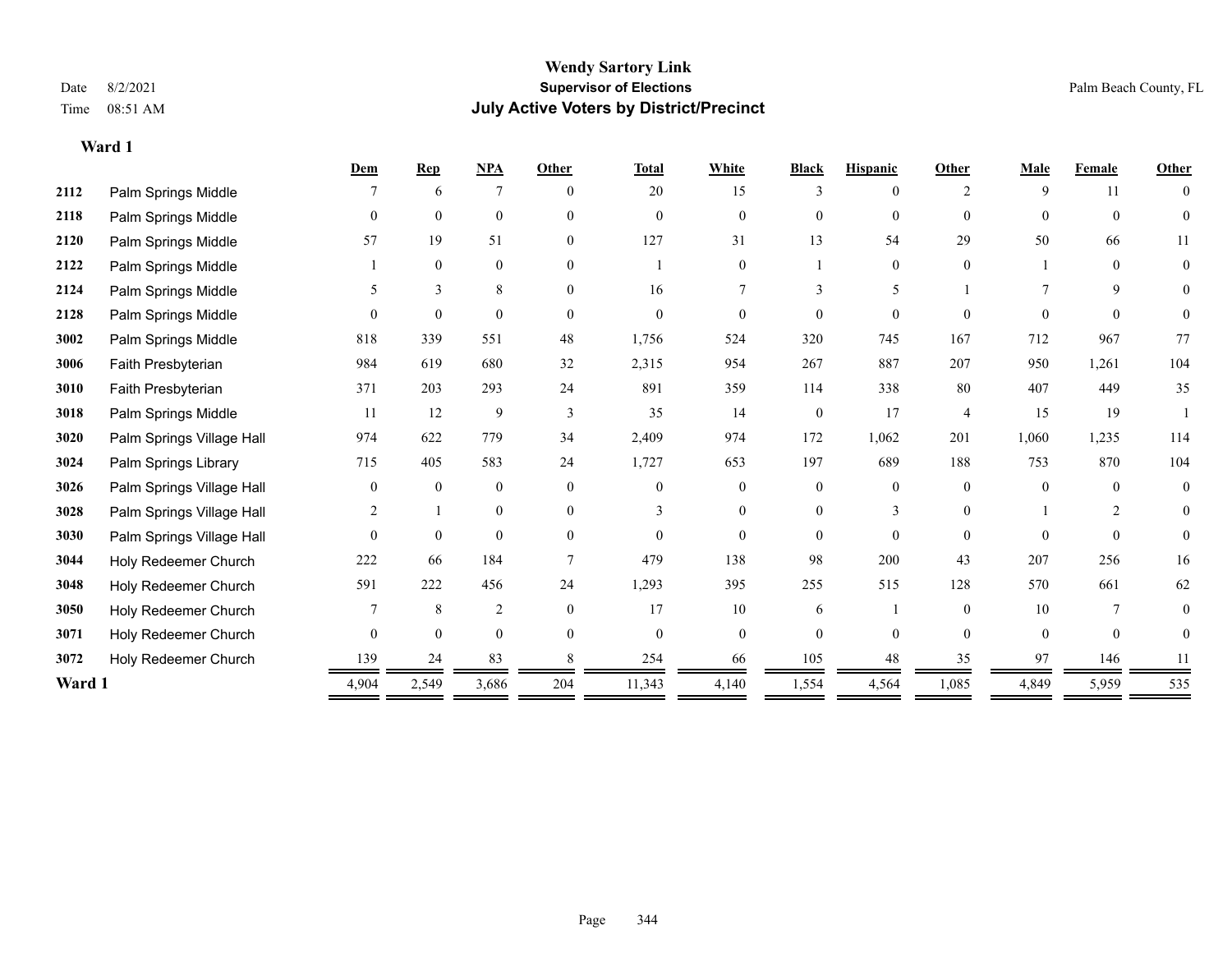|        |                                       | Dem            | $\mathbf{Rep}$   | <b>NPA</b>     | Other          | <b>Total</b> | <b>White</b> | <b>Black</b>   | <b>Hispanic</b> | Other          | Male           | Female         | Other    |
|--------|---------------------------------------|----------------|------------------|----------------|----------------|--------------|--------------|----------------|-----------------|----------------|----------------|----------------|----------|
| 1356   | Casa Rio Clubhouse                    | 796            | 421              | 498            | 34             | 1,749        | 875          | 386            | 241             | 247            | 755            | 929            | 65       |
| 1358   | RB Prep Achievement Academy           | 15             | 4                | 3              | $\overline{0}$ | 22           | 9            | 8              |                 | $\overline{4}$ | 13             | 6              | 3        |
| 1364   | RB Prep Achievement Academy           | 377            | 106              | 218            | 17             | 718          | 202          | 287            | 132             | 97             | 305            | 388            | 25       |
| 1368   | RB Prep Achievement Academy           | $\mathbf{0}$   | $\mathbf{0}$     | $\mathbf{0}$   | $\mathbf{0}$   | $\mathbf{0}$ | $\theta$     | $\overline{0}$ | $\overline{0}$  | $\mathbf{0}$   | $\theta$       | $\theta$       | $\theta$ |
| 1384   | <b>Phil Foster Park Marine Center</b> | 302            | 560              | 274            | 30             | 1,166        | 1,035        | 19             | 39              | 73             | 576            | 563            | 27       |
| 1386   | Phil Foster Park Marine Center        | 585            | 1.103            | 699            | 85             | 2,472        | 2,139        | 53             | 86              | 194            | 1,147          | 1,258          | 67       |
| 7004   | J F Kennedy Middle                    | $\overline{0}$ | $\mathbf{0}$     | $\overline{0}$ | $\theta$       | $\Omega$     | $\theta$     | 0              | $\theta$        | $\Omega$       | $\theta$       | $\Omega$       | $\Omega$ |
| 7014   | RB Prep Achievement Academy           | $\overline{0}$ | $\mathbf{0}$     | $\overline{0}$ | $\mathbf{0}$   | $\theta$     | $\mathbf{0}$ | $\theta$       | $\mathbf{0}$    | $\Omega$       | $\theta$       | $\Omega$       | $\theta$ |
| 7018   | RB Prep Achievement Academy           | $\overline{0}$ | $\mathbf{0}$     | $\overline{0}$ | $\theta$       | $\Omega$     | $\Omega$     | 0              | $\theta$        | $\Omega$       | $\theta$       | $\Omega$       | $\Omega$ |
| 7020   | RB Prep Achievement Academy           | $\overline{0}$ | $\mathbf{0}$     | $\overline{0}$ | $\theta$       | $\mathbf{0}$ | $\theta$     | $\Omega$       | $\theta$        | $\theta$       | $\Omega$       | $\theta$       | $\theta$ |
| 7022   | J F Kennedy Middle                    | 889            | 176              | 360            | 26             | 1,451        | 291          | 798            | 152             | 210            | 646            | 756            | 49       |
| 7024   | Hurst Chapel AME Church               | 1,544          | 88               | 332            | 21             | 1,985        | 146          | 1,618          | 95              | 126            | 806            | 1,123          | 56       |
| 7025   | Hurst Chapel AME Church               | 262            | 33               | 104            | $\overline{3}$ | 402          | 60           | 248            | 39              | 55             | 146            | 239            | 17       |
| 7026   | Lindsey Davis Senior Comm Ctr         | 2,258          | 75               | 413            | 19             | 2,765        | 60           | 2,489          | 37              | 179            | 1.108          | 1,561          | 96       |
| 7028   | <b>Wells Recreation Center</b>        | 1,825          | 139              | 460            | 19             | 2,443        | 234          | 1,912          | 99              | 198            | 1,047          | 1,305          | 91       |
| 7030   | Riviera Beach Marina Event Ctr        | 195            | 301              | 175            | 22             | 693          | 555          | 48             | 44              | 46             | 349            | 323            | 21       |
| 7034   | Suncoast High                         | 1,293          | 200              | 500            | 24             | 2,017        | 361          | 1,214          | 149             | 293            | 834            | 1,107          | 76       |
| 7036   | RB Prep Achievement Academy           | $\mathbf{0}$   | $\boldsymbol{0}$ | 6              | $\mathbf{0}$   | 6            | $\mathbf{0}$ | $\theta$       | $\mathbf{0}$    | 6              | $\overline{4}$ | $\overline{1}$ |          |
| 7040   | Mary McLeod Bethune Elementa          | 1,227          | 53               | 248            | 16             | 1,544        | 34           | 1,368          | 45              | 97             | 607            | 891            | 46       |
| 7041   | Mary McLeod Bethune Elementa          | 385            | 32               | 118            | 8              | 543          | 42           | 418            | 26              | 57             | 202            | 317            | 24       |
| 7042   | Dan Calloway Complex                  | 1,719          | 73               | 365            | 21             | 2,178        | 43           | 1,930          | 43              | 162            | 879            | 1,237          | 62       |
| 7044   | <b>Wells Recreation Center</b>        | 1,384          | 87               | 351            | 16             | 1,838        | 183          | 1,457          | 64              | 134            | 754            | 1,013          | 71       |
| 7046   | Riviera Beach Marina Event Ctr        | 38             | 30               | 15             | -5             | 88           | 74           |                | 2               | .5             | 49             | 38             |          |
| Ward 1 |                                       | 15,094         | 3,481            | 5,139          | 366            | 24,080       | 6,343        | 14,260         | 1,294           | 2,183          | 10,227         | 13,055         | 798      |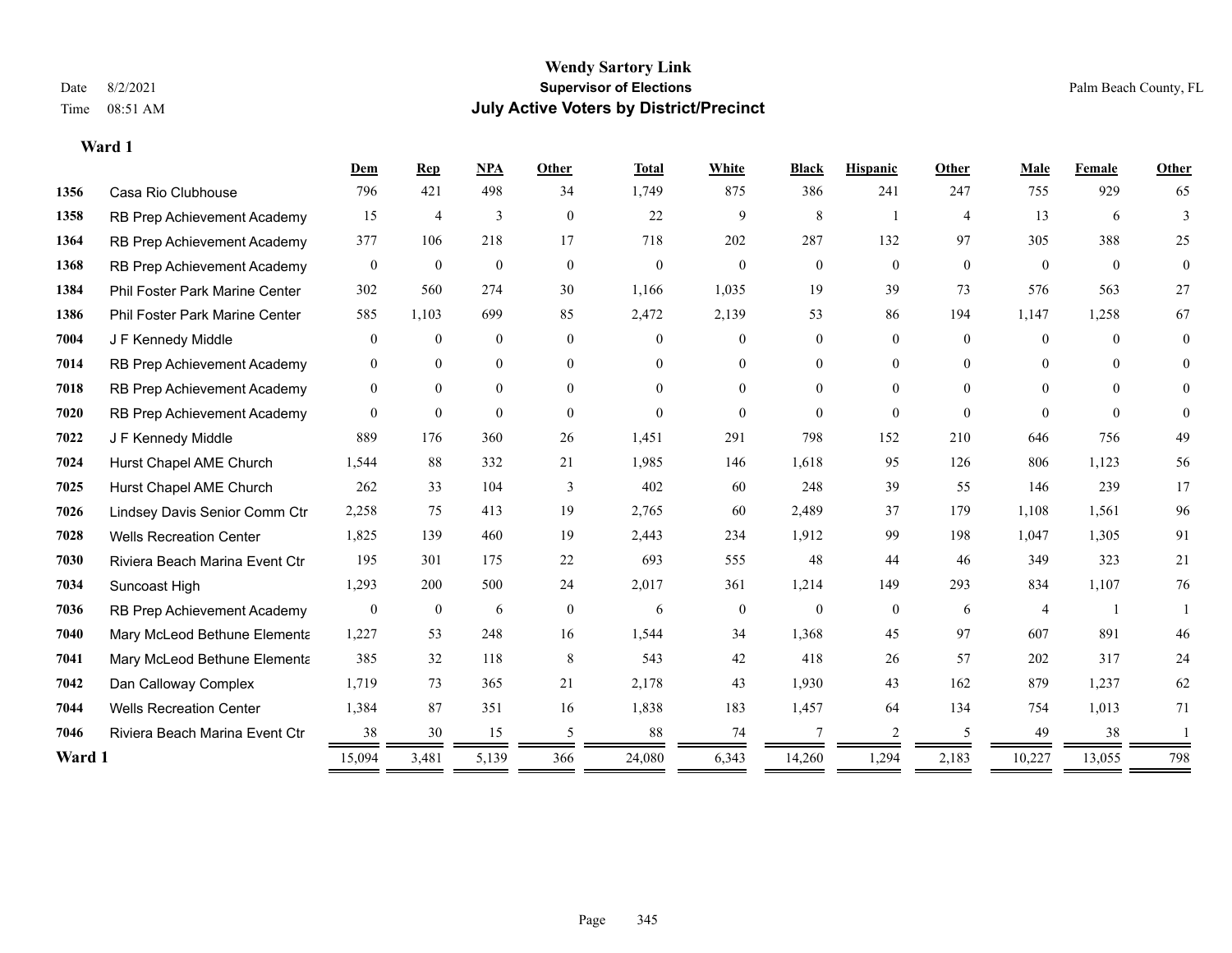**Ward 1**

#### **Wendy Sartory Link** Date 8/2/2021 **Supervisor of Elections** Palm Beach County, FL Time 08:51 AM **July Active Voters by District/Precinct**

# **Dem Rep NPA Other Total White Black Hispanic Other Male Female Other** HL Johnson Elementary 657 505 463 37 1,662 916 304 257 185 755 866 41 Madison Green Clubhouse 1,238 721 749 50 2,758 1,199 778 403 378 1,278 1,377 103 RPB Recreation Center 656 475 452 25 1,608 941 264 258 145 661 891 56 Crestwood Middle 181 151 118 8 458 216 76 81 85 215 223 20 RPB Recreation Center 216 121 196 9 542 225 97 155 65 214 308 20 Crestwood Middle 471 412 357 33 1,273 679 230 214 150 591 639 43 RPB Village Hall 1,069 695 685 41 2,490 1,367 467 430 226 1,165 1,234 91 HL Johnson Elementary 729 413 481 51 1,674 868 323 275 208 735 894 45 RPB Branch Library 1,087 564 695 54 2,400 1,141 578 430 251 1,044 1,267 89 Royal Palm Beach High 402 318 260 17 997 475 202 153 167 471 501 25 RPB Cultural Center 1,169 662 752 50 2,633 1,392 499 492 250 1,135 1,409 89 RPB Cultural Center 584 320 384 18 1,306 636 278 276 116 550 715 41 Calypso Bay Waterpark 684 297 499 32 1,512 547 410 362 193 651 800 61 Royal Palm Beach High 35 27 28 3 93 51 25 10 7 42 51 0 Royal Palm Beach High 390 188 259 18 855 413 166 184 92 388 435 32 Christ Fellowship Church RPB 960 469 686 29 2,144 848 503 499 294 954 1,096 94 Calypso Bay Waterpark 1 1 0 0 2 0 1 0 1 0 1 1 Royal Palm Beach High 0 0 0 0 0 0 0 0 0 0 0 0 Christ Fellowship Church RPB 0 0 0 0 0 0 0 0 0 0 0 0 Christ Fellowship Church RPB 0 0 0 0 0 0 0 0 0 0 0 0 Christ Fellowship Church RPB 0 0 1 0 1 1 0 0 0 0 1 0 Christ Fellowship Church RPB 0 6 2 0 8 8 0 0 0 3 5 0 Christ Fellowship Church RPB 1,297 575 823 67 2,762 961 843 633 325 1,181 1,464 117 Christ Fellowship Church RPB 21 13 18 2 54 22 9 18 5 23 29 2 **Ward 1** 11,847 6,933 7,908 544 27,232 12,906 6,053 5,130 3,143 12,056 14,206 970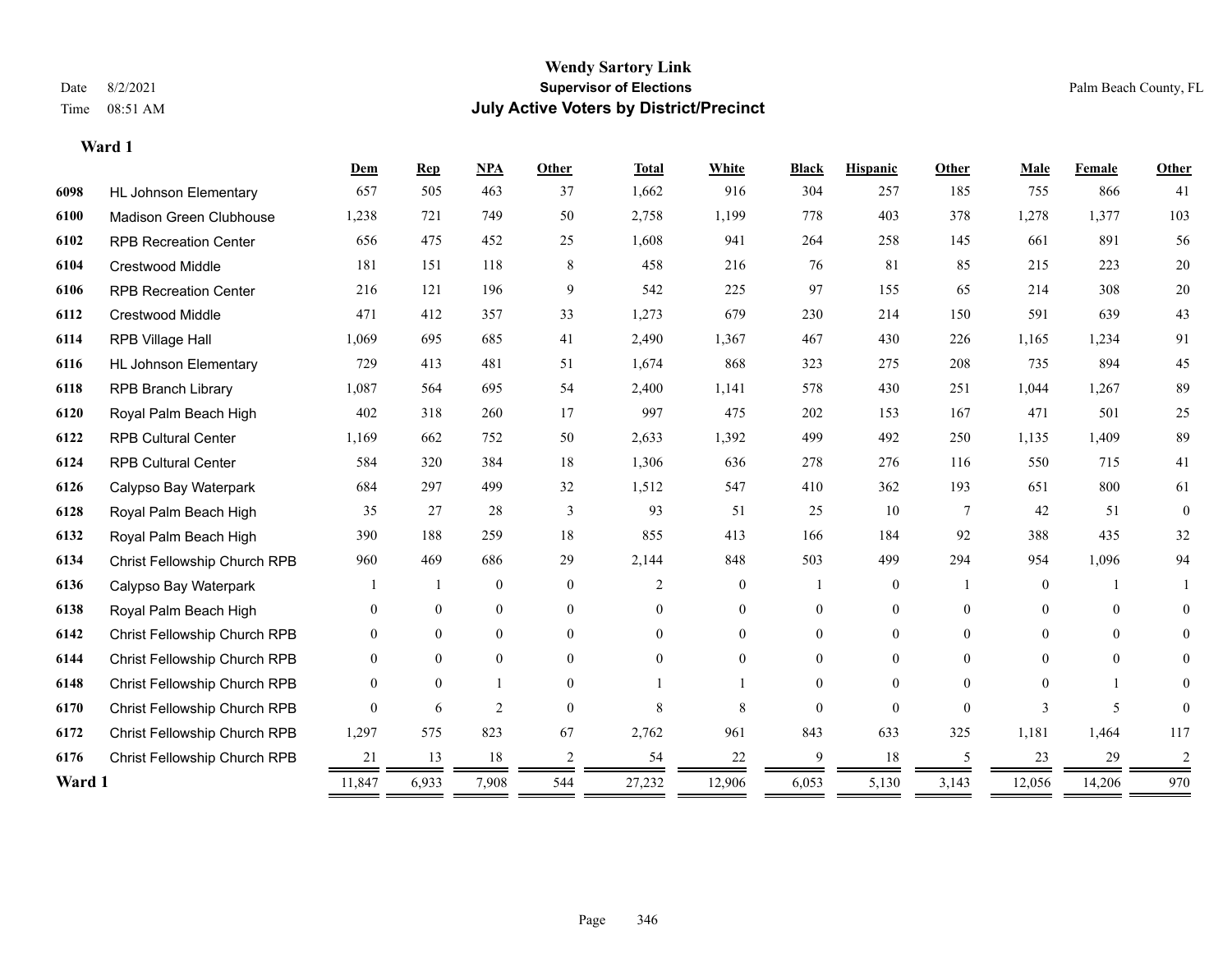| 8/2/2021<br>Date<br>08:51 AM<br>Time |       |            |       |              | <b>Wendy Sartory Link</b><br><b>Supervisor of Elections</b><br><b>July Active Voters by District/Precinct</b> |              |              |                 |              |             |        | Palm Beach County, FL |
|--------------------------------------|-------|------------|-------|--------------|---------------------------------------------------------------------------------------------------------------|--------------|--------------|-----------------|--------------|-------------|--------|-----------------------|
| Ward 1                               | Dem   | <b>Rep</b> | $NPA$ | <b>Other</b> | <b>Total</b>                                                                                                  | <b>White</b> | <b>Black</b> | <b>Hispanic</b> | <b>Other</b> | <b>Male</b> | Female | <b>Other</b>          |
| 6018<br>South Bay Commission Chambe  | 1,199 | 83         | 224   | 11           | 1.517                                                                                                         | -60          | 1,169        | 209             | 79           | 637         | 841    | 39                    |
| Ward 1                               | .,199 | 83         | 224   | 11           | 1,517                                                                                                         | 60           | . 169.،      | 209             | 79           | 637         | 841    | 39                    |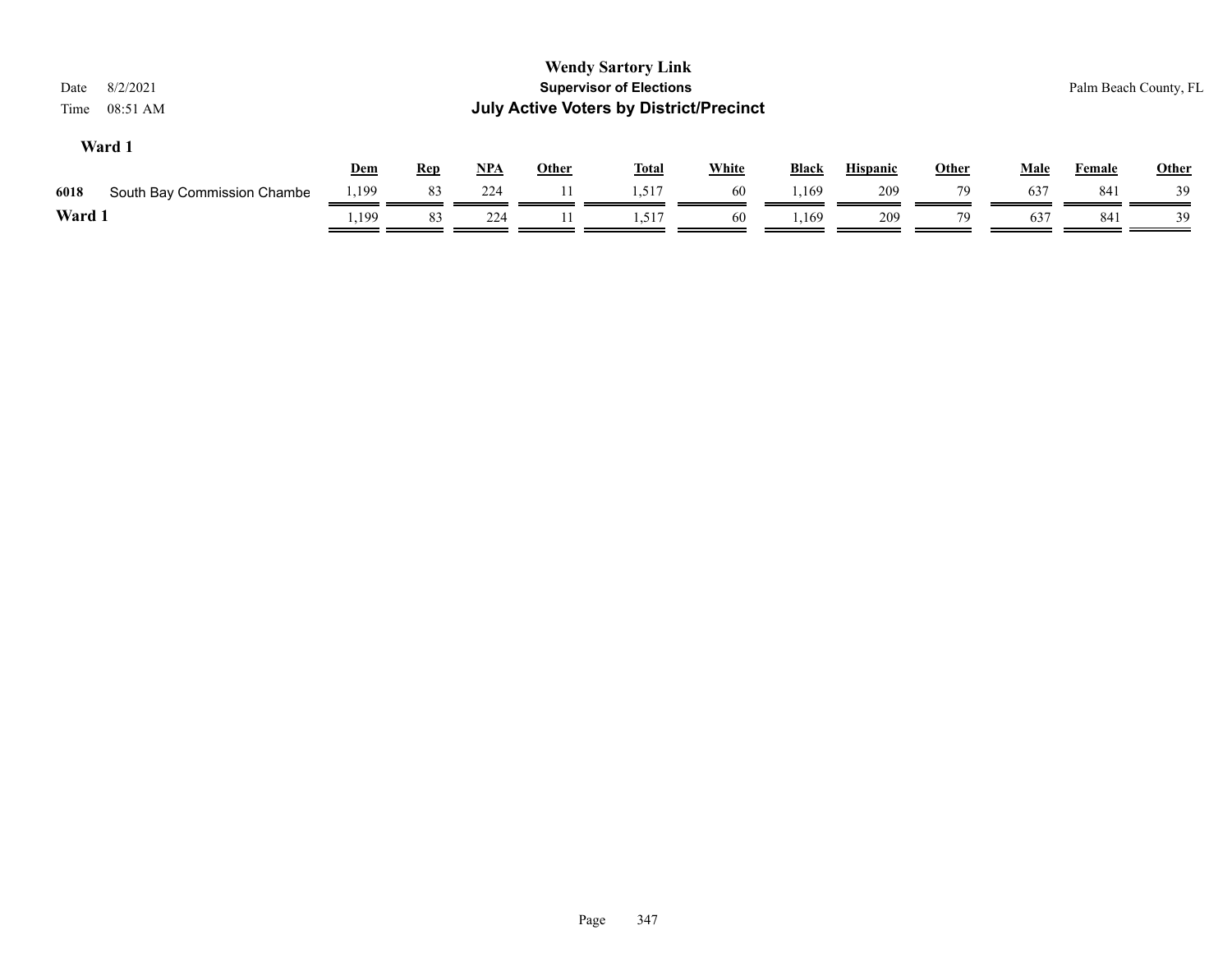| 8/2/2021<br>Date<br>Time<br>08:51 AM |     |            |            |              | <b>Wendy Sartory Link</b><br><b>Supervisor of Elections</b><br><b>July Active Voters by District/Precinct</b> |              |              |                 |              |             |               | Palm Beach County, FL |
|--------------------------------------|-----|------------|------------|--------------|---------------------------------------------------------------------------------------------------------------|--------------|--------------|-----------------|--------------|-------------|---------------|-----------------------|
| Ward 1                               | Dem | <u>Rep</u> | <u>NPA</u> | <b>Other</b> | <b>Total</b>                                                                                                  | <b>White</b> | <b>Black</b> | <b>Hispanic</b> | <b>Other</b> | <b>Male</b> | <b>Female</b> | <b>Other</b>          |
| 4004<br>South Palm Beach Town Hall   | 415 | 493        | 369        | 35           | 1,312                                                                                                         | 1,120        | 22           | 75              | 95           | 570         | 694           | 48                    |
| Ward 1                               | 415 | 493        | 369        | 35           | 1.312                                                                                                         | 1,120        | 22           | 75              | 95           | 570         | 694           | 48                    |
|                                      |     |            |            |              |                                                                                                               |              |              |                 |              |             |               |                       |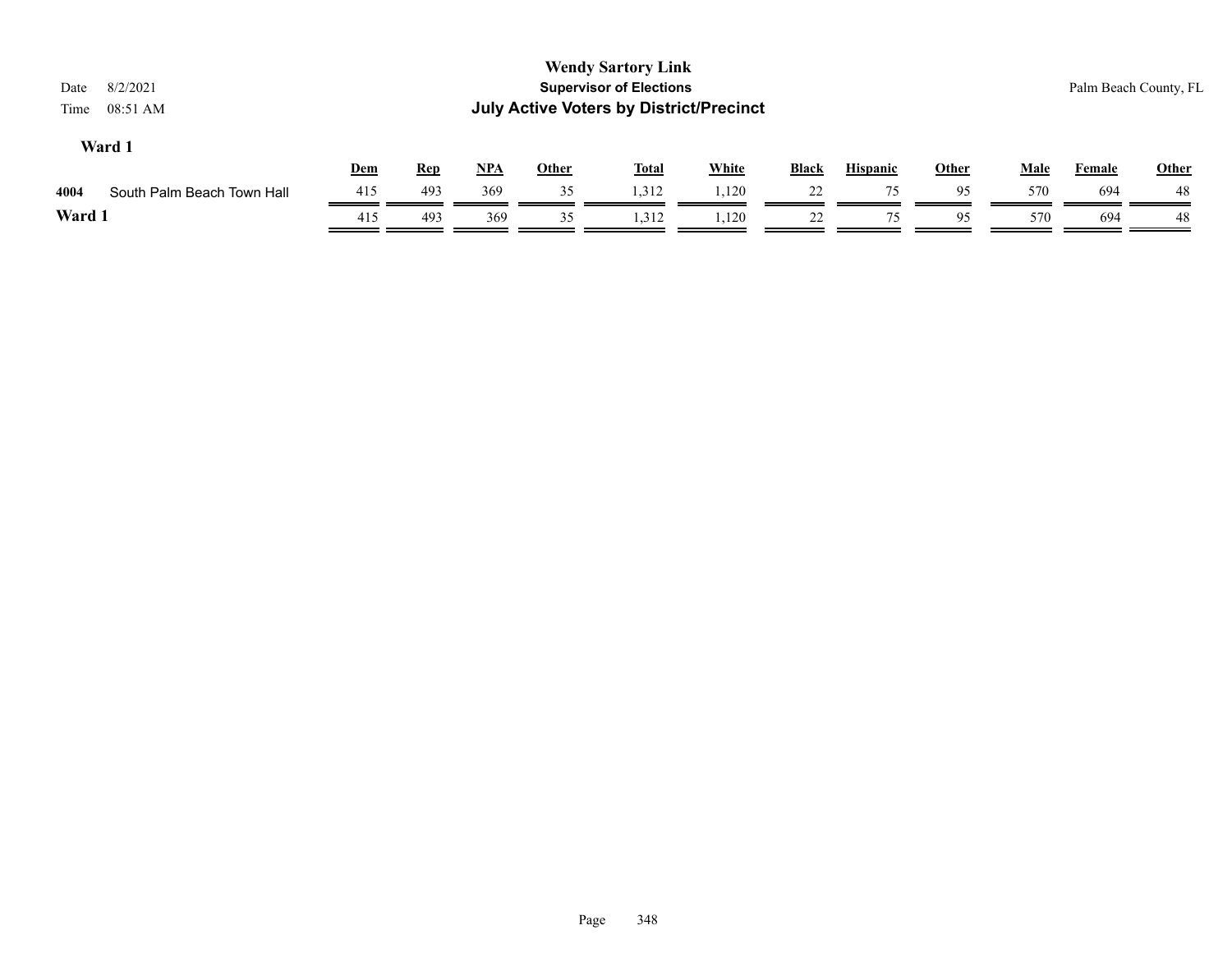| <b>Other</b> | Female       | <b>Male</b> | Other    | <b>Hispanic</b> | <b>Black</b> | White | <b>Total</b> | Other    | <u>NPA</u> | <b>Rep</b> | <u>Dem</u> |                                          |
|--------------|--------------|-------------|----------|-----------------|--------------|-------|--------------|----------|------------|------------|------------|------------------------------------------|
| 37           | 809          | 783         | 59       | 42              |              | 1,525 | 1,629        | 22       | 378        | 885        | 344        | 1078<br>First Baptist Church Teq         |
|              | 35           | 36          | 6        |                 | $\mathbf{0}$ | 64    | 72           | 0        | 21         | 40         | 11         | 1088<br>First Baptist Church Teq         |
| 49           | 1,064        | 915         | 114      | 82              | 9            | 1,823 | 2,028        | 38       | 533        | 879        | 578        | 1094<br>First Baptist Church Teq         |
|              | 67           | 61          | 6.       | 12              |              | 108   | 130          | 4        | 44         | 64         | 18         | 1112<br><b>Tequesta Council Chambers</b> |
| $\theta$     | $\mathbf{0}$ |             | $\Omega$ | $\theta$        | $\theta$     | 0     | $\theta$     | $\Omega$ | $\theta$   |            |            | 1116<br><b>Tequesta Council Chambers</b> |
| 16           | 362          | 251         | 42       | 40              | 13           | 534   | 629          | 24       | 185        | 243        | 177        | 1118<br><b>Tequesta Council Chambers</b> |
| 8            | 223          | 206         | 18       |                 | $\Omega$     | 411   | 437          | 13       | 102        | 246        | 76         | 1120<br><b>Tequesta Council Chambers</b> |
| 113          | 2,560        | 2,252       | 245      | 186             | 29           | 4,465 | 4,925        | 101      | 1,263      | 2,357      | ,204       | Ward 1                                   |
|              |              |             |          |                 |              |       |              |          |            |            |            |                                          |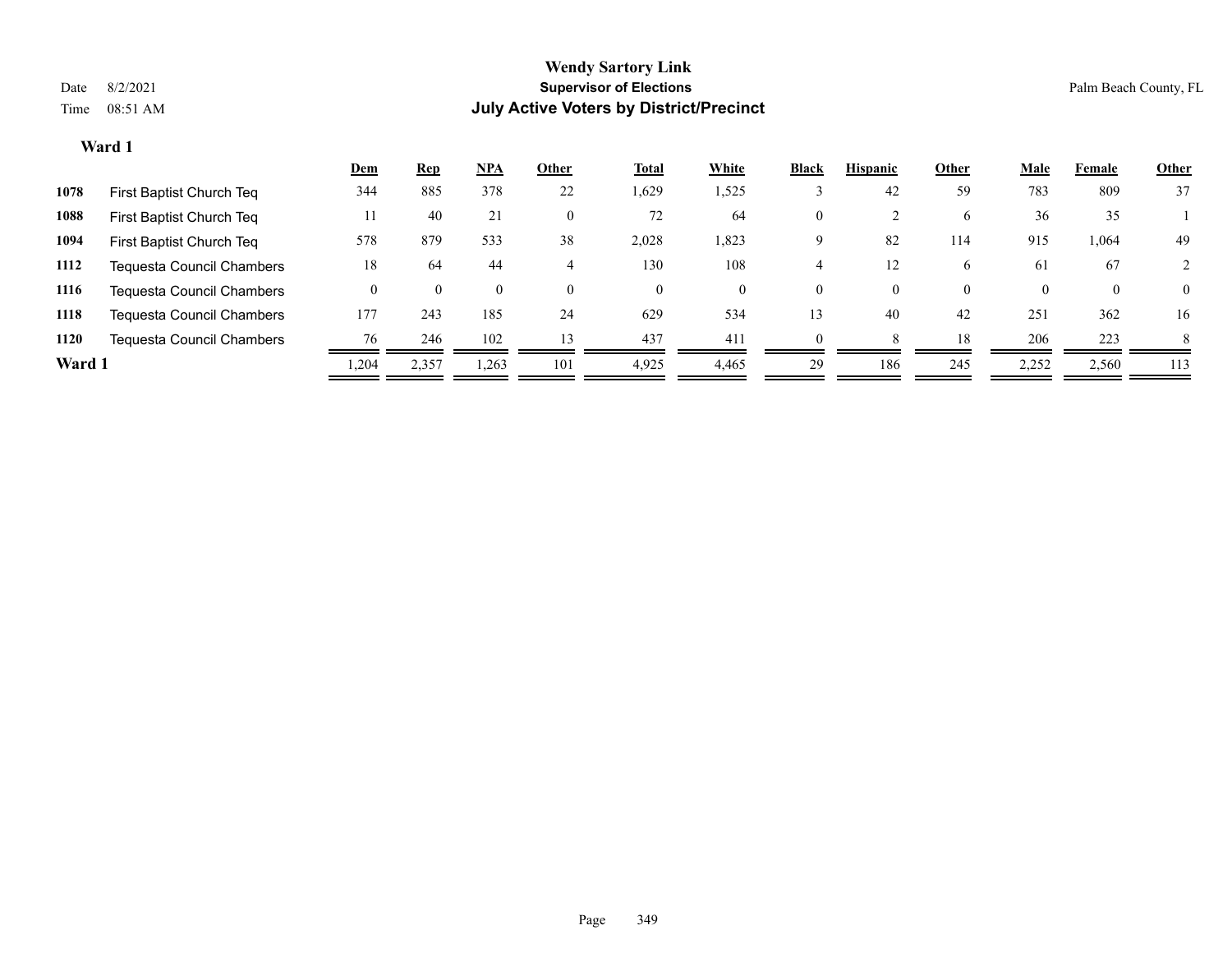|    |     |            |            |              |              |                                                                             |                                                |   |              |             | Palm Beach County, FL |
|----|-----|------------|------------|--------------|--------------|-----------------------------------------------------------------------------|------------------------------------------------|---|--------------|-------------|-----------------------|
|    |     |            |            |              |              | <b>Black</b>                                                                | <b>Hispanic</b>                                |   |              |             | <b>Other</b>          |
| 35 | 187 | 43         |            | 269          | 264          | $\theta$                                                                    |                                                | 4 | 126          | 142         |                       |
| 35 | 187 | 43         |            | 269          | 264          | $\Omega$                                                                    |                                                |   | 126          | 142         |                       |
|    | Dem | <u>Rep</u> | <u>NPA</u> | <b>Other</b> | <u>Total</u> | <b>Wendy Sartory Link</b><br><b>Supervisor of Elections</b><br><b>White</b> | <b>July Active Voters by District/Precinct</b> |   | <b>Other</b> | <b>Male</b> | <b>Female</b>         |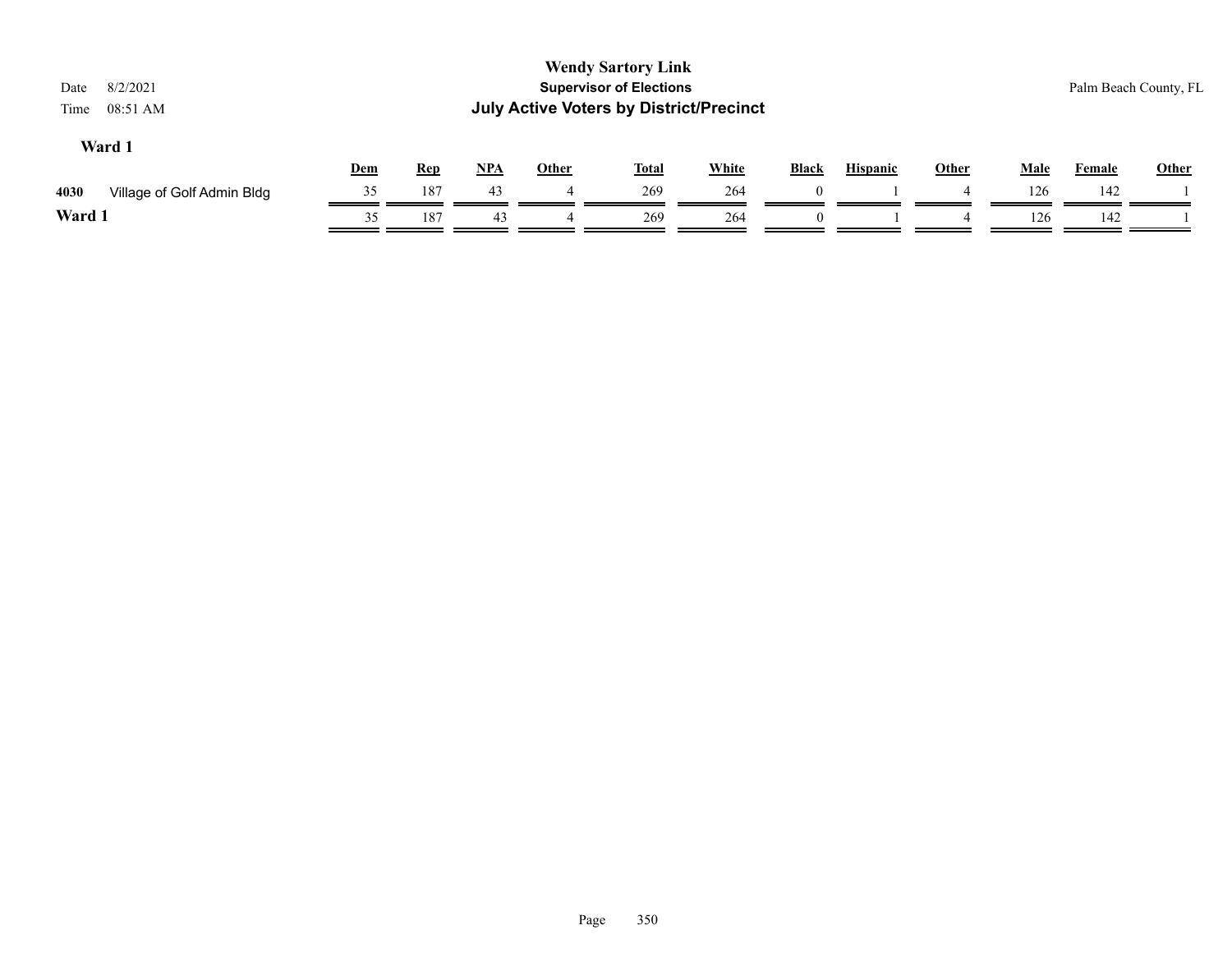|      |                                     | Dem          | <b>Rep</b>       | NPA              | <b>Other</b>   | <b>Total</b> | <b>White</b> | <b>Black</b> | <b>Hispanic</b> | Other           | <b>Male</b>    | <b>Female</b>  | <b>Other</b>   |
|------|-------------------------------------|--------------|------------------|------------------|----------------|--------------|--------------|--------------|-----------------|-----------------|----------------|----------------|----------------|
| 2146 | Village Walk HOA Clubhouse          | 549          | 537              | 424              | 42             | 1,552        | 1,207        | 57           | 137             | 151             | 644            | 853            | 55             |
| 6150 | <b>Binks Forest Elementary</b>      | 25           | 41               | 41               | 5              | 112          | 82           | 5            | 10              | 15              | 50             | 59             | $\mathbf{3}$   |
| 6152 | <b>Binks Forest Elementary</b>      | 410          | 558              | 377              | 34             | 1,379        | 1,053        | 46           | 131             | 149             | 650            | 684            | 45             |
| 6154 | Wellington Landings Middle          | 466          | 528              | 390              | 28             | 1,412        | 1,021        | 86           | 187             | 118             | 634            | 738            | $40\,$         |
| 6156 | <b>Binks Forest Elementary</b>      | 632          | 717              | 569              | 39             | 1,957        | 1,377        | 127          | 284             | 169             | 888            | 1.008          | 61             |
| 6158 | <b>Wellington Elementary</b>        | 783          | 940              | 544              | 40             | 2,307        | 1,700        | 129          | 305             | 173             | 1,051          | 1,181          | 75             |
| 6160 | Wellington Landings Middle          | 663          | 582              | 562              | 43             | 1,850        | 1,204        | 164          | 333             | 149             | 861            | 935            | 54             |
| 6162 | First Baptist Church Wel            | 764          | 661              | 552              | 44             | 2,021        | 1,288        | 207          | 345             | 181             | 898            | 1,059          | 64             |
| 6164 | First Baptist Church Wel            | 830          | 804              | 598              | 54             | 2,286        | 1,539        | 183          | 371             | 193             | 1,022          | 1,190          | $74\,$         |
| 6166 | <b>Wellington Community Center</b>  | 858          | 861              | 735              | 47             | 2,501        | 1,743        | 151          | 395             | 212             | 1,153          | 1,268          | $80\,$         |
| 6168 | First Baptist Church Wel            | 128          | 181              | 141              | 9              | 459          | 353          | 27           | 44              | 35              | 213            | 234            | 12             |
| 6182 | New Horizons Elementary             | 292          | 451              | 318              | 14             | 1,075        | 788          | 53           | 113             | 121             | 464            | 582            | 29             |
| 6184 | Wellington High                     | 660          | 577              | 522              | 37             | 1,796        | 1,112        | 242          | 286             | 156             | 793            | 945            | $58\,$         |
| 6186 | Elbridge Gale Elementary            | 818          | 554              | 628              | 42             | 2,042        | 1,111        | 292          | 424             | 215             | 889            | 1,070          | 83             |
| 6188 | Wellington Village Park             | 219          | 418              | 290              | 27             | 954          | 809          | 16           | 46              | 83              | 383            | 522            | 49             |
| 6190 | Wellington Village Hall             | 816          | 450              | 630              | 41             | 1,937        | 866          | 354          | 507             | 210             | 807            | 1,055          | 75             |
| 6192 | St Peters Methodist Church          | 971          | 787              | 805              | 63             | 2,626        | 1,559        | 281          | 547             | 239             | 1,199          | 1,339          | $88\,$         |
| 6194 | <b>Equestrian Trails Elementary</b> | 504          | 289              | 340              | 20             | 1,153        | 518          | 293          | 155             | 187             | 512            | 586            | 55             |
| 6198 | Wellington Branch Library           | 522          | 351              | 340              | 35             | 1,248        | 690          | 190          | 258             | 110             | 527            | 689            | $32\,$         |
| 6200 | <b>Emerald Cove Middle</b>          | 538          | 559              | 499              | 44             | 1,640        | 1,021        | 178          | 268             | 173             | 727            | 862            | 51             |
| 6202 | <b>Emerald Cove Middle</b>          | 102          | 83               | 95               | 7              | 287          | 160          | 60           | 51              | 16              | 129            | 152            | 6              |
| 6204 | <b>Emerald Cove Middle</b>          | 30           | 20               | 33               | $\mathbf{0}$   | 83           | 43           | 24           | 8               | $8\phantom{.0}$ | 21             | 58             | $\overline{4}$ |
| 6208 | Buena Vida Clubhouse                | 319          | 202              | 176              | 13             | 710          | 624          | 19           | 22              | 45              | 320            | 371            | 19             |
| 6210 | Villa Olympia Clubhouse             | 1,555        | 1,051            | 1,262            | 92             | 3,960        | 1,777        | 690          | 677             | 816             | 1,852          | 1,919          | 189            |
| 6212 | <b>Wellington Village Park</b>      | 146          | 226              | 171              | 15             | 558          | 381          | 15           | 91              | 71              | 255            | 276            | 27             |
| 6214 | Wellington Village Park             | 825          | 751              | 681              | 47             | 2,304        | 1,457        | 249          | 278             | 320             | 1,054          | 1,165          | 85             |
| 6218 | <b>Wellington Village Park</b>      | $\mathbf{0}$ | $\boldsymbol{0}$ | $\boldsymbol{0}$ | $\mathbf{0}$   | $\mathbf{0}$ | $\mathbf{0}$ | $\mathbf{0}$ | $\mathbf{0}$    | $\mathbf{0}$    | $\overline{0}$ | $\overline{0}$ | $\mathbf{0}$   |
| 6220 | <b>Wellington Village Park</b>      | 57           | 28               | 39               | $\overline{7}$ | 131          | 63           | 16           | 31              | 21              | 55             | 72             | 4              |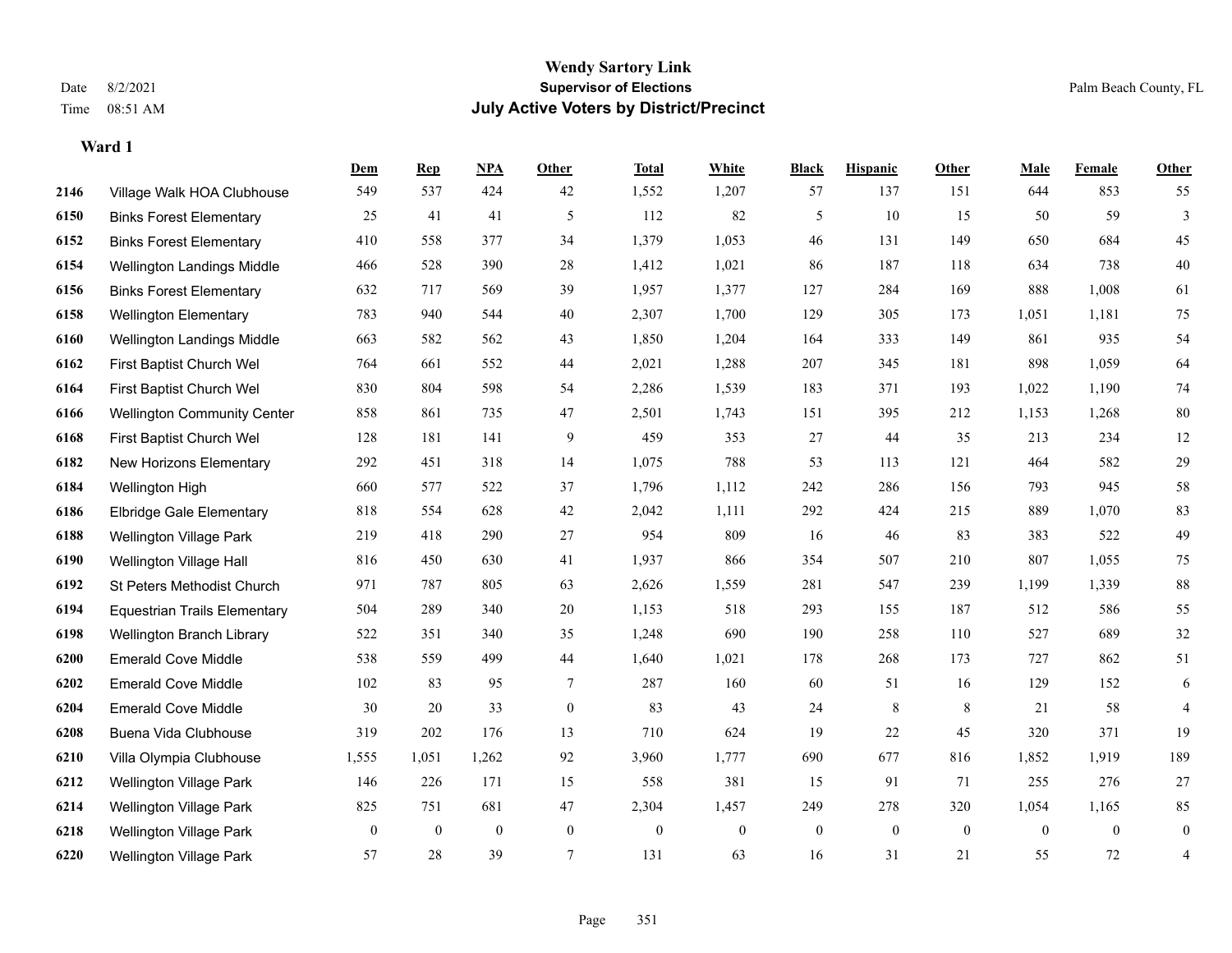| 8/2/2021<br>Date<br>08:51 AM<br>Time |            |            |            |              | <b>Wendy Sartory Link</b><br><b>Supervisor of Elections</b><br><b>July Active Voters by District/Precinct</b> |        |              |                 |              |             |               | Palm Beach County, FL |
|--------------------------------------|------------|------------|------------|--------------|---------------------------------------------------------------------------------------------------------------|--------|--------------|-----------------|--------------|-------------|---------------|-----------------------|
| Ward 1                               |            |            |            |              |                                                                                                               |        |              |                 |              |             |               |                       |
|                                      | <u>Dem</u> | <u>Rep</u> | <u>NPA</u> | <b>Other</b> | <u>Total</u>                                                                                                  | White  | <b>Black</b> | <b>Hispanic</b> | <u>Other</u> | <u>Male</u> | <u>Female</u> | <b>Other</b>          |
| 6226<br>The Isles at Wellington      | 753        | 754        | 620        | 37           | 2.164                                                                                                         | 1,396  | 225          | 241             | 302          | 1,021       | 1,049         | 94                    |
| Ward 1                               | 15,235     | 13,961     | 12.382     | 926          | 42,504                                                                                                        | 26,942 | 4,379        | 6,545           | 4,638        | 19.072      | 21,921        | 1,511                 |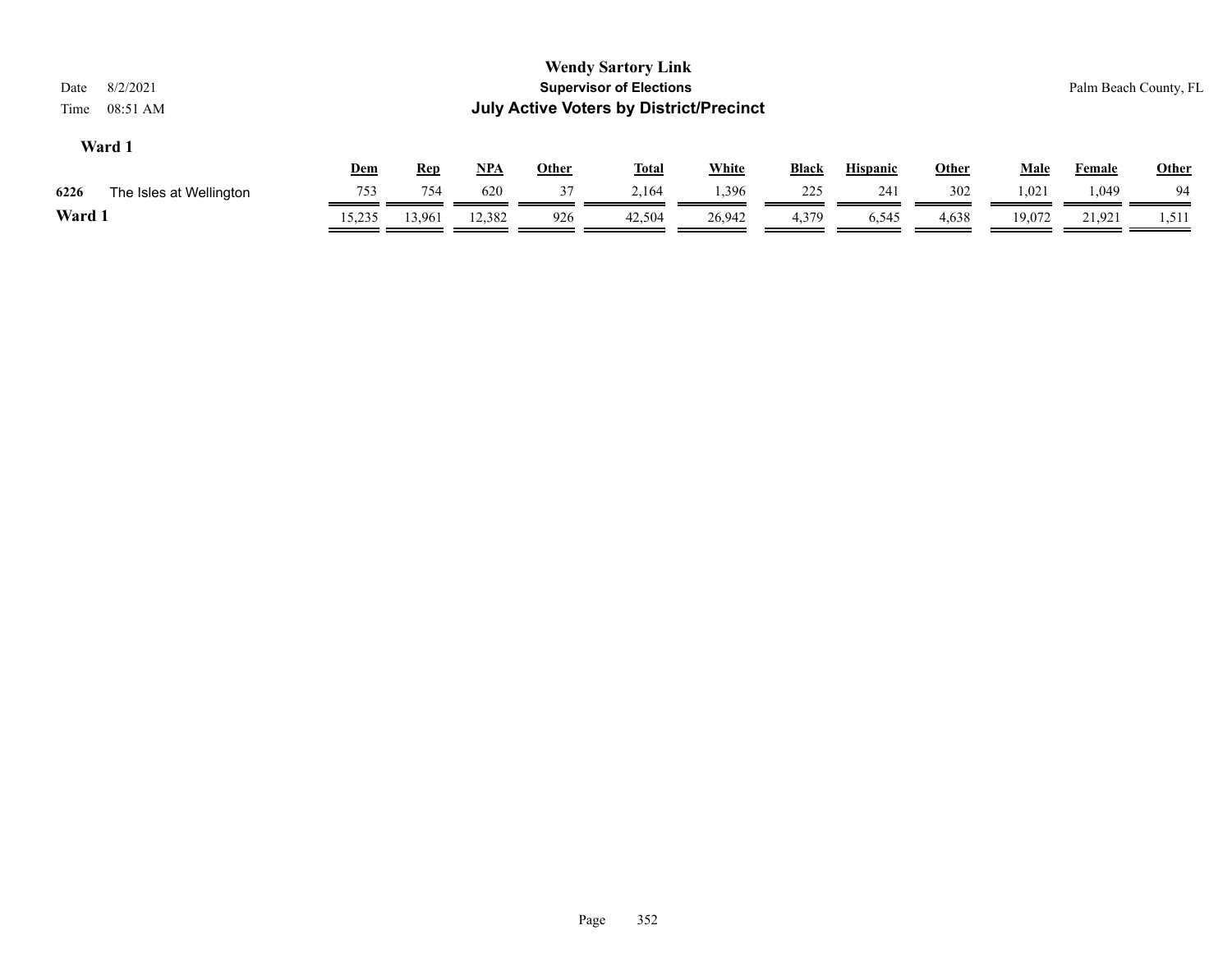| Date<br>Time | 8/2/2021<br>08:51 AM |          |            |            |          | <b>Wendy Sartory Link</b><br><b>Supervisor of Elections</b><br><b>July Active Voters by District/Precinct</b> |              |              |                 |              |             | Palm Beach County, FL |              |
|--------------|----------------------|----------|------------|------------|----------|---------------------------------------------------------------------------------------------------------------|--------------|--------------|-----------------|--------------|-------------|-----------------------|--------------|
|              | Ward 1               | Dem      | <b>Rep</b> | <u>NPA</u> | Other    | <u>Total</u>                                                                                                  | <b>White</b> | <b>Black</b> | <b>Hispanic</b> | <b>Other</b> | <b>Male</b> | Female                | <b>Other</b> |
| 6072         | Seminole Ridge High  | 459      | 442        | 425        | 40       | 1,366                                                                                                         | 627          | 253          | 366             | 120          | 636         | 706                   | 24           |
| 6073         | Seminole Ridge High  | $\theta$ | $\Omega$   | $\Omega$   | $\Omega$ | $\Omega$                                                                                                      | $\theta$     | $\Omega$     | $\theta$        |              | $\Omega$    |                       | $\Omega$     |
| Ward 1       |                      | 459      | 442        | 425        | 40       | 1,366                                                                                                         | 627          | 253          | 366             | 120          | 636         | 706                   | 24           |
|              |                      |          |            |            |          |                                                                                                               |              |              |                 |              |             |                       |              |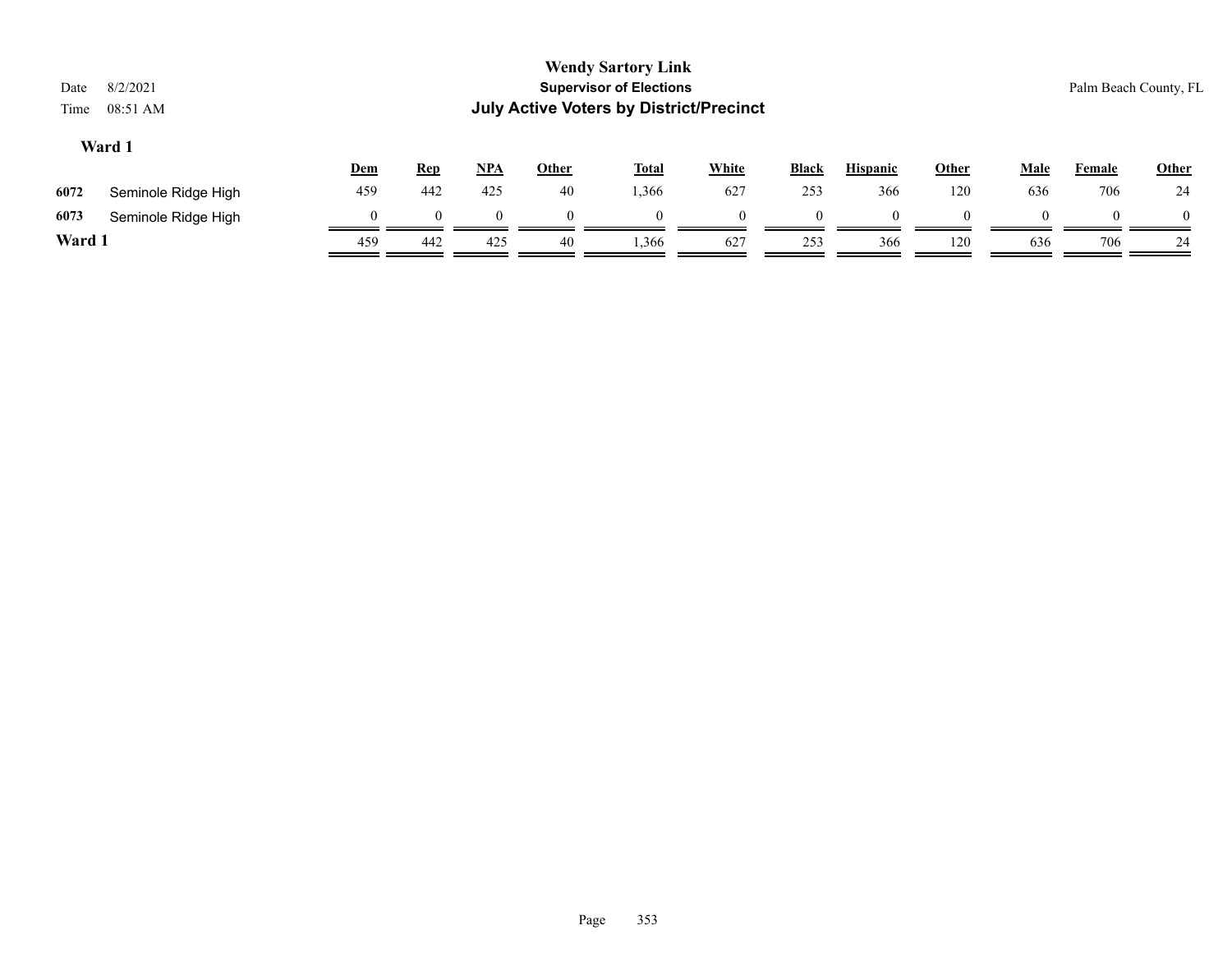|      |                                     | Dem              | <b>Rep</b>   | NPA              | <b>Other</b>   | <b>Total</b>     | <b>White</b>   | <b>Black</b>     | <b>Hispanic</b> | Other        | <b>Male</b>    | <b>Female</b>  | <b>Other</b>     |
|------|-------------------------------------|------------------|--------------|------------------|----------------|------------------|----------------|------------------|-----------------|--------------|----------------|----------------|------------------|
| 2002 | Jeaga Middle                        | 176              | 93           | 112              | 6              | 387              | 151            | 124              | 41              | 71           | 171            | 204            | 12               |
| 2004 | <b>Grassy Waters Elementary</b>     | 1,043            | 329          | 581              | 40             | 1,993            | 586            | 725              | 398             | 284          | 848            | 1,074          | 71               |
| 2006 | Jeaga Middle                        | 173              | 79           | 102              | 11             | 365              | 154            | 107              | 80              | 24           | 150            | 204            | 11               |
| 2008 | Jeaga Middle                        | $\boldsymbol{0}$ | $\bf{0}$     | $\boldsymbol{0}$ | $\mathbf{0}$   | $\boldsymbol{0}$ | $\mathbf{0}$   | $\boldsymbol{0}$ | $\mathbf{0}$    | $\mathbf{0}$ | $\overline{0}$ | $\mathbf{0}$   | $\overline{0}$   |
| 2014 | Club Baywinds                       | 828              | 552          | 369              | 34             | 1,783            | 1,362          | 152              | 163             | 106          | 727            | 1,014          | 42               |
| 2016 | Andros Isle POA Clubhouse           | 854              | 556          | 543              | 35             | 1,988            | 1,073          | 390              | 300             | 225          | 842            | 1,075          | 71               |
| 2018 | <b>Riverwalk Clubhouse</b>          | 747              | 704          | 564              | 45             | 2,060            | 1,613          | 92               | 176             | 179          | 883            | 1,114          | 63               |
| 2032 | <b>Riverwalk Clubhouse</b>          | 50               | 26           | 28               | 5              | 109              | 55             | 29               | 18              | 7            | 41             | 65             | 3                |
| 2034 | <b>Riverwalk Clubhouse</b>          | 99               | 53           | 71               | 9              | 232              | 94             | 58               | 54              | 26           | 105            | 125            | 2                |
| 2042 | <b>Riverwalk Clubhouse</b>          | $\mathbf{0}$     | $\mathbf{0}$ | $\mathbf{0}$     | $\overline{0}$ | $\mathbf{0}$     | $\overline{0}$ | $\mathbf{0}$     | $\overline{0}$  | $\theta$     | $\overline{0}$ | $\mathbf{0}$   | $\overline{0}$   |
| 2062 | <b>Belvedere Elementary</b>         | 6                | 6            | -1               | $\overline{0}$ | 13               | 12             | $\mathbf{0}$     | $\overline{0}$  | -1           | 9              | $\overline{4}$ | $\overline{0}$   |
| 2064 | <b>Belvedere Elementary</b>         |                  | $\mathbf{0}$ | $\theta$         | $\overline{0}$ | $\mathbf{1}$     | $\mathbf{1}$   | $\overline{0}$   | $\mathbf{0}$    | $\theta$     | $\overline{1}$ | $\theta$       | $\Omega$         |
| 2066 | <b>Howard Park Community Center</b> | 140              | 79           | 99               | $\tau$         | 325              | 168            | 54               | 66              | 37           | 151            | 166            | 8                |
| 2068 | <b>Conniston Middle</b>             | 429              | 253          | 322              | 14             | 1,018            | 404            | 100              | 441             | 73           | 457            | 521            | $40\,$           |
| 2070 | <b>Belvedere Elementary</b>         | 560              | 371          | 374              | 24             | 1,329            | 1,044          | 26               | 152             | 107          | 626            | 653            | 50               |
| 2072 | <b>Belvedere Elementary</b>         | 599              | 330          | 462              | 27             | 1,418            | 501            | 145              | 625             | 147          | 614            | 715            | 89               |
| 2074 | <b>Belvedere Elementary</b>         | $\overline{0}$   | $\mathbf{0}$ | $\mathbf{0}$     | $\mathbf{0}$   | $\theta$         | $\mathbf{0}$   | $\mathbf{0}$     | $\mathbf{0}$    | $\mathbf{0}$ | $\mathbf{0}$   | $\overline{0}$ | $\overline{0}$   |
| 2076 | St Catherine Church                 | 145              | 125          | 125              | 7              | 402              | 331            | 16               | 27              | 28           | 197            | 193            | 12               |
| 2078 | St Catherine Church                 | 452              | 554          | 357              | 30             | 1,393            | 1,164          | 38               | 87              | 104          | 621            | 723            | 49               |
| 2134 | STEM Bldg at S FL Science Ctr       | 533              | 319          | 432              | 31             | 1,315            | 493            | 61               | 643             | 118          | 604            | 653            | 58               |
| 2136 | Palmwood Lodge #303                 | 667              | 453          | 561              | 44             | 1,725            | 753            | 83               | 723             | 166          | 780            | 861            | 84               |
| 2138 | Palmwood Lodge #303                 | 339              | 160          | 265              | 19             | 783              | 317            | 79               | 297             | 90           | 360            | 387            | 36               |
| 2140 | South Olive Community Center        | 567              | 431          | 375              | 33             | 1,406            | 1,071          | 29               | 195             | 111          | 663            | 695            | $48\,$           |
| 2142 | Lakeside Presbyterian Church        | 294              | 372          | 179              | 23             | 868              | 754            | 3                | 54              | 57           | 399            | 439            | 30               |
| 2144 | Lakeside Presbyterian Church        | 355              | 412          | 261              | 33             | 1,061            | 878            | $20\,$           | 79              | 84           | 486            | 541            | 34               |
| 6066 | Ibis POA Admin Building             | 1,018            | 1,097        | 720              | 85             | 2,920            | 2,560          | 90               | 67              | 203          | 1,374          | 1,481          | 65               |
| 6068 | Ibis POA Admin Building             | $\mathbf{0}$     | $\bf{0}$     | $\mathbf{0}$     | $\mathbf{0}$   | $\mathbf{0}$     | $\overline{0}$ | $\boldsymbol{0}$ | $\mathbf{0}$    | $\mathbf{0}$ | $\theta$       | $\overline{0}$ | $\boldsymbol{0}$ |
| 6070 | Ironhorse Country Club              | 158              | 263          | 120              | 9              | 550              | 445            | 34               | 20              | 51           | 246            | 292            | $12\,$           |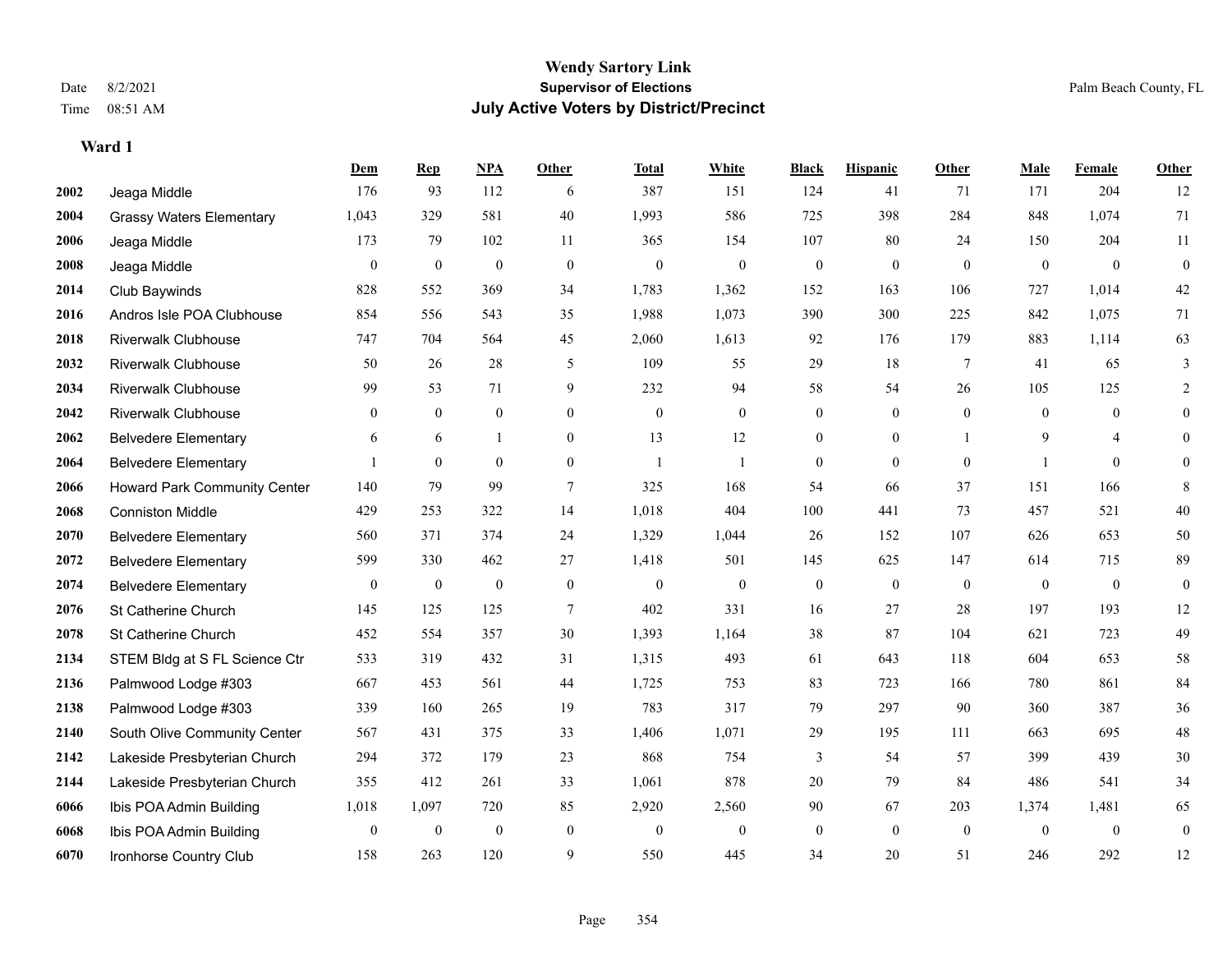|      |                                  | Dem            | <b>Rep</b>   | NPA          | <b>Other</b>   | <b>Total</b> | <b>White</b>   | <b>Black</b>   | <b>Hispanic</b> | <b>Other</b> | <b>Male</b>  | <b>Female</b>  | <b>Other</b>     |
|------|----------------------------------|----------------|--------------|--------------|----------------|--------------|----------------|----------------|-----------------|--------------|--------------|----------------|------------------|
| 7032 | <b>Crossroads Baptist Church</b> | $\theta$       | $\mathbf{0}$ | $\mathbf{0}$ | $\theta$       | $\theta$     | $\overline{0}$ | $\overline{0}$ | $\overline{0}$  | $\theta$     | $\theta$     | $\overline{0}$ | $\Omega$         |
| 7048 | <b>Crossroads Baptist Church</b> | 284            | $\,$ 8 $\,$  | 83           | $10\,$         | 385          | 6              | 322            | 28              | 29           | 129          | 239            | 17               |
| 7050 | <b>Crossroads Baptist Church</b> |                | 2            | 1            | $\theta$       | 4            | 3              | $\overline{0}$ | $\overline{0}$  | -1           | $\mathbf{1}$ | 3              | $\overline{0}$   |
| 7052 | <b>Crossroads Baptist Church</b> | $\overline{0}$ | $\mathbf{0}$ | $\mathbf{0}$ | $\overline{0}$ | $\theta$     | $\overline{0}$ | $\overline{0}$ | $\overline{0}$  | $\theta$     | $\theta$     | $\theta$       | $\overline{0}$   |
| 7056 | <b>Crossroads Baptist Church</b> | $\theta$       | $\mathbf{0}$ | $\mathbf{0}$ | $\theta$       | $\theta$     | $\overline{0}$ | $\overline{0}$ | $\overline{0}$  | $\theta$     | $\theta$     | $\theta$       | $\overline{0}$   |
| 7058 | Palm Beach Lakes High            | 1,432          | 359          | 603          | 42             | 2,436        | 808            | 1,098          | 307             | 223          | 985          | 1,352          | 99               |
| 7060 | Ephesus Junior Academy           | 1,167          | 64           | 228          | 16             | 1,475        | 104            | 1,213          | 50              | 108          | 597          | 831            | 47               |
| 7064 | Grace Episcopal Church           | 1,301          | 161          | 435          | 34             | 1,931        | 335            | 1,270          | 127             | 199          | 826          | 1,019          | 86               |
| 7066 | Northboro Elementary             | 1,068          | 187          | 415          | 29             | 1,699        | 458            | 908            | 162             | 171          | 760          | 868            | 71               |
| 7068 | Pleasant City Community Center   | 927            | 242          | 473          | 34             | 1,676        | 769            | 587            | 173             | 147          | 801          | 794            | 81               |
| 7070 | Northboro Elementary             | 457            | 397          | 365          | 39             | 1,258        | 1,007          | 65             | 84              | 102          | 580          | 645            | 33               |
| 7072 | <b>Egret Lake Elementary</b>     | 478            | 109          | 230          | 6              | 823          | 214            | 368            | 132             | 109          | 352          | 439            | 32               |
| 7074 | <b>Egret Lake Elementary</b>     | 195            | 35           | 84           | 10             | 324          | 54             | 192            | 32              | 46           | 138          | 178            | $\,8\,$          |
| 7078 | <b>Egret Lake Elementary</b>     | 348            | 97           | 148          | 16             | 609          | 413            | 103            | 48              | 45           | 239          | 349            | 21               |
| 7080 | <b>Egret Lake Elementary</b>     | 22             | 3            | -1           | $\mathbf{0}$   | 26           | 25             | $\overline{0}$ | $\overline{0}$  | $\mathbf{1}$ | 6            | 19             |                  |
| 7086 | <b>Bear Lakes Middle</b>         | 35             | 17           | 12           | $\overline{1}$ | 65           | 25             | 14             | 10              | 16           | 25           | 36             | $\overline{4}$   |
| 7088 | Whitehall Clubhouse #3           | 679            | 484          | 446          | 50             | 1,659        | 1,050          | 248            | 193             | 168          | 771          | 839            | 49               |
| 7090 | <b>Bear Lakes Middle</b>         | 1,293          | 471          | 800          | 58             | 2,622        | 1,042          | 897            | 371             | 312          | 1,139        | 1,360          | 123              |
| 7092 | Palm Beach Lakes High            | 117            | 35           | 76           | $\mathfrak{Z}$ | 231          | 84             | 68             | 22              | 57           | 106          | 111            | 14               |
| 7094 | Salvation Army Activity Hall     | 597            | 77           | 279          | 12             | 965          | 158            | 505            | 126             | 176          | 410          | 508            | 47               |
| 7096 | Salvation Army Activity Hall     | 828            | 306          | 475          | 32             | 1,641        | 671            | 529            | 252             | 189          | 658          | 904            | 79               |
| 7100 | U M Church of Palm Beaches       | 943            | 427          | 653          | 66             | 2,089        | 1,013          | 651            | 227             | 198          | 931          | 1,094          | 64               |
| 7102 | First Christian Church           | 737            | 180          | 323          | 25             | 1,265        | 414            | 623            | 103             | 125          | 482          | 737            | 46               |
| 7104 | WPB City Fire Station #5         | 738            | 380          | 415          | 25             | 1,558        | 957            | 269            | 185             | 147          | 670          | 837            | 51               |
| 7106 | Roosevelt Elementary             | 2,051          | 166          | 535          | 28             | 2,780        | 262            | 2,067          | 238             | 213          | 1,109        | 1,551          | 120              |
| 7108 | <b>Chamber of Commerce</b>       | 401            | 391          | 341          | 56             | 1,189        | 893            | 60             | 102             | 134          | 561          | 589            | 39               |
| 7120 | U M Church of Palm Beaches       | 278            | 110          | 172          | 8              | 568          | 203            | 206            | 107             | 52           | 243          | 296            | 29               |
| 7122 | U M Church of Palm Beaches       | $\mathbf{0}$   | $\mathbf{0}$ | $\mathbf{0}$ | $\theta$       | $\theta$     | $\mathbf{0}$   | $\mathbf{0}$   | $\overline{0}$  | $\mathbf{0}$ | $\theta$     | $\mathbf{0}$   | $\boldsymbol{0}$ |